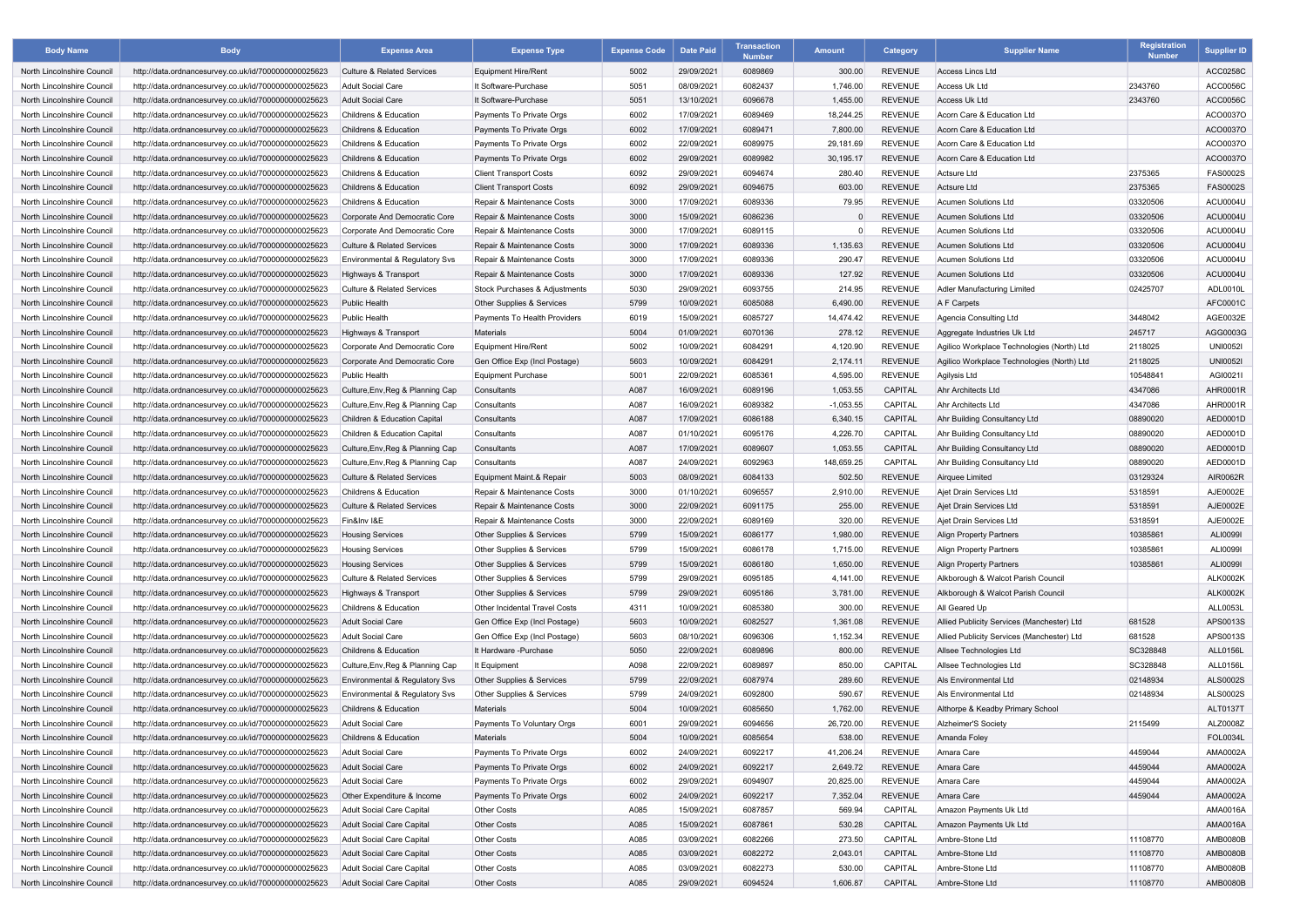| North Lincolnshire Council                               |                                                      |                                       |                                                          |              |                          |                    |                |                                  |                                                    |                |                                    |
|----------------------------------------------------------|------------------------------------------------------|---------------------------------------|----------------------------------------------------------|--------------|--------------------------|--------------------|----------------|----------------------------------|----------------------------------------------------|----------------|------------------------------------|
|                                                          | http://data.ordnancesurvey.co.uk/id/7000000000025623 | <b>Culture &amp; Related Services</b> | Other Supplies & Services                                | 5799         | 29/09/2021               | 6095187            | 1,168.00       | <b>REVENUE</b>                   | <b>Amcotts Parish Council</b>                      |                | AMC0001C                           |
| North Lincolnshire Council                               | http://data.ordnancesurvey.co.uk/id/7000000000025623 | <b>Culture &amp; Related Services</b> | <b>Heating Fuels</b>                                     | 3104         | 03/09/2021               | 6082108            | 2,284.80       | <b>REVENUE</b>                   | Amp Biomass Fuels Ltd                              | 5735950        | <b>AMP0041P</b>                    |
| North Lincolnshire Council                               | http://data.ordnancesurvey.co.uk/id/7000000000025623 | <b>Culture &amp; Related Services</b> | <b>Heating Fuels</b>                                     | 3104         | 22/09/2021               | 6089499            | 3,194.24       | <b>REVENUE</b>                   | Amp Biomass Fuels Ltd                              | 5735950        | AMP0041P                           |
| North Lincolnshire Council                               | http://data.ordnancesurvey.co.uk/id/7000000000025623 | <b>Culture &amp; Related Services</b> | <b>Heating Fuels</b>                                     | 3104         | 01/10/2021               | 6096552            | 2,143.68       | <b>REVENUE</b>                   | Amp Biomass Fuels Ltd                              | 5735950        | <b>AMP0041P</b>                    |
| North Lincolnshire Council                               | http://data.ordnancesurvey.co.uk/id/7000000000025623 | <b>Adult Social Care</b>              | Payments To Private Orgs                                 | 6002         | 24/09/2021               | 6092219            | $-1,443.12$    | <b>REVENUE</b>                   | Amphion Home Care Services Ltd                     | 03480829       | <b>AMP0002P</b>                    |
| North Lincolnshire Council                               | http://data.ordnancesurvey.co.uk/id/7000000000025623 | <b>Adult Social Care</b>              | Payments To Private Orgs                                 | 6002         | 24/09/2021               | 6092220            | 726.83         | <b>REVENUE</b>                   | Amphion Home Care Services Ltd                     | 03480829       | <b>AMP0002P</b>                    |
| North Lincolnshire Council                               | http://data.ordnancesurvey.co.uk/id/7000000000025623 | <b>Adult Social Care</b>              | Payments To Private Orgs                                 | 6002         | 24/09/2021               | 6092220            | 118,675.37     | <b>REVENUE</b>                   | Amphion Home Care Services Ltd                     | 03480829       | <b>AMP0002P</b>                    |
| North Lincolnshire Council                               | http://data.ordnancesurvey.co.uk/id/7000000000025623 | <b>Adult Social Care</b>              | Payments To Private Orgs                                 | 6002         | 29/09/2021               | 6094927            | 16,660.00      | <b>REVENUE</b>                   | Amphion Home Care Services Ltd                     | 03480829       | <b>AMP0002P</b>                    |
|                                                          |                                                      | Other Expenditure & Income            |                                                          | 6002         | 24/09/2021               | 6092220            | 20,894.49      | <b>REVENUE</b>                   | Amphion Home Care Services Ltd                     | 03480829       | <b>AMP0002P</b>                    |
| North Lincolnshire Council                               | http://data.ordnancesurvey.co.uk/id/7000000000025623 |                                       | Payments To Private Orgs                                 |              |                          |                    |                |                                  |                                                    |                |                                    |
| North Lincolnshire Council                               | http://data.ordnancesurvey.co.uk/id/7000000000025623 | <b>Adult Social Care</b>              | Payments To Health Providers                             | 6019         | 10/09/2021               | 6085745            | 971.98         | <b>REVENUE</b>                   | <b>Ancora Medical Practice</b>                     |                | <b>KEN0064N</b>                    |
| North Lincolnshire Council                               | http://data.ordnancesurvey.co.uk/id/7000000000025623 | <b>Public Health</b>                  | Payments To Health Providers                             | 6019         | 10/09/2021               | 6085745            | 20.00          | <b>REVENUE</b>                   | <b>Ancora Medical Practice</b>                     |                | <b>KEN0064N</b>                    |
| North Lincolnshire Council                               | http://data.ordnancesurvey.co.uk/id/7000000000025623 | <b>Culture &amp; Related Services</b> | <b>Exhibitions/Events</b>                                | 5709         | 17/09/2021               | 6089401            | 295.00         | <b>REVENUE</b>                   | Andrew Morris (Little Big Art)                     |                | MOR0116R                           |
| North Lincolnshire Council                               | http://data.ordnancesurvey.co.uk/id/7000000000025623 | <b>Childrens &amp; Education</b>      | <b>Materials</b>                                         | 5004         | 15/09/2021               | 6087782            | 250.00         | <b>REVENUE</b>                   | Appleby Frodingham Sports And Social Club          |                | APP0103P                           |
| North Lincolnshire Council                               | http://data.ordnancesurvey.co.uk/id/7000000000025623 | <b>Culture &amp; Related Services</b> | Other Supplies & Services                                | 5799         | 29/09/2021               | 6095189            | 1,687.00       | <b>REVENUE</b>                   | Appleby Parish Council                             |                | APP0006P                           |
| North Lincolnshire Council                               | http://data.ordnancesurvey.co.uk/id/7000000000025623 | Highways & Transport                  | Other Supplies & Services                                | 5799         | 29/09/2021               | 6095190            | 304.00         | <b>REVENUE</b>                   | Appleby Parish Council                             |                | APP0006P                           |
| North Lincolnshire Council                               | http://data.ordnancesurvey.co.uk/id/7000000000025623 | Environmental & Regulatory Svs        | Course Fees/Training                                     | 2002         | 10/09/2021               | 6085717            | 630.00         | <b>REVENUE</b>                   | Apse                                               |                | APS0007S                           |
| North Lincolnshire Council                               | http://data.ordnancesurvey.co.uk/id/7000000000025623 | Environmental & Regulatory Svs        | <b>Equipment Purchase</b>                                | 5001         | 22/09/2021               | 6089868            | 288.01         | <b>REVENUE</b>                   | Arco Ltd                                           | 133804         | ARC0001C                           |
| North Lincolnshire Council                               | http://data.ordnancesurvey.co.uk/id/7000000000025623 | Environmental & Regulatory Svs        | It Software-Maintenance                                  | 5053         | 22/09/2021               | 6086378            | 2,520.00       | <b>REVENUE</b>                   | <b>Arcus Global Ltd</b>                            | <b>ARC0132</b> | <b>ARC0132C</b>                    |
| North Lincolnshire Council                               | http://data.ordnancesurvey.co.uk/id/7000000000025623 | Environmental & Regulatory Svs        | Other Supplies & Services                                | 5799         | 22/09/2021               | 6086378            |                | <b>REVENUE</b>                   | <b>Arcus Global Ltd</b>                            | <b>ARC0132</b> | ARC0132C                           |
|                                                          |                                                      |                                       |                                                          |              |                          |                    |                | <b>REVENUE</b>                   | <b>Ardo Medical Ltd</b>                            |                | AMB0035B                           |
| North Lincolnshire Council                               | http://data.ordnancesurvey.co.uk/id/7000000000025623 | <b>Adult Social Care</b>              | Payments To Health Providers                             | 6019         | 07/09/2021               | 6084110            | $-1,845.15$    |                                  |                                                    | 05419332       |                                    |
| North Lincolnshire Council                               | http://data.ordnancesurvey.co.uk/id/7000000000025623 | <b>Adult Social Care</b>              | Payments To Health Providers                             | 6019         | 08/09/2021               | 6084149            | 2,214.18       | <b>REVENUE</b>                   | <b>Ardo Medical Ltd</b>                            | 05419332       | AMB0035B                           |
| North Lincolnshire Council                               | http://data.ordnancesurvey.co.uk/id/7000000000025623 | <b>Housing Services</b>               | Other Supplies & Services                                | 5799         | 03/09/2021               | 6082154            | 2,743.20       | <b>REVENUE</b>                   | <b>Arties Mill</b>                                 |                | <b>ART0028T</b>                    |
| North Lincolnshire Council                               | http://data.ordnancesurvey.co.uk/id/7000000000025623 | <b>Housing Services</b>               | Other Supplies & Services                                | 5799         | 10/09/2021               | 6084440            | 2,667.00       | <b>REVENUE</b>                   | <b>Arties Mill</b>                                 |                | ART0028T                           |
| North Lincolnshire Council                               | http://data.ordnancesurvey.co.uk/id/7000000000025623 | <b>Housing Services</b>               | Other Supplies & Services                                | 5799         | 15/09/2021               | 6086363            | 2,362.20       | <b>REVENUE</b>                   | <b>Arties Mill</b>                                 |                | ART0028T                           |
| North Lincolnshire Council                               | http://data.ordnancesurvey.co.uk/id/7000000000025623 | <b>Housing Services</b>               | Other Supplies & Services                                | 5799         | 15/09/2021               | 6086363            |                | <b>REVENUE</b>                   | <b>Arties Mill</b>                                 |                | <b>ART0028T</b>                    |
| North Lincolnshire Council                               | http://data.ordnancesurvey.co.uk/id/7000000000025623 | <b>Housing Services</b>               | Other Supplies & Services                                | 5799         | 24/09/2021               | 6092401            | 2,400.30       | <b>REVENUE</b>                   | <b>Arties Mill</b>                                 |                | <b>ART0028T</b>                    |
| North Lincolnshire Council                               | http://data.ordnancesurvey.co.uk/id/7000000000025623 | <b>Adult Social Care</b>              | Payments To Health Providers                             | 6019         | 29/09/2021               | 6095262            | 320.64         | <b>REVENUE</b>                   | Ashby Turn Primary Care Partners                   |                | <b>ASH0208H</b>                    |
| North Lincolnshire Council                               | http://data.ordnancesurvey.co.uk/id/7000000000025623 | <b>Public Health</b>                  | Payments To Health Providers                             | 6019         | 29/09/2021               | 6095262            | 80.00          | <b>REVENUE</b>                   | Ashby Turn Primary Care Partners                   |                | ASH0208H                           |
| North Lincolnshire Council                               | http://data.ordnancesurvey.co.uk/id/7000000000025623 | <b>Childrens &amp; Education</b>      | Home To School Transport                                 | 4201         | 08/09/2021               | 6084140            | 1,300.00       | <b>REVENUE</b>                   | Ash Taxis                                          |                | ASH0070H                           |
| North Lincolnshire Council                               | http://data.ordnancesurvey.co.uk/id/7000000000025623 | Environmental & Regulatory Svs        | <b>Other Professional Fees</b>                           | 5829         | 08/09/2021               | 6082883            | 356.30         | <b>REVENUE</b>                   | Asigns (Scunthorpe) Ltd                            | 04649792       | ASI0002I                           |
|                                                          |                                                      |                                       |                                                          |              |                          |                    |                |                                  |                                                    |                |                                    |
| North Lincolnshire Council                               | http://data.ordnancesurvey.co.uk/id/7000000000025623 | Environmental & Regulatory Svs        | <b>Other Professional Fees</b>                           | 5829         | 08/09/2021               | 6082890            | 439.20         | <b>REVENUE</b>                   | Asigns (Scunthorpe) Ltd                            | 04649792       | ASI0002I                           |
| North Lincolnshire Council                               | http://data.ordnancesurvey.co.uk/id/7000000000025623 | Environmental & Regulatory Svs        | <b>Other Professional Fees</b>                           | 5829         | 08/09/2021               | 6082891            | 253.00         | <b>REVENUE</b>                   | Asigns (Scunthorpe) Ltd                            | 04649792       | ASI0002I                           |
| North Lincolnshire Council                               | http://data.ordnancesurvey.co.uk/id/7000000000025623 | Fin&Inv I&E                           | <b>Telephone Rent/Calls</b>                              | 5403         | 03/09/2021               | 6081596            | 1,984.00       | <b>REVENUE</b>                   | Ask4 Business Ltd                                  | 03614661       | ASK0163K                           |
| North Lincolnshire Council                               | http://data.ordnancesurvey.co.uk/id/7000000000025623 | <b>Culture &amp; Related Services</b> | Books (Libraries+Schools Only)                           | 5005         | 03/09/2021               | 6081557            | 779.52         | <b>REVENUE</b>                   | Askews & Holts Library Services Ltd                |                | <b>ASK0005K</b>                    |
| North Lincolnshire Council                               | http://data.ordnancesurvey.co.uk/id/7000000000025623 | <b>Culture &amp; Related Services</b> | Books (Libraries+Schools Only)                           | 5005         | 03/09/2021               | 6081565            | 358.97         | <b>REVENUE</b>                   | Askews & Holts Library Services Ltd                |                | <b>ASK0005K</b>                    |
| North Lincolnshire Council                               |                                                      |                                       |                                                          |              |                          |                    |                |                                  |                                                    |                |                                    |
|                                                          | http://data.ordnancesurvey.co.uk/id/7000000000025623 | <b>Culture &amp; Related Services</b> | Books (Libraries+Schools Only)                           | 5005         | 17/09/2021               | 6087743            | 362.31         | <b>REVENUE</b>                   | Askews & Holts Library Services Ltd                |                | <b>ASK0005K</b>                    |
| North Lincolnshire Council                               | http://data.ordnancesurvey.co.uk/id/7000000000025623 | Corporate And Democratic Core         | Course Fees/Training                                     | 2002         | 29/09/2021               | 6092421            | 2,911.00       | <b>REVENUE</b>                   | Aspire Procurement Training Ltd                    | 8202879        | ASP0132P                           |
| North Lincolnshire Council                               | http://data.ordnancesurvey.co.uk/id/7000000000025623 | Corporate And Democratic Core         | It Software-Maintenance                                  | 5053         | 01/10/2021               | 6096485            | 4,250.00       | <b>REVENUE</b>                   | Astun Technology Ltd                               | 5410695        | <b>AST0040T</b>                    |
| North Lincolnshire Council                               | http://data.ordnancesurvey.co.uk/id/7000000000025623 | <b>Adult Social Care</b>              | It Software-Maintenance                                  | 5053         | 29/09/2021               | 6094930            |                | <b>REVENUE</b>                   | Atamis Ltd                                         |                | ATM0136M                           |
|                                                          |                                                      |                                       |                                                          |              |                          |                    | 2,378.98       |                                  |                                                    |                |                                    |
| North Lincolnshire Council                               | http://data.ordnancesurvey.co.uk/id/7000000000025623 | <b>Adult Social Care</b>              | Payments To Private Orgs                                 | 6002         | 24/09/2021               | 6092222            | 44,679.85      | <b>REVENUE</b>                   | A.T.C.S. Ltd                                       | 05057212       | ATC0006C                           |
| North Lincolnshire Council                               | http://data.ordnancesurvey.co.uk/id/7000000000025623 | <b>Adult Social Care</b>              | Payments To Private Orgs                                 | 6002         | 24/09/2021               | 6092222            | 13,415.28      | <b>REVENUE</b>                   | A.T.C.S. Ltd                                       | 05057212       | ATC0006C                           |
| North Lincolnshire Council                               | http://data.ordnancesurvey.co.uk/id/7000000000025623 | Other Expenditure & Income            | Payments To Private Orgs                                 | 6002         | 24/09/2021               | 6092222            | 10,736.98      | <b>REVENUE</b>                   | A.T.C.S. Ltd                                       | 05057212       | ATC0006C                           |
| North Lincolnshire Council                               | http://data.ordnancesurvey.co.uk/id/7000000000025623 | Childrens & Education                 | <b>Client Related Costs</b>                              | 5534         | 13/10/2021               | 6092903            | 2,857.80       | <b>REVENUE</b>                   | <b>Atwal Property</b>                              |                | ATW0010W                           |
| North Lincolnshire Council                               | http://data.ordnancesurvey.co.uk/id/7000000000025623 | <b>Adult Social Care</b>              | Payments To Private Orgs                                 | 6002         | 24/09/2021               | 6092223            | 6,500.00       | <b>REVENUE</b>                   | <b>Autism Plus Accounts</b>                        |                | <b>AUT0004T</b>                    |
| North Lincolnshire Council                               | http://data.ordnancesurvey.co.uk/id/7000000000025623 | <b>Adult Social Care</b>              | Materials                                                | 5004         | 22/09/2021               | 6089937            | 523.80         | <b>REVENUE</b>                   | <b>Automech Motor Engineers</b>                    |                | AUT0040T                           |
| North Lincolnshire Council                               | http://data.ordnancesurvey.co.uk/id/7000000000025623 | Childrens & Education                 | <b>Materials</b>                                         | 5004         | 22/09/2021               | 6085186            | 923.16         | <b>REVENUE</b>                   | <b>Automech Motor Engineers</b>                    |                | AUT0040T                           |
| North Lincolnshire Council                               | http://data.ordnancesurvey.co.uk/id/7000000000025623 | Environmental & Regulatory Svs        | Equipment Maint.& Repair                                 | 5003         | 08/09/2021               | 6082526            | 2,000.00       | <b>REVENUE</b>                   | Avery Weigh-Tronix                                 |                | AVE0002E                           |
| North Lincolnshire Council                               | http://data.ordnancesurvey.co.uk/id/7000000000025623 | <b>Culture &amp; Related Services</b> | Repair & Maintenance Costs                               | 3000         | 22/09/2021               | 6091171            | 600.00         | <b>REVENUE</b>                   | Away Services Group Ltd                            | 10812637       | <b>BLA0420A</b>                    |
| North Lincolnshire Council                               | http://data.ordnancesurvey.co.uk/id/7000000000025623 | Environmental & Regulatory Svs        | <b>Other Vehicle Costs</b>                               | 4005         | 10/09/2021               | 6085191            | 510.80         | <b>REVENUE</b>                   | B A Bush & Sons Ltd                                |                | <b>BUS0283S</b>                    |
| North Lincolnshire Council                               | http://data.ordnancesurvey.co.uk/id/7000000000025623 | Environmental & Regulatory Svs        | <b>Other Vehicle Costs</b>                               | 4005         | 10/09/2021               | 6085192            | 244.28         | <b>REVENUE</b>                   | B A Bush & Sons Ltd                                |                | <b>BUS0283S</b>                    |
| North Lincolnshire Council                               | http://data.ordnancesurvey.co.uk/id/7000000000025623 | Environmental & Regulatory Svs        | <b>Other Vehicle Costs</b>                               | 4005         | 10/09/2021               | 6085193            | 441.48         | <b>REVENUE</b>                   | B A Bush & Sons Ltd                                |                | <b>BUS0283S</b>                    |
|                                                          |                                                      |                                       |                                                          |              |                          |                    |                |                                  |                                                    |                |                                    |
| North Lincolnshire Council                               | http://data.ordnancesurvey.co.uk/id/7000000000025623 | <b>Planning Services</b>              | Other Supplies & Services                                | 5799         | 29/09/2021               | 6093813            | 1,444.24       | <b>REVENUE</b>                   | <b>Bardney Hall Ltd</b>                            | 11978360       | <b>BAR0937R</b>                    |
| North Lincolnshire Council                               | http://data.ordnancesurvey.co.uk/id/7000000000025623 | Childrens & Education                 | Payments To Private Orgs                                 | 6002         | 17/09/2021               | 6089039            | 19,499.40      | <b>REVENUE</b>                   | Barnardo Services Ltd                              | 1227919        | <b>BAR0182R</b>                    |
| North Lincolnshire Council                               | http://data.ordnancesurvey.co.uk/id/7000000000025623 | Other Expenditure & Income            | Payments To Private Orgs                                 | 6002         | 15/09/2021               | 6086362            | 2,085.00       | <b>REVENUE</b>                   | <b>Barnardo Services Ltd</b>                       | 1227919        | <b>BAR0182R</b>                    |
| North Lincolnshire Council                               | http://data.ordnancesurvey.co.uk/id/7000000000025623 | <b>Culture &amp; Related Services</b> | Other Supplies & Services                                | 5799         | 29/09/2021               | 6095192            | 2,407.00       | <b>REVENUE</b>                   | Barnetby-Le-Wold Parish Council                    |                | <b>BAR0023R</b>                    |
| North Lincolnshire Council                               | http://data.ordnancesurvey.co.uk/id/7000000000025623 | Highways & Transport                  | Other Supplies & Services                                | 5799         | 29/09/2021               | 6095191            | 998.00         | <b>REVENUE</b>                   | Barnetby-Le-Wold Parish Council                    |                | <b>BAR0023R</b>                    |
| North Lincolnshire Council                               | http://data.ordnancesurvey.co.uk/id/7000000000025623 | <b>Adult Social Care</b>              | Repair & Maintenance Costs                               | 3000         | 08/09/2021               | 6082591            | 81.74          | <b>REVENUE</b>                   | <b>Barrier Security</b>                            |                | <b>BAR0421R</b>                    |
| North Lincolnshire Council<br>North Lincolnshire Council | http://data.ordnancesurvey.co.uk/id/7000000000025623 | <b>Adult Social Care</b>              | Repair & Maintenance Costs<br>Repair & Maintenance Costs | 3000<br>3000 | 08/09/2021<br>08/09/2021 | 6082591<br>6082647 | 40.87<br>40.87 | <b>REVENUE</b><br><b>REVENUE</b> | <b>Barrier Security</b><br><b>Barrier Security</b> |                | <b>BAR0421R</b><br><b>BAR0421R</b> |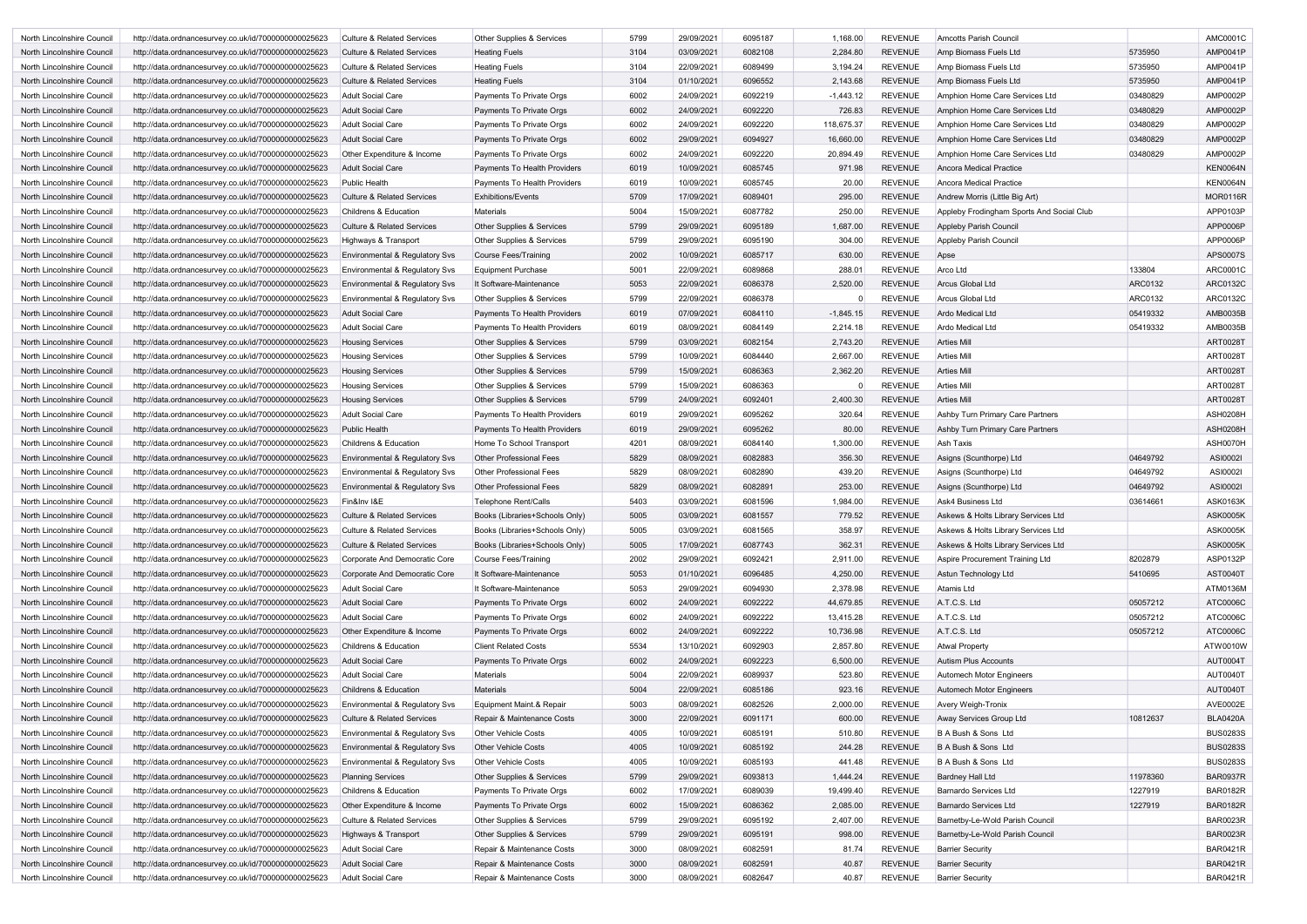| North Lincolnshire Council | http://data.ordnancesurvey.co.uk/id/7000000000025623 | <b>Central Services To Public</b>         | Repair & Maintenance Costs           | 3000 | 08/09/2021 | 6082591 |           | <b>REVENUE</b> | <b>Barrier Security</b>            |          | <b>BAR0421R</b> |
|----------------------------|------------------------------------------------------|-------------------------------------------|--------------------------------------|------|------------|---------|-----------|----------------|------------------------------------|----------|-----------------|
| North Lincolnshire Council | http://data.ordnancesurvey.co.uk/id/7000000000025623 | <b>Central Services To Public</b>         | Repair & Maintenance Costs           | 3000 | 08/09/2021 | 6082647 |           | <b>REVENUE</b> | <b>Barrier Security</b>            |          | <b>BAR0421R</b> |
| North Lincolnshire Council | http://data.ordnancesurvey.co.uk/id/7000000000025623 | <b>Central Services To Public</b>         | Repair & Maintenance Costs           | 3000 | 17/09/2021 | 6089413 |           | <b>REVENUE</b> | <b>Barrier Security</b>            |          | <b>BAR0421R</b> |
| North Lincolnshire Council | http://data.ordnancesurvey.co.uk/id/7000000000025623 | Central Services To Public                | Repair & Maintenance Costs           | 3000 | 17/09/2021 | 6089452 | $\Omega$  | <b>REVENUE</b> | <b>Barrier Security</b>            |          | <b>BAR0421R</b> |
| North Lincolnshire Council | http://data.ordnancesurvey.co.uk/id/7000000000025623 | Childrens & Education                     | Equipment Maint.& Repair             | 5003 | 17/09/2021 | 6089467 | 222.00    | <b>REVENUE</b> | <b>Barrier Security</b>            |          | <b>BAR0421R</b> |
| North Lincolnshire Council | http://data.ordnancesurvey.co.uk/id/7000000000025623 | <b>Childrens &amp; Education</b>          | Repair & Maintenance Costs           | 3000 | 08/09/2021 | 6082591 | 858.27    | <b>REVENUE</b> | <b>Barrier Security</b>            |          | <b>BAR0421R</b> |
| North Lincolnshire Council | http://data.ordnancesurvey.co.uk/id/7000000000025623 | <b>Childrens &amp; Education</b>          | Repair & Maintenance Costs           | 3000 | 08/09/2021 | 6082591 | 40.87     | <b>REVENUE</b> | <b>Barrier Security</b>            |          | <b>BAR0421R</b> |
| North Lincolnshire Council | http://data.ordnancesurvey.co.uk/id/7000000000025623 | Corporate And Democratic Core             | Repair & Maintenance Costs           | 3000 | 08/09/2021 | 6082586 |           | <b>REVENUE</b> | <b>Barrier Security</b>            |          | <b>BAR0421R</b> |
| North Lincolnshire Council | http://data.ordnancesurvey.co.uk/id/7000000000025623 | Corporate And Democratic Core             | Repair & Maintenance Costs           | 3000 | 08/09/2021 | 6082591 | 2,043.50  | <b>REVENUE</b> | <b>Barrier Security</b>            |          | <b>BAR0421R</b> |
| North Lincolnshire Council | http://data.ordnancesurvey.co.uk/id/7000000000025623 | Corporate And Democratic Core             | Repair & Maintenance Costs           | 3000 | 08/09/2021 | 6082647 | 163.48    | <b>REVENUE</b> | <b>Barrier Security</b>            |          | <b>BAR0421R</b> |
| North Lincolnshire Council | http://data.ordnancesurvey.co.uk/id/7000000000025623 | Corporate And Democratic Core             | Repair & Maintenance Costs           | 3000 | 08/09/2021 | 6082654 |           | <b>REVENUE</b> | <b>Barrier Security</b>            |          | <b>BAR0421R</b> |
| North Lincolnshire Council | http://data.ordnancesurvey.co.uk/id/7000000000025623 | Corporate And Democratic Core             | Repair & Maintenance Costs           | 3000 | 08/09/2021 | 6083009 |           | <b>REVENUE</b> | <b>Barrier Security</b>            |          | <b>BAR0421R</b> |
| North Lincolnshire Council | http://data.ordnancesurvey.co.uk/id/7000000000025623 | Corporate And Democratic Core             | Repair & Maintenance Costs           | 3000 | 15/09/2021 | 6086254 |           | <b>REVENUE</b> | <b>Barrier Security</b>            |          | <b>BAR0421R</b> |
| North Lincolnshire Council | http://data.ordnancesurvey.co.uk/id/7000000000025623 | Corporate And Democratic Core             | Repair & Maintenance Costs           | 3000 | 17/09/2021 | 6089427 | $\Omega$  | REVENUE        | <b>Barrier Security</b>            |          | <b>BAR0421R</b> |
| North Lincolnshire Council | http://data.ordnancesurvey.co.uk/id/7000000000025623 | Corporate And Democratic Core             | Repair & Maintenance Costs           | 3000 | 17/09/2021 | 6089445 | $\Omega$  | <b>REVENUE</b> | <b>Barrier Security</b>            |          | <b>BAR0421R</b> |
| North Lincolnshire Council | http://data.ordnancesurvey.co.uk/id/7000000000025623 | Corporate And Democratic Core             | Repair & Maintenance Costs           | 3000 | 17/09/2021 | 6089472 | 386.54    | <b>REVENUE</b> | <b>Barrier Security</b>            |          | <b>BAR0421R</b> |
| North Lincolnshire Council | http://data.ordnancesurvey.co.uk/id/7000000000025623 | <b>Corporate And Democratic Core</b>      | Repair & Maintenance Costs           | 3000 | 17/09/2021 | 6089475 | 22.71     | <b>REVENUE</b> | <b>Barrier Security</b>            |          | <b>BAR0421R</b> |
| North Lincolnshire Council | http://data.ordnancesurvey.co.uk/id/7000000000025623 | <b>Culture &amp; Related Services</b>     | Equipment Maint.& Repair             | 5003 | 17/09/2021 | 6089472 | 456.82    | <b>REVENUE</b> | <b>Barrier Security</b>            |          | <b>BAR0421R</b> |
| North Lincolnshire Council | http://data.ordnancesurvey.co.uk/id/7000000000025623 | <b>Culture &amp; Related Services</b>     | Repair & Maintenance Costs           | 3000 | 08/09/2021 | 6082591 | 1,634.80  | <b>REVENUE</b> | <b>Barrier Security</b>            |          | <b>BAR0421R</b> |
| North Lincolnshire Council | http://data.ordnancesurvey.co.uk/id/7000000000025623 | <b>Culture &amp; Related Services</b>     | Repair & Maintenance Costs           | 3000 | 08/09/2021 | 6082647 | 81.74     | <b>REVENUE</b> | <b>Barrier Security</b>            |          | <b>BAR0421R</b> |
| North Lincolnshire Council | http://data.ordnancesurvey.co.uk/id/7000000000025623 | <b>Culture &amp; Related Services</b>     | Repair & Maintenance Costs           | 3000 | 08/09/2021 | 6083009 | 485.54    | <b>REVENUE</b> | <b>Barrier Security</b>            |          | <b>BAR0421R</b> |
| North Lincolnshire Council | http://data.ordnancesurvey.co.uk/id/7000000000025623 | <b>Culture &amp; Related Services</b>     | Repair & Maintenance Costs           | 3000 | 17/09/2021 | 6089413 | 246.00    | <b>REVENUE</b> | <b>Barrier Security</b>            |          | <b>BAR0421R</b> |
| North Lincolnshire Council | http://data.ordnancesurvey.co.uk/id/7000000000025623 | <b>Culture &amp; Related Services</b>     | Repair & Maintenance Costs           | 3000 | 17/09/2021 | 6089455 | 1,040.00  | <b>REVENUE</b> | <b>Barrier Security</b>            |          | <b>BAR0421R</b> |
| North Lincolnshire Council | http://data.ordnancesurvey.co.uk/id/7000000000025623 | Culture & Related Services                | Repair & Maintenance Costs           | 3000 | 22/09/2021 | 6091161 | 831.00    | <b>REVENUE</b> | <b>Barrier Security</b>            |          | <b>BAR0421R</b> |
| North Lincolnshire Council | http://data.ordnancesurvey.co.uk/id/7000000000025623 | <b>Culture &amp; Related Services</b>     | Repair & Maintenance Costs           | 3000 | 22/09/2021 | 6091162 | 1,245.00  | <b>REVENUE</b> | <b>Barrier Security</b>            |          | <b>BAR0421R</b> |
| North Lincolnshire Council | http://data.ordnancesurvey.co.uk/id/7000000000025623 | Environmental & Regulatory Svs            | Equipment Maint.& Repair             | 5003 | 17/09/2021 | 6089475 | 13.11     | <b>REVENUE</b> | <b>Barrier Security</b>            |          | <b>BAR0421R</b> |
| North Lincolnshire Council | http://data.ordnancesurvey.co.uk/id/7000000000025623 | Environmental & Regulatory Svs            | Equipment Maint.& Repair             | 5003 | 17/09/2021 | 6089475 | 22.71     | <b>REVENUE</b> | <b>Barrier Security</b>            |          | <b>BAR0421R</b> |
| North Lincolnshire Council |                                                      |                                           |                                      | 3000 | 08/09/2021 | 6082591 | 122.61    | REVENUE        | <b>Barrier Security</b>            |          | <b>BAR0421R</b> |
|                            | http://data.ordnancesurvey.co.uk/id/7000000000025623 | Environmental & Regulatory Svs            | Repair & Maintenance Costs           |      |            |         |           |                |                                    |          |                 |
| North Lincolnshire Council | http://data.ordnancesurvey.co.uk/id/7000000000025623 | Environmental & Regulatory Svs            | Repair & Maintenance Costs           | 3000 | 08/09/2021 | 6082647 | 245.22    | <b>REVENUE</b> | <b>Barrier Security</b>            |          | <b>BAR0421R</b> |
| North Lincolnshire Council | http://data.ordnancesurvey.co.uk/id/7000000000025623 | Environmental & Regulatory Svs            | Repair & Maintenance Costs           | 3000 | 17/09/2021 | 6089475 | 227.10    | <b>REVENUE</b> | <b>Barrier Security</b>            |          | <b>BAR0421R</b> |
| North Lincolnshire Council | http://data.ordnancesurvey.co.uk/id/7000000000025623 | Fin&Inv I&E                               | Repair & Maintenance Costs           | 3000 | 15/09/2021 | 6086254 | 831.34    | <b>REVENUE</b> | <b>Barrier Security</b>            |          | <b>BAR0421R</b> |
| North Lincolnshire Council | http://data.ordnancesurvey.co.uk/id/7000000000025623 | Fin&Inv I&E                               | Repair & Maintenance Costs           | 3000 | 17/09/2021 | 6089472 | 175.70    | <b>REVENUE</b> | <b>Barrier Security</b>            |          | <b>BAR0421R</b> |
| North Lincolnshire Council | http://data.ordnancesurvey.co.uk/id/7000000000025623 | Fin&Inv I&E                               | Repair & Maintenance Costs           | 3000 | 17/09/2021 | 6089475 | 45.42     | <b>REVENUE</b> | <b>Barrier Security</b>            |          | <b>BAR0421R</b> |
| North Lincolnshire Council | http://data.ordnancesurvey.co.uk/id/7000000000025623 | Highways & Transport                      | Repair & Maintenance Costs           | 3000 | 08/09/2021 | 6082647 | 81.74     | REVENUE        | <b>Barrier Security</b>            |          | <b>BAR0421R</b> |
| North Lincolnshire Council | http://data.ordnancesurvey.co.uk/id/7000000000025623 | Highways & Transport                      | Repair & Maintenance Costs           | 3000 | 08/09/2021 | 6082647 | 81.74     | <b>REVENUE</b> | <b>Barrier Security</b>            |          | <b>BAR0421R</b> |
| North Lincolnshire Council | http://data.ordnancesurvey.co.uk/id/7000000000025623 | Highways & Transport                      | Repair & Maintenance Costs           | 3000 | 17/09/2021 | 6089452 | 262.87    | <b>REVENUE</b> | <b>Barrier Security</b>            |          | <b>BAR0421R</b> |
| North Lincolnshire Council | http://data.ordnancesurvey.co.uk/id/7000000000025623 | Highways & Transport Capital              | Building/Construction                | A082 | 17/09/2021 | 6089472 | 175.70    | CAPITAL        | <b>Barrier Security</b>            |          | <b>BAR0421R</b> |
| North Lincolnshire Council | http://data.ordnancesurvey.co.uk/id/7000000000025623 | Non Distributed Costs                     | Repair & Maintenance Costs           | 3000 | 08/09/2021 | 6082591 | 81.74     | <b>REVENUE</b> | <b>Barrier Security</b>            |          | <b>BAR0421R</b> |
| North Lincolnshire Council | http://data.ordnancesurvey.co.uk/id/7000000000025623 | Non Distributed Costs                     | Repair & Maintenance Costs           | 3000 | 15/09/2021 | 6086254 | 153.55    | <b>REVENUE</b> | <b>Barrier Security</b>            |          | <b>BAR0421R</b> |
| North Lincolnshire Council | http://data.ordnancesurvey.co.uk/id/7000000000025623 | <b>Planning Services</b>                  | Repair & Maintenance Costs           | 3000 | 08/09/2021 | 6082647 | 40.87     | <b>REVENUE</b> | <b>Barrier Security</b>            |          | <b>BAR0421R</b> |
| North Lincolnshire Council | http://data.ordnancesurvey.co.uk/id/7000000000025623 | <b>Planning Services</b>                  | Repair & Maintenance Costs           | 3000 | 15/09/2021 | 6086254 | 3,164.27  | REVENUE        | <b>Barrier Security</b>            |          | <b>BAR0421R</b> |
| North Lincolnshire Council | http://data.ordnancesurvey.co.uk/id/7000000000025623 | <b>Culture &amp; Related Services</b>     | Other Supplies & Services            | 5799 | 29/09/2021 | 6095196 | 4,938.00  | <b>REVENUE</b> | Barrow On Humber Parish Council    |          | <b>BAR0034R</b> |
| North Lincolnshire Council | http://data.ordnancesurvey.co.uk/id/7000000000025623 | Highways & Transport                      | Other Supplies & Services            | 5799 | 29/09/2021 | 6095195 | 528.00    | <b>REVENUE</b> | Barrow On Humber Parish Council    |          | <b>BAR0034R</b> |
| North Lincolnshire Council | http://data.ordnancesurvey.co.uk/id/7000000000025623 | <b>Culture &amp; Related Services</b>     | Other Supplies & Services            | 5799 | 29/09/2021 | 6095193 | 16,386.00 | <b>REVENUE</b> | Barton On Humber Town Council      |          | <b>BAR0032R</b> |
| North Lincolnshire Council | http://data.ordnancesurvey.co.uk/id/7000000000025623 | Highways & Transport                      | Other Supplies & Services            | 5799 | 29/09/2021 | 6095194 | 1,762.00  | <b>REVENUE</b> | Barton On Humber Town Council      |          | <b>BAR0032R</b> |
| North Lincolnshire Council | http://data.ordnancesurvey.co.uk/id/7000000000025623 | Childrens & Education                     | <b>Client Transport Costs</b>        | 6092 | 17/09/2021 | 6088767 | 11,185.20 | REVENUE        | <b>Barton Tt Taxis Ltd</b>         | 07405760 | <b>BAR0888R</b> |
| North Lincolnshire Council | http://data.ordnancesurvey.co.uk/id/7000000000025623 | Childrens & Education                     | <b>Client Transport Costs</b>        | 6092 | 22/09/2021 | 6090750 | 8,149.80  | REVENUE        | Barton Tt Taxis Ltd                | 07405760 | <b>BAR0888R</b> |
| North Lincolnshire Council | http://data.ordnancesurvey.co.uk/id/7000000000025623 | Environmental & Regulatory Svs            | It Software-Maintenance              | 5053 | 15/09/2021 | 6084093 | 2,075.00  | <b>REVENUE</b> | Basemap Ltd                        | 04121166 | <b>BAS0088S</b> |
| North Lincolnshire Council | http://data.ordnancesurvey.co.uk/id/7000000000025623 | Environmental & Regulatory Svs            | <b>Other Supplies &amp; Services</b> | 5799 | 15/09/2021 | 6084093 | $\Omega$  | <b>REVENUE</b> | <b>Basemap Ltd</b>                 | 04121166 | <b>BAS0088S</b> |
| North Lincolnshire Council | http://data.ordnancesurvey.co.uk/id/7000000000025623 | <b>Culture &amp; Related Services</b>     | Other Supplies & Services            | 5799 | 29/09/2021 | 6095197 | 11,483.00 | <b>REVENUE</b> | <b>Belton Parish Council</b>       |          | <b>BEL0029L</b> |
| North Lincolnshire Council | http://data.ordnancesurvey.co.uk/id/7000000000025623 | Highways & Transport                      | Other Supplies & Services            | 5799 | 29/09/2021 | 6095198 | 1,235.00  | REVENUE        | <b>Belton Parish Council</b>       |          | <b>BEL0029L</b> |
| North Lincolnshire Council | http://data.ordnancesurvey.co.uk/id/7000000000025623 | Highways & Transport                      | <b>Equipment Purchase</b>            | 5001 | 15/09/2021 | 6086371 | 1,536.00  | <b>REVENUE</b> | Bemrose Booth Ltd                  | 04891375 | <b>HEN0031N</b> |
| North Lincolnshire Council | http://data.ordnancesurvey.co.uk/id/7000000000025623 | Highways & Transport                      | <b>Course Fees/Training</b>          | 2002 | 03/09/2021 | 6082483 | 500.00    | <b>REVENUE</b> | <b>Benton Consultancy Services</b> |          | <b>BEN0237N</b> |
| North Lincolnshire Council | http://data.ordnancesurvey.co.uk/id/7000000000025623 | Childrens & Education                     | Legal Fees                           | 5823 | 08/09/2021 | 6084148 | 303.60    | <b>REVENUE</b> | <b>Bg Solicitors</b>               |          | <b>BGS0003S</b> |
| North Lincolnshire Council | http://data.ordnancesurvey.co.uk/id/7000000000025623 | <b>Environmental &amp; Regulatory Svs</b> | Payments To Private Orgs             | 6002 | 01/10/2021 | 6091087 | 60,494.42 | <b>REVENUE</b> | <b>Biowise Ltd</b>                 | 04305295 | <b>BIO0014O</b> |
| North Lincolnshire Council | http://data.ordnancesurvey.co.uk/id/7000000000025623 | Childrens & Education                     | <b>Examination Fees</b>              | 5730 | 10/09/2021 | 6083623 | 262.00    | <b>REVENUE</b> | <b>Bksb Ltd</b>                    |          | <b>BSK0032K</b> |
| North Lincolnshire Council | http://data.ordnancesurvey.co.uk/id/7000000000025623 | Fin&Inv I&E                               | Provisions                           | 5201 | 10/09/2021 | 6085606 | 337.50    | <b>REVENUE</b> | <b>Blue Cap Coffee</b>             |          | <b>BLU0029U</b> |
| North Lincolnshire Council | http://data.ordnancesurvey.co.uk/id/7000000000025623 | <b>Public Health</b>                      | Payments To Private Orgs             | 6002 | 17/09/2021 | 6087975 | 20,133.33 | REVENUE        | Blue Door Support Service Cic      | 12409042 | <b>BLU0033U</b> |
| North Lincolnshire Council | http://data.ordnancesurvey.co.uk/id/7000000000025623 | <b>Public Health</b>                      | Payments To Private Orgs             | 6002 | 17/09/2021 | 6089049 | 20,133.33 | REVENUE        | Blue Door Support Service Cic      | 12409042 | <b>BLU0033U</b> |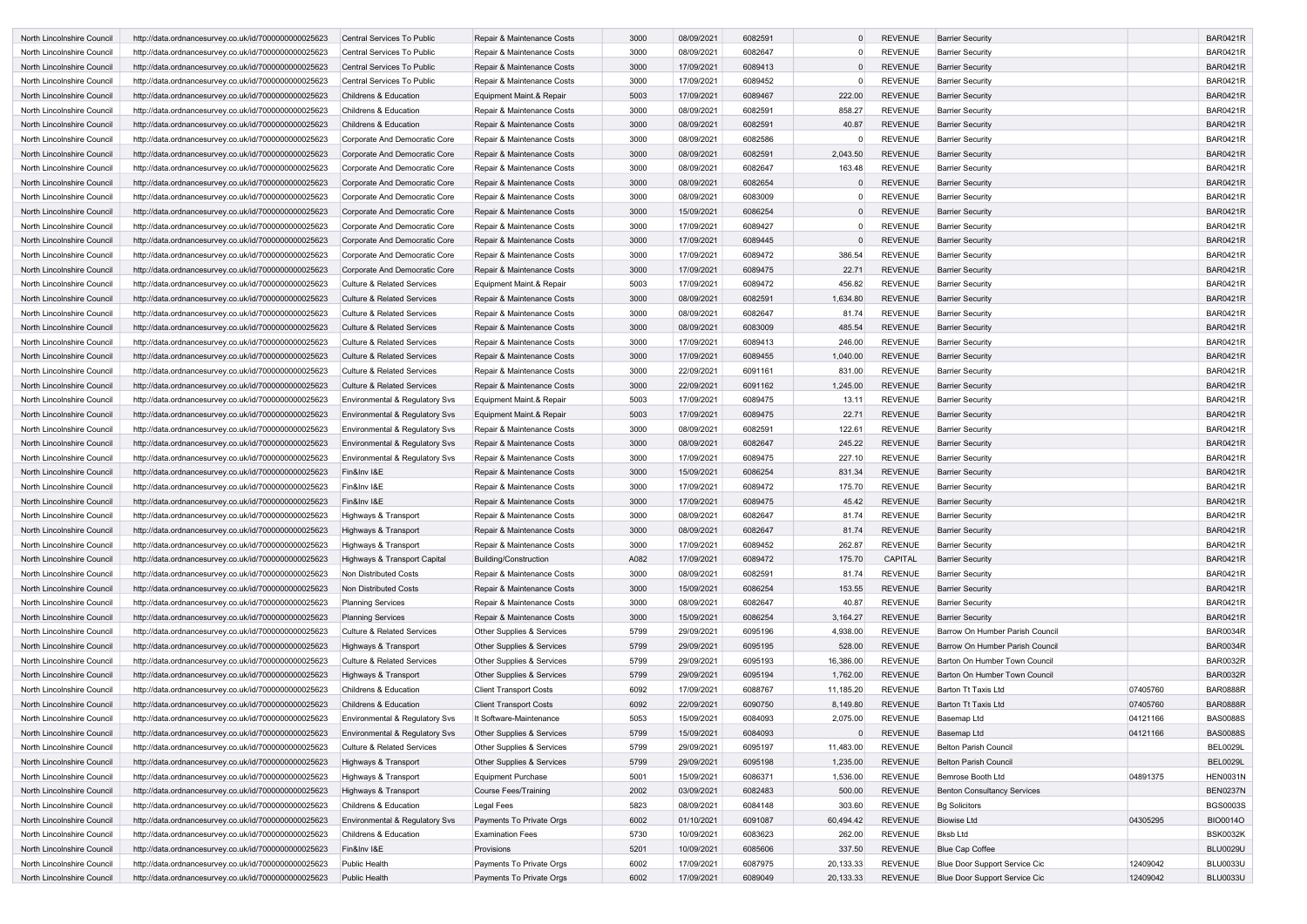| North Lincolnshire Council | http://data.ordnancesurvey.co.uk/id/7000000000025623 | <b>Culture &amp; Related Services</b> | <b>Equipment Hire/Rent</b>           | 5002 | 29/09/2021 | 6094956 | 1,137.49    | REVENUE        | Bnp Paribas Lease Group (Rentals)  |                      | <b>BNP0002P</b> |
|----------------------------|------------------------------------------------------|---------------------------------------|--------------------------------------|------|------------|---------|-------------|----------------|------------------------------------|----------------------|-----------------|
| North Lincolnshire Council | http://data.ordnancesurvey.co.uk/id/7000000000025623 | <b>Culture &amp; Related Services</b> | <b>Exhibitions/Events</b>            | 5709 | 29/09/2021 | 6089394 | 360.00      | <b>REVENUE</b> | Bodymindbalance                    |                      | <b>BMB0037B</b> |
| North Lincolnshire Council | http://data.ordnancesurvey.co.uk/id/7000000000025623 | <b>Culture &amp; Related Services</b> | Books (Libraries+Schools Only)       | 5005 | 24/09/2021 | 6087920 | 600.00      | <b>REVENUE</b> | <b>Bolinda Uk Ltd</b>              | 05086231             | <b>BOL0130L</b> |
| North Lincolnshire Council | http://data.ordnancesurvey.co.uk/id/7000000000025623 | <b>Culture &amp; Related Services</b> | Books (Libraries+Schools Only)       | 5005 | 24/09/2021 | 6087923 | 600.00      | <b>REVENUE</b> | <b>Bolinda Uk Ltd</b>              | 05086231             | <b>BOL0130L</b> |
| North Lincolnshire Council | http://data.ordnancesurvey.co.uk/id/7000000000025623 | <b>Culture &amp; Related Services</b> | <b>Other Supplies &amp; Services</b> | 5799 | 29/09/2021 | 6095199 | 972.00      | <b>REVENUE</b> | <b>Bonby Parish Council</b>        |                      | <b>BON0002N</b> |
| North Lincolnshire Council | http://data.ordnancesurvey.co.uk/id/7000000000025623 | Highways & Transport                  | Other Supplies & Services            | 5799 | 29/09/2021 | 6095200 | 339.00      | <b>REVENUE</b> | <b>Bonby Parish Council</b>        |                      | <b>BON0002N</b> |
| North Lincolnshire Council | http://data.ordnancesurvey.co.uk/id/7000000000025623 | <b>Culture &amp; Related Services</b> | Other Supplies & Services            | 5799 | 29/09/2021 | 6095201 | 25,944.00   | <b>REVENUE</b> | <b>Bottesford Town Council</b>     |                      | <b>BOT0001T</b> |
| North Lincolnshire Council | http://data.ordnancesurvey.co.uk/id/7000000000025623 | <b>Culture &amp; Related Services</b> | Other Supplies & Services            | 5799 | 29/09/2021 | 6095203 | 24,963.00   | <b>REVENUE</b> | <b>Brigg Town Council</b>          |                      | <b>BRI0036I</b> |
| North Lincolnshire Council | http://data.ordnancesurvey.co.uk/id/7000000000025623 | Highways & Transport                  | Other Supplies & Services            | 5799 | 29/09/2021 | 6095204 | 2,273.00    | REVENUE        | <b>Brigg Town Council</b>          |                      | <b>BRI0036I</b> |
| North Lincolnshire Council | http://data.ordnancesurvey.co.uk/id/7000000000025623 | <b>Childrens &amp; Education</b>      | <b>Telephone Rent/Calls</b>          | 5403 | 29/09/2021 | 6094999 | 838.00      | <b>REVENUE</b> | <b>British Telecom Plc</b>         | 1800000              | <b>BRI0020</b>  |
| North Lincolnshire Council | http://data.ordnancesurvey.co.uk/id/7000000000025623 | Corporate And Democratic Core         | Telephone Rent/Calls                 | 5403 | 08/09/2021 | 6084127 | 352.61      | <b>REVENUE</b> | <b>British Telecom Plc</b>         | 1800000              | <b>BRI0020I</b> |
| North Lincolnshire Council | http://data.ordnancesurvey.co.uk/id/7000000000025623 | <b>Culture &amp; Related Services</b> | <b>Telephone Rent/Calls</b>          | 5403 | 08/09/2021 | 6082937 | 1,865.37    | <b>REVENUE</b> | <b>British Telecom Plc</b>         | 1800000              | <b>BRI00201</b> |
| North Lincolnshire Council | http://data.ordnancesurvey.co.uk/id/7000000000025623 | Fin&Inv I&E                           | Telephone Rent/Calls                 | 5403 | 01/10/2021 | 6096365 | 230.00      | <b>REVENUE</b> | <b>British Telecom Plc</b>         |                      | <b>BRI0200I</b> |
| North Lincolnshire Council | http://data.ordnancesurvey.co.uk/id/7000000000025623 | <b>Culture &amp; Related Services</b> | Repair & Maintenance Costs           | 3000 | 17/09/2021 | 6089478 | 2,372.80    | <b>REVENUE</b> | Brook & Mayo Ltd                   | 4625674              | <b>BRO0686C</b> |
| North Lincolnshire Council | http://data.ordnancesurvey.co.uk/id/7000000000025623 | Environmental & Regulatory Svs        | Repair & Maintenance Costs           | 3000 | 17/09/2021 | 6089478 | 552.18      | REVENUE        | Brook & Mayo Ltd                   | 4625674              | <b>BRO0686C</b> |
| North Lincolnshire Council | http://data.ordnancesurvey.co.uk/id/7000000000025623 | Non Distributed Costs                 | Repair & Maintenance Costs           | 3000 | 17/09/2021 | 6089478 | 69.02       | <b>REVENUE</b> | Brook & Mayo Ltd                   | 4625674              | <b>BRO0686O</b> |
| North Lincolnshire Council | http://data.ordnancesurvey.co.uk/id/7000000000025623 | <b>Culture &amp; Related Services</b> | <b>Other Supplies &amp; Services</b> | 5799 | 29/09/2021 | 6095205 | 6,295.00    | <b>REVENUE</b> | <b>Broughton Town Council</b>      |                      | <b>BRO0451O</b> |
| North Lincolnshire Council | http://data.ordnancesurvey.co.uk/id/7000000000025623 | Corporate And Democratic Core         | It Software-Maintenance              | 5053 | 29/09/2021 | 6089976 | 7,000.00    | <b>REVENUE</b> | <b>Bts Holdings Plc</b>            | 1517630              | <b>BTS0003S</b> |
| North Lincolnshire Council | http://data.ordnancesurvey.co.uk/id/7000000000025623 | Adult Social Care Capital             | <b>Other Costs</b>                   | A085 | 17/09/2021 | 6089492 | 360.00      | CAPITAL        | Buddi Ltd                          | 05308826             | <b>BUD0061D</b> |
| North Lincolnshire Council | http://data.ordnancesurvey.co.uk/id/7000000000025623 | Adult Social Care Capital             | <b>Other Costs</b>                   | A085 | 17/09/2021 | 6089493 | 370.00      | CAPITAL        | <b>Buddi Ltd</b>                   | 05308826             | <b>BUD0061D</b> |
| North Lincolnshire Council | http://data.ordnancesurvey.co.uk/id/7000000000025623 | <b>Culture &amp; Related Services</b> | Other Supplies & Services            | 5799 | 29/09/2021 | 6095206 | 823.00      | <b>REVENUE</b> | <b>Burringham Parish Council</b>   |                      | <b>BUR0003R</b> |
| North Lincolnshire Council | http://data.ordnancesurvey.co.uk/id/7000000000025623 | <b>Childrens &amp; Education</b>      | Payments To Voluntary Orgs           | 6001 | 08/09/2021 | 6084150 | 5,212.35    | <b>REVENUE</b> | <b>Burton Play</b>                 |                      | <b>BUR0352R</b> |
| North Lincolnshire Council | http://data.ordnancesurvey.co.uk/id/7000000000025623 | <b>Culture &amp; Related Services</b> | <b>Other Supplies &amp; Services</b> | 5799 | 29/09/2021 | 6095208 | 9,812.00    | <b>REVENUE</b> | Burton Upon Stather Parish Council |                      | <b>BUR0011R</b> |
| North Lincolnshire Council | http://data.ordnancesurvey.co.uk/id/7000000000025623 | <b>Adult Social Care</b>              | <b>Other Premises Costs</b>          | 3390 | 22/09/2021 | 6091037 | 554.29      | <b>REVENUE</b> | Cafe Indiependent Ltd              | 08593643             | <b>CAF0198F</b> |
| North Lincolnshire Council | http://data.ordnancesurvey.co.uk/id/7000000000025623 | <b>Culture &amp; Related Services</b> | Gas                                  | 3101 | 22/09/2021 | 6091173 | 1,112.16    | <b>REVENUE</b> | Calor Gas Ltd                      | 303703               | <b>CAL0063L</b> |
| North Lincolnshire Council | http://data.ordnancesurvey.co.uk/id/7000000000025623 | Corporate And Democratic Core         | Gen Office Exp (Incl Postage)        | 5603 | 08/09/2021 | 6084243 | 3,555.09    | <b>REVENUE</b> | Capita Business Services Ltd       | 2299747              | CAP0021P        |
| North Lincolnshire Council | http://data.ordnancesurvey.co.uk/id/7000000000025623 | <b>Planning Services</b>              | Pay - Agency                         | 0131 | 08/09/2021 | 6084232 | 16,934.00   | <b>REVENUE</b> | Capita Business Services Ltd       | 2299747              | CAP0021P        |
| North Lincolnshire Council | http://data.ordnancesurvey.co.uk/id/7000000000025623 | <b>Planning Services</b>              | Pay - Agency                         | 0131 | 29/09/2021 | 6095057 | 12,803.00   | <b>REVENUE</b> | Capita Business Services Ltd       | 2299747              | CAP0021P        |
| North Lincolnshire Council | http://data.ordnancesurvey.co.uk/id/7000000000025623 | <b>Planning Services</b>              | Consultancy                          | 5830 | 03/09/2021 | 6082067 | 2,958.00    | <b>REVENUE</b> | Capita Symonds Ltd                 | 02018542             | <b>SYM0008M</b> |
| North Lincolnshire Council | http://data.ordnancesurvey.co.uk/id/7000000000025623 | <b>Planning Services</b>              | Consultancy                          | 5830 | 24/09/2021 | 6092960 | 458.18      | <b>REVENUE</b> | Capita Symonds Ltd                 | 02018542             | <b>SYM0008M</b> |
| North Lincolnshire Council | http://data.ordnancesurvey.co.uk/id/7000000000025623 | <b>Housing Services</b>               | Payments To Private Orgs             | 6002 | 03/09/2021 | 6082433 | 10,019.16   | REVENUE        | Care Housing Associatiion Ltd      |                      | CAR0291R        |
| North Lincolnshire Council | http://data.ordnancesurvey.co.uk/id/7000000000025623 | Adult Social Care Capital             | <b>Other Costs</b>                   | A085 | 08/09/2021 | 6083003 | 1,327.00    | <b>CAPITAL</b> | Care & Independence Ltd            | 04214056             | AID0004D        |
| North Lincolnshire Council | http://data.ordnancesurvey.co.uk/id/7000000000025623 | <b>Adult Social Care</b>              | Payments To Private Orgs             | 6002 | 24/09/2021 | 6092225 | 2,025.40    | REVENUE        | Care Plus Care Ltd                 |                      | <b>CAR0337R</b> |
| North Lincolnshire Council | http://data.ordnancesurvey.co.uk/id/7000000000025623 | <b>Adult Social Care</b>              | Payments To Private Orgs             | 6002 | 24/09/2021 | 6092226 | 3,123.17    | <b>REVENUE</b> | Care Plus Care (Uk) Ltd (Isle)     |                      | <b>CAR0542R</b> |
| North Lincolnshire Council | http://data.ordnancesurvey.co.uk/id/7000000000025623 | <b>Adult Social Care</b>              | Payments To Private Orgs             | 6002 | 22/09/2021 | 6092244 | 532.00      | <b>REVENUE</b> | Carers' Support Centre             |                      | <b>ISF0003F</b> |
| North Lincolnshire Council | http://data.ordnancesurvey.co.uk/id/7000000000025623 | <b>Adult Social Care</b>              | Payments To Private Orgs             | 6002 | 24/09/2021 | 6092224 | 570.00      | <b>REVENUE</b> | Carers' Support Centre             |                      | CAR0131R        |
| North Lincolnshire Council | http://data.ordnancesurvey.co.uk/id/7000000000025623 | Adult Social Care                     | Water (Meter/Rate) & Sewerage        | 3221 | 01/10/2021 | 6096027 | 404.19      | <b>REVENUE</b> | Castle Water Ltd                   | SC475583             | <b>CAS0200S</b> |
| North Lincolnshire Council | http://data.ordnancesurvey.co.uk/id/7000000000025623 | <b>Childrens &amp; Education</b>      | Water (Meter/Rate) & Sewerage        | 3221 | 01/10/2021 | 6096154 | $-2,472.07$ | <b>REVENUE</b> | Castle Water Ltd                   | SC475583             | <b>CAS0200S</b> |
| North Lincolnshire Council | http://data.ordnancesurvey.co.uk/id/7000000000025623 | Corporate And Democratic Core         | Water (Meter/Rate) & Sewerage        | 3221 | 01/10/2021 | 6096105 | 539.36      | <b>REVENUE</b> | Castle Water Ltd                   | SC475583             | <b>CAS0200S</b> |
| North Lincolnshire Council | http://data.ordnancesurvey.co.uk/id/7000000000025623 | <b>Culture &amp; Related Services</b> | Water (Meter/Rate) & Sewerage        | 3221 | 22/09/2021 | 6086940 | 472.21      | <b>REVENUE</b> | Castle Water Ltd                   | SC475583             | <b>CAS0200S</b> |
| North Lincolnshire Council | http://data.ordnancesurvey.co.uk/id/7000000000025623 | <b>Culture &amp; Related Services</b> | Water (Meter/Rate) & Sewerage        | 3221 | 22/09/2021 | 6086978 | 401.88      | <b>REVENUE</b> | Castle Water Ltd                   | SC475583             | <b>CAS0200S</b> |
| North Lincolnshire Council | http://data.ordnancesurvey.co.uk/id/7000000000025623 | <b>Culture &amp; Related Services</b> | Water (Meter/Rate) & Sewerage        | 3221 | 22/09/2021 | 6087011 | 578.13      | <b>REVENUE</b> | Castle Water Ltd                   | SC475583             | <b>CAS0200S</b> |
| North Lincolnshire Council | http://data.ordnancesurvey.co.uk/id/7000000000025623 | <b>Culture &amp; Related Services</b> | Water (Meter/Rate) & Sewerage        | 3221 | 22/09/2021 | 6087013 | 543.76      | <b>REVENUE</b> | Castle Water Ltd                   | SC475583             | <b>CAS0200S</b> |
| North Lincolnshire Council | http://data.ordnancesurvey.co.uk/id/7000000000025623 | <b>Culture &amp; Related Services</b> | Water (Meter/Rate) & Sewerage        | 3221 | 22/09/2021 | 6087015 | 374.37      | <b>REVENUE</b> | Castle Water Ltd                   | SC475583             | <b>CAS0200S</b> |
| North Lincolnshire Council | http://data.ordnancesurvey.co.uk/id/7000000000025623 | <b>Culture &amp; Related Services</b> | Water (Meter/Rate) & Sewerage        | 3221 | 22/09/2021 | 6087016 | 385.62      | <b>REVENUE</b> | Castle Water Ltd                   | SC475583             | <b>CAS0200S</b> |
| North Lincolnshire Council | http://data.ordnancesurvey.co.uk/id/7000000000025623 | <b>Culture &amp; Related Services</b> | Water (Meter/Rate) & Sewerage        | 3221 | 01/10/2021 | 6096054 | 806.32      | <b>REVENUE</b> | Castle Water Ltd                   | SC475583             | <b>CAS0200S</b> |
| North Lincolnshire Council | http://data.ordnancesurvey.co.uk/id/7000000000025623 | <b>Culture &amp; Related Services</b> | Water (Meter/Rate) & Sewerage        | 3221 | 01/10/2021 | 6096117 | $-870.46$   | <b>REVENUE</b> | Castle Water Ltd                   | SC475583             | CAS0200S        |
|                            |                                                      |                                       |                                      |      |            |         |             | <b>REVENUE</b> |                                    | SC475583             | <b>CAS0200S</b> |
| North Lincolnshire Council | http://data.ordnancesurvey.co.uk/id/7000000000025623 | <b>Culture &amp; Related Services</b> | Water (Meter/Rate) & Sewerage        | 3221 | 01/10/2021 | 6096142 | 532.78      |                | Castle Water Ltd                   |                      |                 |
| North Lincolnshire Council | http://data.ordnancesurvey.co.uk/id/7000000000025623 | Environmental & Regulatory Svs        | Water (Meter/Rate) & Sewerage        | 3221 | 01/10/2021 | 6096037 | 457.49      | <b>REVENUE</b> | Castle Water Ltd                   | SC475583<br>SC475583 | CAS0200S        |
| North Lincolnshire Council | http://data.ordnancesurvey.co.uk/id/7000000000025623 | Environmental & Regulatory Svs        | Water (Meter/Rate) & Sewerage        | 3221 | 01/10/2021 | 6096115 | 1,174.18    | <b>REVENUE</b> | Castle Water Ltd                   |                      | <b>CAS0200S</b> |
| North Lincolnshire Council | http://data.ordnancesurvey.co.uk/id/7000000000025623 | Highways & Transport                  | Water (Meter/Rate) & Sewerage        | 3221 | 01/10/2021 | 6096003 | 320.81      | <b>REVENUE</b> | Castle Water Ltd                   | SC475583             | CAS0200S        |
| North Lincolnshire Council | http://data.ordnancesurvey.co.uk/id/7000000000025623 | Highways & Transport                  | Water (Meter/Rate) & Sewerage        | 3221 | 01/10/2021 | 6096103 | 301.11      | <b>REVENUE</b> | Castle Water Ltd                   | SC475583             | <b>CAS0200S</b> |
| North Lincolnshire Council | http://data.ordnancesurvey.co.uk/id/7000000000025623 | Highways & Transport                  | Water (Meter/Rate) & Sewerage        | 3221 | 01/10/2021 | 6096114 | 301.11      | <b>REVENUE</b> | Castle Water Ltd                   | SC475583             | CAS0200S        |
| North Lincolnshire Council | http://data.ordnancesurvey.co.uk/id/7000000000025623 | Highways & Transport                  | Water (Meter/Rate) & Sewerage        | 3221 | 01/10/2021 | 6096190 | 301.11      | <b>REVENUE</b> | Castle Water Ltd                   | SC475583             | <b>CAS0200S</b> |
| North Lincolnshire Council | http://data.ordnancesurvey.co.uk/id/7000000000025623 | Highways & Transport                  | Water (Meter/Rate) & Sewerage        | 3221 | 01/10/2021 | 6096192 | 320.81      | <b>REVENUE</b> | Castle Water Ltd                   | SC475583             | <b>CAS0200S</b> |
| North Lincolnshire Council | http://data.ordnancesurvey.co.uk/id/7000000000025623 | Highways & Transport                  | Water (Meter/Rate) & Sewerage        | 3221 | 01/10/2021 | 6096205 | 414.33      | <b>REVENUE</b> | Castle Water Ltd                   | SC475583             | <b>CAS0200S</b> |
| North Lincolnshire Council | http://data.ordnancesurvey.co.uk/id/7000000000025623 | Non Distributed Costs                 | Water (Meter/Rate) & Sewerage        | 3221 | 01/10/2021 | 6096026 | 612.26      | <b>REVENUE</b> | Castle Water Ltd                   | SC475583             | CAS0200S        |
| North Lincolnshire Council | http://data.ordnancesurvey.co.uk/id/7000000000025623 | Non Distributed Costs                 | Water (Meter/Rate) & Sewerage        | 3221 | 01/10/2021 | 6096057 | 266.47      | <b>REVENUE</b> | Castle Water Ltd                   | SC475583             | <b>CAS0200S</b> |
| North Lincolnshire Council | http://data.ordnancesurvey.co.uk/id/7000000000025623 | <b>Planning Services</b>              | Water (Meter/Rate) & Sewerage        | 3221 | 01/10/2021 | 6096135 | 282.41      | <b>REVENUE</b> | Castle Water Ltd                   | SC475583             | CAS0200S        |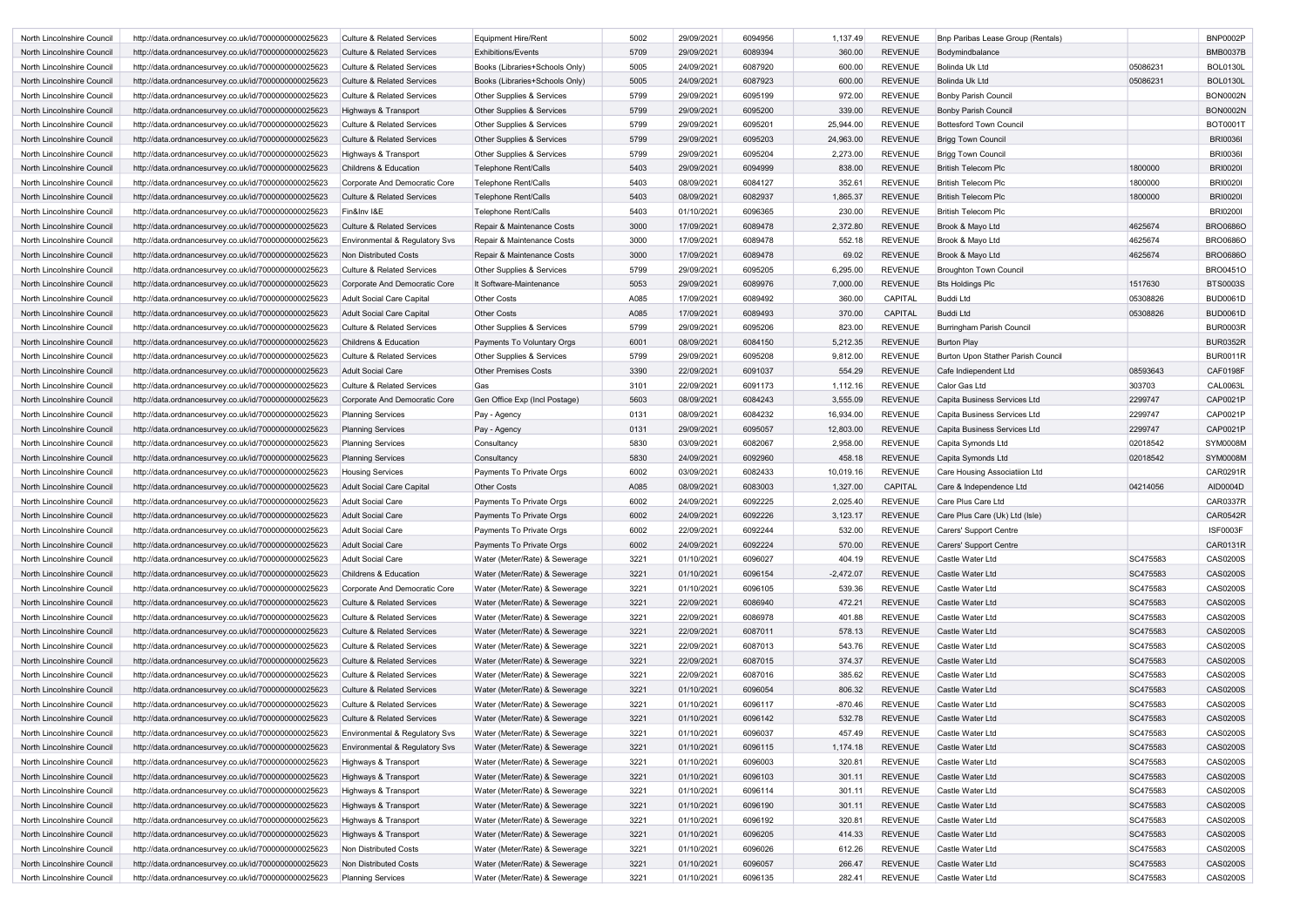| North Lincolnshire Council | http://data.ordnancesurvey.co.uk/id/7000000000025623 | <b>Planning Services</b>              | Water (Meter/Rate) & Sewerage        | 3221 | 01/10/2021 | 6096197 | 338.77    | <b>REVENUE</b> | Castle Water Ltd       | SC475583 | <b>CAS0200S</b> |
|----------------------------|------------------------------------------------------|---------------------------------------|--------------------------------------|------|------------|---------|-----------|----------------|------------------------|----------|-----------------|
| North Lincolnshire Council | http://data.ordnancesurvey.co.uk/id/7000000000025623 | <b>Adult Social Care</b>              | <b>Equipment Purchase</b>            | 5001 | 08/09/2021 | 6083800 | 112.65    | <b>REVENUE</b> | Cat Csh Card Imprest   |          | <b>NOR0754R</b> |
| North Lincolnshire Council | http://data.ordnancesurvey.co.uk/id/7000000000025623 | <b>Adult Social Care</b>              | Gen Office Exp (Incl Postage)        | 5603 | 08/09/2021 | 6083800 | 200.00    | <b>REVENUE</b> | Cat Csh Card Imprest   |          | <b>NOR0754R</b> |
| North Lincolnshire Council | http://data.ordnancesurvey.co.uk/id/7000000000025623 | <b>Adult Social Care</b>              | Gen Office Exp (Incl Postage)        | 5603 | 15/09/2021 | 6086147 | 350.00    | <b>REVENUE</b> | Cat Csh Card Imprest   |          | <b>NOR0754R</b> |
| North Lincolnshire Council | http://data.ordnancesurvey.co.uk/id/7000000000025623 | <b>Adult Social Care</b>              | <b>Other Professional Fees</b>       | 5829 | 15/09/2021 | 6086147 | 1.50      | <b>REVENUE</b> | Cat Csh Card Imprest   |          | <b>NOR0754R</b> |
| North Lincolnshire Council | http://data.ordnancesurvey.co.uk/id/7000000000025623 | <b>Adult Social Care</b>              | Other Supplies & Services            | 5799 | 08/09/2021 | 6083800 | 1,629.52  | REVENUE        | Cat Csh Card Imprest   |          | <b>NOR0754R</b> |
| North Lincolnshire Council | http://data.ordnancesurvey.co.uk/id/7000000000025623 | <b>Adult Social Care</b>              | Payments To Private Orgs             | 6002 | 08/09/2021 | 6083800 | 134.70    | <b>REVENUE</b> | Cat Csh Card Imprest   |          | <b>NOR0754R</b> |
| North Lincolnshire Council | http://data.ordnancesurvey.co.uk/id/7000000000025623 | <b>Adult Social Care</b>              | Payments To Private Orgs             | 6002 | 15/09/2021 | 6086147 | $-52.10$  | <b>REVENUE</b> | Cat Csh Card Imprest   |          | <b>NOR0754R</b> |
| North Lincolnshire Council | http://data.ordnancesurvey.co.uk/id/7000000000025623 | <b>Childrens &amp; Education</b>      | <b>Client Related Costs</b>          | 5534 | 08/09/2021 | 6083800 | 411.45    | <b>REVENUE</b> | Cat Csh Card Imprest   |          | <b>NOR0754R</b> |
| North Lincolnshire Council | http://data.ordnancesurvey.co.uk/id/7000000000025623 | <b>Childrens &amp; Education</b>      | <b>Client Related Costs</b>          | 5534 | 15/09/2021 | 6086147 | 962.97    | <b>REVENUE</b> | Cat Csh Card Imprest   |          | <b>NOR0754R</b> |
| North Lincolnshire Council | http://data.ordnancesurvey.co.uk/id/7000000000025623 | <b>Childrens &amp; Education</b>      | <b>Course Fees/Training</b>          | 2002 | 15/09/2021 | 6086147 | 179.00    | <b>REVENUE</b> | Cat Csh Card Imprest   |          | <b>NOR0754R</b> |
| North Lincolnshire Council | http://data.ordnancesurvey.co.uk/id/7000000000025623 | <b>Childrens &amp; Education</b>      | Gen Office Exp (Incl Postage)        | 5603 | 08/09/2021 | 6083800 | 478.80    | <b>REVENUE</b> | Cat Csh Card Imprest   |          | <b>NOR0754R</b> |
|                            |                                                      |                                       |                                      |      | 08/09/2021 |         |           | <b>REVENUE</b> |                        |          | <b>NOR0754R</b> |
| North Lincolnshire Council | http://data.ordnancesurvey.co.uk/id/7000000000025623 | <b>Childrens &amp; Education</b>      | Home To School Transport             | 4201 |            | 6083800 | 204.00    |                | Cat Csh Card Imprest   |          |                 |
| North Lincolnshire Council | http://data.ordnancesurvey.co.uk/id/7000000000025623 | <b>Childrens &amp; Education</b>      | Other Supplies & Services            | 5799 | 08/09/2021 | 6083800 | 129.00    | <b>REVENUE</b> | Cat Csh Card Imprest   |          | <b>NOR0754R</b> |
| North Lincolnshire Council | http://data.ordnancesurvey.co.uk/id/7000000000025623 | Corporate And Democratic Core         | Course Fees/Training                 | 2002 | 08/09/2021 | 6083800 | 35.00     | <b>REVENUE</b> | Cat Csh Card Imprest   |          | <b>NOR0754R</b> |
| North Lincolnshire Council | http://data.ordnancesurvey.co.uk/id/7000000000025623 | Corporate And Democratic Core         | Course Fees/Training                 | 2002 | 08/09/2021 | 6083800 | 450.00    | <b>REVENUE</b> | Cat Csh Card Imprest   |          | <b>NOR0754R</b> |
| North Lincolnshire Council | http://data.ordnancesurvey.co.uk/id/7000000000025623 | Corporate And Democratic Core         | <b>Equipment Purchase</b>            | 5001 | 08/09/2021 | 6083800 | 256.50    | <b>REVENUE</b> | Cat Csh Card Imprest   |          | <b>NOR0754R</b> |
| North Lincolnshire Council | http://data.ordnancesurvey.co.uk/id/7000000000025623 | Corporate And Democratic Core         | Gen Office Exp (Incl Postage)        | 5603 | 08/09/2021 | 6083800 | 656.80    | <b>REVENUE</b> | Cat Csh Card Imprest   |          | <b>NOR0754R</b> |
| North Lincolnshire Council | http://data.ordnancesurvey.co.uk/id/7000000000025623 | Corporate And Democratic Core         | Gen Office Exp (Incl Postage)        | 5603 | 15/09/2021 | 6086147 | 461.00    | <b>REVENUE</b> | Cat Csh Card Imprest   |          | <b>NOR0754R</b> |
| North Lincolnshire Council | http://data.ordnancesurvey.co.uk/id/7000000000025623 | Corporate And Democratic Core         | It Software-Maintenance              | 5053 | 08/09/2021 | 6083800 | 134.85    | <b>REVENUE</b> | Cat Csh Card Imprest   |          | <b>NOR0754R</b> |
| North Lincolnshire Council | http://data.ordnancesurvey.co.uk/id/7000000000025623 | Corporate And Democratic Core         | It Software-Maintenance              | 5053 | 15/09/2021 | 6086147 | 96.04     | REVENUE        | Cat Csh Card Imprest   |          | <b>NOR0754R</b> |
| North Lincolnshire Council | http://data.ordnancesurvey.co.uk/id/7000000000025623 | Corporate And Democratic Core         | It Software-Purchase                 | 5051 | 08/09/2021 | 6083800 |           | <b>REVENUE</b> | Cat Csh Card Imprest   |          | <b>NOR0754R</b> |
| North Lincolnshire Council | http://data.ordnancesurvey.co.uk/id/7000000000025623 | Corporate And Democratic Core         | It Software-Purchase                 | 5051 | 15/09/2021 | 6086147 | 163.75    | <b>REVENUE</b> | Cat Csh Card Imprest   |          | <b>NOR0754R</b> |
| North Lincolnshire Council | http://data.ordnancesurvey.co.uk/id/7000000000025623 | Corporate And Democratic Core         | <b>Materials</b>                     | 5004 | 15/09/2021 | 6086147 | 88.86     | REVENUE        | Cat Csh Card Imprest   |          | <b>NOR0754R</b> |
| North Lincolnshire Council | http://data.ordnancesurvey.co.uk/id/7000000000025623 | Corporate And Democratic Core         | Other Supplies & Services            | 5799 | 08/09/2021 | 6083800 | 74.96     | <b>REVENUE</b> | Cat Csh Card Imprest   |          | <b>NOR0754R</b> |
| North Lincolnshire Council | http://data.ordnancesurvey.co.uk/id/7000000000025623 | Corporate And Democratic Core         | Other Supplies & Services            | 5799 | 08/09/2021 | 6083800 | 389.19    | <b>REVENUE</b> | Cat Csh Card Imprest   |          | <b>NOR0754R</b> |
|                            |                                                      |                                       |                                      | 5799 |            | 6086147 |           | <b>REVENUE</b> |                        |          | <b>NOR0754R</b> |
| North Lincolnshire Council | http://data.ordnancesurvey.co.uk/id/7000000000025623 | Corporate And Democratic Core         | Other Supplies & Services            |      | 15/09/2021 |         | 74.96     |                | Cat Csh Card Imprest   |          |                 |
| North Lincolnshire Council | http://data.ordnancesurvey.co.uk/id/7000000000025623 | Corporate And Democratic Core         | Other Supplies & Services            | 5799 | 15/09/2021 | 6086147 | 1.50      | <b>REVENUE</b> | Cat Csh Card Imprest   |          | <b>NOR0754R</b> |
| North Lincolnshire Council | http://data.ordnancesurvey.co.uk/id/7000000000025623 | <b>Culture &amp; Related Services</b> | Licenses, Subs & Memberships         | 5510 | 15/09/2021 | 6086147 | 99.99     | <b>REVENUE</b> | Cat Csh Card Imprest   |          | <b>NOR0754R</b> |
| North Lincolnshire Council | http://data.ordnancesurvey.co.uk/id/7000000000025623 | Environmental & Regulatory Svs        | Course Fees/Training                 | 2002 | 15/09/2021 | 6086147 | 234.00    | <b>REVENUE</b> | Cat Csh Card Imprest   |          | <b>NOR0754R</b> |
| North Lincolnshire Council | http://data.ordnancesurvey.co.uk/id/7000000000025623 | <b>Planning Services</b>              | Licenses, Subs & Memberships         | 5510 | 15/09/2021 | 6086147 | 25.00     | <b>REVENUE</b> | Cat Csh Card Imprest   |          | <b>NOR0754R</b> |
| North Lincolnshire Council | http://data.ordnancesurvey.co.uk/id/7000000000025623 | <b>Planning Services</b>              | <b>Other Professional Fees</b>       | 5829 | 15/09/2021 | 6086147 | 168.00    | <b>REVENUE</b> | Cat Csh Card Imprest   |          | <b>NOR0754R</b> |
| North Lincolnshire Council | http://data.ordnancesurvey.co.uk/id/7000000000025623 | <b>Planning Services</b>              | <b>Other Supplies &amp; Services</b> | 5799 | 08/09/2021 | 6083800 | 4,347.60  | <b>REVENUE</b> | Cat Csh Card Imprest   |          | <b>NOR0754R</b> |
| North Lincolnshire Council | http://data.ordnancesurvey.co.uk/id/7000000000025623 | <b>Planning Services</b>              | <b>Other Supplies &amp; Services</b> | 5799 | 15/09/2021 | 6086147 | 59.00     | <b>REVENUE</b> | Cat Csh Card Imprest   |          | <b>NOR0754R</b> |
| North Lincolnshire Council | http://data.ordnancesurvey.co.uk/id/7000000000025623 | Fin&Inv I&E                           | Other Supplies & Services            | 5799 | 22/09/2021 | 6089620 | 610.98    | <b>REVENUE</b> | Cathedral Leasing Ltd  | 1561572  | <b>CAT0020T</b> |
| North Lincolnshire Council | http://data.ordnancesurvey.co.uk/id/7000000000025623 | <b>Adult Social Care</b>              | Payments To Health Providers         | 6019 | 10/09/2021 | 6085741 | 1,009.82  | <b>REVENUE</b> | <b>Central Surgery</b> |          | <b>DIC0005C</b> |
| North Lincolnshire Council | http://data.ordnancesurvey.co.uk/id/7000000000025623 | <b>Culture &amp; Related Services</b> | Fuel                                 | 4001 | 15/09/2021 | 6074150 | 1,303.78  | <b>REVENUE</b> | Certas Energy          | 04168225 | <b>CAR0127R</b> |
| North Lincolnshire Council | http://data.ordnancesurvey.co.uk/id/7000000000025623 | <b>Culture &amp; Related Services</b> | Fuel                                 | 4001 | 15/09/2021 | 6075491 | $-567.60$ | <b>REVENUE</b> | Certas Energy          | 04168225 | <b>CAR0127R</b> |
| North Lincolnshire Council | http://data.ordnancesurvey.co.uk/id/7000000000025623 | <b>Culture &amp; Related Services</b> | Fuel                                 | 4001 | 15/09/2021 | 6079882 | 1,109.60  | <b>REVENUE</b> | Certas Energy          | 04168225 | <b>CAR0127R</b> |
| North Lincolnshire Council | http://data.ordnancesurvey.co.uk/id/7000000000025623 | <b>Culture &amp; Related Services</b> | Fuel                                 | 4001 | 29/09/2021 | 6085570 | 582.50    | <b>REVENUE</b> | Certas Energy          | 04168225 | <b>CAR0127R</b> |
| North Lincolnshire Council | http://data.ordnancesurvey.co.uk/id/7000000000025623 | <b>Culture &amp; Related Services</b> | Fuel                                 | 4001 | 29/09/2021 | 6090076 | 873.05    | <b>REVENUE</b> | Certas Energy          | 04168225 | <b>CAR0127R</b> |
|                            |                                                      |                                       |                                      |      | 24/09/2021 | 6092921 |           | <b>REVENUE</b> |                        | 04168225 | <b>CAR0127R</b> |
| North Lincolnshire Council | http://data.ordnancesurvey.co.uk/id/7000000000025623 | <b>Culture &amp; Related Services</b> | <b>Heating Fuels</b>                 | 3104 |            |         | 1,141.80  |                | Certas Energy          |          |                 |
| North Lincolnshire Council | http://data.ordnancesurvey.co.uk/id/7000000000025623 | Environmental & Regulatory Svs        | Fuel                                 | 4001 | 29/09/2021 | 6087712 | 2,322.00  | <b>REVENUE</b> | <b>Certas Energy</b>   | 04168225 | <b>CAR0127R</b> |
| North Lincolnshire Council | http://data.ordnancesurvey.co.uk/id/7000000000025623 | Highways & Transport                  | Fuel                                 | 4001 | 10/09/2021 | 6085201 | 35,379.48 | <b>REVENUE</b> | Certas Energy          | 04168225 | <b>CAR0127R</b> |
| North Lincolnshire Council | http://data.ordnancesurvey.co.uk/id/7000000000025623 | Highways & Transport                  | Fuel                                 | 4001 | 29/09/2021 | 6089938 | 36,305.50 | <b>REVENUE</b> | Certas Energy          | 04168225 | <b>CAR0127R</b> |
| North Lincolnshire Council | http://data.ordnancesurvey.co.uk/id/7000000000025623 | Fin&Inv I&E                           | <b>Other Premises Costs</b>          | 3390 | 08/09/2021 | 6083801 | 800.00    | <b>REVENUE</b> | Champ Ltd              | 5818938  | CHA0374A        |
| North Lincolnshire Council | http://data.ordnancesurvey.co.uk/id/7000000000025623 | <b>Adult Social Care</b>              | Payments To Private Orgs             | 6002 | 29/09/2021 | 6095166 | 600.00    | <b>REVENUE</b> | <b>Changing Lives</b>  | 10624046 | <b>CHA0547A</b> |
| North Lincolnshire Council | http://data.ordnancesurvey.co.uk/id/7000000000025623 | <b>Adult Social Care</b>              | Payments To Private Orgs             | 6002 | 29/09/2021 | 6095168 | 600.00    | <b>REVENUE</b> | <b>Changing Lives</b>  | 10624046 | <b>CHA0547A</b> |
| North Lincolnshire Council | http://data.ordnancesurvey.co.uk/id/7000000000025623 | <b>Childrens &amp; Education</b>      | <b>Client Related Costs</b>          | 5534 | 03/09/2021 | 6082435 | 2,500.00  | <b>REVENUE</b> | <b>Changing Lives</b>  | 10624046 | <b>CHA0547A</b> |
| North Lincolnshire Council | http://data.ordnancesurvey.co.uk/id/7000000000025623 | Childrens & Education                 | <b>Client Related Costs</b>          | 5534 | 03/09/2021 | 6082436 | 2,500.00  | <b>REVENUE</b> | <b>Changing Lives</b>  | 10624046 | <b>CHA0547A</b> |
| North Lincolnshire Council | http://data.ordnancesurvey.co.uk/id/7000000000025623 | Childrens & Education                 | <b>Client Related Costs</b>          | 5534 | 22/09/2021 | 6090065 | 360.00    | <b>REVENUE</b> | <b>Changing Lives</b>  | 10624046 | <b>CHA0547A</b> |
| North Lincolnshire Council | http://data.ordnancesurvey.co.uk/id/7000000000025623 | Childrens & Education                 | <b>Client Related Costs</b>          | 5534 | 22/09/2021 | 6090066 | 360.00    | <b>REVENUE</b> | <b>Changing Lives</b>  | 10624046 | <b>CHA0547A</b> |
| North Lincolnshire Council | http://data.ordnancesurvey.co.uk/id/7000000000025623 | <b>Adult Social Care</b>              | Payments To Private Orgs             | 6002 | 24/09/2021 | 6092227 | 21,665.00 | <b>REVENUE</b> | Chestnut Homecare Ltd  | 06793399 | CHE0222E        |
| North Lincolnshire Council | http://data.ordnancesurvey.co.uk/id/7000000000025623 | Childrens & Education                 | Payments To Private Orgs             | 6002 | 24/09/2021 | 6087787 | 12,917.00 | <b>REVENUE</b> | Children'S Links       | 3484661  | CHI0281I        |
| North Lincolnshire Council | http://data.ordnancesurvey.co.uk/id/7000000000025623 | Childrens & Education                 | It Software-Maintenance              | 5053 | 10/09/2021 | 6085362 | 1,760.10  | <b>REVENUE</b> | Chipside Ltd           | 04049461 | CHI01341        |
|                            |                                                      |                                       | <b>Other Professional Fees</b>       | 5829 | 10/09/2021 | 6083834 | 272.19    | <b>REVENUE</b> | Chipside Ltd           | 04049461 | CHI01341        |
| North Lincolnshire Council | http://data.ordnancesurvey.co.uk/id/7000000000025623 | Highways & Transport                  |                                      |      |            |         |           |                |                        |          |                 |
| North Lincolnshire Council | http://data.ordnancesurvey.co.uk/id/7000000000025623 | Highways & Transport                  | <b>Other Professional Fees</b>       | 5829 | 15/09/2021 | 6086374 | 257.56    | <b>REVENUE</b> | Chipside Ltd           | 04049461 | CHI01341        |
| North Lincolnshire Council | http://data.ordnancesurvey.co.uk/id/7000000000025623 | Childrens & Education                 | Payments To Private Orgs             | 6002 | 03/09/2021 | 6082157 | 5,314.33  | <b>REVENUE</b> | Chrysalis Consortium   |          | CHR0024R        |
| North Lincolnshire Council | http://data.ordnancesurvey.co.uk/id/7000000000025623 | <b>Central Services To Public</b>     | Repair & Maintenance Costs           | 3000 | 22/09/2021 | 6091115 | 0         | <b>REVENUE</b> | Chubb Fire Limited     | 524469   | CHU0021U        |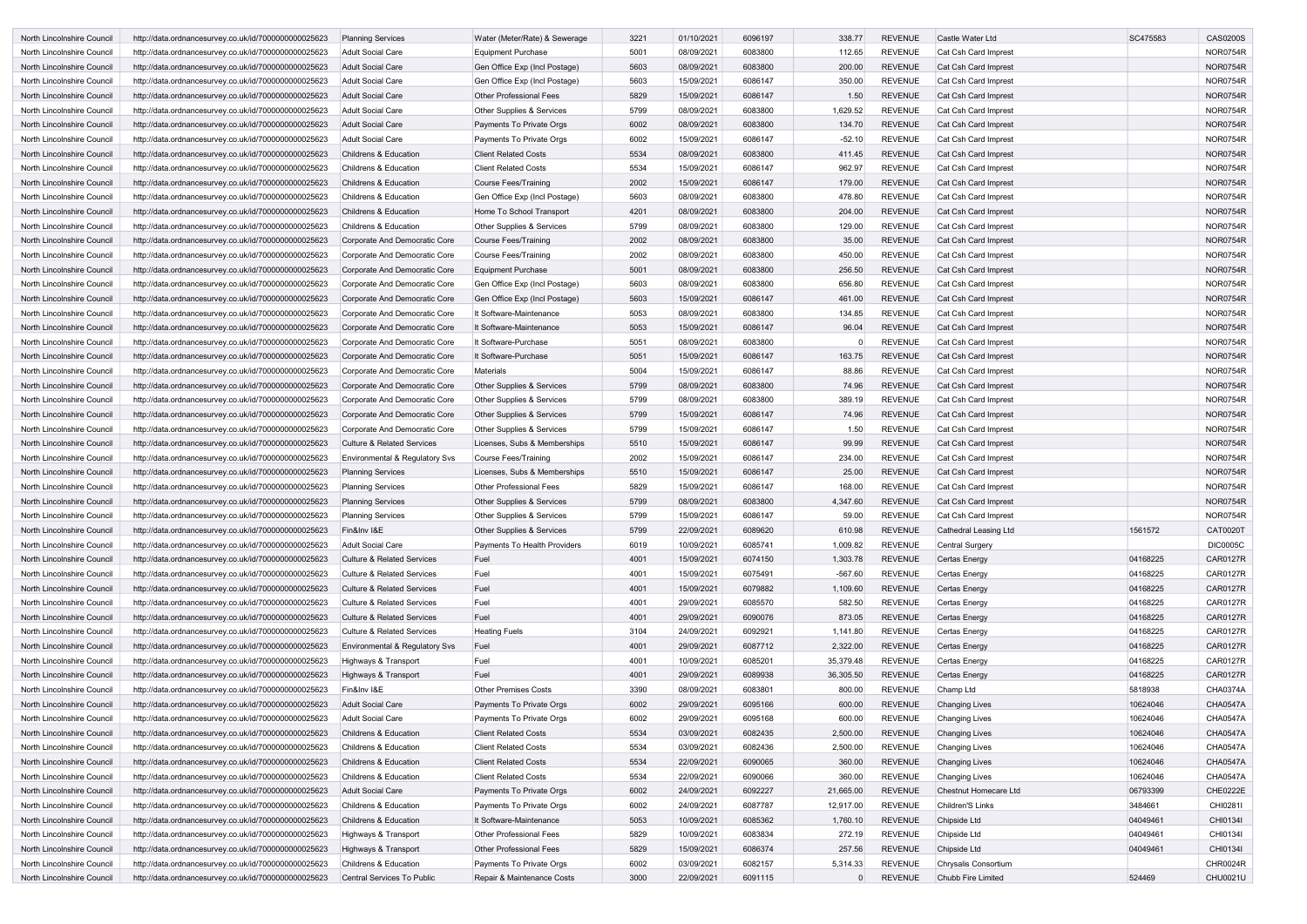| North Lincolnshire Council | http://data.ordnancesurvey.co.uk/id/7000000000025623 | <b>Culture &amp; Related Services</b>     | Repair & Maintenance Costs           | 3000 | 22/09/2021 | 6091115 | 255.57    | <b>REVENUE</b> | Chubb Fire Limited                         | 524469   | <b>CHU0021U</b> |
|----------------------------|------------------------------------------------------|-------------------------------------------|--------------------------------------|------|------------|---------|-----------|----------------|--------------------------------------------|----------|-----------------|
| North Lincolnshire Council | http://data.ordnancesurvey.co.uk/id/7000000000025623 | <b>Adult Social Care</b>                  | Repair & Maintenance Costs           | 3000 | 22/09/2021 | 6091091 | 40.68     | <b>REVENUE</b> | Chubb Fire & Security Ltd                  | 524469   | SHO0001O        |
| North Lincolnshire Council | http://data.ordnancesurvey.co.uk/id/7000000000025623 | <b>Central Services To Public</b>         | Repair & Maintenance Costs           | 3000 | 22/09/2021 | 6091091 |           | <b>REVENUE</b> | Chubb Fire & Security Ltd                  | 524469   | SHO0001O        |
| North Lincolnshire Council | http://data.ordnancesurvey.co.uk/id/7000000000025623 | Central Services To Public                | Repair & Maintenance Costs           | 3000 | 22/09/2021 | 6091096 |           | <b>REVENUE</b> | Chubb Fire & Security Ltd                  | 524469   | SHO0001O        |
| North Lincolnshire Council | http://data.ordnancesurvey.co.uk/id/7000000000025623 | Corporate And Democratic Core             | Repair & Maintenance Costs           | 3000 | 22/09/2021 | 6091091 | 65.66     | <b>REVENUE</b> | Chubb Fire & Security Ltd                  | 524469   | SHO0001O        |
| North Lincolnshire Council | http://data.ordnancesurvey.co.uk/id/7000000000025623 | Corporate And Democratic Core             | Repair & Maintenance Costs           | 3000 | 22/09/2021 | 6091092 |           | <b>REVENUE</b> | Chubb Fire & Security Ltd                  | 524469   | SHO0001O        |
| North Lincolnshire Council | http://data.ordnancesurvey.co.uk/id/7000000000025623 | Corporate And Democratic Core             | Repair & Maintenance Costs           | 3000 | 22/09/2021 | 6091111 | 10.00     | <b>REVENUE</b> | Chubb Fire & Security Ltd                  | 524469   | SHO0001O        |
| North Lincolnshire Council | http://data.ordnancesurvey.co.uk/id/7000000000025623 | <b>Culture &amp; Related Services</b>     | Repair & Maintenance Costs           | 3000 | 22/09/2021 | 6091091 | 265.56    | <b>REVENUE</b> | Chubb Fire & Security Ltd                  | 524469   | SHO0001O        |
| North Lincolnshire Council | http://data.ordnancesurvey.co.uk/id/7000000000025623 | <b>Culture &amp; Related Services</b>     | Repair & Maintenance Costs           | 3000 | 22/09/2021 | 6091110 | 391.96    | <b>REVENUE</b> | Chubb Fire & Security Ltd                  | 524469   | SHO0001O        |
| North Lincolnshire Council | http://data.ordnancesurvey.co.uk/id/7000000000025623 | Fin&Inv I&E                               | Repair & Maintenance Costs           | 3000 | 22/09/2021 | 6091096 | 320.44    | <b>REVENUE</b> | Chubb Fire & Security Ltd                  | 524469   | SHO0001O        |
| North Lincolnshire Council | http://data.ordnancesurvey.co.uk/id/7000000000025623 | Non Distributed Costs                     | Repair & Maintenance Costs           | 3000 | 22/09/2021 | 6091091 | 122.04    | <b>REVENUE</b> | Chubb Fire & Security Ltd                  | 524469   | SHO0001O        |
| North Lincolnshire Council | http://data.ordnancesurvey.co.uk/id/7000000000025623 | Highways & Transport                      | Materials                            | 5004 | 10/09/2021 | 6075427 | 300.00    | <b>REVENUE</b> | Chubbmix Ltd                               | 12160687 | <b>CHU0123U</b> |
| North Lincolnshire Council | http://data.ordnancesurvey.co.uk/id/7000000000025623 | Environmental & Regulatory Svs            | Other Supplies & Services            | 5799 | 22/09/2021 | 6086382 | 2,200.00  | <b>REVENUE</b> | CIEH                                       |          | <b>CHA0276A</b> |
| North Lincolnshire Council | http://data.ordnancesurvey.co.uk/id/7000000000025623 | Highways & Transport                      | Licenses, Subs & Memberships         | 5510 | 22/09/2021 | 6079877 | 1,495.00  | <b>REVENUE</b> | C.I.P.F.A.                                 |          | <b>CIP0001P</b> |
| North Lincolnshire Council | http://data.ordnancesurvey.co.uk/id/7000000000025623 | <b>Culture &amp; Related Services</b>     | <b>Other Premises Costs</b>          | 3390 | 01/10/2021 | 6096504 | 402.62    | <b>REVENUE</b> | Citron Hygiene Ltd                         | 3056469  | <b>CAN0001N</b> |
| North Lincolnshire Council | http://data.ordnancesurvey.co.uk/id/7000000000025623 | Adult Social Care                         | <b>Payments To Health Providers</b>  | 6019 | 10/09/2021 | 6085736 | 1,644.00  | <b>REVENUE</b> | City Health Care Partnership Cic           |          | <b>HUL0022L</b> |
| North Lincolnshire Council | http://data.ordnancesurvey.co.uk/id/7000000000025623 | <b>Adult Social Care</b>                  | Payments To Health Providers         | 6019 | 29/09/2021 | 6095267 | 1,081.00  | <b>REVENUE</b> | City Health Care Partnership Cic           |          | <b>HUL0022L</b> |
| North Lincolnshire Council | http://data.ordnancesurvey.co.uk/id/7000000000025623 | Children & Education Capital              | <b>Other Costs</b>                   | A085 | 22/09/2021 | 6089619 | 600.00    | <b>CAPITAL</b> | C & J Group Lincs Ltd                      | 12444664 | CJG0001G        |
| North Lincolnshire Council | http://data.ordnancesurvey.co.uk/id/7000000000025623 | Other Expenditure & Income                | Payments To Private Orgs             | 6002 | 15/09/2021 | 6087735 | 263.06    | <b>REVENUE</b> | Clark & Partners Ltd                       | 766793   | <b>CLA0285A</b> |
| North Lincolnshire Council | http://data.ordnancesurvey.co.uk/id/7000000000025623 | Highways & Transport                      | <b>Materials</b>                     | 5004 | 22/09/2021 | 6089939 | 1,160.00  | <b>REVENUE</b> | Clasp (Scunthorpe) Ltd                     |          | <b>CLA0021A</b> |
| North Lincolnshire Council | http://data.ordnancesurvey.co.uk/id/7000000000025623 | Adult Social Care                         | Equipment Maint.& Repair             | 5003 | 22/09/2021 | 6091164 | 395.00    | <b>REVENUE</b> | <b>Clearway Environmental Services Ltd</b> | 01609587 | <b>CLE0018E</b> |
| North Lincolnshire Council | http://data.ordnancesurvey.co.uk/id/7000000000025623 | Highways & Transport                      | Other Supplies & Services            | 5799 | 10/09/2021 | 6074198 | 2,644.00  | <b>REVENUE</b> | <b>Clearway Environmental Services Ltd</b> | 01609587 | <b>CLE0018E</b> |
| North Lincolnshire Council | http://data.ordnancesurvey.co.uk/id/7000000000025623 | Highways & Transport                      | Other Supplies & Services            | 5799 | 10/09/2021 | 6080827 | 3,008.00  | <b>REVENUE</b> | <b>Clearway Environmental Services Ltd</b> | 01609587 | <b>CLE0018E</b> |
| North Lincolnshire Council | http://data.ordnancesurvey.co.uk/id/7000000000025623 | Highways & Transport                      | Other Supplies & Services            | 5799 | 22/09/2021 | 6079288 | 2,758.00  | <b>REVENUE</b> | <b>Clearway Environmental Services Ltd</b> | 01609587 | <b>CLE0018E</b> |
| North Lincolnshire Council | http://data.ordnancesurvey.co.uk/id/7000000000025623 | Highways & Transport                      | Other Supplies & Services            | 5799 | 01/10/2021 | 6091197 | 2,256.75  | <b>REVENUE</b> | <b>Clearway Environmental Services Ltd</b> | 01609587 | <b>CLE0018E</b> |
| North Lincolnshire Council | http://data.ordnancesurvey.co.uk/id/7000000000025623 | Adult Social Care                         | <b>Client Transport Costs</b>        | 6092 | 10/09/2021 | 6082303 | 241.40    | <b>REVENUE</b> | <b>Click Travel Limited</b>                | 03770815 | <b>CLI0015I</b> |
| North Lincolnshire Council | http://data.ordnancesurvey.co.uk/id/7000000000025623 | Adult Social Care                         | <b>Other Incidental Travel Costs</b> | 4311 | 10/09/2021 | 6082303 | 19.90     | <b>REVENUE</b> | <b>Click Travel Limited</b>                | 03770815 | <b>CLI0015I</b> |
| North Lincolnshire Council | http://data.ordnancesurvey.co.uk/id/7000000000025623 | <b>Adult Social Care</b>                  | Rail & Other Fares                   | 4121 | 10/09/2021 | 6082303 | 525.30    | <b>REVENUE</b> | <b>Click Travel Limited</b>                | 03770815 | <b>CLI0015I</b> |
| North Lincolnshire Council | http://data.ordnancesurvey.co.uk/id/7000000000025623 | Childrens & Education                     | <b>Client Transport Costs</b>        | 6092 | 10/09/2021 | 6082303 | 378.20    | <b>REVENUE</b> | <b>Click Travel Limited</b>                | 03770815 | <b>CLI0015I</b> |
| North Lincolnshire Council | http://data.ordnancesurvey.co.uk/id/7000000000025623 | <b>Childrens &amp; Education</b>          | <b>Other Supplies &amp; Services</b> | 5799 | 10/09/2021 | 6082303 | 151.53    | <b>REVENUE</b> | <b>Click Travel Limited</b>                | 03770815 | <b>CLI0015I</b> |
| North Lincolnshire Council | http://data.ordnancesurvey.co.uk/id/7000000000025623 | <b>Culture &amp; Related Services</b>     | <b>Client Related Costs</b>          | 5534 | 10/09/2021 | 6082303 | 214.29    | <b>REVENUE</b> | <b>Click Travel Limited</b>                | 03770815 | <b>CLI0015I</b> |
| North Lincolnshire Council | http://data.ordnancesurvey.co.uk/id/7000000000025623 | <b>Housing Services</b>                   | Other Supplies & Services            | 5799 | 10/09/2021 | 6082303 | 28.10     | <b>REVENUE</b> | <b>Click Travel Limited</b>                | 03770815 | <b>CLI0015I</b> |
| North Lincolnshire Council | http://data.ordnancesurvey.co.uk/id/7000000000025623 | <b>Housing Services</b>                   | <b>Other Supplies &amp; Services</b> | 5799 | 10/09/2021 | 6082303 |           | <b>REVENUE</b> | <b>Click Travel Limited</b>                | 03770815 | <b>CLI0015I</b> |
| North Lincolnshire Council | http://data.ordnancesurvey.co.uk/id/7000000000025623 | Adult Social Care                         | Payments To Private Orgs             | 6002 | 29/09/2021 | 6094642 | 12,995.67 | <b>REVENUE</b> | Cloverleaf Advocacy 2000 Ltd               | 3790911  | CLO0101O        |
| North Lincolnshire Council | http://data.ordnancesurvey.co.uk/id/7000000000025623 | Adult Social Care                         | Payments To Private Orgs             | 6002 | 29/09/2021 | 6094653 | 17,837.47 | REVENUE        | Cloverleaf Advocacy 2000 Ltd               | 3790911  | CLO0101O        |
| North Lincolnshire Council | http://data.ordnancesurvey.co.uk/id/7000000000025623 | Adult Social Care                         | Payments To Private Orgs             | 6002 | 01/10/2021 | 6096326 | 616.25    | <b>REVENUE</b> | Cloverleaf Advocacy 2000 Ltd               | 3790911  | CLO0101O        |
| North Lincolnshire Council | http://data.ordnancesurvey.co.uk/id/7000000000025623 | <b>Adult Social Care</b>                  | Payments To Private Orgs             | 6002 | 01/10/2021 | 6096329 | 439.03    | <b>REVENUE</b> | Cloverleaf Advocacy 2000 Ltd               | 3790911  | CLO0101O        |
| North Lincolnshire Council | http://data.ordnancesurvey.co.uk/id/7000000000025623 | <b>Environmental &amp; Regulatory Svs</b> | Vehicle Hire                         | 4101 | 29/09/2021 | 6093676 | 3,520.00  | <b>REVENUE</b> | Cms Hire Ltd                               | 04633375 | CO000730        |
| North Lincolnshire Council | http://data.ordnancesurvey.co.uk/id/7000000000025623 | <b>Housing Services</b>                   | Other Supplies & Services            | 5799 | 24/09/2021 | 6092406 | 3,150.00  | <b>REVENUE</b> | Cog Community Ltd                          |          | COG0023G        |
| North Lincolnshire Council | http://data.ordnancesurvey.co.uk/id/7000000000025623 | <b>Adult Social Care</b>                  | Pay - Agency                         | 0131 | 03/09/2021 | 6082008 | 2,854.70  | <b>REVENUE</b> | Comensura Ltd                              | 04085767 | COM0313M        |
| North Lincolnshire Council | http://data.ordnancesurvey.co.uk/id/7000000000025623 | Adult Social Care                         | Pay - Agency                         | 0131 | 03/09/2021 | 6082008 | 11,100.99 | <b>REVENUE</b> | Comensura Ltd                              | 04085767 | COM0313M        |
| North Lincolnshire Council | http://data.ordnancesurvey.co.uk/id/7000000000025623 | <b>Adult Social Care</b>                  | Pay - Agency                         | 0131 | 10/09/2021 | 6085143 | 3,978.83  | <b>REVENUE</b> | Comensura Ltd                              | 04085767 | COM0313M        |
| North Lincolnshire Council | http://data.ordnancesurvey.co.uk/id/7000000000025623 | <b>Adult Social Care</b>                  | Pay - Agency                         | 0131 | 10/09/2021 | 6085143 | 18,046.83 | <b>REVENUE</b> | Comensura Ltd                              | 04085767 | COM0313M        |
| North Lincolnshire Council | http://data.ordnancesurvey.co.uk/id/7000000000025623 | <b>Adult Social Care</b>                  | Pay - Agency                         | 0131 | 22/09/2021 | 6090025 | 4,481.98  | <b>REVENUE</b> | Comensura Ltd                              | 04085767 | COM0313M        |
| North Lincolnshire Council | http://data.ordnancesurvey.co.uk/id/7000000000025623 | <b>Adult Social Care</b>                  | Pay - Agency                         | 0131 | 22/09/2021 | 6090025 | 21,928.12 | <b>REVENUE</b> | Comensura Ltd                              | 04085767 | COM0313M        |
| North Lincolnshire Council | http://data.ordnancesurvey.co.uk/id/7000000000025623 | <b>Adult Social Care</b>                  | Pay - Agency                         | 0131 | 29/09/2021 | 6093764 | 19,444.16 | <b>REVENUE</b> | Comensura Ltd                              | 04085767 | COM0313M        |
| North Lincolnshire Council | http://data.ordnancesurvey.co.uk/id/7000000000025623 | <b>Adult Social Care</b>                  | Pay - Agency                         | 0131 | 29/09/2021 | 6093764 | 6,046.05  | <b>REVENUE</b> | Comensura Ltd                              | 04085767 | COM0313M        |
| North Lincolnshire Council | http://data.ordnancesurvey.co.uk/id/7000000000025623 | Childrens & Education                     | Pay - Agency                         | 0131 | 03/09/2021 | 6082008 | 488.40    | <b>REVENUE</b> | Comensura Ltd                              | 04085767 | COM0313M        |
| North Lincolnshire Council | http://data.ordnancesurvey.co.uk/id/7000000000025623 | Childrens & Education                     | Pay - Agency                         | 0131 | 10/09/2021 | 6085143 | 1,273.80  | <b>REVENUE</b> | Comensura Ltd                              | 04085767 | COM0313M        |
| North Lincolnshire Council | http://data.ordnancesurvey.co.uk/id/7000000000025623 | Childrens & Education                     | Pay - Agency                         | 0131 | 22/09/2021 | 6090025 | 962.76    | <b>REVENUE</b> | Comensura Ltd                              | 04085767 | COM0313M        |
| North Lincolnshire Council | http://data.ordnancesurvey.co.uk/id/7000000000025623 | Childrens & Education                     | Pay - Agency                         | 0131 | 22/09/2021 | 6090025 | 488.40    | <b>REVENUE</b> | Comensura Ltd                              | 04085767 | COM0313M        |
| North Lincolnshire Council | http://data.ordnancesurvey.co.uk/id/7000000000025623 | Childrens & Education                     | Pay - Agency                         | 0131 | 29/09/2021 | 6093764 | 488.40    | <b>REVENUE</b> | Comensura Ltd                              | 04085767 | COM0313M        |
| North Lincolnshire Council | http://data.ordnancesurvey.co.uk/id/7000000000025623 | Childrens & Education                     | Pay - Agency                         | 0131 | 29/09/2021 | 6093764 | 1,439.25  | <b>REVENUE</b> | Comensura Ltd                              | 04085767 | COM0313M        |
| North Lincolnshire Council | http://data.ordnancesurvey.co.uk/id/7000000000025623 | Corporate And Democratic Core             | Pay - Agency                         | 0131 | 03/09/2021 | 6082008 | 2,817.13  | <b>REVENUE</b> | Comensura Ltd                              | 04085767 | COM0313M        |
| North Lincolnshire Council | http://data.ordnancesurvey.co.uk/id/7000000000025623 | Corporate And Democratic Core             | Pay - Agency                         | 0131 | 10/09/2021 | 6085143 | 6,398.53  | <b>REVENUE</b> | Comensura Ltd                              | 04085767 | COM0313M        |
| North Lincolnshire Council | http://data.ordnancesurvey.co.uk/id/7000000000025623 | Corporate And Democratic Core             | Pay - Agency                         | 0131 | 22/09/2021 | 6090025 | 5,352.29  | <b>REVENUE</b> | Comensura Ltd                              | 04085767 | COM0313M        |
| North Lincolnshire Council | http://data.ordnancesurvey.co.uk/id/7000000000025623 | Corporate And Democratic Core             | Pay - Agency                         | 0131 | 29/09/2021 | 6093764 | 4,402.44  | <b>REVENUE</b> | Comensura Ltd                              | 04085767 | COM0313M        |
| North Lincolnshire Council | http://data.ordnancesurvey.co.uk/id/7000000000025623 | <b>Environmental &amp; Regulatory Svs</b> | Pay - Agency                         | 0131 | 03/09/2021 | 6082008 | 987.48    | <b>REVENUE</b> | Comensura Ltd                              | 04085767 | COM0313M        |
| North Lincolnshire Council | http://data.ordnancesurvey.co.uk/id/7000000000025623 | Environmental & Regulatory Svs            | Pay - Agency                         | 0131 | 03/09/2021 | 6082008 | 506.40    | <b>REVENUE</b> | Comensura Ltd                              | 04085767 | COM0313M        |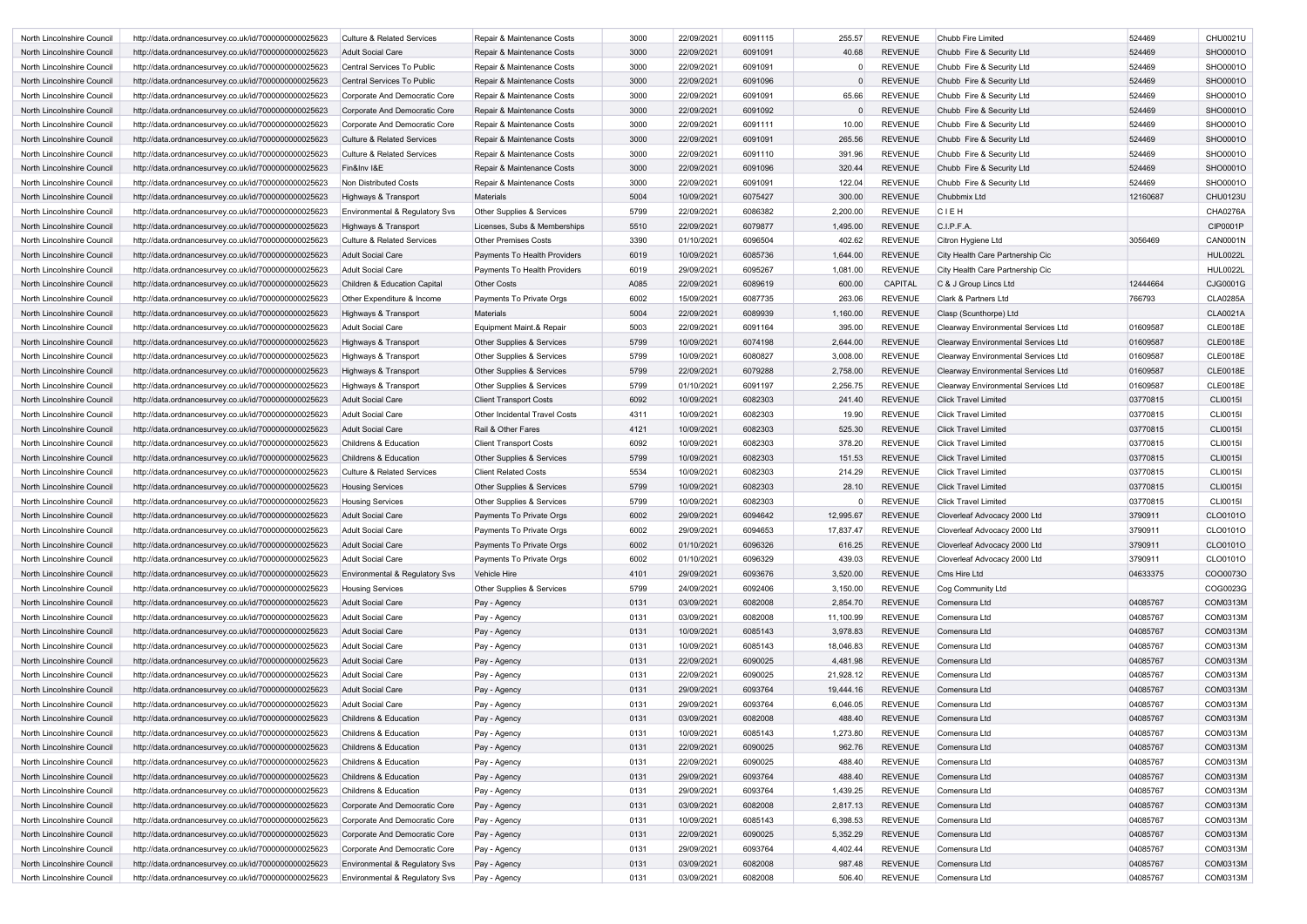| North Lincolnshire Council | http://data.ordnancesurvey.co.uk/id/7000000000025623 | Environmental & Regulatory Svs            | Pay - Agency                   | 0131 | 10/09/2021 | 6085143 | 10,066.38   | <b>REVENUE</b> | Comensura Ltd                          | 04085767    | COM0313M        |
|----------------------------|------------------------------------------------------|-------------------------------------------|--------------------------------|------|------------|---------|-------------|----------------|----------------------------------------|-------------|-----------------|
| North Lincolnshire Council | http://data.ordnancesurvey.co.uk/id/7000000000025623 | Environmental & Regulatory Svs            | Pay - Agency                   | 0131 | 10/09/2021 | 6085143 | 4,940.16    | <b>REVENUE</b> | Comensura Ltd                          | 04085767    | COM0313M        |
| North Lincolnshire Council | http://data.ordnancesurvey.co.uk/id/7000000000025623 | Environmental & Regulatory Svs            | Pay - Agency                   | 0131 | 10/09/2021 | 6085144 | $-227.88$   | <b>REVENUE</b> | Comensura Ltd                          | 04085767    | COM0313M        |
| North Lincolnshire Council | http://data.ordnancesurvey.co.uk/id/7000000000025623 | <b>Environmental &amp; Regulatory Svs</b> | Pay - Agency                   | 0131 | 22/09/2021 | 6090025 | 1,519.20    | <b>REVENUE</b> | Comensura Ltd                          | 04085767    | COM0313M        |
| North Lincolnshire Council | http://data.ordnancesurvey.co.uk/id/7000000000025623 | Environmental & Regulatory Svs            | Pay - Agency                   | 0131 | 22/09/2021 | 6090025 | 6,766.86    | <b>REVENUE</b> | Comensura Ltd                          | 04085767    | COM0313M        |
| North Lincolnshire Council | http://data.ordnancesurvey.co.uk/id/7000000000025623 | Environmental & Regulatory Svs            | Pay - Agency                   | 0131 | 29/09/2021 | 6093764 | 5,445.56    | <b>REVENUE</b> | Comensura Ltd                          | 04085767    | COM0313M        |
| North Lincolnshire Council | http://data.ordnancesurvey.co.uk/id/7000000000025623 | Environmental & Regulatory Svs            | Pay - Agency                   | 0131 | 29/09/2021 | 6093764 | 3,533.52    | <b>REVENUE</b> | Comensura Ltd                          | 04085767    | COM0313M        |
| North Lincolnshire Council | http://data.ordnancesurvey.co.uk/id/7000000000025623 | <b>Public Health</b>                      | Pay - Agency                   | 0131 | 10/09/2021 | 6085143 | 753.32      | <b>REVENUE</b> | Comensura Ltd                          | 04085767    | COM0313M        |
| North Lincolnshire Council | http://data.ordnancesurvey.co.uk/id/7000000000025623 | Childrens & Education                     | Payments To Private Orgs       | 6002 | 17/09/2021 | 6089482 | 3,200.00    | <b>REVENUE</b> | <b>Community Accord</b>                |             | <b>COM0298M</b> |
| North Lincolnshire Council | http://data.ordnancesurvey.co.uk/id/7000000000025623 | <b>Childrens &amp; Education</b>          | Other Supplies & Services      | 5799 | 08/09/2021 | 6084082 | 400.00      | <b>REVENUE</b> | <b>Community Transport Association</b> | 425 7711 50 | COM0403M        |
|                            | http://data.ordnancesurvey.co.uk/id/7000000000025623 | <b>Childrens &amp; Education</b>          | Materials                      | 5004 | 22/09/2021 | 6090818 | 5,171.20    | <b>REVENUE</b> |                                        |             | <b>CON0013N</b> |
| North Lincolnshire Council |                                                      |                                           |                                |      |            |         |             |                | Coneygarth Farm Day Nursery            |             |                 |
| North Lincolnshire Council | http://data.ordnancesurvey.co.uk/id/7000000000025623 | Childrens & Education                     | Payments To Private Orgs       | 6002 | 08/09/2021 | 6084151 | 1,069.20    | <b>REVENUE</b> | Coneygarth Farm Day Nursery            |             | CON0013N        |
| North Lincolnshire Council | http://data.ordnancesurvey.co.uk/id/7000000000025623 | <b>Childrens &amp; Education</b>          | It Software-Maintenance        | 5053 | 15/09/2021 | 6082136 | 17,472.00   | <b>REVENUE</b> | <b>Confirm Solutions Limited</b>       | 12838751    | <b>CON0399N</b> |
| North Lincolnshire Council | http://data.ordnancesurvey.co.uk/id/7000000000025623 | <b>Childrens &amp; Education</b>          | <b>Equipment Purchase</b>      | 5001 | 29/09/2021 | 6090960 | 1,040.00    | <b>REVENUE</b> | <b>Connevans Limited</b>               | 707484      | <b>CON0120N</b> |
| North Lincolnshire Council | http://data.ordnancesurvey.co.uk/id/7000000000025623 | <b>Childrens &amp; Education</b>          | <b>Equipment Purchase</b>      | 5001 | 01/10/2021 | 6092950 | 1,796.80    | <b>REVENUE</b> | <b>Connevans Limited</b>               | 707484      | <b>CON0120N</b> |
| North Lincolnshire Council | http://data.ordnancesurvey.co.uk/id/7000000000025623 | <b>Childrens &amp; Education</b>          | <b>Other Premises Costs</b>    | 3390 | 22/09/2021 | 6091145 | 297.00      | <b>REVENUE</b> | Containerking Ltd                      | 3402386     | <b>CON0338N</b> |
| North Lincolnshire Council | http://data.ordnancesurvey.co.uk/id/7000000000025623 | Childrens & Education                     | <b>Other Premises Costs</b>    | 3390 | 22/09/2021 | 6091146 | 234.00      | <b>REVENUE</b> | Containerking Ltd                      | 3402386     | <b>CON0338N</b> |
| North Lincolnshire Council | http://data.ordnancesurvey.co.uk/id/7000000000025623 | Corporate And Democratic Core             | Equipment Maint.& Repair       | 5003 | 22/10/2021 | 6087955 | 1,008.00    | <b>REVENUE</b> | Containerking Ltd                      | 3402386     | <b>CON0338N</b> |
| North Lincolnshire Council | http://data.ordnancesurvey.co.uk/id/7000000000025623 | <b>Culture &amp; Related Services</b>     | <b>Exhibitions/Events</b>      | 5709 | 17/09/2021 | 6086235 | 770.00      | <b>REVENUE</b> | Containerking Ltd                      | 3402386     | <b>CON0338N</b> |
| North Lincolnshire Council | http://data.ordnancesurvey.co.uk/id/7000000000025623 | <b>Culture &amp; Related Services</b>     | <b>Exhibitions/Events</b>      | 5709 | 22/09/2021 | 6086237 | 390.00      | <b>REVENUE</b> | Containerking Ltd                      | 3402386     | <b>CON0338N</b> |
| North Lincolnshire Council | http://data.ordnancesurvey.co.uk/id/7000000000025623 | Culture, Env, Reg & Planning Cap          | <b>Other Costs</b>             | A085 | 22/09/2021 | 6085091 | 883.55      | CAPITAL        | <b>Coolglass Glazing Enhancements</b>  |             | COO0421C        |
| North Lincolnshire Council | http://data.ordnancesurvey.co.uk/id/7000000000025623 | Childrens & Education                     | <b>Other Professional Fees</b> | 5829 | 15/09/2021 | 6087747 | 2,591.00    | <b>REVENUE</b> | Coram Childrens Legal Centre           |             | <b>COR0285R</b> |
| North Lincolnshire Council | http://data.ordnancesurvey.co.uk/id/7000000000025623 | Childrens & Education                     | <b>Other Professional Fees</b> | 5829 | 17/09/2021 | 6088010 | 2,591.00    | <b>REVENUE</b> | Coram Children'S Legal Centre          | 01520787    | COR0301R        |
| North Lincolnshire Council | http://data.ordnancesurvey.co.uk/id/7000000000025623 | <b>Adult Social Care</b>                  | Gas                            | 3101 | 08/09/2021 | 6083705 | 309.05      | <b>REVENUE</b> | Corona Energy Retail 4 Ltd             | 2798334     | <b>COR0300R</b> |
| North Lincolnshire Council | http://data.ordnancesurvey.co.uk/id/7000000000025623 | <b>Adult Social Care</b>                  | Gas                            | 3101 | 08/09/2021 | 6083717 | 437.95      | <b>REVENUE</b> | Corona Energy Retail 4 Ltd             | 2798334     | <b>COR0300R</b> |
| North Lincolnshire Council | http://data.ordnancesurvey.co.uk/id/7000000000025623 | <b>Adult Social Care</b>                  | Gas                            | 3101 | 08/09/2021 | 6083730 | 326.78      | <b>REVENUE</b> | Corona Energy Retail 4 Ltd             | 2798334     | <b>COR0300R</b> |
| North Lincolnshire Council | http://data.ordnancesurvey.co.uk/id/7000000000025623 | <b>Adult Social Care</b>                  | Gas                            | 3101 | 29/09/2021 | 6092354 | 326.86      | <b>REVENUE</b> | Corona Energy Retail 4 Ltd             | 2798334     | <b>COR0300R</b> |
| North Lincolnshire Council | http://data.ordnancesurvey.co.uk/id/7000000000025623 | <b>Adult Social Care</b>                  | Gas                            | 3101 | 29/09/2021 | 6092373 | 260.45      | <b>REVENUE</b> | Corona Energy Retail 4 Ltd             | 2798334     | <b>COR0300R</b> |
| North Lincolnshire Council | http://data.ordnancesurvey.co.uk/id/7000000000025623 | <b>Childrens &amp; Education</b>          | Gas                            | 3101 | 08/09/2021 | 6083636 | 275.83      | <b>REVENUE</b> | Corona Energy Retail 4 Ltd             | 2798334     | <b>COR0300R</b> |
| North Lincolnshire Council | http://data.ordnancesurvey.co.uk/id/7000000000025623 | <b>Childrens &amp; Education</b>          | Gas                            | 3101 | 08/09/2021 | 6083650 | 225.62      | <b>REVENUE</b> | Corona Energy Retail 4 Ltd             | 2798334     | <b>COR0300R</b> |
| North Lincolnshire Council | http://data.ordnancesurvey.co.uk/id/7000000000025623 | <b>Childrens &amp; Education</b>          | Gas                            | 3101 | 08/09/2021 | 6083652 | 234.88      | <b>REVENUE</b> | Corona Energy Retail 4 Ltd             | 2798334     | <b>COR0300R</b> |
| North Lincolnshire Council | http://data.ordnancesurvey.co.uk/id/7000000000025623 | Childrens & Education                     | Gas                            | 3101 | 08/09/2021 | 6083653 | 266.96      | <b>REVENUE</b> | Corona Energy Retail 4 Ltd             | 2798334     | <b>COR0300R</b> |
|                            |                                                      |                                           |                                | 3101 | 08/09/2021 | 6083654 | 254.52      | <b>REVENUE</b> | Corona Energy Retail 4 Ltd             | 2798334     | <b>COR0300R</b> |
| North Lincolnshire Council | http://data.ordnancesurvey.co.uk/id/7000000000025623 | <b>Childrens &amp; Education</b>          | Gas                            |      |            |         |             |                |                                        |             |                 |
| North Lincolnshire Council | http://data.ordnancesurvey.co.uk/id/7000000000025623 | Childrens & Education                     | Gas                            | 3101 | 29/09/2021 | 6092289 | 248.48      | <b>REVENUE</b> | Corona Energy Retail 4 Ltd             | 2798334     | COR0300R        |
| North Lincolnshire Council | http://data.ordnancesurvey.co.uk/id/7000000000025623 | Childrens & Education                     | Gas                            | 3101 | 29/09/2021 | 6093238 | 954.39      | <b>REVENUE</b> | Corona Energy Retail 4 Ltd             | 2798334     | <b>COR0300R</b> |
| North Lincolnshire Council | http://data.ordnancesurvey.co.uk/id/7000000000025623 | Corporate And Democratic Core             | Gas                            | 3101 | 08/09/2021 | 6083642 | $-1,453.24$ | <b>REVENUE</b> | Corona Energy Retail 4 Ltd             | 2798334     | <b>COR0300R</b> |
| North Lincolnshire Council | http://data.ordnancesurvey.co.uk/id/7000000000025623 | Corporate And Democratic Core             | Gas                            | 3101 | 08/09/2021 | 6083644 | $-1,667.76$ | <b>REVENUE</b> | Corona Energy Retail 4 Ltd             | 2798334     | <b>COR0300R</b> |
| North Lincolnshire Council | http://data.ordnancesurvey.co.uk/id/7000000000025623 | Corporate And Democratic Core             | Gas                            | 3101 | 08/09/2021 | 6083645 | $-275.64$   | <b>REVENUE</b> | Corona Energy Retail 4 Ltd             | 2798334     | <b>COR0300R</b> |
| North Lincolnshire Council | http://data.ordnancesurvey.co.uk/id/7000000000025623 | Corporate And Democratic Core             | Gas                            | 3101 | 08/09/2021 | 6083648 | $-435.13$   | <b>REVENUE</b> | Corona Energy Retail 4 Ltd             | 2798334     | <b>COR0300R</b> |
| North Lincolnshire Council | http://data.ordnancesurvey.co.uk/id/7000000000025623 | Corporate And Democratic Core             | Gas                            | 3101 | 08/09/2021 | 6083689 | 621.74      | <b>REVENUE</b> | Corona Energy Retail 4 Ltd             | 2798334     | <b>COR0300R</b> |
| North Lincolnshire Council | http://data.ordnancesurvey.co.uk/id/7000000000025623 | Corporate And Democratic Core             | Gas                            | 3101 | 29/09/2021 | 6092337 | 750.00      | <b>REVENUE</b> | Corona Energy Retail 4 Ltd             | 2798334     | <b>COR0300R</b> |
| North Lincolnshire Council | http://data.ordnancesurvey.co.uk/id/7000000000025623 | <b>Culture &amp; Related Services</b>     | Gas                            | 3101 | 08/09/2021 | 6083664 | 1,238.22    | <b>REVENUE</b> | Corona Energy Retail 4 Ltd             | 2798334     | <b>COR0300R</b> |
| North Lincolnshire Council | http://data.ordnancesurvey.co.uk/id/7000000000025623 | <b>Culture &amp; Related Services</b>     | Gas                            | 3101 | 08/09/2021 | 6083680 | 700.45      | <b>REVENUE</b> | Corona Energy Retail 4 Ltd             | 2798334     | <b>COR0300R</b> |
| North Lincolnshire Council | http://data.ordnancesurvey.co.uk/id/7000000000025623 | <b>Culture &amp; Related Services</b>     | Gas                            | 3101 | 08/09/2021 | 6083721 | 257.32      | <b>REVENUE</b> | Corona Energy Retail 4 Ltd             | 2798334     | <b>COR0300R</b> |
| North Lincolnshire Council | http://data.ordnancesurvey.co.uk/id/7000000000025623 | <b>Culture &amp; Related Services</b>     | Gas                            | 3101 | 08/09/2021 | 6083722 | 249.22      | <b>REVENUE</b> | Corona Energy Retail 4 Ltd             | 2798334     | <b>COR0300R</b> |
| North Lincolnshire Council | http://data.ordnancesurvey.co.uk/id/7000000000025623 | <b>Culture &amp; Related Services</b>     | Gas                            | 3101 | 08/09/2021 | 6083735 | 714.11      | <b>REVENUE</b> | Corona Energy Retail 4 Ltd             | 2798334     | <b>COR0300R</b> |
| North Lincolnshire Council | http://data.ordnancesurvey.co.uk/id/7000000000025623 | <b>Culture &amp; Related Services</b>     | Gas                            | 3101 | 29/09/2021 | 6092311 | 1,105.77    | <b>REVENUE</b> | Corona Energy Retail 4 Ltd             | 2798334     | <b>COR0300R</b> |
| North Lincolnshire Council | http://data.ordnancesurvey.co.uk/id/7000000000025623 | <b>Culture &amp; Related Services</b>     | Gas                            | 3101 | 29/09/2021 | 6092328 | 800.43      | <b>REVENUE</b> | Corona Energy Retail 4 Ltd             | 2798334     | <b>COR0300R</b> |
| North Lincolnshire Council | http://data.ordnancesurvey.co.uk/id/7000000000025623 | <b>Culture &amp; Related Services</b>     | Gas                            | 3101 | 29/09/2021 | 6092369 | 340.31      | <b>REVENUE</b> | Corona Energy Retail 4 Ltd             | 2798334     | <b>COR0300R</b> |
| North Lincolnshire Council | http://data.ordnancesurvey.co.uk/id/7000000000025623 | <b>Culture &amp; Related Services</b>     | Gas                            | 3101 | 29/09/2021 | 6092383 | 658.61      | <b>REVENUE</b> | Corona Energy Retail 4 Ltd             | 2798334     | <b>COR0300R</b> |
| North Lincolnshire Council | http://data.ordnancesurvey.co.uk/id/7000000000025623 | Environmental & Regulatory Svs            | Gas                            | 3101 | 08/09/2021 | 6083737 | 1,809.36    | <b>REVENUE</b> | Corona Energy Retail 4 Ltd             | 2798334     | <b>COR0300R</b> |
| North Lincolnshire Council | http://data.ordnancesurvey.co.uk/id/7000000000025623 | Environmental & Regulatory Svs            | Gas                            | 3101 | 29/09/2021 | 6092386 | 1,918.57    | <b>REVENUE</b> | Corona Energy Retail 4 Ltd             | 2798334     | <b>COR0300R</b> |
| North Lincolnshire Council | http://data.ordnancesurvey.co.uk/id/7000000000025623 | Non Distributed Costs                     | Gas                            | 3101 | 08/09/2021 | 6083723 | 300.92      | <b>REVENUE</b> | Corona Energy Retail 4 Ltd             | 2798334     | <b>COR0300R</b> |
| North Lincolnshire Council | http://data.ordnancesurvey.co.uk/id/7000000000025623 | Non Distributed Costs                     | Gas                            | 3101 | 29/09/2021 | 6092344 | 240.25      | <b>REVENUE</b> | Corona Energy Retail 4 Ltd             | 2798334     | <b>COR0300R</b> |
|                            |                                                      | Non Distributed Costs                     | Gas                            | 3101 | 29/09/2021 | 6092371 | 346.59      | <b>REVENUE</b> | Corona Energy Retail 4 Ltd             | 2798334     | <b>COR0300R</b> |
| North Lincolnshire Council | http://data.ordnancesurvey.co.uk/id/7000000000025623 |                                           |                                |      |            |         |             |                |                                        |             |                 |
| North Lincolnshire Council | http://data.ordnancesurvey.co.uk/id/7000000000025623 | <b>Planning Services</b>                  | Other Supplies & Services      | 5799 | 03/09/2021 | 6082451 | 820.00      | <b>REVENUE</b> | Cosgrove Cafe Ltd                      | 11507983    | COS0037S        |
| North Lincolnshire Council | http://data.ordnancesurvey.co.uk/id/7000000000025623 | <b>Planning Services</b>                  | Other Supplies & Services      | 5799 | 03/09/2021 | 6082455 | 1,104.15    | <b>REVENUE</b> | Cosgrove Cafe Ltd                      | 11507983    | COS0037S        |
| North Lincolnshire Council | http://data.ordnancesurvey.co.uk/id/7000000000025623 | <b>Planning Services</b>                  | Other Supplies & Services      | 5799 | 29/09/2021 | 6093791 | 1,103.19    | <b>REVENUE</b> | Cosgrove Cafe Ltd                      | 11507983    | COS0037S        |
| North Lincolnshire Council | http://data.ordnancesurvey.co.uk/id/7000000000025623 | <b>Public Health</b>                      | Equipment Purchase             | 5001 | 22/09/2021 | 6091019 | 500.00      | <b>REVENUE</b> | County Life Ltd                        | 00872836    | <b>COU0008U</b> |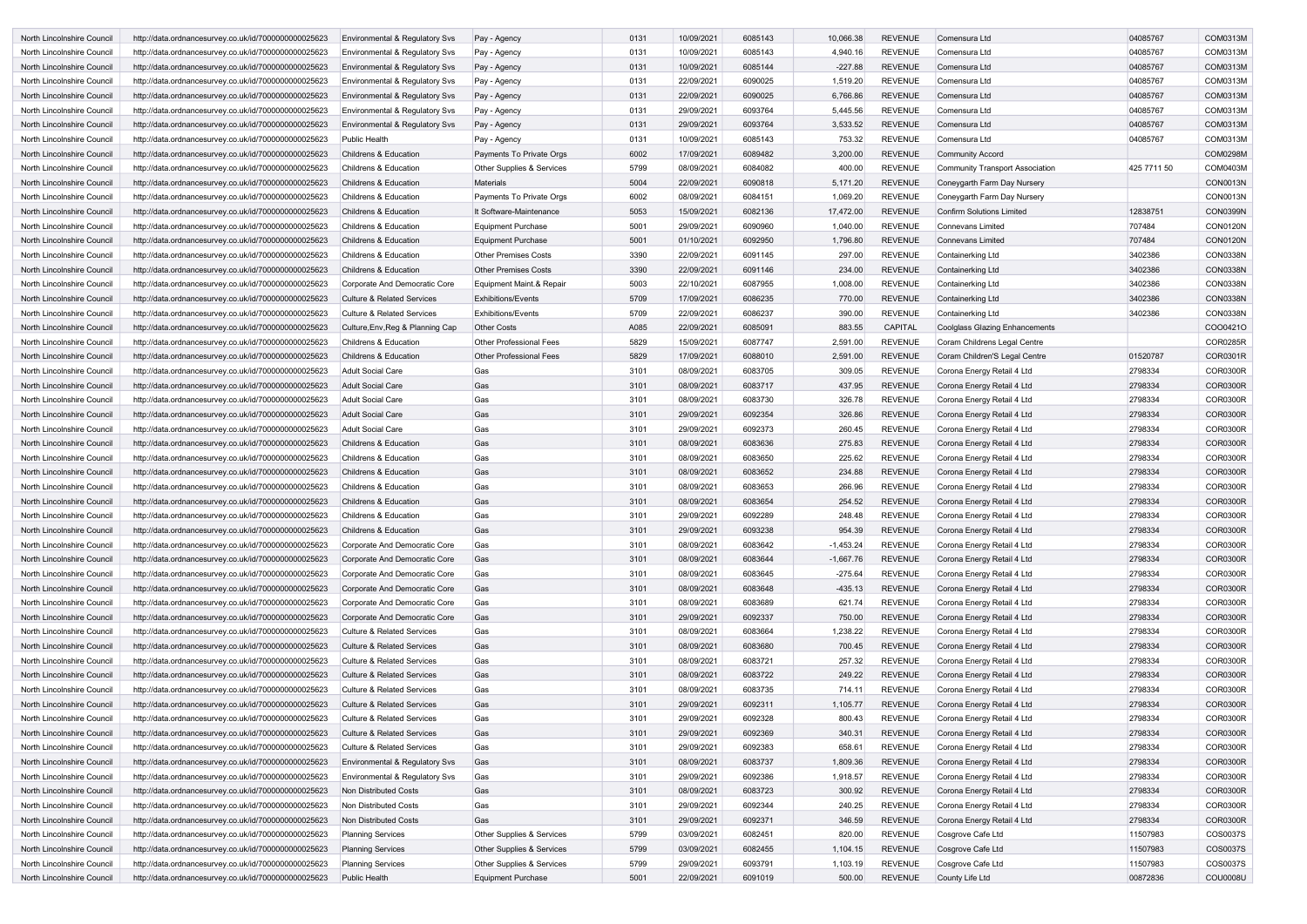| North Lincolnshire Council        | http://data.ordnancesurvey.co.uk/id/7000000000025623 | <b>Culture &amp; Related Services</b>     | Other Supplies & Services            | 5799 | 15/09/2021 | 6087630 | 350.00     | <b>REVENUE</b> | Craig Jackson                            |          | <b>JAC0090C</b> |
|-----------------------------------|------------------------------------------------------|-------------------------------------------|--------------------------------------|------|------------|---------|------------|----------------|------------------------------------------|----------|-----------------|
| North Lincolnshire Council        | http://data.ordnancesurvey.co.uk/id/7000000000025623 | <b>Planning Services</b>                  | <b>Other Vehicle Costs</b>           | 4005 | 10/09/2021 | 6085209 | 215.00     | <b>REVENUE</b> | <b>Crawfords Hire</b>                    |          | <b>CRA0103A</b> |
| North Lincolnshire Council        | http://data.ordnancesurvey.co.uk/id/7000000000025623 | Adult Social Care                         | Payments To Private Orgs             | 6002 | 24/09/2021 | 6092233 | 12,703.76  | <b>REVENUE</b> | <b>Creative Support</b>                  |          | <b>CRE0144E</b> |
| North Lincolnshire Council        | http://data.ordnancesurvey.co.uk/id/7000000000025623 | <b>Adult Social Care</b>                  | Payments To Private Orgs             | 6002 | 24/09/2021 | 6092233 | 124,341.37 | <b>REVENUE</b> | <b>Creative Support</b>                  |          | <b>CRE0144E</b> |
| North Lincolnshire Council        | http://data.ordnancesurvey.co.uk/id/7000000000025623 | Adult Social Care                         | Payments To Private Orgs             | 6002 | 24/09/2021 | 6092234 | 1,791.00   | <b>REVENUE</b> | <b>Creative Support</b>                  |          | <b>CRE0144E</b> |
| North Lincolnshire Council        | http://data.ordnancesurvey.co.uk/id/7000000000025623 | <b>Adult Social Care</b>                  | Payments To Private Orgs             | 6002 | 29/09/2021 | 6094929 | 33,320.00  | <b>REVENUE</b> | <b>Creative Support</b>                  |          | <b>CRE0144E</b> |
| North Lincolnshire Council        | http://data.ordnancesurvey.co.uk/id/7000000000025623 | Other Expenditure & Income                | Payments To Private Orgs             | 6002 | 24/09/2021 | 6092233 | 30,336.89  | <b>REVENUE</b> | <b>Creative Support</b>                  |          | <b>CRE0144E</b> |
| North Lincolnshire Council        | http://data.ordnancesurvey.co.uk/id/7000000000025623 | Environmental & Regulatory Svs            | Materials                            | 5004 | 24/09/2021 | 6084274 | 722.40     | <b>REVENUE</b> | Cromwell Polythene Ltd                   | 2230104  | CRO0048O        |
| North Lincolnshire Council        | http://data.ordnancesurvey.co.uk/id/7000000000025623 | Environmental & Regulatory Svs            | Stock Purchases & Adjustments        | 5030 | 15/09/2021 | 6084288 | 322.00     | <b>REVENUE</b> | Cromwell Polythene Ltd                   | 2230104  | CRO0048O        |
| <b>North Lincolnshire Council</b> | http://data.ordnancesurvey.co.uk/id/7000000000025623 | Highways & Transport                      | Licenses, Subs & Memberships         | 5510 | 03/09/2021 | 6082486 | 1,170.00   | <b>REVENUE</b> | <b>Croner-I Limited</b>                  |          | CRO0183O        |
| North Lincolnshire Council        | http://data.ordnancesurvey.co.uk/id/7000000000025623 | <b>Childrens &amp; Education</b>          | Home To School Transport             | 4201 | 01/10/2021 | 6096683 | 2,210.00   | <b>REVENUE</b> | Crosby Cabz                              |          | CRO0242O        |
| North Lincolnshire Council        | http://data.ordnancesurvey.co.uk/id/7000000000025623 | Environmental & Regulatory Svs            | Other Supplies & Services            | 5799 | 24/09/2021 | 6092907 | 340.00     | <b>REVENUE</b> | Crosby Cabz                              |          | CRO0242O        |
| North Lincolnshire Council        | http://data.ordnancesurvey.co.uk/id/7000000000025623 | Adult Social Care                         | <b>Other Supplies &amp; Services</b> | 5799 | 22/09/2021 | 6089584 | 330.00     | <b>REVENUE</b> | <b>Crosby Community Association</b>      |          | CRO0022O        |
| North Lincolnshire Council        | http://data.ordnancesurvey.co.uk/id/7000000000025623 | <b>Planning Services</b>                  | Rents                                | 3201 | 24/09/2021 | 6092840 | 600.00     | <b>REVENUE</b> | <b>Crosby Community Association</b>      |          | CRO0022O        |
| North Lincolnshire Council        | http://data.ordnancesurvey.co.uk/id/7000000000025623 | <b>Public Health</b>                      | Rents                                | 3201 | 10/09/2021 | 6085605 | 5,880.00   | <b>REVENUE</b> | Crosby Together                          |          | CRO0159O        |
| North Lincolnshire Council        | http://data.ordnancesurvey.co.uk/id/7000000000025623 | Environmental & Regulatory Svs            | <b>Other Vehicle Costs</b>           | 4005 | 29/09/2021 | 6093677 | 215.00     | <b>REVENUE</b> | Crossroads Truck & Bus Ltd               | 00573068 | CRO0283O        |
| North Lincolnshire Council        | http://data.ordnancesurvey.co.uk/id/7000000000025623 | <b>Culture &amp; Related Services</b>     | Other Supplies & Services            | 5799 | 29/09/2021 | 6095210 | 17,176.00  | <b>REVENUE</b> | Crowle And Ealand Town Council           |          | CRO0250O        |
| North Lincolnshire Council        | http://data.ordnancesurvey.co.uk/id/7000000000025623 | Highways & Transport                      | Other Supplies & Services            | 5799 | 29/09/2021 | 6095209 | 905.00     | <b>REVENUE</b> | Crowle And Ealand Town Council           |          | CRO0250O        |
| North Lincolnshire Council        | http://data.ordnancesurvey.co.uk/id/7000000000025623 | <b>Culture &amp; Related Services</b>     | Other Supplies & Services            | 5799 | 24/09/2021 | 6092418 | 564.00     | <b>REVENUE</b> | Crowle Peatland Railway                  |          | CRO0463O        |
| North Lincolnshire Council        | http://data.ordnancesurvey.co.uk/id/7000000000025623 | Corporate And Democratic Core             | Legal Fees                           | 5823 | 03/09/2021 | 6082475 | 265.00     | <b>REVENUE</b> | Crown Chambers Services Ltd              |          | <b>TUR0241R</b> |
| North Lincolnshire Council        | http://data.ordnancesurvey.co.uk/id/7000000000025623 | Environmental & Regulatory Svs            | <b>Equipment Purchase</b>            | 5001 | 01/10/2021 | 6096627 | 249.60     | <b>REVENUE</b> | Crown Labels                             |          | CRO0368O        |
| North Lincolnshire Council        | http://data.ordnancesurvey.co.uk/id/7000000000025623 | <b>Planning Services</b>                  | <b>Other Premises Costs</b>          | 3390 | 24/09/2021 | 6089609 | 15,182.21  | <b>REVENUE</b> | David Samuel Asset Management Ltd        | 08964953 | <b>SAM0130M</b> |
| North Lincolnshire Council        | http://data.ordnancesurvey.co.uk/id/7000000000025623 | Environmental & Regulatory Svs            | <b>Other Vehicle Costs</b>           | 4005 | 10/09/2021 | 6085215 | 2,992.00   | <b>REVENUE</b> | Dawson Rentals Sweepers                  |          | DAW0036W        |
| North Lincolnshire Council        | http://data.ordnancesurvey.co.uk/id/7000000000025623 | Highways & Transport                      | Vehicle Hire                         | 4101 | 10/09/2021 | 6085212 | 3,300.00   | <b>REVENUE</b> | Dawson Rentals Sweepers                  |          | DAW0036W        |
| North Lincolnshire Council        | http://data.ordnancesurvey.co.uk/id/7000000000025623 | Highways & Transport                      | <b>Vehicle Hire</b>                  | 4101 | 10/09/2021 | 6085213 | 3,300.00   | <b>REVENUE</b> | <b>Dawson Rentals Sweepers</b>           |          | DAW0036W        |
| North Lincolnshire Council        | http://data.ordnancesurvey.co.uk/id/7000000000025623 | Highways & Transport                      | Vehicle Hire                         | 4101 | 10/09/2021 | 6085214 | 2,992.00   | <b>REVENUE</b> | <b>Dawson Rentals Sweepers</b>           |          | DAW0036W        |
| North Lincolnshire Council        | http://data.ordnancesurvey.co.uk/id/7000000000025623 | <b>Culture &amp; Related Services</b>     | <b>Other Professional Fees</b>       | 5829 | 17/09/2021 | 6084136 | 1,262.28   | <b>REVENUE</b> | Debit Finance Collections Plc            | 3422873  | <b>DEB0189B</b> |
| North Lincolnshire Council        | http://data.ordnancesurvey.co.uk/id/7000000000025623 | Environmental & Regulatory Svs            | <b>Other Professional Fees</b>       | 5829 | 17/09/2021 | 6084136 | 39.96      | <b>REVENUE</b> | <b>Debit Finance Collections Plc</b>     | 3422873  | <b>DEB0189B</b> |
| North Lincolnshire Council        | http://data.ordnancesurvey.co.uk/id/7000000000025623 | Fin&Inv I&E                               | <b>Equipment Purchase</b>            | 5001 | 01/10/2021 | 6096591 | 762.00     | <b>REVENUE</b> | Delta Security Systems Ltd               | 06373017 | <b>DEL0004L</b> |
| North Lincolnshire Council        | http://data.ordnancesurvey.co.uk/id/7000000000025623 | <b>Childrens &amp; Education</b>          | Payments To Private Orgs             | 6002 | 17/09/2021 | 6089481 | 1,875.00   | <b>REVENUE</b> | Demeter House (England) Ltd              | 5774107  | <b>DEM0021M</b> |
| North Lincolnshire Council        | http://data.ordnancesurvey.co.uk/id/7000000000025623 | <b>Childrens &amp; Education</b>          | Payments To Private Orgs             | 6002 | 22/09/2021 | 6089977 | 49,783.33  | <b>REVENUE</b> | Demeter House (England) Ltd              | 5774107  | <b>DEM0021M</b> |
| North Lincolnshire Council        | http://data.ordnancesurvey.co.uk/id/7000000000025623 | <b>Childrens &amp; Education</b>          | Payments To Private Orgs             | 6002 | 22/09/2021 | 6089983 | 34,150.00  | <b>REVENUE</b> | Demeter House (England) Ltd              | 5774107  | <b>DEM0021M</b> |
| North Lincolnshire Council        | http://data.ordnancesurvey.co.uk/id/7000000000025623 | Environmental & Regulatory Svs            | Materials                            | 5004 | 29/09/2021 | 6093681 | 556.37     | <b>REVENUE</b> | Dennis Eagle Ltd                         | 3794455  | <b>DNE0001E</b> |
| North Lincolnshire Council        | http://data.ordnancesurvey.co.uk/id/7000000000025623 | <b>Adult Social Care</b>                  | Payments To Voluntary Orgs           | 6001 | 22/09/2021 | 6090727 | 60,549.37  | <b>REVENUE</b> | Department Of Health & Social Care       |          | <b>HSC0001C</b> |
| North Lincolnshire Council        | http://data.ordnancesurvey.co.uk/id/7000000000025623 | <b>Adult Social Care</b>                  | Payments To Voluntary Orgs           | 6001 | 22/09/2021 | 6090729 | 30,878.58  | <b>REVENUE</b> | Department Of Health & Social Care       |          | <b>HSC0001C</b> |
| North Lincolnshire Council        | http://data.ordnancesurvey.co.uk/id/7000000000025623 | <b>Adult Social Care</b>                  | Payments To Voluntary Orgs           | 6001 | 29/09/2021 | 6094622 | 2,795.36   | <b>REVENUE</b> | Department Of Health & Social Care       |          | <b>HSC0001C</b> |
| North Lincolnshire Council        | http://data.ordnancesurvey.co.uk/id/7000000000025623 | Corporate And Democratic Core             | Other Professional Fees              | 5829 | 15/09/2021 | 6083947 | 4,800.00   | <b>REVENUE</b> | Digital First Solutions Ltd              | 09715905 | <b>DFS0003S</b> |
| North Lincolnshire Council        | http://data.ordnancesurvey.co.uk/id/7000000000025623 | <b>Childrens &amp; Education</b>          | <b>Materials</b>                     | 5004 | 10/09/2021 | 6085216 | 2,047.13   | <b>REVENUE</b> | Direct Commercial Veh.Serv.Ltd           | 2267244  | <b>DIR0001R</b> |
| North Lincolnshire Council        | http://data.ordnancesurvey.co.uk/id/7000000000025623 | Highways & Transport                      | Materials                            | 5004 | 29/09/2021 | 6093679 | 363.40     | <b>REVENUE</b> | Direct Commercial Veh.Serv.Ltd           | 2267244  | DIR0001R        |
| North Lincolnshire Council        | http://data.ordnancesurvey.co.uk/id/7000000000025623 | <b>Culture &amp; Related Services</b>     | <b>Equipment Purchase</b>            | 5001 | 22/09/2021 | 6090083 | 910.00     | <b>REVENUE</b> | Direct Parts Supply Ltd                  | 07135327 | <b>DIR0026R</b> |
| North Lincolnshire Council        | http://data.ordnancesurvey.co.uk/id/7000000000025623 | <b>Adult Social Care</b>                  | <b>Other Professional Fees</b>       | 5829 | 08/10/2021 | 6096359 | 333.67     | <b>REVENUE</b> | <b>Disability Sheffield</b>              |          | <b>DIS0026S</b> |
| North Lincolnshire Council        | http://data.ordnancesurvey.co.uk/id/7000000000025623 | Highways & Transport                      | Course Fees/Training                 | 2002 | 15/09/2021 | 6085281 | 3,770.00   | <b>REVENUE</b> | <b>Dn Colleges Group</b>                 |          | <b>NOR0007R</b> |
| North Lincolnshire Council        | http://data.ordnancesurvey.co.uk/id/7000000000025623 | Corporate And Democratic Core             | Gen Office Exp (Incl Postage)        | 5603 | 03/09/2021 | 6082015 | 229.53     | <b>REVENUE</b> | Doncaster Metropolitan B C               |          | <b>DON0001N</b> |
| North Lincolnshire Council        | http://data.ordnancesurvey.co.uk/id/7000000000025623 | Corporate And Democratic Core             | Gen Office Exp (Incl Postage)        | 5603 | 03/09/2021 | 6082465 | 257.84     | <b>REVENUE</b> | Doncaster Metropolitan B C               |          | <b>DON0001N</b> |
| North Lincolnshire Council        | http://data.ordnancesurvey.co.uk/id/7000000000025623 | Corporate And Democratic Core             | Gen Office Exp (Incl Postage)        | 5603 | 08/09/2021 | 6084120 | 329.18     | <b>REVENUE</b> | Doncaster Metropolitan B C               |          | <b>DON0001N</b> |
| North Lincolnshire Council        | http://data.ordnancesurvey.co.uk/id/7000000000025623 | Corporate And Democratic Core             | Gen Office Exp (Incl Postage)        | 5603 | 17/09/2021 | 6089068 | 529.50     | <b>REVENUE</b> | Doncaster Metropolitan B C               |          | <b>DON0001N</b> |
| North Lincolnshire Council        | http://data.ordnancesurvey.co.uk/id/7000000000025623 | Corporate And Democratic Core             | Gen Office Exp (Incl Postage)        | 5603 | 17/09/2021 | 6089079 | 283.12     | <b>REVENUE</b> | Doncaster Metropolitan B C               |          | <b>DON0001N</b> |
| North Lincolnshire Council        | http://data.ordnancesurvey.co.uk/id/7000000000025623 | Childrens & Education                     | Payments To Private Orgs             | 6002 | 29/09/2021 | 6095157 | 1,920.00   | <b>REVENUE</b> | Double Tree By Hilton Forest Pines Hotel | 11745703 | DOU0061U        |
| North Lincolnshire Council        | http://data.ordnancesurvey.co.uk/id/7000000000025623 | Childrens & Education                     | Payments To Private Orgs             | 6002 | 10/09/2021 | 6084226 | 20,398.00  | <b>REVENUE</b> | Dove Adolescent Care                     |          | DOV0001V        |
| North Lincolnshire Council        | http://data.ordnancesurvey.co.uk/id/7000000000025623 | <b>Environmental &amp; Regulatory Svs</b> | Repair & Maintenance Costs           | 3000 | 22/09/2021 | 6090969 | 300.00     | <b>REVENUE</b> | Drainmaster (Uk) Ltd                     | 3802760  | <b>DRA0028A</b> |
| North Lincolnshire Council        | http://data.ordnancesurvey.co.uk/id/7000000000025623 | <b>Adult Social Care</b>                  | Payments To Health Providers         | 6019 | 10/09/2021 | 6085732 | 302.92     | <b>REVENUE</b> | Dr A Whitaker & Partners                 |          | <b>WHI0114I</b> |
| North Lincolnshire Council        | http://data.ordnancesurvey.co.uk/id/7000000000025623 | <b>Adult Social Care</b>                  | Payments To Health Providers         | 6019 | 29/09/2021 | 6095181 | 484.97     | <b>REVENUE</b> | Dr A Whitaker & Partners                 |          | <b>WHI0114I</b> |
| North Lincolnshire Council        | http://data.ordnancesurvey.co.uk/id/7000000000025623 | Public Health                             | Payments To Health Providers         | 6019 | 10/09/2021 | 6085732 | 140.00     | <b>REVENUE</b> | Dr A Whitaker & Partners                 |          | WHI0114I        |
| North Lincolnshire Council        | http://data.ordnancesurvey.co.uk/id/7000000000025623 | <b>Public Health</b>                      | Payments To Health Providers         | 6019 | 29/09/2021 | 6095181 | 160.00     | <b>REVENUE</b> | Dr A Whitaker & Partners                 |          | <b>WHI0114I</b> |
| North Lincolnshire Council        | http://data.ordnancesurvey.co.uk/id/7000000000025623 | Childrens & Education                     | <b>Materials</b>                     | 5004 | 15/09/2021 | 6085217 | 1,420.00   | <b>REVENUE</b> | Draytons Paint Shop                      |          | <b>DRA0151A</b> |
| North Lincolnshire Council        | http://data.ordnancesurvey.co.uk/id/7000000000025623 | <b>Adult Social Care</b>                  | <b>Other Professional Fees</b>       | 5829 | 15/09/2021 | 6084406 | 1,260.00   | <b>REVENUE</b> | Dr Chandrashekar Rao                     |          | RAO0032O        |
| North Lincolnshire Council        | http://data.ordnancesurvey.co.uk/id/7000000000025623 | Adult Social Care                         | Other Professional Fees              | 5829 | 22/09/2021 | 6089202 | 1,440.00   | <b>REVENUE</b> | Dr Chandrashekar Rao                     |          | RAO0032O        |
| North Lincolnshire Council        | http://data.ordnancesurvey.co.uk/id/7000000000025623 | <b>Adult Social Care</b>                  | Other Professional Fees              | 5829 | 29/09/2021 | 6092126 | 1,980.00   | <b>REVENUE</b> | Dr Chandrashekar Rao                     |          | RAO0032O        |
| North Lincolnshire Council        | http://data.ordnancesurvey.co.uk/id/7000000000025623 | Adult Social Care                         | Other Professional Fees              | 5829 | 06/10/2021 | 6096358 | 738.00     | <b>REVENUE</b> | Dr Chandrashekar Rao                     |          | RAO0032O        |
|                                   |                                                      |                                           |                                      |      |            |         |            |                |                                          |          |                 |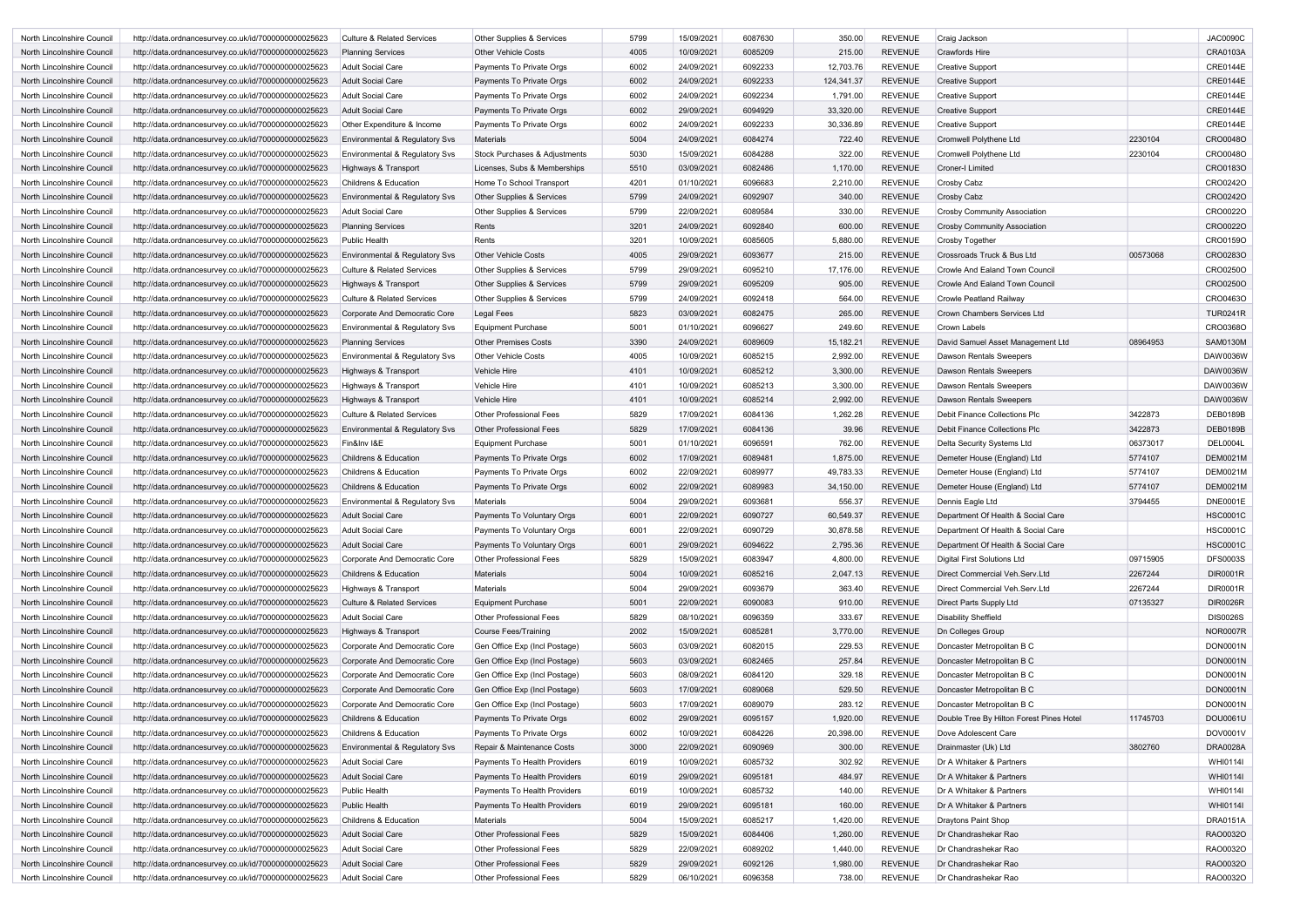| North Lincolnshire Council | http://data.ordnancesurvey.co.uk/id/7000000000025623 | <b>Culture &amp; Related Services</b>     | <b>Exhibitions/Events</b>            | 5709 | 24/09/2021 | 6091750 | 1,300.00    | <b>REVENUE</b> | Dr Dean Lomax - Palaeontology           |          | <b>LOM0456M</b> |
|----------------------------|------------------------------------------------------|-------------------------------------------|--------------------------------------|------|------------|---------|-------------|----------------|-----------------------------------------|----------|-----------------|
| North Lincolnshire Council | http://data.ordnancesurvey.co.uk/id/7000000000025623 | <b>Adult Social Care Capital</b>          | <b>Other Costs</b>                   | A085 | 03/09/2021 | 6082268 | 276.70      | <b>CAPITAL</b> | Drive Devilbiss Healthcare Limited      | 4301005  | <b>DRI0008I</b> |
| North Lincolnshire Council | http://data.ordnancesurvey.co.uk/id/7000000000025623 | <b>Adult Social Care Capital</b>          | <b>Other Costs</b>                   | A085 | 03/09/2021 | 6082270 | 415.05      | <b>CAPITAL</b> | Drive Devilbiss Healthcare Limited      | 4301005  | <b>DRI0008I</b> |
| North Lincolnshire Council | http://data.ordnancesurvey.co.uk/id/7000000000025623 | <b>Adult Social Care Capital</b>          | <b>Other Costs</b>                   | A085 | 03/09/2021 | 6082281 | 2,394.30    | <b>CAPITAL</b> | Drive Devilbiss Healthcare Limited      | 4301005  | <b>DRI0008I</b> |
| North Lincolnshire Council | http://data.ordnancesurvey.co.uk/id/7000000000025623 | <b>Adult Social Care Capital</b>          | <b>Other Costs</b>                   | A085 | 08/09/2021 | 6082267 | 1,548.54    | <b>CAPITAL</b> | Drive Devilbiss Healthcare Limited      | 4301005  | <b>DRI0008I</b> |
| North Lincolnshire Council | http://data.ordnancesurvey.co.uk/id/7000000000025623 | Highways & Transport                      | Other Supplies & Services            | 5799 | 10/09/2021 | 6085219 | 2,072.65    | <b>REVENUE</b> | <b>Drivercheck</b>                      | SC292381 | <b>DRI0078I</b> |
| North Lincolnshire Council | http://data.ordnancesurvey.co.uk/id/7000000000025623 | <b>Adult Social Care</b>                  | Payments To Health Providers         | 6019 | 15/09/2021 | 6085742 | 551.52      | REVENUE        | Dr M J Dwyer & Partners                 |          | DWY0001Y        |
| North Lincolnshire Council | http://data.ordnancesurvey.co.uk/id/7000000000025623 | <b>Environmental &amp; Regulatory Svs</b> | <b>Other Professional Fees</b>       | 5829 | 17/09/2021 | 6084300 | 420.00      | REVENUE        | Dr Sanjeev Jalihal                      |          | <b>JAL0004L</b> |
| North Lincolnshire Council | http://data.ordnancesurvey.co.uk/id/7000000000025623 | Environmental & Regulatory Svs            | <b>Other Professional Fees</b>       | 5829 | 08/09/2021 | 6084298 | 1,425.00    | <b>REVENUE</b> | Dr T Mahmood Anwar                      |          | <b>MAH0003H</b> |
| North Lincolnshire Council | http://data.ordnancesurvey.co.uk/id/7000000000025623 | Highways & Transport                      | <b>Materials</b>                     | 5004 | 15/09/2021 | 6077195 | 542.00      | <b>REVENUE</b> | Duro Yokota Limited                     | 02694988 | <b>DUR0010R</b> |
| North Lincolnshire Council | http://data.ordnancesurvey.co.uk/id/7000000000025623 | Highways & Transport                      | Equipment Maint.& Repair             | 5003 | 10/09/2021 | 6074190 | 12,226.84   | <b>REVENUE</b> | Dynnig Uk Ltd                           |          | <b>DYN0017N</b> |
| North Lincolnshire Council | http://data.ordnancesurvey.co.uk/id/7000000000025623 | Highways & Transport                      | Equipment Maint.& Repair             | 5003 | 29/09/2021 | 6090719 | 2,718.39    | REVENUE        | Dynnig Uk Ltd                           |          | <b>DYN0017N</b> |
| North Lincolnshire Council | http://data.ordnancesurvey.co.uk/id/7000000000025623 | Children & Education Capital              | Building/Construction                | A082 | 17/09/2021 | 6087507 | 9,857.92    | <b>CAPITAL</b> | E2bn Protex Ltd                         |          | PRO0282O        |
|                            |                                                      | <b>Culture &amp; Related Services</b>     | <b>Materials</b>                     | 5004 | 17/09/2021 | 6087632 | 315.00      | <b>REVENUE</b> | Eagle Promotions Ltd                    | 2696710  | EAG0001G        |
| North Lincolnshire Council | http://data.ordnancesurvey.co.uk/id/7000000000025623 |                                           |                                      |      |            |         |             |                |                                         |          |                 |
| North Lincolnshire Council | http://data.ordnancesurvey.co.uk/id/7000000000025623 | <b>Culture &amp; Related Services</b>     | <b>Materials</b>                     | 5004 | 24/09/2021 | 6090072 | 738.00      | <b>REVENUE</b> | Eagle Promotions Ltd                    | 2696710  | EAG0001G        |
| North Lincolnshire Council | http://data.ordnancesurvey.co.uk/id/7000000000025623 | <b>Culture &amp; Related Services</b>     | <b>Other Supplies &amp; Services</b> | 5799 | 03/09/2021 | 6069901 | 10,000.00   | <b>REVENUE</b> | E A Littlewood                          |          | <b>LIT0008T</b> |
| North Lincolnshire Council | http://data.ordnancesurvey.co.uk/id/7000000000025623 | <b>Culture &amp; Related Services</b>     | <b>Other Supplies &amp; Services</b> | 5799 | 03/09/2021 | 6074178 | 2,600.00    | <b>REVENUE</b> | E A Littlewood                          |          | <b>LIT0008T</b> |
| North Lincolnshire Council | http://data.ordnancesurvey.co.uk/id/7000000000025623 | <b>Culture &amp; Related Services</b>     | <b>Exhibitions/Events</b>            | 5709 | 08/09/2021 | 6082913 | 400.00      | <b>REVENUE</b> | Easters & Son Commercial Services Ltd   |          | <b>EAS0590S</b> |
| North Lincolnshire Council | http://data.ordnancesurvey.co.uk/id/7000000000025623 | <b>Planning Services</b>                  | <b>Other Professional Fees</b>       | 5829 | 08/09/2021 | 6082916 |             | <b>REVENUE</b> | Easters & Son Commercial Services Ltd   |          | <b>EAS0590S</b> |
| North Lincolnshire Council | http://data.ordnancesurvey.co.uk/id/7000000000025623 | <b>Planning Services</b>                  | <b>Other Professional Fees</b>       | 5829 | 24/09/2021 | 6089601 | 2,831.83    | <b>REVENUE</b> | Easters & Son Commercial Services Ltd   |          | <b>EAS0590S</b> |
| North Lincolnshire Council | http://data.ordnancesurvey.co.uk/id/7000000000025623 | <b>Planning Services</b>                  | Other Supplies & Services            | 5799 | 08/09/2021 | 6082916 | 1,583.33    | <b>REVENUE</b> | Easters & Son Commercial Services Ltd   |          | <b>EAS0590S</b> |
| North Lincolnshire Council | http://data.ordnancesurvey.co.uk/id/7000000000025623 | Fin&Inv I&E                               | <b>Other Professional Fees</b>       | 5829 | 01/10/2021 | 6096628 | 670.00      | REVENUE        | Eastgb Ltd                              | 5467831  | <b>EAS0265S</b> |
| North Lincolnshire Council | http://data.ordnancesurvey.co.uk/id/7000000000025623 | <b>Culture &amp; Related Services</b>     | Other Supplies & Services            | 5799 | 29/09/2021 | 6095211 | 1,276.00    | <b>REVENUE</b> | <b>Eastoft Parish Council</b>           |          | <b>EAS0124S</b> |
| North Lincolnshire Council | http://data.ordnancesurvey.co.uk/id/7000000000025623 | <b>Central Services To Public</b>         | Payments To Joint Units              | 6004 | 17/09/2021 | 6087976 | 46,338.05   | <b>REVENUE</b> | East Riding Of Yorkshire Council        |          | <b>EAS0126S</b> |
| North Lincolnshire Council | http://data.ordnancesurvey.co.uk/id/7000000000025623 | <b>Childrens &amp; Education</b>          | Payments To Other La'S               | 6003 | 29/09/2021 | 6089981 | 11,177.83   | <b>REVENUE</b> | East Riding Of Yorkshire Council        |          | <b>EAS0012S</b> |
| North Lincolnshire Council | http://data.ordnancesurvey.co.uk/id/7000000000025623 | Corporate And Democratic Core             | Licenses, Subs & Memberships         | 5510 | 10/09/2021 | 6085180 | 23, 163. 19 | <b>REVENUE</b> | East Riding Of Yorkshire Council        |          | <b>EAS0126S</b> |
| North Lincolnshire Council | http://data.ordnancesurvey.co.uk/id/7000000000025623 | Non Distributed Costs                     | <b>Retirement Additional Costs</b>   | 2007 | 03/09/2021 | 6082024 | 152,170.00  | <b>REVENUE</b> | East Riding Pension Fund                |          | EAS0381S        |
| North Lincolnshire Council | http://data.ordnancesurvey.co.uk/id/7000000000025623 | Non Distributed Costs                     | <b>Retirement Additional Costs</b>   | 2007 | 29/09/2021 | 6094705 | 152,170.00  | <b>REVENUE</b> | East Riding Pension Fund                |          | EAS0381S        |
| North Lincolnshire Council | http://data.ordnancesurvey.co.uk/id/7000000000025623 | Highways & Transport                      | <b>Concessionary Fares</b>           | 6010 | 24/09/2021 | 6091475 | 4,000.00    | <b>REVENUE</b> | East Yorkshire Motor Services Ltd       | 216628   | <b>EAS0120S</b> |
| North Lincolnshire Council | http://data.ordnancesurvey.co.uk/id/7000000000025623 | Corporate And Democratic Core             | Equipment Maint.& Repair             | 5003 | 03/09/2021 | 6082110 | 2,831.56    | <b>REVENUE</b> | E C Surfacing Ltd                       | 07080098 | <b>ECS0006S</b> |
| North Lincolnshire Council | http://data.ordnancesurvey.co.uk/id/7000000000025623 | <b>Culture &amp; Related Services</b>     | Provisions                           | 5201 | 03/09/2021 | 6082134 | 585.14      | REVENUE        | Eden Farm Hulleys Ltd                   | 820872   | <b>EDE0050E</b> |
| North Lincolnshire Council | http://data.ordnancesurvey.co.uk/id/7000000000025623 | <b>Culture &amp; Related Services</b>     | Provisions                           | 5201 | 24/09/2021 | 6092542 | 446.65      | REVENUE        | Eden Farm Hulleys Ltd                   | 820872   | <b>EDE0050E</b> |
| North Lincolnshire Council | http://data.ordnancesurvey.co.uk/id/7000000000025623 | <b>Culture &amp; Related Services</b>     | Provisions                           | 5201 | 24/09/2021 | 6092543 | 299.10      | <b>REVENUE</b> | Eden Farm Hulleys Ltd                   | 820872   | <b>EDE0050E</b> |
|                            |                                                      |                                           |                                      | 5201 |            | 6092544 | 299.10      |                |                                         |          |                 |
| North Lincolnshire Council | http://data.ordnancesurvey.co.uk/id/7000000000025623 | <b>Culture &amp; Related Services</b>     | Provisions                           |      | 24/09/2021 |         |             | <b>REVENUE</b> | Eden Farm Hullevs Ltd                   | 820872   | <b>EDE0050E</b> |
| North Lincolnshire Council | http://data.ordnancesurvey.co.uk/id/7000000000025623 | <b>Culture &amp; Related Services</b>     | Provisions                           | 5201 | 24/09/2021 | 6092548 | $-299.10$   | REVENUE        | Eden Farm Hulleys Ltd                   | 820872   | <b>EDE0050E</b> |
| North Lincolnshire Council | http://data.ordnancesurvey.co.uk/id/7000000000025623 | <b>Culture &amp; Related Services</b>     | Provisions                           | 5201 | 29/09/2021 | 6094974 | 468.48      | <b>REVENUE</b> | Eden Farm Hulleys Ltd                   | 820872   | EDE0050E        |
| North Lincolnshire Council | http://data.ordnancesurvey.co.uk/id/7000000000025623 | <b>Adult Social Care Capital</b>          | It Equipment                         | A098 | 29/09/2021 | 6089906 | 7,890.00    | CAPITAL        | <b>Education Lincs Ltd</b>              | 03640750 | EDU0004U        |
| North Lincolnshire Council | http://data.ordnancesurvey.co.uk/id/7000000000025623 | Childrens & Education                     | Materials                            | 5004 | 15/09/2021 | 6087490 | 3,937.50    | REVENUE        | <b>Education With A Cic</b>             | 11381036 | EDU0091U        |
| North Lincolnshire Council | http://data.ordnancesurvey.co.uk/id/7000000000025623 | <b>Planning Services</b>                  | <b>Other Supplies &amp; Services</b> | 5799 | 03/09/2021 | 6082457 | 817.24      | REVENUE        | <b>Education With A Cic</b>             | 11381036 | EDU0091U        |
| North Lincolnshire Council | http://data.ordnancesurvey.co.uk/id/7000000000025623 | <b>Planning Services</b>                  | Other Supplies & Services            | 5799 | 10/09/2021 | 6084704 | 1,038.99    | <b>REVENUE</b> | <b>Education With A Cic</b>             | 11381036 | EDU0091U        |
| North Lincolnshire Council | http://data.ordnancesurvey.co.uk/id/7000000000025623 | <b>Planning Services</b>                  | <b>Other Supplies &amp; Services</b> | 5799 | 10/09/2021 | 6085056 | 668.25      | <b>REVENUE</b> | <b>Education With A Cic</b>             | 11381036 | EDU0091U        |
| North Lincolnshire Council | http://data.ordnancesurvey.co.uk/id/7000000000025623 | <b>Planning Services</b>                  | Other Supplies & Services            | 5799 | 17/09/2021 | 6087994 | 393.60      | REVENUE        | <b>Education With A Cic</b>             | 11381036 | EDU0091U        |
| North Lincolnshire Council | http://data.ordnancesurvey.co.uk/id/7000000000025623 | <b>Planning Services</b>                  | Other Supplies & Services            | 5799 | 17/09/2021 | 6089257 | 889.20      | <b>REVENUE</b> | <b>Education With A Cic</b>             | 11381036 | EDU0091U        |
| North Lincolnshire Council | http://data.ordnancesurvey.co.uk/id/7000000000025623 | <b>Planning Services</b>                  | Other Supplies & Services            | 5799 | 29/09/2021 | 6093794 | 2,712.88    | <b>REVENUE</b> | Education With A Cic                    | 11381036 | EDU0091U        |
| North Lincolnshire Council | http://data.ordnancesurvey.co.uk/id/7000000000025623 | Childrens & Education                     | Payments To Private Orgs             | 6002 | 17/09/2021 | 6089326 | 345.00      | <b>REVENUE</b> | <b>E</b> H Advertising Ltd              |          | EHA0003A        |
| North Lincolnshire Council | http://data.ordnancesurvey.co.uk/id/7000000000025623 | <b>Adult Social Care</b>                  | Clothing, Uniforms & Laundry         | 5301 | 15/09/2021 | 6085162 | 1,391.20    | <b>REVENUE</b> | Elis                                    | 228604   | <b>ELI0037I</b> |
| North Lincolnshire Council | http://data.ordnancesurvey.co.uk/id/7000000000025623 | <b>Adult Social Care</b>                  | It Software-Maintenance              | 5053 | 15/09/2021 | 6085726 | 3,249.00    | REVENUE        | <b>Elisian Limited</b>                  |          | <b>MIC0023C</b> |
| North Lincolnshire Council | http://data.ordnancesurvey.co.uk/id/7000000000025623 | <b>Adult Social Care</b>                  | Payments To Private Orgs             | 6002 | 22/09/2021 | 6092245 | 134.40      | REVENUE        | Elite Care Solutions Ltd                | 07128156 | <b>ISF0009F</b> |
| North Lincolnshire Council | http://data.ordnancesurvey.co.uk/id/7000000000025623 | <b>Adult Social Care</b>                  | Payments To Private Orgs             | 6002 | 22/09/2021 | 6092245 | 2,447.20    | REVENUE        | Elite Care Solutions Ltd                | 07128156 | <b>ISF0009F</b> |
| North Lincolnshire Council | http://data.ordnancesurvey.co.uk/id/7000000000025623 | Environmental & Regulatory Svs            | Other Professional Fees              | 5829 | 01/10/2021 | 6095106 | 5,510.94    | <b>REVENUE</b> | Ellgia Scunthorpe                       | 860123   | <b>BEL0170L</b> |
| North Lincolnshire Council | http://data.ordnancesurvey.co.uk/id/7000000000025623 | Environmental & Regulatory Svs            | Payments To Private Orgs             | 6002 | 08/09/2021 | 6084305 | 1,682.00    | <b>REVENUE</b> | Ellgia Scunthorpe                       | 860123   | <b>BEL0170L</b> |
| North Lincolnshire Council | http://data.ordnancesurvey.co.uk/id/7000000000025623 | Environmental & Regulatory Svs            | Payments To Private Orgs             | 6002 | 08/09/2021 | 6084308 | 545.00      | REVENUE        | Ellgia Scunthorpe                       | 860123   | BEL0170L        |
| North Lincolnshire Council | http://data.ordnancesurvey.co.uk/id/7000000000025623 | Environmental & Regulatory Svs            | Payments To Private Orgs             | 6002 | 08/09/2021 | 6084361 | 33,356.80   | <b>REVENUE</b> | Ellgia Scunthorpe                       | 860123   | BEL0170L        |
|                            |                                                      |                                           |                                      | 6002 | 29/09/2021 | 6095083 | 19,558.98   | <b>REVENUE</b> | Ellgia Scunthorpe                       | 860123   | BEL0170L        |
| North Lincolnshire Council | http://data.ordnancesurvey.co.uk/id/7000000000025623 | Environmental & Regulatory Svs            | Payments To Private Orgs             |      |            |         |             |                |                                         |          | <b>BEL0170L</b> |
| North Lincolnshire Council | http://data.ordnancesurvey.co.uk/id/7000000000025623 | Environmental & Regulatory Svs            | Payments To Private Orgs             | 6002 | 29/09/2021 | 6095108 | 30,991.18   | <b>REVENUE</b> | Ellgia Scunthorpe                       | 860123   |                 |
| North Lincolnshire Council | http://data.ordnancesurvey.co.uk/id/7000000000025623 | <b>Culture &amp; Related Services</b>     | Other Supplies & Services            | 5799 | 17/09/2021 | 6079872 | 674.05      | <b>REVENUE</b> | <b>Elliott Group Ltd</b>                | 147207   | <b>ELL0001L</b> |
| North Lincolnshire Council | http://data.ordnancesurvey.co.uk/id/7000000000025623 | <b>Culture &amp; Related Services</b>     | Other Supplies & Services            | 5799 | 29/09/2021 | 6095213 | 3,036.00    | <b>REVENUE</b> | <b>Elsham Parish Council</b>            |          | <b>ELS0002S</b> |
| North Lincolnshire Council | http://data.ordnancesurvey.co.uk/id/7000000000025623 | <b>Adult Social Care</b>                  | Payments To Private Orgs             | 6002 | 24/09/2021 | 6092238 | 706.06      | REVENUE        | Emerald Care Services (North Lincs) Ltd | 08136830 | <b>EME0032E</b> |
| North Lincolnshire Council | http://data.ordnancesurvey.co.uk/id/7000000000025623 | <b>Adult Social Care</b>                  | Payments To Private Orgs             | 6002 | 24/09/2021 | 6092239 | $-357.42$   | REVENUE        | Emerald Care Services (North Lincs) Ltd | 08136830 | <b>EME0032E</b> |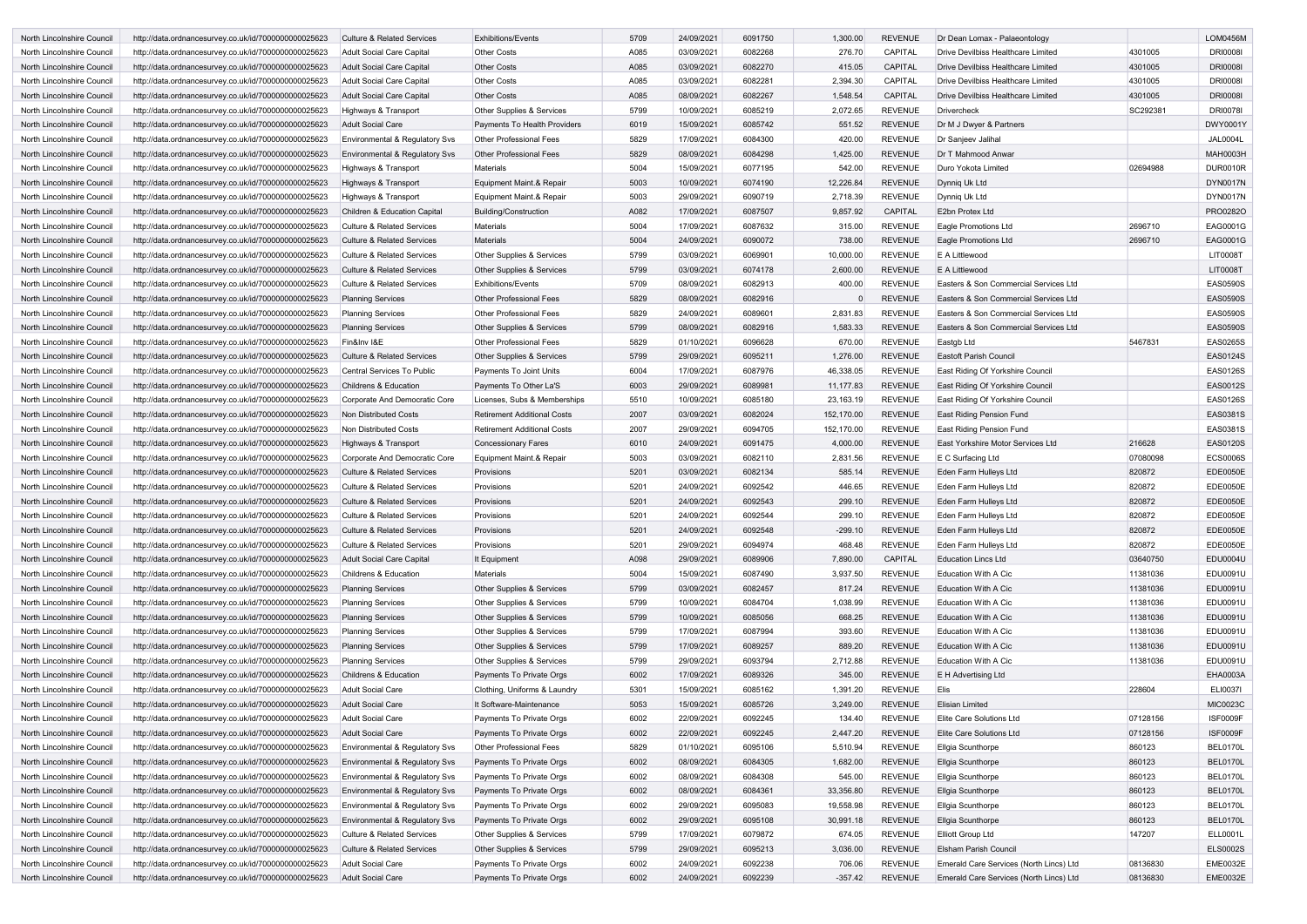| North Lincolnshire Council | http://data.ordnancesurvey.co.uk/id/7000000000025623 | <b>Adult Social Care</b>              | Payments To Private Orgs                 | 6002 | 24/09/2021 | 6092240 | 394.08      | <b>REVENUE</b> | Emerald Care Services (North Lincs) Ltd   | 08136830 | <b>EME0032E</b> |
|----------------------------|------------------------------------------------------|---------------------------------------|------------------------------------------|------|------------|---------|-------------|----------------|-------------------------------------------|----------|-----------------|
| North Lincolnshire Council | http://data.ordnancesurvey.co.uk/id/7000000000025623 | <b>Adult Social Care</b>              | Payments To Private Orgs                 | 6002 | 24/09/2021 | 6092240 | 29,549.28   | REVENUE        | Emerald Care Services (North Lincs) Ltd   | 08136830 | <b>EME0032E</b> |
| North Lincolnshire Council | http://data.ordnancesurvey.co.uk/id/7000000000025623 | Other Expenditure & Income            | Payments To Private Orgs                 | 6002 | 24/09/2021 | 6092238 | $-6,988.80$ | <b>REVENUE</b> | Emerald Care Services (North Lincs) Ltd   | 08136830 | <b>EME0032E</b> |
| North Lincolnshire Council | http://data.ordnancesurvey.co.uk/id/7000000000025623 | Other Expenditure & Income            | Payments To Private Orgs                 | 6002 | 24/09/2021 | 6092240 | 2,734.88    | <b>REVENUE</b> | Emerald Care Services (North Lincs) Ltd   | 08136830 | <b>EME0032E</b> |
| North Lincolnshire Council | http://data.ordnancesurvey.co.uk/id/7000000000025623 | Corporate And Democratic Core         | Gen Office Exp (Incl Postage)            | 5603 | 10/09/2021 | 6085393 | 605.10      | REVENUE        | <b>Emergency Finfour</b>                  |          | <b>NOR2003R</b> |
| North Lincolnshire Council | http://data.ordnancesurvey.co.uk/id/7000000000025623 | <b>Childrens &amp; Education</b>      | Payments To Private Orgs                 | 6002 | 24/09/2021 | 6092749 | 2,400.00    | <b>REVENUE</b> | Emma Elletson                             |          | <b>ELL0095L</b> |
| North Lincolnshire Council | http://data.ordnancesurvey.co.uk/id/7000000000025623 | Support Servs Capital                 | It Equipment                             | A098 | 24/09/2021 | 6087998 | 2,000.00    | CAPITAL        | <b>End2end Services Limited</b>           |          | <b>END0042D</b> |
| North Lincolnshire Council | http://data.ordnancesurvey.co.uk/id/7000000000025623 | Highways & Transport                  | <b>Stock Purchases &amp; Adjustments</b> | 5030 | 08/09/2021 | 6071459 | 471.71      | <b>REVENUE</b> | Engineering & Welding Supplies Ltd        | 00815796 | <b>ENG0001G</b> |
| North Lincolnshire Council | http://data.ordnancesurvey.co.uk/id/7000000000025623 | Environmental & Regulatory Svs        | <b>Other Supplies &amp; Services</b>     | 5799 | 10/09/2021 | 6083819 | 1,900.00    | <b>REVENUE</b> | Enitial                                   | 02589078 | <b>ENI0002I</b> |
| North Lincolnshire Council | http://data.ordnancesurvey.co.uk/id/7000000000025623 | <b>Culture &amp; Related Services</b> | <b>Exhibitions/Events</b>                | 5709 | 24/09/2021 | 6092132 | 826.00      | <b>REVENUE</b> | Enter Edem Ltd                            |          | <b>ENT0163T</b> |
| North Lincolnshire Council | http://data.ordnancesurvey.co.uk/id/7000000000025623 | Environmental & Regulatory Svs        | Licences                                 | 4002 | 29/09/2021 | 6096282 | 8,983.80    | <b>REVENUE</b> | <b>Environment Agency</b>                 |          | <b>ENV0056V</b> |
| North Lincolnshire Council | http://data.ordnancesurvey.co.uk/id/7000000000025623 | Environmental & Regulatory Svs        | Equipment Maint.& Repair                 | 5003 | 29/09/2021 | 6094649 | 3,177.25    | <b>REVENUE</b> | <b>Enviro Technology Services Plc</b>     |          | <b>ENV0009V</b> |
| North Lincolnshire Council | http://data.ordnancesurvey.co.uk/id/7000000000025623 | Environmental & Regulatory Svs        | Payments To Private Orgs                 | 6002 | 08/09/2021 | 6084356 | 427.35      | <b>REVENUE</b> | Envirotyre Uk Ltd                         | 04521597 | <b>ENV0014V</b> |
| North Lincolnshire Council | http://data.ordnancesurvey.co.uk/id/7000000000025623 | <b>Childrens &amp; Education</b>      | Materials                                | 5004 | 24/09/2021 | 6092843 | 1,746.00    | <b>REVENUE</b> | Epworth Colts Football Club               |          | EPW0028W        |
| North Lincolnshire Council | http://data.ordnancesurvey.co.uk/id/7000000000025623 | <b>Culture &amp; Related Services</b> | <b>Exhibitions/Events</b>                | 5709 | 24/09/2021 | 6092129 | 1,035.60    | <b>REVENUE</b> | Eric Maclennan                            |          | <b>MAC0085C</b> |
|                            |                                                      |                                       |                                          |      |            |         |             |                |                                           |          | <b>EAS0125S</b> |
| North Lincolnshire Council | http://data.ordnancesurvey.co.uk/id/7000000000025623 | <b>Childrens &amp; Education</b>      | <b>Equipment Purchase</b>                | 5001 | 15/09/2021 | 6087772 | 298.75      | <b>REVENUE</b> | <b>Ervc - Supplies</b>                    |          |                 |
| North Lincolnshire Council | http://data.ordnancesurvey.co.uk/id/7000000000025623 | Childrens & Education                 | <b>Equipment Purchase</b>                | 5001 | 15/09/2021 | 6087802 | 308.08      | REVENUE        | Eryc - Supplies                           |          | EAS0125S        |
| North Lincolnshire Council | http://data.ordnancesurvey.co.uk/id/7000000000025623 | <b>Childrens &amp; Education</b>      | <b>Materials</b>                         | 5004 | 15/09/2021 | 6087800 | 316.32      | <b>REVENUE</b> | Eryc - Supplies                           |          | <b>EAS0125S</b> |
| North Lincolnshire Council | http://data.ordnancesurvey.co.uk/id/7000000000025623 | <b>Childrens &amp; Education</b>      | <b>Materials</b>                         | 5004 | 17/09/2021 | 6089263 | 208.37      | <b>REVENUE</b> | Eryc - Supplies                           |          | <b>EAS0125S</b> |
| North Lincolnshire Council | http://data.ordnancesurvey.co.uk/id/7000000000025623 | <b>Planning Services</b>              | <b>Cleaning Costs/ Materials</b>         | 3301 | 15/09/2021 | 6085709 | 277.71      | <b>REVENUE</b> | Eryc - Supplies                           |          | <b>EAS0125S</b> |
| North Lincolnshire Council | http://data.ordnancesurvey.co.uk/id/7000000000025623 | <b>Planning Services</b>              | <b>Equipment Purchase</b>                | 5001 | 15/09/2021 | 6085709 | 12.88       | REVENUE        | Eryc - Supplies                           |          | <b>EAS0125S</b> |
| North Lincolnshire Council | http://data.ordnancesurvey.co.uk/id/7000000000025623 | Environmental & Regulatory Svs        | Stock Purchases & Adjustments            | 5030 | 08/09/2021 | 6082534 | 2,420.00    | <b>REVENUE</b> | Ese World Ltd                             | 2327763  | <b>ESE0002E</b> |
| North Lincolnshire Council | http://data.ordnancesurvey.co.uk/id/7000000000025623 | Culture, Env, Reg & Planning Cap      | Building/Construction                    | A082 | 03/09/2021 | 6082068 | 3,752.61    | <b>CAPITAL</b> | <b>Esh Construction Ltd</b>               | 2529939  | <b>ESH0002H</b> |
| North Lincolnshire Council | http://data.ordnancesurvey.co.uk/id/7000000000025623 | Highways & Transport                  | It Software-Maintenance                  | 5053 | 24/09/2021 | 6092409 | 1,034.28    | <b>REVENUE</b> | <b>Euclid Limited</b>                     | 2248713  | <b>EUC0003C</b> |
| North Lincolnshire Council | http://data.ordnancesurvey.co.uk/id/7000000000025623 | Highways & Transport                  | Stock Purchases & Adjustments            | 5030 | 15/09/2021 | 6077710 | 331.75      | <b>REVENUE</b> | Eurochem (Northern) Ltd                   | 4221160  | <b>EUR0234R</b> |
| North Lincolnshire Council | http://data.ordnancesurvey.co.uk/id/7000000000025623 | Highways & Transport                  | <b>Vehicle Hire</b>                      | 4101 | 10/09/2021 | 6085221 | 2,700.00    | <b>REVENUE</b> | Euromunicipal Ltd                         | 06999176 | <b>EUR0127R</b> |
| North Lincolnshire Council | http://data.ordnancesurvey.co.uk/id/7000000000025623 | Corporate And Democratic Core         | <b>Course Fees/Training</b>              | 2002 | 22/09/2021 | 6085811 | 1,960.00    | <b>REVENUE</b> | Evac & Chair International Ltd            | 3593826  | <b>PAR0165R</b> |
| North Lincolnshire Council | http://data.ordnancesurvey.co.uk/id/7000000000025623 | <b>Planning Services</b>              | Other Supplies & Services                | 5799 | 08/09/2021 | 6082939 | 691.00      | <b>REVENUE</b> | Event Intermedia Ltd                      |          | <b>EVE0028E</b> |
| North Lincolnshire Council | http://data.ordnancesurvey.co.uk/id/7000000000025623 | <b>Adult Social Care</b>              | Payments To Private Orgs                 | 6002 | 15/09/2021 | 6085391 | 658.00      | <b>REVENUE</b> | <b>Exclusive Secure Care Services Ltd</b> | 07770653 | <b>EXC0022C</b> |
| North Lincolnshire Council | http://data.ordnancesurvey.co.uk/id/7000000000025623 | <b>Culture &amp; Related Services</b> | Stock Purchases & Adjustments            | 5030 | 17/09/2021 | 6089147 | 275.00      | <b>REVENUE</b> | <b>Extreme Clean Uk</b>                   |          | <b>EXT0030T</b> |
| North Lincolnshire Council | http://data.ordnancesurvey.co.uk/id/7000000000025623 | Environmental & Regulatory Svs        | <b>Other Premises Costs</b>              | 3390 | 22/09/2021 | 6091157 | 2,440.00    | <b>REVENUE</b> | Eye Watch Security Ltd                    | 04480210 | <b>EYE0006E</b> |
| North Lincolnshire Council | http://data.ordnancesurvey.co.uk/id/7000000000025623 | Environmental & Regulatory Svs        | <b>Other Premises Costs</b>              | 3390 | 22/09/2021 | 6091158 | 600.00      | <b>REVENUE</b> | Eye Watch Security Ltd                    | 04480210 | EYE0006E        |
| North Lincolnshire Council | http://data.ordnancesurvey.co.uk/id/7000000000025623 | Fin&Inv I&E                           | <b>Other Supplies &amp; Services</b>     | 5799 | 03/09/2021 | 6082477 | 445.00      | <b>REVENUE</b> | Eye Watch Security Ltd                    | 04480210 | EYE0006E        |
| North Lincolnshire Council | http://data.ordnancesurvey.co.uk/id/7000000000025623 | Fin&Inv I&E                           | <b>Other Supplies &amp; Services</b>     | 5799 | 29/09/2021 | 6094937 | 533.50      | REVENUE        | Eye Watch Security Ltd                    | 04480210 | EYE0006E        |
| North Lincolnshire Council | http://data.ordnancesurvey.co.uk/id/7000000000025623 | Childrens & Education                 | <b>Client Related Costs</b>              | 5534 | 24/09/2021 | 6092397 | 710.00      | REVENUE        | Factory Direct Furniture Co               |          | <b>FAC0004C</b> |
| North Lincolnshire Council | http://data.ordnancesurvey.co.uk/id/7000000000025623 | Childrens & Education                 | <b>Client Related Costs</b>              | 5534 | 24/09/2021 | 6092399 | 360.00      | <b>REVENUE</b> | Factory Direct Furniture Co               |          | <b>FAC0004C</b> |
| North Lincolnshire Council | http://data.ordnancesurvey.co.uk/id/7000000000025623 | Childrens & Education                 | <b>Client Related Costs</b>              | 5534 | 29/09/2021 | 6092276 | 705.00      | REVENUE        | Factory Direct Furniture Co               |          | <b>FAC0004C</b> |
| North Lincolnshire Council | http://data.ordnancesurvey.co.uk/id/7000000000025623 | <b>Culture &amp; Related Services</b> | Equipment Maint.& Repair                 | 5003 | 15/09/2021 | 6073247 | 296.14      | <b>REVENUE</b> | Farmstar Ltd                              |          | <b>FAR0010R</b> |
| North Lincolnshire Council | http://data.ordnancesurvey.co.uk/id/7000000000025623 | <b>Culture &amp; Related Services</b> | Equipment Maint.& Repair                 | 5003 | 15/09/2021 | 6073248 | 217.55      | <b>REVENUE</b> | Farmstar Ltd                              |          | <b>FAR0010R</b> |
| North Lincolnshire Council | http://data.ordnancesurvey.co.uk/id/7000000000025623 | Environmental & Regulatory Svs        | <b>Materials</b>                         | 5004 | 22/09/2021 | 6089945 | 353.72      | <b>REVENUE</b> | Faun Zoeller (Uk) Ltd                     | 751804   | <b>FAU0006U</b> |
| North Lincolnshire Council | http://data.ordnancesurvey.co.uk/id/7000000000025623 | <b>Central Services To Public</b>     | Gen Office Exp (Incl Postage)            | 5603 | 08/09/2021 | 6084190 | 18,139.56   | REVENUE        | <b>Fcs Laser Mail</b>                     |          | FCS0002S        |
| North Lincolnshire Council | http://data.ordnancesurvey.co.uk/id/7000000000025623 | <b>Central Services To Public</b>     | Gen Office Exp (Incl Postage)            | 5603 | 08/09/2021 | 6084192 | 6,271.59    | <b>REVENUE</b> | <b>Fcs Laser Mail</b>                     |          | <b>FCS0002S</b> |
| North Lincolnshire Council | http://data.ordnancesurvey.co.uk/id/7000000000025623 | Central Services To Public            | Gen Office Exp (Incl Postage)            | 5603 | 06/10/2021 | 6095155 | 483.96      | <b>REVENUE</b> | <b>Fcs Laser Mail</b>                     |          | FCS0002S        |
| North Lincolnshire Council | http://data.ordnancesurvey.co.uk/id/7000000000025623 | <b>Housing Services</b>               | <b>Course Fees/Training</b>              | 2002 | 17/09/2021 | 6087980 | 260.00      | <b>REVENUE</b> | Ferret Information Systems Ltd            | 2126033  | <b>FER0001R</b> |
| North Lincolnshire Council | http://data.ordnancesurvey.co.uk/id/7000000000025623 | <b>Culture &amp; Related Services</b> | <b>Equipment Hire/Rent</b>               | 5002 | 03/09/2021 | 6082456 | 1,600.00    | <b>REVENUE</b> | F G Adamson & Son                         |          | ADA0002A        |
| North Lincolnshire Council | http://data.ordnancesurvey.co.uk/id/7000000000025623 | <b>Culture &amp; Related Services</b> | <b>Equipment Purchase</b>                | 5001 | 03/09/2021 | 6066998 | 796.00      | REVENUE        | F G Adamson & Son                         |          | ADA0002A        |
| North Lincolnshire Council | http://data.ordnancesurvey.co.uk/id/7000000000025623 | <b>Culture &amp; Related Services</b> | <b>Equipment Purchase</b>                | 5001 | 03/09/2021 | 6082448 | 219.03      | REVENUE        | F G Adamson & Son                         |          | ADA0002A        |
| North Lincolnshire Council | http://data.ordnancesurvey.co.uk/id/7000000000025623 | <b>Culture &amp; Related Services</b> | <b>Equipment Purchase</b>                | 5001 | 03/09/2021 | 6082452 | 209.40      | REVENUE        | F G Adamson & Son                         |          | ADA0002A        |
| North Lincolnshire Council | http://data.ordnancesurvey.co.uk/id/7000000000025623 | Highways & Transport                  | Equipment Purchase                       | 5001 | 03/09/2021 | 6066998 | 199.00      | <b>REVENUE</b> | F G Adamson & Son                         |          | ADA0002A        |
| North Lincolnshire Council | http://data.ordnancesurvey.co.uk/id/7000000000025623 | Highways & Transport                  | <b>Other Vehicle Costs</b>               | 4005 | 22/09/2021 | 6089936 | 784.07      | <b>REVENUE</b> | F G Adamson & Son                         |          | ADA0002A        |
| North Lincolnshire Council | http://data.ordnancesurvey.co.uk/id/7000000000025623 | <b>Culture &amp; Related Services</b> | <b>Equipment Purchase</b>                | 5001 | 08/09/2021 | 6084264 | 1,174.00    | REVENUE        | Fg Library Products Ltd                   |          | FGL0001L        |
| North Lincolnshire Council | http://data.ordnancesurvey.co.uk/id/7000000000025623 | <b>Childrens &amp; Education</b>      | <b>Client Related Costs</b>              | 5534 | 03/09/2021 | 6082508 | 288.00      | <b>REVENUE</b> | <b>Fieldview Day Nursery</b>              |          | <b>FIE0045E</b> |
| North Lincolnshire Council | http://data.ordnancesurvey.co.uk/id/7000000000025623 | Childrens & Education                 | Payments To Private Orgs                 | 6002 | 08/09/2021 | 6084152 | 2,004.75    | <b>REVENUE</b> | <b>Fieldview Day Nursery</b>              |          | <b>FIE0045E</b> |
| North Lincolnshire Council | http://data.ordnancesurvey.co.uk/id/7000000000025623 | <b>Planning Services</b>              | Repair & Maintenance Costs               | 3000 | 01/10/2021 | 6096606 | 1,000.00    | <b>REVENUE</b> | Fireshield Kitchen And Galley Fire System | SC352627 | <b>FIR0040R</b> |
|                            |                                                      |                                       |                                          |      |            |         |             | <b>REVENUE</b> | <b>First Class Tailored Solutions Ltd</b> |          | <b>FIR0124R</b> |
| North Lincolnshire Council | http://data.ordnancesurvey.co.uk/id/7000000000025623 | Childrens & Education                 | Payments To Private Orgs                 | 6002 | 29/09/2021 | 6094993 | 364.00      |                |                                           | 07819183 |                 |
| North Lincolnshire Council | http://data.ordnancesurvey.co.uk/id/7000000000025623 | <b>Childrens &amp; Education</b>      | Payments To Private Orgs                 | 6002 | 29/09/2021 | 6095007 | 252.00      | REVENUE        | <b>First Class Tailored Solutions Ltd</b> | 07819183 | <b>FIR0124R</b> |
| North Lincolnshire Council | http://data.ordnancesurvey.co.uk/id/7000000000025623 | <b>Childrens &amp; Education</b>      | Payments To Private Orgs                 | 6002 | 29/09/2021 | 6095008 | 252.00      | REVENUE        | <b>First Class Tailored Solutions Ltd</b> | 07819183 | <b>FIR0124R</b> |
| North Lincolnshire Council | http://data.ordnancesurvey.co.uk/id/7000000000025623 | Childrens & Education                 | Payments To Private Orgs                 | 6002 | 29/09/2021 | 6095019 | 364.00      | REVENUE        | <b>First Class Tailored Solutions Ltd</b> | 07819183 | <b>FIR0124R</b> |
| North Lincolnshire Council | http://data.ordnancesurvey.co.uk/id/7000000000025623 | Childrens & Education                 | Payments To Private Orgs                 | 6002 | 01/10/2021 | 6096499 | 252.00      | REVENUE        | <b>First Class Tailored Solutions Ltd</b> | 07819183 | <b>FIR0124R</b> |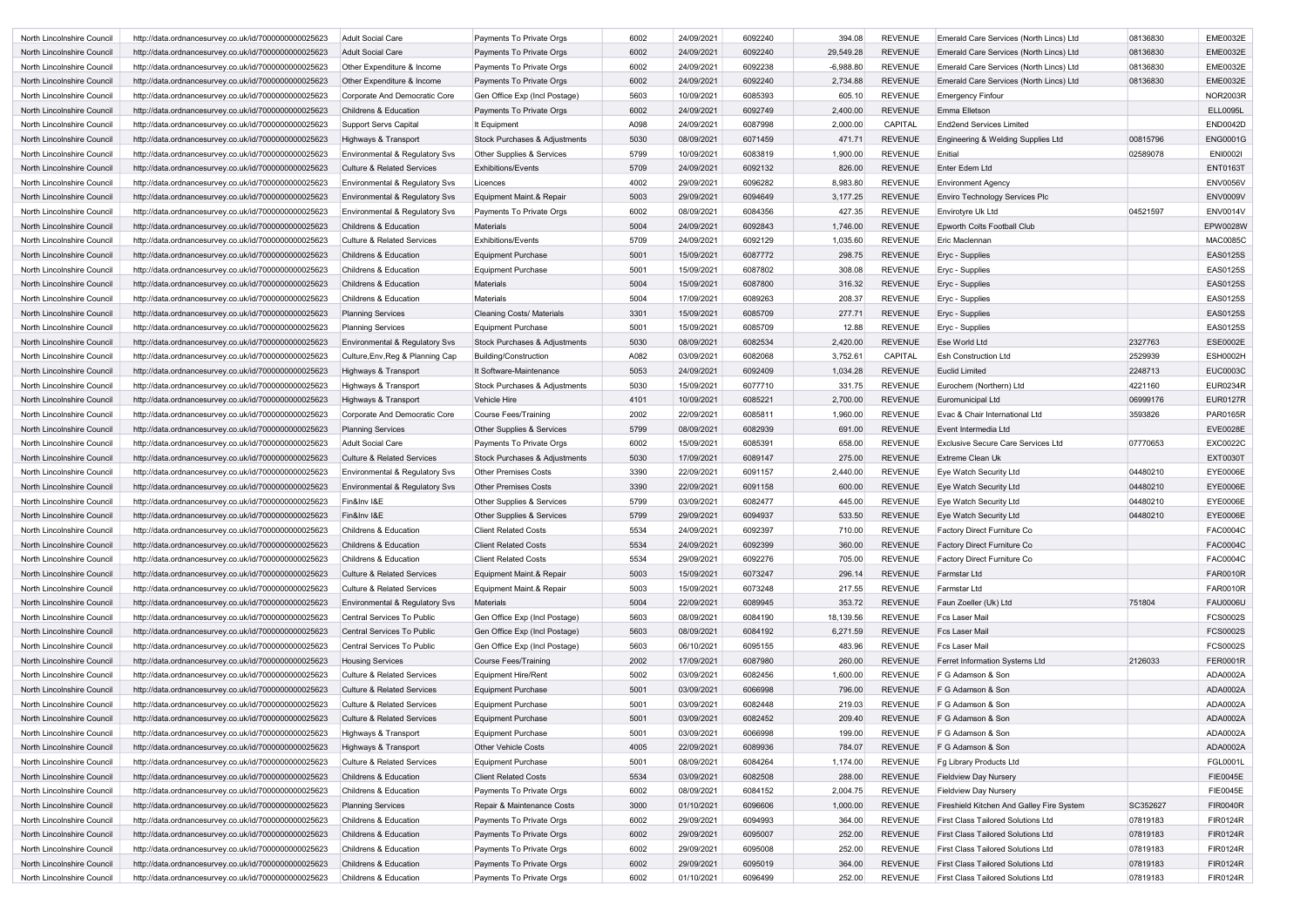| North Lincolnshire Council | http://data.ordnancesurvey.co.uk/id/7000000000025623 | <b>Childrens &amp; Education</b>          | Payments To Private Orgs     | 6002 | 01/10/2021 | 6096536 | 364.00    | <b>REVENUE</b> | <b>First Class Tailored Solutions Ltd</b> | 07819183 | <b>FIR0124R</b> |
|----------------------------|------------------------------------------------------|-------------------------------------------|------------------------------|------|------------|---------|-----------|----------------|-------------------------------------------|----------|-----------------|
|                            |                                                      |                                           |                              | 5050 |            |         | 9,400.00  | <b>REVENUE</b> |                                           |          | <b>FIR0039R</b> |
| North Lincolnshire Council | http://data.ordnancesurvey.co.uk/id/7000000000025623 | <b>Childrens &amp; Education</b>          | It Hardware - Purchase       |      | 17/09/2021 | 6089473 |           |                | <b>First Media Solutions Ltd</b>          |          |                 |
| North Lincolnshire Council | http://data.ordnancesurvey.co.uk/id/7000000000025623 | Highways & Transport                      | Passenger Transport          | 6011 | 29/09/2021 | 6094939 | 1,089.92  | <b>REVENUE</b> | <b>First South Yorkshire Ltd</b>          | 2332529  | <b>FIR0041R</b> |
| North Lincolnshire Council | http://data.ordnancesurvey.co.uk/id/7000000000025623 | <b>Childrens &amp; Education</b>          | Materials                    | 5004 | 24/09/2021 | 6092842 | 7,068.50  | <b>REVENUE</b> | First Step Education & Training Ltd       |          | <b>FIR0196R</b> |
| North Lincolnshire Council | http://data.ordnancesurvey.co.uk/id/7000000000025623 | <b>Childrens &amp; Education</b>          | <b>Materials</b>             | 5004 | 01/10/2021 | 6096658 | 4,608.00  | <b>REVENUE</b> | <b>First Step Sports Ltd</b>              | 06866257 | <b>FIR0143R</b> |
| North Lincolnshire Council | http://data.ordnancesurvey.co.uk/id/7000000000025623 | Highways & Transport                      | <b>Equipment Hire/Rent</b>   | 5002 | 22/09/2021 | 6089946 | 368.25    | <b>REVENUE</b> | Fleetclean Ltd                            | 01381865 | <b>FLE0007E</b> |
| North Lincolnshire Council | http://data.ordnancesurvey.co.uk/id/7000000000025623 | <b>Culture &amp; Related Services</b>     | <b>Materials</b>             | 5004 | 10/09/2021 | 6085225 | 510.55    | <b>REVENUE</b> | <b>Fleet Factors Ltd</b>                  | 01231325 | <b>FLE0026E</b> |
| North Lincolnshire Council | http://data.ordnancesurvey.co.uk/id/7000000000025623 | Environmental & Regulatory Svs            | <b>Materials</b>             | 5004 | 10/09/2021 | 6085230 | 745.03    | <b>REVENUE</b> | <b>Fleet Factors Ltd</b>                  | 01231325 | <b>FLE0026E</b> |
| North Lincolnshire Council | http://data.ordnancesurvey.co.uk/id/7000000000025623 | Environmental & Regulatory Svs            | <b>Materials</b>             | 5004 | 10/09/2021 | 6085231 | 953.01    | <b>REVENUE</b> | <b>Fleet Factors Ltd</b>                  | 01231325 | <b>FLE0026E</b> |
| North Lincolnshire Council | http://data.ordnancesurvey.co.uk/id/7000000000025623 | Environmental & Regulatory Svs            | <b>Materials</b>             | 5004 | 10/09/2021 | 6085232 | 590.00    | <b>REVENUE</b> | <b>Fleet Factors Ltd</b>                  | 01231325 | <b>FLE0026E</b> |
| North Lincolnshire Council | http://data.ordnancesurvey.co.uk/id/7000000000025623 | Environmental & Regulatory Svs            | <b>Materials</b>             | 5004 | 10/09/2021 | 6085234 | 590.00    | <b>REVENUE</b> | <b>Fleet Factors Ltd</b>                  | 01231325 | <b>FLE0026E</b> |
| North Lincolnshire Council | http://data.ordnancesurvey.co.uk/id/7000000000025623 | Environmental & Regulatory Svs            | <b>Materials</b>             | 5004 | 10/09/2021 | 6085235 | 273.72    | <b>REVENUE</b> | <b>Fleet Factors Ltd</b>                  | 01231325 | <b>FLE0026E</b> |
|                            |                                                      |                                           |                              |      |            |         |           |                |                                           |          |                 |
| North Lincolnshire Council | http://data.ordnancesurvey.co.uk/id/7000000000025623 | Environmental & Regulatory Svs            | <b>Materials</b>             | 5004 | 10/09/2021 | 6085246 | 501.95    | <b>REVENUE</b> | <b>Fleet Factors Ltd</b>                  | 01231325 | <b>FLE0026E</b> |
| North Lincolnshire Council | http://data.ordnancesurvey.co.uk/id/7000000000025623 | Environmental & Regulatory Svs            | <b>Materials</b>             | 5004 | 15/09/2021 | 6085238 | 657.26    | <b>REVENUE</b> | <b>Fleet Factors Ltd</b>                  | 01231325 | <b>FLE0026E</b> |
| North Lincolnshire Council | http://data.ordnancesurvey.co.uk/id/7000000000025623 | Environmental & Regulatory Svs            | <b>Materials</b>             | 5004 | 15/09/2021 | 6085239 | 448.00    | <b>REVENUE</b> | <b>Fleet Factors Ltd</b>                  | 01231325 | <b>FLE0026E</b> |
| North Lincolnshire Council | http://data.ordnancesurvey.co.uk/id/7000000000025623 | Environmental & Regulatory Svs            | <b>Materials</b>             | 5004 | 15/09/2021 | 6085254 | 1,451.44  | <b>REVENUE</b> | <b>Fleet Factors Ltd</b>                  | 01231325 | <b>FLE0026E</b> |
| North Lincolnshire Council | http://data.ordnancesurvey.co.uk/id/7000000000025623 | Environmental & Regulatory Svs            | <b>Materials</b>             | 5004 | 15/09/2021 | 6085258 | 1,993.84  | <b>REVENUE</b> | <b>Fleet Factors Ltd</b>                  | 01231325 | <b>FLE0026E</b> |
| North Lincolnshire Council | http://data.ordnancesurvey.co.uk/id/7000000000025623 | Environmental & Regulatory Svs            | <b>Materials</b>             | 5004 | 15/09/2021 | 6085260 | 389.16    | <b>REVENUE</b> | <b>Fleet Factors Ltd</b>                  | 01231325 | <b>FLE0026E</b> |
| North Lincolnshire Council | http://data.ordnancesurvey.co.uk/id/7000000000025623 | Environmental & Regulatory Svs            | <b>Materials</b>             | 5004 | 15/09/2021 | 6085261 | 283.42    | <b>REVENUE</b> | <b>Fleet Factors Ltd</b>                  | 01231325 | <b>FLE0026E</b> |
| North Lincolnshire Council | http://data.ordnancesurvey.co.uk/id/7000000000025623 | Highways & Transport                      | Materials                    | 5004 | 15/09/2021 | 6085262 | 283.42    | <b>REVENUE</b> | <b>Fleet Factors Ltd</b>                  | 01231325 | <b>FLE0026E</b> |
| North Lincolnshire Council | http://data.ordnancesurvey.co.uk/id/7000000000025623 | Highways & Transport                      | <b>Other Vehicle Costs</b>   | 4005 | 17/09/2021 | 6085249 | 497.69    | <b>REVENUE</b> | <b>Fleet Factors Ltd</b>                  | 01231325 | <b>FLE0026E</b> |
| North Lincolnshire Council | http://data.ordnancesurvey.co.uk/id/7000000000025623 | <b>Culture &amp; Related Services</b>     | Materials                    | 5004 | 15/09/2021 | 6077722 | 1,461.00  | REVENUE        | Fleet (Line Markers) Ltd                  | 588668   | <b>FLE0103E</b> |
| North Lincolnshire Council | http://data.ordnancesurvey.co.uk/id/7000000000025623 | N Lincs Gf Balance Sheet                  | Insurance-Combined Liability | L493 | 24/09/2021 | 6092818 |           | <b>CAPITAL</b> | <b>Forbes Solicitors</b>                  |          | <b>FOR0452R</b> |
|                            |                                                      |                                           |                              |      |            |         |           |                |                                           |          |                 |
| North Lincolnshire Council | http://data.ordnancesurvey.co.uk/id/7000000000025623 | N Lincs Gf Balance Sheet                  | Insurance-Combined Liability | L493 | 01/10/2021 | 6096312 | $\Omega$  | <b>CAPITAL</b> | <b>Forbes Solicitors</b>                  |          | <b>FOR0452R</b> |
| North Lincolnshire Council | http://data.ordnancesurvey.co.uk/id/7000000000025623 | <b>Childrens &amp; Education</b>          | Payments To Private Orgs     | 6002 | 08/09/2021 | 6082999 | 950.00    | <b>REVENUE</b> | <b>Forest Pines Hotel</b>                 | 10921354 | <b>FOR0245R</b> |
| North Lincolnshire Council | http://data.ordnancesurvey.co.uk/id/7000000000025623 | <b>Childrens &amp; Education</b>          | Payments To Private Orgs     | 6002 | 08/09/2021 | 6083000 | 617.50    | <b>REVENUE</b> | <b>Forest Pines Hotel</b>                 | 10921354 | <b>FOR0245R</b> |
| North Lincolnshire Council | http://data.ordnancesurvey.co.uk/id/7000000000025623 | <b>Childrens &amp; Education</b>          | Payments To Private Orgs     | 6002 | 24/09/2021 | 6092892 | 6,000.00  | <b>REVENUE</b> | <b>Forest Pines Hotel</b>                 | 10921354 | <b>FOR0245R</b> |
| North Lincolnshire Council | http://data.ordnancesurvey.co.uk/id/7000000000025623 | <b>Culture &amp; Related Services</b>     | <b>Vehicle Hire</b>          | 4101 | 10/09/2021 | 6085263 | 261.05    | <b>REVENUE</b> | <b>Forktruck Solutions Ltd</b>            | 4032332  | <b>FOR0059R</b> |
| North Lincolnshire Council | http://data.ordnancesurvey.co.uk/id/7000000000025623 | <b>Culture &amp; Related Services</b>     | <b>Vehicle Hire</b>          | 4101 | 10/09/2021 | 6085264 | 261.05    | <b>REVENUE</b> | <b>Forktruck Solutions Ltd</b>            | 4032332  | <b>FOR0059R</b> |
| North Lincolnshire Council | http://data.ordnancesurvey.co.uk/id/7000000000025623 | Environmental & Regulatory Svs            | Vehicle Hire                 | 4101 | 10/09/2021 | 6085263 |           | <b>REVENUE</b> | <b>Forktruck Solutions Ltd</b>            | 4032332  | FOR0059R        |
| North Lincolnshire Council | http://data.ordnancesurvey.co.uk/id/7000000000025623 | Environmental & Regulatory Svs            | <b>Vehicle Hire</b>          | 4101 | 10/09/2021 | 6085264 |           | <b>REVENUE</b> | <b>Forktruck Solutions Ltd</b>            | 4032332  | <b>FOR0059R</b> |
| North Lincolnshire Council | http://data.ordnancesurvey.co.uk/id/7000000000025623 | <b>Childrens &amp; Education</b>          | Payments To Private Orgs     | 6002 | 03/09/2021 | 6082232 | 3,299.02  | <b>REVENUE</b> | <b>Foster Care Associates Limited</b>     | 08273494 | FOS0030S        |
| North Lincolnshire Council | http://data.ordnancesurvey.co.uk/id/7000000000025623 | <b>Childrens &amp; Education</b>          | Payments To Private Orgs     | 6002 | 03/09/2021 | 6082234 | 2,821.69  | <b>REVENUE</b> | <b>Fostering People Ltd</b>               |          | FOS0214S        |
| North Lincolnshire Council | http://data.ordnancesurvey.co.uk/id/7000000000025623 | <b>Childrens &amp; Education</b>          | Payments To Private Orgs     | 6002 | 03/09/2021 | 6082235 | 3,798.71  | <b>REVENUE</b> | <b>Fostering People Ltd</b>               |          | FOS0214S        |
| North Lincolnshire Council | http://data.ordnancesurvey.co.uk/id/7000000000025623 | <b>Culture &amp; Related Services</b>     | Equipment Maint.& Repair     |      | 03/09/2021 | 6082243 | 379.00    |                | Fountains & Features Ltd                  |          | <b>FEA0065A</b> |
|                            |                                                      |                                           |                              | 5003 |            |         |           | <b>REVENUE</b> |                                           |          |                 |
| North Lincolnshire Council | http://data.ordnancesurvey.co.uk/id/7000000000025623 | <b>Adult Social Care</b>                  | <b>Materials</b>             | 5004 | 06/10/2021 | 6093684 | 260.50    | <b>REVENUE</b> | Fox Auto Electrical Ltd                   | 7903391  | FOX0061X        |
| North Lincolnshire Council | http://data.ordnancesurvey.co.uk/id/7000000000025623 | <b>Environmental &amp; Regulatory Svs</b> | <b>Materials</b>             | 5004 | 15/09/2021 | 6085266 | 224.00    | <b>REVENUE</b> | Fox Auto Electrical Ltd                   | 7903391  | FOX0061X        |
| North Lincolnshire Council | http://data.ordnancesurvey.co.uk/id/7000000000025623 | Highways & Transport                      | <b>Materials</b>             | 5004 | 01/10/2021 | 6093686 | 284.10    | <b>REVENUE</b> | Fox Auto Electrical Ltd                   | 7903391  | FOX0061X        |
| North Lincolnshire Council | http://data.ordnancesurvey.co.uk/id/7000000000025623 | <b>Public Health</b>                      | Payments To Private Orgs     | 6002 | 17/09/2021 | 6089041 | 21,400.00 | <b>REVENUE</b> | <b>Framework Housing Association</b>      |          | <b>FRA0017A</b> |
| North Lincolnshire Council | http://data.ordnancesurvey.co.uk/id/7000000000025623 | Corporate And Democratic Core             | Legal Fees                   | 5823 | 24/09/2021 | 6091752 | 690.00    | <b>REVENUE</b> | Francesca Steels                          |          | STE0399E        |
| North Lincolnshire Council | http://data.ordnancesurvey.co.uk/id/7000000000025623 | Corporate And Democratic Core             | <b>Course Fees/Training</b>  | 2002 | 10/09/2021 | 6085670 | 690.00    | <b>REVENUE</b> | Frontline Consulting Associates Limited   | 10137679 | <b>FCA0037A</b> |
| North Lincolnshire Council | http://data.ordnancesurvey.co.uk/id/7000000000025623 | Corporate And Democratic Core             | Licenses, Subs & Memberships | 5510 | 10/09/2021 | 6085672 | 400.00    | <b>REVENUE</b> | Frontline Consulting Associates Limited   | 10137679 | <b>FCA0037A</b> |
| North Lincolnshire Council | http://data.ordnancesurvey.co.uk/id/7000000000025623 | Childrens & Education                     | <b>Materials</b>             | 5004 | 15/09/2021 | 6087786 | 400.00    | <b>REVENUE</b> | Frontline First Aid Training              |          | FRO0163O        |
| North Lincolnshire Council | http://data.ordnancesurvey.co.uk/id/7000000000025623 | Fin&Inv I&E                               | Repair & Maintenance Costs   | 3000 | 08/09/2021 | 6083828 | 760.86    | <b>REVENUE</b> | F W S Consultants Ltd                     | 3944252  | <b>FWS0001S</b> |
| North Lincolnshire Council | http://data.ordnancesurvey.co.uk/id/7000000000025623 | Fin&Inv I&E                               | Repair & Maintenance Costs   | 3000 | 10/09/2021 | 6084437 | 1,317.14  | <b>REVENUE</b> | F W S Consultants Ltd                     | 3944252  | <b>FWS0001S</b> |
| North Lincolnshire Council | http://data.ordnancesurvey.co.uk/id/7000000000025623 | Fin&Inv I&E                               | Other Supplies & Services    | 5799 | 29/09/2021 | 6092906 | 0         | <b>REVENUE</b> | <b>G2 Recruitment Solutions</b>           | 08067630 | G2R0001R        |
| North Lincolnshire Council | http://data.ordnancesurvey.co.uk/id/7000000000025623 | Fin&Inv I&E                               |                              | 0131 | 29/09/2021 | 6092906 | 1,000.00  | <b>REVENUE</b> | <b>G2 Recruitment Solutions</b>           | 08067630 | G2R0001R        |
|                            |                                                      |                                           | Pay - Agency                 |      |            |         |           |                |                                           |          |                 |
| North Lincolnshire Council | http://data.ordnancesurvey.co.uk/id/7000000000025623 | <b>Planning Services</b>                  | Pay - Agency                 | 0131 | 06/10/2021 | 6096488 | 2,371.25  | <b>REVENUE</b> | <b>G2 Recruitment Solutions</b>           | 08067630 | G2R0001R        |
| North Lincolnshire Council | http://data.ordnancesurvey.co.uk/id/7000000000025623 | Environmental & Regulatory Svs            | <b>Materials</b>             | 5004 | 01/10/2021 | 6093688 | 300.00    | <b>REVENUE</b> | Gallows Wood Service Station Ltd          |          | GAL0001L        |
| North Lincolnshire Council | http://data.ordnancesurvey.co.uk/id/7000000000025623 | Highways & Transport                      | <b>Materials</b>             | 5004 | 01/10/2021 | 6089950 | 240.00    | <b>REVENUE</b> | Gallows Wood Service Station Ltd          |          | GAL0001L        |
| North Lincolnshire Council | http://data.ordnancesurvey.co.uk/id/7000000000025623 | <b>Culture &amp; Related Services</b>     | Other Supplies & Services    | 5799 | 29/09/2021 | 6095215 | 1,845.00  | <b>REVENUE</b> | Garthorpe & Fockerby Parish Council       |          | GAR0279R        |
| North Lincolnshire Council | http://data.ordnancesurvey.co.uk/id/7000000000025623 | Highways & Transport                      | Other Supplies & Services    | 5799 | 29/09/2021 | 6095216 | 282.00    | <b>REVENUE</b> | Garthorpe & Fockerby Parish Council       |          | <b>GAR0279R</b> |
| North Lincolnshire Council | http://data.ordnancesurvey.co.uk/id/7000000000025623 | Corporate And Democratic Core             | <b>Legal Fees</b>            | 5823 | 03/09/2021 | 6082012 | 1,380.00  | <b>REVENUE</b> | <b>Gaynor Hall</b>                        |          | <b>HAL0349L</b> |
| North Lincolnshire Council | http://data.ordnancesurvey.co.uk/id/7000000000025623 | Corporate And Democratic Core             | Legal Fees                   | 5823 | 22/09/2021 | 6091064 | 1,330.00  | <b>REVENUE</b> | Gaynor Hall                               |          | <b>HAL0349L</b> |
| North Lincolnshire Council | http://data.ordnancesurvey.co.uk/id/7000000000025623 | Corporate And Democratic Core             | Legal Fees                   | 5823 | 24/09/2021 | 6092153 | 610.00    | <b>REVENUE</b> | <b>Gaynor Hall</b>                        |          | <b>HAL0349L</b> |
| North Lincolnshire Council | http://data.ordnancesurvey.co.uk/id/7000000000025623 | Corporate And Democratic Core             | Legal Fees                   | 5823 | 29/09/2021 | 6092154 | 810.00    | <b>REVENUE</b> | Gaynor Hall                               |          | <b>HAL0349L</b> |
| North Lincolnshire Council | http://data.ordnancesurvey.co.uk/id/7000000000025623 | Corporate And Democratic Core             | Legal Fees                   | 5823 | 29/09/2021 | 6092155 | 900.00    | <b>REVENUE</b> | <b>Gaynor Hall</b>                        |          | <b>HAL0349L</b> |
|                            |                                                      |                                           | Legal Fees                   | 5823 |            | 6094657 | 6,130.00  | <b>REVENUE</b> |                                           |          | <b>HAL0349L</b> |
| North Lincolnshire Council | http://data.ordnancesurvey.co.uk/id/7000000000025623 | Corporate And Democratic Core             |                              |      | 29/09/2021 |         |           |                | <b>Gaynor Hall</b>                        |          |                 |
| North Lincolnshire Council | http://data.ordnancesurvey.co.uk/id/7000000000025623 | <b>Adult Social Care</b>                  | Course Fees/Training         | 2002 | 10/09/2021 | 6085678 | 700.00    | <b>REVENUE</b> | <b>Gbb Training And Consultancy</b>       |          | GBB0001B        |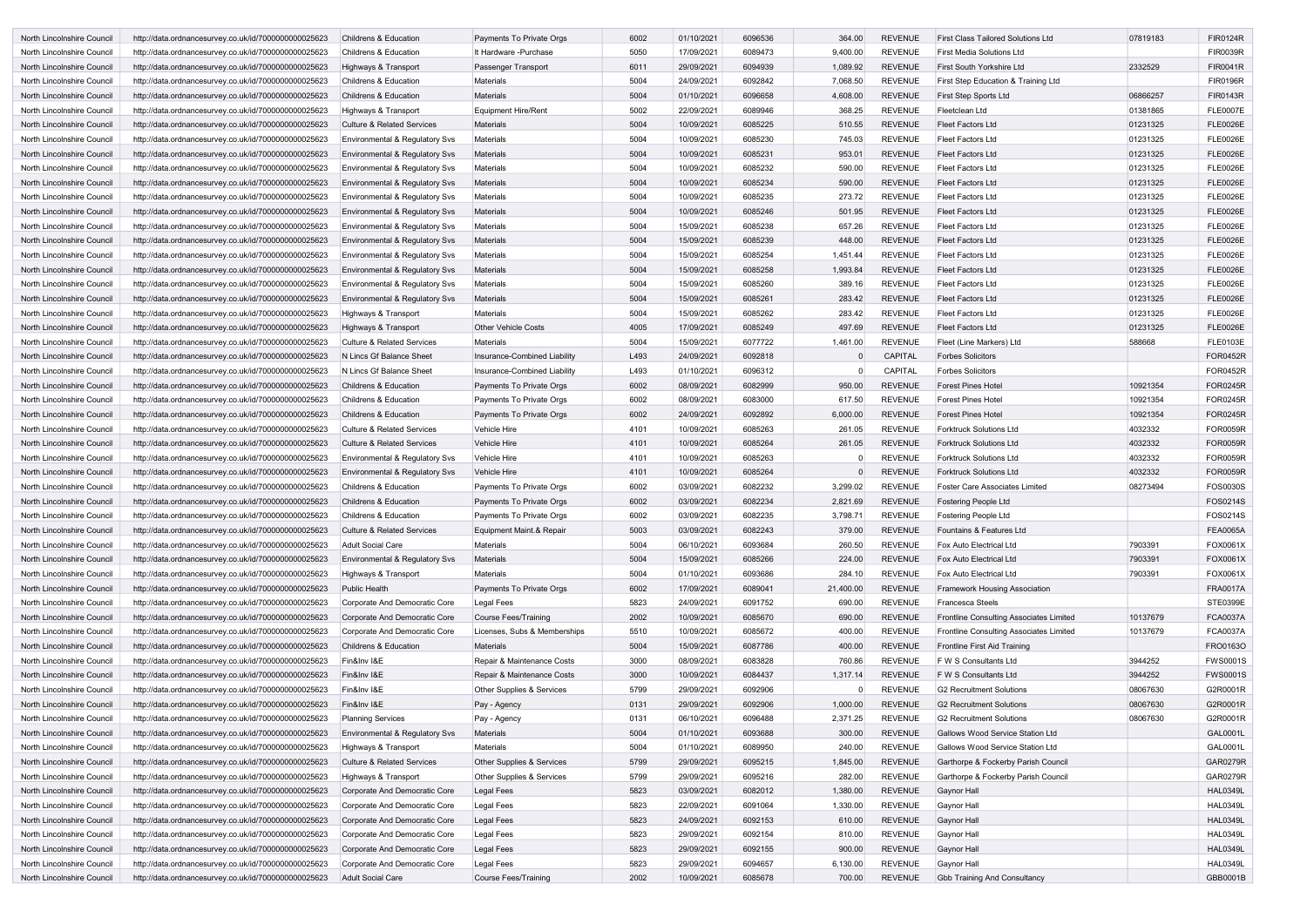| North Lincolnshire Council | http://data.ordnancesurvey.co.uk/id/7000000000025623 | <b>Environmental &amp; Regulatory Sys</b> | <b>Other Supplies &amp; Services</b> | 5799 | 08/09/2021 | 6082014 | 6,299.00    | REVENUE        | <b>Gb Group</b>                             | 2415211  | GBG0002G        |
|----------------------------|------------------------------------------------------|-------------------------------------------|--------------------------------------|------|------------|---------|-------------|----------------|---------------------------------------------|----------|-----------------|
| North Lincolnshire Council | http://data.ordnancesurvey.co.uk/id/7000000000025623 | Childrens & Education                     | <b>Client Related Costs</b>          | 5534 | 01/10/2021 | 6085707 | 484.17      | <b>REVENUE</b> | Gibala & Son Ltd                            |          | GIB0037B        |
| North Lincolnshire Council | http://data.ordnancesurvey.co.uk/id/7000000000025623 | Corporate And Democratic Core             | Fees & Charges Income                | 9002 | 08/09/2021 | 6084170 | $-38.76$    | <b>REVENUE</b> | <b>GMB</b>                                  |          | GMB0003B        |
| North Lincolnshire Council | http://data.ordnancesurvey.co.uk/id/7000000000025623 | <b>Culture &amp; Related Services</b>     | <b>Course Fees/Training</b>          | 2002 | 01/10/2021 | 6094505 | 2,657.80    | <b>REVENUE</b> | <b>Goss Consultancy Limited</b>             | 04222989 | GOS0037S        |
| North Lincolnshire Council | http://data.ordnancesurvey.co.uk/id/7000000000025623 | <b>Culture &amp; Related Services</b>     | Other Supplies & Services            | 5799 | 29/09/2021 | 6095217 | 5,394.00    | <b>REVENUE</b> | <b>Goxhill Parish Council</b>               |          | GOX0001X        |
| North Lincolnshire Council | http://data.ordnancesurvey.co.uk/id/7000000000025623 | Highways & Transport                      | Other Supplies & Services            | 5799 | 29/09/2021 | 6095218 | 864.00      | <b>REVENUE</b> | <b>Goxhill Parish Council</b>               |          | GOX0001X        |
| North Lincolnshire Council | http://data.ordnancesurvey.co.uk/id/7000000000025623 | <b>Culture &amp; Related Services</b>     | Repair & Maintenance Costs           | 3000 | 01/10/2021 | 6096603 | 285.00      | <b>REVENUE</b> | Grade 3 Limited                             | 4693854  | GRA0389A        |
| North Lincolnshire Council | http://data.ordnancesurvey.co.uk/id/7000000000025623 | Environmental & Regulatory Svs            | Equipment Maint.& Repair             | 5003 | 01/10/2021 | 6096602 |             | <b>REVENUE</b> | Grade 3 Limited                             | 4693854  | <b>GRA0389A</b> |
| North Lincolnshire Council | http://data.ordnancesurvey.co.uk/id/7000000000025623 | Environmental & Regulatory Svs            | Equipment Maint.& Repair             | 5003 | 01/10/2021 | 6096604 |             | <b>REVENUE</b> | Grade 3 Limited                             | 4693854  | GRA0389A        |
| North Lincolnshire Council | http://data.ordnancesurvey.co.uk/id/7000000000025623 | Environmental & Regulatory Svs            | Repair & Maintenance Costs           | 3000 | 01/10/2021 | 6096602 | 240.00      | <b>REVENUE</b> | Grade 3 Limited                             | 4693854  | <b>GRA0389A</b> |
| North Lincolnshire Council | http://data.ordnancesurvey.co.uk/id/7000000000025623 | Environmental & Regulatory Svs            | Repair & Maintenance Costs           | 3000 | 01/10/2021 | 6096604 | 495.00      | <b>REVENUE</b> | Grade 3 Limited                             | 4693854  | GRA0389A        |
| North Lincolnshire Council | http://data.ordnancesurvey.co.uk/id/7000000000025623 | Corporate And Democratic Core             | Other Supplies & Services            | 5799 | 24/09/2021 | 6091067 | 212.00      | <b>REVENUE</b> | Grange Europe Ltd                           | 472697   | <b>GRA0534A</b> |
| North Lincolnshire Council | http://data.ordnancesurvey.co.uk/id/7000000000025623 | Corporate And Democratic Core             | It Software-Maintenance              | 5053 | 22/09/2021 | 6087959 | 12,423.17   | REVENUE        | Granicus                                    |          | GOV0003V        |
| North Lincolnshire Council | http://data.ordnancesurvey.co.uk/id/7000000000025623 | Corporate And Democratic Core             | It Software-Maintenance              | 5053 | 24/09/2021 | 6092861 | 1,450.00    | <b>REVENUE</b> | Granicus                                    |          | GOV0003V        |
|                            |                                                      |                                           |                                      | 3000 | 29/09/2021 | 6093763 | 500.00      | <b>REVENUE</b> |                                             |          | GRA0601A        |
| North Lincolnshire Council | http://data.ordnancesurvey.co.uk/id/7000000000025623 | <b>Planning Services</b>                  | Repair & Maintenance Costs           |      |            |         |             |                | Grantham Refrigeration And Air Conditioning |          |                 |
| North Lincolnshire Council | http://data.ordnancesurvey.co.uk/id/7000000000025623 | <b>Planning Services</b>                  | Repair & Maintenance Costs           | 3000 | 29/09/2021 | 6093765 | 1,000.00    | <b>REVENUE</b> | Grantham Refrigeration And Air Conditioning |          | GRA0601A        |
| North Lincolnshire Council | http://data.ordnancesurvey.co.uk/id/7000000000025623 | <b>Culture &amp; Related Services</b>     | <b>Equipment Purchase</b>            | 5001 | 22/09/2021 | 6089400 | 335.50      | REVENUE        | Granthams Ltd                               | 01272604 | GRA0379A        |
| North Lincolnshire Council | http://data.ordnancesurvey.co.uk/id/7000000000025623 | <b>Adult Social Care</b>                  | Payments To Private Orgs             | 6002 | 22/09/2021 | 6092248 | 1,864.68    | <b>REVENUE</b> | Gray Healthcare Ltd                         | 06382591 | <b>ISF0032F</b> |
| North Lincolnshire Council | http://data.ordnancesurvey.co.uk/id/7000000000025623 | <b>Children &amp; Education Capital</b>   | Building/Construction                | A082 | 24/09/2021 | 6092174 | 33,378.02   | CAPITAL        | G S Kelsey Construction Ltd                 | 3136550  | <b>KEL0002L</b> |
| North Lincolnshire Council | http://data.ordnancesurvey.co.uk/id/7000000000025623 | Environmental & Regulatory Svs            | <b>Materials</b>                     | 5004 | 03/09/2021 | 6082276 | 3,531.00    | <b>REVENUE</b> | <b>Gumdrop Ltd</b>                          |          | <b>GUM0001M</b> |
| North Lincolnshire Council | http://data.ordnancesurvey.co.uk/id/7000000000025623 | <b>Planning Services</b>                  | Payments To Voluntary Orgs           | 6001 | 15/09/2021 | 6082306 | 341.11      | <b>REVENUE</b> | Gunness In Bloom                            |          | <b>GUN0101N</b> |
| North Lincolnshire Council | http://data.ordnancesurvey.co.uk/id/7000000000025623 | <b>Culture &amp; Related Services</b>     | <b>Other Supplies &amp; Services</b> | 5799 | 29/09/2021 | 6095219 | 5,562.00    | <b>REVENUE</b> | <b>Gunness Parish Council</b>               |          | <b>GUN0001N</b> |
| North Lincolnshire Council | http://data.ordnancesurvey.co.uk/id/7000000000025623 | Highways & Transport                      | Other Supplies & Services            | 5799 | 29/09/2021 | 6095220 | 680.00      | <b>REVENUE</b> | <b>Gunness Parish Council</b>               |          | <b>GUN0001N</b> |
| North Lincolnshire Council | http://data.ordnancesurvey.co.uk/id/7000000000025623 | <b>Culture &amp; Related Services</b>     | <b>Exhibitions/Events</b>            | 5709 | 24/09/2021 | 6092124 | 1,895.00    | <b>REVENUE</b> | Gustaf Creative Ltd                         |          | <b>GUS0120S</b> |
| North Lincolnshire Council | http://data.ordnancesurvey.co.uk/id/7000000000025623 | <b>Adult Social Care</b>                  | Payments To Private Orgs             | 6002 | 24/09/2021 | 6092214 | 14,672.42   | <b>REVENUE</b> | Hales Group Ltd                             | 04738023 | ABB0054B        |
| North Lincolnshire Council | http://data.ordnancesurvey.co.uk/id/7000000000025623 | <b>Adult Social Care</b>                  | Payments To Private Orgs             | 6002 | 24/09/2021 | 6092214 | 410.50      | <b>REVENUE</b> | Hales Group Ltd                             | 04738023 | ABB0054B        |
| North Lincolnshire Council | http://data.ordnancesurvey.co.uk/id/7000000000025623 | <b>Adult Social Care</b>                  | Payments To Private Orgs             | 6002 | 24/09/2021 | 6092215 | $-1,638.00$ | REVENUE        | Hales Group Ltd                             | 04738023 | ABB0054B        |
| North Lincolnshire Council | http://data.ordnancesurvey.co.uk/id/7000000000025623 | <b>Adult Social Care</b>                  | Payments To Private Orgs             | 6002 | 24/09/2021 | 6092216 | 93,738.62   | <b>REVENUE</b> | Hales Group Ltd                             | 04738023 | ABB0054B        |
| North Lincolnshire Council | http://data.ordnancesurvey.co.uk/id/7000000000025623 | <b>Adult Social Care</b>                  | Payments To Private Orgs             | 6002 | 24/09/2021 | 6092216 | 1,912.36    | <b>REVENUE</b> | Hales Group Ltd                             | 04738023 | ABB0054B        |
| North Lincolnshire Council | http://data.ordnancesurvey.co.uk/id/7000000000025623 | <b>Adult Social Care</b>                  | Payments To Private Orgs             | 6002 | 29/09/2021 | 6094905 | 33,320.00   | <b>REVENUE</b> | Hales Group Ltd                             | 04738023 | ABB0054B        |
| North Lincolnshire Council | http://data.ordnancesurvey.co.uk/id/7000000000025623 | Other Expenditure & Income                | Payments To Private Orgs             | 6002 | 24/09/2021 | 6092214 | $-272.32$   | <b>REVENUE</b> | Hales Group Ltd                             | 04738023 | ABB0054B        |
| North Lincolnshire Council | http://data.ordnancesurvey.co.uk/id/7000000000025623 | Other Expenditure & Income                | Payments To Private Orgs             | 6002 | 24/09/2021 | 6092215 | 4,482.66    | <b>REVENUE</b> | Hales Group Ltd                             | 04738023 | ABB0054B        |
| North Lincolnshire Council | http://data.ordnancesurvey.co.uk/id/7000000000025623 | Other Expenditure & Income                | Payments To Private Orgs             | 6002 | 24/09/2021 | 6092216 | 3,339.09    | <b>REVENUE</b> | Hales Group Ltd                             | 04738023 | ABB0054B        |
| North Lincolnshire Council | http://data.ordnancesurvey.co.uk/id/7000000000025623 | <b>Childrens &amp; Education</b>          | <b>Materials</b>                     | 5004 | 10/09/2021 | 6085651 | 1,689.00    | <b>REVENUE</b> | Happy Days Day Nursery                      |          | <b>HAP0008P</b> |
| North Lincolnshire Council | http://data.ordnancesurvey.co.uk/id/7000000000025623 | Childrens & Education                     | Payments To Private Orgs             | 6002 | 08/09/2021 | 6084153 | 1,871.10    | REVENUE        | Happy Days Day Nursery                      |          | <b>HAP0008P</b> |
| North Lincolnshire Council | http://data.ordnancesurvey.co.uk/id/7000000000025623 | Childrens & Education                     | Payments To Private Orgs             | 6002 | 08/09/2021 | 6084154 | 3,519.48    | <b>REVENUE</b> | <b>Happy Stars Day Nursery</b>              |          | <b>HAP0006P</b> |
| North Lincolnshire Council | http://data.ordnancesurvey.co.uk/id/7000000000025623 | Childrens & Education                     | Payments To Private Orgs             | 6002 | 08/09/2021 | 6084155 | 712.80      | REVENUE        | Happy Stars Day Nursery                     |          | <b>HAP0006P</b> |
| North Lincolnshire Council | http://data.ordnancesurvey.co.uk/id/7000000000025623 | Highways & Transport                      | Other Supplies & Services            | 5799 | 29/09/2021 | 6084256 | 572.00      | <b>REVENUE</b> | Hatton Traffic Management Limited           | 1272806  | <b>HAT0008T</b> |
| North Lincolnshire Council | http://data.ordnancesurvey.co.uk/id/7000000000025623 | Highways & Transport                      | <b>Other Supplies &amp; Services</b> | 5799 | 29/09/2021 | 6084260 | 1,746.00    | <b>REVENUE</b> | Hatton Traffic Management Limited           | 1272806  | <b>HAT0008T</b> |
| North Lincolnshire Council | http://data.ordnancesurvey.co.uk/id/7000000000025623 | <b>Culture &amp; Related Services</b>     | <b>Other Supplies &amp; Services</b> | 5799 | 08/09/2021 | 6082569 | 625.00      | <b>REVENUE</b> | Havsco                                      |          | <b>HAV0098V</b> |
| North Lincolnshire Council | http://data.ordnancesurvey.co.uk/id/7000000000025623 | <b>Culture &amp; Related Services</b>     | Other Supplies & Services            | 5799 | 29/09/2021 | 6095221 | 18,949.00   | <b>REVENUE</b> | Haxey Parish Council                        |          | <b>HAX0002X</b> |
| North Lincolnshire Council | http://data.ordnancesurvey.co.uk/id/7000000000025623 | Highways & Transport                      | Other Supplies & Services            | 5799 | 29/09/2021 | 6095222 | 6,281.00    | REVENUE        | <b>Haxey Parish Council</b>                 |          | <b>HAX0002X</b> |
| North Lincolnshire Council | http://data.ordnancesurvey.co.uk/id/7000000000025623 | <b>Culture &amp; Related Services</b>     | Clothing, Uniforms & Laundry         | 5301 | 22/09/2021 | 6089398 | 213.19      | <b>REVENUE</b> | Hazchem Safety Llp                          |          | HAZ0120Z        |
| North Lincolnshire Council | http://data.ordnancesurvey.co.uk/id/7000000000025623 | <b>Planning Services</b>                  | <b>Other Supplies &amp; Services</b> | 5799 | 10/09/2021 | 6085719 | 576.61      | <b>REVENUE</b> | Hazchem Safety Llp                          |          | HAZ0120Z        |
| North Lincolnshire Council | http://data.ordnancesurvey.co.uk/id/7000000000025623 | Highways & Transport                      | <b>Materials</b>                     | 5004 | 10/09/2021 | 6085274 | 8,006.02    | <b>REVENUE</b> | Heage Road Vehicle Services Ltd             | 3415212  | <b>HRV0001V</b> |
| North Lincolnshire Council | http://data.ordnancesurvey.co.uk/id/7000000000025623 | Highways & Transport                      | Materials                            | 5004 | 10/09/2021 | 6085275 | 963.94      | REVENUE        | Heage Road Vehicle Services Ltd             | 3415212  | <b>HRV0001V</b> |
| North Lincolnshire Council | http://data.ordnancesurvey.co.uk/id/7000000000025623 | Corporate And Democratic Core             | Course Fees/Training                 | 2002 | 06/10/2021 | 6095054 | 295.00      | <b>REVENUE</b> | Healthcare Conferences Uk                   |          | <b>HAE0190E</b> |
| North Lincolnshire Council |                                                      | Environmental & Regulatory Svs            | <b>Other Supplies &amp; Services</b> | 5799 | 29/09/2021 | 6094941 | 895.00      | <b>REVENUE</b> | <b>Healthcare Media</b>                     |          | <b>HEA0281A</b> |
|                            | http://data.ordnancesurvey.co.uk/id/7000000000025623 |                                           |                                      |      |            |         |             |                |                                             |          |                 |
| North Lincolnshire Council | http://data.ordnancesurvey.co.uk/id/7000000000025623 | Environmental & Regulatory Svs            | <b>Materials</b>                     | 5004 | 10/09/2021 | 6085223 | 298.69      | <b>REVENUE</b> | Heil Farid European Company Limited         | SC053003 | <b>FAR0008R</b> |
| North Lincolnshire Council | http://data.ordnancesurvey.co.uk/id/7000000000025623 | Environmental & Regulatory Svs            | <b>Materials</b>                     | 5004 | 10/09/2021 | 6085224 | 1,419.40    | <b>REVENUE</b> | Heil Farid European Company Limited         | SC053003 | <b>FAR0008R</b> |
| North Lincolnshire Council | http://data.ordnancesurvey.co.uk/id/7000000000025623 | Childrens & Education                     | <b>Client Related Costs</b>          | 5534 | 22/09/2021 | 6090064 | 241.50      | <b>REVENUE</b> | He Words Ltd                                | 03464388 | <b>HEW0030W</b> |
| North Lincolnshire Council | http://data.ordnancesurvey.co.uk/id/7000000000025623 | <b>Planning Services</b>                  | Other Supplies & Services            | 5799 | 08/09/2021 | 6084100 | 687.02      | <b>REVENUE</b> | H&H Equestrian                              | 12272162 | <b>HHE0002E</b> |
| North Lincolnshire Council | http://data.ordnancesurvey.co.uk/id/7000000000025623 | <b>Planning Services</b>                  | Other Supplies & Services            | 5799 | 10/09/2021 | 6084698 | 354.56      | <b>REVENUE</b> | <b>H&amp;H Equestrian</b>                   | 12272162 | <b>HHE0002E</b> |
| North Lincolnshire Council | http://data.ordnancesurvey.co.uk/id/7000000000025623 | <b>Culture &amp; Related Services</b>     | Other Supplies & Services            | 5799 | 29/09/2021 | 6095223 | 8,653.00    | <b>REVENUE</b> | <b>Hibaldstow Parish Council</b>            |          | <b>HIB0003B</b> |
| North Lincolnshire Council | http://data.ordnancesurvey.co.uk/id/7000000000025623 | Highways & Transport                      | <b>Other Supplies &amp; Services</b> | 5799 | 29/09/2021 | 6095224 | 965.00      | <b>REVENUE</b> | <b>Hibaldstow Parish Council</b>            |          | <b>HIB0003B</b> |
| North Lincolnshire Council | http://data.ordnancesurvey.co.uk/id/7000000000025623 | <b>Adult Social Care</b>                  | Payments To Private Orgs             | 6002 | 22/09/2021 | 6092246 | 1,382.56    | REVENUE        | Hica Ltd                                    |          | <b>ISF0010F</b> |
| North Lincolnshire Council | http://data.ordnancesurvey.co.uk/id/7000000000025623 | <b>Adult Social Care Capital</b>          | Building/Construction                | A082 | 22/09/2021 | 6090941 | 2,085.00    | CAPITAL        | Hill Builders (Humberside) Ltd              | 1876857  | HIL0003L        |
| North Lincolnshire Council | http://data.ordnancesurvey.co.uk/id/7000000000025623 | <b>Children &amp; Education Capital</b>   | Building/Construction                | A082 | 10/09/2021 | 6085703 | 13,490.03   | CAPITAL        | Hill Builders (Humberside) Ltd              | 1876857  | <b>HIL0003L</b> |
| North Lincolnshire Council | http://data.ordnancesurvey.co.uk/id/7000000000025623 | Children & Education Capital              | Building/Construction                | A082 | 24/09/2021 | 6092173 | 25,080.98   | CAPITAL        | Hill Builders (Humberside) Ltd              | 1876857  | <b>HIL0003L</b> |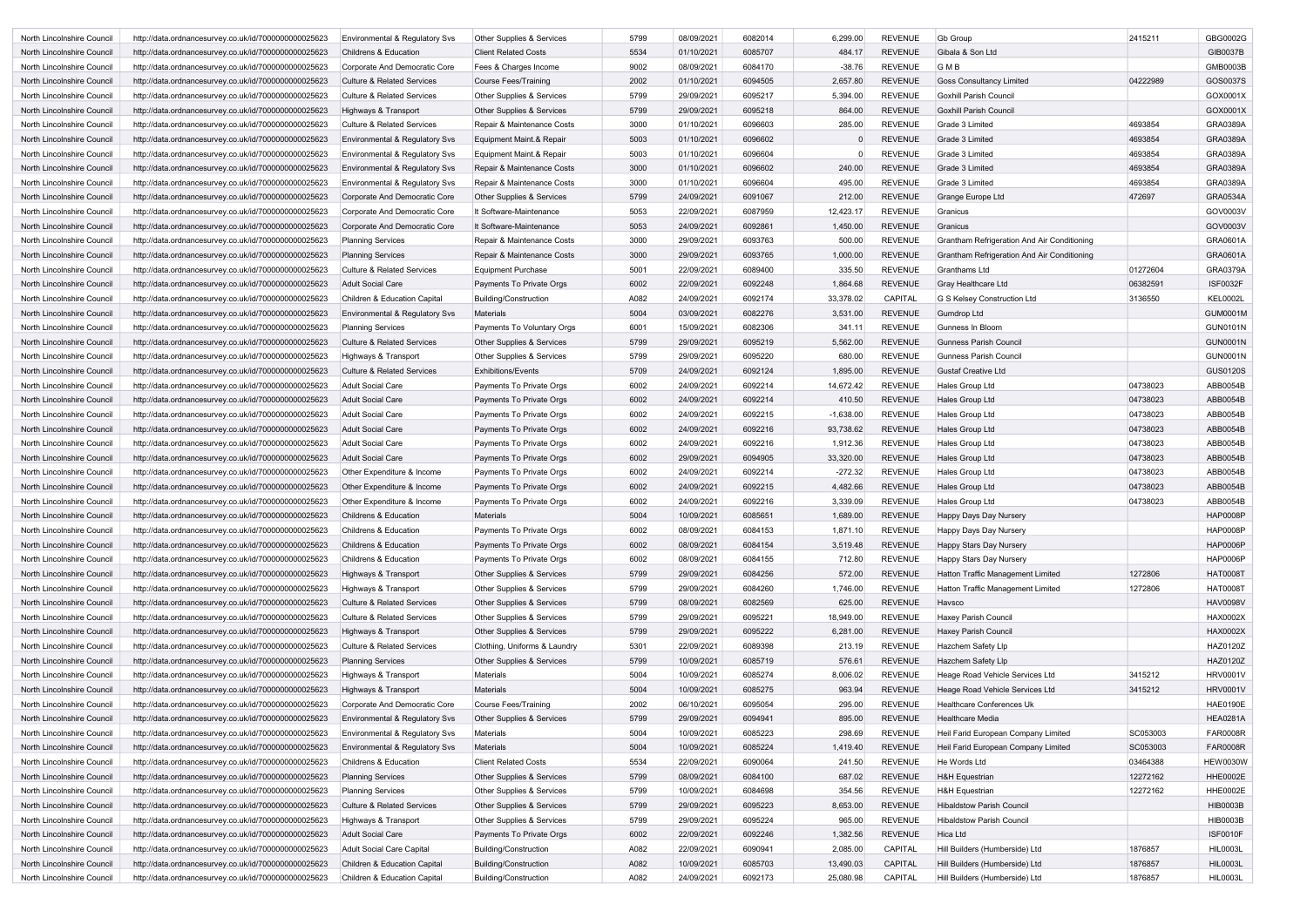| North Lincolnshire Council | http://data.ordnancesurvey.co.uk/id/7000000000025623 | <b>Childrens &amp; Education</b>      | Repair & Maintenance Costs   | 3000 | 17/09/2021 | 6089339 | 1,099.74  | <b>REVENUE</b> | Hill Builders (Humberside) Ltd  | 1876857  | <b>HIL0003L</b> |
|----------------------------|------------------------------------------------------|---------------------------------------|------------------------------|------|------------|---------|-----------|----------------|---------------------------------|----------|-----------------|
| North Lincolnshire Council | http://data.ordnancesurvey.co.uk/id/7000000000025623 | Corporate And Democratic Core         | Repair & Maintenance Costs   | 3000 | 17/09/2021 | 6089339 | 281.90    | <b>REVENUE</b> | Hill Builders (Humberside) Ltd  | 1876857  | <b>HIL0003L</b> |
| North Lincolnshire Council | http://data.ordnancesurvey.co.uk/id/7000000000025623 | <b>Culture &amp; Related Services</b> | <b>Equipment Purchase</b>    | 5001 | 22/09/2021 | 6091165 | 6,134.24  | <b>REVENUE</b> | Hill Builders (Humberside) Ltd  | 1876857  | <b>HIL0003L</b> |
|                            |                                                      |                                       |                              |      |            |         |           |                |                                 |          | <b>HIL0003L</b> |
| North Lincolnshire Council | http://data.ordnancesurvey.co.uk/id/7000000000025623 | <b>Culture &amp; Related Services</b> | Repair & Maintenance Costs   | 3000 | 17/09/2021 | 6089339 | 885.72    | <b>REVENUE</b> | Hill Builders (Humberside) Ltd  | 1876857  |                 |
| North Lincolnshire Council | http://data.ordnancesurvey.co.uk/id/7000000000025623 | Environmental & Regulatory Svs        | Repair & Maintenance Costs   | 3000 | 17/09/2021 | 6089339 | 836.98    | <b>REVENUE</b> | Hill Builders (Humberside) Ltd  | 1876857  | <b>HIL0003L</b> |
| North Lincolnshire Council | http://data.ordnancesurvey.co.uk/id/7000000000025623 | <b>Non Distributed Costs</b>          | Repair & Maintenance Costs   | 3000 | 17/09/2021 | 6089339 | 699.06    | <b>REVENUE</b> | Hill Builders (Humberside) Ltd  | 1876857  | <b>HIL0003L</b> |
| North Lincolnshire Council | http://data.ordnancesurvey.co.uk/id/7000000000025623 | <b>Non Distributed Costs</b>          | Repair & Maintenance Costs   | 3000 | 22/09/2021 | 6091149 | 264.16    | <b>REVENUE</b> | Hill Builders (Humberside) Ltd  | 1876857  | <b>HIL0003L</b> |
| North Lincolnshire Council | http://data.ordnancesurvey.co.uk/id/7000000000025623 | <b>Adult Social Care</b>              | Repair & Maintenance Costs   | 3000 | 17/09/2021 | 6089408 | 82.65     | <b>REVENUE</b> | <b>Holls Electrical Ltd</b>     | 1421429  | <b>HOL0021L</b> |
| North Lincolnshire Council | http://data.ordnancesurvey.co.uk/id/7000000000025623 | <b>Adult Social Care</b>              | Repair & Maintenance Costs   | 3000 | 17/09/2021 | 6089408 | 100.56    | <b>REVENUE</b> | <b>Holls Electrical Ltd</b>     | 1421429  | <b>HOL0021L</b> |
| North Lincolnshire Council | http://data.ordnancesurvey.co.uk/id/7000000000025623 | Children & Education Capital          | <b>Building/Construction</b> | A082 | 24/09/2021 | 6092213 | 32,347.74 | <b>CAPITAL</b> | <b>Holls Electrical Ltd</b>     | 1421429  | <b>HOL0021L</b> |
| North Lincolnshire Council | http://data.ordnancesurvey.co.uk/id/7000000000025623 | Children & Education Capital          | Building/Construction        | A082 | 24/09/2021 | 6092398 | 1,217.18  | <b>CAPITAL</b> | <b>Holls Electrical Ltd</b>     | 1421429  | <b>HOL0021L</b> |
| North Lincolnshire Council | http://data.ordnancesurvey.co.uk/id/7000000000025623 | Children & Education Capital          | <b>Building/Construction</b> | A082 | 24/09/2021 | 6092815 | 24,284.95 | <b>CAPITAL</b> | Holls Electrical Ltd            | 1421429  | <b>HOL0021L</b> |
| North Lincolnshire Council | http://data.ordnancesurvey.co.uk/id/7000000000025623 | Childrens & Education                 | Repair & Maintenance Costs   | 3000 | 17/09/2021 | 6089408 | 111.37    | <b>REVENUE</b> | <b>Holls Electrical Ltd</b>     | 1421429  | <b>HOL0021L</b> |
| North Lincolnshire Council | http://data.ordnancesurvey.co.uk/id/7000000000025623 | <b>Culture &amp; Related Services</b> | Repair & Maintenance Costs   | 3000 | 17/09/2021 | 6089408 | 567.95    | <b>REVENUE</b> | <b>Holls Electrical Ltd</b>     | 1421429  | <b>HOL0021L</b> |
| North Lincolnshire Council | http://data.ordnancesurvey.co.uk/id/7000000000025623 | Environmental & Regulatory Svs        | Equipment Maint.& Repair     | 5003 | 24/09/2021 | 6092905 | 228.55    | <b>REVENUE</b> | <b>Holls Electrical Ltd</b>     | 1421429  | <b>HOL0021L</b> |
| North Lincolnshire Council |                                                      |                                       | Repair & Maintenance Costs   | 3000 | 17/09/2021 | 6089408 | 375.27    | <b>REVENUE</b> | <b>Holls Electrical Ltd</b>     | 1421429  | <b>HOL0021L</b> |
|                            | http://data.ordnancesurvey.co.uk/id/7000000000025623 | Fin&Inv I&E                           |                              |      |            |         |           |                |                                 |          |                 |
| North Lincolnshire Council | http://data.ordnancesurvey.co.uk/id/7000000000025623 | <b>Planning Services</b>              | Repair & Maintenance Costs   | 3000 | 17/09/2021 | 6089408 | 101.65    | <b>REVENUE</b> | <b>Holls Electrical Ltd</b>     | 1421429  | <b>HOL0021L</b> |
| North Lincolnshire Council | http://data.ordnancesurvey.co.uk/id/7000000000025623 | <b>Culture &amp; Related Services</b> | Provisions                   | 5201 | 03/09/2021 | 6082135 | 370.31    | <b>REVENUE</b> | <b>Hopwells Limited</b>         | 01404481 | <b>HOP0104P</b> |
| North Lincolnshire Council | http://data.ordnancesurvey.co.uk/id/7000000000025623 | <b>Culture &amp; Related Services</b> | Provisions                   | 5201 | 10/09/2021 | 6085577 | 509.81    | <b>REVENUE</b> | <b>Hopwells Limited</b>         | 01404481 | <b>HOP0104P</b> |
| North Lincolnshire Council | http://data.ordnancesurvey.co.uk/id/7000000000025623 | <b>Culture &amp; Related Services</b> | Provisions                   | 5201 | 10/09/2021 | 6085578 | 363.07    | <b>REVENUE</b> | <b>Hopwells Limited</b>         | 01404481 | <b>HOP0104P</b> |
| North Lincolnshire Council | http://data.ordnancesurvey.co.uk/id/7000000000025623 | <b>Culture &amp; Related Services</b> | Provisions                   | 5201 | 10/09/2021 | 6085579 | 257.85    | <b>REVENUE</b> | <b>Hopwells Limited</b>         | 01404481 | <b>HOP0104P</b> |
| North Lincolnshire Council | http://data.ordnancesurvey.co.uk/id/7000000000025623 | <b>Culture &amp; Related Services</b> | Provisions                   | 5201 | 10/09/2021 | 6085580 | 351.83    | <b>REVENUE</b> | <b>Hopwells Limited</b>         | 01404481 | <b>HOP0104P</b> |
| North Lincolnshire Council | http://data.ordnancesurvey.co.uk/id/7000000000025623 | <b>Culture &amp; Related Services</b> | Provisions                   | 5201 | 10/09/2021 | 6085581 | 392.70    | <b>REVENUE</b> | <b>Hopwells Limited</b>         | 01404481 | <b>HOP0104P</b> |
| North Lincolnshire Council | http://data.ordnancesurvey.co.uk/id/7000000000025623 | <b>Culture &amp; Related Services</b> | Provisions                   | 5201 | 15/09/2021 | 6085582 | 329.87    | <b>REVENUE</b> | <b>Hopwells Limited</b>         | 01404481 | <b>HOP0104P</b> |
| North Lincolnshire Council | http://data.ordnancesurvey.co.uk/id/7000000000025623 | <b>Culture &amp; Related Services</b> | Provisions                   | 5201 | 29/09/2021 | 6094973 | 284.07    | <b>REVENUE</b> | <b>Hopwells Limited</b>         | 01404481 | <b>HOP0104P</b> |
| North Lincolnshire Council | http://data.ordnancesurvey.co.uk/id/7000000000025623 | <b>Culture &amp; Related Services</b> | Provisions                   | 5201 | 01/10/2021 | 6094972 | 289.31    | <b>REVENUE</b> | <b>Hopwells Limited</b>         | 01404481 | <b>HOP0104P</b> |
| North Lincolnshire Council | http://data.ordnancesurvey.co.uk/id/7000000000025623 | <b>Culture &amp; Related Services</b> | Provisions                   | 5201 | 01/10/2021 | 6096275 | 298.24    | <b>REVENUE</b> | <b>Hopwells Limited</b>         | 01404481 | <b>HOP0104P</b> |
| North Lincolnshire Council | http://data.ordnancesurvey.co.uk/id/7000000000025623 | Fin&Inv I&E                           | Provisions                   | 5201 | 03/09/2021 | 6082350 | 272.45    | <b>REVENUE</b> | <b>Hopwells Limited</b>         | 01404481 | <b>HOP0104P</b> |
|                            |                                                      |                                       |                              |      |            |         |           |                |                                 |          |                 |
| North Lincolnshire Council | http://data.ordnancesurvey.co.uk/id/7000000000025623 | Fin&Inv I&E                           | Provisions                   | 5201 | 08/09/2021 | 6084002 | $-259.13$ | <b>REVENUE</b> | <b>Hopwells Limited</b>         | 01404481 | <b>HOP0104P</b> |
| North Lincolnshire Council | http://data.ordnancesurvey.co.uk/id/7000000000025623 | Fin&Inv I&E                           | Provisions                   | 5201 | 08/09/2021 | 6084019 | 309.96    | <b>REVENUE</b> | <b>Hopwells Limited</b>         | 01404481 | <b>HOP0104P</b> |
| North Lincolnshire Council | http://data.ordnancesurvey.co.uk/id/7000000000025623 | Fin&Inv I&E                           | Provisions                   | 5201 | 08/09/2021 | 6084028 | 313.13    | <b>REVENUE</b> | <b>Hopwells Limited</b>         | 01404481 | <b>HOP0104P</b> |
| North Lincolnshire Council | http://data.ordnancesurvey.co.uk/id/7000000000025623 | Fin&Inv I&E                           | Provisions                   | 5201 | 08/09/2021 | 6084033 | 259.13    | <b>REVENUE</b> | <b>Hopwells Limited</b>         | 01404481 | <b>HOP0104P</b> |
| North Lincolnshire Council | http://data.ordnancesurvey.co.uk/id/7000000000025623 | Fin&Inv I&E                           | Provisions                   | 5201 | 10/09/2021 | 6085609 | 306.47    | <b>REVENUE</b> | <b>Hopwells Limited</b>         | 01404481 | <b>HOP0104P</b> |
| North Lincolnshire Council | http://data.ordnancesurvey.co.uk/id/7000000000025623 | Fin&Inv I&E                           | Provisions                   | 5201 | 17/09/2021 | 6088837 | 270.93    | <b>REVENUE</b> | <b>Hopwells Limited</b>         | 01404481 | <b>HOP0104P</b> |
| North Lincolnshire Council | http://data.ordnancesurvey.co.uk/id/7000000000025623 | Fin&Inv I&E                           | Provisions                   | 5201 | 17/09/2021 | 6088839 | 250.99    | <b>REVENUE</b> | <b>Hopwells Limited</b>         | 01404481 | <b>HOP0104P</b> |
| North Lincolnshire Council | http://data.ordnancesurvey.co.uk/id/7000000000025623 | Fin&Inv I&E                           | Provisions                   | 5201 | 17/09/2021 | 6088851 | 266.64    | <b>REVENUE</b> | Hopwells Limited                | 01404481 | HOP0104P        |
| North Lincolnshire Council | http://data.ordnancesurvey.co.uk/id/7000000000025623 | Fin&Inv I&E                           | Provisions                   | 5201 | 17/09/2021 | 6088854 | 317.44    | <b>REVENUE</b> | <b>Hopwells Limited</b>         | 01404481 | <b>HOP0104P</b> |
| North Lincolnshire Council | http://data.ordnancesurvey.co.uk/id/7000000000025623 | Fin&Inv I&E                           | Provisions                   | 5201 | 17/09/2021 | 6088867 | 358.38    | <b>REVENUE</b> | <b>Hopwells Limited</b>         | 01404481 | HOP0104P        |
| North Lincolnshire Council | http://data.ordnancesurvey.co.uk/id/7000000000025623 | Fin&Inv I&E                           | Provisions                   | 5201 | 17/09/2021 | 6088888 | 505.89    | <b>REVENUE</b> | <b>Hopwells Limited</b>         | 01404481 | <b>HOP0104P</b> |
| North Lincolnshire Council | http://data.ordnancesurvey.co.uk/id/7000000000025623 | Fin&Inv I&E                           | Provisions                   | 5201 | 22/09/2021 | 6091518 | 500.54    | <b>REVENUE</b> | <b>Hopwells Limited</b>         | 01404481 | HOP0104P        |
|                            |                                                      |                                       |                              |      |            |         |           |                |                                 |          |                 |
| North Lincolnshire Council | http://data.ordnancesurvey.co.uk/id/7000000000025623 | Fin&Inv I&E                           | Provisions                   | 5201 | 22/09/2021 | 6091586 | 415.29    | <b>REVENUE</b> | <b>Hopwells Limited</b>         | 01404481 | <b>HOP0104P</b> |
| North Lincolnshire Council | http://data.ordnancesurvey.co.uk/id/7000000000025623 | Fin&Inv I&E                           | Provisions                   | 5201 | 24/09/2021 | 6092446 | 265.99    | <b>REVENUE</b> | <b>Hopwells Limited</b>         | 01404481 | <b>HOP0104P</b> |
| North Lincolnshire Council | http://data.ordnancesurvey.co.uk/id/7000000000025623 | Fin&Inv I&E                           | Provisions                   | 5201 | 24/09/2021 | 6092459 | 395.13    | <b>REVENUE</b> | <b>Hopwells Limited</b>         | 01404481 | <b>HOP0104P</b> |
| North Lincolnshire Council | http://data.ordnancesurvey.co.uk/id/7000000000025623 | Fin&Inv I&E                           | Provisions                   | 5201 | 29/09/2021 | 6094717 | 1,223.26  | <b>REVENUE</b> | Hopwells Limited                | 01404481 | <b>HOP0104P</b> |
| North Lincolnshire Council | http://data.ordnancesurvey.co.uk/id/7000000000025623 | Fin&Inv I&E                           | Provisions                   | 5201 | 29/09/2021 | 6094745 | 266.85    | <b>REVENUE</b> | <b>Hopwells Limited</b>         | 01404481 | <b>HOP0104P</b> |
| North Lincolnshire Council | http://data.ordnancesurvey.co.uk/id/7000000000025623 | Fin&Inv I&E                           | Provisions                   | 5201 | 29/09/2021 | 6094746 | 259.80    | <b>REVENUE</b> | Hopwells Limited                | 01404481 | <b>HOP0104P</b> |
| North Lincolnshire Council | http://data.ordnancesurvey.co.uk/id/7000000000025623 | Fin&Inv I&E                           | Provisions                   | 5201 | 29/09/2021 | 6094747 | 323.56    | <b>REVENUE</b> | <b>Hopwells Limited</b>         | 01404481 | <b>HOP0104P</b> |
| North Lincolnshire Council | http://data.ordnancesurvey.co.uk/id/7000000000025623 | Fin&Inv I&E                           | Provisions                   | 5201 | 29/09/2021 | 6094776 | $-955.56$ | <b>REVENUE</b> | <b>Hopwells Limited</b>         | 01404481 | <b>HOP0104P</b> |
| North Lincolnshire Council | http://data.ordnancesurvey.co.uk/id/7000000000025623 | Fin&Inv I&E                           | Provisions                   | 5201 | 29/09/2021 | 6094777 | 276.63    | <b>REVENUE</b> | <b>Hopwells Limited</b>         | 01404481 | <b>HOP0104P</b> |
| North Lincolnshire Council | http://data.ordnancesurvey.co.uk/id/7000000000025623 | Fin&Inv I&E                           | Provisions                   | 5201 | 29/09/2021 | 6094804 | 263.60    | <b>REVENUE</b> | <b>Hopwells Limited</b>         | 01404481 | <b>HOP0104P</b> |
| North Lincolnshire Council | http://data.ordnancesurvey.co.uk/id/7000000000025623 | Highways & Transport                  | <b>Concessionary Fares</b>   | 6010 | 24/09/2021 | 6091474 | 33,167.00 | <b>REVENUE</b> | Hornsby Travel Services Ltd     | 01490232 | <b>HOR0122R</b> |
| North Lincolnshire Council |                                                      | Highways & Transport                  | Passenger Transport          | 6011 | 22/09/2021 | 6089618 | 14,488.34 | <b>REVENUE</b> | Hornsby Travel Services Ltd     | 01490232 | <b>HOR0122R</b> |
|                            | http://data.ordnancesurvey.co.uk/id/7000000000025623 |                                       |                              |      |            |         |           |                |                                 |          |                 |
| North Lincolnshire Council | http://data.ordnancesurvey.co.uk/id/7000000000025623 | <b>Planning Services</b>              | Other Supplies & Services    | 5799 | 03/09/2021 | 6082006 | 3,080.00  | <b>REVENUE</b> | Hornsby Travel Services Ltd     | 01490232 | <b>HOR0122R</b> |
| North Lincolnshire Council | http://data.ordnancesurvey.co.uk/id/7000000000025623 | <b>Adult Social Care</b>              | Payments To Private Orgs     | 6002 | 22/09/2021 | 6092247 | 5,732.16  | <b>REVENUE</b> | Housing & Support Solutions Ltd | 04383479 | <b>ISF0014F</b> |
| North Lincolnshire Council | http://data.ordnancesurvey.co.uk/id/7000000000025623 | <b>Adult Social Care</b>              | Payments To Private Orgs     | 6002 | 24/09/2021 | 6092243 | 9,152.04  | <b>REVENUE</b> | Housing & Support Solutions Ltd | 04383479 | <b>HOU0264U</b> |
| North Lincolnshire Council | http://data.ordnancesurvey.co.uk/id/7000000000025623 | <b>Adult Social Care</b>              | Payments To Private Orgs     | 6002 | 24/09/2021 | 6092243 | 21,586.63 | <b>REVENUE</b> | Housing & Support Solutions Ltd | 04383479 | <b>HOU0264U</b> |
| North Lincolnshire Council | http://data.ordnancesurvey.co.uk/id/7000000000025623 | <b>Culture &amp; Related Services</b> | Other Supplies & Services    | 5799 | 10/09/2021 | 6042869 | 745.11    | <b>REVENUE</b> | Humber Merchants Ltd            | 1045179  | <b>HUM0003M</b> |
| North Lincolnshire Council | http://data.ordnancesurvey.co.uk/id/7000000000025623 | <b>Public Health</b>                  | Materials                    | 5004 | 13/10/2021 | 6085081 | 941.80    | <b>REVENUE</b> | Humber Merchants Ltd            | 1045179  | <b>HUM0003M</b> |
| North Lincolnshire Council | http://data.ordnancesurvey.co.uk/id/7000000000025623 | <b>Culture &amp; Related Services</b> | <b>Equipment Hire/Rent</b>   | 5002 | 08/09/2021 | 6073101 | 1,498.20  | <b>REVENUE</b> | Humberside Aid Plant Hire Ltd   | 1207398  | <b>HUM0020M</b> |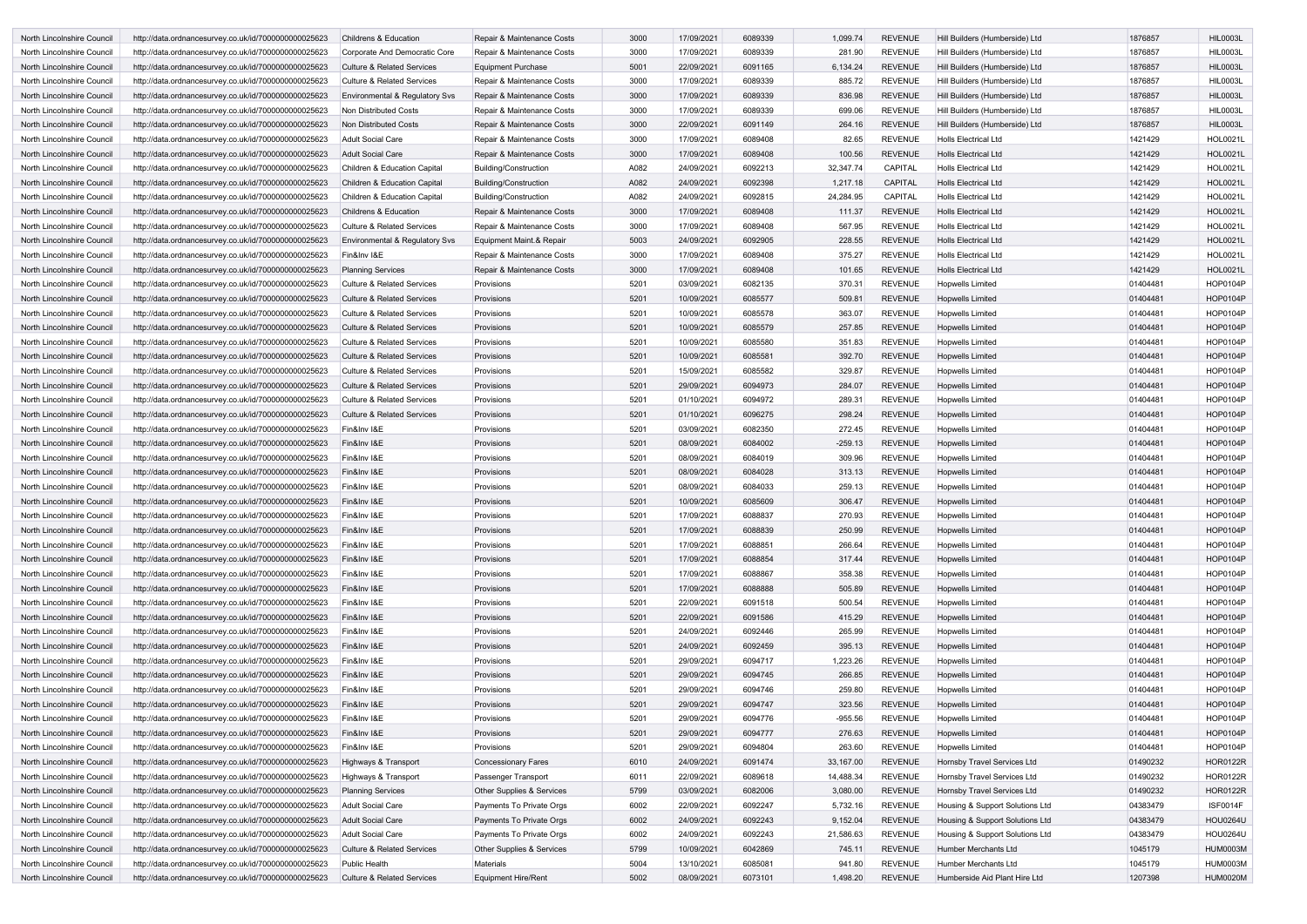| North Lincolnshire Council | http://data.ordnancesurvey.co.uk/id/7000000000025623 | <b>Culture &amp; Related Services</b>     | Equipment Hire/Rent                  | 5002 | 10/09/2021 | 6073093 | 560.00    | <b>REVENUE</b> | Humberside Aid Plant Hire Ltd                | 1207398  | <b>HUM0020M</b> |
|----------------------------|------------------------------------------------------|-------------------------------------------|--------------------------------------|------|------------|---------|-----------|----------------|----------------------------------------------|----------|-----------------|
| North Lincolnshire Council | http://data.ordnancesurvey.co.uk/id/7000000000025623 | <b>Culture &amp; Related Services</b>     | <b>Equipment Hire/Rent</b>           | 5002 | 10/09/2021 | 6073106 | 488.00    | <b>REVENUE</b> | Humberside Aid Plant Hire Ltd                | 1207398  | <b>HUM0020M</b> |
| North Lincolnshire Council | http://data.ordnancesurvey.co.uk/id/7000000000025623 | <b>Culture &amp; Related Services</b>     | Equipment Hire/Rent                  | 5002 | 10/09/2021 | 6073110 | 998.00    | <b>REVENUE</b> | Humberside Aid Plant Hire Ltd                | 1207398  | <b>HUM0020M</b> |
| North Lincolnshire Council | http://data.ordnancesurvey.co.uk/id/7000000000025623 | <b>Culture &amp; Related Services</b>     | <b>Equipment Hire/Rent</b>           | 5002 | 10/09/2021 | 6073659 | 236.21    | <b>REVENUE</b> | Humberside Aid Plant Hire Ltd                | 1207398  | <b>HUM0020M</b> |
| North Lincolnshire Council | http://data.ordnancesurvey.co.uk/id/7000000000025623 | Environmental & Regulatory Svs            | Equipment Hire/Rent                  | 5002 | 10/09/2021 | 6073251 | 469.50    | <b>REVENUE</b> | Humberside Aid Plant Hire Ltd                | 1207398  | <b>HUM0020M</b> |
| North Lincolnshire Council | http://data.ordnancesurvey.co.uk/id/7000000000025623 | Environmental & Regulatory Svs            | <b>Materials</b>                     | 5004 | 10/09/2021 | 6073251 |           | <b>REVENUE</b> | Humberside Aid Plant Hire Ltd                | 1207398  | <b>HUM0020M</b> |
| North Lincolnshire Council | http://data.ordnancesurvey.co.uk/id/7000000000025623 | Highways & Transport                      | <b>Equipment Hire/Rent</b>           | 5002 | 08/09/2021 | 6073638 | 286.00    | <b>REVENUE</b> | Humberside Aid Plant Hire Ltd                | 1207398  | <b>HUM0020M</b> |
| North Lincolnshire Council | http://data.ordnancesurvey.co.uk/id/7000000000025623 | Highways & Transport                      | <b>Equipment Hire/Rent</b>           | 5002 | 08/09/2021 | 6073640 | 1,144.00  | <b>REVENUE</b> | Humberside Aid Plant Hire Ltd                | 1207398  | <b>HUM0020M</b> |
| North Lincolnshire Council | http://data.ordnancesurvey.co.uk/id/7000000000025623 | Highways & Transport                      | Equipment Hire/Rent                  | 5002 | 08/09/2021 | 6082963 | 220.00    | <b>REVENUE</b> | Humberside Aid Plant Hire Ltd                | 1207398  | <b>HUM0020M</b> |
| North Lincolnshire Council | http://data.ordnancesurvey.co.uk/id/7000000000025623 | Highways & Transport                      | <b>Equipment Hire/Rent</b>           | 5002 | 08/09/2021 | 6082965 | 220.00    | <b>REVENUE</b> | Humberside Aid Plant Hire Ltd                | 1207398  | <b>HUM0020M</b> |
| North Lincolnshire Council | http://data.ordnancesurvey.co.uk/id/7000000000025623 | Highways & Transport                      | Equipment Hire/Rent                  | 5002 | 01/10/2021 | 6082594 | 1,092.00  | <b>REVENUE</b> | Humberside Aid Plant Hire Ltd                | 1207398  | <b>HUM0020M</b> |
|                            |                                                      |                                           |                                      |      |            |         |           |                |                                              |          |                 |
| North Lincolnshire Council | http://data.ordnancesurvey.co.uk/id/7000000000025623 | Highways & Transport                      | <b>Equipment Hire/Rent</b>           | 5002 | 01/10/2021 | 6082595 | 273.00    | <b>REVENUE</b> | Humberside Aid Plant Hire Ltd                | 1207398  | <b>HUM0020M</b> |
| North Lincolnshire Council | http://data.ordnancesurvey.co.uk/id/7000000000025623 | Highways & Transport                      | Equipment Hire/Rent                  | 5002 | 01/10/2021 | 6083827 | 210.00    | <b>REVENUE</b> | Humberside Aid Plant Hire Ltd                | 1207398  | <b>HUM0020M</b> |
| North Lincolnshire Council | http://data.ordnancesurvey.co.uk/id/7000000000025623 | Highways & Transport                      | <b>Equipment Hire/Rent</b>           | 5002 | 01/10/2021 | 6083830 | 210.00    | <b>REVENUE</b> | Humberside Aid Plant Hire Ltd                | 1207398  | <b>HUM0020M</b> |
| North Lincolnshire Council | http://data.ordnancesurvey.co.uk/id/7000000000025623 | Highways & Transport                      | Equipment Hire/Rent                  | 5002 | 01/10/2021 | 6083833 | 210.00    | <b>REVENUE</b> | Humberside Aid Plant Hire Ltd                | 1207398  | <b>HUM0020M</b> |
| North Lincolnshire Council | http://data.ordnancesurvey.co.uk/id/7000000000025623 | Highways & Transport                      | <b>Equipment Hire/Rent</b>           | 5002 | 01/10/2021 | 6095989 | 220.00    | <b>REVENUE</b> | Humberside Aid Plant Hire Ltd                | 1207398  | <b>HUM0020M</b> |
| North Lincolnshire Council | http://data.ordnancesurvey.co.uk/id/7000000000025623 | Fin&Inv I&E                               | Rents                                | 3201 | 24/09/2021 | 6091045 | 9,751.13  | <b>REVENUE</b> | Humberside International Airport             |          | <b>HUM0039M</b> |
| North Lincolnshire Council | http://data.ordnancesurvey.co.uk/id/7000000000025623 | Fin&Inv I&E                               | Rents                                | 3201 | 29/09/2021 | 6094650 | 5,625.00  | <b>REVENUE</b> | Humberside International Airport             |          | <b>HUM0039M</b> |
| North Lincolnshire Council | http://data.ordnancesurvey.co.uk/id/7000000000025623 | Adult Social Care                         | <b>Materials</b>                     | 5004 | 01/10/2021 | 6095707 | 250.00    | <b>REVENUE</b> | Humberside Sunblinds Ltd                     | 3810294  | <b>HUM0273M</b> |
| North Lincolnshire Council | http://data.ordnancesurvey.co.uk/id/7000000000025623 | <b>Adult Social Care Capital</b>          | <b>Furniture &amp; Fittings</b>      | A097 | 08/09/2021 | 6084424 | 424.00    | CAPITAL        | Humberside Sunblinds Ltd                     | 3810294  | <b>HUM0273M</b> |
| North Lincolnshire Council | http://data.ordnancesurvey.co.uk/id/7000000000025623 | <b>Environmental &amp; Regulatory Svs</b> | Fixtures & Fittings                  | 3350 | 15/09/2021 | 6086320 | 2,365.00  | <b>REVENUE</b> | Humberside Sunblinds Ltd                     | 3810294  | <b>HUM0273M</b> |
| North Lincolnshire Council | http://data.ordnancesurvey.co.uk/id/7000000000025623 | Other Expenditure & Income                | Payments To Private Orgs             | 6002 | 17/09/2021 | 6089113 | 1,200.00  | <b>REVENUE</b> | Hunters                                      |          | <b>HUN0127N</b> |
| North Lincolnshire Council | http://data.ordnancesurvey.co.uk/id/7000000000025623 | Fin&Inv I&E                               | Grounds Maintenance                  | 3010 | 22/09/2021 | 6090651 | 446.00    | <b>REVENUE</b> | Hydrainer Pump Hire Ltd                      | 1522204  | <b>HYD0065D</b> |
| North Lincolnshire Council | http://data.ordnancesurvey.co.uk/id/7000000000025623 | Fin&Inv I&E                               | Grounds Maintenance                  | 3010 | 29/09/2021 | 6093013 | 468.00    | <b>REVENUE</b> | Hydrainer Pump Hire Ltd                      | 1522204  | <b>HYD0065D</b> |
| North Lincolnshire Council | http://data.ordnancesurvey.co.uk/id/7000000000025623 | Adult Social Care                         | Repair & Maintenance Costs           | 3000 | 17/09/2021 | 6089409 | 255.82    | <b>REVENUE</b> | lag Developments Ltd                         | 05073636 | <b>IGA0021A</b> |
| North Lincolnshire Council | http://data.ordnancesurvey.co.uk/id/7000000000025623 | Children & Education Capital              | <b>Building/Construction</b>         | A082 | 01/10/2021 | 6092813 | 1,702.40  | CAPITAL        | lag Developments Ltd                         | 05073636 | <b>IGA0021A</b> |
| North Lincolnshire Council | http://data.ordnancesurvey.co.uk/id/7000000000025623 | <b>Culture &amp; Related Services</b>     | Repair & Maintenance Costs           | 3000 | 17/09/2021 | 6089409 | 1,222.70  | <b>REVENUE</b> | lag Developments Ltd                         | 05073636 | <b>IGA0021A</b> |
| North Lincolnshire Council | http://data.ordnancesurvey.co.uk/id/7000000000025623 | Fin&Inv I&E                               | Repair & Maintenance Costs           | 3000 | 17/09/2021 | 6089409 | 375.86    | <b>REVENUE</b> | lag Developments Ltd                         | 05073636 | <b>IGA0021A</b> |
| North Lincolnshire Council | http://data.ordnancesurvey.co.uk/id/7000000000025623 | Non Distributed Costs                     | Repair & Maintenance Costs           | 3000 | 17/09/2021 | 6089409 | 215.50    | <b>REVENUE</b> | lag Developments Ltd                         | 05073636 | <b>IGA0021A</b> |
| North Lincolnshire Council | http://data.ordnancesurvey.co.uk/id/7000000000025623 | <b>Childrens &amp; Education</b>          | Payments To Private Orgs             | 6002 | 08/09/2021 | 6084237 | 436.59    | <b>REVENUE</b> | I Learn Education Crowle                     |          | ILE0012E        |
| North Lincolnshire Council | http://data.ordnancesurvey.co.uk/id/7000000000025623 | <b>Childrens &amp; Education</b>          | Payments To Private Orgs             | 6002 | 03/09/2021 | 6082495 | 6,500.00  | <b>REVENUE</b> | Independent Childcare Group Of Schools Ltd   |          | <b>CLI0011I</b> |
|                            |                                                      |                                           | Payments To Private Orgs             | 6002 | 03/09/2021 | 6082497 | 14,229.00 | <b>REVENUE</b> | Independent Childcare Group Of Schools Ltd   |          | <b>CLI0011I</b> |
| North Lincolnshire Council | http://data.ordnancesurvey.co.uk/id/7000000000025623 | <b>Childrens &amp; Education</b>          |                                      |      |            |         |           |                |                                              |          |                 |
| North Lincolnshire Council | http://data.ordnancesurvey.co.uk/id/7000000000025623 | <b>Culture &amp; Related Services</b>     | <b>Equipment Purchase</b>            | 5001 | 22/09/2021 | 6090805 | 334.23    | REVENUE        | Innovation Supplies Ltd                      | 6885071  | <b>INN0130N</b> |
| North Lincolnshire Council | http://data.ordnancesurvey.co.uk/id/7000000000025623 | <b>Highways &amp; Transport</b>           | Stock Purchases & Adjustments        | 5030 | 08/09/2021 | 6075354 | 1,001.28  | <b>REVENUE</b> | Instarmac Group Plc                          | 1324925  | <b>INS0024S</b> |
| North Lincolnshire Council | http://data.ordnancesurvey.co.uk/id/7000000000025623 | Highways & Transport                      | Stock Purchases & Adjustments        | 5030 | 29/09/2021 | 6079272 | 1,051.68  | <b>REVENUE</b> | Instarmac Group Plc                          | 1324925  | <b>INS0024S</b> |
| North Lincolnshire Council | http://data.ordnancesurvey.co.uk/id/7000000000025623 | Culture, Env, Reg & Planning Cap          | <b>Building/Construction</b>         | A082 | 10/09/2021 | 6085706 | 40,934.60 | CAPITAL        | <b>Integrated Utility Services Ltd</b>       | 2964844  | <b>INT0088T</b> |
| North Lincolnshire Council | http://data.ordnancesurvey.co.uk/id/7000000000025623 | Other Expenditure & Income                | <b>Client Related Costs</b>          | 5534 | 03/09/2021 | 6082141 | 577.50    | <b>REVENUE</b> | Integrate Families                           | OC425723 | INT0330T        |
| North Lincolnshire Council | http://data.ordnancesurvey.co.uk/id/7000000000025623 | Other Expenditure & Income                | <b>Client Related Costs</b>          | 5534 | 15/09/2021 | 6086276 | 290.00    | <b>REVENUE</b> | <b>Integrate Families</b>                    | OC425723 | INT0330T        |
| North Lincolnshire Council | http://data.ordnancesurvey.co.uk/id/7000000000025623 | <b>Planning Services</b>                  | Other Supplies & Services            | 5799 | 24/09/2021 | 6092961 | 4,973.85  | <b>REVENUE</b> | Intelligent Plans And Examinations (Ipe) Ltd |          | <b>INT0119T</b> |
| North Lincolnshire Council | http://data.ordnancesurvey.co.uk/id/7000000000025623 | <b>Adult Social Care</b>                  | Gen Office Exp (Incl Postage)        | 5603 | 24/09/2021 | 6092848 | 15.00     | <b>REVENUE</b> | Intermedical (Uk) Ltd                        | 3456073  | <b>PRI04001</b> |
| North Lincolnshire Council | http://data.ordnancesurvey.co.uk/id/7000000000025623 | <b>Adult Social Care</b>                  | Other Supplies & Services            | 5799 | 24/09/2021 | 6092848 | 250.00    | <b>REVENUE</b> | Intermedical (Uk) Ltd                        | 3456073  | <b>PRI0400I</b> |
| North Lincolnshire Council | http://data.ordnancesurvey.co.uk/id/7000000000025623 | Corporate And Democratic Core             | <b>Telephone Rent/Calls</b>          | 5403 | 09/09/2021 | 6085402 | 36,905.98 | <b>REVENUE</b> | Interoute Networks Ltd                       | 03773255 | <b>MDN0001N</b> |
| North Lincolnshire Council | http://data.ordnancesurvey.co.uk/id/7000000000025623 | <b>Adult Social Care Capital</b>          | <b>Other Costs</b>                   | A085 | 06/10/2021 | 6082280 | 1,600.00  | CAPITAL        | Invacare Ltd                                 | 5178693  | <b>INV0022V</b> |
| North Lincolnshire Council | http://data.ordnancesurvey.co.uk/id/7000000000025623 | Corporate And Democratic Core             | <b>Course Fees/Training</b>          | 2002 | 10/09/2021 | 6084696 | 300.00    | <b>REVENUE</b> | Iq Legal Training                            | 12127917 | <b>IQL0003L</b> |
| North Lincolnshire Council | http://data.ordnancesurvey.co.uk/id/7000000000025623 | Highways & Transport                      | <b>Concessionary Fares</b>           | 6010 | 24/09/2021 | 6091724 | 5,000.00  | <b>REVENUE</b> | Isle Coaches                                 |          | COA0039A        |
| North Lincolnshire Council | http://data.ordnancesurvey.co.uk/id/7000000000025623 | Highways & Transport                      | Passenger Transport                  | 6011 | 17/09/2021 | 6087982 | 2,604.58  | <b>REVENUE</b> | <b>Isle Coaches</b>                          |          | COA0039A        |
| North Lincolnshire Council | http://data.ordnancesurvey.co.uk/id/7000000000025623 | Childrens & Education                     | Payments To Private Orgs             | 6002 | 22/09/2021 | 6089555 | 9,000.00  | <b>REVENUE</b> | <b>Isle Education Trust</b>                  | 07814150 | <b>ISL0029L</b> |
| North Lincolnshire Council | http://data.ordnancesurvey.co.uk/id/7000000000025623 | <b>Culture &amp; Related Services</b>     | Equipment Maint.& Repair             | 5003 | 29/09/2021 | 6094958 | 993.92    | <b>REVENUE</b> | Isle Education Trust Enterprises Limited     | 07814150 | <b>ISL0101L</b> |
| North Lincolnshire Council | http://data.ordnancesurvey.co.uk/id/7000000000025623 | Highways & Transport                      | Clothing, Uniforms & Laundry         | 5301 | 22/09/2021 | 6089951 | 566.25    | <b>REVENUE</b> | Jacksons Workwear Rental Ltd                 | 193856   | <b>JAC0171C</b> |
| North Lincolnshire Council | http://data.ordnancesurvey.co.uk/id/7000000000025623 | Corporate And Democratic Core             | <b>Other Professional Fees</b>       | 5829 | 08/09/2021 | 6082915 |           | <b>REVENUE</b> | Jacobs                                       |          | <b>JAC0011C</b> |
| North Lincolnshire Council | http://data.ordnancesurvey.co.uk/id/7000000000025623 | Corporate And Democratic Core             | <b>Other Professional Fees</b>       | 5829 | 08/09/2021 | 6082938 |           | <b>REVENUE</b> | Jacobs                                       |          | <b>JAC0011C</b> |
| North Lincolnshire Council | http://data.ordnancesurvey.co.uk/id/7000000000025623 | Corporate And Democratic Core             | <b>Other Professional Fees</b>       | 5829 | 08/09/2021 | 6082940 |           | <b>REVENUE</b> | Jacobs                                       |          | <b>JAC0011C</b> |
| North Lincolnshire Council | http://data.ordnancesurvey.co.uk/id/7000000000025623 | Corporate And Democratic Core             | Other Professional Fees              | 5829 | 08/09/2021 | 6082949 | 75.00     | <b>REVENUE</b> | Jacobs                                       |          | <b>JAC0011C</b> |
| North Lincolnshire Council | http://data.ordnancesurvey.co.uk/id/7000000000025623 | Corporate And Democratic Core             | <b>Other Professional Fees</b>       | 5829 | 17/09/2021 | 6089341 |           | <b>REVENUE</b> | Jacobs                                       |          | <b>JAC0011C</b> |
| North Lincolnshire Council | http://data.ordnancesurvey.co.uk/id/7000000000025623 | Highways & Transport                      | Passenger Transport                  | 6011 | 03/09/2021 | 6082487 | 17,379.00 | <b>REVENUE</b> | Jacobs Uk Limited                            |          | <b>JAC0337C</b> |
|                            |                                                      |                                           |                                      | 6011 | 24/09/2021 | 6092408 | 8,203.00  | <b>REVENUE</b> | Jacobs Uk Limited                            |          | <b>JAC0337C</b> |
| North Lincolnshire Council | http://data.ordnancesurvey.co.uk/id/7000000000025623 | Highways & Transport                      | Passenger Transport                  |      |            |         |           |                |                                              |          |                 |
| North Lincolnshire Council | http://data.ordnancesurvey.co.uk/id/7000000000025623 | <b>Culture &amp; Related Services</b>     | Other Supplies & Services            | 5799 | 08/09/2021 | 6084135 | 262.50    | <b>REVENUE</b> | Jake Walker                                  |          | <b>WAL0631L</b> |
| North Lincolnshire Council | http://data.ordnancesurvey.co.uk/id/7000000000025623 | <b>Culture &amp; Related Services</b>     | <b>Other Incidental Travel Costs</b> | 4311 | 22/09/2021 | 6090806 | 1,240.00  | <b>REVENUE</b> | Jayhawk Ltd                                  |          | JAY0163Y        |
| North Lincolnshire Council | http://data.ordnancesurvey.co.uk/id/7000000000025623 | Corporate And Democratic Core             | It Software-Maintenance              | 5053 | 08/09/2021 | 6084252 | 7,165.00  | <b>REVENUE</b> | J C Applications Development Ltd             | 07000813 | <b>JCA0002A</b> |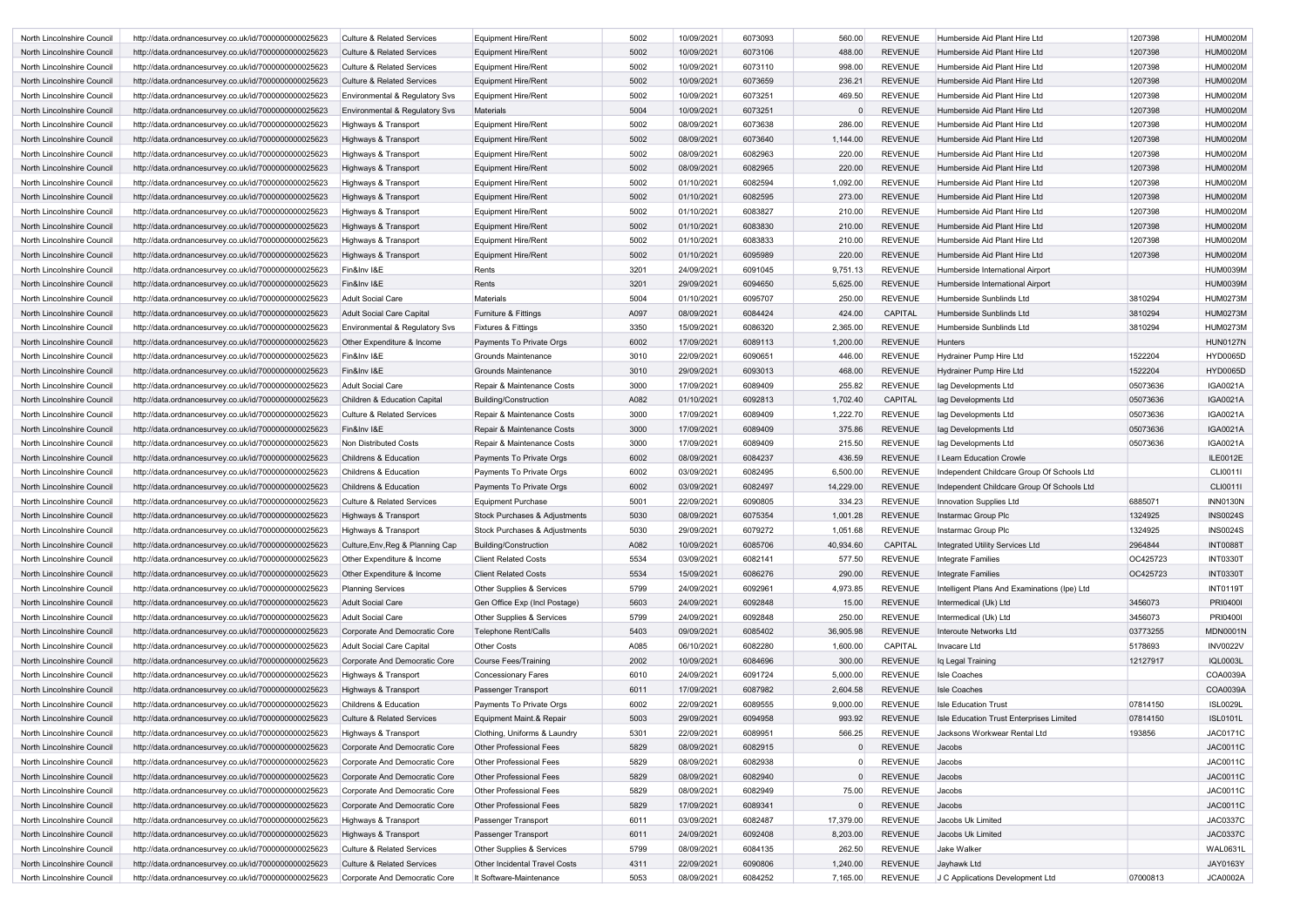| North Lincolnshire Council | http://data.ordnancesurvey.co.uk/id/7000000000025623 | Children & Education Capital              | Building/Construction                | A082 | 03/09/2021 | 6082563 | 2,781.81   | <b>CAPITAL</b> | Jennings Roofing Ltd                   | 01901285 | <b>JEN0071N</b> |
|----------------------------|------------------------------------------------------|-------------------------------------------|--------------------------------------|------|------------|---------|------------|----------------|----------------------------------------|----------|-----------------|
| North Lincolnshire Council | http://data.ordnancesurvey.co.uk/id/7000000000025623 | Children & Education Capital              | <b>Building/Construction</b>         | A082 | 10/09/2021 | 6085675 | 110,343.45 | CAPITAL        | Jennings Roofing Ltd                   | 01901285 | <b>JEN0071N</b> |
| North Lincolnshire Council | http://data.ordnancesurvey.co.uk/id/7000000000025623 | Fin&Inv I&E                               | Repair & Maintenance Costs           | 3000 | 10/09/2021 | 6084345 | 1,000.00   | <b>REVENUE</b> | J E Vickers & Sons                     |          | <b>VIC0036C</b> |
| North Lincolnshire Council | http://data.ordnancesurvey.co.uk/id/7000000000025623 | Fin&Inv I&E                               | Repair & Maintenance Costs           | 3000 | 17/09/2021 | 6084578 | 3,003.71   | <b>REVENUE</b> | J E Vickers & Sons                     |          | <b>VIC0036C</b> |
| North Lincolnshire Council | http://data.ordnancesurvey.co.uk/id/7000000000025623 | <b>Culture &amp; Related Services</b>     | Payments To Private Orgs             | 6002 | 24/09/2021 | 6089262 | 2,000.00   | <b>REVENUE</b> | Jjmoffs Independent Book Publisher Ltd |          | <b>JJM0037M</b> |
| North Lincolnshire Council | http://data.ordnancesurvey.co.uk/id/7000000000025623 | Environmental & Regulatory Svs            | Other Supplies & Services            | 5799 | 08/09/2021 | 6084117 | 764.97     | <b>REVENUE</b> | J Mccann & Co Ltd                      | 08326109 | <b>JMC0004C</b> |
| North Lincolnshire Council | http://data.ordnancesurvey.co.uk/id/7000000000025623 | <b>Adult Social Care</b>                  | Payments To Private Orgs             | 6002 | 22/09/2021 | 6092249 | 24,687.80  | <b>REVENUE</b> | <b>Jme Care Ltd</b>                    | 07516089 | <b>ISF0035F</b> |
| North Lincolnshire Council | http://data.ordnancesurvey.co.uk/id/7000000000025623 | Corporate And Democratic Core             | Legal Fees                           | 5823 | 22/09/2021 | 6091063 | 650.00     | <b>REVENUE</b> | Joanna Hawkett                         |          | <b>HAW0099W</b> |
| North Lincolnshire Council | http://data.ordnancesurvey.co.uk/id/7000000000025623 | <b>Planning Services</b>                  | Other Supplies & Services            | 5799 | 17/09/2021 | 6087995 | 873.59     | <b>REVENUE</b> | John Leggott College                   |          | JOH0003H        |
| North Lincolnshire Council | http://data.ordnancesurvey.co.uk/id/7000000000025623 | <b>Planning Services</b>                  | Other Supplies & Services            | 5799 | 29/09/2021 | 6093796 | 1,237.29   | <b>REVENUE</b> | John Leggott College                   |          | JOH0003H        |
| North Lincolnshire Council |                                                      | <b>Childrens &amp; Education</b>          | Clothing, Uniforms & Laundry         | 5301 | 15/09/2021 | 6086368 | 270.50     | <b>REVENUE</b> | John Pickering                         |          | <b>NAM0120M</b> |
|                            | http://data.ordnancesurvey.co.uk/id/7000000000025623 |                                           |                                      | 5534 |            |         |            | <b>REVENUE</b> |                                        |          | <b>JOH0126H</b> |
| North Lincolnshire Council | http://data.ordnancesurvey.co.uk/id/7000000000025623 | <b>Childrens &amp; Education</b>          | <b>Client Related Costs</b>          |      | 17/09/2021 | 6087971 | 208.33     |                | Johns Electrical Ltd                   | 03464388 |                 |
| North Lincolnshire Council | http://data.ordnancesurvey.co.uk/id/7000000000025623 | <b>Childrens &amp; Education</b>          | <b>Client Related Costs</b>          | 5534 | 01/10/2021 | 6096376 | 211.67     | <b>REVENUE</b> | Johns Electrical Ltd                   | 03464388 | <b>JOH0126H</b> |
| North Lincolnshire Council | http://data.ordnancesurvey.co.uk/id/7000000000025623 | <b>Childrens &amp; Education</b>          | <b>Client Related Costs</b>          | 5534 | 01/10/2021 | 6096427 | 211.67     | <b>REVENUE</b> | Johns Electrical Ltd                   | 03464388 | JOH0126H        |
| North Lincolnshire Council | http://data.ordnancesurvey.co.uk/id/7000000000025623 | Fin&Inv I&E                               | <b>Equipment Purchase</b>            | 5001 | 15/09/2021 | 6087570 | 382.60     | <b>REVENUE</b> | Johnson Catering Equipment             | 4519013  | <b>JOH0152H</b> |
| North Lincolnshire Council | http://data.ordnancesurvey.co.uk/id/7000000000025623 | <b>Environmental &amp; Regulatory Svs</b> | <b>Materials</b>                     | 5004 | 22/09/2021 | 6089952 | 2,136.60   | <b>REVENUE</b> | Johnston Sweepers Ltd                  | 199841   | JOH0004H        |
| North Lincolnshire Council | http://data.ordnancesurvey.co.uk/id/7000000000025623 | Environmental & Regulatory Svs            | <b>Materials</b>                     | 5004 | 22/09/2021 | 6089953 | 1,063.02   | <b>REVENUE</b> | Johnston Sweepers Ltd                  | 199841   | JOH0004H        |
| North Lincolnshire Council | http://data.ordnancesurvey.co.uk/id/7000000000025623 | Environmental & Regulatory Svs            | <b>Materials</b>                     | 5004 | 01/10/2021 | 6093689 | 676.43     | <b>REVENUE</b> | Johnston Sweepers Ltd                  | 199841   | JOH0004H        |
| North Lincolnshire Council | http://data.ordnancesurvey.co.uk/id/7000000000025623 | <b>Culture &amp; Related Services</b>     | Other Supplies & Services            | 5799 | 08/09/2021 | 6084124 | 887.50     | <b>REVENUE</b> | Josie Deno                             |          | <b>JOS0003S</b> |
| North Lincolnshire Council | http://data.ordnancesurvey.co.uk/id/7000000000025623 | <b>Childrens &amp; Education</b>          | Legal Fees                           | 5823 | 03/09/2021 | 6082649 | 461.12     | <b>REVENUE</b> | Joyce Scaife                           |          | <b>SCA0199A</b> |
| North Lincolnshire Council | http://data.ordnancesurvey.co.uk/id/7000000000025623 | <b>Culture &amp; Related Services</b>     | <b>Equipment Purchase</b>            | 5001 | 15/09/2021 | 6084113 | 171.91     | <b>REVENUE</b> | J P Lennard Ltd                        | 00750393 | <b>LEN0001N</b> |
| North Lincolnshire Council | http://data.ordnancesurvey.co.uk/id/7000000000025623 | <b>Culture &amp; Related Services</b>     | Equipment Purchase                   | 5001 | 06/10/2021 | 6094986 | 916.80     | <b>REVENUE</b> | J P Lennard Ltd                        | 00750393 | <b>LEN0001N</b> |
| North Lincolnshire Council | http://data.ordnancesurvey.co.uk/id/7000000000025623 | <b>Culture &amp; Related Services</b>     | Materials                            | 5004 | 15/09/2021 | 6084113 | 75.61      | <b>REVENUE</b> | J P Lennard Ltd                        | 00750393 | <b>LEN0001N</b> |
| North Lincolnshire Council | http://data.ordnancesurvey.co.uk/id/7000000000025623 | <b>Planning Services</b>                  | Other Supplies & Services            | 5799 | 08/09/2021 | 6082943 | 2,000.00   | <b>REVENUE</b> | Jtg Home Nations Ltd                   |          | JTG0001G        |
| North Lincolnshire Council | http://data.ordnancesurvey.co.uk/id/7000000000025623 | <b>Childrens &amp; Education</b>          | Payments To Private Orgs             | 6002 | 22/09/2021 | 6089476 | 636.93     | <b>REVENUE</b> | <b>Just Teachers</b>                   | 05355195 | <b>JUS0099S</b> |
| North Lincolnshire Council | http://data.ordnancesurvey.co.uk/id/7000000000025623 | <b>Childrens &amp; Education</b>          | Payments To Private Orgs             | 6002 | 29/09/2021 | 6089980 | 757.14     | <b>REVENUE</b> | <b>Just Teachers</b>                   | 05355195 | <b>JUS0099S</b> |
| North Lincolnshire Council | http://data.ordnancesurvey.co.uk/id/7000000000025623 | <b>Culture &amp; Related Services</b>     | <b>Exhibitions/Events</b>            | 5709 | 03/09/2021 | 6082431 | 600.00     | <b>REVENUE</b> | K9 Quackers (Richard Curtis)           |          | <b>KQU0037U</b> |
| North Lincolnshire Council | http://data.ordnancesurvey.co.uk/id/7000000000025623 | <b>Childrens &amp; Education</b>          | <b>Other Professional Fees</b>       | 5829 | 29/09/2021 | 6095065 | 512.49     | <b>REVENUE</b> | Karen Beer                             |          | <b>BEE0016E</b> |
| North Lincolnshire Council | http://data.ordnancesurvey.co.uk/id/7000000000025623 | <b>Culture &amp; Related Services</b>     | Fees & Charges Income                | 9002 | 08/09/2021 | 6082861 | $-81.20$   | <b>REVENUE</b> | Karen Raithbv                          |          | RAI0063I        |
| North Lincolnshire Council | http://data.ordnancesurvey.co.uk/id/7000000000025623 | <b>Culture &amp; Related Services</b>     | Stock Purchases & Adjustments        | 5030 | 08/09/2021 | 6082861 | 406.00     | <b>REVENUE</b> | <b>Karen Raithby</b>                   |          | RAI0063I        |
| North Lincolnshire Council | http://data.ordnancesurvey.co.uk/id/7000000000025623 | <b>Childrens &amp; Education</b>          | <b>Client Transport Costs</b>        | 6092 | 03/09/2021 | 6082305 | 576.00     | <b>REVENUE</b> | Kaths Kabs                             | 1967063  | <b>KAT0001T</b> |
| North Lincolnshire Council | http://data.ordnancesurvey.co.uk/id/7000000000025623 | <b>Planning Services</b>                  | Other Supplies & Services            | 5799 | 29/09/2021 | 6093798 | 1,134.52   | <b>REVENUE</b> | K B Dale Ltd                           | 02644741 | <b>KBD0037D</b> |
| North Lincolnshire Council | http://data.ordnancesurvey.co.uk/id/7000000000025623 | <b>Culture &amp; Related Services</b>     | <b>Other Supplies &amp; Services</b> | 5799 | 29/09/2021 | 6095226 | 3,693.00   | <b>REVENUE</b> | Keadby With Althorpe Parish Council    |          | <b>KEA0023A</b> |
| North Lincolnshire Council | http://data.ordnancesurvey.co.uk/id/7000000000025623 | Culture & Related Services                | Other Supplies & Services            | 5799 | 24/09/2021 | 6092898 | 320.00     | <b>REVENUE</b> | Keith Bloor Security Services          |          | <b>BLO0020O</b> |
| North Lincolnshire Council | http://data.ordnancesurvey.co.uk/id/7000000000025623 | Highways & Transport                      | <b>Equipment Purchase</b>            | 5001 | 10/09/2021 | 6077336 | 322.70     | <b>REVENUE</b> | Keltic Clothing Co Uk Ltd              | 5055453  | <b>KEL0082L</b> |
| North Lincolnshire Council | http://data.ordnancesurvey.co.uk/id/7000000000025623 | Highways & Transport                      | Stock Purchases & Adjustments        | 5030 | 17/09/2021 | 6081497 | 854.48     | <b>REVENUE</b> | Keyline Builders Merchants             | 42425    | <b>KEY0035Y</b> |
| North Lincolnshire Council | http://data.ordnancesurvey.co.uk/id/7000000000025623 | Highways & Transport                      | Stock Purchases & Adjustments        | 5030 | 17/09/2021 | 6081499 | 1,115.40   | <b>REVENUE</b> | Keyline Builders Merchants             | 42425    | <b>KEY0035Y</b> |
| North Lincolnshire Council | http://data.ordnancesurvey.co.uk/id/7000000000025623 | Highways & Transport                      | Stock Purchases & Adjustments        | 5030 | 29/09/2021 | 6090740 | 382.88     | <b>REVENUE</b> | Keyline Builders Merchants             | 42425    | <b>KEY0035Y</b> |
| North Lincolnshire Council | http://data.ordnancesurvey.co.uk/id/7000000000025623 | Childrens & Education                     | Payments To Private Orgs             | 6002 | 03/09/2021 | 6082458 | 13,651.00  | <b>REVENUE</b> | Keys Pce Ltd                           | 10660100 | <b>KEY0164Y</b> |
| North Lincolnshire Council |                                                      |                                           | Payments To Private Orgs             | 6002 | 03/09/2021 | 6082461 | 10,950.00  | <b>REVENUE</b> | Keys Pce Ltd                           | 10660100 | <b>KEY0164Y</b> |
|                            | http://data.ordnancesurvey.co.uk/id/7000000000025623 | Childrens & Education                     |                                      |      |            |         |            |                |                                        |          |                 |
| North Lincolnshire Council | http://data.ordnancesurvey.co.uk/id/7000000000025623 | <b>Childrens &amp; Education</b>          | Payments To Private Orgs             | 6002 | 03/09/2021 | 6082462 | 13,651.00  | <b>REVENUE</b> | Keys Pce Ltd                           | 10660100 | <b>KEY0164Y</b> |
| North Lincolnshire Council | http://data.ordnancesurvey.co.uk/id/7000000000025623 | Childrens & Education                     | Payments To Private Orgs             | 6002 | 03/09/2021 | 6082464 | 13,651.00  | <b>REVENUE</b> | Keys Pce Ltd                           | 10660100 | <b>KEY0164Y</b> |
| North Lincolnshire Council | http://data.ordnancesurvey.co.uk/id/7000000000025623 | Childrens & Education                     | Payments To Private Orgs             | 6002 | 03/09/2021 | 6082466 | 13,651.00  | <b>REVENUE</b> | Keys Pce Ltd                           | 10660100 | <b>KEY0164Y</b> |
| North Lincolnshire Council | http://data.ordnancesurvey.co.uk/id/7000000000025623 | Childrens & Education                     | Payments To Private Orgs             | 6002 | 08/09/2021 | 6084227 | 90,520.00  | <b>REVENUE</b> | Keys Pce Ltd                           | 10660100 | <b>KEY0164Y</b> |
| North Lincolnshire Council | http://data.ordnancesurvey.co.uk/id/7000000000025623 | Childrens & Education                     | Payments To Private Orgs             | 6002 | 08/09/2021 | 6084313 | 13,651.00  | <b>REVENUE</b> | Keys Pce Ltd                           | 10660100 | <b>KEY0164Y</b> |
| North Lincolnshire Council | http://data.ordnancesurvey.co.uk/id/7000000000025623 | Childrens & Education                     | Payments To Private Orgs             | 6002 | 08/09/2021 | 6084315 | 13,651.00  | <b>REVENUE</b> | Keys Pce Ltd                           | 10660100 | <b>KEY0164Y</b> |
| North Lincolnshire Council | http://data.ordnancesurvey.co.uk/id/7000000000025623 | Childrens & Education                     | Payments To Private Orgs             | 6002 | 08/09/2021 | 6084316 | 10,950.00  | <b>REVENUE</b> | Keys Pce Ltd                           | 10660100 | <b>KEY0164Y</b> |
| North Lincolnshire Council | http://data.ordnancesurvey.co.uk/id/7000000000025623 | Childrens & Education                     | Payments To Private Orgs             | 6002 | 08/09/2021 | 6084317 | 13,651.00  | <b>REVENUE</b> | Keys Pce Ltd                           | 10660100 | <b>KEY0164Y</b> |
| North Lincolnshire Council | http://data.ordnancesurvey.co.uk/id/7000000000025623 | Childrens & Education                     | Payments To Private Orgs             | 6002 | 08/09/2021 | 6084319 | 14,280.00  | <b>REVENUE</b> | Keys Pce Ltd                           | 10660100 | <b>KEY0164Y</b> |
| North Lincolnshire Council | http://data.ordnancesurvey.co.uk/id/7000000000025623 | Childrens & Education                     | Payments To Private Orgs             | 6002 | 08/09/2021 | 6084320 | 13,651.00  | <b>REVENUE</b> | Keys Pce Ltd                           | 10660100 | <b>KEY0164Y</b> |
| North Lincolnshire Council | http://data.ordnancesurvey.co.uk/id/7000000000025623 | Childrens & Education                     | Payments To Private Orgs             | 6002 | 17/09/2021 | 6089346 | 10,950.00  | <b>REVENUE</b> | Keys Pce Ltd                           | 10660100 | <b>KEY0164Y</b> |
| North Lincolnshire Council | http://data.ordnancesurvey.co.uk/id/7000000000025623 | Childrens & Education                     | Payments To Private Orgs             | 6002 | 17/09/2021 | 6089348 | 13,651.00  | <b>REVENUE</b> | Keys Pce Ltd                           | 10660100 | <b>KEY0164Y</b> |
| North Lincolnshire Council | http://data.ordnancesurvey.co.uk/id/7000000000025623 | Childrens & Education                     | Payments To Private Orgs             | 6002 | 17/09/2021 | 6089403 | 10,950.00  | <b>REVENUE</b> | Keys Pce Ltd                           | 10660100 | <b>KEY0164Y</b> |
| North Lincolnshire Council | http://data.ordnancesurvey.co.uk/id/7000000000025623 | Childrens & Education                     | Payments To Private Orgs             | 6002 | 17/09/2021 | 6089404 | 13,651.00  | <b>REVENUE</b> | Keys Pce Ltd                           | 10660100 | <b>KEY0164Y</b> |
| North Lincolnshire Council | http://data.ordnancesurvey.co.uk/id/7000000000025623 | Childrens & Education                     | Materials                            | 5004 | 01/10/2021 | 6096653 | 2,123.70   | <b>REVENUE</b> | Kimberley Performing Arts Centre Ltd   | 07669027 | <b>KIM0034M</b> |
| North Lincolnshire Council | http://data.ordnancesurvey.co.uk/id/7000000000025623 | Environmental & Regulatory Svs            | Other Supplies & Services            | 5799 | 01/10/2021 | 6092801 | 1,500.00   | <b>REVENUE</b> | <b>Kings Chambers</b>                  |          | <b>KIN0321N</b> |
| North Lincolnshire Council | http://data.ordnancesurvey.co.uk/id/7000000000025623 | <b>Culture &amp; Related Services</b>     | Other Supplies & Services            | 5799 | 29/09/2021 | 6095230 | 483.00     | <b>REVENUE</b> | Kirmington And Croxton Parish Council  |          | <b>KIR0007R</b> |
| North Lincolnshire Council | http://data.ordnancesurvey.co.uk/id/7000000000025623 | Highways & Transport                      | Other Supplies & Services            | 5799 | 29/09/2021 | 6095229 | 1,249.00   | <b>REVENUE</b> | Kirmington And Croxton Parish Council  |          | <b>KIR0007R</b> |
| North Lincolnshire Council | http://data.ordnancesurvey.co.uk/id/7000000000025623 | <b>Adult Social Care</b>                  | Payments To Health Providers         | 6019 | 29/09/2021 | 6095182 | 467.41     | <b>REVENUE</b> | Kirton Lindsey Surgery                 |          | <b>KIR0068R</b> |
|                            |                                                      |                                           |                                      |      |            |         |            |                |                                        |          |                 |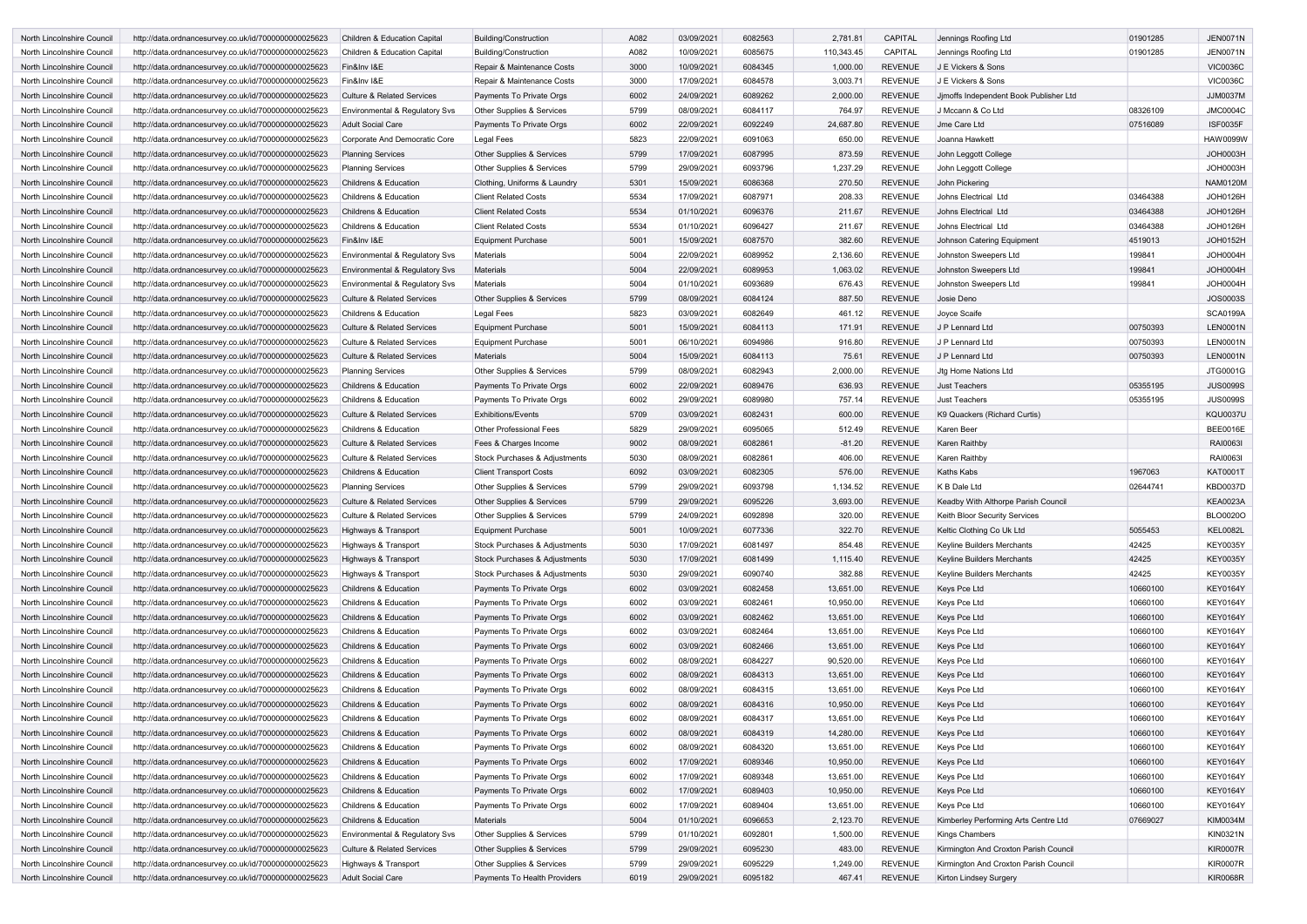| North Lincolnshire Council | http://data.ordnancesurvey.co.uk/id/7000000000025623 | <b>Adult Social Care</b>              | Payments To Health Providers         | 6019 | 29/09/2021 | 6095183 | 568.94      | <b>REVENUE</b> | Kirton Lindsey Surgery         |          | <b>KIR0068R</b>                    |
|----------------------------|------------------------------------------------------|---------------------------------------|--------------------------------------|------|------------|---------|-------------|----------------|--------------------------------|----------|------------------------------------|
| North Lincolnshire Council | http://data.ordnancesurvey.co.uk/id/7000000000025623 | <b>Culture &amp; Related Services</b> | <b>Other Supplies &amp; Services</b> | 5799 | 29/09/2021 | 6095227 | 8,139.00    | <b>REVENUE</b> | Kirton Lindsey Town Council    |          | <b>KIR0003R</b>                    |
| North Lincolnshire Council | http://data.ordnancesurvey.co.uk/id/7000000000025623 | Highways & Transport                  | <b>Other Supplies &amp; Services</b> | 5799 | 29/09/2021 | 6095228 | 536.00      | <b>REVENUE</b> | Kirton Lindsey Town Council    |          | <b>KIR0003R</b>                    |
| North Lincolnshire Council | http://data.ordnancesurvey.co.uk/id/7000000000025623 | <b>Childrens &amp; Education</b>      | <b>Course Fees/Training</b>          | 2002 | 29/09/2021 | 6092779 | 1,000.00    | <b>REVENUE</b> | Kirwin Maclean Associates      | 5976423  | <b>KIR0061R</b>                    |
| North Lincolnshire Council | http://data.ordnancesurvey.co.uk/id/7000000000025623 | <b>Adult Social Care</b>              | <b>Other Professional Fees</b>       | 5829 | 17/09/2021 | 6089318 | 2,500.00    | <b>REVENUE</b> | <b>Know Media</b>              | 08479208 | <b>KNO0010O</b>                    |
| North Lincolnshire Council | http://data.ordnancesurvey.co.uk/id/7000000000025623 | <b>Culture &amp; Related Services</b> | <b>Other Professional Fees</b>       | 5829 | 15/09/2021 | 6086172 | 3,010.00    | <b>REVENUE</b> | <b>Know Media</b>              | 08479208 | <b>KNO0010O</b>                    |
| North Lincolnshire Council | http://data.ordnancesurvey.co.uk/id/7000000000025623 | <b>Culture &amp; Related Services</b> | Other Supplies & Services            | 5799 | 17/09/2021 | 6087870 | 8,562.86    | <b>REVENUE</b> | Kompan Ltd                     | 01704623 | <b>KOM0003M</b>                    |
| North Lincolnshire Council | http://data.ordnancesurvey.co.uk/id/7000000000025623 | <b>Culture &amp; Related Services</b> | Other Supplies & Services            | 5799 | 17/09/2021 | 6087871 | 8,683.89    | REVENUE        | Kompan Ltd                     | 01704623 | <b>KOM0003M</b>                    |
| North Lincolnshire Council | http://data.ordnancesurvey.co.uk/id/7000000000025623 | <b>Culture &amp; Related Services</b> | Other Supplies & Services            | 5799 | 17/09/2021 | 6087872 | 3,410.40    | <b>REVENUE</b> | Kompan Ltd                     | 01704623 | <b>KOM0003M</b>                    |
| North Lincolnshire Council | http://data.ordnancesurvey.co.uk/id/7000000000025623 | <b>Culture &amp; Related Services</b> | Other Supplies & Services            | 5799 | 29/09/2021 | 6094619 | 12,914.96   | <b>REVENUE</b> | Kompan Ltd                     | 01704623 | <b>KOM0003M</b>                    |
| North Lincolnshire Council | http://data.ordnancesurvey.co.uk/id/7000000000025623 | <b>Culture &amp; Related Services</b> | Other Supplies & Services            | 5799 | 29/09/2021 | 6094620 | 8,440.00    | <b>REVENUE</b> | Kompan Ltd                     | 01704623 | <b>KOM0003M</b>                    |
| North Lincolnshire Council | http://data.ordnancesurvey.co.uk/id/7000000000025623 | <b>Culture &amp; Related Services</b> | <b>Other Supplies &amp; Services</b> | 5799 | 29/09/2021 | 6094621 | 56,645.04   | <b>REVENUE</b> | Kompan Ltd                     | 01704623 | <b>KOM0003M</b>                    |
| North Lincolnshire Council | http://data.ordnancesurvey.co.uk/id/7000000000025623 | Fin&Inv I&E                           | Consultancy                          | 5830 | 15/09/2021 | 6084229 |             | <b>REVENUE</b> | Labc                           | 5531889  | LAB0042B                           |
| North Lincolnshire Council | http://data.ordnancesurvey.co.uk/id/7000000000025623 | Fin&Inv I&E                           | Pay - Agency                         | 0131 | 15/09/2021 | 6084229 | 430.96      | <b>REVENUE</b> | Labc                           | 5531889  | LAB0042B                           |
| North Lincolnshire Council | http://data.ordnancesurvey.co.uk/id/7000000000025623 | <b>Culture &amp; Related Services</b> | <b>Equipment Purchase</b>            | 5001 | 08/09/2021 | 6075421 | 561.27      | <b>REVENUE</b> | Landscape Supply Company       |          | LAN0070N                           |
| North Lincolnshire Council | http://data.ordnancesurvey.co.uk/id/7000000000025623 | <b>Culture &amp; Related Services</b> | <b>Materials</b>                     | 5004 | 08/09/2021 | 6075355 | 414.49      | <b>REVENUE</b> | Landscape Supply Company       |          | LAN0070N                           |
| North Lincolnshire Council | http://data.ordnancesurvey.co.uk/id/7000000000025623 | <b>Culture &amp; Related Services</b> | Materials                            | 5004 | 17/09/2021 | 6079282 | 944.17      | <b>REVENUE</b> | Landscape Supply Company       |          | <b>LAN0070N</b>                    |
| North Lincolnshire Council | http://data.ordnancesurvey.co.uk/id/7000000000025623 | <b>Adult Social Care Capital</b>      | <b>Other Costs</b>                   | A085 | 29/09/2021 | 6094522 | 460.35      | CAPITAL        | Langham                        | 231734   | <b>LAN0155N</b>                    |
| North Lincolnshire Council | http://data.ordnancesurvey.co.uk/id/7000000000025623 | <b>Public Health</b>                  | <b>Materials</b>                     | 5004 | 24/09/2021 | 6089587 | 1,250.60    | <b>REVENUE</b> | Langham                        | 231734   | <b>LAN0155N</b>                    |
|                            |                                                      |                                       |                                      |      |            | 6086227 |             | REVENUE        | Las Metals                     |          | <b>LAS0020S</b>                    |
| North Lincolnshire Council | http://data.ordnancesurvey.co.uk/id/7000000000025623 | Environmental & Regulatory Svs        | Payments To Private Orgs             | 6002 | 15/09/2021 |         | 605.00      | <b>REVENUE</b> | Las Metals                     |          |                                    |
| North Lincolnshire Council | http://data.ordnancesurvey.co.uk/id/7000000000025623 | Environmental & Regulatory Svs        | Payments To Private Orgs             | 6002 | 15/09/2021 | 6086228 | 680.00      |                | <b>Las Metals</b>              |          | <b>LAS0020S</b><br><b>LAS0020S</b> |
| North Lincolnshire Council | http://data.ordnancesurvey.co.uk/id/7000000000025623 | Environmental & Regulatory Svs        | Payments To Private Orgs             | 6002 | 15/09/2021 | 6086230 | 276.75      | <b>REVENUE</b> |                                |          |                                    |
| North Lincolnshire Council | http://data.ordnancesurvey.co.uk/id/7000000000025623 | Environmental & Regulatory Svs        | Payments To Private Orgs             | 6002 | 15/09/2021 | 6086231 | 632.50      | <b>REVENUE</b> | Las Metals                     |          | <b>LAS0020S</b>                    |
| North Lincolnshire Council | http://data.ordnancesurvey.co.uk/id/7000000000025623 | Environmental & Regulatory Svs        | Payments To Private Orgs             | 6002 | 15/09/2021 | 6086233 | 246.00      | <b>REVENUE</b> | Las Metals                     |          | <b>LAS0020S</b>                    |
| North Lincolnshire Council | http://data.ordnancesurvey.co.uk/id/7000000000025623 | Environmental & Regulatory Svs        | Payments To Private Orgs             | 6002 | 20/10/2021 | 6086226 | 522.50      | <b>REVENUE</b> | Las Metals                     |          | <b>LAS0020S</b>                    |
| North Lincolnshire Council | http://data.ordnancesurvey.co.uk/id/7000000000025623 | <b>Culture &amp; Related Services</b> | <b>Other Supplies &amp; Services</b> | 5799 | 03/09/2021 | 6082228 | 1,833.33    | <b>REVENUE</b> | Ld Golf Ltd                    | 10458739 | LDG0120G                           |
| North Lincolnshire Council | http://data.ordnancesurvey.co.uk/id/7000000000025623 | <b>Childrens &amp; Education</b>      | Payments To Private Orgs             | 6002 | 08/09/2021 | 6084236 | 595.12      | <b>REVENUE</b> | Leap Ahead Nurseries Ltd       |          | <b>LEA0369A</b>                    |
| North Lincolnshire Council | http://data.ordnancesurvey.co.uk/id/7000000000025623 | <b>Culture &amp; Related Services</b> | <b>Exhibitions/Events</b>            | 5709 | 03/09/2021 | 6082137 | 2,408.05    | <b>REVENUE</b> | Lego Company Ltd               |          | <b>LEG0010G</b>                    |
| North Lincolnshire Council | http://data.ordnancesurvey.co.uk/id/7000000000025623 | <b>Culture &amp; Related Services</b> | <b>Exhibitions/Events</b>            | 5709 | 03/09/2021 | 6082638 | $-2,408.05$ | <b>REVENUE</b> | Lego Company Ltd               |          | <b>LEG0010G</b>                    |
| North Lincolnshire Council | http://data.ordnancesurvey.co.uk/id/7000000000025623 | <b>Culture &amp; Related Services</b> | <b>Exhibitions/Events</b>            | 5709 | 03/09/2021 | 6082657 | 2,293.09    | <b>REVENUE</b> | Lego Company Ltd               |          | <b>LEG0010G</b>                    |
| North Lincolnshire Council | http://data.ordnancesurvey.co.uk/id/7000000000025623 | <b>Culture &amp; Related Services</b> | Other Supplies & Services            | 5799 | 22/09/2021 | 6090078 | 729.25      | <b>REVENUE</b> | Les Mills Fitness Uk Ltd       | 07880229 | MIL0298L                           |
| North Lincolnshire Council | http://data.ordnancesurvey.co.uk/id/7000000000025623 | <b>Childrens &amp; Education</b>      | Payments To Private Orgs             | 6002 | 29/09/2021 | 6092997 | 231.00      | <b>REVENUE</b> | Lewis Removals Ltd             | 05115077 | <b>LEW0003W</b>                    |
| North Lincolnshire Council | http://data.ordnancesurvey.co.uk/id/7000000000025623 | <b>Culture &amp; Related Services</b> | <b>Other Supplies &amp; Services</b> | 5799 | 17/09/2021 | 6087926 | 1,554.00    | <b>REVENUE</b> | Lewis Removals Ltd             | 05115077 | <b>LEW0003W</b>                    |
| North Lincolnshire Council | http://data.ordnancesurvey.co.uk/id/7000000000025623 | Environmental & Regulatory Svs        | Licenses, Subs & Memberships         | 5510 | 22/09/2021 | 6089871 | 4,493.00    | <b>REVENUE</b> | Lexisnexis Butterworths        |          | LEX0004X                           |
| North Lincolnshire Council | http://data.ordnancesurvey.co.uk/id/7000000000025623 | Childrens & Education                 | Legal Fees                           | 5823 | 08/09/2021 | 6084145 | 424.00      | REVENUE        | Lextox                         |          | LEX0011X                           |
| North Lincolnshire Council | http://data.ordnancesurvey.co.uk/id/7000000000025623 | Childrens & Education                 | Legal Fees                           | 5823 | 29/09/2021 | 6094944 | 1,715.00    | REVENUE        | Lextox                         |          | LEX0011X                           |
| North Lincolnshire Council | http://data.ordnancesurvey.co.uk/id/7000000000025623 | <b>Adult Social Care Capital</b>      | <b>Building/Construction</b>         | A082 | 08/09/2021 | 6083955 | 1,450.00    | CAPITAL        | Lg Gutter Cleaning Services    |          | LGG0004G                           |
| North Lincolnshire Council | http://data.ordnancesurvey.co.uk/id/7000000000025623 | <b>Culture &amp; Related Services</b> | <b>Exhibitions/Events</b>            | 5709 | 01/09/2021 | 6081585 | 300.00      | <b>REVENUE</b> | Liam Fletcher                  |          | <b>FLE0167E</b>                    |
| North Lincolnshire Council | http://data.ordnancesurvey.co.uk/id/7000000000025623 | <b>Adult Social Care Capital</b>      | <b>Admin Costs</b>                   | A090 | 10/09/2021 | 6085065 | 7,064.00    | CAPITAL        | Lincoln Anglican Academy Trust | 08737412 | <b>LIN0457N</b>                    |
| North Lincolnshire Council | http://data.ordnancesurvey.co.uk/id/7000000000025623 | Childrens & Education                 | Payments To Private Orgs             | 6002 | 08/09/2021 | 6084157 | 1,724.10    | <b>REVENUE</b> | Lincoln Gardens Pre School     |          | <b>LIN0248N</b>                    |
| North Lincolnshire Council | http://data.ordnancesurvey.co.uk/id/7000000000025623 | Childrens & Education                 | Payments To Private Orgs             | 6002 | 29/09/2021 | 6093616 | 935.55      | REVENUE        | Lincoln Gardens Pre School     |          | <b>LIN0248N</b>                    |
| North Lincolnshire Council | http://data.ordnancesurvey.co.uk/id/7000000000025623 | Childrens & Education                 | It Software-Maintenance              | 5053 | 03/09/2021 | 6082133 | 2,000.00    | REVENUE        | Lincolnshire County Council    |          | <b>LIN0114N</b>                    |
| North Lincolnshire Council | http://data.ordnancesurvey.co.uk/id/7000000000025623 | <b>Childrens &amp; Education</b>      | Materials                            | 5004 | 15/09/2021 | 6087776 | 460.00      | <b>REVENUE</b> | Lincs First Aid Ltd            | 10069755 | <b>CAR0110R</b>                    |
| North Lincolnshire Council | http://data.ordnancesurvey.co.uk/id/7000000000025623 | Highways & Transport                  | Equipment Hire/Rent                  | 5002 | 22/09/2021 | 6081508 | 360.00      | REVENUE        | Lincs Hire And Sales Ltd       |          | <b>LIN1020N</b>                    |
| North Lincolnshire Council | http://data.ordnancesurvey.co.uk/id/7000000000025623 | Highways & Transport                  | <b>Equipment Hire/Rent</b>           | 5002 | 01/10/2021 | 6090723 | 865.00      | <b>REVENUE</b> | Lincs Hire And Sales Ltd       |          | <b>LIN1020N</b>                    |
| North Lincolnshire Council | http://data.ordnancesurvey.co.uk/id/7000000000025623 | Childrens & Education                 | Payments To Voluntary Orgs           | 6001 | 08/09/2021 | 6084158 | 753.80      | <b>REVENUE</b> | Little Acorns Pre-School       |          | <b>LIT0009T</b>                    |
| North Lincolnshire Council | http://data.ordnancesurvey.co.uk/id/7000000000025623 | Childrens & Education                 | Materials                            | 5004 | 15/09/2021 | 6087486 | 509.00      | <b>REVENUE</b> | <b>Little Cygnets Nursery</b>  |          | <b>LCN0002N</b>                    |
| North Lincolnshire Council | http://data.ordnancesurvey.co.uk/id/7000000000025623 | Childrens & Education                 | Payments To Private Orgs             | 6002 | 03/09/2021 | 6082079 | 297.00      | <b>REVENUE</b> | Little Frogs Daycare Ltd       | 10865826 | FRO0037O                           |
| North Lincolnshire Council | http://data.ordnancesurvey.co.uk/id/7000000000025623 | Childrens & Education                 | Payments To Private Orgs             | 6002 | 03/09/2021 | 6082081 | 330.00      | <b>REVENUE</b> | Little Frogs Daycare Ltd       | 10865826 | FRO0037O                           |
| North Lincolnshire Council | http://data.ordnancesurvey.co.uk/id/7000000000025623 | Childrens & Education                 | Payments To Private Orgs             | 6002 | 03/09/2021 | 6082090 | 480.00      | REVENUE        | Little Frogs Daycare Ltd       | 10865826 | FRO0037O                           |
| North Lincolnshire Council | http://data.ordnancesurvey.co.uk/id/7000000000025623 | Childrens & Education                 | Payments To Private Orgs             | 6002 | 03/09/2021 | 6082102 | 264.00      | REVENUE        | Little Frogs Daycare Ltd       | 10865826 | FRO0037O                           |
| North Lincolnshire Council | http://data.ordnancesurvey.co.uk/id/7000000000025623 | Childrens & Education                 | Payments To Private Orgs             | 6002 | 08/09/2021 | 6084224 | 3,809.03    | <b>REVENUE</b> | Little Frogs Daycare Ltd       | 10865826 | FRO0037O                           |
| North Lincolnshire Council | http://data.ordnancesurvey.co.uk/id/7000000000025623 | Childrens & Education                 | Payments To Private Orgs             | 6002 | 08/09/2021 | 6084225 | 3,742.20    | <b>REVENUE</b> | Little Owls Pre-School         |          | LIT0041T                           |
| North Lincolnshire Council | http://data.ordnancesurvey.co.uk/id/7000000000025623 | Childrens & Education                 | Payments To Private Orgs             | 6002 | 08/09/2021 | 6084228 | 2,111.67    | REVENUE        | Little Owls Pre-School         |          | LIT0041T                           |
| North Lincolnshire Council | http://data.ordnancesurvey.co.uk/id/7000000000025623 | Childrens & Education                 | Payments To Private Orgs             | 6002 | 08/09/2021 | 6084230 | 1,871.10    | <b>REVENUE</b> | Little Owls Pre-School         |          | LIT0041T                           |
| North Lincolnshire Council | http://data.ordnancesurvey.co.uk/id/7000000000025623 | Childrens & Education                 | Payments To Private Orgs             | 6002 | 08/09/2021 | 6084231 | 1,297.46    | <b>REVENUE</b> | <b>Little Tots Nursery</b>     |          | LIT0010T                           |
| North Lincolnshire Council | http://data.ordnancesurvey.co.uk/id/7000000000025623 | <b>Planning Services</b>              | Payments To Private Orgs             | 6002 | 22/09/2021 | 6090752 | 250.00      | <b>REVENUE</b> | Localpad Ltd                   | 08481809 | LOC0117C                           |
| North Lincolnshire Council | http://data.ordnancesurvey.co.uk/id/7000000000025623 | <b>Planning Services</b>              | Payments To Private Orgs             | 6002 | 22/09/2021 | 6090753 | 1,600.00    | <b>REVENUE</b> | Localpad Ltd                   | 08481809 | LOC0117C                           |
| North Lincolnshire Council | http://data.ordnancesurvey.co.uk/id/7000000000025623 | Environmental & Regulatory Svs        | Other Supplies & Services            | 5799 | 23/09/2021 | 6092608 | 579.60      | REVENUE        | Lockwood Hume                  |          | LOC0048C                           |
|                            |                                                      |                                       |                                      |      |            |         |             |                |                                |          |                                    |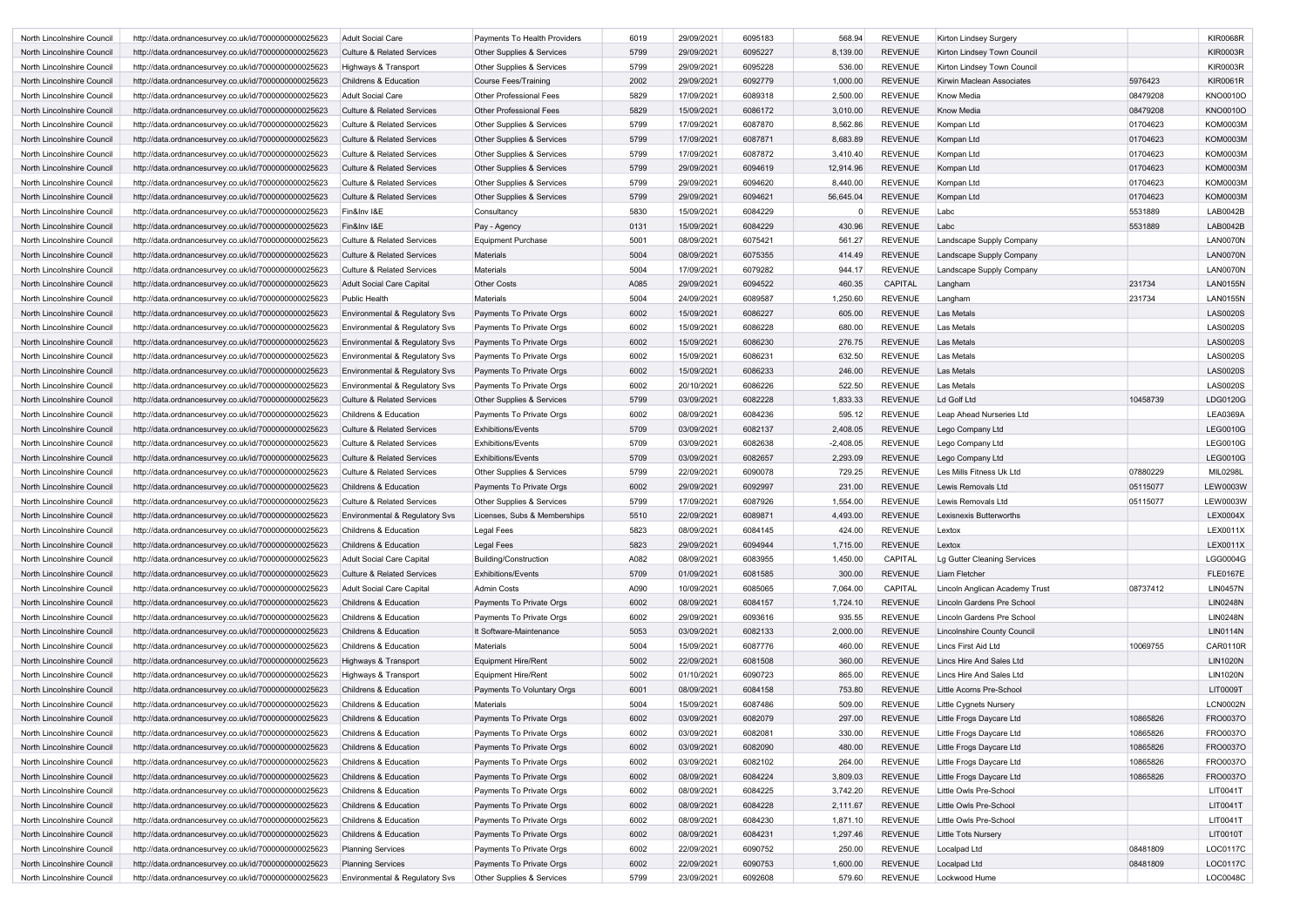| North Lincolnshire Council | http://data.ordnancesurvey.co.uk/id/7000000000025623 | <b>Childrens &amp; Education</b>          | <b>Client Related Costs</b>          | 5534 | 08/09/2021 | 6084198 | 7,735.10     | REVENUE        | Longhurst Group                      |          | <b>LON0252N</b> |
|----------------------------|------------------------------------------------------|-------------------------------------------|--------------------------------------|------|------------|---------|--------------|----------------|--------------------------------------|----------|-----------------|
| North Lincolnshire Council | http://data.ordnancesurvey.co.uk/id/7000000000025623 | <b>Childrens &amp; Education</b>          | <b>Client Related Costs</b>          | 5534 | 08/09/2021 | 6084201 | 3,106.15     | <b>REVENUE</b> | Longhurst Group                      |          | <b>LON0252N</b> |
| North Lincolnshire Council | http://data.ordnancesurvey.co.uk/id/7000000000025623 | <b>Childrens &amp; Education</b>          | <b>Client Related Costs</b>          | 5534 | 08/09/2021 | 6084203 | 1,181.26     | <b>REVENUE</b> | <b>Longhurst Group</b>               |          | <b>LON0252N</b> |
| North Lincolnshire Council | http://data.ordnancesurvey.co.uk/id/7000000000025623 | <b>Housing Services</b>                   | Other Supplies & Services            | 5799 | 29/09/2021 | 6092979 | 479.45       | <b>REVENUE</b> | Longhurst & Havelok Homes Ltd        | 30779R   | <b>LON0032N</b> |
| North Lincolnshire Council | http://data.ordnancesurvey.co.uk/id/7000000000025623 | <b>Housing Services</b>                   | <b>Other Supplies &amp; Services</b> | 5799 | 29/09/2021 | 6092979 |              | <b>REVENUE</b> | Longhurst & Havelok Homes Ltd        | 30779R   | <b>LON0032N</b> |
| North Lincolnshire Council | http://data.ordnancesurvey.co.uk/id/7000000000025623 | Childrens & Education                     | It Software-Maintenance              | 5053 | 29/09/2021 | 6089979 | 23,355.00    | <b>REVENUE</b> | Looking Local                        | 11061996 | LOO0048O        |
| North Lincolnshire Council | http://data.ordnancesurvey.co.uk/id/7000000000025623 | <b>Housing Services</b>                   | Other Supplies & Services            | 5799 | 15/09/2021 | 6087873 | $\Omega$     | <b>REVENUE</b> | Lovelle Estate Agents                | 09378007 | LOV0136V        |
| North Lincolnshire Council | http://data.ordnancesurvey.co.uk/id/7000000000025623 | <b>Housing Services</b>                   | Other Supplies & Services            | 5799 | 15/09/2021 | 6087873 | 1,350.00     | <b>REVENUE</b> | Lovelle Estate Agents                | 09378007 | LOV0136V        |
| North Lincolnshire Council | http://data.ordnancesurvey.co.uk/id/7000000000025623 | <b>Culture &amp; Related Services</b>     | <b>Other Supplies &amp; Services</b> | 5799 | 29/09/2021 | 6095232 | 2,330.00     | <b>REVENUE</b> | Luddington & Haldenby Parish Council |          | <b>LUD0007D</b> |
| North Lincolnshire Council | http://data.ordnancesurvey.co.uk/id/7000000000025623 | Highways & Transport                      | <b>Other Supplies &amp; Services</b> | 5799 | 29/09/2021 | 6095231 | 437.00       | <b>REVENUE</b> | Luddington & Haldenby Parish Council |          | <b>LUD0007D</b> |
| North Lincolnshire Council | http://data.ordnancesurvey.co.uk/id/7000000000025623 | <b>Culture &amp; Related Services</b>     | <b>Exhibitions/Events</b>            | 5709 | 17/09/2021 | 6087014 | 2,800.00     | <b>REVENUE</b> | Luke Jerram Ltd                      |          | <b>JER0130R</b> |
| North Lincolnshire Council | http://data.ordnancesurvey.co.uk/id/7000000000025623 | <b>Adult Social Care</b>                  | <b>Equipment Purchase</b>            | 5001 | 01/10/2021 | 6095709 |              | <b>REVENUE</b> | Lyreco Uk Ltd                        | 442696   | <b>LYR0001R</b> |
| North Lincolnshire Council | http://data.ordnancesurvey.co.uk/id/7000000000025623 | <b>Adult Social Care</b>                  | <b>Equipment Purchase</b>            | 5001 | 01/10/2021 | 6095709 | 309.88       | <b>REVENUE</b> | Lyreco Uk Ltd                        | 442696   | <b>LYR0001R</b> |
|                            |                                                      |                                           |                                      |      |            | 6089085 |              | <b>REVENUE</b> | Lyreco Uk Ltd                        |          | <b>LYR0001R</b> |
| North Lincolnshire Council | http://data.ordnancesurvey.co.uk/id/7000000000025623 | Central Services To Public                | Gen Office Exp (Incl Postage)        | 5603 | 17/09/2021 |         | 262.00       |                |                                      | 442696   |                 |
| North Lincolnshire Council | http://data.ordnancesurvey.co.uk/id/7000000000025623 | Corporate And Democratic Core             | Gen Office Exp (Incl Postage)        | 5603 | 29/09/2021 | 6093000 | 328.29       | REVENUE        | Lyreco Uk Ltd                        | 442696   | <b>LYR0001R</b> |
| North Lincolnshire Council | http://data.ordnancesurvey.co.uk/id/7000000000025623 | <b>Culture &amp; Related Services</b>     | Gen Office Exp (Incl Postage)        | 5603 | 17/09/2021 | 6086221 | 268.10       | REVENUE        | Lyreco Uk Ltd                        | 442696   | <b>LYR0001R</b> |
| North Lincolnshire Council | http://data.ordnancesurvey.co.uk/id/7000000000025623 | Environmental & Regulatory Svs            | Gen Office Exp (Incl Postage)        | 5603 | 10/09/2021 | 6084265 | 232.88       | <b>REVENUE</b> | Lyreco Uk Ltd                        | 442696   | <b>LYR0001R</b> |
| North Lincolnshire Council | http://data.ordnancesurvey.co.uk/id/7000000000025623 | Environmental & Regulatory Svs            | Gen Office Exp (Incl Postage)        | 5603 | 13/10/2021 | 6086273 | 317.91       | <b>REVENUE</b> | Lyreco Uk Ltd                        | 442696   | <b>LYR0001R</b> |
| North Lincolnshire Council | http://data.ordnancesurvey.co.uk/id/7000000000025623 | Fin&Inv I&E                               | Other Supplies & Services            | 5799 | 03/09/2021 | 6082479 | 269.70       | <b>REVENUE</b> | Lyreco Uk Ltd                        | 442696   | <b>LYR0001R</b> |
| North Lincolnshire Council | http://data.ordnancesurvey.co.uk/id/7000000000025623 | Highways & Transport                      | Gen Office Exp (Incl Postage)        | 5603 | 10/09/2021 | 6085276 | 220.48       | <b>REVENUE</b> | Lyreco Uk Ltd                        | 442696   | <b>LYR0001R</b> |
| North Lincolnshire Council | http://data.ordnancesurvey.co.uk/id/7000000000025623 | Highways & Transport                      | Stock Purchases & Adjustments        | 5030 | 10/09/2021 | 6081590 | 2,276.00     | REVENUE        | <b>Mallatite Ltd</b>                 | 2621328  | <b>MAL0036L</b> |
| North Lincolnshire Council | http://data.ordnancesurvey.co.uk/id/7000000000025623 | Highways & Transport                      | Stock Purchases & Adjustments        | 5030 | 29/09/2021 | 6081591 | 1,592.00     | <b>REVENUE</b> | <b>Mallatite Ltd</b>                 | 2621328  | <b>MAL0036L</b> |
| North Lincolnshire Council | http://data.ordnancesurvey.co.uk/id/7000000000025623 | Childrens & Education                     | Legal Fees                           | 5823 | 08/09/2021 | 6084146 | 567.00       | <b>REVENUE</b> | Manchester Paediatrician Ltd         | 09985906 | <b>MAN0399N</b> |
| North Lincolnshire Council | http://data.ordnancesurvey.co.uk/id/7000000000025623 | Highways & Transport                      | <b>Equipment Purchase</b>            | 5001 | 24/09/2021 | 6091125 | 1,317.00     | <b>REVENUE</b> | Manchester Safety Services Ltd       | 01438951 | <b>MAN0127N</b> |
| North Lincolnshire Council | http://data.ordnancesurvey.co.uk/id/7000000000025623 | <b>Childrens &amp; Education</b>          | <b>Course Fees/Training</b>          | 2002 | 17/09/2021 | 6085057 | 2,343.09     | REVENUE        | Manor School Sports College          |          | <b>NAS0050S</b> |
| North Lincolnshire Council | http://data.ordnancesurvey.co.uk/id/7000000000025623 | <b>Childrens &amp; Education</b>          | <b>Client Related Costs</b>          | 5534 | 15/09/2021 | 6084125 | 3,300.00     | REVENUE        | <b>Mark Baker</b>                    |          | <b>MAR0968R</b> |
| North Lincolnshire Council | http://data.ordnancesurvey.co.uk/id/7000000000025623 | <b>Adult Social Care</b>                  | <b>Other Vehicle Costs</b>           | 4005 | 29/09/2021 | 6093709 | 2,790.00     | <b>REVENUE</b> | Martin Williams (Hull) Ltd           | 4756870  | WIL0777L        |
| North Lincolnshire Council | http://data.ordnancesurvey.co.uk/id/7000000000025623 | <b>Culture &amp; Related Services</b>     | <b>Other Vehicle Costs</b>           | 4005 | 29/09/2021 | 6093708 | 3,980.50     | <b>REVENUE</b> | Martin Williams (Hull) Ltd           | 4756870  | WIL0777L        |
| North Lincolnshire Council | http://data.ordnancesurvey.co.uk/id/7000000000025623 | <b>Public Health</b>                      | <b>Other Vehicle Costs</b>           | 4005 | 29/09/2021 | 6093707 | 950.40       | <b>REVENUE</b> | Martin Williams (Hull) Ltd           | 4756870  | WIL0777L        |
| North Lincolnshire Council | http://data.ordnancesurvey.co.uk/id/7000000000025623 | Culture, Env, Reg & Planning Cap          | Building/Construction                | A082 | 22/09/2021 | 6089870 | 4,380.00     | <b>CAPITAL</b> | <b>Mason Clark Associates</b>        | 02537113 | <b>MAS0158S</b> |
| North Lincolnshire Council | http://data.ordnancesurvey.co.uk/id/7000000000025623 | <b>Culture &amp; Related Services</b>     | Other Supplies & Services            | 5799 | 15/09/2021 | 6086183 | 2,285.20     | <b>REVENUE</b> | <b>Mason Clark Associates</b>        | 02537113 | <b>MAS0158S</b> |
| North Lincolnshire Council | http://data.ordnancesurvey.co.uk/id/7000000000025623 | <b>Culture &amp; Related Services</b>     | Repair & Maintenance Costs           | 3000 | 15/09/2021 | 6086179 | 1,458.00     | <b>REVENUE</b> | <b>Mason Clark Associates</b>        | 02537113 | <b>MAS0158S</b> |
| North Lincolnshire Council | http://data.ordnancesurvey.co.uk/id/7000000000025623 | Fin&Inv I&E                               | Repair & Maintenance Costs           | 3000 | 29/09/2021 | 6095041 | 251.00       | <b>REVENUE</b> | <b>Mason Clark Associates</b>        | 02537113 | <b>MAS0158S</b> |
| North Lincolnshire Council | http://data.ordnancesurvey.co.uk/id/7000000000025623 | Highways & Transport                      | Consultancy                          | 5830 | 22/09/2021 | 6083853 | 20,602.00    | <b>REVENUE</b> | <b>Mason Clark Associates</b>        | 02537113 | <b>MAS0158S</b> |
| North Lincolnshire Council | http://data.ordnancesurvey.co.uk/id/7000000000025623 | <b>Adult Social Care</b>                  | Repair & Maintenance Costs           | 3000 | 22/09/2021 | 6090965 | 3,250.00     | REVENUE        | Md Holmes Decorating Services        |          | <b>MDH0003H</b> |
| North Lincolnshire Council | http://data.ordnancesurvey.co.uk/id/7000000000025623 | <b>Children &amp; Education Capital</b>   | Building/Construction                | A082 | 17/09/2021 | 6089092 | 2,158.99     | CAPITAL        | <b>Mdh Utility Services Ltd</b>      | 5081834  | <b>MDH0005H</b> |
| North Lincolnshire Council | http://data.ordnancesurvey.co.uk/id/7000000000025623 | <b>Culture &amp; Related Services</b>     | <b>Equipment Purchase</b>            | 5001 | 08/09/2021 | 6082908 | 213.55       | <b>REVENUE</b> | Md Signs Limited                     | 07734254 | MDS0003S        |
| North Lincolnshire Council | http://data.ordnancesurvey.co.uk/id/7000000000025623 | <b>Planning Services</b>                  | <b>Other Professional Fees</b>       | 5829 | 08/09/2021 | 6082946 | 2,395.44     | REVENUE        | Md Signs Limited                     | 07734254 | MDS0003S        |
| North Lincolnshire Council | http://data.ordnancesurvey.co.uk/id/7000000000025623 | <b>Planning Services</b>                  | <b>Other Professional Fees</b>       | 5829 | 08/09/2021 | 6082952 | 2,395.44     | REVENUE        | <b>Md Signs Limited</b>              | 07734254 | <b>MDS0003S</b> |
| North Lincolnshire Council | http://data.ordnancesurvey.co.uk/id/7000000000025623 | Childrens & Education                     | Payments To Private Orgs             | 6002 | 08/09/2021 | 6084233 | 1,906.74     | <b>REVENUE</b> | Mels Totstop Day Nursery             |          | MEL0044L        |
| North Lincolnshire Council | http://data.ordnancesurvey.co.uk/id/7000000000025623 | <b>Childrens &amp; Education</b>          | Payments To Private Orgs             | 6002 | 10/09/2021 | 6085747 | 734.91       | REVENUE        | Mels Totstop Day Nursery             |          | MEL0044L        |
| North Lincolnshire Council | http://data.ordnancesurvey.co.uk/id/7000000000025623 | <b>Adult Social Care</b>                  | Payments To Private Orgs             | 6002 | 24/09/2021 | 6092253 | 4,087.00     | <b>REVENUE</b> | Mencap                               |          | <b>MEN0244N</b> |
| North Lincolnshire Council | http://data.ordnancesurvey.co.uk/id/7000000000025623 | Childrens & Education                     | Legal Fees                           | 5823 | 03/09/2021 | 6082644 | 225.00       | <b>REVENUE</b> | Mendes Investigation Services Ltd    | 7275364  | MEN0044N        |
|                            |                                                      |                                           | Legal Fees                           |      |            |         |              | <b>REVENUE</b> |                                      | 7275364  | <b>MEN0044N</b> |
| North Lincolnshire Council | http://data.ordnancesurvey.co.uk/id/7000000000025623 | Childrens & Education                     |                                      | 5823 | 29/09/2021 | 6094950 | 250.00       |                | Mendes Investigation Services Ltd    |          |                 |
| North Lincolnshire Council | http://data.ordnancesurvey.co.uk/id/7000000000025623 | <b>Culture &amp; Related Services</b>     | Other Supplies & Services            | 5799 | 29/09/2021 | 6095234 | 6,745.00     | REVENUE        | Messingham Parish Council            |          | <b>MES0002S</b> |
| North Lincolnshire Council | http://data.ordnancesurvey.co.uk/id/7000000000025623 | Highways & Transport                      | Other Supplies & Services            | 5799 | 29/09/2021 | 6095233 | 2,261.00     | REVENUE        | Messingham Parish Council            |          | <b>MES0002S</b> |
| North Lincolnshire Council | http://data.ordnancesurvey.co.uk/id/7000000000025623 | Highways & Transport                      | <b>Equipment Purchase</b>            | 5001 | 29/09/2021 | 6092981 | 323.17       | <b>REVENUE</b> | Metric Group Ltd                     | 2560839  | <b>MET0006T</b> |
| North Lincolnshire Council | http://data.ordnancesurvey.co.uk/id/7000000000025623 | Corporate And Democratic Core             | Licenses, Subs & Memberships         | 5510 | 22/09/2021 | 6090027 | 293.75       | <b>REVENUE</b> | Mhr International Uk Limited         | 01852206 | <b>MHR0001R</b> |
| North Lincolnshire Council | http://data.ordnancesurvey.co.uk/id/7000000000025623 | <b>Support Servs Capital</b>              | <b>External Fees</b>                 | A083 | 08/09/2021 | 6082145 | 1,080.00     | <b>CAPITAL</b> | Mhr International Uk Limited         | 01852206 | <b>MHR0001R</b> |
| North Lincolnshire Council | http://data.ordnancesurvey.co.uk/id/7000000000025623 | <b>Support Servs Capital</b>              | <b>External Fees</b>                 | A083 | 24/09/2021 | 6092799 | 1,500.00     | CAPITAL        | Mhr International Uk Limited         | 01852206 | <b>MHR0001R</b> |
| North Lincolnshire Council | http://data.ordnancesurvey.co.uk/id/7000000000025623 | <b>Public Health</b>                      | Payments To Private Orgs             | 6002 | 15/09/2021 | 6086943 | 540.00       | REVENUE        | Mini First Aid Lincolnshire North    |          | <b>MIN0016N</b> |
| North Lincolnshire Council | http://data.ordnancesurvey.co.uk/id/7000000000025623 | Environmental & Regulatory Svs            | <b>Equipment Purchase</b>            | 5001 | 08/10/2021 | 6096364 | <sup>0</sup> | <b>REVENUE</b> | Miso (Dotted Eyes Ltd)               | 4471760  | DOT0001T        |
| North Lincolnshire Council | http://data.ordnancesurvey.co.uk/id/7000000000025623 | <b>Environmental &amp; Regulatory Svs</b> | It Software-Maintenance              | 5053 | 08/10/2021 | 6096364 | 3,660.00     | <b>REVENUE</b> | Miso (Dotted Eyes Ltd)               | 4471760  | DOT0001T        |
| North Lincolnshire Council | http://data.ordnancesurvey.co.uk/id/7000000000025623 | Environmental & Regulatory Svs            | Materials                            | 5004 | 10/09/2021 | 6085278 | 320.00       | <b>REVENUE</b> | M L Protective Coatings Ltd          | 01773189 | <b>MLP0002P</b> |
| North Lincolnshire Council | http://data.ordnancesurvey.co.uk/id/7000000000025623 | Environmental & Regulatory Svs            | <b>Materials</b>                     | 5004 | 10/09/2021 | 6085279 | 240.00       | <b>REVENUE</b> | M L Protective Coatings Ltd          | 01773189 | <b>MLP0002P</b> |
| North Lincolnshire Council | http://data.ordnancesurvey.co.uk/id/7000000000025623 | <b>Adult Social Care</b>                  | Payments To Private Orgs             | 6002 | 08/09/2021 | 6082864 | 624.00       | REVENUE        | <b>Moorwell Miracles Ltd</b>         | 08852659 | MOO0120O        |
| North Lincolnshire Council | http://data.ordnancesurvey.co.uk/id/7000000000025623 | <b>Adult Social Care</b>                  | Payments To Private Orgs             | 6002 | 08/09/2021 | 6082868 | 404.00       | <b>REVENUE</b> | <b>Moorwell Miracles Ltd</b>         | 08852659 | MOO0120O        |
| North Lincolnshire Council | http://data.ordnancesurvey.co.uk/id/7000000000025623 | <b>Housing Services</b>                   | Other Supplies & Services            | 5799 | 24/09/2021 | 6092402 | 1,024.38     | <b>REVENUE</b> | Mortz Property Management Ltd        |          | <b>MOR0107R</b> |
| North Lincolnshire Council | http://data.ordnancesurvey.co.uk/id/7000000000025623 | <b>Adult Social Care</b>                  | Other Supplies & Services            | 5799 | 03/09/2021 | 6082472 | 1,250.00     | REVENUE        | Mr Andrew Crammond                   |          | <b>CRA0047A</b> |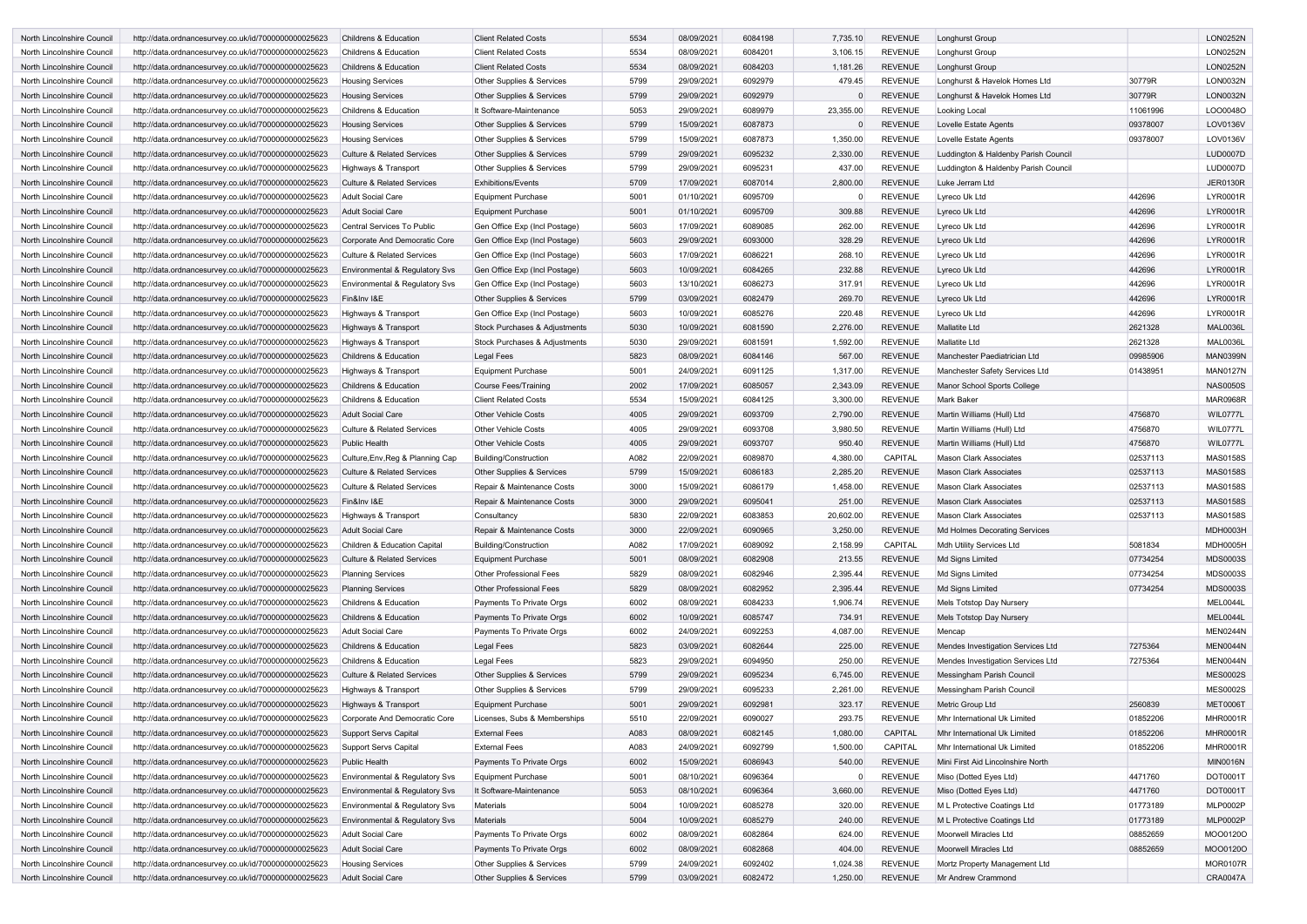| North Lincolnshire Council | http://data.ordnancesurvey.co.uk/id/7000000000025623 | Highways & Transport                  | <b>Other Supplies &amp; Services</b> | 5799 | 08/09/2021 | 6074153 | 393.75    | <b>REVENUE</b> | Mr B Clark                                    |          | <b>CLA0030A</b> |
|----------------------------|------------------------------------------------------|---------------------------------------|--------------------------------------|------|------------|---------|-----------|----------------|-----------------------------------------------|----------|-----------------|
|                            |                                                      |                                       |                                      | 5799 |            | 6079879 |           | <b>REVENUE</b> | Mr B Clark                                    |          | <b>CLA0030A</b> |
| North Lincolnshire Council | http://data.ordnancesurvey.co.uk/id/7000000000025623 | Highways & Transport                  | <b>Other Supplies &amp; Services</b> |      | 22/09/2021 |         | 647.50    |                |                                               |          |                 |
| North Lincolnshire Council | http://data.ordnancesurvey.co.uk/id/7000000000025623 | <b>Planning Services</b>              | <b>Other Professional Fees</b>       | 5829 | 17/09/2021 | 6089135 | 370.00    | <b>REVENUE</b> | Mr Callum Wright                              |          | <b>WRI0224I</b> |
| North Lincolnshire Council | http://data.ordnancesurvey.co.uk/id/7000000000025623 | <b>Adult Social Care</b>              | Payments To Private Orgs             | 6002 | 01/10/2021 | 6095333 | 400.00    | <b>REVENUE</b> | Mrs Anna Datta                                |          | <b>DAT0064T</b> |
| North Lincolnshire Council | http://data.ordnancesurvey.co.uk/id/7000000000025623 | <b>Childrens &amp; Education</b>      | Payments To Private Orgs             | 6002 | 17/09/2021 | 6089343 | 3,980.00  | <b>REVENUE</b> | Nasen                                         | 2674379  | <b>NAS0006S</b> |
| North Lincolnshire Council | http://data.ordnancesurvey.co.uk/id/7000000000025623 | <b>Adult Social Care Capital</b>      | <b>Other Costs</b>                   | A085 | 15/09/2021 | 6085392 | 995.00    | <b>CAPITAL</b> | National Back Exchange                        |          | <b>NAT0503T</b> |
| North Lincolnshire Council | http://data.ordnancesurvey.co.uk/id/7000000000025623 | Corporate And Democratic Core         | Course Fees/Training                 | 2002 | 10/09/2021 | 6084693 | 791.00    | <b>REVENUE</b> | National Back Exchange                        |          | <b>NAT0503T</b> |
| North Lincolnshire Council | http://data.ordnancesurvey.co.uk/id/7000000000025623 | Corporate And Democratic Core         | Course Fees/Training                 | 2002 | 10/09/2021 | 6084694 | 791.00    | <b>REVENUE</b> | National Back Exchange                        |          | <b>NAT0503T</b> |
| North Lincolnshire Council | http://data.ordnancesurvey.co.uk/id/7000000000025623 | <b>Childrens &amp; Education</b>      | Payments To Private Orgs             | 6002 | 10/09/2021 | 6085388 | 3,265.85  | <b>REVENUE</b> | National Fostering Agency Ltd                 | 03127814 | <b>NAT0100T</b> |
| North Lincolnshire Council | http://data.ordnancesurvey.co.uk/id/7000000000025623 | Environmental & Regulatory Svs        | <b>Materials</b>                     | 5004 | 15/09/2021 | 6085280 | 232.92    | <b>REVENUE</b> | Nationwide Windscreen Services                | 5683242  | <b>NAT0165T</b> |
| North Lincolnshire Council | http://data.ordnancesurvey.co.uk/id/7000000000025623 | Corporate And Democratic Core         | Licenses, Subs & Memberships         | 5510 | 24/09/2021 | 6092817 | 2,818.00  | <b>REVENUE</b> | Nec                                           | 2556636  | <b>NEC0010C</b> |
| North Lincolnshire Council | http://data.ordnancesurvey.co.uk/id/7000000000025623 | Corporate And Democratic Core         | It Software-Maintenance              | 5053 | 24/09/2021 | 6092410 | 782.50    | <b>REVENUE</b> | Nec Software Solutions Uk Limited             | 968498   | <b>MVM0001M</b> |
| North Lincolnshire Council | http://data.ordnancesurvey.co.uk/id/7000000000025623 | Corporate And Democratic Core         | Legal Fees                           | 5823 | 22/09/2021 | 6091062 | 463.33    | <b>REVENUE</b> | Neelam Mall                                   |          | <b>MAL0099L</b> |
| North Lincolnshire Council | http://data.ordnancesurvey.co.uk/id/7000000000025623 | Corporate And Democratic Core         | <b>Legal Fees</b>                    | 5823 | 24/09/2021 | 6091749 | 650.00    | <b>REVENUE</b> | <b>Neelam Mall</b>                            |          | <b>MAL0099L</b> |
| North Lincolnshire Council | http://data.ordnancesurvey.co.uk/id/7000000000025623 | Corporate And Democratic Core         | Legal Fees                           | 5823 | 24/09/2021 | 6091751 | 455.00    | <b>REVENUE</b> | Neelam Mall                                   |          | <b>MAL0099L</b> |
| North Lincolnshire Council | http://data.ordnancesurvey.co.uk/id/7000000000025623 | Corporate And Democratic Core         | Legal Fees                           | 5823 | 01/10/2021 | 6096530 | 464.67    | <b>REVENUE</b> | <b>Neelam Mall</b>                            |          | <b>MAL0099L</b> |
| North Lincolnshire Council | http://data.ordnancesurvey.co.uk/id/7000000000025623 | Other Expenditure & Income            | Payments To Private Orgs             | 6002 | 24/09/2021 | 6092255 | 18,809.28 | <b>REVENUE</b> | New Concept Care & Nursing Ltd                | 3892391  | <b>NEW0146W</b> |
| North Lincolnshire Council | http://data.ordnancesurvey.co.uk/id/7000000000025623 | <b>Culture &amp; Related Services</b> | Repair & Maintenance Costs           | 3000 | 15/09/2021 | 6086326 | 2,800.00  | <b>REVENUE</b> | New County Glazing Ltd                        | 04402867 | <b>NEW0032W</b> |
| North Lincolnshire Council | http://data.ordnancesurvey.co.uk/id/7000000000025623 | <b>Culture &amp; Related Services</b> | Repair & Maintenance Costs           | 3000 | 22/09/2021 | 6091119 | 2,800.00  | <b>REVENUE</b> | New County Glazing Ltd                        | 04402867 | <b>NEW0032W</b> |
| North Lincolnshire Council | http://data.ordnancesurvey.co.uk/id/7000000000025623 | <b>Culture &amp; Related Services</b> | Other Supplies & Services            | 5799 | 29/09/2021 | 6095236 | 13,043.00 | <b>REVENUE</b> | New Holland Parish Council                    |          | <b>NEW0011W</b> |
| North Lincolnshire Council | http://data.ordnancesurvey.co.uk/id/7000000000025623 | Highways & Transport                  | <b>Other Supplies &amp; Services</b> | 5799 | 29/09/2021 | 6095235 | 2,315.00  | <b>REVENUE</b> | New Holland Parish Council                    |          | <b>NEW0011W</b> |
| North Lincolnshire Council | http://data.ordnancesurvey.co.uk/id/7000000000025623 | Corporate And Democratic Core         | <b>Other Professional Fees</b>       | 5829 | 08/09/2021 | 6084131 |           | <b>REVENUE</b> | Newlyn Plc                                    | 3770985  | <b>NEW0120W</b> |
| North Lincolnshire Council | http://data.ordnancesurvey.co.uk/id/7000000000025623 | Corporate And Democratic Core         | <b>Other Professional Fees</b>       | 5829 | 08/09/2021 | 6084138 |           | <b>REVENUE</b> | Newlyn Plc                                    | 3770985  | <b>NEW0120W</b> |
|                            |                                                      | <b>Adult Social Care</b>              |                                      | 3301 | 22/09/2021 | 6089913 | 3,213.61  | <b>REVENUE</b> |                                               | 8560885  | <b>GRE0002E</b> |
| North Lincolnshire Council | http://data.ordnancesurvey.co.uk/id/7000000000025623 |                                       | <b>Cleaning Costs/ Materials</b>     |      |            |         |           |                | Nexon Group                                   |          |                 |
| North Lincolnshire Council | http://data.ordnancesurvey.co.uk/id/7000000000025623 | <b>Adult Social Care</b>              | <b>Cleaning Costs/ Materials</b>     | 3301 | 22/09/2021 | 6089913 |           | <b>REVENUE</b> | Nexon Group                                   | 8560885  | GRE0002E        |
| North Lincolnshire Council | http://data.ordnancesurvey.co.uk/id/7000000000025623 | <b>Childrens &amp; Education</b>      | <b>Client Related Costs</b>          | 5534 | 15/09/2021 | 6084577 | 3,000.00  | <b>REVENUE</b> | <b>Nick Drewry</b>                            |          | <b>DRE0213E</b> |
| North Lincolnshire Council | http://data.ordnancesurvey.co.uk/id/7000000000025623 | Corporate And Democratic Core         | <b>Course Fees/Training</b>          | 2002 | 08/09/2021 | 6082229 | 560.00    | <b>REVENUE</b> | Niki Whitaker                                 |          | <b>WHI0699I</b> |
| North Lincolnshire Council | http://data.ordnancesurvey.co.uk/id/7000000000025623 | Corporate And Democratic Core         | Course Fees/Training                 | 2002 | 24/09/2021 | 6089314 | 450.00    | <b>REVENUE</b> | Niki Whitaker                                 |          | <b>WHI0699I</b> |
| North Lincolnshire Council | http://data.ordnancesurvey.co.uk/id/7000000000025623 | <b>Culture &amp; Related Services</b> | <b>Equipment Purchase</b>            | 5001 | 08/09/2021 | 6082218 | 297.50    | <b>REVENUE</b> | Ninehundred Communications                    |          | <b>NIN0005N</b> |
| North Lincolnshire Council | http://data.ordnancesurvey.co.uk/id/7000000000025623 | <b>Culture &amp; Related Services</b> | Provisions                           | 5201 | 27/10/2021 | 6087674 | 1,339.99  | <b>REVENUE</b> | <b>Nisbets</b>                                | 01693112 | <b>NIS0001S</b> |
| North Lincolnshire Council | http://data.ordnancesurvey.co.uk/id/7000000000025623 | Fin&Inv I&E                           | <b>Equipment Purchase</b>            | 5001 | 27/10/2021 | 6087572 | 629.99    | <b>REVENUE</b> | <b>Nisbets</b>                                | 01693112 | <b>NIS0001S</b> |
| North Lincolnshire Council | http://data.ordnancesurvey.co.uk/id/7000000000025623 | <b>Culture &amp; Related Services</b> | <b>Exhibitions/Events</b>            | 5709 | 15/09/2021 | 6082427 | 314.46    | <b>REVENUE</b> | <b>Nitelights Hire</b>                        |          | <b>NIT0003T</b> |
| North Lincolnshire Council | http://data.ordnancesurvey.co.uk/id/7000000000025623 | <b>Culture &amp; Related Services</b> | <b>Exhibitions/Events</b>            | 5709 | 17/09/2021 | 6089392 | 1,335.00  | <b>REVENUE</b> | <b>Nitelights Hire</b>                        |          | NIT0003T        |
| North Lincolnshire Council | http://data.ordnancesurvey.co.uk/id/7000000000025623 | <b>Adult Social Care</b>              | <b>Client Transport Costs</b>        | 6092 | 01/10/2021 | 6096572 | 122.41    | REVENUE        | NIc-Case Management & Cic Imprest             |          | <b>NOR0235R</b> |
| North Lincolnshire Council | http://data.ordnancesurvey.co.uk/id/7000000000025623 | Childrens & Education                 | <b>Client Related Costs</b>          | 5534 | 10/09/2021 | 6085062 | 684.00    | <b>REVENUE</b> | NIc-Case Management & Cic Imprest             |          | <b>NOR0235R</b> |
| North Lincolnshire Council | http://data.ordnancesurvey.co.uk/id/7000000000025623 | Childrens & Education                 | <b>Client Related Costs</b>          | 5534 | 01/10/2021 | 6096572 | 677.59    | <b>REVENUE</b> | NIc-Case Management & Cic Imprest             |          | <b>NOR0235R</b> |
| North Lincolnshire Council | http://data.ordnancesurvey.co.uk/id/7000000000025623 | Childrens & Education                 | <b>Client Transport Costs</b>        | 6092 | 10/09/2021 | 6085062 | 116.00    | <b>REVENUE</b> | NIc-Case Management & Cic Imprest             |          | <b>NOR0235R</b> |
| North Lincolnshire Council | http://data.ordnancesurvey.co.uk/id/7000000000025623 | <b>Adult Social Care</b>              | <b>Client Transport Costs</b>        | 6092 | 17/09/2021 | 6089194 | 115.79    | <b>REVENUE</b> | NIc-Children And Community Resilience Imprest |          | <b>NOR2007R</b> |
| North Lincolnshire Council | http://data.ordnancesurvey.co.uk/id/7000000000025623 | <b>Adult Social Care</b>              | <b>Client Transport Costs</b>        | 6092 | 01/10/2021 | 6096573 | 40.19     | <b>REVENUE</b> | NIc-Children And Community Resilience Imprest |          | <b>NOR2007R</b> |
| North Lincolnshire Council | http://data.ordnancesurvey.co.uk/id/7000000000025623 | Childrens & Education                 | <b>Bank Charges</b>                  | 5821 | 01/10/2021 | 6096573 | 27.58     | <b>REVENUE</b> | NIc-Children And Community Resilience Imprest |          | <b>NOR2007R</b> |
| North Lincolnshire Council | http://data.ordnancesurvey.co.uk/id/7000000000025623 | Childrens & Education                 | <b>Client Related Costs</b>          | 5534 | 10/09/2021 | 6085064 | 954.71    | <b>REVENUE</b> | NIc-Children And Community Resilience Imprest |          | <b>NOR2007R</b> |
| North Lincolnshire Council | http://data.ordnancesurvey.co.uk/id/7000000000025623 | Childrens & Education                 | <b>Client Related Costs</b>          | 5534 | 17/09/2021 | 6089194 | 1,565.56  | <b>REVENUE</b> | NIc-Children And Community Resilience Imprest |          | <b>NOR2007R</b> |
| North Lincolnshire Council | http://data.ordnancesurvey.co.uk/id/7000000000025623 | Childrens & Education                 | <b>Client Related Costs</b>          | 5534 | 01/10/2021 | 6096573 | 1,358.17  | <b>REVENUE</b> | NIc-Children And Community Resilience Imprest |          | <b>NOR2007R</b> |
| North Lincolnshire Council | http://data.ordnancesurvey.co.uk/id/7000000000025623 | Childrens & Education                 | <b>Client Transport Costs</b>        | 6092 | 10/09/2021 | 6085064 | 27.00     | <b>REVENUE</b> | Nic-Children And Community Resilience Imprest |          | <b>NOR2007R</b> |
| North Lincolnshire Council | http://data.ordnancesurvey.co.uk/id/7000000000025623 | Childrens & Education                 | <b>Client Transport Costs</b>        | 6092 | 17/09/2021 | 6089194 | 102.00    | <b>REVENUE</b> | Nic-Children And Community Resilience Imprest |          | <b>NOR2007R</b> |
| North Lincolnshire Council | http://data.ordnancesurvey.co.uk/id/7000000000025623 | Childrens & Education                 | <b>Client Transport Costs</b>        | 6092 | 01/10/2021 | 6096573 | 179.00    | <b>REVENUE</b> |                                               |          | <b>NOR2007R</b> |
|                            |                                                      |                                       |                                      | 6002 | 03/09/2021 | 6082049 |           | <b>REVENUE</b> | NIc-Children And Community Resilience Imprest |          | <b>NLG0003G</b> |
| North Lincolnshire Council | http://data.ordnancesurvey.co.uk/id/7000000000025623 | <b>Adult Social Care</b>              | Payments To Private Orgs             |      |            |         | 5,172.00  |                | NI Group Limited                              |          |                 |
| North Lincolnshire Council | http://data.ordnancesurvey.co.uk/id/7000000000025623 | <b>Adult Social Care</b>              | Payments To Private Orgs             | 6002 | 03/09/2021 | 6082103 | 370.00    | <b>REVENUE</b> | NI Group Limited                              |          | <b>NLG0003G</b> |
| North Lincolnshire Council | http://data.ordnancesurvey.co.uk/id/7000000000025623 | <b>Adult Social Care</b>              | Payments To Private Orgs             | 6002 | 03/09/2021 | 6082104 | 370.00    | <b>REVENUE</b> | NI Group Limited                              |          | <b>NLG0003G</b> |
| North Lincolnshire Council | http://data.ordnancesurvey.co.uk/id/7000000000025623 | <b>Adult Social Care</b>              | Payments To Private Orgs             | 6002 | 03/09/2021 | 6082105 | 945.00    | <b>REVENUE</b> | NI Group Limited                              |          | <b>NLG0003G</b> |
| North Lincolnshire Council | http://data.ordnancesurvey.co.uk/id/7000000000025623 | <b>Adult Social Care</b>              | Payments To Private Orgs             | 6002 | 03/09/2021 | 6082106 | 360.00    | <b>REVENUE</b> | NI Group Limited                              |          | <b>NLG0003G</b> |
| North Lincolnshire Council | http://data.ordnancesurvey.co.uk/id/7000000000025623 | <b>Adult Social Care</b>              | Payments To Private Orgs             | 6002 | 24/09/2021 | 6092256 | 65,277.07 | <b>REVENUE</b> | NI Group Limited                              |          | <b>NLG0003G</b> |
| North Lincolnshire Council | http://data.ordnancesurvey.co.uk/id/7000000000025623 | Childrens & Education                 | Payments To Health Providers         | 6019 | 03/09/2021 | 6082037 | 800.00    | <b>REVENUE</b> | NI Group Limited                              |          | <b>NLG0003G</b> |
| North Lincolnshire Council | http://data.ordnancesurvey.co.uk/id/7000000000025623 | Childrens & Education                 | Payments To Health Providers         | 6019 | 03/09/2021 | 6082046 | 4,202.50  | <b>REVENUE</b> | NI Group Limited                              |          | <b>NLG0003G</b> |
| North Lincolnshire Council | http://data.ordnancesurvey.co.uk/id/7000000000025623 | Childrens & Education                 | Payments To Health Providers         | 6019 | 08/09/2021 | 6082047 | 800.00    | <b>REVENUE</b> | NI Group Limited                              |          | <b>NLG0003G</b> |
| North Lincolnshire Council | http://data.ordnancesurvey.co.uk/id/7000000000025623 | Childrens & Education                 | Payments To Health Providers         | 6019 | 10/09/2021 | 6082504 | 800.00    | <b>REVENUE</b> | NI Group Limited                              |          | <b>NLG0003G</b> |
| North Lincolnshire Council | http://data.ordnancesurvey.co.uk/id/7000000000025623 | Childrens & Education                 | Payments To Health Providers         | 6019 | 10/09/2021 | 6082505 | 4,202.50  | <b>REVENUE</b> | NI Group Limited                              |          | <b>NLG0003G</b> |
| North Lincolnshire Council | http://data.ordnancesurvey.co.uk/id/7000000000025623 | Childrens & Education                 | Payments To Health Providers         | 6019 | 24/09/2021 | 6092939 | 4,236.25  | <b>REVENUE</b> | NI Group Limited                              |          | <b>NLG0003G</b> |
| North Lincolnshire Council | http://data.ordnancesurvey.co.uk/id/7000000000025623 | Childrens & Education                 | Payments To Health Providers         | 6019 | 24/09/2021 | 6092941 | 2,882.50  | REVENUE        | NI Group Limited                              |          | <b>NLG0003G</b> |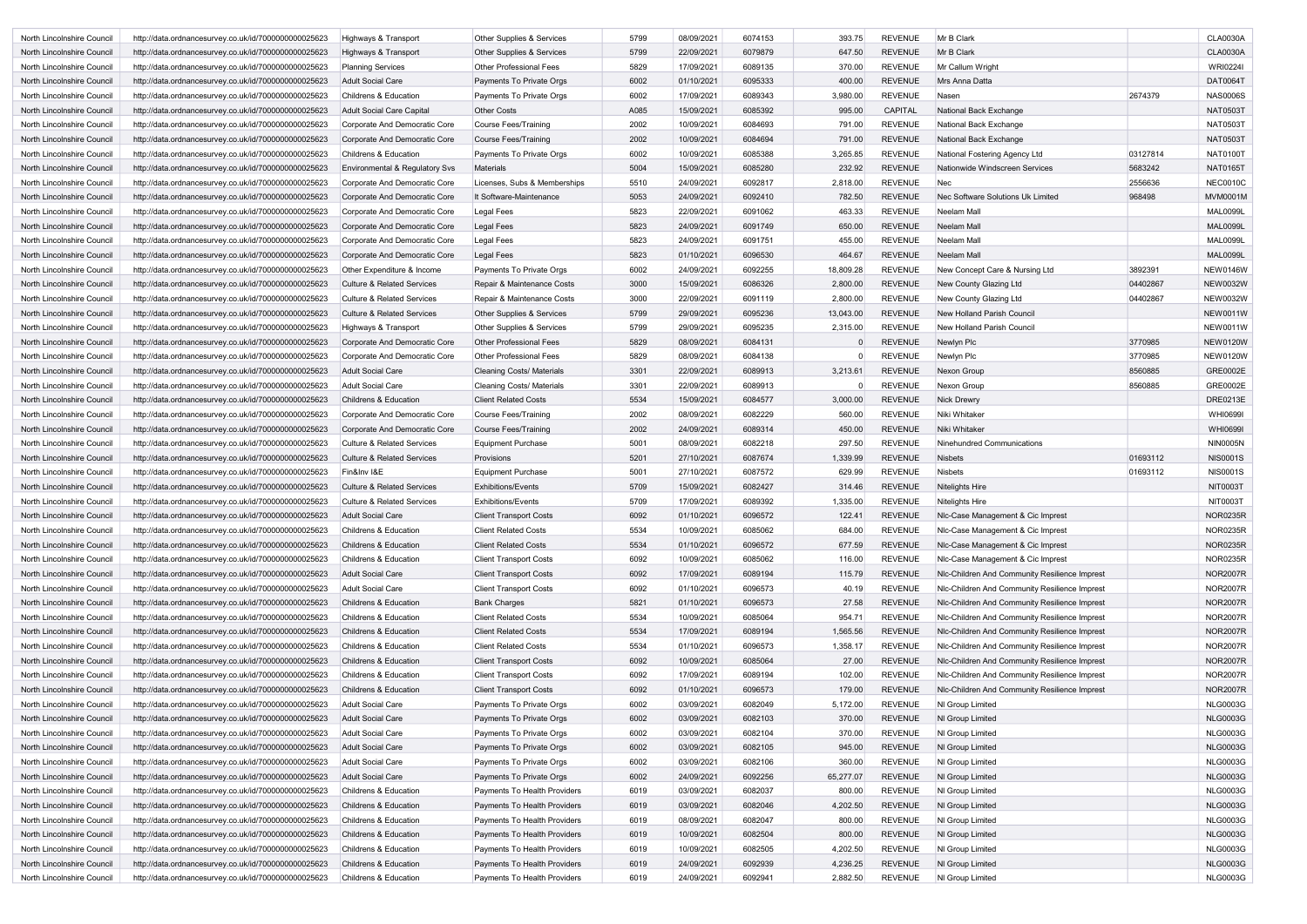| North Lincolnshire Council | http://data.ordnancesurvey.co.uk/id/7000000000025623 | <b>Childrens &amp; Education</b>      | <b>Payments To Health Providers</b>  | 6019 | 24/09/2021 | 6092944 | 4,506.25  | <b>REVENUE</b> | NI Group Limited                         |          | <b>NLG0003G</b> |
|----------------------------|------------------------------------------------------|---------------------------------------|--------------------------------------|------|------------|---------|-----------|----------------|------------------------------------------|----------|-----------------|
| North Lincolnshire Council | http://data.ordnancesurvey.co.uk/id/7000000000025623 | <b>Childrens &amp; Education</b>      | Payments To Health Providers         | 6019 | 24/09/2021 | 6092947 | 4,236.25  | <b>REVENUE</b> | NI Group Limited                         |          | <b>NLG0003G</b> |
| North Lincolnshire Council | http://data.ordnancesurvey.co.uk/id/7000000000025623 | <b>Childrens &amp; Education</b>      | Payments To Health Providers         | 6019 | 24/09/2021 | 6092949 | 4,506.25  | <b>REVENUE</b> | NI Group Limited                         |          | <b>NLG0003G</b> |
| North Lincolnshire Council | http://data.ordnancesurvey.co.uk/id/7000000000025623 | Childrens & Education                 | Payments To Health Providers         | 6019 | 29/09/2021 | 6095164 | 4,242.50  | <b>REVENUE</b> | NI Group Limited                         |          | <b>NLG0003G</b> |
| North Lincolnshire Council | http://data.ordnancesurvey.co.uk/id/7000000000025623 | <b>Childrens &amp; Education</b>      | Payments To Health Providers         | 6019 | 06/10/2021 | 6095165 | 4,472.50  | <b>REVENUE</b> | NI Group Limited                         |          | <b>NLG0003G</b> |
| North Lincolnshire Council | http://data.ordnancesurvey.co.uk/id/7000000000025623 | <b>Adult Social Care</b>              | Payments To Health Providers         | 6019 | 29/09/2021 | 6095269 | 5,002.00  | <b>REVENUE</b> | N Lincs & Goole Hosps Nhs Ft             |          | <b>NOR0424R</b> |
| North Lincolnshire Council | http://data.ordnancesurvey.co.uk/id/7000000000025623 | <b>Childrens &amp; Education</b>      | Payments To Health Providers         | 6019 | 15/09/2021 | 6086269 | 3,357.92  | <b>REVENUE</b> | N Lincs & Goole Hosps Nhs Ft             |          | <b>NOR0424R</b> |
| North Lincolnshire Council | http://data.ordnancesurvey.co.uk/id/7000000000025623 | <b>Childrens &amp; Education</b>      | Payments To Private Orgs             | 6002 | 17/09/2021 | 6089344 | 4,583.33  | <b>REVENUE</b> | N Lincs & Goole Hosps Nhs Ft             |          | <b>NOR0424R</b> |
| North Lincolnshire Council | http://data.ordnancesurvey.co.uk/id/7000000000025623 | Childrens & Education                 | Payments To Private Orgs             | 6002 | 17/09/2021 | 6089345 | 4,583.33  | <b>REVENUE</b> | N Lincs & Goole Hosps Nhs Ft             |          | <b>NOR0424R</b> |
| North Lincolnshire Council | http://data.ordnancesurvey.co.uk/id/7000000000025623 | Childrens & Education                 | Payments To Private Orgs             | 6002 | 17/09/2021 | 6089479 | 12,356.33 | <b>REVENUE</b> | N Lincs & Goole Hosps Nhs Ft             |          | NOR0424R        |
| North Lincolnshire Council | http://data.ordnancesurvey.co.uk/id/7000000000025623 | <b>Childrens &amp; Education</b>      | Payments To Private Orgs             | 6002 | 17/09/2021 | 6089480 | 12,356.33 | <b>REVENUE</b> | N Lincs & Goole Hosps Nhs Ft             |          | <b>NOR0424R</b> |
| North Lincolnshire Council | http://data.ordnancesurvey.co.uk/id/7000000000025623 | <b>Public Health</b>                  | Payments To Health Providers         | 6019 | 10/09/2021 | 6085729 | 5,002.00  | <b>REVENUE</b> | N Lincs & Goole Hosps Nhs Ft             |          | <b>NOR0424R</b> |
| North Lincolnshire Council | http://data.ordnancesurvey.co.uk/id/7000000000025623 | <b>Childrens &amp; Education</b>      | <b>Materials</b>                     | 5004 | 22/09/2021 | 6087785 | 492.00    | <b>REVENUE</b> | Noise Academy                            | 11907056 | <b>NOI0099I</b> |
| North Lincolnshire Council | http://data.ordnancesurvey.co.uk/id/7000000000025623 | Corporate And Democratic Core         | It Software-Maintenance              | 5053 | 17/09/2021 | 6087970 | 1,009.6   | <b>REVENUE</b> | Nominet Uk                               |          | <b>NOM0055M</b> |
| North Lincolnshire Council | http://data.ordnancesurvey.co.uk/id/7000000000025623 | <b>Culture &amp; Related Services</b> | Licenses. Subs & Memberships         | 5510 | 03/09/2021 | 6082220 | 6,685.30  | <b>REVENUE</b> | Normanby Hall Golf Club                  |          | <b>NOR0031R</b> |
| North Lincolnshire Council | http://data.ordnancesurvey.co.uk/id/7000000000025623 | <b>Culture &amp; Related Services</b> | Licenses, Subs & Memberships         | 5510 | 15/09/2021 | 6087636 | 340.30    | <b>REVENUE</b> | Normanby Hall Golf Club                  |          | <b>NOR0031R</b> |
| North Lincolnshire Council | http://data.ordnancesurvey.co.uk/id/7000000000025623 | <b>Culture &amp; Related Services</b> | Licenses, Subs & Memberships         | 5510 | 29/09/2021 | 6094991 | 1,000.00  | REVENUE        | Normanby Hall Golf Club                  |          | <b>NOR0031R</b> |
| North Lincolnshire Council | http://data.ordnancesurvey.co.uk/id/7000000000025623 | <b>Housing Services</b>               | <b>Other Supplies &amp; Services</b> | 5799 | 03/09/2021 | 6082010 | 7,348.00  | <b>REVENUE</b> | Normanby Hotel                           |          | <b>NOR0478R</b> |
| North Lincolnshire Council | http://data.ordnancesurvey.co.uk/id/7000000000025623 | <b>Housing Services</b>               | Other Supplies & Services            | 5799 | 08/09/2021 | 6082882 | 6,344.00  | <b>REVENUE</b> | Normanby Hotel                           |          | <b>NOR0478R</b> |
| North Lincolnshire Council | http://data.ordnancesurvey.co.uk/id/7000000000025623 | <b>Housing Services</b>               | <b>Other Supplies &amp; Services</b> | 5799 | 08/09/2021 | 6083822 | 2,776.20  | <b>REVENUE</b> | Normanby Hotel                           |          | <b>NOR0478R</b> |
| North Lincolnshire Council |                                                      |                                       |                                      | 5799 | 24/09/2021 | 6092403 | 7,098.00  | <b>REVENUE</b> | Normanby Hotel                           |          | <b>NOR0478R</b> |
| North Lincolnshire Council | http://data.ordnancesurvey.co.uk/id/7000000000025623 | <b>Housing Services</b>               | Other Supplies & Services            |      |            | 6092405 |           |                |                                          |          | <b>NOR0478R</b> |
|                            | http://data.ordnancesurvey.co.uk/id/7000000000025623 | <b>Housing Services</b>               | Other Supplies & Services            | 5799 | 24/09/2021 |         | 6,218.00  | <b>REVENUE</b> | Normanby Hotel                           |          |                 |
| North Lincolnshire Council | http://data.ordnancesurvey.co.uk/id/7000000000025623 | <b>Housing Services</b>               | Other Supplies & Services            | 5799 | 29/09/2021 | 6092998 | 6,374.00  | <b>REVENUE</b> | Normanby Hotel                           |          | <b>NOR0478R</b> |
| North Lincolnshire Council | http://data.ordnancesurvey.co.uk/id/7000000000025623 | <b>Housing Services</b>               | Other Supplies & Services            | 5799 | 29/09/2021 | 6095018 |           | <b>REVENUE</b> | Normanby Hotel                           |          | <b>NOR0478R</b> |
| North Lincolnshire Council | http://data.ordnancesurvey.co.uk/id/7000000000025623 | <b>Housing Services</b>               | Other Supplies & Services            | 5799 | 29/09/2021 | 6095018 | 3,900.00  | REVENUE        | Normanby Hotel                           |          | <b>NOR0478R</b> |
| North Lincolnshire Council | http://data.ordnancesurvey.co.uk/id/7000000000025623 | Environmental & Regulatory Svs        | Other Supplies & Services            | 5799 | 24/09/2021 | 6092904 | 266.80    | <b>REVENUE</b> | North East Lincolnshire Council          |          | <b>NOR0269R</b> |
| North Lincolnshire Council | http://data.ordnancesurvey.co.uk/id/7000000000025623 | Environmental & Regulatory Svs        | Payments To Private Orgs             | 6002 | 08/09/2021 | 6084365 | 72,914.06 | <b>REVENUE</b> | North East Lincolnshire Council          |          | <b>NOR0269R</b> |
| North Lincolnshire Council | http://data.ordnancesurvey.co.uk/id/7000000000025623 | <b>Housing Services</b>               | <b>Other Professional Fees</b>       | 5829 | 03/09/2021 | 6082489 | 55,283.50 | <b>REVENUE</b> | North East Lincolnshire Council          |          | <b>NOR0269R</b> |
| North Lincolnshire Council | http://data.ordnancesurvey.co.uk/id/7000000000025623 | <b>Culture &amp; Related Services</b> | Other Supplies & Services            | 5799 | 24/09/2021 | 6092144 | 1,065.60  | <b>REVENUE</b> | Northern School Of Contemporary Dance    |          | <b>NOR0020R</b> |
| North Lincolnshire Council | http://data.ordnancesurvey.co.uk/id/7000000000025623 | Adult Social Care                     | Payments To Health Providers         | 6019 | 29/09/2021 | 6095266 | 12,770.83 | <b>REVENUE</b> | North Lincolnshire Ccg                   |          | <b>NOR0071R</b> |
| North Lincolnshire Council | http://data.ordnancesurvey.co.uk/id/7000000000025623 | <b>Adult Social Care</b>              | Payments To Private Orgs             | 6002 | 29/09/2021 | 6094651 | 3,285.00  | <b>REVENUE</b> | North Lincolnshire Council               |          | <b>NOR0351R</b> |
| North Lincolnshire Council | http://data.ordnancesurvey.co.uk/id/7000000000025623 | <b>Childrens &amp; Education</b>      | <b>Bank Charges</b>                  | 5821 | 29/09/2021 | 6094651 | 3.87      | <b>REVENUE</b> | North Lincolnshire Council               |          | <b>NOR0351R</b> |
| North Lincolnshire Council | http://data.ordnancesurvey.co.uk/id/7000000000025623 | Childrens & Education                 | <b>Client Related Costs</b>          | 5534 | 22/09/2021 | 6089617 | 372.50    | <b>REVENUE</b> | North Lincolnshire Council               |          | <b>NOR0860R</b> |
| North Lincolnshire Council | http://data.ordnancesurvey.co.uk/id/7000000000025623 | Childrens & Education                 | <b>Other Professional Fees</b>       | 5829 | 29/09/2021 | 6094651 | 5,435.00  | <b>REVENUE</b> | North Lincolnshire Council               |          | <b>NOR0351R</b> |
| North Lincolnshire Council | http://data.ordnancesurvey.co.uk/id/7000000000025623 | Childrens & Education                 | <b>Other Supplies &amp; Services</b> | 5799 | 08/09/2021 | 6083979 | 350.00    | REVENUE        | North Lincolnshire Council               |          | <b>NOR0860R</b> |
| North Lincolnshire Council | http://data.ordnancesurvey.co.uk/id/7000000000025623 | Corporate And Democratic Core         | <b>Equipment Purchase</b>            | 5001 | 08/09/2021 | 6083979 | 12.03     | <b>REVENUE</b> | North Lincolnshire Council               |          | <b>NOR0860R</b> |
| North Lincolnshire Council | http://data.ordnancesurvey.co.uk/id/7000000000025623 | Corporate And Democratic Core         | Gen Office Exp (Incl Postage)        | 5603 | 08/09/2021 | 6083979 | 3.49      | REVENUE        | North Lincolnshire Council               |          | <b>NOR0860R</b> |
| North Lincolnshire Council | http://data.ordnancesurvey.co.uk/id/7000000000025623 | <b>Culture &amp; Related Services</b> | <b>Bank Charges</b>                  | 5821 | 08/09/2021 | 6083979 | 1.07      | REVENUE        | North Lincolnshire Council               |          | <b>NOR0860R</b> |
| North Lincolnshire Council | http://data.ordnancesurvey.co.uk/id/7000000000025623 | <b>Culture &amp; Related Services</b> | Books (Libraries+Schools Only)       | 5005 | 08/09/2021 | 6083979 | 167.58    | REVENUE        | North Lincolnshire Council               |          | <b>NOR0860R</b> |
| North Lincolnshire Council | http://data.ordnancesurvey.co.uk/id/7000000000025623 | <b>Culture &amp; Related Services</b> | Books (Libraries+Schools Only)       | 5005 | 22/09/2021 | 6089617 | 55.05     | <b>REVENUE</b> | North Lincolnshire Council               |          | <b>NOR0860R</b> |
| North Lincolnshire Council | http://data.ordnancesurvey.co.uk/id/7000000000025623 | <b>Culture &amp; Related Services</b> | <b>Equipment Purchase</b>            | 5001 | 08/09/2021 | 6083979 | $-72.05$  | <b>REVENUE</b> | North Lincolnshire Council               |          | <b>NOR0860R</b> |
| North Lincolnshire Council | http://data.ordnancesurvey.co.uk/id/7000000000025623 | <b>Culture &amp; Related Services</b> | <b>Equipment Purchase</b>            | 5001 | 22/09/2021 | 6089617 | 928.88    | REVENUE        | North Lincolnshire Council               |          | <b>NOR0860R</b> |
| North Lincolnshire Council | http://data.ordnancesurvey.co.uk/id/7000000000025623 | <b>Culture &amp; Related Services</b> | <b>Exhibitions/Events</b>            | 5709 | 08/09/2021 | 6083979 | 54.67     | <b>REVENUE</b> | North Lincolnshire Council               |          | <b>NOR0860R</b> |
| North Lincolnshire Council | http://data.ordnancesurvey.co.uk/id/7000000000025623 | <b>Culture &amp; Related Services</b> | It Software-Purchase                 | 5051 | 08/09/2021 | 6083979 | 13.38     | REVENUE        | North Lincolnshire Council               |          | <b>NOR0860R</b> |
| North Lincolnshire Council | http://data.ordnancesurvey.co.uk/id/7000000000025623 | <b>Culture &amp; Related Services</b> | It Software-Purchase                 | 5051 | 22/09/2021 | 6089617 | 6.69      | <b>REVENUE</b> | North Lincolnshire Council               |          | <b>NOR0860R</b> |
| North Lincolnshire Council | http://data.ordnancesurvey.co.uk/id/7000000000025623 | <b>Culture &amp; Related Services</b> | Licenses, Subs & Memberships         | 5510 | 08/09/2021 | 6083979 | 107.88    | <b>REVENUE</b> | North Lincolnshire Council               |          | <b>NOR0860R</b> |
| North Lincolnshire Council | http://data.ordnancesurvey.co.uk/id/7000000000025623 | <b>Culture &amp; Related Services</b> | <b>Materials</b>                     | 5004 | 08/09/2021 | 6083979 | 761.24    | REVENUE        | North Lincolnshire Council               |          | <b>NOR0860R</b> |
| North Lincolnshire Council | http://data.ordnancesurvey.co.uk/id/7000000000025623 | <b>Culture &amp; Related Services</b> | <b>Materials</b>                     | 5004 | 22/09/2021 | 6089617 | 24.25     | REVENUE        | North Lincolnshire Council               |          | <b>NOR0860R</b> |
| North Lincolnshire Council | http://data.ordnancesurvey.co.uk/id/7000000000025623 | <b>Culture &amp; Related Services</b> | <b>Other Professional Fees</b>       | 5829 | 08/09/2021 | 6083979 | 44.90     | REVENUE        | North Lincolnshire Council               |          | <b>NOR0860R</b> |
| North Lincolnshire Council | http://data.ordnancesurvey.co.uk/id/7000000000025623 | <b>Culture &amp; Related Services</b> | Provisions                           | 5201 | 08/09/2021 | 6083979 | 85.00     | <b>REVENUE</b> | North Lincolnshire Council               |          | <b>NOR0860R</b> |
| North Lincolnshire Council | http://data.ordnancesurvey.co.uk/id/7000000000025623 | <b>Public Health</b>                  | <b>Equipment Purchase</b>            | 5001 | 22/09/2021 | 6089617 | 50.50     | <b>REVENUE</b> | North Lincolnshire Council               |          | <b>NOR0860R</b> |
| North Lincolnshire Council | http://data.ordnancesurvey.co.uk/id/7000000000025623 | <b>Housing Services</b>               | Other Supplies & Services            | 5799 | 15/09/2021 | 6083925 | 4,232.00  | REVENUE        | North Lincolnshire Mind                  | 2391367  | <b>MIN0078N</b> |
| North Lincolnshire Council | http://data.ordnancesurvey.co.uk/id/7000000000025623 | <b>Housing Services</b>               | Other Supplies & Services            | 5799 | 15/09/2021 | 6083925 | $\Omega$  | REVENUE        | North Lincolnshire Mind                  | 2391367  | <b>MIN0078N</b> |
| North Lincolnshire Council | http://data.ordnancesurvey.co.uk/id/7000000000025623 | <b>Culture &amp; Related Services</b> | <b>Equipment Purchase</b>            | 5001 | 08/09/2021 | 6084108 | 87.58     | REVENUE        | North Lincs Council-N. Hall Country Park |          | <b>NOR0283R</b> |
| North Lincolnshire Council | http://data.ordnancesurvey.co.uk/id/7000000000025623 | <b>Culture &amp; Related Services</b> | <b>Equipment Purchase</b>            | 5001 | 01/10/2021 | 6096586 | 135.98    | REVENUE        | North Lincs Council-N. Hall Country Park |          | <b>NOR0283R</b> |
| North Lincolnshire Council | http://data.ordnancesurvey.co.uk/id/7000000000025623 | <b>Culture &amp; Related Services</b> | <b>Exhibitions/Events</b>            | 5709 | 08/09/2021 | 6084108 | 559.58    | <b>REVENUE</b> | North Lincs Council-N. Hall Country Park |          | <b>NOR0283R</b> |
| North Lincolnshire Council |                                                      | <b>Culture &amp; Related Services</b> | Provisions                           | 5201 | 08/09/2021 | 6084108 | 264.26    | <b>REVENUE</b> |                                          |          | <b>NOR0283R</b> |
|                            | http://data.ordnancesurvey.co.uk/id/7000000000025623 |                                       |                                      |      |            |         |           |                | North Lincs Council-N. Hall Country Park |          |                 |
| North Lincolnshire Council | http://data.ordnancesurvey.co.uk/id/7000000000025623 | <b>Culture &amp; Related Services</b> | Provisions                           | 5201 | 01/10/2021 | 6096586 | 219.30    | <b>REVENUE</b> | North Lincs Council-N. Hall Country Park |          | <b>NOR0283R</b> |
| North Lincolnshire Council | http://data.ordnancesurvey.co.uk/id/7000000000025623 | Corporate And Democratic Core         | Repair & Maintenance Costs           | 3000 | 03/09/2021 | 6082119 | $\Omega$  | <b>REVENUE</b> | North Point Uk Ltd                       | 4575195  | <b>NOR0683R</b> |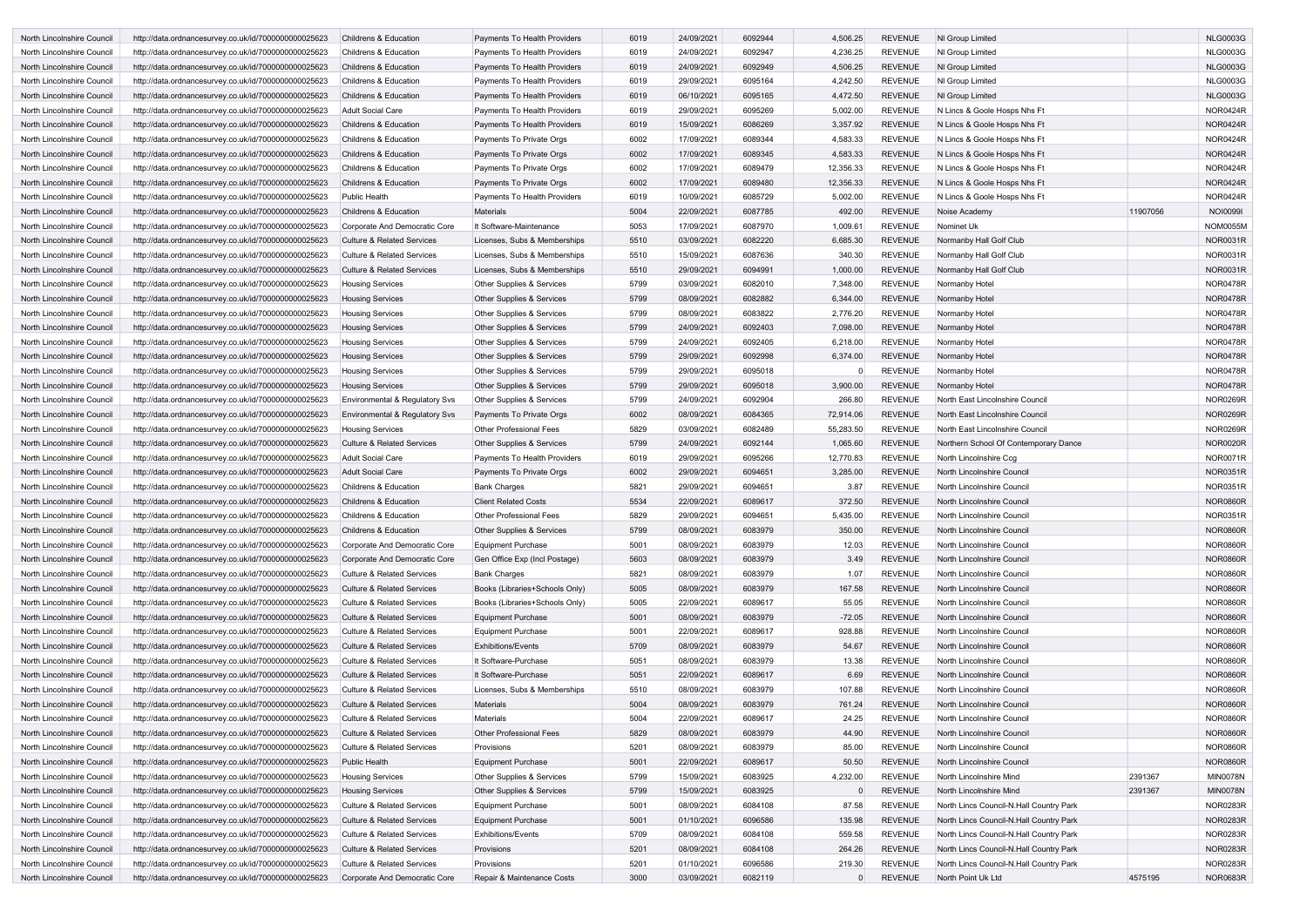| North Lincolnshire Council | http://data.ordnancesurvey.co.uk/id/7000000000025623 | Corporate And Democratic Core         | Repair & Maintenance Costs     | 3000 | 03/09/2021 | 6082120 | $\Omega$     | <b>REVENUE</b> | North Point Uk Ltd     | 4575195  | <b>NOR0683R</b> |
|----------------------------|------------------------------------------------------|---------------------------------------|--------------------------------|------|------------|---------|--------------|----------------|------------------------|----------|-----------------|
| North Lincolnshire Council | http://data.ordnancesurvey.co.uk/id/7000000000025623 | Corporate And Democratic Core         | Repair & Maintenance Costs     | 3000 | 03/09/2021 | 6082121 | $\Omega$     | <b>REVENUE</b> | North Point Uk Ltd     | 4575195  | <b>NOR0683R</b> |
| North Lincolnshire Council | http://data.ordnancesurvey.co.uk/id/7000000000025623 | Corporate And Democratic Core         | Repair & Maintenance Costs     | 3000 | 03/09/2021 | 6082124 |              | <b>REVENUE</b> | North Point Uk Ltd     | 4575195  | <b>NOR0683R</b> |
| North Lincolnshire Council | http://data.ordnancesurvey.co.uk/id/7000000000025623 | Corporate And Democratic Core         | Repair & Maintenance Costs     | 3000 | 22/09/2021 | 6091154 | $\Omega$     | <b>REVENUE</b> | North Point Uk Ltd     | 4575195  | <b>NOR0683R</b> |
| North Lincolnshire Council | http://data.ordnancesurvey.co.uk/id/7000000000025623 | <b>Culture &amp; Related Services</b> | Repair & Maintenance Costs     | 3000 | 15/09/2021 | 6087661 | 602.80       | <b>REVENUE</b> | North Point Uk Ltd     | 4575195  | <b>NOR0683R</b> |
| North Lincolnshire Council | http://data.ordnancesurvey.co.uk/id/7000000000025623 | Fin&Inv I&E                           | <b>Other Professional Fees</b> | 5829 | 15/09/2021 | 6087573 | 456.00       | <b>REVENUE</b> | North Point Uk Ltd     | 4575195  | <b>NOR0683R</b> |
| North Lincolnshire Council | http://data.ordnancesurvey.co.uk/id/7000000000025623 | <b>Planning Services</b>              | Repair & Maintenance Costs     | 3000 | 03/09/2021 | 6082123 | 3,155.00     | <b>REVENUE</b> | North Point Uk Ltd     | 4575195  | <b>NOR0683R</b> |
| North Lincolnshire Council | http://data.ordnancesurvey.co.uk/id/7000000000025623 | Highways & Transport                  | <b>Materials</b>               | 5004 | 10/09/2021 | 6085283 | 288.00       | <b>REVENUE</b> | Northside Truck Centre |          | <b>NOR0643R</b> |
| North Lincolnshire Council | http://data.ordnancesurvey.co.uk/id/7000000000025623 | <b>Adult Social Care</b>              | Electricity                    | 3102 | 24/09/2021 | 6093094 | 555.67       | <b>REVENUE</b> | Npower Limited         | 03653277 | <b>NPO0007C</b> |
| North Lincolnshire Council | http://data.ordnancesurvey.co.uk/id/7000000000025623 | <b>Adult Social Care</b>              | Electricity                    | 3102 | 24/09/2021 | 6093174 | 1,380.04     | <b>REVENUE</b> | Npower Limited         | 03653277 | <b>NPO0007O</b> |
| North Lincolnshire Council | http://data.ordnancesurvey.co.uk/id/7000000000025623 | <b>Childrens &amp; Education</b>      | Electricity                    | 3102 | 24/09/2021 | 6093090 | 267.71       | <b>REVENUE</b> | Npower Limited         | 03653277 | <b>NPO0007O</b> |
| North Lincolnshire Council | http://data.ordnancesurvey.co.uk/id/7000000000025623 | Childrens & Education                 | Electricity                    | 3102 | 24/09/2021 | 6093093 | 261.83       | <b>REVENUE</b> | <b>Npower Limited</b>  | 03653277 | <b>NPO0007O</b> |
| North Lincolnshire Council | http://data.ordnancesurvey.co.uk/id/7000000000025623 | <b>Childrens &amp; Education</b>      | Electricity                    | 3102 | 24/09/2021 | 6093181 | 253.96       | <b>REVENUE</b> | Npower Limited         | 03653277 | <b>NPO0007O</b> |
| North Lincolnshire Council | http://data.ordnancesurvey.co.uk/id/7000000000025623 | <b>Childrens &amp; Education</b>      | Electricity                    | 3102 | 24/09/2021 | 6093231 | 468.59       | <b>REVENUE</b> | <b>Npower Limited</b>  | 03653277 | <b>NPO0007C</b> |
| North Lincolnshire Council | http://data.ordnancesurvey.co.uk/id/7000000000025623 | Corporate And Democratic Core         | Electricity                    | 3102 | 24/09/2021 | 6093171 | 982.66       | <b>REVENUE</b> | Npower Limited         | 03653277 | <b>NPO0007O</b> |
| North Lincolnshire Council | http://data.ordnancesurvey.co.uk/id/7000000000025623 | Corporate And Democratic Core         | Electricity                    | 3102 | 24/09/2021 | 6093176 | 8,253.32     | <b>REVENUE</b> | <b>Npower Limited</b>  | 03653277 | <b>NPO0007O</b> |
| North Lincolnshire Council | http://data.ordnancesurvey.co.uk/id/7000000000025623 | Corporate And Democratic Core         | Electricity                    | 3102 | 24/09/2021 | 6093189 | 7,344.25     | <b>REVENUE</b> | Npower Limited         | 03653277 | <b>NPO0007O</b> |
| North Lincolnshire Council | http://data.ordnancesurvey.co.uk/id/7000000000025623 | <b>Culture &amp; Related Services</b> | Electricity                    | 3102 | 08/09/2021 | 6082919 | 387.81       | <b>REVENUE</b> | <b>Npower Limited</b>  | 03653277 | <b>NPO0007O</b> |
| North Lincolnshire Council | http://data.ordnancesurvey.co.uk/id/7000000000025623 | <b>Culture &amp; Related Services</b> | Electricity                    | 3102 | 08/09/2021 | 6082922 | 9,558.37     | <b>REVENUE</b> | Npower Limited         | 03653277 | <b>NPO0007C</b> |
| North Lincolnshire Council | http://data.ordnancesurvey.co.uk/id/7000000000025623 | <b>Culture &amp; Related Services</b> | Electricity                    | 3102 | 08/09/2021 | 6082923 | 3,681.54     | <b>REVENUE</b> | <b>Npower Limited</b>  | 03653277 | <b>NPO0007O</b> |
| North Lincolnshire Council | http://data.ordnancesurvey.co.uk/id/7000000000025623 | <b>Culture &amp; Related Services</b> | Electricity                    | 3102 | 08/09/2021 | 6082924 | 4,777.42     | <b>REVENUE</b> | Npower Limited         | 03653277 | <b>NPO0007O</b> |
| North Lincolnshire Council | http://data.ordnancesurvey.co.uk/id/7000000000025623 | <b>Culture &amp; Related Services</b> | Electricity                    | 3102 | 08/09/2021 | 6082925 | 258.55       | <b>REVENUE</b> | <b>Npower Limited</b>  | 03653277 | <b>NPO0007O</b> |
| North Lincolnshire Council | http://data.ordnancesurvey.co.uk/id/7000000000025623 | <b>Culture &amp; Related Services</b> | Electricity                    | 3102 | 08/09/2021 | 6082926 | 2,028.30     | <b>REVENUE</b> | Npower Limited         | 03653277 | <b>NPO0007O</b> |
| North Lincolnshire Council | http://data.ordnancesurvey.co.uk/id/7000000000025623 | <b>Culture &amp; Related Services</b> | Electricity                    | 3102 | 08/09/2021 | 6082933 | 1,091.13     | <b>REVENUE</b> | <b>Npower Limited</b>  | 03653277 | <b>NPO0007C</b> |
| North Lincolnshire Council | http://data.ordnancesurvey.co.uk/id/7000000000025623 | <b>Culture &amp; Related Services</b> | Electricity                    | 3102 | 08/09/2021 | 6082934 | 3,390.58     | <b>REVENUE</b> | Npower Limited         | 03653277 | <b>NPO0007O</b> |
| North Lincolnshire Council | http://data.ordnancesurvey.co.uk/id/7000000000025623 | <b>Culture &amp; Related Services</b> | Electricity                    | 3102 | 24/09/2021 | 6093070 | 1,024.02     | <b>REVENUE</b> | <b>Npower Limited</b>  | 03653277 | <b>NPO0007O</b> |
| North Lincolnshire Council | http://data.ordnancesurvey.co.uk/id/7000000000025623 | Culture & Related Services            | Electricity                    | 3102 | 24/09/2021 | 6093076 | 716.24       | <b>REVENUE</b> | Npower Limited         | 03653277 | <b>NPO0007O</b> |
| North Lincolnshire Council | http://data.ordnancesurvey.co.uk/id/7000000000025623 | <b>Culture &amp; Related Services</b> | Electricity                    | 3102 | 24/09/2021 | 6093079 | 403.03       | <b>REVENUE</b> | <b>Npower Limited</b>  | 03653277 | <b>NPO0007O</b> |
| North Lincolnshire Council | http://data.ordnancesurvey.co.uk/id/7000000000025623 | <b>Culture &amp; Related Services</b> | Electricity                    | 3102 | 24/09/2021 | 6093081 | 683.58       | <b>REVENUE</b> | Npower Limited         | 03653277 | <b>NPO0007O</b> |
| North Lincolnshire Council | http://data.ordnancesurvey.co.uk/id/7000000000025623 | <b>Culture &amp; Related Services</b> | Electricity                    | 3102 | 24/09/2021 | 6093126 | 790.38       | <b>REVENUE</b> | <b>Npower Limited</b>  | 03653277 | <b>NPO0007O</b> |
| North Lincolnshire Council | http://data.ordnancesurvey.co.uk/id/7000000000025623 | <b>Culture &amp; Related Services</b> | Electricity                    | 3102 | 24/09/2021 | 6093148 | 369.87       | <b>REVENUE</b> | Npower Limited         | 03653277 | <b>NPO0007C</b> |
| North Lincolnshire Council | http://data.ordnancesurvey.co.uk/id/7000000000025623 | <b>Culture &amp; Related Services</b> | Electricity                    | 3102 | 24/09/2021 | 6093151 | 3,005.55     | <b>REVENUE</b> | <b>Npower Limited</b>  | 03653277 | <b>NPO0007O</b> |
| North Lincolnshire Council | http://data.ordnancesurvey.co.uk/id/7000000000025623 | <b>Culture &amp; Related Services</b> | Electricity                    | 3102 | 24/09/2021 | 6093175 | 5,387.79     | <b>REVENUE</b> | Npower Limited         | 03653277 | <b>NPO0007O</b> |
| North Lincolnshire Council | http://data.ordnancesurvey.co.uk/id/7000000000025623 | <b>Culture &amp; Related Services</b> | Electricity                    | 3102 | 24/09/2021 | 6093179 | 3,723.74     | <b>REVENUE</b> | Npower Limited         | 03653277 | NPO0007O        |
| North Lincolnshire Council | http://data.ordnancesurvey.co.uk/id/7000000000025623 | <b>Culture &amp; Related Services</b> | Electricity                    | 3102 | 24/09/2021 | 6093185 | 10,421.07    | <b>REVENUE</b> | Npower Limited         | 03653277 | NPO0007O        |
| North Lincolnshire Council | http://data.ordnancesurvey.co.uk/id/7000000000025623 | <b>Culture &amp; Related Services</b> | Electricity                    | 3102 | 24/09/2021 | 6093186 | 4,326.12     | <b>REVENUE</b> | <b>Npower Limited</b>  | 03653277 | NPO0007O        |
| North Lincolnshire Council | http://data.ordnancesurvey.co.uk/id/7000000000025623 | <b>Culture &amp; Related Services</b> | Electricity                    | 3102 | 24/09/2021 | 6093187 | 276.13       | <b>REVENUE</b> | <b>Npower Limited</b>  | 03653277 | NPO0007O        |
| North Lincolnshire Council | http://data.ordnancesurvey.co.uk/id/7000000000025623 | <b>Culture &amp; Related Services</b> | Electricity                    | 3102 | 24/09/2021 | 6093189 | 7,344.25     | <b>REVENUE</b> | <b>Npower Limited</b>  | 03653277 | NPO0007O        |
| North Lincolnshire Council | http://data.ordnancesurvey.co.uk/id/7000000000025623 | <b>Culture &amp; Related Services</b> | Electricity                    | 3102 | 24/09/2021 | 6093190 | 2,189.55     | <b>REVENUE</b> | Noower Limited         | 03653277 | <b>NPO0007O</b> |
| North Lincolnshire Council | http://data.ordnancesurvey.co.uk/id/7000000000025623 | <b>Culture &amp; Related Services</b> | Electricity                    | 3102 | 24/09/2021 | 6093193 | 501.59       | <b>REVENUE</b> | <b>Npower Limited</b>  | 03653277 | NPO0007O        |
| North Lincolnshire Council | http://data.ordnancesurvey.co.uk/id/7000000000025623 | <b>Culture &amp; Related Services</b> | Electricity                    | 3102 | 24/09/2021 | 6093194 | 1,170.54     | <b>REVENUE</b> | Npower Limited         | 03653277 | NPO0007O        |
| North Lincolnshire Council | http://data.ordnancesurvey.co.uk/id/7000000000025623 | Environmental & Regulatory Svs        | Electricity                    | 3102 | 08/09/2021 | 6082921 | 841.85       | <b>REVENUE</b> | Npower Limited         | 03653277 | NPO0007O        |
| North Lincolnshire Council | http://data.ordnancesurvey.co.uk/id/7000000000025623 | Environmental & Regulatory Svs        | Electricity                    | 3102 | 08/09/2021 | 6082925 | 1,034.20     | <b>REVENUE</b> | <b>Npower Limited</b>  | 03653277 | NPO0007O        |
| North Lincolnshire Council | http://data.ordnancesurvey.co.uk/id/7000000000025623 | Environmental & Regulatory Svs        | Electricity                    | 3102 | 24/09/2021 | 6093173 | 916.05       | <b>REVENUE</b> | <b>Npower Limited</b>  | 03653277 | NPO0007O        |
| North Lincolnshire Council | http://data.ordnancesurvey.co.uk/id/7000000000025623 | Environmental & Regulatory Svs        | Electricity                    | 3102 | 24/09/2021 | 6093184 | 1,556.13     | <b>REVENUE</b> | <b>Npower Limited</b>  | 03653277 | NPO0007O        |
| North Lincolnshire Council | http://data.ordnancesurvey.co.uk/id/7000000000025623 | Environmental & Regulatory Svs        | Electricity                    | 3102 | 24/09/2021 | 6093187 | 1,104.50     | <b>REVENUE</b> | <b>Npower Limited</b>  | 03653277 | NPO0007O        |
| North Lincolnshire Council | http://data.ordnancesurvey.co.uk/id/7000000000025623 | Environmental & Regulatory Svs        | Electricity                    | 3102 | 24/09/2021 | 6093229 | 847.32       | <b>REVENUE</b> | <b>Npower Limited</b>  | 03653277 | NPO0007O        |
| North Lincolnshire Council | http://data.ordnancesurvey.co.uk/id/7000000000025623 | Fin&Inv I&E                           | Electricity                    | 3102 | 08/09/2021 | 6082920 | 724.51       | <b>REVENUE</b> | <b>Npower Limited</b>  | 03653277 | NPO0007O        |
| North Lincolnshire Council | http://data.ordnancesurvey.co.uk/id/7000000000025623 | Fin&Inv I&E                           | Electricity                    | 3102 | 24/09/2021 | 6093047 | 540.56       | <b>REVENUE</b> | Npower Limited         | 03653277 | NPO0007O        |
| North Lincolnshire Council | http://data.ordnancesurvey.co.uk/id/7000000000025623 | Fin&Inv I&E                           | Electricity                    | 3102 | 24/09/2021 | 6093052 | 73.08        | <b>REVENUE</b> | <b>Npower Limited</b>  | 03653277 | NPO0007O        |
| North Lincolnshire Council | http://data.ordnancesurvey.co.uk/id/7000000000025623 | Fin&Inv I&E                           | Electricity                    | 3102 | 24/09/2021 | 6093052 | 155.29       | <b>REVENUE</b> | <b>Npower Limited</b>  | 03653277 | NPO0007O        |
| North Lincolnshire Council | http://data.ordnancesurvey.co.uk/id/7000000000025623 | Fin&Inv I&E                           | Electricity                    | 3102 | 24/09/2021 | 6093103 | 1,282.30     | <b>REVENUE</b> | <b>Npower Limited</b>  | 03653277 | NPO0007O        |
| North Lincolnshire Council | http://data.ordnancesurvey.co.uk/id/7000000000025623 | Fin&Inv I&E                           | Electricity                    | 3102 | 24/09/2021 | 6093108 | 383.24       | <b>REVENUE</b> | Npower Limited         | 03653277 | NPO0007O        |
| North Lincolnshire Council | http://data.ordnancesurvey.co.uk/id/7000000000025623 | Fin&Inv I&E                           | Electricity                    | 3102 | 24/09/2021 | 6093150 | 1,345.45     | <b>REVENUE</b> | <b>Npower Limited</b>  | 03653277 | NPO0007O        |
| North Lincolnshire Council | http://data.ordnancesurvey.co.uk/id/7000000000025623 | Fin&Inv I&E                           | Electricity                    | 3102 | 24/09/2021 | 6093183 | 721.54       | <b>REVENUE</b> | Npower Limited         | 03653277 | NPO0007O        |
| North Lincolnshire Council | http://data.ordnancesurvey.co.uk/id/7000000000025623 | Highways & Transport                  | Electricity                    | 3102 | 24/09/2021 | 6093114 | 1,509.21     | <b>REVENUE</b> | <b>Npower Limited</b>  | 03653277 | NPO0007O        |
| North Lincolnshire Council | http://data.ordnancesurvey.co.uk/id/7000000000025623 | Highways & Transport                  | Electricity                    | 3102 | 24/09/2021 | 6093137 | 1,068.15     | <b>REVENUE</b> | Npower Limited         | 03653277 | NPO0007O        |
| North Lincolnshire Council | http://data.ordnancesurvey.co.uk/id/7000000000025623 | Highways & Transport                  | Electricity                    | 3102 | 24/09/2021 | 6093143 | $-1,448.32$  | <b>REVENUE</b> | <b>Npower Limited</b>  | 03653277 | NPO0007O        |
| North Lincolnshire Council | http://data.ordnancesurvey.co.uk/id/7000000000025623 | Highways & Transport                  | Electricity                    | 3102 | 24/09/2021 | 6093144 | $-35,553.42$ | <b>REVENUE</b> | Npower Limited         | 03653277 | <b>NPO0007O</b> |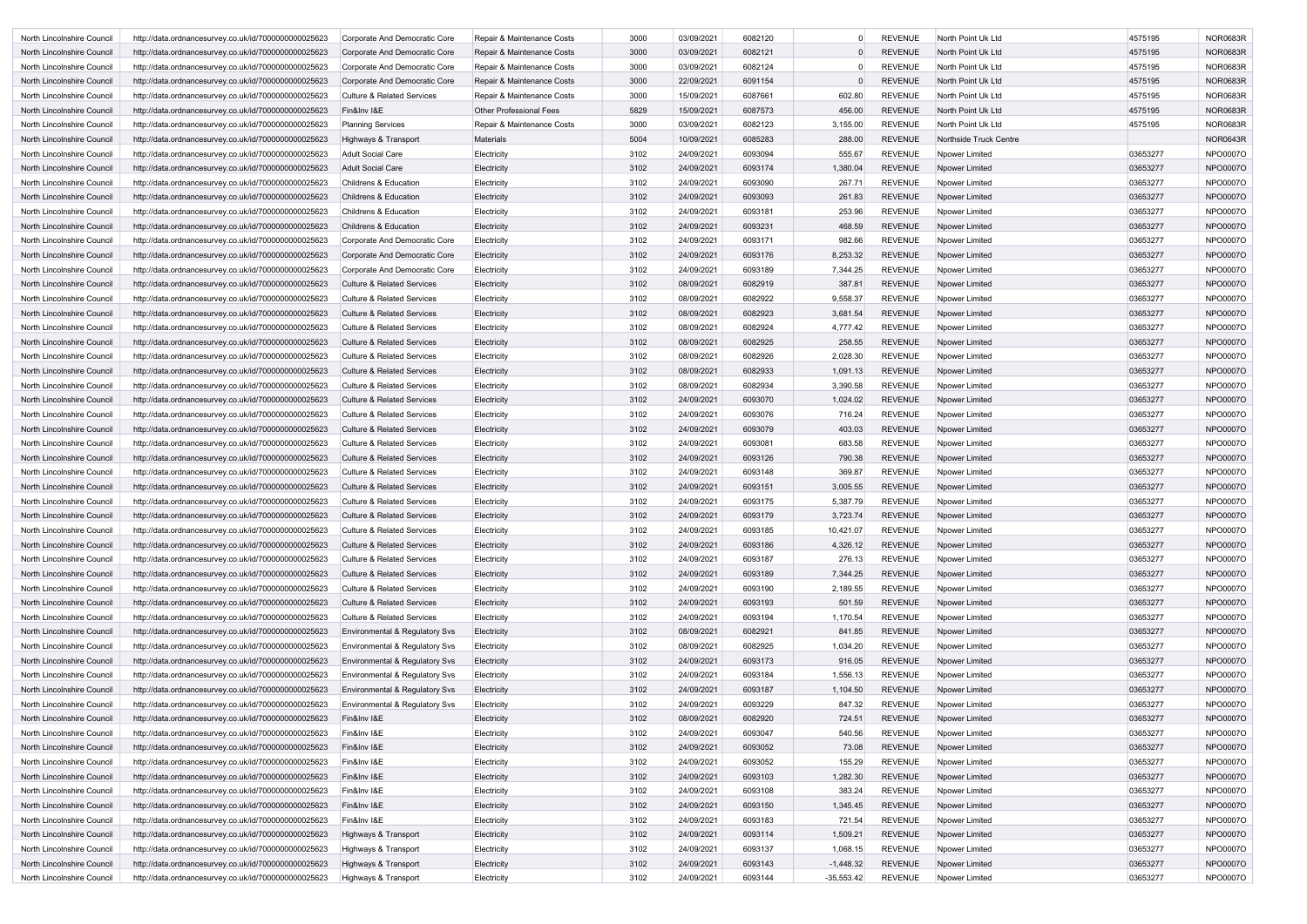| North Lincolnshire Council                               | http://data.ordnancesurvey.co.uk/id/7000000000025623 | Highways & Transport             | Electricity                   | 3102 | 24/09/2021 | 6093145 | $-1,401.60$  | <b>REVENUE</b> | Npower Limited                               | 03653277 | <b>NPO0007O</b> |
|----------------------------------------------------------|------------------------------------------------------|----------------------------------|-------------------------------|------|------------|---------|--------------|----------------|----------------------------------------------|----------|-----------------|
| North Lincolnshire Council                               | http://data.ordnancesurvey.co.uk/id/7000000000025623 | Highways & Transport             | Electricity                   | 3102 | 24/09/2021 | 6093146 | $-34,406.53$ | <b>REVENUE</b> | Npower Limited                               | 03653277 | NPO0007O        |
| North Lincolnshire Council                               | http://data.ordnancesurvey.co.uk/id/7000000000025623 | Highways & Transport             | Electricity                   | 3102 | 24/09/2021 | 6093149 | 2,477.58     | <b>REVENUE</b> | Npower Limited                               | 03653277 | <b>NPO0007O</b> |
| North Lincolnshire Council                               | http://data.ordnancesurvey.co.uk/id/7000000000025623 | Highways & Transport             | Electricity                   | 3102 | 24/09/2021 | 6093217 | 346.25       | <b>REVENUE</b> | Npower Limited                               | 03653277 | <b>NPO0007O</b> |
| North Lincolnshire Council                               | http://data.ordnancesurvey.co.uk/id/7000000000025623 | Highways & Transport             | Electricity                   | 3102 | 24/09/2021 | 6093224 | 692.84       | <b>REVENUE</b> | Npower Limited                               | 03653277 | <b>NPO0007O</b> |
| North Lincolnshire Council                               | http://data.ordnancesurvey.co.uk/id/7000000000025623 | Highways & Transport             | Electricity                   | 3102 | 24/09/2021 | 6093225 | 332.00       | <b>REVENUE</b> | Npower Limited                               | 03653277 | <b>NPO0007O</b> |
| North Lincolnshire Council                               | http://data.ordnancesurvey.co.uk/id/7000000000025623 | Highways & Transport             | Electricity                   | 3102 | 24/09/2021 | 6093226 | 392.30       | <b>REVENUE</b> | Npower Limited                               | 03653277 | <b>NPO0007O</b> |
| North Lincolnshire Council                               | http://data.ordnancesurvey.co.uk/id/7000000000025623 | Highways & Transport             | Electricity                   | 3102 | 24/09/2021 | 6093227 | 1,152.78     | <b>REVENUE</b> | Npower Limited                               | 03653277 | NPO0007O        |
| North Lincolnshire Council                               | http://data.ordnancesurvey.co.uk/id/7000000000025623 | Non Distributed Costs            | Electricity                   | 3102 | 08/09/2021 | 6082926 | 999.01       | <b>REVENUE</b> | Npower Limited                               | 03653277 | <b>NPO0007O</b> |
| North Lincolnshire Council                               | http://data.ordnancesurvey.co.uk/id/7000000000025623 | Non Distributed Costs            | Electricity                   | 3102 | 24/09/2021 | 6093018 | 422.04       | <b>REVENUE</b> | Npower Limited                               | 03653277 | <b>NPO0007O</b> |
| North Lincolnshire Council                               | http://data.ordnancesurvey.co.uk/id/7000000000025623 | Non Distributed Costs            | Electricity                   | 3102 | 24/09/2021 | 6093102 | 400.82       | <b>REVENUE</b> | <b>Npower Limited</b>                        | 03653277 | <b>NPO0007O</b> |
| North Lincolnshire Council                               | http://data.ordnancesurvey.co.uk/id/7000000000025623 | Non Distributed Costs            | Electricity                   | 3102 | 24/09/2021 | 6093131 | 232.08       | <b>REVENUE</b> | Npower Limited                               | 03653277 | NPO0007O        |
| North Lincolnshire Council                               | http://data.ordnancesurvey.co.uk/id/7000000000025623 | Non Distributed Costs            | Electricity                   | 3102 | 24/09/2021 | 6093172 | 209.7'       | <b>REVENUE</b> | Npower Limited                               | 03653277 | <b>NPO0007O</b> |
| North Lincolnshire Council                               | http://data.ordnancesurvey.co.uk/id/7000000000025623 | Non Distributed Costs            | Electricity                   | 3102 | 24/09/2021 | 6093190 | 1,078.44     | <b>REVENUE</b> | Npower Limited                               | 03653277 | <b>NPO0007O</b> |
| North Lincolnshire Council                               | http://data.ordnancesurvey.co.uk/id/7000000000025623 | <b>Planning Services</b>         | Electricity                   | 3102 | 24/09/2021 | 6093178 | 7,101.05     | <b>REVENUE</b> | <b>Npower Limited</b>                        | 03653277 | <b>NPO0007C</b> |
| North Lincolnshire Council                               | http://data.ordnancesurvey.co.uk/id/7000000000025623 | Adult Social Care Capital        | <b>Other Costs</b>            | A085 | 29/09/2021 | 6094520 | 478.80       | <b>CAPITAL</b> | Nrs Healthcare                               | 1948041  | <b>NOT0059T</b> |
| North Lincolnshire Council                               | http://data.ordnancesurvey.co.uk/id/7000000000025623 | Adult Social Care Capital        | <b>Other Costs</b>            | A085 | 06/10/2021 | 6094527 | 620.00       | CAPITAL        | <b>Nrs Healthcare</b>                        | 1948041  | NOT0059T        |
|                                                          |                                                      | <b>Public Health</b>             | <b>Materials</b>              | 5004 | 22/09/2021 | 6085656 | 2,885.00     | <b>REVENUE</b> | Nymas                                        |          | <b>NYM0001M</b> |
| North Lincolnshire Council<br>North Lincolnshire Council | http://data.ordnancesurvey.co.uk/id/7000000000025623 | <b>Adult Social Care</b>         | Payments To Private Orgs      | 6002 | 24/09/2021 | 6092257 | 749.00       | <b>REVENUE</b> | Oakhills Residential Homes Ltd               | 05295728 | <b>OAK0300K</b> |
|                                                          | http://data.ordnancesurvey.co.uk/id/7000000000025623 |                                  |                               |      |            |         |              |                |                                              |          |                 |
| North Lincolnshire Council                               | http://data.ordnancesurvey.co.uk/id/7000000000025623 | <b>Childrens &amp; Education</b> | <b>Materials</b>              | 5004 | 01/10/2021 | 6096656 | 924.00       | <b>REVENUE</b> | Oasis Community Hub                          |          | <b>OAS0037S</b> |
| North Lincolnshire Council                               | http://data.ordnancesurvey.co.uk/id/7000000000025623 | <b>Childrens &amp; Education</b> | Payments To Private Orgs      | 6002 | 24/09/2021 | 6092913 | 482.00       | <b>REVENUE</b> | Oasis Community Learning Henderson Avenue    | 05398529 | <b>OAS0032S</b> |
| North Lincolnshire Council                               | http://data.ordnancesurvey.co.uk/id/7000000000025623 | Adult Social Care                | Equipment Purchase            | 5001 | 08/09/2021 | 6083002 |              | REVENUE        | Obam Domestic Lift Services Ltd              | 4062743  | <b>OBA0002A</b> |
| North Lincolnshire Council                               | http://data.ordnancesurvey.co.uk/id/7000000000025623 | Adult Social Care Capital        | <b>Other Costs</b>            | A085 | 08/09/2021 | 6083002 | 5,835.00     | <b>CAPITAL</b> | Obam Domestic Lift Services Ltd              | 4062743  | <b>OBA0002A</b> |
| North Lincolnshire Council                               | http://data.ordnancesurvey.co.uk/id/7000000000025623 | Corporate And Democratic Core    | Legal Fees                    | 5823 | 03/09/2021 | 6082088 | 636.67       | <b>REVENUE</b> | Olivia Bennyworth                            |          | <b>BEN0299N</b> |
| North Lincolnshire Council                               | http://data.ordnancesurvey.co.uk/id/7000000000025623 | Corporate And Democratic Core    | Legal Fees                    | 5823 | 03/09/2021 | 6082089 | 450.00       | <b>REVENUE</b> | Olivia Bennyworth                            |          | <b>BEN0299N</b> |
| North Lincolnshire Council                               | http://data.ordnancesurvey.co.uk/id/7000000000025623 | Corporate And Democratic Core    | Legal Fees                    | 5823 | 24/09/2021 | 6091739 | 563.33       | <b>REVENUE</b> | Olivia Bennyworth                            |          | <b>BEN0299N</b> |
| North Lincolnshire Council                               | http://data.ordnancesurvey.co.uk/id/7000000000025623 | Corporate And Democratic Core    | <b>Legal Fees</b>             | 5823 | 24/09/2021 | 6091741 | 450.00       | <b>REVENUE</b> | Olivia Bennyworth                            |          | <b>BEN0299N</b> |
| North Lincolnshire Council                               | http://data.ordnancesurvey.co.uk/id/7000000000025623 | Corporate And Democratic Core    | Legal Fees                    | 5823 | 24/09/2021 | 6091742 | 503.33       | <b>REVENUE</b> | Olivia Bennyworth                            |          | <b>BEN0299N</b> |
| North Lincolnshire Council                               | http://data.ordnancesurvey.co.uk/id/7000000000025623 | Corporate And Democratic Core    | Legal Fees                    | 5823 | 24/09/2021 | 6091743 | 463.33       | <b>REVENUE</b> | Olivia Bennyworth                            |          | <b>BEN0299N</b> |
| North Lincolnshire Council                               | http://data.ordnancesurvey.co.uk/id/7000000000025623 | Corporate And Democratic Core    | Legal Fees                    | 5823 | 24/09/2021 | 6091746 | 463.33       | <b>REVENUE</b> | Olivia Bennyworth                            |          | <b>BEN0299N</b> |
| North Lincolnshire Council                               | http://data.ordnancesurvey.co.uk/id/7000000000025623 | Corporate And Democratic Core    | Legal Fees                    | 5823 | 24/09/2021 | 6091747 | 530.00       | <b>REVENUE</b> | Olivia Bennyworth                            |          | <b>BEN0299N</b> |
| North Lincolnshire Council                               | http://data.ordnancesurvey.co.uk/id/7000000000025623 | Corporate And Democratic Core    | Legal Fees                    | 5823 | 24/09/2021 | 6092152 | 1,410.00     | <b>REVENUE</b> | Olivia Bennyworth                            |          | <b>BEN0299N</b> |
| North Lincolnshire Council                               | http://data.ordnancesurvey.co.uk/id/7000000000025623 | Corporate And Democratic Core    | Legal Fees                    | 5823 | 24/09/2021 | 6092890 | 590.00       | <b>REVENUE</b> | Olivia Bennyworth                            |          | <b>BEN0299N</b> |
| North Lincolnshire Council                               | http://data.ordnancesurvey.co.uk/id/7000000000025623 | Corporate And Democratic Core    | Legal Fees                    | 5823 | 01/10/2021 | 6096528 | 476.67       | <b>REVENUE</b> | Olivia Bennyworth                            |          | <b>BEN0299N</b> |
| North Lincolnshire Council                               | http://data.ordnancesurvey.co.uk/id/7000000000025623 | Childrens & Education            | Home To School Transport      | 4201 | 01/10/2021 | 6096684 | 5,916.00     | <b>REVENUE</b> | One 2 One Taxis                              |          | <b>ONE0035E</b> |
| North Lincolnshire Council                               | http://data.ordnancesurvey.co.uk/id/7000000000025623 | Childrens & Education            | <b>Client Related Costs</b>   | 5534 | 15/09/2021 | 6086346 | 612.50       | <b>REVENUE</b> | One Adoption Nycc                            |          | <b>ONE0041E</b> |
| North Lincolnshire Council                               | http://data.ordnancesurvey.co.uk/id/7000000000025623 | <b>Childrens &amp; Education</b> | <b>Client Related Costs</b>   | 5534 | 15/09/2021 | 6086352 | 1,495.00     | <b>REVENUE</b> | One Adoption Nycc                            |          | <b>ONE0041E</b> |
| North Lincolnshire Council                               | http://data.ordnancesurvey.co.uk/id/7000000000025623 | Childrens & Education            | Course Fees/Training          | 2002 | 10/09/2021 | 6081609 | 16,000.00    | <b>REVENUE</b> | One Plus One Marriage & Partnership Research | 04133340 | <b>ONE0026E</b> |
| North Lincolnshire Council                               | http://data.ordnancesurvey.co.uk/id/7000000000025623 | Childrens & Education            | Gen Office Exp (Incl Postage) | 5603 | 13/10/2021 | 6096362 | 388.64       | <b>REVENUE</b> | Ongo                                         | 11077107 | <b>ONG0300G</b> |
| North Lincolnshire Council                               | http://data.ordnancesurvey.co.uk/id/7000000000025623 | Childrens & Education            | Gen Office Exp (Incl Postage) | 5603 | 13/10/2021 | 6096363 | 390.96       | <b>REVENUE</b> | Ongo                                         | 11077107 | <b>ONG0300G</b> |
| North Lincolnshire Council                               | http://data.ordnancesurvey.co.uk/id/7000000000025623 | Childrens & Education            | Payments To Private Orgs      | 6002 | 15/09/2021 | 6085652 | 388.64       | <b>REVENUE</b> | Ongo                                         | 11077107 | <b>ONG0300G</b> |
| North Lincolnshire Council                               | http://data.ordnancesurvey.co.uk/id/7000000000025623 | Childrens & Education            | Payments To Private Orgs      | 6002 | 15/09/2021 | 6085686 | 390.96       | <b>REVENUE</b> | Ongo                                         | 11077107 | <b>ONG0300G</b> |
| North Lincolnshire Council                               | http://data.ordnancesurvey.co.uk/id/7000000000025623 | Childrens & Education            | Payments To Private Orgs      | 6002 | 17/09/2021 | 6085668 | 40,320.00    | <b>REVENUE</b> | Ongo                                         | 11077107 | <b>ONG0300G</b> |
| North Lincolnshire Council                               | http://data.ordnancesurvey.co.uk/id/7000000000025623 | <b>Housing Services</b>          | Gen Office Exp (Incl Postage) | 5603 | 17/09/2021 | 6089502 | 286.52       | <b>REVENUE</b> | Ongo                                         |          | <b>HOM0100M</b> |
| North Lincolnshire Council                               | http://data.ordnancesurvey.co.uk/id/7000000000025623 | <b>Housing Services</b>          | Other Supplies & Services     | 5799 | 10/09/2021 | 6084574 | $\Omega$     | <b>REVENUE</b> | Ongo                                         |          | <b>HOM0100M</b> |
| North Lincolnshire Council                               | http://data.ordnancesurvey.co.uk/id/7000000000025623 | <b>Housing Services</b>          | Other Supplies & Services     | 5799 | 10/09/2021 | 6084574 | 1,952.92     | <b>REVENUE</b> | Ongo                                         |          | <b>HOM0100M</b> |
| North Lincolnshire Council                               | http://data.ordnancesurvey.co.uk/id/7000000000025623 | Childrens & Education            | Materials                     | 5004 | 22/09/2021 | 6090817 | 3,762.00     | <b>REVENUE</b> | <b>Ongo Communities Ltd</b>                  | 1156007  | <b>ONG0001G</b> |
| North Lincolnshire Council                               | http://data.ordnancesurvey.co.uk/id/7000000000025623 | <b>Planning Services</b>         | Payments To Private Orgs      | 6002 | 08/09/2021 | 6084292 | 12,390.61    | <b>REVENUE</b> | Ongo Communities Ltd                         | 1156007  | <b>ONG0001G</b> |
| North Lincolnshire Council                               | http://data.ordnancesurvey.co.uk/id/7000000000025623 | <b>Planning Services</b>         | Payments To Private Orgs      | 6002 | 08/09/2021 | 6084293 | 20,123.70    | <b>REVENUE</b> | <b>Ongo Communities Ltd</b>                  | 1156007  | <b>ONG0001G</b> |
| North Lincolnshire Council                               | http://data.ordnancesurvey.co.uk/id/7000000000025623 | Childrens & Education            | Payments To Private Orgs      | 6002 | 22/09/2021 | 6090931 | 16,940.00    | <b>REVENUE</b> | Ongo Homes Ltd                               |          | <b>NOR0822R</b> |
| North Lincolnshire Council                               | http://data.ordnancesurvey.co.uk/id/7000000000025623 | <b>Adult Social Care</b>         | Payments To Private Orgs      | 6002 | 22/09/2021 | 6092250 | 570.24       | <b>REVENUE</b> | Ongo Recruitment Ltd                         |          | <b>ISF0039F</b> |
| North Lincolnshire Council                               | http://data.ordnancesurvey.co.uk/id/7000000000025623 | Childrens & Education            | <b>Client Related Costs</b>   | 5534 | 08/09/2021 | 6084282 | 330.35       | <b>REVENUE</b> | Ongo Recruitment Ltd                         | 4750128  | CRO0323O        |
| North Lincolnshire Council                               | http://data.ordnancesurvey.co.uk/id/7000000000025623 | Childrens & Education            | Other Supplies & Services     | 5799 | 29/09/2021 | 6095171 | 700.00       | <b>REVENUE</b> | Ongo Recruitment Ltd                         | 4750128  | CRO0323O        |
| North Lincolnshire Council                               | http://data.ordnancesurvey.co.uk/id/7000000000025623 | Childrens & Education            | Payments To Private Orgs      | 6002 | 17/09/2021 | 6089043 | 6,245.08     | <b>REVENUE</b> | Ongo Recruitment Ltd                         | 4750128  | CRO0323O        |
| North Lincolnshire Council                               | http://data.ordnancesurvey.co.uk/id/7000000000025623 | Childrens & Education            | Payments To Private Orgs      | 6002 | 10/09/2021 | 6082158 | 23,028.57    | <b>REVENUE</b> | Oracle Care Limited                          | 5618803  | <b>ORA0060A</b> |
| North Lincolnshire Council                               | http://data.ordnancesurvey.co.uk/id/7000000000025623 | Childrens & Education            | Payments To Private Orgs      | 6002 | 17/09/2021 | 6089405 | 9,833.33     | <b>REVENUE</b> | Orchard Education Ltd                        | 11492001 | ORC0021C        |
| North Lincolnshire Council                               | http://data.ordnancesurvey.co.uk/id/7000000000025623 | <b>Childrens &amp; Education</b> | Payments To Private Orgs      | 6002 | 17/09/2021 | 6089406 | 11,133.33    | <b>REVENUE</b> | Orchard Education Ltd                        | 11492001 | ORC0021C        |
| North Lincolnshire Council                               | http://data.ordnancesurvey.co.uk/id/7000000000025623 | Childrens & Education            | Payments To Private Orgs      | 6002 | 17/09/2021 | 6089407 | 10,473.33    | <b>REVENUE</b> | Orchard Education Ltd                        | 11492001 | ORC0021C        |
| North Lincolnshire Council                               | http://data.ordnancesurvey.co.uk/id/7000000000025623 | Childrens & Education            | Payments To Private Orgs      | 6002 | 17/09/2021 | 6089468 | 10,473.33    | <b>REVENUE</b> | Orchard Education Ltd                        | 11492001 | ORC0021C        |
|                                                          |                                                      |                                  |                               |      |            |         |              |                |                                              |          |                 |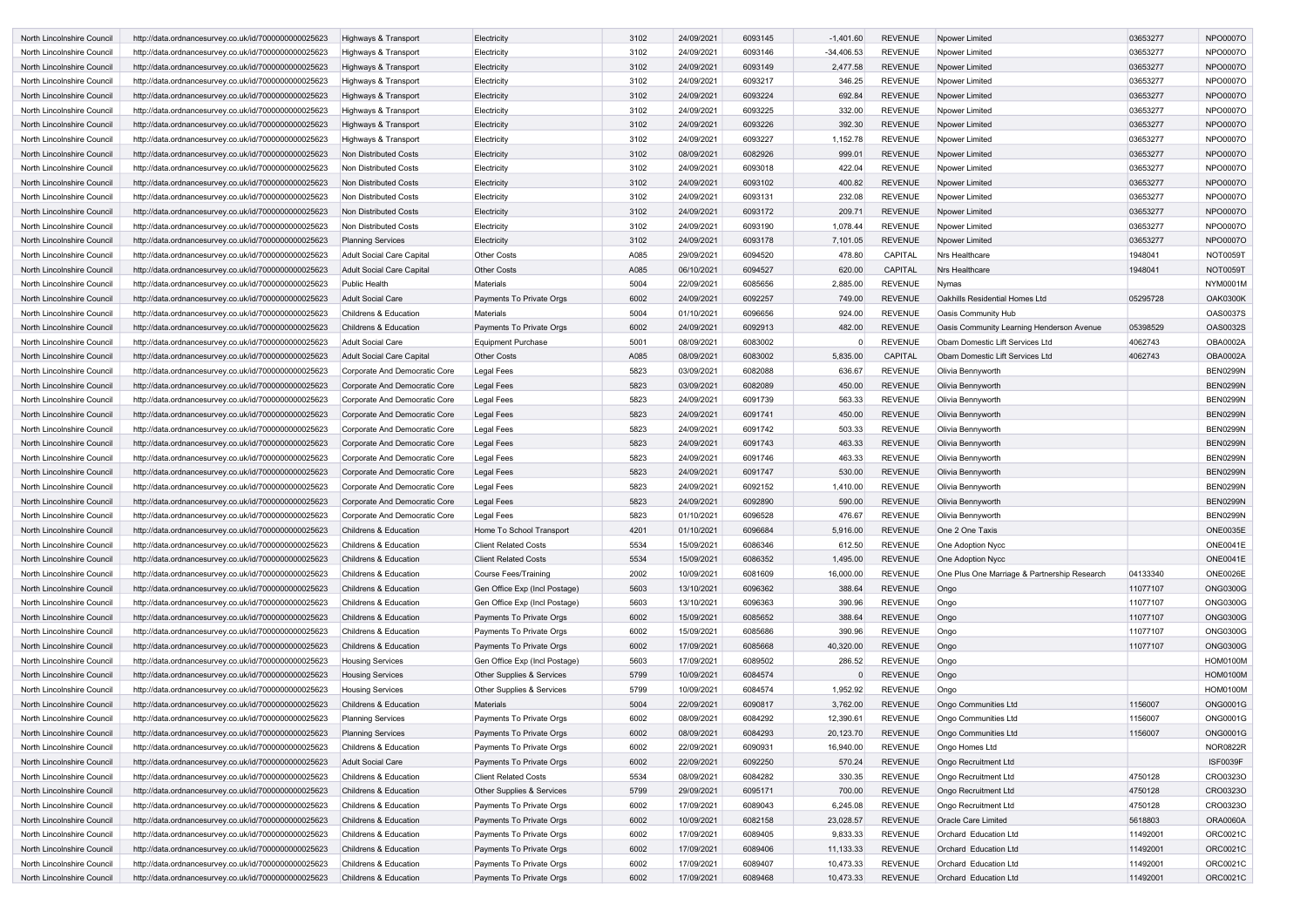| North Lincolnshire Council        | http://data.ordnancesurvey.co.uk/id/7000000000025623 | Culture, Env, Reg & Planning Cap      | It Equipment                     | A098 | 06/10/2021 | 6092987 | 9,995.00  | <b>CAPITAL</b> | Ove Arup & Partnerships International       |          | OVE0031E        |
|-----------------------------------|------------------------------------------------------|---------------------------------------|----------------------------------|------|------------|---------|-----------|----------------|---------------------------------------------|----------|-----------------|
| North Lincolnshire Council        | http://data.ordnancesurvey.co.uk/id/7000000000025623 | Highways & Transport                  | Other Supplies & Services        | 5799 | 29/09/2021 | 6095237 | 1,250.00  | <b>REVENUE</b> | Owston Ferry Parish Council                 |          | <b>OWS0004S</b> |
| North Lincolnshire Council        | http://data.ordnancesurvey.co.uk/id/7000000000025623 | <b>Public Health</b>                  | Gen Office Exp (Incl Postage)    | 5603 | 08/09/2021 | 6083824 | 7,500.00  | <b>REVENUE</b> | Pace Communications Ltd                     | 9683110  | COM0402M        |
| North Lincolnshire Council        | http://data.ordnancesurvey.co.uk/id/7000000000025623 | <b>Public Health</b>                  | Gen Office Exp (Incl Postage)    | 5603 | 10/09/2021 | 6085623 | 1,080.00  | <b>REVENUE</b> | Pace Communications Ltd                     | 9683110  | COM0402M        |
| North Lincolnshire Council        | http://data.ordnancesurvey.co.uk/id/7000000000025623 | Environmental & Regulatory Svs        | Materials                        | 5004 | 22/09/2021 | 6089954 | 1,320.00  | <b>REVENUE</b> | <b>Paneltex Limited/ Marttrans Trailers</b> | 2607586  | <b>PAN0099N</b> |
| North Lincolnshire Council        | http://data.ordnancesurvey.co.uk/id/7000000000025623 | Corporate And Democratic Core         | Pay - Agency                     | 0131 | 22/09/2021 | 6089593 | 3,540.00  | <b>REVENUE</b> | Panoramic Associates Ltd                    | 09573050 | <b>PAN0150N</b> |
| North Lincolnshire Council        | http://data.ordnancesurvey.co.uk/id/7000000000025623 | Corporate And Democratic Core         | Pay - Agency                     | 0131 | 22/09/2021 | 6089879 | 15,340.00 | <b>REVENUE</b> | Panoramic Associates Ltd                    | 09573050 | <b>PAN0150N</b> |
| North Lincolnshire Council        | http://data.ordnancesurvey.co.uk/id/7000000000025623 | <b>Adult Social Care</b>              | <b>Other Professional Fees</b>   | 5829 | 15/09/2021 | 6084405 | 1,271.20  | <b>REVENUE</b> | Paragon Medical Ltd                         |          | <b>HOP0053P</b> |
| North Lincolnshire Council        | http://data.ordnancesurvey.co.uk/id/7000000000025623 | <b>Adult Social Care</b>              | <b>Other Professional Fees</b>   | 5829 | 22/09/2021 | 6089205 | 376.40    | <b>REVENUE</b> | Paragon Medical Ltd                         |          | <b>HOP0053P</b> |
| North Lincolnshire Council        | http://data.ordnancesurvey.co.uk/id/7000000000025623 | <b>Adult Social Care</b>              | <b>Other Professional Fees</b>   | 5829 | 24/09/2021 | 6089204 | 904.80    | <b>REVENUE</b> | Paragon Medical Ltd                         |          | <b>HOP0053P</b> |
|                                   | http://data.ordnancesurvey.co.uk/id/7000000000025623 | <b>Childrens &amp; Education</b>      |                                  | 2002 | 08/09/2021 | 6084086 | 2,500.00  | REVENUE        |                                             | 7351094  | <b>PAR0702R</b> |
| North Lincolnshire Council        |                                                      |                                       | <b>Course Fees/Training</b>      |      |            |         |           |                | <b>Parenting Special Children</b>           |          |                 |
| North Lincolnshire Council        | http://data.ordnancesurvey.co.uk/id/7000000000025623 | <b>Adult Social Care</b>              | <b>Other Professional Fees</b>   | 5829 | 03/09/2021 | 6082007 | 1,500.00  | <b>REVENUE</b> | Parklane Plowden Chambers                   | 51726    | <b>PAR0599R</b> |
| North Lincolnshire Council        | http://data.ordnancesurvey.co.uk/id/7000000000025623 | <b>Adult Social Care</b>              | <b>Other Professional Fees</b>   | 5829 | 08/09/2021 | 6084080 | 1,250.00  | <b>REVENUE</b> | Parklane Plowden Chambers                   | 51726    | <b>PAR0599R</b> |
| North Lincolnshire Council        | http://data.ordnancesurvey.co.uk/id/7000000000025623 | <b>Adult Social Care</b>              | <b>Other Professional Fees</b>   | 5829 | 08/09/2021 | 6084081 | 350.00    | <b>REVENUE</b> | Parklane Plowden Chambers                   | 51726    | <b>PAR0599R</b> |
| North Lincolnshire Council        | http://data.ordnancesurvey.co.uk/id/7000000000025623 | <b>Childrens &amp; Education</b>      | Home To School Transport         | 4201 | 08/09/2021 | 6084141 | 735.00    | <b>REVENUE</b> | Pat Frankish Psychology & Psychotherapy Ltd | 6711712  | <b>FRA0130A</b> |
| North Lincolnshire Council        | http://data.ordnancesurvey.co.uk/id/7000000000025623 | Environmental & Regulatory Svs        | Other Supplies & Services        | 5799 | 08/09/2021 | 6083799 | 4,998.96  | <b>REVENUE</b> | Pbs Construction Ltd                        | 2266573  | <b>PBS0100S</b> |
| North Lincolnshire Council        | http://data.ordnancesurvey.co.uk/id/7000000000025623 | Corporate And Democratic Core         | <b>Materials</b>                 | 5004 | 10/09/2021 | 6085782 | 440.00    | <b>REVENUE</b> | Pcf Print Management Ltd                    |          | <b>PCF0001F</b> |
| North Lincolnshire Council        | http://data.ordnancesurvey.co.uk/id/7000000000025623 | Childrens & Education                 | Payments To Private Orgs         | 6002 | 08/09/2021 | 6084234 | 2,628.45  | <b>REVENUE</b> | Peekaboo Day Nursery                        |          | <b>PEE0011E</b> |
| North Lincolnshire Council        | http://data.ordnancesurvey.co.uk/id/7000000000025623 | <b>Culture &amp; Related Services</b> | <b>Other Professional Fees</b>   | 5829 | 29/09/2021 | 6094959 | 295.00    | <b>REVENUE</b> | Penna Plc                                   | 1918150  | <b>BAR0253R</b> |
| <b>North Lincolnshire Council</b> | http://data.ordnancesurvey.co.uk/id/7000000000025623 | Corporate And Democratic Core         | <b>Recruitment Costs And Dbs</b> | 2004 | 22/09/2021 | 6090026 | 5,436.79  | <b>REVENUE</b> | People Asset Management Ltd                 | 5199107  | PEO0120O        |
| North Lincolnshire Council        | http://data.ordnancesurvey.co.uk/id/7000000000025623 | <b>Adult Social Care Capital</b>      | <b>Other Costs</b>               | A085 | 03/09/2021 | 6082277 | 2,495.00  | CAPITAL        | Performance Health International Ltd        | 4374752  | ABI00051        |
| North Lincolnshire Council        | http://data.ordnancesurvey.co.uk/id/7000000000025623 | <b>Adult Social Care Capital</b>      | <b>Other Costs</b>               | A085 | 03/09/2021 | 6082282 | 399.98    | <b>CAPITAL</b> | Performance Health International Ltd        | 4374752  | ABI00051        |
| North Lincolnshire Council        | http://data.ordnancesurvey.co.uk/id/7000000000025623 | <b>Adult Social Care Capital</b>      | <b>Other Costs</b>               | A085 | 08/09/2021 | 6083004 | 1,977.50  | <b>CAPITAL</b> | Performance Health International Ltd        | 4374752  | ABI00051        |
| North Lincolnshire Council        | http://data.ordnancesurvey.co.uk/id/7000000000025623 | Environmental & Regulatory Svs        | Other Supplies & Services        | 5799 | 03/09/2021 | 6075434 | 275.00    | <b>REVENUE</b> | Pestx Ltd                                   | 04233814 | <b>PES0003S</b> |
| North Lincolnshire Council        | http://data.ordnancesurvey.co.uk/id/7000000000025623 | Fin&Inv I&E                           | Repair & Maintenance Costs       | 3000 | 22/09/2021 | 6091150 | 875.00    | <b>REVENUE</b> | Pestx Ltd                                   | 04233814 | <b>PES0003S</b> |
| North Lincolnshire Council        | http://data.ordnancesurvey.co.uk/id/7000000000025623 | <b>Childrens &amp; Education</b>      | <b>Client Related Costs</b>      | 5534 | 01/10/2021 | 6096366 | 2,850.00  | <b>REVENUE</b> | Peter & Amanda Mallinson                    |          | <b>MAL0068L</b> |
| North Lincolnshire Council        | http://data.ordnancesurvey.co.uk/id/7000000000025623 | <b>Childrens &amp; Education</b>      | <b>Client Related Costs</b>      | 5534 | 01/10/2021 | 6096371 | 3,450.00  | <b>REVENUE</b> | Peter & Amanda Mallinson                    |          | <b>MAL0068L</b> |
| North Lincolnshire Council        | http://data.ordnancesurvey.co.uk/id/7000000000025623 | <b>Adult Social Care</b>              | <b>Cleaning Costs/ Materials</b> | 3301 | 15/09/2021 | 6087693 | 271.67    | <b>REVENUE</b> | Peter Hogarth & Sons Ltd                    | 1143352  | <b>HOG0001G</b> |
| North Lincolnshire Council        | http://data.ordnancesurvey.co.uk/id/7000000000025623 | <b>Adult Social Care</b>              | <b>Cleaning Costs/ Materials</b> | 3301 | 15/09/2021 | 6087710 | 261.64    | <b>REVENUE</b> | Peter Hogarth & Sons Ltd                    | 1143352  | HOG0001G        |
| North Lincolnshire Council        | http://data.ordnancesurvey.co.uk/id/7000000000025623 | <b>Adult Social Care</b>              | <b>Cleaning Costs/ Materials</b> | 3301 | 15/09/2021 | 6087909 | 289.25    | <b>REVENUE</b> | Peter Hogarth & Sons Ltd                    | 1143352  | <b>HOG0001G</b> |
| North Lincolnshire Council        | http://data.ordnancesurvey.co.uk/id/7000000000025623 | <b>Childrens &amp; Education</b>      | <b>Cleaning Costs/ Materials</b> | 3301 | 15/09/2021 | 6087703 | 215.20    | <b>REVENUE</b> | Peter Hogarth & Sons Ltd                    | 1143352  | <b>HOG0001G</b> |
|                                   | http://data.ordnancesurvey.co.uk/id/7000000000025623 | <b>Culture &amp; Related Services</b> | <b>Cleaning Costs/ Materials</b> | 3301 | 15/09/2021 | 6087698 | 222.44    | <b>REVENUE</b> | Peter Hogarth & Sons Ltd                    | 1143352  | HOG0001G        |
| North Lincolnshire Council        | http://data.ordnancesurvey.co.uk/id/7000000000025623 | <b>Culture &amp; Related Services</b> |                                  | 3301 | 15/09/2021 | 6087702 | 469.26    | REVENUE        |                                             | 1143352  | <b>HOG0001G</b> |
| North Lincolnshire Council        |                                                      |                                       | <b>Cleaning Costs/ Materials</b> |      |            |         |           |                | Peter Hogarth & Sons Ltd                    |          |                 |
| North Lincolnshire Council        | http://data.ordnancesurvey.co.uk/id/7000000000025623 | Culture & Related Services            | <b>Cleaning Costs/ Materials</b> | 3301 | 15/09/2021 | 6087705 | 826.60    | <b>REVENUE</b> | Peter Hogarth & Sons Ltd                    | 1143352  | HOG0001G        |
| North Lincolnshire Council        | http://data.ordnancesurvey.co.uk/id/7000000000025623 | <b>Culture &amp; Related Services</b> | <b>Cleaning Costs/ Materials</b> | 3301 | 15/09/2021 | 6087910 | 255.98    | <b>REVENUE</b> | Peter Hogarth & Sons Ltd                    | 1143352  | HOG0001G        |
| North Lincolnshire Council        | http://data.ordnancesurvey.co.uk/id/7000000000025623 | <b>Culture &amp; Related Services</b> | <b>Cleaning Costs/ Materials</b> | 3301 | 15/09/2021 | 6087933 | 528.50    | <b>REVENUE</b> | Peter Hogarth & Sons Ltd                    | 1143352  | <b>HOG0001G</b> |
| North Lincolnshire Council        | http://data.ordnancesurvey.co.uk/id/7000000000025623 | Fin&Inv I&E                           | <b>Cleaning Costs/ Materials</b> | 3301 | 01/10/2021 | 6096629 | 1,810.54  | <b>REVENUE</b> | Peter Hogarth & Sons Ltd                    | 1143352  | HOG0001G        |
| North Lincolnshire Council        | http://data.ordnancesurvey.co.uk/id/7000000000025623 | Fin&Inv I&E                           | <b>Cleaning Costs/ Materials</b> | 3301 | 01/10/2021 | 6096630 | 7,087.48  | <b>REVENUE</b> | Peter Hogarth & Sons Ltd                    | 1143352  | <b>HOG0001G</b> |
| North Lincolnshire Council        | http://data.ordnancesurvey.co.uk/id/7000000000025623 | Childrens & Education                 | <b>Other Professional Fees</b>   | 5829 | 03/09/2021 | 6082547 | 1,320.00  | <b>REVENUE</b> | Peter Oak                                   |          | <b>OAK0124K</b> |
| North Lincolnshire Council        | http://data.ordnancesurvey.co.uk/id/7000000000025623 | Childrens & Education                 | Payments To Private Orgs         | 6002 | 08/09/2021 | 6084295 | 480.00    | <b>REVENUE</b> | Peter Oak                                   |          | <b>OAK0124K</b> |
| North Lincolnshire Council        | http://data.ordnancesurvey.co.uk/id/7000000000025623 | Childrens & Education                 | <b>Other Professional Fees</b>   | 5829 | 08/09/2021 | 6084398 | 600.00    | <b>REVENUE</b> | Peter R Birkby                              |          | <b>BIR0036R</b> |
| North Lincolnshire Council        | http://data.ordnancesurvey.co.uk/id/7000000000025623 | <b>Culture &amp; Related Services</b> | Books (Libraries+Schools Only)   | 5005 | 08/09/2021 | 6084309 | 329.89    | <b>REVENUE</b> | Peters Ltd                                  | 24252340 | <b>PET0110T</b> |
| North Lincolnshire Council        | http://data.ordnancesurvey.co.uk/id/7000000000025623 | Childrens & Education                 | <b>Client Related Costs</b>      | 5534 | 22/09/2021 | 6090063 | 337.10    | <b>REVENUE</b> | Pet Potential                               |          | <b>PET0237T</b> |
| North Lincolnshire Council        | http://data.ordnancesurvey.co.uk/id/7000000000025623 | <b>Planning Services</b>              | Other Supplies & Services        | 5799 | 29/09/2021 | 6093801 | 401.51    | <b>REVENUE</b> | P H And S Barrett Ltd                       |          | <b>BAR0106R</b> |
| North Lincolnshire Council        | http://data.ordnancesurvey.co.uk/id/7000000000025623 | Fin&Inv I&E                           | Repair & Maintenance Costs       | 3000 | 10/09/2021 | 6083804 | 1,116.50  | <b>REVENUE</b> | Phil Jarratt                                |          | <b>JAR0097R</b> |
| North Lincolnshire Council        | http://data.ordnancesurvey.co.uk/id/7000000000025623 | Fin&Inv I&E                           | Repair & Maintenance Costs       | 3000 | 01/10/2021 | 6093232 | 1,160.00  | <b>REVENUE</b> | Phil Jarratt                                |          | <b>JAR0097R</b> |
| North Lincolnshire Council        | http://data.ordnancesurvey.co.uk/id/7000000000025623 | Corporate And Democratic Core         | It Software-Maintenance          | 5053 | 24/09/2021 | 6091473 | 395.78    | <b>REVENUE</b> | Phoenix Software Ltd                        | 2548628  | SOF0026F        |
| North Lincolnshire Council        | http://data.ordnancesurvey.co.uk/id/7000000000025623 | Corporate And Democratic Core         | It Software-Purchase             | 5051 | 24/09/2021 | 6091473 |           | <b>REVENUE</b> | Phoenix Software Ltd                        | 2548628  | <b>SOF0026F</b> |
| North Lincolnshire Council        | http://data.ordnancesurvey.co.uk/id/7000000000025623 | <b>Adult Social Care</b>              | Repair & Maintenance Costs       | 3000 | 22/09/2021 | 6091169 | 7.24      | <b>REVENUE</b> | Pickerings Europe Ltd                       | 3217853  | <b>PIC0003C</b> |
| North Lincolnshire Council        | http://data.ordnancesurvey.co.uk/id/7000000000025623 | <b>Adult Social Care</b>              | Repair & Maintenance Costs       | 3000 | 22/09/2021 | 6091169 | 24.45     | <b>REVENUE</b> | Pickerings Europe Ltd                       | 3217853  | <b>PIC0003C</b> |
| North Lincolnshire Council        | http://data.ordnancesurvey.co.uk/id/7000000000025623 | Central Services To Public            | Repair & Maintenance Costs       | 3000 | 15/09/2021 | 6086268 | 0         | <b>REVENUE</b> | Pickerings Europe Ltd                       | 3217853  | <b>PIC0003C</b> |
| North Lincolnshire Council        | http://data.ordnancesurvey.co.uk/id/7000000000025623 | Central Services To Public            | Repair & Maintenance Costs       | 3000 | 15/09/2021 | 6086272 |           | <b>REVENUE</b> | Pickerings Europe Ltd                       | 3217853  | <b>PIC0003C</b> |
| North Lincolnshire Council        | http://data.ordnancesurvey.co.uk/id/7000000000025623 | Central Services To Public            | Repair & Maintenance Costs       | 3000 | 22/09/2021 | 6091169 |           | <b>REVENUE</b> | Pickerings Europe Ltd                       | 3217853  | <b>PIC0003C</b> |
| North Lincolnshire Council        | http://data.ordnancesurvey.co.uk/id/7000000000025623 | Childrens & Education                 | Repair & Maintenance Costs       | 3000 | 22/09/2021 | 6091169 | 28.96     | <b>REVENUE</b> | Pickerings Europe Ltd                       | 3217853  | <b>PIC0003C</b> |
| North Lincolnshire Council        | http://data.ordnancesurvey.co.uk/id/7000000000025623 | Corporate And Democratic Core         | Repair & Maintenance Costs       | 3000 | 22/09/2021 | 6091169 | 165.69    | <b>REVENUE</b> | Pickerings Europe Ltd                       | 3217853  | <b>PIC0003C</b> |
| North Lincolnshire Council        | http://data.ordnancesurvey.co.uk/id/7000000000025623 | <b>Culture &amp; Related Services</b> | Repair & Maintenance Costs       | 3000 | 03/09/2021 | 6082246 | 483.01    | <b>REVENUE</b> | Pickerings Europe Ltd                       | 3217853  | <b>PIC0003C</b> |
|                                   |                                                      | <b>Culture &amp; Related Services</b> | Repair & Maintenance Costs       |      |            |         | 513.90    | <b>REVENUE</b> |                                             | 3217853  | <b>PIC0003C</b> |
| North Lincolnshire Council        | http://data.ordnancesurvey.co.uk/id/7000000000025623 |                                       |                                  | 3000 | 15/09/2021 | 6086272 |           |                | Pickerings Europe Ltd                       |          |                 |
| North Lincolnshire Council        | http://data.ordnancesurvey.co.uk/id/7000000000025623 | <b>Culture &amp; Related Services</b> | Repair & Maintenance Costs       | 3000 | 22/09/2021 | 6089165 | 2,137.34  | <b>REVENUE</b> | Pickerings Europe Ltd                       | 3217853  | <b>PIC0003C</b> |
| North Lincolnshire Council        | http://data.ordnancesurvey.co.uk/id/7000000000025623 | <b>Culture &amp; Related Services</b> | Repair & Maintenance Costs       | 3000 | 22/09/2021 | 6091169 | 272.76    | <b>REVENUE</b> | Pickerings Europe Ltd                       | 3217853  | <b>PIC0003C</b> |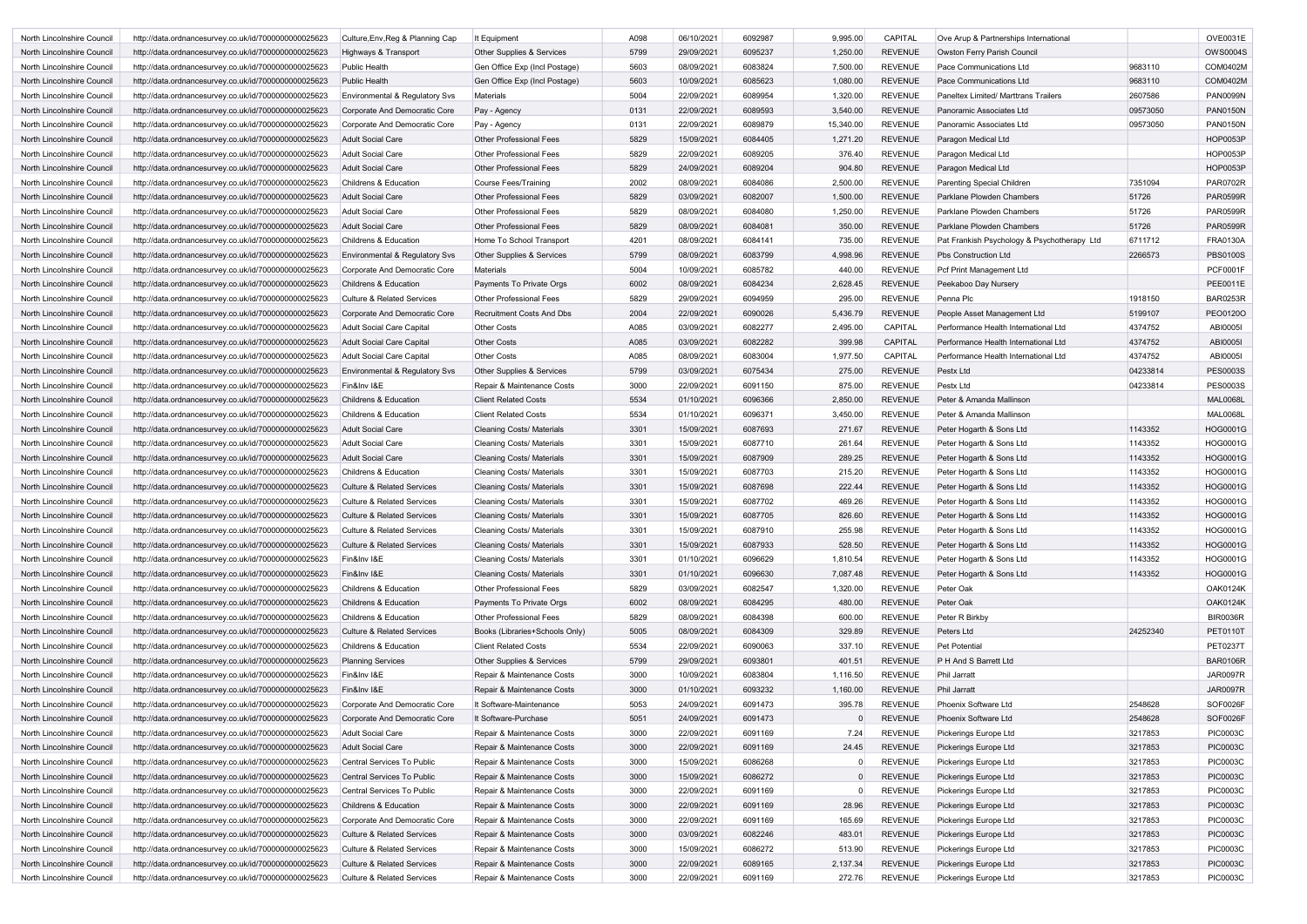| North Lincolnshire Council | http://data.ordnancesurvey.co.uk/id/7000000000025623 | <b>Culture &amp; Related Services</b> | Repair & Maintenance Costs               | 3000 | 22/09/2021 | 6091170 | 1,998.00       | REVENUE        | Pickerings Europe Ltd                  | 3217853  | <b>PIC0003C</b> |
|----------------------------|------------------------------------------------------|---------------------------------------|------------------------------------------|------|------------|---------|----------------|----------------|----------------------------------------|----------|-----------------|
| North Lincolnshire Council | http://data.ordnancesurvey.co.uk/id/7000000000025623 | Highways & Transport                  | Repair & Maintenance Costs               | 3000 | 15/09/2021 | 6086268 | 314.69         | <b>REVENUE</b> | Pickerings Europe Ltd                  | 3217853  | <b>PIC0003C</b> |
| North Lincolnshire Council | http://data.ordnancesurvey.co.uk/id/7000000000025623 | Highways & Transport                  | Repair & Maintenance Costs               | 3000 | 22/09/2021 | 6091169 | 92.32          | <b>REVENUE</b> | Pickerings Europe Ltd                  | 3217853  | <b>PIC0003C</b> |
| North Lincolnshire Council | http://data.ordnancesurvey.co.uk/id/7000000000025623 | Non Distributed Costs                 | Repair & Maintenance Costs               | 3000 | 22/09/2021 | 6091169 | 6.88           | <b>REVENUE</b> | Pickerings Europe Ltd                  | 3217853  | <b>PIC0003C</b> |
| North Lincolnshire Council | http://data.ordnancesurvey.co.uk/id/7000000000025623 | <b>Planning Services</b>              | Repair & Maintenance Costs               | 3000 | 22/09/2021 | 6091169 | 63.38          | <b>REVENUE</b> | Pickerings Europe Ltd                  | 3217853  | <b>PIC0003C</b> |
| North Lincolnshire Council | http://data.ordnancesurvey.co.uk/id/7000000000025623 | <b>Childrens &amp; Education</b>      | Payments To Private Orgs                 | 6002 | 29/09/2021 | 6094499 | $\Omega$       | REVENUE        | Plus Skills Development Ltd            |          | <b>PLU0004U</b> |
| North Lincolnshire Council | http://data.ordnancesurvey.co.uk/id/7000000000025623 | <b>Public Health</b>                  | Payments To Private Orgs                 | 6002 | 29/09/2021 | 6094499 | 20,000.00      | REVENUE        | Plus Skills Development Ltd            |          | <b>PLU0004U</b> |
| North Lincolnshire Council | http://data.ordnancesurvey.co.uk/id/7000000000025623 | Corporate And Democratic Core         | Other Supplies & Services                | 5799 | 10/09/2021 | 6085183 | 2,116.80       | REVENUE        | P & M M Ltd                            | 1090180  | P&M0008M        |
| North Lincolnshire Council | http://data.ordnancesurvey.co.uk/id/7000000000025623 | Other Expenditure & Income            | Payments To Private Orgs                 | 6002 | 15/09/2021 | 6086375 | 1,400.00       | REVENUE        | Policy Foresight Ltd                   | 11358674 | <b>POL0099L</b> |
| North Lincolnshire Council | http://data.ordnancesurvey.co.uk/id/7000000000025623 | <b>Culture &amp; Related Services</b> | Equipment Maint.& Repair                 | 5003 | 10/09/2021 | 6084132 | 234.00         | <b>REVENUE</b> | Poolside Leisure                       |          | POO0002C        |
| North Lincolnshire Council | http://data.ordnancesurvey.co.uk/id/7000000000025623 | <b>Culture &amp; Related Services</b> | Repair & Maintenance Costs               | 3000 | 22/09/2021 | 6089176 | 1,453.12       | <b>REVENUE</b> | Poolside Leisure                       |          | POO0002O        |
| North Lincolnshire Council | http://data.ordnancesurvey.co.uk/id/7000000000025623 | Corporate And Democratic Core         | It Software-Purchase                     | 5051 | 29/09/2021 | 6091058 | 4,200.00       | <b>REVENUE</b> | Porism Limited                         | 2192915  | <b>POR0018R</b> |
| North Lincolnshire Council | http://data.ordnancesurvey.co.uk/id/7000000000025623 | Corporate And Democratic Core         | Repair & Maintenance Costs               | 3000 | 15/09/2021 | 6086307 | 1,228.00       | <b>REVENUE</b> | <b>Power Control Ltd</b>               | SC152126 | POW0021W        |
| North Lincolnshire Council | http://data.ordnancesurvey.co.uk/id/7000000000025623 | Environmental & Regulatory Svs        | Repair & Maintenance Costs               | 3000 | 15/09/2021 | 6086307 | 410.00         | <b>REVENUE</b> | <b>Power Control Ltd</b>               | SC152126 | POW0021W        |
| North Lincolnshire Council | http://data.ordnancesurvey.co.uk/id/7000000000025623 | <b>Culture &amp; Related Services</b> | <b>Other Professional Fees</b>           | 5829 | 03/09/2021 | 6082240 | 276.17         | <b>REVENUE</b> | Ppl Prs Ltd                            | 10376001 | <b>PPL0001L</b> |
| North Lincolnshire Council | http://data.ordnancesurvey.co.uk/id/7000000000025623 | Adult Social Care Capital             | Building/Construction                    | A082 | 17/09/2021 | 6089410 | 15,379.39      | <b>CAPITAL</b> | Premier Roofing And Services Ltd       | 4577119  | <b>PRE0164E</b> |
| North Lincolnshire Council | http://data.ordnancesurvey.co.uk/id/7000000000025623 | <b>Childrens &amp; Education</b>      | Repair & Maintenance Costs               | 3000 | 17/09/2021 | 6089410 | 1,429.87       | <b>REVENUE</b> | Premier Roofing And Services Ltd       | 4577119  | <b>PRE0164E</b> |
| North Lincolnshire Council | http://data.ordnancesurvey.co.uk/id/7000000000025623 | <b>Childrens &amp; Education</b>      | Repair & Maintenance Costs               | 3000 | 24/09/2021 | 6092924 | 432.92         | <b>REVENUE</b> | Premier Roofing And Services Ltd       | 4577119  | <b>PRE0164E</b> |
| North Lincolnshire Council | http://data.ordnancesurvey.co.uk/id/7000000000025623 | Corporate And Democratic Core         | Repair & Maintenance Costs               | 3000 | 17/09/2021 | 6089410 | 1,140.30       | <b>REVENUE</b> | Premier Roofing And Services Ltd       | 4577119  | <b>PRE0164E</b> |
| North Lincolnshire Council | http://data.ordnancesurvey.co.uk/id/7000000000025623 | <b>Culture &amp; Related Services</b> | Repair & Maintenance Costs               | 3000 | 17/09/2021 | 6089410 | 24,584.87      | <b>REVENUE</b> | Premier Roofing And Services Ltd       | 4577119  | <b>PRE0164E</b> |
| North Lincolnshire Council | http://data.ordnancesurvey.co.uk/id/7000000000025623 | Environmental & Regulatory Svs        | Repair & Maintenance Costs               | 3000 | 17/09/2021 | 6089410 | 1,355.66       | REVENUE        | Premier Roofing And Services Ltd       | 4577119  | <b>PRE0164E</b> |
| North Lincolnshire Council | http://data.ordnancesurvey.co.uk/id/7000000000025623 | Fin&Inv I&E                           | Repair & Maintenance Costs               | 3000 | 17/09/2021 | 6089410 | 290.09         | <b>REVENUE</b> | Premier Roofing And Services Ltd       | 4577119  | <b>PRE0164E</b> |
| North Lincolnshire Council | http://data.ordnancesurvey.co.uk/id/7000000000025623 | Fin&Inv I&E                           | Repair & Maintenance Costs               | 3000 | 01/10/2021 | 6096354 | 1,634.05       | <b>REVENUE</b> | Premier Roofing And Services Ltd       | 4577119  | <b>PRE0164E</b> |
| North Lincolnshire Council | http://data.ordnancesurvey.co.uk/id/7000000000025623 | Highways & Transport                  | Repair & Maintenance Costs               | 3000 | 17/09/2021 | 6089410 | 128.90         | <b>REVENUE</b> | Premier Roofing And Services Ltd       | 4577119  | <b>PRE0164E</b> |
| North Lincolnshire Council | http://data.ordnancesurvey.co.uk/id/7000000000025623 | Non Distributed Costs                 | Repair & Maintenance Costs               | 3000 | 17/09/2021 | 6089124 | 853.95         | <b>REVENUE</b> | Premier Roofing And Services Ltd       | 4577119  | <b>PRE0164E</b> |
| North Lincolnshire Council | http://data.ordnancesurvey.co.uk/id/7000000000025623 | Non Distributed Costs                 | Repair & Maintenance Costs               | 3000 | 17/09/2021 | 6089127 | 1,252.98       | <b>REVENUE</b> | Premier Roofing And Services Ltd       | 4577119  | <b>PRE0164E</b> |
| North Lincolnshire Council | http://data.ordnancesurvey.co.uk/id/7000000000025623 | <b>Childrens &amp; Education</b>      | <b>Client Related Costs</b>              | 5534 | 10/09/2021 | 6085756 | 390.00         | <b>REVENUE</b> | Pre-School Learning Alliance           |          | <b>PRE0172E</b> |
| North Lincolnshire Council | http://data.ordnancesurvey.co.uk/id/7000000000025623 | <b>Childrens &amp; Education</b>      | <b>Agency Costs</b>                      | 6005 | 22/09/2021 | 6087989 | 745.00         | <b>REVENUE</b> | <b>Principal Resourcing Ltd</b>        | 5159515  | PRI0101I        |
| North Lincolnshire Council | http://data.ordnancesurvey.co.uk/id/7000000000025623 | <b>Childrens &amp; Education</b>      | Pay - Agency                             | 0131 | 03/09/2021 | 6082048 | 431.25         | <b>REVENUE</b> | <b>Principal Resourcing Ltd</b>        | 5159515  | PRI0101I        |
| North Lincolnshire Council | http://data.ordnancesurvey.co.uk/id/7000000000025623 | <b>Childrens &amp; Education</b>      | Pay - Agency                             | 0131 | 08/09/2021 | 6082507 | 431.25         | <b>REVENUE</b> | <b>Principal Resourcing Ltd</b>        | 5159515  | PRI0101         |
| North Lincolnshire Council | http://data.ordnancesurvey.co.uk/id/7000000000025623 | <b>Childrens &amp; Education</b>      | Pay - Agency                             | 0131 | 15/09/2021 | 6085740 | 431.25         | <b>REVENUE</b> | <b>Principal Resourcing Ltd</b>        | 5159515  | PRI0101I        |
| North Lincolnshire Council | http://data.ordnancesurvey.co.uk/id/7000000000025623 | Childrens & Education                 |                                          | 0131 | 22/09/2021 | 6087788 | 863.25         | REVENUE        | <b>Principal Resourcing Ltd</b>        | 5159515  | PRI0101I        |
| North Lincolnshire Council | http://data.ordnancesurvey.co.uk/id/7000000000025623 | <b>Childrens &amp; Education</b>      | Pay - Agency                             | 0131 | 29/09/2021 | 6090964 | 1,379.25       | <b>REVENUE</b> | <b>Principal Resourcing Ltd</b>        | 5159515  | PRI0101I        |
|                            |                                                      |                                       | Pay - Agency                             |      | 06/10/2021 |         |                |                |                                        |          | PRI0101I        |
| North Lincolnshire Council | http://data.ordnancesurvey.co.uk/id/7000000000025623 | Childrens & Education                 | Pay - Agency                             | 0131 |            | 6095175 | 1,637.25       | <b>REVENUE</b> | <b>Principal Resourcing Ltd</b>        | 5159515  |                 |
| North Lincolnshire Council | http://data.ordnancesurvey.co.uk/id/7000000000025623 | Childrens & Education                 | Payments To Other La'S                   | 6003 | 22/09/2021 | 6089872 | $\overline{0}$ | REVENUE        | <b>Principal Resourcing Ltd</b>        | 5159515  | PRI01011        |
| North Lincolnshire Council | http://data.ordnancesurvey.co.uk/id/7000000000025623 | Childrens & Education                 | Payments To Other La'S                   | 6003 | 29/09/2021 | 6095009 | 745.00         | REVENUE        | <b>Principal Resourcing Ltd</b>        | 5159515  | PRI01011        |
| North Lincolnshire Council | http://data.ordnancesurvey.co.uk/id/7000000000025623 | Childrens & Education                 | Payments To Other La'S                   | 6003 | 06/10/2021 | 6095011 | 596.00         | REVENUE        | <b>Principal Resourcing Ltd</b>        | 5159515  | PRI01011        |
| North Lincolnshire Council | http://data.ordnancesurvey.co.uk/id/7000000000025623 | Childrens & Education                 | Payments To Private Orgs                 | 6002 | 22/09/2021 | 6089872 | 447.00         | REVENUE        | Principal Resourcing Ltd               | 5159515  | PRI01011        |
| North Lincolnshire Council | http://data.ordnancesurvey.co.uk/id/7000000000025623 | Central Services To Public            | Gen Office Exp (Incl Postage)            | 5603 | 08/09/2021 | 6084195 | 860.00         | REVENUE        | Print Image Network Ltd                | 4009079  | <b>PRI03451</b> |
| North Lincolnshire Council | http://data.ordnancesurvey.co.uk/id/7000000000025623 | Central Services To Public            | Gen Office Exp (Incl Postage)            | 5603 | 29/09/2021 | 6094952 | 841.00         | REVENUE        | Print Image Network Ltd                | 4009079  | <b>PRI03451</b> |
| North Lincolnshire Council | http://data.ordnancesurvey.co.uk/id/7000000000025623 | Central Services To Public            | Gen Office Exp (Incl Postage)            | 5603 | 29/09/2021 | 6094953 | 1,256.00       | REVENUE        | Print Image Network Ltd                | 4009079  | <b>PRI03451</b> |
| North Lincolnshire Council | http://data.ordnancesurvey.co.uk/id/7000000000025623 | Childrens & Education                 | Payments To Voluntary Orgs               | 6001 | 08/09/2021 | 6084156 | 3,389.40       | REVENUE        | Priory Lane Pre-School                 |          | <b>LAN0081N</b> |
| North Lincolnshire Council | http://data.ordnancesurvey.co.uk/id/7000000000025623 | <b>Adult Social Care</b>              | Equipment Maint.& Repair                 | 5003 | 08/09/2021 | 6083006 | 245.61         | <b>REVENUE</b> | <b>Prism Medical Uk</b>                | 04992349 | <b>WES0123S</b> |
| North Lincolnshire Council | http://data.ordnancesurvey.co.uk/id/7000000000025623 | <b>Adult Social Care Capital</b>      | <b>Other Costs</b>                       | A085 | 29/09/2021 | 6094523 | 1,161.49       | CAPITAL        | <b>Prism Medical Uk</b>                | 04992349 | <b>WES0123S</b> |
| North Lincolnshire Council | http://data.ordnancesurvey.co.uk/id/7000000000025623 | <b>Culture &amp; Related Services</b> | <b>Course Fees/Training</b>              | 2002 | 24/09/2021 | 6092138 | 622.40         | REVENUE        | Professional Development Group         |          | GOV0123V        |
| North Lincolnshire Council | http://data.ordnancesurvey.co.uk/id/7000000000025623 | Adult Social Care Capital             | It Equipment                             | A098 | 24/09/2021 | 6092910 | 257.93         | CAPITAL        | Professional Telecom Installations Ltd | 04629825 | PRO0051O        |
| North Lincolnshire Council | http://data.ordnancesurvey.co.uk/id/7000000000025623 | <b>Adult Social Care</b>              | Payments To Private Orgs                 | 6002 | 08/09/2021 | 6084188 | 1,763.18       | REVENUE        | Progress Housing Group Ltd             | 28685R   | PRO0320O        |
| North Lincolnshire Council | http://data.ordnancesurvey.co.uk/id/7000000000025623 | Corporate And Democratic Core         | It Software-Maintenance                  | 5053 | 08/09/2021 | 6083752 | 650.00         | <b>REVENUE</b> | Public Sector Live                     |          | <b>PUB0160B</b> |
| North Lincolnshire Council | http://data.ordnancesurvey.co.uk/id/7000000000025623 | Corporate And Democratic Core         | It Software-Maintenance                  | 5053 | 15/09/2021 | 6082018 | 650.00         | <b>REVENUE</b> | <b>Public Sector Live</b>              |          | <b>PUB0160B</b> |
| North Lincolnshire Council | http://data.ordnancesurvey.co.uk/id/7000000000025623 | Fin&Inv I&E                           | <b>Cleaning Services &amp; Contracts</b> | 3311 | 10/09/2021 | 6082481 | 1,204.04       | <b>REVENUE</b> | Pure Water Cleaning Contractors Ltd    | 11361613 | <b>PUR0010R</b> |
| North Lincolnshire Council | http://data.ordnancesurvey.co.uk/id/7000000000025623 | Fin&Inv I&E                           | <b>Cleaning Services &amp; Contracts</b> | 3311 | 01/10/2021 | 6094655 | 350.18         | REVENUE        | Pure Water Cleaning Contractors Ltd    | 11361613 | <b>PUR0010R</b> |
| North Lincolnshire Council | http://data.ordnancesurvey.co.uk/id/7000000000025623 | Adult Social Care                     | Gen Office Exp (Incl Postage)            | 5603 | 03/09/2021 | 6082020 | 322.13         | <b>REVENUE</b> | Quadient Uk Limited                    | 2658324  | <b>NEO0001O</b> |
| North Lincolnshire Council | http://data.ordnancesurvey.co.uk/id/7000000000025623 | <b>Adult Social Care</b>              | Gen Office Exp (Incl Postage)            | 5603 | 03/09/2021 | 6082020 | 5.86           | <b>REVENUE</b> | Quadient Uk Limited                    | 2658324  | <b>NEO0001O</b> |
| North Lincolnshire Council | http://data.ordnancesurvey.co.uk/id/7000000000025623 | Childrens & Education                 | Gen Office Exp (Incl Postage)            | 5603 | 03/09/2021 | 6082020 | 0.67           | <b>REVENUE</b> | <b>Quadient Uk Limited</b>             | 2658324  | <b>NEO0001O</b> |
| North Lincolnshire Council | http://data.ordnancesurvey.co.uk/id/7000000000025623 | Childrens & Education                 | Gen Office Exp (Incl Postage)            | 5603 | 03/09/2021 | 6082020 | 25.28          | REVENUE        | <b>Quadient Uk Limited</b>             | 2658324  | <b>NEO0001O</b> |
| North Lincolnshire Council | http://data.ordnancesurvey.co.uk/id/7000000000025623 | Childrens & Education                 | Gen Office Exp (Incl Postage)            | 5603 | 03/09/2021 | 6082020 | 36.06          | REVENUE        | <b>Quadient Uk Limited</b>             | 2658324  | <b>NEO0001O</b> |
| North Lincolnshire Council | http://data.ordnancesurvey.co.uk/id/7000000000025623 | Corporate And Democratic Core         | <b>Equipment Hire/Rent</b>               | 5002 | 03/09/2021 | 6082139 | 4,130.39       | REVENUE        | <b>Quadient Uk Limited</b>             | 2658324  | <b>NEO0001O</b> |
| North Lincolnshire Council | http://data.ordnancesurvey.co.uk/id/7000000000025623 | Corporate And Democratic Core         | Equipment Hire/Rent                      | 5002 | 03/09/2021 | 6082146 | 788.94         | REVENUE        | Quadient Uk Limited                    | 2658324  | NEO0001O        |
| North Lincolnshire Council | http://data.ordnancesurvey.co.uk/id/7000000000025623 | Corporate And Democratic Core         | <b>Equipment Hire/Rent</b>               | 5002 | 01/10/2021 | 6096497 | 8,809.72       | REVENUE        | Quadient Uk Limited                    | 2658324  | <b>NEO0001O</b> |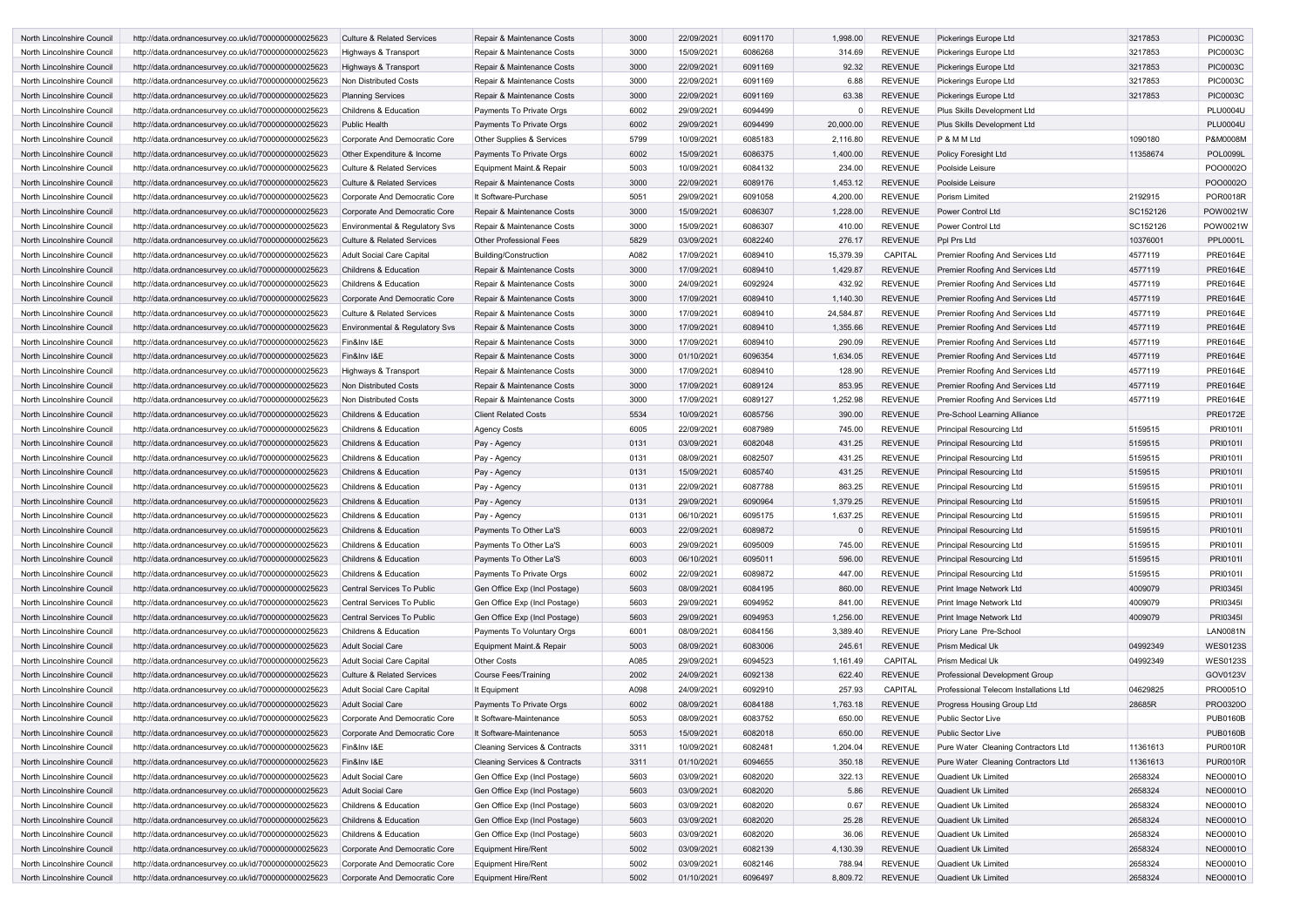| North Lincolnshire Council        | http://data.ordnancesurvey.co.uk/id/7000000000025623 | Corporate And Democratic Core             | Gen Office Exp (Incl Postage)        | 5603 | 03/09/2021 | 6082020 | 10,687.06 | <b>REVENUE</b> | Quadient Uk Limited        | 2658324 | <b>NEO0001O</b> |
|-----------------------------------|------------------------------------------------------|-------------------------------------------|--------------------------------------|------|------------|---------|-----------|----------------|----------------------------|---------|-----------------|
| North Lincolnshire Council        | http://data.ordnancesurvey.co.uk/id/7000000000025623 | Corporate And Democratic Core             | Gen Office Exp (Incl Postage)        | 5603 | 03/09/2021 | 6082020 | 2,080.82  | <b>REVENUE</b> | <b>Quadient Uk Limited</b> | 2658324 | <b>NEO0001O</b> |
| North Lincolnshire Council        | http://data.ordnancesurvey.co.uk/id/7000000000025623 | Corporate And Democratic Core             | Gen Office Exp (Incl Postage)        | 5603 | 29/09/2021 | 6095159 | 10,000.00 | <b>REVENUE</b> | Quadient Uk Limited        | 2658324 | <b>NEO0001O</b> |
| North Lincolnshire Council        | http://data.ordnancesurvey.co.uk/id/7000000000025623 | <b>Environmental &amp; Regulatory Svs</b> | Gen Office Exp (Incl Postage)        | 5603 | 03/09/2021 | 6082020 | 19.22     | <b>REVENUE</b> | Quadient Uk Limited        | 2658324 | <b>NEO0001O</b> |
| North Lincolnshire Council        | http://data.ordnancesurvey.co.uk/id/7000000000025623 | Environmental & Regulatory Svs            | Gen Office Exp (Incl Postage)        | 5603 | 03/09/2021 | 6082020 | 40.59     | <b>REVENUE</b> | <b>Quadient Uk Limited</b> | 2658324 | <b>NEO0001O</b> |
| North Lincolnshire Council        | http://data.ordnancesurvey.co.uk/id/7000000000025623 | <b>Planning Services</b>                  | Gen Office Exp (Incl Postage)        | 5603 | 03/09/2021 | 6082020 | 4.62      | <b>REVENUE</b> | Quadient Uk Limited        | 2658324 | <b>NEO0001O</b> |
| North Lincolnshire Council        | http://data.ordnancesurvey.co.uk/id/7000000000025623 | <b>Housing Services</b>                   | Other Supplies & Services            | 5799 | 22/09/2021 | 6084688 | 350.00    | <b>REVENUE</b> | Ramzan Hussain             |         | <b>RAM0131M</b> |
| North Lincolnshire Council        | http://data.ordnancesurvey.co.uk/id/7000000000025623 | <b>Housing Services</b>                   | Other Supplies & Services            | 5799 | 22/09/2021 | 6084688 |           | <b>REVENUE</b> | Ramzan Hussain             |         | <b>RAM0131M</b> |
| North Lincolnshire Council        | http://data.ordnancesurvey.co.uk/id/7000000000025623 | <b>Housing Services</b>                   | Other Supplies & Services            | 5799 | 06/10/2021 | 6096428 |           | <b>REVENUE</b> | Ramzan Hussain             |         | <b>RAM0131M</b> |
|                                   |                                                      |                                           |                                      |      |            |         |           |                |                            |         |                 |
| North Lincolnshire Council        | http://data.ordnancesurvey.co.uk/id/7000000000025623 | <b>Housing Services</b>                   | Other Supplies & Services            | 5799 | 06/10/2021 | 6096428 | 350.00    | <b>REVENUE</b> | Ramzan Hussain             |         | <b>RAM0131M</b> |
| North Lincolnshire Council        | http://data.ordnancesurvey.co.uk/id/7000000000025623 | Corporate And Democratic Core             | Gen Office Exp (Incl Postage)        | 5603 | 08/09/2021 | 6084258 | 415.00    | <b>REVENUE</b> | Reach Publishing Ltd       | 82548   | <b>REA0038A</b> |
| North Lincolnshire Council        | http://data.ordnancesurvey.co.uk/id/7000000000025623 | Corporate And Democratic Core             | Gen Office Exp (Incl Postage)        | 5603 | 08/09/2021 | 6084284 | 500.00    | <b>REVENUE</b> | Reach Publishing Ltd       | 82548   | <b>REA0038A</b> |
| North Lincolnshire Council        | http://data.ordnancesurvey.co.uk/id/7000000000025623 | Corporate And Democratic Core             | Gen Office Exp (Incl Postage)        | 5603 | 29/09/2021 | 6092417 | 415.00    | <b>REVENUE</b> | Reach Publishing Ltd       | 82548   | <b>REA0038A</b> |
| North Lincolnshire Council        | http://data.ordnancesurvey.co.uk/id/7000000000025623 | <b>Planning Services</b>                  | <b>Advertising &amp; Publicity</b>   | 5610 | 08/09/2021 | 6082447 | 219.00    | <b>REVENUE</b> | Reach Publishing Ltd       | 82548   | <b>REA0038A</b> |
| North Lincolnshire Council        | http://data.ordnancesurvey.co.uk/id/7000000000025623 | <b>Planning Services</b>                  | Advertising & Publicity              | 5610 | 15/09/2021 | 6085075 | 321.20    | <b>REVENUE</b> | Reach Publishing Ltd       | 82548   | <b>REA0038A</b> |
| North Lincolnshire Council        | http://data.ordnancesurvey.co.uk/id/7000000000025623 | <b>Adult Social Care</b>                  | Payments To Private Orgs             | 6002 | 24/09/2021 | 6092231 | 595.84    | <b>REVENUE</b> | React Homecare Ltd         |         | <b>CLA0252A</b> |
| North Lincolnshire Council        | http://data.ordnancesurvey.co.uk/id/7000000000025623 | Adult Social Care                         | Payments To Private Orgs             | 6002 | 24/09/2021 | 6092231 | 24,830.24 | <b>REVENUE</b> | React Homecare Ltd         |         | <b>CLA0252A</b> |
| North Lincolnshire Council        | http://data.ordnancesurvey.co.uk/id/7000000000025623 | Other Expenditure & Income                | Payments To Private Orgs             | 6002 | 24/09/2021 | 6092231 | 1,906.24  | <b>REVENUE</b> | <b>React Homecare Ltd</b>  |         | <b>CLA0252A</b> |
| North Lincolnshire Council        | http://data.ordnancesurvey.co.uk/id/7000000000025623 | <b>Central Services To Public</b>         | Vehicle Hire                         | 4101 | 10/09/2021 | 6085287 | 228.57    | <b>REVENUE</b> | Ready Rent A Car           | 2177268 | <b>REA0004A</b> |
| North Lincolnshire Council        | http://data.ordnancesurvey.co.uk/id/7000000000025623 | <b>Childrens &amp; Education</b>          | <b>Client Transport Costs</b>        | 6092 | 22/09/2021 | 6089958 | 306.00    | <b>REVENUE</b> | Ready Rent A Car           | 2177268 | <b>REA0004A</b> |
| North Lincolnshire Council        | http://data.ordnancesurvey.co.uk/id/7000000000025623 | <b>Childrens &amp; Education</b>          | <b>Other Incidental Travel Costs</b> | 4311 | 15/09/2021 | 6086345 | 240.00    | <b>REVENUE</b> | Ready Rent A Car           | 2177268 | <b>REA0004A</b> |
| <b>North Lincolnshire Council</b> |                                                      | <b>Childrens &amp; Education</b>          | Vehicle Hire                         | 4101 | 10/09/2021 | 6085285 | 509.26    | <b>REVENUE</b> | Ready Rent A Car           | 2177268 | <b>REA0004A</b> |
|                                   | http://data.ordnancesurvey.co.uk/id/7000000000025623 |                                           |                                      |      |            |         |           |                |                            |         |                 |
| North Lincolnshire Council        | http://data.ordnancesurvey.co.uk/id/7000000000025623 | Childrens & Education                     | <b>Vehicle Hire</b>                  | 4101 | 10/09/2021 | 6085295 | 492.84    | <b>REVENUE</b> | Ready Rent A Car           | 2177268 | <b>REA0004A</b> |
| North Lincolnshire Council        | http://data.ordnancesurvey.co.uk/id/7000000000025623 | <b>Childrens &amp; Education</b>          | Vehicle Hire                         | 4101 | 22/09/2021 | 6089957 | 509.26    | <b>REVENUE</b> | Ready Rent A Car           | 2177268 | <b>REA0004A</b> |
| North Lincolnshire Council        | http://data.ordnancesurvey.co.uk/id/7000000000025623 | <b>Culture &amp; Related Services</b>     | <b>Other Vehicle Costs</b>           | 4005 | 10/09/2021 | 6085284 | 420.71    | <b>REVENUE</b> | Ready Rent A Car           | 2177268 | <b>REA0004A</b> |
| North Lincolnshire Council        | http://data.ordnancesurvey.co.uk/id/7000000000025623 | <b>Culture &amp; Related Services</b>     | Vehicle Hire                         | 4101 | 29/09/2021 | 6093692 |           | REVENUE        | Ready Rent A Car           | 2177268 | <b>REA0004A</b> |
| North Lincolnshire Council        | http://data.ordnancesurvey.co.uk/id/7000000000025623 | <b>Culture &amp; Related Services</b>     | <b>Vehicle Hire</b>                  | 4101 | 29/09/2021 | 6093697 | $\Omega$  | <b>REVENUE</b> | Ready Rent A Car           | 2177268 | <b>REA0004A</b> |
| North Lincolnshire Council        | http://data.ordnancesurvey.co.uk/id/7000000000025623 | <b>Culture &amp; Related Services</b>     | <b>Vehicle Hire</b>                  | 4101 | 29/09/2021 | 6093698 | $\Omega$  | REVENUE        | Ready Rent A Car           | 2177268 | <b>REA0004A</b> |
| North Lincolnshire Council        | http://data.ordnancesurvey.co.uk/id/7000000000025623 | <b>Culture &amp; Related Services</b>     | Vehicle Hire                         | 4101 | 29/09/2021 | 6093699 |           | <b>REVENUE</b> | Ready Rent A Car           | 2177268 | <b>REA0004A</b> |
| North Lincolnshire Council        | http://data.ordnancesurvey.co.uk/id/7000000000025623 | Fin&Inv I&E                               | <b>Other Vehicle Costs</b>           | 4005 | 10/09/2021 | 6085286 | 244.28    | REVENUE        | Ready Rent A Car           | 2177268 | <b>REA0004A</b> |
| North Lincolnshire Council        | http://data.ordnancesurvey.co.uk/id/7000000000025623 | <b>Public Health</b>                      | <b>Vehicle Hire</b>                  | 4101 | 29/09/2021 | 6093692 | 407.14    | <b>REVENUE</b> | Ready Rent A Car           | 2177268 | <b>REA0004A</b> |
| North Lincolnshire Council        | http://data.ordnancesurvey.co.uk/id/7000000000025623 | <b>Public Health</b>                      | <b>Vehicle Hire</b>                  | 4101 | 29/09/2021 | 6093697 | 420.71    | <b>REVENUE</b> | Ready Rent A Car           | 2177268 | <b>REA0004A</b> |
| North Lincolnshire Council        | http://data.ordnancesurvey.co.uk/id/7000000000025623 | <b>Public Health</b>                      | <b>Vehicle Hire</b>                  | 4101 | 29/09/2021 | 6093698 | 420.71    | <b>REVENUE</b> | Ready Rent A Car           | 2177268 | <b>REA0004A</b> |
| North Lincolnshire Council        | http://data.ordnancesurvey.co.uk/id/7000000000025623 | <b>Public Health</b>                      | <b>Vehicle Hire</b>                  | 4101 | 29/09/2021 | 6093699 | 407.14    | <b>REVENUE</b> | Ready Rent A Car           | 2177268 | <b>REA0004A</b> |
| North Lincolnshire Council        | http://data.ordnancesurvey.co.uk/id/7000000000025623 | <b>Adult Social Care</b>                  | Direct Payments To Clients           | 6012 | 03/09/2021 | 6082072 | 1,209.12  | <b>REVENUE</b> | <b>REDACTED</b>            |         | <b>REDACTED</b> |
| North Lincolnshire Council        | http://data.ordnancesurvey.co.uk/id/7000000000025623 | <b>Adult Social Care</b>                  | <b>Direct Payments To Clients</b>    | 6012 | 03/09/2021 | 6082073 | 1,323.76  | <b>REVENUE</b> | <b>REDACTED</b>            |         | <b>REDACTED</b> |
| North Lincolnshire Council        | http://data.ordnancesurvey.co.uk/id/7000000000025623 | <b>Adult Social Care</b>                  | Direct Payments To Clients           | 6012 | 03/09/2021 | 6082074 | 360.00    | REVENUE        | <b>REDACTED</b>            |         | <b>REDACTED</b> |
| North Lincolnshire Council        | http://data.ordnancesurvey.co.uk/id/7000000000025623 | <b>Adult Social Care</b>                  | <b>Direct Payments To Clients</b>    | 6012 | 03/09/2021 | 6082075 | 500.00    | <b>REVENUE</b> | <b>REDACTED</b>            |         | <b>REDACTED</b> |
|                                   |                                                      |                                           |                                      |      |            |         |           |                |                            |         |                 |
| North Lincolnshire Council        | http://data.ordnancesurvey.co.uk/id/7000000000025623 | <b>Adult Social Care</b>                  | Direct Payments To Clients           | 6012 | 03/09/2021 | 6082076 | 500.00    | <b>REVENUE</b> | <b>REDACTED</b>            |         | <b>REDACTED</b> |
| North Lincolnshire Council        | http://data.ordnancesurvey.co.uk/id/7000000000025623 | <b>Adult Social Care</b>                  | <b>Direct Payments To Clients</b>    | 6012 | 15/09/2021 | 6087031 | 1,261.48  | <b>REVENUE</b> | <b>REDACTED</b>            |         | <b>REDACTED</b> |
| North Lincolnshire Council        | http://data.ordnancesurvey.co.uk/id/7000000000025623 | <b>Adult Social Care</b>                  | Direct Payments To Clients           | 6012 | 15/09/2021 | 6087033 | 1,200.00  | <b>REVENUE</b> | <b>REDACTED</b>            |         | <b>REDACTED</b> |
| North Lincolnshire Council        | http://data.ordnancesurvey.co.uk/id/7000000000025623 | <b>Adult Social Care</b>                  | <b>Direct Payments To Clients</b>    | 6012 | 15/09/2021 | 6087034 | 1,004.80  | REVENUE        | <b>REDACTED</b>            |         | <b>REDACTED</b> |
| North Lincolnshire Council        | http://data.ordnancesurvey.co.uk/id/7000000000025623 | <b>Adult Social Care</b>                  | Direct Payments To Clients           | 6012 | 15/09/2021 | 6087035 | 420.76    | <b>REVENUE</b> | REDACTED                   |         | <b>REDACTED</b> |
| North Lincolnshire Council        | http://data.ordnancesurvey.co.uk/id/7000000000025623 | <b>Adult Social Care</b>                  | <b>Direct Payments To Clients</b>    | 6012 | 15/09/2021 | 6087036 | 584.00    | <b>REVENUE</b> | <b>REDACTED</b>            |         | <b>REDACTED</b> |
| North Lincolnshire Council        | http://data.ordnancesurvey.co.uk/id/7000000000025623 | <b>Adult Social Care</b>                  | Direct Payments To Clients           | 6012 | 15/09/2021 | 6087038 | 1,182.52  | <b>REVENUE</b> | <b>REDACTED</b>            |         | <b>REDACTED</b> |
| North Lincolnshire Council        | http://data.ordnancesurvey.co.uk/id/7000000000025623 | <b>Adult Social Care</b>                  | <b>Direct Payments To Clients</b>    | 6012 | 15/09/2021 | 6087039 | 1,124.00  | <b>REVENUE</b> | <b>REDACTED</b>            |         | <b>REDACTED</b> |
| North Lincolnshire Council        | http://data.ordnancesurvey.co.uk/id/7000000000025623 | <b>Adult Social Care</b>                  | Direct Payments To Clients           | 6012 | 15/09/2021 | 6087040 | 1,474.32  | REVENUE        | <b>REDACTED</b>            |         | <b>REDACTED</b> |
| North Lincolnshire Council        | http://data.ordnancesurvey.co.uk/id/7000000000025623 | <b>Adult Social Care</b>                  | <b>Direct Payments To Clients</b>    | 6012 | 15/09/2021 | 6087043 | 1,288.00  | <b>REVENUE</b> | <b>REDACTED</b>            |         | <b>REDACTED</b> |
| North Lincolnshire Council        | http://data.ordnancesurvey.co.uk/id/7000000000025623 | Adult Social Care                         | Direct Payments To Clients           | 6012 | 15/09/2021 | 6087044 | 681.56    | <b>REVENUE</b> | <b>REDACTED</b>            |         | <b>REDACTED</b> |
| North Lincolnshire Council        | http://data.ordnancesurvey.co.uk/id/7000000000025623 | <b>Adult Social Care</b>                  | <b>Direct Payments To Clients</b>    | 6012 | 15/09/2021 | 6087045 | 2,028.88  | <b>REVENUE</b> | <b>REDACTED</b>            |         | <b>REDACTED</b> |
| North Lincolnshire Council        | http://data.ordnancesurvey.co.uk/id/7000000000025623 | <b>Adult Social Care</b>                  | Direct Payments To Clients           | 6012 | 15/09/2021 | 6087046 | 907.52    | <b>REVENUE</b> | <b>REDACTED</b>            |         | <b>REDACTED</b> |
| North Lincolnshire Council        | http://data.ordnancesurvey.co.uk/id/7000000000025623 | <b>Adult Social Care</b>                  | <b>Direct Payments To Clients</b>    | 6012 | 15/09/2021 | 6087047 | 1,451.48  | REVENUE        | <b>REDACTED</b>            |         | <b>REDACTED</b> |
| North Lincolnshire Council        | http://data.ordnancesurvey.co.uk/id/7000000000025623 | <b>Adult Social Care</b>                  | Direct Payments To Clients           | 6012 | 15/09/2021 | 6087048 | 1,064.00  | <b>REVENUE</b> | <b>REDACTED</b>            |         | <b>REDACTED</b> |
|                                   |                                                      |                                           |                                      | 6012 |            | 6087049 |           | <b>REVENUE</b> | <b>REDACTED</b>            |         | <b>REDACTED</b> |
| North Lincolnshire Council        | http://data.ordnancesurvey.co.uk/id/7000000000025623 | <b>Adult Social Care</b>                  | <b>Direct Payments To Clients</b>    |      | 15/09/2021 |         | 1,166.96  |                |                            |         |                 |
| North Lincolnshire Council        | http://data.ordnancesurvey.co.uk/id/7000000000025623 | <b>Adult Social Care</b>                  | Direct Payments To Clients           | 6012 | 15/09/2021 | 6087050 | 2,058.72  | <b>REVENUE</b> | <b>REDACTED</b>            |         | <b>REDACTED</b> |
| North Lincolnshire Council        | http://data.ordnancesurvey.co.uk/id/7000000000025623 | <b>Adult Social Care</b>                  | <b>Direct Payments To Clients</b>    | 6012 | 15/09/2021 | 6087051 | 800.00    | REVENUE        | <b>REDACTED</b>            |         | <b>REDACTED</b> |
| North Lincolnshire Council        | http://data.ordnancesurvey.co.uk/id/7000000000025623 | <b>Adult Social Care</b>                  | Direct Payments To Clients           | 6012 | 15/09/2021 | 6087052 | 1,536.00  | <b>REVENUE</b> | <b>REDACTED</b>            |         | <b>REDACTED</b> |
| North Lincolnshire Council        | http://data.ordnancesurvey.co.uk/id/7000000000025623 | <b>Adult Social Care</b>                  | <b>Direct Payments To Clients</b>    | 6012 | 15/09/2021 | 6087053 | 756.00    | <b>REVENUE</b> | <b>REDACTED</b>            |         | <b>REDACTED</b> |
| North Lincolnshire Council        | http://data.ordnancesurvey.co.uk/id/7000000000025623 | Adult Social Care                         | Direct Payments To Clients           | 6012 | 15/09/2021 | 6087054 | 1,023.60  | <b>REVENUE</b> | <b>REDACTED</b>            |         | <b>REDACTED</b> |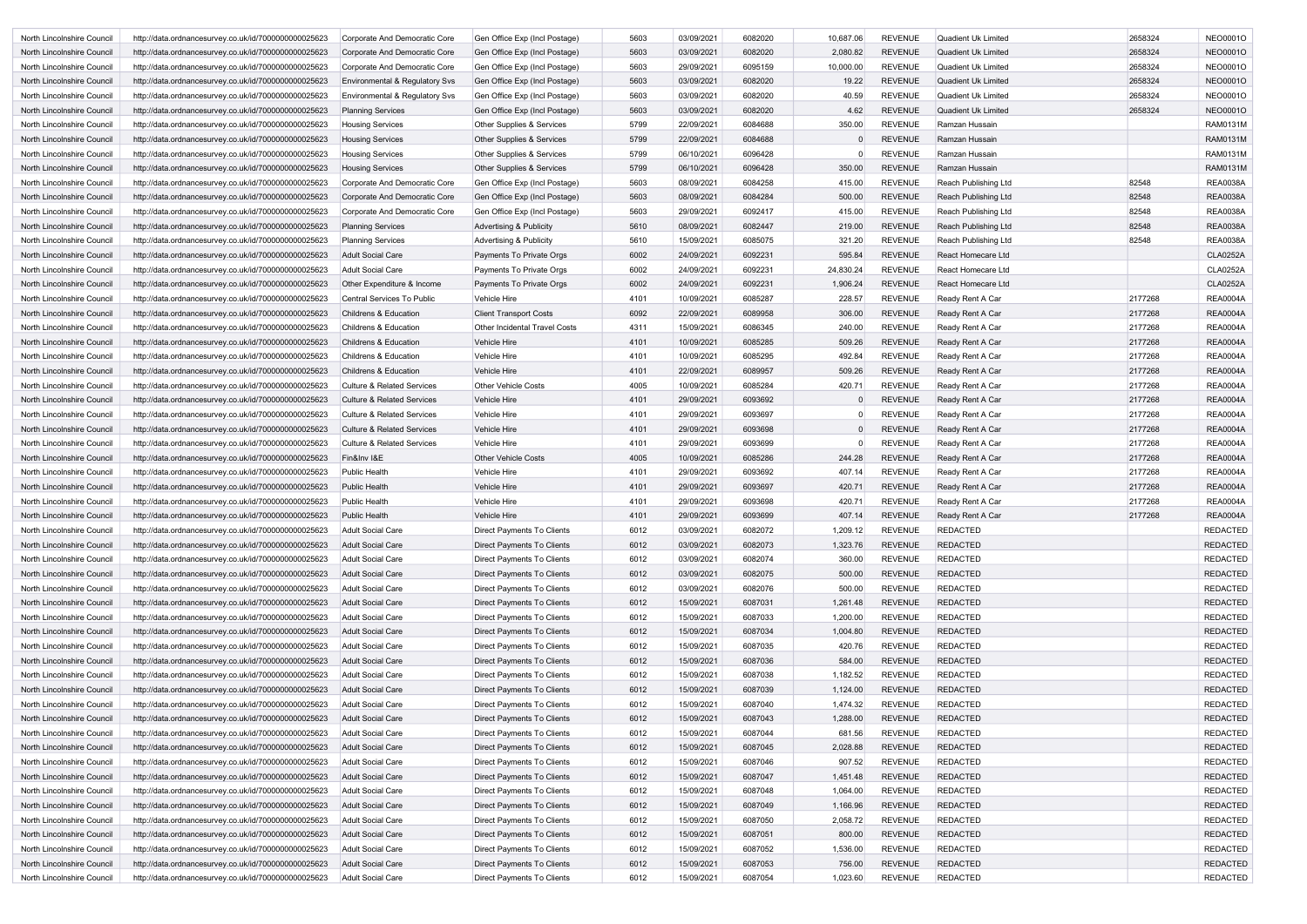| North Lincolnshire Council        | http://data.ordnancesurvey.co.uk/id/7000000000025623 | <b>Adult Social Care</b> | Direct Payments To Clients        | 6012 | 15/09/2021 | 6087055 | 956.12    | <b>REVENUE</b> | <b>REDACTED</b> | <b>REDACTED</b> |
|-----------------------------------|------------------------------------------------------|--------------------------|-----------------------------------|------|------------|---------|-----------|----------------|-----------------|-----------------|
| North Lincolnshire Council        | http://data.ordnancesurvey.co.uk/id/7000000000025623 | Adult Social Care        | Direct Payments To Clients        | 6012 | 15/09/2021 | 6087056 | 829.52    | <b>REVENUE</b> | <b>REDACTED</b> | <b>REDACTED</b> |
| North Lincolnshire Council        | http://data.ordnancesurvey.co.uk/id/7000000000025623 | Adult Social Care        | Direct Payments To Clients        | 6012 | 15/09/2021 | 6087058 | 841.60    | <b>REVENUE</b> | <b>REDACTED</b> | <b>REDACTED</b> |
| North Lincolnshire Council        | http://data.ordnancesurvey.co.uk/id/7000000000025623 | <b>Adult Social Care</b> | <b>Direct Payments To Clients</b> | 6012 | 15/09/2021 | 6087059 | 1,596.04  | <b>REVENUE</b> | <b>REDACTED</b> | <b>REDACTED</b> |
| North Lincolnshire Council        | http://data.ordnancesurvey.co.uk/id/7000000000025623 | <b>Adult Social Care</b> | Direct Payments To Clients        | 6012 | 15/09/2021 | 6087060 | 1,584.08  | <b>REVENUE</b> | <b>REDACTED</b> | <b>REDACTED</b> |
| North Lincolnshire Council        | http://data.ordnancesurvey.co.uk/id/7000000000025623 | <b>Adult Social Care</b> | Direct Payments To Clients        | 6012 | 15/09/2021 | 6087061 | 1,594.00  | <b>REVENUE</b> | <b>REDACTED</b> | <b>REDACTED</b> |
| North Lincolnshire Council        | http://data.ordnancesurvey.co.uk/id/7000000000025623 | Adult Social Care        | Direct Payments To Clients        | 6012 | 15/09/2021 | 6087062 | 729.64    | <b>REVENUE</b> | <b>REDACTED</b> | <b>REDACTED</b> |
| North Lincolnshire Council        | http://data.ordnancesurvey.co.uk/id/7000000000025623 | Adult Social Care        | Direct Payments To Clients        | 6012 | 15/09/2021 | 6087063 | 600.00    | <b>REVENUE</b> | <b>REDACTED</b> | <b>REDACTED</b> |
| North Lincolnshire Council        | http://data.ordnancesurvey.co.uk/id/7000000000025623 | <b>Adult Social Care</b> | Direct Payments To Clients        | 6012 | 15/09/2021 | 6087064 | 1,180.72  | <b>REVENUE</b> | <b>REDACTED</b> | <b>REDACTED</b> |
| North Lincolnshire Council        | http://data.ordnancesurvey.co.uk/id/7000000000025623 | Adult Social Care        | Direct Payments To Clients        | 6012 | 15/09/2021 | 6087065 | 1,706.00  | <b>REVENUE</b> | <b>REDACTED</b> | <b>REDACTED</b> |
| North Lincolnshire Council        | http://data.ordnancesurvey.co.uk/id/7000000000025623 | <b>Adult Social Care</b> | <b>Direct Payments To Clients</b> | 6012 | 15/09/2021 | 6087067 | 600.00    | <b>REVENUE</b> | <b>REDACTED</b> | <b>REDACTED</b> |
| North Lincolnshire Council        | http://data.ordnancesurvey.co.uk/id/7000000000025623 | Adult Social Care        | Direct Payments To Clients        | 6012 | 15/09/2021 | 6087068 | 1,048.00  | <b>REVENUE</b> | <b>REDACTED</b> | <b>REDACTED</b> |
| North Lincolnshire Council        | http://data.ordnancesurvey.co.uk/id/7000000000025623 | Adult Social Care        | Direct Payments To Clients        | 6012 | 15/09/2021 | 6087069 | 1,536.56  | <b>REVENUE</b> | <b>REDACTED</b> | <b>REDACTED</b> |
| North Lincolnshire Council        | http://data.ordnancesurvey.co.uk/id/7000000000025623 | <b>Adult Social Care</b> | Direct Payments To Clients        | 6012 | 15/09/2021 | 6087070 | 807.60    | <b>REVENUE</b> | <b>REDACTED</b> | <b>REDACTED</b> |
| North Lincolnshire Council        | http://data.ordnancesurvey.co.uk/id/7000000000025623 | Adult Social Care        | Direct Payments To Clients        | 6012 | 15/09/2021 | 6087071 | 600.00    | <b>REVENUE</b> | <b>REDACTED</b> | <b>REDACTED</b> |
| North Lincolnshire Council        | http://data.ordnancesurvey.co.uk/id/7000000000025623 | <b>Adult Social Care</b> | Direct Payments To Clients        | 6012 | 15/09/2021 | 6087072 | 1,603.68  | <b>REVENUE</b> | <b>REDACTED</b> | <b>REDACTED</b> |
| North Lincolnshire Council        | http://data.ordnancesurvey.co.uk/id/7000000000025623 | Adult Social Care        | Direct Payments To Clients        | 6012 | 15/09/2021 | 6087073 | 1,671.84  | <b>REVENUE</b> | <b>REDACTED</b> | <b>REDACTED</b> |
| North Lincolnshire Council        | http://data.ordnancesurvey.co.uk/id/7000000000025623 | <b>Adult Social Care</b> | Direct Payments To Clients        | 6012 | 15/09/2021 | 6087074 | 4,036.96  | <b>REVENUE</b> | <b>REDACTED</b> | <b>REDACTED</b> |
| North Lincolnshire Council        | http://data.ordnancesurvey.co.uk/id/7000000000025623 | <b>Adult Social Care</b> | Direct Payments To Clients        | 6012 | 15/09/2021 | 6087075 | 280.00    | <b>REVENUE</b> | <b>REDACTED</b> | <b>REDACTED</b> |
| North Lincolnshire Council        | http://data.ordnancesurvey.co.uk/id/7000000000025623 | Adult Social Care        | Direct Payments To Clients        | 6012 | 15/09/2021 | 6087076 | 1,320.00  | <b>REVENUE</b> | <b>REDACTED</b> | <b>REDACTED</b> |
| North Lincolnshire Council        | http://data.ordnancesurvey.co.uk/id/7000000000025623 | <b>Adult Social Care</b> | <b>Direct Payments To Clients</b> | 6012 | 15/09/2021 | 6087077 | 1,143.68  | <b>REVENUE</b> | <b>REDACTED</b> | <b>REDACTED</b> |
| North Lincolnshire Council        | http://data.ordnancesurvey.co.uk/id/7000000000025623 | Adult Social Care        | Direct Payments To Clients        | 6012 | 15/09/2021 | 6087078 | 2,370.52  | <b>REVENUE</b> | <b>REDACTED</b> | <b>REDACTED</b> |
| North Lincolnshire Council        | http://data.ordnancesurvey.co.uk/id/7000000000025623 | <b>Adult Social Care</b> | Direct Payments To Clients        | 6012 | 15/09/2021 | 6087079 | 373.44    | <b>REVENUE</b> | <b>REDACTED</b> | <b>REDACTED</b> |
| North Lincolnshire Council        | http://data.ordnancesurvey.co.uk/id/7000000000025623 | <b>Adult Social Care</b> | Direct Payments To Clients        | 6012 | 15/09/2021 | 6087080 | 1,488.32  | <b>REVENUE</b> | <b>REDACTED</b> | <b>REDACTED</b> |
| North Lincolnshire Council        | http://data.ordnancesurvey.co.uk/id/7000000000025623 | <b>Adult Social Care</b> | Direct Payments To Clients        | 6012 | 15/09/2021 | 6087081 | 2,377.48  | <b>REVENUE</b> | <b>REDACTED</b> | <b>REDACTED</b> |
| North Lincolnshire Council        | http://data.ordnancesurvey.co.uk/id/7000000000025623 | <b>Adult Social Care</b> | Direct Payments To Clients        | 6012 | 15/09/2021 | 6087082 | 877.00    | <b>REVENUE</b> | <b>REDACTED</b> | <b>REDACTED</b> |
| North Lincolnshire Council        | http://data.ordnancesurvey.co.uk/id/7000000000025623 | Adult Social Care        | Direct Payments To Clients        | 6012 | 15/09/2021 | 6087083 | 594.00    | <b>REVENUE</b> | <b>REDACTED</b> | <b>REDACTED</b> |
| North Lincolnshire Council        | http://data.ordnancesurvey.co.uk/id/7000000000025623 | Adult Social Care        | Direct Payments To Clients        | 6012 | 15/09/2021 | 6087084 | 1,356.68  | <b>REVENUE</b> | <b>REDACTED</b> | <b>REDACTED</b> |
| North Lincolnshire Council        | http://data.ordnancesurvey.co.uk/id/7000000000025623 | Adult Social Care        | Direct Payments To Clients        | 6012 | 15/09/2021 | 6087085 | 1,006.68  | <b>REVENUE</b> | <b>REDACTED</b> | <b>REDACTED</b> |
| North Lincolnshire Council        | http://data.ordnancesurvey.co.uk/id/7000000000025623 | Adult Social Care        | Direct Payments To Clients        | 6012 | 15/09/2021 | 6087086 | 1,302.48  | <b>REVENUE</b> | <b>REDACTED</b> | <b>REDACTED</b> |
| North Lincolnshire Council        | http://data.ordnancesurvey.co.uk/id/7000000000025623 | <b>Adult Social Care</b> | <b>Direct Payments To Clients</b> | 6012 | 15/09/2021 | 6087087 | 3,085.02  | <b>REVENUE</b> | <b>REDACTED</b> | <b>REDACTED</b> |
| North Lincolnshire Council        | http://data.ordnancesurvey.co.uk/id/7000000000025623 | Adult Social Care        | Direct Payments To Clients        | 6012 | 15/09/2021 | 6087089 | 659.20    | <b>REVENUE</b> | <b>REDACTED</b> | <b>REDACTED</b> |
| North Lincolnshire Council        | http://data.ordnancesurvey.co.uk/id/7000000000025623 | <b>Adult Social Care</b> | Direct Payments To Clients        | 6012 | 15/09/2021 | 6087090 | 1,846.28  | <b>REVENUE</b> | <b>REDACTED</b> | <b>REDACTED</b> |
| North Lincolnshire Council        | http://data.ordnancesurvey.co.uk/id/7000000000025623 | <b>Adult Social Care</b> | Direct Payments To Clients        | 6012 | 15/09/2021 | 6087091 | 848.96    | <b>REVENUE</b> | <b>REDACTED</b> | <b>REDACTED</b> |
| North Lincolnshire Council        | http://data.ordnancesurvey.co.uk/id/7000000000025623 | <b>Adult Social Care</b> | Direct Payments To Clients        | 6012 | 15/09/2021 | 6087092 | 600.00    | <b>REVENUE</b> | <b>REDACTED</b> | <b>REDACTED</b> |
| North Lincolnshire Council        | http://data.ordnancesurvey.co.uk/id/7000000000025623 | Adult Social Care        | Direct Payments To Clients        | 6012 | 15/09/2021 | 6087093 | 1,564.96  | <b>REVENUE</b> | <b>REDACTED</b> | <b>REDACTED</b> |
| North Lincolnshire Council        | http://data.ordnancesurvey.co.uk/id/7000000000025623 | <b>Adult Social Care</b> | Direct Payments To Clients        | 6012 | 15/09/2021 | 6087094 | 892.80    | <b>REVENUE</b> | <b>REDACTED</b> | <b>REDACTED</b> |
| North Lincolnshire Council        | http://data.ordnancesurvey.co.uk/id/7000000000025623 | Adult Social Care        | Direct Payments To Clients        | 6012 | 15/09/2021 | 6087095 | 1,000.00  | <b>REVENUE</b> | <b>REDACTED</b> | <b>REDACTED</b> |
| North Lincolnshire Council        | http://data.ordnancesurvey.co.uk/id/7000000000025623 | <b>Adult Social Care</b> | Direct Payments To Clients        | 6012 | 15/09/2021 | 6087096 | 4,087.84  | <b>REVENUE</b> | <b>REDACTED</b> | <b>REDACTED</b> |
| North Lincolnshire Council        | http://data.ordnancesurvey.co.uk/id/7000000000025623 | Adult Social Care        | Direct Payments To Clients        | 6012 | 15/09/2021 | 6087097 | 3,360.00  | <b>REVENUE</b> | <b>REDACTED</b> | <b>REDACTED</b> |
| North Lincolnshire Council        | http://data.ordnancesurvey.co.uk/id/7000000000025623 | <b>Adult Social Care</b> | Direct Payments To Clients        | 6012 | 15/09/2021 | 6087098 | 760.12    | <b>REVENUE</b> | <b>REDACTED</b> | <b>REDACTED</b> |
| North Lincolnshire Council        | http://data.ordnancesurvey.co.uk/id/7000000000025623 | Adult Social Care        | Direct Payments To Clients        | 6012 | 15/09/2021 | 6087099 | 792.28    | <b>REVENUE</b> | <b>REDACTED</b> | <b>REDACTED</b> |
| <b>North Lincolnshire Council</b> | http://data.ordnancesurvey.co.uk/id/7000000000025623 | <b>Adult Social Care</b> | <b>Direct Payments To Clients</b> | 6012 | 15/09/2021 | 6087100 | 1,809.24  | <b>REVENUE</b> | <b>REDACTED</b> | <b>REDACTED</b> |
| North Lincolnshire Council        | http://data.ordnancesurvey.co.uk/id/7000000000025623 | Adult Social Care        | Direct Payments To Clients        | 6012 | 15/09/2021 | 6087101 | 1,055.68  | <b>REVENUE</b> | <b>REDACTED</b> | <b>REDACTED</b> |
| North Lincolnshire Council        | http://data.ordnancesurvey.co.uk/id/7000000000025623 | <b>Adult Social Care</b> | Direct Payments To Clients        | 6012 | 15/09/2021 | 6087102 | 1,235.68  | <b>REVENUE</b> | <b>REDACTED</b> | <b>REDACTED</b> |
| North Lincolnshire Council        | http://data.ordnancesurvey.co.uk/id/7000000000025623 | Adult Social Care        | Direct Payments To Clients        | 6012 | 15/09/2021 | 6087103 | 2,900.00  | <b>REVENUE</b> | <b>REDACTED</b> | <b>REDACTED</b> |
| North Lincolnshire Council        | http://data.ordnancesurvey.co.uk/id/7000000000025623 | <b>Adult Social Care</b> | Direct Payments To Clients        | 6012 | 15/09/2021 | 6087104 | 949.20    | <b>REVENUE</b> | REDACTED        | <b>REDACTED</b> |
| North Lincolnshire Council        | http://data.ordnancesurvey.co.uk/id/7000000000025623 | <b>Adult Social Care</b> | Direct Payments To Clients        | 6012 | 15/09/2021 | 6087105 | 760.00    | <b>REVENUE</b> | <b>REDACTED</b> | <b>REDACTED</b> |
| North Lincolnshire Council        | http://data.ordnancesurvey.co.uk/id/7000000000025623 | <b>Adult Social Care</b> | Direct Payments To Clients        | 6012 | 15/09/2021 | 6087106 | 1,519.32  | <b>REVENUE</b> | <b>REDACTED</b> | <b>REDACTED</b> |
| North Lincolnshire Council        | http://data.ordnancesurvey.co.uk/id/7000000000025623 | Adult Social Care        | Direct Payments To Clients        | 6012 | 15/09/2021 | 6087107 | 759.36    | <b>REVENUE</b> | <b>REDACTED</b> | <b>REDACTED</b> |
| North Lincolnshire Council        | http://data.ordnancesurvey.co.uk/id/7000000000025623 | <b>Adult Social Care</b> | Direct Payments To Clients        | 6012 | 15/09/2021 | 6087108 | 1,178.44  | <b>REVENUE</b> | <b>REDACTED</b> | <b>REDACTED</b> |
| North Lincolnshire Council        | http://data.ordnancesurvey.co.uk/id/7000000000025623 | Adult Social Care        | Direct Payments To Clients        | 6012 | 15/09/2021 | 6087109 | 809.64    | <b>REVENUE</b> | <b>REDACTED</b> | <b>REDACTED</b> |
| North Lincolnshire Council        | http://data.ordnancesurvey.co.uk/id/7000000000025623 | <b>Adult Social Care</b> | Direct Payments To Clients        | 6012 | 15/09/2021 | 6087110 | 1,322.40  | <b>REVENUE</b> | <b>REDACTED</b> | <b>REDACTED</b> |
| North Lincolnshire Council        | http://data.ordnancesurvey.co.uk/id/7000000000025623 | Adult Social Care        | Direct Payments To Clients        | 6012 | 15/09/2021 | 6087111 | 313.20    | <b>REVENUE</b> | <b>REDACTED</b> | <b>REDACTED</b> |
| North Lincolnshire Council        | http://data.ordnancesurvey.co.uk/id/7000000000025623 | <b>Adult Social Care</b> | Direct Payments To Clients        | 6012 | 15/09/2021 | 6087112 | 1,282.92  | <b>REVENUE</b> | <b>REDACTED</b> | <b>REDACTED</b> |
| North Lincolnshire Council        | http://data.ordnancesurvey.co.uk/id/7000000000025623 | Adult Social Care        | Direct Payments To Clients        | 6012 | 15/09/2021 | 6087113 | 12,986.50 | <b>REVENUE</b> | <b>REDACTED</b> | <b>REDACTED</b> |
| North Lincolnshire Council        | http://data.ordnancesurvey.co.uk/id/7000000000025623 | <b>Adult Social Care</b> | Direct Payments To Clients        | 6012 | 15/09/2021 | 6087114 | 3,216.96  | <b>REVENUE</b> | <b>REDACTED</b> | <b>REDACTED</b> |
| North Lincolnshire Council        | http://data.ordnancesurvey.co.uk/id/7000000000025623 | <b>Adult Social Care</b> | Direct Payments To Clients        | 6012 | 15/09/2021 | 6087115 | 1,680.00  | <b>REVENUE</b> | <b>REDACTED</b> | <b>REDACTED</b> |
| North Lincolnshire Council        | http://data.ordnancesurvey.co.uk/id/7000000000025623 | Adult Social Care        | Direct Payments To Clients        | 6012 | 15/09/2021 | 6087116 | 1,249.60  | <b>REVENUE</b> | <b>REDACTED</b> | <b>REDACTED</b> |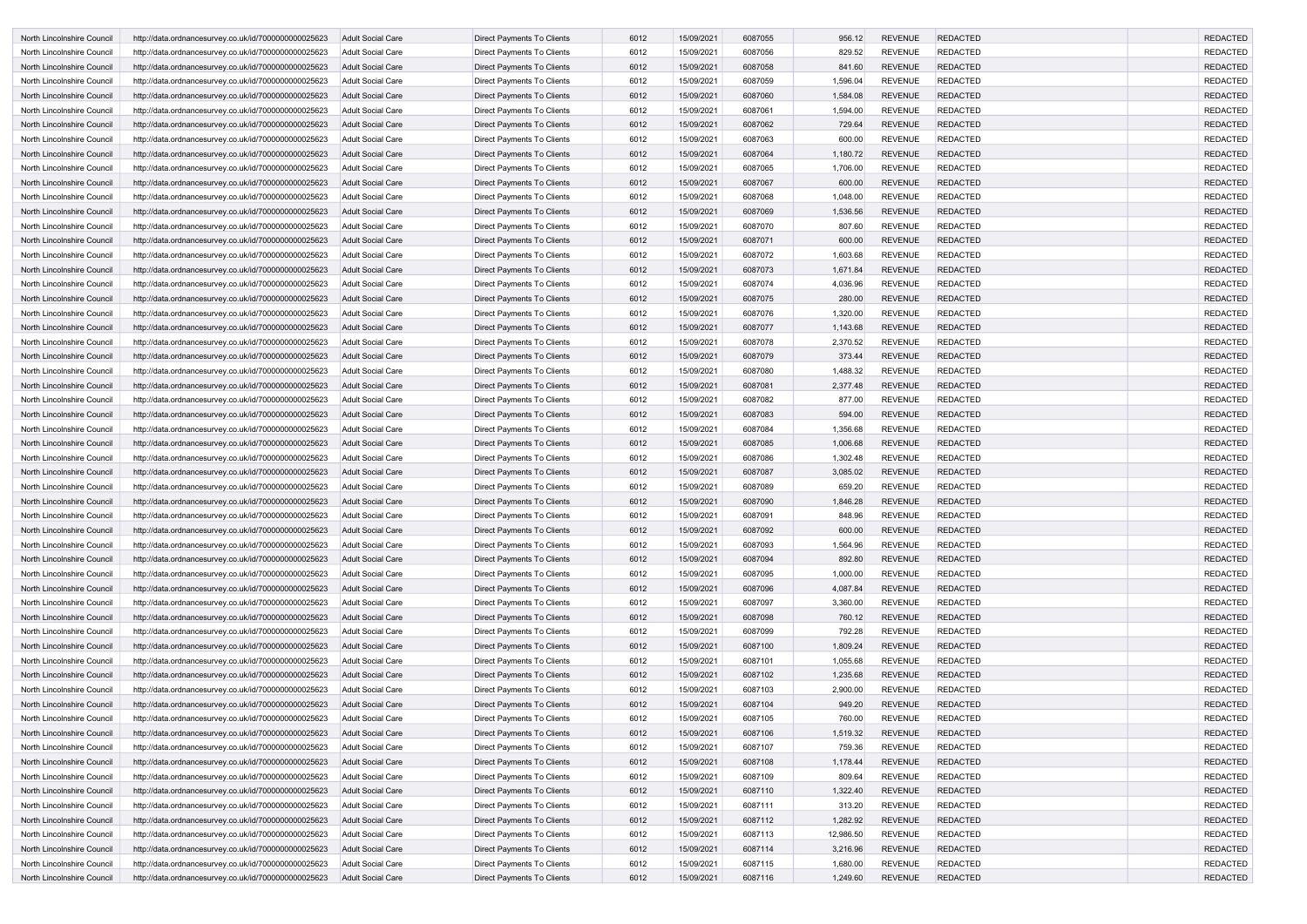| North Lincolnshire Council                               | http://data.ordnancesurvey.co.uk/id/7000000000025623                                                         | Adult Social Care                      | Direct Payments To Clients                                      | 6012         | 15/09/2021               | 6087117            | 987.68             | <b>REVENUE</b>                   | <b>REDACTED</b>                    | <b>REDACTED</b>                    |
|----------------------------------------------------------|--------------------------------------------------------------------------------------------------------------|----------------------------------------|-----------------------------------------------------------------|--------------|--------------------------|--------------------|--------------------|----------------------------------|------------------------------------|------------------------------------|
| North Lincolnshire Council                               | http://data.ordnancesurvey.co.uk/id/7000000000025623                                                         | <b>Adult Social Care</b>               | <b>Direct Payments To Clients</b>                               | 6012         | 15/09/2021               | 6087118            | 921.44             | <b>REVENUE</b>                   | <b>REDACTED</b>                    | <b>REDACTED</b>                    |
| North Lincolnshire Council                               | http://data.ordnancesurvey.co.uk/id/7000000000025623                                                         | <b>Adult Social Care</b>               | Direct Payments To Clients                                      | 6012         | 15/09/2021               | 6087120            | 6,765.06           | <b>REVENUE</b>                   | <b>REDACTED</b>                    | <b>REDACTED</b>                    |
| North Lincolnshire Council                               | http://data.ordnancesurvey.co.uk/id/7000000000025623                                                         | <b>Adult Social Care</b>               | Direct Payments To Clients                                      | 6012         | 15/09/2021               | 6087121            | 1,082.36           | <b>REVENUE</b>                   | <b>REDACTED</b>                    | <b>REDACTED</b>                    |
| North Lincolnshire Council                               | http://data.ordnancesurvey.co.uk/id/7000000000025623                                                         | Adult Social Care                      | Direct Payments To Clients                                      | 6012         | 15/09/2021               | 6087122            | 2,800.00           | <b>REVENUE</b>                   | <b>REDACTED</b>                    | <b>REDACTED</b>                    |
| North Lincolnshire Council                               | http://data.ordnancesurvey.co.uk/id/7000000000025623                                                         | <b>Adult Social Care</b>               | Direct Payments To Clients                                      | 6012         | 15/09/2021               | 6087123            | 2,716.56           | <b>REVENUE</b>                   | <b>REDACTED</b>                    | <b>REDACTED</b>                    |
| North Lincolnshire Council                               | http://data.ordnancesurvey.co.uk/id/7000000000025623                                                         | <b>Adult Social Care</b>               | Direct Payments To Clients                                      | 6012         | 15/09/2021               | 6087124            | 1,008.76           | <b>REVENUE</b>                   | <b>REDACTED</b>                    | <b>REDACTED</b>                    |
| North Lincolnshire Council                               | http://data.ordnancesurvey.co.uk/id/7000000000025623                                                         | <b>Adult Social Care</b>               | Direct Payments To Clients                                      | 6012         | 15/09/2021               | 6087125            | 560.00             | <b>REVENUE</b>                   | <b>REDACTED</b>                    | <b>REDACTED</b>                    |
| North Lincolnshire Council                               | http://data.ordnancesurvey.co.uk/id/7000000000025623                                                         | <b>Adult Social Care</b>               | Direct Payments To Clients                                      | 6012         | 15/09/2021               | 6087126            | 715.76             | <b>REVENUE</b>                   | <b>REDACTED</b>                    | <b>REDACTED</b>                    |
| North Lincolnshire Council                               | http://data.ordnancesurvey.co.uk/id/7000000000025623                                                         | <b>Adult Social Care</b>               | Direct Payments To Clients                                      | 6012         | 15/09/2021               | 6087128            | 1,676.00           | <b>REVENUE</b>                   | <b>REDACTED</b>                    | <b>REDACTED</b>                    |
| North Lincolnshire Council                               | http://data.ordnancesurvey.co.uk/id/7000000000025623                                                         | Adult Social Care                      | Direct Payments To Clients                                      | 6012         | 15/09/2021               | 6087129            | 3,584.84           | <b>REVENUE</b>                   | <b>REDACTED</b>                    | <b>REDACTED</b>                    |
| North Lincolnshire Council                               | http://data.ordnancesurvey.co.uk/id/7000000000025623                                                         | <b>Adult Social Care</b>               | Direct Payments To Clients                                      | 6012         | 15/09/2021               | 6087130            | 1,945.48           | <b>REVENUE</b>                   | <b>REDACTED</b>                    | <b>REDACTED</b>                    |
| North Lincolnshire Council                               | http://data.ordnancesurvey.co.uk/id/7000000000025623                                                         | <b>Adult Social Care</b>               | Direct Payments To Clients                                      | 6012         | 15/09/2021               | 6087131            | 1,016.00           | <b>REVENUE</b>                   | <b>REDACTED</b>                    | <b>REDACTED</b>                    |
| North Lincolnshire Council                               | http://data.ordnancesurvey.co.uk/id/7000000000025623                                                         | <b>Adult Social Care</b>               | Direct Payments To Clients                                      | 6012         | 15/09/2021               | 6087132            | 791.72             | <b>REVENUE</b>                   | <b>REDACTED</b>                    | <b>REDACTED</b>                    |
| North Lincolnshire Council                               | http://data.ordnancesurvey.co.uk/id/7000000000025623                                                         | <b>Adult Social Care</b>               | <b>Direct Payments To Clients</b>                               | 6012         | 15/09/2021               | 6087133            | 544.86             | <b>REVENUE</b>                   | <b>REDACTED</b>                    | <b>REDACTED</b>                    |
| North Lincolnshire Council                               | http://data.ordnancesurvey.co.uk/id/7000000000025623                                                         | Adult Social Care                      | Direct Payments To Clients                                      | 6012         | 15/09/2021               | 6087134            | 361.44             | <b>REVENUE</b>                   | <b>REDACTED</b>                    | <b>REDACTED</b>                    |
| North Lincolnshire Council                               | http://data.ordnancesurvey.co.uk/id/7000000000025623                                                         | <b>Adult Social Care</b>               | Direct Payments To Clients                                      | 6012         | 15/09/2021               | 6087135            | 842.24             | <b>REVENUE</b>                   | <b>REDACTED</b>                    | <b>REDACTED</b>                    |
| North Lincolnshire Council                               | http://data.ordnancesurvey.co.uk/id/7000000000025623                                                         | <b>Adult Social Care</b>               | Direct Payments To Clients                                      | 6012         | 15/09/2021               | 6087136            | 2,600.00           | <b>REVENUE</b>                   | <b>REDACTED</b>                    | <b>REDACTED</b>                    |
| North Lincolnshire Council                               | http://data.ordnancesurvey.co.uk/id/7000000000025623                                                         | Adult Social Care                      | Direct Payments To Clients                                      | 6012         | 15/09/2021               | 6087137            | 833.96             | <b>REVENUE</b>                   | <b>REDACTED</b>                    | <b>REDACTED</b>                    |
| North Lincolnshire Council                               | http://data.ordnancesurvey.co.uk/id/7000000000025623                                                         | <b>Adult Social Care</b>               | Direct Payments To Clients                                      | 6012         | 15/09/2021               | 6087139            | 916.60             | <b>REVENUE</b>                   | <b>REDACTED</b>                    | <b>REDACTED</b>                    |
| North Lincolnshire Council                               | http://data.ordnancesurvey.co.uk/id/7000000000025623                                                         | Adult Social Care                      | <b>Direct Payments To Clients</b>                               | 6012         | 15/09/2021               | 6087140            | 864.36             | <b>REVENUE</b>                   | <b>REDACTED</b>                    | <b>REDACTED</b>                    |
| North Lincolnshire Council                               | http://data.ordnancesurvey.co.uk/id/7000000000025623                                                         | <b>Adult Social Care</b>               | Direct Payments To Clients                                      | 6012         | 15/09/2021               | 6087141            | 1,731.08           | <b>REVENUE</b>                   | <b>REDACTED</b>                    | <b>REDACTED</b>                    |
| North Lincolnshire Council                               | http://data.ordnancesurvey.co.uk/id/7000000000025623                                                         | Adult Social Care                      | Direct Payments To Clients                                      | 6012         | 15/09/2021               | 6087142            | 770.20             | <b>REVENUE</b>                   | <b>REDACTED</b>                    | <b>REDACTED</b>                    |
| North Lincolnshire Council                               | http://data.ordnancesurvey.co.uk/id/7000000000025623                                                         | <b>Adult Social Care</b>               | Direct Payments To Clients                                      | 6012         | 15/09/2021               | 6087143            | 460.00             | <b>REVENUE</b>                   | <b>REDACTED</b>                    | <b>REDACTED</b>                    |
| North Lincolnshire Council                               | http://data.ordnancesurvey.co.uk/id/7000000000025623                                                         | <b>Adult Social Care</b>               | Direct Payments To Clients                                      | 6012         | 15/09/2021               | 6087144            | 3,151.76           | <b>REVENUE</b>                   | <b>REDACTED</b>                    | <b>REDACTED</b>                    |
| North Lincolnshire Council                               | http://data.ordnancesurvey.co.uk/id/7000000000025623                                                         | Adult Social Care                      | Direct Payments To Clients                                      | 6012         | 15/09/2021               | 6087145            | 3,080.28           | <b>REVENUE</b>                   | <b>REDACTED</b>                    | <b>REDACTED</b>                    |
| North Lincolnshire Council                               | http://data.ordnancesurvey.co.uk/id/7000000000025623                                                         | Adult Social Care                      | Direct Payments To Clients                                      | 6012         | 15/09/2021               | 6087146            | 840.00             | <b>REVENUE</b>                   | <b>REDACTED</b>                    | <b>REDACTED</b>                    |
| North Lincolnshire Council                               | http://data.ordnancesurvey.co.uk/id/7000000000025623                                                         | <b>Adult Social Care</b>               | Direct Payments To Clients                                      | 6012         | 15/09/2021               | 6087147            | 747.72             | <b>REVENUE</b>                   | <b>REDACTED</b>                    | <b>REDACTED</b>                    |
| North Lincolnshire Council                               | http://data.ordnancesurvey.co.uk/id/7000000000025623                                                         | Adult Social Care                      | Direct Payments To Clients                                      | 6012         | 15/09/2021               | 6087148            | 3,988.20           | <b>REVENUE</b>                   | <b>REDACTED</b>                    | <b>REDACTED</b>                    |
| North Lincolnshire Council                               | http://data.ordnancesurvey.co.uk/id/7000000000025623                                                         | <b>Adult Social Care</b>               | Direct Payments To Clients                                      | 6012         | 15/09/2021               | 6087149            | 1,172.00           | <b>REVENUE</b>                   | <b>REDACTED</b>                    | <b>REDACTED</b>                    |
| North Lincolnshire Council                               | http://data.ordnancesurvey.co.uk/id/7000000000025623                                                         | Adult Social Care                      | Direct Payments To Clients                                      | 6012         | 15/09/2021               | 6087150            | 1,200.00           | <b>REVENUE</b>                   | <b>REDACTED</b>                    | <b>REDACTED</b>                    |
| North Lincolnshire Council                               |                                                                                                              | <b>Adult Social Care</b>               |                                                                 | 6012         | 15/09/2021               | 6087151            | 1,618.40           | <b>REVENUE</b>                   | <b>REDACTED</b>                    | <b>REDACTED</b>                    |
|                                                          | http://data.ordnancesurvey.co.uk/id/7000000000025623                                                         |                                        | Direct Payments To Clients                                      |              | 15/09/2021               | 6087152            |                    | <b>REVENUE</b>                   | <b>REDACTED</b>                    | <b>REDACTED</b>                    |
| North Lincolnshire Council                               | http://data.ordnancesurvey.co.uk/id/7000000000025623<br>http://data.ordnancesurvey.co.uk/id/7000000000025623 | Adult Social Care<br>Adult Social Care | Direct Payments To Clients<br>Direct Payments To Clients        | 6012         |                          |                    | 2,200.80           |                                  |                                    | <b>REDACTED</b>                    |
| North Lincolnshire Council                               |                                                                                                              | Adult Social Care                      |                                                                 | 6012<br>6012 | 15/09/2021<br>15/09/2021 | 6087153<br>6087154 | 2,720.00<br>560.00 | <b>REVENUE</b><br><b>REVENUE</b> | <b>REDACTED</b><br><b>REDACTED</b> | <b>REDACTED</b>                    |
| North Lincolnshire Council                               | http://data.ordnancesurvey.co.uk/id/7000000000025623                                                         |                                        | Direct Payments To Clients                                      |              |                          |                    |                    |                                  |                                    |                                    |
| North Lincolnshire Council                               | http://data.ordnancesurvey.co.uk/id/7000000000025623                                                         | Adult Social Care                      | <b>Direct Payments To Clients</b><br>Direct Payments To Clients | 6012<br>6012 | 15/09/2021<br>15/09/2021 | 6087155<br>6087156 | 1,505.76<br>411.44 | <b>REVENUE</b><br><b>REVENUE</b> | <b>REDACTED</b><br><b>REDACTED</b> | <b>REDACTED</b><br><b>REDACTED</b> |
| North Lincolnshire Council<br>North Lincolnshire Council | http://data.ordnancesurvey.co.uk/id/7000000000025623                                                         | Adult Social Care                      |                                                                 | 6012         | 15/09/2021               |                    |                    | <b>REVENUE</b>                   | <b>REDACTED</b>                    | <b>REDACTED</b>                    |
|                                                          | http://data.ordnancesurvey.co.uk/id/7000000000025623                                                         | Adult Social Care                      | Direct Payments To Clients                                      |              |                          | 6087157            | 16,020.00          |                                  |                                    |                                    |
| North Lincolnshire Council                               | http://data.ordnancesurvey.co.uk/id/7000000000025623                                                         | Adult Social Care                      | Direct Payments To Clients                                      | 6012         | 15/09/2021               | 6087158            | 1,180.00           | <b>REVENUE</b>                   | <b>REDACTED</b>                    | <b>REDACTED</b>                    |
| North Lincolnshire Council                               | http://data.ordnancesurvey.co.uk/id/7000000000025623                                                         | <b>Adult Social Care</b>               | Direct Payments To Clients                                      | 6012         | 15/09/2021               | 6087159            | 1,678.48           | <b>REVENUE</b>                   | <b>REDACTED</b>                    | <b>REDACTED</b>                    |
| North Lincolnshire Council                               | http://data.ordnancesurvey.co.uk/id/7000000000025623                                                         | Adult Social Care                      | Direct Payments To Clients                                      | 6012         | 15/09/2021               | 6087160            | 2,255.56           | <b>REVENUE</b>                   | <b>REDACTED</b>                    | <b>REDACTED</b>                    |
| North Lincolnshire Council                               | http://data.ordnancesurvey.co.uk/id/7000000000025623                                                         | <b>Adult Social Care</b>               | Direct Payments To Clients                                      | 6012         | 15/09/2021               | 6087161            | 856.72             | <b>REVENUE</b>                   | <b>REDACTED</b>                    | <b>REDACTED</b>                    |
| North Lincolnshire Council                               | http://data.ordnancesurvey.co.uk/id/7000000000025623                                                         | <b>Adult Social Care</b>               | <b>Direct Payments To Clients</b>                               | 6012         | 15/09/2021               | 6087162            | 828.00             | <b>REVENUE</b>                   | <b>REDACTED</b>                    | <b>REDACTED</b>                    |
| North Lincolnshire Council                               | http://data.ordnancesurvey.co.uk/id/7000000000025623                                                         | <b>Adult Social Care</b>               | Direct Payments To Clients                                      | 6012         | 15/09/2021               | 6087163            | 1,344.00           | <b>REVENUE</b>                   | <b>REDACTED</b>                    | <b>REDACTED</b>                    |
| North Lincolnshire Council                               | http://data.ordnancesurvey.co.uk/id/7000000000025623                                                         | Adult Social Care                      | Direct Payments To Clients                                      | 6012         | 15/09/2021               | 6087164            | 2,555.96           | <b>REVENUE</b>                   | REDACTED                           | <b>REDACTED</b>                    |
| North Lincolnshire Council                               | http://data.ordnancesurvey.co.uk/id/7000000000025623                                                         | Adult Social Care                      | Direct Payments To Clients                                      | 6012         | 15/09/2021               | 6087165            | 2,090.00           | <b>REVENUE</b>                   | <b>REDACTED</b>                    | <b>REDACTED</b>                    |
| North Lincolnshire Council                               | http://data.ordnancesurvey.co.uk/id/7000000000025623                                                         | Adult Social Care                      | Direct Payments To Clients                                      | 6012         | 15/09/2021               | 6087166            | 2,216.80           | <b>REVENUE</b>                   | <b>REDACTED</b>                    | <b>REDACTED</b>                    |
| North Lincolnshire Council                               | http://data.ordnancesurvey.co.uk/id/7000000000025623                                                         | Adult Social Care                      | Direct Payments To Clients                                      | 6012         | 15/09/2021               | 6087167            | 1,878.36           | <b>REVENUE</b>                   | <b>REDACTED</b>                    | <b>REDACTED</b>                    |
| North Lincolnshire Council                               | http://data.ordnancesurvey.co.uk/id/7000000000025623                                                         | Adult Social Care                      | Direct Payments To Clients                                      | 6012         | 15/09/2021               | 6087168            | 1,310.00           | <b>REVENUE</b>                   | <b>REDACTED</b>                    | <b>REDACTED</b>                    |
| North Lincolnshire Council                               | http://data.ordnancesurvey.co.uk/id/7000000000025623                                                         | <b>Adult Social Care</b>               | Direct Payments To Clients                                      | 6012         | 15/09/2021               | 6087169            | 1,205.12           | <b>REVENUE</b>                   | <b>REDACTED</b>                    | <b>REDACTED</b>                    |
| North Lincolnshire Council                               | http://data.ordnancesurvey.co.uk/id/7000000000025623                                                         | Adult Social Care                      | Direct Payments To Clients                                      | 6012         | 15/09/2021               | 6087170            | 1,158.72           | <b>REVENUE</b>                   | <b>REDACTED</b>                    | <b>REDACTED</b>                    |
| North Lincolnshire Council                               | http://data.ordnancesurvey.co.uk/id/7000000000025623                                                         | <b>Adult Social Care</b>               | Direct Payments To Clients                                      | 6012         | 15/09/2021               | 6087171            | 2,351.20           | <b>REVENUE</b>                   | <b>REDACTED</b>                    | <b>REDACTED</b>                    |
| North Lincolnshire Council                               | http://data.ordnancesurvey.co.uk/id/7000000000025623                                                         | <b>Adult Social Care</b>               | <b>Direct Payments To Clients</b>                               | 6012         | 15/09/2021               | 6087173            | 1,026.44           | <b>REVENUE</b>                   | <b>REDACTED</b>                    | <b>REDACTED</b>                    |
| North Lincolnshire Council                               | http://data.ordnancesurvey.co.uk/id/7000000000025623                                                         | <b>Adult Social Care</b>               | Direct Payments To Clients                                      | 6012         | 15/09/2021               | 6087174            | 1,040.00           | <b>REVENUE</b>                   | <b>REDACTED</b>                    | <b>REDACTED</b>                    |
| North Lincolnshire Council                               | http://data.ordnancesurvey.co.uk/id/7000000000025623                                                         | Adult Social Care                      | Direct Payments To Clients                                      | 6012         | 15/09/2021               | 6087175            | 828.00             | <b>REVENUE</b>                   | REDACTED                           | <b>REDACTED</b>                    |
| North Lincolnshire Council                               | http://data.ordnancesurvey.co.uk/id/7000000000025623                                                         | Adult Social Care                      | Direct Payments To Clients                                      | 6012         | 15/09/2021               | 6087176            | 1,557.60           | <b>REVENUE</b>                   | <b>REDACTED</b>                    | <b>REDACTED</b>                    |
| North Lincolnshire Council                               | http://data.ordnancesurvey.co.uk/id/7000000000025623                                                         | Adult Social Care                      | Direct Payments To Clients                                      | 6012         | 15/09/2021               | 6087177            | 384.00             | <b>REVENUE</b>                   | <b>REDACTED</b>                    | <b>REDACTED</b>                    |
| North Lincolnshire Council                               | http://data.ordnancesurvey.co.uk/id/7000000000025623                                                         | Adult Social Care                      | Direct Payments To Clients                                      | 6012         | 15/09/2021               | 6087178            | 1,410.20           | <b>REVENUE</b>                   | <b>REDACTED</b>                    | <b>REDACTED</b>                    |
| North Lincolnshire Council                               | http://data.ordnancesurvey.co.uk/id/7000000000025623                                                         | Adult Social Care                      | Direct Payments To Clients                                      | 6012         | 15/09/2021               | 6087179            | 1,380.00           | <b>REVENUE</b>                   | <b>REDACTED</b>                    | <b>REDACTED</b>                    |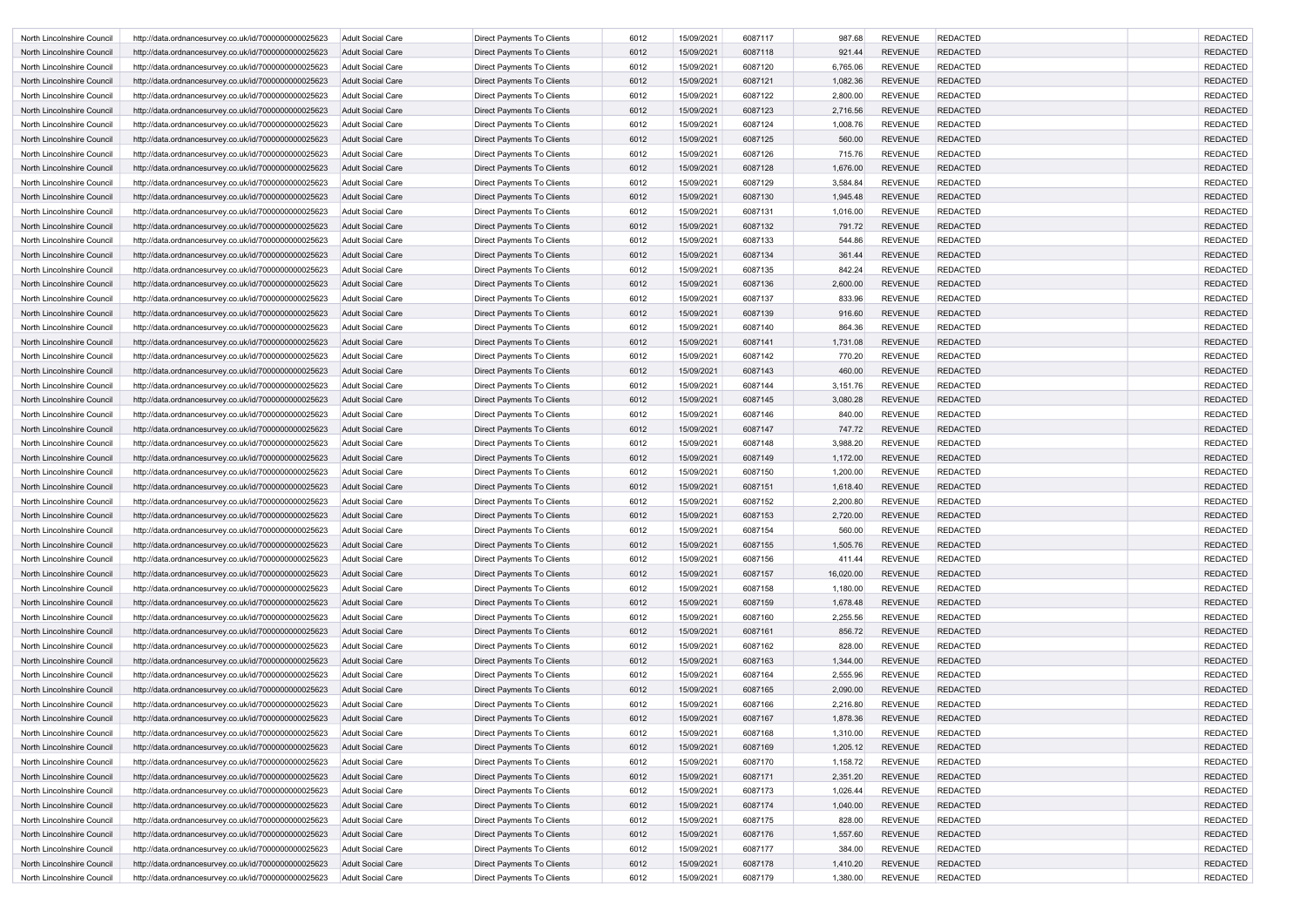| North Lincolnshire Council | http://data.ordnancesurvey.co.uk/id/7000000000025623 | <b>Adult Social Care</b> | Direct Payments To Clients        | 6012 | 15/09/2021 | 6087180 | 1,069.20 | <b>REVENUE</b> | <b>REDACTED</b> | <b>REDACTED</b> |
|----------------------------|------------------------------------------------------|--------------------------|-----------------------------------|------|------------|---------|----------|----------------|-----------------|-----------------|
| North Lincolnshire Council | http://data.ordnancesurvey.co.uk/id/7000000000025623 | Adult Social Care        | Direct Payments To Clients        | 6012 | 15/09/2021 | 6087181 | 1,000.00 | <b>REVENUE</b> | <b>REDACTED</b> | <b>REDACTED</b> |
| North Lincolnshire Council | http://data.ordnancesurvey.co.uk/id/7000000000025623 | Adult Social Care        | Direct Payments To Clients        | 6012 | 15/09/2021 | 6087182 | 3,399.80 | <b>REVENUE</b> | <b>REDACTED</b> | <b>REDACTED</b> |
| North Lincolnshire Council | http://data.ordnancesurvey.co.uk/id/7000000000025623 | <b>Adult Social Care</b> | <b>Direct Payments To Clients</b> | 6012 | 15/09/2021 | 6087183 | 4,893.76 | <b>REVENUE</b> | <b>REDACTED</b> | <b>REDACTED</b> |
| North Lincolnshire Council | http://data.ordnancesurvey.co.uk/id/7000000000025623 | <b>Adult Social Care</b> | Direct Payments To Clients        | 6012 | 15/09/2021 | 6087184 | 1,394.72 | <b>REVENUE</b> | <b>REDACTED</b> | <b>REDACTED</b> |
| North Lincolnshire Council | http://data.ordnancesurvey.co.uk/id/7000000000025623 | <b>Adult Social Care</b> | Direct Payments To Clients        | 6012 | 15/09/2021 | 6087185 | 1,291.24 | <b>REVENUE</b> | <b>REDACTED</b> | <b>REDACTED</b> |
| North Lincolnshire Council | http://data.ordnancesurvey.co.uk/id/7000000000025623 | Adult Social Care        | Direct Payments To Clients        | 6012 | 15/09/2021 | 6087186 | 1,914.92 | <b>REVENUE</b> | <b>REDACTED</b> | <b>REDACTED</b> |
| North Lincolnshire Council | http://data.ordnancesurvey.co.uk/id/7000000000025623 | Adult Social Care        | Direct Payments To Clients        | 6012 | 15/09/2021 | 6087187 | 1,080.00 | <b>REVENUE</b> | <b>REDACTED</b> | <b>REDACTED</b> |
| North Lincolnshire Council | http://data.ordnancesurvey.co.uk/id/7000000000025623 | <b>Adult Social Care</b> | Direct Payments To Clients        | 6012 | 15/09/2021 | 6087188 | 280.00   | <b>REVENUE</b> | <b>REDACTED</b> | <b>REDACTED</b> |
| North Lincolnshire Council | http://data.ordnancesurvey.co.uk/id/7000000000025623 | Adult Social Care        | Direct Payments To Clients        | 6012 | 15/09/2021 | 6087189 | 2,672.00 | <b>REVENUE</b> | <b>REDACTED</b> | <b>REDACTED</b> |
| North Lincolnshire Council | http://data.ordnancesurvey.co.uk/id/7000000000025623 | <b>Adult Social Care</b> | <b>Direct Payments To Clients</b> | 6012 | 15/09/2021 | 6087190 | 3,145.52 | <b>REVENUE</b> | <b>REDACTED</b> | <b>REDACTED</b> |
| North Lincolnshire Council | http://data.ordnancesurvey.co.uk/id/7000000000025623 | Adult Social Care        | Direct Payments To Clients        | 6012 | 15/09/2021 | 6087191 | 1,251.80 | <b>REVENUE</b> | <b>REDACTED</b> | <b>REDACTED</b> |
| North Lincolnshire Council | http://data.ordnancesurvey.co.uk/id/7000000000025623 | <b>Adult Social Care</b> | Direct Payments To Clients        | 6012 | 15/09/2021 | 6087192 | 1,969.08 | <b>REVENUE</b> | <b>REDACTED</b> | <b>REDACTED</b> |
| North Lincolnshire Council | http://data.ordnancesurvey.co.uk/id/7000000000025623 | <b>Adult Social Care</b> | Direct Payments To Clients        | 6012 | 15/09/2021 | 6087193 | 952.80   | <b>REVENUE</b> | <b>REDACTED</b> | <b>REDACTED</b> |
| North Lincolnshire Council | http://data.ordnancesurvey.co.uk/id/7000000000025623 | <b>Adult Social Care</b> | Direct Payments To Clients        | 6012 | 15/09/2021 | 6087194 | 1,240.00 | <b>REVENUE</b> | <b>REDACTED</b> | <b>REDACTED</b> |
| North Lincolnshire Council | http://data.ordnancesurvey.co.uk/id/7000000000025623 | <b>Adult Social Care</b> | Direct Payments To Clients        | 6012 | 15/09/2021 | 6087195 | 951.32   | <b>REVENUE</b> | <b>REDACTED</b> | <b>REDACTED</b> |
| North Lincolnshire Council | http://data.ordnancesurvey.co.uk/id/7000000000025623 | <b>Adult Social Care</b> | Direct Payments To Clients        | 6012 | 15/09/2021 | 6087196 | 906.92   | <b>REVENUE</b> | <b>REDACTED</b> | <b>REDACTED</b> |
| North Lincolnshire Council | http://data.ordnancesurvey.co.uk/id/7000000000025623 | <b>Adult Social Care</b> | Direct Payments To Clients        | 6012 | 15/09/2021 | 6087197 | 689.04   | <b>REVENUE</b> | <b>REDACTED</b> | <b>REDACTED</b> |
| North Lincolnshire Council | http://data.ordnancesurvey.co.uk/id/7000000000025623 | <b>Adult Social Care</b> | Direct Payments To Clients        | 6012 | 15/09/2021 | 6087198 | 860.00   | <b>REVENUE</b> | <b>REDACTED</b> | <b>REDACTED</b> |
| North Lincolnshire Council | http://data.ordnancesurvey.co.uk/id/7000000000025623 | Adult Social Care        | Direct Payments To Clients        | 6012 | 15/09/2021 | 6087199 | 3,076.44 | <b>REVENUE</b> | <b>REDACTED</b> | <b>REDACTED</b> |
| North Lincolnshire Council | http://data.ordnancesurvey.co.uk/id/7000000000025623 | <b>Adult Social Care</b> | <b>Direct Payments To Clients</b> | 6012 | 15/09/2021 | 6087200 | 2,548.00 | <b>REVENUE</b> | <b>REDACTED</b> | <b>REDACTED</b> |
| North Lincolnshire Council | http://data.ordnancesurvey.co.uk/id/7000000000025623 | Adult Social Care        | Direct Payments To Clients        | 6012 | 15/09/2021 | 6087201 | 928.00   | <b>REVENUE</b> | <b>REDACTED</b> | <b>REDACTED</b> |
| North Lincolnshire Council | http://data.ordnancesurvey.co.uk/id/7000000000025623 | <b>Adult Social Care</b> | Direct Payments To Clients        | 6012 | 15/09/2021 | 6087202 | 1,113.60 | <b>REVENUE</b> | <b>REDACTED</b> | <b>REDACTED</b> |
| North Lincolnshire Council | http://data.ordnancesurvey.co.uk/id/7000000000025623 | <b>Adult Social Care</b> | Direct Payments To Clients        | 6012 | 15/09/2021 | 6087203 | 2,262.04 | <b>REVENUE</b> | <b>REDACTED</b> | <b>REDACTED</b> |
| North Lincolnshire Council | http://data.ordnancesurvey.co.uk/id/7000000000025623 | <b>Adult Social Care</b> | Direct Payments To Clients        | 6012 | 15/09/2021 | 6087204 | 560.00   | <b>REVENUE</b> | <b>REDACTED</b> | <b>REDACTED</b> |
| North Lincolnshire Council | http://data.ordnancesurvey.co.uk/id/7000000000025623 | <b>Adult Social Care</b> | Direct Payments To Clients        | 6012 | 15/09/2021 | 6087205 | 1,413.44 | <b>REVENUE</b> | <b>REDACTED</b> | <b>REDACTED</b> |
| North Lincolnshire Council | http://data.ordnancesurvey.co.uk/id/7000000000025623 | <b>Adult Social Care</b> | Direct Payments To Clients        | 6012 | 15/09/2021 | 6087207 | 1,084.64 | <b>REVENUE</b> | <b>REDACTED</b> | <b>REDACTED</b> |
| North Lincolnshire Council | http://data.ordnancesurvey.co.uk/id/7000000000025623 | Adult Social Care        | Direct Payments To Clients        | 6012 | 15/09/2021 | 6087208 | 464.00   | <b>REVENUE</b> | <b>REDACTED</b> | <b>REDACTED</b> |
| North Lincolnshire Council | http://data.ordnancesurvey.co.uk/id/7000000000025623 | <b>Adult Social Care</b> | Direct Payments To Clients        | 6012 | 15/09/2021 | 6087209 | 570.24   | <b>REVENUE</b> | <b>REDACTED</b> | <b>REDACTED</b> |
| North Lincolnshire Council | http://data.ordnancesurvey.co.uk/id/7000000000025623 | Adult Social Care        | Direct Payments To Clients        | 6012 | 15/09/2021 | 6087210 | 1,785.28 | <b>REVENUE</b> | <b>REDACTED</b> | <b>REDACTED</b> |
| North Lincolnshire Council | http://data.ordnancesurvey.co.uk/id/7000000000025623 | <b>Adult Social Care</b> | Direct Payments To Clients        | 6012 | 15/09/2021 | 6087211 | 2,384.96 | <b>REVENUE</b> | <b>REDACTED</b> | <b>REDACTED</b> |
| North Lincolnshire Council | http://data.ordnancesurvey.co.uk/id/7000000000025623 | Adult Social Care        | Direct Payments To Clients        | 6012 | 15/09/2021 | 6087212 | 1,889.04 | <b>REVENUE</b> | <b>REDACTED</b> | <b>REDACTED</b> |
| North Lincolnshire Council | http://data.ordnancesurvey.co.uk/id/7000000000025623 | <b>Adult Social Care</b> | Direct Payments To Clients        | 6012 | 15/09/2021 | 6087213 | 4,136.92 | <b>REVENUE</b> | <b>REDACTED</b> | <b>REDACTED</b> |
| North Lincolnshire Council | http://data.ordnancesurvey.co.uk/id/7000000000025623 | <b>Adult Social Care</b> | Direct Payments To Clients        | 6012 | 15/09/2021 | 6087214 | 2,547.16 | <b>REVENUE</b> | <b>REDACTED</b> | <b>REDACTED</b> |
| North Lincolnshire Council | http://data.ordnancesurvey.co.uk/id/7000000000025623 | <b>Adult Social Care</b> | <b>Direct Payments To Clients</b> | 6012 | 15/09/2021 | 6087215 | 278.40   | <b>REVENUE</b> | <b>REDACTED</b> | <b>REDACTED</b> |
| North Lincolnshire Council | http://data.ordnancesurvey.co.uk/id/7000000000025623 | Adult Social Care        | Direct Payments To Clients        | 6012 | 15/09/2021 | 6087216 | 1,542.84 | <b>REVENUE</b> | <b>REDACTED</b> | <b>REDACTED</b> |
| North Lincolnshire Council | http://data.ordnancesurvey.co.uk/id/7000000000025623 | <b>Adult Social Care</b> | <b>Direct Payments To Clients</b> | 6012 | 15/09/2021 | 6087217 | 3,185.36 | <b>REVENUE</b> | <b>REDACTED</b> | <b>REDACTED</b> |
| North Lincolnshire Council | http://data.ordnancesurvey.co.uk/id/7000000000025623 | Adult Social Care        | Direct Payments To Clients        | 6012 | 15/09/2021 | 6087218 | 335.56   | <b>REVENUE</b> | <b>REDACTED</b> | <b>REDACTED</b> |
| North Lincolnshire Council | http://data.ordnancesurvey.co.uk/id/7000000000025623 | <b>Adult Social Care</b> | Direct Payments To Clients        | 6012 | 15/09/2021 | 6087219 | 871.36   | <b>REVENUE</b> | <b>REDACTED</b> | <b>REDACTED</b> |
| North Lincolnshire Council | http://data.ordnancesurvey.co.uk/id/7000000000025623 | Adult Social Care        | Direct Payments To Clients        | 6012 | 15/09/2021 | 6087220 | 1,021.72 | <b>REVENUE</b> | <b>REDACTED</b> | <b>REDACTED</b> |
| North Lincolnshire Council | http://data.ordnancesurvey.co.uk/id/7000000000025623 | <b>Adult Social Care</b> | Direct Payments To Clients        | 6012 | 15/09/2021 | 6087221 | 762.76   | <b>REVENUE</b> | <b>REDACTED</b> | <b>REDACTED</b> |
| North Lincolnshire Council | http://data.ordnancesurvey.co.uk/id/7000000000025623 | Adult Social Care        | Direct Payments To Clients        | 6012 | 15/09/2021 | 6087222 | 1,344.60 | <b>REVENUE</b> | <b>REDACTED</b> | <b>REDACTED</b> |
| North Lincolnshire Council | http://data.ordnancesurvey.co.uk/id/7000000000025623 | <b>Adult Social Care</b> | <b>Direct Payments To Clients</b> | 6012 | 15/09/2021 | 6087223 | 1,290.24 | <b>REVENUE</b> | <b>REDACTED</b> | <b>REDACTED</b> |
| North Lincolnshire Council | http://data.ordnancesurvey.co.uk/id/7000000000025623 | Adult Social Care        | Direct Payments To Clients        | 6012 | 15/09/2021 | 6087224 | 1,211.44 | <b>REVENUE</b> | <b>REDACTED</b> | <b>REDACTED</b> |
| North Lincolnshire Council | http://data.ordnancesurvey.co.uk/id/7000000000025623 | <b>Adult Social Care</b> | Direct Payments To Clients        | 6012 | 15/09/2021 | 6087225 | 1,059.84 | <b>REVENUE</b> | <b>REDACTED</b> | <b>REDACTED</b> |
| North Lincolnshire Council | http://data.ordnancesurvey.co.uk/id/7000000000025623 | Adult Social Care        | Direct Payments To Clients        | 6012 | 15/09/2021 | 6087226 | 1,048.00 | <b>REVENUE</b> | <b>REDACTED</b> | <b>REDACTED</b> |
| North Lincolnshire Council | http://data.ordnancesurvey.co.uk/id/7000000000025623 | <b>Adult Social Care</b> | Direct Payments To Clients        | 6012 | 15/09/2021 | 6087227 | 1,669.84 | <b>REVENUE</b> | REDACTED        | <b>REDACTED</b> |
| North Lincolnshire Council | http://data.ordnancesurvey.co.uk/id/7000000000025623 | <b>Adult Social Care</b> | Direct Payments To Clients        | 6012 | 15/09/2021 | 6087229 | 3,880.36 | <b>REVENUE</b> | <b>REDACTED</b> | <b>REDACTED</b> |
| North Lincolnshire Council | http://data.ordnancesurvey.co.uk/id/7000000000025623 | <b>Adult Social Care</b> | Direct Payments To Clients        | 6012 | 15/09/2021 | 6087230 | 2,320.00 | <b>REVENUE</b> | <b>REDACTED</b> | <b>REDACTED</b> |
| North Lincolnshire Council | http://data.ordnancesurvey.co.uk/id/7000000000025623 | Adult Social Care        | Direct Payments To Clients        | 6012 | 15/09/2021 | 6087231 | 2,592.00 | <b>REVENUE</b> | <b>REDACTED</b> | <b>REDACTED</b> |
| North Lincolnshire Council | http://data.ordnancesurvey.co.uk/id/7000000000025623 | <b>Adult Social Care</b> | Direct Payments To Clients        | 6012 | 15/09/2021 | 6087232 | 1,120.32 | <b>REVENUE</b> | <b>REDACTED</b> | <b>REDACTED</b> |
| North Lincolnshire Council | http://data.ordnancesurvey.co.uk/id/7000000000025623 | Adult Social Care        | Direct Payments To Clients        | 6012 | 15/09/2021 | 6087233 | 1,467.32 | <b>REVENUE</b> | <b>REDACTED</b> | <b>REDACTED</b> |
| North Lincolnshire Council | http://data.ordnancesurvey.co.uk/id/7000000000025623 | <b>Adult Social Care</b> | Direct Payments To Clients        | 6012 | 15/09/2021 | 6087234 | 870.88   | <b>REVENUE</b> | <b>REDACTED</b> | <b>REDACTED</b> |
| North Lincolnshire Council | http://data.ordnancesurvey.co.uk/id/7000000000025623 | Adult Social Care        | Direct Payments To Clients        | 6012 | 15/09/2021 | 6087235 | 261.40   | <b>REVENUE</b> | <b>REDACTED</b> | <b>REDACTED</b> |
| North Lincolnshire Council | http://data.ordnancesurvey.co.uk/id/7000000000025623 | <b>Adult Social Care</b> | Direct Payments To Clients        | 6012 | 15/09/2021 | 6087236 | 847.76   | <b>REVENUE</b> | <b>REDACTED</b> | <b>REDACTED</b> |
| North Lincolnshire Council | http://data.ordnancesurvey.co.uk/id/7000000000025623 | Adult Social Care        | Direct Payments To Clients        | 6012 | 15/09/2021 | 6087237 | 672.00   | <b>REVENUE</b> | <b>REDACTED</b> | <b>REDACTED</b> |
| North Lincolnshire Council | http://data.ordnancesurvey.co.uk/id/7000000000025623 | <b>Adult Social Care</b> | Direct Payments To Clients        | 6012 | 15/09/2021 | 6087238 | 540.00   | <b>REVENUE</b> | <b>REDACTED</b> | <b>REDACTED</b> |
| North Lincolnshire Council | http://data.ordnancesurvey.co.uk/id/7000000000025623 | <b>Adult Social Care</b> | Direct Payments To Clients        | 6012 | 15/09/2021 | 6087239 | 655.20   | <b>REVENUE</b> | <b>REDACTED</b> | <b>REDACTED</b> |
| North Lincolnshire Council | http://data.ordnancesurvey.co.uk/id/7000000000025623 | Adult Social Care        | <b>Direct Payments To Clients</b> | 6012 | 15/09/2021 | 6087240 | 834.00   | <b>REVENUE</b> | <b>REDACTED</b> | <b>REDACTED</b> |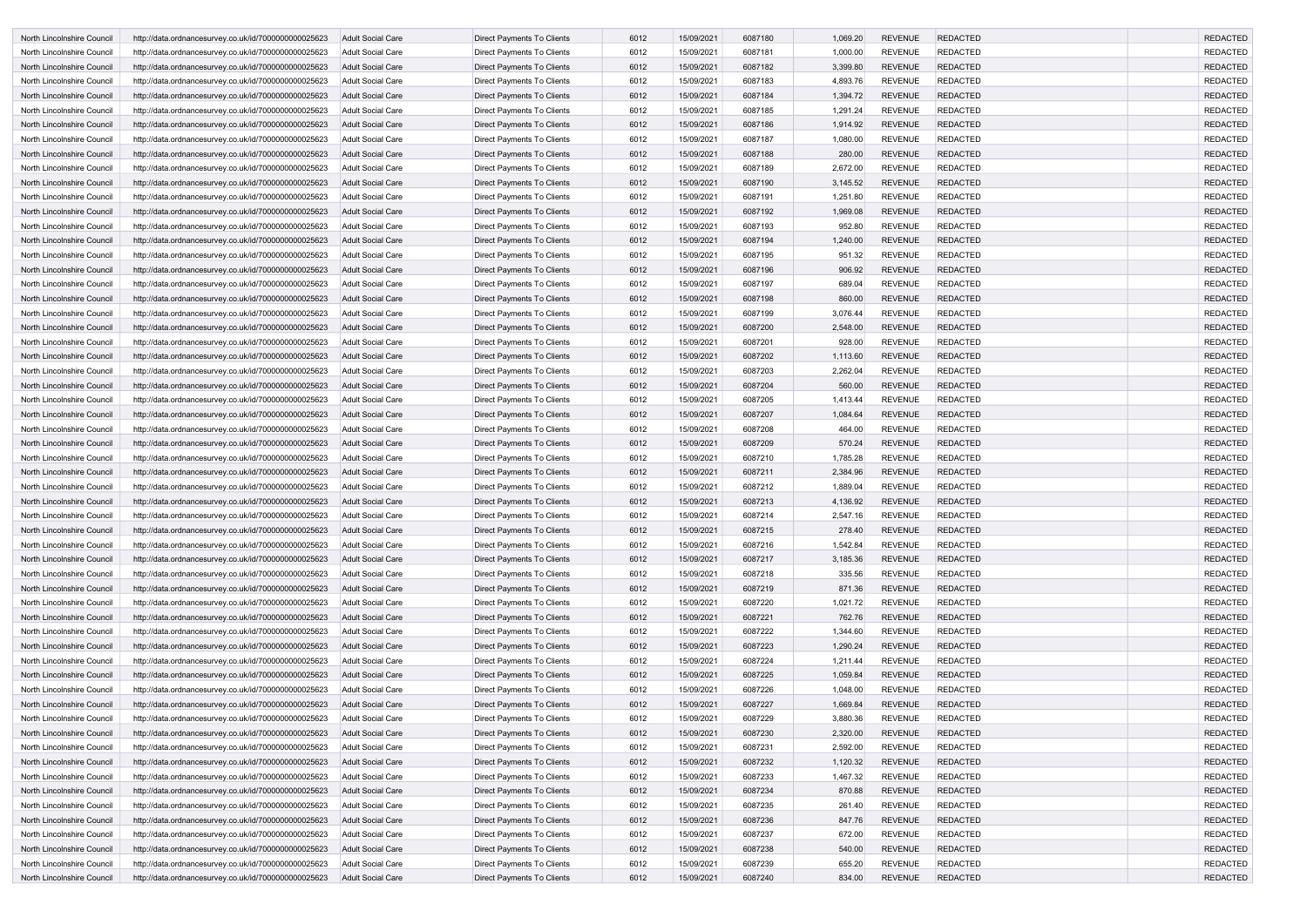| North Lincolnshire Council | http://data.ordnancesurvey.co.uk/id/7000000000025623 | Adult Social Care        | Direct Payments To Clients        | 6012 | 15/09/2021 | 6087241 | 4,136.92 | <b>REVENUE</b> | <b>REDACTED</b> | <b>REDACTED</b> |
|----------------------------|------------------------------------------------------|--------------------------|-----------------------------------|------|------------|---------|----------|----------------|-----------------|-----------------|
| North Lincolnshire Council | http://data.ordnancesurvey.co.uk/id/7000000000025623 | <b>Adult Social Care</b> | <b>Direct Payments To Clients</b> | 6012 | 15/09/2021 | 6087242 | 1,307.04 | <b>REVENUE</b> | <b>REDACTED</b> | <b>REDACTED</b> |
| North Lincolnshire Council | http://data.ordnancesurvey.co.uk/id/7000000000025623 | <b>Adult Social Care</b> | Direct Payments To Clients        | 6012 | 15/09/2021 | 6087243 | 1,089.20 | <b>REVENUE</b> | <b>REDACTED</b> | <b>REDACTED</b> |
| North Lincolnshire Council | http://data.ordnancesurvey.co.uk/id/7000000000025623 | <b>Adult Social Care</b> | Direct Payments To Clients        | 6012 | 15/09/2021 | 6087244 | 827.00   | <b>REVENUE</b> | <b>REDACTED</b> | <b>REDACTED</b> |
| North Lincolnshire Council | http://data.ordnancesurvey.co.uk/id/7000000000025623 | Adult Social Care        | Direct Payments To Clients        | 6012 | 15/09/2021 | 6087245 | 765.60   | <b>REVENUE</b> | <b>REDACTED</b> | <b>REDACTED</b> |
| North Lincolnshire Council | http://data.ordnancesurvey.co.uk/id/7000000000025623 | <b>Adult Social Care</b> | Direct Payments To Clients        | 6012 | 15/09/2021 | 6087246 | 2,546.88 | <b>REVENUE</b> | <b>REDACTED</b> | <b>REDACTED</b> |
| North Lincolnshire Council | http://data.ordnancesurvey.co.uk/id/7000000000025623 | <b>Adult Social Care</b> | Direct Payments To Clients        | 6012 | 15/09/2021 | 6087247 | 3,274.96 | <b>REVENUE</b> | <b>REDACTED</b> | <b>REDACTED</b> |
| North Lincolnshire Council | http://data.ordnancesurvey.co.uk/id/7000000000025623 | <b>Adult Social Care</b> | Direct Payments To Clients        | 6012 | 15/09/2021 | 6087248 | 2,789.44 | <b>REVENUE</b> | <b>REDACTED</b> | <b>REDACTED</b> |
| North Lincolnshire Council | http://data.ordnancesurvey.co.uk/id/7000000000025623 | <b>Adult Social Care</b> | Direct Payments To Clients        | 6012 | 15/09/2021 | 6087249 | 1,104.76 | <b>REVENUE</b> | <b>REDACTED</b> | <b>REDACTED</b> |
| North Lincolnshire Council | http://data.ordnancesurvey.co.uk/id/7000000000025623 | <b>Adult Social Care</b> | Direct Payments To Clients        | 6012 | 15/09/2021 | 6087250 | 1,008.00 | <b>REVENUE</b> | <b>REDACTED</b> | <b>REDACTED</b> |
| North Lincolnshire Council | http://data.ordnancesurvey.co.uk/id/7000000000025623 | Adult Social Care        | Direct Payments To Clients        | 6012 | 15/09/2021 | 6087251 | 1,724.80 | <b>REVENUE</b> | <b>REDACTED</b> | <b>REDACTED</b> |
| North Lincolnshire Council | http://data.ordnancesurvey.co.uk/id/7000000000025623 | Adult Social Care        | Direct Payments To Clients        | 6012 | 15/09/2021 | 6087252 | 3,827.28 | <b>REVENUE</b> | <b>REDACTED</b> | <b>REDACTED</b> |
| North Lincolnshire Council | http://data.ordnancesurvey.co.uk/id/7000000000025623 | <b>Adult Social Care</b> | Direct Payments To Clients        | 6012 | 15/09/2021 | 6087253 | 630.16   | <b>REVENUE</b> | <b>REDACTED</b> | <b>REDACTED</b> |
| North Lincolnshire Council | http://data.ordnancesurvey.co.uk/id/7000000000025623 | Adult Social Care        | Direct Payments To Clients        | 6012 | 15/09/2021 | 6087254 | 3,056.64 | <b>REVENUE</b> | <b>REDACTED</b> | <b>REDACTED</b> |
| North Lincolnshire Council | http://data.ordnancesurvey.co.uk/id/7000000000025623 | <b>Adult Social Care</b> | <b>Direct Payments To Clients</b> | 6012 | 15/09/2021 | 6087255 | 3,010.40 | <b>REVENUE</b> | <b>REDACTED</b> | <b>REDACTED</b> |
| North Lincolnshire Council | http://data.ordnancesurvey.co.uk/id/7000000000025623 | Adult Social Care        | Direct Payments To Clients        | 6012 | 15/09/2021 | 6087256 | 2,801.80 | <b>REVENUE</b> | <b>REDACTED</b> | <b>REDACTED</b> |
| North Lincolnshire Council | http://data.ordnancesurvey.co.uk/id/7000000000025623 | <b>Adult Social Care</b> | Direct Payments To Clients        | 6012 | 15/09/2021 | 6087257 | 746.88   | <b>REVENUE</b> | <b>REDACTED</b> | <b>REDACTED</b> |
| North Lincolnshire Council | http://data.ordnancesurvey.co.uk/id/7000000000025623 | <b>Adult Social Care</b> | Direct Payments To Clients        | 6012 | 15/09/2021 | 6087258 | 519.20   | <b>REVENUE</b> | <b>REDACTED</b> | <b>REDACTED</b> |
| North Lincolnshire Council | http://data.ordnancesurvey.co.uk/id/7000000000025623 | Adult Social Care        | Direct Payments To Clients        | 6012 | 15/09/2021 | 6087259 | 1,210.56 | <b>REVENUE</b> | <b>REDACTED</b> | <b>REDACTED</b> |
| North Lincolnshire Council | http://data.ordnancesurvey.co.uk/id/7000000000025623 | Adult Social Care        | Direct Payments To Clients        | 6012 | 15/09/2021 | 6087260 | 3,960.00 | <b>REVENUE</b> | <b>REDACTED</b> | <b>REDACTED</b> |
| North Lincolnshire Council | http://data.ordnancesurvey.co.uk/id/7000000000025623 | Adult Social Care        | <b>Direct Payments To Clients</b> | 6012 | 15/09/2021 | 6087261 | 2,550.64 | <b>REVENUE</b> | <b>REDACTED</b> | <b>REDACTED</b> |
| North Lincolnshire Council | http://data.ordnancesurvey.co.uk/id/7000000000025623 | Adult Social Care        | Direct Payments To Clients        | 6012 | 15/09/2021 | 6087262 | 4,467.32 | <b>REVENUE</b> | <b>REDACTED</b> | <b>REDACTED</b> |
| North Lincolnshire Council | http://data.ordnancesurvey.co.uk/id/7000000000025623 | Adult Social Care        | Direct Payments To Clients        | 6012 | 15/09/2021 | 6087263 | 1,974.33 | <b>REVENUE</b> | <b>REDACTED</b> | <b>REDACTED</b> |
| North Lincolnshire Council | http://data.ordnancesurvey.co.uk/id/7000000000025623 | Adult Social Care        | Direct Payments To Clients        | 6012 | 15/09/2021 | 6087264 | 2,148.64 | <b>REVENUE</b> | <b>REDACTED</b> | <b>REDACTED</b> |
| North Lincolnshire Council | http://data.ordnancesurvey.co.uk/id/7000000000025623 | <b>Adult Social Care</b> | Direct Payments To Clients        | 6012 | 15/09/2021 | 6087265 | 655.68   | <b>REVENUE</b> | <b>REDACTED</b> | <b>REDACTED</b> |
| North Lincolnshire Council | http://data.ordnancesurvey.co.uk/id/7000000000025623 | Adult Social Care        | Direct Payments To Clients        | 6012 | 15/09/2021 | 6087266 | 497.64   | <b>REVENUE</b> | <b>REDACTED</b> | <b>REDACTED</b> |
| North Lincolnshire Council | http://data.ordnancesurvey.co.uk/id/7000000000025623 | Adult Social Care        | Direct Payments To Clients        | 6012 | 15/09/2021 | 6087267 | 694.68   | <b>REVENUE</b> | <b>REDACTED</b> | <b>REDACTED</b> |
| North Lincolnshire Council | http://data.ordnancesurvey.co.uk/id/7000000000025623 | <b>Adult Social Care</b> | Direct Payments To Clients        | 6012 | 15/09/2021 | 6087268 | 1,160.00 | <b>REVENUE</b> | <b>REDACTED</b> | <b>REDACTED</b> |
| North Lincolnshire Council | http://data.ordnancesurvey.co.uk/id/7000000000025623 | Adult Social Care        | Direct Payments To Clients        | 6012 | 15/09/2021 | 6087269 | 672.00   | <b>REVENUE</b> | <b>REDACTED</b> | <b>REDACTED</b> |
| North Lincolnshire Council | http://data.ordnancesurvey.co.uk/id/7000000000025623 | <b>Adult Social Care</b> | Direct Payments To Clients        | 6012 | 15/09/2021 | 6087270 | 996.28   | <b>REVENUE</b> | <b>REDACTED</b> | <b>REDACTED</b> |
| North Lincolnshire Council | http://data.ordnancesurvey.co.uk/id/7000000000025623 | Adult Social Care        | Direct Payments To Clients        | 6012 | 15/09/2021 | 6087271 | 1,336.80 | <b>REVENUE</b> | <b>REDACTED</b> | <b>REDACTED</b> |
| North Lincolnshire Council | http://data.ordnancesurvey.co.uk/id/7000000000025623 | <b>Adult Social Care</b> | Direct Payments To Clients        | 6012 | 15/09/2021 | 6087272 | 1,765.28 | <b>REVENUE</b> | <b>REDACTED</b> | <b>REDACTED</b> |
| North Lincolnshire Council | http://data.ordnancesurvey.co.uk/id/7000000000025623 | Adult Social Care        | Direct Payments To Clients        | 6012 | 15/09/2021 | 6087273 | 1,200.40 | <b>REVENUE</b> | <b>REDACTED</b> | <b>REDACTED</b> |
| North Lincolnshire Council | http://data.ordnancesurvey.co.uk/id/7000000000025623 | Adult Social Care        | Direct Payments To Clients        | 6012 | 15/09/2021 | 6087274 | 884.00   | <b>REVENUE</b> | <b>REDACTED</b> | <b>REDACTED</b> |
| North Lincolnshire Council | http://data.ordnancesurvey.co.uk/id/7000000000025623 | Adult Social Care        | Direct Payments To Clients        | 6012 | 15/09/2021 | 6087275 | 400.00   | <b>REVENUE</b> | <b>REDACTED</b> | <b>REDACTED</b> |
| North Lincolnshire Council | http://data.ordnancesurvey.co.uk/id/7000000000025623 | Adult Social Care        | Direct Payments To Clients        | 6012 | 15/09/2021 | 6087276 | 6,532.00 | <b>REVENUE</b> | <b>REDACTED</b> | <b>REDACTED</b> |
| North Lincolnshire Council | http://data.ordnancesurvey.co.uk/id/7000000000025623 | Adult Social Care        | Direct Payments To Clients        | 6012 | 15/09/2021 | 6087277 | 2,200.28 | <b>REVENUE</b> | <b>REDACTED</b> | <b>REDACTED</b> |
| North Lincolnshire Council | http://data.ordnancesurvey.co.uk/id/7000000000025623 | Adult Social Care        | Direct Payments To Clients        | 6012 | 15/09/2021 | 6087278 | 1,287.00 | <b>REVENUE</b> | <b>REDACTED</b> | <b>REDACTED</b> |
| North Lincolnshire Council | http://data.ordnancesurvey.co.uk/id/7000000000025623 | Adult Social Care        | Direct Payments To Clients        | 6012 | 15/09/2021 | 6087279 | 800.00   | <b>REVENUE</b> | <b>REDACTED</b> | <b>REDACTED</b> |
| North Lincolnshire Council | http://data.ordnancesurvey.co.uk/id/7000000000025623 | <b>Adult Social Care</b> | Direct Payments To Clients        | 6012 | 15/09/2021 | 6087280 | 1,388.96 | <b>REVENUE</b> | <b>REDACTED</b> | <b>REDACTED</b> |
| North Lincolnshire Council | http://data.ordnancesurvey.co.uk/id/7000000000025623 | Adult Social Care        | Direct Payments To Clients        | 6012 | 15/09/2021 | 6087282 | 3,077.64 | <b>REVENUE</b> | <b>REDACTED</b> | <b>REDACTED</b> |
| North Lincolnshire Council | http://data.ordnancesurvey.co.uk/id/7000000000025623 | <b>Adult Social Care</b> | Direct Payments To Clients        | 6012 | 15/09/2021 | 6087283 | 744.00   | <b>REVENUE</b> | <b>REDACTED</b> | <b>REDACTED</b> |
| North Lincolnshire Council | http://data.ordnancesurvey.co.uk/id/7000000000025623 | <b>Adult Social Care</b> | <b>Direct Payments To Clients</b> | 6012 | 15/09/2021 | 6087284 | 3,595.96 | <b>REVENUE</b> | <b>REDACTED</b> | <b>REDACTED</b> |
| North Lincolnshire Council | http://data.ordnancesurvey.co.uk/id/7000000000025623 | <b>Adult Social Care</b> | Direct Payments To Clients        | 6012 | 15/09/2021 | 6087285 | 2,621.36 | <b>REVENUE</b> | <b>REDACTED</b> | <b>REDACTED</b> |
| North Lincolnshire Council | http://data.ordnancesurvey.co.uk/id/7000000000025623 | Adult Social Care        | Direct Payments To Clients        | 6012 | 15/09/2021 | 6087286 | 1,082.92 | <b>REVENUE</b> | REDACTED        | <b>REDACTED</b> |
| North Lincolnshire Council | http://data.ordnancesurvey.co.uk/id/7000000000025623 | Adult Social Care        | Direct Payments To Clients        | 6012 | 15/09/2021 | 6087287 | 1,000.00 | <b>REVENUE</b> | <b>REDACTED</b> | <b>REDACTED</b> |
| North Lincolnshire Council | http://data.ordnancesurvey.co.uk/id/7000000000025623 | Adult Social Care        | Direct Payments To Clients        | 6012 | 15/09/2021 | 6087288 | 820.40   | <b>REVENUE</b> | <b>REDACTED</b> | <b>REDACTED</b> |
| North Lincolnshire Council | http://data.ordnancesurvey.co.uk/id/7000000000025623 | Adult Social Care        | Direct Payments To Clients        | 6012 | 15/09/2021 | 6087289 | 789.16   | <b>REVENUE</b> | <b>REDACTED</b> | <b>REDACTED</b> |
| North Lincolnshire Council | http://data.ordnancesurvey.co.uk/id/7000000000025623 | Adult Social Care        | Direct Payments To Clients        | 6012 | 15/09/2021 | 6087290 | 660.48   | <b>REVENUE</b> | <b>REDACTED</b> | <b>REDACTED</b> |
| North Lincolnshire Council | http://data.ordnancesurvey.co.uk/id/7000000000025623 | <b>Adult Social Care</b> | Direct Payments To Clients        | 6012 | 15/09/2021 | 6087291 | 535.92   | <b>REVENUE</b> | <b>REDACTED</b> | <b>REDACTED</b> |
| North Lincolnshire Council | http://data.ordnancesurvey.co.uk/id/7000000000025623 | Adult Social Care        | Direct Payments To Clients        | 6012 | 15/09/2021 | 6087292 | 617.40   | <b>REVENUE</b> | <b>REDACTED</b> | <b>REDACTED</b> |
| North Lincolnshire Council | http://data.ordnancesurvey.co.uk/id/7000000000025623 | <b>Adult Social Care</b> | Direct Payments To Clients        | 6012 | 15/09/2021 | 6087293 | 2,436.00 | <b>REVENUE</b> | <b>REDACTED</b> | <b>REDACTED</b> |
| North Lincolnshire Council | http://data.ordnancesurvey.co.uk/id/7000000000025623 | <b>Adult Social Care</b> | <b>Direct Payments To Clients</b> | 6012 | 15/09/2021 | 6087294 | 828.00   | <b>REVENUE</b> | <b>REDACTED</b> | <b>REDACTED</b> |
| North Lincolnshire Council | http://data.ordnancesurvey.co.uk/id/7000000000025623 | <b>Adult Social Care</b> | Direct Payments To Clients        | 6012 | 15/09/2021 | 6087295 | 600.00   | <b>REVENUE</b> | <b>REDACTED</b> | <b>REDACTED</b> |
| North Lincolnshire Council | http://data.ordnancesurvey.co.uk/id/7000000000025623 | Adult Social Care        | Direct Payments To Clients        | 6012 | 15/09/2021 | 6087296 | 560.00   | <b>REVENUE</b> | REDACTED        | <b>REDACTED</b> |
| North Lincolnshire Council | http://data.ordnancesurvey.co.uk/id/7000000000025623 | Adult Social Care        | Direct Payments To Clients        | 6012 | 15/09/2021 | 6087297 | 280.00   | <b>REVENUE</b> | <b>REDACTED</b> | <b>REDACTED</b> |
| North Lincolnshire Council | http://data.ordnancesurvey.co.uk/id/7000000000025623 | Adult Social Care        | Direct Payments To Clients        | 6012 | 15/09/2021 | 6087298 | 1,160.80 | <b>REVENUE</b> | <b>REDACTED</b> | <b>REDACTED</b> |
| North Lincolnshire Council | http://data.ordnancesurvey.co.uk/id/7000000000025623 | Adult Social Care        | Direct Payments To Clients        | 6012 | 15/09/2021 | 6087299 | 2,437.12 | <b>REVENUE</b> | <b>REDACTED</b> | <b>REDACTED</b> |
| North Lincolnshire Council | http://data.ordnancesurvey.co.uk/id/7000000000025623 | Adult Social Care        | Direct Payments To Clients        | 6012 | 15/09/2021 | 6087300 | 781.04   | <b>REVENUE</b> | <b>REDACTED</b> | <b>REDACTED</b> |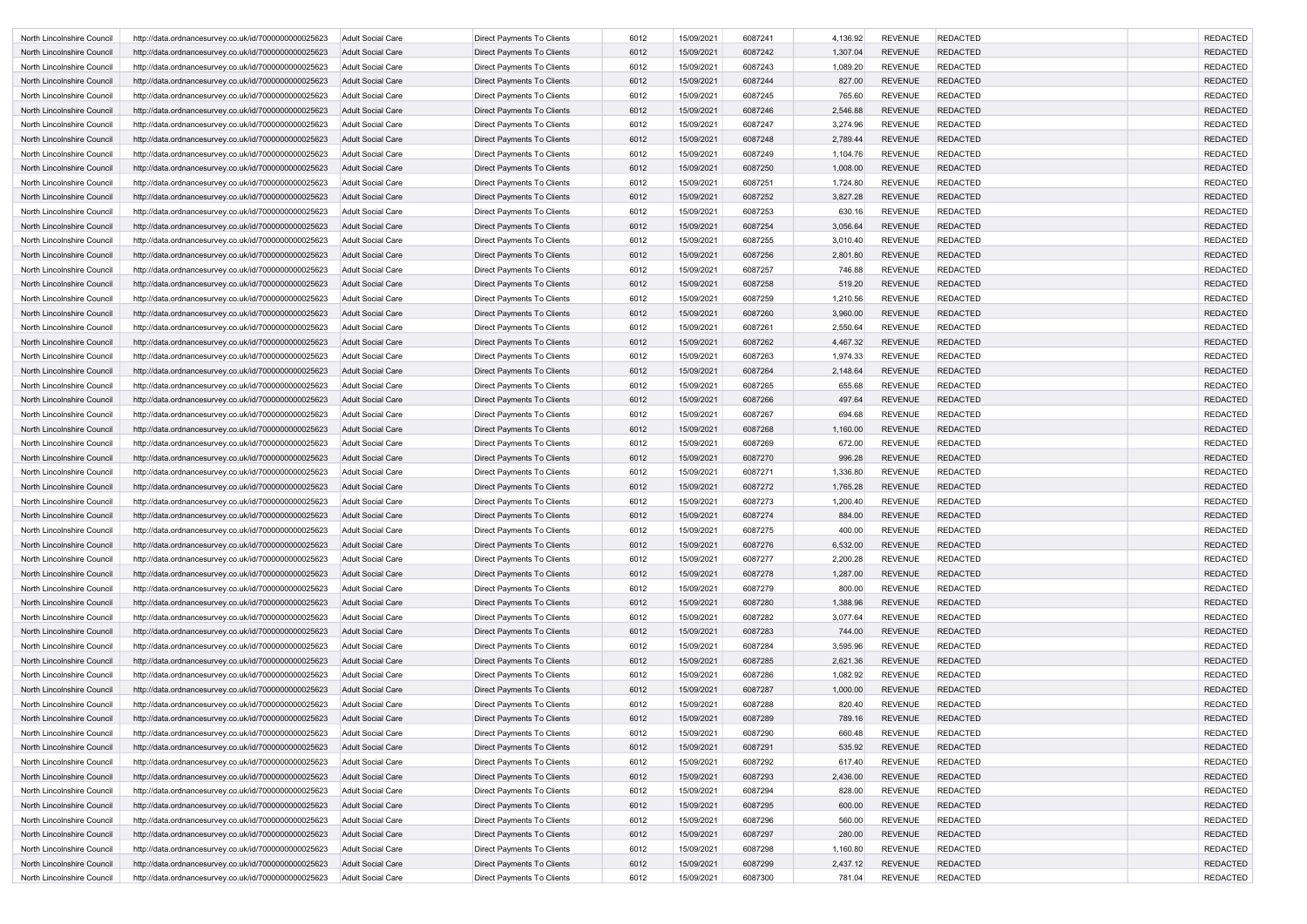| North Lincolnshire Council | http://data.ordnancesurvey.co.uk/id/7000000000025623 | <b>Adult Social Care</b> | Direct Payments To Clients        | 6012 | 15/09/2021 | 6087301 | 1,392.00 | <b>REVENUE</b> | <b>REDACTED</b> | <b>REDACTED</b> |
|----------------------------|------------------------------------------------------|--------------------------|-----------------------------------|------|------------|---------|----------|----------------|-----------------|-----------------|
| North Lincolnshire Council | http://data.ordnancesurvey.co.uk/id/7000000000025623 | Adult Social Care        | Direct Payments To Clients        | 6012 | 15/09/2021 | 6087302 | 2,621.08 | <b>REVENUE</b> | <b>REDACTED</b> | <b>REDACTED</b> |
| North Lincolnshire Council | http://data.ordnancesurvey.co.uk/id/7000000000025623 | <b>Adult Social Care</b> | Direct Payments To Clients        | 6012 | 15/09/2021 | 6087306 | 637.60   | <b>REVENUE</b> | <b>REDACTED</b> | <b>REDACTED</b> |
| North Lincolnshire Council | http://data.ordnancesurvey.co.uk/id/7000000000025623 | <b>Adult Social Care</b> | Direct Payments To Clients        | 6012 | 15/09/2021 | 6087307 | 714.20   | <b>REVENUE</b> | <b>REDACTED</b> | <b>REDACTED</b> |
| North Lincolnshire Council | http://data.ordnancesurvey.co.uk/id/7000000000025623 | <b>Adult Social Care</b> | Direct Payments To Clients        | 6012 | 15/09/2021 | 6087309 | 3,080.00 | <b>REVENUE</b> | <b>REDACTED</b> | <b>REDACTED</b> |
| North Lincolnshire Council | http://data.ordnancesurvey.co.uk/id/7000000000025623 | <b>Adult Social Care</b> | Direct Payments To Clients        | 6012 | 15/09/2021 | 6087310 | 1,792.00 | <b>REVENUE</b> | <b>REDACTED</b> | <b>REDACTED</b> |
| North Lincolnshire Council | http://data.ordnancesurvey.co.uk/id/7000000000025623 | <b>Adult Social Care</b> | Direct Payments To Clients        | 6012 | 15/09/2021 | 6087311 | 448.00   | <b>REVENUE</b> | <b>REDACTED</b> | <b>REDACTED</b> |
| North Lincolnshire Council | http://data.ordnancesurvey.co.uk/id/7000000000025623 | Adult Social Care        | Direct Payments To Clients        | 6012 | 15/09/2021 | 6087312 | 4,312.20 | <b>REVENUE</b> | <b>REDACTED</b> | <b>REDACTED</b> |
| North Lincolnshire Council | http://data.ordnancesurvey.co.uk/id/7000000000025623 | <b>Adult Social Care</b> | Direct Payments To Clients        | 6012 | 15/09/2021 | 6087313 | 507.68   | <b>REVENUE</b> | <b>REDACTED</b> | <b>REDACTED</b> |
| North Lincolnshire Council | http://data.ordnancesurvey.co.uk/id/7000000000025623 | Adult Social Care        | Direct Payments To Clients        | 6012 | 15/09/2021 | 6087314 | 1,004.40 | <b>REVENUE</b> | <b>REDACTED</b> | <b>REDACTED</b> |
| North Lincolnshire Council | http://data.ordnancesurvey.co.uk/id/7000000000025623 | <b>Adult Social Care</b> | <b>Direct Payments To Clients</b> | 6012 | 15/09/2021 | 6087315 | 862.72   | <b>REVENUE</b> | <b>REDACTED</b> | <b>REDACTED</b> |
| North Lincolnshire Council | http://data.ordnancesurvey.co.uk/id/7000000000025623 | Adult Social Care        | Direct Payments To Clients        | 6012 | 15/09/2021 | 6087316 | 1,120.00 | <b>REVENUE</b> | <b>REDACTED</b> | <b>REDACTED</b> |
| North Lincolnshire Council | http://data.ordnancesurvey.co.uk/id/7000000000025623 | <b>Adult Social Care</b> | Direct Payments To Clients        | 6012 | 15/09/2021 | 6087317 | 886.68   | <b>REVENUE</b> | <b>REDACTED</b> | <b>REDACTED</b> |
| North Lincolnshire Council | http://data.ordnancesurvey.co.uk/id/7000000000025623 | <b>Adult Social Care</b> | Direct Payments To Clients        | 6012 | 15/09/2021 | 6087318 | 894.92   | <b>REVENUE</b> | <b>REDACTED</b> | <b>REDACTED</b> |
| North Lincolnshire Council | http://data.ordnancesurvey.co.uk/id/7000000000025623 | <b>Adult Social Care</b> | Direct Payments To Clients        | 6012 | 15/09/2021 | 6087319 | 956.40   | <b>REVENUE</b> | <b>REDACTED</b> | <b>REDACTED</b> |
| North Lincolnshire Council | http://data.ordnancesurvey.co.uk/id/7000000000025623 | <b>Adult Social Care</b> | Direct Payments To Clients        | 6012 | 15/09/2021 | 6087320 | 1,152.00 | <b>REVENUE</b> | <b>REDACTED</b> | <b>REDACTED</b> |
| North Lincolnshire Council | http://data.ordnancesurvey.co.uk/id/7000000000025623 | <b>Adult Social Care</b> | Direct Payments To Clients        | 6012 | 15/09/2021 | 6087321 | 3,400.68 | <b>REVENUE</b> | <b>REDACTED</b> | <b>REDACTED</b> |
| North Lincolnshire Council | http://data.ordnancesurvey.co.uk/id/7000000000025623 | <b>Adult Social Care</b> | Direct Payments To Clients        | 6012 | 15/09/2021 | 6087322 | 1,021.20 | <b>REVENUE</b> | <b>REDACTED</b> | <b>REDACTED</b> |
| North Lincolnshire Council | http://data.ordnancesurvey.co.uk/id/7000000000025623 | <b>Adult Social Care</b> | Direct Payments To Clients        | 6012 | 15/09/2021 | 6087323 | 803.88   | <b>REVENUE</b> | <b>REDACTED</b> | <b>REDACTED</b> |
| North Lincolnshire Council | http://data.ordnancesurvey.co.uk/id/7000000000025623 | Adult Social Care        | Direct Payments To Clients        | 6012 | 15/09/2021 | 6087324 | 534.60   | <b>REVENUE</b> | <b>REDACTED</b> | <b>REDACTED</b> |
| North Lincolnshire Council | http://data.ordnancesurvey.co.uk/id/7000000000025623 | <b>Adult Social Care</b> | <b>Direct Payments To Clients</b> | 6012 | 15/09/2021 | 6087325 | 1,249.60 | <b>REVENUE</b> | <b>REDACTED</b> | <b>REDACTED</b> |
| North Lincolnshire Council | http://data.ordnancesurvey.co.uk/id/7000000000025623 | Adult Social Care        | Direct Payments To Clients        | 6012 | 15/09/2021 | 6087326 | 574.20   | <b>REVENUE</b> | <b>REDACTED</b> | <b>REDACTED</b> |
| North Lincolnshire Council | http://data.ordnancesurvey.co.uk/id/7000000000025623 | <b>Adult Social Care</b> | Direct Payments To Clients        | 6012 | 15/09/2021 | 6087327 | 456.48   | <b>REVENUE</b> | <b>REDACTED</b> | <b>REDACTED</b> |
| North Lincolnshire Council | http://data.ordnancesurvey.co.uk/id/7000000000025623 | <b>Adult Social Care</b> | Direct Payments To Clients        | 6012 | 15/09/2021 | 6087328 | 1,926.80 | <b>REVENUE</b> | <b>REDACTED</b> | <b>REDACTED</b> |
| North Lincolnshire Council | http://data.ordnancesurvey.co.uk/id/7000000000025623 | <b>Adult Social Care</b> | Direct Payments To Clients        | 6012 | 15/09/2021 | 6087329 | 320.00   | <b>REVENUE</b> | <b>REDACTED</b> | <b>REDACTED</b> |
| North Lincolnshire Council | http://data.ordnancesurvey.co.uk/id/7000000000025623 | <b>Adult Social Care</b> | Direct Payments To Clients        | 6012 | 15/09/2021 | 6087330 | 2,255.16 | <b>REVENUE</b> | <b>REDACTED</b> | <b>REDACTED</b> |
| North Lincolnshire Council | http://data.ordnancesurvey.co.uk/id/7000000000025623 | <b>Adult Social Care</b> | Direct Payments To Clients        | 6012 | 15/09/2021 | 6087331 | 591.12   | <b>REVENUE</b> | <b>REDACTED</b> | <b>REDACTED</b> |
| North Lincolnshire Council | http://data.ordnancesurvey.co.uk/id/7000000000025623 | Adult Social Care        | Direct Payments To Clients        | 6012 | 15/09/2021 | 6087332 | 2,520.00 | <b>REVENUE</b> | <b>REDACTED</b> | <b>REDACTED</b> |
| North Lincolnshire Council | http://data.ordnancesurvey.co.uk/id/7000000000025623 | <b>Adult Social Care</b> | Direct Payments To Clients        | 6012 | 15/09/2021 | 6087333 | 685.79   | <b>REVENUE</b> | <b>REDACTED</b> | <b>REDACTED</b> |
| North Lincolnshire Council | http://data.ordnancesurvey.co.uk/id/7000000000025623 | Adult Social Care        | Direct Payments To Clients        | 6012 | 15/09/2021 | 6087334 | 656.80   | <b>REVENUE</b> | <b>REDACTED</b> | <b>REDACTED</b> |
| North Lincolnshire Council | http://data.ordnancesurvey.co.uk/id/7000000000025623 | <b>Adult Social Care</b> | <b>Direct Payments To Clients</b> | 6012 | 15/09/2021 | 6087335 | 1,127.20 | <b>REVENUE</b> | <b>REDACTED</b> | <b>REDACTED</b> |
| North Lincolnshire Council | http://data.ordnancesurvey.co.uk/id/7000000000025623 | Adult Social Care        | Direct Payments To Clients        | 6012 | 15/09/2021 | 6087336 | 1,044.96 | <b>REVENUE</b> | <b>REDACTED</b> | <b>REDACTED</b> |
| North Lincolnshire Council | http://data.ordnancesurvey.co.uk/id/7000000000025623 | Adult Social Care        | Direct Payments To Clients        | 6012 | 15/09/2021 | 6087337 | 1,249.60 | <b>REVENUE</b> | <b>REDACTED</b> | <b>REDACTED</b> |
| North Lincolnshire Council | http://data.ordnancesurvey.co.uk/id/7000000000025623 | Adult Social Care        | Direct Payments To Clients        | 6012 | 15/09/2021 | 6087338 | 1,071.84 | <b>REVENUE</b> | <b>REDACTED</b> | <b>REDACTED</b> |
| North Lincolnshire Council | http://data.ordnancesurvey.co.uk/id/7000000000025623 | <b>Adult Social Care</b> | Direct Payments To Clients        | 6012 | 15/09/2021 | 6087339 | 344.84   | <b>REVENUE</b> | <b>REDACTED</b> | <b>REDACTED</b> |
| North Lincolnshire Council | http://data.ordnancesurvey.co.uk/id/7000000000025623 | Adult Social Care        | Direct Payments To Clients        | 6012 | 15/09/2021 | 6087340 | 1,072.40 | <b>REVENUE</b> | <b>REDACTED</b> | <b>REDACTED</b> |
| North Lincolnshire Council | http://data.ordnancesurvey.co.uk/id/7000000000025623 | <b>Adult Social Care</b> | <b>Direct Payments To Clients</b> | 6012 | 15/09/2021 | 6087341 | 593.84   | <b>REVENUE</b> | <b>REDACTED</b> | <b>REDACTED</b> |
| North Lincolnshire Council | http://data.ordnancesurvey.co.uk/id/7000000000025623 | Adult Social Care        | Direct Payments To Clients        | 6012 | 15/09/2021 | 6087342 | 1,620.56 | <b>REVENUE</b> | <b>REDACTED</b> | <b>REDACTED</b> |
| North Lincolnshire Council | http://data.ordnancesurvey.co.uk/id/7000000000025623 | <b>Adult Social Care</b> | Direct Payments To Clients        | 6012 | 15/09/2021 | 6087344 | 2,110.48 | <b>REVENUE</b> | <b>REDACTED</b> | <b>REDACTED</b> |
| North Lincolnshire Council | http://data.ordnancesurvey.co.uk/id/7000000000025623 | Adult Social Care        | Direct Payments To Clients        | 6012 | 15/09/2021 | 6087345 | 765.60   | <b>REVENUE</b> | <b>REDACTED</b> | <b>REDACTED</b> |
| North Lincolnshire Council | http://data.ordnancesurvey.co.uk/id/7000000000025623 | <b>Adult Social Care</b> | Direct Payments To Clients        | 6012 | 15/09/2021 | 6087346 | 1,839.04 | <b>REVENUE</b> | <b>REDACTED</b> | <b>REDACTED</b> |
| North Lincolnshire Council | http://data.ordnancesurvey.co.uk/id/7000000000025623 | Adult Social Care        | Direct Payments To Clients        | 6012 | 15/09/2021 | 6087347 | 742.00   | <b>REVENUE</b> | <b>REDACTED</b> | <b>REDACTED</b> |
| North Lincolnshire Council | http://data.ordnancesurvey.co.uk/id/7000000000025623 | <b>Adult Social Care</b> | Direct Payments To Clients        | 6012 | 15/09/2021 | 6087348 | 544.00   | <b>REVENUE</b> | <b>REDACTED</b> | <b>REDACTED</b> |
| North Lincolnshire Council | http://data.ordnancesurvey.co.uk/id/7000000000025623 | Adult Social Care        | Direct Payments To Clients        | 6012 | 15/09/2021 | 6087349 | 800.00   | <b>REVENUE</b> | <b>REDACTED</b> | <b>REDACTED</b> |
| North Lincolnshire Council | http://data.ordnancesurvey.co.uk/id/7000000000025623 | <b>Adult Social Care</b> | Direct Payments To Clients        | 6012 | 15/09/2021 | 6087351 | 1,361.60 | <b>REVENUE</b> | <b>REDACTED</b> | <b>REDACTED</b> |
| North Lincolnshire Council | http://data.ordnancesurvey.co.uk/id/7000000000025623 | Adult Social Care        | Direct Payments To Clients        | 6012 | 15/09/2021 | 6087352 | 660.80   | <b>REVENUE</b> | <b>REDACTED</b> | <b>REDACTED</b> |
| North Lincolnshire Council | http://data.ordnancesurvey.co.uk/id/7000000000025623 | <b>Adult Social Care</b> | Direct Payments To Clients        | 6012 | 15/09/2021 | 6087353 | 620.00   | <b>REVENUE</b> | REDACTED        | <b>REDACTED</b> |
| North Lincolnshire Council | http://data.ordnancesurvey.co.uk/id/7000000000025623 | <b>Adult Social Care</b> | Direct Payments To Clients        | 6012 | 15/09/2021 | 6087354 | 1,226.40 | <b>REVENUE</b> | <b>REDACTED</b> | <b>REDACTED</b> |
| North Lincolnshire Council | http://data.ordnancesurvey.co.uk/id/7000000000025623 | <b>Adult Social Care</b> | Direct Payments To Clients        | 6012 | 15/09/2021 | 6087355 | 4,033.32 | <b>REVENUE</b> | <b>REDACTED</b> | <b>REDACTED</b> |
| North Lincolnshire Council | http://data.ordnancesurvey.co.uk/id/7000000000025623 | Adult Social Care        | Direct Payments To Clients        | 6012 | 15/09/2021 | 6087356 | 1,839.04 | <b>REVENUE</b> | <b>REDACTED</b> | <b>REDACTED</b> |
| North Lincolnshire Council | http://data.ordnancesurvey.co.uk/id/7000000000025623 | <b>Adult Social Care</b> | Direct Payments To Clients        | 6012 | 15/09/2021 | 6087357 | 1,034.32 | <b>REVENUE</b> | <b>REDACTED</b> | <b>REDACTED</b> |
| North Lincolnshire Council | http://data.ordnancesurvey.co.uk/id/7000000000025623 | Adult Social Care        | Direct Payments To Clients        | 6012 | 15/09/2021 | 6087358 | 1,912.80 | <b>REVENUE</b> | <b>REDACTED</b> | <b>REDACTED</b> |
| North Lincolnshire Council | http://data.ordnancesurvey.co.uk/id/7000000000025623 | <b>Adult Social Care</b> | Direct Payments To Clients        | 6012 | 15/09/2021 | 6087359 | 560.00   | <b>REVENUE</b> | <b>REDACTED</b> | <b>REDACTED</b> |
| North Lincolnshire Council | http://data.ordnancesurvey.co.uk/id/7000000000025623 | Adult Social Care        | Direct Payments To Clients        | 6012 | 15/09/2021 | 6087360 | 1,954.00 | <b>REVENUE</b> | <b>REDACTED</b> | <b>REDACTED</b> |
| North Lincolnshire Council | http://data.ordnancesurvey.co.uk/id/7000000000025623 | <b>Adult Social Care</b> | Direct Payments To Clients        | 6012 | 15/09/2021 | 6087361 | 640.00   | <b>REVENUE</b> | <b>REDACTED</b> | <b>REDACTED</b> |
| North Lincolnshire Council | http://data.ordnancesurvey.co.uk/id/7000000000025623 | Adult Social Care        | Direct Payments To Clients        | 6012 | 15/09/2021 | 6087362 | 725.72   | <b>REVENUE</b> | <b>REDACTED</b> | <b>REDACTED</b> |
| North Lincolnshire Council | http://data.ordnancesurvey.co.uk/id/7000000000025623 | <b>Adult Social Care</b> | Direct Payments To Clients        | 6012 | 15/09/2021 | 6087364 | 1,117.60 | <b>REVENUE</b> | <b>REDACTED</b> | <b>REDACTED</b> |
| North Lincolnshire Council | http://data.ordnancesurvey.co.uk/id/7000000000025623 | <b>Adult Social Care</b> | Direct Payments To Clients        | 6012 | 15/09/2021 | 6087366 | 370.60   | <b>REVENUE</b> | <b>REDACTED</b> | <b>REDACTED</b> |
| North Lincolnshire Council | http://data.ordnancesurvey.co.uk/id/7000000000025623 | Adult Social Care        | Direct Payments To Clients        | 6012 | 15/09/2021 | 6087367 | 1,243.56 | <b>REVENUE</b> | <b>REDACTED</b> | <b>REDACTED</b> |
|                            |                                                      |                          |                                   |      |            |         |          |                |                 |                 |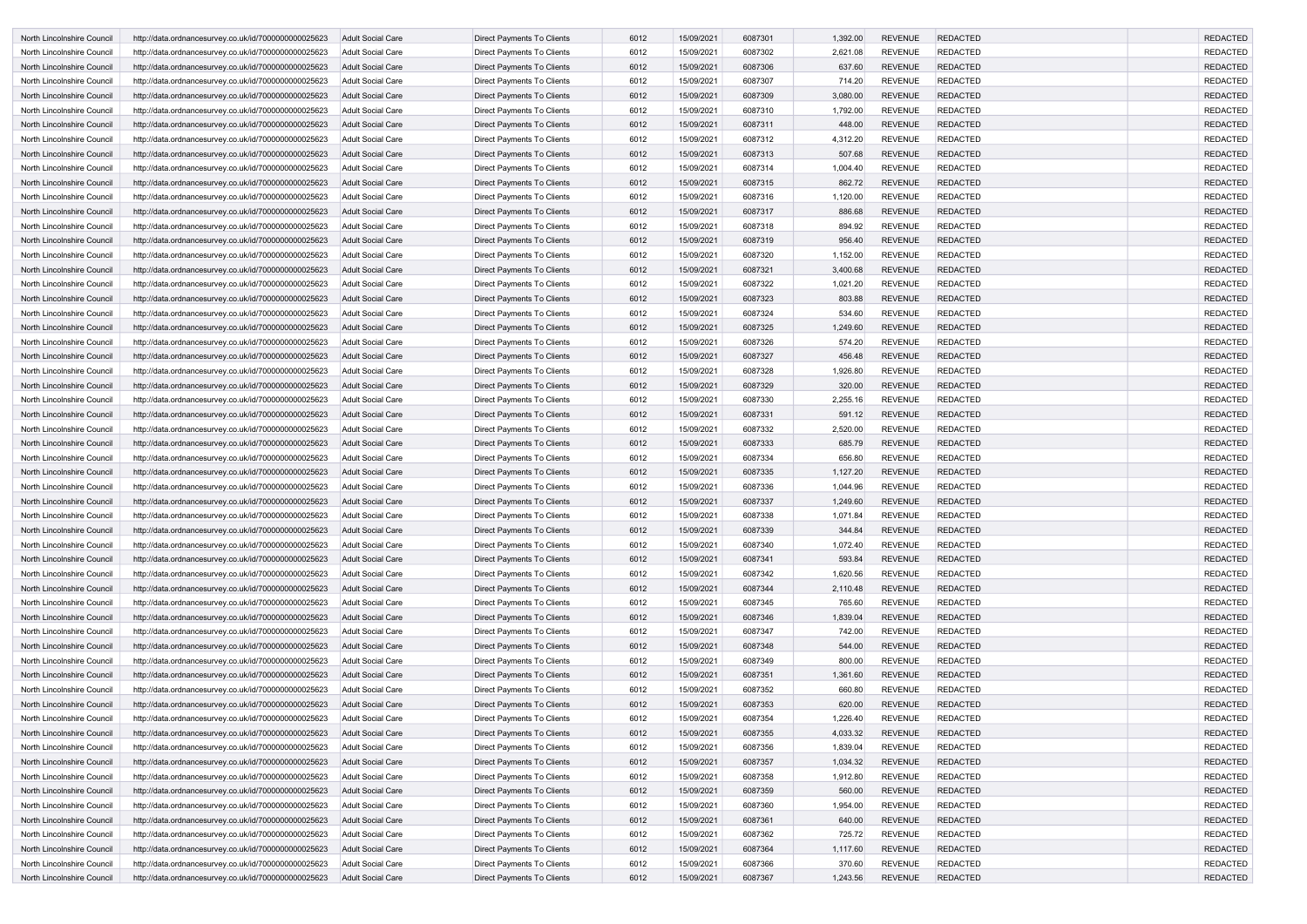| North Lincolnshire Council                               | http://data.ordnancesurvey.co.uk/id/7000000000025623                                                         | Adult Social Care        | Direct Payments To Clients                               | 6012 | 15/09/2021               | 6087368            | 524.00             | <b>REVENUE</b> | <b>REDACTED</b> | <b>REDACTED</b> |
|----------------------------------------------------------|--------------------------------------------------------------------------------------------------------------|--------------------------|----------------------------------------------------------|------|--------------------------|--------------------|--------------------|----------------|-----------------|-----------------|
| North Lincolnshire Council                               | http://data.ordnancesurvey.co.uk/id/7000000000025623                                                         | <b>Adult Social Care</b> | <b>Direct Payments To Clients</b>                        | 6012 | 15/09/2021               | 6087369            | 417.60             | <b>REVENUE</b> | <b>REDACTED</b> | <b>REDACTED</b> |
| North Lincolnshire Council                               | http://data.ordnancesurvey.co.uk/id/7000000000025623                                                         | <b>Adult Social Care</b> | Direct Payments To Clients                               | 6012 | 15/09/2021               | 6087370            | 476.56             | <b>REVENUE</b> | <b>REDACTED</b> | <b>REDACTED</b> |
| North Lincolnshire Council                               | http://data.ordnancesurvey.co.uk/id/7000000000025623                                                         | <b>Adult Social Care</b> | Direct Payments To Clients                               | 6012 | 15/09/2021               | 6087371            | 720.00             | <b>REVENUE</b> | <b>REDACTED</b> | <b>REDACTED</b> |
| North Lincolnshire Council                               | http://data.ordnancesurvey.co.uk/id/7000000000025623                                                         | Adult Social Care        | Direct Payments To Clients                               | 6012 | 15/09/2021               | 6087372            | 8,358.88           | <b>REVENUE</b> | <b>REDACTED</b> | <b>REDACTED</b> |
| North Lincolnshire Council                               | http://data.ordnancesurvey.co.uk/id/7000000000025623                                                         | <b>Adult Social Care</b> | Direct Payments To Clients                               | 6012 | 15/09/2021               | 6087373            | 724.00             | <b>REVENUE</b> | <b>REDACTED</b> | <b>REDACTED</b> |
| North Lincolnshire Council                               | http://data.ordnancesurvey.co.uk/id/7000000000025623                                                         | <b>Adult Social Care</b> | Direct Payments To Clients                               | 6012 | 15/09/2021               | 6087374            | 1,004.80           | <b>REVENUE</b> | <b>REDACTED</b> | <b>REDACTED</b> |
| North Lincolnshire Council                               | http://data.ordnancesurvey.co.uk/id/7000000000025623                                                         | <b>Adult Social Care</b> | Direct Payments To Clients                               | 6012 | 15/09/2021               | 6087375            | 4,286.48           | <b>REVENUE</b> | <b>REDACTED</b> | <b>REDACTED</b> |
| North Lincolnshire Council                               | http://data.ordnancesurvey.co.uk/id/7000000000025623                                                         | <b>Adult Social Care</b> | Direct Payments To Clients                               | 6012 | 15/09/2021               | 6087376            | 1,595.20           | <b>REVENUE</b> | <b>REDACTED</b> | <b>REDACTED</b> |
| North Lincolnshire Council                               | http://data.ordnancesurvey.co.uk/id/7000000000025623                                                         | <b>Adult Social Care</b> | Direct Payments To Clients                               | 6012 | 15/09/2021               | 6087377            | 1,893.80           | <b>REVENUE</b> | <b>REDACTED</b> | <b>REDACTED</b> |
| North Lincolnshire Council                               | http://data.ordnancesurvey.co.uk/id/7000000000025623                                                         | Adult Social Care        | Direct Payments To Clients                               | 6012 | 15/09/2021               | 6087378            | 2,612.96           | <b>REVENUE</b> | <b>REDACTED</b> | <b>REDACTED</b> |
| North Lincolnshire Council                               | http://data.ordnancesurvey.co.uk/id/7000000000025623                                                         | <b>Adult Social Care</b> | Direct Payments To Clients                               | 6012 | 15/09/2021               | 6087379            | 1,017.16           | <b>REVENUE</b> | <b>REDACTED</b> | <b>REDACTED</b> |
| North Lincolnshire Council                               | http://data.ordnancesurvey.co.uk/id/7000000000025623                                                         | <b>Adult Social Care</b> | Direct Payments To Clients                               | 6012 | 15/09/2021               | 6087380            | 611.60             | <b>REVENUE</b> | <b>REDACTED</b> | <b>REDACTED</b> |
| North Lincolnshire Council                               | http://data.ordnancesurvey.co.uk/id/7000000000025623                                                         | <b>Adult Social Care</b> | Direct Payments To Clients                               | 6012 | 15/09/2021               | 6087381            | 799.76             | <b>REVENUE</b> | <b>REDACTED</b> | <b>REDACTED</b> |
| North Lincolnshire Council                               | http://data.ordnancesurvey.co.uk/id/7000000000025623                                                         | <b>Adult Social Care</b> | <b>Direct Payments To Clients</b>                        | 6012 | 15/09/2021               | 6087382            | 1,260.80           | <b>REVENUE</b> | <b>REDACTED</b> | <b>REDACTED</b> |
| North Lincolnshire Council                               | http://data.ordnancesurvey.co.uk/id/7000000000025623                                                         | Adult Social Care        | Direct Payments To Clients                               | 6012 | 15/09/2021               | 6087384            | 3,216.96           | <b>REVENUE</b> | <b>REDACTED</b> | <b>REDACTED</b> |
| North Lincolnshire Council                               | http://data.ordnancesurvey.co.uk/id/7000000000025623                                                         | <b>Adult Social Care</b> | Direct Payments To Clients                               | 6012 | 15/09/2021               | 6087385            | 3,216.96           | <b>REVENUE</b> | <b>REDACTED</b> | <b>REDACTED</b> |
| North Lincolnshire Council                               | http://data.ordnancesurvey.co.uk/id/7000000000025623                                                         | <b>Adult Social Care</b> | Direct Payments To Clients                               | 6012 | 15/09/2021               | 6087386            | 3,216.96           | <b>REVENUE</b> | <b>REDACTED</b> | <b>REDACTED</b> |
| North Lincolnshire Council                               | http://data.ordnancesurvey.co.uk/id/7000000000025623                                                         | Adult Social Care        | Direct Payments To Clients                               | 6012 | 15/09/2021               | 6087387            | 880.00             | <b>REVENUE</b> | <b>REDACTED</b> | <b>REDACTED</b> |
| North Lincolnshire Council                               | http://data.ordnancesurvey.co.uk/id/7000000000025623                                                         | <b>Adult Social Care</b> | Direct Payments To Clients                               | 6012 | 15/09/2021               | 6087388            | 3,955.56           | <b>REVENUE</b> | <b>REDACTED</b> | <b>REDACTED</b> |
| North Lincolnshire Council                               | http://data.ordnancesurvey.co.uk/id/7000000000025623                                                         | Adult Social Care        | <b>Direct Payments To Clients</b>                        | 6012 | 15/09/2021               | 6087389            | 1,464.44           | <b>REVENUE</b> | <b>REDACTED</b> | <b>REDACTED</b> |
| North Lincolnshire Council                               | http://data.ordnancesurvey.co.uk/id/7000000000025623                                                         | <b>Adult Social Care</b> | Direct Payments To Clients                               | 6012 | 15/09/2021               | 6087390            | 1,194.80           | <b>REVENUE</b> | <b>REDACTED</b> | <b>REDACTED</b> |
| North Lincolnshire Council                               | http://data.ordnancesurvey.co.uk/id/7000000000025623                                                         | Adult Social Care        | Direct Payments To Clients                               | 6012 | 15/09/2021               | 6087391            | 2,474.46           | <b>REVENUE</b> | <b>REDACTED</b> | <b>REDACTED</b> |
| North Lincolnshire Council                               | http://data.ordnancesurvey.co.uk/id/7000000000025623                                                         | <b>Adult Social Care</b> | Direct Payments To Clients                               | 6012 | 15/09/2021               | 6087392            | 1,944.88           | <b>REVENUE</b> | <b>REDACTED</b> | <b>REDACTED</b> |
| North Lincolnshire Council                               | http://data.ordnancesurvey.co.uk/id/7000000000025623                                                         | <b>Adult Social Care</b> | Direct Payments To Clients                               | 6012 | 15/09/2021               | 6087393            | 2,049.00           | <b>REVENUE</b> | <b>REDACTED</b> | <b>REDACTED</b> |
| North Lincolnshire Council                               | http://data.ordnancesurvey.co.uk/id/7000000000025623                                                         | Adult Social Care        | Direct Payments To Clients                               | 6012 | 15/09/2021               | 6087394            | 1,358.28           | <b>REVENUE</b> | <b>REDACTED</b> | <b>REDACTED</b> |
| North Lincolnshire Council                               | http://data.ordnancesurvey.co.uk/id/7000000000025623                                                         | Adult Social Care        | Direct Payments To Clients                               | 6012 | 15/09/2021               | 6087395            | 1,961.24           | <b>REVENUE</b> | <b>REDACTED</b> | <b>REDACTED</b> |
| North Lincolnshire Council                               | http://data.ordnancesurvey.co.uk/id/7000000000025623                                                         | <b>Adult Social Care</b> | Direct Payments To Clients                               | 6012 | 15/09/2021               | 6087396            | 2,028.00           | <b>REVENUE</b> | <b>REDACTED</b> | <b>REDACTED</b> |
| North Lincolnshire Council                               | http://data.ordnancesurvey.co.uk/id/7000000000025623                                                         | Adult Social Care        | Direct Payments To Clients                               | 6012 | 15/09/2021               | 6087397            | 852.00             | <b>REVENUE</b> | <b>REDACTED</b> | <b>REDACTED</b> |
| North Lincolnshire Council                               | http://data.ordnancesurvey.co.uk/id/7000000000025623                                                         | <b>Adult Social Care</b> | Direct Payments To Clients                               | 6012 | 15/09/2021               | 6087398            | 444.00             | <b>REVENUE</b> | <b>REDACTED</b> | <b>REDACTED</b> |
| North Lincolnshire Council                               | http://data.ordnancesurvey.co.uk/id/7000000000025623                                                         | Adult Social Care        | Direct Payments To Clients                               | 6012 | 15/09/2021               | 6087399            | 600.00             | <b>REVENUE</b> | <b>REDACTED</b> | <b>REDACTED</b> |
| North Lincolnshire Council                               |                                                                                                              | <b>Adult Social Care</b> | Direct Payments To Clients                               | 6012 | 15/09/2021               | 6087400            | 975.52             | <b>REVENUE</b> | <b>REDACTED</b> | <b>REDACTED</b> |
| North Lincolnshire Council                               | http://data.ordnancesurvey.co.uk/id/7000000000025623<br>http://data.ordnancesurvey.co.uk/id/7000000000025623 | Adult Social Care        | Direct Payments To Clients                               | 6012 | 15/09/2021               | 6087401            | 730.80             | <b>REVENUE</b> | <b>REDACTED</b> | <b>REDACTED</b> |
| North Lincolnshire Council                               | http://data.ordnancesurvey.co.uk/id/7000000000025623                                                         | Adult Social Care        | Direct Payments To Clients                               | 6012 | 15/09/2021               |                    | 2,586.56           | <b>REVENUE</b> | <b>REDACTED</b> | <b>REDACTED</b> |
| North Lincolnshire Council                               |                                                                                                              | Adult Social Care        | Direct Payments To Clients                               | 6012 | 15/09/2021               | 6087402<br>6087403 | 397.60             | <b>REVENUE</b> | <b>REDACTED</b> | <b>REDACTED</b> |
|                                                          | http://data.ordnancesurvey.co.uk/id/7000000000025623                                                         |                          |                                                          | 6012 |                          | 6087404            |                    | <b>REVENUE</b> | <b>REDACTED</b> | <b>REDACTED</b> |
| North Lincolnshire Council                               | http://data.ordnancesurvey.co.uk/id/7000000000025623                                                         | Adult Social Care        | Direct Payments To Clients<br>Direct Payments To Clients | 6012 | 15/09/2021<br>15/09/2021 | 6087405            | 1,461.60<br>640.00 | <b>REVENUE</b> | <b>REDACTED</b> | <b>REDACTED</b> |
| North Lincolnshire Council<br>North Lincolnshire Council | http://data.ordnancesurvey.co.uk/id/7000000000025623                                                         | Adult Social Care        |                                                          | 6012 | 15/09/2021               |                    |                    | <b>REVENUE</b> | <b>REDACTED</b> | <b>REDACTED</b> |
|                                                          | http://data.ordnancesurvey.co.uk/id/7000000000025623                                                         | Adult Social Care        | Direct Payments To Clients                               | 6012 |                          | 6087407<br>6087408 | 1,411.56<br>913.84 | <b>REVENUE</b> | <b>REDACTED</b> | <b>REDACTED</b> |
| North Lincolnshire Council                               | http://data.ordnancesurvey.co.uk/id/7000000000025623                                                         | Adult Social Care        | Direct Payments To Clients                               |      | 15/09/2021               |                    |                    |                |                 |                 |
| North Lincolnshire Council                               | http://data.ordnancesurvey.co.uk/id/7000000000025623                                                         | <b>Adult Social Care</b> | Direct Payments To Clients                               | 6012 | 15/09/2021               | 6087409            | 5,067.68           | <b>REVENUE</b> | <b>REDACTED</b> | <b>REDACTED</b> |
| North Lincolnshire Council                               | http://data.ordnancesurvey.co.uk/id/7000000000025623                                                         | Adult Social Care        | Direct Payments To Clients                               | 6012 | 15/09/2021               | 6087410            | 3,327.60           | <b>REVENUE</b> | <b>REDACTED</b> | <b>REDACTED</b> |
| North Lincolnshire Council                               | http://data.ordnancesurvey.co.uk/id/7000000000025623                                                         | <b>Adult Social Care</b> | Direct Payments To Clients                               | 6012 | 15/09/2021               | 6087411            | 737.68             | <b>REVENUE</b> | <b>REDACTED</b> | <b>REDACTED</b> |
| North Lincolnshire Council                               | http://data.ordnancesurvey.co.uk/id/7000000000025623                                                         | <b>Adult Social Care</b> | <b>Direct Payments To Clients</b>                        | 6012 | 15/09/2021               | 6087413            | 1,160.48           | <b>REVENUE</b> | <b>REDACTED</b> | <b>REDACTED</b> |
| North Lincolnshire Council                               | http://data.ordnancesurvey.co.uk/id/7000000000025623                                                         | <b>Adult Social Care</b> | Direct Payments To Clients                               | 6012 | 15/09/2021               | 6087414            | 1,380.00           | <b>REVENUE</b> | <b>REDACTED</b> | <b>REDACTED</b> |
| North Lincolnshire Council                               | http://data.ordnancesurvey.co.uk/id/7000000000025623                                                         | Adult Social Care        | Direct Payments To Clients                               | 6012 | 15/09/2021               | 6087415            | 2,032.04           | <b>REVENUE</b> | REDACTED        | <b>REDACTED</b> |
| North Lincolnshire Council                               | http://data.ordnancesurvey.co.uk/id/7000000000025623                                                         | Adult Social Care        | Direct Payments To Clients                               | 6012 | 15/09/2021               | 6087416            | 560.00             | <b>REVENUE</b> | <b>REDACTED</b> | <b>REDACTED</b> |
| North Lincolnshire Council                               | http://data.ordnancesurvey.co.uk/id/7000000000025623                                                         | Adult Social Care        | Direct Payments To Clients                               | 6012 | 15/09/2021               | 6087417            | 605.60             | <b>REVENUE</b> | <b>REDACTED</b> | <b>REDACTED</b> |
| North Lincolnshire Council                               | http://data.ordnancesurvey.co.uk/id/7000000000025623                                                         | Adult Social Care        | Direct Payments To Clients                               | 6012 | 15/09/2021               | 6087418            | 963.28             | <b>REVENUE</b> | <b>REDACTED</b> | <b>REDACTED</b> |
| North Lincolnshire Council                               | http://data.ordnancesurvey.co.uk/id/7000000000025623                                                         | Adult Social Care        | Direct Payments To Clients                               | 6012 | 15/09/2021               | 6087419            | 1,440.60           | <b>REVENUE</b> | <b>REDACTED</b> | <b>REDACTED</b> |
| North Lincolnshire Council                               | http://data.ordnancesurvey.co.uk/id/7000000000025623                                                         | <b>Adult Social Care</b> | Direct Payments To Clients                               | 6012 | 15/09/2021               | 6087420            | 1,358.28           | <b>REVENUE</b> | <b>REDACTED</b> | <b>REDACTED</b> |
| North Lincolnshire Council                               | http://data.ordnancesurvey.co.uk/id/7000000000025623                                                         | Adult Social Care        | Direct Payments To Clients                               | 6012 | 15/09/2021               | 6087421            | 783.60             | <b>REVENUE</b> | <b>REDACTED</b> | <b>REDACTED</b> |
| North Lincolnshire Council                               | http://data.ordnancesurvey.co.uk/id/7000000000025623                                                         | <b>Adult Social Care</b> | Direct Payments To Clients                               | 6012 | 15/09/2021               | 6087422            | 1,376.64           | <b>REVENUE</b> | <b>REDACTED</b> | <b>REDACTED</b> |
| North Lincolnshire Council                               | http://data.ordnancesurvey.co.uk/id/7000000000025623                                                         | <b>Adult Social Care</b> | <b>Direct Payments To Clients</b>                        | 6012 | 17/09/2021               | 6089094            | 1,116.00           | <b>REVENUE</b> | <b>REDACTED</b> | <b>REDACTED</b> |
| North Lincolnshire Council                               | http://data.ordnancesurvey.co.uk/id/7000000000025623                                                         | <b>Adult Social Care</b> | Direct Payments To Clients                               | 6012 | 17/09/2021               | 6089101            | 750.00             | <b>REVENUE</b> | <b>REDACTED</b> | <b>REDACTED</b> |
| North Lincolnshire Council                               | http://data.ordnancesurvey.co.uk/id/7000000000025623                                                         | Adult Social Care        | Direct Payments To Clients                               | 6012 | 17/09/2021               | 6089108            | 846.81             | <b>REVENUE</b> | REDACTED        | <b>REDACTED</b> |
| North Lincolnshire Council                               | http://data.ordnancesurvey.co.uk/id/7000000000025623                                                         | Adult Social Care        | Direct Payments To Clients                               | 6012 | 24/09/2021               | 6092527            | 2,080.98           | <b>REVENUE</b> | <b>REDACTED</b> | <b>REDACTED</b> |
| North Lincolnshire Council                               | http://data.ordnancesurvey.co.uk/id/7000000000025623                                                         | Adult Social Care        | Direct Payments To Clients                               | 6012 | 24/09/2021               | 6092757            | 250.00             | <b>REVENUE</b> | <b>REDACTED</b> | <b>REDACTED</b> |
| North Lincolnshire Council                               | http://data.ordnancesurvey.co.uk/id/7000000000025623                                                         | Adult Social Care        | Direct Payments To Clients                               | 6012 | 24/09/2021               | 6092758            | 750.00             | <b>REVENUE</b> | <b>REDACTED</b> | <b>REDACTED</b> |
| North Lincolnshire Council                               | http://data.ordnancesurvey.co.uk/id/7000000000025623                                                         | Adult Social Care        | Direct Payments To Clients                               | 6012 | 24/09/2021               | 6092759            | 750.00             | <b>REVENUE</b> | <b>REDACTED</b> | <b>REDACTED</b> |
|                                                          |                                                                                                              |                          |                                                          |      |                          |                    |                    |                |                 |                 |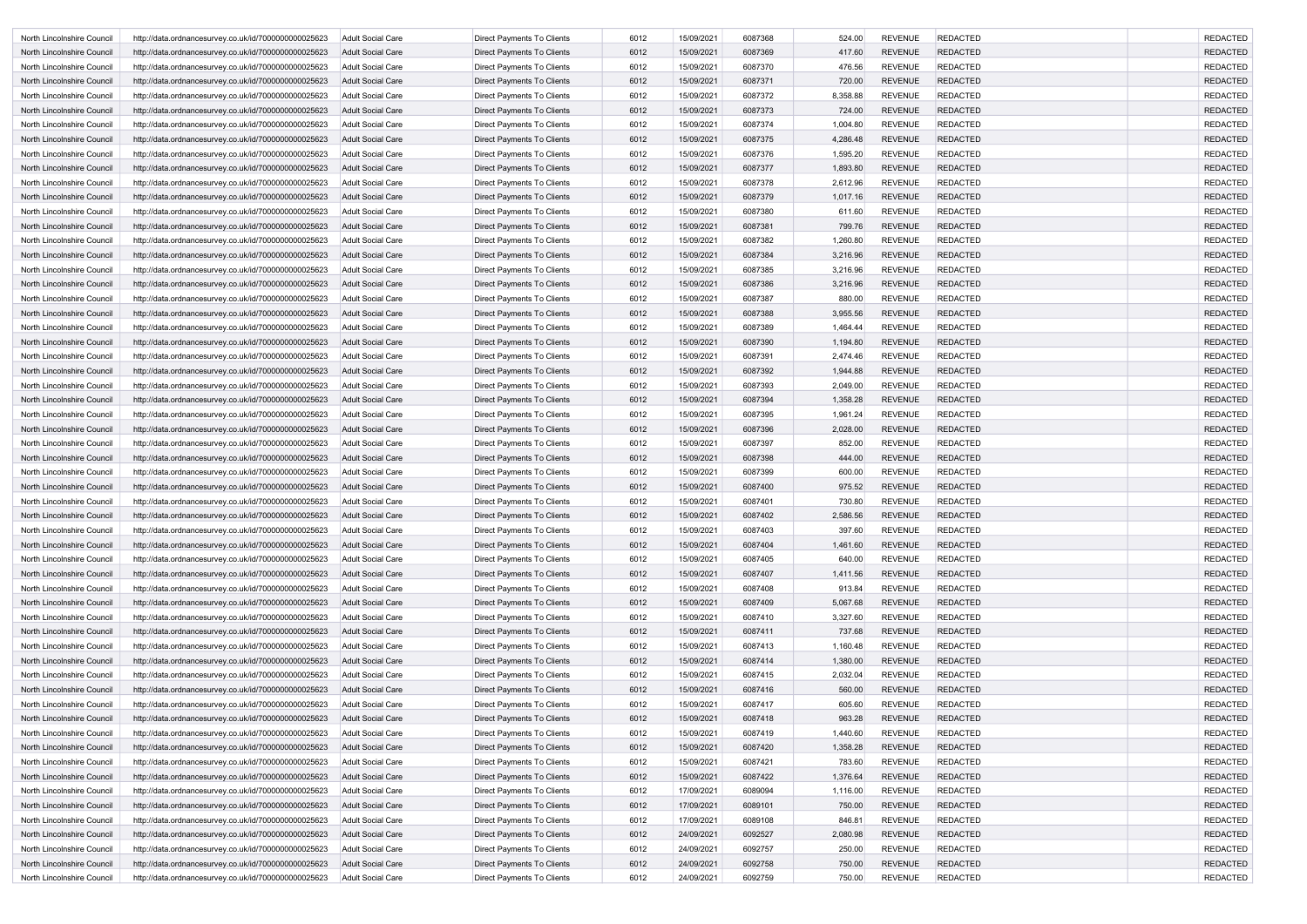| North Lincolnshire Council        | http://data.ordnancesurvey.co.uk/id/7000000000025623 | <b>Adult Social Care</b> | Direct Payments To Clients        | 6012 | 24/09/2021 | 6092760 | 750.00    | <b>REVENUE</b> | <b>REDACTED</b> | <b>REDACTED</b> |
|-----------------------------------|------------------------------------------------------|--------------------------|-----------------------------------|------|------------|---------|-----------|----------------|-----------------|-----------------|
| North Lincolnshire Council        | http://data.ordnancesurvey.co.uk/id/7000000000025623 | Adult Social Care        | Direct Payments To Clients        | 6012 | 24/09/2021 | 6092764 | 327.86    | <b>REVENUE</b> | <b>REDACTED</b> | <b>REDACTED</b> |
| North Lincolnshire Council        | http://data.ordnancesurvey.co.uk/id/7000000000025623 | Adult Social Care        | Direct Payments To Clients        | 6012 | 24/09/2021 | 6092771 | 546.72    | <b>REVENUE</b> | <b>REDACTED</b> | <b>REDACTED</b> |
| North Lincolnshire Council        | http://data.ordnancesurvey.co.uk/id/7000000000025623 | <b>Adult Social Care</b> | <b>Direct Payments To Clients</b> | 6012 | 24/09/2021 | 6092785 | 3,595.24  | <b>REVENUE</b> | <b>REDACTED</b> | <b>REDACTED</b> |
| North Lincolnshire Council        | http://data.ordnancesurvey.co.uk/id/7000000000025623 | <b>Adult Social Care</b> | <b>Direct Payments To Clients</b> | 6012 | 24/09/2021 | 6092789 | 560.00    | <b>REVENUE</b> | <b>REDACTED</b> | <b>REDACTED</b> |
| North Lincolnshire Council        | http://data.ordnancesurvey.co.uk/id/7000000000025623 | <b>Adult Social Care</b> | Direct Payments To Clients        | 6012 | 24/09/2021 | 6092790 | 1,995.57  | <b>REVENUE</b> | <b>REDACTED</b> | <b>REDACTED</b> |
| North Lincolnshire Council        | http://data.ordnancesurvey.co.uk/id/7000000000025623 | Adult Social Care        | Direct Payments To Clients        | 6012 | 24/09/2021 | 6092827 | 750.00    | <b>REVENUE</b> | <b>REDACTED</b> | <b>REDACTED</b> |
| North Lincolnshire Council        | http://data.ordnancesurvey.co.uk/id/7000000000025623 | Adult Social Care        | Direct Payments To Clients        | 6012 | 24/09/2021 | 6092828 | 250.00    | <b>REVENUE</b> | <b>REDACTED</b> | <b>REDACTED</b> |
| North Lincolnshire Council        | http://data.ordnancesurvey.co.uk/id/7000000000025623 | <b>Adult Social Care</b> | Direct Payments To Clients        | 6012 | 24/09/2021 | 6092829 | 250.00    | <b>REVENUE</b> | <b>REDACTED</b> | <b>REDACTED</b> |
| North Lincolnshire Council        | http://data.ordnancesurvey.co.uk/id/7000000000025623 | Adult Social Care        | Direct Payments To Clients        | 6012 | 24/09/2021 | 6092830 | 750.00    | <b>REVENUE</b> | <b>REDACTED</b> | <b>REDACTED</b> |
| North Lincolnshire Council        | http://data.ordnancesurvey.co.uk/id/7000000000025623 | <b>Adult Social Care</b> | Direct Payments To Clients        | 6012 | 24/09/2021 | 6092831 | 1,000.00  | <b>REVENUE</b> | <b>REDACTED</b> | <b>REDACTED</b> |
| North Lincolnshire Council        | http://data.ordnancesurvey.co.uk/id/7000000000025623 | Adult Social Care        | Direct Payments To Clients        | 6012 | 24/09/2021 | 6092833 | 750.00    | <b>REVENUE</b> | <b>REDACTED</b> | <b>REDACTED</b> |
| North Lincolnshire Council        | http://data.ordnancesurvey.co.uk/id/7000000000025623 | <b>Adult Social Care</b> | Direct Payments To Clients        | 6012 | 29/09/2021 | 6093613 | 250.00    | <b>REVENUE</b> | <b>REDACTED</b> | <b>REDACTED</b> |
| North Lincolnshire Council        | http://data.ordnancesurvey.co.uk/id/7000000000025623 | <b>Adult Social Care</b> | Direct Payments To Clients        | 6012 | 29/09/2021 | 6094682 | 662.75    | <b>REVENUE</b> | <b>REDACTED</b> | <b>REDACTED</b> |
| North Lincolnshire Council        | http://data.ordnancesurvey.co.uk/id/7000000000025623 | <b>Adult Social Care</b> | Direct Payments To Clients        | 6012 | 29/09/2021 | 6095004 | 11,241.33 | <b>REVENUE</b> | <b>REDACTED</b> | <b>REDACTED</b> |
| North Lincolnshire Council        | http://data.ordnancesurvey.co.uk/id/7000000000025623 | <b>Adult Social Care</b> | Direct Payments To Clients        | 6012 | 01/10/2021 | 6096361 | 2,136.60  | <b>REVENUE</b> | <b>REDACTED</b> | <b>REDACTED</b> |
| <b>North Lincolnshire Council</b> | http://data.ordnancesurvey.co.uk/id/7000000000025623 | <b>Adult Social Care</b> | Direct Payments To Clients        | 6012 | 01/10/2021 | 6096369 | 1,726.64  | <b>REVENUE</b> | <b>REDACTED</b> | <b>REDACTED</b> |
| North Lincolnshire Council        | http://data.ordnancesurvey.co.uk/id/7000000000025623 | <b>Adult Social Care</b> | Fees & Charges Income             | 9002 | 15/09/2021 | 6087031 | $-99.72$  | <b>REVENUE</b> | <b>REDACTED</b> | <b>REDACTED</b> |
| North Lincolnshire Council        | http://data.ordnancesurvey.co.uk/id/7000000000025623 | <b>Adult Social Care</b> | Fees & Charges Income             | 9002 | 15/09/2021 | 6087033 | $-198.56$ | <b>REVENUE</b> | <b>REDACTED</b> | <b>REDACTED</b> |
| North Lincolnshire Council        | http://data.ordnancesurvey.co.uk/id/7000000000025623 | Adult Social Care        | Fees & Charges Income             | 9002 | 15/09/2021 | 6087034 | $-379.76$ | <b>REVENUE</b> | <b>REDACTED</b> | <b>REDACTED</b> |
| North Lincolnshire Council        | http://data.ordnancesurvey.co.uk/id/7000000000025623 | <b>Adult Social Care</b> | Fees & Charges Income             | 9002 | 15/09/2021 | 6087036 | $-119.28$ | <b>REVENUE</b> | <b>REDACTED</b> | <b>REDACTED</b> |
| North Lincolnshire Council        | http://data.ordnancesurvey.co.uk/id/7000000000025623 | Adult Social Care        | Fees & Charges Income             | 9002 | 15/09/2021 | 6087038 | $-138.96$ | <b>REVENUE</b> | <b>REDACTED</b> | <b>REDACTED</b> |
| North Lincolnshire Council        | http://data.ordnancesurvey.co.uk/id/7000000000025623 | <b>Adult Social Care</b> | Fees & Charges Income             | 9002 | 15/09/2021 | 6087039 | $-122.56$ | <b>REVENUE</b> | <b>REDACTED</b> | <b>REDACTED</b> |
| North Lincolnshire Council        | http://data.ordnancesurvey.co.uk/id/7000000000025623 | <b>Adult Social Care</b> | Fees & Charges Income             | 9002 | 15/09/2021 | 6087040 | $-274.36$ | <b>REVENUE</b> | <b>REDACTED</b> | <b>REDACTED</b> |
| North Lincolnshire Council        | http://data.ordnancesurvey.co.uk/id/7000000000025623 | <b>Adult Social Care</b> | Fees & Charges Income             | 9002 | 15/09/2021 | 6087043 | $-122.56$ | <b>REVENUE</b> | <b>REDACTED</b> | <b>REDACTED</b> |
| North Lincolnshire Council        | http://data.ordnancesurvey.co.uk/id/7000000000025623 | <b>Adult Social Care</b> | Fees & Charges Income             | 9002 | 15/09/2021 | 6087044 | $-122.56$ | <b>REVENUE</b> | <b>REDACTED</b> | <b>REDACTED</b> |
| North Lincolnshire Council        | http://data.ordnancesurvey.co.uk/id/7000000000025623 | <b>Adult Social Care</b> | Fees & Charges Income             | 9002 | 15/09/2021 | 6087046 | $-187.68$ | <b>REVENUE</b> | <b>REDACTED</b> | <b>REDACTED</b> |
| North Lincolnshire Council        | http://data.ordnancesurvey.co.uk/id/7000000000025623 | Adult Social Care        | Fees & Charges Income             | 9002 | 15/09/2021 | 6087048 | $-122.56$ | <b>REVENUE</b> | <b>REDACTED</b> | <b>REDACTED</b> |
| North Lincolnshire Council        | http://data.ordnancesurvey.co.uk/id/7000000000025623 | <b>Adult Social Care</b> | Fees & Charges Income             | 9002 | 15/09/2021 | 6087049 | $-122.56$ | <b>REVENUE</b> | <b>REDACTED</b> | <b>REDACTED</b> |
| North Lincolnshire Council        | http://data.ordnancesurvey.co.uk/id/7000000000025623 | Adult Social Care        | Fees & Charges Income             | 9002 | 15/09/2021 | 6087050 | $-122.56$ | <b>REVENUE</b> | <b>REDACTED</b> | <b>REDACTED</b> |
| North Lincolnshire Council        | http://data.ordnancesurvey.co.uk/id/7000000000025623 | <b>Adult Social Care</b> | Fees & Charges Income             | 9002 | 15/09/2021 | 6087051 | $-123.00$ | <b>REVENUE</b> | <b>REDACTED</b> | <b>REDACTED</b> |
| North Lincolnshire Council        | http://data.ordnancesurvey.co.uk/id/7000000000025623 | Adult Social Care        | Fees & Charges Income             | 9002 | 15/09/2021 | 6087052 | $-122.56$ | <b>REVENUE</b> | <b>REDACTED</b> | <b>REDACTED</b> |
| North Lincolnshire Council        | http://data.ordnancesurvey.co.uk/id/7000000000025623 | <b>Adult Social Care</b> | Fees & Charges Income             | 9002 | 15/09/2021 | 6087053 | $-56.96$  | <b>REVENUE</b> | <b>REDACTED</b> | <b>REDACTED</b> |
| North Lincolnshire Council        | http://data.ordnancesurvey.co.uk/id/7000000000025623 | Adult Social Care        | Fees & Charges Income             | 9002 | 15/09/2021 | 6087054 | $-363.76$ | <b>REVENUE</b> | <b>REDACTED</b> | <b>REDACTED</b> |
| North Lincolnshire Council        | http://data.ordnancesurvey.co.uk/id/7000000000025623 | <b>Adult Social Care</b> | Fees & Charges Income             | 9002 | 15/09/2021 | 6087055 | $-98.56$  | <b>REVENUE</b> | <b>REDACTED</b> | <b>REDACTED</b> |
| North Lincolnshire Council        | http://data.ordnancesurvey.co.uk/id/7000000000025623 | Adult Social Care        | Fees & Charges Income             | 9002 | 15/09/2021 | 6087056 | $-122.56$ | <b>REVENUE</b> | <b>REDACTED</b> | <b>REDACTED</b> |
| North Lincolnshire Council        | http://data.ordnancesurvey.co.uk/id/7000000000025623 | <b>Adult Social Care</b> | Fees & Charges Income             | 9002 | 15/09/2021 | 6087061 | $-120.32$ | <b>REVENUE</b> | <b>REDACTED</b> | <b>REDACTED</b> |
| North Lincolnshire Council        | http://data.ordnancesurvey.co.uk/id/7000000000025623 | Adult Social Care        | Fees & Charges Income             | 9002 | 15/09/2021 | 6087064 | $-365.16$ | <b>REVENUE</b> | <b>REDACTED</b> | <b>REDACTED</b> |
| North Lincolnshire Council        | http://data.ordnancesurvey.co.uk/id/7000000000025623 | <b>Adult Social Care</b> | Fees & Charges Income             | 9002 | 15/09/2021 | 6087065 | $-122.56$ | <b>REVENUE</b> | <b>REDACTED</b> | <b>REDACTED</b> |
| North Lincolnshire Council        | http://data.ordnancesurvey.co.uk/id/7000000000025623 | Adult Social Care        | Fees & Charges Income             | 9002 | 15/09/2021 | 6087067 | 377.94    | <b>REVENUE</b> | <b>REDACTED</b> | <b>REDACTED</b> |
| North Lincolnshire Council        | http://data.ordnancesurvey.co.uk/id/7000000000025623 | <b>Adult Social Care</b> | Fees & Charges Income             | 9002 | 15/09/2021 | 6087068 | $-57.36$  | <b>REVENUE</b> | <b>REDACTED</b> | <b>REDACTED</b> |
| North Lincolnshire Council        | http://data.ordnancesurvey.co.uk/id/7000000000025623 | Adult Social Care        | Fees & Charges Income             | 9002 | 15/09/2021 | 6087069 | $-122.56$ | <b>REVENUE</b> | <b>REDACTED</b> | <b>REDACTED</b> |
| North Lincolnshire Council        | http://data.ordnancesurvey.co.uk/id/7000000000025623 | <b>Adult Social Care</b> | Fees & Charges Income             | 9002 | 15/09/2021 | 6087070 | $-198.56$ | <b>REVENUE</b> | <b>REDACTED</b> | <b>REDACTED</b> |
| North Lincolnshire Council        | http://data.ordnancesurvey.co.uk/id/7000000000025623 | <b>Adult Social Care</b> | Fees & Charges Income             | 9002 | 15/09/2021 | 6087071 | $-122.56$ | <b>REVENUE</b> | <b>REDACTED</b> | <b>REDACTED</b> |
| North Lincolnshire Council        | http://data.ordnancesurvey.co.uk/id/7000000000025623 | <b>Adult Social Care</b> | Fees & Charges Income             | 9002 | 15/09/2021 | 6087072 | $-198.56$ | <b>REVENUE</b> | <b>REDACTED</b> | <b>REDACTED</b> |
| North Lincolnshire Council        | http://data.ordnancesurvey.co.uk/id/7000000000025623 | Adult Social Care        | Fees & Charges Income             | 9002 | 15/09/2021 | 6087073 | $-109.36$ | <b>REVENUE</b> | <b>REDACTED</b> | <b>REDACTED</b> |
| North Lincolnshire Council        | http://data.ordnancesurvey.co.uk/id/7000000000025623 | <b>Adult Social Care</b> | Fees & Charges Income             | 9002 | 15/09/2021 | 6087074 | $-56.96$  | <b>REVENUE</b> | <b>REDACTED</b> | <b>REDACTED</b> |
| North Lincolnshire Council        | http://data.ordnancesurvey.co.uk/id/7000000000025623 | <b>Adult Social Care</b> | Fees & Charges Income             | 9002 | 15/09/2021 | 6087076 | $-122.56$ | <b>REVENUE</b> | <b>REDACTED</b> | <b>REDACTED</b> |
| North Lincolnshire Council        | http://data.ordnancesurvey.co.uk/id/7000000000025623 | <b>Adult Social Care</b> | Fees & Charges Income             | 9002 | 15/09/2021 | 6087077 | $-122.56$ | <b>REVENUE</b> | <b>REDACTED</b> | <b>REDACTED</b> |
| North Lincolnshire Council        | http://data.ordnancesurvey.co.uk/id/7000000000025623 | Adult Social Care        | Fees & Charges Income             | 9002 | 15/09/2021 | 6087078 | $-198.56$ | <b>REVENUE</b> | <b>REDACTED</b> | <b>REDACTED</b> |
| North Lincolnshire Council        | http://data.ordnancesurvey.co.uk/id/7000000000025623 | <b>Adult Social Care</b> | Fees & Charges Income             | 9002 | 15/09/2021 | 6087079 | $-122.56$ | <b>REVENUE</b> | <b>REDACTED</b> | <b>REDACTED</b> |
| North Lincolnshire Council        | http://data.ordnancesurvey.co.uk/id/7000000000025623 | Adult Social Care        | Fees & Charges Income             | 9002 | 15/09/2021 | 6087080 | $-346.44$ | <b>REVENUE</b> | <b>REDACTED</b> | <b>REDACTED</b> |
| North Lincolnshire Council        | http://data.ordnancesurvey.co.uk/id/7000000000025623 | <b>Adult Social Care</b> | Fees & Charges Income             | 9002 | 15/09/2021 | 6087081 | $-379.76$ | <b>REVENUE</b> | <b>REDACTED</b> | <b>REDACTED</b> |
| North Lincolnshire Council        | http://data.ordnancesurvey.co.uk/id/7000000000025623 | <b>Adult Social Care</b> | Fees & Charges Income             | 9002 | 15/09/2021 | 6087082 | $-127.36$ | <b>REVENUE</b> | <b>REDACTED</b> | <b>REDACTED</b> |
| North Lincolnshire Council        | http://data.ordnancesurvey.co.uk/id/7000000000025623 | <b>Adult Social Care</b> | Fees & Charges Income             | 9002 | 15/09/2021 | 6087083 | $-113.72$ | <b>REVENUE</b> | <b>REDACTED</b> | <b>REDACTED</b> |
| North Lincolnshire Council        | http://data.ordnancesurvey.co.uk/id/7000000000025623 | Adult Social Care        | Fees & Charges Income             | 9002 | 15/09/2021 | 6087084 | $-122.56$ | <b>REVENUE</b> | <b>REDACTED</b> | <b>REDACTED</b> |
| North Lincolnshire Council        | http://data.ordnancesurvey.co.uk/id/7000000000025623 | <b>Adult Social Care</b> | Fees & Charges Income             | 9002 | 15/09/2021 | 6087086 | $-364.72$ | <b>REVENUE</b> | <b>REDACTED</b> | <b>REDACTED</b> |
| North Lincolnshire Council        | http://data.ordnancesurvey.co.uk/id/7000000000025623 | <b>Adult Social Care</b> | Fees & Charges Income             | 9002 | 15/09/2021 | 6087087 | $-85.04$  | <b>REVENUE</b> | <b>REDACTED</b> | <b>REDACTED</b> |
| North Lincolnshire Council        | http://data.ordnancesurvey.co.uk/id/7000000000025623 | Adult Social Care        | Fees & Charges Income             | 9002 | 15/09/2021 | 6087089 | $-104.56$ | <b>REVENUE</b> | <b>REDACTED</b> | <b>REDACTED</b> |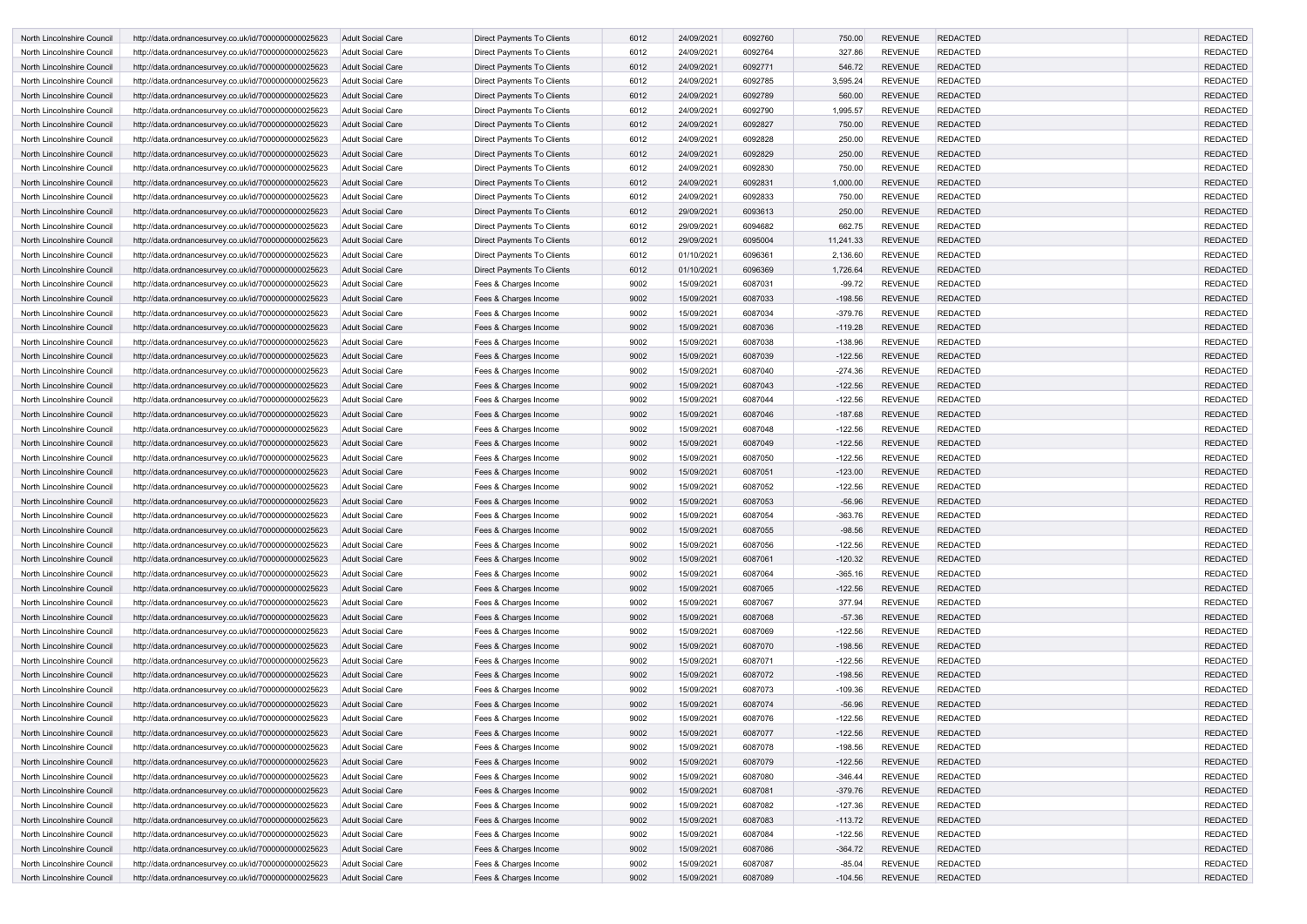| North Lincolnshire Council | http://data.ordnancesurvey.co.uk/id/7000000000025623 | Adult Social Care        | Fees & Charges Income | 9002 | 15/09/2021 | 6087091 | -41.12    | <b>REVENUE</b> | <b>REDACTED</b> | <b>REDACTED</b> |
|----------------------------|------------------------------------------------------|--------------------------|-----------------------|------|------------|---------|-----------|----------------|-----------------|-----------------|
| North Lincolnshire Council | http://data.ordnancesurvey.co.uk/id/7000000000025623 | <b>Adult Social Care</b> | Fees & Charges Income | 9002 | 15/09/2021 | 6087092 | $-122.56$ | <b>REVENUE</b> | <b>REDACTED</b> | <b>REDACTED</b> |
| North Lincolnshire Council | http://data.ordnancesurvey.co.uk/id/7000000000025623 | <b>Adult Social Care</b> | Fees & Charges Income | 9002 | 15/09/2021 | 6087093 | $-341.76$ | <b>REVENUE</b> | <b>REDACTED</b> | <b>REDACTED</b> |
| North Lincolnshire Council | http://data.ordnancesurvey.co.uk/id/7000000000025623 | <b>Adult Social Care</b> | Fees & Charges Income | 9002 | 15/09/2021 | 6087094 | $-352.76$ | <b>REVENUE</b> | <b>REDACTED</b> | <b>REDACTED</b> |
| North Lincolnshire Council | http://data.ordnancesurvey.co.uk/id/7000000000025623 | Adult Social Care        | Fees & Charges Income | 9002 | 15/09/2021 | 6087098 | $-122.56$ | <b>REVENUE</b> | <b>REDACTED</b> | <b>REDACTED</b> |
| North Lincolnshire Council | http://data.ordnancesurvey.co.uk/id/7000000000025623 | <b>Adult Social Care</b> | Fees & Charges Income | 9002 | 15/09/2021 | 6087099 | $-122.56$ | <b>REVENUE</b> | <b>REDACTED</b> | <b>REDACTED</b> |
| North Lincolnshire Council | http://data.ordnancesurvey.co.uk/id/7000000000025623 | <b>Adult Social Care</b> | Fees & Charges Income | 9002 | 15/09/2021 | 6087102 | $-122.56$ | <b>REVENUE</b> | <b>REDACTED</b> | <b>REDACTED</b> |
| North Lincolnshire Council | http://data.ordnancesurvey.co.uk/id/7000000000025623 | <b>Adult Social Care</b> | Fees & Charges Income | 9002 | 15/09/2021 | 6087103 | $-379.76$ | <b>REVENUE</b> | <b>REDACTED</b> | <b>REDACTED</b> |
| North Lincolnshire Council | http://data.ordnancesurvey.co.uk/id/7000000000025623 | Adult Social Care        | Fees & Charges Income | 9002 | 15/09/2021 | 6087104 | $-49.52$  | <b>REVENUE</b> | <b>REDACTED</b> | <b>REDACTED</b> |
| North Lincolnshire Council | http://data.ordnancesurvey.co.uk/id/7000000000025623 | <b>Adult Social Care</b> | Fees & Charges Income | 9002 | 15/09/2021 | 6087105 | $-77.92$  | <b>REVENUE</b> | <b>REDACTED</b> | <b>REDACTED</b> |
| North Lincolnshire Council | http://data.ordnancesurvey.co.uk/id/7000000000025623 | Adult Social Care        | Fees & Charges Income | 9002 | 15/09/2021 | 6087106 | $-318.04$ | <b>REVENUE</b> | <b>REDACTED</b> | <b>REDACTED</b> |
| North Lincolnshire Council | http://data.ordnancesurvey.co.uk/id/7000000000025623 | <b>Adult Social Care</b> | Fees & Charges Income | 9002 | 15/09/2021 | 6087107 | $-198.56$ | <b>REVENUE</b> | <b>REDACTED</b> | <b>REDACTED</b> |
| North Lincolnshire Council | http://data.ordnancesurvey.co.uk/id/7000000000025623 | <b>Adult Social Care</b> | Fees & Charges Income | 9002 | 15/09/2021 | 6087109 | $-103.88$ | <b>REVENUE</b> | <b>REDACTED</b> | <b>REDACTED</b> |
| North Lincolnshire Council | http://data.ordnancesurvey.co.uk/id/7000000000025623 | Adult Social Care        | Fees & Charges Income | 9002 | 15/09/2021 | 6087110 | $-322.92$ | <b>REVENUE</b> | <b>REDACTED</b> | <b>REDACTED</b> |
| North Lincolnshire Council | http://data.ordnancesurvey.co.uk/id/7000000000025623 | <b>Adult Social Care</b> | Fees & Charges Income | 9002 | 15/09/2021 | 6087112 | $-57.36$  | <b>REVENUE</b> | <b>REDACTED</b> | <b>REDACTED</b> |
| North Lincolnshire Council | http://data.ordnancesurvey.co.uk/id/7000000000025623 | Adult Social Care        | Fees & Charges Income | 9002 | 15/09/2021 | 6087113 | $-198.56$ | <b>REVENUE</b> | <b>REDACTED</b> | <b>REDACTED</b> |
| North Lincolnshire Council | http://data.ordnancesurvey.co.uk/id/7000000000025623 | <b>Adult Social Care</b> | Fees & Charges Income | 9002 | 15/09/2021 | 6087114 | $-122.56$ | <b>REVENUE</b> | <b>REDACTED</b> | <b>REDACTED</b> |
| North Lincolnshire Council | http://data.ordnancesurvey.co.uk/id/7000000000025623 | <b>Adult Social Care</b> | Fees & Charges Income | 9002 | 15/09/2021 | 6087115 | $-122.56$ | <b>REVENUE</b> | <b>REDACTED</b> | <b>REDACTED</b> |
| North Lincolnshire Council | http://data.ordnancesurvey.co.uk/id/7000000000025623 | Adult Social Care        | Fees & Charges Income | 9002 | 15/09/2021 | 6087116 | $-57.36$  | <b>REVENUE</b> | <b>REDACTED</b> | <b>REDACTED</b> |
| North Lincolnshire Council | http://data.ordnancesurvey.co.uk/id/7000000000025623 | Adult Social Care        | Fees & Charges Income | 9002 | 15/09/2021 | 6087117 | $-122.56$ | <b>REVENUE</b> | <b>REDACTED</b> | <b>REDACTED</b> |
| North Lincolnshire Council | http://data.ordnancesurvey.co.uk/id/7000000000025623 | Adult Social Care        | Fees & Charges Income | 9002 | 15/09/2021 | 6087118 | $-198.56$ | <b>REVENUE</b> | <b>REDACTED</b> | <b>REDACTED</b> |
| North Lincolnshire Council | http://data.ordnancesurvey.co.uk/id/7000000000025623 | <b>Adult Social Care</b> | Fees & Charges Income | 9002 | 15/09/2021 | 6087121 | $-85.64$  | <b>REVENUE</b> | <b>REDACTED</b> | <b>REDACTED</b> |
| North Lincolnshire Council | http://data.ordnancesurvey.co.uk/id/7000000000025623 | <b>Adult Social Care</b> | Fees & Charges Income | 9002 | 15/09/2021 | 6087122 | $-183.96$ | <b>REVENUE</b> | <b>REDACTED</b> | <b>REDACTED</b> |
| North Lincolnshire Council | http://data.ordnancesurvey.co.uk/id/7000000000025623 | Adult Social Care        | Fees & Charges Income | 9002 | 15/09/2021 | 6087123 | $-130.44$ | <b>REVENUE</b> | <b>REDACTED</b> | <b>REDACTED</b> |
| North Lincolnshire Council | http://data.ordnancesurvey.co.uk/id/7000000000025623 | <b>Adult Social Care</b> | Fees & Charges Income | 9002 | 15/09/2021 | 6087124 | $-286.40$ | <b>REVENUE</b> | <b>REDACTED</b> | <b>REDACTED</b> |
| North Lincolnshire Council | http://data.ordnancesurvey.co.uk/id/7000000000025623 | Adult Social Care        | Fees & Charges Income | 9002 | 15/09/2021 | 6087125 | $-47.56$  | <b>REVENUE</b> | <b>REDACTED</b> | <b>REDACTED</b> |
| North Lincolnshire Council | http://data.ordnancesurvey.co.uk/id/7000000000025623 | Adult Social Care        | Fees & Charges Income | 9002 | 15/09/2021 | 6087126 | $-244.80$ | <b>REVENUE</b> | <b>REDACTED</b> | <b>REDACTED</b> |
| North Lincolnshire Council | http://data.ordnancesurvey.co.uk/id/7000000000025623 | <b>Adult Social Care</b> | Fees & Charges Income | 9002 | 15/09/2021 | 6087128 | $-105.48$ | <b>REVENUE</b> | <b>REDACTED</b> | <b>REDACTED</b> |
| North Lincolnshire Council | http://data.ordnancesurvey.co.uk/id/7000000000025623 | <b>Adult Social Care</b> | Fees & Charges Income | 9002 | 15/09/2021 | 6087129 | $-107.96$ | <b>REVENUE</b> | <b>REDACTED</b> | <b>REDACTED</b> |
| North Lincolnshire Council | http://data.ordnancesurvey.co.uk/id/7000000000025623 | Adult Social Care        | Fees & Charges Income | 9002 | 15/09/2021 | 6087130 | $-323.40$ | <b>REVENUE</b> | <b>REDACTED</b> | <b>REDACTED</b> |
| North Lincolnshire Council | http://data.ordnancesurvey.co.uk/id/7000000000025623 | Adult Social Care        | Fees & Charges Income | 9002 | 15/09/2021 | 6087131 | $-332.84$ | <b>REVENUE</b> | <b>REDACTED</b> | <b>REDACTED</b> |
| North Lincolnshire Council | http://data.ordnancesurvey.co.uk/id/7000000000025623 | Adult Social Care        | Fees & Charges Income | 9002 | 15/09/2021 | 6087132 | $-136.60$ | <b>REVENUE</b> | <b>REDACTED</b> | <b>REDACTED</b> |
| North Lincolnshire Council | http://data.ordnancesurvey.co.uk/id/7000000000025623 | Adult Social Care        | Fees & Charges Income | 9002 | 15/09/2021 | 6087133 | $-122.56$ | <b>REVENUE</b> | <b>REDACTED</b> | <b>REDACTED</b> |
| North Lincolnshire Council | http://data.ordnancesurvey.co.uk/id/7000000000025623 | Adult Social Care        | Fees & Charges Income | 9002 | 15/09/2021 | 6087135 | $-25.92$  | <b>REVENUE</b> | <b>REDACTED</b> | <b>REDACTED</b> |
| North Lincolnshire Council | http://data.ordnancesurvey.co.uk/id/7000000000025623 | <b>Adult Social Care</b> | Fees & Charges Income | 9002 | 15/09/2021 | 6087136 | $-74.20$  | <b>REVENUE</b> | <b>REDACTED</b> | <b>REDACTED</b> |
| North Lincolnshire Council | http://data.ordnancesurvey.co.uk/id/7000000000025623 | Adult Social Care        | Fees & Charges Income | 9002 | 15/09/2021 | 6087137 | $-332.84$ | <b>REVENUE</b> | <b>REDACTED</b> | <b>REDACTED</b> |
| North Lincolnshire Council | http://data.ordnancesurvey.co.uk/id/7000000000025623 | Adult Social Care        | Fees & Charges Income | 9002 | 15/09/2021 | 6087141 | $-312.80$ | <b>REVENUE</b> | <b>REDACTED</b> | <b>REDACTED</b> |
| North Lincolnshire Council | http://data.ordnancesurvey.co.uk/id/7000000000025623 | Adult Social Care        | Fees & Charges Income | 9002 | 15/09/2021 | 6087146 | $-280.56$ | <b>REVENUE</b> | <b>REDACTED</b> | <b>REDACTED</b> |
| North Lincolnshire Council | http://data.ordnancesurvey.co.uk/id/7000000000025623 | <b>Adult Social Care</b> | Fees & Charges Income | 9002 | 15/09/2021 | 6087147 | $-122.56$ | <b>REVENUE</b> | <b>REDACTED</b> | <b>REDACTED</b> |
| North Lincolnshire Council | http://data.ordnancesurvey.co.uk/id/7000000000025623 | <b>Adult Social Care</b> | Fees & Charges Income | 9002 | 15/09/2021 | 6087148 | $-52.20$  | <b>REVENUE</b> | <b>REDACTED</b> | <b>REDACTED</b> |
| North Lincolnshire Council | http://data.ordnancesurvey.co.uk/id/7000000000025623 | Adult Social Care        | Fees & Charges Income | 9002 | 15/09/2021 | 6087149 | $-122.56$ | <b>REVENUE</b> | <b>REDACTED</b> | <b>REDACTED</b> |
| North Lincolnshire Council | http://data.ordnancesurvey.co.uk/id/7000000000025623 | <b>Adult Social Care</b> | Fees & Charges Income | 9002 | 15/09/2021 | 6087150 | $-315.52$ | <b>REVENUE</b> | <b>REDACTED</b> | <b>REDACTED</b> |
| North Lincolnshire Council | http://data.ordnancesurvey.co.uk/id/7000000000025623 | <b>Adult Social Care</b> | Fees & Charges Income | 9002 | 15/09/2021 | 6087152 | $-299.20$ | <b>REVENUE</b> | <b>REDACTED</b> | <b>REDACTED</b> |
| North Lincolnshire Council | http://data.ordnancesurvey.co.uk/id/7000000000025623 | <b>Adult Social Care</b> | Fees & Charges Income | 9002 | 15/09/2021 | 6087153 | $-198.56$ | <b>REVENUE</b> | <b>REDACTED</b> | <b>REDACTED</b> |
| North Lincolnshire Council | http://data.ordnancesurvey.co.uk/id/7000000000025623 | Adult Social Care        | Fees & Charges Income | 9002 | 15/09/2021 | 6087154 | $-122.56$ | <b>REVENUE</b> | <b>REDACTED</b> | <b>REDACTED</b> |
| North Lincolnshire Council | http://data.ordnancesurvey.co.uk/id/7000000000025623 | Adult Social Care        | Fees & Charges Income | 9002 | 15/09/2021 | 6087155 | $-323.40$ | <b>REVENUE</b> | <b>REDACTED</b> | <b>REDACTED</b> |
| North Lincolnshire Council | http://data.ordnancesurvey.co.uk/id/7000000000025623 | Adult Social Care        | Fees & Charges Income | 9002 | 15/09/2021 | 6087159 | $-321.00$ | <b>REVENUE</b> | <b>REDACTED</b> | <b>REDACTED</b> |
| North Lincolnshire Council | http://data.ordnancesurvey.co.uk/id/7000000000025623 | <b>Adult Social Care</b> | Fees & Charges Income | 9002 | 15/09/2021 | 6087160 | $-177.48$ | <b>REVENUE</b> | <b>REDACTED</b> | <b>REDACTED</b> |
| North Lincolnshire Council | http://data.ordnancesurvey.co.uk/id/7000000000025623 | Adult Social Care        | Fees & Charges Income | 9002 | 15/09/2021 | 6087161 | $-119.32$ | <b>REVENUE</b> | <b>REDACTED</b> | <b>REDACTED</b> |
| North Lincolnshire Council | http://data.ordnancesurvey.co.uk/id/7000000000025623 | <b>Adult Social Care</b> | Fees & Charges Income | 9002 | 15/09/2021 | 6087162 | $-198.56$ | <b>REVENUE</b> | <b>REDACTED</b> | <b>REDACTED</b> |
| North Lincolnshire Council | http://data.ordnancesurvey.co.uk/id/7000000000025623 | Adult Social Care        | Fees & Charges Income | 9002 | 15/09/2021 | 6087164 | $-69.16$  | <b>REVENUE</b> | <b>REDACTED</b> | <b>REDACTED</b> |
| North Lincolnshire Council | http://data.ordnancesurvey.co.uk/id/7000000000025623 | <b>Adult Social Care</b> | Fees & Charges Income | 9002 | 15/09/2021 | 6087165 | $-198.56$ | <b>REVENUE</b> | <b>REDACTED</b> | <b>REDACTED</b> |
| North Lincolnshire Council | http://data.ordnancesurvey.co.uk/id/7000000000025623 | <b>Adult Social Care</b> | Fees & Charges Income | 9002 | 15/09/2021 | 6087166 | $-30.24$  | <b>REVENUE</b> | <b>REDACTED</b> | <b>REDACTED</b> |
| North Lincolnshire Council | http://data.ordnancesurvey.co.uk/id/7000000000025623 | <b>Adult Social Care</b> | Fees & Charges Income | 9002 | 15/09/2021 | 6087168 | $-37.84$  | <b>REVENUE</b> | <b>REDACTED</b> | <b>REDACTED</b> |
| North Lincolnshire Council | http://data.ordnancesurvey.co.uk/id/7000000000025623 | Adult Social Care        | Fees & Charges Income | 9002 | 15/09/2021 | 6087169 | $-87.16$  | <b>REVENUE</b> | REDACTED        | <b>REDACTED</b> |
| North Lincolnshire Council | http://data.ordnancesurvey.co.uk/id/7000000000025623 | Adult Social Care        | Fees & Charges Income | 9002 | 15/09/2021 | 6087170 | $-271.12$ | <b>REVENUE</b> | <b>REDACTED</b> | <b>REDACTED</b> |
| North Lincolnshire Council | http://data.ordnancesurvey.co.uk/id/7000000000025623 | <b>Adult Social Care</b> | Fees & Charges Income | 9002 | 15/09/2021 | 6087176 | $-198.56$ | <b>REVENUE</b> | <b>REDACTED</b> | <b>REDACTED</b> |
| North Lincolnshire Council | http://data.ordnancesurvey.co.uk/id/7000000000025623 | Adult Social Care        | Fees & Charges Income | 9002 | 15/09/2021 | 6087178 | $-33.44$  | <b>REVENUE</b> | <b>REDACTED</b> | <b>REDACTED</b> |
| North Lincolnshire Council | http://data.ordnancesurvey.co.uk/id/7000000000025623 | Adult Social Care        | Fees & Charges Income | 9002 | 15/09/2021 | 6087182 | $-58.48$  | <b>REVENUE</b> | <b>REDACTED</b> | <b>REDACTED</b> |
|                            |                                                      |                          |                       |      |            |         |           |                |                 |                 |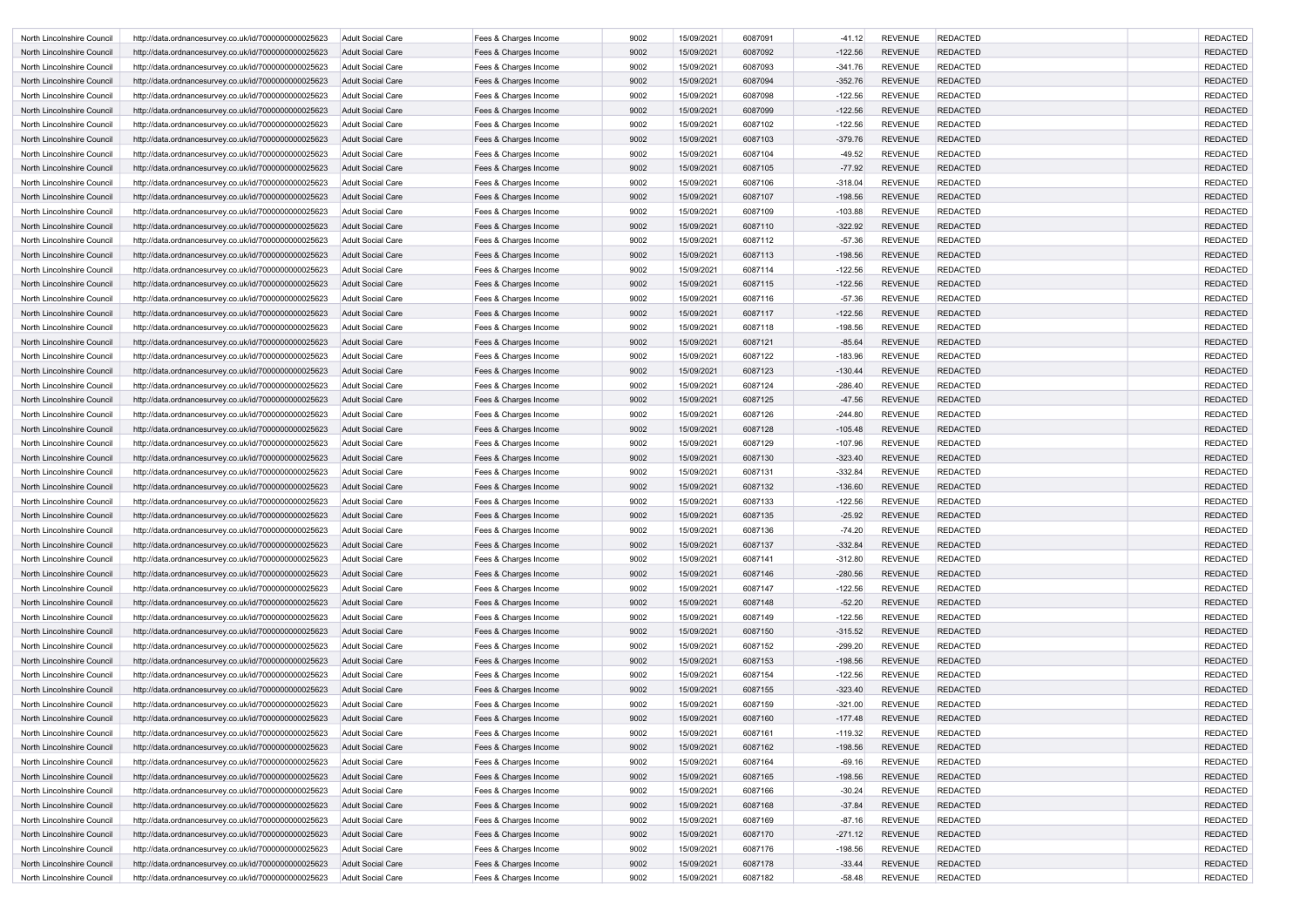| North Lincolnshire Council                               | http://data.ordnancesurvey.co.uk/id/7000000000025623                                                         | <b>Adult Social Care</b>                      | Fees & Charges Income                          | 9002         | 15/09/2021               | 6087187            | $-397.20$             | <b>REVENUE</b>                   | <b>REDACTED</b>                    | <b>REDACTED</b>                    |
|----------------------------------------------------------|--------------------------------------------------------------------------------------------------------------|-----------------------------------------------|------------------------------------------------|--------------|--------------------------|--------------------|-----------------------|----------------------------------|------------------------------------|------------------------------------|
| North Lincolnshire Council                               | http://data.ordnancesurvey.co.uk/id/7000000000025623                                                         | Adult Social Care                             | Fees & Charges Income                          | 9002         | 15/09/2021               | 6087189            | $-123.88$             | <b>REVENUE</b>                   | <b>REDACTED</b>                    | <b>REDACTED</b>                    |
| North Lincolnshire Council                               | http://data.ordnancesurvey.co.uk/id/7000000000025623                                                         | <b>Adult Social Care</b>                      | Fees & Charges Income                          | 9002         | 15/09/2021               | 6087191            | $-161.32$             | <b>REVENUE</b>                   | <b>REDACTED</b>                    | <b>REDACTED</b>                    |
| North Lincolnshire Council                               | http://data.ordnancesurvey.co.uk/id/7000000000025623                                                         | <b>Adult Social Care</b>                      | Fees & Charges Income                          | 9002         | 15/09/2021               | 6087192            | $-104.80$             | <b>REVENUE</b>                   | <b>REDACTED</b>                    | <b>REDACTED</b>                    |
| North Lincolnshire Council                               | http://data.ordnancesurvey.co.uk/id/7000000000025623                                                         | <b>Adult Social Care</b>                      | Fees & Charges Income                          | 9002         | 15/09/2021               | 6087193            | $-122.56$             | <b>REVENUE</b>                   | <b>REDACTED</b>                    | <b>REDACTED</b>                    |
| North Lincolnshire Council                               | http://data.ordnancesurvey.co.uk/id/7000000000025623                                                         | <b>Adult Social Care</b>                      | Fees & Charges Income                          | 9002         | 15/09/2021               | 6087194            | $-232.28$             | <b>REVENUE</b>                   | <b>REDACTED</b>                    | <b>REDACTED</b>                    |
| North Lincolnshire Council                               | http://data.ordnancesurvey.co.uk/id/7000000000025623                                                         | <b>Adult Social Care</b>                      | Fees & Charges Income                          | 9002         | 15/09/2021               | 6087195            | $-192.48$             | <b>REVENUE</b>                   | <b>REDACTED</b>                    | <b>REDACTED</b>                    |
| North Lincolnshire Council                               | http://data.ordnancesurvey.co.uk/id/7000000000025623                                                         | Adult Social Care                             | Fees & Charges Income                          | 9002         | 15/09/2021               | 6087196            | $-22.76$              | <b>REVENUE</b>                   | <b>REDACTED</b>                    | <b>REDACTED</b>                    |
| North Lincolnshire Council                               | http://data.ordnancesurvey.co.uk/id/7000000000025623                                                         | <b>Adult Social Care</b>                      | Fees & Charges Income                          | 9002         | 15/09/2021               | 6087197            | $-122.56$             | <b>REVENUE</b>                   | <b>REDACTED</b>                    | <b>REDACTED</b>                    |
| North Lincolnshire Council                               | http://data.ordnancesurvey.co.uk/id/7000000000025623                                                         | Adult Social Care                             | Fees & Charges Income                          | 9002         | 15/09/2021               | 6087199            | $-284.44$             | <b>REVENUE</b>                   | <b>REDACTED</b>                    | <b>REDACTED</b>                    |
| North Lincolnshire Council                               | http://data.ordnancesurvey.co.uk/id/7000000000025623                                                         | <b>Adult Social Care</b>                      | Fees & Charges Income                          | 9002         | 15/09/2021               | 6087200            | $-292.16$             | <b>REVENUE</b>                   | <b>REDACTED</b>                    | <b>REDACTED</b>                    |
| North Lincolnshire Council                               | http://data.ordnancesurvey.co.uk/id/7000000000025623                                                         | Adult Social Care                             | Fees & Charges Income                          | 9002         | 15/09/2021               | 6087205            | $-301.28$             | <b>REVENUE</b>                   | <b>REDACTED</b>                    | <b>REDACTED</b>                    |
| North Lincolnshire Council                               | http://data.ordnancesurvey.co.uk/id/7000000000025623                                                         | <b>Adult Social Care</b>                      | Fees & Charges Income                          | 9002         | 15/09/2021               | 6087210            | $-135.00$             | <b>REVENUE</b>                   | <b>REDACTED</b>                    | <b>REDACTED</b>                    |
| North Lincolnshire Council                               | http://data.ordnancesurvey.co.uk/id/7000000000025623                                                         | <b>Adult Social Care</b>                      | Fees & Charges Income                          | 9002         | 15/09/2021               | 6087213            | $-122.56$             | <b>REVENUE</b>                   | <b>REDACTED</b>                    | <b>REDACTED</b>                    |
| North Lincolnshire Council                               | http://data.ordnancesurvey.co.uk/id/7000000000025623                                                         | <b>Adult Social Care</b>                      | Fees & Charges Income                          | 9002         | 15/09/2021               | 6087216            | $-415.40$             | <b>REVENUE</b>                   | <b>REDACTED</b>                    | <b>REDACTED</b>                    |
| North Lincolnshire Council                               | http://data.ordnancesurvey.co.uk/id/7000000000025623                                                         | <b>Adult Social Care</b>                      | Fees & Charges Income                          | 9002         | 15/09/2021               | 6087217            | $-229.12$             | <b>REVENUE</b>                   | <b>REDACTED</b>                    | <b>REDACTED</b>                    |
| <b>North Lincolnshire Council</b>                        | http://data.ordnancesurvey.co.uk/id/7000000000025623                                                         | <b>Adult Social Care</b>                      | Fees & Charges Income                          | 9002         | 15/09/2021               | 6087224            | $-228.24$             | <b>REVENUE</b>                   | <b>REDACTED</b>                    | <b>REDACTED</b>                    |
| North Lincolnshire Council                               | http://data.ordnancesurvey.co.uk/id/7000000000025623                                                         | Adult Social Care                             | Fees & Charges Income                          | 9002         | 15/09/2021               | 6087225            | $-191.60$             | <b>REVENUE</b>                   | <b>REDACTED</b>                    | <b>REDACTED</b>                    |
| North Lincolnshire Council                               | http://data.ordnancesurvey.co.uk/id/7000000000025623                                                         | <b>Adult Social Care</b>                      | Fees & Charges Income                          | 9002         | 15/09/2021               | 6087226            | $-122.56$             | <b>REVENUE</b>                   | <b>REDACTED</b>                    | <b>REDACTED</b>                    |
| North Lincolnshire Council                               | http://data.ordnancesurvey.co.uk/id/7000000000025623                                                         | Adult Social Care                             | Fees & Charges Income                          | 9002         | 15/09/2021               | 6087233            | $-232.28$             | <b>REVENUE</b>                   | <b>REDACTED</b>                    | <b>REDACTED</b>                    |
| North Lincolnshire Council                               | http://data.ordnancesurvey.co.uk/id/7000000000025623                                                         | <b>Adult Social Care</b>                      | Fees & Charges Income                          | 9002         | 15/09/2021               | 6087236            | $-180.20$             | <b>REVENUE</b>                   | <b>REDACTED</b>                    | <b>REDACTED</b>                    |
| North Lincolnshire Council                               | http://data.ordnancesurvey.co.uk/id/7000000000025623                                                         | Adult Social Care                             | Fees & Charges Income                          | 9002         | 15/09/2021               | 6087237            | $-122.56$             | <b>REVENUE</b>                   | <b>REDACTED</b>                    | <b>REDACTED</b>                    |
| North Lincolnshire Council                               | http://data.ordnancesurvey.co.uk/id/7000000000025623                                                         | <b>Adult Social Care</b>                      | Fees & Charges Income                          | 9002         | 15/09/2021               | 6087240            | $-65.92$              | <b>REVENUE</b>                   | <b>REDACTED</b>                    | <b>REDACTED</b>                    |
| North Lincolnshire Council                               | http://data.ordnancesurvey.co.uk/id/7000000000025623                                                         | <b>Adult Social Care</b>                      | Fees & Charges Income                          | 9002         | 15/09/2021               | 6087241            | $-217.24$             | <b>REVENUE</b>                   | <b>REDACTED</b>                    | <b>REDACTED</b>                    |
| North Lincolnshire Council                               | http://data.ordnancesurvey.co.uk/id/7000000000025623                                                         | <b>Adult Social Care</b>                      | Fees & Charges Income                          | 9002         | 15/09/2021               | 6087243            | $-583.44$             | <b>REVENUE</b>                   | <b>REDACTED</b>                    | <b>REDACTED</b>                    |
| North Lincolnshire Council                               | http://data.ordnancesurvey.co.uk/id/7000000000025623                                                         | <b>Adult Social Care</b>                      | Fees & Charges Income                          | 9002         | 15/09/2021               | 6087244            | $-53.64$              | <b>REVENUE</b>                   | <b>REDACTED</b>                    | <b>REDACTED</b>                    |
| North Lincolnshire Council                               | http://data.ordnancesurvey.co.uk/id/7000000000025623                                                         | <b>Adult Social Care</b>                      | Fees & Charges Income                          | 9002         | 15/09/2021               | 6087246            | $-196.00$             | <b>REVENUE</b>                   | <b>REDACTED</b>                    | <b>REDACTED</b>                    |
| North Lincolnshire Council                               | http://data.ordnancesurvey.co.uk/id/7000000000025623                                                         | Adult Social Care                             | Fees & Charges Income                          | 9002         | 15/09/2021               | 6087249            | $-66.20$              | <b>REVENUE</b>                   | <b>REDACTED</b>                    | <b>REDACTED</b>                    |
| North Lincolnshire Council                               | http://data.ordnancesurvey.co.uk/id/7000000000025623                                                         | <b>Adult Social Care</b>                      | Fees & Charges Income                          | 9002         | 15/09/2021               | 6087251            | $-442.96$             | <b>REVENUE</b>                   | <b>REDACTED</b>                    | <b>REDACTED</b>                    |
| North Lincolnshire Council                               | http://data.ordnancesurvey.co.uk/id/7000000000025623                                                         | Adult Social Care                             | Fees & Charges Income                          | 9002         | 15/09/2021               | 6087252            | $-124.88$             | <b>REVENUE</b>                   | <b>REDACTED</b>                    | <b>REDACTED</b>                    |
| North Lincolnshire Council                               | http://data.ordnancesurvey.co.uk/id/7000000000025623                                                         | <b>Adult Social Care</b>                      | Fees & Charges Income                          | 9002         | 15/09/2021               | 6087253            | $-58.00$              | <b>REVENUE</b>                   | <b>REDACTED</b>                    | <b>REDACTED</b>                    |
| North Lincolnshire Council                               | http://data.ordnancesurvey.co.uk/id/7000000000025623                                                         | Adult Social Care                             | Fees & Charges Income                          | 9002         | 15/09/2021               | 6087254            | $-73.96$              | <b>REVENUE</b>                   | <b>REDACTED</b>                    | <b>REDACTED</b>                    |
| North Lincolnshire Council                               | http://data.ordnancesurvey.co.uk/id/7000000000025623                                                         | <b>Adult Social Care</b>                      | Fees & Charges Income                          | 9002         | 15/09/2021               | 6087255            | $-203.36$             | <b>REVENUE</b>                   | <b>REDACTED</b>                    | <b>REDACTED</b>                    |
| North Lincolnshire Council                               | http://data.ordnancesurvey.co.uk/id/7000000000025623                                                         | Adult Social Care                             | Fees & Charges Income                          | 9002         | 15/09/2021               | 6087257            | $-56.12$              | <b>REVENUE</b>                   | <b>REDACTED</b>                    | <b>REDACTED</b>                    |
| North Lincolnshire Council                               | http://data.ordnancesurvey.co.uk/id/7000000000025623                                                         | <b>Adult Social Care</b>                      | Fees & Charges Income                          | 9002         | 15/09/2021               | 6087258            | $-122.56$             | <b>REVENUE</b>                   | <b>REDACTED</b>                    | <b>REDACTED</b>                    |
| North Lincolnshire Council                               | http://data.ordnancesurvey.co.uk/id/7000000000025623                                                         | Adult Social Care                             | Fees & Charges Income                          | 9002         | 15/09/2021               | 6087259            | $-104.80$             | <b>REVENUE</b>                   | <b>REDACTED</b>                    | <b>REDACTED</b>                    |
| North Lincolnshire Council                               | http://data.ordnancesurvey.co.uk/id/7000000000025623                                                         | <b>Adult Social Care</b>                      | Fees & Charges Income<br>Fees & Charges Income | 9002         | 15/09/2021<br>15/09/2021 | 6087260<br>6087262 | $-262.04$             | <b>REVENUE</b><br><b>REVENUE</b> | <b>REDACTED</b><br><b>REDACTED</b> | <b>REDACTED</b><br><b>REDACTED</b> |
| North Lincolnshire Council<br>North Lincolnshire Council | http://data.ordnancesurvey.co.uk/id/7000000000025623                                                         | Adult Social Care                             | Fees & Charges Income                          | 9002         | 15/09/2021               | 6087265            | $-80.92$              | <b>REVENUE</b>                   | <b>REDACTED</b>                    | <b>REDACTED</b>                    |
|                                                          | http://data.ordnancesurvey.co.uk/id/7000000000025623<br>http://data.ordnancesurvey.co.uk/id/7000000000025623 | <b>Adult Social Care</b><br>Adult Social Care | Fees & Charges Income                          | 9002<br>9002 | 15/09/2021               | 6087266            | $-362.72$<br>$-30.12$ | <b>REVENUE</b>                   | <b>REDACTED</b>                    | <b>REDACTED</b>                    |
| North Lincolnshire Council<br>North Lincolnshire Council | http://data.ordnancesurvey.co.uk/id/7000000000025623                                                         | <b>Adult Social Care</b>                      | Fees & Charges Income                          | 9002         | 15/09/2021               | 6087267            | $-262.76$             | <b>REVENUE</b>                   | <b>REDACTED</b>                    | <b>REDACTED</b>                    |
| North Lincolnshire Council                               | http://data.ordnancesurvey.co.uk/id/7000000000025623                                                         | Adult Social Care                             | Fees & Charges Income                          | 9002         | 15/09/2021               | 6087268            | $-129.40$             | <b>REVENUE</b>                   | <b>REDACTED</b>                    | <b>REDACTED</b>                    |
| North Lincolnshire Council                               | http://data.ordnancesurvey.co.uk/id/7000000000025623                                                         | <b>Adult Social Care</b>                      | Fees & Charges Income                          | 9002         | 15/09/2021               | 6087269            | $-87.16$              | <b>REVENUE</b>                   | <b>REDACTED</b>                    | <b>REDACTED</b>                    |
| North Lincolnshire Council                               | http://data.ordnancesurvey.co.uk/id/7000000000025623                                                         | <b>Adult Social Care</b>                      | Fees & Charges Income                          | 9002         | 15/09/2021               | 6087270            | $-457.56$             | <b>REVENUE</b>                   | <b>REDACTED</b>                    | <b>REDACTED</b>                    |
| North Lincolnshire Council                               | http://data.ordnancesurvey.co.uk/id/7000000000025623                                                         | <b>Adult Social Care</b>                      | Fees & Charges Income                          | 9002         | 15/09/2021               | 6087273            | $-304.24$             | <b>REVENUE</b>                   | <b>REDACTED</b>                    | <b>REDACTED</b>                    |
| North Lincolnshire Council                               | http://data.ordnancesurvey.co.uk/id/7000000000025623                                                         | Adult Social Care                             | Fees & Charges Income                          | 9002         | 15/09/2021               | 6087276            | $-338.24$             | <b>REVENUE</b>                   | <b>REDACTED</b>                    | <b>REDACTED</b>                    |
| North Lincolnshire Council                               | http://data.ordnancesurvey.co.uk/id/7000000000025623                                                         | <b>Adult Social Care</b>                      | Fees & Charges Income                          | 9002         | 15/09/2021               | 6087277            | $-392.28$             | <b>REVENUE</b>                   | <b>REDACTED</b>                    | <b>REDACTED</b>                    |
| North Lincolnshire Council                               | http://data.ordnancesurvey.co.uk/id/7000000000025623                                                         | <b>Adult Social Care</b>                      | Fees & Charges Income                          | 9002         | 15/09/2021               | 6087278            | $-103.20$             | <b>REVENUE</b>                   | <b>REDACTED</b>                    | <b>REDACTED</b>                    |
| North Lincolnshire Council                               | http://data.ordnancesurvey.co.uk/id/7000000000025623                                                         | <b>Adult Social Care</b>                      | Fees & Charges Income                          | 9002         | 15/09/2021               | 6087282            | $-945.84$             | <b>REVENUE</b>                   | <b>REDACTED</b>                    | <b>REDACTED</b>                    |
| North Lincolnshire Council                               | http://data.ordnancesurvey.co.uk/id/7000000000025623                                                         | Adult Social Care                             | Fees & Charges Income                          | 9002         | 15/09/2021               | 6087283            | $-334.96$             | <b>REVENUE</b>                   | <b>REDACTED</b>                    | <b>REDACTED</b>                    |
| North Lincolnshire Council                               | http://data.ordnancesurvey.co.uk/id/7000000000025623                                                         | <b>Adult Social Care</b>                      | Fees & Charges Income                          | 9002         | 15/09/2021               | 6087285            | $-841.52$             | <b>REVENUE</b>                   | <b>REDACTED</b>                    | <b>REDACTED</b>                    |
| North Lincolnshire Council                               | http://data.ordnancesurvey.co.uk/id/7000000000025623                                                         | Adult Social Care                             | Fees & Charges Income                          | 9002         | 15/09/2021               | 6087286            | $-114.16$             | <b>REVENUE</b>                   | <b>REDACTED</b>                    | <b>REDACTED</b>                    |
| North Lincolnshire Council                               | http://data.ordnancesurvey.co.uk/id/7000000000025623                                                         | <b>Adult Social Care</b>                      | Fees & Charges Income                          | 9002         | 15/09/2021               | 6087288            | $-207.60$             | <b>REVENUE</b>                   | <b>REDACTED</b>                    | <b>REDACTED</b>                    |
| North Lincolnshire Council                               | http://data.ordnancesurvey.co.uk/id/7000000000025623                                                         | <b>Adult Social Care</b>                      | Fees & Charges Income                          | 9002         | 15/09/2021               | 6087289            | $-1.40$               | <b>REVENUE</b>                   | <b>REDACTED</b>                    | <b>REDACTED</b>                    |
| North Lincolnshire Council                               | http://data.ordnancesurvey.co.uk/id/7000000000025623                                                         | <b>Adult Social Care</b>                      | Fees & Charges Income                          | 9002         | 15/09/2021               | 6087290            | $-113.76$             | <b>REVENUE</b>                   | <b>REDACTED</b>                    | <b>REDACTED</b>                    |
| North Lincolnshire Council                               | http://data.ordnancesurvey.co.uk/id/7000000000025623                                                         | Adult Social Care                             | Fees & Charges Income                          | 9002         | 15/09/2021               | 6087291            | $-103.88$             | <b>REVENUE</b>                   | <b>REDACTED</b>                    | <b>REDACTED</b>                    |
| North Lincolnshire Council                               | http://data.ordnancesurvey.co.uk/id/7000000000025623                                                         | <b>Adult Social Care</b>                      | Fees & Charges Income                          | 9002         | 15/09/2021               | 6087292            | $-320.84$             | <b>REVENUE</b>                   | <b>REDACTED</b>                    | <b>REDACTED</b>                    |
| North Lincolnshire Council                               | http://data.ordnancesurvey.co.uk/id/7000000000025623                                                         | <b>Adult Social Care</b>                      | Fees & Charges Income                          | 9002         | 15/09/2021               | 6087294            | $-130.20$             | <b>REVENUE</b>                   | <b>REDACTED</b>                    | <b>REDACTED</b>                    |
| North Lincolnshire Council                               | http://data.ordnancesurvey.co.uk/id/7000000000025623                                                         | Adult Social Care                             | Fees & Charges Income                          | 9002         | 15/09/2021               | 6087299            | $-290.72$             | <b>REVENUE</b>                   | <b>REDACTED</b>                    | <b>REDACTED</b>                    |
|                                                          |                                                                                                              |                                               |                                                |              |                          |                    |                       |                                  |                                    |                                    |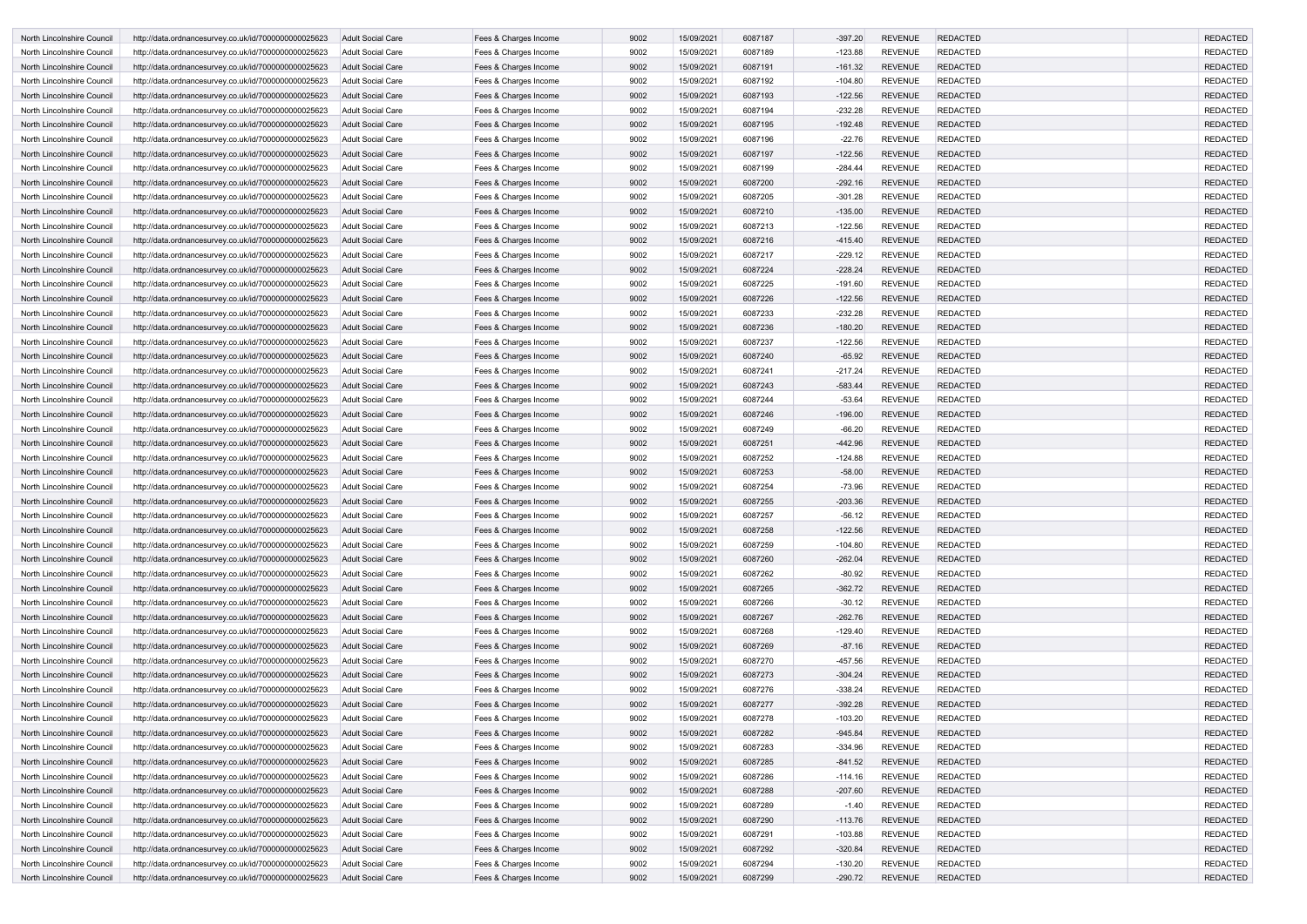| North Lincolnshire Council | http://data.ordnancesurvey.co.uk/id/7000000000025623 | Adult Social Care        | Fees & Charges Income | 9002 | 15/09/2021 | 6087300 | 1,767.29  | <b>REVENUE</b> | <b>REDACTED</b> | <b>REDACTED</b> |
|----------------------------|------------------------------------------------------|--------------------------|-----------------------|------|------------|---------|-----------|----------------|-----------------|-----------------|
| North Lincolnshire Council | http://data.ordnancesurvey.co.uk/id/7000000000025623 | <b>Adult Social Care</b> | Fees & Charges Income | 9002 | 15/09/2021 | 6087301 | $-175.76$ | <b>REVENUE</b> | <b>REDACTED</b> | <b>REDACTED</b> |
| North Lincolnshire Council | http://data.ordnancesurvey.co.uk/id/7000000000025623 | <b>Adult Social Care</b> | Fees & Charges Income | 9002 | 15/09/2021 | 6087306 | $-121.28$ | <b>REVENUE</b> | <b>REDACTED</b> | <b>REDACTED</b> |
| North Lincolnshire Council | http://data.ordnancesurvey.co.uk/id/7000000000025623 | <b>Adult Social Care</b> | Fees & Charges Income | 9002 | 15/09/2021 | 6087309 | $-104.76$ | <b>REVENUE</b> | <b>REDACTED</b> | <b>REDACTED</b> |
| North Lincolnshire Council | http://data.ordnancesurvey.co.uk/id/7000000000025623 | Adult Social Care        | Fees & Charges Income | 9002 | 15/09/2021 | 6087312 | $-122.56$ | <b>REVENUE</b> | <b>REDACTED</b> | <b>REDACTED</b> |
| North Lincolnshire Council | http://data.ordnancesurvey.co.uk/id/7000000000025623 | <b>Adult Social Care</b> | Fees & Charges Income | 9002 | 15/09/2021 | 6087313 | $-61.76$  | <b>REVENUE</b> | <b>REDACTED</b> | <b>REDACTED</b> |
| North Lincolnshire Council | http://data.ordnancesurvey.co.uk/id/7000000000025623 | <b>Adult Social Care</b> | Fees & Charges Income | 9002 | 15/09/2021 | 6087317 | $-332.84$ | <b>REVENUE</b> | <b>REDACTED</b> | <b>REDACTED</b> |
| North Lincolnshire Council | http://data.ordnancesurvey.co.uk/id/7000000000025623 | <b>Adult Social Care</b> | Fees & Charges Income | 9002 | 15/09/2021 | 6087321 | $-57.36$  | <b>REVENUE</b> | <b>REDACTED</b> | <b>REDACTED</b> |
| North Lincolnshire Council | http://data.ordnancesurvey.co.uk/id/7000000000025623 | Adult Social Care        | Fees & Charges Income | 9002 | 15/09/2021 | 6087322 | $-749.00$ | <b>REVENUE</b> | <b>REDACTED</b> | <b>REDACTED</b> |
| North Lincolnshire Council | http://data.ordnancesurvey.co.uk/id/7000000000025623 | <b>Adult Social Care</b> | Fees & Charges Income | 9002 | 15/09/2021 | 6087330 | $-299.32$ | <b>REVENUE</b> | <b>REDACTED</b> | <b>REDACTED</b> |
| North Lincolnshire Council | http://data.ordnancesurvey.co.uk/id/7000000000025623 | Adult Social Care        | Fees & Charges Income | 9002 | 15/09/2021 | 6087333 | $-63.08$  | <b>REVENUE</b> | <b>REDACTED</b> | <b>REDACTED</b> |
| North Lincolnshire Council | http://data.ordnancesurvey.co.uk/id/7000000000025623 | <b>Adult Social Care</b> | Fees & Charges Income | 9002 | 15/09/2021 | 6087335 | $-319.16$ | <b>REVENUE</b> | <b>REDACTED</b> | <b>REDACTED</b> |
| North Lincolnshire Council | http://data.ordnancesurvey.co.uk/id/7000000000025623 | <b>Adult Social Care</b> | Fees & Charges Income | 9002 | 15/09/2021 | 6087336 | $-395.52$ | <b>REVENUE</b> | <b>REDACTED</b> | <b>REDACTED</b> |
| North Lincolnshire Council | http://data.ordnancesurvey.co.uk/id/7000000000025623 | <b>Adult Social Care</b> | Fees & Charges Income | 9002 | 15/09/2021 | 6087337 | $-225.80$ | <b>REVENUE</b> | <b>REDACTED</b> | <b>REDACTED</b> |
| North Lincolnshire Council | http://data.ordnancesurvey.co.uk/id/7000000000025623 | <b>Adult Social Care</b> | Fees & Charges Income | 9002 | 15/09/2021 | 6087338 | $-267.92$ | <b>REVENUE</b> | <b>REDACTED</b> | <b>REDACTED</b> |
| North Lincolnshire Council | http://data.ordnancesurvey.co.uk/id/7000000000025623 | Adult Social Care        | Fees & Charges Income | 9002 | 15/09/2021 | 6087340 | $-57.64$  | <b>REVENUE</b> | <b>REDACTED</b> | <b>REDACTED</b> |
| North Lincolnshire Council | http://data.ordnancesurvey.co.uk/id/7000000000025623 | <b>Adult Social Care</b> | Fees & Charges Income | 9002 | 15/09/2021 | 6087341 | $-103.52$ | <b>REVENUE</b> | <b>REDACTED</b> | <b>REDACTED</b> |
| North Lincolnshire Council | http://data.ordnancesurvey.co.uk/id/7000000000025623 | <b>Adult Social Care</b> | Fees & Charges Income | 9002 | 15/09/2021 | 6087344 | $-679.68$ | <b>REVENUE</b> | <b>REDACTED</b> | <b>REDACTED</b> |
| North Lincolnshire Council | http://data.ordnancesurvey.co.uk/id/7000000000025623 | Adult Social Care        | Fees & Charges Income | 9002 | 15/09/2021 | 6087345 | $-206.64$ | <b>REVENUE</b> | <b>REDACTED</b> | <b>REDACTED</b> |
| North Lincolnshire Council | http://data.ordnancesurvey.co.uk/id/7000000000025623 | <b>Adult Social Care</b> | Fees & Charges Income | 9002 | 15/09/2021 | 6087347 | $-130.80$ | <b>REVENUE</b> | <b>REDACTED</b> | <b>REDACTED</b> |
| North Lincolnshire Council | http://data.ordnancesurvey.co.uk/id/7000000000025623 | Adult Social Care        | Fees & Charges Income | 9002 | 15/09/2021 | 6087349 | $-335.08$ | <b>REVENUE</b> | <b>REDACTED</b> | <b>REDACTED</b> |
| North Lincolnshire Council | http://data.ordnancesurvey.co.uk/id/7000000000025623 | <b>Adult Social Care</b> | Fees & Charges Income | 9002 | 15/09/2021 | 6087352 | $-115.36$ | <b>REVENUE</b> | <b>REDACTED</b> | <b>REDACTED</b> |
| North Lincolnshire Council | http://data.ordnancesurvey.co.uk/id/7000000000025623 | <b>Adult Social Care</b> | Fees & Charges Income | 9002 | 15/09/2021 | 6087353 | $-315.08$ | <b>REVENUE</b> | <b>REDACTED</b> | <b>REDACTED</b> |
| North Lincolnshire Council | http://data.ordnancesurvey.co.uk/id/7000000000025623 | <b>Adult Social Care</b> | Fees & Charges Income | 9002 | 15/09/2021 | 6087354 | $-167.40$ | <b>REVENUE</b> | <b>REDACTED</b> | <b>REDACTED</b> |
| North Lincolnshire Council | http://data.ordnancesurvey.co.uk/id/7000000000025623 | <b>Adult Social Care</b> | Fees & Charges Income | 9002 | 15/09/2021 | 6087356 | $-244.64$ | <b>REVENUE</b> | <b>REDACTED</b> | <b>REDACTED</b> |
| North Lincolnshire Council | http://data.ordnancesurvey.co.uk/id/7000000000025623 | Adult Social Care        | Fees & Charges Income | 9002 | 15/09/2021 | 6087357 | $-63.12$  | <b>REVENUE</b> | <b>REDACTED</b> | <b>REDACTED</b> |
| North Lincolnshire Council | http://data.ordnancesurvey.co.uk/id/7000000000025623 | Adult Social Care        | Fees & Charges Income | 9002 | 15/09/2021 | 6087359 | $-17.92$  | <b>REVENUE</b> | <b>REDACTED</b> | <b>REDACTED</b> |
| North Lincolnshire Council | http://data.ordnancesurvey.co.uk/id/7000000000025623 | <b>Adult Social Care</b> | Fees & Charges Income | 9002 | 15/09/2021 | 6087362 | $-424.80$ | <b>REVENUE</b> | <b>REDACTED</b> | <b>REDACTED</b> |
| North Lincolnshire Council | http://data.ordnancesurvey.co.uk/id/7000000000025623 | <b>Adult Social Care</b> | Fees & Charges Income | 9002 | 15/09/2021 | 6087367 | $-559.40$ | <b>REVENUE</b> | <b>REDACTED</b> | <b>REDACTED</b> |
| North Lincolnshire Council | http://data.ordnancesurvey.co.uk/id/7000000000025623 | <b>Adult Social Care</b> | Fees & Charges Income | 9002 | 15/09/2021 | 6087370 | $-36.88$  | <b>REVENUE</b> | <b>REDACTED</b> | <b>REDACTED</b> |
| North Lincolnshire Council | http://data.ordnancesurvey.co.uk/id/7000000000025623 | Adult Social Care        | Fees & Charges Income | 9002 | 15/09/2021 | 6087372 | $-352.00$ | <b>REVENUE</b> | <b>REDACTED</b> | <b>REDACTED</b> |
| North Lincolnshire Council | http://data.ordnancesurvey.co.uk/id/7000000000025623 | <b>Adult Social Care</b> | Fees & Charges Income | 9002 | 15/09/2021 | 6087373 | $-127.36$ | <b>REVENUE</b> | <b>REDACTED</b> | <b>REDACTED</b> |
| North Lincolnshire Council | http://data.ordnancesurvey.co.uk/id/7000000000025623 | Adult Social Care        | Fees & Charges Income | 9002 | 15/09/2021 | 6087374 | $-122.56$ | <b>REVENUE</b> | <b>REDACTED</b> | <b>REDACTED</b> |
| North Lincolnshire Council | http://data.ordnancesurvey.co.uk/id/7000000000025623 | Adult Social Care        | Fees & Charges Income | 9002 | 15/09/2021 | 6087375 | $-57.04$  | <b>REVENUE</b> | <b>REDACTED</b> | <b>REDACTED</b> |
| North Lincolnshire Council | http://data.ordnancesurvey.co.uk/id/7000000000025623 | <b>Adult Social Care</b> | Fees & Charges Income | 9002 | 15/09/2021 | 6087376 | $-74.60$  | <b>REVENUE</b> | <b>REDACTED</b> | <b>REDACTED</b> |
| North Lincolnshire Council | http://data.ordnancesurvey.co.uk/id/7000000000025623 | Adult Social Care        | Fees & Charges Income | 9002 | 15/09/2021 | 6087377 | $-56.96$  | <b>REVENUE</b> | <b>REDACTED</b> | <b>REDACTED</b> |
| North Lincolnshire Council | http://data.ordnancesurvey.co.uk/id/7000000000025623 | Adult Social Care        | Fees & Charges Income | 9002 | 15/09/2021 | 6087380 | $-122.56$ | <b>REVENUE</b> | <b>REDACTED</b> | <b>REDACTED</b> |
| North Lincolnshire Council | http://data.ordnancesurvey.co.uk/id/7000000000025623 | Adult Social Care        | Fees & Charges Income | 9002 | 15/09/2021 | 6087381 | $-122.56$ | <b>REVENUE</b> | <b>REDACTED</b> | <b>REDACTED</b> |
| North Lincolnshire Council | http://data.ordnancesurvey.co.uk/id/7000000000025623 | <b>Adult Social Care</b> | Fees & Charges Income | 9002 | 15/09/2021 | 6087382 | $-55.24$  | <b>REVENUE</b> | <b>REDACTED</b> | <b>REDACTED</b> |
| North Lincolnshire Council | http://data.ordnancesurvey.co.uk/id/7000000000025623 | <b>Adult Social Care</b> | Fees & Charges Income | 9002 | 15/09/2021 | 6087384 | $-122.56$ | <b>REVENUE</b> | <b>REDACTED</b> | <b>REDACTED</b> |
| North Lincolnshire Council | http://data.ordnancesurvey.co.uk/id/7000000000025623 | Adult Social Care        | Fees & Charges Income | 9002 | 15/09/2021 | 6087385 | $-122.56$ | <b>REVENUE</b> | <b>REDACTED</b> | <b>REDACTED</b> |
| North Lincolnshire Council | http://data.ordnancesurvey.co.uk/id/7000000000025623 | <b>Adult Social Care</b> | Fees & Charges Income | 9002 | 15/09/2021 | 6087386 | $-122.56$ | <b>REVENUE</b> | <b>REDACTED</b> | <b>REDACTED</b> |
| North Lincolnshire Council | http://data.ordnancesurvey.co.uk/id/7000000000025623 | <b>Adult Social Care</b> | Fees & Charges Income | 9002 | 15/09/2021 | 6087387 | $-122.56$ | <b>REVENUE</b> | <b>REDACTED</b> | <b>REDACTED</b> |
| North Lincolnshire Council | http://data.ordnancesurvey.co.uk/id/7000000000025623 | <b>Adult Social Care</b> | Fees & Charges Income | 9002 | 15/09/2021 | 6087388 | $-284.24$ | <b>REVENUE</b> | <b>REDACTED</b> | <b>REDACTED</b> |
| North Lincolnshire Council | http://data.ordnancesurvey.co.uk/id/7000000000025623 | Adult Social Care        | Fees & Charges Income | 9002 | 15/09/2021 | 6087389 | $-56.96$  | <b>REVENUE</b> | <b>REDACTED</b> | <b>REDACTED</b> |
| North Lincolnshire Council | http://data.ordnancesurvey.co.uk/id/7000000000025623 | Adult Social Care        | Fees & Charges Income | 9002 | 15/09/2021 | 6087390 | $-119.28$ | <b>REVENUE</b> | <b>REDACTED</b> | <b>REDACTED</b> |
| North Lincolnshire Council | http://data.ordnancesurvey.co.uk/id/7000000000025623 | Adult Social Care        | Fees & Charges Income | 9002 | 15/09/2021 | 6087391 | $-122.56$ | <b>REVENUE</b> | <b>REDACTED</b> | <b>REDACTED</b> |
| North Lincolnshire Council | http://data.ordnancesurvey.co.uk/id/7000000000025623 | <b>Adult Social Care</b> | Fees & Charges Income | 9002 | 15/09/2021 | 6087392 | $-372.64$ | <b>REVENUE</b> | <b>REDACTED</b> | <b>REDACTED</b> |
| North Lincolnshire Council | http://data.ordnancesurvey.co.uk/id/7000000000025623 | Adult Social Care        | Fees & Charges Income | 9002 | 15/09/2021 | 6087393 | $-103.88$ | <b>REVENUE</b> | <b>REDACTED</b> | <b>REDACTED</b> |
| North Lincolnshire Council | http://data.ordnancesurvey.co.uk/id/7000000000025623 | <b>Adult Social Care</b> | Fees & Charges Income | 9002 | 15/09/2021 | 6087394 | $-122.56$ | <b>REVENUE</b> | <b>REDACTED</b> | <b>REDACTED</b> |
| North Lincolnshire Council | http://data.ordnancesurvey.co.uk/id/7000000000025623 | Adult Social Care        | Fees & Charges Income | 9002 | 15/09/2021 | 6087395 | $-122.56$ | <b>REVENUE</b> | <b>REDACTED</b> | <b>REDACTED</b> |
| North Lincolnshire Council | http://data.ordnancesurvey.co.uk/id/7000000000025623 | <b>Adult Social Care</b> | Fees & Charges Income | 9002 | 15/09/2021 | 6087396 | $-12.44$  | <b>REVENUE</b> | <b>REDACTED</b> | <b>REDACTED</b> |
| North Lincolnshire Council | http://data.ordnancesurvey.co.uk/id/7000000000025623 | <b>Adult Social Care</b> | Fees & Charges Income | 9002 | 15/09/2021 | 6087397 | $-122.56$ | <b>REVENUE</b> | <b>REDACTED</b> | <b>REDACTED</b> |
| North Lincolnshire Council | http://data.ordnancesurvey.co.uk/id/7000000000025623 | <b>Adult Social Care</b> | Fees & Charges Income | 9002 | 15/09/2021 | 6087400 | $-122.56$ | <b>REVENUE</b> | <b>REDACTED</b> | <b>REDACTED</b> |
| North Lincolnshire Council | http://data.ordnancesurvey.co.uk/id/7000000000025623 | Adult Social Care        | Fees & Charges Income | 9002 | 15/09/2021 | 6087401 | $-119.28$ | <b>REVENUE</b> | REDACTED        | <b>REDACTED</b> |
| North Lincolnshire Council | http://data.ordnancesurvey.co.uk/id/7000000000025623 | Adult Social Care        | Fees & Charges Income | 9002 | 15/09/2021 | 6087402 | $-62.16$  | <b>REVENUE</b> | <b>REDACTED</b> | <b>REDACTED</b> |
| North Lincolnshire Council | http://data.ordnancesurvey.co.uk/id/7000000000025623 | <b>Adult Social Care</b> | Fees & Charges Income | 9002 | 15/09/2021 | 6087403 | $-84.12$  | <b>REVENUE</b> | <b>REDACTED</b> | <b>REDACTED</b> |
| North Lincolnshire Council | http://data.ordnancesurvey.co.uk/id/7000000000025623 | Adult Social Care        | Fees & Charges Income | 9002 | 15/09/2021 | 6087404 | $-42.24$  | <b>REVENUE</b> | <b>REDACTED</b> | <b>REDACTED</b> |
| North Lincolnshire Council | http://data.ordnancesurvey.co.uk/id/7000000000025623 | Adult Social Care        | Fees & Charges Income | 9002 | 15/09/2021 | 6087405 | $-322.76$ | <b>REVENUE</b> | <b>REDACTED</b> | <b>REDACTED</b> |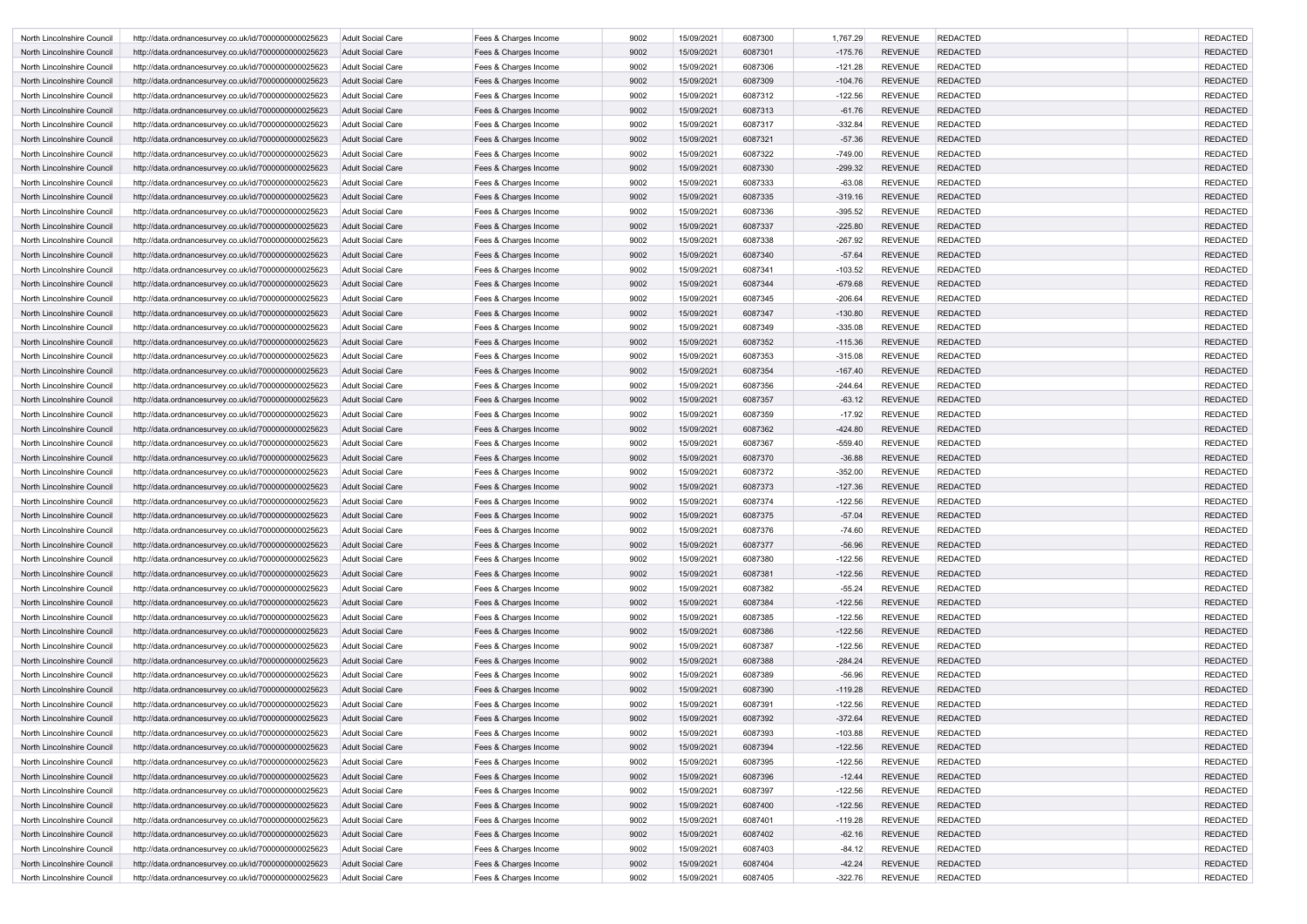| North Lincolnshire Council                               | http://data.ordnancesurvey.co.uk/id/7000000000025623                                                         | <b>Adult Social Care</b>                      | Fees & Charges Income                                | 9002         | 15/09/2021               | 6087407            | $-119.28$            | <b>REVENUE</b>                   | <b>REDACTED</b>                    |          | <b>REDACTED</b>                    |
|----------------------------------------------------------|--------------------------------------------------------------------------------------------------------------|-----------------------------------------------|------------------------------------------------------|--------------|--------------------------|--------------------|----------------------|----------------------------------|------------------------------------|----------|------------------------------------|
| North Lincolnshire Council                               | http://data.ordnancesurvey.co.uk/id/7000000000025623                                                         | Adult Social Care                             | Fees & Charges Income                                | 9002         | 15/09/2021               | 6087408            | $-54.76$             | <b>REVENUE</b>                   | <b>REDACTED</b>                    |          | <b>REDACTED</b>                    |
| North Lincolnshire Council                               | http://data.ordnancesurvey.co.uk/id/7000000000025623                                                         | Adult Social Care                             | Fees & Charges Income                                | 9002         | 15/09/2021               | 6087409            | $-82.00$             | <b>REVENUE</b>                   | <b>REDACTED</b>                    |          | <b>REDACTED</b>                    |
| North Lincolnshire Council                               | http://data.ordnancesurvey.co.uk/id/7000000000025623                                                         | <b>Adult Social Care</b>                      | Fees & Charges Income                                | 9002         | 15/09/2021               | 6087410            | $-323.40$            | <b>REVENUE</b>                   | <b>REDACTED</b>                    |          | <b>REDACTED</b>                    |
| North Lincolnshire Council                               | http://data.ordnancesurvey.co.uk/id/7000000000025623                                                         | <b>Adult Social Care</b>                      | Fees & Charges Income                                | 9002         | 15/09/2021               | 6087413            | $-122.56$            | <b>REVENUE</b>                   | <b>REDACTED</b>                    |          | <b>REDACTED</b>                    |
| North Lincolnshire Council                               | http://data.ordnancesurvey.co.uk/id/7000000000025623                                                         | <b>Adult Social Care</b>                      | Fees & Charges Income                                | 9002         | 15/09/2021               | 6087415            | $-210.48$            | <b>REVENUE</b>                   | <b>REDACTED</b>                    |          | <b>REDACTED</b>                    |
| North Lincolnshire Council                               | http://data.ordnancesurvey.co.uk/id/7000000000025623                                                         | Adult Social Care                             | Fees & Charges Income                                | 9002         | 15/09/2021               | 6087416            | $-122.56$            | <b>REVENUE</b>                   | <b>REDACTED</b>                    |          | <b>REDACTED</b>                    |
| North Lincolnshire Council                               | http://data.ordnancesurvey.co.uk/id/7000000000025623                                                         | Adult Social Care                             | Fees & Charges Income                                | 9002         | 15/09/2021               | 6087418            | $-122.56$            | <b>REVENUE</b>                   | <b>REDACTED</b>                    |          | <b>REDACTED</b>                    |
| North Lincolnshire Council                               | http://data.ordnancesurvey.co.uk/id/7000000000025623                                                         | Adult Social Care                             | Fees & Charges Income                                | 9002         | 15/09/2021               | 6087419            | $-198.56$            | <b>REVENUE</b>                   | <b>REDACTED</b>                    |          | <b>REDACTED</b>                    |
| North Lincolnshire Council                               | http://data.ordnancesurvey.co.uk/id/7000000000025623                                                         | Adult Social Care                             | Fees & Charges Income                                | 9002         | 15/09/2021               | 6087420            | $-21.12$             | <b>REVENUE</b>                   | <b>REDACTED</b>                    |          | <b>REDACTED</b>                    |
| North Lincolnshire Council                               | http://data.ordnancesurvey.co.uk/id/7000000000025623                                                         | <b>Adult Social Care</b>                      | Fees & Charges Income                                | 9002         | 15/09/2021               | 6087421            | $-237.04$            | <b>REVENUE</b>                   | <b>REDACTED</b>                    |          | <b>REDACTED</b>                    |
| North Lincolnshire Council                               | http://data.ordnancesurvey.co.uk/id/7000000000025623                                                         | Adult Social Care                             | Fees & Charges Income                                | 9002         | 15/09/2021               | 6087422            | $-198.56$            | <b>REVENUE</b>                   | <b>REDACTED</b>                    |          | <b>REDACTED</b>                    |
| North Lincolnshire Council                               | http://data.ordnancesurvey.co.uk/id/7000000000025623                                                         | Adult Social Care                             | Other Income - Miscellaneous                         | 9299         | 24/09/2021               | 6084161            | 755.00               | <b>REVENUE</b>                   | <b>REDACTED</b>                    |          | <b>REDACTED</b>                    |
| North Lincolnshire Council                               | http://data.ordnancesurvey.co.uk/id/7000000000025623                                                         | <b>Adult Social Care</b>                      | Payments To Private Orgs                             | 6002         | 01/09/2021               | 6081761            | 6,260.00             | <b>REVENUE</b>                   | <b>REDACTED</b>                    |          | <b>REDACTED</b>                    |
| North Lincolnshire Council                               | http://data.ordnancesurvey.co.uk/id/7000000000025623                                                         | <b>Adult Social Care</b>                      | Payments To Private Orgs                             | 6002         | 01/09/2021               | 6081762            | 13,677.93            | <b>REVENUE</b>                   | <b>REDACTED</b>                    |          | <b>REDACTED</b>                    |
| North Lincolnshire Council                               | http://data.ordnancesurvey.co.uk/id/7000000000025623                                                         | Adult Social Care                             | Payments To Private Orgs                             | 6002         | 01/09/2021               | 6081764            | 34,533.52            | <b>REVENUE</b>                   | <b>REDACTED</b>                    |          | <b>REDACTED</b>                    |
| North Lincolnshire Council                               | http://data.ordnancesurvey.co.uk/id/7000000000025623                                                         | Adult Social Care                             | Payments To Private Orgs                             | 6002         | 01/09/2021               | 6081764            | 5,499.64             | <b>REVENUE</b>                   | <b>REDACTED</b>                    |          | <b>REDACTED</b>                    |
| North Lincolnshire Council                               | http://data.ordnancesurvey.co.uk/id/7000000000025623                                                         | Adult Social Care                             | Payments To Private Orgs                             | 6002         | 01/09/2021               | 6081765            | 2,110.48             | <b>REVENUE</b>                   | <b>REDACTED</b>                    | 11881882 | <b>REDACTED</b>                    |
| North Lincolnshire Council                               | http://data.ordnancesurvey.co.uk/id/7000000000025623                                                         | <b>Adult Social Care</b>                      | Payments To Private Orgs                             | 6002         | 01/09/2021               | 6081766            | 69,939.76            | <b>REVENUE</b>                   | <b>REDACTED</b>                    |          | <b>REDACTED</b>                    |
| North Lincolnshire Council                               | http://data.ordnancesurvey.co.uk/id/7000000000025623                                                         | Adult Social Care                             | Payments To Private Orgs                             | 6002         | 01/09/2021               | 6081766            | 4,308.72             | <b>REVENUE</b>                   | <b>REDACTED</b>                    |          | <b>REDACTED</b>                    |
| North Lincolnshire Council                               | http://data.ordnancesurvey.co.uk/id/7000000000025623                                                         | Adult Social Care                             | Payments To Private Orgs                             | 6002         | 01/09/2021               | 6081768            | 4,508.72             | <b>REVENUE</b>                   | <b>REDACTED</b>                    |          | <b>REDACTED</b>                    |
| North Lincolnshire Council                               | http://data.ordnancesurvey.co.uk/id/7000000000025623                                                         | Adult Social Care                             | Payments To Private Orgs                             | 6002         | 01/09/2021               | 6081768            | 45,287.68            | <b>REVENUE</b>                   | <b>REDACTED</b>                    |          | <b>REDACTED</b>                    |
| North Lincolnshire Council                               | http://data.ordnancesurvey.co.uk/id/7000000000025623                                                         | Adult Social Care                             | Payments To Private Orgs                             | 6002         | 01/09/2021               | 6081769            | 17,532.58            | <b>REVENUE</b>                   | <b>REDACTED</b>                    |          | <b>REDACTED</b>                    |
| North Lincolnshire Council                               | http://data.ordnancesurvey.co.uk/id/7000000000025623                                                         | <b>Adult Social Care</b>                      | Payments To Private Orgs                             | 6002         | 01/09/2021               | 6081770            | 8,171.48             | <b>REVENUE</b>                   | <b>REDACTED</b>                    |          | <b>REDACTED</b>                    |
| North Lincolnshire Council                               | http://data.ordnancesurvey.co.uk/id/7000000000025623                                                         | <b>Adult Social Care</b>                      | Payments To Private Orgs                             | 6002         | 01/09/2021               | 6081771            | 2,272.00             | <b>REVENUE</b>                   | <b>REDACTED</b>                    |          | <b>REDACTED</b>                    |
| North Lincolnshire Council                               | http://data.ordnancesurvey.co.uk/id/7000000000025623                                                         | Adult Social Care                             | Payments To Private Orgs                             | 6002         | 01/09/2021               | 6081772            | 3,368.80             | <b>REVENUE</b>                   | <b>REDACTED</b>                    |          | <b>REDACTED</b>                    |
| North Lincolnshire Council                               | http://data.ordnancesurvey.co.uk/id/7000000000025623                                                         | <b>Adult Social Care</b>                      | Payments To Private Orgs                             | 6002         | 01/09/2021               | 6081773            | 40,324.85            | <b>REVENUE</b>                   | <b>REDACTED</b>                    | 01952719 | <b>REDACTED</b>                    |
| North Lincolnshire Council                               | http://data.ordnancesurvey.co.uk/id/7000000000025623                                                         | Adult Social Care                             | Payments To Private Orgs                             | 6002         | 01/09/2021               | 6081774            | 3,794.71             | <b>REVENUE</b>                   | <b>REDACTED</b>                    |          | <b>REDACTED</b>                    |
| North Lincolnshire Council                               | http://data.ordnancesurvey.co.uk/id/7000000000025623                                                         | <b>Adult Social Care</b>                      | Payments To Private Orgs                             | 6002         | 01/09/2021               | 6081775            | 327.43               | <b>REVENUE</b>                   | <b>REDACTED</b>                    |          | <b>REDACTED</b>                    |
| North Lincolnshire Council                               | http://data.ordnancesurvey.co.uk/id/7000000000025623                                                         | Adult Social Care                             | Payments To Private Orgs                             | 6002         | 01/09/2021               | 6081776            | 2,882.32             | <b>REVENUE</b>                   | <b>REDACTED</b>                    |          | <b>REDACTED</b>                    |
| North Lincolnshire Council                               | http://data.ordnancesurvey.co.uk/id/7000000000025623                                                         | <b>Adult Social Care</b>                      | Payments To Private Orgs                             | 6002         | 01/09/2021               | 6081777            | 2,008.00             | <b>REVENUE</b>                   | <b>REDACTED</b>                    |          | <b>REDACTED</b>                    |
| North Lincolnshire Council                               | http://data.ordnancesurvey.co.uk/id/7000000000025623                                                         | Adult Social Care                             | Payments To Private Orgs                             | 6002         | 01/09/2021               | 6081778            | 2,254.80             | <b>REVENUE</b>                   | <b>REDACTED</b>                    | 02111989 | <b>REDACTED</b>                    |
| North Lincolnshire Council                               | http://data.ordnancesurvey.co.uk/id/7000000000025623                                                         | <b>Adult Social Care</b>                      | Payments To Private Orgs                             | 6002         | 01/09/2021               | 6081779            | 13,126.16            | <b>REVENUE</b>                   | <b>REDACTED</b>                    |          | <b>REDACTED</b>                    |
| North Lincolnshire Council                               | http://data.ordnancesurvey.co.uk/id/7000000000025623                                                         | Adult Social Care                             | Payments To Private Orgs                             | 6002         | 01/09/2021               | 6081781            | 33,652.05            | <b>REVENUE</b>                   | <b>REDACTED</b>                    |          | <b>REDACTED</b>                    |
| North Lincolnshire Council                               | http://data.ordnancesurvey.co.uk/id/7000000000025623                                                         | Adult Social Care                             | Payments To Private Orgs                             | 6002         | 01/09/2021               | 6081781            | 2,026.36             | <b>REVENUE</b>                   | <b>REDACTED</b>                    |          | <b>REDACTED</b>                    |
| North Lincolnshire Council                               | http://data.ordnancesurvey.co.uk/id/7000000000025623                                                         | <b>Adult Social Care</b>                      | Payments To Private Orgs                             | 6002         | 01/09/2021               | 6081784            | 29,816.44            | <b>REVENUE</b>                   | <b>REDACTED</b>                    |          | <b>REDACTED</b>                    |
| North Lincolnshire Council                               | http://data.ordnancesurvey.co.uk/id/7000000000025623                                                         | <b>Adult Social Care</b>                      | Payments To Private Orgs                             | 6002         | 01/09/2021               | 6081785            | 47,049.70            | REVENUE                          | REDACTED                           |          | <b>REDACTED</b>                    |
| North Lincolnshire Council                               | http://data.ordnancesurvey.co.uk/id/7000000000025623                                                         | Adult Social Care                             | Payments To Private Orgs                             | 6002         | 01/09/2021               | 6081785            | 2,026.36             | <b>REVENUE</b>                   | <b>REDACTED</b>                    |          | <b>REDACTED</b>                    |
| North Lincolnshire Council                               | http://data.ordnancesurvey.co.uk/id/7000000000025623                                                         | <b>Adult Social Care</b>                      | Payments To Private Orgs                             | 6002         | 01/09/2021               | 6081786            | $-2,243.47$          | <b>REVENUE</b>                   | <b>REDACTED</b>                    |          | <b>REDACTED</b>                    |
| North Lincolnshire Council                               | http://data.ordnancesurvey.co.uk/id/7000000000025623                                                         | Adult Social Care                             | Payments To Private Orgs                             | 6002         | 01/09/2021               | 6081787            | 8,056.32             | <b>REVENUE</b>                   | <b>REDACTED</b>                    |          | <b>REDACTED</b>                    |
| North Lincolnshire Council                               | http://data.ordnancesurvey.co.uk/id/7000000000025623                                                         | <b>Adult Social Care</b>                      | Payments To Private Orgs                             | 6002         | 01/09/2021               | 6081788            | 8,386.00             | <b>REVENUE</b>                   | <b>REDACTED</b>                    |          | <b>REDACTED</b>                    |
| North Lincolnshire Council                               | http://data.ordnancesurvey.co.uk/id/7000000000025623                                                         | Adult Social Care                             | Payments To Private Orgs                             | 6002         | 01/09/2021               | 6081789            | 3,826.80             | REVENUE                          | <b>REDACTED</b>                    |          | <b>REDACTED</b>                    |
| North Lincolnshire Council                               | http://data.ordnancesurvey.co.uk/id/7000000000025623                                                         | <b>Adult Social Care</b>                      | Payments To Private Orgs                             | 6002         | 01/09/2021               | 6081790            | 34,254.57            | <b>REVENUE</b>                   | <b>REDACTED</b>                    |          | <b>REDACTED</b>                    |
| North Lincolnshire Council                               | http://data.ordnancesurvey.co.uk/id/7000000000025623                                                         | Adult Social Care<br><b>Adult Social Care</b> | Payments To Private Orgs                             | 6002<br>6002 | 01/09/2021<br>01/09/2021 | 6081790<br>6081791 | 2,122.36<br>1,949.60 | <b>REVENUE</b><br><b>REVENUE</b> | <b>REDACTED</b><br><b>REDACTED</b> | 03553864 | <b>REDACTED</b><br><b>REDACTED</b> |
| North Lincolnshire Council                               | http://data.ordnancesurvey.co.uk/id/7000000000025623                                                         |                                               | Payments To Private Orgs                             | 6002         | 01/09/2021               | 6081792            | 68,013.65            | <b>REVENUE</b>                   | <b>REDACTED</b>                    |          | <b>REDACTED</b>                    |
| North Lincolnshire Council<br>North Lincolnshire Council | http://data.ordnancesurvey.co.uk/id/7000000000025623<br>http://data.ordnancesurvey.co.uk/id/7000000000025623 | Adult Social Care<br><b>Adult Social Care</b> | Payments To Private Orgs<br>Payments To Private Orgs | 6002         | 01/09/2021               | 6081792            | 3,200.72             | REVENUE                          | REDACTED                           |          | <b>REDACTED</b>                    |
| North Lincolnshire Council                               | http://data.ordnancesurvey.co.uk/id/7000000000025623                                                         | Adult Social Care                             | Payments To Private Orgs                             | 6002         | 01/09/2021               | 6081793            | 2,132.00             | <b>REVENUE</b>                   | <b>REDACTED</b>                    |          | <b>REDACTED</b>                    |
|                                                          |                                                                                                              | <b>Adult Social Care</b>                      | Payments To Private Orgs                             | 6002         | 01/09/2021               | 6081794            | 5,384.08             | <b>REVENUE</b>                   | <b>REDACTED</b>                    |          | <b>REDACTED</b>                    |
| North Lincolnshire Council<br>North Lincolnshire Council | http://data.ordnancesurvey.co.uk/id/7000000000025623<br>http://data.ordnancesurvey.co.uk/id/7000000000025623 | Adult Social Care                             | Payments To Private Orgs                             | 6002         | 01/09/2021               | 6081795            | 8,018.64             | <b>REVENUE</b>                   | <b>REDACTED</b>                    |          | <b>REDACTED</b>                    |
| North Lincolnshire Council                               | http://data.ordnancesurvey.co.uk/id/7000000000025623                                                         | <b>Adult Social Care</b>                      | Payments To Private Orgs                             | 6002         | 01/09/2021               | 6081796            | 5,314.96             | <b>REVENUE</b>                   | <b>REDACTED</b>                    |          | <b>REDACTED</b>                    |
| North Lincolnshire Council                               | http://data.ordnancesurvey.co.uk/id/7000000000025623                                                         | Adult Social Care                             | Payments To Private Orgs                             | 6002         | 01/09/2021               | 6081797            | 23,051.60            | <b>REVENUE</b>                   | <b>REDACTED</b>                    |          | <b>REDACTED</b>                    |
| North Lincolnshire Council                               | http://data.ordnancesurvey.co.uk/id/7000000000025623                                                         | <b>Adult Social Care</b>                      | Payments To Private Orgs                             | 6002         | 01/09/2021               | 6081798            | 461.65               | <b>REVENUE</b>                   | <b>REDACTED</b>                    |          | <b>REDACTED</b>                    |
| North Lincolnshire Council                               | http://data.ordnancesurvey.co.uk/id/7000000000025623                                                         | Adult Social Care                             | Payments To Private Orgs                             | 6002         | 01/09/2021               | 6081799            | 21,743.60            | <b>REVENUE</b>                   | <b>REDACTED</b>                    |          | <b>REDACTED</b>                    |
| North Lincolnshire Council                               | http://data.ordnancesurvey.co.uk/id/7000000000025623                                                         | <b>Adult Social Care</b>                      | Payments To Private Orgs                             | 6002         | 01/09/2021               | 6081800            | 2,111.48             | <b>REVENUE</b>                   | <b>REDACTED</b>                    |          | <b>REDACTED</b>                    |
| North Lincolnshire Council                               | http://data.ordnancesurvey.co.uk/id/7000000000025623                                                         | Adult Social Care                             | Payments To Private Orgs                             | 6002         | 01/09/2021               | 6081801            | 9,326.72             | <b>REVENUE</b>                   | <b>REDACTED</b>                    |          | <b>REDACTED</b>                    |
| North Lincolnshire Council                               | http://data.ordnancesurvey.co.uk/id/7000000000025623                                                         | <b>Adult Social Care</b>                      | Payments To Private Orgs                             | 6002         | 01/09/2021               | 6081801            | 10,592.28            | <b>REVENUE</b>                   | <b>REDACTED</b>                    |          | <b>REDACTED</b>                    |
| North Lincolnshire Council                               | http://data.ordnancesurvey.co.uk/id/7000000000025623                                                         | Adult Social Care                             | Payments To Private Orgs                             | 6002         | 01/09/2021               | 6081802            | $-297.24$            | <b>REVENUE</b>                   | <b>REDACTED</b>                    |          | <b>REDACTED</b>                    |
| North Lincolnshire Council                               | http://data.ordnancesurvey.co.uk/id/7000000000025623                                                         | Adult Social Care                             | Payments To Private Orgs                             | 6002         | 01/09/2021               | 6081803            | 4,500.00             | <b>REVENUE</b>                   | <b>REDACTED</b>                    |          | <b>REDACTED</b>                    |
|                                                          |                                                                                                              |                                               |                                                      |              |                          |                    |                      |                                  |                                    |          |                                    |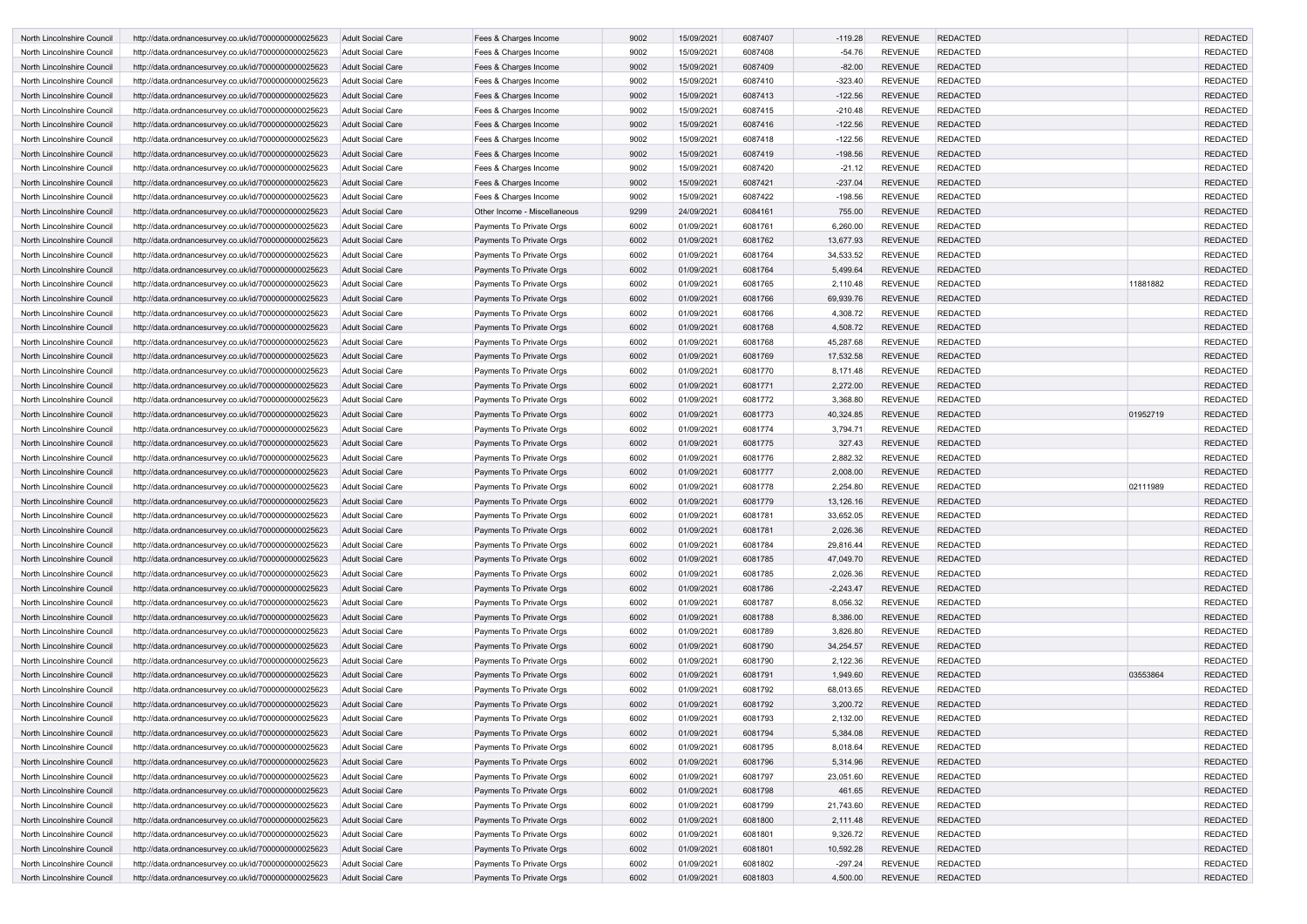| North Lincolnshire Council                               | http://data.ordnancesurvey.co.uk/id/7000000000025623                                                         | Adult Social Care                             | Payments To Private Orgs                             | 6002         | 01/09/2021               | 6081804            | 9,923.48              | <b>REVENUE</b>                   | <b>REDACTED</b>                    |          | <b>REDACTED</b>                    |
|----------------------------------------------------------|--------------------------------------------------------------------------------------------------------------|-----------------------------------------------|------------------------------------------------------|--------------|--------------------------|--------------------|-----------------------|----------------------------------|------------------------------------|----------|------------------------------------|
| North Lincolnshire Council                               | http://data.ordnancesurvey.co.uk/id/7000000000025623                                                         | <b>Adult Social Care</b>                      | Payments To Private Orgs                             | 6002         | 01/09/2021               | 6081805            | 5,312.96              | <b>REVENUE</b>                   | <b>REDACTED</b>                    |          | <b>REDACTED</b>                    |
| North Lincolnshire Council                               | http://data.ordnancesurvey.co.uk/id/7000000000025623                                                         | Adult Social Care                             | Payments To Private Orgs                             | 6002         | 01/09/2021               | 6081806            | 43,258.28             | <b>REVENUE</b>                   | <b>REDACTED</b>                    | 27662    | <b>REDACTED</b>                    |
| North Lincolnshire Council                               | http://data.ordnancesurvey.co.uk/id/7000000000025623                                                         | <b>Adult Social Care</b>                      | Payments To Private Orgs                             | 6002         | 01/09/2021               | 6081807            | 70,473.58             | <b>REVENUE</b>                   | <b>REDACTED</b>                    | 27662    | <b>REDACTED</b>                    |
| North Lincolnshire Council                               | http://data.ordnancesurvey.co.uk/id/7000000000025623                                                         | Adult Social Care                             | Payments To Private Orgs                             | 6002         | 01/09/2021               | 6081807            | 2,330.64              | <b>REVENUE</b>                   | <b>REDACTED</b>                    | 27662    | <b>REDACTED</b>                    |
| North Lincolnshire Council                               | http://data.ordnancesurvey.co.uk/id/7000000000025623                                                         | <b>Adult Social Care</b>                      | Payments To Private Orgs                             | 6002         | 01/09/2021               | 6081808            | 1,820.95              | <b>REVENUE</b>                   | <b>REDACTED</b>                    | 27662    | <b>REDACTED</b>                    |
| North Lincolnshire Council                               | http://data.ordnancesurvey.co.uk/id/7000000000025623                                                         | Adult Social Care                             | Payments To Private Orgs                             | 6002         | 01/09/2021               | 6081809            | 2,369.36              | <b>REVENUE</b>                   | <b>REDACTED</b>                    | 27662    | <b>REDACTED</b>                    |
| North Lincolnshire Council                               | http://data.ordnancesurvey.co.uk/id/7000000000025623                                                         | Adult Social Care                             | Payments To Private Orgs                             | 6002         | 01/09/2021               | 6081811            | 43,266.92             | <b>REVENUE</b>                   | <b>REDACTED</b>                    |          | <b>REDACTED</b>                    |
| North Lincolnshire Council                               | http://data.ordnancesurvey.co.uk/id/7000000000025623                                                         | Adult Social Care                             | Payments To Private Orgs                             | 6002         | 01/09/2021               | 6081812            | 26,197.94             | <b>REVENUE</b>                   | <b>REDACTED</b>                    |          | <b>REDACTED</b>                    |
| North Lincolnshire Council                               | http://data.ordnancesurvey.co.uk/id/7000000000025623                                                         | <b>Adult Social Care</b>                      | Payments To Private Orgs                             | 6002         | 01/09/2021               | 6081813            | $-2,532.95$           | <b>REVENUE</b>                   | <b>REDACTED</b>                    |          | <b>REDACTED</b>                    |
| North Lincolnshire Council                               | http://data.ordnancesurvey.co.uk/id/7000000000025623                                                         | Adult Social Care                             | Payments To Private Orgs                             | 6002         | 01/09/2021               | 6081814            | 19,037.21             | <b>REVENUE</b>                   | <b>REDACTED</b>                    |          | <b>REDACTED</b>                    |
| North Lincolnshire Council                               | http://data.ordnancesurvey.co.uk/id/7000000000025623                                                         | <b>Adult Social Care</b>                      | Payments To Private Orgs                             | 6002         | 01/09/2021               | 6081816            | 10,291.80             | <b>REVENUE</b>                   | <b>REDACTED</b>                    |          | <b>REDACTED</b>                    |
| North Lincolnshire Council                               | http://data.ordnancesurvey.co.uk/id/7000000000025623                                                         | Adult Social Care                             | Payments To Private Orgs                             | 6002         | 01/09/2021               | 6081816            | 2,058.44              | <b>REVENUE</b>                   | <b>REDACTED</b>                    |          | <b>REDACTED</b>                    |
| North Lincolnshire Council                               | http://data.ordnancesurvey.co.uk/id/7000000000025623                                                         | <b>Adult Social Care</b>                      | Payments To Private Orgs                             | 6002         | 01/09/2021               | 6081818            | 4,546.80              | <b>REVENUE</b>                   | <b>REDACTED</b>                    |          | <b>REDACTED</b>                    |
| North Lincolnshire Council                               | http://data.ordnancesurvey.co.uk/id/7000000000025623                                                         | <b>Adult Social Care</b>                      | Payments To Private Orgs                             | 6002         | 01/09/2021               | 6081818            | 37,028.28             | <b>REVENUE</b>                   | <b>REDACTED</b>                    |          | <b>REDACTED</b>                    |
| North Lincolnshire Council                               | http://data.ordnancesurvey.co.uk/id/7000000000025623                                                         | <b>Adult Social Care</b>                      | Payments To Private Orgs                             | 6002         | 01/09/2021               | 6081819            | 10,973.88             | <b>REVENUE</b>                   | <b>REDACTED</b>                    |          | <b>REDACTED</b>                    |
| North Lincolnshire Council                               | http://data.ordnancesurvey.co.uk/id/7000000000025623                                                         | Adult Social Care                             | Payments To Private Orgs                             | 6002         | 01/09/2021               | 6081819            | 4,252.72              | <b>REVENUE</b>                   | <b>REDACTED</b>                    |          | <b>REDACTED</b>                    |
| North Lincolnshire Council                               | http://data.ordnancesurvey.co.uk/id/7000000000025623                                                         | Adult Social Care                             | Payments To Private Orgs                             | 6002         | 01/09/2021               | 6081820            | 2,152.36              | <b>REVENUE</b>                   | <b>REDACTED</b>                    |          | <b>REDACTED</b>                    |
| North Lincolnshire Council                               | http://data.ordnancesurvey.co.uk/id/7000000000025623                                                         | Adult Social Care                             | Payments To Private Orgs                             | 6002         | 01/09/2021               | 6081821            | 23,217.93             | <b>REVENUE</b>                   | <b>REDACTED</b>                    |          | <b>REDACTED</b>                    |
| North Lincolnshire Council                               | http://data.ordnancesurvey.co.uk/id/7000000000025623                                                         | <b>Adult Social Care</b>                      | Payments To Private Orgs                             | 6002         | 01/09/2021               | 6081821            | 2,290.36              | <b>REVENUE</b>                   | <b>REDACTED</b>                    |          | <b>REDACTED</b>                    |
| North Lincolnshire Council                               | http://data.ordnancesurvey.co.uk/id/7000000000025623                                                         | Adult Social Care                             | Payments To Private Orgs                             | 6002         | 01/09/2021               | 6081822            | 4,800.00              | <b>REVENUE</b>                   | <b>REDACTED</b>                    | 5049402  | <b>REDACTED</b>                    |
| North Lincolnshire Council                               | http://data.ordnancesurvey.co.uk/id/7000000000025623                                                         | <b>Adult Social Care</b>                      | Payments To Private Orgs                             | 6002         | 01/09/2021               | 6081823            | 3,850.00              | <b>REVENUE</b>                   | <b>REDACTED</b>                    |          | <b>REDACTED</b>                    |
| North Lincolnshire Council                               | http://data.ordnancesurvey.co.uk/id/7000000000025623                                                         | Adult Social Care                             | Payments To Private Orgs                             | 6002         | 01/09/2021               | 6081824            | 7,229.44              | <b>REVENUE</b>                   | <b>REDACTED</b>                    | 04126127 | <b>REDACTED</b>                    |
| North Lincolnshire Council                               | http://data.ordnancesurvey.co.uk/id/7000000000025623                                                         | <b>Adult Social Care</b>                      | Payments To Private Orgs                             | 6002         | 01/09/2021               | 6081825            | 3,188.00              | <b>REVENUE</b>                   | <b>REDACTED</b>                    |          | <b>REDACTED</b>                    |
| North Lincolnshire Council                               | http://data.ordnancesurvey.co.uk/id/7000000000025623                                                         | <b>Adult Social Care</b>                      | Payments To Private Orgs                             | 6002         | 01/09/2021               | 6081826            | 20,791.68             | <b>REVENUE</b>                   | <b>REDACTED</b>                    | 02262217 | <b>REDACTED</b>                    |
| North Lincolnshire Council                               | http://data.ordnancesurvey.co.uk/id/7000000000025623                                                         | <b>Adult Social Care</b>                      | Payments To Private Orgs                             | 6002         | 01/09/2021               | 6081826            | 11,190.59             | <b>REVENUE</b>                   | <b>REDACTED</b>                    | 02262217 | <b>REDACTED</b>                    |
| North Lincolnshire Council                               | http://data.ordnancesurvey.co.uk/id/7000000000025623                                                         | Adult Social Care                             | Payments To Private Orgs                             | 6002         | 01/09/2021               | 6081827            | 2,090.36              | <b>REVENUE</b>                   | <b>REDACTED</b>                    |          | <b>REDACTED</b>                    |
| North Lincolnshire Council                               | http://data.ordnancesurvey.co.uk/id/7000000000025623                                                         | Adult Social Care                             | Payments To Private Orgs                             | 6002         | 01/09/2021               | 6081827            | 16,922.88             | <b>REVENUE</b>                   | <b>REDACTED</b>                    |          | <b>REDACTED</b>                    |
| North Lincolnshire Council                               | http://data.ordnancesurvey.co.uk/id/7000000000025623                                                         | Adult Social Care                             | Payments To Private Orgs                             | 6002         | 01/09/2021               | 6081828            | 46,549.56             | <b>REVENUE</b>                   | <b>REDACTED</b>                    |          | <b>REDACTED</b>                    |
| North Lincolnshire Council                               | http://data.ordnancesurvey.co.uk/id/7000000000025623                                                         | <b>Adult Social Care</b>                      | Payments To Private Orgs                             | 6002         | 01/09/2021               | 6081829            | $-923.29$             | <b>REVENUE</b>                   | <b>REDACTED</b>                    |          | <b>REDACTED</b>                    |
| North Lincolnshire Council                               | http://data.ordnancesurvey.co.uk/id/7000000000025623                                                         | Adult Social Care                             | Payments To Private Orgs                             | 6002         | 01/09/2021               | 6081830            | 923.30                | <b>REVENUE</b>                   | <b>REDACTED</b>                    |          | <b>REDACTED</b>                    |
| North Lincolnshire Council                               | http://data.ordnancesurvey.co.uk/id/7000000000025623                                                         | <b>Adult Social Care</b>                      | Payments To Private Orgs                             | 6002         | 01/09/2021               | 6081831            | 2,084.00              | <b>REVENUE</b>                   | <b>REDACTED</b>                    |          | <b>REDACTED</b>                    |
| North Lincolnshire Council                               | http://data.ordnancesurvey.co.uk/id/7000000000025623                                                         | Adult Social Care                             | Payments To Private Orgs                             | 6002         | 01/09/2021               | 6081831            | 2,543.84              | <b>REVENUE</b>                   | <b>REDACTED</b>                    |          | <b>REDACTED</b>                    |
| North Lincolnshire Council                               | http://data.ordnancesurvey.co.uk/id/7000000000025623                                                         | Adult Social Care                             | Payments To Private Orgs                             | 6002         | 01/09/2021               | 6081833            | 2,397.36              | <b>REVENUE</b>                   | <b>REDACTED</b>                    |          | <b>REDACTED</b>                    |
| North Lincolnshire Council                               | http://data.ordnancesurvey.co.uk/id/7000000000025623                                                         | Adult Social Care                             | Payments To Private Orgs                             | 6002         | 01/09/2021               | 6081834            | 2,523.00              | <b>REVENUE</b>                   | <b>REDACTED</b>                    |          | <b>REDACTED</b>                    |
| North Lincolnshire Council                               | http://data.ordnancesurvey.co.uk/id/7000000000025623                                                         | <b>Adult Social Care</b>                      | Payments To Private Orgs                             | 6002         | 01/09/2021               | 6081835            | 23,950.10             | <b>REVENUE</b>                   | <b>REDACTED</b>                    | 03745258 | <b>REDACTED</b>                    |
| North Lincolnshire Council                               | http://data.ordnancesurvey.co.uk/id/7000000000025623                                                         | Adult Social Care                             | Payments To Private Orgs                             | 6002         | 01/09/2021               | 6081835            | 1,375.03              | <b>REVENUE</b>                   | <b>REDACTED</b>                    | 03745258 | <b>REDACTED</b>                    |
| North Lincolnshire Council                               | http://data.ordnancesurvey.co.uk/id/7000000000025623                                                         | <b>Adult Social Care</b>                      | Payments To Private Orgs                             | 6002         | 01/09/2021               | 6081836            | 434.22                | <b>REVENUE</b>                   | <b>REDACTED</b>                    | 03745258 | <b>REDACTED</b>                    |
| North Lincolnshire Council                               | http://data.ordnancesurvey.co.uk/id/7000000000025623                                                         | Adult Social Care                             | Payments To Private Orgs                             | 6002         | 01/09/2021               | 6081837            | 2,026.36              | <b>REVENUE</b>                   | <b>REDACTED</b>                    |          | <b>REDACTED</b>                    |
| North Lincolnshire Council                               | http://data.ordnancesurvey.co.uk/id/7000000000025623                                                         | Adult Social Care                             | Payments To Private Orgs                             | 6002         | 01/09/2021               | 6081838            | 27,142.68             | <b>REVENUE</b>                   | <b>REDACTED</b>                    |          | <b>REDACTED</b>                    |
| North Lincolnshire Council                               | http://data.ordnancesurvey.co.uk/id/7000000000025623                                                         | Adult Social Care                             | Payments To Private Orgs                             | 6002         | 01/09/2021               | 6081838            | 4,277.44              | <b>REVENUE</b>                   | <b>REDACTED</b>                    |          | <b>REDACTED</b>                    |
| North Lincolnshire Council                               | http://data.ordnancesurvey.co.uk/id/7000000000025623                                                         | <b>Adult Social Care</b>                      | Payments To Private Orgs                             | 6002         | 01/09/2021               | 6081839            | 10,820.16             | REVENUE                          | <b>REDACTED</b>                    |          | <b>REDACTED</b>                    |
| North Lincolnshire Council                               | http://data.ordnancesurvey.co.uk/id/7000000000025623                                                         | Adult Social Care                             | Payments To Private Orgs                             | 6002         | 01/09/2021               | 6081841            | 31,654.75             | <b>REVENUE</b>                   | <b>REDACTED</b>                    |          | <b>REDACTED</b>                    |
| North Lincolnshire Council                               | http://data.ordnancesurvey.co.uk/id/7000000000025623                                                         | <b>Adult Social Care</b>                      | Payments To Private Orgs                             | 6002         | 01/09/2021               | 6081842            | 36,240.26             | REVENUE                          | <b>REDACTED</b>                    |          | <b>REDACTED</b>                    |
| North Lincolnshire Council                               | http://data.ordnancesurvey.co.uk/id/7000000000025623                                                         | Adult Social Care                             | Payments To Private Orgs                             | 6002         | 01/09/2021               | 6081843            | 14,980.59             | <b>REVENUE</b>                   | <b>REDACTED</b>                    |          | <b>REDACTED</b>                    |
| North Lincolnshire Council                               | http://data.ordnancesurvey.co.uk/id/7000000000025623                                                         | <b>Adult Social Care</b>                      | Payments To Private Orgs                             | 6002         | 01/09/2021               | 6081844            | $-434.22$             | <b>REVENUE</b>                   | <b>REDACTED</b>                    |          | <b>REDACTED</b>                    |
| North Lincolnshire Council                               | http://data.ordnancesurvey.co.uk/id/7000000000025623                                                         | Adult Social Care                             | Payments To Private Orgs                             | 6002         | 01/09/2021               | 6081845            | 15,057.00             | <b>REVENUE</b>                   | <b>REDACTED</b>                    |          | <b>REDACTED</b>                    |
| North Lincolnshire Council                               | http://data.ordnancesurvey.co.uk/id/7000000000025623                                                         | <b>Adult Social Care</b>                      | Payments To Private Orgs                             | 6002         | 01/09/2021               | 6081846            | 8,287.92              | <b>REVENUE</b>                   | <b>REDACTED</b>                    |          | <b>REDACTED</b>                    |
| North Lincolnshire Council                               | http://data.ordnancesurvey.co.uk/id/7000000000025623                                                         | Adult Social Care                             | Payments To Private Orgs                             | 6002         | 01/09/2021               | 6081846            | 7,471.92              | <b>REVENUE</b>                   | <b>REDACTED</b>                    |          | <b>REDACTED</b>                    |
| North Lincolnshire Council                               | http://data.ordnancesurvey.co.uk/id/7000000000025623                                                         | <b>Adult Social Care</b>                      | Payments To Private Orgs                             | 6002         | 01/09/2021               | 6081847            | 8,511.04              | <b>REVENUE</b><br><b>REVENUE</b> | <b>REDACTED</b><br><b>REDACTED</b> |          | <b>REDACTED</b><br><b>REDACTED</b> |
| North Lincolnshire Council<br>North Lincolnshire Council | http://data.ordnancesurvey.co.uk/id/7000000000025623                                                         | Adult Social Care<br><b>Adult Social Care</b> | Payments To Private Orgs<br>Payments To Private Orgs | 6002<br>6002 | 01/09/2021<br>01/09/2021 | 6081848<br>6081849 | 6,848.00<br>44,907.76 | REVENUE                          | <b>REDACTED</b>                    | 02779611 | <b>REDACTED</b>                    |
|                                                          | http://data.ordnancesurvey.co.uk/id/7000000000025623                                                         |                                               |                                                      |              |                          |                    |                       | <b>REVENUE</b>                   | <b>REDACTED</b>                    | 02779611 | <b>REDACTED</b>                    |
| North Lincolnshire Council                               | http://data.ordnancesurvey.co.uk/id/7000000000025623                                                         | Adult Social Care<br><b>Adult Social Care</b> | Payments To Private Orgs<br>Payments To Private Orgs | 6002<br>6002 | 01/09/2021<br>01/09/2021 | 6081850<br>6081850 | 2,130.64<br>37,669.84 | REVENUE                          | <b>REDACTED</b>                    | 02779611 | <b>REDACTED</b>                    |
| North Lincolnshire Council<br>North Lincolnshire Council | http://data.ordnancesurvey.co.uk/id/7000000000025623<br>http://data.ordnancesurvey.co.uk/id/7000000000025623 | Adult Social Care                             | Payments To Private Orgs                             | 6002         | 01/09/2021               | 6081851            | 13,326.16             | <b>REVENUE</b>                   | <b>REDACTED</b>                    | 02779611 | <b>REDACTED</b>                    |
| North Lincolnshire Council                               | http://data.ordnancesurvey.co.uk/id/7000000000025623                                                         | <b>Adult Social Care</b>                      | Payments To Private Orgs                             | 6002         | 01/09/2021               | 6081851            | 73,388.59             | <b>REVENUE</b>                   | <b>REDACTED</b>                    | 02779611 | <b>REDACTED</b>                    |
| North Lincolnshire Council                               | http://data.ordnancesurvey.co.uk/id/7000000000025623                                                         | Adult Social Care                             | Payments To Private Orgs                             | 6002         | 01/09/2021               | 6081852            | 13,036.00             | <b>REVENUE</b>                   | <b>REDACTED</b>                    | 02779611 | <b>REDACTED</b>                    |
| North Lincolnshire Council                               | http://data.ordnancesurvey.co.uk/id/7000000000025623                                                         | <b>Adult Social Care</b>                      | Payments To Private Orgs                             | 6002         | 01/09/2021               | 6081852            | 14,796.80             | <b>REVENUE</b>                   | <b>REDACTED</b>                    | 02779611 | <b>REDACTED</b>                    |
| North Lincolnshire Council                               | http://data.ordnancesurvey.co.uk/id/7000000000025623                                                         | <b>Adult Social Care</b>                      | Payments To Private Orgs                             | 6002         | 01/09/2021               | 6081853            | 16,406.88             | <b>REVENUE</b>                   | <b>REDACTED</b>                    | 02779611 | <b>REDACTED</b>                    |
|                                                          |                                                                                                              |                                               |                                                      |              |                          |                    |                       |                                  |                                    |          |                                    |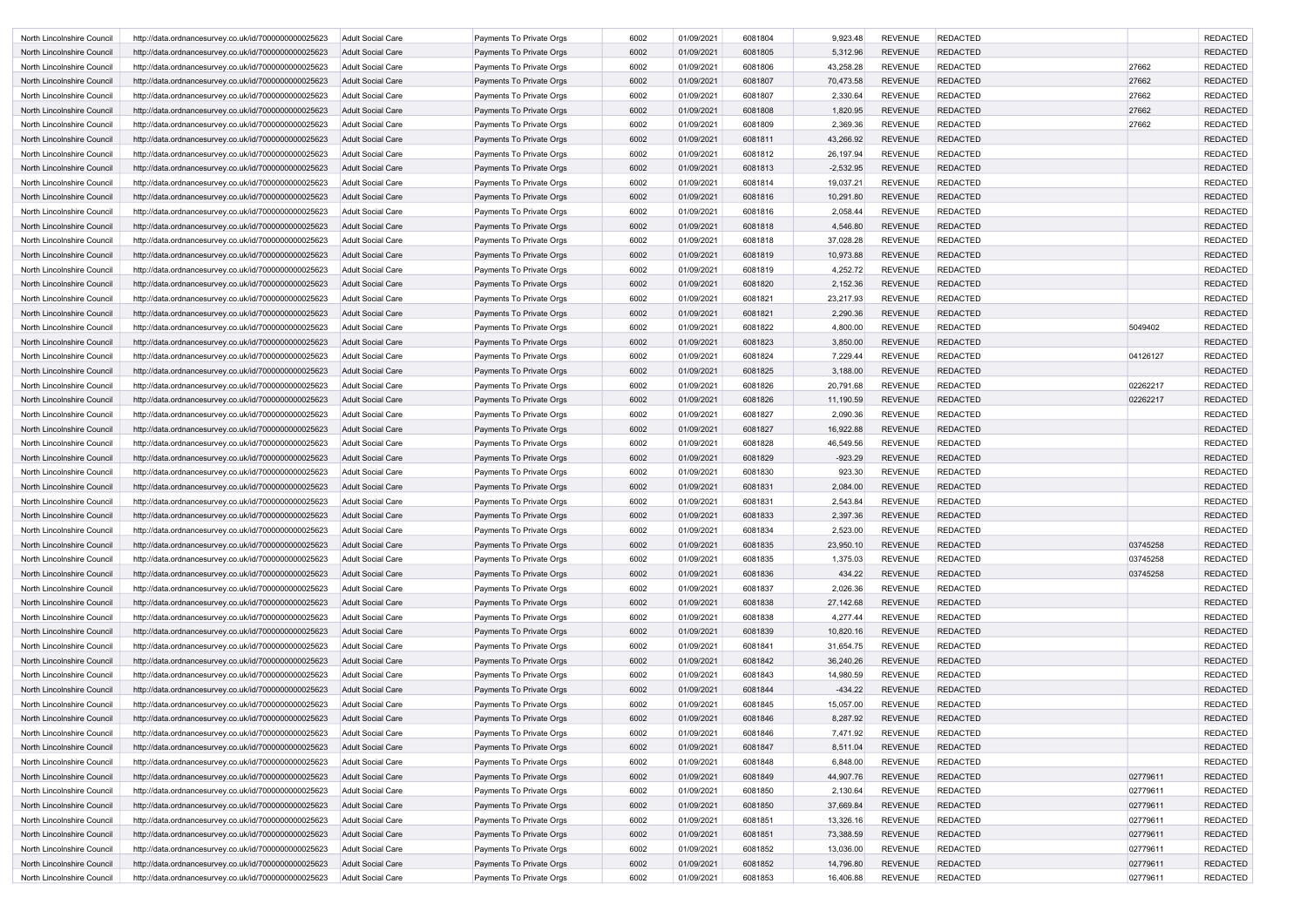| North Lincolnshire Council        | http://data.ordnancesurvey.co.uk/id/7000000000025623 | <b>Adult Social Care</b> | <b>Payments To Private Orgs</b> | 6002 | 01/09/2021 | 6081854 | 10,653.20   | <b>REVENUE</b> | <b>REDACTED</b> | 02779611 | <b>REDACTED</b> |
|-----------------------------------|------------------------------------------------------|--------------------------|---------------------------------|------|------------|---------|-------------|----------------|-----------------|----------|-----------------|
| North Lincolnshire Council        | http://data.ordnancesurvey.co.uk/id/7000000000025623 | Adult Social Care        | Payments To Private Orgs        | 6002 | 01/09/2021 | 6081854 | 1,978.45    | <b>REVENUE</b> | <b>REDACTED</b> | 02779611 | <b>REDACTED</b> |
| North Lincolnshire Council        | http://data.ordnancesurvey.co.uk/id/7000000000025623 | <b>Adult Social Care</b> | Payments To Private Orgs        | 6002 | 01/09/2021 | 6081855 | 6,270.60    | <b>REVENUE</b> | <b>REDACTED</b> | 02779611 | <b>REDACTED</b> |
| North Lincolnshire Council        | http://data.ordnancesurvey.co.uk/id/7000000000025623 | <b>Adult Social Care</b> | Payments To Private Orgs        | 6002 | 01/09/2021 | 6081856 | 2,130.64    | <b>REVENUE</b> | <b>REDACTED</b> | 02779611 | <b>REDACTED</b> |
| North Lincolnshire Council        | http://data.ordnancesurvey.co.uk/id/7000000000025623 | <b>Adult Social Care</b> | Payments To Private Orgs        | 6002 | 01/09/2021 | 6081856 | 6,391.92    | <b>REVENUE</b> | <b>REDACTED</b> | 02779611 | <b>REDACTED</b> |
| North Lincolnshire Council        | http://data.ordnancesurvey.co.uk/id/7000000000025623 | <b>Adult Social Care</b> | Payments To Private Orgs        | 6002 | 01/09/2021 | 6081859 | 2,132.00    | <b>REVENUE</b> | <b>REDACTED</b> | 02779611 | <b>REDACTED</b> |
| North Lincolnshire Council        | http://data.ordnancesurvey.co.uk/id/7000000000025623 | Adult Social Care        | Payments To Private Orgs        | 6002 | 01/09/2021 | 6081862 | 1,611.92    | <b>REVENUE</b> | <b>REDACTED</b> |          | <b>REDACTED</b> |
| North Lincolnshire Council        | http://data.ordnancesurvey.co.uk/id/7000000000025623 | <b>Adult Social Care</b> | Payments To Private Orgs        | 6002 | 01/09/2021 | 6081863 | 2,026.36    | <b>REVENUE</b> | <b>REDACTED</b> |          | <b>REDACTED</b> |
| North Lincolnshire Council        | http://data.ordnancesurvey.co.uk/id/7000000000025623 | Adult Social Care        | Payments To Private Orgs        | 6002 | 01/09/2021 | 6081863 | 52,561.66   | <b>REVENUE</b> | <b>REDACTED</b> |          | <b>REDACTED</b> |
| North Lincolnshire Council        | http://data.ordnancesurvey.co.uk/id/7000000000025623 | <b>Adult Social Care</b> | Payments To Private Orgs        | 6002 | 01/09/2021 | 6081865 | 8,750.08    | <b>REVENUE</b> | <b>REDACTED</b> |          | <b>REDACTED</b> |
| North Lincolnshire Council        | http://data.ordnancesurvey.co.uk/id/7000000000025623 | <b>Adult Social Care</b> | Payments To Private Orgs        | 6002 | 01/09/2021 | 6081866 | 27,174.68   | <b>REVENUE</b> | <b>REDACTED</b> | 4738023  | <b>REDACTED</b> |
| North Lincolnshire Council        | http://data.ordnancesurvey.co.uk/id/7000000000025623 | Adult Social Care        | Payments To Private Orgs        | 6002 | 01/09/2021 | 6081866 | 2,090.36    | <b>REVENUE</b> | <b>REDACTED</b> | 4738023  | <b>REDACTED</b> |
| North Lincolnshire Council        | http://data.ordnancesurvey.co.uk/id/7000000000025623 | <b>Adult Social Care</b> | Payments To Private Orgs        | 6002 | 01/09/2021 | 6081867 | 447.93      | <b>REVENUE</b> | <b>REDACTED</b> | 4738023  | <b>REDACTED</b> |
| North Lincolnshire Council        | http://data.ordnancesurvey.co.uk/id/7000000000025623 | Adult Social Care        | Payments To Private Orgs        | 6002 | 01/09/2021 | 6081868 | 3,400.00    | <b>REVENUE</b> | <b>REDACTED</b> |          | <b>REDACTED</b> |
| North Lincolnshire Council        | http://data.ordnancesurvey.co.uk/id/7000000000025623 | <b>Adult Social Care</b> | Payments To Private Orgs        | 6002 | 01/09/2021 | 6081869 | 14,433.88   | <b>REVENUE</b> | <b>REDACTED</b> | 04228353 | <b>REDACTED</b> |
| North Lincolnshire Council        | http://data.ordnancesurvey.co.uk/id/7000000000025623 | <b>Adult Social Care</b> | Payments To Private Orgs        | 6002 | 01/09/2021 | 6081870 | 2,364.60    | <b>REVENUE</b> | <b>REDACTED</b> |          | <b>REDACTED</b> |
| <b>North Lincolnshire Council</b> | http://data.ordnancesurvey.co.uk/id/7000000000025623 | Adult Social Care        | Payments To Private Orgs        | 6002 | 01/09/2021 | 6081871 | 43,115.41   | <b>REVENUE</b> | <b>REDACTED</b> |          | <b>REDACTED</b> |
| North Lincolnshire Council        | http://data.ordnancesurvey.co.uk/id/7000000000025623 | Adult Social Care        | Payments To Private Orgs        | 6002 | 01/09/2021 | 6081872 | 796.07      | <b>REVENUE</b> | <b>REDACTED</b> |          | <b>REDACTED</b> |
| North Lincolnshire Council        | http://data.ordnancesurvey.co.uk/id/7000000000025623 | Adult Social Care        | Payments To Private Orgs        | 6002 | 01/09/2021 | 6081873 | 14,184.52   | <b>REVENUE</b> | <b>REDACTED</b> |          | <b>REDACTED</b> |
| North Lincolnshire Council        |                                                      | <b>Adult Social Care</b> |                                 | 6002 | 01/09/2021 | 6081874 | 2,593.92    | <b>REVENUE</b> | <b>REDACTED</b> |          | <b>REDACTED</b> |
|                                   | http://data.ordnancesurvey.co.uk/id/7000000000025623 |                          | Payments To Private Orgs        |      |            |         |             | <b>REVENUE</b> |                 |          | <b>REDACTED</b> |
| North Lincolnshire Council        | http://data.ordnancesurvey.co.uk/id/7000000000025623 | <b>Adult Social Care</b> | Payments To Private Orgs        | 6002 | 01/09/2021 | 6081875 | 2,770.56    |                | <b>REDACTED</b> |          |                 |
| North Lincolnshire Council        | http://data.ordnancesurvey.co.uk/id/7000000000025623 | <b>Adult Social Care</b> | Payments To Private Orgs        | 6002 | 01/09/2021 | 6081876 | 19,612.27   | <b>REVENUE</b> | <b>REDACTED</b> |          | <b>REDACTED</b> |
| North Lincolnshire Council        | http://data.ordnancesurvey.co.uk/id/7000000000025623 | <b>Adult Social Care</b> | Payments To Private Orgs        | 6002 | 01/09/2021 | 6081877 | $-1,375.03$ | <b>REVENUE</b> | <b>REDACTED</b> |          | <b>REDACTED</b> |
| North Lincolnshire Council        | http://data.ordnancesurvey.co.uk/id/7000000000025623 | Adult Social Care        | Payments To Private Orgs        | 6002 | 01/09/2021 | 6081879 | 4,052.72    | <b>REVENUE</b> | <b>REDACTED</b> |          | <b>REDACTED</b> |
| North Lincolnshire Council        | http://data.ordnancesurvey.co.uk/id/7000000000025623 | <b>Adult Social Care</b> | Payments To Private Orgs        | 6002 | 01/09/2021 | 6081879 | 44,073.33   | <b>REVENUE</b> | <b>REDACTED</b> |          | <b>REDACTED</b> |
| North Lincolnshire Council        | http://data.ordnancesurvey.co.uk/id/7000000000025623 | <b>Adult Social Care</b> | Payments To Private Orgs        | 6002 | 01/09/2021 | 6081881 | 2,220.00    | <b>REVENUE</b> | <b>REDACTED</b> |          | <b>REDACTED</b> |
| North Lincolnshire Council        | http://data.ordnancesurvey.co.uk/id/7000000000025623 | Adult Social Care        | Payments To Private Orgs        | 6002 | 01/09/2021 | 6081882 | 51,473.82   | <b>REVENUE</b> | <b>REDACTED</b> |          | <b>REDACTED</b> |
| North Lincolnshire Council        | http://data.ordnancesurvey.co.uk/id/7000000000025623 | Adult Social Care        | Payments To Private Orgs        | 6002 | 01/09/2021 | 6081882 | 4,308.72    | <b>REVENUE</b> | <b>REDACTED</b> |          | <b>REDACTED</b> |
| North Lincolnshire Council        | http://data.ordnancesurvey.co.uk/id/7000000000025623 | Adult Social Care        | Payments To Private Orgs        | 6002 | 01/09/2021 | 6081883 | 2,760.84    | <b>REVENUE</b> | <b>REDACTED</b> |          | <b>REDACTED</b> |
| North Lincolnshire Council        | http://data.ordnancesurvey.co.uk/id/7000000000025623 | <b>Adult Social Care</b> | Payments To Private Orgs        | 6002 | 01/09/2021 | 6081884 | 12,396.24   | <b>REVENUE</b> | <b>REDACTED</b> |          | <b>REDACTED</b> |
| North Lincolnshire Council        | http://data.ordnancesurvey.co.uk/id/7000000000025623 | <b>Adult Social Care</b> | Payments To Private Orgs        | 6002 | 01/09/2021 | 6081885 | 31,007.39   | <b>REVENUE</b> | <b>REDACTED</b> | 05794940 | <b>REDACTED</b> |
| North Lincolnshire Council        | http://data.ordnancesurvey.co.uk/id/7000000000025623 | <b>Adult Social Care</b> | Payments To Private Orgs        | 6002 | 01/09/2021 | 6081887 | 2,176.64    | <b>REVENUE</b> | <b>REDACTED</b> |          | <b>REDACTED</b> |
| North Lincolnshire Council        | http://data.ordnancesurvey.co.uk/id/7000000000025623 | <b>Adult Social Care</b> | Payments To Private Orgs        | 6002 | 01/09/2021 | 6081888 | 1,558.00    | <b>REVENUE</b> | <b>REDACTED</b> |          | <b>REDACTED</b> |
| North Lincolnshire Council        | http://data.ordnancesurvey.co.uk/id/7000000000025623 | <b>Adult Social Care</b> | Payments To Private Orgs        | 6002 | 01/09/2021 | 6081889 | 2,393.20    | <b>REVENUE</b> | <b>REDACTED</b> |          | <b>REDACTED</b> |
| North Lincolnshire Council        | http://data.ordnancesurvey.co.uk/id/7000000000025623 | <b>Adult Social Care</b> | Payments To Private Orgs        | 6002 | 01/09/2021 | 6081892 | 84,728.16   | <b>REVENUE</b> | <b>REDACTED</b> |          | <b>REDACTED</b> |
| North Lincolnshire Council        | http://data.ordnancesurvey.co.uk/id/7000000000025623 | <b>Adult Social Care</b> | Payments To Private Orgs        | 6002 | 01/09/2021 | 6081892 | 8,905.44    | <b>REVENUE</b> | <b>REDACTED</b> |          | <b>REDACTED</b> |
| North Lincolnshire Council        | http://data.ordnancesurvey.co.uk/id/7000000000025623 | Adult Social Care        | Payments To Private Orgs        | 6002 | 01/09/2021 | 6081893 | 9,685.94    | <b>REVENUE</b> | <b>REDACTED</b> |          | <b>REDACTED</b> |
| North Lincolnshire Council        | http://data.ordnancesurvey.co.uk/id/7000000000025623 | <b>Adult Social Care</b> | Payments To Private Orgs        | 6002 | 01/09/2021 | 6081893 | 12,358.16   | REVENUE        | <b>REDACTED</b> |          | <b>REDACTED</b> |
| North Lincolnshire Council        | http://data.ordnancesurvey.co.uk/id/7000000000025623 | <b>Adult Social Care</b> | Payments To Private Orgs        | 6002 | 01/09/2021 | 6081895 | 7,195.04    | <b>REVENUE</b> | <b>REDACTED</b> |          | <b>REDACTED</b> |
| North Lincolnshire Council        | http://data.ordnancesurvey.co.uk/id/7000000000025623 | <b>Adult Social Care</b> | Payments To Private Orgs        | 6002 | 01/09/2021 | 6081897 | 2,111.48    | <b>REVENUE</b> | <b>REDACTED</b> | 02779611 | <b>REDACTED</b> |
| North Lincolnshire Council        | http://data.ordnancesurvey.co.uk/id/7000000000025623 | <b>Adult Social Care</b> | Payments To Private Orgs        | 6002 | 01/09/2021 | 6081897 | 2,111.48    | <b>REVENUE</b> | <b>REDACTED</b> | 02779611 | <b>REDACTED</b> |
| North Lincolnshire Council        | http://data.ordnancesurvey.co.uk/id/7000000000025623 | <b>Adult Social Care</b> | Payments To Private Orgs        | 6002 | 01/09/2021 | 6081898 | 2,096.00    | REVENUE        | <b>REDACTED</b> |          | <b>REDACTED</b> |
| North Lincolnshire Council        | http://data.ordnancesurvey.co.uk/id/7000000000025623 | <b>Adult Social Care</b> | Payments To Private Orgs        | 6002 | 01/09/2021 | 6081899 | 26,924.53   | <b>REVENUE</b> | <b>REDACTED</b> |          | <b>REDACTED</b> |
| North Lincolnshire Council        | http://data.ordnancesurvey.co.uk/id/7000000000025623 | Adult Social Care        | Payments To Private Orgs        | 6002 | 01/09/2021 | 6081899 | 2,026.36    | <b>REVENUE</b> | <b>REDACTED</b> |          | <b>REDACTED</b> |
| North Lincolnshire Council        | http://data.ordnancesurvey.co.uk/id/7000000000025623 | <b>Adult Social Care</b> | Payments To Private Orgs        | 6002 | 01/09/2021 | 6081900 | 506.59      | <b>REVENUE</b> | <b>REDACTED</b> |          | <b>REDACTED</b> |
| North Lincolnshire Council        | http://data.ordnancesurvey.co.uk/id/7000000000025623 | <b>Adult Social Care</b> | Payments To Private Orgs        | 6002 | 01/09/2021 | 6081901 | -796.07     | <b>REVENUE</b> | <b>REDACTED</b> |          | <b>REDACTED</b> |
| North Lincolnshire Council        | http://data.ordnancesurvey.co.uk/id/7000000000025623 | <b>Adult Social Care</b> | Payments To Private Orgs        | 6002 | 01/09/2021 | 6081902 | 2,110.48    | <b>REVENUE</b> | <b>REDACTED</b> |          | <b>REDACTED</b> |
| North Lincolnshire Council        | http://data.ordnancesurvey.co.uk/id/7000000000025623 | <b>Adult Social Care</b> | Payments To Private Orgs        | 6002 | 01/09/2021 | 6081903 | 447.93      | <b>REVENUE</b> | <b>REDACTED</b> |          | <b>REDACTED</b> |
| North Lincolnshire Council        | http://data.ordnancesurvey.co.uk/id/7000000000025623 | <b>Adult Social Care</b> | Payments To Private Orgs        | 6002 | 01/09/2021 | 6081904 | 35,690.72   | <b>REVENUE</b> | <b>REDACTED</b> |          | <b>REDACTED</b> |
| North Lincolnshire Council        | http://data.ordnancesurvey.co.uk/id/7000000000025623 | <b>Adult Social Care</b> | Payments To Private Orgs        | 6002 | 01/09/2021 | 6081904 | 2,290.36    | <b>REVENUE</b> | <b>REDACTED</b> |          | <b>REDACTED</b> |
| North Lincolnshire Council        | http://data.ordnancesurvey.co.uk/id/7000000000025623 | <b>Adult Social Care</b> | Payments To Private Orgs        | 6002 | 01/09/2021 | 6081905 | 5,000.00    | <b>REVENUE</b> | <b>REDACTED</b> |          | <b>REDACTED</b> |
| North Lincolnshire Council        | http://data.ordnancesurvey.co.uk/id/7000000000025623 | Adult Social Care        | Payments To Private Orgs        | 6002 | 15/09/2021 | 6086349 | 40,600.00   | REVENUE        | <b>REDACTED</b> |          | <b>REDACTED</b> |
| North Lincolnshire Council        | http://data.ordnancesurvey.co.uk/id/7000000000025623 | <b>Adult Social Care</b> | Payments To Private Orgs        | 6002 | 22/09/2021 | 6091415 | 486.39      | <b>REVENUE</b> | <b>REDACTED</b> |          | <b>REDACTED</b> |
| North Lincolnshire Council        | http://data.ordnancesurvey.co.uk/id/7000000000025623 | Adult Social Care        | Payments To Private Orgs        | 6002 | 22/09/2021 | 6091416 | 316.15      | <b>REVENUE</b> | <b>REDACTED</b> |          | <b>REDACTED</b> |
| North Lincolnshire Council        | http://data.ordnancesurvey.co.uk/id/7000000000025623 | <b>Adult Social Care</b> | Payments To Private Orgs        | 6002 | 22/09/2021 | 6091417 | 1,459.16    | <b>REVENUE</b> | <b>REDACTED</b> |          | <b>REDACTED</b> |
| North Lincolnshire Council        | http://data.ordnancesurvey.co.uk/id/7000000000025623 | <b>Adult Social Care</b> | Payments To Private Orgs        | 6002 | 22/09/2021 | 6091418 | 972.77      | REVENUE        | <b>REDACTED</b> |          | <b>REDACTED</b> |
| North Lincolnshire Council        | http://data.ordnancesurvey.co.uk/id/7000000000025623 | <b>Adult Social Care</b> | Payments To Private Orgs        | 6002 | 22/09/2021 | 6091419 | 729.58      | <b>REVENUE</b> | <b>REDACTED</b> |          | <b>REDACTED</b> |
| North Lincolnshire Council        | http://data.ordnancesurvey.co.uk/id/7000000000025623 | Adult Social Care        | Payments To Private Orgs        | 6002 | 22/09/2021 | 6091421 | 1,532.12    | <b>REVENUE</b> | <b>REDACTED</b> | 01952719 | <b>REDACTED</b> |
| North Lincolnshire Council        | http://data.ordnancesurvey.co.uk/id/7000000000025623 | Adult Social Care        | Payments To Private Orgs        | 6002 | 22/09/2021 | 6091422 | 535.03      | REVENUE        | REDACTED        |          | <b>REDACTED</b> |
|                                   |                                                      |                          |                                 |      |            |         |             |                |                 |          |                 |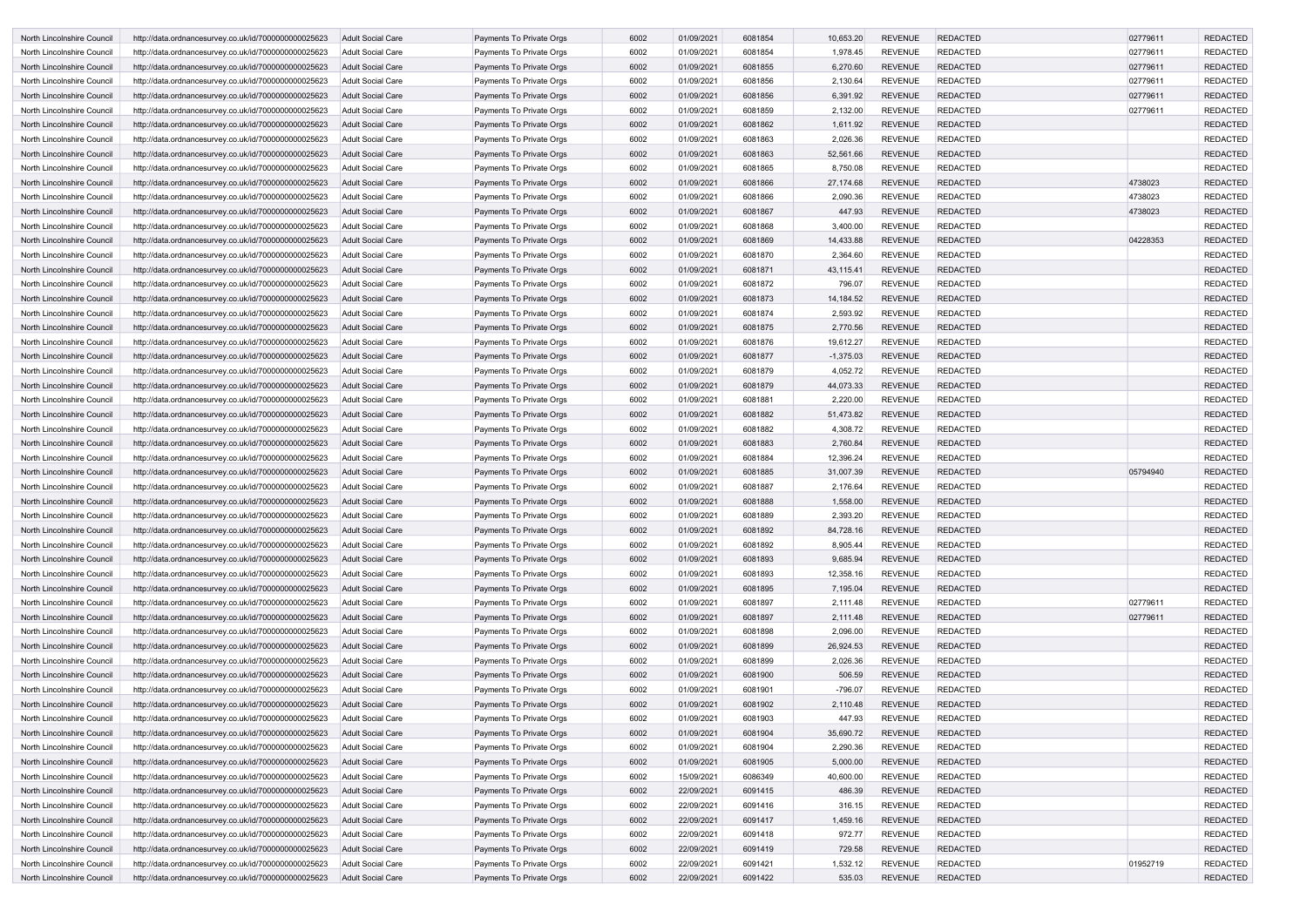| North Lincolnshire Council                               | http://data.ordnancesurvey.co.uk/id/7000000000025623                                                         | Adult Social Care                             | Payments To Private Orgs                                    | 6002         | 22/09/2021               | 6091423            | 1,434.84               | <b>REVENUE</b>                   | <b>REDACTED</b>                    |          | <b>REDACTED</b>                    |
|----------------------------------------------------------|--------------------------------------------------------------------------------------------------------------|-----------------------------------------------|-------------------------------------------------------------|--------------|--------------------------|--------------------|------------------------|----------------------------------|------------------------------------|----------|------------------------------------|
| North Lincolnshire Council                               | http://data.ordnancesurvey.co.uk/id/7000000000025623                                                         | Adult Social Care                             | Payments To Private Orgs                                    | 6002         | 22/09/2021               | 6091424            | 826.86                 | <b>REVENUE</b>                   | <b>REDACTED</b>                    |          | <b>REDACTED</b>                    |
| North Lincolnshire Council                               | http://data.ordnancesurvey.co.uk/id/7000000000025623                                                         | Adult Social Care                             | Payments To Private Orgs                                    | 6002         | 22/09/2021               | 6091425            | 802.54                 | <b>REVENUE</b>                   | <b>REDACTED</b>                    |          | <b>REDACTED</b>                    |
| North Lincolnshire Council                               | http://data.ordnancesurvey.co.uk/id/7000000000025623                                                         | <b>Adult Social Care</b>                      | Payments To Private Orgs                                    | 6002         | 22/09/2021               | 6091426            | 729.58                 | <b>REVENUE</b>                   | <b>REDACTED</b>                    |          | <b>REDACTED</b>                    |
| North Lincolnshire Council                               | http://data.ordnancesurvey.co.uk/id/7000000000025623                                                         | Adult Social Care                             | Payments To Private Orgs                                    | 6002         | 22/09/2021               | 6091427            | 1,361.88               | <b>REVENUE</b>                   | <b>REDACTED</b>                    |          | <b>REDACTED</b>                    |
| North Lincolnshire Council                               | http://data.ordnancesurvey.co.uk/id/7000000000025623                                                         | <b>Adult Social Care</b>                      | Payments To Private Orgs                                    | 6002         | 22/09/2021               | 6091428            | 291.83                 | <b>REVENUE</b>                   | <b>REDACTED</b>                    |          | <b>REDACTED</b>                    |
| North Lincolnshire Council                               | http://data.ordnancesurvey.co.uk/id/7000000000025623                                                         | Adult Social Care                             | Payments To Private Orgs                                    | 6002         | 22/09/2021               | 6091429            | 948.45                 | <b>REVENUE</b>                   | <b>REDACTED</b>                    |          | <b>REDACTED</b>                    |
| North Lincolnshire Council                               | http://data.ordnancesurvey.co.uk/id/7000000000025623                                                         | <b>Adult Social Care</b>                      | Payments To Private Orgs                                    | 6002         | 22/09/2021               | 6091430            | 510.71                 | <b>REVENUE</b>                   | <b>REDACTED</b>                    |          | <b>REDACTED</b>                    |
| North Lincolnshire Council                               | http://data.ordnancesurvey.co.uk/id/7000000000025623                                                         | Adult Social Care                             | Payments To Private Orgs                                    | 6002         | 22/09/2021               | 6091431            | 486.39                 | <b>REVENUE</b>                   | <b>REDACTED</b>                    | 27662    | <b>REDACTED</b>                    |
| North Lincolnshire Council                               | http://data.ordnancesurvey.co.uk/id/7000000000025623                                                         | <b>Adult Social Care</b>                      | Payments To Private Orgs                                    | 6002         | 22/09/2021               | 6091432            | 753.90                 | <b>REVENUE</b>                   | <b>REDACTED</b>                    | 27662    | <b>REDACTED</b>                    |
| North Lincolnshire Council                               | http://data.ordnancesurvey.co.uk/id/7000000000025623                                                         | Adult Social Care                             | Payments To Private Orgs                                    | 6002         | 22/09/2021               | 6091433            | 899.82                 | <b>REVENUE</b>                   | <b>REDACTED</b>                    |          | <b>REDACTED</b>                    |
| North Lincolnshire Council                               | http://data.ordnancesurvey.co.uk/id/7000000000025623                                                         | <b>Adult Social Care</b>                      | Payments To Private Orgs                                    | 6002         | 22/09/2021               | 6091434            | 607.98                 | <b>REVENUE</b>                   | <b>REDACTED</b>                    |          | <b>REDACTED</b>                    |
| North Lincolnshire Council                               | http://data.ordnancesurvey.co.uk/id/7000000000025623                                                         | Adult Social Care                             | Payments To Private Orgs                                    | 6002         | 22/09/2021               | 6091435            | 729.58                 | <b>REVENUE</b>                   | <b>REDACTED</b>                    |          | <b>REDACTED</b>                    |
| North Lincolnshire Council                               | http://data.ordnancesurvey.co.uk/id/7000000000025623                                                         | <b>Adult Social Care</b>                      | Payments To Private Orgs                                    | 6002         | 22/09/2021               | 6091436            | 437.75                 | <b>REVENUE</b>                   | <b>REDACTED</b>                    |          | <b>REDACTED</b>                    |
| North Lincolnshire Council                               | http://data.ordnancesurvey.co.uk/id/7000000000025623                                                         | Adult Social Care                             | Payments To Private Orgs                                    | 6002         | 22/09/2021               | 6091437            | 607.98                 | <b>REVENUE</b>                   | <b>REDACTED</b>                    |          | <b>REDACTED</b>                    |
| North Lincolnshire Council                               | http://data.ordnancesurvey.co.uk/id/7000000000025623                                                         | <b>Adult Social Care</b>                      | Payments To Private Orgs                                    | 6002         | 22/09/2021               | 6091438            | 632.30                 | <b>REVENUE</b>                   | <b>REDACTED</b>                    |          | <b>REDACTED</b>                    |
| North Lincolnshire Council                               | http://data.ordnancesurvey.co.uk/id/7000000000025623                                                         | Adult Social Care                             | Payments To Private Orgs                                    | 6002         | 22/09/2021               | 6091439            | 778.22                 | <b>REVENUE</b>                   | <b>REDACTED</b>                    |          | <b>REDACTED</b>                    |
| North Lincolnshire Council                               | http://data.ordnancesurvey.co.uk/id/7000000000025623                                                         | <b>Adult Social Care</b>                      | Payments To Private Orgs                                    | 6002         | 22/09/2021               | 6091440            | 899.82<br>583.66       | <b>REVENUE</b><br><b>REVENUE</b> | <b>REDACTED</b><br><b>REDACTED</b> | 02262217 | <b>REDACTED</b><br><b>REDACTED</b> |
| North Lincolnshire Council                               | http://data.ordnancesurvey.co.uk/id/7000000000025623                                                         | Adult Social Care<br>Adult Social Care        | Payments To Private Orgs<br><b>Payments To Private Orgs</b> | 6002         | 22/09/2021               | 6091441            |                        | <b>REVENUE</b>                   | <b>REDACTED</b>                    |          | <b>REDACTED</b>                    |
| North Lincolnshire Council<br>North Lincolnshire Council | http://data.ordnancesurvey.co.uk/id/7000000000025623<br>http://data.ordnancesurvey.co.uk/id/7000000000025623 | Adult Social Care                             | Payments To Private Orgs                                    | 6002<br>6002 | 22/09/2021<br>22/09/2021 | 6091442<br>6091443 | 1,045.73<br>972.77     | <b>REVENUE</b>                   | <b>REDACTED</b>                    | 03745258 | <b>REDACTED</b>                    |
| North Lincolnshire Council                               | http://data.ordnancesurvey.co.uk/id/7000000000025623                                                         | Adult Social Care                             | Payments To Private Orgs                                    | 6002         | 22/09/2021               | 6091444            | 656.62                 | <b>REVENUE</b>                   | <b>REDACTED</b>                    |          | <b>REDACTED</b>                    |
| North Lincolnshire Council                               | http://data.ordnancesurvey.co.uk/id/7000000000025623                                                         | Adult Social Care                             | Payments To Private Orgs                                    | 6002         | 22/09/2021               | 6091446            | 948.45                 | <b>REVENUE</b>                   | <b>REDACTED</b>                    |          | <b>REDACTED</b>                    |
| North Lincolnshire Council                               | http://data.ordnancesurvey.co.uk/id/7000000000025623                                                         | Adult Social Care                             | Payments To Private Orgs                                    | 6002         | 22/09/2021               | 6091447            | 1,264.61               | <b>REVENUE</b>                   | <b>REDACTED</b>                    |          | <b>REDACTED</b>                    |
| North Lincolnshire Council                               | http://data.ordnancesurvey.co.uk/id/7000000000025623                                                         | Adult Social Care                             | Payments To Private Orgs                                    | 6002         | 22/09/2021               | 6091448            | 535.03                 | <b>REVENUE</b>                   | <b>REDACTED</b>                    | 02779611 | <b>REDACTED</b>                    |
| North Lincolnshire Council                               | http://data.ordnancesurvey.co.uk/id/7000000000025623                                                         | <b>Adult Social Care</b>                      | Payments To Private Orgs                                    | 6002         | 22/09/2021               | 6091449            | 462.07                 | <b>REVENUE</b>                   | <b>REDACTED</b>                    | 02779611 | <b>REDACTED</b>                    |
| North Lincolnshire Council                               | http://data.ordnancesurvey.co.uk/id/7000000000025623                                                         | Adult Social Care                             | Payments To Private Orgs                                    | 6002         | 22/09/2021               | 6091450            | 3,550.62               | <b>REVENUE</b>                   | <b>REDACTED</b>                    | 02779611 | <b>REDACTED</b>                    |
| North Lincolnshire Council                               | http://data.ordnancesurvey.co.uk/id/7000000000025623                                                         | <b>Adult Social Care</b>                      | Payments To Private Orgs                                    | 6002         | 22/09/2021               | 6091451            | 437.75                 | <b>REVENUE</b>                   | <b>REDACTED</b>                    | 02779611 | <b>REDACTED</b>                    |
| North Lincolnshire Council                               | http://data.ordnancesurvey.co.uk/id/7000000000025623                                                         | Adult Social Care                             | Payments To Private Orgs                                    | 6002         | 22/09/2021               | 6091452            | 340.47                 | <b>REVENUE</b>                   | <b>REDACTED</b>                    | 02779611 | <b>REDACTED</b>                    |
| North Lincolnshire Council                               | http://data.ordnancesurvey.co.uk/id/7000000000025623                                                         | <b>Adult Social Care</b>                      | Payments To Private Orgs                                    | 6002         | 22/09/2021               | 6091453            | 510.71                 | <b>REVENUE</b>                   | <b>REDACTED</b>                    | 02779611 | <b>REDACTED</b>                    |
| North Lincolnshire Council                               | http://data.ordnancesurvey.co.uk/id/7000000000025623                                                         | Adult Social Care                             | Payments To Private Orgs                                    | 6002         | 22/09/2021               | 6091454            | 1,702.35               | <b>REVENUE</b>                   | <b>REDACTED</b>                    |          | <b>REDACTED</b>                    |
| North Lincolnshire Council                               | http://data.ordnancesurvey.co.uk/id/7000000000025623                                                         | Adult Social Care                             | Payments To Private Orgs                                    | 6002         | 22/09/2021               | 6091455            | 340.47                 | <b>REVENUE</b>                   | <b>REDACTED</b>                    |          | <b>REDACTED</b>                    |
| North Lincolnshire Council                               | http://data.ordnancesurvey.co.uk/id/7000000000025623                                                         | Adult Social Care                             | Payments To Private Orgs                                    | 6002         | 22/09/2021               | 6091456            | 826.86                 | <b>REVENUE</b>                   | <b>REDACTED</b>                    | 4738023  | <b>REDACTED</b>                    |
| North Lincolnshire Council                               | http://data.ordnancesurvey.co.uk/id/7000000000025623 Adult Social Care                                       |                                               | Payments To Private Orgs                                    | 6002         | 22/09/2021               | 6091457            | 705.26                 | REVENUE                          | <b>REDACTED</b>                    | 04228353 | <b>REDACTED</b>                    |
| North Lincolnshire Council                               | http://data.ordnancesurvey.co.uk/id/7000000000025623                                                         | Adult Social Care                             | Payments To Private Orgs                                    | 6002         | 22/09/2021               | 6091458            | 267.51                 | <b>REVENUE</b>                   | <b>REDACTED</b>                    | 04228353 | <b>REDACTED</b>                    |
| North Lincolnshire Council                               | http://data.ordnancesurvey.co.uk/id/7000000000025623                                                         | <b>Adult Social Care</b>                      | Payments To Private Orgs                                    | 6002         | 22/09/2021               | 6091461            | 1,872.59               | <b>REVENUE</b>                   | <b>REDACTED</b>                    |          | <b>REDACTED</b>                    |
| North Lincolnshire Council                               | http://data.ordnancesurvey.co.uk/id/7000000000025623                                                         | Adult Social Care                             | Payments To Private Orgs                                    | 6002         | 22/09/2021               | 6091462            | 729.58                 | <b>REVENUE</b>                   | <b>REDACTED</b>                    |          | <b>REDACTED</b>                    |
| North Lincolnshire Council                               | http://data.ordnancesurvey.co.uk/id/7000000000025623                                                         | <b>Adult Social Care</b>                      | Payments To Private Orgs                                    | 6002         | 22/09/2021               | 6091463            | 559.34                 | <b>REVENUE</b>                   | <b>REDACTED</b>                    |          | <b>REDACTED</b>                    |
| North Lincolnshire Council                               | http://data.ordnancesurvey.co.uk/id/7000000000025623                                                         | Adult Social Care                             | Payments To Private Orgs                                    | 6002         | 22/09/2021               | 6091464            | 1,143.01               | <b>REVENUE</b>                   | <b>REDACTED</b>                    |          | <b>REDACTED</b>                    |
| North Lincolnshire Council                               | http://data.ordnancesurvey.co.uk/id/7000000000025623                                                         | <b>Adult Social Care</b>                      | Payments To Private Orgs                                    | 6002         | 22/09/2021               | 6091465            | 1,094.37               | <b>REVENUE</b>                   | <b>REDACTED</b>                    |          | <b>REDACTED</b>                    |
| North Lincolnshire Council                               | http://data.ordnancesurvey.co.uk/id/7000000000025623                                                         | <b>Adult Social Care</b>                      | Payments To Private Orgs                                    | 6002         | 22/09/2021               | 6091466            | 340.47                 | <b>REVENUE</b>                   | <b>REDACTED</b>                    |          | <b>REDACTED</b>                    |
| North Lincolnshire Council                               | http://data.ordnancesurvey.co.uk/id/7000000000025623                                                         | <b>Adult Social Care</b>                      | Payments To Private Orgs                                    | 6002         | 22/09/2021               | 6091467            | 826.86                 | <b>REVENUE</b>                   | <b>REDACTED</b>                    | 05794940 | <b>REDACTED</b>                    |
| North Lincolnshire Council                               | http://data.ordnancesurvey.co.uk/id/7000000000025623                                                         | <b>Adult Social Care</b>                      | Payments To Private Orgs                                    | 6002         | 22/09/2021               | 6091468            | 2,042.82               | <b>REVENUE</b>                   | <b>REDACTED</b>                    |          | <b>REDACTED</b>                    |
| North Lincolnshire Council                               | http://data.ordnancesurvey.co.uk/id/7000000000025623                                                         | <b>Adult Social Care</b>                      | Payments To Private Orgs                                    | 6002         | 22/09/2021               | 6091469            | 948.45                 | <b>REVENUE</b>                   | <b>REDACTED</b>                    |          | <b>REDACTED</b>                    |
| North Lincolnshire Council                               | http://data.ordnancesurvey.co.uk/id/7000000000025623                                                         | <b>Adult Social Care</b>                      | Payments To Private Orgs                                    | 6002         | 22/09/2021               | 6091470            | 948.45                 | <b>REVENUE</b>                   | <b>REDACTED</b>                    |          | <b>REDACTED</b>                    |
| North Lincolnshire Council                               | http://data.ordnancesurvey.co.uk/id/7000000000025623                                                         | <b>Adult Social Care</b>                      | Payments To Private Orgs                                    | 6002         | 22/09/2021               | 6091471            | 826.86                 | <b>REVENUE</b>                   | <b>REDACTED</b>                    |          | <b>REDACTED</b>                    |
| North Lincolnshire Council                               | http://data.ordnancesurvey.co.uk/id/7000000000025623                                                         | <b>Adult Social Care</b>                      | Payments To Private Orgs                                    | 6002         | 24/09/2021               | 6092218            | 26,751.82              | <b>REVENUE</b>                   | <b>REDACTED</b>                    | 08596756 | <b>REDACTED</b>                    |
| North Lincolnshire Council                               | http://data.ordnancesurvey.co.uk/id/7000000000025623                                                         | <b>Adult Social Care</b>                      | Payments To Private Orgs                                    | 6002         | 24/09/2021               | 6092218            | 25,791.08              | <b>REVENUE</b>                   | <b>REDACTED</b>                    | 08596756 | <b>REDACTED</b>                    |
| North Lincolnshire Council                               | http://data.ordnancesurvey.co.uk/id/7000000000025623                                                         | Adult Social Care                             | Payments To Private Orgs                                    | 6002         | 24/09/2021               | 6092221            | 574.84                 | <b>REVENUE</b>                   | <b>REDACTED</b>                    |          | <b>REDACTED</b>                    |
| North Lincolnshire Council<br>North Lincolnshire Council | http://data.ordnancesurvey.co.uk/id/7000000000025623                                                         | <b>Adult Social Care</b>                      | Payments To Private Orgs                                    | 6002<br>6002 | 24/09/2021<br>24/09/2021 | 6092229<br>6092229 | 64,648.93              | <b>REVENUE</b><br><b>REVENUE</b> | <b>REDACTED</b><br><b>REDACTED</b> |          | <b>REDACTED</b><br><b>REDACTED</b> |
| North Lincolnshire Council                               | http://data.ordnancesurvey.co.uk/id/7000000000025623<br>http://data.ordnancesurvey.co.uk/id/7000000000025623 | Adult Social Care<br><b>Adult Social Care</b> | Payments To Private Orgs<br>Payments To Private Orgs        | 6002         | 24/09/2021               | 6092230            | 44,487.80<br>$-561.66$ | <b>REVENUE</b>                   | <b>REDACTED</b>                    |          | <b>REDACTED</b>                    |
| North Lincolnshire Council                               | http://data.ordnancesurvey.co.uk/id/7000000000025623                                                         | Adult Social Care                             | Payments To Private Orgs                                    | 6002         | 24/09/2021               | 6092236            | 2,907.28               | <b>REVENUE</b>                   | <b>REDACTED</b>                    |          | <b>REDACTED</b>                    |
| North Lincolnshire Council                               | http://data.ordnancesurvey.co.uk/id/7000000000025623                                                         | <b>Adult Social Care</b>                      | Payments To Private Orgs                                    | 6002         | 24/09/2021               | 6092237            | 1,839.04               | <b>REVENUE</b>                   | <b>REDACTED</b>                    | 07128156 | <b>REDACTED</b>                    |
| North Lincolnshire Council                               | http://data.ordnancesurvey.co.uk/id/7000000000025623                                                         | Adult Social Care                             | Payments To Private Orgs                                    | 6002         | 24/09/2021               | 6092237            | 920.96                 | <b>REVENUE</b>                   | <b>REDACTED</b>                    | 07128156 | <b>REDACTED</b>                    |
| North Lincolnshire Council                               | http://data.ordnancesurvey.co.uk/id/7000000000025623                                                         | <b>Adult Social Care</b>                      | Payments To Private Orgs                                    | 6002         | 24/09/2021               | 6092241            | 21,663.82              | <b>REVENUE</b>                   | <b>REDACTED</b>                    | 27662    | <b>REDACTED</b>                    |
| North Lincolnshire Council                               | http://data.ordnancesurvey.co.uk/id/7000000000025623                                                         | Adult Social Care                             | Payments To Private Orgs                                    | 6002         | 24/09/2021               | 6092242            | 287.42                 | <b>REVENUE</b>                   | <b>REDACTED</b>                    | 27662    | <b>REDACTED</b>                    |
| North Lincolnshire Council                               | http://data.ordnancesurvey.co.uk/id/7000000000025623                                                         | <b>Adult Social Care</b>                      | Payments To Private Orgs                                    | 6002         | 24/09/2021               | 6092251            | 12,031.44              | <b>REVENUE</b>                   | <b>REDACTED</b>                    | 07516089 | <b>REDACTED</b>                    |
| North Lincolnshire Council                               | http://data.ordnancesurvey.co.uk/id/7000000000025623                                                         | Adult Social Care                             | Payments To Private Orgs                                    | 6002         | 24/09/2021               | 6092252            | 3,500.00               | <b>REVENUE</b>                   | <b>REDACTED</b>                    | 04126127 | <b>REDACTED</b>                    |
|                                                          |                                                                                                              |                                               |                                                             |              |                          |                    |                        |                                  |                                    |          |                                    |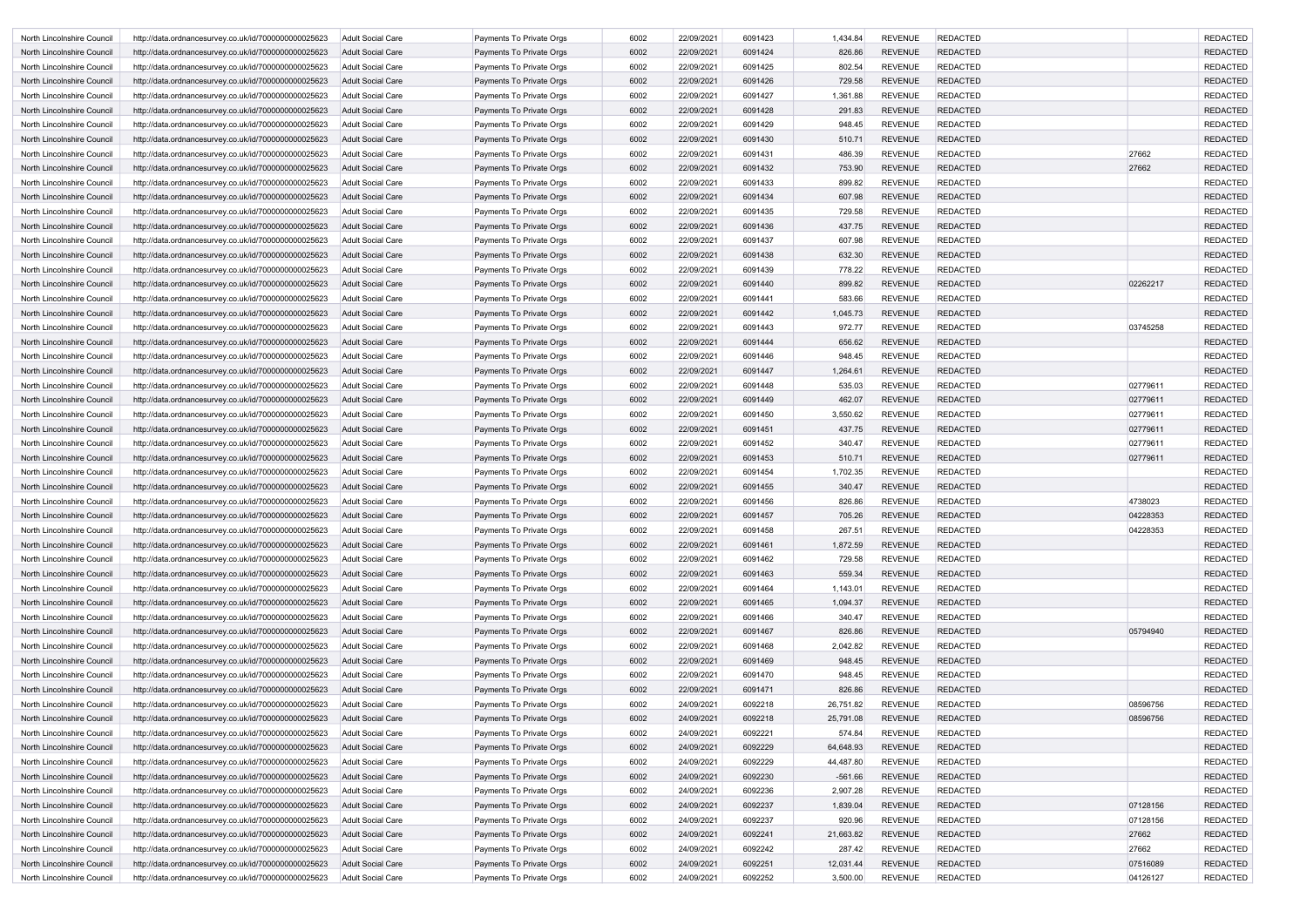| North Lincolnshire Council                               | http://data.ordnancesurvey.co.uk/id/7000000000025623                                                         | <b>Adult Social Care</b>                             | Payments To Private Orgs                             | 6002         | 24/09/2021               | 6092254            | 5,959.00               | <b>REVENUE</b>                   | <b>REDACTED</b>                    |          | <b>REDACTED</b>                    |
|----------------------------------------------------------|--------------------------------------------------------------------------------------------------------------|------------------------------------------------------|------------------------------------------------------|--------------|--------------------------|--------------------|------------------------|----------------------------------|------------------------------------|----------|------------------------------------|
| North Lincolnshire Council                               | http://data.ordnancesurvey.co.uk/id/7000000000025623                                                         | <b>Adult Social Care</b>                             | Payments To Private Orgs                             | 6002         | 24/09/2021               | 6092258            | 3,952.32               | <b>REVENUE</b>                   | <b>REDACTED</b>                    |          | <b>REDACTED</b>                    |
| North Lincolnshire Council                               | http://data.ordnancesurvey.co.uk/id/7000000000025623                                                         | <b>Adult Social Care</b>                             | Payments To Private Orgs                             | 6002         | 24/09/2021               | 6092259            | 585.20                 | <b>REVENUE</b>                   | <b>REDACTED</b>                    | 04228353 | <b>REDACTED</b>                    |
| North Lincolnshire Council                               | http://data.ordnancesurvey.co.uk/id/7000000000025623                                                         | <b>Adult Social Care</b>                             | Payments To Private Orgs                             | 6002         | 24/09/2021               | 6092260            | 8,819.28               | <b>REVENUE</b>                   | <b>REDACTED</b>                    |          | <b>REDACTED</b>                    |
| North Lincolnshire Council                               | http://data.ordnancesurvey.co.uk/id/7000000000025623                                                         | Adult Social Care                                    | Payments To Private Orgs                             | 6002         | 29/09/2021               | 6094928            | 24,990.00              | <b>REVENUE</b>                   | <b>REDACTED</b>                    |          | <b>REDACTED</b>                    |
| North Lincolnshire Council                               | http://data.ordnancesurvey.co.uk/id/7000000000025623                                                         | <b>Adult Social Care</b>                             | Payments To Private Orgs                             | 6002         | 29/09/2021               | 6095759            | 6,260.00               | <b>REVENUE</b>                   | <b>REDACTED</b>                    |          | <b>REDACTED</b>                    |
| North Lincolnshire Council                               | http://data.ordnancesurvey.co.uk/id/7000000000025623                                                         | <b>Adult Social Care</b>                             | Payments To Private Orgs                             | 6002         | 29/09/2021               | 6095760            | 16,138.51              | <b>REVENUE</b>                   | <b>REDACTED</b>                    |          | <b>REDACTED</b>                    |
| North Lincolnshire Council                               | http://data.ordnancesurvey.co.uk/id/7000000000025623                                                         | Adult Social Care                                    | Payments To Private Orgs                             | 6002         | 29/09/2021               | 6095761            | 36,595.20              | <b>REVENUE</b>                   | <b>REDACTED</b>                    |          | <b>REDACTED</b>                    |
| North Lincolnshire Council                               | http://data.ordnancesurvey.co.uk/id/7000000000025623                                                         | <b>Adult Social Care</b>                             | Payments To Private Orgs                             | 6002         | 29/09/2021               | 6095761            | 5,499.64               | <b>REVENUE</b>                   | <b>REDACTED</b>                    |          | <b>REDACTED</b>                    |
| North Lincolnshire Council                               | http://data.ordnancesurvey.co.uk/id/7000000000025623                                                         | <b>Adult Social Care</b>                             | Payments To Private Orgs                             | 6002         | 29/09/2021               | 6095762            | 2,110.48               | <b>REVENUE</b>                   | REDACTED                           | 11881882 | <b>REDACTED</b>                    |
| North Lincolnshire Council                               | http://data.ordnancesurvey.co.uk/id/7000000000025623                                                         | <b>Adult Social Care</b>                             | Payments To Private Orgs                             | 6002         | 29/09/2021               | 6095763            | 4,308.72               | <b>REVENUE</b>                   | <b>REDACTED</b>                    |          | <b>REDACTED</b>                    |
| North Lincolnshire Council                               | http://data.ordnancesurvey.co.uk/id/7000000000025623                                                         | <b>Adult Social Care</b>                             | Payments To Private Orgs                             | 6002         | 29/09/2021               | 6095763            | 54,936.19              | <b>REVENUE</b>                   | <b>REDACTED</b>                    |          | <b>REDACTED</b>                    |
| North Lincolnshire Council                               | http://data.ordnancesurvey.co.uk/id/7000000000025623                                                         | Adult Social Care                                    | Payments To Private Orgs                             | 6002         | 29/09/2021               | 6095764            | 49,519.46              | <b>REVENUE</b>                   | <b>REDACTED</b>                    |          | <b>REDACTED</b>                    |
| North Lincolnshire Council                               | http://data.ordnancesurvey.co.uk/id/7000000000025623                                                         | Adult Social Care                                    | Payments To Private Orgs                             | 6002         | 29/09/2021               | 6095764            | 4,508.72               | <b>REVENUE</b>                   | <b>REDACTED</b>                    |          | <b>REDACTED</b>                    |
| North Lincolnshire Council                               | http://data.ordnancesurvey.co.uk/id/7000000000025623                                                         | Adult Social Care                                    | Payments To Private Orgs                             | 6002         | 29/09/2021               | 6095765            | 17,357.87              | <b>REVENUE</b>                   | <b>REDACTED</b>                    |          | <b>REDACTED</b>                    |
| North Lincolnshire Council                               | http://data.ordnancesurvey.co.uk/id/7000000000025623                                                         | <b>Adult Social Care</b>                             | Payments To Private Orgs                             | 6002         | 29/09/2021               | 6095766            | 8,171.48               | <b>REVENUE</b>                   | <b>REDACTED</b>                    |          | <b>REDACTED</b>                    |
| North Lincolnshire Council                               | http://data.ordnancesurvey.co.uk/id/7000000000025623                                                         | <b>Adult Social Care</b>                             | Payments To Private Orgs                             | 6002         | 29/09/2021               | 6095767            | 2,272.00               | <b>REVENUE</b>                   | <b>REDACTED</b>                    |          | <b>REDACTED</b>                    |
| North Lincolnshire Council                               | http://data.ordnancesurvey.co.uk/id/7000000000025623                                                         | Adult Social Care                                    | Payments To Private Orgs                             | 6002         | 29/09/2021               | 6095768            | 3,368.80               | <b>REVENUE</b>                   | <b>REDACTED</b>                    |          | <b>REDACTED</b>                    |
| North Lincolnshire Council                               | http://data.ordnancesurvey.co.uk/id/7000000000025623                                                         | <b>Adult Social Care</b>                             | Payments To Private Orgs                             | 6002         | 29/09/2021               | 6095769            | 43,280.97              | <b>REVENUE</b>                   | <b>REDACTED</b>                    | 01952719 | <b>REDACTED</b>                    |
| North Lincolnshire Council                               | http://data.ordnancesurvey.co.uk/id/7000000000025623                                                         | Adult Social Care                                    | Payments To Private Orgs                             | 6002         | 29/09/2021               | 6095770            | 4,640.00               | <b>REVENUE</b>                   | <b>REDACTED</b>                    |          | <b>REDACTED</b>                    |
| North Lincolnshire Council                               | http://data.ordnancesurvey.co.uk/id/7000000000025623                                                         | <b>Adult Social Care</b>                             | Payments To Private Orgs                             | 6002         | 29/09/2021               | 6095771            | 2,882.32               | <b>REVENUE</b>                   | <b>REDACTED</b>                    |          | <b>REDACTED</b>                    |
| North Lincolnshire Council                               | http://data.ordnancesurvey.co.uk/id/7000000000025623                                                         | Adult Social Care                                    | Payments To Private Orgs                             | 6002         | 29/09/2021               | 6095772            | 1,176.23               | <b>REVENUE</b>                   | <b>REDACTED</b>                    |          | <b>REDACTED</b>                    |
| North Lincolnshire Council                               | http://data.ordnancesurvey.co.uk/id/7000000000025623                                                         | Adult Social Care                                    | Payments To Private Orgs                             | 6002         | 29/09/2021               | 6095773            | 3,727.86               | <b>REVENUE</b>                   | <b>REDACTED</b>                    |          | <b>REDACTED</b>                    |
| North Lincolnshire Council                               | http://data.ordnancesurvey.co.uk/id/7000000000025623                                                         | <b>Adult Social Care</b>                             | Payments To Private Orgs                             | 6002         | 29/09/2021               | 6095774            | 2,254.80               | <b>REVENUE</b>                   | <b>REDACTED</b>                    | 02111989 | <b>REDACTED</b>                    |
| North Lincolnshire Council                               | http://data.ordnancesurvey.co.uk/id/7000000000025623                                                         | Adult Social Care                                    | Payments To Private Orgs                             | 6002         | 29/09/2021               | 6095775<br>6095776 | 13,126.16<br>33,290.20 | <b>REVENUE</b><br><b>REVENUE</b> | <b>REDACTED</b><br><b>REDACTED</b> |          | <b>REDACTED</b>                    |
| North Lincolnshire Council<br>North Lincolnshire Council | http://data.ordnancesurvey.co.uk/id/7000000000025623<br>http://data.ordnancesurvey.co.uk/id/7000000000025623 | <b>Adult Social Care</b><br><b>Adult Social Care</b> | Payments To Private Orgs<br>Payments To Private Orgs | 6002<br>6002 | 29/09/2021<br>29/09/2021 | 6095776            | 2,026.36               | <b>REVENUE</b>                   | <b>REDACTED</b>                    |          | <b>REDACTED</b><br><b>REDACTED</b> |
| North Lincolnshire Council                               | http://data.ordnancesurvey.co.uk/id/7000000000025623                                                         | Adult Social Care                                    | Payments To Private Orgs                             | 6002         | 29/09/2021               | 6095778            | 1,230.29               | <b>REVENUE</b>                   | <b>REDACTED</b>                    |          | <b>REDACTED</b>                    |
| North Lincolnshire Council                               | http://data.ordnancesurvey.co.uk/id/7000000000025623                                                         | <b>Adult Social Care</b>                             | Payments To Private Orgs                             | 6002         | 29/09/2021               | 6095779            | 32,132.28              | <b>REVENUE</b>                   | <b>REDACTED</b>                    |          | <b>REDACTED</b>                    |
| North Lincolnshire Council                               | http://data.ordnancesurvey.co.uk/id/7000000000025623                                                         | Adult Social Care                                    | Payments To Private Orgs                             | 6002         | 29/09/2021               | 6095780            | 33,562.57              | <b>REVENUE</b>                   | <b>REDACTED</b>                    |          | <b>REDACTED</b>                    |
| North Lincolnshire Council                               | http://data.ordnancesurvey.co.uk/id/7000000000025623                                                         | <b>Adult Social Care</b>                             | Payments To Private Orgs                             | 6002         | 29/09/2021               | 6095780            | 2,026.36               | <b>REVENUE</b>                   | <b>REDACTED</b>                    |          | <b>REDACTED</b>                    |
| North Lincolnshire Council                               | http://data.ordnancesurvey.co.uk/id/7000000000025623                                                         | Adult Social Care                                    | Payments To Private Orgs                             | 6002         | 29/09/2021               | 6095781            | 8,056.32               | <b>REVENUE</b>                   | <b>REDACTED</b>                    |          | <b>REDACTED</b>                    |
| North Lincolnshire Council                               | http://data.ordnancesurvey.co.uk/id/7000000000025623                                                         | <b>Adult Social Care</b>                             | Payments To Private Orgs                             | 6002         | 29/09/2021               | 6095782            | 904.92                 | <b>REVENUE</b>                   | <b>REDACTED</b>                    | 27662R   | <b>REDACTED</b>                    |
| North Lincolnshire Council                               | http://data.ordnancesurvey.co.uk/id/7000000000025623                                                         | Adult Social Care                                    | Payments To Private Orgs                             | 6002         | 29/09/2021               | 6095783            | 8,386.00               | <b>REVENUE</b>                   | <b>REDACTED</b>                    |          | REDACTED                           |
| North Lincolnshire Council                               | http://data.ordnancesurvey.co.uk/id/7000000000025623                                                         | Adult Social Care                                    | Payments To Private Orgs                             | 6002         | 29/09/2021               | 6095784            | 3,826.80               | <b>REVENUE</b>                   | <b>REDACTED</b>                    |          | <b>REDACTED</b>                    |
| North Lincolnshire Council                               | http://data.ordnancesurvey.co.uk/id/7000000000025623                                                         | <b>Adult Social Care</b>                             | Payments To Private Orgs                             | 6002         | 29/09/2021               | 6095785            | 2,122.36               | <b>REVENUE</b>                   | <b>REDACTED</b>                    |          | <b>REDACTED</b>                    |
| North Lincolnshire Council                               | http://data.ordnancesurvey.co.uk/id/7000000000025623                                                         | <b>Adult Social Care</b>                             | Payments To Private Orgs                             | 6002         | 29/09/2021               | 6095785            | 36,528.53              | <b>REVENUE</b>                   | <b>REDACTED</b>                    |          | <b>REDACTED</b>                    |
| North Lincolnshire Council                               | http://data.ordnancesurvey.co.uk/id/7000000000025623                                                         | Adult Social Care                                    | Payments To Private Orgs                             | 6002         | 29/09/2021               | 6095786            | 1,949.60               | REVENUE                          | <b>REDACTED</b>                    | 03553864 | <b>REDACTED</b>                    |
| North Lincolnshire Council                               | http://data.ordnancesurvey.co.uk/id/7000000000025623                                                         | <b>Adult Social Care</b>                             | Payments To Private Orgs                             | 6002         | 29/09/2021               | 6095787            | 4,508.72               | <b>REVENUE</b>                   | <b>REDACTED</b>                    |          | <b>REDACTED</b>                    |
| North Lincolnshire Council                               | http://data.ordnancesurvey.co.uk/id/7000000000025623                                                         | Adult Social Care                                    | Payments To Private Orgs                             | 6002         | 29/09/2021               | 6095787            | 52,258.52              | <b>REVENUE</b>                   | <b>REDACTED</b>                    |          | <b>REDACTED</b>                    |
| North Lincolnshire Council                               | http://data.ordnancesurvey.co.uk/id/7000000000025623                                                         | <b>Adult Social Care</b>                             | Payments To Private Orgs                             | 6002         | 29/09/2021               | 6095788            | 2,132.00               | <b>REVENUE</b>                   | <b>REDACTED</b>                    |          | <b>REDACTED</b>                    |
| North Lincolnshire Council                               | http://data.ordnancesurvey.co.uk/id/7000000000025623                                                         | <b>Adult Social Care</b>                             | Payments To Private Orgs                             | 6002         | 29/09/2021               | 6095789            | 5,384.08               | <b>REVENUE</b>                   | <b>REDACTED</b>                    |          | <b>REDACTED</b>                    |
| North Lincolnshire Council                               | http://data.ordnancesurvey.co.uk/id/7000000000025623                                                         | <b>Adult Social Care</b>                             | Payments To Private Orgs                             | 6002         | 29/09/2021               | 6095790            | 8,018.64               | <b>REVENUE</b>                   | <b>REDACTED</b>                    |          | <b>REDACTED</b>                    |
| North Lincolnshire Council                               | http://data.ordnancesurvey.co.uk/id/7000000000025623                                                         | <b>Adult Social Care</b>                             | Payments To Private Orgs                             | 6002         | 29/09/2021               | 6095791            | 5,314.96               | <b>REVENUE</b>                   | <b>REDACTED</b>                    |          | <b>REDACTED</b>                    |
| North Lincolnshire Council                               | http://data.ordnancesurvey.co.uk/id/7000000000025623                                                         | Adult Social Care                                    | Payments To Private Orgs                             | 6002         | 29/09/2021               | 6095792            | 27,435.63              | <b>REVENUE</b>                   | <b>REDACTED</b>                    |          | <b>REDACTED</b>                    |
| North Lincolnshire Council                               | http://data.ordnancesurvey.co.uk/id/7000000000025623                                                         | <b>Adult Social Care</b>                             | Payments To Private Orgs                             | 6002         | 29/09/2021               | 6095794            | 21,743.60              | <b>REVENUE</b>                   | <b>REDACTED</b>                    |          | <b>REDACTED</b>                    |
| North Lincolnshire Council                               | http://data.ordnancesurvey.co.uk/id/7000000000025623                                                         | <b>Adult Social Care</b>                             | Payments To Private Orgs                             | 6002         | 29/09/2021               | 6095795            | 2,111.48               | <b>REVENUE</b>                   | <b>REDACTED</b>                    |          | <b>REDACTED</b>                    |
| North Lincolnshire Council                               | http://data.ordnancesurvey.co.uk/id/7000000000025623                                                         | <b>Adult Social Care</b>                             | Payments To Private Orgs                             | 6002         | 29/09/2021               | 6095796            | 10,072.12              | <b>REVENUE</b>                   | <b>REDACTED</b>                    |          | <b>REDACTED</b>                    |
| North Lincolnshire Council                               | http://data.ordnancesurvey.co.uk/id/7000000000025623                                                         | <b>Adult Social Care</b>                             | Payments To Private Orgs                             | 6002         | 29/09/2021               | 6095796            | 9,326.72               | <b>REVENUE</b>                   | <b>REDACTED</b>                    |          | <b>REDACTED</b>                    |
| North Lincolnshire Council                               | http://data.ordnancesurvey.co.uk/id/7000000000025623                                                         | Adult Social Care                                    | Payments To Private Orgs                             | 6002         | 29/09/2021               | 6095797            | 4,500.00               | <b>REVENUE</b>                   | <b>REDACTED</b>                    |          | <b>REDACTED</b>                    |
| North Lincolnshire Council                               | http://data.ordnancesurvey.co.uk/id/7000000000025623                                                         | <b>Adult Social Care</b>                             | Payments To Private Orgs                             | 6002         | 29/09/2021               | 6095798            | 9,923.48               | <b>REVENUE</b>                   | <b>REDACTED</b>                    |          | <b>REDACTED</b>                    |
| North Lincolnshire Council                               | http://data.ordnancesurvey.co.uk/id/7000000000025623                                                         | <b>Adult Social Care</b>                             | Payments To Private Orgs                             | 6002         | 29/09/2021               | 6095799            | 2,800.84               | <b>REVENUE</b>                   | <b>REDACTED</b>                    |          | <b>REDACTED</b>                    |
| North Lincolnshire Council                               | http://data.ordnancesurvey.co.uk/id/7000000000025623                                                         | <b>Adult Social Care</b>                             | Payments To Private Orgs                             | 6002         | 29/09/2021               | 6095800            | 2,369.36               | <b>REVENUE</b>                   | <b>REDACTED</b>                    | 27662    | <b>REDACTED</b>                    |
| North Lincolnshire Council                               | http://data.ordnancesurvey.co.uk/id/7000000000025623                                                         | <b>Adult Social Care</b>                             | Payments To Private Orgs                             | 6002         | 29/09/2021               | 6095801            | 43,258.28              | <b>REVENUE</b>                   | <b>REDACTED</b>                    | 27662    | <b>REDACTED</b>                    |
| North Lincolnshire Council                               | http://data.ordnancesurvey.co.uk/id/7000000000025623                                                         | Adult Social Care                                    | Payments To Private Orgs                             | 6002         | 29/09/2021               | 6095802            | 2,330.64               | <b>REVENUE</b>                   | <b>REDACTED</b>                    | 27662    | <b>REDACTED</b>                    |
| North Lincolnshire Council                               | http://data.ordnancesurvey.co.uk/id/7000000000025623                                                         | <b>Adult Social Care</b>                             | Payments To Private Orgs                             | 6002         | 29/09/2021               | 6095802            | 57,366.65              | REVENUE                          | <b>REDACTED</b>                    | 27662    | <b>REDACTED</b>                    |
| North Lincolnshire Council                               | http://data.ordnancesurvey.co.uk/id/7000000000025623                                                         | <b>Adult Social Care</b>                             | Payments To Private Orgs                             | 6002         | 29/09/2021               | 6095804            | 43,115.27              | <b>REVENUE</b>                   | <b>REDACTED</b>                    |          | <b>REDACTED</b>                    |
| North Lincolnshire Council                               | http://data.ordnancesurvey.co.uk/id/7000000000025623                                                         | <b>Adult Social Care</b>                             | Payments To Private Orgs                             | 6002         | 29/09/2021               | 6095805            | $-434.22$              | <b>REVENUE</b>                   | <b>REDACTED</b>                    |          | <b>REDACTED</b>                    |
| North Lincolnshire Council                               | http://data.ordnancesurvey.co.uk/id/7000000000025623                                                         | Adult Social Care                                    | Payments To Private Orgs                             | 6002         | 29/09/2021               | 6095805            | 796.07                 | REVENUE                          | REDACTED                           |          | <b>REDACTED</b>                    |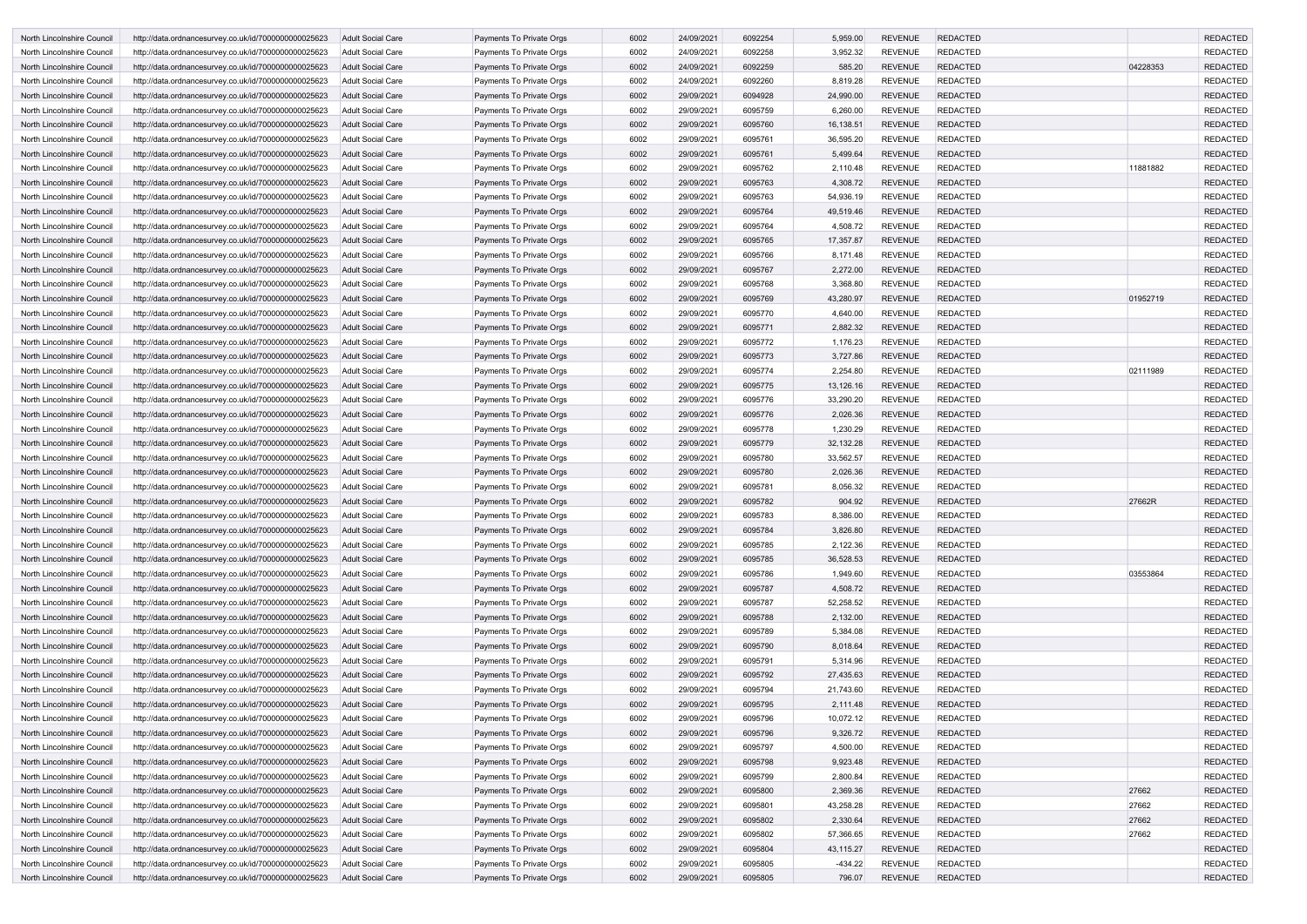| North Lincolnshire Council                               | http://data.ordnancesurvey.co.uk/id/7000000000025623                                                         | Adult Social Care                      | Payments To Private Orgs                             | 6002         | 29/09/2021               | 6095806            | 29,744.07          | <b>REVENUE</b>                   | <b>REDACTED</b>                    |          | <b>REDACTED</b>                    |
|----------------------------------------------------------|--------------------------------------------------------------------------------------------------------------|----------------------------------------|------------------------------------------------------|--------------|--------------------------|--------------------|--------------------|----------------------------------|------------------------------------|----------|------------------------------------|
| North Lincolnshire Council                               | http://data.ordnancesurvey.co.uk/id/7000000000025623                                                         | <b>Adult Social Care</b>               | Payments To Private Orgs                             | 6002         | 29/09/2021               | 6095808            | 17,766.14          | <b>REVENUE</b>                   | <b>REDACTED</b>                    |          | <b>REDACTED</b>                    |
| North Lincolnshire Council                               | http://data.ordnancesurvey.co.uk/id/7000000000025623                                                         | Adult Social Care                      | Payments To Private Orgs                             | 6002         | 29/09/2021               | 6095809            | 10,291.80          | <b>REVENUE</b>                   | <b>REDACTED</b>                    |          | <b>REDACTED</b>                    |
| North Lincolnshire Council                               | http://data.ordnancesurvey.co.uk/id/7000000000025623                                                         | <b>Adult Social Care</b>               | Payments To Private Orgs                             | 6002         | 29/09/2021               | 6095809            | 2,058.44           | <b>REVENUE</b>                   | <b>REDACTED</b>                    |          | <b>REDACTED</b>                    |
| North Lincolnshire Council                               | http://data.ordnancesurvey.co.uk/id/7000000000025623                                                         | Adult Social Care                      | Payments To Private Orgs                             | 6002         | 29/09/2021               | 6095811            | 4,546.80           | <b>REVENUE</b>                   | <b>REDACTED</b>                    |          | <b>REDACTED</b>                    |
| North Lincolnshire Council                               | http://data.ordnancesurvey.co.uk/id/7000000000025623                                                         | <b>Adult Social Care</b>               | Payments To Private Orgs                             | 6002         | 29/09/2021               | 6095811            | 37,028.28          | <b>REVENUE</b>                   | <b>REDACTED</b>                    |          | <b>REDACTED</b>                    |
| North Lincolnshire Council                               | http://data.ordnancesurvey.co.uk/id/7000000000025623                                                         | Adult Social Care                      | Payments To Private Orgs                             | 6002         | 29/09/2021               | 6095812            | 11,842.32          | <b>REVENUE</b>                   | <b>REDACTED</b>                    |          | <b>REDACTED</b>                    |
| North Lincolnshire Council                               | http://data.ordnancesurvey.co.uk/id/7000000000025623                                                         | <b>Adult Social Care</b>               | Payments To Private Orgs                             | 6002         | 29/09/2021               | 6095812            | 4,252.72           | <b>REVENUE</b>                   | <b>REDACTED</b>                    |          | <b>REDACTED</b>                    |
| North Lincolnshire Council                               | http://data.ordnancesurvey.co.uk/id/7000000000025623                                                         | Adult Social Care                      | Payments To Private Orgs                             | 6002         | 29/09/2021               | 6095813            | 2,152.36           | <b>REVENUE</b>                   | <b>REDACTED</b>                    |          | <b>REDACTED</b>                    |
| North Lincolnshire Council                               | http://data.ordnancesurvey.co.uk/id/7000000000025623                                                         | <b>Adult Social Care</b>               | Payments To Private Orgs                             | 6002         | 29/09/2021               | 6095814            | 22,993.96          | <b>REVENUE</b>                   | <b>REDACTED</b>                    |          | <b>REDACTED</b>                    |
| North Lincolnshire Council                               | http://data.ordnancesurvey.co.uk/id/7000000000025623                                                         | Adult Social Care                      | Payments To Private Orgs                             | 6002         | 29/09/2021               | 6095814            | 2,290.36           | <b>REVENUE</b>                   | <b>REDACTED</b>                    |          | <b>REDACTED</b>                    |
| North Lincolnshire Council                               | http://data.ordnancesurvey.co.uk/id/7000000000025623                                                         | <b>Adult Social Care</b>               | Payments To Private Orgs                             | 6002         | 29/09/2021               | 6095815            | 4,800.00           | <b>REVENUE</b>                   | <b>REDACTED</b>                    | 5049402  | <b>REDACTED</b>                    |
| North Lincolnshire Council                               | http://data.ordnancesurvey.co.uk/id/7000000000025623                                                         | <b>Adult Social Care</b>               | Payments To Private Orgs                             | 6002         | 29/09/2021               | 6095816            | 3,850.00           | <b>REVENUE</b>                   | <b>REDACTED</b>                    |          | <b>REDACTED</b>                    |
| North Lincolnshire Council                               | http://data.ordnancesurvey.co.uk/id/7000000000025623                                                         | <b>Adult Social Care</b>               | Payments To Private Orgs                             | 6002         | 29/09/2021               | 6095817            | 7,229.44           | <b>REVENUE</b>                   | <b>REDACTED</b>                    | 04126127 | <b>REDACTED</b>                    |
| North Lincolnshire Council                               | http://data.ordnancesurvey.co.uk/id/7000000000025623                                                         | Adult Social Care                      | Payments To Private Orgs                             | 6002         | 29/09/2021               | 6095818            | 3,188.00           | <b>REVENUE</b>                   | <b>REDACTED</b>                    |          | <b>REDACTED</b>                    |
| North Lincolnshire Council                               | http://data.ordnancesurvey.co.uk/id/7000000000025623                                                         | <b>Adult Social Care</b>               | Payments To Private Orgs                             | 6002         | 29/09/2021               | 6095819            | 10,700.40          | <b>REVENUE</b>                   | <b>REDACTED</b>                    | 02262217 | <b>REDACTED</b>                    |
| North Lincolnshire Council                               | http://data.ordnancesurvey.co.uk/id/7000000000025623                                                         | Adult Social Care                      | Payments To Private Orgs                             | 6002         | 29/09/2021               | 6095819            | 20,791.68          | <b>REVENUE</b>                   | <b>REDACTED</b>                    | 02262217 | <b>REDACTED</b>                    |
| North Lincolnshire Council                               | http://data.ordnancesurvey.co.uk/id/7000000000025623                                                         | <b>Adult Social Care</b>               | Payments To Private Orgs                             | 6002         | 29/09/2021               | 6095820            | 2,090.36           | <b>REVENUE</b>                   | <b>REDACTED</b>                    |          | <b>REDACTED</b>                    |
| North Lincolnshire Council                               | http://data.ordnancesurvey.co.uk/id/7000000000025623                                                         | Adult Social Care                      | Payments To Private Orgs                             | 6002         | 29/09/2021               | 6095820            | 16,922.88          | <b>REVENUE</b>                   | <b>REDACTED</b>                    |          | <b>REDACTED</b>                    |
| North Lincolnshire Council                               | http://data.ordnancesurvey.co.uk/id/7000000000025623                                                         | <b>Adult Social Care</b>               | Payments To Private Orgs                             | 6002         | 29/09/2021               | 609582             | 41,548.38          | <b>REVENUE</b>                   | <b>REDACTED</b>                    |          | <b>REDACTED</b>                    |
| North Lincolnshire Council                               | http://data.ordnancesurvey.co.uk/id/7000000000025623                                                         | Adult Social Care                      | Payments To Private Orgs                             | 6002         | 29/09/2021               | 6095822            | $-8,540.50$        | <b>REVENUE</b>                   | <b>REDACTED</b>                    |          | <b>REDACTED</b>                    |
| North Lincolnshire Council                               | http://data.ordnancesurvey.co.uk/id/7000000000025623                                                         | <b>Adult Social Care</b>               | Payments To Private Orgs                             | 6002         | 29/09/2021               | 6095823            | 2,084.00           | <b>REVENUE</b>                   | <b>REDACTED</b>                    |          | <b>REDACTED</b>                    |
| North Lincolnshire Council                               | http://data.ordnancesurvey.co.uk/id/7000000000025623                                                         | <b>Adult Social Care</b>               | Payments To Private Orgs                             | 6002         | 29/09/2021               | 6095823            | 2,315.41           | <b>REVENUE</b>                   | <b>REDACTED</b>                    |          | <b>REDACTED</b>                    |
| North Lincolnshire Council                               | http://data.ordnancesurvey.co.uk/id/7000000000025623                                                         | <b>Adult Social Care</b>               | Payments To Private Orgs                             | 6002         | 29/09/2021               | 6095824            | 2,132.00           | <b>REVENUE</b>                   | <b>REDACTED</b>                    |          | <b>REDACTED</b>                    |
| North Lincolnshire Council                               | http://data.ordnancesurvey.co.uk/id/7000000000025623                                                         | Adult Social Care                      | Payments To Private Orgs                             | 6002         | 29/09/2021               | 6095825            | 2,397.36           | <b>REVENUE</b>                   | <b>REDACTED</b>                    |          | <b>REDACTED</b>                    |
| North Lincolnshire Council                               | http://data.ordnancesurvey.co.uk/id/7000000000025623                                                         | <b>Adult Social Care</b>               | Payments To Private Orgs                             | 6002         | 29/09/2021               | 6095826            | 2,523.00           | <b>REVENUE</b>                   | <b>REDACTED</b>                    |          | <b>REDACTED</b>                    |
| North Lincolnshire Council                               | http://data.ordnancesurvey.co.uk/id/7000000000025623                                                         | <b>Adult Social Care</b>               | Payments To Private Orgs                             | 6002         | 29/09/2021               | 6095827            | 24,515.95          | <b>REVENUE</b>                   | <b>REDACTED</b>                    | 03745258 | <b>REDACTED</b>                    |
| North Lincolnshire Council                               | http://data.ordnancesurvey.co.uk/id/7000000000025623                                                         | Adult Social Care                      | Payments To Private Orgs                             | 6002         | 29/09/2021               | 6095828            | 4,277.44           | <b>REVENUE</b>                   | <b>REDACTED</b>                    |          | <b>REDACTED</b>                    |
| North Lincolnshire Council                               | http://data.ordnancesurvey.co.uk/id/7000000000025623                                                         | Adult Social Care                      | Payments To Private Orgs                             | 6002         | 29/09/2021               | 6095828            | 25,631.94          | <b>REVENUE</b>                   | <b>REDACTED</b>                    |          | <b>REDACTED</b>                    |
| North Lincolnshire Council                               | http://data.ordnancesurvey.co.uk/id/7000000000025623                                                         | Adult Social Care                      | Payments To Private Orgs                             | 6002         | 29/09/2021               | 6095829            | 10,820.16          | <b>REVENUE</b><br><b>REVENUE</b> | <b>REDACTED</b><br><b>REDACTED</b> |          | <b>REDACTED</b><br><b>REDACTED</b> |
| North Lincolnshire Council<br>North Lincolnshire Council | http://data.ordnancesurvey.co.uk/id/7000000000025623<br>http://data.ordnancesurvey.co.uk/id/7000000000025623 | Adult Social Care<br>Adult Social Care | Payments To Private Orgs<br>Payments To Private Orgs | 6002<br>6002 | 29/09/2021<br>29/09/2021 | 6095830<br>6095831 | 28,961.80<br>940.8 | <b>REVENUE</b>                   | <b>REDACTED</b>                    |          | <b>REDACTED</b>                    |
| North Lincolnshire Council                               | http://data.ordnancesurvey.co.uk/id/7000000000025623                                                         | <b>Adult Social Care</b>               | Payments To Private Orgs                             | 6002         | 29/09/2021               | 6095832            | 34,648.12          | <b>REVENUE</b>                   | <b>REDACTED</b>                    |          | <b>REDACTED</b>                    |
| North Lincolnshire Council                               | http://data.ordnancesurvey.co.uk/id/7000000000025623                                                         | <b>Adult Social Care</b>               | Payments To Private Orgs                             | 6002         | 29/09/2021               | 6095833            | 15,057.00          | REVENUE                          | <b>REDACTED</b>                    |          | <b>REDACTED</b>                    |
| North Lincolnshire Council                               | http://data.ordnancesurvey.co.uk/id/7000000000025623                                                         | Adult Social Care                      | Payments To Private Orgs                             | 6002         | 29/09/2021               | 6095834            | 6,815.64           | <b>REVENUE</b>                   | REDACTED                           |          | <b>REDACTED</b>                    |
| North Lincolnshire Council                               | http://data.ordnancesurvey.co.uk/id/7000000000025623                                                         | <b>Adult Social Care</b>               | Payments To Private Orgs                             | 6002         | 29/09/2021               | 6095834            | 7,471.92           | <b>REVENUE</b>                   | <b>REDACTED</b>                    |          | <b>REDACTED</b>                    |
| North Lincolnshire Council                               | http://data.ordnancesurvey.co.uk/id/7000000000025623                                                         | Adult Social Care                      | Payments To Private Orgs                             | 6002         | 29/09/2021               | 6095835            | 8,511.04           | <b>REVENUE</b>                   | <b>REDACTED</b>                    |          | <b>REDACTED</b>                    |
| North Lincolnshire Council                               | http://data.ordnancesurvey.co.uk/id/7000000000025623                                                         | <b>Adult Social Care</b>               | Payments To Private Orgs                             | 6002         | 29/09/2021               | 6095836            | 6,848.00           | <b>REVENUE</b>                   | <b>REDACTED</b>                    |          | <b>REDACTED</b>                    |
| North Lincolnshire Council                               | http://data.ordnancesurvey.co.uk/id/7000000000025623                                                         | <b>Adult Social Care</b>               | Payments To Private Orgs                             | 6002         | 29/09/2021               | 6095837            | 10,653.20          | <b>REVENUE</b>                   | <b>REDACTED</b>                    | 02779611 | <b>REDACTED</b>                    |
| North Lincolnshire Council                               | http://data.ordnancesurvey.co.uk/id/7000000000025623                                                         | <b>Adult Social Care</b>               | Payments To Private Orgs                             | 6002         | 29/09/2021               | 6095837            | 2,130.64           | <b>REVENUE</b>                   | <b>REDACTED</b>                    | 02779611 | <b>REDACTED</b>                    |
| North Lincolnshire Council                               | http://data.ordnancesurvey.co.uk/id/7000000000025623                                                         | Adult Social Care                      | Payments To Private Orgs                             | 6002         | 29/09/2021               | 6095838            | 44,907.76          | <b>REVENUE</b>                   | <b>REDACTED</b>                    | 02779611 | <b>REDACTED</b>                    |
| North Lincolnshire Council                               | http://data.ordnancesurvey.co.uk/id/7000000000025623                                                         | Adult Social Care                      | Payments To Private Orgs                             | 6002         | 29/09/2021               | 6095839            | 2,130.64           | <b>REVENUE</b>                   | <b>REDACTED</b>                    | 02779611 | <b>REDACTED</b>                    |
| North Lincolnshire Council                               | http://data.ordnancesurvey.co.uk/id/7000000000025623                                                         | Adult Social Care                      | Payments To Private Orgs                             | 6002         | 29/09/2021               | 6095839            | 37,669.84          | <b>REVENUE</b>                   | <b>REDACTED</b>                    | 02779611 | <b>REDACTED</b>                    |
| North Lincolnshire Council                               | http://data.ordnancesurvey.co.uk/id/7000000000025623                                                         | <b>Adult Social Care</b>               | Payments To Private Orgs                             | 6002         | 29/09/2021               | 6095840            | 62,896.88          | <b>REVENUE</b>                   | <b>REDACTED</b>                    | 02779611 | <b>REDACTED</b>                    |
| North Lincolnshire Council                               | http://data.ordnancesurvey.co.uk/id/7000000000025623                                                         | Adult Social Care                      | Payments To Private Orgs                             | 6002         | 29/09/2021               | 6095840            | 13,326.16          | <b>REVENUE</b>                   | <b>REDACTED</b>                    | 02779611 | <b>REDACTED</b>                    |
| North Lincolnshire Council                               | http://data.ordnancesurvey.co.uk/id/7000000000025623                                                         | <b>Adult Social Care</b>               | Payments To Private Orgs                             | 6002         | 29/09/2021               | 6095841            | 6,463.08           | <b>REVENUE</b>                   | <b>REDACTED</b>                    | 02779611 | <b>REDACTED</b>                    |
| North Lincolnshire Council                               | http://data.ordnancesurvey.co.uk/id/7000000000025623                                                         | Adult Social Care                      | Payments To Private Orgs                             | 6002         | 29/09/2021               | 6095842            | 15,181.51          | <b>REVENUE</b>                   | <b>REDACTED</b>                    | 02779611 | <b>REDACTED</b>                    |
| North Lincolnshire Council                               | http://data.ordnancesurvey.co.uk/id/7000000000025623                                                         | <b>Adult Social Care</b>               | Payments To Private Orgs                             | 6002         | 29/09/2021               | 6095842            | 13,036.00          | <b>REVENUE</b>                   | <b>REDACTED</b>                    | 02779611 | <b>REDACTED</b>                    |
| North Lincolnshire Council                               | http://data.ordnancesurvey.co.uk/id/7000000000025623                                                         | Adult Social Care                      | Payments To Private Orgs                             | 6002         | 29/09/2021               | 6095843            | 16,406.88          | <b>REVENUE</b>                   | <b>REDACTED</b>                    | 02779611 | <b>REDACTED</b>                    |
| North Lincolnshire Council                               | http://data.ordnancesurvey.co.uk/id/7000000000025623                                                         | <b>Adult Social Care</b>               | Payments To Private Orgs                             | 6002         | 29/09/2021               | 6095844            | 6,998.52           | <b>REVENUE</b>                   | <b>REDACTED</b>                    | 02779611 | <b>REDACTED</b>                    |
| North Lincolnshire Council                               | http://data.ordnancesurvey.co.uk/id/7000000000025623                                                         | Adult Social Care                      | Payments To Private Orgs                             | 6002         | 29/09/2021               | 6095845            | 6,391.92           | <b>REVENUE</b>                   | <b>REDACTED</b>                    | 02779611 | <b>REDACTED</b>                    |
| North Lincolnshire Council                               | http://data.ordnancesurvey.co.uk/id/7000000000025623                                                         | Adult Social Care                      | Payments To Private Orgs                             | 6002         | 29/09/2021               | 6095845            | 2,130.64           | <b>REVENUE</b>                   | <b>REDACTED</b>                    | 02779611 | <b>REDACTED</b>                    |
| North Lincolnshire Council                               | http://data.ordnancesurvey.co.uk/id/7000000000025623                                                         | Adult Social Care                      | Payments To Private Orgs                             | 6002         | 29/09/2021               | 6095848            | 2,132.00           | <b>REVENUE</b>                   | <b>REDACTED</b>                    | 02779611 | <b>REDACTED</b>                    |
| North Lincolnshire Council                               | http://data.ordnancesurvey.co.uk/id/7000000000025623                                                         | <b>Adult Social Care</b>               | Payments To Private Orgs                             | 6002         | 29/09/2021               | 6095851            | 1,611.92           | <b>REVENUE</b>                   | <b>REDACTED</b>                    |          | <b>REDACTED</b>                    |
| North Lincolnshire Council                               | http://data.ordnancesurvey.co.uk/id/7000000000025623                                                         | Adult Social Care                      | Payments To Private Orgs                             | 6002         | 29/09/2021               | 6095852            | 54,732.76          | REVENUE                          | <b>REDACTED</b>                    |          | <b>REDACTED</b>                    |
| North Lincolnshire Council                               | http://data.ordnancesurvey.co.uk/id/7000000000025623                                                         | <b>Adult Social Care</b>               | Payments To Private Orgs                             | 6002         | 29/09/2021               | 6095852            | 2,026.36           | <b>REVENUE</b>                   | <b>REDACTED</b>                    |          | <b>REDACTED</b>                    |
| North Lincolnshire Council                               | http://data.ordnancesurvey.co.uk/id/7000000000025623                                                         | Adult Social Care                      | Payments To Private Orgs                             | 6002         | 29/09/2021               | 6095853            | 11,918.08          | <b>REVENUE</b>                   | <b>REDACTED</b>                    |          | <b>REDACTED</b>                    |
| North Lincolnshire Council                               | http://data.ordnancesurvey.co.uk/id/7000000000025623                                                         | <b>Adult Social Care</b>               | Payments To Private Orgs                             | 6002         | 29/09/2021               | 6095854            | 28,443.83          | <b>REVENUE</b>                   | <b>REDACTED</b>                    | 4738023  | <b>REDACTED</b>                    |
| North Lincolnshire Council                               | http://data.ordnancesurvey.co.uk/id/7000000000025623                                                         | Adult Social Care                      | Payments To Private Orgs                             | 6002         | 29/09/2021               | 6095854            | 2,090.36           | <b>REVENUE</b>                   | <b>REDACTED</b>                    | 4738023  | <b>REDACTED</b>                    |
|                                                          |                                                                                                              |                                        |                                                      |              |                          |                    |                    |                                  |                                    |          |                                    |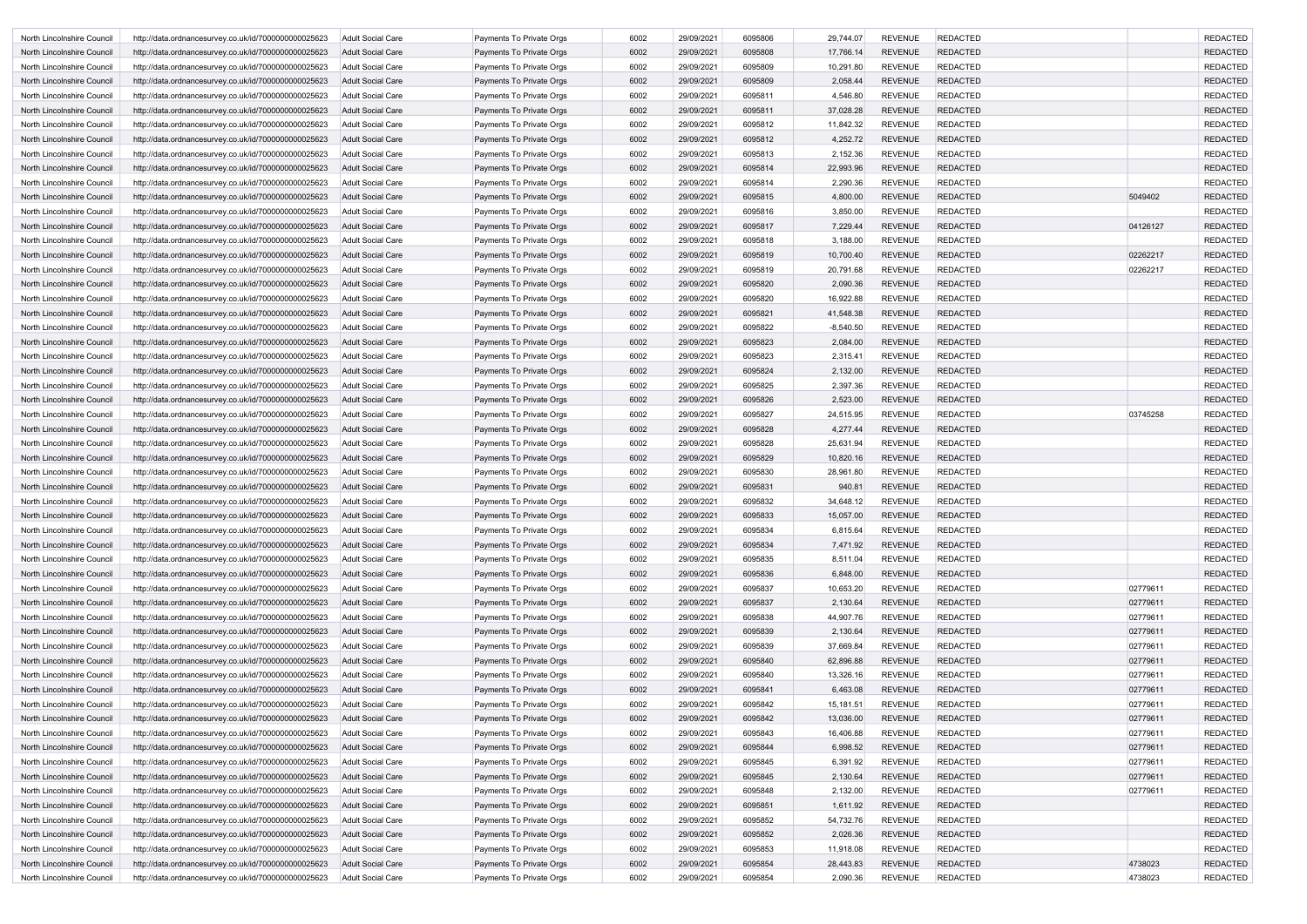| North Lincolnshire Council | http://data.ordnancesurvey.co.uk/id/7000000000025623 | <b>Adult Social Care</b> | Payments To Private Orgs       | 6002 | 29/09/2021 | 6095855 | 3,400.00     | <b>REVENUE</b> | <b>REDACTED</b> |          | <b>REDACTED</b> |
|----------------------------|------------------------------------------------------|--------------------------|--------------------------------|------|------------|---------|--------------|----------------|-----------------|----------|-----------------|
| North Lincolnshire Council | http://data.ordnancesurvey.co.uk/id/7000000000025623 | Adult Social Care        | Payments To Private Orgs       | 6002 | 29/09/2021 | 6095856 | 14,433.88    | <b>REVENUE</b> | <b>REDACTED</b> | 04228353 | <b>REDACTED</b> |
| North Lincolnshire Council | http://data.ordnancesurvey.co.uk/id/7000000000025623 | <b>Adult Social Care</b> | Payments To Private Orgs       | 6002 | 29/09/2021 | 6095857 | 2,364.60     | <b>REVENUE</b> | <b>REDACTED</b> |          | <b>REDACTED</b> |
| North Lincolnshire Council | http://data.ordnancesurvey.co.uk/id/7000000000025623 | Adult Social Care        | Payments To Private Orgs       | 6002 | 29/09/2021 | 6095858 | 41,378.53    | <b>REVENUE</b> | <b>REDACTED</b> |          | <b>REDACTED</b> |
| North Lincolnshire Council | http://data.ordnancesurvey.co.uk/id/7000000000025623 | <b>Adult Social Care</b> | Payments To Private Orgs       | 6002 | 29/09/2021 | 6095859 | 12,447.64    | <b>REVENUE</b> | <b>REDACTED</b> |          | <b>REDACTED</b> |
| North Lincolnshire Council | http://data.ordnancesurvey.co.uk/id/7000000000025623 | <b>Adult Social Care</b> | Payments To Private Orgs       | 6002 | 29/09/2021 | 6095860 | 16,058.86    | <b>REVENUE</b> | <b>REDACTED</b> |          | <b>REDACTED</b> |
| North Lincolnshire Council | http://data.ordnancesurvey.co.uk/id/7000000000025623 | <b>Adult Social Care</b> | Payments To Private Orgs       | 6002 | 29/09/2021 | 6095861 | 2,593.92     | <b>REVENUE</b> | <b>REDACTED</b> |          | <b>REDACTED</b> |
| North Lincolnshire Council | http://data.ordnancesurvey.co.uk/id/7000000000025623 | Adult Social Care        | Payments To Private Orgs       | 6002 | 29/09/2021 | 6095862 | $-555.84$    | <b>REVENUE</b> | <b>REDACTED</b> |          | <b>REDACTED</b> |
| North Lincolnshire Council | http://data.ordnancesurvey.co.uk/id/7000000000025623 | <b>Adult Social Care</b> | Payments To Private Orgs       | 6002 | 29/09/2021 | 6095863 | 2,770.56     | <b>REVENUE</b> | <b>REDACTED</b> |          | <b>REDACTED</b> |
| North Lincolnshire Council | http://data.ordnancesurvey.co.uk/id/7000000000025623 | <b>Adult Social Care</b> | Payments To Private Orgs       | 6002 | 29/09/2021 | 6095864 | 17,368.80    | <b>REVENUE</b> | <b>REDACTED</b> |          | <b>REDACTED</b> |
| North Lincolnshire Council | http://data.ordnancesurvey.co.uk/id/7000000000025623 | <b>Adult Social Care</b> | Payments To Private Orgs       | 6002 | 29/09/2021 | 6095865 | 40,092.98    | <b>REVENUE</b> | <b>REDACTED</b> |          | <b>REDACTED</b> |
| North Lincolnshire Council | http://data.ordnancesurvey.co.uk/id/7000000000025623 | Adult Social Care        | Payments To Private Orgs       | 6002 | 29/09/2021 | 6095865 | 4,052.72     | <b>REVENUE</b> | <b>REDACTED</b> |          | <b>REDACTED</b> |
| North Lincolnshire Council | http://data.ordnancesurvey.co.uk/id/7000000000025623 | <b>Adult Social Care</b> | Payments To Private Orgs       | 6002 | 29/09/2021 | 6095866 | 1,506.43     | <b>REVENUE</b> | <b>REDACTED</b> |          | <b>REDACTED</b> |
| North Lincolnshire Council | http://data.ordnancesurvey.co.uk/id/7000000000025623 | Adult Social Care        | Payments To Private Orgs       | 6002 | 29/09/2021 | 6095867 | 4,308.72     | <b>REVENUE</b> | <b>REDACTED</b> |          | <b>REDACTED</b> |
| North Lincolnshire Council | http://data.ordnancesurvey.co.uk/id/7000000000025623 | <b>Adult Social Care</b> | Payments To Private Orgs       | 6002 | 29/09/2021 | 6095867 | 51,627.69    | <b>REVENUE</b> | <b>REDACTED</b> |          | <b>REDACTED</b> |
| North Lincolnshire Council | http://data.ordnancesurvey.co.uk/id/7000000000025623 | Adult Social Care        | Payments To Private Orgs       | 6002 | 29/09/2021 | 6095868 | 2,760.84     | <b>REVENUE</b> | <b>REDACTED</b> |          | <b>REDACTED</b> |
| North Lincolnshire Council | http://data.ordnancesurvey.co.uk/id/7000000000025623 | <b>Adult Social Care</b> | Payments To Private Orgs       | 6002 | 29/09/2021 | 6095869 | 3,329.02     | <b>REVENUE</b> | <b>REDACTED</b> |          | <b>REDACTED</b> |
| North Lincolnshire Council | http://data.ordnancesurvey.co.uk/id/7000000000025623 | Adult Social Care        | Payments To Private Orgs       | 6002 | 29/09/2021 | 6095870 | 12,396.24    | <b>REVENUE</b> | <b>REDACTED</b> |          | <b>REDACTED</b> |
| North Lincolnshire Council | http://data.ordnancesurvey.co.uk/id/7000000000025623 | Adult Social Care        | Payments To Private Orgs       | 6002 | 29/09/2021 | 6095871 | 36,854.95    | <b>REVENUE</b> | <b>REDACTED</b> | 05794940 | <b>REDACTED</b> |
| North Lincolnshire Council | http://data.ordnancesurvey.co.uk/id/7000000000025623 | Adult Social Care        | Payments To Private Orgs       | 6002 | 29/09/2021 | 6095872 | 2,176.64     | <b>REVENUE</b> | <b>REDACTED</b> |          | <b>REDACTED</b> |
| North Lincolnshire Council | http://data.ordnancesurvey.co.uk/id/7000000000025623 | <b>Adult Social Care</b> | Payments To Private Orgs       | 6002 | 29/09/2021 | 6095873 | 2,132.00     | <b>REVENUE</b> | <b>REDACTED</b> |          | <b>REDACTED</b> |
| North Lincolnshire Council | http://data.ordnancesurvey.co.uk/id/7000000000025623 | Adult Social Care        | Payments To Private Orgs       | 6002 | 29/09/2021 | 6095874 | 2,393.20     | <b>REVENUE</b> | <b>REDACTED</b> |          | <b>REDACTED</b> |
| North Lincolnshire Council | http://data.ordnancesurvey.co.uk/id/7000000000025623 | <b>Adult Social Care</b> | Payments To Private Orgs       | 6002 | 29/09/2021 | 6095875 | 81,905.73    | <b>REVENUE</b> | <b>REDACTED</b> |          | <b>REDACTED</b> |
| North Lincolnshire Council | http://data.ordnancesurvey.co.uk/id/7000000000025623 | Adult Social Care        | Payments To Private Orgs       | 6002 | 29/09/2021 | 6095875 | 8,905.44     | <b>REVENUE</b> | <b>REDACTED</b> |          | <b>REDACTED</b> |
| North Lincolnshire Council | http://data.ordnancesurvey.co.uk/id/7000000000025623 | <b>Adult Social Care</b> | Payments To Private Orgs       | 6002 | 29/09/2021 | 6095877 | 26,832.16    | <b>REVENUE</b> | <b>REDACTED</b> |          | <b>REDACTED</b> |
| North Lincolnshire Council | http://data.ordnancesurvey.co.uk/id/7000000000025623 | <b>Adult Social Care</b> | Payments To Private Orgs       | 6002 | 29/09/2021 | 6095877 | 8,233.07     | <b>REVENUE</b> | <b>REDACTED</b> |          | <b>REDACTED</b> |
| North Lincolnshire Council | http://data.ordnancesurvey.co.uk/id/7000000000025623 | <b>Adult Social Care</b> | Payments To Private Orgs       | 6002 | 29/09/2021 | 6095878 | 7,195.04     | <b>REVENUE</b> | <b>REDACTED</b> |          | <b>REDACTED</b> |
| North Lincolnshire Council | http://data.ordnancesurvey.co.uk/id/7000000000025623 | Adult Social Care        | Payments To Private Orgs       | 6002 | 29/09/2021 | 6095880 | 2,111.48     | <b>REVENUE</b> | <b>REDACTED</b> | 02779611 | <b>REDACTED</b> |
| North Lincolnshire Council | http://data.ordnancesurvey.co.uk/id/7000000000025623 | <b>Adult Social Care</b> | Payments To Private Orgs       | 6002 | 29/09/2021 | 6095880 | 2,111.48     | <b>REVENUE</b> | <b>REDACTED</b> | 02779611 | <b>REDACTED</b> |
| North Lincolnshire Council | http://data.ordnancesurvey.co.uk/id/7000000000025623 | Adult Social Care        | Payments To Private Orgs       | 6002 | 29/09/2021 | 6095881 | 2,096.00     | <b>REVENUE</b> | <b>REDACTED</b> |          | <b>REDACTED</b> |
| North Lincolnshire Council | http://data.ordnancesurvey.co.uk/id/7000000000025623 | <b>Adult Social Care</b> | Payments To Private Orgs       | 6002 | 29/09/2021 | 6095882 | 34,080.49    | <b>REVENUE</b> | <b>REDACTED</b> |          | <b>REDACTED</b> |
| North Lincolnshire Council | http://data.ordnancesurvey.co.uk/id/7000000000025623 | Adult Social Care        | Payments To Private Orgs       | 6002 | 29/09/2021 | 6095882 | 2,026.36     | <b>REVENUE</b> | <b>REDACTED</b> |          | <b>REDACTED</b> |
| North Lincolnshire Council | http://data.ordnancesurvey.co.uk/id/7000000000025623 | <b>Adult Social Care</b> | Payments To Private Orgs       | 6002 | 29/09/2021 | 6095883 | 2,110.48     | <b>REVENUE</b> | <b>REDACTED</b> |          | <b>REDACTED</b> |
| North Lincolnshire Council | http://data.ordnancesurvey.co.uk/id/7000000000025623 | <b>Adult Social Care</b> | Payments To Private Orgs       | 6002 | 29/09/2021 | 6095884 | 2,290.36     | <b>REVENUE</b> | <b>REDACTED</b> |          | <b>REDACTED</b> |
| North Lincolnshire Council | http://data.ordnancesurvey.co.uk/id/7000000000025623 | Adult Social Care        | Payments To Private Orgs       | 6002 | 29/09/2021 | 6095884 | 34,293.70    | REVENUE        | <b>REDACTED</b> |          | <b>REDACTED</b> |
| North Lincolnshire Council | http://data.ordnancesurvey.co.uk/id/7000000000025623 | Adult Social Care        | Payments To Private Orgs       | 6002 | 29/09/2021 | 6095885 | 5,000.00     | <b>REVENUE</b> | <b>REDACTED</b> |          | <b>REDACTED</b> |
| North Lincolnshire Council | http://data.ordnancesurvey.co.uk/id/7000000000025623 | <b>Adult Social Care</b> | <b>Residential Care Income</b> | 9078 | 01/09/2021 | 6081762 | $-3,599.60$  | <b>REVENUE</b> | <b>REDACTED</b> |          | <b>REDACTED</b> |
| North Lincolnshire Council | http://data.ordnancesurvey.co.uk/id/7000000000025623 | Adult Social Care        | <b>Residential Care Income</b> | 9078 | 01/09/2021 | 6081763 | $-1,519.77$  | <b>REVENUE</b> | <b>REDACTED</b> |          | <b>REDACTED</b> |
| North Lincolnshire Council | http://data.ordnancesurvey.co.uk/id/7000000000025623 | <b>Adult Social Care</b> | <b>Residential Care Income</b> | 9078 | 01/09/2021 | 6081764 | $-1,125.12$  | <b>REVENUE</b> | <b>REDACTED</b> |          | <b>REDACTED</b> |
| North Lincolnshire Council | http://data.ordnancesurvey.co.uk/id/7000000000025623 | <b>Adult Social Care</b> | <b>Residential Care Income</b> | 9078 | 01/09/2021 | 6081766 | $-18,252.38$ | <b>REVENUE</b> | <b>REDACTED</b> |          | <b>REDACTED</b> |
| North Lincolnshire Council | http://data.ordnancesurvey.co.uk/id/7000000000025623 | <b>Adult Social Care</b> | <b>Residential Care Income</b> | 9078 | 01/09/2021 | 6081766 | $-425.60$    | <b>REVENUE</b> | <b>REDACTED</b> |          | <b>REDACTED</b> |
| North Lincolnshire Council | http://data.ordnancesurvey.co.uk/id/7000000000025623 | Adult Social Care        | Residential Care Income        | 9078 | 01/09/2021 | 6081768 | $-669.92$    | <b>REVENUE</b> | <b>REDACTED</b> |          | <b>REDACTED</b> |
| North Lincolnshire Council | http://data.ordnancesurvey.co.uk/id/7000000000025623 | <b>Adult Social Care</b> | <b>Residential Care Income</b> | 9078 | 01/09/2021 | 6081768 | $-11,160.13$ | <b>REVENUE</b> | <b>REDACTED</b> |          | <b>REDACTED</b> |
| North Lincolnshire Council | http://data.ordnancesurvey.co.uk/id/7000000000025623 | Adult Social Care        | <b>Residential Care Income</b> | 9078 | 01/09/2021 | 6081769 | $-5,972.95$  | <b>REVENUE</b> | <b>REDACTED</b> |          | <b>REDACTED</b> |
| North Lincolnshire Council | http://data.ordnancesurvey.co.uk/id/7000000000025623 | <b>Adult Social Care</b> | Residential Care Income        | 9078 | 01/09/2021 | 6081773 | $-11,939.42$ | <b>REVENUE</b> | <b>REDACTED</b> | 01952719 | <b>REDACTED</b> |
| North Lincolnshire Council | http://data.ordnancesurvey.co.uk/id/7000000000025623 | Adult Social Care        | Residential Care Income        | 9078 | 01/09/2021 | 6081774 | $-582.15$    | <b>REVENUE</b> | <b>REDACTED</b> |          | <b>REDACTED</b> |
| North Lincolnshire Council | http://data.ordnancesurvey.co.uk/id/7000000000025623 | <b>Adult Social Care</b> | Residential Care Income        | 9078 | 01/09/2021 | 6081779 | $-7,162.60$  | <b>REVENUE</b> | <b>REDACTED</b> |          | <b>REDACTED</b> |
| North Lincolnshire Council | http://data.ordnancesurvey.co.uk/id/7000000000025623 | Adult Social Care        | <b>Residential Care Income</b> | 9078 | 01/09/2021 | 6081781 | $-11,373.04$ | <b>REVENUE</b> | <b>REDACTED</b> |          | <b>REDACTED</b> |
| North Lincolnshire Council | http://data.ordnancesurvey.co.uk/id/7000000000025623 | <b>Adult Social Care</b> | <b>Residential Care Income</b> | 9078 | 01/09/2021 | 6081784 | $-4,320.20$  | <b>REVENUE</b> | <b>REDACTED</b> |          | <b>REDACTED</b> |
| North Lincolnshire Council | http://data.ordnancesurvey.co.uk/id/7000000000025623 | Adult Social Care        | <b>Residential Care Income</b> | 9078 | 01/09/2021 | 6081785 | $-9,420.44$  | <b>REVENUE</b> | <b>REDACTED</b> |          | <b>REDACTED</b> |
| North Lincolnshire Council | http://data.ordnancesurvey.co.uk/id/7000000000025623 | <b>Adult Social Care</b> | <b>Residential Care Income</b> | 9078 | 01/09/2021 | 6081785 | $-608.80$    | <b>REVENUE</b> | <b>REDACTED</b> |          | <b>REDACTED</b> |
| North Lincolnshire Council | http://data.ordnancesurvey.co.uk/id/7000000000025623 | Adult Social Care        | Residential Care Income        | 9078 | 01/09/2021 | 6081786 | 1,106.08     | <b>REVENUE</b> | <b>REDACTED</b> |          | <b>REDACTED</b> |
| North Lincolnshire Council | http://data.ordnancesurvey.co.uk/id/7000000000025623 | <b>Adult Social Care</b> | <b>Residential Care Income</b> | 9078 | 01/09/2021 | 6081790 | $-6,640.53$  | <b>REVENUE</b> | <b>REDACTED</b> |          | <b>REDACTED</b> |
| North Lincolnshire Council | http://data.ordnancesurvey.co.uk/id/7000000000025623 | Adult Social Care        | <b>Residential Care Income</b> | 9078 | 01/09/2021 | 6081792 | $-18,867.42$ | <b>REVENUE</b> | <b>REDACTED</b> |          | <b>REDACTED</b> |
| North Lincolnshire Council | http://data.ordnancesurvey.co.uk/id/7000000000025623 | <b>Adult Social Care</b> | Residential Care Income        | 9078 | 01/09/2021 | 6081792 | $-723.84$    | <b>REVENUE</b> | <b>REDACTED</b> |          | <b>REDACTED</b> |
| North Lincolnshire Council | http://data.ordnancesurvey.co.uk/id/7000000000025623 | Adult Social Care        | <b>Residential Care Income</b> | 9078 | 01/09/2021 | 6081793 | $-425.60$    | <b>REVENUE</b> | <b>REDACTED</b> |          | <b>REDACTED</b> |
| North Lincolnshire Council | http://data.ordnancesurvey.co.uk/id/7000000000025623 | <b>Adult Social Care</b> | Residential Care Income        | 9078 | 01/09/2021 | 6081797 | $-6,455.48$  | <b>REVENUE</b> | <b>REDACTED</b> |          | <b>REDACTED</b> |
| North Lincolnshire Council | http://data.ordnancesurvey.co.uk/id/7000000000025623 | Adult Social Care        | <b>Residential Care Income</b> | 9078 | 01/09/2021 | 6081799 | $-7,828.44$  | <b>REVENUE</b> | <b>REDACTED</b> |          | <b>REDACTED</b> |
| North Lincolnshire Council | http://data.ordnancesurvey.co.uk/id/7000000000025623 | Adult Social Care        | <b>Residential Care Income</b> | 9078 | 01/09/2021 | 6081806 | $-9,970.40$  | <b>REVENUE</b> | <b>REDACTED</b> | 27662    | <b>REDACTED</b> |
|                            |                                                      |                          |                                |      |            |         |              |                |                 |          |                 |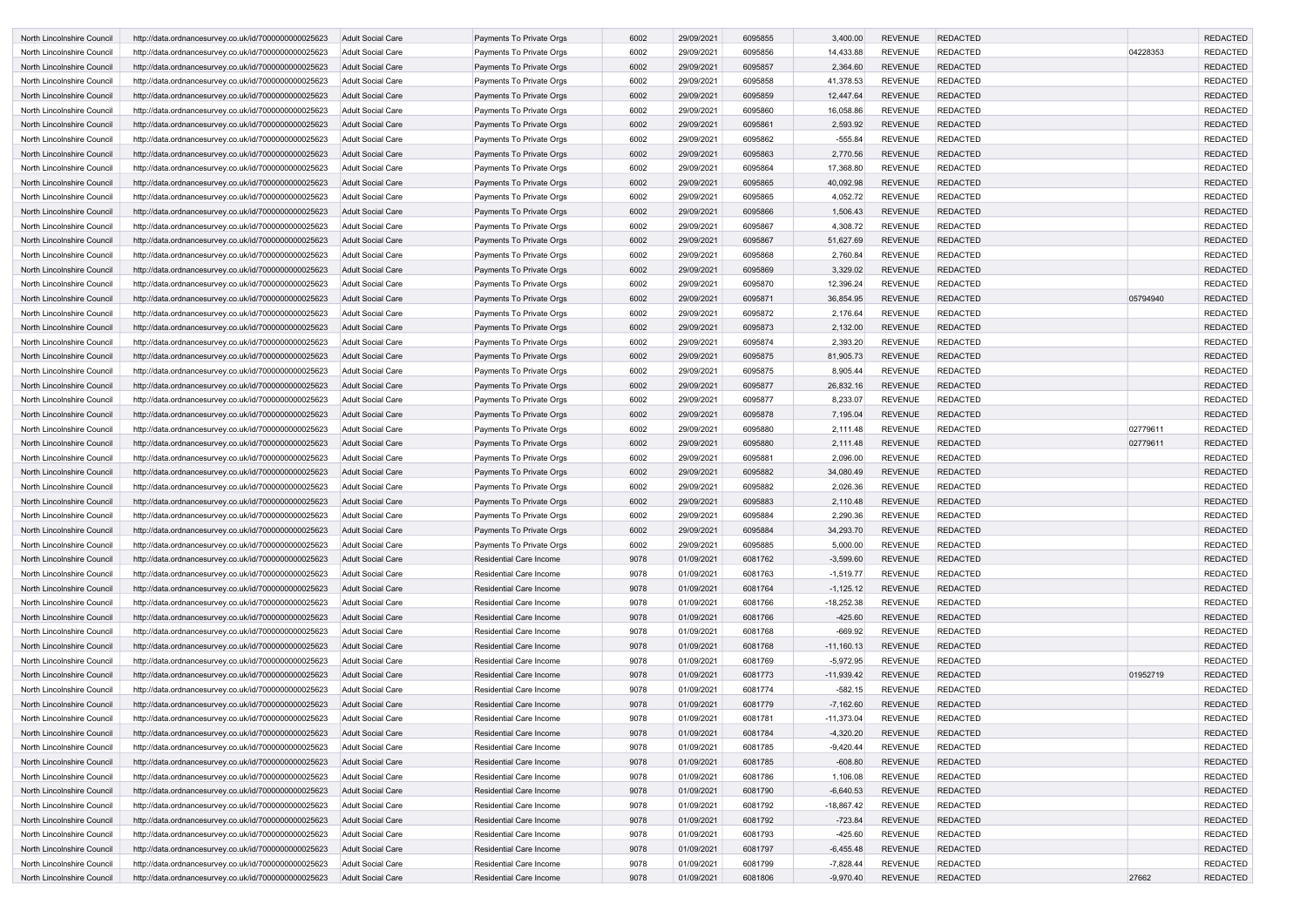| North Lincolnshire Council                               | http://data.ordnancesurvey.co.uk/id/7000000000025623                                                         | Adult Social Care                             | Residential Care Income                                          | 9078         | 01/09/2021               | 6081807            | $-608.80$                   | <b>REVENUE</b>                   | <b>REDACTED</b>                    | 27662                | <b>REDACTED</b>                    |
|----------------------------------------------------------|--------------------------------------------------------------------------------------------------------------|-----------------------------------------------|------------------------------------------------------------------|--------------|--------------------------|--------------------|-----------------------------|----------------------------------|------------------------------------|----------------------|------------------------------------|
| North Lincolnshire Council                               | http://data.ordnancesurvey.co.uk/id/7000000000025623                                                         | <b>Adult Social Care</b>                      | <b>Residential Care Income</b>                                   | 9078         | 01/09/2021               | 6081807            | $-8,294.00$                 | <b>REVENUE</b>                   | <b>REDACTED</b>                    | 27662                | <b>REDACTED</b>                    |
| North Lincolnshire Council                               | http://data.ordnancesurvey.co.uk/id/7000000000025623                                                         | Adult Social Care                             | <b>Residential Care Income</b>                                   | 9078         | 01/09/2021               | 6081811            | $-1,648.80$                 | <b>REVENUE</b>                   | <b>REDACTED</b>                    |                      | <b>REDACTED</b>                    |
| North Lincolnshire Council                               | http://data.ordnancesurvey.co.uk/id/7000000000025623                                                         | <b>Adult Social Care</b>                      | <b>Residential Care Income</b>                                   | 9078         | 01/09/2021               | 6081812            | $-5,691.63$                 | <b>REVENUE</b>                   | <b>REDACTED</b>                    |                      | <b>REDACTED</b>                    |
| North Lincolnshire Council                               | http://data.ordnancesurvey.co.uk/id/7000000000025623                                                         | <b>Adult Social Care</b>                      | <b>Residential Care Income</b>                                   | 9078         | 01/09/2021               | 6081814            | $-5,373.37$                 | <b>REVENUE</b>                   | <b>REDACTED</b>                    |                      | <b>REDACTED</b>                    |
| North Lincolnshire Council                               | http://data.ordnancesurvey.co.uk/id/7000000000025623                                                         | <b>Adult Social Care</b>                      | <b>Residential Care Income</b>                                   | 9078         | 01/09/2021               | 6081816            | $-4,669.20$                 | <b>REVENUE</b>                   | <b>REDACTED</b>                    |                      | <b>REDACTED</b>                    |
| North Lincolnshire Council                               | http://data.ordnancesurvey.co.uk/id/7000000000025623                                                         | Adult Social Care                             | <b>Residential Care Income</b>                                   | 9078         | 01/09/2021               | 6081818            | $-280.24$                   | <b>REVENUE</b>                   | <b>REDACTED</b>                    |                      | <b>REDACTED</b>                    |
| North Lincolnshire Council                               | http://data.ordnancesurvey.co.uk/id/7000000000025623                                                         | Adult Social Care                             | <b>Residential Care Income</b>                                   | 9078         | 01/09/2021               | 6081818            | $-6,039.36$                 | <b>REVENUE</b>                   | <b>REDACTED</b>                    |                      | <b>REDACTED</b>                    |
| North Lincolnshire Council                               | http://data.ordnancesurvey.co.uk/id/7000000000025623                                                         | <b>Adult Social Care</b>                      | <b>Residential Care Income</b>                                   | 9078         | 01/09/2021               | 6081819            | $-1,301.92$                 | <b>REVENUE</b>                   | <b>REDACTED</b>                    |                      | <b>REDACTED</b>                    |
| North Lincolnshire Council                               | http://data.ordnancesurvey.co.uk/id/7000000000025623                                                         | <b>Adult Social Care</b>                      | <b>Residential Care Income</b>                                   | 9078         | 01/09/2021               | 6081819            | $-3,632.61$                 | REVENUE                          | <b>REDACTED</b>                    |                      | <b>REDACTED</b>                    |
| North Lincolnshire Council                               | http://data.ordnancesurvey.co.uk/id/7000000000025623                                                         | Adult Social Care                             | <b>Residential Care Income</b>                                   | 9078         | 01/09/2021               | 6081821            | $-11,162.26$                | <b>REVENUE</b>                   | <b>REDACTED</b>                    |                      | <b>REDACTED</b>                    |
| North Lincolnshire Council                               | http://data.ordnancesurvey.co.uk/id/7000000000025623                                                         | <b>Adult Social Care</b>                      | <b>Residential Care Income</b>                                   | 9078         | 01/09/2021               | 6081824            | $-356.80$                   | <b>REVENUE</b>                   | <b>REDACTED</b>                    | 04126127             | <b>REDACTED</b>                    |
| North Lincolnshire Council                               | http://data.ordnancesurvey.co.uk/id/7000000000025623                                                         | Adult Social Care                             | Residential Care Income                                          | 9078         | 01/09/2021               | 6081826            | $-850.40$                   | <b>REVENUE</b>                   | <b>REDACTED</b>                    | 02262217             | <b>REDACTED</b>                    |
| North Lincolnshire Council                               | http://data.ordnancesurvey.co.uk/id/7000000000025623                                                         | <b>Adult Social Care</b>                      | <b>Residential Care Income</b>                                   | 9078         | 01/09/2021               | 6081826            | $-3,306.00$                 | <b>REVENUE</b>                   | <b>REDACTED</b>                    | 02262217             | <b>REDACTED</b>                    |
| North Lincolnshire Council                               | http://data.ordnancesurvey.co.uk/id/7000000000025623                                                         | <b>Adult Social Care</b>                      | Residential Care Income                                          | 9078         | 01/09/2021               | 6081827            | $-1,095.36$                 | <b>REVENUE</b>                   | <b>REDACTED</b>                    |                      | <b>REDACTED</b>                    |
| North Lincolnshire Council                               | http://data.ordnancesurvey.co.uk/id/7000000000025623                                                         | <b>Adult Social Care</b>                      | <b>Residential Care Income</b>                                   | 9078         | 01/09/2021               | 6081827            | $-3,976.28$                 | <b>REVENUE</b>                   | <b>REDACTED</b>                    |                      | <b>REDACTED</b>                    |
| North Lincolnshire Council                               | http://data.ordnancesurvey.co.uk/id/7000000000025623                                                         | <b>Adult Social Care</b>                      | <b>Residential Care Income</b>                                   | 9078         | 01/09/2021               | 6081828            | $-12,769.13$                | <b>REVENUE</b>                   | <b>REDACTED</b>                    |                      | <b>REDACTED</b>                    |
| North Lincolnshire Council                               | http://data.ordnancesurvey.co.uk/id/7000000000025623                                                         | Adult Social Care                             | <b>Residential Care Income</b>                                   | 9078         | 01/09/2021               | 6081829            | 84.32                       | <b>REVENUE</b>                   | <b>REDACTED</b>                    |                      | <b>REDACTED</b>                    |
| North Lincolnshire Council                               | http://data.ordnancesurvey.co.uk/id/7000000000025623                                                         | <b>Adult Social Care</b>                      | <b>Residential Care Income</b>                                   | 9078         | 01/09/2021               | 6081835            | $-7,796.68$                 | <b>REVENUE</b>                   | <b>REDACTED</b>                    | 03745258             | <b>REDACTED</b>                    |
| North Lincolnshire Council                               | http://data.ordnancesurvey.co.uk/id/7000000000025623                                                         | <b>Adult Social Care</b>                      | <b>Residential Care Income</b>                                   | 9078         | 01/09/2021               | 6081837            | $-9,098.40$                 | <b>REVENUE</b>                   | <b>REDACTED</b>                    |                      | <b>REDACTED</b>                    |
| North Lincolnshire Council                               | http://data.ordnancesurvey.co.uk/id/7000000000025623                                                         | Adult Social Care                             | <b>Residential Care Income</b>                                   | 9078         | 01/09/2021               | 6081838            | $-5,348.48$                 | <b>REVENUE</b>                   | <b>REDACTED</b>                    |                      | <b>REDACTED</b>                    |
| North Lincolnshire Council                               | http://data.ordnancesurvey.co.uk/id/7000000000025623                                                         | <b>Adult Social Care</b>                      | <b>Residential Care Income</b>                                   | 9078         | 01/09/2021               | 6081841            | $-11,052.83$                | <b>REVENUE</b>                   | <b>REDACTED</b>                    |                      | <b>REDACTED</b>                    |
| North Lincolnshire Council                               | http://data.ordnancesurvey.co.uk/id/7000000000025623                                                         | Adult Social Care                             | <b>Residential Care Income</b>                                   | 9078         | 01/09/2021               | 6081842            | $-4,344.31$                 | <b>REVENUE</b>                   | <b>REDACTED</b>                    |                      | <b>REDACTED</b>                    |
| North Lincolnshire Council                               | http://data.ordnancesurvey.co.uk/id/7000000000025623                                                         | Adult Social Care                             | <b>Residential Care Income</b>                                   | 9078         | 01/09/2021               | 6081844            | 84.08                       | <b>REVENUE</b>                   | <b>REDACTED</b>                    |                      | <b>REDACTED</b>                    |
| North Lincolnshire Council                               | http://data.ordnancesurvey.co.uk/id/7000000000025623                                                         | <b>Adult Social Care</b>                      | Residential Care Income                                          | 9078         | 01/09/2021               | 6081846            | $-356.80$                   | <b>REVENUE</b>                   | <b>REDACTED</b>                    |                      | <b>REDACTED</b>                    |
| North Lincolnshire Council                               | http://data.ordnancesurvey.co.uk/id/7000000000025623                                                         | Adult Social Care                             | <b>Residential Care Income</b>                                   | 9078         | 01/09/2021               | 6081846            | $-597.44$                   | <b>REVENUE</b>                   | <b>REDACTED</b>                    |                      | <b>REDACTED</b>                    |
| North Lincolnshire Council                               | http://data.ordnancesurvey.co.uk/id/7000000000025623                                                         | Adult Social Care                             | <b>Residential Care Income</b>                                   | 9078         | 01/09/2021               | 6081848            | $-535.12$                   | <b>REVENUE</b>                   | <b>REDACTED</b>                    |                      | <b>REDACTED</b>                    |
| North Lincolnshire Council                               | http://data.ordnancesurvey.co.uk/id/7000000000025623                                                         | Adult Social Care                             | <b>Residential Care Income</b>                                   | 9078         | 01/09/2021               | 6081849            | $-4,894.54$                 | <b>REVENUE</b>                   | <b>REDACTED</b>                    | 02779611             | <b>REDACTED</b>                    |
|                                                          |                                                                                                              |                                               |                                                                  | 9078         |                          | 6081850            | $-608.80$                   | <b>REVENUE</b>                   | <b>REDACTED</b>                    |                      | <b>REDACTED</b>                    |
| North Lincolnshire Council                               | http://data.ordnancesurvey.co.uk/id/7000000000025623                                                         | Adult Social Care                             | <b>Residential Care Income</b>                                   | 9078         | 01/09/2021               | 6081850            |                             | <b>REVENUE</b>                   |                                    | 02779611<br>02779611 |                                    |
| North Lincolnshire Council                               | http://data.ordnancesurvey.co.uk/id/7000000000025623                                                         | Adult Social Care                             | <b>Residential Care Income</b>                                   | 9078         | 01/09/2021               | 6081851            | $-5,757.60$<br>$-5,813.08$  | <b>REVENUE</b>                   | <b>REDACTED</b><br><b>REDACTED</b> | 02779611             | <b>REDACTED</b><br><b>REDACTED</b> |
| North Lincolnshire Council                               | http://data.ordnancesurvey.co.uk/id/7000000000025623                                                         | Adult Social Care<br><b>Adult Social Care</b> | Residential Care Income                                          | 9078         | 01/09/2021               |                    |                             |                                  |                                    |                      |                                    |
| North Lincolnshire Council                               | http://data.ordnancesurvey.co.uk/id/7000000000025623                                                         | Adult Social Care                             | <b>Residential Care Income</b><br><b>Residential Care Income</b> | 9078         | 01/09/2021<br>01/09/2021 | 6081851<br>6081852 | $-14,909.92$<br>$-3,733.00$ | <b>REVENUE</b><br><b>REVENUE</b> | <b>REDACTED</b><br><b>REDACTED</b> | 02779611<br>02779611 | <b>REDACTED</b><br><b>REDACTED</b> |
| North Lincolnshire Council                               | http://data.ordnancesurvey.co.uk/id/7000000000025623<br>http://data.ordnancesurvey.co.uk/id/7000000000025623 | <b>Adult Social Care</b>                      | Residential Care Income                                          | 9078         | 01/09/2021               | 6081852            | $-2,316.12$                 | REVENUE                          | <b>REDACTED</b>                    | 02779611             | REDACTED                           |
| North Lincolnshire Council<br>North Lincolnshire Council | http://data.ordnancesurvey.co.uk/id/7000000000025623                                                         | Adult Social Care                             | <b>Residential Care Income</b>                                   | 9078         | 01/09/2021               | 6081853            | $-1,625.60$                 | REVENUE                          | <b>REDACTED</b>                    | 02779611             | <b>REDACTED</b>                    |
|                                                          |                                                                                                              |                                               |                                                                  |              |                          |                    |                             | <b>REVENUE</b>                   |                                    |                      |                                    |
| North Lincolnshire Council                               | http://data.ordnancesurvey.co.uk/id/7000000000025623                                                         | Adult Social Care                             | <b>Residential Care Income</b><br><b>Residential Care Income</b> | 9078<br>9078 | 01/09/2021               | 6081854            | $-1,594.20$                 |                                  | <b>REDACTED</b><br><b>REDACTED</b> | 02779611             | <b>REDACTED</b><br><b>REDACTED</b> |
| North Lincolnshire Council                               | http://data.ordnancesurvey.co.uk/id/7000000000025623                                                         | Adult Social Care                             | Residential Care Income                                          | 9078         | 01/09/2021<br>01/09/2021 | 6081855<br>6081856 | $-1,442.04$<br>$-425.60$    | REVENUE<br><b>REVENUE</b>        | <b>REDACTED</b>                    | 02779611<br>02779611 | <b>REDACTED</b>                    |
| North Lincolnshire Council<br>North Lincolnshire Council | http://data.ordnancesurvey.co.uk/id/7000000000025623<br>http://data.ordnancesurvey.co.uk/id/7000000000025623 | Adult Social Care<br><b>Adult Social Care</b> | <b>Residential Care Income</b>                                   |              |                          |                    |                             | <b>REVENUE</b>                   | <b>REDACTED</b>                    |                      | <b>REDACTED</b>                    |
| North Lincolnshire Council                               | http://data.ordnancesurvey.co.uk/id/7000000000025623                                                         | <b>Adult Social Care</b>                      | Residential Care Income                                          | 9078<br>9078 | 01/09/2021<br>01/09/2021 | 6081856<br>6081863 | $-851.20$<br>$-608.80$      | <b>REVENUE</b>                   | <b>REDACTED</b>                    | 02779611             | <b>REDACTED</b>                    |
| North Lincolnshire Council                               | http://data.ordnancesurvey.co.uk/id/7000000000025623                                                         | Adult Social Care                             | <b>Residential Care Income</b>                                   | 9078         | 01/09/2021               | 6081863            | $-17,294.25$                | <b>REVENUE</b>                   | <b>REDACTED</b>                    |                      | <b>REDACTED</b>                    |
| North Lincolnshire Council                               | http://data.ordnancesurvey.co.uk/id/7000000000025623                                                         | <b>Adult Social Care</b>                      | Residential Care Income                                          | 9078         | 01/09/2021               | 6081866            | $-9,279.44$                 | REVENUE                          | <b>REDACTED</b>                    | 4738023              | <b>REDACTED</b>                    |
|                                                          |                                                                                                              | <b>Adult Social Care</b>                      |                                                                  |              |                          |                    |                             |                                  |                                    |                      |                                    |
| North Lincolnshire Council                               | http://data.ordnancesurvey.co.uk/id/7000000000025623                                                         |                                               | <b>Residential Care Income</b>                                   | 9078         | 01/09/2021               | 6081869            | $-847.20$                   | <b>REVENUE</b>                   | <b>REDACTED</b>                    | 04228353             | <b>REDACTED</b>                    |
| North Lincolnshire Council                               | http://data.ordnancesurvey.co.uk/id/7000000000025623                                                         | <b>Adult Social Care</b>                      | <b>Residential Care Income</b>                                   | 9078         | 01/09/2021               | 6081871            | $-11,698.98$                | <b>REVENUE</b>                   | <b>REDACTED</b>                    |                      | <b>REDACTED</b>                    |
| North Lincolnshire Council                               | http://data.ordnancesurvey.co.uk/id/7000000000025623                                                         | <b>Adult Social Care</b>                      | Residential Care Income                                          | 9078         | 01/09/2021               | 6081873            | $-3,709.16$                 | <b>REVENUE</b>                   | <b>REDACTED</b>                    |                      | <b>REDACTED</b>                    |
| North Lincolnshire Council                               | http://data.ordnancesurvey.co.uk/id/7000000000025623                                                         | <b>Adult Social Care</b>                      | <b>Residential Care Income</b>                                   | 9078         | 01/09/2021               | 6081875            | $-425.60$                   | <b>REVENUE</b>                   | <b>REDACTED</b>                    |                      | <b>REDACTED</b>                    |
| North Lincolnshire Council                               | http://data.ordnancesurvey.co.uk/id/7000000000025623                                                         | Adult Social Care                             | Residential Care Income                                          | 9078         | 01/09/2021               | 6081876            | $-6,851.43$                 | <b>REVENUE</b>                   | <b>REDACTED</b>                    |                      | <b>REDACTED</b>                    |
| North Lincolnshire Council                               | http://data.ordnancesurvey.co.uk/id/7000000000025623                                                         | <b>Adult Social Care</b>                      | <b>Residential Care Income</b>                                   | 9078         | 01/09/2021               | 6081877            | 460.48                      | <b>REVENUE</b>                   | <b>REDACTED</b>                    |                      | <b>REDACTED</b>                    |
| North Lincolnshire Council                               | http://data.ordnancesurvey.co.uk/id/7000000000025623                                                         | <b>Adult Social Care</b>                      | <b>Residential Care Income</b>                                   | 9078         | 01/09/2021               | 6081879            | $-15,134.52$                | <b>REVENUE</b>                   | <b>REDACTED</b>                    |                      | <b>REDACTED</b>                    |
| North Lincolnshire Council                               | http://data.ordnancesurvey.co.uk/id/7000000000025623                                                         | <b>Adult Social Care</b>                      | Residential Care Income                                          | 9078         | 01/09/2021               | 6081879            | $-608.80$                   | <b>REVENUE</b>                   | <b>REDACTED</b>                    |                      | <b>REDACTED</b>                    |
| North Lincolnshire Council                               | http://data.ordnancesurvey.co.uk/id/7000000000025623                                                         | Adult Social Care                             | Residential Care Income                                          | 9078         | 01/09/2021               | 6081882            | $-1,034.40$                 | <b>REVENUE</b>                   | <b>REDACTED</b>                    |                      | <b>REDACTED</b>                    |
| North Lincolnshire Council                               | http://data.ordnancesurvey.co.uk/id/7000000000025623                                                         | <b>Adult Social Care</b>                      | Residential Care Income                                          | 9078         | 01/09/2021               | 6081882            | $-13,888.18$                | REVENUE                          | <b>REDACTED</b>                    |                      | <b>REDACTED</b>                    |
| North Lincolnshire Council                               | http://data.ordnancesurvey.co.uk/id/7000000000025623                                                         | <b>Adult Social Care</b>                      | Residential Care Income                                          | 9078         | 01/09/2021               | 6081885            | $-7,897.92$                 | <b>REVENUE</b>                   | <b>REDACTED</b>                    | 05794940             | <b>REDACTED</b>                    |
| North Lincolnshire Council                               | http://data.ordnancesurvey.co.uk/id/7000000000025623                                                         | <b>Adult Social Care</b>                      | Residential Care Income                                          | 9078         | 01/09/2021               | 6081892            | $-2,033.76$                 | <b>REVENUE</b>                   | <b>REDACTED</b>                    |                      | <b>REDACTED</b>                    |
| North Lincolnshire Council                               | http://data.ordnancesurvey.co.uk/id/7000000000025623                                                         | Adult Social Care                             | <b>Residential Care Income</b>                                   | 9078         | 01/09/2021               | 6081892            | $-27,429.58$                | <b>REVENUE</b>                   | <b>REDACTED</b>                    |                      | <b>REDACTED</b>                    |
| North Lincolnshire Council                               | http://data.ordnancesurvey.co.uk/id/7000000000025623                                                         | <b>Adult Social Care</b>                      | Residential Care Income                                          | 9078         | 01/09/2021               | 6081893            | $-4,897.96$                 | REVENUE                          | <b>REDACTED</b>                    |                      | <b>REDACTED</b>                    |
| North Lincolnshire Council                               | http://data.ordnancesurvey.co.uk/id/7000000000025623                                                         | Adult Social Care                             | Residential Care Income                                          | 9078         | 01/09/2021               | 6081893            | $-430.29$                   | <b>REVENUE</b>                   | <b>REDACTED</b>                    |                      | <b>REDACTED</b>                    |
| North Lincolnshire Council                               | http://data.ordnancesurvey.co.uk/id/7000000000025623                                                         | <b>Adult Social Care</b>                      | <b>Residential Care Income</b>                                   | 9078         | 01/09/2021               | 6081899            | $-4,999.72$                 | <b>REVENUE</b>                   | <b>REDACTED</b>                    |                      | <b>REDACTED</b>                    |
| North Lincolnshire Council                               | http://data.ordnancesurvey.co.uk/id/7000000000025623                                                         | Adult Social Care                             | Residential Care Income                                          | 9078         | 01/09/2021               | 6081899            | $-947.16$                   | <b>REVENUE</b>                   | <b>REDACTED</b>                    |                      | <b>REDACTED</b>                    |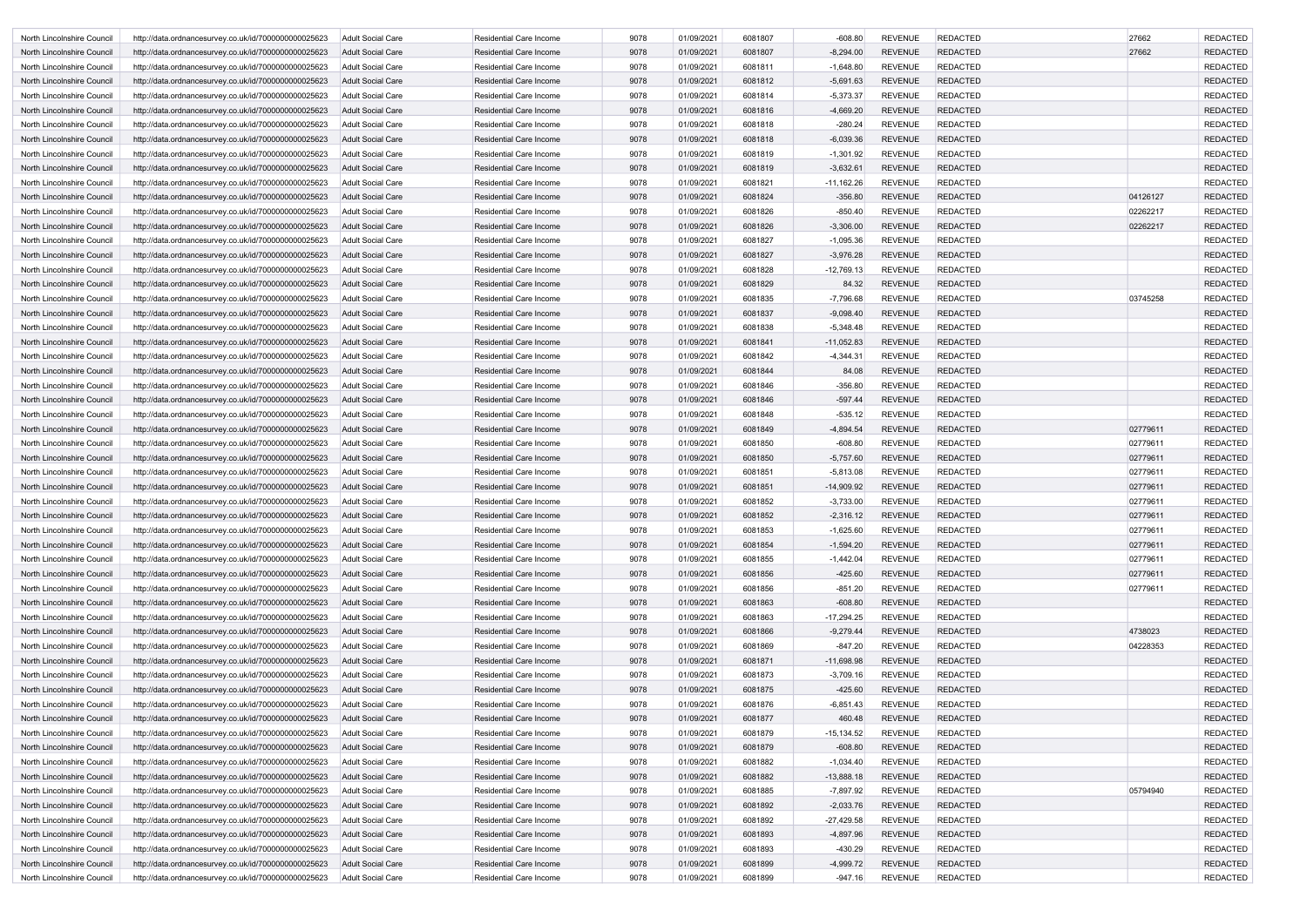| North Lincolnshire Council                               | http://data.ordnancesurvey.co.uk/id/7000000000025623                                                         | Adult Social Care                                    | <b>Residential Care Income</b>                                   | 9078         | 01/09/2021               | 6081904            | $-608.80$                  | <b>REVENUE</b>                   | <b>REDACTED</b>                    |                      | <b>REDACTED</b>                    |
|----------------------------------------------------------|--------------------------------------------------------------------------------------------------------------|------------------------------------------------------|------------------------------------------------------------------|--------------|--------------------------|--------------------|----------------------------|----------------------------------|------------------------------------|----------------------|------------------------------------|
| North Lincolnshire Council                               | http://data.ordnancesurvey.co.uk/id/7000000000025623                                                         | Adult Social Care                                    | <b>Residential Care Income</b>                                   | 9078         | 01/09/2021               | 6081904            | $-10,647.76$               | <b>REVENUE</b>                   | <b>REDACTED</b>                    |                      | <b>REDACTED</b>                    |
| North Lincolnshire Council                               | http://data.ordnancesurvey.co.uk/id/7000000000025623                                                         | <b>Adult Social Care</b>                             | <b>Residential Care Income</b>                                   | 9078         | 03/09/2021               | 6082013            | 947.65                     | <b>REVENUE</b>                   | <b>REDACTED</b>                    |                      | <b>REDACTED</b>                    |
| North Lincolnshire Council                               | http://data.ordnancesurvey.co.uk/id/7000000000025623                                                         | Adult Social Care                                    | <b>Residential Care Income</b>                                   | 9078         | 29/09/2021               | 6095760            | $-5,625.96$                | <b>REVENUE</b>                   | <b>REDACTED</b>                    |                      | <b>REDACTED</b>                    |
| North Lincolnshire Council                               | http://data.ordnancesurvey.co.uk/id/7000000000025623                                                         | Adult Social Care                                    | <b>Residential Care Income</b>                                   | 9078         | 29/09/2021               | 6095761            | $-1,125.12$                | <b>REVENUE</b>                   | <b>REDACTED</b>                    |                      | <b>REDACTED</b>                    |
| North Lincolnshire Council                               | http://data.ordnancesurvey.co.uk/id/7000000000025623                                                         | Adult Social Care                                    | Residential Care Income                                          | 9078         | 29/09/2021               | 6095763            | $-425.60$                  | <b>REVENUE</b>                   | <b>REDACTED</b>                    |                      | <b>REDACTED</b>                    |
| North Lincolnshire Council                               | http://data.ordnancesurvey.co.uk/id/7000000000025623                                                         | <b>Adult Social Care</b>                             | <b>Residential Care Income</b>                                   | 9078         | 29/09/2021               | 6095763            | $-12,960.72$               | <b>REVENUE</b>                   | <b>REDACTED</b>                    |                      | <b>REDACTED</b>                    |
| North Lincolnshire Council                               | http://data.ordnancesurvey.co.uk/id/7000000000025623                                                         | <b>Adult Social Care</b>                             | <b>Residential Care Income</b>                                   | 9078         | 29/09/2021               | 6095764            | $-669.92$                  | <b>REVENUE</b>                   | <b>REDACTED</b>                    |                      | <b>REDACTED</b>                    |
| North Lincolnshire Council                               | http://data.ordnancesurvey.co.uk/id/7000000000025623                                                         | <b>Adult Social Care</b>                             | <b>Residential Care Income</b>                                   | 9078         | 29/09/2021               | 6095764            | $-12,213.61$               | <b>REVENUE</b>                   | <b>REDACTED</b>                    |                      | <b>REDACTED</b>                    |
| North Lincolnshire Council                               | http://data.ordnancesurvey.co.uk/id/7000000000025623                                                         | Adult Social Care                                    | <b>Residential Care Income</b>                                   | 9078         | 29/09/2021               | 6095765            | $-6,279.40$                | <b>REVENUE</b>                   | <b>REDACTED</b>                    |                      | <b>REDACTED</b>                    |
| North Lincolnshire Council<br>North Lincolnshire Council | http://data.ordnancesurvey.co.uk/id/7000000000025623<br>http://data.ordnancesurvey.co.uk/id/7000000000025623 | <b>Adult Social Care</b><br>Adult Social Care        | <b>Residential Care Income</b><br><b>Residential Care Income</b> | 9078<br>9078 | 29/09/2021<br>29/09/2021 | 6095769<br>6095770 | $-11,325.74$<br>$-776.20$  | <b>REVENUE</b><br><b>REVENUE</b> | <b>REDACTED</b><br><b>REDACTED</b> | 01952719             | <b>REDACTED</b><br><b>REDACTED</b> |
| North Lincolnshire Council                               | http://data.ordnancesurvey.co.uk/id/7000000000025623                                                         | <b>Adult Social Care</b>                             | <b>Residential Care Income</b>                                   | 9078         | 29/09/2021               | 6095775            | $-7,162.60$                | <b>REVENUE</b>                   | <b>REDACTED</b>                    |                      | <b>REDACTED</b>                    |
| North Lincolnshire Council                               | http://data.ordnancesurvey.co.uk/id/7000000000025623                                                         | Adult Social Care                                    | <b>Residential Care Income</b>                                   | 9078         | 29/09/2021               | 6095776            | $-12,366.26$               | <b>REVENUE</b>                   | <b>REDACTED</b>                    |                      | <b>REDACTED</b>                    |
| North Lincolnshire Council                               | http://data.ordnancesurvey.co.uk/id/7000000000025623                                                         | <b>Adult Social Care</b>                             | <b>Residential Care Income</b>                                   | 9078         | 29/09/2021               | 6095779            | $-5,254.17$                | <b>REVENUE</b>                   | <b>REDACTED</b>                    |                      | <b>REDACTED</b>                    |
| North Lincolnshire Council                               | http://data.ordnancesurvey.co.uk/id/7000000000025623                                                         | Adult Social Care                                    | Residential Care Income                                          | 9078         | 29/09/2021               | 6095780            | $-10,209.52$               | <b>REVENUE</b>                   | <b>REDACTED</b>                    |                      | <b>REDACTED</b>                    |
| North Lincolnshire Council                               | http://data.ordnancesurvey.co.uk/id/7000000000025623                                                         | <b>Adult Social Care</b>                             | <b>Residential Care Income</b>                                   | 9078         | 29/09/2021               | 6095780            | $-608.80$                  | <b>REVENUE</b>                   | <b>REDACTED</b>                    |                      | <b>REDACTED</b>                    |
| North Lincolnshire Council                               | http://data.ordnancesurvey.co.uk/id/7000000000025623                                                         | <b>Adult Social Care</b>                             | <b>Residential Care Income</b>                                   | 9078         | 29/09/2021               | 6095785            | $-7,013.79$                | <b>REVENUE</b>                   | <b>REDACTED</b>                    |                      | <b>REDACTED</b>                    |
| North Lincolnshire Council                               | http://data.ordnancesurvey.co.uk/id/7000000000025623                                                         | <b>Adult Social Care</b>                             | <b>Residential Care Income</b>                                   | 9078         | 29/09/2021               | 6095787            | $-17,466.88$               | <b>REVENUE</b>                   | <b>REDACTED</b>                    |                      | <b>REDACTED</b>                    |
| North Lincolnshire Council                               | http://data.ordnancesurvey.co.uk/id/7000000000025623                                                         | Adult Social Care                                    | Residential Care Income                                          | 9078         | 29/09/2021               | 6095787            | $-967.91$                  | <b>REVENUE</b>                   | <b>REDACTED</b>                    |                      | <b>REDACTED</b>                    |
| North Lincolnshire Council                               | http://data.ordnancesurvey.co.uk/id/7000000000025623                                                         | <b>Adult Social Care</b>                             | <b>Residential Care Income</b>                                   | 9078         | 29/09/2021               | 6095788            | $-425.60$                  | <b>REVENUE</b>                   | <b>REDACTED</b>                    |                      | <b>REDACTED</b>                    |
| North Lincolnshire Council                               | http://data.ordnancesurvey.co.uk/id/7000000000025623                                                         | Adult Social Care                                    | <b>Residential Care Income</b>                                   | 9078         | 29/09/2021               | 6095792            | $-6,081.57$                | <b>REVENUE</b>                   | <b>REDACTED</b>                    |                      | <b>REDACTED</b>                    |
| North Lincolnshire Council                               | http://data.ordnancesurvey.co.uk/id/7000000000025623                                                         | <b>Adult Social Care</b>                             | <b>Residential Care Income</b>                                   | 9078         | 29/09/2021               | 6095794            | $-7,151.36$                | <b>REVENUE</b>                   | <b>REDACTED</b>                    |                      | <b>REDACTED</b>                    |
| North Lincolnshire Council                               | http://data.ordnancesurvey.co.uk/id/7000000000025623                                                         | Adult Social Care                                    | <b>Residential Care Income</b>                                   | 9078         | 29/09/2021               | 6095801            | $-9,970.40$                | <b>REVENUE</b>                   | <b>REDACTED</b>                    | 27662                | <b>REDACTED</b>                    |
| North Lincolnshire Council                               | http://data.ordnancesurvey.co.uk/id/7000000000025623                                                         | <b>Adult Social Care</b>                             | <b>Residential Care Income</b>                                   | 9078         | 29/09/2021               | 6095802            | $-608.80$                  | <b>REVENUE</b>                   | <b>REDACTED</b>                    | 27662                | <b>REDACTED</b>                    |
| North Lincolnshire Council                               | http://data.ordnancesurvey.co.uk/id/7000000000025623                                                         | Adult Social Care                                    | <b>Residential Care Income</b>                                   | 9078         | 29/09/2021               | 6095802            | $-8,294.00$                | <b>REVENUE</b>                   | <b>REDACTED</b>                    | 27662                | <b>REDACTED</b>                    |
| North Lincolnshire Council                               | http://data.ordnancesurvey.co.uk/id/7000000000025623                                                         | <b>Adult Social Care</b>                             | <b>Residential Care Income</b>                                   | 9078         | 29/09/2021               | 6095804            | $-1,648.80$                | <b>REVENUE</b>                   | <b>REDACTED</b>                    |                      | <b>REDACTED</b>                    |
| North Lincolnshire Council                               | http://data.ordnancesurvey.co.uk/id/7000000000025623                                                         | <b>Adult Social Care</b>                             | <b>Residential Care Income</b>                                   | 9078         | 29/09/2021               | 6095806            | $-5,649.48$                | <b>REVENUE</b>                   | <b>REDACTED</b>                    |                      | <b>REDACTED</b>                    |
| North Lincolnshire Council                               | http://data.ordnancesurvey.co.uk/id/7000000000025623                                                         | <b>Adult Social Care</b>                             | <b>Residential Care Income</b>                                   | 9078         | 29/09/2021               | 6095808            | $-6,364.44$                | <b>REVENUE</b>                   | <b>REDACTED</b>                    |                      | <b>REDACTED</b>                    |
| North Lincolnshire Council                               | http://data.ordnancesurvey.co.uk/id/7000000000025623                                                         | Adult Social Care                                    | Residential Care Income                                          | 9078         | 29/09/2021               | 6095809            | $-5,183.79$                | <b>REVENUE</b>                   | <b>REDACTED</b><br><b>REDACTED</b> |                      | <b>REDACTED</b>                    |
| North Lincolnshire Council<br>North Lincolnshire Council | http://data.ordnancesurvey.co.uk/id/7000000000025623                                                         | <b>Adult Social Care</b><br><b>Adult Social Care</b> | <b>Residential Care Income</b><br><b>Residential Care Income</b> | 9078<br>9078 | 29/09/2021<br>29/09/2021 | 6095811<br>6095811 | $-280.24$<br>$-6,039.36$   | <b>REVENUE</b><br><b>REVENUE</b> | <b>REDACTED</b>                    |                      | <b>REDACTED</b><br><b>REDACTED</b> |
| North Lincolnshire Council                               | http://data.ordnancesurvey.co.uk/id/7000000000025623<br>http://data.ordnancesurvey.co.uk/id/7000000000025623 | <b>Adult Social Care</b>                             | <b>Residential Care Income</b>                                   | 9078         | 29/09/2021               | 6095812            | $-1,301.92$                | <b>REVENUE</b>                   | <b>REDACTED</b>                    |                      | <b>REDACTED</b>                    |
| North Lincolnshire Council                               | http://data.ordnancesurvey.co.uk/id/7000000000025623                                                         | <b>Adult Social Care</b>                             | Residential Care Income                                          | 9078         | 29/09/2021               | 6095812            | $-3,637.24$                | REVENUE                          | <b>REDACTED</b>                    |                      | REDACTED                           |
| North Lincolnshire Council                               | http://data.ordnancesurvey.co.uk/id/7000000000025623                                                         | <b>Adult Social Care</b>                             | <b>Residential Care Income</b>                                   | 9078         | 29/09/2021               | 6095814            | $-9,823.92$                | <b>REVENUE</b>                   | <b>REDACTED</b>                    |                      | <b>REDACTED</b>                    |
| North Lincolnshire Council                               | http://data.ordnancesurvey.co.uk/id/7000000000025623                                                         | Adult Social Care                                    | Residential Care Income                                          | 9078         | 29/09/2021               | 6095817            | $-356.80$                  | <b>REVENUE</b>                   | <b>REDACTED</b>                    | 04126127             | <b>REDACTED</b>                    |
| North Lincolnshire Council                               | http://data.ordnancesurvey.co.uk/id/7000000000025623                                                         | <b>Adult Social Care</b>                             | <b>Residential Care Income</b>                                   | 9078         | 29/09/2021               | 6095819            | $-850.40$                  | <b>REVENUE</b>                   | <b>REDACTED</b>                    | 02262217             | <b>REDACTED</b>                    |
| North Lincolnshire Council                               | http://data.ordnancesurvey.co.uk/id/7000000000025623                                                         | <b>Adult Social Care</b>                             | <b>Residential Care Income</b>                                   | 9078         | 29/09/2021               | 6095819            | $-3,306.00$                | <b>REVENUE</b>                   | <b>REDACTED</b>                    | 02262217             | <b>REDACTED</b>                    |
| North Lincolnshire Council                               | http://data.ordnancesurvey.co.uk/id/7000000000025623                                                         | <b>Adult Social Care</b>                             | <b>Residential Care Income</b>                                   | 9078         | 29/09/2021               | 6095820            | $-1,095.36$                | <b>REVENUE</b>                   | <b>REDACTED</b>                    |                      | <b>REDACTED</b>                    |
| North Lincolnshire Council                               | http://data.ordnancesurvey.co.uk/id/7000000000025623                                                         | <b>Adult Social Care</b>                             | <b>Residential Care Income</b>                                   | 9078         | 29/09/2021               | 6095820            | $-3,976.28$                | <b>REVENUE</b>                   | <b>REDACTED</b>                    |                      | <b>REDACTED</b>                    |
| North Lincolnshire Council                               | http://data.ordnancesurvey.co.uk/id/7000000000025623                                                         | <b>Adult Social Care</b>                             | Residential Care Income                                          | 9078         | 29/09/2021               | 6095821            | $-15,032.66$               | <b>REVENUE</b>                   | <b>REDACTED</b>                    |                      | <b>REDACTED</b>                    |
| North Lincolnshire Council                               | http://data.ordnancesurvey.co.uk/id/7000000000025623                                                         | <b>Adult Social Care</b>                             | Residential Care Income                                          | 9078         | 29/09/2021               | 6095822            | 2,620.71                   | <b>REVENUE</b>                   | <b>REDACTED</b>                    |                      | <b>REDACTED</b>                    |
| North Lincolnshire Council                               | http://data.ordnancesurvey.co.uk/id/7000000000025623                                                         | <b>Adult Social Care</b>                             | Residential Care Income                                          | 9078         | 29/09/2021               | 6095827            | $-7,796.68$                | <b>REVENUE</b>                   | <b>REDACTED</b>                    | 03745258             | <b>REDACTED</b>                    |
| North Lincolnshire Council                               | http://data.ordnancesurvey.co.uk/id/7000000000025623                                                         | <b>Adult Social Care</b>                             | <b>Residential Care Income</b>                                   | 9078         | 29/09/2021               | 6095828            | $-10,837.76$               | <b>REVENUE</b>                   | <b>REDACTED</b>                    |                      | <b>REDACTED</b>                    |
| North Lincolnshire Council                               | http://data.ordnancesurvey.co.uk/id/7000000000025623                                                         | <b>Adult Social Care</b>                             | <b>Residential Care Income</b>                                   | 9078         | 29/09/2021               | 6095830            | $-8,876.21$                | <b>REVENUE</b>                   | <b>REDACTED</b>                    |                      | <b>REDACTED</b>                    |
| North Lincolnshire Council                               | http://data.ordnancesurvey.co.uk/id/7000000000025623                                                         | Adult Social Care                                    | Residential Care Income                                          | 9078         | 29/09/2021               | 6095832            | $-3,629.72$                | <b>REVENUE</b>                   | <b>REDACTED</b>                    |                      | <b>REDACTED</b>                    |
| North Lincolnshire Council                               | http://data.ordnancesurvey.co.uk/id/7000000000025623                                                         | <b>Adult Social Care</b>                             | Residential Care Income                                          | 9078         | 29/09/2021               | 6095834            | $-597.44$                  | <b>REVENUE</b>                   | <b>REDACTED</b>                    |                      | <b>REDACTED</b>                    |
| North Lincolnshire Council                               | http://data.ordnancesurvey.co.uk/id/7000000000025623                                                         | <b>Adult Social Care</b>                             | <b>Residential Care Income</b>                                   | 9078         | 29/09/2021               | 6095834            | $-356.80$                  | <b>REVENUE</b>                   | <b>REDACTED</b>                    |                      | <b>REDACTED</b>                    |
| North Lincolnshire Council                               | http://data.ordnancesurvey.co.uk/id/7000000000025623                                                         | <b>Adult Social Care</b>                             | <b>Residential Care Income</b>                                   | 9078         | 29/09/2021               | 6095836            | $-535.12$                  | <b>REVENUE</b><br><b>REVENUE</b> | <b>REDACTED</b><br><b>REDACTED</b> |                      | <b>REDACTED</b><br><b>REDACTED</b> |
| North Lincolnshire Council<br>North Lincolnshire Council | http://data.ordnancesurvey.co.uk/id/7000000000025623                                                         | <b>Adult Social Care</b><br><b>Adult Social Care</b> | <b>Residential Care Income</b><br>Residential Care Income        | 9078<br>9078 | 29/09/2021<br>29/09/2021 | 6095837<br>6095838 | $-1,594.20$<br>$-4,264.00$ | <b>REVENUE</b>                   | <b>REDACTED</b>                    | 02779611<br>02779611 | <b>REDACTED</b>                    |
| North Lincolnshire Council                               | http://data.ordnancesurvey.co.uk/id/7000000000025623<br>http://data.ordnancesurvey.co.uk/id/7000000000025623 | <b>Adult Social Care</b>                             | <b>Residential Care Income</b>                                   | 9078         | 29/09/2021               | 6095839            | $-608.80$                  | <b>REVENUE</b>                   | <b>REDACTED</b>                    | 02779611             | <b>REDACTED</b>                    |
| North Lincolnshire Council                               | http://data.ordnancesurvey.co.uk/id/7000000000025623                                                         | <b>Adult Social Care</b>                             | Residential Care Income                                          | 9078         | 29/09/2021               | 6095839            | $-5,757.60$                | <b>REVENUE</b>                   | <b>REDACTED</b>                    | 02779611             | <b>REDACTED</b>                    |
| North Lincolnshire Council                               | http://data.ordnancesurvey.co.uk/id/7000000000025623                                                         | <b>Adult Social Care</b>                             | <b>Residential Care Income</b>                                   | 9078         | 29/09/2021               | 6095840            | $-5,285.91$                | <b>REVENUE</b>                   | <b>REDACTED</b>                    | 02779611             | <b>REDACTED</b>                    |
| North Lincolnshire Council                               | http://data.ordnancesurvey.co.uk/id/7000000000025623                                                         | <b>Adult Social Care</b>                             | <b>Residential Care Income</b>                                   | 9078         | 29/09/2021               | 6095840            | $-13,955.05$               | <b>REVENUE</b>                   | <b>REDACTED</b>                    | 02779611             | <b>REDACTED</b>                    |
| North Lincolnshire Council                               | http://data.ordnancesurvey.co.uk/id/7000000000025623                                                         | Adult Social Care                                    | Residential Care Income                                          | 9078         | 29/09/2021               | 6095842            | $-3,754.72$                | <b>REVENUE</b>                   | <b>REDACTED</b>                    | 02779611             | <b>REDACTED</b>                    |
| North Lincolnshire Council                               | http://data.ordnancesurvey.co.uk/id/7000000000025623                                                         | <b>Adult Social Care</b>                             | Residential Care Income                                          | 9078         | 29/09/2021               | 6095842            | $-2,316.12$                | <b>REVENUE</b>                   | <b>REDACTED</b>                    | 02779611             | <b>REDACTED</b>                    |
| North Lincolnshire Council                               | http://data.ordnancesurvey.co.uk/id/7000000000025623                                                         | <b>Adult Social Care</b>                             | <b>Residential Care Income</b>                                   | 9078         | 29/09/2021               | 6095843            | $-1,625.60$                | <b>REVENUE</b>                   | <b>REDACTED</b>                    | 02779611             | <b>REDACTED</b>                    |
| North Lincolnshire Council                               | http://data.ordnancesurvey.co.uk/id/7000000000025623                                                         | <b>Adult Social Care</b>                             | <b>Residential Care Income</b>                                   | 9078         | 29/09/2021               | 6095844            | $-1,442.04$                | <b>REVENUE</b>                   | <b>REDACTED</b>                    | 02779611             | <b>REDACTED</b>                    |
|                                                          |                                                                                                              |                                                      |                                                                  |              |                          |                    |                            |                                  |                                    |                      |                                    |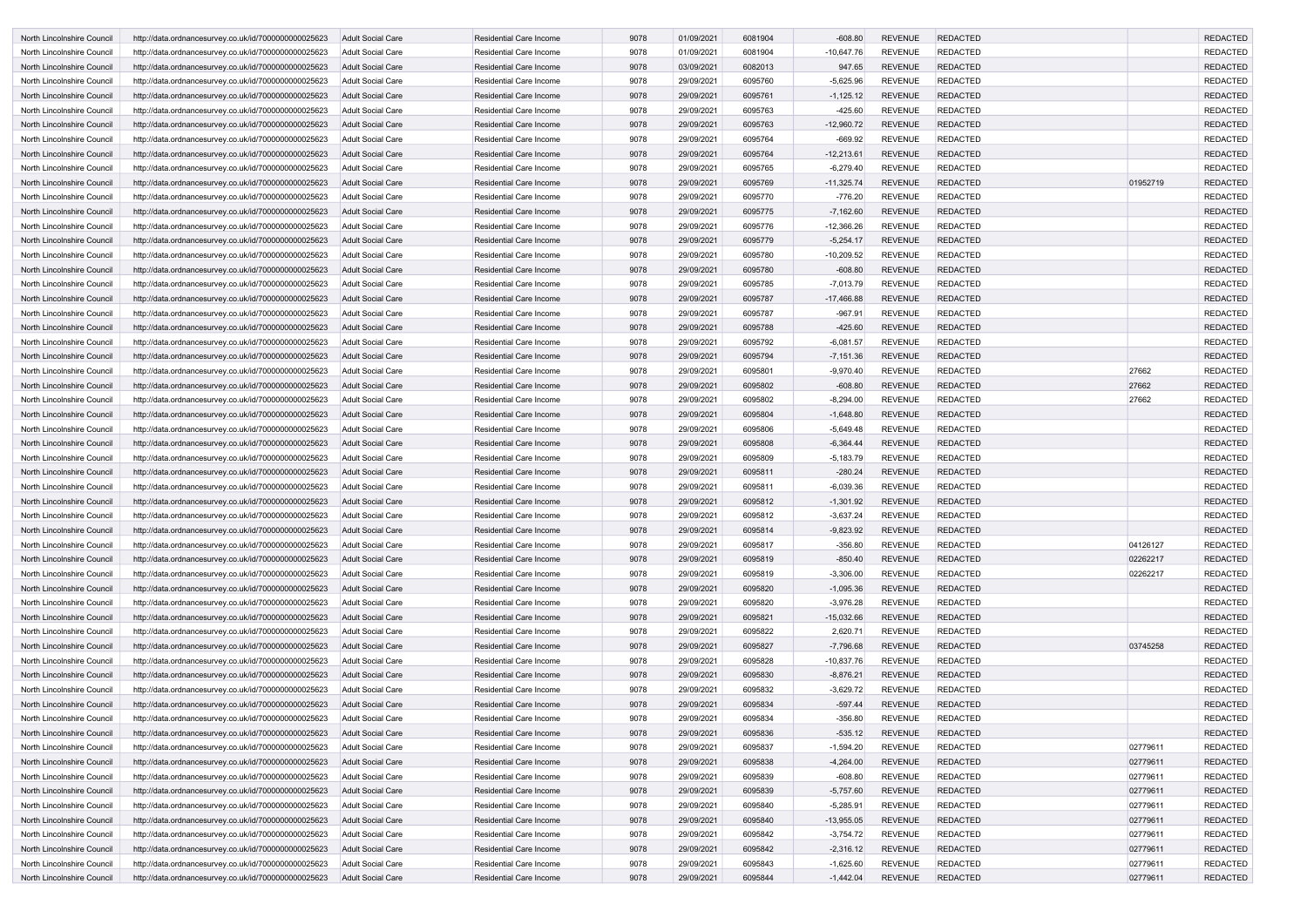| North Lincolnshire Council | http://data.ordnancesurvey.co.uk/id/7000000000025623 | Adult Social Care                | <b>Residential Care Income</b> | 9078 | 29/09/2021 | 6095845 | -425.60       | REVENUE        | <b>REDACTED</b> | 02779611 | <b>REDACTED</b> |
|----------------------------|------------------------------------------------------|----------------------------------|--------------------------------|------|------------|---------|---------------|----------------|-----------------|----------|-----------------|
| North Lincolnshire Council | http://data.ordnancesurvey.co.uk/id/7000000000025623 | Adult Social Care                | <b>Residential Care Income</b> | 9078 | 29/09/2021 | 6095845 | $-851.20$     | <b>REVENUE</b> | <b>REDACTED</b> | 02779611 | <b>REDACTED</b> |
| North Lincolnshire Council | http://data.ordnancesurvey.co.uk/id/7000000000025623 | Adult Social Care                | <b>Residential Care Income</b> | 9078 | 29/09/2021 | 6095852 | -16,906.85    | <b>REVENUE</b> | <b>REDACTED</b> |          | <b>REDACTED</b> |
| North Lincolnshire Council | http://data.ordnancesurvey.co.uk/id/7000000000025623 | Adult Social Care                | <b>Residential Care Income</b> | 9078 | 29/09/2021 | 6095852 | $-608.80$     | <b>REVENUE</b> | <b>REDACTED</b> |          | <b>REDACTED</b> |
| North Lincolnshire Council | http://data.ordnancesurvey.co.uk/id/7000000000025623 | Adult Social Care                | <b>Residential Care Income</b> | 9078 | 29/09/2021 | 6095854 | $-9,279.44$   | <b>REVENUE</b> | <b>REDACTED</b> | 4738023  | <b>REDACTED</b> |
| North Lincolnshire Council | http://data.ordnancesurvey.co.uk/id/7000000000025623 | <b>Adult Social Care</b>         | <b>Residential Care Income</b> | 9078 | 29/09/2021 | 6095856 | $-847.20$     | <b>REVENUE</b> | <b>REDACTED</b> | 04228353 | <b>REDACTED</b> |
| North Lincolnshire Council | http://data.ordnancesurvey.co.uk/id/7000000000025623 | <b>Adult Social Care</b>         | <b>Residential Care Income</b> | 9078 | 29/09/2021 | 6095858 | $-11,714.64$  | <b>REVENUE</b> | <b>REDACTED</b> |          | <b>REDACTED</b> |
| North Lincolnshire Council | http://data.ordnancesurvey.co.uk/id/7000000000025623 | <b>Adult Social Care</b>         | <b>Residential Care Income</b> | 9078 | 29/09/2021 | 6095859 | $-3,781.76$   | <b>REVENUE</b> | <b>REDACTED</b> |          | <b>REDACTED</b> |
| North Lincolnshire Council | http://data.ordnancesurvey.co.uk/id/7000000000025623 | Adult Social Care                | <b>Residential Care Income</b> | 9078 | 29/09/2021 | 6095863 | $-425.60$     | <b>REVENUE</b> | <b>REDACTED</b> |          | <b>REDACTED</b> |
| North Lincolnshire Council | http://data.ordnancesurvey.co.uk/id/7000000000025623 | Adult Social Care                | <b>Residential Care Income</b> | 9078 | 29/09/2021 | 6095864 | $-10,160.76$  | <b>REVENUE</b> | <b>REDACTED</b> |          | <b>REDACTED</b> |
| North Lincolnshire Council | http://data.ordnancesurvey.co.uk/id/7000000000025623 | Adult Social Care                | <b>Residential Care Income</b> | 9078 | 29/09/2021 | 6095865 | $-14,877.86$  | <b>REVENUE</b> | <b>REDACTED</b> |          | <b>REDACTED</b> |
| North Lincolnshire Council | http://data.ordnancesurvey.co.uk/id/7000000000025623 | <b>Adult Social Care</b>         | <b>Residential Care Income</b> | 9078 | 29/09/2021 | 6095865 | $-608.80$     | <b>REVENUE</b> | <b>REDACTED</b> |          | <b>REDACTED</b> |
| North Lincolnshire Council | http://data.ordnancesurvey.co.uk/id/7000000000025623 | <b>Adult Social Care</b>         | <b>Residential Care Income</b> | 9078 | 29/09/2021 | 6095867 | $-1,034.40$   | <b>REVENUE</b> | <b>REDACTED</b> |          | <b>REDACTED</b> |
| North Lincolnshire Council | http://data.ordnancesurvey.co.uk/id/7000000000025623 | Adult Social Care                | <b>Residential Care Income</b> | 9078 | 29/09/2021 | 6095867 | $-13,809.73$  | <b>REVENUE</b> | <b>REDACTED</b> |          | <b>REDACTED</b> |
| North Lincolnshire Council | http://data.ordnancesurvey.co.uk/id/7000000000025623 | Adult Social Care                | <b>Residential Care Income</b> | 9078 | 29/09/2021 | 6095871 | $-8,574.45$   | <b>REVENUE</b> | <b>REDACTED</b> | 05794940 | <b>REDACTED</b> |
| North Lincolnshire Council | http://data.ordnancesurvey.co.uk/id/7000000000025623 | Adult Social Care                | <b>Residential Care Income</b> | 9078 | 29/09/2021 | 6095872 | $-161.67$     | <b>REVENUE</b> | <b>REDACTED</b> |          | <b>REDACTED</b> |
| North Lincolnshire Council | http://data.ordnancesurvey.co.uk/id/7000000000025623 | <b>Adult Social Care</b>         | <b>Residential Care Income</b> | 9078 | 29/09/2021 | 6095875 | $-30, 155.83$ | <b>REVENUE</b> | <b>REDACTED</b> |          | <b>REDACTED</b> |
| North Lincolnshire Council | http://data.ordnancesurvey.co.uk/id/7000000000025623 | <b>Adult Social Care</b>         | <b>Residential Care Income</b> | 9078 | 29/09/2021 | 6095875 | $-2,033.76$   | <b>REVENUE</b> | <b>REDACTED</b> |          | <b>REDACTED</b> |
| North Lincolnshire Council | http://data.ordnancesurvey.co.uk/id/7000000000025623 | Adult Social Care                | Residential Care Income        | 9078 | 29/09/2021 | 6095877 | $-6,796.17$   | <b>REVENUE</b> | <b>REDACTED</b> |          | <b>REDACTED</b> |
| North Lincolnshire Council | http://data.ordnancesurvey.co.uk/id/7000000000025623 | Adult Social Care                | <b>Residential Care Income</b> | 9078 | 29/09/2021 | 6095877 | 5,409.40      | <b>REVENUE</b> | <b>REDACTED</b> |          | <b>REDACTED</b> |
| North Lincolnshire Council | http://data.ordnancesurvey.co.uk/id/7000000000025623 | Adult Social Care                | <b>Residential Care Income</b> | 9078 | 29/09/2021 | 6095882 | -6,293.40     | <b>REVENUE</b> | <b>REDACTED</b> |          | <b>REDACTED</b> |
| North Lincolnshire Council | http://data.ordnancesurvey.co.uk/id/7000000000025623 | Adult Social Care                | <b>Residential Care Income</b> | 9078 | 29/09/2021 | 6095882 | $-947.16$     | <b>REVENUE</b> | <b>REDACTED</b> |          | <b>REDACTED</b> |
| North Lincolnshire Council | http://data.ordnancesurvey.co.uk/id/7000000000025623 | Adult Social Care                | <b>Residential Care Income</b> | 9078 | 29/09/2021 | 6095884 | $-10, 125.95$ | <b>REVENUE</b> | <b>REDACTED</b> |          | <b>REDACTED</b> |
| North Lincolnshire Council | http://data.ordnancesurvey.co.uk/id/7000000000025623 | <b>Adult Social Care</b>         | <b>Residential Care Income</b> | 9078 | 29/09/2021 | 6095884 | $-608.80$     | <b>REVENUE</b> | <b>REDACTED</b> |          | <b>REDACTED</b> |
| North Lincolnshire Council | http://data.ordnancesurvey.co.uk/id/7000000000025623 | <b>Childrens &amp; Education</b> | <b>B Out Basic Allowance</b>   | 5520 | 06/09/2021 | 6083011 | 675.70        | <b>REVENUE</b> | <b>REDACTED</b> |          | <b>REDACTED</b> |
| North Lincolnshire Council | http://data.ordnancesurvey.co.uk/id/7000000000025623 | <b>Childrens &amp; Education</b> | <b>B Out Basic Allowance</b>   | 5520 | 06/09/2021 | 6083014 | 175.10        | <b>REVENUE</b> | <b>REDACTED</b> |          | <b>REDACTED</b> |
| North Lincolnshire Council | http://data.ordnancesurvey.co.uk/id/7000000000025623 | Childrens & Education            | <b>B Out Basic Allowance</b>   | 5520 | 06/09/2021 | 6083015 | 422.48        | <b>REVENUE</b> | <b>REDACTED</b> |          | <b>REDACTED</b> |
| North Lincolnshire Council | http://data.ordnancesurvey.co.uk/id/7000000000025623 | <b>Childrens &amp; Education</b> | <b>B Out Basic Allowance</b>   | 5520 | 06/09/2021 | 6083017 | 901.25        | <b>REVENUE</b> | <b>REDACTED</b> |          | <b>REDACTED</b> |
| North Lincolnshire Council | http://data.ordnancesurvey.co.uk/id/7000000000025623 | <b>Childrens &amp; Education</b> | <b>B Out Basic Allowance</b>   | 5520 | 06/09/2021 | 6083021 | 571.11        | <b>REVENUE</b> | <b>REDACTED</b> |          | <b>REDACTED</b> |
| North Lincolnshire Council | http://data.ordnancesurvey.co.uk/id/7000000000025623 | <b>Childrens &amp; Education</b> | <b>B Out Basic Allowance</b>   | 5520 | 06/09/2021 | 6083023 | 375.95        | <b>REVENUE</b> | <b>REDACTED</b> |          | <b>REDACTED</b> |
| North Lincolnshire Council | http://data.ordnancesurvey.co.uk/id/7000000000025623 | Childrens & Education            | <b>B Out Basic Allowance</b>   | 5520 | 06/09/2021 | 6083025 | 885.80        | <b>REVENUE</b> | <b>REDACTED</b> |          | <b>REDACTED</b> |
| North Lincolnshire Council | http://data.ordnancesurvey.co.uk/id/7000000000025623 | <b>Childrens &amp; Education</b> | <b>B Out Basic Allowance</b>   | 5520 | 06/09/2021 | 6083028 | 519.79        | <b>REVENUE</b> | <b>REDACTED</b> |          | <b>REDACTED</b> |
| North Lincolnshire Council | http://data.ordnancesurvey.co.uk/id/7000000000025623 | <b>Childrens &amp; Education</b> | <b>B Out Basic Allowance</b>   | 5520 | 06/09/2021 | 6083030 | 578.05        | <b>REVENUE</b> | <b>REDACTED</b> |          | <b>REDACTED</b> |
| North Lincolnshire Council | http://data.ordnancesurvey.co.uk/id/7000000000025623 | <b>Childrens &amp; Education</b> | <b>B Out Basic Allowance</b>   | 5520 | 06/09/2021 | 6083035 | 507.05        | REVENUE        | <b>REDACTED</b> |          | REDACTED        |
| North Lincolnshire Council | http://data.ordnancesurvey.co.uk/id/7000000000025623 | Childrens & Education            | <b>B Out Basic Allowance</b>   | 5520 | 06/09/2021 | 6083036 | 598.53        | <b>REVENUE</b> | <b>REDACTED</b> |          | <b>REDACTED</b> |
| North Lincolnshire Council | http://data.ordnancesurvey.co.uk/id/7000000000025623 | Childrens & Education            | <b>B Out Basic Allowance</b>   | 5520 | 06/09/2021 | 6083038 | 281.91        | REVENUE        | <b>REDACTED</b> |          | <b>REDACTED</b> |
| North Lincolnshire Council | http://data.ordnancesurvey.co.uk/id/7000000000025623 | Childrens & Education            | <b>B Out Basic Allowance</b>   | 5520 | 06/09/2021 | 6083039 | 710.70        | REVENUE        | <b>REDACTED</b> |          | <b>REDACTED</b> |
| North Lincolnshire Council | http://data.ordnancesurvey.co.uk/id/7000000000025623 | <b>Childrens &amp; Education</b> | <b>B Out Basic Allowance</b>   | 5520 | 06/09/2021 | 6083047 | 253.95        | REVENUE        | <b>REDACTED</b> |          | <b>REDACTED</b> |
| North Lincolnshire Council | http://data.ordnancesurvey.co.uk/id/7000000000025623 | <b>Childrens &amp; Education</b> | <b>B Out Basic Allowance</b>   | 5520 | 06/09/2021 | 6083048 | 381.68        | REVENUE        | <b>REDACTED</b> |          | <b>REDACTED</b> |
| North Lincolnshire Council | http://data.ordnancesurvey.co.uk/id/7000000000025623 | Childrens & Education            | <b>B Out Basic Allowance</b>   | 5520 | 06/09/2021 | 6083049 | 947.75        | REVENUE        | <b>REDACTED</b> |          | <b>REDACTED</b> |
| North Lincolnshire Council | http://data.ordnancesurvey.co.uk/id/7000000000025623 | Childrens & Education            | <b>B Out Basic Allowance</b>   | 5520 | 06/09/2021 | 6083051 | 318.00        | REVENUE        | <b>REDACTED</b> |          | <b>REDACTED</b> |
| North Lincolnshire Council | http://data.ordnancesurvey.co.uk/id/7000000000025623 | Childrens & Education            | <b>B Out Basic Allowance</b>   | 5520 | 06/09/2021 | 6083056 | 314.00        | REVENUE        | <b>REDACTED</b> |          | <b>REDACTED</b> |
| North Lincolnshire Council | http://data.ordnancesurvey.co.uk/id/7000000000025623 | <b>Childrens &amp; Education</b> | <b>B Out Basic Allowance</b>   | 5520 | 06/09/2021 | 6083059 | 283.00        | <b>REVENUE</b> | <b>REDACTED</b> |          | <b>REDACTED</b> |
| North Lincolnshire Council | http://data.ordnancesurvey.co.uk/id/7000000000025623 | <b>Childrens &amp; Education</b> | <b>B Out Basic Allowance</b>   | 5520 | 06/09/2021 | 6083061 | 528.00        | REVENUE        | <b>REDACTED</b> |          | <b>REDACTED</b> |
| North Lincolnshire Council | http://data.ordnancesurvey.co.uk/id/7000000000025623 | Childrens & Education            | <b>B Out Basic Allowance</b>   | 5520 | 06/09/2021 | 6083063 | 308.05        | <b>REVENUE</b> | <b>REDACTED</b> |          | <b>REDACTED</b> |
| North Lincolnshire Council | http://data.ordnancesurvey.co.uk/id/7000000000025623 | <b>Childrens &amp; Education</b> | <b>B Out Basic Allowance</b>   | 5520 | 06/09/2021 | 6083064 | 317.00        | REVENUE        | <b>REDACTED</b> |          | <b>REDACTED</b> |
| North Lincolnshire Council | http://data.ordnancesurvey.co.uk/id/7000000000025623 | Childrens & Education            | <b>B Out Basic Allowance</b>   | 5520 | 06/09/2021 | 6083065 | 251.56        | REVENUE        | <b>REDACTED</b> |          | <b>REDACTED</b> |
| North Lincolnshire Council | http://data.ordnancesurvey.co.uk/id/7000000000025623 | <b>Childrens &amp; Education</b> | <b>B Out Basic Allowance</b>   | 5520 | 06/09/2021 | 6083066 | 382.69        | REVENUE        | <b>REDACTED</b> |          | <b>REDACTED</b> |
| North Lincolnshire Council | http://data.ordnancesurvey.co.uk/id/7000000000025623 | <b>Childrens &amp; Education</b> | <b>B Out Basic Allowance</b>   | 5520 | 06/09/2021 | 6083068 | 557.26        | REVENUE        | <b>REDACTED</b> |          | <b>REDACTED</b> |
| North Lincolnshire Council | http://data.ordnancesurvey.co.uk/id/7000000000025623 | <b>Childrens &amp; Education</b> | <b>B Out Basic Allowance</b>   | 5520 | 06/09/2021 | 6083072 | 274.10        | REVENUE        | <b>REDACTED</b> |          | <b>REDACTED</b> |
| North Lincolnshire Council | http://data.ordnancesurvey.co.uk/id/7000000000025623 | Childrens & Education            | <b>B Out Basic Allowance</b>   | 5520 | 06/09/2021 | 6083073 | 1,180.44      | REVENUE        | <b>REDACTED</b> |          | <b>REDACTED</b> |
| North Lincolnshire Council | http://data.ordnancesurvey.co.uk/id/7000000000025623 | Childrens & Education            | <b>B Out Basic Allowance</b>   | 5520 | 06/09/2021 | 6083075 | 265.74        | REVENUE        | <b>REDACTED</b> |          | <b>REDACTED</b> |
| North Lincolnshire Council | http://data.ordnancesurvey.co.uk/id/7000000000025623 | Childrens & Education            | <b>B Out Basic Allowance</b>   | 5520 | 06/09/2021 | 6083076 | 572.68        | <b>REVENUE</b> | <b>REDACTED</b> |          | <b>REDACTED</b> |
| North Lincolnshire Council | http://data.ordnancesurvey.co.uk/id/7000000000025623 | <b>Childrens &amp; Education</b> | <b>B Out Basic Allowance</b>   | 5520 | 06/09/2021 | 6083078 | 488.22        | REVENUE        | <b>REDACTED</b> |          | <b>REDACTED</b> |
| North Lincolnshire Council | http://data.ordnancesurvey.co.uk/id/7000000000025623 | Childrens & Education            | <b>B Out Basic Allowance</b>   | 5520 | 06/09/2021 | 6083079 | 667.44        | <b>REVENUE</b> | <b>REDACTED</b> |          | <b>REDACTED</b> |
| North Lincolnshire Council | http://data.ordnancesurvey.co.uk/id/7000000000025623 | <b>Childrens &amp; Education</b> | <b>B Out Basic Allowance</b>   | 5520 | 06/09/2021 | 6083084 | 397.58        | REVENUE        | <b>REDACTED</b> |          | <b>REDACTED</b> |
| North Lincolnshire Council | http://data.ordnancesurvey.co.uk/id/7000000000025623 | Childrens & Education            | <b>B Out Basic Allowance</b>   | 5520 | 06/09/2021 | 6083085 | 275.18        | REVENUE        | <b>REDACTED</b> |          | <b>REDACTED</b> |
| North Lincolnshire Council | http://data.ordnancesurvey.co.uk/id/7000000000025623 | Childrens & Education            | <b>B Out Basic Allowance</b>   | 5520 | 06/09/2021 | 6083086 | 663.32        | <b>REVENUE</b> | <b>REDACTED</b> |          | <b>REDACTED</b> |
| North Lincolnshire Council | http://data.ordnancesurvey.co.uk/id/7000000000025623 | Childrens & Education            | <b>B Out Basic Allowance</b>   | 5520 | 06/09/2021 | 6083088 | 526.18        | REVENUE        | <b>REDACTED</b> |          | <b>REDACTED</b> |
|                            |                                                      |                                  |                                |      |            |         |               |                |                 |          |                 |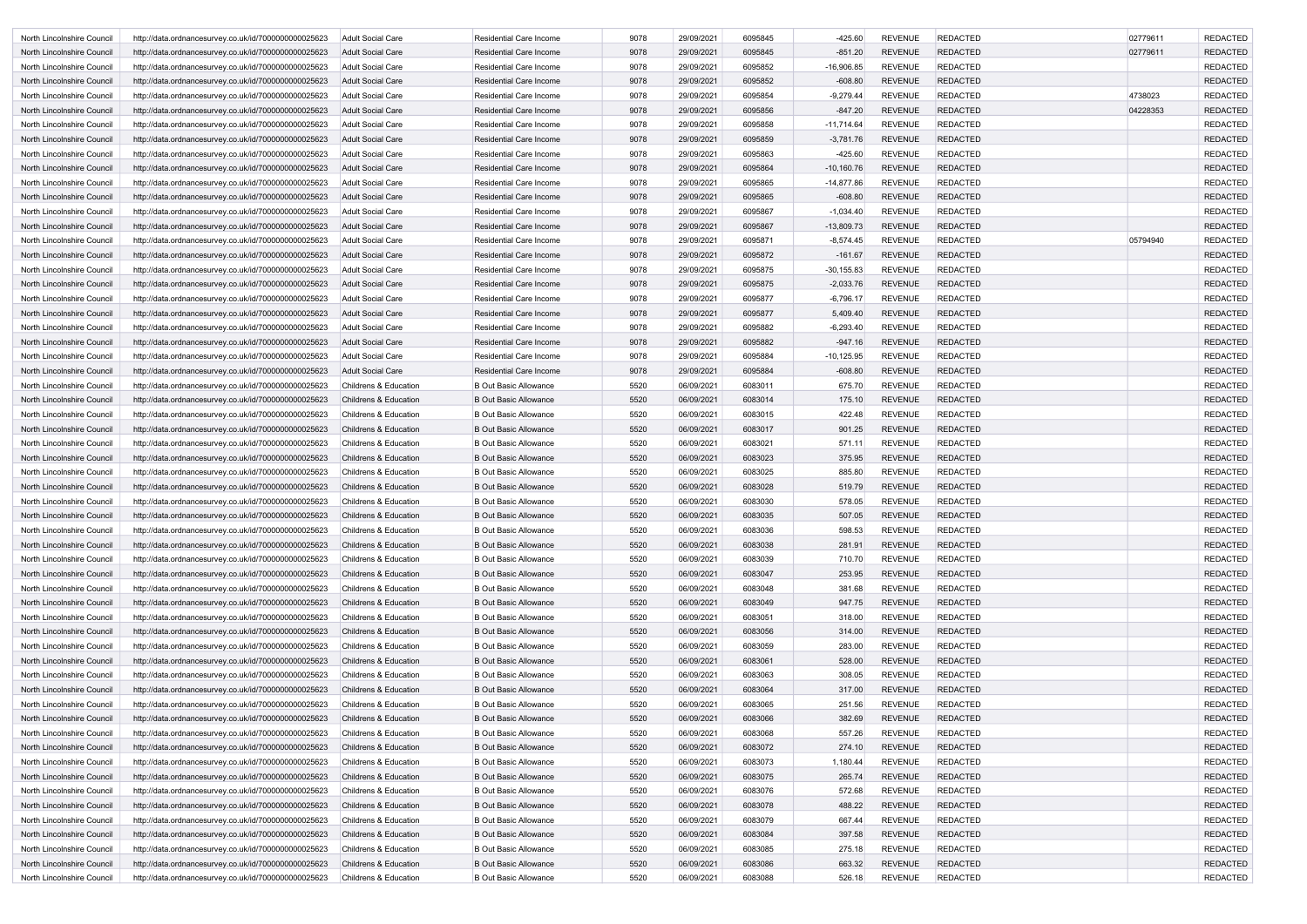| North Lincolnshire Council | http://data.ordnancesurvey.co.uk/id/7000000000025623 | <b>Childrens &amp; Education</b> | <b>B Out Basic Allowance</b> | 5520 | 06/09/2021 | 6083089 | 397.58   | <b>REVENUE</b> | <b>REDACTED</b> | <b>REDACTED</b> |
|----------------------------|------------------------------------------------------|----------------------------------|------------------------------|------|------------|---------|----------|----------------|-----------------|-----------------|
| North Lincolnshire Council | http://data.ordnancesurvey.co.uk/id/7000000000025623 | <b>Childrens &amp; Education</b> | <b>B Out Basic Allowance</b> | 5520 | 06/09/2021 | 6083091 | 317.00   | <b>REVENUE</b> | <b>REDACTED</b> | <b>REDACTED</b> |
| North Lincolnshire Council | http://data.ordnancesurvey.co.uk/id/7000000000025623 | <b>Childrens &amp; Education</b> | <b>B Out Basic Allowance</b> | 5520 | 06/09/2021 | 6083096 | 885.80   | <b>REVENUE</b> | <b>REDACTED</b> | <b>REDACTED</b> |
| North Lincolnshire Council | http://data.ordnancesurvey.co.uk/id/7000000000025623 | <b>Childrens &amp; Education</b> | <b>B Out Basic Allowance</b> | 5520 | 06/09/2021 | 6083098 | 281.20   | <b>REVENUE</b> | <b>REDACTED</b> | <b>REDACTED</b> |
| North Lincolnshire Council | http://data.ordnancesurvey.co.uk/id/7000000000025623 | <b>Childrens &amp; Education</b> | <b>B Out Basic Allowance</b> | 5520 | 06/09/2021 | 6083100 | 710.70   | <b>REVENUE</b> | <b>REDACTED</b> | <b>REDACTED</b> |
| North Lincolnshire Council | http://data.ordnancesurvey.co.uk/id/7000000000025623 | <b>Childrens &amp; Education</b> | <b>B Out Basic Allowance</b> | 5520 | 06/09/2021 | 6083101 | 317.00   | <b>REVENUE</b> | <b>REDACTED</b> | <b>REDACTED</b> |
| North Lincolnshire Council | http://data.ordnancesurvey.co.uk/id/7000000000025623 | <b>Childrens &amp; Education</b> | <b>B Out Basic Allowance</b> | 5520 | 06/09/2021 | 6083104 | 265.10   | <b>REVENUE</b> | <b>REDACTED</b> | <b>REDACTED</b> |
| North Lincolnshire Council | http://data.ordnancesurvey.co.uk/id/7000000000025623 | <b>Childrens &amp; Education</b> | <b>B Out Basic Allowance</b> | 5520 | 06/09/2021 | 6083108 | 976.44   | <b>REVENUE</b> | <b>REDACTED</b> | <b>REDACTED</b> |
| North Lincolnshire Council | http://data.ordnancesurvey.co.uk/id/7000000000025623 | <b>Childrens &amp; Education</b> | <b>B Out Basic Allowance</b> | 5520 | 06/09/2021 | 6083111 | 394.05   | <b>REVENUE</b> | <b>REDACTED</b> | <b>REDACTED</b> |
| North Lincolnshire Council | http://data.ordnancesurvey.co.uk/id/7000000000025623 | Childrens & Education            | <b>B Out Basic Allowance</b> | 5520 | 06/09/2021 | 6083115 | 273.00   | <b>REVENUE</b> | <b>REDACTED</b> | <b>REDACTED</b> |
| North Lincolnshire Council | http://data.ordnancesurvey.co.uk/id/7000000000025623 | <b>Childrens &amp; Education</b> | <b>B Out Basic Allowance</b> | 5520 | 06/09/2021 | 6083116 | 372.66   | <b>REVENUE</b> | <b>REDACTED</b> | <b>REDACTED</b> |
| North Lincolnshire Council | http://data.ordnancesurvey.co.uk/id/7000000000025623 | <b>Childrens &amp; Education</b> | <b>B Out Basic Allowance</b> | 5520 | 06/09/2021 | 6083117 | 308.00   | <b>REVENUE</b> | <b>REDACTED</b> | <b>REDACTED</b> |
| North Lincolnshire Council | http://data.ordnancesurvey.co.uk/id/7000000000025623 | <b>Childrens &amp; Education</b> | <b>B Out Basic Allowance</b> | 5520 | 06/09/2021 | 6083118 | 434.00   | <b>REVENUE</b> | <b>REDACTED</b> | <b>REDACTED</b> |
| North Lincolnshire Council | http://data.ordnancesurvey.co.uk/id/7000000000025623 | <b>Childrens &amp; Education</b> | <b>B Out Basic Allowance</b> | 5520 | 06/09/2021 | 6083120 | 1,296.78 | <b>REVENUE</b> | <b>REDACTED</b> | <b>REDACTED</b> |
| North Lincolnshire Council | http://data.ordnancesurvey.co.uk/id/7000000000025623 | <b>Childrens &amp; Education</b> | <b>B Out Basic Allowance</b> | 5520 | 06/09/2021 | 6083121 | 508.13   | <b>REVENUE</b> | <b>REDACTED</b> | <b>REDACTED</b> |
| North Lincolnshire Council | http://data.ordnancesurvey.co.uk/id/7000000000025623 | <b>Childrens &amp; Education</b> | <b>B Out Basic Allowance</b> | 5520 | 06/09/2021 | 6083123 | 449.69   | <b>REVENUE</b> | <b>REDACTED</b> | <b>REDACTED</b> |
| North Lincolnshire Council | http://data.ordnancesurvey.co.uk/id/7000000000025623 | <b>Childrens &amp; Education</b> | <b>B Out Basic Allowance</b> | 5520 | 06/09/2021 | 6083133 | 380.00   | <b>REVENUE</b> | <b>REDACTED</b> | <b>REDACTED</b> |
| North Lincolnshire Council | http://data.ordnancesurvey.co.uk/id/7000000000025623 | <b>Childrens &amp; Education</b> | <b>B Out Basic Allowance</b> | 5520 | 06/09/2021 | 6083139 | 222.48   | <b>REVENUE</b> | <b>REDACTED</b> | <b>REDACTED</b> |
| North Lincolnshire Council | http://data.ordnancesurvey.co.uk/id/7000000000025623 | <b>Childrens &amp; Education</b> | <b>B Out Basic Allowance</b> | 5520 | 06/09/2021 | 6083140 | 444.96   | <b>REVENUE</b> | <b>REDACTED</b> | <b>REDACTED</b> |
| North Lincolnshire Council | http://data.ordnancesurvey.co.uk/id/7000000000025623 | <b>Childrens &amp; Education</b> | <b>B Out Basic Allowance</b> | 5520 | 06/09/2021 | 6083147 | 265.74   | <b>REVENUE</b> | <b>REDACTED</b> | <b>REDACTED</b> |
| North Lincolnshire Council | http://data.ordnancesurvey.co.uk/id/7000000000025623 | <b>Childrens &amp; Education</b> | <b>B Out Basic Allowance</b> | 5520 | 06/09/2021 | 6083148 | 365.74   | <b>REVENUE</b> | <b>REDACTED</b> | <b>REDACTED</b> |
| North Lincolnshire Council | http://data.ordnancesurvey.co.uk/id/7000000000025623 | <b>Childrens &amp; Education</b> | <b>B Out Basic Allowance</b> | 5520 | 06/09/2021 | 6083152 | 317.00   | <b>REVENUE</b> | <b>REDACTED</b> | <b>REDACTED</b> |
| North Lincolnshire Council | http://data.ordnancesurvey.co.uk/id/7000000000025623 | <b>Childrens &amp; Education</b> | <b>B Out Basic Allowance</b> | 5520 | 06/09/2021 | 6083158 | 595.05   | <b>REVENUE</b> | <b>REDACTED</b> | <b>REDACTED</b> |
| North Lincolnshire Council | http://data.ordnancesurvey.co.uk/id/7000000000025623 | <b>Childrens &amp; Education</b> | <b>B Out Basic Allowance</b> | 5520 | 06/09/2021 | 6083162 | 233.96   | <b>REVENUE</b> | <b>REDACTED</b> | <b>REDACTED</b> |
| North Lincolnshire Council | http://data.ordnancesurvey.co.uk/id/7000000000025623 | <b>Childrens &amp; Education</b> | <b>B Out Basic Allowance</b> | 5520 | 06/09/2021 | 6083163 | 342.82   | <b>REVENUE</b> | <b>REDACTED</b> | <b>REDACTED</b> |
| North Lincolnshire Council | http://data.ordnancesurvey.co.uk/id/7000000000025623 | <b>Childrens &amp; Education</b> | <b>B Out Basic Allowance</b> | 5520 | 06/09/2021 | 6083165 | 127.14   | <b>REVENUE</b> | <b>REDACTED</b> | <b>REDACTED</b> |
| North Lincolnshire Council | http://data.ordnancesurvey.co.uk/id/7000000000025623 | <b>Childrens &amp; Education</b> | <b>B Out Basic Allowance</b> | 5520 | 06/09/2021 | 6083166 | 444.96   | <b>REVENUE</b> | <b>REDACTED</b> | <b>REDACTED</b> |
| North Lincolnshire Council | http://data.ordnancesurvey.co.uk/id/7000000000025623 | <b>Childrens &amp; Education</b> | <b>B Out Basic Allowance</b> | 5520 | 06/09/2021 | 6083167 | 488.22   | <b>REVENUE</b> | <b>REDACTED</b> | <b>REDACTED</b> |
| North Lincolnshire Council | http://data.ordnancesurvey.co.uk/id/7000000000025623 | <b>Childrens &amp; Education</b> | <b>B Out Basic Allowance</b> | 5520 | 06/09/2021 | 6083170 | 308.00   | <b>REVENUE</b> | <b>REDACTED</b> | <b>REDACTED</b> |
| North Lincolnshire Council | http://data.ordnancesurvey.co.uk/id/7000000000025623 | <b>Childrens &amp; Education</b> | <b>B Out Basic Allowance</b> | 5520 | 06/09/2021 | 6083172 | 314.08   | <b>REVENUE</b> | <b>REDACTED</b> | <b>REDACTED</b> |
| North Lincolnshire Council | http://data.ordnancesurvey.co.uk/id/7000000000025623 | <b>Childrens &amp; Education</b> | <b>B Out Basic Allowance</b> | 5520 | 06/09/2021 | 6083173 | 411.00   | <b>REVENUE</b> | <b>REDACTED</b> | <b>REDACTED</b> |
| North Lincolnshire Council | http://data.ordnancesurvey.co.uk/id/7000000000025623 | <b>Childrens &amp; Education</b> | <b>B Out Basic Allowance</b> | 5520 | 06/09/2021 | 6083175 | 365.58   | <b>REVENUE</b> | <b>REDACTED</b> | <b>REDACTED</b> |
| North Lincolnshire Council | http://data.ordnancesurvey.co.uk/id/7000000000025623 | <b>Childrens &amp; Education</b> | <b>B Out Basic Allowance</b> | 5520 | 06/09/2021 | 6083179 | 277.37   | <b>REVENUE</b> | <b>REDACTED</b> | <b>REDACTED</b> |
| North Lincolnshire Council | http://data.ordnancesurvey.co.uk/id/7000000000025623 | Childrens & Education            | <b>B Out Basic Allowance</b> | 5520 | 06/09/2021 | 6083180 | 292.00   | <b>REVENUE</b> | REDACTED        | REDACTED        |
| North Lincolnshire Council | http://data.ordnancesurvey.co.uk/id/7000000000025623 | <b>Childrens &amp; Education</b> | <b>B Out Basic Allowance</b> | 5520 | 06/09/2021 | 6083182 | 620.06   | <b>REVENUE</b> | <b>REDACTED</b> | <b>REDACTED</b> |
| North Lincolnshire Council | http://data.ordnancesurvey.co.uk/id/7000000000025623 | Childrens & Education            | <b>B Out Basic Allowance</b> | 5520 | 06/09/2021 | 6083183 | 597.58   | <b>REVENUE</b> | <b>REDACTED</b> | <b>REDACTED</b> |
| North Lincolnshire Council | http://data.ordnancesurvey.co.uk/id/7000000000025623 | Childrens & Education            | <b>B Out Basic Allowance</b> | 5520 | 06/09/2021 | 6083185 | 266.21   | <b>REVENUE</b> | <b>REDACTED</b> | <b>REDACTED</b> |
| North Lincolnshire Council | http://data.ordnancesurvey.co.uk/id/7000000000025623 | Childrens & Education            | <b>B Out Basic Allowance</b> | 5520 | 06/09/2021 | 6083187 | 265.74   | <b>REVENUE</b> | <b>REDACTED</b> | <b>REDACTED</b> |
| North Lincolnshire Council | http://data.ordnancesurvey.co.uk/id/7000000000025623 | <b>Childrens &amp; Education</b> | <b>B Out Basic Allowance</b> | 5520 | 06/09/2021 | 6083192 | 667.44   | <b>REVENUE</b> | REDACTED        | <b>REDACTED</b> |
| North Lincolnshire Council | http://data.ordnancesurvey.co.uk/id/7000000000025623 | Childrens & Education            | <b>B Out Basic Allowance</b> | 5520 | 06/09/2021 | 6083193 | 314.00   | <b>REVENUE</b> | <b>REDACTED</b> | <b>REDACTED</b> |
| North Lincolnshire Council | http://data.ordnancesurvey.co.uk/id/7000000000025623 | Childrens & Education            | <b>B Out Basic Allowance</b> | 5520 | 06/09/2021 | 6083196 | 888.22   | <b>REVENUE</b> | <b>REDACTED</b> | <b>REDACTED</b> |
| North Lincolnshire Council | http://data.ordnancesurvey.co.uk/id/7000000000025623 | Childrens & Education            | <b>B Out Basic Allowance</b> | 5520 | 06/09/2021 | 6083197 | 608.56   | <b>REVENUE</b> | <b>REDACTED</b> | <b>REDACTED</b> |
| North Lincolnshire Council | http://data.ordnancesurvey.co.uk/id/7000000000025623 | <b>Childrens &amp; Education</b> | <b>B Out Basic Allowance</b> | 5520 | 06/09/2021 | 6083198 | 308.00   | <b>REVENUE</b> | <b>REDACTED</b> | <b>REDACTED</b> |
| North Lincolnshire Council | http://data.ordnancesurvey.co.uk/id/7000000000025623 | Childrens & Education            | <b>B Out Basic Allowance</b> | 5520 | 06/09/2021 | 6083203 | 257.00   | <b>REVENUE</b> | <b>REDACTED</b> | <b>REDACTED</b> |
| North Lincolnshire Council | http://data.ordnancesurvey.co.uk/id/7000000000025623 | <b>Childrens &amp; Education</b> | <b>B Out Basic Allowance</b> | 5520 | 06/09/2021 | 6083204 | 397.58   | <b>REVENUE</b> | <b>REDACTED</b> | <b>REDACTED</b> |
| North Lincolnshire Council | http://data.ordnancesurvey.co.uk/id/7000000000025623 | Childrens & Education            | <b>B Out Basic Allowance</b> | 5520 | 06/09/2021 | 6083205 | 525.30   | <b>REVENUE</b> | <b>REDACTED</b> | <b>REDACTED</b> |
| North Lincolnshire Council | http://data.ordnancesurvey.co.uk/id/7000000000025623 | Childrens & Education            | <b>B Out Basic Allowance</b> | 5520 | 06/09/2021 | 6083207 | 270.42   | <b>REVENUE</b> | <b>REDACTED</b> | <b>REDACTED</b> |
| North Lincolnshire Council | http://data.ordnancesurvey.co.uk/id/7000000000025623 | Childrens & Education            | <b>B Out Basic Allowance</b> | 5520 | 06/09/2021 | 6083209 | 317.00   | <b>REVENUE</b> | <b>REDACTED</b> | <b>REDACTED</b> |
| North Lincolnshire Council | http://data.ordnancesurvey.co.uk/id/7000000000025623 | Childrens & Education            | <b>B Out Basic Allowance</b> | 5520 | 06/09/2021 | 6083211 | 222.48   | <b>REVENUE</b> | <b>REDACTED</b> | <b>REDACTED</b> |
| North Lincolnshire Council | http://data.ordnancesurvey.co.uk/id/7000000000025623 | Childrens & Education            | <b>B Out Basic Allowance</b> | 5520 | 06/09/2021 | 6083212 | 457.05   | <b>REVENUE</b> | <b>REDACTED</b> | <b>REDACTED</b> |
| North Lincolnshire Council | http://data.ordnancesurvey.co.uk/id/7000000000025623 | Childrens & Education            | <b>B Out Basic Allowance</b> | 5520 | 06/09/2021 | 6083213 | 597.10   | <b>REVENUE</b> | <b>REDACTED</b> | <b>REDACTED</b> |
| North Lincolnshire Council | http://data.ordnancesurvey.co.uk/id/7000000000025623 | Childrens & Education            | <b>B Out Basic Allowance</b> | 5520 | 06/09/2021 | 6083214 | 265.74   | <b>REVENUE</b> | <b>REDACTED</b> | <b>REDACTED</b> |
| North Lincolnshire Council | http://data.ordnancesurvey.co.uk/id/7000000000025623 | <b>Childrens &amp; Education</b> | <b>B Out Basic Allowance</b> | 5520 | 06/09/2021 | 6083216 | 329.10   | <b>REVENUE</b> | <b>REDACTED</b> | <b>REDACTED</b> |
| North Lincolnshire Council | http://data.ordnancesurvey.co.uk/id/7000000000025623 | Childrens & Education            | <b>B Out Basic Allowance</b> | 5520 | 06/09/2021 | 6083225 | 312.30   | <b>REVENUE</b> | <b>REDACTED</b> | <b>REDACTED</b> |
| North Lincolnshire Council | http://data.ordnancesurvey.co.uk/id/7000000000025623 | <b>Childrens &amp; Education</b> | <b>B Out Basic Allowance</b> | 5520 | 06/09/2021 | 6083228 | 273.00   | <b>REVENUE</b> | <b>REDACTED</b> | <b>REDACTED</b> |
| North Lincolnshire Council | http://data.ordnancesurvey.co.uk/id/7000000000025623 | Childrens & Education            | <b>B Out Basic Allowance</b> | 5520 | 06/09/2021 | 6083230 | 440.84   | <b>REVENUE</b> | <b>REDACTED</b> | <b>REDACTED</b> |
| North Lincolnshire Council | http://data.ordnancesurvey.co.uk/id/7000000000025623 | Childrens & Education            | <b>B Out Basic Allowance</b> | 5520 | 06/09/2021 | 6083231 | 342.00   | <b>REVENUE</b> | <b>REDACTED</b> | <b>REDACTED</b> |
| North Lincolnshire Council | http://data.ordnancesurvey.co.uk/id/7000000000025623 | Childrens & Education            | <b>B Out Basic Allowance</b> | 5520 | 06/09/2021 | 6083232 | 1,128.59 | <b>REVENUE</b> | <b>REDACTED</b> | <b>REDACTED</b> |
| North Lincolnshire Council | http://data.ordnancesurvey.co.uk/id/7000000000025623 | <b>Childrens &amp; Education</b> | <b>B Out Basic Allowance</b> | 5520 | 06/09/2021 | 6083234 | 292.00   | <b>REVENUE</b> | <b>REDACTED</b> | <b>REDACTED</b> |
|                            |                                                      |                                  |                              |      |            |         |          |                |                 |                 |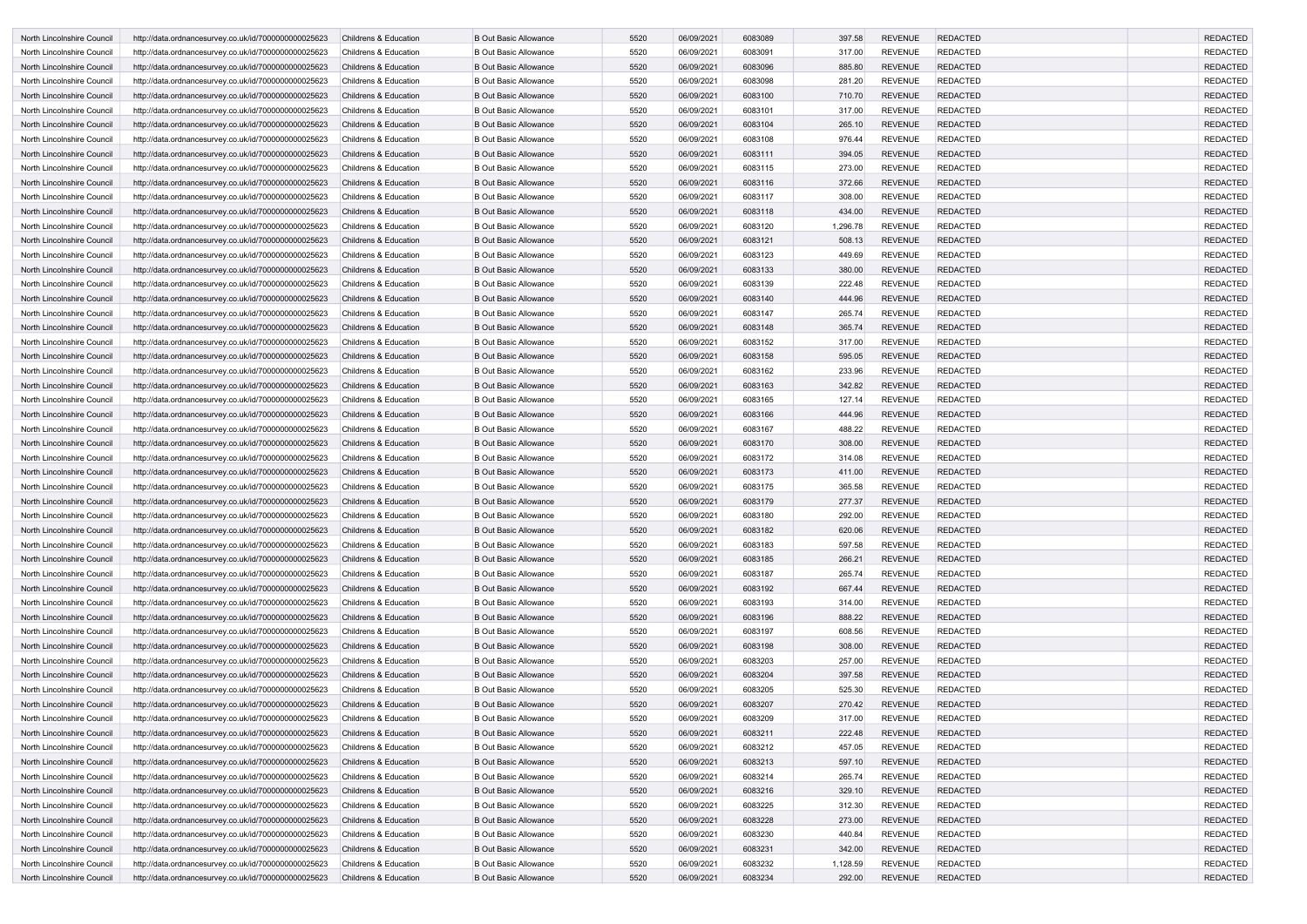| North Lincolnshire Council                               | http://data.ordnancesurvey.co.uk/id/7000000000025623                                                         | <b>Childrens &amp; Education</b>               | <b>B Out Basic Allowance</b> | 5520 | 06/09/2021               | 6083235            | 444.96   | <b>REVENUE</b> | <b>REDACTED</b> | <b>REDACTED</b> |
|----------------------------------------------------------|--------------------------------------------------------------------------------------------------------------|------------------------------------------------|------------------------------|------|--------------------------|--------------------|----------|----------------|-----------------|-----------------|
| North Lincolnshire Council                               | http://data.ordnancesurvey.co.uk/id/7000000000025623                                                         | <b>Childrens &amp; Education</b>               | <b>B Out Basic Allowance</b> | 5520 | 06/09/2021               | 6083238            | 265.74   | <b>REVENUE</b> | <b>REDACTED</b> | <b>REDACTED</b> |
| North Lincolnshire Council                               | http://data.ordnancesurvey.co.uk/id/7000000000025623                                                         | <b>Childrens &amp; Education</b>               | <b>B Out Basic Allowance</b> | 5520 | 06/09/2021               | 6083240            | 308.00   | <b>REVENUE</b> | <b>REDACTED</b> | <b>REDACTED</b> |
| North Lincolnshire Council                               | http://data.ordnancesurvey.co.uk/id/7000000000025623                                                         | <b>Childrens &amp; Education</b>               | <b>B Out Basic Allowance</b> | 5520 | 06/09/2021               | 6083241            | 276.00   | <b>REVENUE</b> | <b>REDACTED</b> | <b>REDACTED</b> |
| North Lincolnshire Council                               | http://data.ordnancesurvey.co.uk/id/7000000000025623                                                         | <b>Childrens &amp; Education</b>               | <b>B Out Basic Allowance</b> | 5520 | 06/09/2021               | 6083242            | 397.58   | <b>REVENUE</b> | <b>REDACTED</b> | <b>REDACTED</b> |
| North Lincolnshire Council                               | http://data.ordnancesurvey.co.uk/id/7000000000025623                                                         | <b>Childrens &amp; Education</b>               | <b>B Out Basic Allowance</b> | 5520 | 06/09/2021               | 6083243            | 342.82   | <b>REVENUE</b> | <b>REDACTED</b> | <b>REDACTED</b> |
| North Lincolnshire Council                               | http://data.ordnancesurvey.co.uk/id/7000000000025623                                                         | Childrens & Education                          | <b>B Out Basic Allowance</b> | 5520 | 06/09/2021               | 6083245            | 350.20   | <b>REVENUE</b> | <b>REDACTED</b> | <b>REDACTED</b> |
| North Lincolnshire Council                               | http://data.ordnancesurvey.co.uk/id/7000000000025623                                                         | <b>Childrens &amp; Education</b>               | <b>B Out Basic Allowance</b> | 5520 | 06/09/2021               | 6083249            | 350.20   | <b>REVENUE</b> | <b>REDACTED</b> | <b>REDACTED</b> |
| North Lincolnshire Council                               | http://data.ordnancesurvey.co.uk/id/7000000000025623                                                         | Childrens & Education                          | <b>B Out Basic Allowance</b> | 5520 | 06/09/2021               | 6083251            | 350.20   | <b>REVENUE</b> | <b>REDACTED</b> | <b>REDACTED</b> |
| North Lincolnshire Council                               | http://data.ordnancesurvey.co.uk/id/7000000000025623                                                         | <b>Childrens &amp; Education</b>               | <b>B Out Basic Allowance</b> | 5520 | 06/09/2021               | 6083253            | 257.00   | <b>REVENUE</b> | <b>REDACTED</b> | <b>REDACTED</b> |
| North Lincolnshire Council                               | http://data.ordnancesurvey.co.uk/id/7000000000025623                                                         | <b>Childrens &amp; Education</b>               | <b>B Out Basic Allowance</b> | 5520 | 06/09/2021               | 6083255            | 276.00   | <b>REVENUE</b> | <b>REDACTED</b> | <b>REDACTED</b> |
| North Lincolnshire Council                               | http://data.ordnancesurvey.co.uk/id/7000000000025623                                                         | <b>Childrens &amp; Education</b>               | <b>B Out Basic Allowance</b> | 5520 | 06/09/2021               | 6083262            | 176.00   | <b>REVENUE</b> | <b>REDACTED</b> | <b>REDACTED</b> |
| North Lincolnshire Council                               | http://data.ordnancesurvey.co.uk/id/7000000000025623                                                         | <b>Childrens &amp; Education</b>               | <b>B Out Basic Allowance</b> | 5520 | 06/09/2021               | 6083264            | 294.10   | <b>REVENUE</b> | <b>REDACTED</b> | <b>REDACTED</b> |
| North Lincolnshire Council                               | http://data.ordnancesurvey.co.uk/id/7000000000025623                                                         | <b>Childrens &amp; Education</b>               | <b>B Out Basic Allowance</b> | 5520 | 06/09/2021               | 6083265            | 75.04    | <b>REVENUE</b> | <b>REDACTED</b> | <b>REDACTED</b> |
| North Lincolnshire Council                               | http://data.ordnancesurvey.co.uk/id/7000000000025623                                                         | <b>Childrens &amp; Education</b>               | <b>B Out Basic Allowance</b> | 5520 | 06/09/2021               | 6083267            | 572.68   | <b>REVENUE</b> | <b>REDACTED</b> | <b>REDACTED</b> |
| North Lincolnshire Council                               | http://data.ordnancesurvey.co.uk/id/7000000000025623                                                         | <b>Childrens &amp; Education</b>               | <b>B Out Basic Allowance</b> | 5520 | 06/09/2021               | 6083269            | 188.32   | <b>REVENUE</b> | <b>REDACTED</b> | <b>REDACTED</b> |
| North Lincolnshire Council                               | http://data.ordnancesurvey.co.uk/id/7000000000025623                                                         | <b>Childrens &amp; Education</b>               | <b>B Out Basic Allowance</b> | 5520 | 06/09/2021               | 6083271            | 308.00   | <b>REVENUE</b> | <b>REDACTED</b> | <b>REDACTED</b> |
| North Lincolnshire Council                               | http://data.ordnancesurvey.co.uk/id/7000000000025623                                                         | <b>Childrens &amp; Education</b>               | <b>B Out Basic Allowance</b> | 5520 | 06/09/2021               | 6083273            | 312.76   | <b>REVENUE</b> | <b>REDACTED</b> | <b>REDACTED</b> |
| North Lincolnshire Council                               | http://data.ordnancesurvey.co.uk/id/7000000000025623                                                         | <b>Childrens &amp; Education</b>               | <b>B Out Basic Allowance</b> | 5520 | 06/09/2021               | 6083280            | 276.00   | <b>REVENUE</b> | <b>REDACTED</b> | <b>REDACTED</b> |
| North Lincolnshire Council                               | http://data.ordnancesurvey.co.uk/id/7000000000025623                                                         | <b>Childrens &amp; Education</b>               | <b>B Out Basic Allowance</b> | 5520 | 06/09/2021               | 6083283            | 308.00   | <b>REVENUE</b> | <b>REDACTED</b> | <b>REDACTED</b> |
| North Lincolnshire Council                               | http://data.ordnancesurvey.co.uk/id/7000000000025623                                                         | <b>Childrens &amp; Education</b>               | <b>B Out Basic Allowance</b> | 5520 | 06/09/2021               | 6083284            | 430.00   | <b>REVENUE</b> | <b>REDACTED</b> | <b>REDACTED</b> |
| North Lincolnshire Council                               | http://data.ordnancesurvey.co.uk/id/7000000000025623                                                         | <b>Childrens &amp; Education</b>               | <b>B Out Basic Allowance</b> | 5520 | 13/09/2021               | 6086384            | 675.55   | <b>REVENUE</b> | <b>REDACTED</b> | <b>REDACTED</b> |
| North Lincolnshire Council                               | http://data.ordnancesurvey.co.uk/id/7000000000025623                                                         | <b>Childrens &amp; Education</b>               | <b>B Out Basic Allowance</b> | 5520 | 13/09/2021               | 6086387            | 175.10   | <b>REVENUE</b> | <b>REDACTED</b> | <b>REDACTED</b> |
| North Lincolnshire Council                               | http://data.ordnancesurvey.co.uk/id/7000000000025623                                                         | <b>Childrens &amp; Education</b>               | <b>B Out Basic Allowance</b> | 5520 | 13/09/2021               | 6086388            | 422.48   | <b>REVENUE</b> | <b>REDACTED</b> | <b>REDACTED</b> |
| North Lincolnshire Council                               | http://data.ordnancesurvey.co.uk/id/7000000000025623                                                         | <b>Childrens &amp; Education</b>               | <b>B Out Basic Allowance</b> | 5520 | 13/09/2021               | 6086390            | 726.15   | <b>REVENUE</b> | <b>REDACTED</b> | <b>REDACTED</b> |
| North Lincolnshire Council                               | http://data.ordnancesurvey.co.uk/id/7000000000025623                                                         | <b>Childrens &amp; Education</b>               | <b>B Out Basic Allowance</b> | 5520 | 13/09/2021               | 6086394            | 570.91   | <b>REVENUE</b> | <b>REDACTED</b> | <b>REDACTED</b> |
| North Lincolnshire Council                               | http://data.ordnancesurvey.co.uk/id/7000000000025623                                                         | <b>Childrens &amp; Education</b>               | <b>B Out Basic Allowance</b> | 5520 | 13/09/2021               | 6086396            | 375.95   | <b>REVENUE</b> | <b>REDACTED</b> | <b>REDACTED</b> |
| North Lincolnshire Council                               | http://data.ordnancesurvey.co.uk/id/7000000000025623                                                         | <b>Childrens &amp; Education</b>               | <b>B Out Basic Allowance</b> | 5520 | 13/09/2021               | 6086398            | 885.80   | <b>REVENUE</b> | <b>REDACTED</b> | <b>REDACTED</b> |
| North Lincolnshire Council                               | http://data.ordnancesurvey.co.uk/id/7000000000025623                                                         | <b>Childrens &amp; Education</b>               | <b>B Out Basic Allowance</b> | 5520 | 13/09/2021               | 6086401            | 519.59   | <b>REVENUE</b> | <b>REDACTED</b> | <b>REDACTED</b> |
| North Lincolnshire Council                               | http://data.ordnancesurvey.co.uk/id/7000000000025623                                                         | <b>Childrens &amp; Education</b>               | <b>B Out Basic Allowance</b> | 5520 | 13/09/2021               | 6086403            | 577.85   | <b>REVENUE</b> | <b>REDACTED</b> | <b>REDACTED</b> |
| North Lincolnshire Council                               | http://data.ordnancesurvey.co.uk/id/7000000000025623                                                         | <b>Childrens &amp; Education</b>               | <b>B Out Basic Allowance</b> | 5520 | 13/09/2021               | 6086408            | 506.85   | <b>REVENUE</b> | <b>REDACTED</b> | <b>REDACTED</b> |
| North Lincolnshire Council                               | http://data.ordnancesurvey.co.uk/id/7000000000025623                                                         | <b>Childrens &amp; Education</b>               | <b>B Out Basic Allowance</b> | 5520 | 13/09/2021               | 6086409            | 598.43   | <b>REVENUE</b> | <b>REDACTED</b> | <b>REDACTED</b> |
| North Lincolnshire Council                               | http://data.ordnancesurvey.co.uk/id/7000000000025623                                                         | Childrens & Education                          | <b>B Out Basic Allowance</b> | 5520 | 13/09/2021               | 6086412            | 710.70   | <b>REVENUE</b> | <b>REDACTED</b> | <b>REDACTED</b> |
| North Lincolnshire Council                               | http://data.ordnancesurvey.co.uk/id/7000000000025623                                                         | Childrens & Education                          | <b>B Out Basic Allowance</b> | 5520 | 13/09/2021               | 6086420            | 253.85   | <b>REVENUE</b> | <b>REDACTED</b> | <b>REDACTED</b> |
| North Lincolnshire Council                               | http://data.ordnancesurvey.co.uk/id/7000000000025623                                                         | Childrens & Education                          | <b>B Out Basic Allowance</b> | 5520 | 13/09/2021               | 6086421            | 381.53   | <b>REVENUE</b> | <b>REDACTED</b> | <b>REDACTED</b> |
| North Lincolnshire Council                               | http://data.ordnancesurvey.co.uk/id/7000000000025623                                                         | <b>Childrens &amp; Education</b>               | <b>B Out Basic Allowance</b> | 5520 | 13/09/2021               | 6086422            | 947.70   | <b>REVENUE</b> | <b>REDACTED</b> | <b>REDACTED</b> |
| North Lincolnshire Council                               | http://data.ordnancesurvey.co.uk/id/7000000000025623                                                         | Childrens & Education                          | <b>B Out Basic Allowance</b> | 5520 | 13/09/2021               | 6086424            | 318.00   | <b>REVENUE</b> | <b>REDACTED</b> | <b>REDACTED</b> |
| North Lincolnshire Council                               | http://data.ordnancesurvey.co.uk/id/7000000000025623                                                         | <b>Childrens &amp; Education</b>               | <b>B Out Basic Allowance</b> | 5520 | 13/09/2021               | 6086429            | 313.85   | <b>REVENUE</b> | <b>REDACTED</b> | <b>REDACTED</b> |
| North Lincolnshire Council                               | http://data.ordnancesurvey.co.uk/id/7000000000025623                                                         | Childrens & Education                          | <b>B Out Basic Allowance</b> | 5520 | 13/09/2021               | 6086432            | 282.85   | <b>REVENUE</b> | <b>REDACTED</b> | <b>REDACTED</b> |
| North Lincolnshire Council                               | http://data.ordnancesurvey.co.uk/id/7000000000025623                                                         | Childrens & Education                          | <b>B Out Basic Allowance</b> | 5520 | 13/09/2021               | 6086434            | 528.00   | <b>REVENUE</b> | <b>REDACTED</b> | <b>REDACTED</b> |
| North Lincolnshire Council                               | http://data.ordnancesurvey.co.uk/id/7000000000025623                                                         | <b>Childrens &amp; Education</b>               | <b>B</b> Out Basic Allowance | 5520 | 13/09/2021               | 6086437            | 316.85   | <b>REVENUE</b> | <b>REDACTED</b> | <b>REDACTED</b> |
| North Lincolnshire Council                               | http://data.ordnancesurvey.co.uk/id/7000000000025623                                                         | Childrens & Education                          | <b>B Out Basic Allowance</b> | 5520 | 13/09/2021               | 6086438            | 251.36   | <b>REVENUE</b> | <b>REDACTED</b> | <b>REDACTED</b> |
| North Lincolnshire Council                               | http://data.ordnancesurvey.co.uk/id/7000000000025623                                                         | <b>Childrens &amp; Education</b>               | <b>B Out Basic Allowance</b> | 5520 | 13/09/2021               | 6086439            | 382.49   | <b>REVENUE</b> | <b>REDACTED</b> | <b>REDACTED</b> |
| North Lincolnshire Council                               | http://data.ordnancesurvey.co.uk/id/7000000000025623                                                         | Childrens & Education                          | <b>B Out Basic Allowance</b> | 5520 | 13/09/2021               | 6086441            | 557.01   | <b>REVENUE</b> | <b>REDACTED</b> | <b>REDACTED</b> |
| North Lincolnshire Council                               | http://data.ordnancesurvey.co.uk/id/7000000000025623                                                         | Childrens & Education                          | <b>B Out Basic Allowance</b> | 5520 | 13/09/2021               | 6086442            | 395.87   | <b>REVENUE</b> | <b>REDACTED</b> | <b>REDACTED</b> |
| North Lincolnshire Council                               | http://data.ordnancesurvey.co.uk/id/7000000000025623                                                         | Childrens & Education                          | <b>B Out Basic Allowance</b> | 5520 | 13/09/2021               | 6086445            | 274.00   | <b>REVENUE</b> | <b>REDACTED</b> | <b>REDACTED</b> |
| North Lincolnshire Council                               | http://data.ordnancesurvey.co.uk/id/7000000000025623                                                         | Childrens & Education                          | <b>B Out Basic Allowance</b> | 5520 | 13/09/2021               | 6086446            | 1,180.44 | <b>REVENUE</b> | <b>REDACTED</b> | <b>REDACTED</b> |
| North Lincolnshire Council                               | http://data.ordnancesurvey.co.uk/id/7000000000025623                                                         | <b>Childrens &amp; Education</b>               | <b>B Out Basic Allowance</b> | 5520 | 13/09/2021               | 6086448            | 265.74   | <b>REVENUE</b> | <b>REDACTED</b> | <b>REDACTED</b> |
| North Lincolnshire Council                               | http://data.ordnancesurvey.co.uk/id/7000000000025623                                                         | Childrens & Education                          | <b>B Out Basic Allowance</b> | 5520 | 13/09/2021               | 6086449            | 572.68   | <b>REVENUE</b> | <b>REDACTED</b> | <b>REDACTED</b> |
| North Lincolnshire Council                               | http://data.ordnancesurvey.co.uk/id/7000000000025623                                                         | Childrens & Education                          | <b>B Out Basic Allowance</b> | 5520 | 13/09/2021               | 6086452            | 667.44   | <b>REVENUE</b> | <b>REDACTED</b> | <b>REDACTED</b> |
|                                                          |                                                                                                              |                                                | <b>B Out Basic Allowance</b> | 5520 |                          |                    | 294.85   | <b>REVENUE</b> | <b>REDACTED</b> | <b>REDACTED</b> |
| North Lincolnshire Council<br>North Lincolnshire Council | http://data.ordnancesurvey.co.uk/id/7000000000025623<br>http://data.ordnancesurvey.co.uk/id/7000000000025623 | Childrens & Education<br>Childrens & Education | <b>B Out Basic Allowance</b> | 5520 | 13/09/2021<br>13/09/2021 | 6086457<br>6086458 | 275.08   | <b>REVENUE</b> | <b>REDACTED</b> | <b>REDACTED</b> |
|                                                          |                                                                                                              |                                                |                              |      |                          |                    |          |                |                 |                 |
| North Lincolnshire Council                               | http://data.ordnancesurvey.co.uk/id/7000000000025623                                                         | <b>Childrens &amp; Education</b>               | <b>B Out Basic Allowance</b> | 5520 | 13/09/2021               | 6086459            | 663.32   | <b>REVENUE</b> | <b>REDACTED</b> | <b>REDACTED</b> |
| North Lincolnshire Council                               | http://data.ordnancesurvey.co.uk/id/7000000000025623                                                         | Childrens & Education                          | <b>B Out Basic Allowance</b> | 5520 | 13/09/2021               | 6086461            | 450.26   | <b>REVENUE</b> | <b>REDACTED</b> | <b>REDACTED</b> |
| North Lincolnshire Council                               | http://data.ordnancesurvey.co.uk/id/7000000000025623                                                         | Childrens & Education                          | <b>B Out Basic Allowance</b> | 5520 | 13/09/2021               | 6086462            | 397.58   | <b>REVENUE</b> | <b>REDACTED</b> | <b>REDACTED</b> |
| North Lincolnshire Council                               | http://data.ordnancesurvey.co.uk/id/7000000000025623                                                         | Childrens & Education                          | <b>B Out Basic Allowance</b> | 5520 | 13/09/2021               | 6086464            | 316.85   | <b>REVENUE</b> | <b>REDACTED</b> | <b>REDACTED</b> |
| North Lincolnshire Council                               | http://data.ordnancesurvey.co.uk/id/7000000000025623                                                         | <b>Childrens &amp; Education</b>               | <b>B Out Basic Allowance</b> | 5520 | 13/09/2021               | 6086469            | 885.80   | <b>REVENUE</b> | <b>REDACTED</b> | <b>REDACTED</b> |
| North Lincolnshire Council                               | http://data.ordnancesurvey.co.uk/id/7000000000025623                                                         | <b>Childrens &amp; Education</b>               | <b>B Out Basic Allowance</b> | 5520 | 13/09/2021               | 6086471            | 281.20   | <b>REVENUE</b> | <b>REDACTED</b> | <b>REDACTED</b> |
| North Lincolnshire Council                               | http://data.ordnancesurvey.co.uk/id/7000000000025623                                                         | Childrens & Education                          | <b>B Out Basic Allowance</b> | 5520 | 13/09/2021               | 6086473            | 710.70   | <b>REVENUE</b> | <b>REDACTED</b> | <b>REDACTED</b> |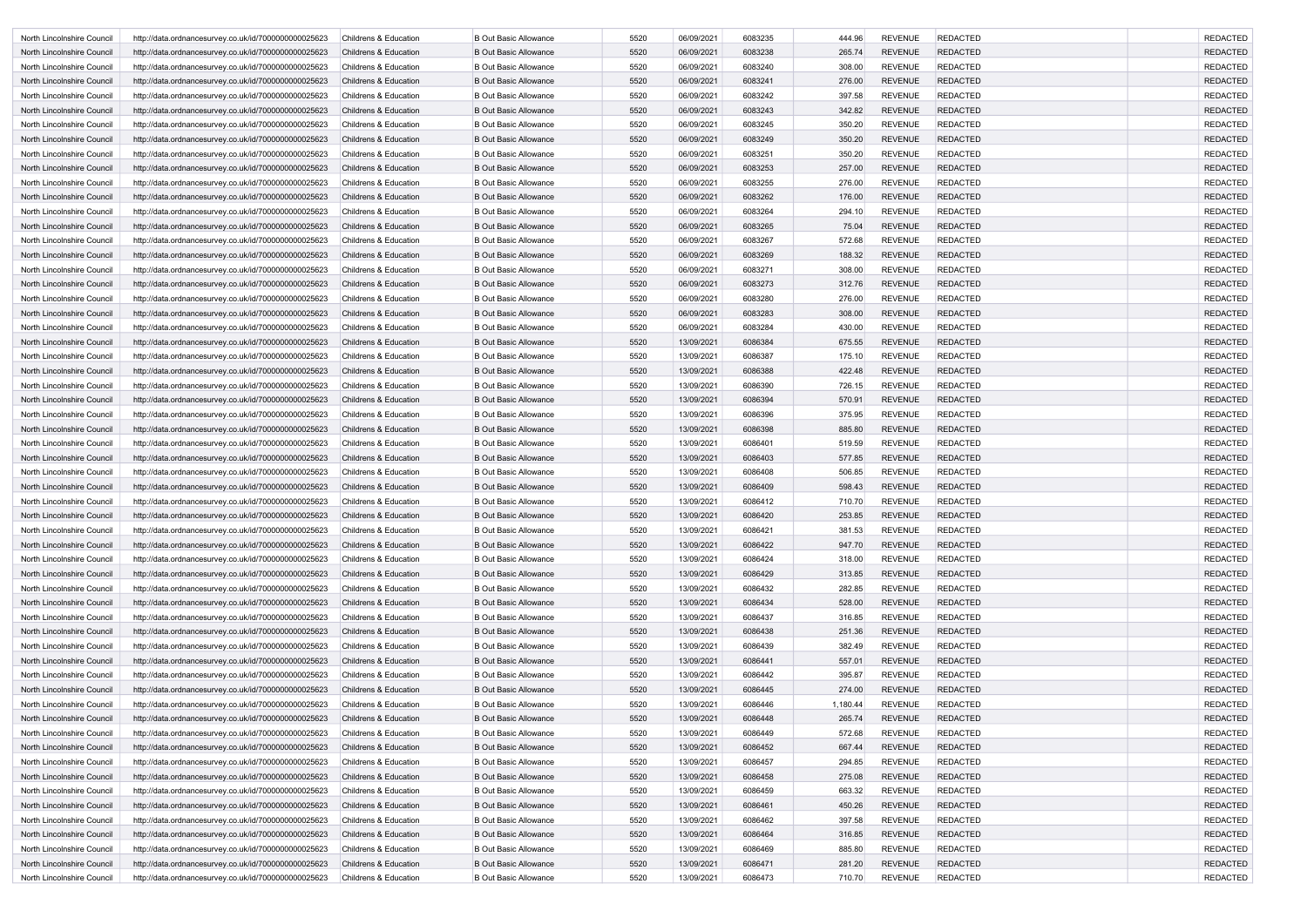| North Lincolnshire Council | http://data.ordnancesurvey.co.uk/id/7000000000025623 | <b>Childrens &amp; Education</b> | <b>B Out Basic Allowance</b> | 5520 | 13/09/2021 | 6086474 | 316.85   | <b>REVENUE</b> | <b>REDACTED</b> | <b>REDACTED</b> |
|----------------------------|------------------------------------------------------|----------------------------------|------------------------------|------|------------|---------|----------|----------------|-----------------|-----------------|
| North Lincolnshire Council | http://data.ordnancesurvey.co.uk/id/7000000000025623 | <b>Childrens &amp; Education</b> | <b>B Out Basic Allowance</b> | 5520 | 13/09/2021 | 6086477 | 265.00   | <b>REVENUE</b> | <b>REDACTED</b> | <b>REDACTED</b> |
| North Lincolnshire Council | http://data.ordnancesurvey.co.uk/id/7000000000025623 | <b>Childrens &amp; Education</b> | <b>B Out Basic Allowance</b> | 5520 | 13/09/2021 | 6086481 | 710.70   | <b>REVENUE</b> | <b>REDACTED</b> | <b>REDACTED</b> |
| North Lincolnshire Council | http://data.ordnancesurvey.co.uk/id/7000000000025623 | <b>Childrens &amp; Education</b> | <b>B Out Basic Allowance</b> | 5520 | 13/09/2021 | 6086483 | 335.00   | <b>REVENUE</b> | <b>REDACTED</b> | <b>REDACTED</b> |
| North Lincolnshire Council | http://data.ordnancesurvey.co.uk/id/7000000000025623 | <b>Childrens &amp; Education</b> | <b>B Out Basic Allowance</b> | 5520 | 13/09/2021 | 6086484 | 393.85   | <b>REVENUE</b> | <b>REDACTED</b> | <b>REDACTED</b> |
| North Lincolnshire Council | http://data.ordnancesurvey.co.uk/id/7000000000025623 | <b>Childrens &amp; Education</b> | <b>B Out Basic Allowance</b> | 5520 | 13/09/2021 | 6086488 | 272.85   | <b>REVENUE</b> | <b>REDACTED</b> | <b>REDACTED</b> |
| North Lincolnshire Council | http://data.ordnancesurvey.co.uk/id/7000000000025623 | <b>Childrens &amp; Education</b> | <b>B Out Basic Allowance</b> | 5520 | 13/09/2021 | 6086489 | 372.41   | <b>REVENUE</b> | <b>REDACTED</b> | <b>REDACTED</b> |
| North Lincolnshire Council | http://data.ordnancesurvey.co.uk/id/7000000000025623 | <b>Childrens &amp; Education</b> | <b>B Out Basic Allowance</b> | 5520 | 13/09/2021 | 6086490 | 308.00   | <b>REVENUE</b> | <b>REDACTED</b> | <b>REDACTED</b> |
| North Lincolnshire Council | http://data.ordnancesurvey.co.uk/id/7000000000025623 | <b>Childrens &amp; Education</b> | <b>B Out Basic Allowance</b> | 5520 | 13/09/2021 | 6086491 | 434.00   | <b>REVENUE</b> | <b>REDACTED</b> | <b>REDACTED</b> |
| North Lincolnshire Council | http://data.ordnancesurvey.co.uk/id/7000000000025623 | Childrens & Education            | <b>B Out Basic Allowance</b> | 5520 | 13/09/2021 | 6086493 | 1,182.89 | <b>REVENUE</b> | <b>REDACTED</b> | <b>REDACTED</b> |
| North Lincolnshire Council | http://data.ordnancesurvey.co.uk/id/7000000000025623 | <b>Childrens &amp; Education</b> | <b>B Out Basic Allowance</b> | 5520 | 13/09/2021 | 6086494 | 620.06   | <b>REVENUE</b> | <b>REDACTED</b> | <b>REDACTED</b> |
| North Lincolnshire Council | http://data.ordnancesurvey.co.uk/id/7000000000025623 | <b>Childrens &amp; Education</b> | <b>B Out Basic Allowance</b> | 5520 | 13/09/2021 | 6086496 | 449.59   | <b>REVENUE</b> | <b>REDACTED</b> | <b>REDACTED</b> |
| North Lincolnshire Council | http://data.ordnancesurvey.co.uk/id/7000000000025623 | <b>Childrens &amp; Education</b> | <b>B Out Basic Allowance</b> | 5520 | 13/09/2021 | 6086506 | 380.00   | <b>REVENUE</b> | <b>REDACTED</b> | <b>REDACTED</b> |
| North Lincolnshire Council | http://data.ordnancesurvey.co.uk/id/7000000000025623 | <b>Childrens &amp; Education</b> | <b>B Out Basic Allowance</b> | 5520 | 13/09/2021 | 6086512 | 222.48   | <b>REVENUE</b> | <b>REDACTED</b> | <b>REDACTED</b> |
| North Lincolnshire Council | http://data.ordnancesurvey.co.uk/id/7000000000025623 | <b>Childrens &amp; Education</b> | <b>B Out Basic Allowance</b> | 5520 | 13/09/2021 | 6086515 | 153.47   | <b>REVENUE</b> | <b>REDACTED</b> | <b>REDACTED</b> |
| North Lincolnshire Council | http://data.ordnancesurvey.co.uk/id/7000000000025623 | <b>Childrens &amp; Education</b> | <b>B Out Basic Allowance</b> | 5520 | 13/09/2021 | 6086520 | 265.74   | <b>REVENUE</b> | <b>REDACTED</b> | <b>REDACTED</b> |
| North Lincolnshire Council | http://data.ordnancesurvey.co.uk/id/7000000000025623 | <b>Childrens &amp; Education</b> | <b>B Out Basic Allowance</b> | 5520 | 13/09/2021 | 6086525 | 316.85   | <b>REVENUE</b> | <b>REDACTED</b> | <b>REDACTED</b> |
| North Lincolnshire Council | http://data.ordnancesurvey.co.uk/id/7000000000025623 | <b>Childrens &amp; Education</b> | <b>B Out Basic Allowance</b> | 5520 | 13/09/2021 | 6086531 | 620.06   | <b>REVENUE</b> | <b>REDACTED</b> | <b>REDACTED</b> |
| North Lincolnshire Council | http://data.ordnancesurvey.co.uk/id/7000000000025623 | <b>Childrens &amp; Education</b> | <b>B Out Basic Allowance</b> | 5520 | 13/09/2021 | 6086535 | 265.74   | <b>REVENUE</b> | <b>REDACTED</b> | <b>REDACTED</b> |
| North Lincolnshire Council | http://data.ordnancesurvey.co.uk/id/7000000000025623 | <b>Childrens &amp; Education</b> | <b>B Out Basic Allowance</b> | 5520 | 13/09/2021 | 6086536 | 342.82   | <b>REVENUE</b> | <b>REDACTED</b> | <b>REDACTED</b> |
| North Lincolnshire Council | http://data.ordnancesurvey.co.uk/id/7000000000025623 | <b>Childrens &amp; Education</b> | <b>B Out Basic Allowance</b> | 5520 | 13/09/2021 | 6086538 | 222.48   | <b>REVENUE</b> | <b>REDACTED</b> | <b>REDACTED</b> |
| North Lincolnshire Council | http://data.ordnancesurvey.co.uk/id/7000000000025623 | <b>Childrens &amp; Education</b> | <b>B Out Basic Allowance</b> | 5520 | 13/09/2021 | 6086539 | 444.96   | <b>REVENUE</b> | <b>REDACTED</b> | <b>REDACTED</b> |
| North Lincolnshire Council | http://data.ordnancesurvey.co.uk/id/7000000000025623 | <b>Childrens &amp; Education</b> | <b>B Out Basic Allowance</b> | 5520 | 13/09/2021 | 6086540 | 488.22   | <b>REVENUE</b> | <b>REDACTED</b> | <b>REDACTED</b> |
| North Lincolnshire Council | http://data.ordnancesurvey.co.uk/id/7000000000025623 | <b>Childrens &amp; Education</b> | <b>B Out Basic Allowance</b> | 5520 | 13/09/2021 | 6086543 | 308.00   | <b>REVENUE</b> | <b>REDACTED</b> | <b>REDACTED</b> |
| North Lincolnshire Council | http://data.ordnancesurvey.co.uk/id/7000000000025623 | <b>Childrens &amp; Education</b> | <b>B Out Basic Allowance</b> | 5520 | 13/09/2021 | 6086545 | 313.88   | <b>REVENUE</b> | <b>REDACTED</b> | <b>REDACTED</b> |
| North Lincolnshire Council | http://data.ordnancesurvey.co.uk/id/7000000000025623 | <b>Childrens &amp; Education</b> | <b>B Out Basic Allowance</b> | 5520 | 13/09/2021 | 6086548 | 365.53   | <b>REVENUE</b> | <b>REDACTED</b> | <b>REDACTED</b> |
| North Lincolnshire Council | http://data.ordnancesurvey.co.uk/id/7000000000025623 | <b>Childrens &amp; Education</b> | <b>B Out Basic Allowance</b> | 5520 | 13/09/2021 | 6086552 | 277.17   | <b>REVENUE</b> | <b>REDACTED</b> | <b>REDACTED</b> |
| North Lincolnshire Council | http://data.ordnancesurvey.co.uk/id/7000000000025623 | <b>Childrens &amp; Education</b> | <b>B Out Basic Allowance</b> | 5520 | 13/09/2021 | 6086553 | 292.00   | <b>REVENUE</b> | <b>REDACTED</b> | <b>REDACTED</b> |
| North Lincolnshire Council | http://data.ordnancesurvey.co.uk/id/7000000000025623 | <b>Childrens &amp; Education</b> | <b>B Out Basic Allowance</b> | 5520 | 13/09/2021 | 6086555 | 1,131.02 | <b>REVENUE</b> | <b>REDACTED</b> | <b>REDACTED</b> |
| North Lincolnshire Council | http://data.ordnancesurvey.co.uk/id/7000000000025623 | <b>Childrens &amp; Education</b> | <b>B Out Basic Allowance</b> | 5520 | 13/09/2021 | 6086556 | 620.06   | <b>REVENUE</b> | <b>REDACTED</b> | <b>REDACTED</b> |
| North Lincolnshire Council | http://data.ordnancesurvey.co.uk/id/7000000000025623 | <b>Childrens &amp; Education</b> | <b>B Out Basic Allowance</b> | 5520 | 13/09/2021 | 6086557 | 597.58   | <b>REVENUE</b> | <b>REDACTED</b> | <b>REDACTED</b> |
| North Lincolnshire Council | http://data.ordnancesurvey.co.uk/id/7000000000025623 | <b>Childrens &amp; Education</b> | <b>B Out Basic Allowance</b> | 5520 | 13/09/2021 | 6086559 | 266.06   | <b>REVENUE</b> | <b>REDACTED</b> | <b>REDACTED</b> |
| North Lincolnshire Council | http://data.ordnancesurvey.co.uk/id/7000000000025623 | <b>Childrens &amp; Education</b> | <b>B Out Basic Allowance</b> | 5520 | 13/09/2021 | 6086561 | 265.74   | <b>REVENUE</b> | <b>REDACTED</b> | <b>REDACTED</b> |
| North Lincolnshire Council | http://data.ordnancesurvey.co.uk/id/7000000000025623 | Childrens & Education            | <b>B Out Basic Allowance</b> | 5520 | 13/09/2021 | 6086562 | 408.54   | <b>REVENUE</b> | REDACTED        | REDACTED        |
| North Lincolnshire Council | http://data.ordnancesurvey.co.uk/id/7000000000025623 | <b>Childrens &amp; Education</b> | <b>B Out Basic Allowance</b> | 5520 | 13/09/2021 | 6086566 | 667.44   | <b>REVENUE</b> | <b>REDACTED</b> | <b>REDACTED</b> |
| North Lincolnshire Council | http://data.ordnancesurvey.co.uk/id/7000000000025623 | Childrens & Education            | <b>B Out Basic Allowance</b> | 5520 | 13/09/2021 | 6086567 | 314.00   | <b>REVENUE</b> | <b>REDACTED</b> | <b>REDACTED</b> |
| North Lincolnshire Council | http://data.ordnancesurvey.co.uk/id/7000000000025623 | Childrens & Education            | <b>B Out Basic Allowance</b> | 5520 | 13/09/2021 | 6086568 | 227.78   | <b>REVENUE</b> | <b>REDACTED</b> | <b>REDACTED</b> |
| North Lincolnshire Council | http://data.ordnancesurvey.co.uk/id/7000000000025623 | Childrens & Education            | <b>B Out Basic Allowance</b> | 5520 | 13/09/2021 | 6086571 | 888.22   | <b>REVENUE</b> | <b>REDACTED</b> | <b>REDACTED</b> |
| North Lincolnshire Council | http://data.ordnancesurvey.co.uk/id/7000000000025623 | <b>Childrens &amp; Education</b> | <b>B Out Basic Allowance</b> | 5520 | 13/09/2021 | 6086572 | 608.56   | <b>REVENUE</b> | REDACTED        | <b>REDACTED</b> |
| North Lincolnshire Council | http://data.ordnancesurvey.co.uk/id/7000000000025623 | Childrens & Education            | <b>B Out Basic Allowance</b> | 5520 | 13/09/2021 | 6086573 | 308.00   | <b>REVENUE</b> | <b>REDACTED</b> | <b>REDACTED</b> |
| North Lincolnshire Council | http://data.ordnancesurvey.co.uk/id/7000000000025623 | Childrens & Education            | <b>B Out Basic Allowance</b> | 5520 | 13/09/2021 | 6086576 | 256.85   | <b>REVENUE</b> | <b>REDACTED</b> | <b>REDACTED</b> |
| North Lincolnshire Council | http://data.ordnancesurvey.co.uk/id/7000000000025623 | Childrens & Education            | <b>B Out Basic Allowance</b> | 5520 | 13/09/2021 | 6086577 | 397.58   | <b>REVENUE</b> | <b>REDACTED</b> | <b>REDACTED</b> |
| North Lincolnshire Council | http://data.ordnancesurvey.co.uk/id/7000000000025623 | <b>Childrens &amp; Education</b> | <b>B Out Basic Allowance</b> | 5520 | 13/09/2021 | 6086578 | 327.70   | <b>REVENUE</b> | <b>REDACTED</b> | <b>REDACTED</b> |
| North Lincolnshire Council | http://data.ordnancesurvey.co.uk/id/7000000000025623 | Childrens & Education            | <b>B Out Basic Allowance</b> | 5520 | 13/09/2021 | 6086579 | 525.30   | <b>REVENUE</b> | <b>REDACTED</b> | <b>REDACTED</b> |
| North Lincolnshire Council | http://data.ordnancesurvey.co.uk/id/7000000000025623 | <b>Childrens &amp; Education</b> | <b>B Out Basic Allowance</b> | 5520 | 13/09/2021 | 6086581 | 270.32   | <b>REVENUE</b> | <b>REDACTED</b> | <b>REDACTED</b> |
| North Lincolnshire Council | http://data.ordnancesurvey.co.uk/id/7000000000025623 | Childrens & Education            | <b>B Out Basic Allowance</b> | 5520 | 13/09/2021 | 6086582 | 316.85   | <b>REVENUE</b> | <b>REDACTED</b> | <b>REDACTED</b> |
| North Lincolnshire Council | http://data.ordnancesurvey.co.uk/id/7000000000025623 | Childrens & Education            | <b>B Out Basic Allowance</b> | 5520 | 13/09/2021 | 6086584 | 222.48   | <b>REVENUE</b> | <b>REDACTED</b> | <b>REDACTED</b> |
| North Lincolnshire Council | http://data.ordnancesurvey.co.uk/id/7000000000025623 | Childrens & Education            | <b>B Out Basic Allowance</b> | 5520 | 13/09/2021 | 6086585 | 456.85   | <b>REVENUE</b> | <b>REDACTED</b> | <b>REDACTED</b> |
| North Lincolnshire Council | http://data.ordnancesurvey.co.uk/id/7000000000025623 | Childrens & Education            | <b>B Out Basic Allowance</b> | 5520 | 13/09/2021 | 6086586 | 596.85   | <b>REVENUE</b> | <b>REDACTED</b> | <b>REDACTED</b> |
| North Lincolnshire Council | http://data.ordnancesurvey.co.uk/id/7000000000025623 | Childrens & Education            | <b>B Out Basic Allowance</b> | 5520 | 13/09/2021 | 6086587 | 265.74   | <b>REVENUE</b> | <b>REDACTED</b> | <b>REDACTED</b> |
| North Lincolnshire Council | http://data.ordnancesurvey.co.uk/id/7000000000025623 | Childrens & Education            | <b>B Out Basic Allowance</b> | 5520 | 13/09/2021 | 6086589 | 329.00   | <b>REVENUE</b> | <b>REDACTED</b> | <b>REDACTED</b> |
| North Lincolnshire Council | http://data.ordnancesurvey.co.uk/id/7000000000025623 | Childrens & Education            | <b>B Out Basic Allowance</b> | 5520 | 13/09/2021 | 6086595 | 175.10   | <b>REVENUE</b> | <b>REDACTED</b> | <b>REDACTED</b> |
| North Lincolnshire Council | http://data.ordnancesurvey.co.uk/id/7000000000025623 | <b>Childrens &amp; Education</b> | <b>B Out Basic Allowance</b> | 5520 | 13/09/2021 | 6086598 | 312.05   | <b>REVENUE</b> | <b>REDACTED</b> | <b>REDACTED</b> |
| North Lincolnshire Council | http://data.ordnancesurvey.co.uk/id/7000000000025623 | Childrens & Education            | <b>B Out Basic Allowance</b> | 5520 | 13/09/2021 | 6086601 | 272.85   | <b>REVENUE</b> | <b>REDACTED</b> | <b>REDACTED</b> |
| North Lincolnshire Council | http://data.ordnancesurvey.co.uk/id/7000000000025623 | <b>Childrens &amp; Education</b> | <b>B Out Basic Allowance</b> | 5520 | 13/09/2021 | 6086603 | 440.84   | <b>REVENUE</b> | <b>REDACTED</b> | <b>REDACTED</b> |
| North Lincolnshire Council | http://data.ordnancesurvey.co.uk/id/7000000000025623 | Childrens & Education            | <b>B Out Basic Allowance</b> | 5520 | 13/09/2021 | 6086604 | 342.00   | <b>REVENUE</b> | <b>REDACTED</b> | <b>REDACTED</b> |
| North Lincolnshire Council | http://data.ordnancesurvey.co.uk/id/7000000000025623 | Childrens & Education            | <b>B Out Basic Allowance</b> | 5520 | 13/09/2021 | 6086605 | 1,065.02 | <b>REVENUE</b> | <b>REDACTED</b> | <b>REDACTED</b> |
| North Lincolnshire Council | http://data.ordnancesurvey.co.uk/id/7000000000025623 | Childrens & Education            | <b>B Out Basic Allowance</b> | 5520 | 13/09/2021 | 6086607 | 292.00   | <b>REVENUE</b> | <b>REDACTED</b> | <b>REDACTED</b> |
| North Lincolnshire Council | http://data.ordnancesurvey.co.uk/id/7000000000025623 | <b>Childrens &amp; Education</b> | <b>B Out Basic Allowance</b> | 5520 | 13/09/2021 | 6086608 | 444.96   | <b>REVENUE</b> | <b>REDACTED</b> | <b>REDACTED</b> |
|                            |                                                      |                                  |                              |      |            |         |          |                |                 |                 |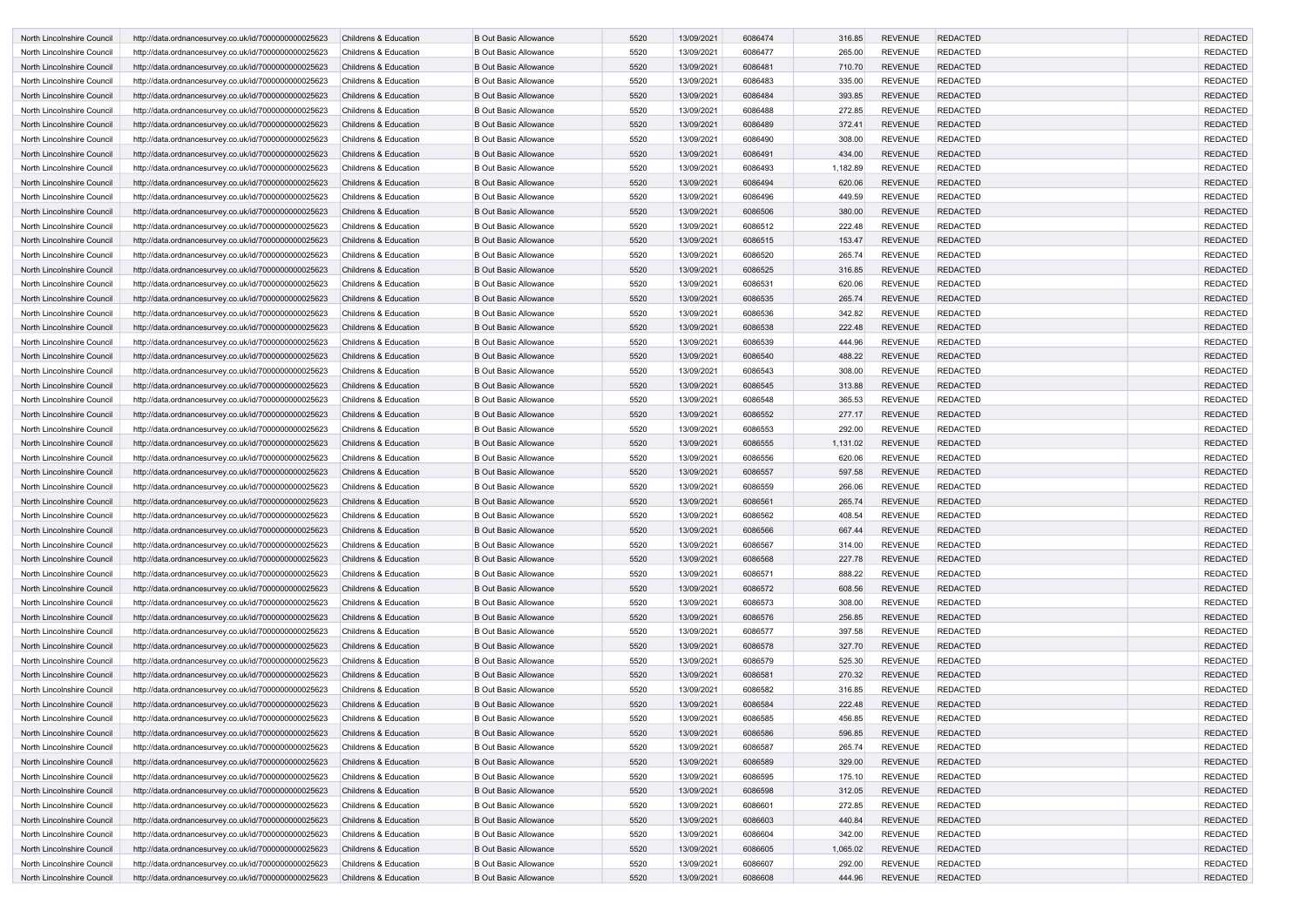| North Lincolnshire Council | http://data.ordnancesurvey.co.uk/id/7000000000025623 | <b>Childrens &amp; Education</b> | <b>B Out Basic Allowance</b> | 5520 | 13/09/2021 | 6086611 | 265.74 | <b>REVENUE</b> | <b>REDACTED</b> | <b>REDACTED</b> |
|----------------------------|------------------------------------------------------|----------------------------------|------------------------------|------|------------|---------|--------|----------------|-----------------|-----------------|
| North Lincolnshire Council | http://data.ordnancesurvey.co.uk/id/7000000000025623 | <b>Childrens &amp; Education</b> | <b>B Out Basic Allowance</b> | 5520 | 13/09/2021 | 6086613 | 308.00 | <b>REVENUE</b> | <b>REDACTED</b> | <b>REDACTED</b> |
| North Lincolnshire Council | http://data.ordnancesurvey.co.uk/id/7000000000025623 | <b>Childrens &amp; Education</b> | <b>B Out Basic Allowance</b> | 5520 | 13/09/2021 | 6086614 | 276.00 | <b>REVENUE</b> | <b>REDACTED</b> | <b>REDACTED</b> |
| North Lincolnshire Council | http://data.ordnancesurvey.co.uk/id/7000000000025623 | <b>Childrens &amp; Education</b> | <b>B Out Basic Allowance</b> | 5520 | 13/09/2021 | 6086615 | 397.58 | <b>REVENUE</b> | <b>REDACTED</b> | <b>REDACTED</b> |
| North Lincolnshire Council | http://data.ordnancesurvey.co.uk/id/7000000000025623 | Childrens & Education            | <b>B Out Basic Allowance</b> | 5520 | 13/09/2021 | 6086616 | 342.82 | <b>REVENUE</b> | <b>REDACTED</b> | <b>REDACTED</b> |
| North Lincolnshire Council | http://data.ordnancesurvey.co.uk/id/7000000000025623 | <b>Childrens &amp; Education</b> | <b>B Out Basic Allowance</b> | 5520 | 13/09/2021 | 6086618 | 350.20 | <b>REVENUE</b> | <b>REDACTED</b> | <b>REDACTED</b> |
| North Lincolnshire Council | http://data.ordnancesurvey.co.uk/id/7000000000025623 | <b>Childrens &amp; Education</b> | <b>B Out Basic Allowance</b> | 5520 | 13/09/2021 | 6086622 | 175.10 | <b>REVENUE</b> | <b>REDACTED</b> | <b>REDACTED</b> |
| North Lincolnshire Council | http://data.ordnancesurvey.co.uk/id/7000000000025623 | <b>Childrens &amp; Education</b> | <b>B Out Basic Allowance</b> | 5520 | 13/09/2021 | 6086625 | 350.20 | <b>REVENUE</b> | <b>REDACTED</b> | <b>REDACTED</b> |
| North Lincolnshire Council | http://data.ordnancesurvey.co.uk/id/7000000000025623 | <b>Childrens &amp; Education</b> | <b>B Out Basic Allowance</b> | 5520 | 13/09/2021 | 6086626 | 668.09 | <b>REVENUE</b> | <b>REDACTED</b> | <b>REDACTED</b> |
| North Lincolnshire Council | http://data.ordnancesurvey.co.uk/id/7000000000025623 | <b>Childrens &amp; Education</b> | <b>B Out Basic Allowance</b> | 5520 | 13/09/2021 | 6086628 | 256.85 | <b>REVENUE</b> | <b>REDACTED</b> | <b>REDACTED</b> |
| North Lincolnshire Council | http://data.ordnancesurvey.co.uk/id/7000000000025623 | <b>Childrens &amp; Education</b> | <b>B Out Basic Allowance</b> | 5520 | 13/09/2021 | 6086637 | 176.00 | <b>REVENUE</b> | <b>REDACTED</b> | <b>REDACTED</b> |
| North Lincolnshire Council | http://data.ordnancesurvey.co.uk/id/7000000000025623 | <b>Childrens &amp; Education</b> | <b>B Out Basic Allowance</b> | 5520 | 13/09/2021 | 6086639 | 294.00 | <b>REVENUE</b> | <b>REDACTED</b> | <b>REDACTED</b> |
| North Lincolnshire Council | http://data.ordnancesurvey.co.uk/id/7000000000025623 | <b>Childrens &amp; Education</b> | <b>B Out Basic Allowance</b> | 5520 | 13/09/2021 | 6086642 | 572.68 | <b>REVENUE</b> | <b>REDACTED</b> | <b>REDACTED</b> |
| North Lincolnshire Council | http://data.ordnancesurvey.co.uk/id/7000000000025623 | <b>Childrens &amp; Education</b> | <b>B Out Basic Allowance</b> | 5520 | 13/09/2021 | 6086646 | 308.00 | <b>REVENUE</b> | <b>REDACTED</b> | <b>REDACTED</b> |
| North Lincolnshire Council | http://data.ordnancesurvey.co.uk/id/7000000000025623 | <b>Childrens &amp; Education</b> | <b>B Out Basic Allowance</b> | 5520 | 13/09/2021 | 6086647 | 138.00 | <b>REVENUE</b> | <b>REDACTED</b> | <b>REDACTED</b> |
| North Lincolnshire Council | http://data.ordnancesurvey.co.uk/id/7000000000025623 | <b>Childrens &amp; Education</b> | <b>B Out Basic Allowance</b> | 5520 | 13/09/2021 | 6086648 | 312.56 | <b>REVENUE</b> | <b>REDACTED</b> | <b>REDACTED</b> |
| North Lincolnshire Council | http://data.ordnancesurvey.co.uk/id/7000000000025623 | <b>Childrens &amp; Education</b> | <b>B Out Basic Allowance</b> | 5520 | 13/09/2021 | 6086655 | 276.00 | <b>REVENUE</b> | <b>REDACTED</b> | <b>REDACTED</b> |
| North Lincolnshire Council | http://data.ordnancesurvey.co.uk/id/7000000000025623 | <b>Childrens &amp; Education</b> | <b>B Out Basic Allowance</b> | 5520 | 13/09/2021 | 6086657 | 308.00 | <b>REVENUE</b> | <b>REDACTED</b> | <b>REDACTED</b> |
| North Lincolnshire Council | http://data.ordnancesurvey.co.uk/id/7000000000025623 | <b>Childrens &amp; Education</b> | <b>B Out Basic Allowance</b> | 5520 | 13/09/2021 | 6086658 | 276.00 | <b>REVENUE</b> | <b>REDACTED</b> | <b>REDACTED</b> |
| North Lincolnshire Council | http://data.ordnancesurvey.co.uk/id/7000000000025623 | <b>Childrens &amp; Education</b> | <b>B Out Basic Allowance</b> | 5520 | 20/09/2021 | 6090085 | 430.96 | <b>REVENUE</b> | <b>REDACTED</b> | <b>REDACTED</b> |
| North Lincolnshire Council | http://data.ordnancesurvey.co.uk/id/7000000000025623 | Childrens & Education            | <b>B Out Basic Allowance</b> | 5520 | 20/09/2021 | 6090088 | 175.10 | <b>REVENUE</b> | <b>REDACTED</b> | <b>REDACTED</b> |
| North Lincolnshire Council | http://data.ordnancesurvey.co.uk/id/7000000000025623 | <b>Childrens &amp; Education</b> | <b>B Out Basic Allowance</b> | 5520 | 20/09/2021 | 6090090 | 422.48 | <b>REVENUE</b> | <b>REDACTED</b> | <b>REDACTED</b> |
| North Lincolnshire Council | http://data.ordnancesurvey.co.uk/id/7000000000025623 | <b>Childrens &amp; Education</b> | <b>B Out Basic Allowance</b> | 5520 | 20/09/2021 | 6090092 | 726.15 | <b>REVENUE</b> | <b>REDACTED</b> | <b>REDACTED</b> |
| North Lincolnshire Council | http://data.ordnancesurvey.co.uk/id/7000000000025623 | <b>Childrens &amp; Education</b> | <b>B Out Basic Allowance</b> | 5520 | 20/09/2021 | 6090095 | 170.00 | <b>REVENUE</b> | <b>REDACTED</b> | <b>REDACTED</b> |
| North Lincolnshire Council | http://data.ordnancesurvey.co.uk/id/7000000000025623 | <b>Childrens &amp; Education</b> | <b>B Out Basic Allowance</b> | 5520 | 20/09/2021 | 6090096 | 570.91 | <b>REVENUE</b> | <b>REDACTED</b> | <b>REDACTED</b> |
| North Lincolnshire Council | http://data.ordnancesurvey.co.uk/id/7000000000025623 | <b>Childrens &amp; Education</b> | <b>B Out Basic Allowance</b> | 5520 | 20/09/2021 | 6090098 | 375.95 | <b>REVENUE</b> | <b>REDACTED</b> | <b>REDACTED</b> |
| North Lincolnshire Council | http://data.ordnancesurvey.co.uk/id/7000000000025623 | <b>Childrens &amp; Education</b> | <b>B Out Basic Allowance</b> | 5520 | 20/09/2021 | 6090100 | 885.80 | <b>REVENUE</b> | <b>REDACTED</b> | <b>REDACTED</b> |
| North Lincolnshire Council | http://data.ordnancesurvey.co.uk/id/7000000000025623 | <b>Childrens &amp; Education</b> | <b>B Out Basic Allowance</b> | 5520 | 20/09/2021 | 6090103 | 519.59 | <b>REVENUE</b> | <b>REDACTED</b> | <b>REDACTED</b> |
| North Lincolnshire Council | http://data.ordnancesurvey.co.uk/id/7000000000025623 | <b>Childrens &amp; Education</b> | <b>B Out Basic Allowance</b> | 5520 | 20/09/2021 | 6090105 | 577.85 | <b>REVENUE</b> | <b>REDACTED</b> | <b>REDACTED</b> |
| North Lincolnshire Council | http://data.ordnancesurvey.co.uk/id/7000000000025623 | <b>Childrens &amp; Education</b> | <b>B Out Basic Allowance</b> | 5520 | 20/09/2021 | 6090110 | 530.85 | <b>REVENUE</b> | <b>REDACTED</b> | <b>REDACTED</b> |
| North Lincolnshire Council | http://data.ordnancesurvey.co.uk/id/7000000000025623 | Childrens & Education            | <b>B Out Basic Allowance</b> | 5520 | 20/09/2021 | 6090111 | 598.43 | <b>REVENUE</b> | <b>REDACTED</b> | <b>REDACTED</b> |
| North Lincolnshire Council | http://data.ordnancesurvey.co.uk/id/7000000000025623 | <b>Childrens &amp; Education</b> | <b>B Out Basic Allowance</b> | 5520 | 20/09/2021 | 6090114 | 710.70 | <b>REVENUE</b> | <b>REDACTED</b> | <b>REDACTED</b> |
| North Lincolnshire Council | http://data.ordnancesurvey.co.uk/id/7000000000025623 | <b>Childrens &amp; Education</b> | <b>B Out Basic Allowance</b> | 5520 | 20/09/2021 | 6090122 | 253.85 | <b>REVENUE</b> | <b>REDACTED</b> | <b>REDACTED</b> |
| North Lincolnshire Council | http://data.ordnancesurvey.co.uk/id/7000000000025623 | Childrens & Education            | <b>B Out Basic Allowance</b> | 5520 | 20/09/2021 | 6090123 | 381.53 | <b>REVENUE</b> | <b>REDACTED</b> | <b>REDACTED</b> |
| North Lincolnshire Council | http://data.ordnancesurvey.co.uk/id/7000000000025623 | Childrens & Education            | <b>B Out Basic Allowance</b> | 5520 | 20/09/2021 | 6090124 | 947.70 | <b>REVENUE</b> | <b>REDACTED</b> | <b>REDACTED</b> |
| North Lincolnshire Council | http://data.ordnancesurvey.co.uk/id/7000000000025623 | Childrens & Education            | <b>B Out Basic Allowance</b> | 5520 | 20/09/2021 | 6090126 | 318.00 | <b>REVENUE</b> | <b>REDACTED</b> | <b>REDACTED</b> |
| North Lincolnshire Council | http://data.ordnancesurvey.co.uk/id/7000000000025623 | Childrens & Education            | <b>B Out Basic Allowance</b> | 5520 | 20/09/2021 | 6090131 | 313.85 | <b>REVENUE</b> | <b>REDACTED</b> | <b>REDACTED</b> |
| North Lincolnshire Council | http://data.ordnancesurvey.co.uk/id/7000000000025623 | Childrens & Education            | <b>B Out Basic Allowance</b> | 5520 | 20/09/2021 | 6090134 | 282.85 | <b>REVENUE</b> | <b>REDACTED</b> | <b>REDACTED</b> |
| North Lincolnshire Council | http://data.ordnancesurvey.co.uk/id/7000000000025623 | Childrens & Education            | <b>B Out Basic Allowance</b> | 5520 | 20/09/2021 | 6090136 | 528.00 | <b>REVENUE</b> | <b>REDACTED</b> | <b>REDACTED</b> |
| North Lincolnshire Council | http://data.ordnancesurvey.co.uk/id/7000000000025623 | Childrens & Education            | <b>B Out Basic Allowance</b> | 5520 | 20/09/2021 | 6090139 | 316.85 | <b>REVENUE</b> | <b>REDACTED</b> | <b>REDACTED</b> |
| North Lincolnshire Council | http://data.ordnancesurvey.co.uk/id/7000000000025623 | Childrens & Education            | <b>B Out Basic Allowance</b> | 5520 | 20/09/2021 | 6090140 | 251.36 | <b>REVENUE</b> | <b>REDACTED</b> | <b>REDACTED</b> |
| North Lincolnshire Council | http://data.ordnancesurvey.co.uk/id/7000000000025623 | Childrens & Education            | <b>B Out Basic Allowance</b> | 5520 | 20/09/2021 | 6090141 | 382.49 | <b>REVENUE</b> | <b>REDACTED</b> | <b>REDACTED</b> |
| North Lincolnshire Council | http://data.ordnancesurvey.co.uk/id/7000000000025623 | Childrens & Education            | <b>B Out Basic Allowance</b> | 5520 | 20/09/2021 | 6090143 | 557.01 | <b>REVENUE</b> | <b>REDACTED</b> | <b>REDACTED</b> |
| North Lincolnshire Council | http://data.ordnancesurvey.co.uk/id/7000000000025623 | Childrens & Education            | <b>B Out Basic Allowance</b> | 5520 | 20/09/2021 | 6090147 | 274.00 | <b>REVENUE</b> | <b>REDACTED</b> | <b>REDACTED</b> |
| North Lincolnshire Council | http://data.ordnancesurvey.co.uk/id/7000000000025623 | Childrens & Education            | <b>B Out Basic Allowance</b> | 5520 | 20/09/2021 | 6090148 | 952.66 | <b>REVENUE</b> | <b>REDACTED</b> | <b>REDACTED</b> |
| North Lincolnshire Council | http://data.ordnancesurvey.co.uk/id/7000000000025623 | Childrens & Education            | <b>B Out Basic Allowance</b> | 5520 | 20/09/2021 | 6090150 | 265.74 | <b>REVENUE</b> | <b>REDACTED</b> | <b>REDACTED</b> |
| North Lincolnshire Council | http://data.ordnancesurvey.co.uk/id/7000000000025623 | Childrens & Education            | <b>B Out Basic Allowance</b> | 5520 | 20/09/2021 | 6090151 | 572.68 | <b>REVENUE</b> | <b>REDACTED</b> | <b>REDACTED</b> |
| North Lincolnshire Council | http://data.ordnancesurvey.co.uk/id/7000000000025623 | Childrens & Education            | <b>B Out Basic Allowance</b> | 5520 | 20/09/2021 | 6090154 | 667.44 | <b>REVENUE</b> | <b>REDACTED</b> | <b>REDACTED</b> |
| North Lincolnshire Council | http://data.ordnancesurvey.co.uk/id/7000000000025623 | Childrens & Education            | <b>B Out Basic Allowance</b> | 5520 | 20/09/2021 | 6090159 | 376.43 | <b>REVENUE</b> | <b>REDACTED</b> | <b>REDACTED</b> |
| North Lincolnshire Council | http://data.ordnancesurvey.co.uk/id/7000000000025623 | Childrens & Education            | <b>B Out Basic Allowance</b> | 5520 | 20/09/2021 | 6090160 | 275.08 | <b>REVENUE</b> | <b>REDACTED</b> | <b>REDACTED</b> |
| North Lincolnshire Council | http://data.ordnancesurvey.co.uk/id/7000000000025623 | Childrens & Education            | <b>B Out Basic Allowance</b> | 5520 | 20/09/2021 | 6090161 | 663.32 | <b>REVENUE</b> | <b>REDACTED</b> | <b>REDACTED</b> |
| North Lincolnshire Council | http://data.ordnancesurvey.co.uk/id/7000000000025623 | Childrens & Education            | <b>B Out Basic Allowance</b> | 5520 | 20/09/2021 | 6090163 | 222.48 | <b>REVENUE</b> | <b>REDACTED</b> | <b>REDACTED</b> |
| North Lincolnshire Council | http://data.ordnancesurvey.co.uk/id/7000000000025623 | <b>Childrens &amp; Education</b> | <b>B Out Basic Allowance</b> | 5520 | 20/09/2021 | 6090164 | 397.58 | <b>REVENUE</b> | <b>REDACTED</b> | <b>REDACTED</b> |
| North Lincolnshire Council | http://data.ordnancesurvey.co.uk/id/7000000000025623 | <b>Childrens &amp; Education</b> | <b>B Out Basic Allowance</b> | 5520 | 20/09/2021 | 6090166 | 316.85 | <b>REVENUE</b> | <b>REDACTED</b> | <b>REDACTED</b> |
| North Lincolnshire Council | http://data.ordnancesurvey.co.uk/id/7000000000025623 | Childrens & Education            | <b>B Out Basic Allowance</b> | 5520 | 20/09/2021 | 6090171 | 885.80 | <b>REVENUE</b> | <b>REDACTED</b> | <b>REDACTED</b> |
| North Lincolnshire Council | http://data.ordnancesurvey.co.uk/id/7000000000025623 | Childrens & Education            | <b>B Out Basic Allowance</b> | 5520 | 20/09/2021 | 6090173 | 281.20 | <b>REVENUE</b> | <b>REDACTED</b> | <b>REDACTED</b> |
| North Lincolnshire Council | http://data.ordnancesurvey.co.uk/id/7000000000025623 | <b>Childrens &amp; Education</b> | <b>B Out Basic Allowance</b> | 5520 | 20/09/2021 | 6090175 | 710.70 | <b>REVENUE</b> | <b>REDACTED</b> | <b>REDACTED</b> |
| North Lincolnshire Council | http://data.ordnancesurvey.co.uk/id/7000000000025623 | Childrens & Education            | <b>B Out Basic Allowance</b> | 5520 | 20/09/2021 | 6090176 | 316.85 | <b>REVENUE</b> | <b>REDACTED</b> | <b>REDACTED</b> |
| North Lincolnshire Council | http://data.ordnancesurvey.co.uk/id/7000000000025623 | Childrens & Education            | <b>B Out Basic Allowance</b> | 5520 | 20/09/2021 | 6090179 | 265.00 | <b>REVENUE</b> | <b>REDACTED</b> | <b>REDACTED</b> |
|                            |                                                      |                                  |                              |      |            |         |        |                |                 |                 |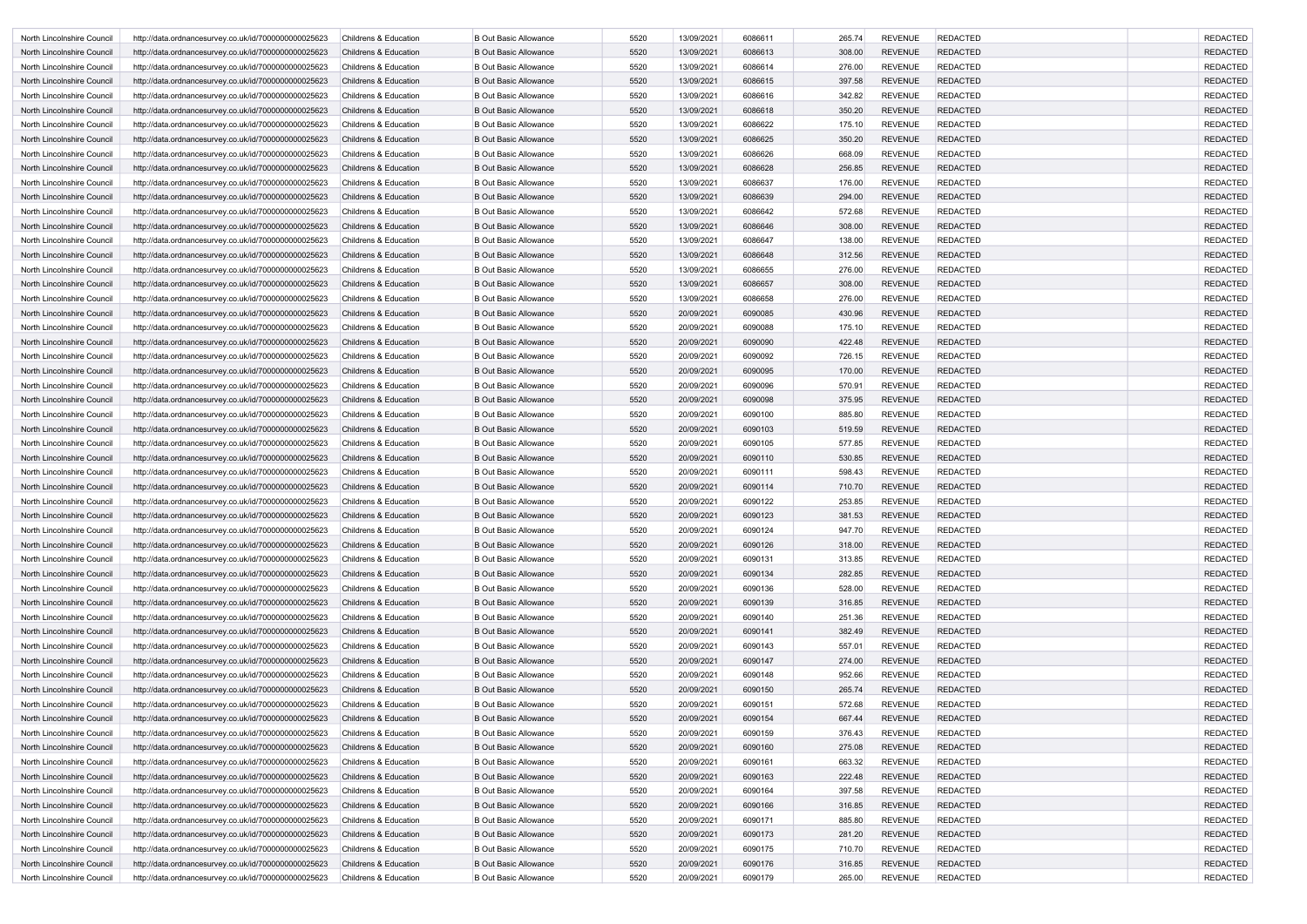| North Lincolnshire Council | http://data.ordnancesurvey.co.uk/id/7000000000025623 | <b>Childrens &amp; Education</b> | <b>B Out Basic Allowance</b> | 5520 | 20/09/2021 | 6090183 | 710.70   | <b>REVENUE</b> | <b>REDACTED</b> | <b>REDACTED</b> |
|----------------------------|------------------------------------------------------|----------------------------------|------------------------------|------|------------|---------|----------|----------------|-----------------|-----------------|
| North Lincolnshire Council | http://data.ordnancesurvey.co.uk/id/7000000000025623 | <b>Childrens &amp; Education</b> | <b>B Out Basic Allowance</b> | 5520 | 20/09/2021 | 6090186 | 393.85   | <b>REVENUE</b> | <b>REDACTED</b> | <b>REDACTED</b> |
| North Lincolnshire Council | http://data.ordnancesurvey.co.uk/id/7000000000025623 | <b>Childrens &amp; Education</b> | <b>B Out Basic Allowance</b> | 5520 | 20/09/2021 | 6090190 | 272.85   | <b>REVENUE</b> | <b>REDACTED</b> | <b>REDACTED</b> |
| North Lincolnshire Council | http://data.ordnancesurvey.co.uk/id/7000000000025623 | <b>Childrens &amp; Education</b> | <b>B Out Basic Allowance</b> | 5520 | 20/09/2021 | 6090191 | 372.41   | <b>REVENUE</b> | <b>REDACTED</b> | <b>REDACTED</b> |
| North Lincolnshire Council | http://data.ordnancesurvey.co.uk/id/7000000000025623 | <b>Childrens &amp; Education</b> | <b>B Out Basic Allowance</b> | 5520 | 20/09/2021 | 6090192 | 308.00   | <b>REVENUE</b> | <b>REDACTED</b> | <b>REDACTED</b> |
| North Lincolnshire Council | http://data.ordnancesurvey.co.uk/id/7000000000025623 | <b>Childrens &amp; Education</b> | <b>B Out Basic Allowance</b> | 5520 | 20/09/2021 | 6090193 | 434.00   | <b>REVENUE</b> | <b>REDACTED</b> | <b>REDACTED</b> |
| North Lincolnshire Council | http://data.ordnancesurvey.co.uk/id/7000000000025623 | <b>Childrens &amp; Education</b> | <b>B Out Basic Allowance</b> | 5520 | 20/09/2021 | 6090195 | 1,031.04 | <b>REVENUE</b> | <b>REDACTED</b> | <b>REDACTED</b> |
| North Lincolnshire Council | http://data.ordnancesurvey.co.uk/id/7000000000025623 | <b>Childrens &amp; Education</b> | <b>B Out Basic Allowance</b> | 5520 | 20/09/2021 | 6090196 | 397.58   | <b>REVENUE</b> | <b>REDACTED</b> | <b>REDACTED</b> |
| North Lincolnshire Council | http://data.ordnancesurvey.co.uk/id/7000000000025623 | <b>Childrens &amp; Education</b> | <b>B Out Basic Allowance</b> | 5520 | 20/09/2021 | 6090198 | 449.59   | <b>REVENUE</b> | <b>REDACTED</b> | <b>REDACTED</b> |
| North Lincolnshire Council | http://data.ordnancesurvey.co.uk/id/7000000000025623 | Childrens & Education            | <b>B Out Basic Allowance</b> | 5520 | 20/09/2021 | 6090208 | 380.00   | <b>REVENUE</b> | <b>REDACTED</b> | <b>REDACTED</b> |
| North Lincolnshire Council | http://data.ordnancesurvey.co.uk/id/7000000000025623 | <b>Childrens &amp; Education</b> | <b>B Out Basic Allowance</b> | 5520 | 20/09/2021 | 6090221 | 265.74   | <b>REVENUE</b> | <b>REDACTED</b> | <b>REDACTED</b> |
| North Lincolnshire Council | http://data.ordnancesurvey.co.uk/id/7000000000025623 | <b>Childrens &amp; Education</b> | <b>B Out Basic Allowance</b> | 5520 | 20/09/2021 | 6090222 | 295.70   | <b>REVENUE</b> | <b>REDACTED</b> | <b>REDACTED</b> |
| North Lincolnshire Council | http://data.ordnancesurvey.co.uk/id/7000000000025623 | <b>Childrens &amp; Education</b> | <b>B Out Basic Allowance</b> | 5520 | 20/09/2021 | 6090226 | 316.85   | <b>REVENUE</b> | <b>REDACTED</b> | <b>REDACTED</b> |
| North Lincolnshire Council | http://data.ordnancesurvey.co.uk/id/7000000000025623 | <b>Childrens &amp; Education</b> | <b>B Out Basic Allowance</b> | 5520 | 20/09/2021 | 6090232 | 620.06   | <b>REVENUE</b> | <b>REDACTED</b> | <b>REDACTED</b> |
| North Lincolnshire Council | http://data.ordnancesurvey.co.uk/id/7000000000025623 | <b>Childrens &amp; Education</b> | <b>B Out Basic Allowance</b> | 5520 | 20/09/2021 | 6090236 | 265.74   | <b>REVENUE</b> | <b>REDACTED</b> | <b>REDACTED</b> |
| North Lincolnshire Council | http://data.ordnancesurvey.co.uk/id/7000000000025623 | <b>Childrens &amp; Education</b> | <b>B Out Basic Allowance</b> | 5520 | 20/09/2021 | 6090237 | 342.82   | <b>REVENUE</b> | <b>REDACTED</b> | <b>REDACTED</b> |
| North Lincolnshire Council | http://data.ordnancesurvey.co.uk/id/7000000000025623 | <b>Childrens &amp; Education</b> | <b>B Out Basic Allowance</b> | 5520 | 20/09/2021 | 6090239 | 222.48   | <b>REVENUE</b> | <b>REDACTED</b> | <b>REDACTED</b> |
| North Lincolnshire Council | http://data.ordnancesurvey.co.uk/id/7000000000025623 | <b>Childrens &amp; Education</b> | <b>B Out Basic Allowance</b> | 5520 | 20/09/2021 | 6090240 | 444.96   | <b>REVENUE</b> | <b>REDACTED</b> | <b>REDACTED</b> |
| North Lincolnshire Council | http://data.ordnancesurvey.co.uk/id/7000000000025623 | <b>Childrens &amp; Education</b> | <b>B Out Basic Allowance</b> | 5520 | 20/09/2021 | 6090241 | 488.22   | <b>REVENUE</b> | <b>REDACTED</b> | <b>REDACTED</b> |
| North Lincolnshire Council | http://data.ordnancesurvey.co.uk/id/7000000000025623 | <b>Childrens &amp; Education</b> | <b>B Out Basic Allowance</b> | 5520 | 20/09/2021 | 6090244 | 308.00   | <b>REVENUE</b> | <b>REDACTED</b> | <b>REDACTED</b> |
| North Lincolnshire Council | http://data.ordnancesurvey.co.uk/id/7000000000025623 | <b>Childrens &amp; Education</b> | <b>B Out Basic Allowance</b> | 5520 | 20/09/2021 | 6090246 | 313.88   | <b>REVENUE</b> | <b>REDACTED</b> | <b>REDACTED</b> |
| North Lincolnshire Council | http://data.ordnancesurvey.co.uk/id/7000000000025623 | <b>Childrens &amp; Education</b> | <b>B Out Basic Allowance</b> | 5520 | 20/09/2021 | 6090249 | 365.53   | <b>REVENUE</b> | <b>REDACTED</b> | <b>REDACTED</b> |
| North Lincolnshire Council | http://data.ordnancesurvey.co.uk/id/7000000000025623 | <b>Childrens &amp; Education</b> | <b>B Out Basic Allowance</b> | 5520 | 20/09/2021 | 6090253 | 277.17   | <b>REVENUE</b> | <b>REDACTED</b> | <b>REDACTED</b> |
| North Lincolnshire Council | http://data.ordnancesurvey.co.uk/id/7000000000025623 | <b>Childrens &amp; Education</b> | <b>B Out Basic Allowance</b> | 5520 | 20/09/2021 | 6090254 | 292.00   | <b>REVENUE</b> | <b>REDACTED</b> | <b>REDACTED</b> |
| North Lincolnshire Council | http://data.ordnancesurvey.co.uk/id/7000000000025623 | <b>Childrens &amp; Education</b> | <b>B Out Basic Allowance</b> | 5520 | 20/09/2021 | 6090257 | 620.06   | <b>REVENUE</b> | <b>REDACTED</b> | <b>REDACTED</b> |
| North Lincolnshire Council | http://data.ordnancesurvey.co.uk/id/7000000000025623 | <b>Childrens &amp; Education</b> | <b>B Out Basic Allowance</b> | 5520 | 20/09/2021 | 6090258 | 597.58   | <b>REVENUE</b> | <b>REDACTED</b> | <b>REDACTED</b> |
| North Lincolnshire Council | http://data.ordnancesurvey.co.uk/id/7000000000025623 | <b>Childrens &amp; Education</b> | <b>B Out Basic Allowance</b> | 5520 | 20/09/2021 | 6090260 | 266.06   | <b>REVENUE</b> | <b>REDACTED</b> | <b>REDACTED</b> |
| North Lincolnshire Council | http://data.ordnancesurvey.co.uk/id/7000000000025623 | <b>Childrens &amp; Education</b> | <b>B Out Basic Allowance</b> | 5520 | 20/09/2021 | 6090262 | 265.74   | <b>REVENUE</b> | <b>REDACTED</b> | <b>REDACTED</b> |
| North Lincolnshire Council | http://data.ordnancesurvey.co.uk/id/7000000000025623 | <b>Childrens &amp; Education</b> | <b>B Out Basic Allowance</b> | 5520 | 20/09/2021 | 6090267 | 1,112.40 | <b>REVENUE</b> | <b>REDACTED</b> | <b>REDACTED</b> |
| North Lincolnshire Council | http://data.ordnancesurvey.co.uk/id/7000000000025623 | <b>Childrens &amp; Education</b> | <b>B Out Basic Allowance</b> | 5520 | 20/09/2021 | 6090268 | 314.00   | <b>REVENUE</b> | <b>REDACTED</b> | <b>REDACTED</b> |
| North Lincolnshire Council | http://data.ordnancesurvey.co.uk/id/7000000000025623 | <b>Childrens &amp; Education</b> | <b>B Out Basic Allowance</b> | 5520 | 20/09/2021 | 6090269 | 265.74   | <b>REVENUE</b> | <b>REDACTED</b> | <b>REDACTED</b> |
| North Lincolnshire Council | http://data.ordnancesurvey.co.uk/id/7000000000025623 | <b>Childrens &amp; Education</b> | <b>B Out Basic Allowance</b> | 5520 | 20/09/2021 | 6090272 | 888.22   | <b>REVENUE</b> | <b>REDACTED</b> | <b>REDACTED</b> |
| North Lincolnshire Council | http://data.ordnancesurvey.co.uk/id/7000000000025623 | <b>Childrens &amp; Education</b> | <b>B Out Basic Allowance</b> | 5520 | 20/09/2021 | 6090273 | 608.56   | <b>REVENUE</b> | <b>REDACTED</b> | <b>REDACTED</b> |
| North Lincolnshire Council | http://data.ordnancesurvey.co.uk/id/7000000000025623 | Childrens & Education            | <b>B Out Basic Allowance</b> | 5520 | 20/09/2021 | 6090274 | 308.00   | <b>REVENUE</b> | REDACTED        | REDACTED        |
| North Lincolnshire Council | http://data.ordnancesurvey.co.uk/id/7000000000025623 | <b>Childrens &amp; Education</b> | <b>B Out Basic Allowance</b> | 5520 | 20/09/2021 | 6090277 | 457.72   | <b>REVENUE</b> | <b>REDACTED</b> | <b>REDACTED</b> |
| North Lincolnshire Council | http://data.ordnancesurvey.co.uk/id/7000000000025623 | Childrens & Education            | <b>B Out Basic Allowance</b> | 5520 | 20/09/2021 | 6090278 | 256.85   | <b>REVENUE</b> | <b>REDACTED</b> | <b>REDACTED</b> |
| North Lincolnshire Council | http://data.ordnancesurvey.co.uk/id/7000000000025623 | Childrens & Education            | <b>B Out Basic Allowance</b> | 5520 | 20/09/2021 | 6090279 | 397.58   | <b>REVENUE</b> | <b>REDACTED</b> | <b>REDACTED</b> |
| North Lincolnshire Council | http://data.ordnancesurvey.co.uk/id/7000000000025623 | Childrens & Education            | <b>B Out Basic Allowance</b> | 5520 | 20/09/2021 | 6090281 | 525.30   | <b>REVENUE</b> | <b>REDACTED</b> | <b>REDACTED</b> |
| North Lincolnshire Council | http://data.ordnancesurvey.co.uk/id/7000000000025623 | <b>Childrens &amp; Education</b> | <b>B Out Basic Allowance</b> | 5520 | 20/09/2021 | 6090283 | 270.32   | <b>REVENUE</b> | REDACTED        | <b>REDACTED</b> |
| North Lincolnshire Council | http://data.ordnancesurvey.co.uk/id/7000000000025623 | Childrens & Education            | <b>B Out Basic Allowance</b> | 5520 | 20/09/2021 | 6090284 | 316.85   | <b>REVENUE</b> | <b>REDACTED</b> | <b>REDACTED</b> |
| North Lincolnshire Council | http://data.ordnancesurvey.co.uk/id/7000000000025623 | Childrens & Education            | <b>B Out Basic Allowance</b> | 5520 | 20/09/2021 | 6090286 | 222.48   | <b>REVENUE</b> | <b>REDACTED</b> | <b>REDACTED</b> |
| North Lincolnshire Council | http://data.ordnancesurvey.co.uk/id/7000000000025623 | Childrens & Education            | <b>B Out Basic Allowance</b> | 5520 | 20/09/2021 | 6090287 | 456.85   | <b>REVENUE</b> | <b>REDACTED</b> | <b>REDACTED</b> |
| North Lincolnshire Council | http://data.ordnancesurvey.co.uk/id/7000000000025623 | <b>Childrens &amp; Education</b> | <b>B Out Basic Allowance</b> | 5520 | 20/09/2021 | 6090288 | 596.85   | <b>REVENUE</b> | <b>REDACTED</b> | <b>REDACTED</b> |
| North Lincolnshire Council | http://data.ordnancesurvey.co.uk/id/7000000000025623 | Childrens & Education            | <b>B Out Basic Allowance</b> | 5520 | 20/09/2021 | 6090289 | 227.78   | <b>REVENUE</b> | <b>REDACTED</b> | <b>REDACTED</b> |
| North Lincolnshire Council | http://data.ordnancesurvey.co.uk/id/7000000000025623 | <b>Childrens &amp; Education</b> | <b>B Out Basic Allowance</b> | 5520 | 20/09/2021 | 6090291 | 329.00   | <b>REVENUE</b> | <b>REDACTED</b> | <b>REDACTED</b> |
| North Lincolnshire Council | http://data.ordnancesurvey.co.uk/id/7000000000025623 | Childrens & Education            | <b>B Out Basic Allowance</b> | 5520 | 20/09/2021 | 6090296 | 388.01   | <b>REVENUE</b> | <b>REDACTED</b> | <b>REDACTED</b> |
| North Lincolnshire Council | http://data.ordnancesurvey.co.uk/id/7000000000025623 | Childrens & Education            | <b>B Out Basic Allowance</b> | 5520 | 20/09/2021 | 6090297 | 175.10   | <b>REVENUE</b> | <b>REDACTED</b> | <b>REDACTED</b> |
| North Lincolnshire Council | http://data.ordnancesurvey.co.uk/id/7000000000025623 | Childrens & Education            | <b>B Out Basic Allowance</b> | 5520 | 20/09/2021 | 6090300 | 312.05   | <b>REVENUE</b> | <b>REDACTED</b> | <b>REDACTED</b> |
| North Lincolnshire Council | http://data.ordnancesurvey.co.uk/id/7000000000025623 | Childrens & Education            | <b>B Out Basic Allowance</b> | 5520 | 20/09/2021 | 6090303 | 272.85   | <b>REVENUE</b> | <b>REDACTED</b> | <b>REDACTED</b> |
| North Lincolnshire Council | http://data.ordnancesurvey.co.uk/id/7000000000025623 | Childrens & Education            | <b>B Out Basic Allowance</b> | 5520 | 20/09/2021 | 6090306 | 342.00   | <b>REVENUE</b> | <b>REDACTED</b> | <b>REDACTED</b> |
| North Lincolnshire Council | http://data.ordnancesurvey.co.uk/id/7000000000025623 | Childrens & Education            | <b>B Out Basic Allowance</b> | 5520 | 20/09/2021 | 6090307 | 906.11   | <b>REVENUE</b> | <b>REDACTED</b> | <b>REDACTED</b> |
| North Lincolnshire Council | http://data.ordnancesurvey.co.uk/id/7000000000025623 | Childrens & Education            | <b>B Out Basic Allowance</b> | 5520 | 20/09/2021 | 6090309 | 292.00   | <b>REVENUE</b> | <b>REDACTED</b> | <b>REDACTED</b> |
| North Lincolnshire Council | http://data.ordnancesurvey.co.uk/id/7000000000025623 | <b>Childrens &amp; Education</b> | <b>B Out Basic Allowance</b> | 5520 | 20/09/2021 | 6090310 | 444.96   | <b>REVENUE</b> | <b>REDACTED</b> | <b>REDACTED</b> |
| North Lincolnshire Council | http://data.ordnancesurvey.co.uk/id/7000000000025623 | Childrens & Education            | <b>B Out Basic Allowance</b> | 5520 | 20/09/2021 | 6090313 | 265.74   | <b>REVENUE</b> | <b>REDACTED</b> | <b>REDACTED</b> |
| North Lincolnshire Council | http://data.ordnancesurvey.co.uk/id/7000000000025623 | <b>Childrens &amp; Education</b> | <b>B Out Basic Allowance</b> | 5520 | 20/09/2021 | 6090315 | 308.00   | <b>REVENUE</b> | <b>REDACTED</b> | <b>REDACTED</b> |
| North Lincolnshire Council | http://data.ordnancesurvey.co.uk/id/7000000000025623 | Childrens & Education            | <b>B Out Basic Allowance</b> | 5520 | 20/09/2021 | 6090316 | 276.00   | <b>REVENUE</b> | <b>REDACTED</b> | <b>REDACTED</b> |
| North Lincolnshire Council | http://data.ordnancesurvey.co.uk/id/7000000000025623 | Childrens & Education            | <b>B Out Basic Allowance</b> | 5520 | 20/09/2021 | 6090317 | 397.58   | <b>REVENUE</b> | <b>REDACTED</b> | <b>REDACTED</b> |
| North Lincolnshire Council | http://data.ordnancesurvey.co.uk/id/7000000000025623 | Childrens & Education            | <b>B Out Basic Allowance</b> | 5520 | 20/09/2021 | 6090318 | 342.82   | <b>REVENUE</b> | <b>REDACTED</b> | <b>REDACTED</b> |
| North Lincolnshire Council | http://data.ordnancesurvey.co.uk/id/7000000000025623 | <b>Childrens &amp; Education</b> | <b>B Out Basic Allowance</b> | 5520 | 20/09/2021 | 6090320 | 350.20   | <b>REVENUE</b> | <b>REDACTED</b> | <b>REDACTED</b> |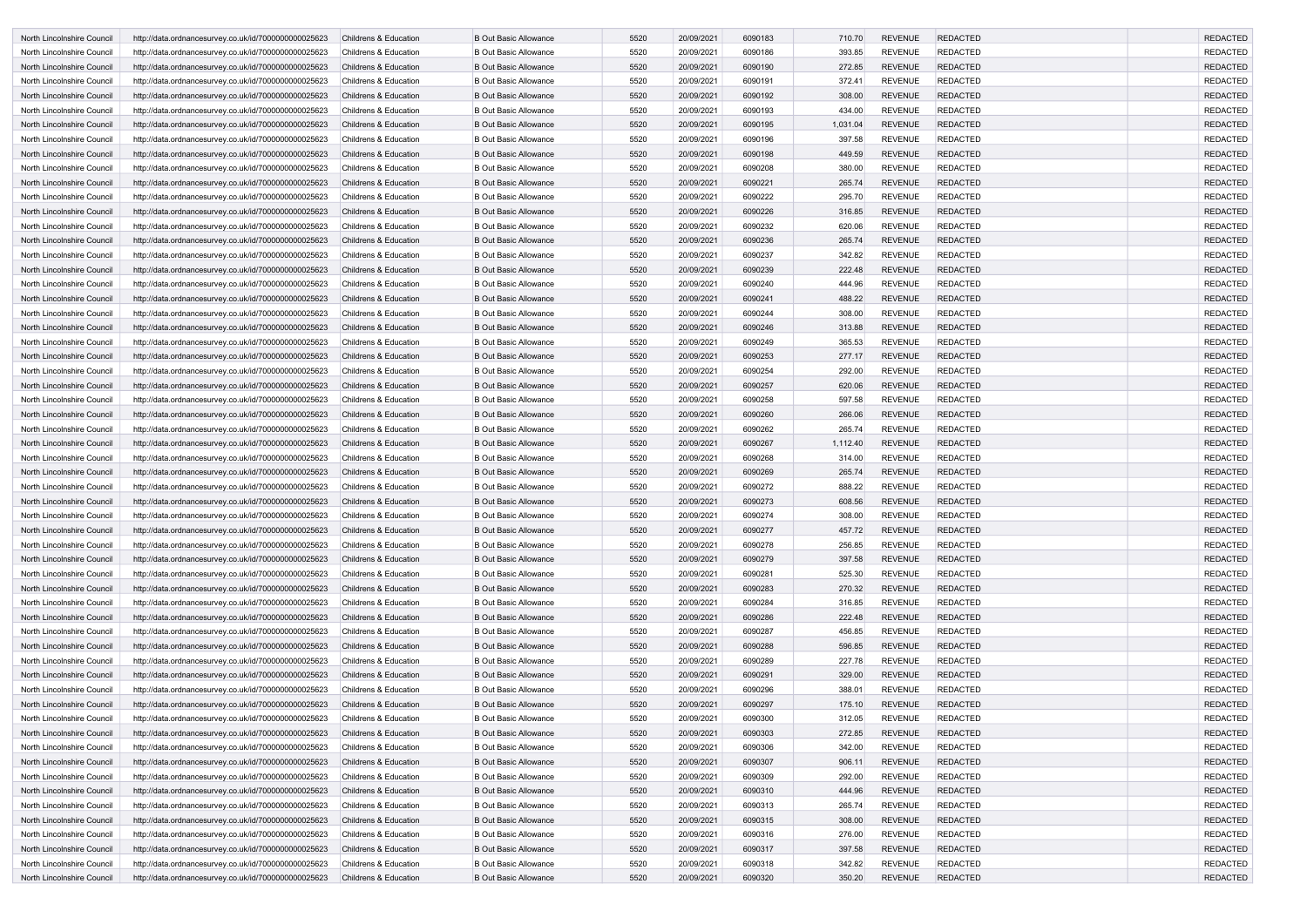| North Lincolnshire Council | http://data.ordnancesurvey.co.uk/id/7000000000025623 | <b>Childrens &amp; Education</b> | <b>B Out Basic Allowance</b> | 5520 | 20/09/2021 | 6090327 | 350.20   | <b>REVENUE</b> | <b>REDACTED</b> | <b>REDACTED</b> |
|----------------------------|------------------------------------------------------|----------------------------------|------------------------------|------|------------|---------|----------|----------------|-----------------|-----------------|
| North Lincolnshire Council | http://data.ordnancesurvey.co.uk/id/7000000000025623 | <b>Childrens &amp; Education</b> | <b>B Out Basic Allowance</b> | 5520 | 20/09/2021 | 6090330 | 256.85   | <b>REVENUE</b> | <b>REDACTED</b> | <b>REDACTED</b> |
| North Lincolnshire Council | http://data.ordnancesurvey.co.uk/id/7000000000025623 | <b>Childrens &amp; Education</b> | <b>B Out Basic Allowance</b> | 5520 | 20/09/2021 | 6090331 | 154.00   | <b>REVENUE</b> | <b>REDACTED</b> | <b>REDACTED</b> |
| North Lincolnshire Council | http://data.ordnancesurvey.co.uk/id/7000000000025623 | <b>Childrens &amp; Education</b> | <b>B Out Basic Allowance</b> | 5520 | 20/09/2021 | 6090339 | 528.00   | <b>REVENUE</b> | <b>REDACTED</b> | <b>REDACTED</b> |
| North Lincolnshire Council | http://data.ordnancesurvey.co.uk/id/7000000000025623 | <b>Childrens &amp; Education</b> | <b>B Out Basic Allowance</b> | 5520 | 20/09/2021 | 6090341 | 294.00   | <b>REVENUE</b> | <b>REDACTED</b> | <b>REDACTED</b> |
| North Lincolnshire Council | http://data.ordnancesurvey.co.uk/id/7000000000025623 | <b>Childrens &amp; Education</b> | <b>B Out Basic Allowance</b> | 5520 | 20/09/2021 | 6090344 | 572.68   | <b>REVENUE</b> | <b>REDACTED</b> | <b>REDACTED</b> |
| North Lincolnshire Council | http://data.ordnancesurvey.co.uk/id/7000000000025623 | Childrens & Education            | <b>B Out Basic Allowance</b> | 5520 | 20/09/2021 | 6090347 | 308.00   | <b>REVENUE</b> | <b>REDACTED</b> | <b>REDACTED</b> |
| North Lincolnshire Council | http://data.ordnancesurvey.co.uk/id/7000000000025623 | <b>Childrens &amp; Education</b> | <b>B Out Basic Allowance</b> | 5520 | 20/09/2021 | 6090349 | 312.56   | <b>REVENUE</b> | <b>REDACTED</b> | <b>REDACTED</b> |
| North Lincolnshire Council | http://data.ordnancesurvey.co.uk/id/7000000000025623 | Childrens & Education            | <b>B Out Basic Allowance</b> | 5520 | 20/09/2021 | 6090356 | 276.00   | <b>REVENUE</b> | <b>REDACTED</b> | <b>REDACTED</b> |
| North Lincolnshire Council | http://data.ordnancesurvey.co.uk/id/7000000000025623 | <b>Childrens &amp; Education</b> | <b>B Out Basic Allowance</b> | 5520 | 20/09/2021 | 6090358 | 308.00   | <b>REVENUE</b> | <b>REDACTED</b> | <b>REDACTED</b> |
| North Lincolnshire Council | http://data.ordnancesurvey.co.uk/id/7000000000025623 | <b>Childrens &amp; Education</b> | <b>B Out Basic Allowance</b> | 5520 | 20/09/2021 | 6090359 | 276.00   | <b>REVENUE</b> | <b>REDACTED</b> | <b>REDACTED</b> |
| North Lincolnshire Council | http://data.ordnancesurvey.co.uk/id/7000000000025623 | <b>Childrens &amp; Education</b> | <b>B Out Basic Allowance</b> | 5520 | 20/09/2021 | 6090361 | 78.86    | <b>REVENUE</b> | <b>REDACTED</b> | <b>REDACTED</b> |
| North Lincolnshire Council | http://data.ordnancesurvey.co.uk/id/7000000000025623 | <b>Childrens &amp; Education</b> | <b>B Out Basic Allowance</b> | 5520 | 27/09/2021 | 6093943 | 430.96   | <b>REVENUE</b> | <b>REDACTED</b> | <b>REDACTED</b> |
| North Lincolnshire Council | http://data.ordnancesurvey.co.uk/id/7000000000025623 | <b>Childrens &amp; Education</b> | <b>B Out Basic Allowance</b> | 5520 | 27/09/2021 | 6093946 | 175.10   | <b>REVENUE</b> | <b>REDACTED</b> | <b>REDACTED</b> |
| North Lincolnshire Council | http://data.ordnancesurvey.co.uk/id/7000000000025623 | <b>Childrens &amp; Education</b> | <b>B Out Basic Allowance</b> | 5520 | 27/09/2021 | 6093947 | 422.48   | <b>REVENUE</b> | <b>REDACTED</b> | <b>REDACTED</b> |
| North Lincolnshire Council | http://data.ordnancesurvey.co.uk/id/7000000000025623 | <b>Childrens &amp; Education</b> | <b>B Out Basic Allowance</b> | 5520 | 27/09/2021 | 6093949 | 747.78   | <b>REVENUE</b> | <b>REDACTED</b> | <b>REDACTED</b> |
| North Lincolnshire Council | http://data.ordnancesurvey.co.uk/id/7000000000025623 | <b>Childrens &amp; Education</b> | <b>B Out Basic Allowance</b> | 5520 | 27/09/2021 | 6093953 | 570.91   | <b>REVENUE</b> | <b>REDACTED</b> | <b>REDACTED</b> |
| North Lincolnshire Council | http://data.ordnancesurvey.co.uk/id/7000000000025623 | <b>Childrens &amp; Education</b> | <b>B Out Basic Allowance</b> | 5520 | 27/09/2021 | 6093955 | 375.95   | <b>REVENUE</b> | <b>REDACTED</b> | <b>REDACTED</b> |
| North Lincolnshire Council | http://data.ordnancesurvey.co.uk/id/7000000000025623 | <b>Childrens &amp; Education</b> | <b>B Out Basic Allowance</b> | 5520 | 27/09/2021 | 6093957 | 885.80   | <b>REVENUE</b> | <b>REDACTED</b> | <b>REDACTED</b> |
| North Lincolnshire Council | http://data.ordnancesurvey.co.uk/id/7000000000025623 | <b>Childrens &amp; Education</b> | <b>B Out Basic Allowance</b> | 5520 | 27/09/2021 | 6093960 | 519.59   | <b>REVENUE</b> | <b>REDACTED</b> | <b>REDACTED</b> |
| North Lincolnshire Council | http://data.ordnancesurvey.co.uk/id/7000000000025623 | <b>Childrens &amp; Education</b> | <b>B Out Basic Allowance</b> | 5520 | 27/09/2021 | 6093962 | 577.85   | <b>REVENUE</b> | <b>REDACTED</b> | <b>REDACTED</b> |
| North Lincolnshire Council | http://data.ordnancesurvey.co.uk/id/7000000000025623 | <b>Childrens &amp; Education</b> | <b>B Out Basic Allowance</b> | 5520 | 27/09/2021 | 6093967 | 423.82   | <b>REVENUE</b> | <b>REDACTED</b> | <b>REDACTED</b> |
| North Lincolnshire Council | http://data.ordnancesurvey.co.uk/id/7000000000025623 | <b>Childrens &amp; Education</b> | <b>B Out Basic Allowance</b> | 5520 | 27/09/2021 | 6093968 | 598.43   | <b>REVENUE</b> | <b>REDACTED</b> | <b>REDACTED</b> |
| North Lincolnshire Council | http://data.ordnancesurvey.co.uk/id/7000000000025623 | <b>Childrens &amp; Education</b> | <b>B Out Basic Allowance</b> | 5520 | 27/09/2021 | 6093971 | 710.70   | <b>REVENUE</b> | <b>REDACTED</b> | <b>REDACTED</b> |
| North Lincolnshire Council | http://data.ordnancesurvey.co.uk/id/7000000000025623 | <b>Childrens &amp; Education</b> | <b>B Out Basic Allowance</b> | 5520 | 27/09/2021 | 6093974 | 444.96   | <b>REVENUE</b> | <b>REDACTED</b> | <b>REDACTED</b> |
| North Lincolnshire Council | http://data.ordnancesurvey.co.uk/id/7000000000025623 | <b>Childrens &amp; Education</b> | <b>B Out Basic Allowance</b> | 5520 | 27/09/2021 | 6093976 | 325.09   | <b>REVENUE</b> | <b>REDACTED</b> | <b>REDACTED</b> |
| North Lincolnshire Council | http://data.ordnancesurvey.co.uk/id/7000000000025623 | <b>Childrens &amp; Education</b> | <b>B Out Basic Allowance</b> | 5520 | 27/09/2021 | 6093979 | 253.85   | <b>REVENUE</b> | <b>REDACTED</b> | <b>REDACTED</b> |
| North Lincolnshire Council | http://data.ordnancesurvey.co.uk/id/7000000000025623 | <b>Childrens &amp; Education</b> | <b>B Out Basic Allowance</b> | 5520 | 27/09/2021 | 6093980 | 381.53   | <b>REVENUE</b> | <b>REDACTED</b> | <b>REDACTED</b> |
| North Lincolnshire Council | http://data.ordnancesurvey.co.uk/id/7000000000025623 | <b>Childrens &amp; Education</b> | <b>B Out Basic Allowance</b> | 5520 | 27/09/2021 | 6093981 | 947.70   | <b>REVENUE</b> | <b>REDACTED</b> | <b>REDACTED</b> |
| North Lincolnshire Council | http://data.ordnancesurvey.co.uk/id/7000000000025623 | <b>Childrens &amp; Education</b> | <b>B Out Basic Allowance</b> | 5520 | 27/09/2021 | 6093983 | 318.00   | <b>REVENUE</b> | <b>REDACTED</b> | <b>REDACTED</b> |
| North Lincolnshire Council | http://data.ordnancesurvey.co.uk/id/7000000000025623 | <b>Childrens &amp; Education</b> | <b>B Out Basic Allowance</b> | 5520 | 27/09/2021 | 6093988 | 313.85   | <b>REVENUE</b> | <b>REDACTED</b> | <b>REDACTED</b> |
| North Lincolnshire Council | http://data.ordnancesurvey.co.uk/id/7000000000025623 | <b>Childrens &amp; Education</b> | <b>B Out Basic Allowance</b> | 5520 | 27/09/2021 | 6093991 | 282.85   | <b>REVENUE</b> | <b>REDACTED</b> | <b>REDACTED</b> |
| North Lincolnshire Council | http://data.ordnancesurvey.co.uk/id/7000000000025623 | Childrens & Education            | <b>B Out Basic Allowance</b> | 5520 | 27/09/2021 | 6093993 | 528.00   | <b>REVENUE</b> | <b>REDACTED</b> | <b>REDACTED</b> |
| North Lincolnshire Council | http://data.ordnancesurvey.co.uk/id/7000000000025623 | Childrens & Education            | <b>B Out Basic Allowance</b> | 5520 | 27/09/2021 | 6093996 | 316.85   | <b>REVENUE</b> | <b>REDACTED</b> | <b>REDACTED</b> |
| North Lincolnshire Council | http://data.ordnancesurvey.co.uk/id/7000000000025623 | Childrens & Education            | <b>B Out Basic Allowance</b> | 5520 | 27/09/2021 | 6093997 | 251.36   | <b>REVENUE</b> | <b>REDACTED</b> | <b>REDACTED</b> |
| North Lincolnshire Council | http://data.ordnancesurvey.co.uk/id/7000000000025623 | <b>Childrens &amp; Education</b> | <b>B Out Basic Allowance</b> | 5520 | 27/09/2021 | 6093998 | 382.49   | <b>REVENUE</b> | <b>REDACTED</b> | <b>REDACTED</b> |
| North Lincolnshire Council | http://data.ordnancesurvey.co.uk/id/7000000000025623 | Childrens & Education            | <b>B Out Basic Allowance</b> | 5520 | 27/09/2021 | 6094000 | 557.01   | <b>REVENUE</b> | <b>REDACTED</b> | <b>REDACTED</b> |
| North Lincolnshire Council | http://data.ordnancesurvey.co.uk/id/7000000000025623 | <b>Childrens &amp; Education</b> | <b>B Out Basic Allowance</b> | 5520 | 27/09/2021 | 6094004 | 274.00   | <b>REVENUE</b> | <b>REDACTED</b> | <b>REDACTED</b> |
| North Lincolnshire Council | http://data.ordnancesurvey.co.uk/id/7000000000025623 | Childrens & Education            | <b>B Out Basic Allowance</b> | 5520 | 27/09/2021 | 6094005 | 914.70   | <b>REVENUE</b> | <b>REDACTED</b> | <b>REDACTED</b> |
| North Lincolnshire Council | http://data.ordnancesurvey.co.uk/id/7000000000025623 | Childrens & Education            | <b>B Out Basic Allowance</b> | 5520 | 27/09/2021 | 6094007 | 265.74   | <b>REVENUE</b> | <b>REDACTED</b> | <b>REDACTED</b> |
| North Lincolnshire Council | http://data.ordnancesurvey.co.uk/id/7000000000025623 | <b>Childrens &amp; Education</b> | <b>B Out Basic Allowance</b> | 5520 | 27/09/2021 | 6094008 | 572.68   | <b>REVENUE</b> | <b>REDACTED</b> | <b>REDACTED</b> |
| North Lincolnshire Council | http://data.ordnancesurvey.co.uk/id/7000000000025623 | Childrens & Education            | <b>B Out Basic Allowance</b> | 5520 | 27/09/2021 | 6094011 | 667.44   | <b>REVENUE</b> | <b>REDACTED</b> | <b>REDACTED</b> |
| North Lincolnshire Council | http://data.ordnancesurvey.co.uk/id/7000000000025623 | <b>Childrens &amp; Education</b> | <b>B Out Basic Allowance</b> | 5520 | 27/09/2021 | 6094016 | 376.43   | <b>REVENUE</b> | <b>REDACTED</b> | <b>REDACTED</b> |
| North Lincolnshire Council | http://data.ordnancesurvey.co.uk/id/7000000000025623 | Childrens & Education            | <b>B Out Basic Allowance</b> | 5520 | 27/09/2021 | 6094017 | 275.08   | <b>REVENUE</b> | <b>REDACTED</b> | <b>REDACTED</b> |
| North Lincolnshire Council | http://data.ordnancesurvey.co.uk/id/7000000000025623 | Childrens & Education            | <b>B Out Basic Allowance</b> | 5520 | 27/09/2021 | 6094018 | 663.32   | <b>REVENUE</b> | <b>REDACTED</b> | <b>REDACTED</b> |
| North Lincolnshire Council | http://data.ordnancesurvey.co.uk/id/7000000000025623 | Childrens & Education            | <b>B Out Basic Allowance</b> | 5520 | 27/09/2021 | 6094020 | 222.48   | <b>REVENUE</b> | <b>REDACTED</b> | <b>REDACTED</b> |
| North Lincolnshire Council | http://data.ordnancesurvey.co.uk/id/7000000000025623 | Childrens & Education            | <b>B Out Basic Allowance</b> | 5520 | 27/09/2021 | 6094021 | 397.58   | <b>REVENUE</b> | <b>REDACTED</b> | <b>REDACTED</b> |
| North Lincolnshire Council | http://data.ordnancesurvey.co.uk/id/7000000000025623 | <b>Childrens &amp; Education</b> | <b>B Out Basic Allowance</b> | 5520 | 27/09/2021 | 6094023 | 316.85   | <b>REVENUE</b> | <b>REDACTED</b> | <b>REDACTED</b> |
| North Lincolnshire Council | http://data.ordnancesurvey.co.uk/id/7000000000025623 | Childrens & Education            | <b>B Out Basic Allowance</b> | 5520 | 27/09/2021 | 6094028 | 885.80   | <b>REVENUE</b> | <b>REDACTED</b> | <b>REDACTED</b> |
| North Lincolnshire Council | http://data.ordnancesurvey.co.uk/id/7000000000025623 | Childrens & Education            | <b>B Out Basic Allowance</b> | 5520 | 27/09/2021 | 6094030 | 281.20   | <b>REVENUE</b> | <b>REDACTED</b> | <b>REDACTED</b> |
| North Lincolnshire Council | http://data.ordnancesurvey.co.uk/id/7000000000025623 | Childrens & Education            | <b>B Out Basic Allowance</b> | 5520 | 27/09/2021 | 6094032 | 710.70   | <b>REVENUE</b> | <b>REDACTED</b> | <b>REDACTED</b> |
| North Lincolnshire Council | http://data.ordnancesurvey.co.uk/id/7000000000025623 | Childrens & Education            | <b>B Out Basic Allowance</b> | 5520 | 27/09/2021 | 6094036 | 265.00   | <b>REVENUE</b> | <b>REDACTED</b> | <b>REDACTED</b> |
| North Lincolnshire Council | http://data.ordnancesurvey.co.uk/id/7000000000025623 | <b>Childrens &amp; Education</b> | <b>B Out Basic Allowance</b> | 5520 | 27/09/2021 | 6094040 | 710.70   | <b>REVENUE</b> | <b>REDACTED</b> | <b>REDACTED</b> |
| North Lincolnshire Council | http://data.ordnancesurvey.co.uk/id/7000000000025623 | Childrens & Education            | <b>B Out Basic Allowance</b> | 5520 | 27/09/2021 | 6094043 | 393.85   | <b>REVENUE</b> | <b>REDACTED</b> | <b>REDACTED</b> |
| North Lincolnshire Council | http://data.ordnancesurvey.co.uk/id/7000000000025623 | Childrens & Education            | <b>B Out Basic Allowance</b> | 5520 | 27/09/2021 | 6094047 | 272.85   | <b>REVENUE</b> | <b>REDACTED</b> | <b>REDACTED</b> |
| North Lincolnshire Council | http://data.ordnancesurvey.co.uk/id/7000000000025623 | Childrens & Education            | <b>B Out Basic Allowance</b> | 5520 | 27/09/2021 | 6094048 | 372.41   | <b>REVENUE</b> | <b>REDACTED</b> | <b>REDACTED</b> |
| North Lincolnshire Council | http://data.ordnancesurvey.co.uk/id/7000000000025623 | <b>Childrens &amp; Education</b> | <b>B Out Basic Allowance</b> | 5520 | 27/09/2021 | 6094049 | 308.00   | <b>REVENUE</b> | <b>REDACTED</b> | <b>REDACTED</b> |
| North Lincolnshire Council | http://data.ordnancesurvey.co.uk/id/7000000000025623 | <b>Childrens &amp; Education</b> | <b>B Out Basic Allowance</b> | 5520 | 27/09/2021 | 6094050 | 434.00   | <b>REVENUE</b> | <b>REDACTED</b> | <b>REDACTED</b> |
| North Lincolnshire Council | http://data.ordnancesurvey.co.uk/id/7000000000025623 | Childrens & Education            | <b>B Out Basic Allowance</b> | 5520 | 27/09/2021 | 6094052 | 1,296.78 | <b>REVENUE</b> | <b>REDACTED</b> | <b>REDACTED</b> |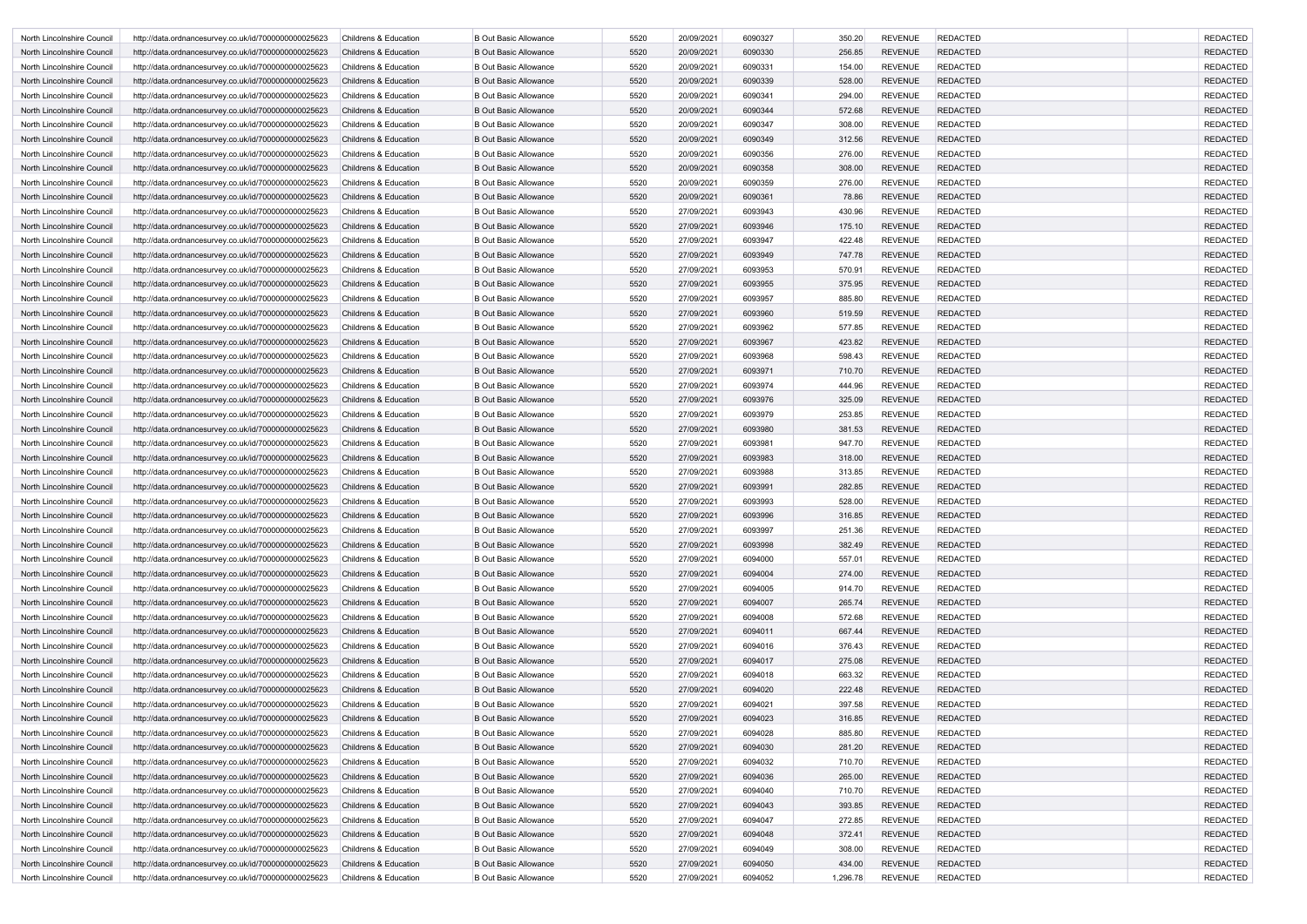| North Lincolnshire Council | http://data.ordnancesurvey.co.uk/id/7000000000025623 | <b>Childrens &amp; Education</b> | <b>B Out Basic Allowance</b> | 5520 | 27/09/2021 | 6094053 | 397.58 | <b>REVENUE</b> | <b>REDACTED</b> | <b>REDACTED</b> |
|----------------------------|------------------------------------------------------|----------------------------------|------------------------------|------|------------|---------|--------|----------------|-----------------|-----------------|
| North Lincolnshire Council | http://data.ordnancesurvey.co.uk/id/7000000000025623 | <b>Childrens &amp; Education</b> | <b>B Out Basic Allowance</b> | 5520 | 27/09/2021 | 6094055 | 449.59 | <b>REVENUE</b> | <b>REDACTED</b> | <b>REDACTED</b> |
| North Lincolnshire Council | http://data.ordnancesurvey.co.uk/id/7000000000025623 | <b>Childrens &amp; Education</b> | <b>B Out Basic Allowance</b> | 5520 | 27/09/2021 | 6094065 | 380.00 | <b>REVENUE</b> | <b>REDACTED</b> | <b>REDACTED</b> |
| North Lincolnshire Council | http://data.ordnancesurvey.co.uk/id/7000000000025623 | <b>Childrens &amp; Education</b> | <b>B Out Basic Allowance</b> | 5520 | 27/09/2021 | 6094072 | 222.48 | <b>REVENUE</b> | <b>REDACTED</b> | <b>REDACTED</b> |
| North Lincolnshire Council | http://data.ordnancesurvey.co.uk/id/7000000000025623 | <b>Childrens &amp; Education</b> | <b>B Out Basic Allowance</b> | 5520 | 27/09/2021 | 6094079 | 265.74 | <b>REVENUE</b> | <b>REDACTED</b> | <b>REDACTED</b> |
| North Lincolnshire Council | http://data.ordnancesurvey.co.uk/id/7000000000025623 | <b>Childrens &amp; Education</b> | <b>B Out Basic Allowance</b> | 5520 | 27/09/2021 | 6094080 | 257.48 | <b>REVENUE</b> | <b>REDACTED</b> | <b>REDACTED</b> |
| North Lincolnshire Council | http://data.ordnancesurvey.co.uk/id/7000000000025623 | <b>Childrens &amp; Education</b> | <b>B Out Basic Allowance</b> | 5520 | 27/09/2021 | 6094084 | 316.85 | <b>REVENUE</b> | <b>REDACTED</b> | <b>REDACTED</b> |
| North Lincolnshire Council | http://data.ordnancesurvey.co.uk/id/7000000000025623 | <b>Childrens &amp; Education</b> | <b>B Out Basic Allowance</b> | 5520 | 27/09/2021 | 6094090 | 620.06 | <b>REVENUE</b> | <b>REDACTED</b> | <b>REDACTED</b> |
| North Lincolnshire Council | http://data.ordnancesurvey.co.uk/id/7000000000025623 | <b>Childrens &amp; Education</b> | <b>B Out Basic Allowance</b> | 5520 | 27/09/2021 | 6094094 | 265.74 | <b>REVENUE</b> | <b>REDACTED</b> | <b>REDACTED</b> |
| North Lincolnshire Council | http://data.ordnancesurvey.co.uk/id/7000000000025623 | Childrens & Education            | <b>B Out Basic Allowance</b> | 5520 | 27/09/2021 | 6094095 | 342.82 | <b>REVENUE</b> | <b>REDACTED</b> | <b>REDACTED</b> |
| North Lincolnshire Council | http://data.ordnancesurvey.co.uk/id/7000000000025623 | <b>Childrens &amp; Education</b> | <b>B Out Basic Allowance</b> | 5520 | 27/09/2021 | 6094097 | 222.48 | <b>REVENUE</b> | <b>REDACTED</b> | <b>REDACTED</b> |
| North Lincolnshire Council | http://data.ordnancesurvey.co.uk/id/7000000000025623 | <b>Childrens &amp; Education</b> | <b>B Out Basic Allowance</b> | 5520 | 27/09/2021 | 6094098 | 444.96 | <b>REVENUE</b> | <b>REDACTED</b> | <b>REDACTED</b> |
| North Lincolnshire Council | http://data.ordnancesurvey.co.uk/id/7000000000025623 | <b>Childrens &amp; Education</b> | <b>B Out Basic Allowance</b> | 5520 | 27/09/2021 | 6094099 | 488.22 | <b>REVENUE</b> | <b>REDACTED</b> | <b>REDACTED</b> |
| North Lincolnshire Council | http://data.ordnancesurvey.co.uk/id/7000000000025623 | <b>Childrens &amp; Education</b> | <b>B Out Basic Allowance</b> | 5520 | 27/09/2021 | 6094102 | 308.00 | <b>REVENUE</b> | <b>REDACTED</b> | <b>REDACTED</b> |
| North Lincolnshire Council | http://data.ordnancesurvey.co.uk/id/7000000000025623 | <b>Childrens &amp; Education</b> | <b>B Out Basic Allowance</b> | 5520 | 27/09/2021 | 6094104 | 313.88 | <b>REVENUE</b> | <b>REDACTED</b> | <b>REDACTED</b> |
| North Lincolnshire Council | http://data.ordnancesurvey.co.uk/id/7000000000025623 | <b>Childrens &amp; Education</b> | <b>B Out Basic Allowance</b> | 5520 | 27/09/2021 | 6094107 | 365.53 | <b>REVENUE</b> | <b>REDACTED</b> | <b>REDACTED</b> |
| North Lincolnshire Council | http://data.ordnancesurvey.co.uk/id/7000000000025623 | <b>Childrens &amp; Education</b> | <b>B Out Basic Allowance</b> | 5520 | 27/09/2021 | 6094111 | 277.17 | <b>REVENUE</b> | <b>REDACTED</b> | <b>REDACTED</b> |
| North Lincolnshire Council | http://data.ordnancesurvey.co.uk/id/7000000000025623 | <b>Childrens &amp; Education</b> | <b>B Out Basic Allowance</b> | 5520 | 27/09/2021 | 6094112 | 446.00 | <b>REVENUE</b> | <b>REDACTED</b> | <b>REDACTED</b> |
| North Lincolnshire Council | http://data.ordnancesurvey.co.uk/id/7000000000025623 | <b>Childrens &amp; Education</b> | <b>B Out Basic Allowance</b> | 5520 | 27/09/2021 | 6094115 | 620.06 | <b>REVENUE</b> | <b>REDACTED</b> | <b>REDACTED</b> |
| North Lincolnshire Council | http://data.ordnancesurvey.co.uk/id/7000000000025623 | <b>Childrens &amp; Education</b> | <b>B Out Basic Allowance</b> | 5520 | 27/09/2021 | 6094116 | 597.58 | <b>REVENUE</b> | <b>REDACTED</b> | <b>REDACTED</b> |
| North Lincolnshire Council | http://data.ordnancesurvey.co.uk/id/7000000000025623 | <b>Childrens &amp; Education</b> | <b>B Out Basic Allowance</b> | 5520 | 27/09/2021 | 6094117 | 998.38 | <b>REVENUE</b> | <b>REDACTED</b> | <b>REDACTED</b> |
| North Lincolnshire Council | http://data.ordnancesurvey.co.uk/id/7000000000025623 | <b>Childrens &amp; Education</b> | <b>B Out Basic Allowance</b> | 5520 | 27/09/2021 | 6094118 | 266.06 | <b>REVENUE</b> | <b>REDACTED</b> | <b>REDACTED</b> |
| North Lincolnshire Council | http://data.ordnancesurvey.co.uk/id/7000000000025623 | <b>Childrens &amp; Education</b> | <b>B Out Basic Allowance</b> | 5520 | 27/09/2021 | 6094120 | 265.74 | <b>REVENUE</b> | <b>REDACTED</b> | <b>REDACTED</b> |
| North Lincolnshire Council | http://data.ordnancesurvey.co.uk/id/7000000000025623 | <b>Childrens &amp; Education</b> | <b>B Out Basic Allowance</b> | 5520 | 27/09/2021 | 6094125 | 667.44 | <b>REVENUE</b> | <b>REDACTED</b> | <b>REDACTED</b> |
| North Lincolnshire Council | http://data.ordnancesurvey.co.uk/id/7000000000025623 | <b>Childrens &amp; Education</b> | <b>B Out Basic Allowance</b> | 5520 | 27/09/2021 | 6094126 | 314.00 | <b>REVENUE</b> | <b>REDACTED</b> | <b>REDACTED</b> |
| North Lincolnshire Council | http://data.ordnancesurvey.co.uk/id/7000000000025623 | <b>Childrens &amp; Education</b> | <b>B Out Basic Allowance</b> | 5520 | 27/09/2021 | 6094127 | 424.65 | <b>REVENUE</b> | <b>REDACTED</b> | <b>REDACTED</b> |
| North Lincolnshire Council | http://data.ordnancesurvey.co.uk/id/7000000000025623 | <b>Childrens &amp; Education</b> | <b>B Out Basic Allowance</b> | 5520 | 27/09/2021 | 6094130 | 888.22 | <b>REVENUE</b> | <b>REDACTED</b> | <b>REDACTED</b> |
| North Lincolnshire Council | http://data.ordnancesurvey.co.uk/id/7000000000025623 | <b>Childrens &amp; Education</b> | <b>B Out Basic Allowance</b> | 5520 | 27/09/2021 | 6094131 | 608.56 | <b>REVENUE</b> | <b>REDACTED</b> | <b>REDACTED</b> |
| North Lincolnshire Council | http://data.ordnancesurvey.co.uk/id/7000000000025623 | <b>Childrens &amp; Education</b> | <b>B Out Basic Allowance</b> | 5520 | 27/09/2021 | 6094132 | 308.00 | <b>REVENUE</b> | <b>REDACTED</b> | <b>REDACTED</b> |
| North Lincolnshire Council | http://data.ordnancesurvey.co.uk/id/7000000000025623 | <b>Childrens &amp; Education</b> | <b>B Out Basic Allowance</b> | 5520 | 27/09/2021 | 6094135 | 176.00 | <b>REVENUE</b> | <b>REDACTED</b> | <b>REDACTED</b> |
| North Lincolnshire Council | http://data.ordnancesurvey.co.uk/id/7000000000025623 | <b>Childrens &amp; Education</b> | <b>B Out Basic Allowance</b> | 5520 | 27/09/2021 | 6094136 | 256.85 | <b>REVENUE</b> | <b>REDACTED</b> | <b>REDACTED</b> |
| North Lincolnshire Council | http://data.ordnancesurvey.co.uk/id/7000000000025623 | <b>Childrens &amp; Education</b> | <b>B Out Basic Allowance</b> | 5520 | 27/09/2021 | 6094137 | 397.58 | <b>REVENUE</b> | <b>REDACTED</b> | <b>REDACTED</b> |
| North Lincolnshire Council | http://data.ordnancesurvey.co.uk/id/7000000000025623 | <b>Childrens &amp; Education</b> | <b>B Out Basic Allowance</b> | 5520 | 27/09/2021 | 6094139 | 525.30 | <b>REVENUE</b> | <b>REDACTED</b> | <b>REDACTED</b> |
| North Lincolnshire Council | http://data.ordnancesurvey.co.uk/id/7000000000025623 | Childrens & Education            | <b>B Out Basic Allowance</b> | 5520 | 27/09/2021 | 6094141 | 270.32 | <b>REVENUE</b> | REDACTED        | REDACTED        |
| North Lincolnshire Council | http://data.ordnancesurvey.co.uk/id/7000000000025623 | <b>Childrens &amp; Education</b> | <b>B Out Basic Allowance</b> | 5520 | 27/09/2021 | 6094142 | 316.85 | <b>REVENUE</b> | <b>REDACTED</b> | <b>REDACTED</b> |
| North Lincolnshire Council | http://data.ordnancesurvey.co.uk/id/7000000000025623 | Childrens & Education            | <b>B Out Basic Allowance</b> | 5520 | 27/09/2021 | 6094144 | 265.74 | <b>REVENUE</b> | <b>REDACTED</b> | <b>REDACTED</b> |
| North Lincolnshire Council | http://data.ordnancesurvey.co.uk/id/7000000000025623 | Childrens & Education            | <b>B Out Basic Allowance</b> | 5520 | 27/09/2021 | 6094145 | 456.85 | <b>REVENUE</b> | <b>REDACTED</b> | <b>REDACTED</b> |
| North Lincolnshire Council | http://data.ordnancesurvey.co.uk/id/7000000000025623 | Childrens & Education            | <b>B Out Basic Allowance</b> | 5520 | 27/09/2021 | 6094146 | 596.85 | <b>REVENUE</b> | <b>REDACTED</b> | <b>REDACTED</b> |
| North Lincolnshire Council | http://data.ordnancesurvey.co.uk/id/7000000000025623 | <b>Childrens &amp; Education</b> | <b>B Out Basic Allowance</b> | 5520 | 27/09/2021 | 6094147 | 265.74 | <b>REVENUE</b> | REDACTED        | <b>REDACTED</b> |
| North Lincolnshire Council | http://data.ordnancesurvey.co.uk/id/7000000000025623 | Childrens & Education            | <b>B Out Basic Allowance</b> | 5520 | 27/09/2021 | 6094149 | 329.00 | <b>REVENUE</b> | <b>REDACTED</b> | <b>REDACTED</b> |
| North Lincolnshire Council | http://data.ordnancesurvey.co.uk/id/7000000000025623 | Childrens & Education            | <b>B Out Basic Allowance</b> | 5520 | 27/09/2021 | 6094158 | 312.05 | <b>REVENUE</b> | <b>REDACTED</b> | <b>REDACTED</b> |
| North Lincolnshire Council | http://data.ordnancesurvey.co.uk/id/7000000000025623 | Childrens & Education            | <b>B Out Basic Allowance</b> | 5520 | 27/09/2021 | 6094161 | 272.85 | <b>REVENUE</b> | <b>REDACTED</b> | <b>REDACTED</b> |
| North Lincolnshire Council | http://data.ordnancesurvey.co.uk/id/7000000000025623 | <b>Childrens &amp; Education</b> | <b>B Out Basic Allowance</b> | 5520 | 27/09/2021 | 6094163 | 440.84 | <b>REVENUE</b> | <b>REDACTED</b> | <b>REDACTED</b> |
| North Lincolnshire Council | http://data.ordnancesurvey.co.uk/id/7000000000025623 | Childrens & Education            | <b>B Out Basic Allowance</b> | 5520 | 27/09/2021 | 6094164 | 342.00 | <b>REVENUE</b> | <b>REDACTED</b> | <b>REDACTED</b> |
| North Lincolnshire Council | http://data.ordnancesurvey.co.uk/id/7000000000025623 | <b>Childrens &amp; Education</b> | <b>B Out Basic Allowance</b> | 5520 | 27/09/2021 | 6094165 | 842.54 | <b>REVENUE</b> | <b>REDACTED</b> | <b>REDACTED</b> |
| North Lincolnshire Council | http://data.ordnancesurvey.co.uk/id/7000000000025623 | Childrens & Education            | <b>B Out Basic Allowance</b> | 5520 | 27/09/2021 | 6094167 | 292.00 | <b>REVENUE</b> | <b>REDACTED</b> | <b>REDACTED</b> |
| North Lincolnshire Council | http://data.ordnancesurvey.co.uk/id/7000000000025623 | Childrens & Education            | <b>B Out Basic Allowance</b> | 5520 | 27/09/2021 | 6094168 | 488.22 | <b>REVENUE</b> | <b>REDACTED</b> | <b>REDACTED</b> |
| North Lincolnshire Council | http://data.ordnancesurvey.co.uk/id/7000000000025623 | Childrens & Education            | <b>B Out Basic Allowance</b> | 5520 | 27/09/2021 | 6094171 | 265.74 | <b>REVENUE</b> | <b>REDACTED</b> | <b>REDACTED</b> |
| North Lincolnshire Council | http://data.ordnancesurvey.co.uk/id/7000000000025623 | Childrens & Education            | <b>B Out Basic Allowance</b> | 5520 | 27/09/2021 | 6094172 | 308.00 | <b>REVENUE</b> | <b>REDACTED</b> | <b>REDACTED</b> |
| North Lincolnshire Council | http://data.ordnancesurvey.co.uk/id/7000000000025623 | Childrens & Education            | <b>B Out Basic Allowance</b> | 5520 | 27/09/2021 | 6094173 | 276.00 | <b>REVENUE</b> | <b>REDACTED</b> | <b>REDACTED</b> |
| North Lincolnshire Council | http://data.ordnancesurvey.co.uk/id/7000000000025623 | Childrens & Education            | <b>B Out Basic Allowance</b> | 5520 | 27/09/2021 | 6094174 | 397.58 | <b>REVENUE</b> | <b>REDACTED</b> | <b>REDACTED</b> |
| North Lincolnshire Council | http://data.ordnancesurvey.co.uk/id/7000000000025623 | Childrens & Education            | <b>B Out Basic Allowance</b> | 5520 | 27/09/2021 | 6094175 | 342.82 | <b>REVENUE</b> | <b>REDACTED</b> | <b>REDACTED</b> |
| North Lincolnshire Council | http://data.ordnancesurvey.co.uk/id/7000000000025623 | <b>Childrens &amp; Education</b> | <b>B Out Basic Allowance</b> | 5520 | 27/09/2021 | 6094177 | 350.20 | <b>REVENUE</b> | <b>REDACTED</b> | <b>REDACTED</b> |
| North Lincolnshire Council | http://data.ordnancesurvey.co.uk/id/7000000000025623 | Childrens & Education            | <b>B Out Basic Allowance</b> | 5520 | 27/09/2021 | 6094179 | 308.00 | <b>REVENUE</b> | <b>REDACTED</b> | <b>REDACTED</b> |
| North Lincolnshire Council | http://data.ordnancesurvey.co.uk/id/7000000000025623 | <b>Childrens &amp; Education</b> | <b>B Out Basic Allowance</b> | 5520 | 27/09/2021 | 6094184 | 350.20 | <b>REVENUE</b> | <b>REDACTED</b> | <b>REDACTED</b> |
| North Lincolnshire Council | http://data.ordnancesurvey.co.uk/id/7000000000025623 | Childrens & Education            | <b>B Out Basic Allowance</b> | 5520 | 27/09/2021 | 6094187 | 256.85 | <b>REVENUE</b> | <b>REDACTED</b> | <b>REDACTED</b> |
| North Lincolnshire Council | http://data.ordnancesurvey.co.uk/id/7000000000025623 | Childrens & Education            | <b>B Out Basic Allowance</b> | 5520 | 27/09/2021 | 6094194 | 138.00 | <b>REVENUE</b> | <b>REDACTED</b> | <b>REDACTED</b> |
| North Lincolnshire Council | http://data.ordnancesurvey.co.uk/id/7000000000025623 | Childrens & Education            | <b>B Out Basic Allowance</b> | 5520 | 27/09/2021 | 6094195 | 176.00 | <b>REVENUE</b> | <b>REDACTED</b> | <b>REDACTED</b> |
| North Lincolnshire Council | http://data.ordnancesurvey.co.uk/id/7000000000025623 | <b>Childrens &amp; Education</b> | <b>B Out Basic Allowance</b> | 5520 | 27/09/2021 | 6094197 | 294.00 | <b>REVENUE</b> | <b>REDACTED</b> | <b>REDACTED</b> |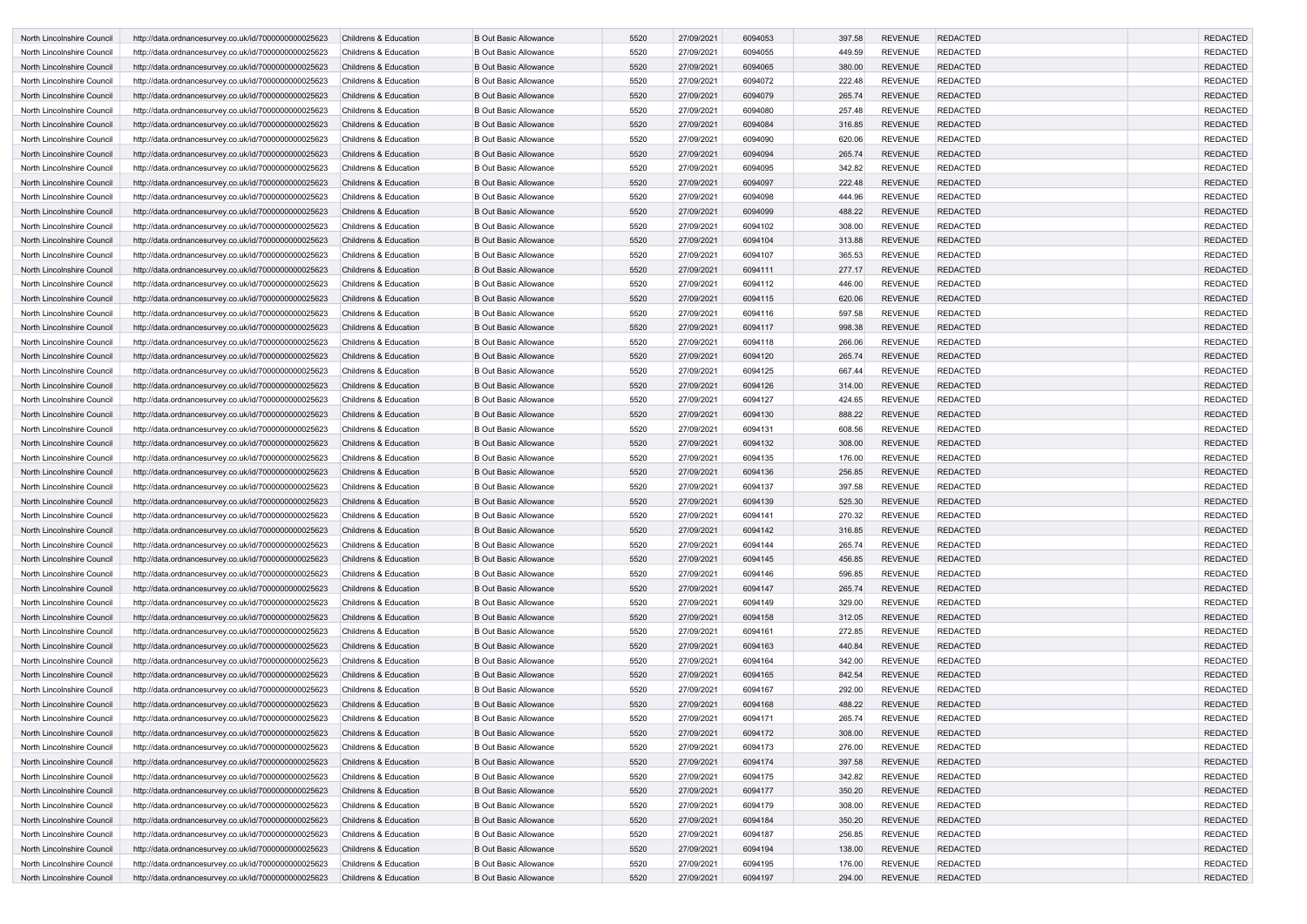| North Lincolnshire Council | http://data.ordnancesurvey.co.uk/id/7000000000025623 | <b>Childrens &amp; Education</b> | <b>B Out Basic Allowance</b> | 5520 | 27/09/2021 | 6094198 | 308.00 | <b>REVENUE</b> | <b>REDACTED</b> | <b>REDACTED</b> |
|----------------------------|------------------------------------------------------|----------------------------------|------------------------------|------|------------|---------|--------|----------------|-----------------|-----------------|
| North Lincolnshire Council | http://data.ordnancesurvey.co.uk/id/7000000000025623 | <b>Childrens &amp; Education</b> | <b>B Out Basic Allowance</b> | 5520 | 27/09/2021 | 6094199 | 572.68 | <b>REVENUE</b> | <b>REDACTED</b> | <b>REDACTED</b> |
| North Lincolnshire Council | http://data.ordnancesurvey.co.uk/id/7000000000025623 | <b>Childrens &amp; Education</b> | <b>B Out Basic Allowance</b> | 5520 | 27/09/2021 | 6094202 | 308.00 | <b>REVENUE</b> | <b>REDACTED</b> | <b>REDACTED</b> |
| North Lincolnshire Council | http://data.ordnancesurvey.co.uk/id/7000000000025623 | <b>Childrens &amp; Education</b> | <b>B Out Basic Allowance</b> | 5520 | 27/09/2021 | 6094204 | 312.56 | <b>REVENUE</b> | <b>REDACTED</b> | <b>REDACTED</b> |
| North Lincolnshire Council | http://data.ordnancesurvey.co.uk/id/7000000000025623 | <b>Childrens &amp; Education</b> | <b>B Out Basic Allowance</b> | 5520 | 27/09/2021 | 6094211 | 276.00 | <b>REVENUE</b> | <b>REDACTED</b> | <b>REDACTED</b> |
| North Lincolnshire Council | http://data.ordnancesurvey.co.uk/id/7000000000025623 | <b>Childrens &amp; Education</b> | <b>B Out Basic Allowance</b> | 5520 | 27/09/2021 | 6094213 | 308.00 | <b>REVENUE</b> | <b>REDACTED</b> | <b>REDACTED</b> |
| North Lincolnshire Council | http://data.ordnancesurvey.co.uk/id/7000000000025623 | <b>Childrens &amp; Education</b> | <b>B Out Basic Allowance</b> | 5520 | 27/09/2021 | 6094214 | 276.00 | <b>REVENUE</b> | <b>REDACTED</b> | <b>REDACTED</b> |
| North Lincolnshire Council | http://data.ordnancesurvey.co.uk/id/7000000000025623 | <b>Childrens &amp; Education</b> | <b>Client Related Costs</b>  | 5534 | 06/09/2021 | 6083011 | 62.31  | <b>REVENUE</b> | <b>REDACTED</b> | <b>REDACTED</b> |
| North Lincolnshire Council | http://data.ordnancesurvey.co.uk/id/7000000000025623 | Childrens & Education            | <b>Client Related Costs</b>  | 5534 | 06/09/2021 | 6083014 | 80.00  | <b>REVENUE</b> | <b>REDACTED</b> | <b>REDACTED</b> |
| North Lincolnshire Council | http://data.ordnancesurvey.co.uk/id/7000000000025623 | <b>Childrens &amp; Education</b> | <b>Client Related Costs</b>  | 5534 | 06/09/2021 | 6083015 | 22.31  | <b>REVENUE</b> | <b>REDACTED</b> | <b>REDACTED</b> |
| North Lincolnshire Council | http://data.ordnancesurvey.co.uk/id/7000000000025623 | <b>Childrens &amp; Education</b> | <b>Client Related Costs</b>  | 5534 | 06/09/2021 | 6083017 | 102.31 | <b>REVENUE</b> | <b>REDACTED</b> | <b>REDACTED</b> |
| North Lincolnshire Council | http://data.ordnancesurvey.co.uk/id/7000000000025623 | <b>Childrens &amp; Education</b> | <b>Client Related Costs</b>  | 5534 | 06/09/2021 | 6083021 | 30.00  | <b>REVENUE</b> | <b>REDACTED</b> | <b>REDACTED</b> |
| North Lincolnshire Council | http://data.ordnancesurvey.co.uk/id/7000000000025623 | <b>Childrens &amp; Education</b> | <b>Client Related Costs</b>  | 5534 | 06/09/2021 | 6083023 | 82.31  | <b>REVENUE</b> | <b>REDACTED</b> | <b>REDACTED</b> |
| North Lincolnshire Council | http://data.ordnancesurvey.co.uk/id/7000000000025623 | <b>Childrens &amp; Education</b> | <b>Client Related Costs</b>  | 5534 | 06/09/2021 | 6083025 | 262.31 | <b>REVENUE</b> | <b>REDACTED</b> | <b>REDACTED</b> |
| North Lincolnshire Council | http://data.ordnancesurvey.co.uk/id/7000000000025623 | <b>Childrens &amp; Education</b> | <b>Client Related Costs</b>  | 5534 | 06/09/2021 | 6083036 | 60.00  | <b>REVENUE</b> | <b>REDACTED</b> | <b>REDACTED</b> |
| North Lincolnshire Council | http://data.ordnancesurvey.co.uk/id/7000000000025623 | <b>Childrens &amp; Education</b> | <b>Client Related Costs</b>  | 5534 | 06/09/2021 | 6083039 | 70.00  | <b>REVENUE</b> | <b>REDACTED</b> | <b>REDACTED</b> |
| North Lincolnshire Council | http://data.ordnancesurvey.co.uk/id/7000000000025623 | <b>Childrens &amp; Education</b> | <b>Client Related Costs</b>  | 5534 | 06/09/2021 | 6083049 | 22.89  | <b>REVENUE</b> | <b>REDACTED</b> | <b>REDACTED</b> |
| North Lincolnshire Council | http://data.ordnancesurvey.co.uk/id/7000000000025623 | <b>Childrens &amp; Education</b> | <b>Client Related Costs</b>  | 5534 | 06/09/2021 | 6083073 | 530.00 | <b>REVENUE</b> | <b>REDACTED</b> | <b>REDACTED</b> |
| North Lincolnshire Council | http://data.ordnancesurvey.co.uk/id/7000000000025623 | <b>Childrens &amp; Education</b> | <b>Client Related Costs</b>  | 5534 | 06/09/2021 | 6083079 | 50.00  | <b>REVENUE</b> | <b>REDACTED</b> | <b>REDACTED</b> |
| North Lincolnshire Council | http://data.ordnancesurvey.co.uk/id/7000000000025623 | <b>Childrens &amp; Education</b> | <b>Client Related Costs</b>  | 5534 | 06/09/2021 | 6083086 | 61.42  | <b>REVENUE</b> | <b>REDACTED</b> | <b>REDACTED</b> |
| North Lincolnshire Council | http://data.ordnancesurvey.co.uk/id/7000000000025623 | Childrens & Education            | <b>Client Related Costs</b>  | 5534 | 06/09/2021 | 6083088 | 40.00  | <b>REVENUE</b> | <b>REDACTED</b> | <b>REDACTED</b> |
| North Lincolnshire Council | http://data.ordnancesurvey.co.uk/id/7000000000025623 | <b>Childrens &amp; Education</b> | <b>Client Related Costs</b>  | 5534 | 06/09/2021 | 6083089 | 20.00  | <b>REVENUE</b> | <b>REDACTED</b> | <b>REDACTED</b> |
| North Lincolnshire Council | http://data.ordnancesurvey.co.uk/id/7000000000025623 | <b>Childrens &amp; Education</b> | <b>Client Related Costs</b>  | 5534 | 06/09/2021 | 6083096 | 205.72 | <b>REVENUE</b> | <b>REDACTED</b> | <b>REDACTED</b> |
| North Lincolnshire Council | http://data.ordnancesurvey.co.uk/id/7000000000025623 | <b>Childrens &amp; Education</b> | <b>Client Related Costs</b>  | 5534 | 06/09/2021 | 6083100 | 370.00 | <b>REVENUE</b> | <b>REDACTED</b> | <b>REDACTED</b> |
| North Lincolnshire Council | http://data.ordnancesurvey.co.uk/id/7000000000025623 | <b>Childrens &amp; Education</b> | <b>Client Related Costs</b>  | 5534 | 06/09/2021 | 6083108 | 140.00 | <b>REVENUE</b> | <b>REDACTED</b> | <b>REDACTED</b> |
| North Lincolnshire Council | http://data.ordnancesurvey.co.uk/id/7000000000025623 | <b>Childrens &amp; Education</b> | <b>Client Related Costs</b>  | 5534 | 06/09/2021 | 6083120 | 120.00 | <b>REVENUE</b> | <b>REDACTED</b> | <b>REDACTED</b> |
| North Lincolnshire Council | http://data.ordnancesurvey.co.uk/id/7000000000025623 | <b>Childrens &amp; Education</b> | <b>Client Related Costs</b>  | 5534 | 06/09/2021 | 6083121 | 102.86 | <b>REVENUE</b> | <b>REDACTED</b> | <b>REDACTED</b> |
| North Lincolnshire Council | http://data.ordnancesurvey.co.uk/id/7000000000025623 | <b>Childrens &amp; Education</b> | <b>Client Related Costs</b>  | 5534 | 06/09/2021 | 6083139 | 80.00  | <b>REVENUE</b> | <b>REDACTED</b> | <b>REDACTED</b> |
| North Lincolnshire Council | http://data.ordnancesurvey.co.uk/id/7000000000025623 | <b>Childrens &amp; Education</b> | <b>Client Related Costs</b>  | 5534 | 06/09/2021 | 6083158 | 285.72 | <b>REVENUE</b> | <b>REDACTED</b> | <b>REDACTED</b> |
| North Lincolnshire Council | http://data.ordnancesurvey.co.uk/id/7000000000025623 | <b>Childrens &amp; Education</b> | <b>Client Related Costs</b>  | 5534 | 06/09/2021 | 6083162 | 53.74  | <b>REVENUE</b> | <b>REDACTED</b> | <b>REDACTED</b> |
| North Lincolnshire Council | http://data.ordnancesurvey.co.uk/id/7000000000025623 | <b>Childrens &amp; Education</b> | <b>Client Related Costs</b>  | 5534 | 06/09/2021 | 6083163 | 22.31  | <b>REVENUE</b> | <b>REDACTED</b> | <b>REDACTED</b> |
| North Lincolnshire Council | http://data.ordnancesurvey.co.uk/id/7000000000025623 | <b>Childrens &amp; Education</b> | <b>Client Related Costs</b>  | 5534 | 06/09/2021 | 6083165 | 382.31 | <b>REVENUE</b> | <b>REDACTED</b> | <b>REDACTED</b> |
| North Lincolnshire Council | http://data.ordnancesurvey.co.uk/id/7000000000025623 | <b>Childrens &amp; Education</b> | <b>Client Related Costs</b>  | 5534 | 06/09/2021 | 6083166 | 162.31 | <b>REVENUE</b> | <b>REDACTED</b> | <b>REDACTED</b> |
| North Lincolnshire Council | http://data.ordnancesurvey.co.uk/id/7000000000025623 | Childrens & Education            | <b>Client Related Costs</b>  | 5534 | 06/09/2021 | 6083167 | 57.14  | <b>REVENUE</b> | <b>REDACTED</b> | <b>REDACTED</b> |
| North Lincolnshire Council | http://data.ordnancesurvey.co.uk/id/7000000000025623 | Childrens & Education            | <b>Client Related Costs</b>  | 5534 | 06/09/2021 | 6083175 | 40.00  | <b>REVENUE</b> | <b>REDACTED</b> | <b>REDACTED</b> |
| North Lincolnshire Council | http://data.ordnancesurvey.co.uk/id/7000000000025623 | Childrens & Education            | <b>Client Related Costs</b>  | 5534 | 06/09/2021 | 6083182 | 166.00 | <b>REVENUE</b> | <b>REDACTED</b> | <b>REDACTED</b> |
| North Lincolnshire Council | http://data.ordnancesurvey.co.uk/id/7000000000025623 | Childrens & Education            | <b>Client Related Costs</b>  | 5534 | 06/09/2021 | 6083187 | 100.00 | <b>REVENUE</b> | <b>REDACTED</b> | <b>REDACTED</b> |
| North Lincolnshire Council | http://data.ordnancesurvey.co.uk/id/7000000000025623 | <b>Childrens &amp; Education</b> | <b>Client Related Costs</b>  | 5534 | 06/09/2021 | 6083192 | 190.00 | <b>REVENUE</b> | <b>REDACTED</b> | <b>REDACTED</b> |
| North Lincolnshire Council | http://data.ordnancesurvey.co.uk/id/7000000000025623 | Childrens & Education            | <b>Client Related Costs</b>  | 5534 | 06/09/2021 | 6083197 | 120.00 | <b>REVENUE</b> | <b>REDACTED</b> | <b>REDACTED</b> |
| North Lincolnshire Council | http://data.ordnancesurvey.co.uk/id/7000000000025623 | Childrens & Education            | <b>Client Related Costs</b>  | 5534 | 06/09/2021 | 6083198 | 20.00  | <b>REVENUE</b> | <b>REDACTED</b> | <b>REDACTED</b> |
| North Lincolnshire Council | http://data.ordnancesurvey.co.uk/id/7000000000025623 | Childrens & Education            | <b>Client Related Costs</b>  | 5534 | 06/09/2021 | 6083204 | 140.00 | <b>REVENUE</b> | <b>REDACTED</b> | <b>REDACTED</b> |
| North Lincolnshire Council | http://data.ordnancesurvey.co.uk/id/7000000000025623 | Childrens & Education            | <b>Client Related Costs</b>  | 5534 | 06/09/2021 | 6083207 | 40.00  | <b>REVENUE</b> | <b>REDACTED</b> | <b>REDACTED</b> |
| North Lincolnshire Council | http://data.ordnancesurvey.co.uk/id/7000000000025623 | Childrens & Education            | <b>Client Related Costs</b>  | 5534 | 06/09/2021 | 6083211 | 40.00  | <b>REVENUE</b> | <b>REDACTED</b> | <b>REDACTED</b> |
| North Lincolnshire Council | http://data.ordnancesurvey.co.uk/id/7000000000025623 | <b>Childrens &amp; Education</b> | <b>Client Related Costs</b>  | 5534 | 06/09/2021 | 6083214 | 60.00  | <b>REVENUE</b> | <b>REDACTED</b> | <b>REDACTED</b> |
| North Lincolnshire Council | http://data.ordnancesurvey.co.uk/id/7000000000025623 | Childrens & Education            | <b>Client Related Costs</b>  | 5534 | 06/09/2021 | 6083230 | 80.00  | <b>REVENUE</b> | <b>REDACTED</b> | <b>REDACTED</b> |
| North Lincolnshire Council | http://data.ordnancesurvey.co.uk/id/7000000000025623 | Childrens & Education            | <b>Client Related Costs</b>  | 5534 | 06/09/2021 | 6083232 | 387.14 | <b>REVENUE</b> | <b>REDACTED</b> | <b>REDACTED</b> |
| North Lincolnshire Council | http://data.ordnancesurvey.co.uk/id/7000000000025623 | Childrens & Education            | <b>Client Related Costs</b>  | 5534 | 06/09/2021 | 6083242 | 80.00  | <b>REVENUE</b> | <b>REDACTED</b> | <b>REDACTED</b> |
| North Lincolnshire Council | http://data.ordnancesurvey.co.uk/id/7000000000025623 | Childrens & Education            | <b>Client Related Costs</b>  | 5534 | 06/09/2021 | 6083243 | 40.00  | <b>REVENUE</b> | <b>REDACTED</b> | <b>REDACTED</b> |
| North Lincolnshire Council | http://data.ordnancesurvey.co.uk/id/7000000000025623 | Childrens & Education            | <b>Client Related Costs</b>  | 5534 | 06/09/2021 | 6083262 | 100.00 | <b>REVENUE</b> | <b>REDACTED</b> | <b>REDACTED</b> |
| North Lincolnshire Council | http://data.ordnancesurvey.co.uk/id/7000000000025623 | Childrens & Education            | <b>Client Related Costs</b>  | 5534 | 06/09/2021 | 6083265 | 42.86  | <b>REVENUE</b> | <b>REDACTED</b> | <b>REDACTED</b> |
| North Lincolnshire Council | http://data.ordnancesurvey.co.uk/id/7000000000025623 | Childrens & Education            | <b>Client Related Costs</b>  | 5534 | 06/09/2021 | 6083269 | 140.00 | <b>REVENUE</b> | <b>REDACTED</b> | <b>REDACTED</b> |
| North Lincolnshire Council | http://data.ordnancesurvey.co.uk/id/7000000000025623 | Childrens & Education            | <b>Client Related Costs</b>  | 5534 | 06/09/2021 | 6083271 | 50.00  | <b>REVENUE</b> | <b>REDACTED</b> | <b>REDACTED</b> |
| North Lincolnshire Council | http://data.ordnancesurvey.co.uk/id/7000000000025623 | <b>Childrens &amp; Education</b> | <b>Client Related Costs</b>  | 5534 | 13/09/2021 | 6086384 | 62.31  | <b>REVENUE</b> | <b>REDACTED</b> | <b>REDACTED</b> |
| North Lincolnshire Council | http://data.ordnancesurvey.co.uk/id/7000000000025623 | <b>Childrens &amp; Education</b> | <b>Client Related Costs</b>  | 5534 | 13/09/2021 | 6086387 | 80.00  | <b>REVENUE</b> | <b>REDACTED</b> | <b>REDACTED</b> |
| North Lincolnshire Council | http://data.ordnancesurvey.co.uk/id/7000000000025623 | Childrens & Education            | <b>Client Related Costs</b>  | 5534 | 13/09/2021 | 6086388 | 22.31  | <b>REVENUE</b> | <b>REDACTED</b> | <b>REDACTED</b> |
| North Lincolnshire Council | http://data.ordnancesurvey.co.uk/id/7000000000025623 | Childrens & Education            | <b>Client Related Costs</b>  | 5534 | 13/09/2021 | 6086390 | 102.31 | <b>REVENUE</b> | <b>REDACTED</b> | <b>REDACTED</b> |
| North Lincolnshire Council | http://data.ordnancesurvey.co.uk/id/7000000000025623 | <b>Childrens &amp; Education</b> | <b>Client Related Costs</b>  | 5534 | 13/09/2021 | 6086394 | 30.00  | <b>REVENUE</b> | <b>REDACTED</b> | <b>REDACTED</b> |
| North Lincolnshire Council | http://data.ordnancesurvey.co.uk/id/7000000000025623 | Childrens & Education            | <b>Client Related Costs</b>  | 5534 | 13/09/2021 | 6086396 | 339.30 | <b>REVENUE</b> | <b>REDACTED</b> | <b>REDACTED</b> |
| North Lincolnshire Council | http://data.ordnancesurvey.co.uk/id/7000000000025623 | Childrens & Education            | <b>Client Related Costs</b>  | 5534 | 13/09/2021 | 6086398 | 262.31 | <b>REVENUE</b> | <b>REDACTED</b> | <b>REDACTED</b> |
|                            |                                                      |                                  |                              |      |            |         |        |                |                 |                 |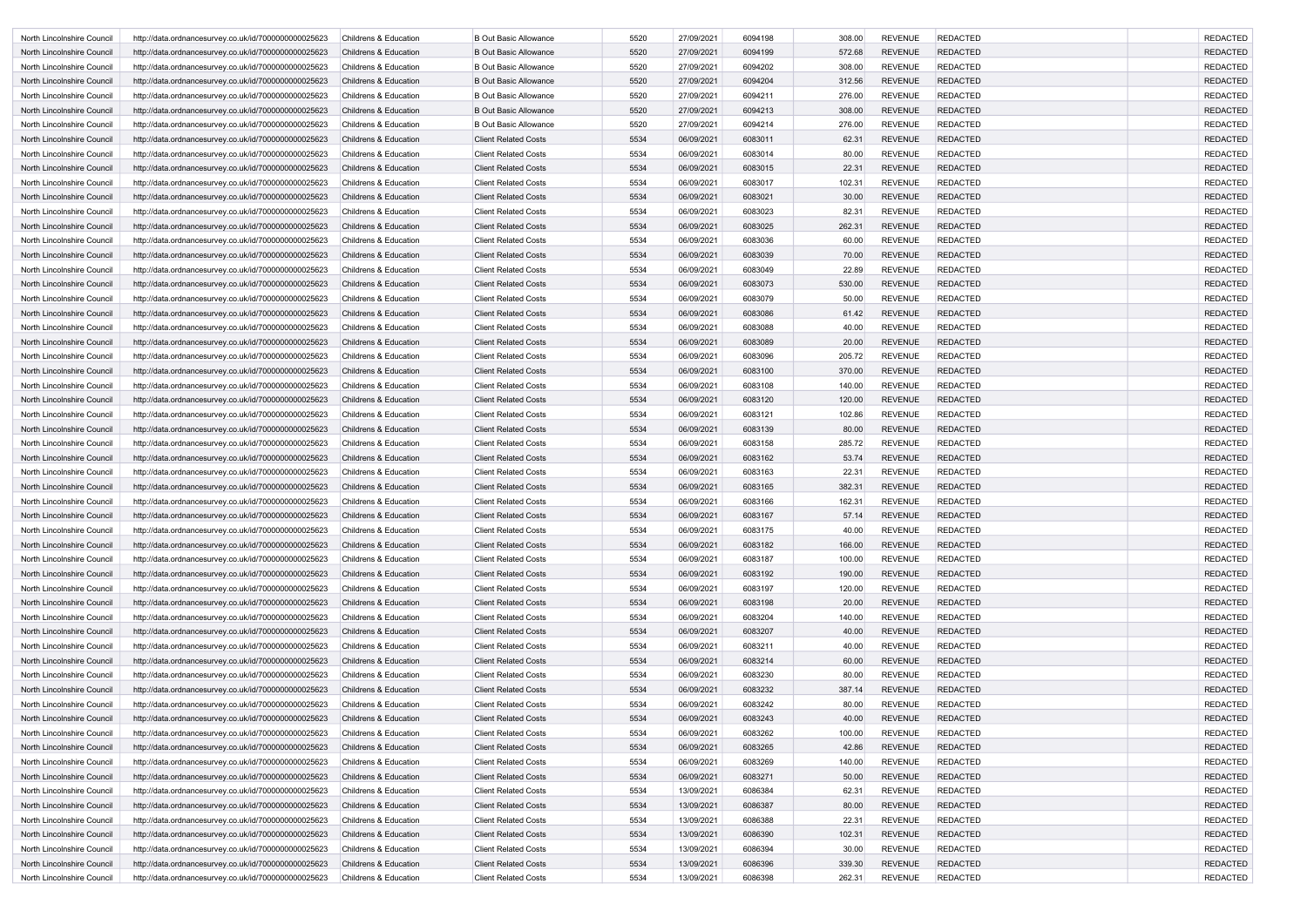| North Lincolnshire Council | http://data.ordnancesurvey.co.uk/id/7000000000025623                                                         | Childrens & Education                                                | <b>Client Related Costs</b>                                | 5534         | 13/09/2021               | 6086409            | 60.00           | <b>REVENUE</b> | <b>REDACTED</b>                    | <b>REDACTED</b>                    |
|----------------------------|--------------------------------------------------------------------------------------------------------------|----------------------------------------------------------------------|------------------------------------------------------------|--------------|--------------------------|--------------------|-----------------|----------------|------------------------------------|------------------------------------|
| North Lincolnshire Council | http://data.ordnancesurvey.co.uk/id/7000000000025623                                                         | <b>Childrens &amp; Education</b>                                     | <b>Client Related Costs</b>                                | 5534         | 13/09/2021               | 6086412            | 70.00           | <b>REVENUE</b> | <b>REDACTED</b>                    | <b>REDACTED</b>                    |
| North Lincolnshire Council | http://data.ordnancesurvey.co.uk/id/7000000000025623                                                         | <b>Childrens &amp; Education</b>                                     | <b>Client Related Costs</b>                                | 5534         | 13/09/2021               | 6086422            | 60.00           | <b>REVENUE</b> | <b>REDACTED</b>                    | <b>REDACTED</b>                    |
| North Lincolnshire Council | http://data.ordnancesurvey.co.uk/id/7000000000025623                                                         | <b>Childrens &amp; Education</b>                                     | <b>Client Related Costs</b>                                | 5534         | 13/09/2021               | 6086446            | 609.94          | <b>REVENUE</b> | <b>REDACTED</b>                    | <b>REDACTED</b>                    |
| North Lincolnshire Council | http://data.ordnancesurvey.co.uk/id/7000000000025623                                                         | <b>Childrens &amp; Education</b>                                     | <b>Client Related Costs</b>                                | 5534         | 13/09/2021               | 6086452            | 50.00           | <b>REVENUE</b> | <b>REDACTED</b>                    | <b>REDACTED</b>                    |
| North Lincolnshire Council | http://data.ordnancesurvey.co.uk/id/7000000000025623                                                         | <b>Childrens &amp; Education</b>                                     | <b>Client Related Costs</b>                                | 5534         | 13/09/2021               | 6086459            | 10.00           | <b>REVENUE</b> | <b>REDACTED</b>                    | <b>REDACTED</b>                    |
| North Lincolnshire Council | http://data.ordnancesurvey.co.uk/id/7000000000025623                                                         | <b>Childrens &amp; Education</b>                                     | <b>Client Related Costs</b>                                | 5534         | 13/09/2021               | 6086461            | 40.00           | <b>REVENUE</b> | <b>REDACTED</b>                    | <b>REDACTED</b>                    |
| North Lincolnshire Council | http://data.ordnancesurvey.co.uk/id/7000000000025623                                                         | <b>Childrens &amp; Education</b>                                     | <b>Client Related Costs</b>                                | 5534         | 13/09/2021               | 6086462            | 20.00           | <b>REVENUE</b> | <b>REDACTED</b>                    | <b>REDACTED</b>                    |
| North Lincolnshire Council | http://data.ordnancesurvey.co.uk/id/7000000000025623                                                         | <b>Childrens &amp; Education</b>                                     | <b>Client Related Costs</b>                                | 5534         | 13/09/2021               | 6086469            | 180.00          | <b>REVENUE</b> | <b>REDACTED</b>                    | <b>REDACTED</b>                    |
| North Lincolnshire Council | http://data.ordnancesurvey.co.uk/id/7000000000025623                                                         | Childrens & Education                                                | <b>Client Related Costs</b>                                | 5534         | 13/09/2021               | 6086473            | 190.00          | <b>REVENUE</b> | <b>REDACTED</b>                    | <b>REDACTED</b>                    |
| North Lincolnshire Council | http://data.ordnancesurvey.co.uk/id/7000000000025623                                                         | <b>Childrens &amp; Education</b>                                     | <b>Client Related Costs</b>                                | 5534         | 13/09/2021               | 6086481            | 140.00          | <b>REVENUE</b> | <b>REDACTED</b>                    | <b>REDACTED</b>                    |
| North Lincolnshire Council | http://data.ordnancesurvey.co.uk/id/7000000000025623                                                         | <b>Childrens &amp; Education</b>                                     | <b>Client Related Costs</b>                                | 5534         | 13/09/2021               | 6086493            | 454.29          | <b>REVENUE</b> | <b>REDACTED</b>                    | <b>REDACTED</b>                    |
| North Lincolnshire Council | http://data.ordnancesurvey.co.uk/id/7000000000025623                                                         | <b>Childrens &amp; Education</b>                                     | <b>Client Related Costs</b>                                | 5534         | 13/09/2021               | 6086494            | 40.00           | <b>REVENUE</b> | <b>REDACTED</b>                    | <b>REDACTED</b>                    |
| North Lincolnshire Council | http://data.ordnancesurvey.co.uk/id/7000000000025623                                                         | <b>Childrens &amp; Education</b>                                     | <b>Client Related Costs</b>                                | 5534         | 13/09/2021               | 6086512            | 164.00          | <b>REVENUE</b> | <b>REDACTED</b>                    | <b>REDACTED</b>                    |
| North Lincolnshire Council | http://data.ordnancesurvey.co.uk/id/7000000000025623                                                         | <b>Childrens &amp; Education</b>                                     | <b>Client Related Costs</b>                                | 5534         | 13/09/2021               | 6086515            | 93.98           | <b>REVENUE</b> | <b>REDACTED</b>                    | <b>REDACTED</b>                    |
| North Lincolnshire Council | http://data.ordnancesurvey.co.uk/id/7000000000025623                                                         | <b>Childrens &amp; Education</b>                                     | <b>Client Related Costs</b>                                | 5534         | 13/09/2021               | 6086520            | 88.00           | <b>REVENUE</b> | <b>REDACTED</b>                    | <b>REDACTED</b>                    |
| North Lincolnshire Council | http://data.ordnancesurvey.co.uk/id/7000000000025623                                                         | <b>Childrens &amp; Education</b>                                     | <b>Client Related Costs</b>                                | 5534         | 13/09/2021               | 6086531            | 300.00          | <b>REVENUE</b> | <b>REDACTED</b>                    | <b>REDACTED</b>                    |
| North Lincolnshire Council | http://data.ordnancesurvey.co.uk/id/7000000000025623                                                         | <b>Childrens &amp; Education</b>                                     | <b>Client Related Costs</b>                                | 5534         | 13/09/2021               | 6086535            | 82.31           | <b>REVENUE</b> | <b>REDACTED</b>                    | <b>REDACTED</b>                    |
| North Lincolnshire Council | http://data.ordnancesurvey.co.uk/id/7000000000025623                                                         | <b>Childrens &amp; Education</b>                                     | <b>Client Related Costs</b>                                | 5534         | 13/09/2021               | 6086536            | 502.31          | <b>REVENUE</b> | <b>REDACTED</b>                    | <b>REDACTED</b>                    |
| North Lincolnshire Council | http://data.ordnancesurvey.co.uk/id/7000000000025623                                                         | Childrens & Education                                                | <b>Client Related Costs</b>                                | 5534         | 13/09/2021               | 6086538            | 322.31          | <b>REVENUE</b> | <b>REDACTED</b>                    | <b>REDACTED</b>                    |
| North Lincolnshire Council | http://data.ordnancesurvey.co.uk/id/7000000000025623                                                         | <b>Childrens &amp; Education</b>                                     | <b>Client Related Costs</b>                                | 5534         | 13/09/2021               | 6086539            | 162.31          | <b>REVENUE</b> | <b>REDACTED</b>                    | <b>REDACTED</b>                    |
| North Lincolnshire Council | http://data.ordnancesurvey.co.uk/id/7000000000025623                                                         | <b>Childrens &amp; Education</b>                                     | <b>Client Related Costs</b>                                | 5534         | 13/09/2021               | 6086548            | 40.00           | <b>REVENUE</b> | <b>REDACTED</b>                    | <b>REDACTED</b>                    |
| North Lincolnshire Council | http://data.ordnancesurvey.co.uk/id/7000000000025623                                                         | <b>Childrens &amp; Education</b>                                     | <b>Client Related Costs</b>                                | 5534         | 13/09/2021               | 6086556            | 130.00          | <b>REVENUE</b> | <b>REDACTED</b>                    | <b>REDACTED</b>                    |
| North Lincolnshire Council | http://data.ordnancesurvey.co.uk/id/7000000000025623                                                         | <b>Childrens &amp; Education</b>                                     | <b>Client Related Costs</b>                                | 5534         | 13/09/2021               | 6086561            | 100.00          | <b>REVENUE</b> | <b>REDACTED</b>                    | <b>REDACTED</b>                    |
| North Lincolnshire Council | http://data.ordnancesurvey.co.uk/id/7000000000025623                                                         | <b>Childrens &amp; Education</b>                                     | <b>Client Related Costs</b>                                | 5534         | 13/09/2021               | 6086566            | 190.00          | <b>REVENUE</b> | <b>REDACTED</b>                    | <b>REDACTED</b>                    |
| North Lincolnshire Council | http://data.ordnancesurvey.co.uk/id/7000000000025623                                                         | <b>Childrens &amp; Education</b>                                     | <b>Client Related Costs</b>                                | 5534         | 13/09/2021               | 6086568            | 68.57           | <b>REVENUE</b> | <b>REDACTED</b>                    | <b>REDACTED</b>                    |
| North Lincolnshire Council | http://data.ordnancesurvey.co.uk/id/7000000000025623                                                         | <b>Childrens &amp; Education</b>                                     | <b>Client Related Costs</b>                                | 5534         | 13/09/2021               | 6086572            | 120.00          | <b>REVENUE</b> | <b>REDACTED</b>                    | <b>REDACTED</b>                    |
| North Lincolnshire Council | http://data.ordnancesurvey.co.uk/id/7000000000025623                                                         | <b>Childrens &amp; Education</b>                                     | <b>Client Related Costs</b>                                | 5534         | 13/09/2021               | 6086573            | 20.00           | <b>REVENUE</b> | <b>REDACTED</b>                    | <b>REDACTED</b>                    |
|                            |                                                                                                              | <b>Childrens &amp; Education</b>                                     | <b>Client Related Costs</b>                                | 5534         |                          | 6086577            |                 | <b>REVENUE</b> | <b>REDACTED</b>                    | <b>REDACTED</b>                    |
| North Lincolnshire Council | http://data.ordnancesurvey.co.uk/id/7000000000025623                                                         |                                                                      |                                                            |              | 13/09/2021               |                    | 140.00          | <b>REVENUE</b> | <b>REDACTED</b>                    | <b>REDACTED</b>                    |
| North Lincolnshire Council | http://data.ordnancesurvey.co.uk/id/7000000000025623                                                         | Childrens & Education                                                | <b>Client Related Costs</b>                                | 5534<br>5534 | 13/09/2021               | 6086581            | 40.00           | <b>REVENUE</b> |                                    |                                    |
| North Lincolnshire Council | http://data.ordnancesurvey.co.uk/id/7000000000025623                                                         | <b>Childrens &amp; Education</b><br><b>Childrens &amp; Education</b> | <b>Client Related Costs</b><br><b>Client Related Costs</b> |              | 13/09/2021<br>13/09/2021 | 6086584<br>6086587 | 40.00<br>174.00 | <b>REVENUE</b> | <b>REDACTED</b><br><b>REDACTED</b> | <b>REDACTED</b><br><b>REDACTED</b> |
| North Lincolnshire Council | http://data.ordnancesurvey.co.uk/id/7000000000025623<br>http://data.ordnancesurvey.co.uk/id/7000000000025623 | <b>Childrens &amp; Education</b>                                     | <b>Client Related Costs</b>                                | 5534<br>5534 | 13/09/2021               | 6086595            | 140.00          | <b>REVENUE</b> | <b>REDACTED</b>                    | <b>REDACTED</b>                    |
| North Lincolnshire Council | http://data.ordnancesurvey.co.uk/id/7000000000025623                                                         |                                                                      |                                                            |              |                          |                    |                 |                |                                    | <b>REDACTED</b>                    |
| North Lincolnshire Council |                                                                                                              | Childrens & Education                                                | <b>Client Related Costs</b><br><b>Client Related Costs</b> | 5534         | 13/09/2021               | 6086603            | 80.00           | <b>REVENUE</b> | <b>REDACTED</b>                    |                                    |
| North Lincolnshire Council | http://data.ordnancesurvey.co.uk/id/7000000000025623                                                         | <b>Childrens &amp; Education</b>                                     |                                                            | 5534         | 13/09/2021               | 6086605            | 330.00          | <b>REVENUE</b> | <b>REDACTED</b>                    | <b>REDACTED</b>                    |
| North Lincolnshire Council | http://data.ordnancesurvey.co.uk/id/7000000000025623                                                         | Childrens & Education                                                | <b>Client Related Costs</b>                                | 5534         | 13/09/2021               | 6086615            | 34.28           | <b>REVENUE</b> | <b>REDACTED</b>                    | <b>REDACTED</b>                    |
| North Lincolnshire Council | http://data.ordnancesurvey.co.uk/id/7000000000025623                                                         | Childrens & Education                                                | <b>Client Related Costs</b>                                | 5534         | 13/09/2021               | 6086616            | 40.00           | <b>REVENUE</b> | <b>REDACTED</b>                    | <b>REDACTED</b>                    |
| North Lincolnshire Council | http://data.ordnancesurvey.co.uk/id/7000000000025623                                                         | Childrens & Education                                                | <b>Client Related Costs</b>                                | 5534         | 13/09/2021               | 6086637            | 100.00          | <b>REVENUE</b> | <b>REDACTED</b>                    | <b>REDACTED</b>                    |
| North Lincolnshire Council | http://data.ordnancesurvey.co.uk/id/7000000000025623                                                         | <b>Childrens &amp; Education</b>                                     | <b>Client Related Costs</b>                                | 5534         | 13/09/2021               | 6086644            | 20.00           | <b>REVENUE</b> | <b>REDACTED</b>                    | <b>REDACTED</b>                    |
| North Lincolnshire Council | http://data.ordnancesurvey.co.uk/id/7000000000025623                                                         | Childrens & Education                                                | <b>Client Related Costs</b>                                | 5534         | 17/09/2021               | 6087981            | 904.99          | <b>REVENUE</b> | <b>REDACTED</b>                    | <b>REDACTED</b>                    |
| North Lincolnshire Council | http://data.ordnancesurvey.co.uk/id/7000000000025623                                                         | <b>Childrens &amp; Education</b>                                     | <b>Client Related Costs</b>                                | 5534         | 17/09/2021               | 6089503            | 275.00          | <b>REVENUE</b> | <b>REDACTED</b>                    | <b>REDACTED</b>                    |
| North Lincolnshire Council | http://data.ordnancesurvey.co.uk/id/7000000000025623                                                         | Childrens & Education                                                | <b>Client Related Costs</b>                                | 5534         | 20/09/2021               | 6090085            | 45.17           | <b>REVENUE</b> | <b>REDACTED</b>                    | <b>REDACTED</b>                    |
| North Lincolnshire Council | http://data.ordnancesurvey.co.uk/id/7000000000025623                                                         | <b>Childrens &amp; Education</b>                                     | <b>Client Related Costs</b>                                | 5534         | 20/09/2021               | 6090088            | 80.00           | <b>REVENUE</b> | <b>REDACTED</b>                    | <b>REDACTED</b>                    |
| North Lincolnshire Council | http://data.ordnancesurvey.co.uk/id/7000000000025623                                                         | Childrens & Education                                                | <b>Client Related Costs</b>                                | 5534         | 20/09/2021               | 6090090            | 22.31           | <b>REVENUE</b> | <b>REDACTED</b>                    | <b>REDACTED</b>                    |
| North Lincolnshire Council | http://data.ordnancesurvey.co.uk/id/7000000000025623                                                         | Childrens & Education                                                | <b>Client Related Costs</b>                                | 5534         | 20/09/2021               | 6090092            | 108.03          | <b>REVENUE</b> | <b>REDACTED</b>                    | <b>REDACTED</b>                    |
| North Lincolnshire Council | http://data.ordnancesurvey.co.uk/id/7000000000025623                                                         | Childrens & Education                                                | <b>Client Related Costs</b>                                | 5534         | 20/09/2021               | 6090095            | 80.00           | <b>REVENUE</b> | <b>REDACTED</b>                    | <b>REDACTED</b>                    |
| North Lincolnshire Council | http://data.ordnancesurvey.co.uk/id/7000000000025623                                                         | Childrens & Education                                                | <b>Client Related Costs</b>                                | 5534         | 20/09/2021               | 6090096            | 778.57          | <b>REVENUE</b> | REDACTED                           | <b>REDACTED</b>                    |
| North Lincolnshire Council | http://data.ordnancesurvey.co.uk/id/7000000000025623                                                         | <b>Childrens &amp; Education</b>                                     | <b>Client Related Costs</b>                                | 5534         | 20/09/2021               | 6090098            | 82.31           | <b>REVENUE</b> | <b>REDACTED</b>                    | <b>REDACTED</b>                    |
| North Lincolnshire Council | http://data.ordnancesurvey.co.uk/id/7000000000025623                                                         | Childrens & Education                                                | <b>Client Related Costs</b>                                | 5534         | 20/09/2021               | 6090100            | 262.31          | <b>REVENUE</b> | <b>REDACTED</b>                    | <b>REDACTED</b>                    |
| North Lincolnshire Council | http://data.ordnancesurvey.co.uk/id/7000000000025623                                                         | Childrens & Education                                                | <b>Client Related Costs</b>                                | 5534         | 20/09/2021               | 6090111            | 60.00           | <b>REVENUE</b> | <b>REDACTED</b>                    | <b>REDACTED</b>                    |
| North Lincolnshire Council | http://data.ordnancesurvey.co.uk/id/7000000000025623                                                         | Childrens & Education                                                | <b>Client Related Costs</b>                                | 5534         | 20/09/2021               | 6090114            | 70.00           | <b>REVENUE</b> | REDACTED                           | <b>REDACTED</b>                    |
| North Lincolnshire Council | http://data.ordnancesurvey.co.uk/id/7000000000025623                                                         | Childrens & Education                                                | <b>Client Related Costs</b>                                | 5534         | 20/09/2021               | 6090124            | 60.00           | <b>REVENUE</b> | <b>REDACTED</b>                    | <b>REDACTED</b>                    |
| North Lincolnshire Council | http://data.ordnancesurvey.co.uk/id/7000000000025623                                                         | <b>Childrens &amp; Education</b>                                     | <b>Client Related Costs</b>                                | 5534         | 20/09/2021               | 6090148            | 452.86          | <b>REVENUE</b> | <b>REDACTED</b>                    | <b>REDACTED</b>                    |
| North Lincolnshire Council | http://data.ordnancesurvey.co.uk/id/7000000000025623                                                         | Childrens & Education                                                | <b>Client Related Costs</b>                                | 5534         | 20/09/2021               | 6090154            | 50.00           | <b>REVENUE</b> | <b>REDACTED</b>                    | <b>REDACTED</b>                    |
| North Lincolnshire Council | http://data.ordnancesurvey.co.uk/id/7000000000025623                                                         | Childrens & Education                                                | <b>Client Related Costs</b>                                | 5534         | 20/09/2021               | 6090161            | 10.00           | <b>REVENUE</b> | <b>REDACTED</b>                    | <b>REDACTED</b>                    |
| North Lincolnshire Council | http://data.ordnancesurvey.co.uk/id/7000000000025623                                                         | Childrens & Education                                                | <b>Client Related Costs</b>                                | 5534         | 20/09/2021               | 6090163            | 40.00           | <b>REVENUE</b> | REDACTED                           | <b>REDACTED</b>                    |
| North Lincolnshire Council | http://data.ordnancesurvey.co.uk/id/7000000000025623                                                         | <b>Childrens &amp; Education</b>                                     | <b>Client Related Costs</b>                                | 5534         | 20/09/2021               | 6090164            | 20.00           | <b>REVENUE</b> | REDACTED                           | <b>REDACTED</b>                    |
| North Lincolnshire Council | http://data.ordnancesurvey.co.uk/id/7000000000025623                                                         | <b>Childrens &amp; Education</b>                                     | <b>Client Related Costs</b>                                | 5534         | 20/09/2021               | 6090171            | 180.00          | <b>REVENUE</b> | REDACTED                           | <b>REDACTED</b>                    |
| North Lincolnshire Council | http://data.ordnancesurvey.co.uk/id/7000000000025623                                                         | Childrens & Education                                                | <b>Client Related Costs</b>                                | 5534         | 20/09/2021               | 6090175            | 190.00          | <b>REVENUE</b> | <b>REDACTED</b>                    | <b>REDACTED</b>                    |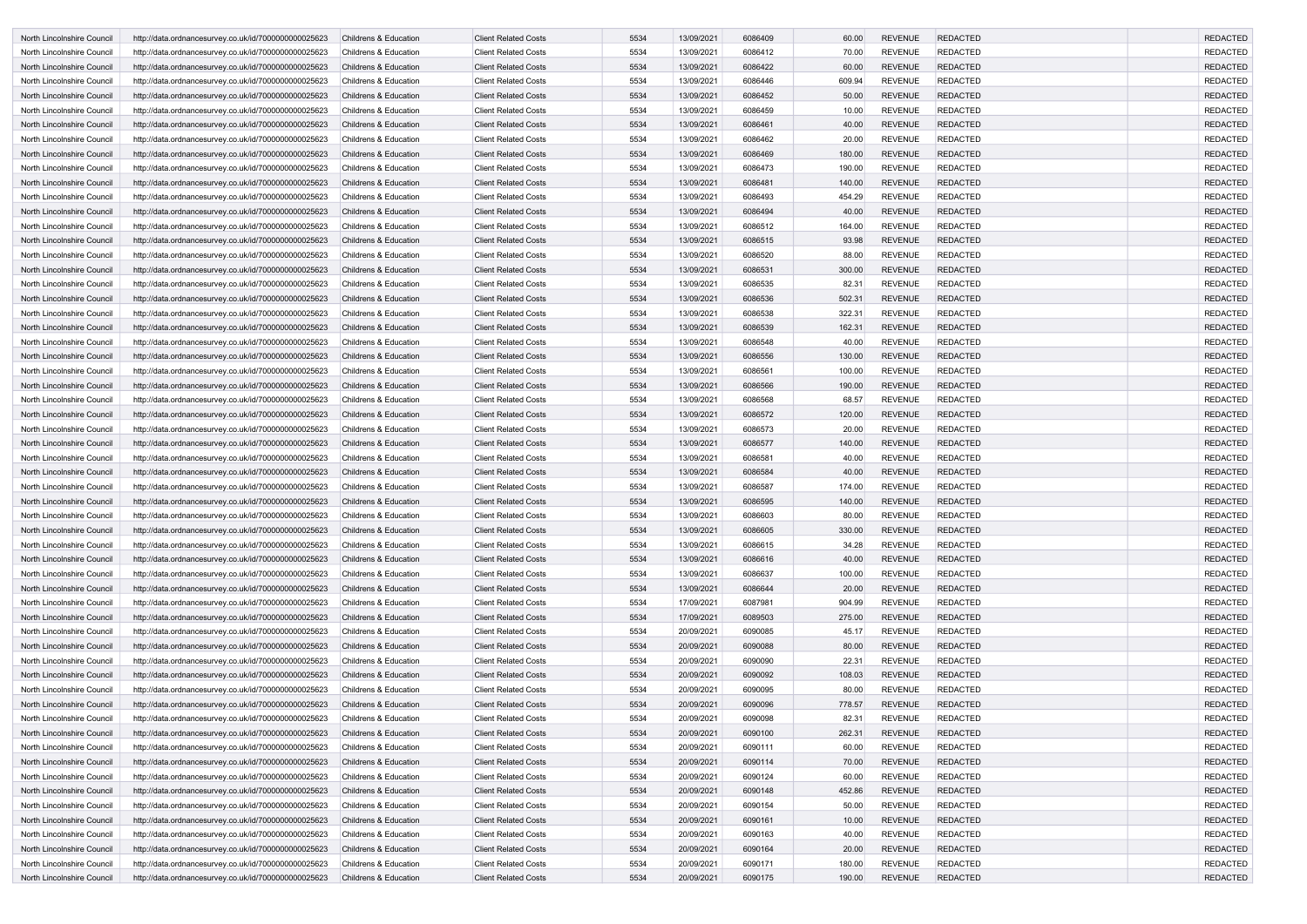| <b>REDACTED</b><br>5534<br>20/09/2021<br>6090183<br><b>REVENUE</b><br>North Lincolnshire Council<br>http://data.ordnancesurvey.co.uk/id/7000000000025623<br><b>Childrens &amp; Education</b><br><b>Client Related Costs</b><br>140.00<br>5534<br><b>REVENUE</b><br><b>REDACTED</b><br><b>Client Related Costs</b><br>20/09/2021<br>6090195<br>120.00<br>North Lincolnshire Council<br>http://data.ordnancesurvey.co.uk/id/7000000000025623<br><b>Childrens &amp; Education</b><br>5534<br><b>REVENUE</b><br><b>REDACTED</b><br><b>Client Related Costs</b><br>20/09/2021<br>6090196<br>40.00<br>North Lincolnshire Council<br>http://data.ordnancesurvey.co.uk/id/7000000000025623<br><b>Childrens &amp; Education</b><br>5534<br>6090232<br>300.00<br><b>REVENUE</b><br><b>REDACTED</b><br>North Lincolnshire Council<br><b>Childrens &amp; Education</b><br><b>Client Related Costs</b><br>20/09/2021<br>http://data.ordnancesurvey.co.uk/id/7000000000025623<br>5534<br><b>Client Related Costs</b><br>20/09/2021<br>6090236<br>82.31<br><b>REVENUE</b><br><b>REDACTED</b><br>North Lincolnshire Council<br>http://data.ordnancesurvey.co.uk/id/7000000000025623<br>Childrens & Education<br>5534<br>6090237<br><b>REVENUE</b><br><b>REDACTED</b><br><b>Client Related Costs</b><br>20/09/2021<br>102.31<br>North Lincolnshire Council<br>http://data.ordnancesurvey.co.uk/id/7000000000025623<br><b>Childrens &amp; Education</b><br>5534<br>122.31<br><b>REVENUE</b><br><b>REDACTED</b><br><b>Client Related Costs</b><br>20/09/2021<br>6090239<br>North Lincolnshire Council<br>http://data.ordnancesurvey.co.uk/id/7000000000025623<br><b>Childrens &amp; Education</b><br>5534<br>20/09/2021<br>6090240<br>162.31<br><b>REVENUE</b><br><b>REDACTED</b><br>North Lincolnshire Council<br>http://data.ordnancesurvey.co.uk/id/7000000000025623<br><b>Childrens &amp; Education</b><br><b>Client Related Costs</b><br>5534<br>6090241<br>517.15<br><b>REVENUE</b><br><b>REDACTED</b><br><b>Childrens &amp; Education</b><br><b>Client Related Costs</b><br>20/09/2021<br>North Lincolnshire Council<br>http://data.ordnancesurvey.co.uk/id/7000000000025623<br>5534<br>20/09/2021<br>6090249<br><b>REVENUE</b><br><b>REDACTED</b><br>North Lincolnshire Council<br>http://data.ordnancesurvey.co.uk/id/7000000000025623<br><b>Childrens &amp; Education</b><br><b>Client Related Costs</b><br>40.00<br>5534<br>6090257<br><b>REVENUE</b><br><b>REDACTED</b><br><b>Client Related Costs</b><br>20/09/2021<br>130.00<br>North Lincolnshire Council<br>http://data.ordnancesurvey.co.uk/id/7000000000025623<br><b>Childrens &amp; Education</b><br>5534<br>6090262<br><b>REVENUE</b><br><b>REDACTED</b><br><b>Client Related Costs</b><br>20/09/2021<br>100.00<br>North Lincolnshire Council<br>http://data.ordnancesurvey.co.uk/id/7000000000025623<br><b>Childrens &amp; Education</b><br>5534<br><b>REVENUE</b><br><b>REDACTED</b><br><b>Client Related Costs</b><br>20/09/2021<br>6090267<br>190.00<br>North Lincolnshire Council<br>http://data.ordnancesurvey.co.uk/id/7000000000025623<br><b>Childrens &amp; Education</b><br>5534<br>6090268<br>65.94<br><b>REVENUE</b><br><b>REDACTED</b><br>North Lincolnshire Council<br><b>Childrens &amp; Education</b><br><b>Client Related Costs</b><br>20/09/2021<br>http://data.ordnancesurvey.co.uk/id/7000000000025623<br>5534<br>6090269<br>80.00<br><b>REDACTED</b><br><b>Client Related Costs</b><br>20/09/2021<br><b>REVENUE</b><br>North Lincolnshire Council<br>http://data.ordnancesurvey.co.uk/id/7000000000025623<br><b>Childrens &amp; Education</b><br>5534<br><b>REVENUE</b><br><b>REDACTED</b><br><b>Client Related Costs</b><br>20/09/2021<br>6090273<br>120.00<br>North Lincolnshire Council<br>http://data.ordnancesurvey.co.uk/id/7000000000025623<br><b>Childrens &amp; Education</b><br>5534<br><b>REVENUE</b><br><b>REDACTED</b><br><b>Client Related Costs</b><br>20/09/2021<br>6090274<br>20.00<br>North Lincolnshire Council<br>http://data.ordnancesurvey.co.uk/id/7000000000025623<br><b>Childrens &amp; Education</b><br>5534<br>20/09/2021<br>6090277<br><b>REVENUE</b><br><b>REDACTED</b><br><b>Childrens &amp; Education</b><br><b>Client Related Costs</b><br>314.68<br>North Lincolnshire Council<br>http://data.ordnancesurvey.co.uk/id/7000000000025623<br>5534<br><b>REVENUE</b><br><b>REDACTED</b><br><b>Client Related Costs</b><br>20/09/2021<br>6090279<br>140.00<br>North Lincolnshire Council<br>http://data.ordnancesurvey.co.uk/id/7000000000025623<br>Childrens & Education<br>5534<br><b>Client Related Costs</b><br>20/09/2021<br>6090283<br>118.95<br><b>REVENUE</b><br><b>REDACTED</b><br>North Lincolnshire Council<br>http://data.ordnancesurvey.co.uk/id/7000000000025623<br><b>Childrens &amp; Education</b><br>5534<br>6090286<br><b>REVENUE</b><br><b>REDACTED</b><br><b>Client Related Costs</b><br>20/09/2021<br>28.57<br>North Lincolnshire Council<br>http://data.ordnancesurvey.co.uk/id/7000000000025623<br><b>Childrens &amp; Education</b><br>5534<br><b>REVENUE</b><br><b>REDACTED</b><br><b>Client Related Costs</b><br>20/09/2021<br>6090289<br>North Lincolnshire Council<br>http://data.ordnancesurvey.co.uk/id/7000000000025623<br><b>Childrens &amp; Education</b><br>111.43<br><b>REVENUE</b><br><b>Client Related Costs</b><br>5534<br>20/09/2021<br>6090297<br>85.00<br><b>REDACTED</b><br>North Lincolnshire Council<br>http://data.ordnancesurvey.co.uk/id/7000000000025623<br><b>Childrens &amp; Education</b><br>5534<br>6090306<br><b>REVENUE</b><br><b>REDACTED</b><br>North Lincolnshire Council<br><b>Childrens &amp; Education</b><br><b>Client Related Costs</b><br>20/09/2021<br>75.00<br>http://data.ordnancesurvey.co.uk/id/7000000000025623<br>5534<br>6090307<br>187.14<br><b>Client Related Costs</b><br>20/09/2021<br><b>REVENUE</b><br><b>REDACTED</b><br>North Lincolnshire Council<br>http://data.ordnancesurvey.co.uk/id/7000000000025623<br><b>Childrens &amp; Education</b><br>5534<br><b>REVENUE</b><br><b>REDACTED</b><br><b>Client Related Costs</b><br>20/09/2021<br>6090317<br>125.72<br>North Lincolnshire Council<br>http://data.ordnancesurvey.co.uk/id/7000000000025623<br><b>Childrens &amp; Education</b><br>5534<br><b>REVENUE</b><br><b>REDACTED</b><br><b>Client Related Costs</b><br>20/09/2021<br>6090318<br>40.00<br>North Lincolnshire Council<br>http://data.ordnancesurvey.co.uk/id/7000000000025623<br><b>Childrens &amp; Education</b><br>5534<br>20/09/2021<br>6090331<br>40.00<br><b>REVENUE</b><br><b>REDACTED</b><br><b>Client Related Costs</b><br>North Lincolnshire Council<br>http://data.ordnancesurvey.co.uk/id/7000000000025623<br>Childrens & Education<br><b>Client Related Costs</b><br>5534<br>20/09/2021<br>6090339<br>100.00<br><b>REVENUE</b><br><b>REDACTED</b><br>http://data.ordnancesurvey.co.uk/id/7000000000025623<br><b>Childrens &amp; Education</b><br>North Lincolnshire Council<br>5534<br><b>Client Related Costs</b><br>20/09/2021<br>6090361<br>173.46<br><b>REVENUE</b><br><b>REDACTED</b><br>North Lincolnshire Council<br>http://data.ordnancesurvey.co.uk/id/7000000000025623<br><b>Childrens &amp; Education</b><br>5534<br><b>REVENUE</b><br><b>REDACTED</b><br><b>Client Related Costs</b><br>27/09/2021<br>6093943<br>22.31<br>North Lincolnshire Council<br>http://data.ordnancesurvey.co.uk/id/7000000000025623<br><b>Childrens &amp; Education</b><br>5534<br><b>REVENUE</b><br><b>REDACTED</b><br><b>Client Related Costs</b><br>27/09/2021<br>6093946<br>80.00<br>North Lincolnshire Council<br>http://data.ordnancesurvey.co.uk/id/7000000000025623<br><b>Childrens &amp; Education</b><br>5534<br>27/09/2021<br>6093947<br>22.31<br><b>REVENUE</b><br><b>REDACTED</b><br>http://data.ordnancesurvey.co.uk/id/7000000000025623<br><b>Childrens &amp; Education</b><br><b>Client Related Costs</b><br>North Lincolnshire Council<br>http://data.ordnancesurvey.co.uk/id/7000000000025623<br>Childrens & Education<br><b>Client Related Costs</b><br>North Lincolnshire Council<br>5534<br>27/09/2021<br>122.31<br><b>REVENUE</b><br><b>REDACTED</b><br>6093949<br>5534<br><b>REDACTED</b><br><b>Client Related Costs</b><br>27/09/2021<br>6093953<br>190.00<br><b>REVENUE</b><br>North Lincolnshire Council<br>http://data.ordnancesurvey.co.uk/id/7000000000025623<br><b>Childrens &amp; Education</b><br>5534<br><b>REVENUE</b><br><b>REDACTED</b><br>North Lincolnshire Council<br>http://data.ordnancesurvey.co.uk/id/7000000000025623<br>Childrens & Education<br><b>Client Related Costs</b><br>27/09/2021<br>6093955<br>82.31<br><b>Client Related Costs</b><br>5534<br>27/09/2021<br>6093957<br><b>REVENUE</b><br><b>REDACTED</b><br>North Lincolnshire Council<br>http://data.ordnancesurvey.co.uk/id/7000000000025623<br>Childrens & Education<br>262.31<br>5534<br><b>REVENUE</b><br><b>Client Related Costs</b><br>27/09/2021<br>6093968<br>60.00<br><b>REDACTED</b><br>North Lincolnshire Council<br>http://data.ordnancesurvey.co.uk/id/7000000000025623<br><b>Childrens &amp; Education</b><br>5534<br>6093971<br>70.00<br><b>REVENUE</b><br><b>REDACTED</b><br>Childrens & Education<br><b>Client Related Costs</b><br>27/09/2021<br>North Lincolnshire Council<br>http://data.ordnancesurvey.co.uk/id/7000000000025623<br>5534<br>6093981<br><b>REVENUE</b><br>REDACTED<br>North Lincolnshire Council<br>Childrens & Education<br><b>Client Related Costs</b><br>27/09/2021<br>60.00<br>http://data.ordnancesurvey.co.uk/id/7000000000025623<br><b>Client Related Costs</b><br>5534<br><b>REVENUE</b><br><b>REDACTED</b><br>North Lincolnshire Council<br>http://data.ordnancesurvey.co.uk/id/7000000000025623<br>Childrens & Education<br>27/09/2021<br>6094005<br>440.00<br>5534<br><b>REVENUE</b><br><b>REDACTED</b><br><b>Client Related Costs</b><br>27/09/2021<br>6094011<br>50.00<br>North Lincolnshire Council<br>http://data.ordnancesurvey.co.uk/id/7000000000025623<br><b>Childrens &amp; Education</b><br>5534<br>27/09/2021<br>6094018<br><b>REVENUE</b><br><b>REDACTED</b><br>Childrens & Education<br><b>Client Related Costs</b><br>10.00<br>North Lincolnshire Council<br>http://data.ordnancesurvey.co.uk/id/7000000000025623<br><b>REVENUE</b><br><b>Client Related Costs</b><br>5534<br>27/09/2021<br>6094020<br>40.00<br><b>REDACTED</b><br>North Lincolnshire Council<br>http://data.ordnancesurvey.co.uk/id/7000000000025623<br><b>Childrens &amp; Education</b><br>5534<br><b>Client Related Costs</b><br>27/09/2021<br>6094021<br>20.00<br><b>REVENUE</b><br><b>REDACTED</b><br>North Lincolnshire Council<br>http://data.ordnancesurvey.co.uk/id/7000000000025623<br>Childrens & Education<br>5534<br><b>REVENUE</b><br><b>REDACTED</b><br>Childrens & Education<br><b>Client Related Costs</b><br>27/09/2021<br>6094028<br>180.00<br>North Lincolnshire Council<br>http://data.ordnancesurvey.co.uk/id/7000000000025623<br><b>Client Related Costs</b><br>5534<br>6094032<br>190.00<br><b>REVENUE</b><br><b>REDACTED</b><br>North Lincolnshire Council<br>Childrens & Education<br>27/09/2021<br>http://data.ordnancesurvey.co.uk/id/7000000000025623<br>5534<br>27/09/2021<br>6094040<br>105.71<br><b>REVENUE</b><br><b>REDACTED</b><br>North Lincolnshire Council<br>http://data.ordnancesurvey.co.uk/id/7000000000025623<br><b>Childrens &amp; Education</b><br><b>Client Related Costs</b><br>5534<br>6094052<br><b>REVENUE</b><br>Childrens & Education<br><b>Client Related Costs</b><br>27/09/2021<br>120.00<br><b>REDACTED</b><br>North Lincolnshire Council<br>http://data.ordnancesurvey.co.uk/id/7000000000025623<br>5534<br>6094053<br><b>REVENUE</b><br><b>REDACTED</b><br>North Lincolnshire Council<br>Childrens & Education<br><b>Client Related Costs</b><br>27/09/2021<br>40.00<br>http://data.ordnancesurvey.co.uk/id/7000000000025623<br>5534<br><b>REVENUE</b><br><b>REDACTED</b><br>North Lincolnshire Council<br>Childrens & Education<br><b>Client Related Costs</b><br>27/09/2021<br>6094072<br>282.86<br>http://data.ordnancesurvey.co.uk/id/7000000000025623<br>5534<br><b>REVENUE</b><br><b>REDACTED</b><br><b>Client Related Costs</b><br>27/09/2021<br>6094090<br>300.00<br>North Lincolnshire Council<br>http://data.ordnancesurvey.co.uk/id/7000000000025623<br><b>Childrens &amp; Education</b><br>5534<br>6094094<br><b>REVENUE</b><br><b>REDACTED</b><br>Childrens & Education<br><b>Client Related Costs</b><br>27/09/2021<br>82.31<br>North Lincolnshire Council<br>http://data.ordnancesurvey.co.uk/id/7000000000025623<br><b>REVENUE</b><br><b>Client Related Costs</b><br>5534<br>27/09/2021<br>6094095<br>102.31<br><b>REDACTED</b><br>North Lincolnshire Council<br>http://data.ordnancesurvey.co.uk/id/7000000000025623<br><b>Childrens &amp; Education</b><br>5534<br><b>Client Related Costs</b><br>27/09/2021<br>6094097<br>122.31<br><b>REVENUE</b><br><b>REDACTED</b><br>North Lincolnshire Council<br>http://data.ordnancesurvey.co.uk/id/7000000000025623<br>Childrens & Education<br>5534<br><b>REDACTED</b><br><b>Client Related Costs</b><br>6094098<br>128.02<br><b>REVENUE</b><br>North Lincolnshire Council<br>http://data.ordnancesurvey.co.uk/id/7000000000025623<br><b>Childrens &amp; Education</b><br>27/09/2021<br><b>Client Related Costs</b><br>5534<br>6094099<br>251.75<br><b>REVENUE</b><br><b>REDACTED</b><br>North Lincolnshire Council<br>http://data.ordnancesurvey.co.uk/id/7000000000025623<br>Childrens & Education<br>27/09/2021<br>5534<br><b>REVENUE</b><br><b>REDACTED</b><br>North Lincolnshire Council<br>Childrens & Education<br><b>Client Related Costs</b><br>27/09/2021<br>6094107<br>40.00<br>http://data.ordnancesurvey.co.uk/id/7000000000025623<br><b>Client Related Costs</b><br>5534<br>27/09/2021<br>6094115<br>130.00<br><b>REVENUE</b><br><b>REDACTED</b><br>North Lincolnshire Council<br>http://data.ordnancesurvey.co.uk/id/7000000000025623<br>Childrens & Education |  |  |  |  |  |                 |
|------------------------------------------------------------------------------------------------------------------------------------------------------------------------------------------------------------------------------------------------------------------------------------------------------------------------------------------------------------------------------------------------------------------------------------------------------------------------------------------------------------------------------------------------------------------------------------------------------------------------------------------------------------------------------------------------------------------------------------------------------------------------------------------------------------------------------------------------------------------------------------------------------------------------------------------------------------------------------------------------------------------------------------------------------------------------------------------------------------------------------------------------------------------------------------------------------------------------------------------------------------------------------------------------------------------------------------------------------------------------------------------------------------------------------------------------------------------------------------------------------------------------------------------------------------------------------------------------------------------------------------------------------------------------------------------------------------------------------------------------------------------------------------------------------------------------------------------------------------------------------------------------------------------------------------------------------------------------------------------------------------------------------------------------------------------------------------------------------------------------------------------------------------------------------------------------------------------------------------------------------------------------------------------------------------------------------------------------------------------------------------------------------------------------------------------------------------------------------------------------------------------------------------------------------------------------------------------------------------------------------------------------------------------------------------------------------------------------------------------------------------------------------------------------------------------------------------------------------------------------------------------------------------------------------------------------------------------------------------------------------------------------------------------------------------------------------------------------------------------------------------------------------------------------------------------------------------------------------------------------------------------------------------------------------------------------------------------------------------------------------------------------------------------------------------------------------------------------------------------------------------------------------------------------------------------------------------------------------------------------------------------------------------------------------------------------------------------------------------------------------------------------------------------------------------------------------------------------------------------------------------------------------------------------------------------------------------------------------------------------------------------------------------------------------------------------------------------------------------------------------------------------------------------------------------------------------------------------------------------------------------------------------------------------------------------------------------------------------------------------------------------------------------------------------------------------------------------------------------------------------------------------------------------------------------------------------------------------------------------------------------------------------------------------------------------------------------------------------------------------------------------------------------------------------------------------------------------------------------------------------------------------------------------------------------------------------------------------------------------------------------------------------------------------------------------------------------------------------------------------------------------------------------------------------------------------------------------------------------------------------------------------------------------------------------------------------------------------------------------------------------------------------------------------------------------------------------------------------------------------------------------------------------------------------------------------------------------------------------------------------------------------------------------------------------------------------------------------------------------------------------------------------------------------------------------------------------------------------------------------------------------------------------------------------------------------------------------------------------------------------------------------------------------------------------------------------------------------------------------------------------------------------------------------------------------------------------------------------------------------------------------------------------------------------------------------------------------------------------------------------------------------------------------------------------------------------------------------------------------------------------------------------------------------------------------------------------------------------------------------------------------------------------------------------------------------------------------------------------------------------------------------------------------------------------------------------------------------------------------------------------------------------------------------------------------------------------------------------------------------------------------------------------------------------------------------------------------------------------------------------------------------------------------------------------------------------------------------------------------------------------------------------------------------------------------------------------------------------------------------------------------------------------------------------------------------------------------------------------------------------------------------------------------------------------------------------------------------------------------------------------------------------------------------------------------------------------------------------------------------------------------------------------------------------------------------------------------------------------------------------------------------------------------------------------------------------------------------------------------------------------------------------------------------------------------------------------------------------------------------------------------------------------------------------------------------------------------------------------------------------------------------------------------------------------------------------------------------------------------------------------------------------------------------------------------------------------------------------------------------------------------------------------------------------------------------------------------------------------------------------------------------------------------------------------------------------------------------------------------------------------------------------------------------------------------------------------------------------------------------------------------------------------------------------------------------------------------------------------------------------------------------------------------------------------------------------------------------------------------------------------------------------------------------------------------------------------------------------------------------------------------------------------------------------------------------------------------------------------------------------------------------------------------------------------------------------------------------------------------------------------------------------------------------------------------------------------------------------------------------------------------------------------------------------------------------------------------------------------------------------------------------------------------------------------------------------------------------------------------------------------------------------------------------------------------------------------------------------------------------------------------------------------------------------------------------------------------------------------------------------------------------------------------------------------------------------------------------------------------------------------------------------------------------------------------------------------------------------------------------------------------------------------------------------------------------------------------------------------------------------------------------------------------------------------------------------------------------------------------------------------------------------------------------------------------------------------------------------------------------------------------------------------------------------------------------------------------------------------------------------------------------------------------------------------------------------------------------------------------------------------------------------------------------------------------------------------------------------------------------------------------------------------------------------------------------------------------------------------------------------------------------------------------------------------------------------------------------------------------------------------------------------------------------------------------------------------------------------------------------------------------------------------------------------------------------------------------------------------------------------------------------------------------------------------------------------------------------------------------------------------------------------------------------------------------------------------------------------------------------------------------------------------------------------------------------------------------------------------------------------------------------------------------------------------------------------------------------------------------------------------------------------------------------------------------------------------------------------------------------------------------------------------------------------------------------------------------------------------------------------------------------------------------------------------------------------------------------------------------------------------------------------------------------------------------------------------------------------------------------------------------------------------------------------------------------------------------------------------------------------------------------------------------------------------------------------------------------------------------------------------------------------------------------------------------------------------------------------------------------------------------------------------------------------------------------------------------------------------------------------------------------------------------------------------------------------------------------------------------------------------------------------------------------------------------------------------------------------------------------------------------------------------------------------------------------------------------------------------------------------------------------------------------------------------------------------------------------------------------------------------------------------------------------------------------------------------------------------------------------------------------------------------------------------------------------------------------------------------------------------------------------------------------------------------------------------------------------------------------------------------------------------------------|--|--|--|--|--|-----------------|
|                                                                                                                                                                                                                                                                                                                                                                                                                                                                                                                                                                                                                                                                                                                                                                                                                                                                                                                                                                                                                                                                                                                                                                                                                                                                                                                                                                                                                                                                                                                                                                                                                                                                                                                                                                                                                                                                                                                                                                                                                                                                                                                                                                                                                                                                                                                                                                                                                                                                                                                                                                                                                                                                                                                                                                                                                                                                                                                                                                                                                                                                                                                                                                                                                                                                                                                                                                                                                                                                                                                                                                                                                                                                                                                                                                                                                                                                                                                                                                                                                                                                                                                                                                                                                                                                                                                                                                                                                                                                                                                                                                                                                                                                                                                                                                                                                                                                                                                                                                                                                                                                                                                                                                                                                                                                                                                                                                                                                                                                                                                                                                                                                                                                                                                                                                                                                                                                                                                                                                                                                                                                                                                                                                                                                                                                                                                                                                                                                                                                                                                                                                                                                                                                                                                                                                                                                                                                                                                                                                                                                                                                                                                                                                                                                                                                                                                                                                                                                                                                                                                                                                                                                                                                                                                                                                                                                                                                                                                                                                                                                                                                                                                                                                                                                                                                                                                                                                                                                                                                                                                                                                                                                                                                                                                                                                                                                                                                                                                                                                                                                                                                                                                                                                                                                                                                                                                                                                                                                                                                                                                                                                                                                                                                                                                                                                                                                                                                                                                                                                                                                                                                                                                                                                                                                                                                                                                                                                                                                                                                                                                                                                                                                                                                                                                                                                                                                                                                                                                                                                                                                                                                                                                                                                                                                                                                                                                                                                                                                                                                                                                                                                                                                                                                                                                                                                                                                                                                                                                                                                                                                                                                                                                                                                                                                                                                                                                                                                                                                                                                                                                                                                                                                                                                                                                                                                                                                                                                                                                                                                                                                                                                                                                                                                                                                                                                                                                                                                                                                                                                                                                                                                                                                                                                                                                                                                                                                                                                                                                                                                                                                                          |  |  |  |  |  | <b>REDACTED</b> |
|                                                                                                                                                                                                                                                                                                                                                                                                                                                                                                                                                                                                                                                                                                                                                                                                                                                                                                                                                                                                                                                                                                                                                                                                                                                                                                                                                                                                                                                                                                                                                                                                                                                                                                                                                                                                                                                                                                                                                                                                                                                                                                                                                                                                                                                                                                                                                                                                                                                                                                                                                                                                                                                                                                                                                                                                                                                                                                                                                                                                                                                                                                                                                                                                                                                                                                                                                                                                                                                                                                                                                                                                                                                                                                                                                                                                                                                                                                                                                                                                                                                                                                                                                                                                                                                                                                                                                                                                                                                                                                                                                                                                                                                                                                                                                                                                                                                                                                                                                                                                                                                                                                                                                                                                                                                                                                                                                                                                                                                                                                                                                                                                                                                                                                                                                                                                                                                                                                                                                                                                                                                                                                                                                                                                                                                                                                                                                                                                                                                                                                                                                                                                                                                                                                                                                                                                                                                                                                                                                                                                                                                                                                                                                                                                                                                                                                                                                                                                                                                                                                                                                                                                                                                                                                                                                                                                                                                                                                                                                                                                                                                                                                                                                                                                                                                                                                                                                                                                                                                                                                                                                                                                                                                                                                                                                                                                                                                                                                                                                                                                                                                                                                                                                                                                                                                                                                                                                                                                                                                                                                                                                                                                                                                                                                                                                                                                                                                                                                                                                                                                                                                                                                                                                                                                                                                                                                                                                                                                                                                                                                                                                                                                                                                                                                                                                                                                                                                                                                                                                                                                                                                                                                                                                                                                                                                                                                                                                                                                                                                                                                                                                                                                                                                                                                                                                                                                                                                                                                                                                                                                                                                                                                                                                                                                                                                                                                                                                                                                                                                                                                                                                                                                                                                                                                                                                                                                                                                                                                                                                                                                                                                                                                                                                                                                                                                                                                                                                                                                                                                                                                                                                                                                                                                                                                                                                                                                                                                                                                                                                                                                                                          |  |  |  |  |  | <b>REDACTED</b> |
|                                                                                                                                                                                                                                                                                                                                                                                                                                                                                                                                                                                                                                                                                                                                                                                                                                                                                                                                                                                                                                                                                                                                                                                                                                                                                                                                                                                                                                                                                                                                                                                                                                                                                                                                                                                                                                                                                                                                                                                                                                                                                                                                                                                                                                                                                                                                                                                                                                                                                                                                                                                                                                                                                                                                                                                                                                                                                                                                                                                                                                                                                                                                                                                                                                                                                                                                                                                                                                                                                                                                                                                                                                                                                                                                                                                                                                                                                                                                                                                                                                                                                                                                                                                                                                                                                                                                                                                                                                                                                                                                                                                                                                                                                                                                                                                                                                                                                                                                                                                                                                                                                                                                                                                                                                                                                                                                                                                                                                                                                                                                                                                                                                                                                                                                                                                                                                                                                                                                                                                                                                                                                                                                                                                                                                                                                                                                                                                                                                                                                                                                                                                                                                                                                                                                                                                                                                                                                                                                                                                                                                                                                                                                                                                                                                                                                                                                                                                                                                                                                                                                                                                                                                                                                                                                                                                                                                                                                                                                                                                                                                                                                                                                                                                                                                                                                                                                                                                                                                                                                                                                                                                                                                                                                                                                                                                                                                                                                                                                                                                                                                                                                                                                                                                                                                                                                                                                                                                                                                                                                                                                                                                                                                                                                                                                                                                                                                                                                                                                                                                                                                                                                                                                                                                                                                                                                                                                                                                                                                                                                                                                                                                                                                                                                                                                                                                                                                                                                                                                                                                                                                                                                                                                                                                                                                                                                                                                                                                                                                                                                                                                                                                                                                                                                                                                                                                                                                                                                                                                                                                                                                                                                                                                                                                                                                                                                                                                                                                                                                                                                                                                                                                                                                                                                                                                                                                                                                                                                                                                                                                                                                                                                                                                                                                                                                                                                                                                                                                                                                                                                                                                                                                                                                                                                                                                                                                                                                                                                                                                                                                                                                          |  |  |  |  |  | <b>REDACTED</b> |
|                                                                                                                                                                                                                                                                                                                                                                                                                                                                                                                                                                                                                                                                                                                                                                                                                                                                                                                                                                                                                                                                                                                                                                                                                                                                                                                                                                                                                                                                                                                                                                                                                                                                                                                                                                                                                                                                                                                                                                                                                                                                                                                                                                                                                                                                                                                                                                                                                                                                                                                                                                                                                                                                                                                                                                                                                                                                                                                                                                                                                                                                                                                                                                                                                                                                                                                                                                                                                                                                                                                                                                                                                                                                                                                                                                                                                                                                                                                                                                                                                                                                                                                                                                                                                                                                                                                                                                                                                                                                                                                                                                                                                                                                                                                                                                                                                                                                                                                                                                                                                                                                                                                                                                                                                                                                                                                                                                                                                                                                                                                                                                                                                                                                                                                                                                                                                                                                                                                                                                                                                                                                                                                                                                                                                                                                                                                                                                                                                                                                                                                                                                                                                                                                                                                                                                                                                                                                                                                                                                                                                                                                                                                                                                                                                                                                                                                                                                                                                                                                                                                                                                                                                                                                                                                                                                                                                                                                                                                                                                                                                                                                                                                                                                                                                                                                                                                                                                                                                                                                                                                                                                                                                                                                                                                                                                                                                                                                                                                                                                                                                                                                                                                                                                                                                                                                                                                                                                                                                                                                                                                                                                                                                                                                                                                                                                                                                                                                                                                                                                                                                                                                                                                                                                                                                                                                                                                                                                                                                                                                                                                                                                                                                                                                                                                                                                                                                                                                                                                                                                                                                                                                                                                                                                                                                                                                                                                                                                                                                                                                                                                                                                                                                                                                                                                                                                                                                                                                                                                                                                                                                                                                                                                                                                                                                                                                                                                                                                                                                                                                                                                                                                                                                                                                                                                                                                                                                                                                                                                                                                                                                                                                                                                                                                                                                                                                                                                                                                                                                                                                                                                                                                                                                                                                                                                                                                                                                                                                                                                                                                                                                                          |  |  |  |  |  | <b>REDACTED</b> |
|                                                                                                                                                                                                                                                                                                                                                                                                                                                                                                                                                                                                                                                                                                                                                                                                                                                                                                                                                                                                                                                                                                                                                                                                                                                                                                                                                                                                                                                                                                                                                                                                                                                                                                                                                                                                                                                                                                                                                                                                                                                                                                                                                                                                                                                                                                                                                                                                                                                                                                                                                                                                                                                                                                                                                                                                                                                                                                                                                                                                                                                                                                                                                                                                                                                                                                                                                                                                                                                                                                                                                                                                                                                                                                                                                                                                                                                                                                                                                                                                                                                                                                                                                                                                                                                                                                                                                                                                                                                                                                                                                                                                                                                                                                                                                                                                                                                                                                                                                                                                                                                                                                                                                                                                                                                                                                                                                                                                                                                                                                                                                                                                                                                                                                                                                                                                                                                                                                                                                                                                                                                                                                                                                                                                                                                                                                                                                                                                                                                                                                                                                                                                                                                                                                                                                                                                                                                                                                                                                                                                                                                                                                                                                                                                                                                                                                                                                                                                                                                                                                                                                                                                                                                                                                                                                                                                                                                                                                                                                                                                                                                                                                                                                                                                                                                                                                                                                                                                                                                                                                                                                                                                                                                                                                                                                                                                                                                                                                                                                                                                                                                                                                                                                                                                                                                                                                                                                                                                                                                                                                                                                                                                                                                                                                                                                                                                                                                                                                                                                                                                                                                                                                                                                                                                                                                                                                                                                                                                                                                                                                                                                                                                                                                                                                                                                                                                                                                                                                                                                                                                                                                                                                                                                                                                                                                                                                                                                                                                                                                                                                                                                                                                                                                                                                                                                                                                                                                                                                                                                                                                                                                                                                                                                                                                                                                                                                                                                                                                                                                                                                                                                                                                                                                                                                                                                                                                                                                                                                                                                                                                                                                                                                                                                                                                                                                                                                                                                                                                                                                                                                                                                                                                                                                                                                                                                                                                                                                                                                                                                                                                                                          |  |  |  |  |  | <b>REDACTED</b> |
|                                                                                                                                                                                                                                                                                                                                                                                                                                                                                                                                                                                                                                                                                                                                                                                                                                                                                                                                                                                                                                                                                                                                                                                                                                                                                                                                                                                                                                                                                                                                                                                                                                                                                                                                                                                                                                                                                                                                                                                                                                                                                                                                                                                                                                                                                                                                                                                                                                                                                                                                                                                                                                                                                                                                                                                                                                                                                                                                                                                                                                                                                                                                                                                                                                                                                                                                                                                                                                                                                                                                                                                                                                                                                                                                                                                                                                                                                                                                                                                                                                                                                                                                                                                                                                                                                                                                                                                                                                                                                                                                                                                                                                                                                                                                                                                                                                                                                                                                                                                                                                                                                                                                                                                                                                                                                                                                                                                                                                                                                                                                                                                                                                                                                                                                                                                                                                                                                                                                                                                                                                                                                                                                                                                                                                                                                                                                                                                                                                                                                                                                                                                                                                                                                                                                                                                                                                                                                                                                                                                                                                                                                                                                                                                                                                                                                                                                                                                                                                                                                                                                                                                                                                                                                                                                                                                                                                                                                                                                                                                                                                                                                                                                                                                                                                                                                                                                                                                                                                                                                                                                                                                                                                                                                                                                                                                                                                                                                                                                                                                                                                                                                                                                                                                                                                                                                                                                                                                                                                                                                                                                                                                                                                                                                                                                                                                                                                                                                                                                                                                                                                                                                                                                                                                                                                                                                                                                                                                                                                                                                                                                                                                                                                                                                                                                                                                                                                                                                                                                                                                                                                                                                                                                                                                                                                                                                                                                                                                                                                                                                                                                                                                                                                                                                                                                                                                                                                                                                                                                                                                                                                                                                                                                                                                                                                                                                                                                                                                                                                                                                                                                                                                                                                                                                                                                                                                                                                                                                                                                                                                                                                                                                                                                                                                                                                                                                                                                                                                                                                                                                                                                                                                                                                                                                                                                                                                                                                                                                                                                                                                                                                          |  |  |  |  |  | <b>REDACTED</b> |
|                                                                                                                                                                                                                                                                                                                                                                                                                                                                                                                                                                                                                                                                                                                                                                                                                                                                                                                                                                                                                                                                                                                                                                                                                                                                                                                                                                                                                                                                                                                                                                                                                                                                                                                                                                                                                                                                                                                                                                                                                                                                                                                                                                                                                                                                                                                                                                                                                                                                                                                                                                                                                                                                                                                                                                                                                                                                                                                                                                                                                                                                                                                                                                                                                                                                                                                                                                                                                                                                                                                                                                                                                                                                                                                                                                                                                                                                                                                                                                                                                                                                                                                                                                                                                                                                                                                                                                                                                                                                                                                                                                                                                                                                                                                                                                                                                                                                                                                                                                                                                                                                                                                                                                                                                                                                                                                                                                                                                                                                                                                                                                                                                                                                                                                                                                                                                                                                                                                                                                                                                                                                                                                                                                                                                                                                                                                                                                                                                                                                                                                                                                                                                                                                                                                                                                                                                                                                                                                                                                                                                                                                                                                                                                                                                                                                                                                                                                                                                                                                                                                                                                                                                                                                                                                                                                                                                                                                                                                                                                                                                                                                                                                                                                                                                                                                                                                                                                                                                                                                                                                                                                                                                                                                                                                                                                                                                                                                                                                                                                                                                                                                                                                                                                                                                                                                                                                                                                                                                                                                                                                                                                                                                                                                                                                                                                                                                                                                                                                                                                                                                                                                                                                                                                                                                                                                                                                                                                                                                                                                                                                                                                                                                                                                                                                                                                                                                                                                                                                                                                                                                                                                                                                                                                                                                                                                                                                                                                                                                                                                                                                                                                                                                                                                                                                                                                                                                                                                                                                                                                                                                                                                                                                                                                                                                                                                                                                                                                                                                                                                                                                                                                                                                                                                                                                                                                                                                                                                                                                                                                                                                                                                                                                                                                                                                                                                                                                                                                                                                                                                                                                                                                                                                                                                                                                                                                                                                                                                                                                                                                                                                                          |  |  |  |  |  | <b>REDACTED</b> |
|                                                                                                                                                                                                                                                                                                                                                                                                                                                                                                                                                                                                                                                                                                                                                                                                                                                                                                                                                                                                                                                                                                                                                                                                                                                                                                                                                                                                                                                                                                                                                                                                                                                                                                                                                                                                                                                                                                                                                                                                                                                                                                                                                                                                                                                                                                                                                                                                                                                                                                                                                                                                                                                                                                                                                                                                                                                                                                                                                                                                                                                                                                                                                                                                                                                                                                                                                                                                                                                                                                                                                                                                                                                                                                                                                                                                                                                                                                                                                                                                                                                                                                                                                                                                                                                                                                                                                                                                                                                                                                                                                                                                                                                                                                                                                                                                                                                                                                                                                                                                                                                                                                                                                                                                                                                                                                                                                                                                                                                                                                                                                                                                                                                                                                                                                                                                                                                                                                                                                                                                                                                                                                                                                                                                                                                                                                                                                                                                                                                                                                                                                                                                                                                                                                                                                                                                                                                                                                                                                                                                                                                                                                                                                                                                                                                                                                                                                                                                                                                                                                                                                                                                                                                                                                                                                                                                                                                                                                                                                                                                                                                                                                                                                                                                                                                                                                                                                                                                                                                                                                                                                                                                                                                                                                                                                                                                                                                                                                                                                                                                                                                                                                                                                                                                                                                                                                                                                                                                                                                                                                                                                                                                                                                                                                                                                                                                                                                                                                                                                                                                                                                                                                                                                                                                                                                                                                                                                                                                                                                                                                                                                                                                                                                                                                                                                                                                                                                                                                                                                                                                                                                                                                                                                                                                                                                                                                                                                                                                                                                                                                                                                                                                                                                                                                                                                                                                                                                                                                                                                                                                                                                                                                                                                                                                                                                                                                                                                                                                                                                                                                                                                                                                                                                                                                                                                                                                                                                                                                                                                                                                                                                                                                                                                                                                                                                                                                                                                                                                                                                                                                                                                                                                                                                                                                                                                                                                                                                                                                                                                                                                                                          |  |  |  |  |  | <b>REDACTED</b> |
|                                                                                                                                                                                                                                                                                                                                                                                                                                                                                                                                                                                                                                                                                                                                                                                                                                                                                                                                                                                                                                                                                                                                                                                                                                                                                                                                                                                                                                                                                                                                                                                                                                                                                                                                                                                                                                                                                                                                                                                                                                                                                                                                                                                                                                                                                                                                                                                                                                                                                                                                                                                                                                                                                                                                                                                                                                                                                                                                                                                                                                                                                                                                                                                                                                                                                                                                                                                                                                                                                                                                                                                                                                                                                                                                                                                                                                                                                                                                                                                                                                                                                                                                                                                                                                                                                                                                                                                                                                                                                                                                                                                                                                                                                                                                                                                                                                                                                                                                                                                                                                                                                                                                                                                                                                                                                                                                                                                                                                                                                                                                                                                                                                                                                                                                                                                                                                                                                                                                                                                                                                                                                                                                                                                                                                                                                                                                                                                                                                                                                                                                                                                                                                                                                                                                                                                                                                                                                                                                                                                                                                                                                                                                                                                                                                                                                                                                                                                                                                                                                                                                                                                                                                                                                                                                                                                                                                                                                                                                                                                                                                                                                                                                                                                                                                                                                                                                                                                                                                                                                                                                                                                                                                                                                                                                                                                                                                                                                                                                                                                                                                                                                                                                                                                                                                                                                                                                                                                                                                                                                                                                                                                                                                                                                                                                                                                                                                                                                                                                                                                                                                                                                                                                                                                                                                                                                                                                                                                                                                                                                                                                                                                                                                                                                                                                                                                                                                                                                                                                                                                                                                                                                                                                                                                                                                                                                                                                                                                                                                                                                                                                                                                                                                                                                                                                                                                                                                                                                                                                                                                                                                                                                                                                                                                                                                                                                                                                                                                                                                                                                                                                                                                                                                                                                                                                                                                                                                                                                                                                                                                                                                                                                                                                                                                                                                                                                                                                                                                                                                                                                                                                                                                                                                                                                                                                                                                                                                                                                                                                                                                                                                          |  |  |  |  |  | <b>REDACTED</b> |
|                                                                                                                                                                                                                                                                                                                                                                                                                                                                                                                                                                                                                                                                                                                                                                                                                                                                                                                                                                                                                                                                                                                                                                                                                                                                                                                                                                                                                                                                                                                                                                                                                                                                                                                                                                                                                                                                                                                                                                                                                                                                                                                                                                                                                                                                                                                                                                                                                                                                                                                                                                                                                                                                                                                                                                                                                                                                                                                                                                                                                                                                                                                                                                                                                                                                                                                                                                                                                                                                                                                                                                                                                                                                                                                                                                                                                                                                                                                                                                                                                                                                                                                                                                                                                                                                                                                                                                                                                                                                                                                                                                                                                                                                                                                                                                                                                                                                                                                                                                                                                                                                                                                                                                                                                                                                                                                                                                                                                                                                                                                                                                                                                                                                                                                                                                                                                                                                                                                                                                                                                                                                                                                                                                                                                                                                                                                                                                                                                                                                                                                                                                                                                                                                                                                                                                                                                                                                                                                                                                                                                                                                                                                                                                                                                                                                                                                                                                                                                                                                                                                                                                                                                                                                                                                                                                                                                                                                                                                                                                                                                                                                                                                                                                                                                                                                                                                                                                                                                                                                                                                                                                                                                                                                                                                                                                                                                                                                                                                                                                                                                                                                                                                                                                                                                                                                                                                                                                                                                                                                                                                                                                                                                                                                                                                                                                                                                                                                                                                                                                                                                                                                                                                                                                                                                                                                                                                                                                                                                                                                                                                                                                                                                                                                                                                                                                                                                                                                                                                                                                                                                                                                                                                                                                                                                                                                                                                                                                                                                                                                                                                                                                                                                                                                                                                                                                                                                                                                                                                                                                                                                                                                                                                                                                                                                                                                                                                                                                                                                                                                                                                                                                                                                                                                                                                                                                                                                                                                                                                                                                                                                                                                                                                                                                                                                                                                                                                                                                                                                                                                                                                                                                                                                                                                                                                                                                                                                                                                                                                                                                                                                                          |  |  |  |  |  | <b>REDACTED</b> |
|                                                                                                                                                                                                                                                                                                                                                                                                                                                                                                                                                                                                                                                                                                                                                                                                                                                                                                                                                                                                                                                                                                                                                                                                                                                                                                                                                                                                                                                                                                                                                                                                                                                                                                                                                                                                                                                                                                                                                                                                                                                                                                                                                                                                                                                                                                                                                                                                                                                                                                                                                                                                                                                                                                                                                                                                                                                                                                                                                                                                                                                                                                                                                                                                                                                                                                                                                                                                                                                                                                                                                                                                                                                                                                                                                                                                                                                                                                                                                                                                                                                                                                                                                                                                                                                                                                                                                                                                                                                                                                                                                                                                                                                                                                                                                                                                                                                                                                                                                                                                                                                                                                                                                                                                                                                                                                                                                                                                                                                                                                                                                                                                                                                                                                                                                                                                                                                                                                                                                                                                                                                                                                                                                                                                                                                                                                                                                                                                                                                                                                                                                                                                                                                                                                                                                                                                                                                                                                                                                                                                                                                                                                                                                                                                                                                                                                                                                                                                                                                                                                                                                                                                                                                                                                                                                                                                                                                                                                                                                                                                                                                                                                                                                                                                                                                                                                                                                                                                                                                                                                                                                                                                                                                                                                                                                                                                                                                                                                                                                                                                                                                                                                                                                                                                                                                                                                                                                                                                                                                                                                                                                                                                                                                                                                                                                                                                                                                                                                                                                                                                                                                                                                                                                                                                                                                                                                                                                                                                                                                                                                                                                                                                                                                                                                                                                                                                                                                                                                                                                                                                                                                                                                                                                                                                                                                                                                                                                                                                                                                                                                                                                                                                                                                                                                                                                                                                                                                                                                                                                                                                                                                                                                                                                                                                                                                                                                                                                                                                                                                                                                                                                                                                                                                                                                                                                                                                                                                                                                                                                                                                                                                                                                                                                                                                                                                                                                                                                                                                                                                                                                                                                                                                                                                                                                                                                                                                                                                                                                                                                                                                                                          |  |  |  |  |  | <b>REDACTED</b> |
|                                                                                                                                                                                                                                                                                                                                                                                                                                                                                                                                                                                                                                                                                                                                                                                                                                                                                                                                                                                                                                                                                                                                                                                                                                                                                                                                                                                                                                                                                                                                                                                                                                                                                                                                                                                                                                                                                                                                                                                                                                                                                                                                                                                                                                                                                                                                                                                                                                                                                                                                                                                                                                                                                                                                                                                                                                                                                                                                                                                                                                                                                                                                                                                                                                                                                                                                                                                                                                                                                                                                                                                                                                                                                                                                                                                                                                                                                                                                                                                                                                                                                                                                                                                                                                                                                                                                                                                                                                                                                                                                                                                                                                                                                                                                                                                                                                                                                                                                                                                                                                                                                                                                                                                                                                                                                                                                                                                                                                                                                                                                                                                                                                                                                                                                                                                                                                                                                                                                                                                                                                                                                                                                                                                                                                                                                                                                                                                                                                                                                                                                                                                                                                                                                                                                                                                                                                                                                                                                                                                                                                                                                                                                                                                                                                                                                                                                                                                                                                                                                                                                                                                                                                                                                                                                                                                                                                                                                                                                                                                                                                                                                                                                                                                                                                                                                                                                                                                                                                                                                                                                                                                                                                                                                                                                                                                                                                                                                                                                                                                                                                                                                                                                                                                                                                                                                                                                                                                                                                                                                                                                                                                                                                                                                                                                                                                                                                                                                                                                                                                                                                                                                                                                                                                                                                                                                                                                                                                                                                                                                                                                                                                                                                                                                                                                                                                                                                                                                                                                                                                                                                                                                                                                                                                                                                                                                                                                                                                                                                                                                                                                                                                                                                                                                                                                                                                                                                                                                                                                                                                                                                                                                                                                                                                                                                                                                                                                                                                                                                                                                                                                                                                                                                                                                                                                                                                                                                                                                                                                                                                                                                                                                                                                                                                                                                                                                                                                                                                                                                                                                                                                                                                                                                                                                                                                                                                                                                                                                                                                                                                                                                          |  |  |  |  |  | <b>REDACTED</b> |
|                                                                                                                                                                                                                                                                                                                                                                                                                                                                                                                                                                                                                                                                                                                                                                                                                                                                                                                                                                                                                                                                                                                                                                                                                                                                                                                                                                                                                                                                                                                                                                                                                                                                                                                                                                                                                                                                                                                                                                                                                                                                                                                                                                                                                                                                                                                                                                                                                                                                                                                                                                                                                                                                                                                                                                                                                                                                                                                                                                                                                                                                                                                                                                                                                                                                                                                                                                                                                                                                                                                                                                                                                                                                                                                                                                                                                                                                                                                                                                                                                                                                                                                                                                                                                                                                                                                                                                                                                                                                                                                                                                                                                                                                                                                                                                                                                                                                                                                                                                                                                                                                                                                                                                                                                                                                                                                                                                                                                                                                                                                                                                                                                                                                                                                                                                                                                                                                                                                                                                                                                                                                                                                                                                                                                                                                                                                                                                                                                                                                                                                                                                                                                                                                                                                                                                                                                                                                                                                                                                                                                                                                                                                                                                                                                                                                                                                                                                                                                                                                                                                                                                                                                                                                                                                                                                                                                                                                                                                                                                                                                                                                                                                                                                                                                                                                                                                                                                                                                                                                                                                                                                                                                                                                                                                                                                                                                                                                                                                                                                                                                                                                                                                                                                                                                                                                                                                                                                                                                                                                                                                                                                                                                                                                                                                                                                                                                                                                                                                                                                                                                                                                                                                                                                                                                                                                                                                                                                                                                                                                                                                                                                                                                                                                                                                                                                                                                                                                                                                                                                                                                                                                                                                                                                                                                                                                                                                                                                                                                                                                                                                                                                                                                                                                                                                                                                                                                                                                                                                                                                                                                                                                                                                                                                                                                                                                                                                                                                                                                                                                                                                                                                                                                                                                                                                                                                                                                                                                                                                                                                                                                                                                                                                                                                                                                                                                                                                                                                                                                                                                                                                                                                                                                                                                                                                                                                                                                                                                                                                                                                                                                                          |  |  |  |  |  | <b>REDACTED</b> |
|                                                                                                                                                                                                                                                                                                                                                                                                                                                                                                                                                                                                                                                                                                                                                                                                                                                                                                                                                                                                                                                                                                                                                                                                                                                                                                                                                                                                                                                                                                                                                                                                                                                                                                                                                                                                                                                                                                                                                                                                                                                                                                                                                                                                                                                                                                                                                                                                                                                                                                                                                                                                                                                                                                                                                                                                                                                                                                                                                                                                                                                                                                                                                                                                                                                                                                                                                                                                                                                                                                                                                                                                                                                                                                                                                                                                                                                                                                                                                                                                                                                                                                                                                                                                                                                                                                                                                                                                                                                                                                                                                                                                                                                                                                                                                                                                                                                                                                                                                                                                                                                                                                                                                                                                                                                                                                                                                                                                                                                                                                                                                                                                                                                                                                                                                                                                                                                                                                                                                                                                                                                                                                                                                                                                                                                                                                                                                                                                                                                                                                                                                                                                                                                                                                                                                                                                                                                                                                                                                                                                                                                                                                                                                                                                                                                                                                                                                                                                                                                                                                                                                                                                                                                                                                                                                                                                                                                                                                                                                                                                                                                                                                                                                                                                                                                                                                                                                                                                                                                                                                                                                                                                                                                                                                                                                                                                                                                                                                                                                                                                                                                                                                                                                                                                                                                                                                                                                                                                                                                                                                                                                                                                                                                                                                                                                                                                                                                                                                                                                                                                                                                                                                                                                                                                                                                                                                                                                                                                                                                                                                                                                                                                                                                                                                                                                                                                                                                                                                                                                                                                                                                                                                                                                                                                                                                                                                                                                                                                                                                                                                                                                                                                                                                                                                                                                                                                                                                                                                                                                                                                                                                                                                                                                                                                                                                                                                                                                                                                                                                                                                                                                                                                                                                                                                                                                                                                                                                                                                                                                                                                                                                                                                                                                                                                                                                                                                                                                                                                                                                                                                                                                                                                                                                                                                                                                                                                                                                                                                                                                                                                                                          |  |  |  |  |  | <b>REDACTED</b> |
|                                                                                                                                                                                                                                                                                                                                                                                                                                                                                                                                                                                                                                                                                                                                                                                                                                                                                                                                                                                                                                                                                                                                                                                                                                                                                                                                                                                                                                                                                                                                                                                                                                                                                                                                                                                                                                                                                                                                                                                                                                                                                                                                                                                                                                                                                                                                                                                                                                                                                                                                                                                                                                                                                                                                                                                                                                                                                                                                                                                                                                                                                                                                                                                                                                                                                                                                                                                                                                                                                                                                                                                                                                                                                                                                                                                                                                                                                                                                                                                                                                                                                                                                                                                                                                                                                                                                                                                                                                                                                                                                                                                                                                                                                                                                                                                                                                                                                                                                                                                                                                                                                                                                                                                                                                                                                                                                                                                                                                                                                                                                                                                                                                                                                                                                                                                                                                                                                                                                                                                                                                                                                                                                                                                                                                                                                                                                                                                                                                                                                                                                                                                                                                                                                                                                                                                                                                                                                                                                                                                                                                                                                                                                                                                                                                                                                                                                                                                                                                                                                                                                                                                                                                                                                                                                                                                                                                                                                                                                                                                                                                                                                                                                                                                                                                                                                                                                                                                                                                                                                                                                                                                                                                                                                                                                                                                                                                                                                                                                                                                                                                                                                                                                                                                                                                                                                                                                                                                                                                                                                                                                                                                                                                                                                                                                                                                                                                                                                                                                                                                                                                                                                                                                                                                                                                                                                                                                                                                                                                                                                                                                                                                                                                                                                                                                                                                                                                                                                                                                                                                                                                                                                                                                                                                                                                                                                                                                                                                                                                                                                                                                                                                                                                                                                                                                                                                                                                                                                                                                                                                                                                                                                                                                                                                                                                                                                                                                                                                                                                                                                                                                                                                                                                                                                                                                                                                                                                                                                                                                                                                                                                                                                                                                                                                                                                                                                                                                                                                                                                                                                                                                                                                                                                                                                                                                                                                                                                                                                                                                                                                                                                          |  |  |  |  |  | <b>REDACTED</b> |
|                                                                                                                                                                                                                                                                                                                                                                                                                                                                                                                                                                                                                                                                                                                                                                                                                                                                                                                                                                                                                                                                                                                                                                                                                                                                                                                                                                                                                                                                                                                                                                                                                                                                                                                                                                                                                                                                                                                                                                                                                                                                                                                                                                                                                                                                                                                                                                                                                                                                                                                                                                                                                                                                                                                                                                                                                                                                                                                                                                                                                                                                                                                                                                                                                                                                                                                                                                                                                                                                                                                                                                                                                                                                                                                                                                                                                                                                                                                                                                                                                                                                                                                                                                                                                                                                                                                                                                                                                                                                                                                                                                                                                                                                                                                                                                                                                                                                                                                                                                                                                                                                                                                                                                                                                                                                                                                                                                                                                                                                                                                                                                                                                                                                                                                                                                                                                                                                                                                                                                                                                                                                                                                                                                                                                                                                                                                                                                                                                                                                                                                                                                                                                                                                                                                                                                                                                                                                                                                                                                                                                                                                                                                                                                                                                                                                                                                                                                                                                                                                                                                                                                                                                                                                                                                                                                                                                                                                                                                                                                                                                                                                                                                                                                                                                                                                                                                                                                                                                                                                                                                                                                                                                                                                                                                                                                                                                                                                                                                                                                                                                                                                                                                                                                                                                                                                                                                                                                                                                                                                                                                                                                                                                                                                                                                                                                                                                                                                                                                                                                                                                                                                                                                                                                                                                                                                                                                                                                                                                                                                                                                                                                                                                                                                                                                                                                                                                                                                                                                                                                                                                                                                                                                                                                                                                                                                                                                                                                                                                                                                                                                                                                                                                                                                                                                                                                                                                                                                                                                                                                                                                                                                                                                                                                                                                                                                                                                                                                                                                                                                                                                                                                                                                                                                                                                                                                                                                                                                                                                                                                                                                                                                                                                                                                                                                                                                                                                                                                                                                                                                                                                                                                                                                                                                                                                                                                                                                                                                                                                                                                                                                                          |  |  |  |  |  | <b>REDACTED</b> |
|                                                                                                                                                                                                                                                                                                                                                                                                                                                                                                                                                                                                                                                                                                                                                                                                                                                                                                                                                                                                                                                                                                                                                                                                                                                                                                                                                                                                                                                                                                                                                                                                                                                                                                                                                                                                                                                                                                                                                                                                                                                                                                                                                                                                                                                                                                                                                                                                                                                                                                                                                                                                                                                                                                                                                                                                                                                                                                                                                                                                                                                                                                                                                                                                                                                                                                                                                                                                                                                                                                                                                                                                                                                                                                                                                                                                                                                                                                                                                                                                                                                                                                                                                                                                                                                                                                                                                                                                                                                                                                                                                                                                                                                                                                                                                                                                                                                                                                                                                                                                                                                                                                                                                                                                                                                                                                                                                                                                                                                                                                                                                                                                                                                                                                                                                                                                                                                                                                                                                                                                                                                                                                                                                                                                                                                                                                                                                                                                                                                                                                                                                                                                                                                                                                                                                                                                                                                                                                                                                                                                                                                                                                                                                                                                                                                                                                                                                                                                                                                                                                                                                                                                                                                                                                                                                                                                                                                                                                                                                                                                                                                                                                                                                                                                                                                                                                                                                                                                                                                                                                                                                                                                                                                                                                                                                                                                                                                                                                                                                                                                                                                                                                                                                                                                                                                                                                                                                                                                                                                                                                                                                                                                                                                                                                                                                                                                                                                                                                                                                                                                                                                                                                                                                                                                                                                                                                                                                                                                                                                                                                                                                                                                                                                                                                                                                                                                                                                                                                                                                                                                                                                                                                                                                                                                                                                                                                                                                                                                                                                                                                                                                                                                                                                                                                                                                                                                                                                                                                                                                                                                                                                                                                                                                                                                                                                                                                                                                                                                                                                                                                                                                                                                                                                                                                                                                                                                                                                                                                                                                                                                                                                                                                                                                                                                                                                                                                                                                                                                                                                                                                                                                                                                                                                                                                                                                                                                                                                                                                                                                                                                                                          |  |  |  |  |  | <b>REDACTED</b> |
|                                                                                                                                                                                                                                                                                                                                                                                                                                                                                                                                                                                                                                                                                                                                                                                                                                                                                                                                                                                                                                                                                                                                                                                                                                                                                                                                                                                                                                                                                                                                                                                                                                                                                                                                                                                                                                                                                                                                                                                                                                                                                                                                                                                                                                                                                                                                                                                                                                                                                                                                                                                                                                                                                                                                                                                                                                                                                                                                                                                                                                                                                                                                                                                                                                                                                                                                                                                                                                                                                                                                                                                                                                                                                                                                                                                                                                                                                                                                                                                                                                                                                                                                                                                                                                                                                                                                                                                                                                                                                                                                                                                                                                                                                                                                                                                                                                                                                                                                                                                                                                                                                                                                                                                                                                                                                                                                                                                                                                                                                                                                                                                                                                                                                                                                                                                                                                                                                                                                                                                                                                                                                                                                                                                                                                                                                                                                                                                                                                                                                                                                                                                                                                                                                                                                                                                                                                                                                                                                                                                                                                                                                                                                                                                                                                                                                                                                                                                                                                                                                                                                                                                                                                                                                                                                                                                                                                                                                                                                                                                                                                                                                                                                                                                                                                                                                                                                                                                                                                                                                                                                                                                                                                                                                                                                                                                                                                                                                                                                                                                                                                                                                                                                                                                                                                                                                                                                                                                                                                                                                                                                                                                                                                                                                                                                                                                                                                                                                                                                                                                                                                                                                                                                                                                                                                                                                                                                                                                                                                                                                                                                                                                                                                                                                                                                                                                                                                                                                                                                                                                                                                                                                                                                                                                                                                                                                                                                                                                                                                                                                                                                                                                                                                                                                                                                                                                                                                                                                                                                                                                                                                                                                                                                                                                                                                                                                                                                                                                                                                                                                                                                                                                                                                                                                                                                                                                                                                                                                                                                                                                                                                                                                                                                                                                                                                                                                                                                                                                                                                                                                                                                                                                                                                                                                                                                                                                                                                                                                                                                                                                                                                          |  |  |  |  |  | <b>REDACTED</b> |
|                                                                                                                                                                                                                                                                                                                                                                                                                                                                                                                                                                                                                                                                                                                                                                                                                                                                                                                                                                                                                                                                                                                                                                                                                                                                                                                                                                                                                                                                                                                                                                                                                                                                                                                                                                                                                                                                                                                                                                                                                                                                                                                                                                                                                                                                                                                                                                                                                                                                                                                                                                                                                                                                                                                                                                                                                                                                                                                                                                                                                                                                                                                                                                                                                                                                                                                                                                                                                                                                                                                                                                                                                                                                                                                                                                                                                                                                                                                                                                                                                                                                                                                                                                                                                                                                                                                                                                                                                                                                                                                                                                                                                                                                                                                                                                                                                                                                                                                                                                                                                                                                                                                                                                                                                                                                                                                                                                                                                                                                                                                                                                                                                                                                                                                                                                                                                                                                                                                                                                                                                                                                                                                                                                                                                                                                                                                                                                                                                                                                                                                                                                                                                                                                                                                                                                                                                                                                                                                                                                                                                                                                                                                                                                                                                                                                                                                                                                                                                                                                                                                                                                                                                                                                                                                                                                                                                                                                                                                                                                                                                                                                                                                                                                                                                                                                                                                                                                                                                                                                                                                                                                                                                                                                                                                                                                                                                                                                                                                                                                                                                                                                                                                                                                                                                                                                                                                                                                                                                                                                                                                                                                                                                                                                                                                                                                                                                                                                                                                                                                                                                                                                                                                                                                                                                                                                                                                                                                                                                                                                                                                                                                                                                                                                                                                                                                                                                                                                                                                                                                                                                                                                                                                                                                                                                                                                                                                                                                                                                                                                                                                                                                                                                                                                                                                                                                                                                                                                                                                                                                                                                                                                                                                                                                                                                                                                                                                                                                                                                                                                                                                                                                                                                                                                                                                                                                                                                                                                                                                                                                                                                                                                                                                                                                                                                                                                                                                                                                                                                                                                                                                                                                                                                                                                                                                                                                                                                                                                                                                                                                                                                                          |  |  |  |  |  | <b>REDACTED</b> |
|                                                                                                                                                                                                                                                                                                                                                                                                                                                                                                                                                                                                                                                                                                                                                                                                                                                                                                                                                                                                                                                                                                                                                                                                                                                                                                                                                                                                                                                                                                                                                                                                                                                                                                                                                                                                                                                                                                                                                                                                                                                                                                                                                                                                                                                                                                                                                                                                                                                                                                                                                                                                                                                                                                                                                                                                                                                                                                                                                                                                                                                                                                                                                                                                                                                                                                                                                                                                                                                                                                                                                                                                                                                                                                                                                                                                                                                                                                                                                                                                                                                                                                                                                                                                                                                                                                                                                                                                                                                                                                                                                                                                                                                                                                                                                                                                                                                                                                                                                                                                                                                                                                                                                                                                                                                                                                                                                                                                                                                                                                                                                                                                                                                                                                                                                                                                                                                                                                                                                                                                                                                                                                                                                                                                                                                                                                                                                                                                                                                                                                                                                                                                                                                                                                                                                                                                                                                                                                                                                                                                                                                                                                                                                                                                                                                                                                                                                                                                                                                                                                                                                                                                                                                                                                                                                                                                                                                                                                                                                                                                                                                                                                                                                                                                                                                                                                                                                                                                                                                                                                                                                                                                                                                                                                                                                                                                                                                                                                                                                                                                                                                                                                                                                                                                                                                                                                                                                                                                                                                                                                                                                                                                                                                                                                                                                                                                                                                                                                                                                                                                                                                                                                                                                                                                                                                                                                                                                                                                                                                                                                                                                                                                                                                                                                                                                                                                                                                                                                                                                                                                                                                                                                                                                                                                                                                                                                                                                                                                                                                                                                                                                                                                                                                                                                                                                                                                                                                                                                                                                                                                                                                                                                                                                                                                                                                                                                                                                                                                                                                                                                                                                                                                                                                                                                                                                                                                                                                                                                                                                                                                                                                                                                                                                                                                                                                                                                                                                                                                                                                                                                                                                                                                                                                                                                                                                                                                                                                                                                                                                                                                                                          |  |  |  |  |  | <b>REDACTED</b> |
|                                                                                                                                                                                                                                                                                                                                                                                                                                                                                                                                                                                                                                                                                                                                                                                                                                                                                                                                                                                                                                                                                                                                                                                                                                                                                                                                                                                                                                                                                                                                                                                                                                                                                                                                                                                                                                                                                                                                                                                                                                                                                                                                                                                                                                                                                                                                                                                                                                                                                                                                                                                                                                                                                                                                                                                                                                                                                                                                                                                                                                                                                                                                                                                                                                                                                                                                                                                                                                                                                                                                                                                                                                                                                                                                                                                                                                                                                                                                                                                                                                                                                                                                                                                                                                                                                                                                                                                                                                                                                                                                                                                                                                                                                                                                                                                                                                                                                                                                                                                                                                                                                                                                                                                                                                                                                                                                                                                                                                                                                                                                                                                                                                                                                                                                                                                                                                                                                                                                                                                                                                                                                                                                                                                                                                                                                                                                                                                                                                                                                                                                                                                                                                                                                                                                                                                                                                                                                                                                                                                                                                                                                                                                                                                                                                                                                                                                                                                                                                                                                                                                                                                                                                                                                                                                                                                                                                                                                                                                                                                                                                                                                                                                                                                                                                                                                                                                                                                                                                                                                                                                                                                                                                                                                                                                                                                                                                                                                                                                                                                                                                                                                                                                                                                                                                                                                                                                                                                                                                                                                                                                                                                                                                                                                                                                                                                                                                                                                                                                                                                                                                                                                                                                                                                                                                                                                                                                                                                                                                                                                                                                                                                                                                                                                                                                                                                                                                                                                                                                                                                                                                                                                                                                                                                                                                                                                                                                                                                                                                                                                                                                                                                                                                                                                                                                                                                                                                                                                                                                                                                                                                                                                                                                                                                                                                                                                                                                                                                                                                                                                                                                                                                                                                                                                                                                                                                                                                                                                                                                                                                                                                                                                                                                                                                                                                                                                                                                                                                                                                                                                                                                                                                                                                                                                                                                                                                                                                                                                                                                                                                                                                          |  |  |  |  |  | <b>REDACTED</b> |
|                                                                                                                                                                                                                                                                                                                                                                                                                                                                                                                                                                                                                                                                                                                                                                                                                                                                                                                                                                                                                                                                                                                                                                                                                                                                                                                                                                                                                                                                                                                                                                                                                                                                                                                                                                                                                                                                                                                                                                                                                                                                                                                                                                                                                                                                                                                                                                                                                                                                                                                                                                                                                                                                                                                                                                                                                                                                                                                                                                                                                                                                                                                                                                                                                                                                                                                                                                                                                                                                                                                                                                                                                                                                                                                                                                                                                                                                                                                                                                                                                                                                                                                                                                                                                                                                                                                                                                                                                                                                                                                                                                                                                                                                                                                                                                                                                                                                                                                                                                                                                                                                                                                                                                                                                                                                                                                                                                                                                                                                                                                                                                                                                                                                                                                                                                                                                                                                                                                                                                                                                                                                                                                                                                                                                                                                                                                                                                                                                                                                                                                                                                                                                                                                                                                                                                                                                                                                                                                                                                                                                                                                                                                                                                                                                                                                                                                                                                                                                                                                                                                                                                                                                                                                                                                                                                                                                                                                                                                                                                                                                                                                                                                                                                                                                                                                                                                                                                                                                                                                                                                                                                                                                                                                                                                                                                                                                                                                                                                                                                                                                                                                                                                                                                                                                                                                                                                                                                                                                                                                                                                                                                                                                                                                                                                                                                                                                                                                                                                                                                                                                                                                                                                                                                                                                                                                                                                                                                                                                                                                                                                                                                                                                                                                                                                                                                                                                                                                                                                                                                                                                                                                                                                                                                                                                                                                                                                                                                                                                                                                                                                                                                                                                                                                                                                                                                                                                                                                                                                                                                                                                                                                                                                                                                                                                                                                                                                                                                                                                                                                                                                                                                                                                                                                                                                                                                                                                                                                                                                                                                                                                                                                                                                                                                                                                                                                                                                                                                                                                                                                                                                                                                                                                                                                                                                                                                                                                                                                                                                                                                                                                                          |  |  |  |  |  | <b>REDACTED</b> |
|                                                                                                                                                                                                                                                                                                                                                                                                                                                                                                                                                                                                                                                                                                                                                                                                                                                                                                                                                                                                                                                                                                                                                                                                                                                                                                                                                                                                                                                                                                                                                                                                                                                                                                                                                                                                                                                                                                                                                                                                                                                                                                                                                                                                                                                                                                                                                                                                                                                                                                                                                                                                                                                                                                                                                                                                                                                                                                                                                                                                                                                                                                                                                                                                                                                                                                                                                                                                                                                                                                                                                                                                                                                                                                                                                                                                                                                                                                                                                                                                                                                                                                                                                                                                                                                                                                                                                                                                                                                                                                                                                                                                                                                                                                                                                                                                                                                                                                                                                                                                                                                                                                                                                                                                                                                                                                                                                                                                                                                                                                                                                                                                                                                                                                                                                                                                                                                                                                                                                                                                                                                                                                                                                                                                                                                                                                                                                                                                                                                                                                                                                                                                                                                                                                                                                                                                                                                                                                                                                                                                                                                                                                                                                                                                                                                                                                                                                                                                                                                                                                                                                                                                                                                                                                                                                                                                                                                                                                                                                                                                                                                                                                                                                                                                                                                                                                                                                                                                                                                                                                                                                                                                                                                                                                                                                                                                                                                                                                                                                                                                                                                                                                                                                                                                                                                                                                                                                                                                                                                                                                                                                                                                                                                                                                                                                                                                                                                                                                                                                                                                                                                                                                                                                                                                                                                                                                                                                                                                                                                                                                                                                                                                                                                                                                                                                                                                                                                                                                                                                                                                                                                                                                                                                                                                                                                                                                                                                                                                                                                                                                                                                                                                                                                                                                                                                                                                                                                                                                                                                                                                                                                                                                                                                                                                                                                                                                                                                                                                                                                                                                                                                                                                                                                                                                                                                                                                                                                                                                                                                                                                                                                                                                                                                                                                                                                                                                                                                                                                                                                                                                                                                                                                                                                                                                                                                                                                                                                                                                                                                                                                                                          |  |  |  |  |  | <b>REDACTED</b> |
|                                                                                                                                                                                                                                                                                                                                                                                                                                                                                                                                                                                                                                                                                                                                                                                                                                                                                                                                                                                                                                                                                                                                                                                                                                                                                                                                                                                                                                                                                                                                                                                                                                                                                                                                                                                                                                                                                                                                                                                                                                                                                                                                                                                                                                                                                                                                                                                                                                                                                                                                                                                                                                                                                                                                                                                                                                                                                                                                                                                                                                                                                                                                                                                                                                                                                                                                                                                                                                                                                                                                                                                                                                                                                                                                                                                                                                                                                                                                                                                                                                                                                                                                                                                                                                                                                                                                                                                                                                                                                                                                                                                                                                                                                                                                                                                                                                                                                                                                                                                                                                                                                                                                                                                                                                                                                                                                                                                                                                                                                                                                                                                                                                                                                                                                                                                                                                                                                                                                                                                                                                                                                                                                                                                                                                                                                                                                                                                                                                                                                                                                                                                                                                                                                                                                                                                                                                                                                                                                                                                                                                                                                                                                                                                                                                                                                                                                                                                                                                                                                                                                                                                                                                                                                                                                                                                                                                                                                                                                                                                                                                                                                                                                                                                                                                                                                                                                                                                                                                                                                                                                                                                                                                                                                                                                                                                                                                                                                                                                                                                                                                                                                                                                                                                                                                                                                                                                                                                                                                                                                                                                                                                                                                                                                                                                                                                                                                                                                                                                                                                                                                                                                                                                                                                                                                                                                                                                                                                                                                                                                                                                                                                                                                                                                                                                                                                                                                                                                                                                                                                                                                                                                                                                                                                                                                                                                                                                                                                                                                                                                                                                                                                                                                                                                                                                                                                                                                                                                                                                                                                                                                                                                                                                                                                                                                                                                                                                                                                                                                                                                                                                                                                                                                                                                                                                                                                                                                                                                                                                                                                                                                                                                                                                                                                                                                                                                                                                                                                                                                                                                                                                                                                                                                                                                                                                                                                                                                                                                                                                                                                                                                          |  |  |  |  |  | <b>REDACTED</b> |
|                                                                                                                                                                                                                                                                                                                                                                                                                                                                                                                                                                                                                                                                                                                                                                                                                                                                                                                                                                                                                                                                                                                                                                                                                                                                                                                                                                                                                                                                                                                                                                                                                                                                                                                                                                                                                                                                                                                                                                                                                                                                                                                                                                                                                                                                                                                                                                                                                                                                                                                                                                                                                                                                                                                                                                                                                                                                                                                                                                                                                                                                                                                                                                                                                                                                                                                                                                                                                                                                                                                                                                                                                                                                                                                                                                                                                                                                                                                                                                                                                                                                                                                                                                                                                                                                                                                                                                                                                                                                                                                                                                                                                                                                                                                                                                                                                                                                                                                                                                                                                                                                                                                                                                                                                                                                                                                                                                                                                                                                                                                                                                                                                                                                                                                                                                                                                                                                                                                                                                                                                                                                                                                                                                                                                                                                                                                                                                                                                                                                                                                                                                                                                                                                                                                                                                                                                                                                                                                                                                                                                                                                                                                                                                                                                                                                                                                                                                                                                                                                                                                                                                                                                                                                                                                                                                                                                                                                                                                                                                                                                                                                                                                                                                                                                                                                                                                                                                                                                                                                                                                                                                                                                                                                                                                                                                                                                                                                                                                                                                                                                                                                                                                                                                                                                                                                                                                                                                                                                                                                                                                                                                                                                                                                                                                                                                                                                                                                                                                                                                                                                                                                                                                                                                                                                                                                                                                                                                                                                                                                                                                                                                                                                                                                                                                                                                                                                                                                                                                                                                                                                                                                                                                                                                                                                                                                                                                                                                                                                                                                                                                                                                                                                                                                                                                                                                                                                                                                                                                                                                                                                                                                                                                                                                                                                                                                                                                                                                                                                                                                                                                                                                                                                                                                                                                                                                                                                                                                                                                                                                                                                                                                                                                                                                                                                                                                                                                                                                                                                                                                                                                                                                                                                                                                                                                                                                                                                                                                                                                                                                                                                                          |  |  |  |  |  | <b>REDACTED</b> |
|                                                                                                                                                                                                                                                                                                                                                                                                                                                                                                                                                                                                                                                                                                                                                                                                                                                                                                                                                                                                                                                                                                                                                                                                                                                                                                                                                                                                                                                                                                                                                                                                                                                                                                                                                                                                                                                                                                                                                                                                                                                                                                                                                                                                                                                                                                                                                                                                                                                                                                                                                                                                                                                                                                                                                                                                                                                                                                                                                                                                                                                                                                                                                                                                                                                                                                                                                                                                                                                                                                                                                                                                                                                                                                                                                                                                                                                                                                                                                                                                                                                                                                                                                                                                                                                                                                                                                                                                                                                                                                                                                                                                                                                                                                                                                                                                                                                                                                                                                                                                                                                                                                                                                                                                                                                                                                                                                                                                                                                                                                                                                                                                                                                                                                                                                                                                                                                                                                                                                                                                                                                                                                                                                                                                                                                                                                                                                                                                                                                                                                                                                                                                                                                                                                                                                                                                                                                                                                                                                                                                                                                                                                                                                                                                                                                                                                                                                                                                                                                                                                                                                                                                                                                                                                                                                                                                                                                                                                                                                                                                                                                                                                                                                                                                                                                                                                                                                                                                                                                                                                                                                                                                                                                                                                                                                                                                                                                                                                                                                                                                                                                                                                                                                                                                                                                                                                                                                                                                                                                                                                                                                                                                                                                                                                                                                                                                                                                                                                                                                                                                                                                                                                                                                                                                                                                                                                                                                                                                                                                                                                                                                                                                                                                                                                                                                                                                                                                                                                                                                                                                                                                                                                                                                                                                                                                                                                                                                                                                                                                                                                                                                                                                                                                                                                                                                                                                                                                                                                                                                                                                                                                                                                                                                                                                                                                                                                                                                                                                                                                                                                                                                                                                                                                                                                                                                                                                                                                                                                                                                                                                                                                                                                                                                                                                                                                                                                                                                                                                                                                                                                                                                                                                                                                                                                                                                                                                                                                                                                                                                                                                                                          |  |  |  |  |  | <b>REDACTED</b> |
|                                                                                                                                                                                                                                                                                                                                                                                                                                                                                                                                                                                                                                                                                                                                                                                                                                                                                                                                                                                                                                                                                                                                                                                                                                                                                                                                                                                                                                                                                                                                                                                                                                                                                                                                                                                                                                                                                                                                                                                                                                                                                                                                                                                                                                                                                                                                                                                                                                                                                                                                                                                                                                                                                                                                                                                                                                                                                                                                                                                                                                                                                                                                                                                                                                                                                                                                                                                                                                                                                                                                                                                                                                                                                                                                                                                                                                                                                                                                                                                                                                                                                                                                                                                                                                                                                                                                                                                                                                                                                                                                                                                                                                                                                                                                                                                                                                                                                                                                                                                                                                                                                                                                                                                                                                                                                                                                                                                                                                                                                                                                                                                                                                                                                                                                                                                                                                                                                                                                                                                                                                                                                                                                                                                                                                                                                                                                                                                                                                                                                                                                                                                                                                                                                                                                                                                                                                                                                                                                                                                                                                                                                                                                                                                                                                                                                                                                                                                                                                                                                                                                                                                                                                                                                                                                                                                                                                                                                                                                                                                                                                                                                                                                                                                                                                                                                                                                                                                                                                                                                                                                                                                                                                                                                                                                                                                                                                                                                                                                                                                                                                                                                                                                                                                                                                                                                                                                                                                                                                                                                                                                                                                                                                                                                                                                                                                                                                                                                                                                                                                                                                                                                                                                                                                                                                                                                                                                                                                                                                                                                                                                                                                                                                                                                                                                                                                                                                                                                                                                                                                                                                                                                                                                                                                                                                                                                                                                                                                                                                                                                                                                                                                                                                                                                                                                                                                                                                                                                                                                                                                                                                                                                                                                                                                                                                                                                                                                                                                                                                                                                                                                                                                                                                                                                                                                                                                                                                                                                                                                                                                                                                                                                                                                                                                                                                                                                                                                                                                                                                                                                                                                                                                                                                                                                                                                                                                                                                                                                                                                                                                                                                          |  |  |  |  |  | <b>REDACTED</b> |
|                                                                                                                                                                                                                                                                                                                                                                                                                                                                                                                                                                                                                                                                                                                                                                                                                                                                                                                                                                                                                                                                                                                                                                                                                                                                                                                                                                                                                                                                                                                                                                                                                                                                                                                                                                                                                                                                                                                                                                                                                                                                                                                                                                                                                                                                                                                                                                                                                                                                                                                                                                                                                                                                                                                                                                                                                                                                                                                                                                                                                                                                                                                                                                                                                                                                                                                                                                                                                                                                                                                                                                                                                                                                                                                                                                                                                                                                                                                                                                                                                                                                                                                                                                                                                                                                                                                                                                                                                                                                                                                                                                                                                                                                                                                                                                                                                                                                                                                                                                                                                                                                                                                                                                                                                                                                                                                                                                                                                                                                                                                                                                                                                                                                                                                                                                                                                                                                                                                                                                                                                                                                                                                                                                                                                                                                                                                                                                                                                                                                                                                                                                                                                                                                                                                                                                                                                                                                                                                                                                                                                                                                                                                                                                                                                                                                                                                                                                                                                                                                                                                                                                                                                                                                                                                                                                                                                                                                                                                                                                                                                                                                                                                                                                                                                                                                                                                                                                                                                                                                                                                                                                                                                                                                                                                                                                                                                                                                                                                                                                                                                                                                                                                                                                                                                                                                                                                                                                                                                                                                                                                                                                                                                                                                                                                                                                                                                                                                                                                                                                                                                                                                                                                                                                                                                                                                                                                                                                                                                                                                                                                                                                                                                                                                                                                                                                                                                                                                                                                                                                                                                                                                                                                                                                                                                                                                                                                                                                                                                                                                                                                                                                                                                                                                                                                                                                                                                                                                                                                                                                                                                                                                                                                                                                                                                                                                                                                                                                                                                                                                                                                                                                                                                                                                                                                                                                                                                                                                                                                                                                                                                                                                                                                                                                                                                                                                                                                                                                                                                                                                                                                                                                                                                                                                                                                                                                                                                                                                                                                                                                                                                                          |  |  |  |  |  | <b>REDACTED</b> |
|                                                                                                                                                                                                                                                                                                                                                                                                                                                                                                                                                                                                                                                                                                                                                                                                                                                                                                                                                                                                                                                                                                                                                                                                                                                                                                                                                                                                                                                                                                                                                                                                                                                                                                                                                                                                                                                                                                                                                                                                                                                                                                                                                                                                                                                                                                                                                                                                                                                                                                                                                                                                                                                                                                                                                                                                                                                                                                                                                                                                                                                                                                                                                                                                                                                                                                                                                                                                                                                                                                                                                                                                                                                                                                                                                                                                                                                                                                                                                                                                                                                                                                                                                                                                                                                                                                                                                                                                                                                                                                                                                                                                                                                                                                                                                                                                                                                                                                                                                                                                                                                                                                                                                                                                                                                                                                                                                                                                                                                                                                                                                                                                                                                                                                                                                                                                                                                                                                                                                                                                                                                                                                                                                                                                                                                                                                                                                                                                                                                                                                                                                                                                                                                                                                                                                                                                                                                                                                                                                                                                                                                                                                                                                                                                                                                                                                                                                                                                                                                                                                                                                                                                                                                                                                                                                                                                                                                                                                                                                                                                                                                                                                                                                                                                                                                                                                                                                                                                                                                                                                                                                                                                                                                                                                                                                                                                                                                                                                                                                                                                                                                                                                                                                                                                                                                                                                                                                                                                                                                                                                                                                                                                                                                                                                                                                                                                                                                                                                                                                                                                                                                                                                                                                                                                                                                                                                                                                                                                                                                                                                                                                                                                                                                                                                                                                                                                                                                                                                                                                                                                                                                                                                                                                                                                                                                                                                                                                                                                                                                                                                                                                                                                                                                                                                                                                                                                                                                                                                                                                                                                                                                                                                                                                                                                                                                                                                                                                                                                                                                                                                                                                                                                                                                                                                                                                                                                                                                                                                                                                                                                                                                                                                                                                                                                                                                                                                                                                                                                                                                                                                                                                                                                                                                                                                                                                                                                                                                                                                                                                                                                                                          |  |  |  |  |  | <b>REDACTED</b> |
|                                                                                                                                                                                                                                                                                                                                                                                                                                                                                                                                                                                                                                                                                                                                                                                                                                                                                                                                                                                                                                                                                                                                                                                                                                                                                                                                                                                                                                                                                                                                                                                                                                                                                                                                                                                                                                                                                                                                                                                                                                                                                                                                                                                                                                                                                                                                                                                                                                                                                                                                                                                                                                                                                                                                                                                                                                                                                                                                                                                                                                                                                                                                                                                                                                                                                                                                                                                                                                                                                                                                                                                                                                                                                                                                                                                                                                                                                                                                                                                                                                                                                                                                                                                                                                                                                                                                                                                                                                                                                                                                                                                                                                                                                                                                                                                                                                                                                                                                                                                                                                                                                                                                                                                                                                                                                                                                                                                                                                                                                                                                                                                                                                                                                                                                                                                                                                                                                                                                                                                                                                                                                                                                                                                                                                                                                                                                                                                                                                                                                                                                                                                                                                                                                                                                                                                                                                                                                                                                                                                                                                                                                                                                                                                                                                                                                                                                                                                                                                                                                                                                                                                                                                                                                                                                                                                                                                                                                                                                                                                                                                                                                                                                                                                                                                                                                                                                                                                                                                                                                                                                                                                                                                                                                                                                                                                                                                                                                                                                                                                                                                                                                                                                                                                                                                                                                                                                                                                                                                                                                                                                                                                                                                                                                                                                                                                                                                                                                                                                                                                                                                                                                                                                                                                                                                                                                                                                                                                                                                                                                                                                                                                                                                                                                                                                                                                                                                                                                                                                                                                                                                                                                                                                                                                                                                                                                                                                                                                                                                                                                                                                                                                                                                                                                                                                                                                                                                                                                                                                                                                                                                                                                                                                                                                                                                                                                                                                                                                                                                                                                                                                                                                                                                                                                                                                                                                                                                                                                                                                                                                                                                                                                                                                                                                                                                                                                                                                                                                                                                                                                                                                                                                                                                                                                                                                                                                                                                                                                                                                                                                                                                          |  |  |  |  |  | <b>REDACTED</b> |
|                                                                                                                                                                                                                                                                                                                                                                                                                                                                                                                                                                                                                                                                                                                                                                                                                                                                                                                                                                                                                                                                                                                                                                                                                                                                                                                                                                                                                                                                                                                                                                                                                                                                                                                                                                                                                                                                                                                                                                                                                                                                                                                                                                                                                                                                                                                                                                                                                                                                                                                                                                                                                                                                                                                                                                                                                                                                                                                                                                                                                                                                                                                                                                                                                                                                                                                                                                                                                                                                                                                                                                                                                                                                                                                                                                                                                                                                                                                                                                                                                                                                                                                                                                                                                                                                                                                                                                                                                                                                                                                                                                                                                                                                                                                                                                                                                                                                                                                                                                                                                                                                                                                                                                                                                                                                                                                                                                                                                                                                                                                                                                                                                                                                                                                                                                                                                                                                                                                                                                                                                                                                                                                                                                                                                                                                                                                                                                                                                                                                                                                                                                                                                                                                                                                                                                                                                                                                                                                                                                                                                                                                                                                                                                                                                                                                                                                                                                                                                                                                                                                                                                                                                                                                                                                                                                                                                                                                                                                                                                                                                                                                                                                                                                                                                                                                                                                                                                                                                                                                                                                                                                                                                                                                                                                                                                                                                                                                                                                                                                                                                                                                                                                                                                                                                                                                                                                                                                                                                                                                                                                                                                                                                                                                                                                                                                                                                                                                                                                                                                                                                                                                                                                                                                                                                                                                                                                                                                                                                                                                                                                                                                                                                                                                                                                                                                                                                                                                                                                                                                                                                                                                                                                                                                                                                                                                                                                                                                                                                                                                                                                                                                                                                                                                                                                                                                                                                                                                                                                                                                                                                                                                                                                                                                                                                                                                                                                                                                                                                                                                                                                                                                                                                                                                                                                                                                                                                                                                                                                                                                                                                                                                                                                                                                                                                                                                                                                                                                                                                                                                                                                                                                                                                                                                                                                                                                                                                                                                                                                                                                                                                                          |  |  |  |  |  | <b>REDACTED</b> |
|                                                                                                                                                                                                                                                                                                                                                                                                                                                                                                                                                                                                                                                                                                                                                                                                                                                                                                                                                                                                                                                                                                                                                                                                                                                                                                                                                                                                                                                                                                                                                                                                                                                                                                                                                                                                                                                                                                                                                                                                                                                                                                                                                                                                                                                                                                                                                                                                                                                                                                                                                                                                                                                                                                                                                                                                                                                                                                                                                                                                                                                                                                                                                                                                                                                                                                                                                                                                                                                                                                                                                                                                                                                                                                                                                                                                                                                                                                                                                                                                                                                                                                                                                                                                                                                                                                                                                                                                                                                                                                                                                                                                                                                                                                                                                                                                                                                                                                                                                                                                                                                                                                                                                                                                                                                                                                                                                                                                                                                                                                                                                                                                                                                                                                                                                                                                                                                                                                                                                                                                                                                                                                                                                                                                                                                                                                                                                                                                                                                                                                                                                                                                                                                                                                                                                                                                                                                                                                                                                                                                                                                                                                                                                                                                                                                                                                                                                                                                                                                                                                                                                                                                                                                                                                                                                                                                                                                                                                                                                                                                                                                                                                                                                                                                                                                                                                                                                                                                                                                                                                                                                                                                                                                                                                                                                                                                                                                                                                                                                                                                                                                                                                                                                                                                                                                                                                                                                                                                                                                                                                                                                                                                                                                                                                                                                                                                                                                                                                                                                                                                                                                                                                                                                                                                                                                                                                                                                                                                                                                                                                                                                                                                                                                                                                                                                                                                                                                                                                                                                                                                                                                                                                                                                                                                                                                                                                                                                                                                                                                                                                                                                                                                                                                                                                                                                                                                                                                                                                                                                                                                                                                                                                                                                                                                                                                                                                                                                                                                                                                                                                                                                                                                                                                                                                                                                                                                                                                                                                                                                                                                                                                                                                                                                                                                                                                                                                                                                                                                                                                                                                                                                                                                                                                                                                                                                                                                                                                                                                                                                                                                                                          |  |  |  |  |  | <b>REDACTED</b> |
|                                                                                                                                                                                                                                                                                                                                                                                                                                                                                                                                                                                                                                                                                                                                                                                                                                                                                                                                                                                                                                                                                                                                                                                                                                                                                                                                                                                                                                                                                                                                                                                                                                                                                                                                                                                                                                                                                                                                                                                                                                                                                                                                                                                                                                                                                                                                                                                                                                                                                                                                                                                                                                                                                                                                                                                                                                                                                                                                                                                                                                                                                                                                                                                                                                                                                                                                                                                                                                                                                                                                                                                                                                                                                                                                                                                                                                                                                                                                                                                                                                                                                                                                                                                                                                                                                                                                                                                                                                                                                                                                                                                                                                                                                                                                                                                                                                                                                                                                                                                                                                                                                                                                                                                                                                                                                                                                                                                                                                                                                                                                                                                                                                                                                                                                                                                                                                                                                                                                                                                                                                                                                                                                                                                                                                                                                                                                                                                                                                                                                                                                                                                                                                                                                                                                                                                                                                                                                                                                                                                                                                                                                                                                                                                                                                                                                                                                                                                                                                                                                                                                                                                                                                                                                                                                                                                                                                                                                                                                                                                                                                                                                                                                                                                                                                                                                                                                                                                                                                                                                                                                                                                                                                                                                                                                                                                                                                                                                                                                                                                                                                                                                                                                                                                                                                                                                                                                                                                                                                                                                                                                                                                                                                                                                                                                                                                                                                                                                                                                                                                                                                                                                                                                                                                                                                                                                                                                                                                                                                                                                                                                                                                                                                                                                                                                                                                                                                                                                                                                                                                                                                                                                                                                                                                                                                                                                                                                                                                                                                                                                                                                                                                                                                                                                                                                                                                                                                                                                                                                                                                                                                                                                                                                                                                                                                                                                                                                                                                                                                                                                                                                                                                                                                                                                                                                                                                                                                                                                                                                                                                                                                                                                                                                                                                                                                                                                                                                                                                                                                                                                                                                                                                                                                                                                                                                                                                                                                                                                                                                                                                                                                          |  |  |  |  |  | <b>REDACTED</b> |
|                                                                                                                                                                                                                                                                                                                                                                                                                                                                                                                                                                                                                                                                                                                                                                                                                                                                                                                                                                                                                                                                                                                                                                                                                                                                                                                                                                                                                                                                                                                                                                                                                                                                                                                                                                                                                                                                                                                                                                                                                                                                                                                                                                                                                                                                                                                                                                                                                                                                                                                                                                                                                                                                                                                                                                                                                                                                                                                                                                                                                                                                                                                                                                                                                                                                                                                                                                                                                                                                                                                                                                                                                                                                                                                                                                                                                                                                                                                                                                                                                                                                                                                                                                                                                                                                                                                                                                                                                                                                                                                                                                                                                                                                                                                                                                                                                                                                                                                                                                                                                                                                                                                                                                                                                                                                                                                                                                                                                                                                                                                                                                                                                                                                                                                                                                                                                                                                                                                                                                                                                                                                                                                                                                                                                                                                                                                                                                                                                                                                                                                                                                                                                                                                                                                                                                                                                                                                                                                                                                                                                                                                                                                                                                                                                                                                                                                                                                                                                                                                                                                                                                                                                                                                                                                                                                                                                                                                                                                                                                                                                                                                                                                                                                                                                                                                                                                                                                                                                                                                                                                                                                                                                                                                                                                                                                                                                                                                                                                                                                                                                                                                                                                                                                                                                                                                                                                                                                                                                                                                                                                                                                                                                                                                                                                                                                                                                                                                                                                                                                                                                                                                                                                                                                                                                                                                                                                                                                                                                                                                                                                                                                                                                                                                                                                                                                                                                                                                                                                                                                                                                                                                                                                                                                                                                                                                                                                                                                                                                                                                                                                                                                                                                                                                                                                                                                                                                                                                                                                                                                                                                                                                                                                                                                                                                                                                                                                                                                                                                                                                                                                                                                                                                                                                                                                                                                                                                                                                                                                                                                                                                                                                                                                                                                                                                                                                                                                                                                                                                                                                                                                                                                                                                                                                                                                                                                                                                                                                                                                                                                                                                                          |  |  |  |  |  | <b>REDACTED</b> |
|                                                                                                                                                                                                                                                                                                                                                                                                                                                                                                                                                                                                                                                                                                                                                                                                                                                                                                                                                                                                                                                                                                                                                                                                                                                                                                                                                                                                                                                                                                                                                                                                                                                                                                                                                                                                                                                                                                                                                                                                                                                                                                                                                                                                                                                                                                                                                                                                                                                                                                                                                                                                                                                                                                                                                                                                                                                                                                                                                                                                                                                                                                                                                                                                                                                                                                                                                                                                                                                                                                                                                                                                                                                                                                                                                                                                                                                                                                                                                                                                                                                                                                                                                                                                                                                                                                                                                                                                                                                                                                                                                                                                                                                                                                                                                                                                                                                                                                                                                                                                                                                                                                                                                                                                                                                                                                                                                                                                                                                                                                                                                                                                                                                                                                                                                                                                                                                                                                                                                                                                                                                                                                                                                                                                                                                                                                                                                                                                                                                                                                                                                                                                                                                                                                                                                                                                                                                                                                                                                                                                                                                                                                                                                                                                                                                                                                                                                                                                                                                                                                                                                                                                                                                                                                                                                                                                                                                                                                                                                                                                                                                                                                                                                                                                                                                                                                                                                                                                                                                                                                                                                                                                                                                                                                                                                                                                                                                                                                                                                                                                                                                                                                                                                                                                                                                                                                                                                                                                                                                                                                                                                                                                                                                                                                                                                                                                                                                                                                                                                                                                                                                                                                                                                                                                                                                                                                                                                                                                                                                                                                                                                                                                                                                                                                                                                                                                                                                                                                                                                                                                                                                                                                                                                                                                                                                                                                                                                                                                                                                                                                                                                                                                                                                                                                                                                                                                                                                                                                                                                                                                                                                                                                                                                                                                                                                                                                                                                                                                                                                                                                                                                                                                                                                                                                                                                                                                                                                                                                                                                                                                                                                                                                                                                                                                                                                                                                                                                                                                                                                                                                                                                                                                                                                                                                                                                                                                                                                                                                                                                                                                                                          |  |  |  |  |  | <b>REDACTED</b> |
|                                                                                                                                                                                                                                                                                                                                                                                                                                                                                                                                                                                                                                                                                                                                                                                                                                                                                                                                                                                                                                                                                                                                                                                                                                                                                                                                                                                                                                                                                                                                                                                                                                                                                                                                                                                                                                                                                                                                                                                                                                                                                                                                                                                                                                                                                                                                                                                                                                                                                                                                                                                                                                                                                                                                                                                                                                                                                                                                                                                                                                                                                                                                                                                                                                                                                                                                                                                                                                                                                                                                                                                                                                                                                                                                                                                                                                                                                                                                                                                                                                                                                                                                                                                                                                                                                                                                                                                                                                                                                                                                                                                                                                                                                                                                                                                                                                                                                                                                                                                                                                                                                                                                                                                                                                                                                                                                                                                                                                                                                                                                                                                                                                                                                                                                                                                                                                                                                                                                                                                                                                                                                                                                                                                                                                                                                                                                                                                                                                                                                                                                                                                                                                                                                                                                                                                                                                                                                                                                                                                                                                                                                                                                                                                                                                                                                                                                                                                                                                                                                                                                                                                                                                                                                                                                                                                                                                                                                                                                                                                                                                                                                                                                                                                                                                                                                                                                                                                                                                                                                                                                                                                                                                                                                                                                                                                                                                                                                                                                                                                                                                                                                                                                                                                                                                                                                                                                                                                                                                                                                                                                                                                                                                                                                                                                                                                                                                                                                                                                                                                                                                                                                                                                                                                                                                                                                                                                                                                                                                                                                                                                                                                                                                                                                                                                                                                                                                                                                                                                                                                                                                                                                                                                                                                                                                                                                                                                                                                                                                                                                                                                                                                                                                                                                                                                                                                                                                                                                                                                                                                                                                                                                                                                                                                                                                                                                                                                                                                                                                                                                                                                                                                                                                                                                                                                                                                                                                                                                                                                                                                                                                                                                                                                                                                                                                                                                                                                                                                                                                                                                                                                                                                                                                                                                                                                                                                                                                                                                                                                                                                                                                          |  |  |  |  |  | <b>REDACTED</b> |
|                                                                                                                                                                                                                                                                                                                                                                                                                                                                                                                                                                                                                                                                                                                                                                                                                                                                                                                                                                                                                                                                                                                                                                                                                                                                                                                                                                                                                                                                                                                                                                                                                                                                                                                                                                                                                                                                                                                                                                                                                                                                                                                                                                                                                                                                                                                                                                                                                                                                                                                                                                                                                                                                                                                                                                                                                                                                                                                                                                                                                                                                                                                                                                                                                                                                                                                                                                                                                                                                                                                                                                                                                                                                                                                                                                                                                                                                                                                                                                                                                                                                                                                                                                                                                                                                                                                                                                                                                                                                                                                                                                                                                                                                                                                                                                                                                                                                                                                                                                                                                                                                                                                                                                                                                                                                                                                                                                                                                                                                                                                                                                                                                                                                                                                                                                                                                                                                                                                                                                                                                                                                                                                                                                                                                                                                                                                                                                                                                                                                                                                                                                                                                                                                                                                                                                                                                                                                                                                                                                                                                                                                                                                                                                                                                                                                                                                                                                                                                                                                                                                                                                                                                                                                                                                                                                                                                                                                                                                                                                                                                                                                                                                                                                                                                                                                                                                                                                                                                                                                                                                                                                                                                                                                                                                                                                                                                                                                                                                                                                                                                                                                                                                                                                                                                                                                                                                                                                                                                                                                                                                                                                                                                                                                                                                                                                                                                                                                                                                                                                                                                                                                                                                                                                                                                                                                                                                                                                                                                                                                                                                                                                                                                                                                                                                                                                                                                                                                                                                                                                                                                                                                                                                                                                                                                                                                                                                                                                                                                                                                                                                                                                                                                                                                                                                                                                                                                                                                                                                                                                                                                                                                                                                                                                                                                                                                                                                                                                                                                                                                                                                                                                                                                                                                                                                                                                                                                                                                                                                                                                                                                                                                                                                                                                                                                                                                                                                                                                                                                                                                                                                                                                                                                                                                                                                                                                                                                                                                                                                                                                                                                                          |  |  |  |  |  | <b>REDACTED</b> |
|                                                                                                                                                                                                                                                                                                                                                                                                                                                                                                                                                                                                                                                                                                                                                                                                                                                                                                                                                                                                                                                                                                                                                                                                                                                                                                                                                                                                                                                                                                                                                                                                                                                                                                                                                                                                                                                                                                                                                                                                                                                                                                                                                                                                                                                                                                                                                                                                                                                                                                                                                                                                                                                                                                                                                                                                                                                                                                                                                                                                                                                                                                                                                                                                                                                                                                                                                                                                                                                                                                                                                                                                                                                                                                                                                                                                                                                                                                                                                                                                                                                                                                                                                                                                                                                                                                                                                                                                                                                                                                                                                                                                                                                                                                                                                                                                                                                                                                                                                                                                                                                                                                                                                                                                                                                                                                                                                                                                                                                                                                                                                                                                                                                                                                                                                                                                                                                                                                                                                                                                                                                                                                                                                                                                                                                                                                                                                                                                                                                                                                                                                                                                                                                                                                                                                                                                                                                                                                                                                                                                                                                                                                                                                                                                                                                                                                                                                                                                                                                                                                                                                                                                                                                                                                                                                                                                                                                                                                                                                                                                                                                                                                                                                                                                                                                                                                                                                                                                                                                                                                                                                                                                                                                                                                                                                                                                                                                                                                                                                                                                                                                                                                                                                                                                                                                                                                                                                                                                                                                                                                                                                                                                                                                                                                                                                                                                                                                                                                                                                                                                                                                                                                                                                                                                                                                                                                                                                                                                                                                                                                                                                                                                                                                                                                                                                                                                                                                                                                                                                                                                                                                                                                                                                                                                                                                                                                                                                                                                                                                                                                                                                                                                                                                                                                                                                                                                                                                                                                                                                                                                                                                                                                                                                                                                                                                                                                                                                                                                                                                                                                                                                                                                                                                                                                                                                                                                                                                                                                                                                                                                                                                                                                                                                                                                                                                                                                                                                                                                                                                                                                                                                                                                                                                                                                                                                                                                                                                                                                                                                                                                                                          |  |  |  |  |  | <b>REDACTED</b> |
|                                                                                                                                                                                                                                                                                                                                                                                                                                                                                                                                                                                                                                                                                                                                                                                                                                                                                                                                                                                                                                                                                                                                                                                                                                                                                                                                                                                                                                                                                                                                                                                                                                                                                                                                                                                                                                                                                                                                                                                                                                                                                                                                                                                                                                                                                                                                                                                                                                                                                                                                                                                                                                                                                                                                                                                                                                                                                                                                                                                                                                                                                                                                                                                                                                                                                                                                                                                                                                                                                                                                                                                                                                                                                                                                                                                                                                                                                                                                                                                                                                                                                                                                                                                                                                                                                                                                                                                                                                                                                                                                                                                                                                                                                                                                                                                                                                                                                                                                                                                                                                                                                                                                                                                                                                                                                                                                                                                                                                                                                                                                                                                                                                                                                                                                                                                                                                                                                                                                                                                                                                                                                                                                                                                                                                                                                                                                                                                                                                                                                                                                                                                                                                                                                                                                                                                                                                                                                                                                                                                                                                                                                                                                                                                                                                                                                                                                                                                                                                                                                                                                                                                                                                                                                                                                                                                                                                                                                                                                                                                                                                                                                                                                                                                                                                                                                                                                                                                                                                                                                                                                                                                                                                                                                                                                                                                                                                                                                                                                                                                                                                                                                                                                                                                                                                                                                                                                                                                                                                                                                                                                                                                                                                                                                                                                                                                                                                                                                                                                                                                                                                                                                                                                                                                                                                                                                                                                                                                                                                                                                                                                                                                                                                                                                                                                                                                                                                                                                                                                                                                                                                                                                                                                                                                                                                                                                                                                                                                                                                                                                                                                                                                                                                                                                                                                                                                                                                                                                                                                                                                                                                                                                                                                                                                                                                                                                                                                                                                                                                                                                                                                                                                                                                                                                                                                                                                                                                                                                                                                                                                                                                                                                                                                                                                                                                                                                                                                                                                                                                                                                                                                                                                                                                                                                                                                                                                                                                                                                                                                                                                                                                          |  |  |  |  |  | <b>REDACTED</b> |
|                                                                                                                                                                                                                                                                                                                                                                                                                                                                                                                                                                                                                                                                                                                                                                                                                                                                                                                                                                                                                                                                                                                                                                                                                                                                                                                                                                                                                                                                                                                                                                                                                                                                                                                                                                                                                                                                                                                                                                                                                                                                                                                                                                                                                                                                                                                                                                                                                                                                                                                                                                                                                                                                                                                                                                                                                                                                                                                                                                                                                                                                                                                                                                                                                                                                                                                                                                                                                                                                                                                                                                                                                                                                                                                                                                                                                                                                                                                                                                                                                                                                                                                                                                                                                                                                                                                                                                                                                                                                                                                                                                                                                                                                                                                                                                                                                                                                                                                                                                                                                                                                                                                                                                                                                                                                                                                                                                                                                                                                                                                                                                                                                                                                                                                                                                                                                                                                                                                                                                                                                                                                                                                                                                                                                                                                                                                                                                                                                                                                                                                                                                                                                                                                                                                                                                                                                                                                                                                                                                                                                                                                                                                                                                                                                                                                                                                                                                                                                                                                                                                                                                                                                                                                                                                                                                                                                                                                                                                                                                                                                                                                                                                                                                                                                                                                                                                                                                                                                                                                                                                                                                                                                                                                                                                                                                                                                                                                                                                                                                                                                                                                                                                                                                                                                                                                                                                                                                                                                                                                                                                                                                                                                                                                                                                                                                                                                                                                                                                                                                                                                                                                                                                                                                                                                                                                                                                                                                                                                                                                                                                                                                                                                                                                                                                                                                                                                                                                                                                                                                                                                                                                                                                                                                                                                                                                                                                                                                                                                                                                                                                                                                                                                                                                                                                                                                                                                                                                                                                                                                                                                                                                                                                                                                                                                                                                                                                                                                                                                                                                                                                                                                                                                                                                                                                                                                                                                                                                                                                                                                                                                                                                                                                                                                                                                                                                                                                                                                                                                                                                                                                                                                                                                                                                                                                                                                                                                                                                                                                                                                                                                                          |  |  |  |  |  | <b>REDACTED</b> |
|                                                                                                                                                                                                                                                                                                                                                                                                                                                                                                                                                                                                                                                                                                                                                                                                                                                                                                                                                                                                                                                                                                                                                                                                                                                                                                                                                                                                                                                                                                                                                                                                                                                                                                                                                                                                                                                                                                                                                                                                                                                                                                                                                                                                                                                                                                                                                                                                                                                                                                                                                                                                                                                                                                                                                                                                                                                                                                                                                                                                                                                                                                                                                                                                                                                                                                                                                                                                                                                                                                                                                                                                                                                                                                                                                                                                                                                                                                                                                                                                                                                                                                                                                                                                                                                                                                                                                                                                                                                                                                                                                                                                                                                                                                                                                                                                                                                                                                                                                                                                                                                                                                                                                                                                                                                                                                                                                                                                                                                                                                                                                                                                                                                                                                                                                                                                                                                                                                                                                                                                                                                                                                                                                                                                                                                                                                                                                                                                                                                                                                                                                                                                                                                                                                                                                                                                                                                                                                                                                                                                                                                                                                                                                                                                                                                                                                                                                                                                                                                                                                                                                                                                                                                                                                                                                                                                                                                                                                                                                                                                                                                                                                                                                                                                                                                                                                                                                                                                                                                                                                                                                                                                                                                                                                                                                                                                                                                                                                                                                                                                                                                                                                                                                                                                                                                                                                                                                                                                                                                                                                                                                                                                                                                                                                                                                                                                                                                                                                                                                                                                                                                                                                                                                                                                                                                                                                                                                                                                                                                                                                                                                                                                                                                                                                                                                                                                                                                                                                                                                                                                                                                                                                                                                                                                                                                                                                                                                                                                                                                                                                                                                                                                                                                                                                                                                                                                                                                                                                                                                                                                                                                                                                                                                                                                                                                                                                                                                                                                                                                                                                                                                                                                                                                                                                                                                                                                                                                                                                                                                                                                                                                                                                                                                                                                                                                                                                                                                                                                                                                                                                                                                                                                                                                                                                                                                                                                                                                                                                                                                                                                                                          |  |  |  |  |  | <b>REDACTED</b> |
|                                                                                                                                                                                                                                                                                                                                                                                                                                                                                                                                                                                                                                                                                                                                                                                                                                                                                                                                                                                                                                                                                                                                                                                                                                                                                                                                                                                                                                                                                                                                                                                                                                                                                                                                                                                                                                                                                                                                                                                                                                                                                                                                                                                                                                                                                                                                                                                                                                                                                                                                                                                                                                                                                                                                                                                                                                                                                                                                                                                                                                                                                                                                                                                                                                                                                                                                                                                                                                                                                                                                                                                                                                                                                                                                                                                                                                                                                                                                                                                                                                                                                                                                                                                                                                                                                                                                                                                                                                                                                                                                                                                                                                                                                                                                                                                                                                                                                                                                                                                                                                                                                                                                                                                                                                                                                                                                                                                                                                                                                                                                                                                                                                                                                                                                                                                                                                                                                                                                                                                                                                                                                                                                                                                                                                                                                                                                                                                                                                                                                                                                                                                                                                                                                                                                                                                                                                                                                                                                                                                                                                                                                                                                                                                                                                                                                                                                                                                                                                                                                                                                                                                                                                                                                                                                                                                                                                                                                                                                                                                                                                                                                                                                                                                                                                                                                                                                                                                                                                                                                                                                                                                                                                                                                                                                                                                                                                                                                                                                                                                                                                                                                                                                                                                                                                                                                                                                                                                                                                                                                                                                                                                                                                                                                                                                                                                                                                                                                                                                                                                                                                                                                                                                                                                                                                                                                                                                                                                                                                                                                                                                                                                                                                                                                                                                                                                                                                                                                                                                                                                                                                                                                                                                                                                                                                                                                                                                                                                                                                                                                                                                                                                                                                                                                                                                                                                                                                                                                                                                                                                                                                                                                                                                                                                                                                                                                                                                                                                                                                                                                                                                                                                                                                                                                                                                                                                                                                                                                                                                                                                                                                                                                                                                                                                                                                                                                                                                                                                                                                                                                                                                                                                                                                                                                                                                                                                                                                                                                                                                                                                                                                          |  |  |  |  |  | <b>REDACTED</b> |
|                                                                                                                                                                                                                                                                                                                                                                                                                                                                                                                                                                                                                                                                                                                                                                                                                                                                                                                                                                                                                                                                                                                                                                                                                                                                                                                                                                                                                                                                                                                                                                                                                                                                                                                                                                                                                                                                                                                                                                                                                                                                                                                                                                                                                                                                                                                                                                                                                                                                                                                                                                                                                                                                                                                                                                                                                                                                                                                                                                                                                                                                                                                                                                                                                                                                                                                                                                                                                                                                                                                                                                                                                                                                                                                                                                                                                                                                                                                                                                                                                                                                                                                                                                                                                                                                                                                                                                                                                                                                                                                                                                                                                                                                                                                                                                                                                                                                                                                                                                                                                                                                                                                                                                                                                                                                                                                                                                                                                                                                                                                                                                                                                                                                                                                                                                                                                                                                                                                                                                                                                                                                                                                                                                                                                                                                                                                                                                                                                                                                                                                                                                                                                                                                                                                                                                                                                                                                                                                                                                                                                                                                                                                                                                                                                                                                                                                                                                                                                                                                                                                                                                                                                                                                                                                                                                                                                                                                                                                                                                                                                                                                                                                                                                                                                                                                                                                                                                                                                                                                                                                                                                                                                                                                                                                                                                                                                                                                                                                                                                                                                                                                                                                                                                                                                                                                                                                                                                                                                                                                                                                                                                                                                                                                                                                                                                                                                                                                                                                                                                                                                                                                                                                                                                                                                                                                                                                                                                                                                                                                                                                                                                                                                                                                                                                                                                                                                                                                                                                                                                                                                                                                                                                                                                                                                                                                                                                                                                                                                                                                                                                                                                                                                                                                                                                                                                                                                                                                                                                                                                                                                                                                                                                                                                                                                                                                                                                                                                                                                                                                                                                                                                                                                                                                                                                                                                                                                                                                                                                                                                                                                                                                                                                                                                                                                                                                                                                                                                                                                                                                                                                                                                                                                                                                                                                                                                                                                                                                                                                                                                                                                                          |  |  |  |  |  | <b>REDACTED</b> |
|                                                                                                                                                                                                                                                                                                                                                                                                                                                                                                                                                                                                                                                                                                                                                                                                                                                                                                                                                                                                                                                                                                                                                                                                                                                                                                                                                                                                                                                                                                                                                                                                                                                                                                                                                                                                                                                                                                                                                                                                                                                                                                                                                                                                                                                                                                                                                                                                                                                                                                                                                                                                                                                                                                                                                                                                                                                                                                                                                                                                                                                                                                                                                                                                                                                                                                                                                                                                                                                                                                                                                                                                                                                                                                                                                                                                                                                                                                                                                                                                                                                                                                                                                                                                                                                                                                                                                                                                                                                                                                                                                                                                                                                                                                                                                                                                                                                                                                                                                                                                                                                                                                                                                                                                                                                                                                                                                                                                                                                                                                                                                                                                                                                                                                                                                                                                                                                                                                                                                                                                                                                                                                                                                                                                                                                                                                                                                                                                                                                                                                                                                                                                                                                                                                                                                                                                                                                                                                                                                                                                                                                                                                                                                                                                                                                                                                                                                                                                                                                                                                                                                                                                                                                                                                                                                                                                                                                                                                                                                                                                                                                                                                                                                                                                                                                                                                                                                                                                                                                                                                                                                                                                                                                                                                                                                                                                                                                                                                                                                                                                                                                                                                                                                                                                                                                                                                                                                                                                                                                                                                                                                                                                                                                                                                                                                                                                                                                                                                                                                                                                                                                                                                                                                                                                                                                                                                                                                                                                                                                                                                                                                                                                                                                                                                                                                                                                                                                                                                                                                                                                                                                                                                                                                                                                                                                                                                                                                                                                                                                                                                                                                                                                                                                                                                                                                                                                                                                                                                                                                                                                                                                                                                                                                                                                                                                                                                                                                                                                                                                                                                                                                                                                                                                                                                                                                                                                                                                                                                                                                                                                                                                                                                                                                                                                                                                                                                                                                                                                                                                                                                                                                                                                                                                                                                                                                                                                                                                                                                                                                                                                                                          |  |  |  |  |  | <b>REDACTED</b> |
|                                                                                                                                                                                                                                                                                                                                                                                                                                                                                                                                                                                                                                                                                                                                                                                                                                                                                                                                                                                                                                                                                                                                                                                                                                                                                                                                                                                                                                                                                                                                                                                                                                                                                                                                                                                                                                                                                                                                                                                                                                                                                                                                                                                                                                                                                                                                                                                                                                                                                                                                                                                                                                                                                                                                                                                                                                                                                                                                                                                                                                                                                                                                                                                                                                                                                                                                                                                                                                                                                                                                                                                                                                                                                                                                                                                                                                                                                                                                                                                                                                                                                                                                                                                                                                                                                                                                                                                                                                                                                                                                                                                                                                                                                                                                                                                                                                                                                                                                                                                                                                                                                                                                                                                                                                                                                                                                                                                                                                                                                                                                                                                                                                                                                                                                                                                                                                                                                                                                                                                                                                                                                                                                                                                                                                                                                                                                                                                                                                                                                                                                                                                                                                                                                                                                                                                                                                                                                                                                                                                                                                                                                                                                                                                                                                                                                                                                                                                                                                                                                                                                                                                                                                                                                                                                                                                                                                                                                                                                                                                                                                                                                                                                                                                                                                                                                                                                                                                                                                                                                                                                                                                                                                                                                                                                                                                                                                                                                                                                                                                                                                                                                                                                                                                                                                                                                                                                                                                                                                                                                                                                                                                                                                                                                                                                                                                                                                                                                                                                                                                                                                                                                                                                                                                                                                                                                                                                                                                                                                                                                                                                                                                                                                                                                                                                                                                                                                                                                                                                                                                                                                                                                                                                                                                                                                                                                                                                                                                                                                                                                                                                                                                                                                                                                                                                                                                                                                                                                                                                                                                                                                                                                                                                                                                                                                                                                                                                                                                                                                                                                                                                                                                                                                                                                                                                                                                                                                                                                                                                                                                                                                                                                                                                                                                                                                                                                                                                                                                                                                                                                                                                                                                                                                                                                                                                                                                                                                                                                                                                                                                                                                          |  |  |  |  |  | <b>REDACTED</b> |
|                                                                                                                                                                                                                                                                                                                                                                                                                                                                                                                                                                                                                                                                                                                                                                                                                                                                                                                                                                                                                                                                                                                                                                                                                                                                                                                                                                                                                                                                                                                                                                                                                                                                                                                                                                                                                                                                                                                                                                                                                                                                                                                                                                                                                                                                                                                                                                                                                                                                                                                                                                                                                                                                                                                                                                                                                                                                                                                                                                                                                                                                                                                                                                                                                                                                                                                                                                                                                                                                                                                                                                                                                                                                                                                                                                                                                                                                                                                                                                                                                                                                                                                                                                                                                                                                                                                                                                                                                                                                                                                                                                                                                                                                                                                                                                                                                                                                                                                                                                                                                                                                                                                                                                                                                                                                                                                                                                                                                                                                                                                                                                                                                                                                                                                                                                                                                                                                                                                                                                                                                                                                                                                                                                                                                                                                                                                                                                                                                                                                                                                                                                                                                                                                                                                                                                                                                                                                                                                                                                                                                                                                                                                                                                                                                                                                                                                                                                                                                                                                                                                                                                                                                                                                                                                                                                                                                                                                                                                                                                                                                                                                                                                                                                                                                                                                                                                                                                                                                                                                                                                                                                                                                                                                                                                                                                                                                                                                                                                                                                                                                                                                                                                                                                                                                                                                                                                                                                                                                                                                                                                                                                                                                                                                                                                                                                                                                                                                                                                                                                                                                                                                                                                                                                                                                                                                                                                                                                                                                                                                                                                                                                                                                                                                                                                                                                                                                                                                                                                                                                                                                                                                                                                                                                                                                                                                                                                                                                                                                                                                                                                                                                                                                                                                                                                                                                                                                                                                                                                                                                                                                                                                                                                                                                                                                                                                                                                                                                                                                                                                                                                                                                                                                                                                                                                                                                                                                                                                                                                                                                                                                                                                                                                                                                                                                                                                                                                                                                                                                                                                                                                                                                                                                                                                                                                                                                                                                                                                                                                                                                                                                                          |  |  |  |  |  | <b>REDACTED</b> |
|                                                                                                                                                                                                                                                                                                                                                                                                                                                                                                                                                                                                                                                                                                                                                                                                                                                                                                                                                                                                                                                                                                                                                                                                                                                                                                                                                                                                                                                                                                                                                                                                                                                                                                                                                                                                                                                                                                                                                                                                                                                                                                                                                                                                                                                                                                                                                                                                                                                                                                                                                                                                                                                                                                                                                                                                                                                                                                                                                                                                                                                                                                                                                                                                                                                                                                                                                                                                                                                                                                                                                                                                                                                                                                                                                                                                                                                                                                                                                                                                                                                                                                                                                                                                                                                                                                                                                                                                                                                                                                                                                                                                                                                                                                                                                                                                                                                                                                                                                                                                                                                                                                                                                                                                                                                                                                                                                                                                                                                                                                                                                                                                                                                                                                                                                                                                                                                                                                                                                                                                                                                                                                                                                                                                                                                                                                                                                                                                                                                                                                                                                                                                                                                                                                                                                                                                                                                                                                                                                                                                                                                                                                                                                                                                                                                                                                                                                                                                                                                                                                                                                                                                                                                                                                                                                                                                                                                                                                                                                                                                                                                                                                                                                                                                                                                                                                                                                                                                                                                                                                                                                                                                                                                                                                                                                                                                                                                                                                                                                                                                                                                                                                                                                                                                                                                                                                                                                                                                                                                                                                                                                                                                                                                                                                                                                                                                                                                                                                                                                                                                                                                                                                                                                                                                                                                                                                                                                                                                                                                                                                                                                                                                                                                                                                                                                                                                                                                                                                                                                                                                                                                                                                                                                                                                                                                                                                                                                                                                                                                                                                                                                                                                                                                                                                                                                                                                                                                                                                                                                                                                                                                                                                                                                                                                                                                                                                                                                                                                                                                                                                                                                                                                                                                                                                                                                                                                                                                                                                                                                                                                                                                                                                                                                                                                                                                                                                                                                                                                                                                                                                                                                                                                                                                                                                                                                                                                                                                                                                                                                                                                                                          |  |  |  |  |  | <b>REDACTED</b> |
|                                                                                                                                                                                                                                                                                                                                                                                                                                                                                                                                                                                                                                                                                                                                                                                                                                                                                                                                                                                                                                                                                                                                                                                                                                                                                                                                                                                                                                                                                                                                                                                                                                                                                                                                                                                                                                                                                                                                                                                                                                                                                                                                                                                                                                                                                                                                                                                                                                                                                                                                                                                                                                                                                                                                                                                                                                                                                                                                                                                                                                                                                                                                                                                                                                                                                                                                                                                                                                                                                                                                                                                                                                                                                                                                                                                                                                                                                                                                                                                                                                                                                                                                                                                                                                                                                                                                                                                                                                                                                                                                                                                                                                                                                                                                                                                                                                                                                                                                                                                                                                                                                                                                                                                                                                                                                                                                                                                                                                                                                                                                                                                                                                                                                                                                                                                                                                                                                                                                                                                                                                                                                                                                                                                                                                                                                                                                                                                                                                                                                                                                                                                                                                                                                                                                                                                                                                                                                                                                                                                                                                                                                                                                                                                                                                                                                                                                                                                                                                                                                                                                                                                                                                                                                                                                                                                                                                                                                                                                                                                                                                                                                                                                                                                                                                                                                                                                                                                                                                                                                                                                                                                                                                                                                                                                                                                                                                                                                                                                                                                                                                                                                                                                                                                                                                                                                                                                                                                                                                                                                                                                                                                                                                                                                                                                                                                                                                                                                                                                                                                                                                                                                                                                                                                                                                                                                                                                                                                                                                                                                                                                                                                                                                                                                                                                                                                                                                                                                                                                                                                                                                                                                                                                                                                                                                                                                                                                                                                                                                                                                                                                                                                                                                                                                                                                                                                                                                                                                                                                                                                                                                                                                                                                                                                                                                                                                                                                                                                                                                                                                                                                                                                                                                                                                                                                                                                                                                                                                                                                                                                                                                                                                                                                                                                                                                                                                                                                                                                                                                                                                                                                                                                                                                                                                                                                                                                                                                                                                                                                                                                                                                          |  |  |  |  |  | <b>REDACTED</b> |
|                                                                                                                                                                                                                                                                                                                                                                                                                                                                                                                                                                                                                                                                                                                                                                                                                                                                                                                                                                                                                                                                                                                                                                                                                                                                                                                                                                                                                                                                                                                                                                                                                                                                                                                                                                                                                                                                                                                                                                                                                                                                                                                                                                                                                                                                                                                                                                                                                                                                                                                                                                                                                                                                                                                                                                                                                                                                                                                                                                                                                                                                                                                                                                                                                                                                                                                                                                                                                                                                                                                                                                                                                                                                                                                                                                                                                                                                                                                                                                                                                                                                                                                                                                                                                                                                                                                                                                                                                                                                                                                                                                                                                                                                                                                                                                                                                                                                                                                                                                                                                                                                                                                                                                                                                                                                                                                                                                                                                                                                                                                                                                                                                                                                                                                                                                                                                                                                                                                                                                                                                                                                                                                                                                                                                                                                                                                                                                                                                                                                                                                                                                                                                                                                                                                                                                                                                                                                                                                                                                                                                                                                                                                                                                                                                                                                                                                                                                                                                                                                                                                                                                                                                                                                                                                                                                                                                                                                                                                                                                                                                                                                                                                                                                                                                                                                                                                                                                                                                                                                                                                                                                                                                                                                                                                                                                                                                                                                                                                                                                                                                                                                                                                                                                                                                                                                                                                                                                                                                                                                                                                                                                                                                                                                                                                                                                                                                                                                                                                                                                                                                                                                                                                                                                                                                                                                                                                                                                                                                                                                                                                                                                                                                                                                                                                                                                                                                                                                                                                                                                                                                                                                                                                                                                                                                                                                                                                                                                                                                                                                                                                                                                                                                                                                                                                                                                                                                                                                                                                                                                                                                                                                                                                                                                                                                                                                                                                                                                                                                                                                                                                                                                                                                                                                                                                                                                                                                                                                                                                                                                                                                                                                                                                                                                                                                                                                                                                                                                                                                                                                                                                                                                                                                                                                                                                                                                                                                                                                                                                                                                                                                                          |  |  |  |  |  | <b>REDACTED</b> |
|                                                                                                                                                                                                                                                                                                                                                                                                                                                                                                                                                                                                                                                                                                                                                                                                                                                                                                                                                                                                                                                                                                                                                                                                                                                                                                                                                                                                                                                                                                                                                                                                                                                                                                                                                                                                                                                                                                                                                                                                                                                                                                                                                                                                                                                                                                                                                                                                                                                                                                                                                                                                                                                                                                                                                                                                                                                                                                                                                                                                                                                                                                                                                                                                                                                                                                                                                                                                                                                                                                                                                                                                                                                                                                                                                                                                                                                                                                                                                                                                                                                                                                                                                                                                                                                                                                                                                                                                                                                                                                                                                                                                                                                                                                                                                                                                                                                                                                                                                                                                                                                                                                                                                                                                                                                                                                                                                                                                                                                                                                                                                                                                                                                                                                                                                                                                                                                                                                                                                                                                                                                                                                                                                                                                                                                                                                                                                                                                                                                                                                                                                                                                                                                                                                                                                                                                                                                                                                                                                                                                                                                                                                                                                                                                                                                                                                                                                                                                                                                                                                                                                                                                                                                                                                                                                                                                                                                                                                                                                                                                                                                                                                                                                                                                                                                                                                                                                                                                                                                                                                                                                                                                                                                                                                                                                                                                                                                                                                                                                                                                                                                                                                                                                                                                                                                                                                                                                                                                                                                                                                                                                                                                                                                                                                                                                                                                                                                                                                                                                                                                                                                                                                                                                                                                                                                                                                                                                                                                                                                                                                                                                                                                                                                                                                                                                                                                                                                                                                                                                                                                                                                                                                                                                                                                                                                                                                                                                                                                                                                                                                                                                                                                                                                                                                                                                                                                                                                                                                                                                                                                                                                                                                                                                                                                                                                                                                                                                                                                                                                                                                                                                                                                                                                                                                                                                                                                                                                                                                                                                                                                                                                                                                                                                                                                                                                                                                                                                                                                                                                                                                                                                                                                                                                                                                                                                                                                                                                                                                                                                                                                                                          |  |  |  |  |  | <b>REDACTED</b> |
|                                                                                                                                                                                                                                                                                                                                                                                                                                                                                                                                                                                                                                                                                                                                                                                                                                                                                                                                                                                                                                                                                                                                                                                                                                                                                                                                                                                                                                                                                                                                                                                                                                                                                                                                                                                                                                                                                                                                                                                                                                                                                                                                                                                                                                                                                                                                                                                                                                                                                                                                                                                                                                                                                                                                                                                                                                                                                                                                                                                                                                                                                                                                                                                                                                                                                                                                                                                                                                                                                                                                                                                                                                                                                                                                                                                                                                                                                                                                                                                                                                                                                                                                                                                                                                                                                                                                                                                                                                                                                                                                                                                                                                                                                                                                                                                                                                                                                                                                                                                                                                                                                                                                                                                                                                                                                                                                                                                                                                                                                                                                                                                                                                                                                                                                                                                                                                                                                                                                                                                                                                                                                                                                                                                                                                                                                                                                                                                                                                                                                                                                                                                                                                                                                                                                                                                                                                                                                                                                                                                                                                                                                                                                                                                                                                                                                                                                                                                                                                                                                                                                                                                                                                                                                                                                                                                                                                                                                                                                                                                                                                                                                                                                                                                                                                                                                                                                                                                                                                                                                                                                                                                                                                                                                                                                                                                                                                                                                                                                                                                                                                                                                                                                                                                                                                                                                                                                                                                                                                                                                                                                                                                                                                                                                                                                                                                                                                                                                                                                                                                                                                                                                                                                                                                                                                                                                                                                                                                                                                                                                                                                                                                                                                                                                                                                                                                                                                                                                                                                                                                                                                                                                                                                                                                                                                                                                                                                                                                                                                                                                                                                                                                                                                                                                                                                                                                                                                                                                                                                                                                                                                                                                                                                                                                                                                                                                                                                                                                                                                                                                                                                                                                                                                                                                                                                                                                                                                                                                                                                                                                                                                                                                                                                                                                                                                                                                                                                                                                                                                                                                                                                                                                                                                                                                                                                                                                                                                                                                                                                                                                                                                          |  |  |  |  |  | <b>REDACTED</b> |
|                                                                                                                                                                                                                                                                                                                                                                                                                                                                                                                                                                                                                                                                                                                                                                                                                                                                                                                                                                                                                                                                                                                                                                                                                                                                                                                                                                                                                                                                                                                                                                                                                                                                                                                                                                                                                                                                                                                                                                                                                                                                                                                                                                                                                                                                                                                                                                                                                                                                                                                                                                                                                                                                                                                                                                                                                                                                                                                                                                                                                                                                                                                                                                                                                                                                                                                                                                                                                                                                                                                                                                                                                                                                                                                                                                                                                                                                                                                                                                                                                                                                                                                                                                                                                                                                                                                                                                                                                                                                                                                                                                                                                                                                                                                                                                                                                                                                                                                                                                                                                                                                                                                                                                                                                                                                                                                                                                                                                                                                                                                                                                                                                                                                                                                                                                                                                                                                                                                                                                                                                                                                                                                                                                                                                                                                                                                                                                                                                                                                                                                                                                                                                                                                                                                                                                                                                                                                                                                                                                                                                                                                                                                                                                                                                                                                                                                                                                                                                                                                                                                                                                                                                                                                                                                                                                                                                                                                                                                                                                                                                                                                                                                                                                                                                                                                                                                                                                                                                                                                                                                                                                                                                                                                                                                                                                                                                                                                                                                                                                                                                                                                                                                                                                                                                                                                                                                                                                                                                                                                                                                                                                                                                                                                                                                                                                                                                                                                                                                                                                                                                                                                                                                                                                                                                                                                                                                                                                                                                                                                                                                                                                                                                                                                                                                                                                                                                                                                                                                                                                                                                                                                                                                                                                                                                                                                                                                                                                                                                                                                                                                                                                                                                                                                                                                                                                                                                                                                                                                                                                                                                                                                                                                                                                                                                                                                                                                                                                                                                                                                                                                                                                                                                                                                                                                                                                                                                                                                                                                                                                                                                                                                                                                                                                                                                                                                                                                                                                                                                                                                                                                                                                                                                                                                                                                                                                                                                                                                                                                                                                                                                                          |  |  |  |  |  | <b>REDACTED</b> |
|                                                                                                                                                                                                                                                                                                                                                                                                                                                                                                                                                                                                                                                                                                                                                                                                                                                                                                                                                                                                                                                                                                                                                                                                                                                                                                                                                                                                                                                                                                                                                                                                                                                                                                                                                                                                                                                                                                                                                                                                                                                                                                                                                                                                                                                                                                                                                                                                                                                                                                                                                                                                                                                                                                                                                                                                                                                                                                                                                                                                                                                                                                                                                                                                                                                                                                                                                                                                                                                                                                                                                                                                                                                                                                                                                                                                                                                                                                                                                                                                                                                                                                                                                                                                                                                                                                                                                                                                                                                                                                                                                                                                                                                                                                                                                                                                                                                                                                                                                                                                                                                                                                                                                                                                                                                                                                                                                                                                                                                                                                                                                                                                                                                                                                                                                                                                                                                                                                                                                                                                                                                                                                                                                                                                                                                                                                                                                                                                                                                                                                                                                                                                                                                                                                                                                                                                                                                                                                                                                                                                                                                                                                                                                                                                                                                                                                                                                                                                                                                                                                                                                                                                                                                                                                                                                                                                                                                                                                                                                                                                                                                                                                                                                                                                                                                                                                                                                                                                                                                                                                                                                                                                                                                                                                                                                                                                                                                                                                                                                                                                                                                                                                                                                                                                                                                                                                                                                                                                                                                                                                                                                                                                                                                                                                                                                                                                                                                                                                                                                                                                                                                                                                                                                                                                                                                                                                                                                                                                                                                                                                                                                                                                                                                                                                                                                                                                                                                                                                                                                                                                                                                                                                                                                                                                                                                                                                                                                                                                                                                                                                                                                                                                                                                                                                                                                                                                                                                                                                                                                                                                                                                                                                                                                                                                                                                                                                                                                                                                                                                                                                                                                                                                                                                                                                                                                                                                                                                                                                                                                                                                                                                                                                                                                                                                                                                                                                                                                                                                                                                                                                                                                                                                                                                                                                                                                                                                                                                                                                                                                                                                                                          |  |  |  |  |  | <b>REDACTED</b> |
|                                                                                                                                                                                                                                                                                                                                                                                                                                                                                                                                                                                                                                                                                                                                                                                                                                                                                                                                                                                                                                                                                                                                                                                                                                                                                                                                                                                                                                                                                                                                                                                                                                                                                                                                                                                                                                                                                                                                                                                                                                                                                                                                                                                                                                                                                                                                                                                                                                                                                                                                                                                                                                                                                                                                                                                                                                                                                                                                                                                                                                                                                                                                                                                                                                                                                                                                                                                                                                                                                                                                                                                                                                                                                                                                                                                                                                                                                                                                                                                                                                                                                                                                                                                                                                                                                                                                                                                                                                                                                                                                                                                                                                                                                                                                                                                                                                                                                                                                                                                                                                                                                                                                                                                                                                                                                                                                                                                                                                                                                                                                                                                                                                                                                                                                                                                                                                                                                                                                                                                                                                                                                                                                                                                                                                                                                                                                                                                                                                                                                                                                                                                                                                                                                                                                                                                                                                                                                                                                                                                                                                                                                                                                                                                                                                                                                                                                                                                                                                                                                                                                                                                                                                                                                                                                                                                                                                                                                                                                                                                                                                                                                                                                                                                                                                                                                                                                                                                                                                                                                                                                                                                                                                                                                                                                                                                                                                                                                                                                                                                                                                                                                                                                                                                                                                                                                                                                                                                                                                                                                                                                                                                                                                                                                                                                                                                                                                                                                                                                                                                                                                                                                                                                                                                                                                                                                                                                                                                                                                                                                                                                                                                                                                                                                                                                                                                                                                                                                                                                                                                                                                                                                                                                                                                                                                                                                                                                                                                                                                                                                                                                                                                                                                                                                                                                                                                                                                                                                                                                                                                                                                                                                                                                                                                                                                                                                                                                                                                                                                                                                                                                                                                                                                                                                                                                                                                                                                                                                                                                                                                                                                                                                                                                                                                                                                                                                                                                                                                                                                                                                                                                                                                                                                                                                                                                                                                                                                                                                                                                                                                                                                          |  |  |  |  |  | <b>REDACTED</b> |
|                                                                                                                                                                                                                                                                                                                                                                                                                                                                                                                                                                                                                                                                                                                                                                                                                                                                                                                                                                                                                                                                                                                                                                                                                                                                                                                                                                                                                                                                                                                                                                                                                                                                                                                                                                                                                                                                                                                                                                                                                                                                                                                                                                                                                                                                                                                                                                                                                                                                                                                                                                                                                                                                                                                                                                                                                                                                                                                                                                                                                                                                                                                                                                                                                                                                                                                                                                                                                                                                                                                                                                                                                                                                                                                                                                                                                                                                                                                                                                                                                                                                                                                                                                                                                                                                                                                                                                                                                                                                                                                                                                                                                                                                                                                                                                                                                                                                                                                                                                                                                                                                                                                                                                                                                                                                                                                                                                                                                                                                                                                                                                                                                                                                                                                                                                                                                                                                                                                                                                                                                                                                                                                                                                                                                                                                                                                                                                                                                                                                                                                                                                                                                                                                                                                                                                                                                                                                                                                                                                                                                                                                                                                                                                                                                                                                                                                                                                                                                                                                                                                                                                                                                                                                                                                                                                                                                                                                                                                                                                                                                                                                                                                                                                                                                                                                                                                                                                                                                                                                                                                                                                                                                                                                                                                                                                                                                                                                                                                                                                                                                                                                                                                                                                                                                                                                                                                                                                                                                                                                                                                                                                                                                                                                                                                                                                                                                                                                                                                                                                                                                                                                                                                                                                                                                                                                                                                                                                                                                                                                                                                                                                                                                                                                                                                                                                                                                                                                                                                                                                                                                                                                                                                                                                                                                                                                                                                                                                                                                                                                                                                                                                                                                                                                                                                                                                                                                                                                                                                                                                                                                                                                                                                                                                                                                                                                                                                                                                                                                                                                                                                                                                                                                                                                                                                                                                                                                                                                                                                                                                                                                                                                                                                                                                                                                                                                                                                                                                                                                                                                                                                                                                                                                                                                                                                                                                                                                                                                                                                                                                                                                                          |  |  |  |  |  | <b>REDACTED</b> |
|                                                                                                                                                                                                                                                                                                                                                                                                                                                                                                                                                                                                                                                                                                                                                                                                                                                                                                                                                                                                                                                                                                                                                                                                                                                                                                                                                                                                                                                                                                                                                                                                                                                                                                                                                                                                                                                                                                                                                                                                                                                                                                                                                                                                                                                                                                                                                                                                                                                                                                                                                                                                                                                                                                                                                                                                                                                                                                                                                                                                                                                                                                                                                                                                                                                                                                                                                                                                                                                                                                                                                                                                                                                                                                                                                                                                                                                                                                                                                                                                                                                                                                                                                                                                                                                                                                                                                                                                                                                                                                                                                                                                                                                                                                                                                                                                                                                                                                                                                                                                                                                                                                                                                                                                                                                                                                                                                                                                                                                                                                                                                                                                                                                                                                                                                                                                                                                                                                                                                                                                                                                                                                                                                                                                                                                                                                                                                                                                                                                                                                                                                                                                                                                                                                                                                                                                                                                                                                                                                                                                                                                                                                                                                                                                                                                                                                                                                                                                                                                                                                                                                                                                                                                                                                                                                                                                                                                                                                                                                                                                                                                                                                                                                                                                                                                                                                                                                                                                                                                                                                                                                                                                                                                                                                                                                                                                                                                                                                                                                                                                                                                                                                                                                                                                                                                                                                                                                                                                                                                                                                                                                                                                                                                                                                                                                                                                                                                                                                                                                                                                                                                                                                                                                                                                                                                                                                                                                                                                                                                                                                                                                                                                                                                                                                                                                                                                                                                                                                                                                                                                                                                                                                                                                                                                                                                                                                                                                                                                                                                                                                                                                                                                                                                                                                                                                                                                                                                                                                                                                                                                                                                                                                                                                                                                                                                                                                                                                                                                                                                                                                                                                                                                                                                                                                                                                                                                                                                                                                                                                                                                                                                                                                                                                                                                                                                                                                                                                                                                                                                                                                                                                                                                                                                                                                                                                                                                                                                                                                                                                                                                                                          |  |  |  |  |  | <b>REDACTED</b> |
|                                                                                                                                                                                                                                                                                                                                                                                                                                                                                                                                                                                                                                                                                                                                                                                                                                                                                                                                                                                                                                                                                                                                                                                                                                                                                                                                                                                                                                                                                                                                                                                                                                                                                                                                                                                                                                                                                                                                                                                                                                                                                                                                                                                                                                                                                                                                                                                                                                                                                                                                                                                                                                                                                                                                                                                                                                                                                                                                                                                                                                                                                                                                                                                                                                                                                                                                                                                                                                                                                                                                                                                                                                                                                                                                                                                                                                                                                                                                                                                                                                                                                                                                                                                                                                                                                                                                                                                                                                                                                                                                                                                                                                                                                                                                                                                                                                                                                                                                                                                                                                                                                                                                                                                                                                                                                                                                                                                                                                                                                                                                                                                                                                                                                                                                                                                                                                                                                                                                                                                                                                                                                                                                                                                                                                                                                                                                                                                                                                                                                                                                                                                                                                                                                                                                                                                                                                                                                                                                                                                                                                                                                                                                                                                                                                                                                                                                                                                                                                                                                                                                                                                                                                                                                                                                                                                                                                                                                                                                                                                                                                                                                                                                                                                                                                                                                                                                                                                                                                                                                                                                                                                                                                                                                                                                                                                                                                                                                                                                                                                                                                                                                                                                                                                                                                                                                                                                                                                                                                                                                                                                                                                                                                                                                                                                                                                                                                                                                                                                                                                                                                                                                                                                                                                                                                                                                                                                                                                                                                                                                                                                                                                                                                                                                                                                                                                                                                                                                                                                                                                                                                                                                                                                                                                                                                                                                                                                                                                                                                                                                                                                                                                                                                                                                                                                                                                                                                                                                                                                                                                                                                                                                                                                                                                                                                                                                                                                                                                                                                                                                                                                                                                                                                                                                                                                                                                                                                                                                                                                                                                                                                                                                                                                                                                                                                                                                                                                                                                                                                                                                                                                                                                                                                                                                                                                                                                                                                                                                                                                                                                                                                          |  |  |  |  |  | <b>REDACTED</b> |
|                                                                                                                                                                                                                                                                                                                                                                                                                                                                                                                                                                                                                                                                                                                                                                                                                                                                                                                                                                                                                                                                                                                                                                                                                                                                                                                                                                                                                                                                                                                                                                                                                                                                                                                                                                                                                                                                                                                                                                                                                                                                                                                                                                                                                                                                                                                                                                                                                                                                                                                                                                                                                                                                                                                                                                                                                                                                                                                                                                                                                                                                                                                                                                                                                                                                                                                                                                                                                                                                                                                                                                                                                                                                                                                                                                                                                                                                                                                                                                                                                                                                                                                                                                                                                                                                                                                                                                                                                                                                                                                                                                                                                                                                                                                                                                                                                                                                                                                                                                                                                                                                                                                                                                                                                                                                                                                                                                                                                                                                                                                                                                                                                                                                                                                                                                                                                                                                                                                                                                                                                                                                                                                                                                                                                                                                                                                                                                                                                                                                                                                                                                                                                                                                                                                                                                                                                                                                                                                                                                                                                                                                                                                                                                                                                                                                                                                                                                                                                                                                                                                                                                                                                                                                                                                                                                                                                                                                                                                                                                                                                                                                                                                                                                                                                                                                                                                                                                                                                                                                                                                                                                                                                                                                                                                                                                                                                                                                                                                                                                                                                                                                                                                                                                                                                                                                                                                                                                                                                                                                                                                                                                                                                                                                                                                                                                                                                                                                                                                                                                                                                                                                                                                                                                                                                                                                                                                                                                                                                                                                                                                                                                                                                                                                                                                                                                                                                                                                                                                                                                                                                                                                                                                                                                                                                                                                                                                                                                                                                                                                                                                                                                                                                                                                                                                                                                                                                                                                                                                                                                                                                                                                                                                                                                                                                                                                                                                                                                                                                                                                                                                                                                                                                                                                                                                                                                                                                                                                                                                                                                                                                                                                                                                                                                                                                                                                                                                                                                                                                                                                                                                                                                                                                                                                                                                                                                                                                                                                                                                                                                                                                                          |  |  |  |  |  | <b>REDACTED</b> |
|                                                                                                                                                                                                                                                                                                                                                                                                                                                                                                                                                                                                                                                                                                                                                                                                                                                                                                                                                                                                                                                                                                                                                                                                                                                                                                                                                                                                                                                                                                                                                                                                                                                                                                                                                                                                                                                                                                                                                                                                                                                                                                                                                                                                                                                                                                                                                                                                                                                                                                                                                                                                                                                                                                                                                                                                                                                                                                                                                                                                                                                                                                                                                                                                                                                                                                                                                                                                                                                                                                                                                                                                                                                                                                                                                                                                                                                                                                                                                                                                                                                                                                                                                                                                                                                                                                                                                                                                                                                                                                                                                                                                                                                                                                                                                                                                                                                                                                                                                                                                                                                                                                                                                                                                                                                                                                                                                                                                                                                                                                                                                                                                                                                                                                                                                                                                                                                                                                                                                                                                                                                                                                                                                                                                                                                                                                                                                                                                                                                                                                                                                                                                                                                                                                                                                                                                                                                                                                                                                                                                                                                                                                                                                                                                                                                                                                                                                                                                                                                                                                                                                                                                                                                                                                                                                                                                                                                                                                                                                                                                                                                                                                                                                                                                                                                                                                                                                                                                                                                                                                                                                                                                                                                                                                                                                                                                                                                                                                                                                                                                                                                                                                                                                                                                                                                                                                                                                                                                                                                                                                                                                                                                                                                                                                                                                                                                                                                                                                                                                                                                                                                                                                                                                                                                                                                                                                                                                                                                                                                                                                                                                                                                                                                                                                                                                                                                                                                                                                                                                                                                                                                                                                                                                                                                                                                                                                                                                                                                                                                                                                                                                                                                                                                                                                                                                                                                                                                                                                                                                                                                                                                                                                                                                                                                                                                                                                                                                                                                                                                                                                                                                                                                                                                                                                                                                                                                                                                                                                                                                                                                                                                                                                                                                                                                                                                                                                                                                                                                                                                                                                                                                                                                                                                                                                                                                                                                                                                                                                                                                                                                                                          |  |  |  |  |  | <b>REDACTED</b> |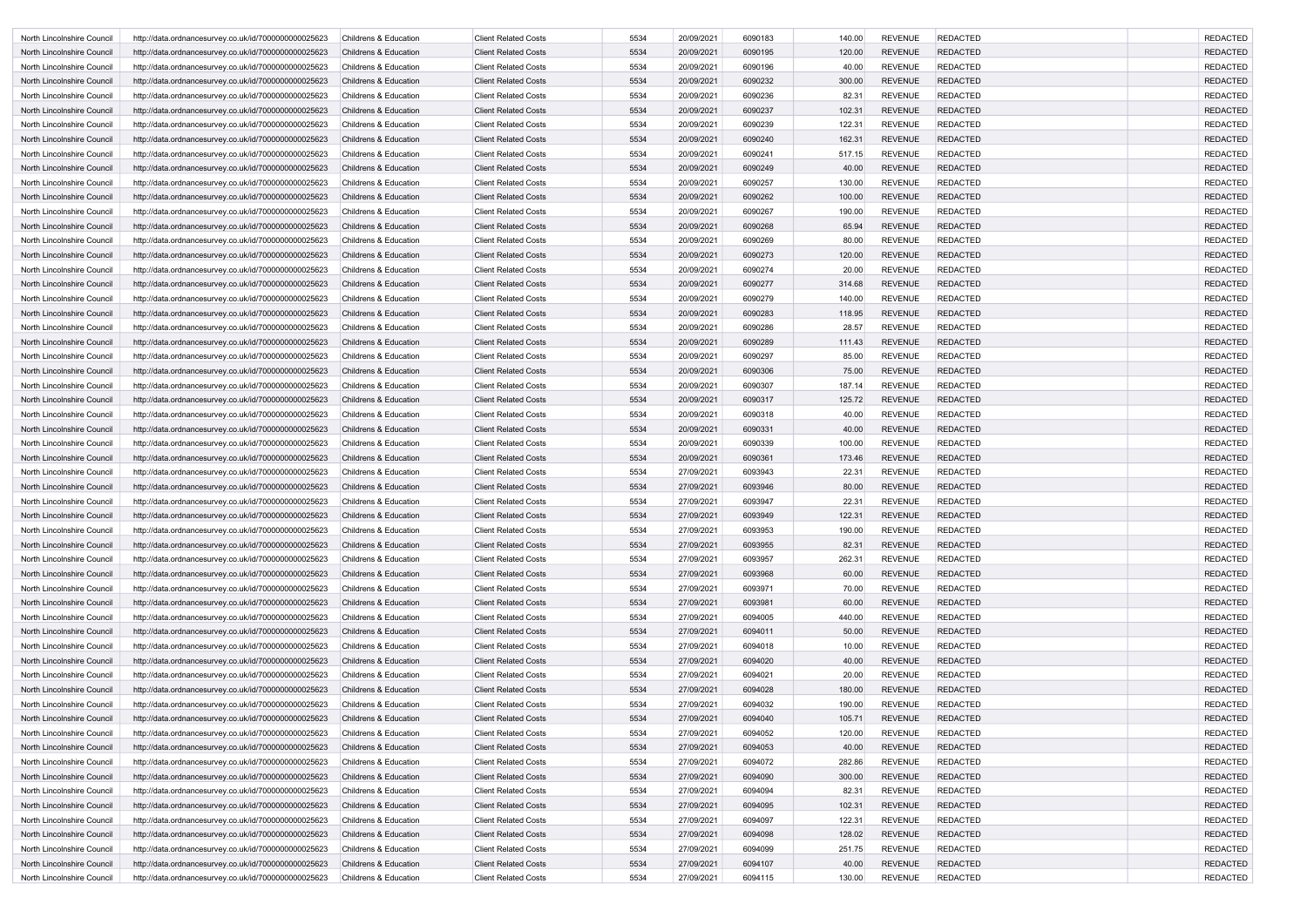| North Lincolnshire Council                               | http://data.ordnancesurvey.co.uk/id/7000000000025623                                                         | <b>Childrens &amp; Education</b>               | <b>Client Related Costs</b>                                     | 5534         | 27/09/2021               | 6094120            | 100.00             | <b>REVENUE</b>                   | <b>REDACTED</b>             |          | <b>REDACTED</b>                    |
|----------------------------------------------------------|--------------------------------------------------------------------------------------------------------------|------------------------------------------------|-----------------------------------------------------------------|--------------|--------------------------|--------------------|--------------------|----------------------------------|-----------------------------|----------|------------------------------------|
| North Lincolnshire Council                               | http://data.ordnancesurvey.co.uk/id/7000000000025623                                                         | <b>Childrens &amp; Education</b>               | <b>Client Related Costs</b>                                     | 5534         | 27/09/2021               | 6094125            | 190.00             | <b>REVENUE</b>                   | <b>REDACTED</b>             |          | <b>REDACTED</b>                    |
| North Lincolnshire Council                               | http://data.ordnancesurvey.co.uk/id/7000000000025623                                                         | <b>Childrens &amp; Education</b>               | <b>Client Related Costs</b>                                     | 5534         | 27/09/2021               | 6094127            | 122.86             | <b>REVENUE</b>                   | <b>REDACTED</b>             |          | <b>REDACTED</b>                    |
| North Lincolnshire Council                               | http://data.ordnancesurvey.co.uk/id/7000000000025623                                                         | <b>Childrens &amp; Education</b>               | <b>Client Related Costs</b>                                     | 5534         | 27/09/2021               | 6094131            | 120.00             | <b>REVENUE</b>                   | <b>REDACTED</b>             |          | <b>REDACTED</b>                    |
| North Lincolnshire Council                               | http://data.ordnancesurvey.co.uk/id/7000000000025623                                                         | <b>Childrens &amp; Education</b>               | <b>Client Related Costs</b>                                     | 5534         | 27/09/2021               | 6094132            | 20.00              | <b>REVENUE</b>                   | <b>REDACTED</b>             |          | <b>REDACTED</b>                    |
| North Lincolnshire Council                               | http://data.ordnancesurvey.co.uk/id/7000000000025623                                                         | <b>Childrens &amp; Education</b>               | <b>Client Related Costs</b>                                     | 5534         | 27/09/2021               | 6094135            | 200.00             | <b>REVENUE</b>                   | <b>REDACTED</b>             |          | <b>REDACTED</b>                    |
| North Lincolnshire Council                               | http://data.ordnancesurvey.co.uk/id/7000000000025623                                                         | <b>Childrens &amp; Education</b>               | <b>Client Related Costs</b>                                     | 5534         | 27/09/2021               | 6094137            | 140.00             | <b>REVENUE</b>                   | <b>REDACTED</b>             |          | <b>REDACTED</b>                    |
| North Lincolnshire Council                               | http://data.ordnancesurvey.co.uk/id/7000000000025623                                                         | <b>Childrens &amp; Education</b>               | <b>Client Related Costs</b>                                     | 5534         | 27/09/2021               | 6094141            | 40.00              | <b>REVENUE</b>                   | <b>REDACTED</b>             |          | <b>REDACTED</b>                    |
| North Lincolnshire Council                               | http://data.ordnancesurvey.co.uk/id/7000000000025623                                                         | <b>Childrens &amp; Education</b>               | <b>Client Related Costs</b>                                     | 5534         | 27/09/2021               | 6094147            | 361.56             | <b>REVENUE</b>                   | <b>REDACTED</b>             |          | <b>REDACTED</b>                    |
| North Lincolnshire Council                               | http://data.ordnancesurvey.co.uk/id/7000000000025623                                                         | Childrens & Education                          | <b>Client Related Costs</b>                                     | 5534         | 27/09/2021               | 6094163            | 80.00              | <b>REVENUE</b>                   | <b>REDACTED</b>             |          | <b>REDACTED</b>                    |
| North Lincolnshire Council                               | http://data.ordnancesurvey.co.uk/id/7000000000025623                                                         | <b>Childrens &amp; Education</b>               | <b>Client Related Costs</b>                                     | 5534         | 27/09/2021               | 6094165            | 130.00             | <b>REVENUE</b>                   | <b>REDACTED</b>             |          | <b>REDACTED</b>                    |
| North Lincolnshire Council                               | http://data.ordnancesurvey.co.uk/id/7000000000025623                                                         | <b>Childrens &amp; Education</b>               | <b>Client Related Costs</b>                                     | 5534         | 27/09/2021               | 6094174            | 80.00              | <b>REVENUE</b>                   | <b>REDACTED</b>             |          | <b>REDACTED</b>                    |
| North Lincolnshire Council                               | http://data.ordnancesurvey.co.uk/id/7000000000025623                                                         | <b>Childrens &amp; Education</b>               | <b>Client Related Costs</b>                                     | 5534         | 27/09/2021               | 6094175            | 40.00              | <b>REVENUE</b>                   | <b>REDACTED</b>             |          | <b>REDACTED</b>                    |
| North Lincolnshire Council                               | http://data.ordnancesurvey.co.uk/id/7000000000025623                                                         | <b>Childrens &amp; Education</b>               | <b>Client Related Costs</b>                                     | 5534         | 27/09/2021               | 6094194            | 20.00              | <b>REVENUE</b>                   | <b>REDACTED</b>             |          | <b>REDACTED</b>                    |
| North Lincolnshire Council                               | http://data.ordnancesurvey.co.uk/id/7000000000025623                                                         | <b>Childrens &amp; Education</b>               | <b>Client Related Costs</b>                                     | 5534         | 27/09/2021               | 6094195            | 100.00             | <b>REVENUE</b>                   | <b>REDACTED</b>             |          | <b>REDACTED</b>                    |
| North Lincolnshire Council                               | http://data.ordnancesurvey.co.uk/id/7000000000025623                                                         | <b>Childrens &amp; Education</b>               | <b>Client Related Costs</b>                                     | 5534         | 27/09/2021               | 6094202            | 38.10              | <b>REVENUE</b>                   | <b>REDACTED</b>             |          | <b>REDACTED</b>                    |
| North Lincolnshire Council                               | http://data.ordnancesurvey.co.uk/id/7000000000025623                                                         | <b>Childrens &amp; Education</b>               | <b>Client Related Costs</b>                                     | 5534         | 01/10/2021               | 6096368            | 2,671.43           | <b>REVENUE</b>                   | <b>REDACTED</b>             |          | <b>REDACTED</b>                    |
| North Lincolnshire Council                               | http://data.ordnancesurvey.co.uk/id/7000000000025623                                                         | <b>Childrens &amp; Education</b>               | <b>Client Transport Costs</b>                                   | 6092         | 03/09/2021               | 6082227            | 654.11             | <b>REVENUE</b>                   | <b>REDACTED</b>             |          | <b>REDACTED</b>                    |
| North Lincolnshire Council                               | http://data.ordnancesurvey.co.uk/id/7000000000025623                                                         | Childrens & Education                          | <b>Client Transport Costs</b>                                   | 6092         | 03/09/2021               | 6082237            | 1,008.42           | <b>REVENUE</b>                   | <b>REDACTED</b>             |          | <b>REDACTED</b>                    |
| North Lincolnshire Council                               | http://data.ordnancesurvey.co.uk/id/7000000000025623                                                         | <b>Childrens &amp; Education</b>               | <b>Client Transport Costs</b>                                   | 6092         | 06/09/2021               | 6083140            | 155.70             | <b>REVENUE</b>                   | <b>REDACTED</b>             |          | <b>REDACTED</b>                    |
| North Lincolnshire Council                               | http://data.ordnancesurvey.co.uk/id/7000000000025623                                                         | <b>Childrens &amp; Education</b>               | <b>Client Transport Costs</b>                                   | 6092         | 06/09/2021               | 6083265            | 254.25             | <b>REVENUE</b>                   | <b>REDACTED</b>             |          | <b>REDACTED</b>                    |
| North Lincolnshire Council                               | http://data.ordnancesurvey.co.uk/id/7000000000025623                                                         | <b>Childrens &amp; Education</b>               | <b>Client Transport Costs</b>                                   | 6092         | 06/09/2021               | 6083269            | 342.00             | <b>REVENUE</b>                   | <b>REDACTED</b>             |          | <b>REDACTED</b>                    |
| North Lincolnshire Council                               | http://data.ordnancesurvey.co.uk/id/7000000000025623                                                         | <b>Childrens &amp; Education</b>               | <b>Client Transport Costs</b>                                   | 6092         | 08/09/2021               | 6084159            | 273.60             | <b>REVENUE</b>                   | <b>REDACTED</b>             |          | <b>REDACTED</b>                    |
| North Lincolnshire Council                               | http://data.ordnancesurvey.co.uk/id/7000000000025623                                                         | <b>Childrens &amp; Education</b>               | <b>Client Transport Costs</b>                                   | 6092         | 13/09/2021               | 6086396            | 83.70              | <b>REVENUE</b>                   | <b>REDACTED</b>             |          | <b>REDACTED</b>                    |
| North Lincolnshire Council                               | http://data.ordnancesurvey.co.uk/id/7000000000025623                                                         | <b>Childrens &amp; Education</b>               | <b>Client Transport Costs</b>                                   | 6092         | 13/09/2021               | 6086515            | 540.90             | <b>REVENUE</b>                   | <b>REDACTED</b>             |          | <b>REDACTED</b>                    |
| North Lincolnshire Council                               | http://data.ordnancesurvey.co.uk/id/7000000000025623                                                         | <b>Childrens &amp; Education</b>               | <b>Client Transport Costs</b>                                   | 6092         | 13/09/2021               | 6086587            | 265.86             | <b>REVENUE</b>                   | <b>REDACTED</b>             |          | <b>REDACTED</b>                    |
| North Lincolnshire Council                               | http://data.ordnancesurvey.co.uk/id/7000000000025623                                                         | <b>Childrens &amp; Education</b>               | <b>Client Transport Costs</b>                                   | 6092         | 13/09/2021               | 6086622            | 451.80             | <b>REVENUE</b>                   | <b>REDACTED</b>             |          | <b>REDACTED</b>                    |
| North Lincolnshire Council                               | http://data.ordnancesurvey.co.uk/id/7000000000025623                                                         | <b>Childrens &amp; Education</b>               | <b>Client Transport Costs</b>                                   | 6092         | 13/09/2021               | 6086625            | 25.02              | <b>REVENUE</b>                   | <b>REDACTED</b>             |          | <b>REDACTED</b>                    |
| North Lincolnshire Council                               | http://data.ordnancesurvey.co.uk/id/7000000000025623                                                         | <b>Childrens &amp; Education</b>               | <b>Client Transport Costs</b>                                   | 6092         | 13/09/2021               | 6086644            | 417.60             | <b>REVENUE</b>                   | <b>REDACTED</b>             |          | <b>REDACTED</b>                    |
| North Lincolnshire Council                               | http://data.ordnancesurvey.co.uk/id/7000000000025623                                                         | Childrens & Education                          | <b>Client Transport Costs</b>                                   | 6092         | 13/09/2021               | 6086647            | 186.30             | <b>REVENUE</b>                   | <b>REDACTED</b>             |          | <b>REDACTED</b>                    |
| North Lincolnshire Council                               | http://data.ordnancesurvey.co.uk/id/7000000000025623                                                         | <b>Childrens &amp; Education</b>               | <b>Client Transport Costs</b>                                   | 6092         | 20/09/2021               | 6090277            | 120.87             | <b>REVENUE</b>                   | <b>REDACTED</b>             |          | <b>REDACTED</b>                    |
| North Lincolnshire Council                               | http://data.ordnancesurvey.co.uk/id/7000000000025623                                                         | <b>Childrens &amp; Education</b>               | <b>Client Transport Costs</b>                                   | 6092         | 20/09/2021               | 6090306            | 119.70             | <b>REVENUE</b>                   | <b>REDACTED</b>             |          | <b>REDACTED</b>                    |
| North Lincolnshire Council                               | http://data.ordnancesurvey.co.uk/id/7000000000025623                                                         | <b>Childrens &amp; Education</b>               | <b>Client Transport Costs</b>                                   | 6092         | 20/09/2021               | 6090331            | 172.80             | <b>REVENUE</b>                   | <b>REDACTED</b>             |          | <b>REDACTED</b>                    |
| North Lincolnshire Council                               | http://data.ordnancesurvey.co.uk/id/7000000000025623                                                         | Childrens & Education                          | <b>Client Transport Costs</b>                                   | 6092         | 27/09/2021               | 6093971            | 154.65             | REVENUE                          | <b>REDACTED</b>             |          | REDACTED                           |
| North Lincolnshire Council                               | http://data.ordnancesurvey.co.uk/id/7000000000025623                                                         | Childrens & Education                          | <b>Client Transport Costs</b>                                   | 6092         | 27/09/2021               | 6094072            | 302.40             | <b>REVENUE</b>                   | <b>REDACTED</b>             |          | <b>REDACTED</b>                    |
| North Lincolnshire Council                               | http://data.ordnancesurvey.co.uk/id/7000000000025623                                                         | Childrens & Education                          | <b>Client Transport Costs</b>                                   | 6092         | 27/09/2021               | 6094194            | 328.50             | <b>REVENUE</b>                   | REDACTED                    |          | <b>REDACTED</b>                    |
| North Lincolnshire Council                               | http://data.ordnancesurvey.co.uk/id/7000000000025623                                                         | Childrens & Education                          | Direct Payments To Clients                                      | 6012         | 15/09/2021               | 6087018            | 324.00             | <b>REVENUE</b>                   | <b>REDACTED</b>             |          | <b>REDACTED</b>                    |
| North Lincolnshire Council                               | http://data.ordnancesurvey.co.uk/id/7000000000025623                                                         | Childrens & Education                          | <b>Direct Payments To Clients</b>                               | 6012         | 15/09/2021               | 6087019            | 252.00             | <b>REVENUE</b>                   | <b>REDACTED</b>             |          | <b>REDACTED</b>                    |
| North Lincolnshire Council                               | http://data.ordnancesurvey.co.uk/id/7000000000025623                                                         | Childrens & Education                          | <b>Direct Payments To Clients</b>                               | 6012         | 15/09/2021               | 6087021            | 288.00             | <b>REVENUE</b>                   | <b>REDACTED</b>             |          | <b>REDACTED</b>                    |
| North Lincolnshire Council                               | http://data.ordnancesurvey.co.uk/id/7000000000025623                                                         | Childrens & Education                          | <b>Direct Payments To Clients</b>                               | 6012         | 15/09/2021               | 6087022            | 720.00             | <b>REVENUE</b>                   | <b>REDACTED</b>             |          | <b>REDACTED</b>                    |
| North Lincolnshire Council                               | http://data.ordnancesurvey.co.uk/id/7000000000025623                                                         | Childrens & Education                          | Direct Payments To Clients                                      | 6012         | 15/09/2021               | 6087023            | 1,260.00           | <b>REVENUE</b>                   | <b>REDACTED</b>             |          | <b>REDACTED</b>                    |
| North Lincolnshire Council                               | http://data.ordnancesurvey.co.uk/id/7000000000025623                                                         | Childrens & Education                          | Direct Payments To Clients                                      | 6012         | 15/09/2021               | 6087030            | 324.00             | <b>REVENUE</b>                   | <b>REDACTED</b>             |          | <b>REDACTED</b>                    |
| North Lincolnshire Council                               | http://data.ordnancesurvey.co.uk/id/7000000000025623                                                         | Childrens & Education                          | Direct Payments To Clients                                      | 6012         | 15/09/2021               | 6087846            | 774.00             | <b>REVENUE</b>                   | <b>REDACTED</b>             | 7605054  | <b>REDACTED</b>                    |
| North Lincolnshire Council                               | http://data.ordnancesurvey.co.uk/id/7000000000025623                                                         | Childrens & Education                          | Direct Payments To Clients                                      | 6012         | 17/09/2021               | 6089351            | 590.00             | <b>REVENUE</b><br><b>REVENUE</b> | <b>REDACTED</b>             | 05398529 | <b>REDACTED</b>                    |
| North Lincolnshire Council                               | http://data.ordnancesurvey.co.uk/id/7000000000025623                                                         | Childrens & Education                          | Direct Payments To Clients                                      | 6012         | 17/09/2021               | 6089353            | 500.00             |                                  | <b>REDACTED</b>             |          | <b>REDACTED</b><br><b>REDACTED</b> |
| North Lincolnshire Council<br>North Lincolnshire Council | http://data.ordnancesurvey.co.uk/id/7000000000025623<br>http://data.ordnancesurvey.co.uk/id/7000000000025623 | Childrens & Education<br>Childrens & Education | <b>Direct Payments To Clients</b>                               | 6012<br>6012 | 17/09/2021<br>17/09/2021 | 6089355<br>6089356 | 590.00<br>1,110.00 | <b>REVENUE</b><br><b>REVENUE</b> | REDACTED<br><b>REDACTED</b> | 07814150 | <b>REDACTED</b>                    |
|                                                          |                                                                                                              | Childrens & Education                          | Direct Payments To Clients<br><b>Direct Payments To Clients</b> | 6012         | 17/09/2021               | 6089358            | 430.00             | <b>REVENUE</b>                   | <b>REDACTED</b>             |          | <b>REDACTED</b>                    |
| North Lincolnshire Council<br>North Lincolnshire Council | http://data.ordnancesurvey.co.uk/id/7000000000025623<br>http://data.ordnancesurvey.co.uk/id/7000000000025623 | Childrens & Education                          | Direct Payments To Clients                                      | 6012         | 17/09/2021               | 6089359            | 430.00             | <b>REVENUE</b>                   | <b>REDACTED</b>             |          | <b>REDACTED</b>                    |
|                                                          |                                                                                                              |                                                |                                                                 |              |                          |                    |                    | <b>REVENUE</b>                   | <b>REDACTED</b>             |          |                                    |
| North Lincolnshire Council<br>North Lincolnshire Council | http://data.ordnancesurvey.co.uk/id/7000000000025623<br>http://data.ordnancesurvey.co.uk/id/7000000000025623 | Childrens & Education<br>Childrens & Education | Direct Payments To Clients<br>Direct Payments To Clients        | 6012<br>6012 | 24/09/2021<br>24/09/2021 | 6089352<br>6089354 | 340.00<br>340.00   | <b>REVENUE</b>                   | <b>REDACTED</b>             | 08737412 | <b>REDACTED</b><br><b>REDACTED</b> |
| North Lincolnshire Council                               | http://data.ordnancesurvey.co.uk/id/7000000000025623                                                         | Childrens & Education                          | Gen Office Exp (Incl Postage)                                   | 5603         | 03/09/2021               | 6082017            | 268.40             | <b>REVENUE</b>                   | <b>REDACTED</b>             |          | <b>REDACTED</b>                    |
| North Lincolnshire Council                               | http://data.ordnancesurvey.co.uk/id/7000000000025623                                                         | <b>Childrens &amp; Education</b>               | Gen Office Exp (Incl Postage)                                   | 5603         | 10/09/2021               | 6085061            | 268.40             | <b>REVENUE</b>                   | <b>REDACTED</b>             |          | <b>REDACTED</b>                    |
| North Lincolnshire Council                               | http://data.ordnancesurvey.co.uk/id/7000000000025623                                                         | Childrens & Education                          | Gen Office Exp (Incl Postage)                                   | 5603         | 17/09/2021               | 6089185            | 268.40             | <b>REVENUE</b>                   | <b>REDACTED</b>             |          | <b>REDACTED</b>                    |
| North Lincolnshire Council                               | http://data.ordnancesurvey.co.uk/id/7000000000025623                                                         | <b>Childrens &amp; Education</b>               | Gen Office Exp (Incl Postage)                                   | 5603         | 22/09/2021               | 6090971            | 1,724.00           | <b>REVENUE</b>                   | <b>REDACTED</b>             |          | <b>REDACTED</b>                    |
| North Lincolnshire Council                               | http://data.ordnancesurvey.co.uk/id/7000000000025623                                                         | Childrens & Education                          | Gen Office Exp (Incl Postage)                                   | 5603         | 24/09/2021               | 6092519            | 268.40             | <b>REVENUE</b>                   | <b>REDACTED</b>             |          | <b>REDACTED</b>                    |
| North Lincolnshire Council                               | http://data.ordnancesurvey.co.uk/id/7000000000025623                                                         | Childrens & Education                          | Gen Office Exp (Incl Postage)                                   | 5603         | 01/10/2021               | 6096300            | 268.40             | <b>REVENUE</b>                   | <b>REDACTED</b>             |          | <b>REDACTED</b>                    |
| North Lincolnshire Council                               | http://data.ordnancesurvey.co.uk/id/7000000000025623                                                         | Childrens & Education                          | Payments To Private Orgs                                        | 6002         | 22/09/2021               | 6089978            | 877.50             | <b>REVENUE</b>                   | <b>REDACTED</b>             |          | <b>REDACTED</b>                    |
| North Lincolnshire Council                               | http://data.ordnancesurvey.co.uk/id/7000000000025623                                                         | Childrens & Education                          | Payments To Private Orgs                                        | 6002         | 24/09/2021               | 6092748            | 2,600.00           | <b>REVENUE</b>                   | <b>REDACTED</b>             |          | <b>REDACTED</b>                    |
|                                                          |                                                                                                              |                                                |                                                                 |              |                          |                    |                    |                                  |                             |          |                                    |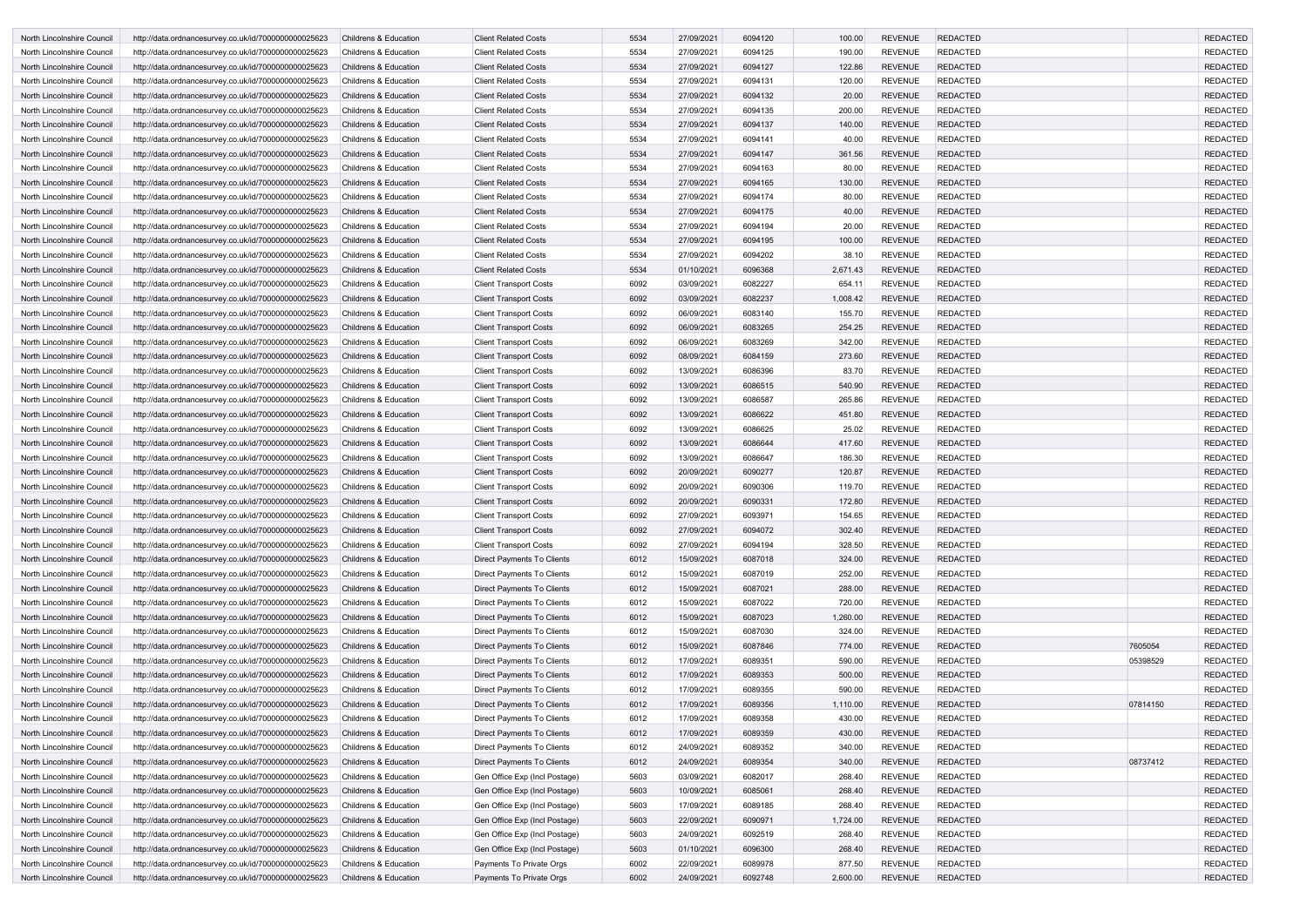| North Lincolnshire Council | http://data.ordnancesurvey.co.uk/id/7000000000025623 | <b>Childrens &amp; Education</b>  | Payments To Private Orgs         | 6002          | 24/09/2021 | 6092750 | 2,400.00 | <b>REVENUE</b> | <b>REDACTED</b> | <b>REDACTED</b> |
|----------------------------|------------------------------------------------------|-----------------------------------|----------------------------------|---------------|------------|---------|----------|----------------|-----------------|-----------------|
| North Lincolnshire Council | http://data.ordnancesurvey.co.uk/id/7000000000025623 | <b>Childrens &amp; Education</b>  | Payments To Private Orgs         | 6002          | 24/09/2021 | 6092751 | 1,300.00 | <b>REVENUE</b> | <b>REDACTED</b> | <b>REDACTED</b> |
| North Lincolnshire Council | http://data.ordnancesurvey.co.uk/id/7000000000025623 | Corporate And Democratic Core     | Other Supplies & Services        | 5799          | 08/09/2021 | 6082942 | 0        | <b>REVENUE</b> | <b>REDACTED</b> | <b>REDACTED</b> |
| North Lincolnshire Council | http://data.ordnancesurvey.co.uk/id/7000000000025623 | Corporate And Democratic Core     | Other Supplies & Services        | 5799          | 24/09/2021 | 6092607 |          | <b>REVENUE</b> | <b>REDACTED</b> | <b>REDACTED</b> |
| North Lincolnshire Council | http://data.ordnancesurvey.co.uk/id/7000000000025623 | Corporate And Democratic Core     | <b>Recruitment Costs And Dbs</b> | 2004          | 22/09/2021 | 6090029 | 495.00   | <b>REVENUE</b> | <b>REDACTED</b> | <b>REDACTED</b> |
| North Lincolnshire Council | http://data.ordnancesurvey.co.uk/id/7000000000025623 | Council Tax Payers Account        | Refunds                          | <b>REFUND</b> | 02/09/2021 | 6082161 | 350.00   |                | <b>REDACTED</b> | <b>REDACTED</b> |
| North Lincolnshire Council | http://data.ordnancesurvey.co.uk/id/7000000000025623 | Council Tax Payers Account        | Refunds                          | <b>REFUND</b> | 02/09/2021 | 6082164 | 543.01   |                | <b>REDACTED</b> | <b>REDACTED</b> |
| North Lincolnshire Council | http://data.ordnancesurvey.co.uk/id/7000000000025623 | <b>Council Tax Payers Account</b> | Refunds                          | <b>REFUND</b> | 02/09/2021 | 6082165 | 983.17   |                | <b>REDACTED</b> | <b>REDACTED</b> |
| North Lincolnshire Council | http://data.ordnancesurvey.co.uk/id/7000000000025623 | Council Tax Payers Account        | Refunds                          | <b>REFUND</b> | 02/09/2021 | 6082176 | 365.23   |                | <b>REDACTED</b> | <b>REDACTED</b> |
| North Lincolnshire Council | http://data.ordnancesurvey.co.uk/id/7000000000025623 | Council Tax Payers Account        | Refunds                          | <b>REFUND</b> | 02/09/2021 | 6082177 | 6,405.17 |                | <b>REDACTED</b> | <b>REDACTED</b> |
| North Lincolnshire Council | http://data.ordnancesurvey.co.uk/id/7000000000025623 | Council Tax Payers Account        | Refunds                          | <b>REFUND</b> | 02/09/2021 | 6082180 | 873.45   |                | <b>REDACTED</b> | <b>REDACTED</b> |
| North Lincolnshire Council | http://data.ordnancesurvey.co.uk/id/7000000000025623 | Council Tax Payers Account        | Refunds                          | <b>REFUND</b> | 02/09/2021 | 6082184 | 494.88   |                | <b>REDACTED</b> | <b>REDACTED</b> |
| North Lincolnshire Council | http://data.ordnancesurvey.co.uk/id/7000000000025623 | Council Tax Payers Account        | Refunds                          | <b>REFUND</b> | 06/09/2021 | 6083565 | 295.54   |                | <b>REDACTED</b> | <b>REDACTED</b> |
| North Lincolnshire Council | http://data.ordnancesurvey.co.uk/id/7000000000025623 | Council Tax Payers Account        | Refunds                          | <b>REFUND</b> | 06/09/2021 | 6083566 | 328.65   |                | <b>REDACTED</b> | <b>REDACTED</b> |
| North Lincolnshire Council | http://data.ordnancesurvey.co.uk/id/7000000000025623 | Council Tax Payers Account        | Refunds                          | <b>REFUND</b> | 06/09/2021 | 6083569 | 548.14   |                | <b>REDACTED</b> | <b>REDACTED</b> |
| North Lincolnshire Council | http://data.ordnancesurvey.co.uk/id/7000000000025623 | Council Tax Payers Account        | Refunds                          | <b>REFUND</b> | 06/09/2021 | 6083574 | 363.85   |                | <b>REDACTED</b> | <b>REDACTED</b> |
| North Lincolnshire Council | http://data.ordnancesurvey.co.uk/id/7000000000025623 | Council Tax Payers Account        | Refunds                          | <b>REFUND</b> | 06/09/2021 | 6083575 | 299.42   |                | <b>REDACTED</b> | <b>REDACTED</b> |
| North Lincolnshire Council | http://data.ordnancesurvey.co.uk/id/7000000000025623 | <b>Council Tax Payers Account</b> | Refunds                          | <b>REFUND</b> | 06/09/2021 | 6083577 | 280.63   |                | <b>REDACTED</b> | <b>REDACTED</b> |
| North Lincolnshire Council | http://data.ordnancesurvey.co.uk/id/7000000000025623 | Council Tax Payers Account        | Refunds                          | <b>REFUND</b> | 06/09/2021 | 6083581 | 456.72   |                | <b>REDACTED</b> | <b>REDACTED</b> |
| North Lincolnshire Council | http://data.ordnancesurvey.co.uk/id/7000000000025623 | <b>Council Tax Payers Account</b> | Refunds                          | <b>REFUND</b> | 06/09/2021 | 6083583 | 272.70   |                | <b>REDACTED</b> | <b>REDACTED</b> |
| North Lincolnshire Council | http://data.ordnancesurvey.co.uk/id/7000000000025623 | Council Tax Payers Account        | Refunds                          | <b>REFUND</b> | 06/09/2021 | 6083584 | 696.55   |                | <b>REDACTED</b> | <b>REDACTED</b> |
| North Lincolnshire Council | http://data.ordnancesurvey.co.uk/id/7000000000025623 | Council Tax Payers Account        | Refunds                          | <b>REFUND</b> | 06/09/2021 | 6083587 | 855.75   |                | <b>REDACTED</b> | <b>REDACTED</b> |
| North Lincolnshire Council | http://data.ordnancesurvey.co.uk/id/7000000000025623 | Council Tax Payers Account        | Refunds                          | <b>REFUND</b> | 06/09/2021 | 6083591 | 485.26   |                | <b>REDACTED</b> | <b>REDACTED</b> |
| North Lincolnshire Council | http://data.ordnancesurvey.co.uk/id/7000000000025623 | Council Tax Payers Account        | Refunds                          | <b>REFUND</b> | 09/09/2021 | 6085410 | 427.49   |                | <b>REDACTED</b> | <b>REDACTED</b> |
| North Lincolnshire Council | http://data.ordnancesurvey.co.uk/id/7000000000025623 | Council Tax Payers Account        | Refunds                          | <b>REFUND</b> | 09/09/2021 | 6085415 | 1,769.91 |                | <b>REDACTED</b> | <b>REDACTED</b> |
| North Lincolnshire Council | http://data.ordnancesurvey.co.uk/id/7000000000025623 | Council Tax Payers Account        | Refunds                          | <b>REFUND</b> | 09/09/2021 | 6085418 | 440.68   |                | <b>REDACTED</b> | <b>REDACTED</b> |
| North Lincolnshire Council | http://data.ordnancesurvey.co.uk/id/7000000000025623 | Council Tax Payers Account        | Refunds                          | <b>REFUND</b> | 09/09/2021 | 6085421 | 2,058.06 |                | <b>REDACTED</b> | <b>REDACTED</b> |
| North Lincolnshire Council | http://data.ordnancesurvey.co.uk/id/7000000000025623 | Council Tax Payers Account        | Refunds                          | <b>REFUND</b> | 09/09/2021 | 6085425 | 965.80   |                | <b>REDACTED</b> | <b>REDACTED</b> |
| North Lincolnshire Council | http://data.ordnancesurvey.co.uk/id/7000000000025623 | Council Tax Payers Account        | Refunds                          | <b>REFUND</b> | 09/09/2021 | 6085430 | 389.81   |                | <b>REDACTED</b> | <b>REDACTED</b> |
| North Lincolnshire Council | http://data.ordnancesurvey.co.uk/id/7000000000025623 | <b>Council Tax Payers Account</b> | Refunds                          | <b>REFUND</b> | 09/09/2021 | 6085432 | 442.96   |                | <b>REDACTED</b> | <b>REDACTED</b> |
| North Lincolnshire Council | http://data.ordnancesurvey.co.uk/id/7000000000025623 | Council Tax Payers Account        | Refunds                          | <b>REFUND</b> | 09/09/2021 | 6085436 | 328.67   |                | <b>REDACTED</b> | <b>REDACTED</b> |
| North Lincolnshire Council | http://data.ordnancesurvey.co.uk/id/7000000000025623 | <b>Council Tax Payers Account</b> | Refunds                          | <b>REFUND</b> | 09/09/2021 | 6085437 | 313.00   |                | <b>REDACTED</b> | <b>REDACTED</b> |
| North Lincolnshire Council | http://data.ordnancesurvey.co.uk/id/7000000000025623 | Council Tax Payers Account        | Refunds                          | <b>REFUND</b> | 09/09/2021 | 6085438 | 994.10   |                | <b>REDACTED</b> | <b>REDACTED</b> |
| North Lincolnshire Council | http://data.ordnancesurvey.co.uk/id/7000000000025623 | Council Tax Payers Account        | Refunds                          | <b>REFUND</b> | 09/09/2021 | 6085440 | 951.74   |                | <b>REDACTED</b> | <b>REDACTED</b> |
| North Lincolnshire Council | http://data.ordnancesurvey.co.uk/id/7000000000025623 | Council Tax Payers Account        | Refunds                          | <b>REFUND</b> | 09/09/2021 | 6085443 | 458.24   |                | <b>REDACTED</b> | <b>REDACTED</b> |
| North Lincolnshire Council | http://data.ordnancesurvey.co.uk/id/7000000000025623 | <b>Council Tax Payers Account</b> | Refunds                          | <b>REFUND</b> | 09/09/2021 | 6085444 | 1,392.58 |                | <b>REDACTED</b> | <b>REDACTED</b> |
| North Lincolnshire Council | http://data.ordnancesurvey.co.uk/id/7000000000025623 | Council Tax Payers Account        | Refunds                          | <b>REFUND</b> | 09/09/2021 | 6085450 | 2,681.80 |                | <b>REDACTED</b> | <b>REDACTED</b> |
| North Lincolnshire Council | http://data.ordnancesurvey.co.uk/id/7000000000025623 | Council Tax Payers Account        | Refunds                          | <b>REFUND</b> | 13/09/2021 | 6086946 | 294.00   |                | <b>REDACTED</b> | <b>REDACTED</b> |
| North Lincolnshire Council | http://data.ordnancesurvey.co.uk/id/7000000000025623 | Council Tax Payers Account        | Refunds                          | <b>REFUND</b> | 13/09/2021 | 6086949 | 1,384.15 |                | <b>REDACTED</b> | <b>REDACTED</b> |
| North Lincolnshire Council | http://data.ordnancesurvey.co.uk/id/7000000000025623 | Council Tax Payers Account        | Refunds                          | <b>REFUND</b> | 13/09/2021 | 6086951 | 299.85   |                | <b>REDACTED</b> | <b>REDACTED</b> |
| North Lincolnshire Council | http://data.ordnancesurvey.co.uk/id/7000000000025623 | Council Tax Payers Account        | Refunds                          | <b>REFUND</b> | 13/09/2021 | 6086956 | 273.14   |                | <b>REDACTED</b> | <b>REDACTED</b> |
| North Lincolnshire Council | http://data.ordnancesurvey.co.uk/id/7000000000025623 | Council Tax Payers Account        | Refunds                          | <b>REFUND</b> | 13/09/2021 | 6086961 | 296.31   |                | <b>REDACTED</b> | <b>REDACTED</b> |
| North Lincolnshire Council | http://data.ordnancesurvey.co.uk/id/7000000000025623 | Council Tax Payers Account        | Refunds                          | <b>REFUND</b> | 13/09/2021 | 6086965 | 671.00   |                | <b>REDACTED</b> | <b>REDACTED</b> |
| North Lincolnshire Council | http://data.ordnancesurvey.co.uk/id/7000000000025623 | Council Tax Payers Account        | Refunds                          | <b>REFUND</b> | 13/09/2021 | 6086966 | 859.67   |                | <b>REDACTED</b> | <b>REDACTED</b> |
| North Lincolnshire Council | http://data.ordnancesurvey.co.uk/id/7000000000025623 | Council Tax Payers Account        | Refunds                          | <b>REFUND</b> | 13/09/2021 | 6086974 | 391.63   |                | <b>REDACTED</b> | <b>REDACTED</b> |
| North Lincolnshire Council | http://data.ordnancesurvey.co.uk/id/7000000000025623 | Council Tax Payers Account        | Refunds                          | <b>REFUND</b> | 16/09/2021 | 6089211 | 341.83   |                | <b>REDACTED</b> | <b>REDACTED</b> |
| North Lincolnshire Council | http://data.ordnancesurvey.co.uk/id/7000000000025623 | Council Tax Payers Account        | Refunds                          | <b>REFUND</b> | 16/09/2021 | 6089217 | 333.36   |                | <b>REDACTED</b> | <b>REDACTED</b> |
| North Lincolnshire Council | http://data.ordnancesurvey.co.uk/id/7000000000025623 | Council Tax Payers Account        | Refunds                          | <b>REFUND</b> | 16/09/2021 | 6089218 | 475.02   |                | <b>REDACTED</b> | <b>REDACTED</b> |
| North Lincolnshire Council | http://data.ordnancesurvey.co.uk/id/7000000000025623 | Council Tax Payers Account        | Refunds                          | <b>REFUND</b> | 16/09/2021 | 6089226 | 377.43   |                | <b>REDACTED</b> | <b>REDACTED</b> |
| North Lincolnshire Council | http://data.ordnancesurvey.co.uk/id/7000000000025623 | Council Tax Payers Account        | Refunds                          | <b>REFUND</b> | 16/09/2021 | 6089227 | 251.57   |                | <b>REDACTED</b> | <b>REDACTED</b> |
| North Lincolnshire Council | http://data.ordnancesurvey.co.uk/id/7000000000025623 | Council Tax Payers Account        | Refunds                          | <b>REFUND</b> | 16/09/2021 | 6089232 | 459.92   |                | <b>REDACTED</b> | <b>REDACTED</b> |
| North Lincolnshire Council | http://data.ordnancesurvey.co.uk/id/7000000000025623 | Council Tax Payers Account        | Refunds                          | <b>REFUND</b> | 16/09/2021 | 6089238 | 502.15   |                | <b>REDACTED</b> | <b>REDACTED</b> |
| North Lincolnshire Council | http://data.ordnancesurvey.co.uk/id/7000000000025623 | Council Tax Payers Account        | Refunds                          | <b>REFUND</b> | 16/09/2021 | 6089239 | 815.57   |                | <b>REDACTED</b> | <b>REDACTED</b> |
| North Lincolnshire Council | http://data.ordnancesurvey.co.uk/id/7000000000025623 | Council Tax Payers Account        | Refunds                          | <b>REFUND</b> | 16/09/2021 | 6089244 | 391.81   |                | <b>REDACTED</b> | <b>REDACTED</b> |
| North Lincolnshire Council | http://data.ordnancesurvey.co.uk/id/7000000000025623 | Council Tax Payers Account        | Refunds                          | <b>REFUND</b> | 16/09/2021 | 6089245 | 290.77   |                | <b>REDACTED</b> | <b>REDACTED</b> |
| North Lincolnshire Council | http://data.ordnancesurvey.co.uk/id/7000000000025623 | Council Tax Payers Account        | Refunds                          | <b>REFUND</b> | 16/09/2021 | 6089247 | 253.29   |                | <b>REDACTED</b> | <b>REDACTED</b> |
| North Lincolnshire Council | http://data.ordnancesurvey.co.uk/id/7000000000025623 | Council Tax Payers Account        | Refunds                          | <b>REFUND</b> | 16/09/2021 | 6089248 | 898.82   |                | <b>REDACTED</b> | <b>REDACTED</b> |
| North Lincolnshire Council | http://data.ordnancesurvey.co.uk/id/7000000000025623 | <b>Council Tax Payers Account</b> | Refunds                          | <b>REFUND</b> | 16/09/2021 | 6089249 | 1,132.07 |                | <b>REDACTED</b> | <b>REDACTED</b> |
| North Lincolnshire Council | http://data.ordnancesurvey.co.uk/id/7000000000025623 | Council Tax Payers Account        | Refunds                          | <b>REFUND</b> | 16/09/2021 | 6089250 | 3,725.80 |                | <b>REDACTED</b> | <b>REDACTED</b> |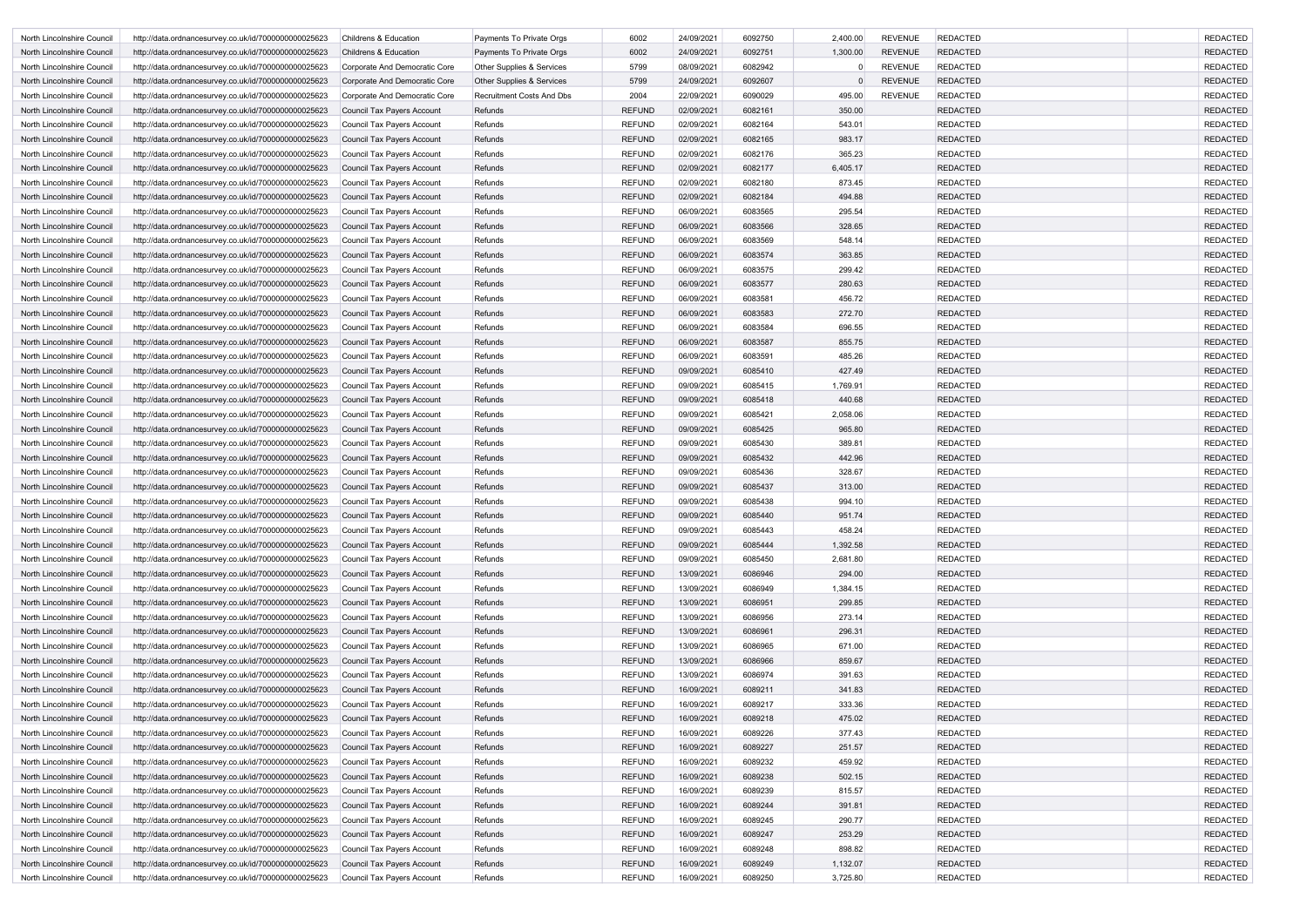| North Lincolnshire Council | http://data.ordnancesurvey.co.uk/id/7000000000025623 | Council Tax Payers Account            | Refunds                       | <b>REFUND</b> | 16/09/2021 | 6089251 | 268.04   |                | <b>REDACTED</b> | <b>REDACTED</b> |
|----------------------------|------------------------------------------------------|---------------------------------------|-------------------------------|---------------|------------|---------|----------|----------------|-----------------|-----------------|
| North Lincolnshire Council | http://data.ordnancesurvey.co.uk/id/7000000000025623 | Council Tax Payers Account            | Refunds                       | <b>REFUND</b> | 16/09/2021 | 6089254 | 980.88   |                | <b>REDACTED</b> | <b>REDACTED</b> |
| North Lincolnshire Council | http://data.ordnancesurvey.co.uk/id/7000000000025623 | Council Tax Payers Account            | Refunds                       | <b>REFUND</b> | 20/09/2021 | 6090653 | 1,440.00 |                | <b>REDACTED</b> | <b>REDACTED</b> |
| North Lincolnshire Council | http://data.ordnancesurvey.co.uk/id/7000000000025623 | Council Tax Payers Account            | Refunds                       | <b>REFUND</b> | 20/09/2021 | 6090661 | 444.34   |                | <b>REDACTED</b> | <b>REDACTED</b> |
| North Lincolnshire Council | http://data.ordnancesurvey.co.uk/id/7000000000025623 | Council Tax Payers Account            | Refunds                       | <b>REFUND</b> | 20/09/2021 | 6090664 | 370.41   |                | <b>REDACTED</b> | <b>REDACTED</b> |
| North Lincolnshire Council | http://data.ordnancesurvey.co.uk/id/7000000000025623 | Council Tax Payers Account            | Refunds                       | <b>REFUND</b> | 20/09/2021 | 6090672 | 831.37   |                | <b>REDACTED</b> | <b>REDACTED</b> |
| North Lincolnshire Council | http://data.ordnancesurvey.co.uk/id/7000000000025623 | Council Tax Payers Account            | Refunds                       | <b>REFUND</b> | 20/09/2021 | 6090679 | 270.99   |                | <b>REDACTED</b> | <b>REDACTED</b> |
| North Lincolnshire Council | http://data.ordnancesurvey.co.uk/id/7000000000025623 | Council Tax Payers Account            | Refunds                       | <b>REFUND</b> | 23/09/2021 | 6092609 | 359.82   |                | <b>REDACTED</b> | <b>REDACTED</b> |
| North Lincolnshire Council | http://data.ordnancesurvey.co.uk/id/7000000000025623 | Council Tax Payers Account            | Refunds                       | <b>REFUND</b> | 23/09/2021 | 6092611 | 2,473.69 |                | <b>REDACTED</b> | <b>REDACTED</b> |
| North Lincolnshire Council | http://data.ordnancesurvey.co.uk/id/7000000000025623 | Council Tax Payers Account            | Refunds                       | <b>REFUND</b> | 23/09/2021 | 6092612 | 557.14   |                | <b>REDACTED</b> | <b>REDACTED</b> |
| North Lincolnshire Council | http://data.ordnancesurvey.co.uk/id/7000000000025623 | Council Tax Payers Account            | Refunds                       | <b>REFUND</b> | 23/09/2021 | 6092616 | 345.21   |                | <b>REDACTED</b> | <b>REDACTED</b> |
| North Lincolnshire Council | http://data.ordnancesurvey.co.uk/id/7000000000025623 | Council Tax Payers Account            | Refunds                       | <b>REFUND</b> | 23/09/2021 | 6092628 | 1,168.49 |                | <b>REDACTED</b> | <b>REDACTED</b> |
| North Lincolnshire Council | http://data.ordnancesurvey.co.uk/id/7000000000025623 | Council Tax Payers Account            | Refunds                       | <b>REFUND</b> | 23/09/2021 | 6092629 | 2,344.39 |                | <b>REDACTED</b> | <b>REDACTED</b> |
| North Lincolnshire Council | http://data.ordnancesurvey.co.uk/id/7000000000025623 | Council Tax Payers Account            | Refunds                       | <b>REFUND</b> | 23/09/2021 | 6092637 | 310.46   |                | <b>REDACTED</b> | <b>REDACTED</b> |
| North Lincolnshire Council | http://data.ordnancesurvey.co.uk/id/7000000000025623 | Council Tax Payers Account            | Refunds                       | <b>REFUND</b> | 23/09/2021 | 6092639 | 957.80   |                | <b>REDACTED</b> | <b>REDACTED</b> |
| North Lincolnshire Council | http://data.ordnancesurvey.co.uk/id/7000000000025623 | Council Tax Payers Account            | Refunds                       | <b>REFUND</b> | 23/09/2021 | 6092640 | 287.40   |                | <b>REDACTED</b> | <b>REDACTED</b> |
| North Lincolnshire Council | http://data.ordnancesurvey.co.uk/id/7000000000025623 | Council Tax Payers Account            | Refunds                       | <b>REFUND</b> | 23/09/2021 | 6092641 | 286.71   |                | <b>REDACTED</b> | <b>REDACTED</b> |
| North Lincolnshire Council | http://data.ordnancesurvey.co.uk/id/7000000000025623 | Council Tax Payers Account            | Refunds                       | <b>REFUND</b> | 23/09/2021 | 6092651 | 250.35   |                | <b>REDACTED</b> | <b>REDACTED</b> |
| North Lincolnshire Council | http://data.ordnancesurvey.co.uk/id/7000000000025623 | Council Tax Payers Account            | Refunds                       | <b>REFUND</b> | 23/09/2021 | 6092655 | 301.21   |                | <b>REDACTED</b> | <b>REDACTED</b> |
| North Lincolnshire Council | http://data.ordnancesurvey.co.uk/id/7000000000025623 | Council Tax Payers Account            | Refunds                       | <b>REFUND</b> | 23/09/2021 | 6092656 | 310.17   |                | <b>REDACTED</b> | <b>REDACTED</b> |
| North Lincolnshire Council | http://data.ordnancesurvey.co.uk/id/7000000000025623 | Council Tax Payers Account            | Refunds                       | <b>REFUND</b> | 23/09/2021 | 6092659 | 761.20   |                | <b>REDACTED</b> | <b>REDACTED</b> |
| North Lincolnshire Council | http://data.ordnancesurvey.co.uk/id/7000000000025623 | Council Tax Payers Account            | Refunds                       | <b>REFUND</b> | 23/09/2021 | 6092660 | 373.02   |                | <b>REDACTED</b> | <b>REDACTED</b> |
| North Lincolnshire Council | http://data.ordnancesurvey.co.uk/id/7000000000025623 | Council Tax Payers Account            | Refunds                       | <b>REFUND</b> | 23/09/2021 | 6092667 | 255.54   |                | <b>REDACTED</b> | <b>REDACTED</b> |
| North Lincolnshire Council | http://data.ordnancesurvey.co.uk/id/7000000000025623 | Council Tax Payers Account            | Refunds                       | <b>REFUND</b> | 23/09/2021 | 6092668 | 1,064.60 |                | <b>REDACTED</b> | <b>REDACTED</b> |
| North Lincolnshire Council | http://data.ordnancesurvey.co.uk/id/7000000000025623 | Council Tax Payers Account            | Refunds                       | <b>REFUND</b> | 27/09/2021 | 6093860 | 1,911.79 |                | <b>REDACTED</b> | <b>REDACTED</b> |
| North Lincolnshire Council | http://data.ordnancesurvey.co.uk/id/7000000000025623 | Council Tax Payers Account            | Refunds                       | <b>REFUND</b> | 27/09/2021 | 6093861 | 659.68   |                | <b>REDACTED</b> | <b>REDACTED</b> |
| North Lincolnshire Council | http://data.ordnancesurvey.co.uk/id/7000000000025623 | Council Tax Payers Account            | Refunds                       | <b>REFUND</b> | 27/09/2021 | 6093863 | 406.34   |                | <b>REDACTED</b> | <b>REDACTED</b> |
| North Lincolnshire Council | http://data.ordnancesurvey.co.uk/id/7000000000025623 | Council Tax Payers Account            | Refunds                       | <b>REFUND</b> | 27/09/2021 | 6093869 | 280.00   |                | <b>REDACTED</b> | <b>REDACTED</b> |
| North Lincolnshire Council | http://data.ordnancesurvey.co.uk/id/7000000000025623 | Council Tax Payers Account            | Refunds                       | <b>REFUND</b> | 27/09/2021 | 6093870 | 267.54   |                | <b>REDACTED</b> | <b>REDACTED</b> |
| North Lincolnshire Council | http://data.ordnancesurvey.co.uk/id/7000000000025623 | Council Tax Payers Account            | Refunds                       | <b>REFUND</b> | 27/09/2021 | 6093875 | 405.00   |                | <b>REDACTED</b> | <b>REDACTED</b> |
| North Lincolnshire Council | http://data.ordnancesurvey.co.uk/id/7000000000025623 | Council Tax Payers Account            | Refunds                       | <b>REFUND</b> | 27/09/2021 | 6093876 | 284.99   |                | <b>REDACTED</b> | <b>REDACTED</b> |
| North Lincolnshire Council | http://data.ordnancesurvey.co.uk/id/7000000000025623 | Council Tax Payers Account            | Refunds                       | <b>REFUND</b> | 27/09/2021 | 6093878 | 252.74   |                | <b>REDACTED</b> | <b>REDACTED</b> |
| North Lincolnshire Council | http://data.ordnancesurvey.co.uk/id/7000000000025623 | Council Tax Payers Account            | Refunds                       | <b>REFUND</b> | 27/09/2021 | 6093880 | 356.21   |                | <b>REDACTED</b> | <b>REDACTED</b> |
| North Lincolnshire Council | http://data.ordnancesurvey.co.uk/id/7000000000025623 | Council Tax Payers Account            | Refunds                       | <b>REFUND</b> | 27/09/2021 | 6093881 | 253.96   |                | <b>REDACTED</b> | REDACTED        |
| North Lincolnshire Council | http://data.ordnancesurvey.co.uk/id/7000000000025623 | Council Tax Payers Account            | Refunds                       | <b>REFUND</b> | 27/09/2021 | 6093883 | 359.73   |                | <b>REDACTED</b> | <b>REDACTED</b> |
| North Lincolnshire Council | http://data.ordnancesurvey.co.uk/id/7000000000025623 | Council Tax Payers Account            | Refunds                       | <b>REFUND</b> | 27/09/2021 | 6093884 | 303.21   |                | <b>REDACTED</b> | <b>REDACTED</b> |
| North Lincolnshire Council | http://data.ordnancesurvey.co.uk/id/7000000000025623 | Council Tax Payers Account            | Refunds                       | <b>REFUND</b> | 27/09/2021 | 6093890 | 275.29   |                | <b>REDACTED</b> | <b>REDACTED</b> |
| North Lincolnshire Council | http://data.ordnancesurvey.co.uk/id/7000000000025623 | Council Tax Payers Account            | Refunds                       | <b>REFUND</b> | 30/09/2021 | 6096378 | 258.23   |                | <b>REDACTED</b> | <b>REDACTED</b> |
| North Lincolnshire Council | http://data.ordnancesurvey.co.uk/id/7000000000025623 | Council Tax Payers Account            | Refunds                       | <b>REFUND</b> | 30/09/2021 | 6096386 | 878.13   |                | <b>REDACTED</b> | <b>REDACTED</b> |
| North Lincolnshire Council | http://data.ordnancesurvey.co.uk/id/7000000000025623 | Council Tax Payers Account            | Refunds                       | <b>REFUND</b> | 30/09/2021 | 6096388 | 307.17   |                | <b>REDACTED</b> | <b>REDACTED</b> |
| North Lincolnshire Council | http://data.ordnancesurvey.co.uk/id/7000000000025623 | Council Tax Payers Account            | Refunds                       | <b>REFUND</b> | 30/09/2021 | 6096391 | 528.00   |                | <b>REDACTED</b> | <b>REDACTED</b> |
| North Lincolnshire Council | http://data.ordnancesurvey.co.uk/id/7000000000025623 | Council Tax Payers Account            | Refunds                       | <b>REFUND</b> | 30/09/2021 | 6096396 | 457.93   |                | <b>REDACTED</b> | <b>REDACTED</b> |
| North Lincolnshire Council | http://data.ordnancesurvey.co.uk/id/7000000000025623 | Council Tax Payers Account            | Refunds                       | <b>REFUND</b> | 30/09/2021 | 6096397 | 3,568.66 |                | <b>REDACTED</b> | <b>REDACTED</b> |
| North Lincolnshire Council | http://data.ordnancesurvey.co.uk/id/7000000000025623 | Council Tax Payers Account            | Refunds                       | <b>REFUND</b> | 30/09/2021 | 6096399 | 355.45   |                | <b>REDACTED</b> | <b>REDACTED</b> |
| North Lincolnshire Council | http://data.ordnancesurvey.co.uk/id/7000000000025623 | Council Tax Payers Account            | Refunds                       | <b>REFUND</b> | 30/09/2021 | 6096401 | 333.32   |                | <b>REDACTED</b> | <b>REDACTED</b> |
| North Lincolnshire Council | http://data.ordnancesurvey.co.uk/id/7000000000025623 | Council Tax Payers Account            | Refunds                       | <b>REFUND</b> | 30/09/2021 | 6096407 | 544.87   |                | <b>REDACTED</b> | <b>REDACTED</b> |
| North Lincolnshire Council | http://data.ordnancesurvey.co.uk/id/7000000000025623 | Council Tax Payers Account            | Refunds                       | <b>REFUND</b> | 30/09/2021 | 6096408 | 3,198.44 |                | <b>REDACTED</b> | <b>REDACTED</b> |
| North Lincolnshire Council | http://data.ordnancesurvey.co.uk/id/7000000000025623 | Council Tax Payers Account            | Refunds                       | <b>REFUND</b> | 30/09/2021 | 6096411 | 270.99   |                | <b>REDACTED</b> | <b>REDACTED</b> |
| North Lincolnshire Council | http://data.ordnancesurvey.co.uk/id/7000000000025623 | Council Tax Payers Account            | Refunds                       | <b>REFUND</b> | 30/09/2021 | 6096412 | 380.83   |                | <b>REDACTED</b> | <b>REDACTED</b> |
| North Lincolnshire Council | http://data.ordnancesurvey.co.uk/id/7000000000025623 | Council Tax Payers Account            | Refunds                       | <b>REFUND</b> | 30/09/2021 | 6096422 | 340.65   |                | <b>REDACTED</b> | <b>REDACTED</b> |
| North Lincolnshire Council | http://data.ordnancesurvey.co.uk/id/7000000000025623 | Council Tax Payers Account            | Refunds                       | <b>REFUND</b> | 30/09/2021 | 6096423 | 267.36   |                | <b>REDACTED</b> | <b>REDACTED</b> |
| North Lincolnshire Council | http://data.ordnancesurvey.co.uk/id/7000000000025623 | Council Tax Payers Account            | Refunds                       | <b>REFUND</b> | 30/09/2021 | 6096425 | 262.57   |                | <b>REDACTED</b> | <b>REDACTED</b> |
| North Lincolnshire Council | http://data.ordnancesurvey.co.uk/id/7000000000025623 | <b>Culture &amp; Related Services</b> | <b>Exhibitions/Events</b>     | 5709          | 08/09/2021 | 6083880 | 300.00   | <b>REVENUE</b> | <b>REDACTED</b> | <b>REDACTED</b> |
| North Lincolnshire Council | http://data.ordnancesurvey.co.uk/id/7000000000025623 | <b>Culture &amp; Related Services</b> | <b>Exhibitions/Events</b>     | 5709          | 22/09/2021 | 6090803 | 1,840.00 | <b>REVENUE</b> | <b>REDACTED</b> | <b>REDACTED</b> |
| North Lincolnshire Council | http://data.ordnancesurvey.co.uk/id/7000000000025623 | <b>Housing Services</b>               | Gen Office Exp (Incl Postage) | 5603          | 15/09/2021 | 6087869 | 1,510.02 | <b>REVENUE</b> | <b>REDACTED</b> | <b>REDACTED</b> |
| North Lincolnshire Council | http://data.ordnancesurvey.co.uk/id/7000000000025623 | <b>Housing Services</b>               | Gen Office Exp (Incl Postage) | 5603          | 17/09/2021 | 6089501 | 276.40   | <b>REVENUE</b> | <b>REDACTED</b> | <b>REDACTED</b> |
| North Lincolnshire Council | http://data.ordnancesurvey.co.uk/id/7000000000025623 | <b>Nndr Payers Account</b>            | Refunds                       | <b>REFUND</b> | 03/09/2021 | 6082585 | 494.94   |                | <b>REDACTED</b> | <b>REDACTED</b> |
| North Lincolnshire Council | http://data.ordnancesurvey.co.uk/id/7000000000025623 | Nndr Payers Account                   | Refunds                       | <b>REFUND</b> | 09/09/2021 | 6085521 | 636.67   |                | <b>REDACTED</b> | <b>REDACTED</b> |
| North Lincolnshire Council | http://data.ordnancesurvey.co.uk/id/7000000000025623 | <b>Nndr Payers Account</b>            | Refunds                       | <b>REFUND</b> | 09/09/2021 | 6085522 | 400.00   |                | <b>REDACTED</b> | <b>REDACTED</b> |
|                            |                                                      |                                       |                               |               |            |         |          |                |                 |                 |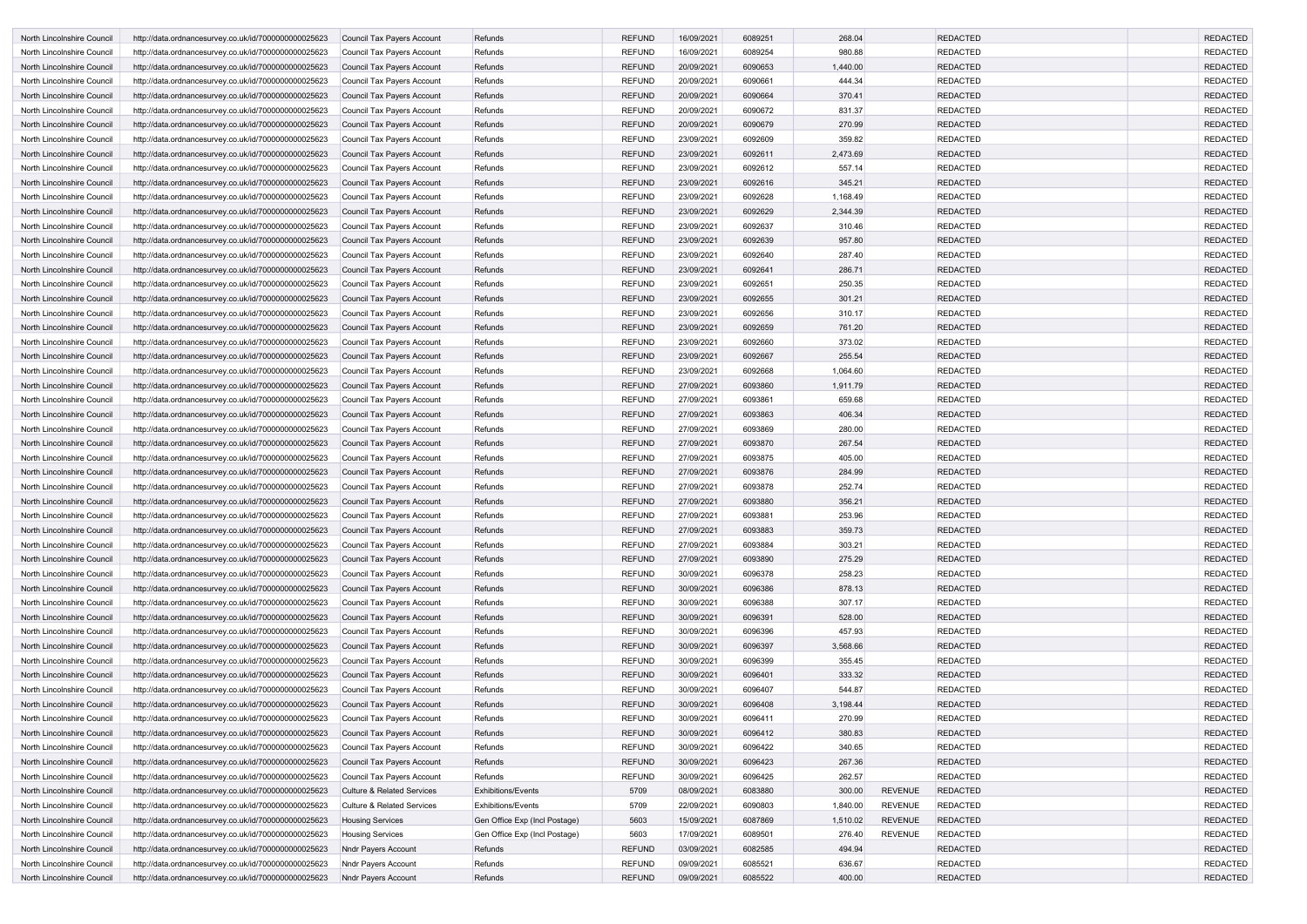| North Lincolnshire Council | http://data.ordnancesurvey.co.uk/id/7000000000025623 | Nndr Payers Account        | Refunds                             | <b>REFUND</b> | 09/09/2021 | 6085524 | 911.00      |                | <b>REDACTED</b> |          | <b>REDACTED</b> |
|----------------------------|------------------------------------------------------|----------------------------|-------------------------------------|---------------|------------|---------|-------------|----------------|-----------------|----------|-----------------|
| North Lincolnshire Council | http://data.ordnancesurvey.co.uk/id/7000000000025623 | Nndr Payers Account        | Refunds                             | <b>REFUND</b> | 09/09/2021 | 6085525 | 319.80      |                | <b>REDACTED</b> |          | <b>REDACTED</b> |
| North Lincolnshire Council | http://data.ordnancesurvey.co.uk/id/7000000000025623 | Nndr Payers Account        | Refunds                             | <b>REFUND</b> | 09/09/2021 | 6085526 | 1,831.89    |                | <b>REDACTED</b> |          | <b>REDACTED</b> |
| North Lincolnshire Council | http://data.ordnancesurvey.co.uk/id/7000000000025623 | Nndr Payers Account        | Refunds                             | <b>REFUND</b> | 09/09/2021 | 6085528 | 8,290.98    |                | <b>REDACTED</b> |          | <b>REDACTED</b> |
| North Lincolnshire Council | http://data.ordnancesurvey.co.uk/id/7000000000025623 | Nndr Payers Account        | Refunds                             | <b>REFUND</b> | 09/09/2021 | 6085529 | 356.00      |                | <b>REDACTED</b> |          | <b>REDACTED</b> |
| North Lincolnshire Council | http://data.ordnancesurvey.co.uk/id/7000000000025623 | Nndr Payers Account        | Refunds                             | <b>REFUND</b> | 09/09/2021 | 6085531 | 553.16      |                | <b>REDACTED</b> |          | <b>REDACTED</b> |
| North Lincolnshire Council | http://data.ordnancesurvey.co.uk/id/7000000000025623 | Nndr Payers Account        | Refunds                             | <b>REFUND</b> | 09/09/2021 | 6085533 | 4,849.59    |                | <b>REDACTED</b> |          | <b>REDACTED</b> |
| North Lincolnshire Council | http://data.ordnancesurvey.co.uk/id/7000000000025623 | Nndr Payers Account        | Refunds                             | <b>REFUND</b> | 09/09/2021 | 6085534 | 547.53      |                | <b>REDACTED</b> |          | <b>REDACTED</b> |
| North Lincolnshire Council | http://data.ordnancesurvey.co.uk/id/7000000000025623 | Nndr Payers Account        | Refunds                             | <b>REFUND</b> | 09/09/2021 | 6085535 | 17,166.38   |                | <b>REDACTED</b> |          | <b>REDACTED</b> |
| North Lincolnshire Council | http://data.ordnancesurvey.co.uk/id/7000000000025623 | Nndr Payers Account        | Refunds                             | <b>REFUND</b> | 09/09/2021 | 6085536 | 675.80      |                | <b>REDACTED</b> |          | <b>REDACTED</b> |
| North Lincolnshire Council | http://data.ordnancesurvey.co.uk/id/7000000000025623 | Nndr Payers Account        | Refunds                             | <b>REFUND</b> | 17/09/2021 | 6089548 | 16,469.26   |                | <b>REDACTED</b> |          | <b>REDACTED</b> |
| North Lincolnshire Council | http://data.ordnancesurvey.co.uk/id/7000000000025623 | Nndr Payers Account        | Refunds                             | <b>REFUND</b> | 17/09/2021 | 6089550 | 432.00      |                | <b>REDACTED</b> |          | <b>REDACTED</b> |
| North Lincolnshire Council | http://data.ordnancesurvey.co.uk/id/7000000000025623 | Nndr Payers Account        | Refunds                             | <b>REFUND</b> | 17/09/2021 | 6089551 | 16,931.07   |                | <b>REDACTED</b> |          | <b>REDACTED</b> |
| North Lincolnshire Council | http://data.ordnancesurvey.co.uk/id/7000000000025623 | Nndr Payers Account        | Refunds                             | <b>REFUND</b> | 17/09/2021 | 6089552 | 724.92      |                | <b>REDACTED</b> |          | <b>REDACTED</b> |
| North Lincolnshire Council | http://data.ordnancesurvey.co.uk/id/7000000000025623 | Nndr Payers Account        | Refunds                             | <b>REFUND</b> | 24/09/2021 | 6092990 | 6,932.48    |                | <b>REDACTED</b> |          | <b>REDACTED</b> |
| North Lincolnshire Council | http://data.ordnancesurvey.co.uk/id/7000000000025623 | Nndr Payers Account        | Refunds                             | <b>REFUND</b> | 24/09/2021 | 6092991 | 28,351.47   |                | <b>REDACTED</b> |          | <b>REDACTED</b> |
| North Lincolnshire Council | http://data.ordnancesurvey.co.uk/id/7000000000025623 | Nndr Payers Account        | Refunds                             | <b>REFUND</b> | 24/09/2021 | 6092994 | 1,805.70    |                | <b>REDACTED</b> |          | <b>REDACTED</b> |
| North Lincolnshire Council | http://data.ordnancesurvey.co.uk/id/7000000000025623 | Nndr Payers Account        | Refunds                             | <b>REFUND</b> | 24/09/2021 | 6092995 | 1,015.75    |                | <b>REDACTED</b> |          | <b>REDACTED</b> |
| North Lincolnshire Council | http://data.ordnancesurvey.co.uk/id/7000000000025623 | Nndr Payers Account        | Refunds                             | <b>REFUND</b> | 24/09/2021 | 6092996 | 2,060.67    |                | <b>REDACTED</b> |          | <b>REDACTED</b> |
| North Lincolnshire Council | http://data.ordnancesurvey.co.uk/id/7000000000025623 | Nndr Payers Account        | Refunds                             | <b>REFUND</b> | 01/11/2021 | 6089554 | 861.08      |                | <b>REDACTED</b> |          | <b>REDACTED</b> |
| North Lincolnshire Council | http://data.ordnancesurvey.co.uk/id/7000000000025623 | Other Expenditure & Income | Payments To Private Orgs            | 6002          | 01/09/2021 | 6081810 | 1,095.60    | <b>REVENUE</b> | <b>REDACTED</b> |          | <b>REDACTED</b> |
| North Lincolnshire Council | http://data.ordnancesurvey.co.uk/id/7000000000025623 | Other Expenditure & Income | Payments To Private Orgs            | 6002          | 01/09/2021 | 6081858 | 339.60      | <b>REVENUE</b> | REDACTED        | 02779611 | <b>REDACTED</b> |
| North Lincolnshire Council | http://data.ordnancesurvey.co.uk/id/7000000000025623 | Other Expenditure & Income | Payments To Private Orgs            | 6002          | 03/09/2021 | 6082511 | 380.00      | <b>REVENUE</b> | <b>REDACTED</b> |          | <b>REDACTED</b> |
| North Lincolnshire Council | http://data.ordnancesurvey.co.uk/id/7000000000025623 | Other Expenditure & Income | Payments To Private Orgs            | 6002          | 08/09/2021 | 6084404 | 1,662.00    | <b>REVENUE</b> | <b>REDACTED</b> |          | <b>REDACTED</b> |
| North Lincolnshire Council | http://data.ordnancesurvey.co.uk/id/7000000000025623 | Other Expenditure & Income | Payments To Private Orgs            | 6002          | 17/09/2021 | 6089111 | 500.00      | <b>REVENUE</b> | <b>REDACTED</b> |          | <b>REDACTED</b> |
| North Lincolnshire Council | http://data.ordnancesurvey.co.uk/id/7000000000025623 | Other Expenditure & Income | Payments To Private Orgs            | 6002          | 22/09/2021 | 6090798 | 400.00      | <b>REVENUE</b> | <b>REDACTED</b> |          | <b>REDACTED</b> |
| North Lincolnshire Council | http://data.ordnancesurvey.co.uk/id/7000000000025623 | Other Expenditure & Income | Payments To Private Orgs            | 6002          | 24/09/2021 | 6092218 | 18,080.90   | <b>REVENUE</b> | <b>REDACTED</b> | 08596756 | <b>REDACTED</b> |
| North Lincolnshire Council | http://data.ordnancesurvey.co.uk/id/7000000000025623 | Other Expenditure & Income | Payments To Private Orgs            | 6002          | 24/09/2021 | 6092229 | $-2,550.53$ | <b>REVENUE</b> | <b>REDACTED</b> |          | <b>REDACTED</b> |
| North Lincolnshire Council | http://data.ordnancesurvey.co.uk/id/7000000000025623 | Other Expenditure & Income | Payments To Private Orgs            | 6002          | 24/09/2021 | 6092773 | 800.00      | <b>REVENUE</b> | <b>REDACTED</b> |          | <b>REDACTED</b> |
| North Lincolnshire Council | http://data.ordnancesurvey.co.uk/id/7000000000025623 | Other Expenditure & Income | Payments To Private Orgs            | 6002          | 24/09/2021 | 6092822 | 560.00      | <b>REVENUE</b> | <b>REDACTED</b> |          | <b>REDACTED</b> |
| North Lincolnshire Council | http://data.ordnancesurvey.co.uk/id/7000000000025623 | Other Expenditure & Income | Payments To Private Orgs            | 6002          | 29/09/2021 | 6095803 | 1,095.60    | <b>REVENUE</b> | <b>REDACTED</b> |          | <b>REDACTED</b> |
| North Lincolnshire Council | http://data.ordnancesurvey.co.uk/id/7000000000025623 | Other Expenditure & Income | Payments To Private Orgs            | 6002          | 29/09/2021 | 6095847 | 339.60      | <b>REVENUE</b> | <b>REDACTED</b> | 02779611 | <b>REDACTED</b> |
| North Lincolnshire Council | http://data.ordnancesurvey.co.uk/id/7000000000025623 | Public Health              | <b>Test And Trace Discretionary</b> | 6093          | 01/09/2021 | 6082052 | 500.00      | <b>REVENUE</b> | <b>REDACTED</b> |          | <b>REDACTED</b> |
| North Lincolnshire Council | http://data.ordnancesurvey.co.uk/id/7000000000025623 | <b>Public Health</b>       | <b>Test And Trace Discretionary</b> | 6093          | 01/09/2021 | 6082054 | 500.00      | REVENUE        | <b>REDACTED</b> |          | <b>REDACTED</b> |
| North Lincolnshire Council | http://data.ordnancesurvey.co.uk/id/7000000000025623 | <b>Public Health</b>       | Test And Trace Discretionary        | 6093          | 01/09/2021 | 6082058 | 500.00      | <b>REVENUE</b> | <b>REDACTED</b> |          | <b>REDACTED</b> |
| North Lincolnshire Council | http://data.ordnancesurvey.co.uk/id/7000000000025623 | Public Health              | <b>Test And Trace Discretionary</b> | 6093          | 02/09/2021 | 6082283 | 500.00      | <b>REVENUE</b> | <b>REDACTED</b> |          | <b>REDACTED</b> |
| North Lincolnshire Council | http://data.ordnancesurvey.co.uk/id/7000000000025623 | Public Health              | <b>Test And Trace Discretionary</b> | 6093          | 02/09/2021 | 6082284 | 500.00      | <b>REVENUE</b> | <b>REDACTED</b> |          | <b>REDACTED</b> |
| North Lincolnshire Council | http://data.ordnancesurvey.co.uk/id/7000000000025623 | Public Health              | <b>Test And Trace Discretionary</b> | 6093          | 03/09/2021 | 6082867 | 500.00      | <b>REVENUE</b> | <b>REDACTED</b> |          | <b>REDACTED</b> |
| North Lincolnshire Council | http://data.ordnancesurvey.co.uk/id/7000000000025623 | Public Health              | <b>Test And Trace Discretionary</b> | 6093          | 06/09/2021 | 6083848 | 500.00      | <b>REVENUE</b> | <b>REDACTED</b> |          | <b>REDACTED</b> |
| North Lincolnshire Council | http://data.ordnancesurvey.co.uk/id/7000000000025623 | <b>Public Health</b>       | <b>Test And Trace Discretionary</b> | 6093          | 06/09/2021 | 6083849 | 500.00      | <b>REVENUE</b> | <b>REDACTED</b> |          | <b>REDACTED</b> |
| North Lincolnshire Council | http://data.ordnancesurvey.co.uk/id/7000000000025623 | Public Health              | <b>Test And Trace Discretionary</b> | 6093          | 06/09/2021 | 6083850 | 500.00      | <b>REVENUE</b> | <b>REDACTED</b> |          | <b>REDACTED</b> |
| North Lincolnshire Council | http://data.ordnancesurvey.co.uk/id/7000000000025623 | <b>Public Health</b>       | <b>Test And Trace Discretionary</b> | 6093          | 06/09/2021 | 6083851 | 500.00      | <b>REVENUE</b> | <b>REDACTED</b> |          | <b>REDACTED</b> |
| North Lincolnshire Council | http://data.ordnancesurvey.co.uk/id/7000000000025623 | Public Health              | <b>Test And Trace Discretionary</b> | 6093          | 07/09/2021 | 6084269 | 500.00      | <b>REVENUE</b> | <b>REDACTED</b> |          | <b>REDACTED</b> |
| North Lincolnshire Council | http://data.ordnancesurvey.co.uk/id/7000000000025623 | Public Health              | <b>Test And Trace Discretionary</b> | 6093          | 07/09/2021 | 6084271 | 500.00      | <b>REVENUE</b> | <b>REDACTED</b> |          | <b>REDACTED</b> |
| North Lincolnshire Council | http://data.ordnancesurvey.co.uk/id/7000000000025623 | <b>Public Health</b>       | <b>Test And Trace Discretionary</b> | 6093          | 08/09/2021 | 6085110 | 500.00      | <b>REVENUE</b> | <b>REDACTED</b> |          | <b>REDACTED</b> |
| North Lincolnshire Council | http://data.ordnancesurvey.co.uk/id/7000000000025623 | Public Health              | <b>Test And Trace Discretionary</b> | 6093          | 08/09/2021 | 6085112 | 500.00      | <b>REVENUE</b> | <b>REDACTED</b> |          | <b>REDACTED</b> |
| North Lincolnshire Council | http://data.ordnancesurvey.co.uk/id/7000000000025623 | Public Health              | <b>Test And Trace Discretionary</b> | 6093          | 08/09/2021 | 6085113 | 500.00      | <b>REVENUE</b> | <b>REDACTED</b> |          | <b>REDACTED</b> |
| North Lincolnshire Council | http://data.ordnancesurvey.co.uk/id/7000000000025623 | <b>Public Health</b>       | <b>Test And Trace Discretionary</b> | 6093          | 08/09/2021 | 6085114 | 500.00      | <b>REVENUE</b> | <b>REDACTED</b> |          | <b>REDACTED</b> |
| North Lincolnshire Council | http://data.ordnancesurvey.co.uk/id/7000000000025623 | <b>Public Health</b>       | <b>Test And Trace Discretionary</b> | 6093          | 09/09/2021 | 6085591 | 500.00      | <b>REVENUE</b> | <b>REDACTED</b> |          | <b>REDACTED</b> |
| North Lincolnshire Council | http://data.ordnancesurvey.co.uk/id/7000000000025623 | <b>Public Health</b>       | <b>Test And Trace Discretionary</b> | 6093          | 09/09/2021 | 6085592 | 500.00      | <b>REVENUE</b> | <b>REDACTED</b> |          | <b>REDACTED</b> |
| North Lincolnshire Council | http://data.ordnancesurvey.co.uk/id/7000000000025623 | Public Health              | <b>Test And Trace Discretionary</b> | 6093          | 10/09/2021 | 6086191 | 500.00      | <b>REVENUE</b> | <b>REDACTED</b> |          | <b>REDACTED</b> |
| North Lincolnshire Council | http://data.ordnancesurvey.co.uk/id/7000000000025623 | Public Health              | <b>Test And Trace Discretionary</b> | 6093          | 10/09/2021 | 6086193 | 500.00      | <b>REVENUE</b> | <b>REDACTED</b> |          | <b>REDACTED</b> |
| North Lincolnshire Council | http://data.ordnancesurvey.co.uk/id/7000000000025623 | Public Health              | <b>Test And Trace Discretionary</b> | 6093          | 10/09/2021 | 6086194 | 500.00      | <b>REVENUE</b> | <b>REDACTED</b> |          | <b>REDACTED</b> |
| North Lincolnshire Council | http://data.ordnancesurvey.co.uk/id/7000000000025623 | <b>Public Health</b>       | <b>Test And Trace Discretionary</b> | 6093          | 13/09/2021 | 6087437 | 500.00      | <b>REVENUE</b> | <b>REDACTED</b> |          | <b>REDACTED</b> |
| North Lincolnshire Council | http://data.ordnancesurvey.co.uk/id/7000000000025623 | <b>Public Health</b>       | <b>Test And Trace Discretionary</b> | 6093          | 13/09/2021 | 6087438 | 500.00      | <b>REVENUE</b> | <b>REDACTED</b> |          | <b>REDACTED</b> |
| North Lincolnshire Council | http://data.ordnancesurvey.co.uk/id/7000000000025623 | Public Health              | <b>Test And Trace Discretionary</b> | 6093          | 14/09/2021 | 6087796 | 500.00      | REVENUE        | <b>REDACTED</b> |          | <b>REDACTED</b> |
| North Lincolnshire Council | http://data.ordnancesurvey.co.uk/id/7000000000025623 | Public Health              | <b>Test And Trace Discretionary</b> | 6093          | 14/09/2021 | 6087798 | 500.00      | <b>REVENUE</b> | <b>REDACTED</b> |          | <b>REDACTED</b> |
| North Lincolnshire Council | http://data.ordnancesurvey.co.uk/id/7000000000025623 | Public Health              | <b>Test And Trace Discretionary</b> | 6093          | 15/09/2021 | 6088804 | 500.00      | <b>REVENUE</b> | <b>REDACTED</b> |          | <b>REDACTED</b> |
| North Lincolnshire Council |                                                      | Public Health              | <b>Test And Trace Discretionary</b> | 6093          | 15/09/2021 | 6088809 | 500.00      | <b>REVENUE</b> | <b>REDACTED</b> |          | <b>REDACTED</b> |
|                            | http://data.ordnancesurvey.co.uk/id/7000000000025623 |                            |                                     |               |            |         |             |                |                 |          |                 |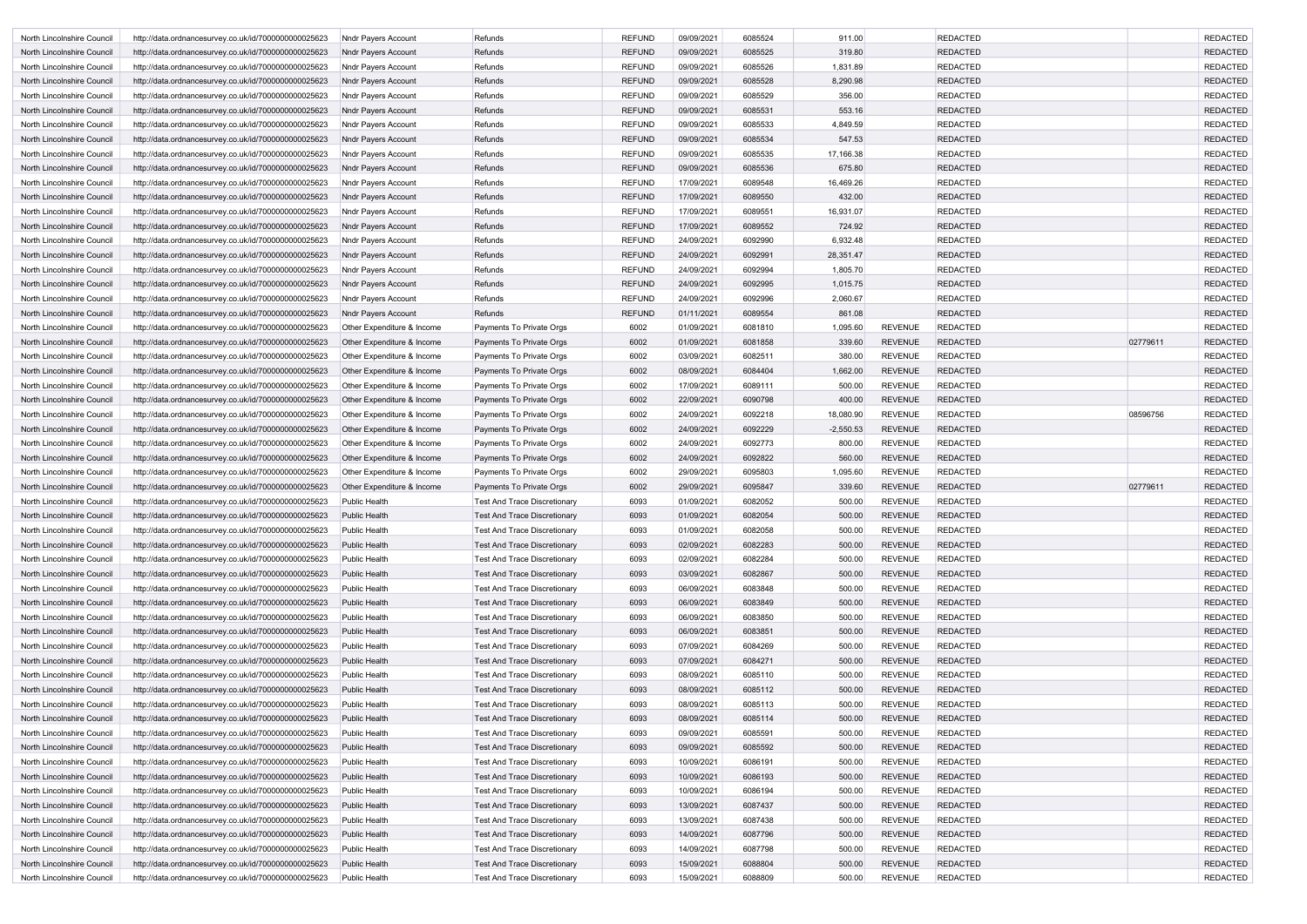| North Lincolnshire Council | http://data.ordnancesurvey.co.uk/id/7000000000025623 | <b>Public Health</b> | Test And Trace Discretionary        | 6093 | 15/09/2021 | 6088811 | 500.00 | <b>REVENUE</b> | <b>REDACTED</b> | <b>REDACTED</b> |
|----------------------------|------------------------------------------------------|----------------------|-------------------------------------|------|------------|---------|--------|----------------|-----------------|-----------------|
| North Lincolnshire Council | http://data.ordnancesurvey.co.uk/id/7000000000025623 | <b>Public Health</b> | <b>Test And Trace Discretionary</b> | 6093 | 15/09/2021 | 6088812 | 500.00 | <b>REVENUE</b> | <b>REDACTED</b> | <b>REDACTED</b> |
| North Lincolnshire Council | http://data.ordnancesurvey.co.uk/id/7000000000025623 | <b>Public Health</b> | <b>Test And Trace Discretionary</b> | 6093 | 16/09/2021 | 6089415 | 500.00 | <b>REVENUE</b> | <b>REDACTED</b> | <b>REDACTED</b> |
| North Lincolnshire Council | http://data.ordnancesurvey.co.uk/id/7000000000025623 | <b>Public Health</b> | <b>Test And Trace Discretionary</b> | 6093 | 16/09/2021 | 6089417 | 500.00 | <b>REVENUE</b> | <b>REDACTED</b> | <b>REDACTED</b> |
| North Lincolnshire Council | http://data.ordnancesurvey.co.uk/id/7000000000025623 | <b>Public Health</b> | <b>Test And Trace Discretionary</b> | 6093 | 16/09/2021 | 6089418 | 500.00 | <b>REVENUE</b> | <b>REDACTED</b> | <b>REDACTED</b> |
| North Lincolnshire Council | http://data.ordnancesurvey.co.uk/id/7000000000025623 | <b>Public Health</b> | <b>Test And Trace Discretionary</b> | 6093 | 16/09/2021 | 6089422 | 500.00 | <b>REVENUE</b> | <b>REDACTED</b> | <b>REDACTED</b> |
| North Lincolnshire Council | http://data.ordnancesurvey.co.uk/id/7000000000025623 | <b>Public Health</b> | <b>Test And Trace Discretionary</b> | 6093 | 17/09/2021 | 6089920 | 500.00 | <b>REVENUE</b> | <b>REDACTED</b> | <b>REDACTED</b> |
| North Lincolnshire Council | http://data.ordnancesurvey.co.uk/id/7000000000025623 | <b>Public Health</b> | <b>Test And Trace Discretionary</b> | 6093 | 20/09/2021 | 6090822 | 500.00 | <b>REVENUE</b> | <b>REDACTED</b> | <b>REDACTED</b> |
| North Lincolnshire Council | http://data.ordnancesurvey.co.uk/id/7000000000025623 | <b>Public Health</b> | <b>Test And Trace Discretionary</b> | 6093 | 20/09/2021 | 6090825 | 500.00 | <b>REVENUE</b> | <b>REDACTED</b> | <b>REDACTED</b> |
| North Lincolnshire Council | http://data.ordnancesurvey.co.uk/id/7000000000025623 | <b>Public Health</b> | <b>Test And Trace Discretionary</b> | 6093 | 20/09/2021 | 6090826 | 500.00 | <b>REVENUE</b> | <b>REDACTED</b> | <b>REDACTED</b> |
| North Lincolnshire Council | http://data.ordnancesurvey.co.uk/id/7000000000025623 | <b>Public Health</b> | <b>Test And Trace Discretionary</b> | 6093 | 21/09/2021 | 6091178 | 500.00 | <b>REVENUE</b> | <b>REDACTED</b> | <b>REDACTED</b> |
| North Lincolnshire Council | http://data.ordnancesurvey.co.uk/id/7000000000025623 | <b>Public Health</b> | <b>Test And Trace Discretionary</b> | 6093 | 21/09/2021 | 6091180 | 500.00 | <b>REVENUE</b> | <b>REDACTED</b> | <b>REDACTED</b> |
| North Lincolnshire Council | http://data.ordnancesurvey.co.uk/id/7000000000025623 | <b>Public Health</b> | <b>Test And Trace Discretionary</b> | 6093 | 22/09/2021 | 6092175 | 500.00 | <b>REVENUE</b> | <b>REDACTED</b> | <b>REDACTED</b> |
| North Lincolnshire Council | http://data.ordnancesurvey.co.uk/id/7000000000025623 | <b>Public Health</b> | <b>Test And Trace Discretionary</b> | 6093 | 22/09/2021 | 6092178 | 500.00 | <b>REVENUE</b> | <b>REDACTED</b> | <b>REDACTED</b> |
| North Lincolnshire Council | http://data.ordnancesurvey.co.uk/id/7000000000025623 | <b>Public Health</b> | <b>Test And Trace Discretionary</b> | 6093 | 22/09/2021 | 6092179 | 500.00 | <b>REVENUE</b> | <b>REDACTED</b> | <b>REDACTED</b> |
| North Lincolnshire Council | http://data.ordnancesurvey.co.uk/id/7000000000025623 | <b>Public Health</b> | <b>Test And Trace Discretionary</b> | 6093 | 22/09/2021 | 6092180 | 500.00 | <b>REVENUE</b> | <b>REDACTED</b> | <b>REDACTED</b> |
| North Lincolnshire Council | http://data.ordnancesurvey.co.uk/id/7000000000025623 | <b>Public Health</b> | <b>Test And Trace Discretionary</b> | 6093 | 23/09/2021 | 6092852 | 500.00 | <b>REVENUE</b> | <b>REDACTED</b> | <b>REDACTED</b> |
| North Lincolnshire Council | http://data.ordnancesurvey.co.uk/id/7000000000025623 | <b>Public Health</b> | <b>Test And Trace Discretionary</b> | 6093 | 24/09/2021 | 6093631 | 500.00 | <b>REVENUE</b> | <b>REDACTED</b> | <b>REDACTED</b> |
| North Lincolnshire Council | http://data.ordnancesurvey.co.uk/id/7000000000025623 | <b>Public Health</b> | <b>Test And Trace Discretionary</b> | 6093 | 24/09/2021 | 6093633 | 500.00 | <b>REVENUE</b> | <b>REDACTED</b> | <b>REDACTED</b> |
| North Lincolnshire Council | http://data.ordnancesurvey.co.uk/id/7000000000025623 | Public Health        | <b>Test And Trace Discretionary</b> | 6093 | 24/09/2021 | 6093634 | 500.00 | <b>REVENUE</b> | <b>REDACTED</b> | <b>REDACTED</b> |
| North Lincolnshire Council | http://data.ordnancesurvey.co.uk/id/7000000000025623 | <b>Public Health</b> | <b>Test And Trace Discretionary</b> | 6093 | 24/09/2021 | 6093639 | 500.00 | <b>REVENUE</b> | <b>REDACTED</b> | <b>REDACTED</b> |
| North Lincolnshire Council | http://data.ordnancesurvey.co.uk/id/7000000000025623 | <b>Public Health</b> | <b>Test And Trace Discretionary</b> | 6093 | 24/09/2021 | 6093641 | 500.00 | <b>REVENUE</b> | <b>REDACTED</b> | <b>REDACTED</b> |
| North Lincolnshire Council | http://data.ordnancesurvey.co.uk/id/7000000000025623 | <b>Public Health</b> | <b>Test And Trace Discretionary</b> | 6093 | 27/09/2021 | 6094555 | 500.00 | <b>REVENUE</b> | <b>REDACTED</b> | <b>REDACTED</b> |
| North Lincolnshire Council | http://data.ordnancesurvey.co.uk/id/7000000000025623 | <b>Public Health</b> | <b>Test And Trace Discretionary</b> | 6093 | 27/09/2021 | 6094558 | 500.00 | <b>REVENUE</b> | <b>REDACTED</b> | <b>REDACTED</b> |
| North Lincolnshire Council | http://data.ordnancesurvey.co.uk/id/7000000000025623 | <b>Public Health</b> | <b>Test And Trace Discretionary</b> | 6093 | 27/09/2021 | 6094560 | 500.00 | <b>REVENUE</b> | <b>REDACTED</b> | <b>REDACTED</b> |
| North Lincolnshire Council | http://data.ordnancesurvey.co.uk/id/7000000000025623 | <b>Public Health</b> | <b>Test And Trace Discretionary</b> | 6093 | 27/09/2021 | 6094563 | 500.00 | <b>REVENUE</b> | <b>REDACTED</b> | <b>REDACTED</b> |
| North Lincolnshire Council | http://data.ordnancesurvey.co.uk/id/7000000000025623 | <b>Public Health</b> | <b>Test And Trace Discretionary</b> | 6093 | 27/09/2021 | 6094564 | 500.00 | <b>REVENUE</b> | <b>REDACTED</b> | <b>REDACTED</b> |
| North Lincolnshire Council | http://data.ordnancesurvey.co.uk/id/7000000000025623 | <b>Public Health</b> | <b>Test And Trace Discretionary</b> | 6093 | 28/09/2021 | 6095021 | 500.00 | <b>REVENUE</b> | <b>REDACTED</b> | <b>REDACTED</b> |
| North Lincolnshire Council | http://data.ordnancesurvey.co.uk/id/7000000000025623 | <b>Public Health</b> | <b>Test And Trace Discretionary</b> | 6093 | 28/09/2021 | 6095023 | 500.00 | <b>REVENUE</b> | <b>REDACTED</b> | <b>REDACTED</b> |
| North Lincolnshire Council | http://data.ordnancesurvey.co.uk/id/7000000000025623 | Public Health        | <b>Test And Trace Discretionary</b> | 6093 | 28/09/2021 | 6095027 | 500.00 | <b>REVENUE</b> | <b>REDACTED</b> | <b>REDACTED</b> |
| North Lincolnshire Council | http://data.ordnancesurvey.co.uk/id/7000000000025623 | <b>Public Health</b> | <b>Test And Trace Discretionary</b> | 6093 | 29/09/2021 | 6095734 | 500.00 | <b>REVENUE</b> | <b>REDACTED</b> | <b>REDACTED</b> |
| North Lincolnshire Council | http://data.ordnancesurvey.co.uk/id/7000000000025623 | <b>Public Health</b> | <b>Test And Trace Discretionary</b> | 6093 | 29/09/2021 | 6095735 | 500.00 | <b>REVENUE</b> | <b>REDACTED</b> | <b>REDACTED</b> |
| North Lincolnshire Council | http://data.ordnancesurvey.co.uk/id/7000000000025623 | <b>Public Health</b> | <b>Test And Trace Discretionary</b> | 6093 | 29/09/2021 | 6095737 | 500.00 | <b>REVENUE</b> | <b>REDACTED</b> | <b>REDACTED</b> |
| North Lincolnshire Council | http://data.ordnancesurvey.co.uk/id/7000000000025623 | <b>Public Health</b> | <b>Test And Trace Discretionary</b> | 6093 | 30/09/2021 | 6096740 | 500.00 | <b>REVENUE</b> | <b>REDACTED</b> | <b>REDACTED</b> |
| North Lincolnshire Council | http://data.ordnancesurvey.co.uk/id/7000000000025623 | <b>Public Health</b> | <b>Test And Trace Discretionary</b> | 6093 | 30/09/2021 | 6096742 | 500.00 | <b>REVENUE</b> | <b>REDACTED</b> | <b>REDACTED</b> |
| North Lincolnshire Council | http://data.ordnancesurvey.co.uk/id/7000000000025623 | <b>Public Health</b> | <b>Test And Trace Discretionary</b> | 6093 | 30/09/2021 | 6096744 | 500.00 | <b>REVENUE</b> | <b>REDACTED</b> | <b>REDACTED</b> |
| North Lincolnshire Council | http://data.ordnancesurvey.co.uk/id/7000000000025623 | <b>Public Health</b> | <b>Test And Trace Mandatory</b>     | 6091 | 01/09/2021 | 6082051 | 500.00 | <b>REVENUE</b> | <b>REDACTED</b> | <b>REDACTED</b> |
| North Lincolnshire Council | http://data.ordnancesurvey.co.uk/id/7000000000025623 | <b>Public Health</b> | <b>Test And Trace Mandatory</b>     | 6091 | 01/09/2021 | 6082053 | 500.00 | <b>REVENUE</b> | <b>REDACTED</b> | <b>REDACTED</b> |
| North Lincolnshire Council | http://data.ordnancesurvey.co.uk/id/7000000000025623 | <b>Public Health</b> | <b>Test And Trace Mandatory</b>     | 6091 | 01/09/2021 | 6082055 | 500.00 | <b>REVENUE</b> | <b>REDACTED</b> | <b>REDACTED</b> |
| North Lincolnshire Council | http://data.ordnancesurvey.co.uk/id/7000000000025623 | <b>Public Health</b> | <b>Test And Trace Mandatory</b>     | 6091 | 01/09/2021 | 6082056 | 500.00 | <b>REVENUE</b> | <b>REDACTED</b> | <b>REDACTED</b> |
| North Lincolnshire Council | http://data.ordnancesurvey.co.uk/id/7000000000025623 | <b>Public Health</b> | <b>Test And Trace Mandatory</b>     | 6091 | 01/09/2021 | 6082057 | 500.00 | <b>REVENUE</b> | <b>REDACTED</b> | <b>REDACTED</b> |
| North Lincolnshire Council | http://data.ordnancesurvey.co.uk/id/7000000000025623 | <b>Public Health</b> | <b>Test And Trace Mandatory</b>     | 6091 | 02/09/2021 | 6082285 | 500.00 | <b>REVENUE</b> | <b>REDACTED</b> | <b>REDACTED</b> |
| North Lincolnshire Council | http://data.ordnancesurvey.co.uk/id/7000000000025623 | <b>Public Health</b> | <b>Test And Trace Mandatory</b>     | 6091 | 02/09/2021 | 6082286 | 500.00 | <b>REVENUE</b> | <b>REDACTED</b> | <b>REDACTED</b> |
| North Lincolnshire Council | http://data.ordnancesurvey.co.uk/id/7000000000025623 | <b>Public Health</b> | <b>Test And Trace Mandatory</b>     | 6091 | 02/09/2021 | 6082287 | 500.00 | <b>REVENUE</b> | <b>REDACTED</b> | <b>REDACTED</b> |
| North Lincolnshire Council | http://data.ordnancesurvey.co.uk/id/7000000000025623 | <b>Public Health</b> | <b>Test And Trace Mandatory</b>     | 6091 | 02/09/2021 | 6082288 | 500.00 | <b>REVENUE</b> | <b>REDACTED</b> | <b>REDACTED</b> |
| North Lincolnshire Council | http://data.ordnancesurvey.co.uk/id/7000000000025623 | <b>Public Health</b> | <b>Test And Trace Mandatory</b>     | 6091 | 03/09/2021 | 6082865 | 500.00 | <b>REVENUE</b> | <b>REDACTED</b> | <b>REDACTED</b> |
| North Lincolnshire Council | http://data.ordnancesurvey.co.uk/id/7000000000025623 | <b>Public Health</b> | <b>Test And Trace Mandatory</b>     | 6091 | 03/09/2021 | 6082869 | 500.00 | <b>REVENUE</b> | <b>REDACTED</b> | <b>REDACTED</b> |
| North Lincolnshire Council | http://data.ordnancesurvey.co.uk/id/7000000000025623 | <b>Public Health</b> | <b>Test And Trace Mandatory</b>     | 6091 | 03/09/2021 | 6082870 | 500.00 | <b>REVENUE</b> | <b>REDACTED</b> | <b>REDACTED</b> |
| North Lincolnshire Council | http://data.ordnancesurvey.co.uk/id/7000000000025623 | <b>Public Health</b> | <b>Test And Trace Mandatory</b>     | 6091 | 03/09/2021 | 6082871 | 500.00 | <b>REVENUE</b> | <b>REDACTED</b> | <b>REDACTED</b> |
| North Lincolnshire Council | http://data.ordnancesurvey.co.uk/id/7000000000025623 | <b>Public Health</b> | <b>Test And Trace Mandatory</b>     | 6091 | 06/09/2021 | 6083852 | 500.00 | <b>REVENUE</b> | <b>REDACTED</b> | <b>REDACTED</b> |
| North Lincolnshire Council | http://data.ordnancesurvey.co.uk/id/7000000000025623 | <b>Public Health</b> | <b>Test And Trace Mandatory</b>     | 6091 | 08/09/2021 | 6085108 | 500.00 | <b>REVENUE</b> | <b>REDACTED</b> | <b>REDACTED</b> |
| North Lincolnshire Council | http://data.ordnancesurvey.co.uk/id/7000000000025623 | <b>Public Health</b> | <b>Test And Trace Mandatory</b>     | 6091 | 08/09/2021 | 6085109 | 500.00 | <b>REVENUE</b> | <b>REDACTED</b> | <b>REDACTED</b> |
| North Lincolnshire Council | http://data.ordnancesurvey.co.uk/id/7000000000025623 | <b>Public Health</b> | <b>Test And Trace Mandatory</b>     | 6091 | 08/09/2021 | 6085111 | 500.00 | <b>REVENUE</b> | <b>REDACTED</b> | <b>REDACTED</b> |
| North Lincolnshire Council | http://data.ordnancesurvey.co.uk/id/7000000000025623 | <b>Public Health</b> | <b>Test And Trace Mandatory</b>     | 6091 | 09/09/2021 | 6085590 | 500.00 | <b>REVENUE</b> | <b>REDACTED</b> | <b>REDACTED</b> |
| North Lincolnshire Council | http://data.ordnancesurvey.co.uk/id/7000000000025623 | <b>Public Health</b> | <b>Test And Trace Mandatory</b>     | 6091 | 09/09/2021 | 6085593 | 500.00 | <b>REVENUE</b> | <b>REDACTED</b> | <b>REDACTED</b> |
| North Lincolnshire Council | http://data.ordnancesurvey.co.uk/id/7000000000025623 | <b>Public Health</b> | <b>Test And Trace Mandatory</b>     | 6091 | 09/09/2021 | 6085594 | 500.00 | <b>REVENUE</b> | <b>REDACTED</b> | <b>REDACTED</b> |
| North Lincolnshire Council | http://data.ordnancesurvey.co.uk/id/7000000000025623 | <b>Public Health</b> | <b>Test And Trace Mandatory</b>     | 6091 | 10/09/2021 | 6086192 | 500.00 | <b>REVENUE</b> | <b>REDACTED</b> | <b>REDACTED</b> |
| North Lincolnshire Council | http://data.ordnancesurvey.co.uk/id/7000000000025623 | <b>Public Health</b> | <b>Test And Trace Mandatory</b>     | 6091 | 13/09/2021 | 6087439 | 500.00 | <b>REVENUE</b> | <b>REDACTED</b> | <b>REDACTED</b> |
| North Lincolnshire Council | http://data.ordnancesurvey.co.uk/id/7000000000025623 | <b>Public Health</b> | <b>Test And Trace Mandatory</b>     | 6091 | 14/09/2021 | 6087795 | 500.00 | <b>REVENUE</b> | <b>REDACTED</b> | <b>REDACTED</b> |
|                            |                                                      |                      |                                     |      |            |         |        |                |                 |                 |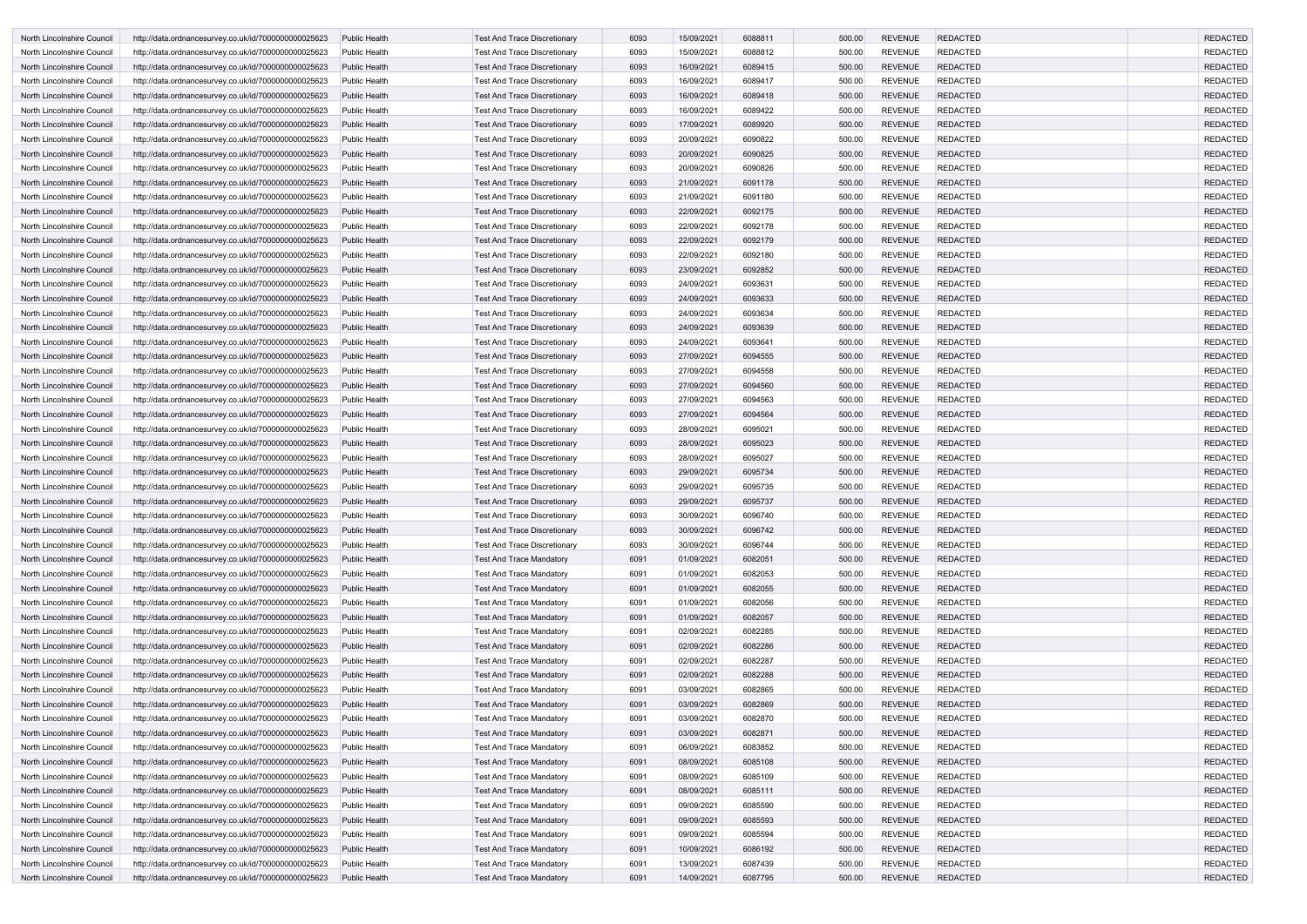| North Lincolnshire Council | http://data.ordnancesurvey.co.uk/id/7000000000025623 | Public Health        | <b>Test And Trace Mandatory</b> | 6091 | 14/09/2021 | 6087797 | 500.00 | <b>REVENUE</b> | <b>REDACTED</b> | <b>REDACTED</b>                    |
|----------------------------|------------------------------------------------------|----------------------|---------------------------------|------|------------|---------|--------|----------------|-----------------|------------------------------------|
| North Lincolnshire Council | http://data.ordnancesurvey.co.uk/id/7000000000025623 | <b>Public Health</b> | <b>Test And Trace Mandatory</b> | 6091 | 14/09/2021 | 6087799 | 500.00 | <b>REVENUE</b> | <b>REDACTED</b> | <b>REDACTED</b>                    |
| North Lincolnshire Council | http://data.ordnancesurvey.co.uk/id/7000000000025623 | <b>Public Health</b> | <b>Test And Trace Mandatory</b> | 6091 | 15/09/2021 | 6088786 | 500.00 | <b>REVENUE</b> | <b>REDACTED</b> | <b>REDACTED</b>                    |
| North Lincolnshire Council | http://data.ordnancesurvey.co.uk/id/7000000000025623 | <b>Public Health</b> | <b>Test And Trace Mandatory</b> | 6091 | 15/09/2021 | 6088787 | 500.00 | <b>REVENUE</b> | <b>REDACTED</b> | <b>REDACTED</b>                    |
| North Lincolnshire Council | http://data.ordnancesurvey.co.uk/id/7000000000025623 | Public Health        | <b>Test And Trace Mandatory</b> | 6091 | 15/09/2021 | 6088806 | 500.00 | <b>REVENUE</b> | <b>REDACTED</b> | <b>REDACTED</b>                    |
| North Lincolnshire Council | http://data.ordnancesurvey.co.uk/id/7000000000025623 | <b>Public Health</b> | <b>Test And Trace Mandatory</b> | 6091 | 15/09/2021 | 6088808 | 500.00 | <b>REVENUE</b> | <b>REDACTED</b> | <b>REDACTED</b>                    |
| North Lincolnshire Council | http://data.ordnancesurvey.co.uk/id/7000000000025623 | Public Health        | <b>Test And Trace Mandatory</b> | 6091 | 16/09/2021 | 6089414 | 500.00 | <b>REVENUE</b> | <b>REDACTED</b> | <b>REDACTED</b>                    |
| North Lincolnshire Council | http://data.ordnancesurvey.co.uk/id/7000000000025623 | <b>Public Health</b> | <b>Test And Trace Mandatory</b> | 6091 | 16/09/2021 | 6089416 | 500.00 | <b>REVENUE</b> | <b>REDACTED</b> | <b>REDACTED</b>                    |
| North Lincolnshire Council | http://data.ordnancesurvey.co.uk/id/7000000000025623 | Public Health        | <b>Test And Trace Mandatory</b> | 6091 | 16/09/2021 | 6089419 | 500.00 | <b>REVENUE</b> | <b>REDACTED</b> | <b>REDACTED</b>                    |
| North Lincolnshire Council | http://data.ordnancesurvey.co.uk/id/7000000000025623 | <b>Public Health</b> | <b>Test And Trace Mandatory</b> | 6091 | 16/09/2021 | 6089420 | 500.00 | <b>REVENUE</b> | <b>REDACTED</b> | <b>REDACTED</b>                    |
| North Lincolnshire Council | http://data.ordnancesurvey.co.uk/id/7000000000025623 | Public Health        | <b>Test And Trace Mandatory</b> | 6091 | 16/09/2021 | 6089421 | 500.00 | <b>REVENUE</b> | <b>REDACTED</b> | <b>REDACTED</b>                    |
| North Lincolnshire Council | http://data.ordnancesurvey.co.uk/id/7000000000025623 | <b>Public Health</b> | <b>Test And Trace Mandatory</b> | 6091 | 16/09/2021 | 6089423 | 500.00 | <b>REVENUE</b> | <b>REDACTED</b> | <b>REDACTED</b>                    |
| North Lincolnshire Council | http://data.ordnancesurvey.co.uk/id/7000000000025623 | <b>Public Health</b> | <b>Test And Trace Mandatory</b> | 6091 | 16/09/2021 | 6089424 | 500.00 | <b>REVENUE</b> | <b>REDACTED</b> | <b>REDACTED</b>                    |
| North Lincolnshire Council | http://data.ordnancesurvey.co.uk/id/7000000000025623 | <b>Public Health</b> | <b>Test And Trace Mandatory</b> | 6091 | 16/09/2021 | 6089425 | 500.00 | <b>REVENUE</b> | <b>REDACTED</b> | <b>REDACTED</b>                    |
| North Lincolnshire Council | http://data.ordnancesurvey.co.uk/id/7000000000025623 | <b>Public Health</b> | <b>Test And Trace Mandatory</b> | 6091 | 17/09/2021 | 6089917 | 500.00 | <b>REVENUE</b> | <b>REDACTED</b> | <b>REDACTED</b>                    |
| North Lincolnshire Council | http://data.ordnancesurvey.co.uk/id/7000000000025623 | <b>Public Health</b> | <b>Test And Trace Mandatory</b> | 6091 | 17/09/2021 | 6089918 | 500.00 | <b>REVENUE</b> | <b>REDACTED</b> | <b>REDACTED</b>                    |
| North Lincolnshire Council | http://data.ordnancesurvey.co.uk/id/7000000000025623 | Public Health        | <b>Test And Trace Mandatory</b> | 6091 | 17/09/2021 | 6089919 | 500.00 | <b>REVENUE</b> | <b>REDACTED</b> | <b>REDACTED</b>                    |
| North Lincolnshire Council | http://data.ordnancesurvey.co.uk/id/7000000000025623 | <b>Public Health</b> |                                 | 6091 | 17/09/2021 | 6089921 | 500.00 | <b>REVENUE</b> | <b>REDACTED</b> | <b>REDACTED</b>                    |
|                            |                                                      | Public Health        | <b>Test And Trace Mandatory</b> |      |            | 6090819 |        | <b>REVENUE</b> | <b>REDACTED</b> | <b>REDACTED</b>                    |
| North Lincolnshire Council | http://data.ordnancesurvey.co.uk/id/7000000000025623 |                      | <b>Test And Trace Mandatory</b> | 6091 | 20/09/2021 |         | 500.00 |                |                 |                                    |
| North Lincolnshire Council | http://data.ordnancesurvey.co.uk/id/7000000000025623 | <b>Public Health</b> | <b>Test And Trace Mandatory</b> | 6091 | 20/09/2021 | 6090820 | 500.00 | <b>REVENUE</b> | <b>REDACTED</b> | <b>REDACTED</b><br><b>REDACTED</b> |
| North Lincolnshire Council | http://data.ordnancesurvey.co.uk/id/7000000000025623 | Public Health        | <b>Test And Trace Mandatory</b> | 6091 | 20/09/2021 | 6090821 | 500.00 | <b>REVENUE</b> | <b>REDACTED</b> |                                    |
| North Lincolnshire Council | http://data.ordnancesurvey.co.uk/id/7000000000025623 | <b>Public Health</b> | <b>Test And Trace Mandatory</b> | 6091 | 20/09/2021 | 6090823 | 500.00 | <b>REVENUE</b> | <b>REDACTED</b> | <b>REDACTED</b>                    |
| North Lincolnshire Council | http://data.ordnancesurvey.co.uk/id/7000000000025623 | Public Health        | <b>Test And Trace Mandatory</b> | 6091 | 20/09/2021 | 6090824 | 500.00 | <b>REVENUE</b> | <b>REDACTED</b> | <b>REDACTED</b>                    |
| North Lincolnshire Council | http://data.ordnancesurvey.co.uk/id/7000000000025623 | <b>Public Health</b> | <b>Test And Trace Mandatory</b> | 6091 | 20/09/2021 | 6090827 | 500.00 | <b>REVENUE</b> | <b>REDACTED</b> | <b>REDACTED</b>                    |
| North Lincolnshire Council | http://data.ordnancesurvey.co.uk/id/7000000000025623 | <b>Public Health</b> | <b>Test And Trace Mandatory</b> | 6091 | 20/09/2021 | 6090828 | 500.00 | <b>REVENUE</b> | <b>REDACTED</b> | <b>REDACTED</b>                    |
| North Lincolnshire Council | http://data.ordnancesurvey.co.uk/id/7000000000025623 | <b>Public Health</b> | <b>Test And Trace Mandatory</b> | 6091 | 21/09/2021 | 6091176 | 500.00 | <b>REVENUE</b> | <b>REDACTED</b> | <b>REDACTED</b>                    |
| North Lincolnshire Council | http://data.ordnancesurvey.co.uk/id/7000000000025623 | Public Health        | <b>Test And Trace Mandatory</b> | 6091 | 21/09/2021 | 6091177 | 500.00 | <b>REVENUE</b> | <b>REDACTED</b> | <b>REDACTED</b>                    |
| North Lincolnshire Council | http://data.ordnancesurvey.co.uk/id/7000000000025623 | <b>Public Health</b> | <b>Test And Trace Mandatory</b> | 6091 | 21/09/2021 | 6091179 | 500.00 | <b>REVENUE</b> | <b>REDACTED</b> | <b>REDACTED</b>                    |
| North Lincolnshire Council | http://data.ordnancesurvey.co.uk/id/7000000000025623 | Public Health        | <b>Test And Trace Mandatory</b> | 6091 | 22/09/2021 | 6092176 | 500.00 | <b>REVENUE</b> | <b>REDACTED</b> | <b>REDACTED</b>                    |
| North Lincolnshire Council | http://data.ordnancesurvey.co.uk/id/7000000000025623 | <b>Public Health</b> | <b>Test And Trace Mandatory</b> | 6091 | 22/09/2021 | 6092177 | 500.00 | <b>REVENUE</b> | <b>REDACTED</b> | <b>REDACTED</b>                    |
| North Lincolnshire Council | http://data.ordnancesurvey.co.uk/id/7000000000025623 | Public Health        | <b>Test And Trace Mandatory</b> | 6091 | 23/09/2021 | 6092849 | 500.00 | <b>REVENUE</b> | <b>REDACTED</b> | <b>REDACTED</b>                    |
| North Lincolnshire Council | http://data.ordnancesurvey.co.uk/id/7000000000025623 | <b>Public Health</b> | <b>Test And Trace Mandatory</b> | 6091 | 23/09/2021 | 6092850 | 500.00 | <b>REVENUE</b> | <b>REDACTED</b> | <b>REDACTED</b>                    |
| North Lincolnshire Council | http://data.ordnancesurvey.co.uk/id/7000000000025623 | Public Health        | <b>Test And Trace Mandatory</b> | 6091 | 23/09/2021 | 6092851 | 500.00 | <b>REVENUE</b> | <b>REDACTED</b> | <b>REDACTED</b>                    |
| North Lincolnshire Council | http://data.ordnancesurvey.co.uk/id/7000000000025623 | Public Health        | <b>Test And Trace Mandatory</b> | 6091 | 23/09/2021 | 6092855 | 500.00 | <b>REVENUE</b> | <b>REDACTED</b> | <b>REDACTED</b>                    |
| North Lincolnshire Council | http://data.ordnancesurvey.co.uk/id/7000000000025623 | Public Health        | <b>Test And Trace Mandatory</b> | 6091 | 24/09/2021 | 6093630 | 500.00 | <b>REVENUE</b> | <b>REDACTED</b> | <b>REDACTED</b>                    |
| North Lincolnshire Council | http://data.ordnancesurvey.co.uk/id/7000000000025623 | Public Health        | <b>Test And Trace Mandatory</b> | 6091 | 24/09/2021 | 6093632 | 500.00 | <b>REVENUE</b> | <b>REDACTED</b> | <b>REDACTED</b>                    |
| North Lincolnshire Council | http://data.ordnancesurvey.co.uk/id/7000000000025623 | Public Health        | <b>Test And Trace Mandatory</b> | 6091 | 24/09/2021 | 6093635 | 500.00 | <b>REVENUE</b> | <b>REDACTED</b> | <b>REDACTED</b>                    |
| North Lincolnshire Council | http://data.ordnancesurvey.co.uk/id/7000000000025623 | <b>Public Health</b> | <b>Test And Trace Mandatory</b> | 6091 | 24/09/2021 | 6093636 | 500.00 | <b>REVENUE</b> | <b>REDACTED</b> | <b>REDACTED</b>                    |
| North Lincolnshire Council | http://data.ordnancesurvey.co.uk/id/7000000000025623 | Public Health        | <b>Test And Trace Mandatory</b> | 6091 | 24/09/2021 | 6093637 | 500.00 | <b>REVENUE</b> | <b>REDACTED</b> | <b>REDACTED</b>                    |
| North Lincolnshire Council | http://data.ordnancesurvey.co.uk/id/7000000000025623 | Public Health        | <b>Test And Trace Mandatory</b> | 6091 | 24/09/2021 | 6093638 | 500.00 | <b>REVENUE</b> | <b>REDACTED</b> | <b>REDACTED</b>                    |
| North Lincolnshire Council | http://data.ordnancesurvey.co.uk/id/7000000000025623 | Public Health        | <b>Test And Trace Mandatory</b> | 6091 | 24/09/2021 | 6093640 | 500.00 | <b>REVENUE</b> | <b>REDACTED</b> | <b>REDACTED</b>                    |
| North Lincolnshire Council | http://data.ordnancesurvey.co.uk/id/7000000000025623 | Public Health        | <b>Test And Trace Mandatory</b> | 6091 | 24/09/2021 | 6093642 | 500.00 | <b>REVENUE</b> | <b>REDACTED</b> | <b>REDACTED</b>                    |
| North Lincolnshire Council | http://data.ordnancesurvey.co.uk/id/7000000000025623 | <b>Public Health</b> | <b>Test And Trace Mandatory</b> | 6091 | 27/09/2021 | 6094556 | 500.00 | <b>REVENUE</b> | <b>REDACTED</b> | <b>REDACTED</b>                    |
| North Lincolnshire Council | http://data.ordnancesurvey.co.uk/id/7000000000025623 | Public Health        | <b>Test And Trace Mandatory</b> | 6091 | 27/09/2021 | 6094557 | 500.00 | <b>REVENUE</b> | <b>REDACTED</b> | <b>REDACTED</b>                    |
| North Lincolnshire Council | http://data.ordnancesurvey.co.uk/id/7000000000025623 | Public Health        | <b>Test And Trace Mandatory</b> | 6091 | 27/09/2021 | 6094559 | 500.00 | <b>REVENUE</b> | <b>REDACTED</b> | <b>REDACTED</b>                    |
| North Lincolnshire Council | http://data.ordnancesurvey.co.uk/id/7000000000025623 | Public Health        | <b>Test And Trace Mandatory</b> | 6091 | 27/09/2021 | 6094561 | 500.00 | <b>REVENUE</b> | <b>REDACTED</b> | <b>REDACTED</b>                    |
| North Lincolnshire Council | http://data.ordnancesurvey.co.uk/id/7000000000025623 | Public Health        | <b>Test And Trace Mandatory</b> | 6091 | 27/09/2021 | 6094562 | 500.00 | <b>REVENUE</b> | <b>REDACTED</b> | <b>REDACTED</b>                    |
| North Lincolnshire Council | http://data.ordnancesurvey.co.uk/id/7000000000025623 | <b>Public Health</b> | <b>Test And Trace Mandatory</b> | 6091 | 27/09/2021 | 6094565 | 500.00 | <b>REVENUE</b> | <b>REDACTED</b> | <b>REDACTED</b>                    |
| North Lincolnshire Council | http://data.ordnancesurvey.co.uk/id/7000000000025623 | Public Health        | <b>Test And Trace Mandatory</b> | 6091 | 27/09/2021 | 6094566 | 500.00 | <b>REVENUE</b> | <b>REDACTED</b> | <b>REDACTED</b>                    |
| North Lincolnshire Council | http://data.ordnancesurvey.co.uk/id/7000000000025623 | Public Health        | <b>Test And Trace Mandatory</b> | 6091 | 27/09/2021 | 6094567 | 500.00 | <b>REVENUE</b> | <b>REDACTED</b> | <b>REDACTED</b>                    |
| North Lincolnshire Council | http://data.ordnancesurvey.co.uk/id/7000000000025623 | Public Health        | <b>Test And Trace Mandatory</b> | 6091 | 27/09/2021 | 6094568 | 500.00 | <b>REVENUE</b> | <b>REDACTED</b> | <b>REDACTED</b>                    |
| North Lincolnshire Council | http://data.ordnancesurvey.co.uk/id/7000000000025623 | Public Health        | <b>Test And Trace Mandatory</b> | 6091 | 27/09/2021 | 6094569 | 500.00 | <b>REVENUE</b> | <b>REDACTED</b> | <b>REDACTED</b>                    |
| North Lincolnshire Council | http://data.ordnancesurvey.co.uk/id/7000000000025623 | <b>Public Health</b> | <b>Test And Trace Mandatory</b> | 6091 | 28/09/2021 | 6095022 | 500.00 | <b>REVENUE</b> | <b>REDACTED</b> | <b>REDACTED</b>                    |
| North Lincolnshire Council | http://data.ordnancesurvey.co.uk/id/7000000000025623 | <b>Public Health</b> | <b>Test And Trace Mandatory</b> | 6091 | 28/09/2021 | 6095024 | 500.00 | <b>REVENUE</b> | <b>REDACTED</b> | <b>REDACTED</b>                    |
| North Lincolnshire Council | http://data.ordnancesurvey.co.uk/id/7000000000025623 | Public Health        | <b>Test And Trace Mandatory</b> | 6091 | 28/09/2021 | 6095025 | 500.00 | <b>REVENUE</b> | <b>REDACTED</b> | <b>REDACTED</b>                    |
| North Lincolnshire Council | http://data.ordnancesurvey.co.uk/id/7000000000025623 | Public Health        | <b>Test And Trace Mandatory</b> | 6091 | 28/09/2021 | 6095026 | 500.00 | <b>REVENUE</b> | <b>REDACTED</b> | <b>REDACTED</b>                    |
| North Lincolnshire Council | http://data.ordnancesurvey.co.uk/id/7000000000025623 | Public Health        | <b>Test And Trace Mandatory</b> | 6091 | 28/09/2021 | 6095028 | 500.00 | <b>REVENUE</b> | <b>REDACTED</b> | <b>REDACTED</b>                    |
| North Lincolnshire Council | http://data.ordnancesurvey.co.uk/id/7000000000025623 | <b>Public Health</b> | <b>Test And Trace Mandatory</b> | 6091 | 28/09/2021 | 6095029 | 500.00 | <b>REVENUE</b> | <b>REDACTED</b> | <b>REDACTED</b>                    |
| North Lincolnshire Council | http://data.ordnancesurvey.co.uk/id/7000000000025623 | <b>Public Health</b> | <b>Test And Trace Mandatory</b> | 6091 | 28/09/2021 | 6095030 | 500.00 | <b>REVENUE</b> | <b>REDACTED</b> | <b>REDACTED</b>                    |
|                            |                                                      |                      |                                 |      |            |         |        |                |                 |                                    |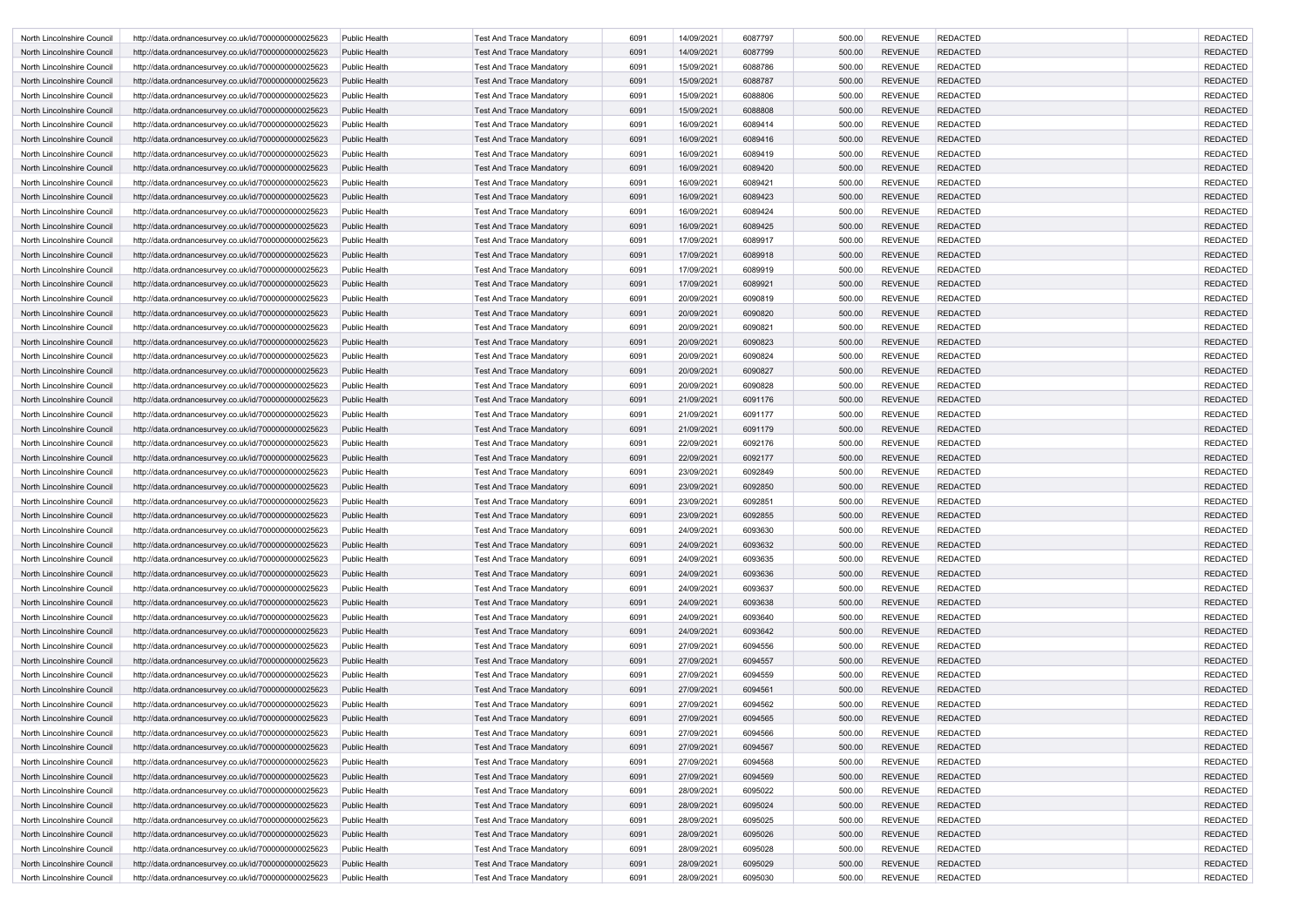| North Lincolnshire Council | http://data.ordnancesurvey.co.uk/id/7000000000025623 | <b>Public Health</b>                  | <b>Test And Trace Mandatory</b> | 6091 | 29/09/2021 | 6095729 | 500.00       | <b>REVENUE</b> | <b>REDACTED</b>                       |           | <b>REDACTED</b> |
|----------------------------|------------------------------------------------------|---------------------------------------|---------------------------------|------|------------|---------|--------------|----------------|---------------------------------------|-----------|-----------------|
| North Lincolnshire Council | http://data.ordnancesurvey.co.uk/id/7000000000025623 | <b>Public Health</b>                  | <b>Test And Trace Mandatory</b> | 6091 | 29/09/2021 | 6095730 | 500.00       | <b>REVENUE</b> | <b>REDACTED</b>                       |           | <b>REDACTED</b> |
| North Lincolnshire Council | http://data.ordnancesurvey.co.uk/id/7000000000025623 | <b>Public Health</b>                  | <b>Test And Trace Mandatory</b> | 6091 | 29/09/2021 | 6095731 | 500.00       | <b>REVENUE</b> | <b>REDACTED</b>                       |           | <b>REDACTED</b> |
| North Lincolnshire Council | http://data.ordnancesurvey.co.uk/id/7000000000025623 | <b>Public Health</b>                  | <b>Test And Trace Mandatory</b> | 6091 | 29/09/2021 | 6095732 | 500.00       | <b>REVENUE</b> | <b>REDACTED</b>                       |           | <b>REDACTED</b> |
| North Lincolnshire Council | http://data.ordnancesurvey.co.uk/id/7000000000025623 | <b>Public Health</b>                  | <b>Test And Trace Mandatory</b> | 6091 | 29/09/2021 | 6095733 | 500.00       | <b>REVENUE</b> | <b>REDACTED</b>                       |           | <b>REDACTED</b> |
| North Lincolnshire Council | http://data.ordnancesurvey.co.uk/id/7000000000025623 | <b>Public Health</b>                  | <b>Test And Trace Mandatory</b> | 6091 | 29/09/2021 | 6095736 | 500.00       | <b>REVENUE</b> | <b>REDACTED</b>                       |           | <b>REDACTED</b> |
| North Lincolnshire Council | http://data.ordnancesurvey.co.uk/id/7000000000025623 | <b>Public Health</b>                  | <b>Test And Trace Mandatory</b> | 6091 | 29/09/2021 | 6095738 | 500.00       | <b>REVENUE</b> | <b>REDACTED</b>                       |           | <b>REDACTED</b> |
| North Lincolnshire Council | http://data.ordnancesurvey.co.uk/id/7000000000025623 | <b>Public Health</b>                  | <b>Test And Trace Mandatory</b> | 6091 | 29/09/2021 | 6095739 | 500.00       | <b>REVENUE</b> | <b>REDACTED</b>                       |           | <b>REDACTED</b> |
| North Lincolnshire Council | http://data.ordnancesurvey.co.uk/id/7000000000025623 | <b>Public Health</b>                  | <b>Test And Trace Mandatory</b> | 6091 | 29/09/2021 | 6095740 | 500.00       | <b>REVENUE</b> | <b>REDACTED</b>                       |           | <b>REDACTED</b> |
| North Lincolnshire Council | http://data.ordnancesurvey.co.uk/id/7000000000025623 | <b>Public Health</b>                  | <b>Test And Trace Mandatory</b> | 6091 | 29/09/2021 | 6095741 | 500.00       | <b>REVENUE</b> | <b>REDACTED</b>                       |           | <b>REDACTED</b> |
| North Lincolnshire Council | http://data.ordnancesurvey.co.uk/id/7000000000025623 | <b>Public Health</b>                  | <b>Test And Trace Mandatory</b> | 6091 | 30/09/2021 | 6096739 | 500.00       | <b>REVENUE</b> | <b>REDACTED</b>                       |           | <b>REDACTED</b> |
| North Lincolnshire Council | http://data.ordnancesurvey.co.uk/id/7000000000025623 | <b>Public Health</b>                  | Test And Trace Mandatory        | 6091 | 30/09/2021 | 6096741 | 500.00       | <b>REVENUE</b> | <b>REDACTED</b>                       |           | <b>REDACTED</b> |
| North Lincolnshire Council | http://data.ordnancesurvey.co.uk/id/7000000000025623 | <b>Public Health</b>                  | <b>Test And Trace Mandatory</b> | 6091 | 30/09/2021 | 6096743 | 500.00       | <b>REVENUE</b> | <b>REDACTED</b>                       |           | <b>REDACTED</b> |
| North Lincolnshire Council | http://data.ordnancesurvey.co.uk/id/7000000000025623 | <b>Public Health</b>                  | <b>Test And Trace Mandatory</b> | 6091 | 30/09/2021 | 6096745 | 500.00       | <b>REVENUE</b> | <b>REDACTED</b>                       |           | <b>REDACTED</b> |
| North Lincolnshire Council | http://data.ordnancesurvey.co.uk/id/7000000000025623 | <b>Public Health</b>                  | <b>Test And Trace Mandatory</b> | 6091 | 30/09/2021 | 6096746 | 500.00       | <b>REVENUE</b> | <b>REDACTED</b>                       |           | <b>REDACTED</b> |
| North Lincolnshire Council | http://data.ordnancesurvey.co.uk/id/7000000000025623 | <b>Public Health</b>                  | <b>Test And Trace Mandatory</b> | 6091 | 30/09/2021 | 6096747 | 500.00       | <b>REVENUE</b> | <b>REDACTED</b>                       |           | <b>REDACTED</b> |
| North Lincolnshire Council | http://data.ordnancesurvey.co.uk/id/7000000000025623 | <b>Culture &amp; Related Services</b> | Other Supplies & Services       | 5799 | 29/09/2021 | 6095238 | 3,051.00     | <b>REVENUE</b> | Redbourne Parish Council              |           | <b>RED0001D</b> |
| North Lincolnshire Council | http://data.ordnancesurvey.co.uk/id/7000000000025623 | Highways & Transport                  | Other Supplies & Services       | 5799 | 29/09/2021 | 6095239 | 1,115.00     | <b>REVENUE</b> | Redbourne Parish Council              |           | <b>RED0001D</b> |
| North Lincolnshire Council | http://data.ordnancesurvey.co.uk/id/7000000000025623 | Corporate And Democratic Core         | Equipment Hire/Rent             | 5002 | 22/09/2021 | 6089615 | 1,741.88     | <b>REVENUE</b> | <b>Redcentric Solutions Ltd</b>       | 08322856. | <b>RED0136D</b> |
|                            |                                                      |                                       |                                 |      |            |         |              |                |                                       |           |                 |
| North Lincolnshire Council | http://data.ordnancesurvey.co.uk/id/7000000000025623 | Corporate And Democratic Core         | Equipment Hire/Rent             | 5002 | 08/10/2021 | 6095154 | 735.58       | <b>REVENUE</b> | <b>Redcentric Solutions Ltd</b>       | 08322856  | RED0136D        |
| North Lincolnshire Council | http://data.ordnancesurvey.co.uk/id/7000000000025623 | Highways & Transport                  | Other Supplies & Services       | 5799 | 10/09/2021 | 6075953 | 705.00       | <b>REVENUE</b> | Red Industries (Brownhills) Ltd       | 03244279  | <b>CHE0152E</b> |
| North Lincolnshire Council | http://data.ordnancesurvey.co.uk/id/7000000000025623 | Fin&Inv I&E                           | Licenses, Subs & Memberships    | 5510 | 15/09/2021 | 6084096 | 1,590.00     | <b>REVENUE</b> | <b>Resolution Data Management Ltd</b> | 1910045   | <b>RES0016S</b> |
| North Lincolnshire Council | http://data.ordnancesurvey.co.uk/id/7000000000025623 | Highways & Transport                  | Equipment Purchase              | 5001 | 22/09/2021 | 6090755 | 7,128.00     | <b>REVENUE</b> | <b>Reveal Media</b>                   | 04470201  | <b>REV0004V</b> |
| North Lincolnshire Council | http://data.ordnancesurvey.co.uk/id/7000000000025623 | Adult Social Care                     | Repair & Maintenance Costs      | 3000 | 22/09/2021 | 6089496 | 178.00       | <b>REVENUE</b> | <b>Rex Group Services Ltd</b>         | 1534914   | <b>REX0004X</b> |
| North Lincolnshire Council | http://data.ordnancesurvey.co.uk/id/7000000000025623 | <b>Adult Social Care</b>              | Repair & Maintenance Costs      | 3000 | 22/09/2021 | 6089496 | 178.00       | <b>REVENUE</b> | <b>Rex Group Services Ltd</b>         | 1534914   | <b>REX0004X</b> |
| North Lincolnshire Council | http://data.ordnancesurvey.co.uk/id/7000000000025623 | Central Services To Public            | Repair & Maintenance Costs      | 3000 | 22/09/2021 | 6089496 |              | <b>REVENUE</b> | Rex Group Services Ltd                | 1534914   | <b>REX0004X</b> |
| North Lincolnshire Council | http://data.ordnancesurvey.co.uk/id/7000000000025623 | <b>Childrens &amp; Education</b>      | Repair & Maintenance Costs      | 3000 | 22/09/2021 | 6089496 | 2,002.50     | <b>REVENUE</b> | <b>Rex Group Services Ltd</b>         | 1534914   | <b>REX0004X</b> |
| North Lincolnshire Council | http://data.ordnancesurvey.co.uk/id/7000000000025623 | <b>Childrens &amp; Education</b>      | Repair & Maintenance Costs      | 3000 | 22/09/2021 | 6089496 | 89.00        | <b>REVENUE</b> | Rex Group Services Ltd                | 1534914   | <b>REX0004X</b> |
| North Lincolnshire Council | http://data.ordnancesurvey.co.uk/id/7000000000025623 | Corporate And Democratic Core         | Repair & Maintenance Costs      | 3000 | 22/09/2021 | 6089496 | 445.00       | <b>REVENUE</b> | <b>Rex Group Services Ltd</b>         | 1534914   | <b>REX0004X</b> |
| North Lincolnshire Council | http://data.ordnancesurvey.co.uk/id/7000000000025623 | <b>Culture &amp; Related Services</b> | Repair & Maintenance Costs      | 3000 | 22/09/2021 | 6089496 | 2,843.50     | <b>REVENUE</b> | <b>Rex Group Services Ltd</b>         | 1534914   | <b>REX0004X</b> |
| North Lincolnshire Council | http://data.ordnancesurvey.co.uk/id/7000000000025623 | Environmental & Regulatory Svs        | Repair & Maintenance Costs      | 3000 | 22/09/2021 | 6089496 | 356.00       | <b>REVENUE</b> | <b>Rex Group Services Ltd</b>         | 1534914   | <b>REX0004X</b> |
| North Lincolnshire Council | http://data.ordnancesurvey.co.uk/id/7000000000025623 | Fin&Inv I&E                           | Repair & Maintenance Costs      | 3000 | 22/09/2021 | 6089496 | 89.00        | <b>REVENUE</b> | <b>Rex Group Services Ltd</b>         | 1534914   | <b>REX0004X</b> |
| North Lincolnshire Council | http://data.ordnancesurvey.co.uk/id/7000000000025623 | Highways & Transport                  | Repair & Maintenance Costs      | 3000 | 22/09/2021 | 6089496 | 89.00        | <b>REVENUE</b> | <b>Rex Group Services Ltd</b>         | 1534914   | <b>REX0004X</b> |
| North Lincolnshire Council | http://data.ordnancesurvey.co.uk/id/7000000000025623 | Highways & Transport                  | Repair & Maintenance Costs      | 3000 | 22/09/2021 | 6089496 | 178.00       | <b>REVENUE</b> | <b>Rex Group Services Ltd</b>         | 1534914   | <b>REX0004X</b> |
| North Lincolnshire Council | http://data.ordnancesurvey.co.uk/id/7000000000025623 | Non Distributed Costs                 | Repair & Maintenance Costs      | 3000 | 22/09/2021 | 6089496 | 979.00       | <b>REVENUE</b> | <b>Rex Group Services Ltd</b>         | 1534914   | <b>REX0004X</b> |
| North Lincolnshire Council | http://data.ordnancesurvey.co.uk/id/7000000000025623 | Environmental & Regulatory Svs        | Equipment Maint.& Repair        | 5003 | 01/10/2021 | 6092966 | 813.00       | <b>REVENUE</b> | Rg Engineering                        |           | <b>RGE0037E</b> |
| North Lincolnshire Council | http://data.ordnancesurvey.co.uk/id/7000000000025623 | Environmental & Regulatory Svs        | Equipment Maint.& Repair        | 5003 | 01/10/2021 | 6092967 | 563.00       | <b>REVENUE</b> | <b>Rg Engineering</b>                 |           | <b>RGE0037E</b> |
| North Lincolnshire Council | http://data.ordnancesurvey.co.uk/id/7000000000025623 | Non Distributed Costs                 | Other Supplies & Services       | 5799 | 03/09/2021 | 6081602 | 955.00       | <b>REVENUE</b> | <b>Rightmove Group Limited</b>        | 03997679  | <b>RIG0015G</b> |
| North Lincolnshire Council | http://data.ordnancesurvey.co.uk/id/7000000000025623 | <b>Culture &amp; Related Services</b> | Materials                       | 5004 | 08/09/2021 | 6074212 | 319.68       | <b>REVENUE</b> | <b>Ripon Farm Services</b>            | 3973430   | <b>PAR0006R</b> |
| North Lincolnshire Council | http://data.ordnancesurvey.co.uk/id/7000000000025623 | <b>Culture &amp; Related Services</b> | <b>Materials</b>                | 5004 | 01/10/2021 | 6090804 | 416.32       | <b>REVENUE</b> | <b>Ripon Farm Services</b>            | 3973430   | <b>PAR0006R</b> |
| North Lincolnshire Council | http://data.ordnancesurvey.co.uk/id/7000000000025623 | Environmental & Regulatory Svs        | Vehicle Hire                    | 4101 | 10/09/2021 | 6085297 | 3,586.00     | <b>REVENUE</b> | Riverside Truck Rental Ltd            | 3190863   | <b>RIV0019V</b> |
| North Lincolnshire Council | http://data.ordnancesurvey.co.uk/id/7000000000025623 | Highways & Transport                  | Vehicle Hire                    | 4101 | 10/09/2021 | 6085296 | 4,378.00     | <b>REVENUE</b> | Riverside Truck Rental Ltd            | 3190863   | <b>RIV0019V</b> |
| North Lincolnshire Council | http://data.ordnancesurvey.co.uk/id/7000000000025623 | Highways & Transport                  | Vehicle Hire                    | 4101 | 10/09/2021 | 6085298 | 3,080.00     | <b>REVENUE</b> | Riverside Truck Rental Ltd            | 3190863   | <b>RIV0019V</b> |
| North Lincolnshire Council | http://data.ordnancesurvey.co.uk/id/7000000000025623 | Highways & Transport                  | Other Supplies & Services       | 5799 | 22/09/2021 | 6079273 | 0            | <b>REVENUE</b> | Roadcone Ltd                          | 12607435  | <b>TRA0299A</b> |
| North Lincolnshire Council | http://data.ordnancesurvey.co.uk/id/7000000000025623 | Public Health                         | Other Supplies & Services       | 5799 | 22/09/2021 | 6079273 | 1,885.00     | <b>REVENUE</b> | Roadcone Ltd                          | 12607435  | <b>TRA0299A</b> |
| North Lincolnshire Council | http://data.ordnancesurvey.co.uk/id/7000000000025623 | Highways & Transport                  | Other Supplies & Services       | 5799 | 22/09/2021 | 6085769 | 3,605.00     | <b>REVENUE</b> | Roadworks Information Ltd             | 07589848  | <b>ELG0002G</b> |
| North Lincolnshire Council | http://data.ordnancesurvey.co.uk/id/7000000000025623 | <b>Planning Services</b>              | <b>Other Professional Fees</b>  | 5829 | 17/09/2021 | 6089138 | 250.00       | <b>REVENUE</b> | Robert Mason                          |           | <b>ROB0572B</b> |
| North Lincolnshire Council | http://data.ordnancesurvey.co.uk/id/7000000000025623 | <b>Culture &amp; Related Services</b> | Other Supplies & Services       | 5799 | 29/09/2021 | 6095240 | 992.00       | <b>REVENUE</b> | Roxby-Cum-Risby Parish Council        |           | ROX0002X        |
| North Lincolnshire Council | http://data.ordnancesurvey.co.uk/id/7000000000025623 | Highways & Transport                  | Other Supplies & Services       | 5799 | 29/09/2021 | 6095241 | 382.00       | <b>REVENUE</b> | Roxby-Cum-Risby Parish Council        |           | ROX0002X        |
| North Lincolnshire Council | http://data.ordnancesurvey.co.uk/id/7000000000025623 | Adult Social Care                     | Gen Office Exp (Incl Postage)   | 5603 | 10/09/2021 | 6085596 | 90.00        | <b>REVENUE</b> | Royal Mail Group Plc                  | 4138203   | ROY0021Y        |
| North Lincolnshire Council | http://data.ordnancesurvey.co.uk/id/7000000000025623 | <b>Adult Social Care</b>              | Gen Office Exp (Incl Postage)   | 5603 | 10/09/2021 | 6085596 | 166.50       | <b>REVENUE</b> | Royal Mail Group Plc                  | 4138203   | ROY0021Y        |
| North Lincolnshire Council | http://data.ordnancesurvey.co.uk/id/7000000000025623 | Central Services To Public            | Gen Office Exp (Incl Postage)   | 5603 | 08/09/2021 | 6084249 | 1,072.28     | <b>REVENUE</b> | Royal Mail Group Plc                  | 4138203   | ROY0021Y        |
| North Lincolnshire Council | http://data.ordnancesurvey.co.uk/id/7000000000025623 | Central Services To Public            | Gen Office Exp (Incl Postage)   | 5603 | 10/09/2021 | 6085596 | 930.50       | <b>REVENUE</b> | Royal Mail Group Plc                  | 4138203   | ROY0021Y        |
| North Lincolnshire Council | http://data.ordnancesurvey.co.uk/id/7000000000025623 | Central Services To Public            | Gen Office Exp (Incl Postage)   | 5603 | 17/09/2021 | 6089264 | 394.39       | <b>REVENUE</b> | Royal Mail Group Plc                  | 4138203   | ROY0021Y        |
| North Lincolnshire Council | http://data.ordnancesurvey.co.uk/id/7000000000025623 | Central Services To Public            | Gen Office Exp (Incl Postage)   | 5603 | 24/09/2021 | 6092824 | $-16,656.22$ | <b>REVENUE</b> | Royal Mail Group Plc                  | 4138203   | ROY0021Y        |
| North Lincolnshire Council | http://data.ordnancesurvey.co.uk/id/7000000000025623 | Central Services To Public            | Gen Office Exp (Incl Postage)   | 5603 | 24/09/2021 | 6092826 | $-6, 127.16$ | <b>REVENUE</b> | Royal Mail Group Plc                  | 4138203   | ROY0021Y        |
| North Lincolnshire Council | http://data.ordnancesurvey.co.uk/id/7000000000025623 | Central Services To Public            | Gen Office Exp (Incl Postage)   | 5603 | 24/09/2021 | 6092834 | 19,180.56    | <b>REVENUE</b> | Royal Mail Group Plc                  | 4138203   | ROY0021Y        |
| North Lincolnshire Council | http://data.ordnancesurvey.co.uk/id/7000000000025623 | Central Services To Public            | Gen Office Exp (Incl Postage)   | 5603 | 24/09/2021 | 6093507 | 7,009.49     | <b>REVENUE</b> | Royal Mail Group Plc                  | 4138203   | ROY0021Y        |
| North Lincolnshire Council | http://data.ordnancesurvey.co.uk/id/7000000000025623 | Corporate And Democratic Core         | Gen Office Exp (Incl Postage)   | 5603 | 10/09/2021 | 6085596 | 302.50       | <b>REVENUE</b> | Royal Mail Group Plc                  | 4138203   | ROY0021Y        |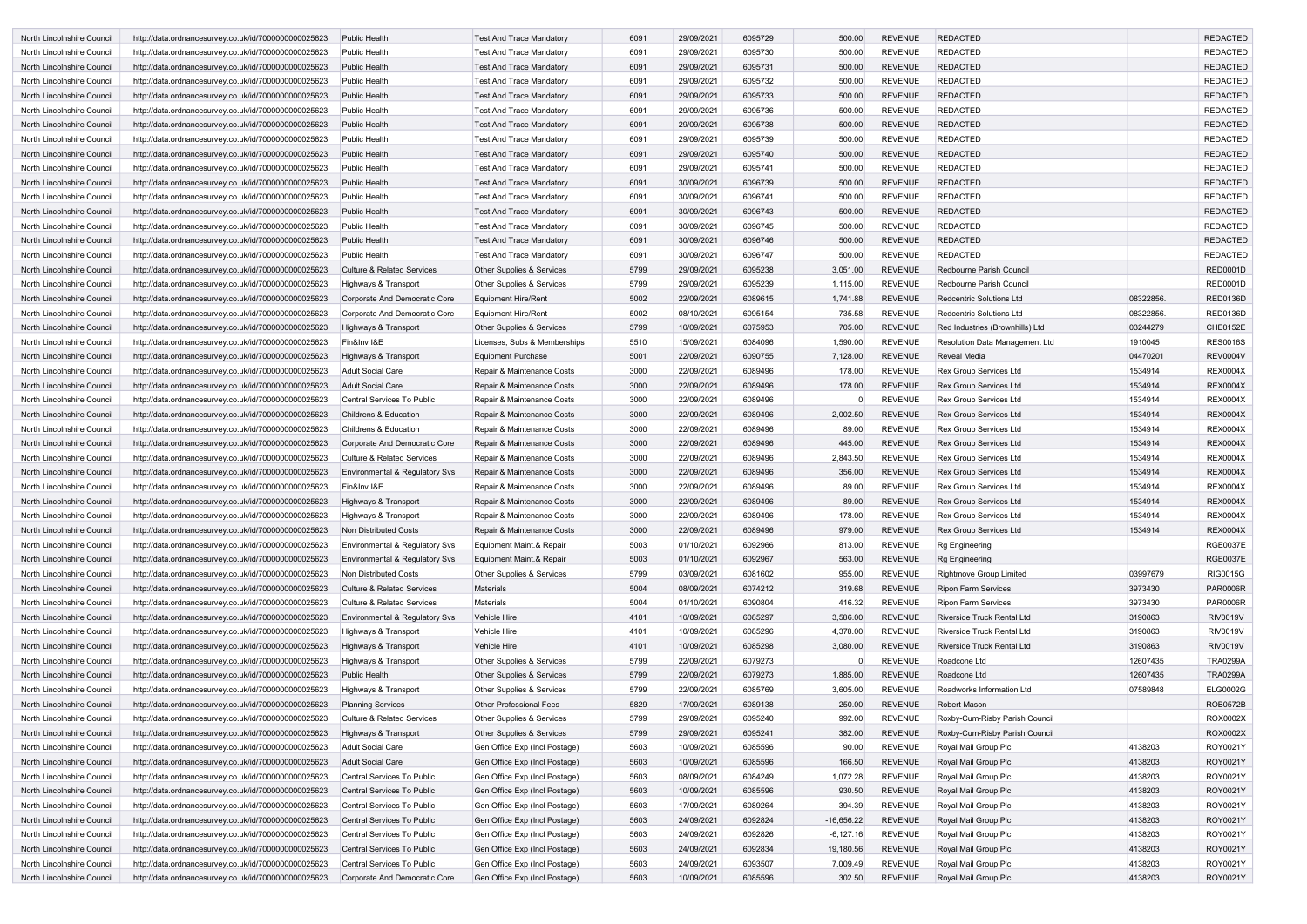| North Lincolnshire Council | http://data.ordnancesurvey.co.uk/id/7000000000025623 | Corporate And Democratic Core             | Gen Office Exp (Incl Postage)            | 5603 | 01/10/2021 | 6096377 | 7,537.28     | REVENUE        | Royal Mail Group Plc                          | 4138203  | ROY0021Y        |
|----------------------------|------------------------------------------------------|-------------------------------------------|------------------------------------------|------|------------|---------|--------------|----------------|-----------------------------------------------|----------|-----------------|
| North Lincolnshire Council | http://data.ordnancesurvey.co.uk/id/7000000000025623 | <b>Culture &amp; Related Services</b>     | <b>Exhibitions/Events</b>                | 5709 | 24/09/2021 | 6091753 | 1,730.30     | <b>REVENUE</b> | Rs Security Services Ltd                      | 10473838 | <b>RSS0007S</b> |
| North Lincolnshire Council | http://data.ordnancesurvey.co.uk/id/7000000000025623 | <b>Culture &amp; Related Services</b>     | <b>Equipment Hire/Rent</b>               | 5002 | 22/09/2021 | 6081514 | 1,738.00     | <b>REVENUE</b> | <b>Russell Groundcare</b>                     | 178738   | <b>RUS0130S</b> |
| North Lincolnshire Council | http://data.ordnancesurvey.co.uk/id/7000000000025623 | <b>Culture &amp; Related Services</b>     | <b>Equipment Hire/Rent</b>               | 5002 | 24/09/2021 | 6081511 | 550.00       | <b>REVENUE</b> | <b>Russell Groundcare</b>                     | 178738   | <b>RUS0130S</b> |
| North Lincolnshire Council | http://data.ordnancesurvey.co.uk/id/7000000000025623 | <b>Culture &amp; Related Services</b>     | <b>Equipment Hire/Rent</b>               | 5002 | 24/09/2021 | 6081516 | 1,980.00     | <b>REVENUE</b> | <b>Russell Groundcare</b>                     | 178738   | <b>RUS0130S</b> |
| North Lincolnshire Council | http://data.ordnancesurvey.co.uk/id/7000000000025623 | <b>Culture &amp; Related Services</b>     | <b>Equipment Purchase</b>                | 5001 | 24/09/2021 | 6081512 | 1,980.00     | <b>REVENUE</b> | <b>Russell Groundcare</b>                     | 178738   | <b>RUS0130S</b> |
| North Lincolnshire Council | http://data.ordnancesurvey.co.uk/id/7000000000025623 | <b>Culture &amp; Related Services</b>     | <b>Equipment Purchase</b>                | 5001 | 24/09/2021 | 6081513 | 1,980.00     | REVENUE        | <b>Russell Groundcare</b>                     | 178738   | <b>RUS0130S</b> |
| North Lincolnshire Council | http://data.ordnancesurvey.co.uk/id/7000000000025623 | <b>Culture &amp; Related Services</b>     | <b>Equipment Purchase</b>                | 5001 | 24/09/2021 | 6092806 | 9,590.00     | <b>REVENUE</b> | <b>Russell Groundcare</b>                     | 178738   | <b>RUS0130S</b> |
| North Lincolnshire Council | http://data.ordnancesurvey.co.uk/id/7000000000025623 | <b>Culture &amp; Related Services</b>     | <b>Equipment Purchase</b>                | 5001 | 24/09/2021 | 6092807 | 4,095.00     | <b>REVENUE</b> | <b>Russell Groundcare</b>                     | 178738   | <b>RUS0130S</b> |
| North Lincolnshire Council | http://data.ordnancesurvey.co.uk/id/7000000000025623 | <b>Culture &amp; Related Services</b>     | <b>Equipment Purchase</b>                | 5001 | 24/09/2021 | 6092808 | 550.00       | <b>REVENUE</b> | <b>Russell Groundcare</b>                     | 178738   | <b>RUS0130S</b> |
|                            |                                                      |                                           |                                          |      |            |         |              |                |                                               |          |                 |
| North Lincolnshire Council | http://data.ordnancesurvey.co.uk/id/7000000000025623 | <b>Culture &amp; Related Services</b>     | <b>Exhibitions/Events</b>                | 5709 | 10/09/2021 | 6082307 | 575.00       | <b>REVENUE</b> | Rusticus (The Stokes Jenkins Partnership Ltd) |          | <b>RUS0037S</b> |
| North Lincolnshire Council | http://data.ordnancesurvey.co.uk/id/7000000000025623 | <b>Adult Social Care</b>                  | <b>Other Professional Fees</b>           | 5829 | 08/09/2021 | 6083912 | 750.00       | <b>REVENUE</b> | Safer Futures Yorkshire Ltd                   | 07881490 | <b>HAR0345R</b> |
| North Lincolnshire Council | http://data.ordnancesurvey.co.uk/id/7000000000025623 | Environmental & Regulatory Svs            | Payments To Private Orgs                 | 6002 | 08/09/2021 | 6084333 | 2,677.00     | <b>REVENUE</b> | S A Greenfield                                |          | <b>GRA0228A</b> |
| North Lincolnshire Council | http://data.ordnancesurvey.co.uk/id/7000000000025623 | <b>Culture &amp; Related Services</b>     | <b>Exhibitions/Events</b>                | 5709 | 29/09/2021 | 6094507 | 391.99       | <b>REVENUE</b> | Sainsbury'S Argos Ltd                         | 03234511 | ARG0003G        |
| North Lincolnshire Council | http://data.ordnancesurvey.co.uk/id/7000000000025623 | <b>Culture &amp; Related Services</b>     | Provisions                               | 5201 | 03/09/2021 | 6082149 | 289.15       | <b>REVENUE</b> | Samba Catering                                |          | <b>SAM0099M</b> |
| North Lincolnshire Council | http://data.ordnancesurvey.co.uk/id/7000000000025623 | <b>Culture &amp; Related Services</b>     | Provisions                               | 5201 | 03/09/2021 | 6082151 | 289.15       | <b>REVENUE</b> | Samba Catering                                |          | <b>SAM0099M</b> |
| North Lincolnshire Council | http://data.ordnancesurvey.co.uk/id/7000000000025623 | <b>Culture &amp; Related Services</b>     | Provisions                               | 5201 | 03/09/2021 | 6082155 | 424.15       | REVENUE        | Samba Catering                                |          | <b>SAM0099M</b> |
| North Lincolnshire Council | http://data.ordnancesurvey.co.uk/id/7000000000025623 | <b>Culture &amp; Related Services</b>     | Provisions                               | 5201 | 15/09/2021 | 6086152 | 289.15       | REVENUE        | Samba Catering                                |          | <b>SAM0099M</b> |
| North Lincolnshire Council | http://data.ordnancesurvey.co.uk/id/7000000000025623 | <b>Culture &amp; Related Services</b>     | Provisions                               | 5201 | 15/09/2021 | 6086154 | 289.15       | <b>REVENUE</b> | Samba Catering                                |          | <b>SAM0099M</b> |
| North Lincolnshire Council | http://data.ordnancesurvey.co.uk/id/7000000000025623 | <b>Culture &amp; Related Services</b>     | Provisions                               | 5201 | 15/09/2021 | 6086155 | 289.15       | <b>REVENUE</b> | Samba Catering                                |          | <b>SAM0099M</b> |
| North Lincolnshire Council | http://data.ordnancesurvey.co.uk/id/7000000000025623 | <b>Culture &amp; Related Services</b>     | Provisions                               | 5201 | 15/09/2021 | 6086157 | 289.15       | <b>REVENUE</b> | Samba Catering                                |          | <b>SAM0099M</b> |
| North Lincolnshire Council | http://data.ordnancesurvey.co.uk/id/7000000000025623 | <b>Culture &amp; Related Services</b>     | Provisions                               | 5201 | 15/09/2021 | 6086159 | 289.15       | <b>REVENUE</b> | Samba Catering                                |          | <b>SAM0099M</b> |
| North Lincolnshire Council | http://data.ordnancesurvey.co.uk/id/7000000000025623 | <b>Culture &amp; Related Services</b>     | Provisions                               | 5201 | 15/09/2021 | 6086163 | 289.15       | <b>REVENUE</b> | Samba Catering                                |          | <b>SAM0099M</b> |
| North Lincolnshire Council | http://data.ordnancesurvey.co.uk/id/7000000000025623 | <b>Culture &amp; Related Services</b>     | Provisions                               | 5201 | 17/09/2021 | 6086156 | 289.15       | <b>REVENUE</b> | Samba Catering                                |          | <b>SAM0099M</b> |
| North Lincolnshire Council |                                                      | <b>Culture &amp; Related Services</b>     | Provisions                               | 5201 | 29/09/2021 | 6090945 | 289.15       | <b>REVENUE</b> | Samba Catering                                |          | <b>SAM0099M</b> |
|                            | http://data.ordnancesurvey.co.uk/id/7000000000025623 |                                           |                                          |      |            |         |              |                |                                               |          |                 |
| North Lincolnshire Council | http://data.ordnancesurvey.co.uk/id/7000000000025623 | <b>Culture &amp; Related Services</b>     | Provisions                               | 5201 | 29/09/2021 | 6094963 | 289.15       | <b>REVENUE</b> | Samba Catering                                |          | <b>SAM0099M</b> |
| North Lincolnshire Council | http://data.ordnancesurvey.co.uk/id/7000000000025623 | <b>Culture &amp; Related Services</b>     | Provisions                               | 5201 | 29/09/2021 | 6094964 | 289.15       | <b>REVENUE</b> | Samba Catering                                |          | <b>SAM0099M</b> |
| North Lincolnshire Council | http://data.ordnancesurvey.co.uk/id/7000000000025623 | <b>Culture &amp; Related Services</b>     | Provisions                               | 5201 | 01/10/2021 | 6094965 | 289.15       | REVENUE        | Samba Catering                                |          | <b>SAM0099M</b> |
| North Lincolnshire Council | http://data.ordnancesurvey.co.uk/id/7000000000025623 | <b>Culture &amp; Related Services</b>     | Provisions                               | 5201 | 06/10/2021 | 6094967 | 289.15       | <b>REVENUE</b> | Samba Catering                                |          | <b>SAM0099M</b> |
| North Lincolnshire Council | http://data.ordnancesurvey.co.uk/id/7000000000025623 | <b>Culture &amp; Related Services</b>     | Provisions                               | 5201 | 08/10/2021 | 6094968 | 289.15       | <b>REVENUE</b> | Samba Catering                                |          | <b>SAM0099M</b> |
| North Lincolnshire Council | http://data.ordnancesurvey.co.uk/id/7000000000025623 | <b>Culture &amp; Related Services</b>     | Other Supplies & Services                | 5799 | 29/09/2021 | 6095242 | 843.00       | <b>REVENUE</b> | Saxby-All-Saints Parish Council               |          | <b>SAX0004X</b> |
| North Lincolnshire Council | http://data.ordnancesurvey.co.uk/id/7000000000025623 | <b>Culture &amp; Related Services</b>     | Other Supplies & Services                | 5799 | 29/09/2021 | 6095244 | 10,691.00    | REVENUE        | Scawby Parish Council                         |          | <b>SCA0009A</b> |
| North Lincolnshire Council | http://data.ordnancesurvey.co.uk/id/7000000000025623 | Environmental & Regulatory Svs            | <b>Equipment Purchase</b>                | 5001 | 22/09/2021 | 6089894 | 221.09       | <b>REVENUE</b> | Scenesafe Ltd                                 | 5655413  | <b>SCE0021E</b> |
| North Lincolnshire Council | http://data.ordnancesurvey.co.uk/id/7000000000025623 | <b>Environmental &amp; Regulatory Svs</b> | Other Supplies & Services                | 5799 | 15/09/2021 | 6086944 | 467.91       | REVENUE        | Scunthorpe & District Citizens Advice Bureau  |          | <b>SCU0018U</b> |
| North Lincolnshire Council | http://data.ordnancesurvey.co.uk/id/7000000000025623 | <b>Environmental &amp; Regulatory Svs</b> | Repair & Maintenance Costs               | 3000 | 17/09/2021 | 6089132 | 640.10       | REVENUE        | Scunthorpe Industrial Doors                   |          | <b>SCU0299U</b> |
| North Lincolnshire Council | http://data.ordnancesurvey.co.uk/id/7000000000025623 | <b>Culture &amp; Related Services</b>     | <b>Equipment Purchase</b>                | 5001 | 24/09/2021 | 6079925 | 775.00       | <b>REVENUE</b> | Scunthorpe Lawnmowers Limited                 | 6750913  | SCU0006U        |
| North Lincolnshire Council | http://data.ordnancesurvey.co.uk/id/7000000000025623 | <b>Planning Services</b>                  | Other Supplies & Services                | 5799 | 29/09/2021 | 6093803 | 941.16       | <b>REVENUE</b> | Scunthorpe Sheet Metal (2010) Ltd             |          | <b>SCU0333U</b> |
| North Lincolnshire Council | http://data.ordnancesurvey.co.uk/id/7000000000025623 | Childrens & Education                     | <b>Materials</b>                         | 5004 | 22/09/2021 | 6090814 | 1,920.00     | <b>REVENUE</b> | Scunthorpe Utd Community & Sports Edu Trust   | 6570835  | <b>SCU0067U</b> |
| North Lincolnshire Council | http://data.ordnancesurvey.co.uk/id/7000000000025623 | Corporate And Democratic Core             | <b>Other Professional Fees</b>           | 5829 | 15/09/2021 | 6087823 | 690.30       | <b>REVENUE</b> | Security Plus Limited                         | 1325489  | <b>SEC0017C</b> |
| North Lincolnshire Council | http://data.ordnancesurvey.co.uk/id/7000000000025623 | Corporate And Democratic Core             | <b>Other Professional Fees</b>           | 5829 | 22/09/2021 | 6091206 | 247.20       | <b>REVENUE</b> | Security Plus Limited                         | 1325489  | <b>SEC0017C</b> |
|                            |                                                      | <b>Culture &amp; Related Services</b>     |                                          | 5030 | 08/09/2021 | 6083771 | 500.00       | <b>REVENUE</b> |                                               |          | <b>PLU0165U</b> |
| North Lincolnshire Council | http://data.ordnancesurvey.co.uk/id/7000000000025623 |                                           | Stock Purchases & Adjustments            |      |            |         |              |                | Security Plus Ltd                             |          |                 |
| North Lincolnshire Council | http://data.ordnancesurvey.co.uk/id/7000000000025623 | <b>Culture &amp; Related Services</b>     | Stock Purchases & Adjustments            | 5030 | 08/09/2021 | 6083978 | 1,110.00     | <b>REVENUE</b> | Security Plus Ltd                             |          | <b>PLU0165U</b> |
| North Lincolnshire Council | http://data.ordnancesurvey.co.uk/id/7000000000025623 | <b>Culture &amp; Related Services</b>     | Stock Purchases & Adjustments            | 5030 | 15/09/2021 | 6087639 | 550.00       | <b>REVENUE</b> | Security Plus Ltd                             |          | <b>PLU0165U</b> |
| North Lincolnshire Council | http://data.ordnancesurvey.co.uk/id/7000000000025623 | <b>Culture &amp; Related Services</b>     | <b>Stock Purchases &amp; Adjustments</b> | 5030 | 01/10/2021 | 6095756 | 500.00       | <b>REVENUE</b> | Security Plus Ltd                             |          | <b>PLU0165U</b> |
| North Lincolnshire Council | http://data.ordnancesurvey.co.uk/id/7000000000025623 | <b>Planning Services</b>                  | Other Supplies & Services                | 5799 | 29/09/2021 | 6093802 | 510.79       | <b>REVENUE</b> | S & E Mechanical & Fab Serv Ltd               |          | S&E0002E        |
| North Lincolnshire Council | http://data.ordnancesurvey.co.uk/id/7000000000025623 | Childrens & Education                     | <b>Client Transport Costs</b>            | 6092 | 29/09/2021 | 6094665 | 875.00       | <b>REVENUE</b> | Shelley'S Taxis Ltd                           | 7169676  | <b>SHE0127E</b> |
| North Lincolnshire Council | http://data.ordnancesurvey.co.uk/id/7000000000025623 | Childrens & Education                     | <b>Client Transport Costs</b>            | 6092 | 29/09/2021 | 6094667 | 950.00       | <b>REVENUE</b> | Shelley'S Taxis Ltd                           | 7169676  | <b>SHE0127E</b> |
| North Lincolnshire Council | http://data.ordnancesurvey.co.uk/id/7000000000025623 | Childrens & Education                     | <b>Client Transport Costs</b>            | 6092 | 29/09/2021 | 6094668 | 750.00       | <b>REVENUE</b> | Shelley'S Taxis Ltd                           | 7169676  | <b>SHE0127E</b> |
| North Lincolnshire Council | http://data.ordnancesurvey.co.uk/id/7000000000025623 | Childrens & Education                     | <b>Client Related Costs</b>              | 5534 | 24/09/2021 | 6092781 | 345.00       | <b>REVENUE</b> | Sherwood Travel                               |          | <b>SHE0170E</b> |
| North Lincolnshire Council | http://data.ordnancesurvey.co.uk/id/7000000000025623 | <b>Public Health</b>                      | Other Supplies & Services                | 5799 | 10/09/2021 | 6084091 | 1,591.00     | REVENUE        | Shield Security Services(Yorkshire)Ltd        | 4464684  | <b>SHI0015I</b> |
| North Lincolnshire Council | http://data.ordnancesurvey.co.uk/id/7000000000025623 | <b>Public Health</b>                      | Other Supplies & Services                | 5799 | 10/09/2021 | 6085093 | 11,164.75    | <b>REVENUE</b> | Shield Security Services (Yorkshire)Ltd       | 4464684  | <b>SHI0015I</b> |
| North Lincolnshire Council | http://data.ordnancesurvey.co.uk/id/7000000000025623 | <b>Culture &amp; Related Services</b>     | Other Supplies & Services                | 5799 | 10/09/2021 | 6085092 | 432.00       | <b>REVENUE</b> | Shield Security (Yorkshire) Ltd               | 4464684  | <b>SHI0151I</b> |
| North Lincolnshire Council | http://data.ordnancesurvey.co.uk/id/7000000000025623 | Environmental & Regulatory Svs            | Other Supplies & Services                | 5799 | 22/09/2021 | 6091024 | 400.00       | <b>REVENUE</b> | Shield Security (Yorkshire) Ltd               | 4464684  | SHI0151I        |
| North Lincolnshire Council | http://data.ordnancesurvey.co.uk/id/7000000000025623 | Environmental & Regulatory Svs            | Other Supplies & Services                | 5799 | 22/09/2021 | 6091028 | 1,470.00     | <b>REVENUE</b> | Shield Security (Yorkshire) Ltd               | 4464684  | SHI0151I        |
| North Lincolnshire Council | http://data.ordnancesurvey.co.uk/id/7000000000025623 | Environmental & Regulatory Svs            | Other Supplies & Services                | 5799 | 22/09/2021 | 6091029 | 400.00       | <b>REVENUE</b> | Shield Security (Yorkshire) Ltd               | 4464684  | SHI0151I        |
| North Lincolnshire Council | http://data.ordnancesurvey.co.uk/id/7000000000025623 | Highways & Transport                      | Other Supplies & Services                | 5799 | 08/09/2021 | 6075423 | 4,050.00     | <b>REVENUE</b> | Shift Traffic Events Ltd                      | 9157684  | <b>SHI0165I</b> |
|                            |                                                      |                                           |                                          |      |            |         |              |                |                                               |          |                 |
| North Lincolnshire Council | http://data.ordnancesurvey.co.uk/id/7000000000025623 | Highways & Transport                      | Other Supplies & Services                | 5799 | 22/09/2021 | 6081604 | <sup>0</sup> | <b>REVENUE</b> | <b>Shift Traffic Events Ltd</b>               | 9157684  | <b>SHI0165I</b> |
| North Lincolnshire Council | http://data.ordnancesurvey.co.uk/id/7000000000025623 | <b>Public Health</b>                      | Other Supplies & Services                | 5799 | 22/09/2021 | 6081604 | 3,000.00     | <b>REVENUE</b> | Shift Traffic Events Ltd                      | 9157684  | <b>SHI0165I</b> |
| North Lincolnshire Council | http://data.ordnancesurvey.co.uk/id/7000000000025623 | Environmental & Regulatory Svs            | Payments To Private Orgs                 | 6002 | 08/09/2021 | 6084318 | 980.84       | <b>REVENUE</b> | Shredall (East Midlands) Ltd                  | 03317730 | <b>SHR0005R</b> |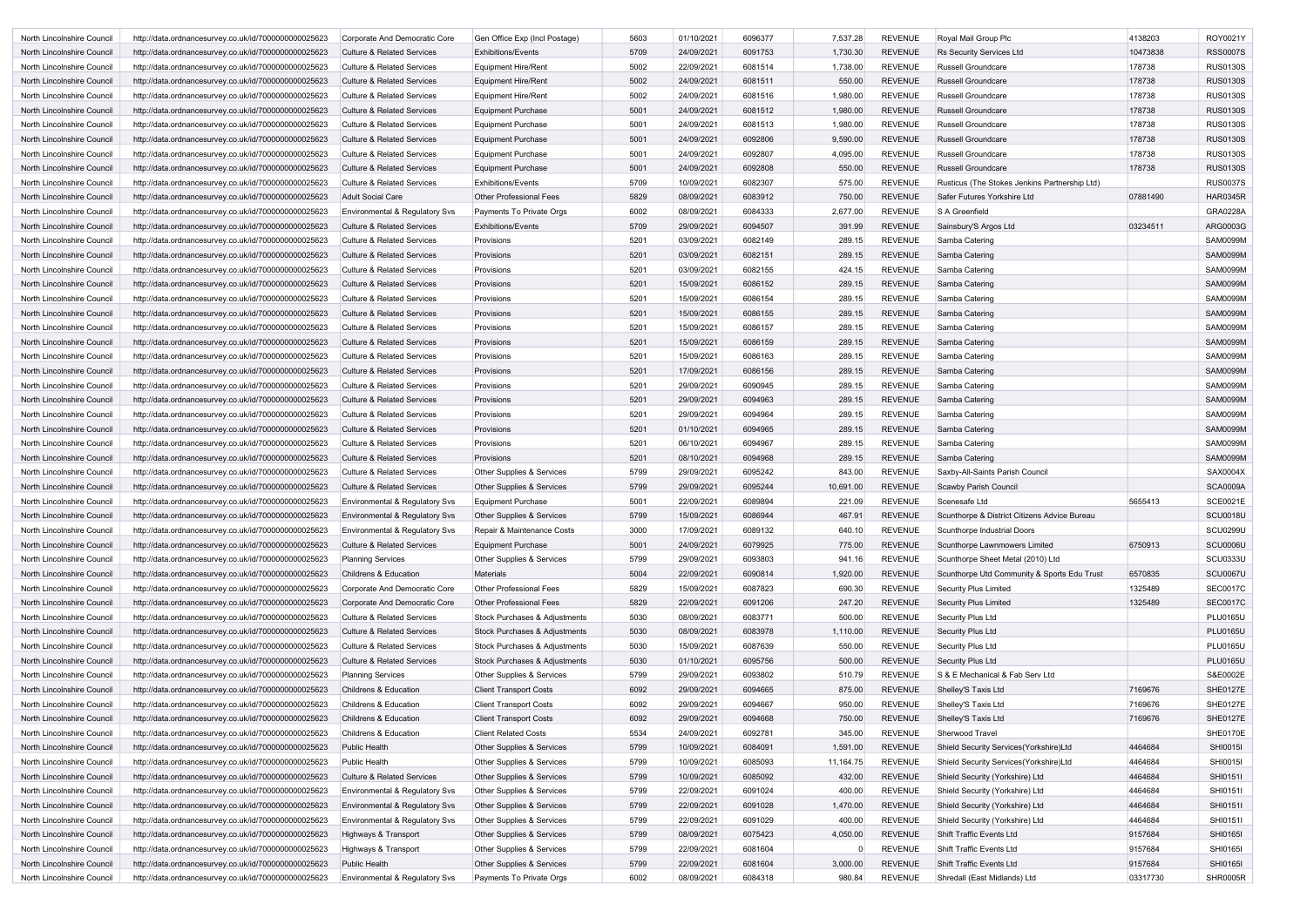| North Lincolnshire Council | http://data.ordnancesurvey.co.uk/id/7000000000025623 | <b>Planning Services</b>              | Other Supplies & Services                | 5799 | 15/09/2021 | 6087751 | 721.60    | <b>REVENUE</b> | Sidetarget Ltd                       | 2236528  | SID0080D        |
|----------------------------|------------------------------------------------------|---------------------------------------|------------------------------------------|------|------------|---------|-----------|----------------|--------------------------------------|----------|-----------------|
| North Lincolnshire Council | http://data.ordnancesurvey.co.uk/id/7000000000025623 | <b>Planning Services</b>              | <b>Other Supplies &amp; Services</b>     | 5799 | 15/09/2021 | 6087753 | 656.00    | <b>REVENUE</b> | Sidetarget Ltd                       | 2236528  | <b>SID0080D</b> |
| North Lincolnshire Council | http://data.ordnancesurvey.co.uk/id/7000000000025623 | <b>Planning Services</b>              | Other Supplies & Services                | 5799 | 15/09/2021 | 6087754 | 656.00    | <b>REVENUE</b> | Sidetarget Ltd                       | 2236528  | <b>SID0080D</b> |
| North Lincolnshire Council | http://data.ordnancesurvey.co.uk/id/7000000000025623 | <b>Planning Services</b>              | <b>Other Supplies &amp; Services</b>     | 5799 | 29/09/2021 | 6093804 | 1,867.96  | <b>REVENUE</b> | Sidetarget Ltd                       | 2236528  | SID0080D        |
| North Lincolnshire Council | http://data.ordnancesurvey.co.uk/id/7000000000025623 | <b>Adult Social Care Capital</b>      | <b>Other Costs</b>                       | A085 | 03/09/2021 | 6082271 | 568.33    | <b>CAPITAL</b> | Silvalea Ltd                         | 4350939  | <b>SIL0034L</b> |
| North Lincolnshire Council | http://data.ordnancesurvey.co.uk/id/7000000000025623 | <b>Adult Social Care Capital</b>      | <b>Other Costs</b>                       | A085 | 08/09/2021 | 6083001 | 239.33    | <b>CAPITAL</b> | Silvalea Ltd                         | 4350939  | SIL0034L        |
| North Lincolnshire Council | http://data.ordnancesurvey.co.uk/id/7000000000025623 | Adult Social Care Capital             | Building/Construction                    | A082 | 22/09/2021 | 6090873 | 4,421.00  | <b>CAPITAL</b> | Simon White Medical Ltd              |          | <b>WHI0691I</b> |
| North Lincolnshire Council | http://data.ordnancesurvey.co.uk/id/7000000000025623 | <b>Planning Services</b>              | <b>Other Supplies &amp; Services</b>     | 5799 | 17/09/2021 | 6087991 | 14,800.00 | <b>REVENUE</b> | Skillsreach Ltd                      |          | <b>SKI0137I</b> |
| North Lincolnshire Council | http://data.ordnancesurvey.co.uk/id/7000000000025623 | Highways & Transport                  | <b>Stock Purchases &amp; Adjustments</b> | 5030 | 22/09/2021 | 6081606 | 1,509.99  | <b>REVENUE</b> | Skuma Timba Limited                  | 6176953  | <b>SKU0001U</b> |
| North Lincolnshire Council | http://data.ordnancesurvey.co.uk/id/7000000000025623 | Corporate And Democratic Core         | Clothing, Uniforms & Laundry             | 5301 | 15/09/2021 | 6087642 | 512.14    | <b>REVENUE</b> | Smi Group                            | 07644080 | <b>SMI0960I</b> |
| North Lincolnshire Council | http://data.ordnancesurvey.co.uk/id/7000000000025623 | Corporate And Democratic Core         | Clothing, Uniforms & Laundry             | 5301 | 15/09/2021 | 6087647 | 404.62    | <b>REVENUE</b> | Smi Group                            | 07644080 | <b>SMI0960I</b> |
| North Lincolnshire Council | http://data.ordnancesurvey.co.uk/id/7000000000025623 | Corporate And Democratic Core         | Clothing, Uniforms & Laundry             | 5301 | 15/09/2021 | 6087648 | 587.72    | <b>REVENUE</b> | Smi Group                            | 07644080 | <b>SMI0960I</b> |
| North Lincolnshire Council | http://data.ordnancesurvey.co.uk/id/7000000000025623 | Corporate And Democratic Core         | Clothing, Uniforms & Laundry             | 5301 | 15/09/2021 | 6087947 | 1,307.80  | <b>REVENUE</b> | Smi Group                            | 07644080 | <b>SMI0960I</b> |
| North Lincolnshire Council | http://data.ordnancesurvey.co.uk/id/7000000000025623 | Corporate And Democratic Core         | Clothing, Uniforms & Laundry             | 5301 | 15/09/2021 | 6087949 | 358.90    | <b>REVENUE</b> | Smi Group                            | 07644080 | <b>SMI0960I</b> |
| North Lincolnshire Council | http://data.ordnancesurvey.co.uk/id/7000000000025623 | Environmental & Regulatory Svs        | Clothing, Uniforms & Laundry             | 5301 | 15/09/2021 | 6086280 | 577.10    | <b>REVENUE</b> | Smi Group                            | 07644080 | <b>SMI0960I</b> |
| North Lincolnshire Council | http://data.ordnancesurvey.co.uk/id/7000000000025623 | Environmental & Regulatory Svs        | Equipment Purchase                       | 5001 | 24/09/2021 | 6089596 | 222.60    | <b>REVENUE</b> | Smi Group                            | 07644080 | <b>SMI0960I</b> |
| North Lincolnshire Council | http://data.ordnancesurvey.co.uk/id/7000000000025623 | Highways & Transport                  | Stock Purchases & Adjustments            | 5030 | 15/09/2021 | 6075487 | 334.56    | <b>REVENUE</b> | Smith Bros(Caer Conan) Wholesale Ltd | 267023   | <b>SMI0030I</b> |
| North Lincolnshire Council | http://data.ordnancesurvey.co.uk/id/7000000000025623 | <b>Central Services To Public</b>     | Repair & Maintenance Costs               | 3000 | 01/10/2021 | 6096349 |           | <b>REVENUE</b> | Smith Of Derby Ltd                   | 1395408  | <b>SMI0086I</b> |
| North Lincolnshire Council | http://data.ordnancesurvey.co.uk/id/7000000000025623 | <b>Culture &amp; Related Services</b> | Repair & Maintenance Costs               | 3000 | 01/10/2021 | 6096349 | 209.00    | <b>REVENUE</b> | Smith Of Derby Ltd                   | 1395408  | <b>SMI0086I</b> |
| North Lincolnshire Council | http://data.ordnancesurvey.co.uk/id/7000000000025623 | Environmental & Regulatory Svs        | <b>Other Premises Costs</b>              | 3390 | 01/10/2021 | 6091080 | 472.50    | <b>REVENUE</b> | Socotec                              |          | SOC0039C        |
| North Lincolnshire Council | http://data.ordnancesurvey.co.uk/id/7000000000025623 | Corporate And Democratic Core         | Fees & Charges Income                    | 9002 | 15/09/2021 | 6087773 |           | <b>REVENUE</b> | Sodexo Motivation Solutions Ltd      | 2680629  | P&M0002M        |
| North Lincolnshire Council | http://data.ordnancesurvey.co.uk/id/7000000000025623 | Corporate And Democratic Core         | <b>Other Supplies &amp; Services</b>     | 5799 | 15/09/2021 | 6087773 | 242.48    | <b>REVENUE</b> | Sodexo Motivation Solutions Ltd      | 2680629  | P&M0002M        |
| North Lincolnshire Council | http://data.ordnancesurvey.co.uk/id/7000000000025623 | Corporate And Democratic Core         | <b>Course Fees/Training</b>              | 2002 | 22/09/2021 | 6085787 | 300.00    | <b>REVENUE</b> | Software Acumen Limited              | 5210967  | <b>SOF0009F</b> |
| North Lincolnshire Council | http://data.ordnancesurvey.co.uk/id/7000000000025623 | <b>Adult Social Care</b>              | Payments To Private Orgs                 | 6002 | 15/09/2021 | 6087783 | 614.90    | <b>REVENUE</b> | Solo Support Services                |          | <b>SOL0199L</b> |
| North Lincolnshire Council | http://data.ordnancesurvey.co.uk/id/7000000000025623 | <b>Planning Services</b>              | <b>Other Supplies &amp; Services</b>     | 5799 | 08/09/2021 | 6084103 | 879.84    | <b>REVENUE</b> | Solutions 4 Plastic Ltd              |          | <b>SOL0037L</b> |
| North Lincolnshire Council | http://data.ordnancesurvey.co.uk/id/7000000000025623 | <b>Childrens &amp; Education</b>      | Payments To Private Orgs                 | 6002 | 24/09/2021 | 6089547 | 1,080.00  | <b>REVENUE</b> | Solutions Pledge2learn               | 12454511 | <b>PLE0041E</b> |
| North Lincolnshire Council | http://data.ordnancesurvey.co.uk/id/7000000000025623 | <b>Childrens &amp; Education</b>      | Payments To Private Orgs                 | 6002 | 29/09/2021 | 6094994 | 2,520.00  | <b>REVENUE</b> | Solutions Pledge2learn               | 12454511 | <b>PLE0041E</b> |
| North Lincolnshire Council | http://data.ordnancesurvey.co.uk/id/7000000000025623 | <b>Adult Social Care</b>              | Payments To Health Providers             | 6019 | 29/09/2021 | 6095268 | 348.38    | <b>REVENUE</b> | South Axholme Practice               |          | SOU0151U        |
| North Lincolnshire Council | http://data.ordnancesurvey.co.uk/id/7000000000025623 | <b>Planning Services</b>              | <b>Other Supplies &amp; Services</b>     | 5799 | 08/09/2021 | 6084097 | 458.87    | <b>REVENUE</b> | Southern Trident Limited             | 10980141 | <b>TRI0027I</b> |
| North Lincolnshire Council | http://data.ordnancesurvey.co.uk/id/7000000000025623 | <b>Planning Services</b>              | <b>Other Supplies &amp; Services</b>     | 5799 | 29/09/2021 | 6093808 | 533.88    | <b>REVENUE</b> | Southern Trident Limited             | 10980141 | <b>TRI0027I</b> |
| North Lincolnshire Council | http://data.ordnancesurvey.co.uk/id/7000000000025623 | <b>Culture &amp; Related Services</b> | <b>Other Supplies &amp; Services</b>     | 5799 | 29/09/2021 | 6095246 | 1,447.00  | <b>REVENUE</b> | South Ferriby Parish Council         |          | SOU0001U        |
| North Lincolnshire Council | http://data.ordnancesurvey.co.uk/id/7000000000025623 | <b>Childrens &amp; Education</b>      | <b>Materials</b>                         | 5004 | 17/09/2021 | 6089332 | 280.00    | <b>REVENUE</b> | South Killingholme Parish Council    |          | SOU0003U        |
| North Lincolnshire Council | http://data.ordnancesurvey.co.uk/id/7000000000025623 | <b>Culture &amp; Related Services</b> | Equipment Purchase                       | 5001 | 22/09/2021 | 6073684 | 728.00    | <b>REVENUE</b> | <b>Spaldings Limited</b>             | 1558147  | <b>SPA0024A</b> |
| North Lincolnshire Council | http://data.ordnancesurvey.co.uk/id/7000000000025623 | <b>Culture &amp; Related Services</b> | <b>Equipment Purchase</b>                | 5001 | 08/09/2021 | 6081579 | 575.00    | <b>REVENUE</b> | <b>Spectrum Plastics</b>             |          | SPE0185E        |
| North Lincolnshire Council | http://data.ordnancesurvey.co.uk/id/7000000000025623 | <b>Culture &amp; Related Services</b> | Stock Purchases & Adjustments            | 5030 | 03/09/2021 | 6082222 | 593.62    | <b>REVENUE</b> | Splash About International Ltd       |          | <b>SPL0006L</b> |
| North Lincolnshire Council | http://data.ordnancesurvey.co.uk/id/7000000000025623 | <b>Culture &amp; Related Services</b> | <b>Stock Purchases &amp; Adjustments</b> | 5030 | 03/09/2021 | 6082224 | 1,720.30  | REVENUE        | Splash About International Ltd       |          | <b>SPL0006L</b> |
| North Lincolnshire Council | http://data.ordnancesurvey.co.uk/id/7000000000025623 | Culture & Related Services            | Stock Purchases & Adjustments            | 5030 | 03/09/2021 | 6082225 | 495.28    | REVENUE        | Splash About International Ltd       |          | <b>SPL0006L</b> |
| North Lincolnshire Council | http://data.ordnancesurvey.co.uk/id/7000000000025623 | <b>Culture &amp; Related Services</b> | Stock Purchases & Adjustments            | 5030 | 22/09/2021 | 6090074 | 1,204.27  | REVENUE        | Splash About International Ltd       |          | <b>SPL0006L</b> |
| North Lincolnshire Council | http://data.ordnancesurvey.co.uk/id/7000000000025623 | <b>Culture &amp; Related Services</b> | Stock Purchases & Adjustments            | 5030 | 29/09/2021 | 6094989 | 323.01    | <b>REVENUE</b> | Splash About International Ltd       |          | <b>SPL0006L</b> |
| North Lincolnshire Council | http://data.ordnancesurvey.co.uk/id/7000000000025623 | Culture & Related Services            | Stock Purchases & Adjustments            | 5030 | 06/10/2021 | 6094966 | 337.56    | <b>REVENUE</b> | Splash About International Ltd       |          | <b>SPL0006L</b> |
| North Lincolnshire Council | http://data.ordnancesurvey.co.uk/id/7000000000025623 | Culture & Related Services            | Stock Purchases & Adjustments            | 5030 | 06/10/2021 | 6094983 | 856.68    | REVENUE        | Splash About International Ltd       |          | <b>SPL0006L</b> |
| North Lincolnshire Council | http://data.ordnancesurvey.co.uk/id/7000000000025623 | Environmental & Regulatory Svs        | Other Supplies & Services                | 5799 | 08/09/2021 | 6083808 |           | <b>REVENUE</b> | <b>Srp Hire Solutions Ltd</b>        | 06087866 | SRP0001P        |
| North Lincolnshire Council | http://data.ordnancesurvey.co.uk/id/7000000000025623 | Environmental & Regulatory Svs        | Other Supplies & Services                | 5799 | 08/09/2021 | 6083811 | $\Omega$  | <b>REVENUE</b> | <b>Srp Hire Solutions Ltd</b>        | 06087866 | SRP0001P        |
| North Lincolnshire Council | http://data.ordnancesurvey.co.uk/id/7000000000025623 | Environmental & Regulatory Svs        | Other Supplies & Services                | 5799 | 17/09/2021 | 6088007 |           | <b>REVENUE</b> | Srp Hire Solutions Ltd               | 06087866 | SRP0001P        |
| North Lincolnshire Council | http://data.ordnancesurvey.co.uk/id/7000000000025623 | Environmental & Regulatory Svs        | Other Supplies & Services                | 5799 | 17/09/2021 | 6088008 | $\Omega$  | <b>REVENUE</b> | <b>Srp Hire Solutions Ltd</b>        | 06087866 | SRP0001P        |
| North Lincolnshire Council | http://data.ordnancesurvey.co.uk/id/7000000000025623 | Environmental & Regulatory Svs        | Other Supplies & Services                | 5799 | 01/10/2021 | 6096433 | 250.00    | <b>REVENUE</b> | <b>Srp Hire Solutions Ltd</b>        | 06087866 | <b>SRP0001P</b> |
| North Lincolnshire Council | http://data.ordnancesurvey.co.uk/id/7000000000025623 | Environmental & Regulatory Svs        | Other Supplies & Services                | 5799 | 01/10/2021 | 6096486 | 250.00    | REVENUE        | <b>Srp Hire Solutions Ltd</b>        | 06087866 | <b>SRP0001P</b> |
| North Lincolnshire Council | http://data.ordnancesurvey.co.uk/id/7000000000025623 | <b>Public Health</b>                  | <b>Other Supplies &amp; Services</b>     | 5799 | 08/09/2021 | 6083808 | 250.00    | <b>REVENUE</b> | Srp Hire Solutions Ltd               | 06087866 | SRP0001P        |
| North Lincolnshire Council | http://data.ordnancesurvey.co.uk/id/7000000000025623 | Public Health                         | <b>Other Supplies &amp; Services</b>     | 5799 | 08/09/2021 | 6083811 | 250.00    | <b>REVENUE</b> | Srp Hire Solutions Ltd               | 06087866 | <b>SRP0001P</b> |
| North Lincolnshire Council | http://data.ordnancesurvey.co.uk/id/7000000000025623 | <b>Public Health</b>                  | Other Supplies & Services                | 5799 | 17/09/2021 | 6088007 | 664.00    | <b>REVENUE</b> | Srp Hire Solutions Ltd               | 06087866 | <b>SRP0001P</b> |
| North Lincolnshire Council | http://data.ordnancesurvey.co.uk/id/7000000000025623 | Public Health                         | Other Supplies & Services                | 5799 | 17/09/2021 | 6088008 | 472.00    | <b>REVENUE</b> | <b>Srp Hire Solutions Ltd</b>        | 06087866 | <b>SRP0001P</b> |
| North Lincolnshire Council | http://data.ordnancesurvey.co.uk/id/7000000000025623 | Corporate And Democratic Core         | Repair & Maintenance Costs               | 3000 | 03/09/2021 | 6082239 | 309.00    | <b>REVENUE</b> | S&S Northern Ltd                     | 3000888  | <b>SNS0001S</b> |
| North Lincolnshire Council | http://data.ordnancesurvey.co.uk/id/7000000000025623 | Childrens & Education                 | Home To School Transport                 | 4201 | 01/10/2021 | 6096676 | 2,988.00  | <b>REVENUE</b> | Stagecoach Services Limited          | 2818654  | <b>LIN0118N</b> |
| North Lincolnshire Council | http://data.ordnancesurvey.co.uk/id/7000000000025623 | Childrens & Education                 | Home To School Transport                 | 4201 | 01/10/2021 | 6096677 | 3,108.00  | <b>REVENUE</b> | Stagecoach Services Limited          | 2818654  | <b>LIN0118N</b> |
| North Lincolnshire Council | http://data.ordnancesurvey.co.uk/id/7000000000025623 | Highways & Transport                  | <b>Concessionary Fares</b>               | 6010 | 24/09/2021 | 6091725 | 81,377.00 | <b>REVENUE</b> | <b>Stagecoach Services Limited</b>   | 2818654  | <b>LIN0118N</b> |
| North Lincolnshire Council | http://data.ordnancesurvey.co.uk/id/7000000000025623 | Highways & Transport                  | Passenger Transport                      | 6011 | 17/09/2021 | 6089100 | 560.00    | <b>REVENUE</b> | Stagecoach Services Ltd              | 2818654  | <b>STA0274A</b> |
| North Lincolnshire Council | http://data.ordnancesurvey.co.uk/id/7000000000025623 | Highways & Transport                  | Passenger Transport                      | 6011 | 17/09/2021 | 6089109 | 567.60    | <b>REVENUE</b> | Stagecoach Services Ltd              | 2818654  | <b>STA0274A</b> |
| North Lincolnshire Council | http://data.ordnancesurvey.co.uk/id/7000000000025623 | Highways & Transport                  | Passenger Transport                      | 6011 | 17/09/2021 | 6089133 | 7,912.00  | <b>REVENUE</b> | Stagecoach Services Ltd              | 2818654  | <b>STA0274A</b> |
| North Lincolnshire Council | http://data.ordnancesurvey.co.uk/id/7000000000025623 | Highways & Transport                  | Passenger Transport                      | 6011 | 22/09/2021 | 6089875 | 8,256.00  | <b>REVENUE</b> | Stagecoach Services Ltd              | 2818654  | <b>STA0274A</b> |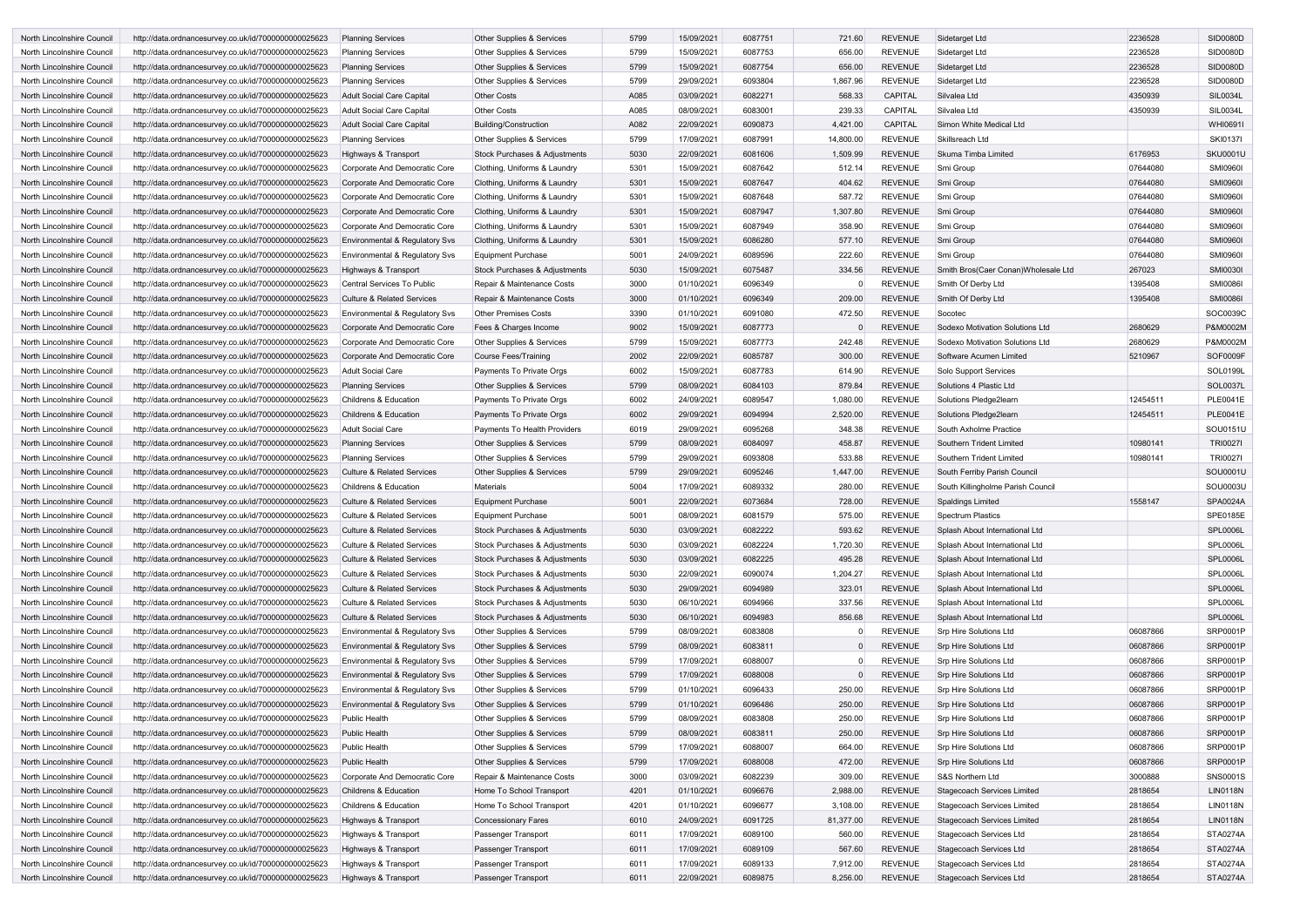| North Lincolnshire Council | http://data.ordnancesurvey.co.uk/id/7000000000025623                                                         | <b>Childrens &amp; Education</b>                        | Payments To Private Orgs             | 6002         | 10/09/2021               | 6085068            | 623.70    | <b>REVENUE</b>                   | St Augustine Webster Cath. Prim. Vol. Academy |                  | <b>STA0465A</b>                    |
|----------------------------|--------------------------------------------------------------------------------------------------------------|---------------------------------------------------------|--------------------------------------|--------------|--------------------------|--------------------|-----------|----------------------------------|-----------------------------------------------|------------------|------------------------------------|
| North Lincolnshire Council | http://data.ordnancesurvey.co.uk/id/7000000000025623                                                         | <b>Childrens &amp; Education</b>                        | <b>Materials</b>                     | 5004         | 01/10/2021               | 6096655            | 2,160.00  | <b>REVENUE</b>                   | <b>Stepping Stones Of Scawby</b>              |                  | <b>SCA0139A</b>                    |
| North Lincolnshire Council | http://data.ordnancesurvey.co.uk/id/7000000000025623                                                         | Adult Social Care                                       | Repair & Maintenance Costs           | 3000         | 17/09/2021               | 6089459            | 69.82     | REVENUE                          | Steve Ball Joinery Ltd                        | 3682402          | <b>BAL0025L</b>                    |
| North Lincolnshire Council | http://data.ordnancesurvey.co.uk/id/7000000000025623                                                         | Children & Education Capital                            | <b>Building/Construction</b>         | A082         | 10/09/2021               | 6085677            | 19,891.90 | <b>CAPITAL</b>                   | Steve Ball Joinery Ltd                        | 3682402          | <b>BAL0025L</b>                    |
| North Lincolnshire Council | http://data.ordnancesurvey.co.uk/id/7000000000025623                                                         | Children & Education Capital                            | <b>Building/Construction</b>         | A082         | 10/09/2021               | 6085710            | 9,515.00  | CAPITAL                          | Steve Ball Joinery Ltd                        | 3682402          | <b>BAL0025L</b>                    |
| North Lincolnshire Council | http://data.ordnancesurvey.co.uk/id/7000000000025623                                                         | Children & Education Capital                            | Building/Construction                | A082         | 24/09/2021               | 6092212            | 50,904.16 | CAPITAL                          | Steve Ball Joinery Ltd                        | 3682402          | <b>BAL0025L</b>                    |
| North Lincolnshire Council | http://data.ordnancesurvey.co.uk/id/7000000000025623                                                         | <b>Childrens &amp; Education</b>                        | Equipment Maint.& Repair             | 5003         | 22/09/2021               | 6091139            | 734.80    | <b>REVENUE</b>                   | Steve Ball Joinery Ltd                        | 3682402          | <b>BAL0025L</b>                    |
| North Lincolnshire Council | http://data.ordnancesurvey.co.uk/id/7000000000025623                                                         | <b>Childrens &amp; Education</b>                        | Repair & Maintenance Costs           | 3000         | 17/09/2021               | 6089459            | 125.80    | <b>REVENUE</b>                   | Steve Ball Joinery Ltd                        | 3682402          | <b>BAL0025L</b>                    |
| North Lincolnshire Council | http://data.ordnancesurvey.co.uk/id/7000000000025623                                                         | Childrens & Education                                   | Repair & Maintenance Costs           | 3000         | 22/09/2021               | 6091144            | 13,581.16 | REVENUE                          | Steve Ball Joinery Ltd                        | 3682402          | <b>BAL0025L</b>                    |
| North Lincolnshire Council | http://data.ordnancesurvey.co.uk/id/7000000000025623                                                         | Culture, Env, Reg & Planning Cap                        | <b>Building/Construction</b>         | A082         | 22/09/2021               | 6091142            | 294.38    | <b>CAPITAL</b>                   | Steve Ball Joinery Ltd                        | 3682402          | <b>BAL0025L</b>                    |
| North Lincolnshire Council | http://data.ordnancesurvey.co.uk/id/7000000000025623                                                         | <b>Culture &amp; Related Services</b>                   | Equipment Maint.& Repair             | 5003         | 29/09/2021               | 6087670            | 3,770.25  | <b>REVENUE</b>                   | Steve Ball Joinery Ltd                        | 3682402          | <b>BAL0025L</b>                    |
| North Lincolnshire Council | http://data.ordnancesurvey.co.uk/id/7000000000025623                                                         | <b>Culture &amp; Related Services</b>                   | Repair & Maintenance Costs           | 3000         | 17/09/2021               | 6089459            | 236.09    | <b>REVENUE</b>                   | Steve Ball Joinery Ltd                        | 3682402          | <b>BAL0025L</b>                    |
| North Lincolnshire Council | http://data.ordnancesurvey.co.uk/id/7000000000025623                                                         | <b>Culture &amp; Related Services</b>                   | Repair & Maintenance Costs           | 3000         | 22/09/2021               | 6091133            | 1,850.75  | REVENUE                          | Steve Ball Joinery Ltd                        | 3682402          | <b>BAL0025L</b>                    |
| North Lincolnshire Council | http://data.ordnancesurvey.co.uk/id/7000000000025623                                                         | <b>Culture &amp; Related Services</b>                   | Repair & Maintenance Costs           | 3000         | 22/09/2021               | 6091136            | 314.60    | <b>REVENUE</b>                   | Steve Ball Joinery Ltd                        | 3682402          | <b>BAL0025L</b>                    |
| North Lincolnshire Council | http://data.ordnancesurvey.co.uk/id/7000000000025623                                                         | <b>Environmental &amp; Regulatory Svs</b>               | Equipment Maint.& Repair             | 5003         | 22/09/2021               | 6091140            | 1,794.24  | <b>REVENUE</b>                   | Steve Ball Joinery Ltd                        | 3682402          | <b>BAL0025L</b>                    |
| North Lincolnshire Council | http://data.ordnancesurvey.co.uk/id/7000000000025623                                                         | Environmental & Regulatory Svs                          | Repair & Maintenance Costs           | 3000         | 17/09/2021               | 6089459            | 78.10     | <b>REVENUE</b>                   | Steve Ball Joinery Ltd                        | 3682402          | <b>BAL0025L</b>                    |
| North Lincolnshire Council | http://data.ordnancesurvey.co.uk/id/7000000000025623                                                         | Fin&Inv I&E                                             | Equipment Maint.& Repair             | 5003         | 22/09/2021               | 6091131            | 336.97    | <b>REVENUE</b>                   | Steve Ball Joinery Ltd                        | 3682402          | <b>BAL0025L</b>                    |
| North Lincolnshire Council | http://data.ordnancesurvey.co.uk/id/7000000000025623                                                         | Fin&Inv I&E                                             | Repair & Maintenance Costs           | 3000         | 01/10/2021               | 6096593            | 925.00    | <b>REVENUE</b>                   | Steve Ball Joinery Ltd                        | 3682402          | <b>BAL0025L</b>                    |
| North Lincolnshire Council | http://data.ordnancesurvey.co.uk/id/7000000000025623                                                         | Highways & Transport                                    | Repair & Maintenance Costs           | 3000         | 17/09/2021               | 6089459            | 156.34    | REVENUE                          | Steve Ball Joinery Ltd                        | 3682402          | <b>BAL0025L</b>                    |
| North Lincolnshire Council | http://data.ordnancesurvey.co.uk/id/7000000000025623                                                         | <b>Planning Services</b>                                | Repair & Maintenance Costs           | 3000         | 17/09/2021               | 6089459            | 69.82     | <b>REVENUE</b>                   | Steve Ball Joinery Ltd                        | 3682402          | <b>BAL0025L</b>                    |
| North Lincolnshire Council | http://data.ordnancesurvey.co.uk/id/7000000000025623                                                         | <b>Public Health</b>                                    | Payments To Private Orgs             | 6002         | 03/09/2021               | 6082138            | 8,155.00  | <b>REVENUE</b>                   | St Lawrence Academy                           |                  | <b>STL0003L</b>                    |
| North Lincolnshire Council | http://data.ordnancesurvey.co.uk/id/7000000000025623                                                         | <b>Planning Services</b>                                | Payments To Voluntary Orgs           | 6001         | 15/09/2021               | 6087777            | 5,600.00  | <b>REVENUE</b>                   | <b>St Marks Community Fund</b>                |                  | <b>STM0180M</b>                    |
| North Lincolnshire Council | http://data.ordnancesurvey.co.uk/id/7000000000025623                                                         | Childrens & Education                                   | <b>Materials</b>                     | 5004         | 22/09/2021               | 6090812            | 6,372.54  | <b>REVENUE</b>                   | <b>Street Beat College</b>                    | 08387440         | STR0023R                           |
| North Lincolnshire Council | http://data.ordnancesurvey.co.uk/id/7000000000025623                                                         | <b>Adult Social Care</b>                                | Payments To Private Orgs             | 6002         | 24/09/2021               | 6092261            | 16,126.25 | <b>REVENUE</b>                   | Sure Group                                    |                  | <b>SUR0099R</b>                    |
| North Lincolnshire Council | http://data.ordnancesurvey.co.uk/id/7000000000025623                                                         | Other Expenditure & Income                              | Payments To Private Orgs             | 6002         | 24/09/2021               | 6092261            | 12,060.00 | <b>REVENUE</b>                   | Sure Group                                    |                  | <b>SUR0099R</b>                    |
| North Lincolnshire Council | http://data.ordnancesurvey.co.uk/id/7000000000025623                                                         | Central Services To Public                              | Gen Office Exp (Incl Postage)        | 5603         | 24/09/2021               | 6089312            | 374.40    | <b>REVENUE</b>                   | <b>Systematic Print Management Ltd</b>        | 3890167          | <b>SYS0015S</b>                    |
| North Lincolnshire Council | http://data.ordnancesurvey.co.uk/id/7000000000025623                                                         | <b>Culture &amp; Related Services</b>                   | <b>Equipment Purchase</b>            | 5001         | 03/09/2021               | 6082221            | 254.80    | <b>REVENUE</b>                   | Tacit                                         |                  | <b>TAC0001C</b>                    |
| North Lincolnshire Council | http://data.ordnancesurvey.co.uk/id/7000000000025623                                                         |                                                         | Materials                            | 5004         | 01/09/2021               | 6062967            | 1,301.42  | <b>REVENUE</b>                   | <b>Tarmac Trading Ltd</b>                     | 453791           | <b>TOP0002P</b>                    |
|                            |                                                                                                              | Highways & Transport                                    | <b>Materials</b>                     | 5004         |                          | 6062969            | 888.52    |                                  |                                               |                  |                                    |
| North Lincolnshire Council | http://data.ordnancesurvey.co.uk/id/7000000000025623                                                         | Highways & Transport                                    |                                      | 5004         | 01/09/2021               |                    |           | REVENUE                          | Tarmac Trading Ltd                            | 453791           | <b>TOP0002P</b>                    |
| North Lincolnshire Council | http://data.ordnancesurvey.co.uk/id/7000000000025623                                                         | Highways & Transport                                    | Materials                            |              | 01/09/2021               | 6069934            | 513.95    | <b>REVENUE</b>                   | <b>Tarmac Trading Ltd</b>                     | 453791           | <b>TOP0002P</b>                    |
| North Lincolnshire Council | http://data.ordnancesurvey.co.uk/id/7000000000025623                                                         | Highways & Transport                                    | Materials                            | 5004         | 01/09/2021               | 6073124            | 1,315.36  | <b>REVENUE</b>                   | <b>Tarmac Trading Ltd</b>                     | 453791           | <b>TOP0002P</b>                    |
| North Lincolnshire Council | http://data.ordnancesurvey.co.uk/id/7000000000025623                                                         | Highways & Transport                                    | Materials                            | 5004         | 01/09/2021               | 6073686            | 1,324.07  | <b>REVENUE</b>                   | Tarmac Trading Ltd                            | 453791           | <b>TOP0002P</b>                    |
| North Lincolnshire Council | http://data.ordnancesurvey.co.uk/id/7000000000025623                                                         | Highways & Transport<br><b>Highways &amp; Transport</b> | <b>Materials</b><br><b>Materials</b> | 5004<br>5004 | 01/09/2021<br>01/09/2021 | 6073688<br>6073691 | 214.40    | REVENUE                          | Tarmac Trading Ltd                            | 453791<br>453791 | <b>TOP0002P</b><br><b>TOP0002P</b> |
| North Lincolnshire Council | http://data.ordnancesurvey.co.uk/id/7000000000025623<br>http://data.ordnancesurvey.co.uk/id/7000000000025623 |                                                         |                                      | 5004         |                          | 6075481            | 857.16    | <b>REVENUE</b>                   | <b>Tarmac Trading Ltd</b>                     | 453791           | TOP0002P                           |
| North Lincolnshire Council |                                                                                                              | Highways & Transport                                    | <b>Materials</b>                     |              | 01/09/2021               |                    | 1,308.39  | <b>REVENUE</b>                   | <b>Tarmac Trading Ltd</b>                     |                  |                                    |
| North Lincolnshire Council | http://data.ordnancesurvey.co.uk/id/7000000000025623                                                         | Highways & Transport                                    | Materials                            | 5004         | 29/09/2021               | 6074124            | 1,334.53  | <b>REVENUE</b>                   | <b>Tarmac Trading Ltd</b>                     | 453791           | <b>TOP0002P</b>                    |
| North Lincolnshire Council | http://data.ordnancesurvey.co.uk/id/7000000000025623                                                         | Highways & Transport                                    | Materials                            | 5004         | 29/09/2021               | 6079121            | 1,318.85  | <b>REVENUE</b>                   | <b>Tarmac Trading Ltd</b>                     | 453791           | <b>TOP0002P</b>                    |
| North Lincolnshire Council | http://data.ordnancesurvey.co.uk/id/7000000000025623                                                         | Highways & Transport                                    | Materials                            | 5004<br>5004 | 29/09/2021               | 6079894<br>6085770 | 1,315.36  | <b>REVENUE</b>                   | <b>Tarmac Trading Ltd</b>                     | 453791           | <b>TOP0002P</b>                    |
| North Lincolnshire Council | http://data.ordnancesurvey.co.uk/id/7000000000025623                                                         | Highways & Transport                                    | <b>Materials</b>                     | 5004         | 29/09/2021               |                    | 406.11    | <b>REVENUE</b><br><b>REVENUE</b> | <b>Tarmac Trading Ltd</b>                     | 453791           | <b>TOP0002P</b><br><b>TOP0002P</b> |
| North Lincolnshire Council | http://data.ordnancesurvey.co.uk/id/7000000000025623                                                         | Highways & Transport                                    | <b>Materials</b>                     |              | 29/09/2021               | 6085771            | 898.98    |                                  | <b>Tarmac Trading Ltd</b>                     | 453791           |                                    |
| North Lincolnshire Council | http://data.ordnancesurvey.co.uk/id/7000000000025623                                                         | Highways & Transport                                    | Materials                            | 5004         | 29/09/2021               | 6085773            | 1,419.89  | <b>REVENUE</b>                   | <b>Tarmac Trading Ltd</b>                     | 453791           | <b>TOP0002P</b>                    |
| North Lincolnshire Council | http://data.ordnancesurvey.co.uk/id/7000000000025623                                                         | Highways & Transport                                    | <b>Materials</b>                     | 5004         | 29/09/2021               | 6085774            | 235.50    | <b>REVENUE</b>                   | <b>Tarmac Trading Ltd</b>                     | 453791           | <b>TOP0002P</b>                    |
| North Lincolnshire Council | http://data.ordnancesurvey.co.uk/id/7000000000025623                                                         | Highways & Transport                                    | Materials                            | 5004         | 29/09/2021               | 6085775            | 1,052.29  | <b>REVENUE</b>                   | <b>Tarmac Trading Ltd</b>                     | 453791           | <b>TOP0002P</b>                    |
| North Lincolnshire Council | http://data.ordnancesurvey.co.uk/id/7000000000025623                                                         | Childrens & Education                                   | Provisions                           | 5201         | 15/09/2021               | 6086370            | 265.18    | <b>REVENUE</b>                   | <b>Taylors Family Butchers</b>                |                  | <b>TAY0250Y</b>                    |
| North Lincolnshire Council | http://data.ordnancesurvey.co.uk/id/7000000000025623                                                         | <b>Environmental &amp; Regulatory Svs</b>               | Materials                            | 5004         | 22/09/2021               | 6089964            | 1,435.75  | <b>REVENUE</b>                   | T C Harrison Group Ltd                        |                  | <b>TCH0005H</b>                    |
| North Lincolnshire Council | http://data.ordnancesurvey.co.uk/id/7000000000025623                                                         | Childrens & Education                                   | <b>Retirement Additional Costs</b>   | 2007         | 03/09/2021               | 6082025            | 1,606.14  | <b>REVENUE</b>                   | <b>Teachers' Pensions</b>                     |                  | <b>TEA0600A</b>                    |
| North Lincolnshire Council | http://data.ordnancesurvey.co.uk/id/7000000000025623                                                         | Highways & Transport                                    | Equipment Maint.& Repair             | 5003         | 15/09/2021               | 6085311            | 244.00    | <b>REVENUE</b>                   | Tecalemit Garage Equipment Co Ltd             | 01099738         | <b>TEC0016C</b>                    |
| North Lincolnshire Council | http://data.ordnancesurvey.co.uk/id/7000000000025623                                                         | Childrens & Education                                   | <b>Equipment Purchase</b>            | 5001         | 15/09/2021               | 6086376            | 523.08    | <b>REVENUE</b>                   | Technology Teaching Systems Group Ltd         | 4373761          | <b>TEC0003C</b>                    |
| North Lincolnshire Council | http://data.ordnancesurvey.co.uk/id/7000000000025623                                                         | Environmental & Regulatory Svs                          | Materials                            | 5004         | 08/09/2021               | 6084251            | 260.00    | <b>REVENUE</b>                   | Teleshore (Uk) Ltd                            | 36901545         | <b>TEL0036L</b>                    |
| North Lincolnshire Council | http://data.ordnancesurvey.co.uk/id/7000000000025623                                                         | Environmental & Regulatory Svs                          | <b>Materials</b>                     | 5004         | 10/09/2021               | 6085322            | 396.83    | <b>REVENUE</b>                   | Terberg Matec Uk Ltd                          | 3404297          | <b>TER0017R</b>                    |
| North Lincolnshire Council | http://data.ordnancesurvey.co.uk/id/7000000000025623                                                         | Environmental & Regulatory Svs                          | Materials                            | 5004         | 06/10/2021               | 6093701            | 2,232.04  | <b>REVENUE</b>                   | Terberg Matec Uk Ltd                          | 3404297          | <b>TER0017R</b>                    |
| North Lincolnshire Council | http://data.ordnancesurvey.co.uk/id/7000000000025623                                                         | Central Services To Public                              | Repair & Maintenance Costs           | 3000         | 10/09/2021               | 6085699            | 11,805.00 | <b>REVENUE</b>                   | T G Sowerby Developments Ltd                  | 01511090         | SOW0001W                           |
| North Lincolnshire Council | http://data.ordnancesurvey.co.uk/id/7000000000025623                                                         | Children & Education Capital                            | <b>Building/Construction</b>         | A082         | 10/09/2021               | 6085681            | 34,325.12 | CAPITAL                          | T G Sowerby Developments Ltd                  | 01511090         | SOW0001W                           |
| North Lincolnshire Council | http://data.ordnancesurvey.co.uk/id/7000000000025623                                                         | <b>Housing Services</b>                                 | Other Supplies & Services            | 5799         | 10/09/2021               | 6084438            | 227.50    | <b>REVENUE</b>                   | The Cocked Hat Hotel                          |                  | COC0002C                           |
| North Lincolnshire Council | http://data.ordnancesurvey.co.uk/id/7000000000025623                                                         | Adult Social Care                                       | Payments To Private Orgs             | 6002         | 24/09/2021               | 6092235            | 2,160.00  | <b>REVENUE</b>                   | The Croft Community (Camphill Village Trust)  |                  | CVT0001T                           |
| North Lincolnshire Council | http://data.ordnancesurvey.co.uk/id/7000000000025623                                                         | Fin&Inv I&E                                             | Gen Office Exp (Incl Postage)        | 5603         | 03/09/2021               | 6081595            | 3,593.24  | <b>REVENUE</b>                   | The Essential Partnership Ltd                 | 7933055          | <b>ESS0130S</b>                    |
| North Lincolnshire Council | http://data.ordnancesurvey.co.uk/id/7000000000025623                                                         | Fin&Inv I&E                                             | Other Supplies & Services            | 5799         | 03/09/2021               | 6081595            |           | <b>REVENUE</b>                   | The Essential Partnership Ltd                 | 7933055          | <b>ESS0130S</b>                    |
| North Lincolnshire Council | http://data.ordnancesurvey.co.uk/id/7000000000025623                                                         | <b>Planning Services</b>                                | Other Supplies & Services            | 5799         | 29/09/2021               | 6093809            | 388.39    | <b>REVENUE</b>                   | The Forge Project Ltd                         | 05549681         | <b>FOR0448R</b>                    |
| North Lincolnshire Council | http://data.ordnancesurvey.co.uk/id/7000000000025623                                                         | Childrens & Education                                   | Other Professional Fees              | 5829         | 17/09/2021               | 6088005            | 6,716.00  | <b>REVENUE</b>                   | The Fostering Network                         | 1507277          | FOS0100S                           |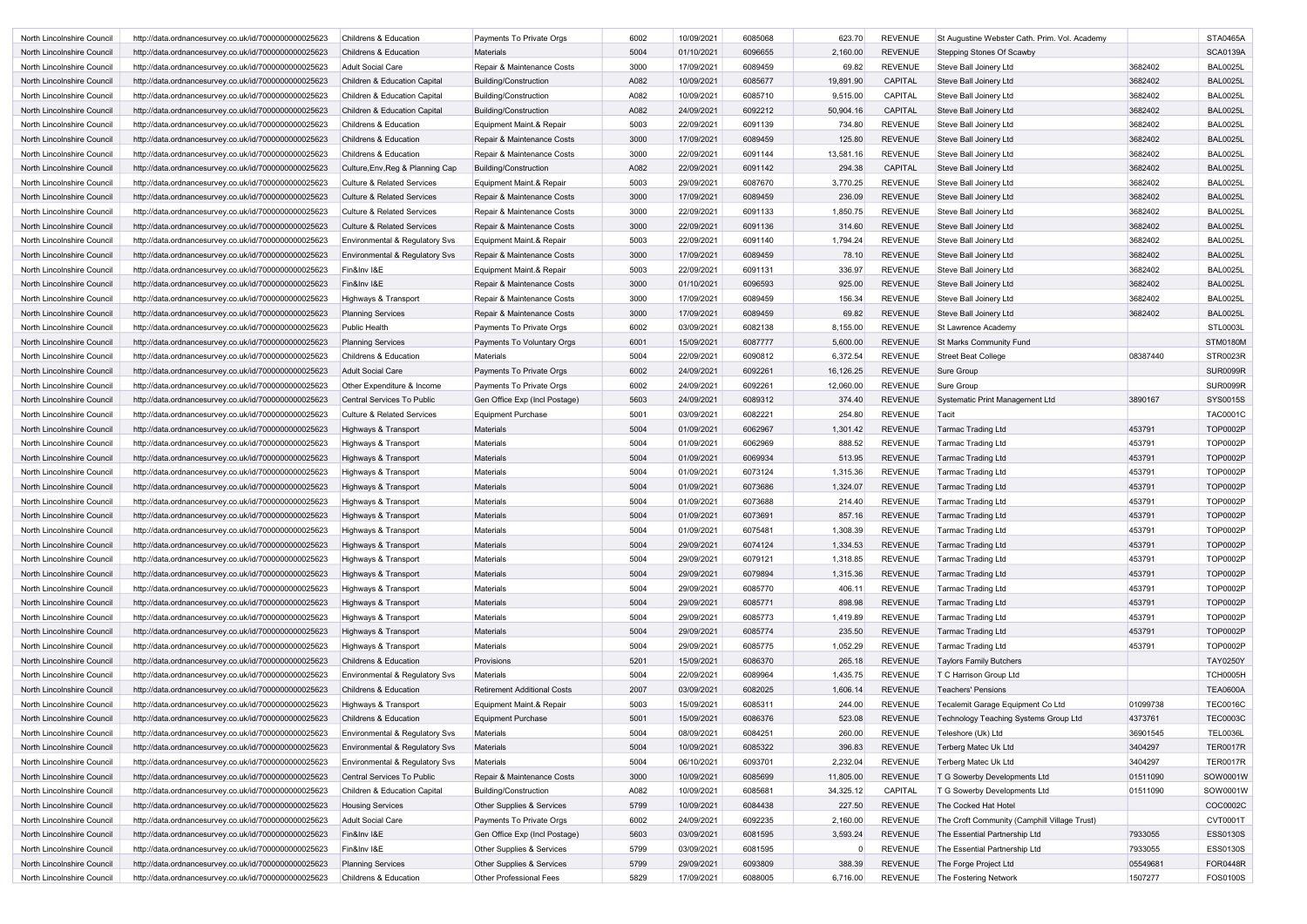| North Lincolnshire Council | http://data.ordnancesurvey.co.uk/id/7000000000025623 | <b>Childrens &amp; Education</b>      | <b>Other Professional Fees</b>       | 5829 | 17/09/2021 | 6088006 | 1,586.32     | REVENUE        | The Fostering Network                 | 1507277  | <b>FOS0100S</b> |
|----------------------------|------------------------------------------------------|---------------------------------------|--------------------------------------|------|------------|---------|--------------|----------------|---------------------------------------|----------|-----------------|
| North Lincolnshire Council | http://data.ordnancesurvey.co.uk/id/7000000000025623 | Childrens & Education                 | <b>Other Professional Fees</b>       | 5829 | 01/10/2021 | 6096373 | 600.00       | <b>REVENUE</b> | The Fostering Network                 | 1507277  | FOS0100S        |
| North Lincolnshire Council | http://data.ordnancesurvey.co.uk/id/7000000000025623 | Central Services To Public            | Rents                                | 3201 | 10/09/2021 | 6085095 | 300.00       | <b>REVENUE</b> | The Haven Inn (2017) Ltd              |          | <b>HAV0001V</b> |
| North Lincolnshire Council | http://data.ordnancesurvey.co.uk/id/7000000000025623 | Adult Social Care Capital             | <b>Other Costs</b>                   | A085 | 03/09/2021 | 6082265 | 468.80       | CAPITAL        | The Helping Hand Co Ledbury Ltd       | 2172956  | <b>HEL0001L</b> |
| North Lincolnshire Council | http://data.ordnancesurvey.co.uk/id/7000000000025623 | Environmental & Regulatory Svs        | <b>Equipment Purchase</b>            | 5001 | 24/09/2021 | 6080311 | 1,356.00     | <b>REVENUE</b> | The Helping Hand Co Ledbury Ltd       | 2172956  | <b>HEL0001L</b> |
| North Lincolnshire Council | http://data.ordnancesurvey.co.uk/id/7000000000025623 | Highways & Transport                  | Electricity                          | 3102 | 22/09/2021 | 6091160 |              | REVENUE        | The Hunt Group Ltd                    |          | <b>HUN0080N</b> |
| North Lincolnshire Council | http://data.ordnancesurvey.co.uk/id/7000000000025623 | Highways & Transport                  | Rents                                | 3201 | 22/09/2021 | 6091160 | 3,087.50     | <b>REVENUE</b> | The Hunt Group Ltd                    |          | <b>HUN0080N</b> |
| North Lincolnshire Council | http://data.ordnancesurvey.co.uk/id/7000000000025623 | <b>Public Health</b>                  | <b>Materials</b>                     | 5004 | 15/09/2021 | 6086369 | 899.10       | <b>REVENUE</b> | The Keysafe Company                   | OC349554 | <b>KEY0098Y</b> |
| North Lincolnshire Council | http://data.ordnancesurvey.co.uk/id/7000000000025623 | <b>Childrens &amp; Education</b>      | Books (Libraries+Schools Only)       | 5005 | 29/09/2021 | 6092554 | 559.20       | <b>REVENUE</b> | The Rabbit Hole Independent Book Shop |          | <b>RAB0009B</b> |
| North Lincolnshire Council | http://data.ordnancesurvey.co.uk/id/7000000000025623 | <b>Childrens &amp; Education</b>      | Materials                            | 5004 | 22/09/2021 | 6090816 | 3,585.00     | <b>REVENUE</b> | The Rabbit Hole Independent Book Shop |          | <b>RAB0009B</b> |
| North Lincolnshire Council | http://data.ordnancesurvey.co.uk/id/7000000000025623 | <b>Childrens &amp; Education</b>      | Payments To Private Orgs             | 6002 | 24/09/2021 | 6092912 | 617.00       | REVENUE        | The Rose Learning Trust               |          | CRO0346O        |
| North Lincolnshire Council | http://data.ordnancesurvey.co.uk/id/7000000000025623 | <b>Adult Social Care</b>              | Payments To Private Orgs (Inv)       | 6026 | 17/09/2021 | 6089046 | 16,183.83    | <b>REVENUE</b> | The Stroke Association                | 61274    | STR0142R        |
| North Lincolnshire Council | http://data.ordnancesurvey.co.uk/id/7000000000025623 | <b>Culture &amp; Related Services</b> | <b>Course Fees/Training</b>          | 2002 | 10/09/2021 | 6085572 | 525.00       | <b>REVENUE</b> | The Wright Foundation                 | SC439136 | <b>WRI0159I</b> |
| North Lincolnshire Council | http://data.ordnancesurvey.co.uk/id/7000000000025623 | Environmental & Regulatory Svs        | Other Professional Fees              | 5829 | 08/09/2021 | 6084255 | 305.00       | <b>REVENUE</b> | The Yahoo Company                     | 3569494  | <b>WES0387S</b> |
|                            | http://data.ordnancesurvey.co.uk/id/7000000000025623 |                                       |                                      | 5829 | 08/09/2021 | 6084257 | 240.00       | <b>REVENUE</b> |                                       |          | <b>WES0387S</b> |
| North Lincolnshire Council |                                                      | Environmental & Regulatory Svs        | <b>Other Professional Fees</b>       |      |            |         |              |                | The Yahoo Company                     | 3569494  |                 |
| North Lincolnshire Council | http://data.ordnancesurvey.co.uk/id/7000000000025623 | Environmental & Regulatory Svs        | <b>Other Professional Fees</b>       | 5829 | 08/09/2021 | 6084259 | 480.00       | REVENUE        | The Yahoo Company                     | 3569494  | <b>WES0387S</b> |
| North Lincolnshire Council | http://data.ordnancesurvey.co.uk/id/7000000000025623 | Corporate And Democratic Core         | Licenses, Subs & Memberships         | 5510 | 24/09/2021 | 6092415 | 38,746.51    | REVENUE        | <b>Thomson Reuters</b>                | 1679046  | <b>THO0222O</b> |
| North Lincolnshire Council | http://data.ordnancesurvey.co.uk/id/7000000000025623 | Corporate And Democratic Core         | Licenses, Subs & Memberships         | 5510 | 29/09/2021 | 6095075 | $-13,291.92$ | <b>REVENUE</b> | <b>Thomson Reuters</b>                | 1679046  | <b>THO0222O</b> |
| North Lincolnshire Council | http://data.ordnancesurvey.co.uk/id/7000000000025623 | Corporate And Democratic Core         | Licenses, Subs & Memberships         | 5510 | 29/09/2021 | 6095077 | 21,195.69    | REVENUE        | <b>Thomson Reuters</b>                | 1679046  | <b>THO0222O</b> |
| North Lincolnshire Council | http://data.ordnancesurvey.co.uk/id/7000000000025623 | Corporate And Democratic Core         | Other Supplies & Services            | 5799 | 08/09/2021 | 6082260 | 7,038.00     | REVENUE        | Tiaa Ltd                              | 04546319 | <b>TIA0002A</b> |
| North Lincolnshire Council | http://data.ordnancesurvey.co.uk/id/7000000000025623 | <b>Adult Social Care</b>              | <b>Payments To Private Orgs</b>      | 6002 | 10/09/2021 | 6085802 | 486.00       | <b>REVENUE</b> | <b>Tina Lenthall</b>                  |          | <b>LEN0120N</b> |
| North Lincolnshire Council | http://data.ordnancesurvey.co.uk/id/7000000000025623 | Adult Social Care                     | <b>Vehicle Hire</b>                  | 4101 | 10/09/2021 | 6085325 | 837.00       | <b>REVENUE</b> | Tjs Hire Co (Humberside) Ltd          | 1364047  | <b>TJS0001S</b> |
| North Lincolnshire Council | http://data.ordnancesurvey.co.uk/id/7000000000025623 | <b>Childrens &amp; Education</b>      | <b>Vehicle Hire</b>                  | 4101 | 22/09/2021 | 6089965 | 640.00       | <b>REVENUE</b> | Tjs Hire Co (Humberside) Ltd          | 1364047  | <b>TJS0001S</b> |
| North Lincolnshire Council | http://data.ordnancesurvey.co.uk/id/7000000000025623 | <b>Culture &amp; Related Services</b> | <b>Other Vehicle Costs</b>           | 4005 | 10/09/2021 | 6085328 | 797.14       | <b>REVENUE</b> | Tjs Hire Co (Humberside) Ltd          | 1364047  | <b>TJS0001S</b> |
| North Lincolnshire Council | http://data.ordnancesurvey.co.uk/id/7000000000025623 | <b>Culture &amp; Related Services</b> | <b>Other Vehicle Costs</b>           | 4005 | 10/09/2021 | 6085332 | 797.14       | <b>REVENUE</b> | Tjs Hire Co (Humberside) Ltd          | 1364047  | <b>TJS0001S</b> |
| North Lincolnshire Council | http://data.ordnancesurvey.co.uk/id/7000000000025623 | <b>Culture &amp; Related Services</b> | <b>Vehicle Hire</b>                  | 4101 | 10/09/2021 | 6085339 | 455.76       | <b>REVENUE</b> | Tjs Hire Co (Humberside) Ltd          | 1364047  | <b>TJS0001S</b> |
| North Lincolnshire Council | http://data.ordnancesurvey.co.uk/id/7000000000025623 | <b>Culture &amp; Related Services</b> | <b>Vehicle Hire</b>                  | 4101 | 10/09/2021 | 6085340 | 819.29       | <b>REVENUE</b> | Tjs Hire Co (Humberside) Ltd          | 1364047  | <b>TJS0001S</b> |
| North Lincolnshire Council | http://data.ordnancesurvey.co.uk/id/7000000000025623 | Environmental & Regulatory Svs        | <b>Vehicle Hire</b>                  | 4101 | 10/09/2021 | 6085326 | 442.86       | <b>REVENUE</b> | Tjs Hire Co (Humberside) Ltd          | 1364047  | <b>TJS0001S</b> |
| North Lincolnshire Council | http://data.ordnancesurvey.co.uk/id/7000000000025623 | Environmental & Regulatory Svs        | <b>Vehicle Hire</b>                  | 4101 | 10/09/2021 | 6085330 |              | <b>REVENUE</b> | Tjs Hire Co (Humberside) Ltd          | 1364047  | <b>TJS0001S</b> |
| North Lincolnshire Council | http://data.ordnancesurvey.co.uk/id/7000000000025623 | Fin&Inv I&E                           | <b>Other Vehicle Costs</b>           | 4005 | 10/09/2021 | 6085333 | 531.43       | <b>REVENUE</b> | Tjs Hire Co (Humberside) Ltd          | 1364047  | <b>TJS0001S</b> |
| North Lincolnshire Council | http://data.ordnancesurvey.co.uk/id/7000000000025623 | Highways & Transport                  | <b>Vehicle Hire</b>                  | 4101 | 10/09/2021 | 6085324 | 1,000.78     | <b>REVENUE</b> | Tis Hire Co (Humberside) Ltd          | 1364047  | <b>TJS0001S</b> |
| North Lincolnshire Council | http://data.ordnancesurvey.co.uk/id/7000000000025623 | Highways & Transport                  | <b>Vehicle Hire</b>                  | 4101 | 10/09/2021 | 6085329 | 797.14       | <b>REVENUE</b> | Tjs Hire Co (Humberside) Ltd          | 1364047  | <b>TJS0001S</b> |
| North Lincolnshire Council | http://data.ordnancesurvey.co.uk/id/7000000000025623 | Highways & Transport                  | <b>Vehicle Hire</b>                  | 4101 | 10/09/2021 | 6085330 | 819.29       | <b>REVENUE</b> | Tis Hire Co (Humberside) Ltd          | 1364047  | <b>TJS0001S</b> |
| North Lincolnshire Council | http://data.ordnancesurvey.co.uk/id/7000000000025623 | Highways & Transport                  | <b>Vehicle Hire</b>                  | 4101 | 10/09/2021 | 6085331 | 531.43       | REVENUE        | Tjs Hire Co (Humberside) Ltd          | 1364047  | <b>TJS0001S</b> |
| North Lincolnshire Council | http://data.ordnancesurvey.co.uk/id/7000000000025623 | Highways & Transport                  | <b>Vehicle Hire</b>                  | 4101 | 10/09/2021 | 6085334 | 797.14       | REVENUE        | Tjs Hire Co (Humberside) Ltd          | 1364047  | <b>TJS0001S</b> |
| North Lincolnshire Council | http://data.ordnancesurvey.co.uk/id/7000000000025623 | Highways & Transport                  | Vehicle Hire                         | 4101 | 10/09/2021 | 6085335 | 385.71       | <b>REVENUE</b> | Tjs Hire Co (Humberside) Ltd          | 1364047  | <b>TJS0001S</b> |
| North Lincolnshire Council | http://data.ordnancesurvey.co.uk/id/7000000000025623 | Highways & Transport                  | Vehicle Hire                         | 4101 | 10/09/2021 | 6085336 | 284.97       | <b>REVENUE</b> | Tjs Hire Co (Humberside) Ltd          | 1364047  | <b>TJS0001S</b> |
| North Lincolnshire Council | http://data.ordnancesurvey.co.uk/id/7000000000025623 | <b>Culture &amp; Related Services</b> | <b>Equipment Purchase</b>            | 5001 | 17/09/2021 | 6081608 | 416.65       | <b>REVENUE</b> | Torne Valley Ltd                      | 1057235  | <b>TOR0063R</b> |
| North Lincolnshire Council | http://data.ordnancesurvey.co.uk/id/7000000000025623 | <b>Planning Services</b>              | It Hardware - Purchase               | 5050 | 24/09/2021 | 6092962 | 7,000.00     | <b>REVENUE</b> | <b>Total Computer Networks Ltd</b>    | 04858126 | <b>TOT0031T</b> |
| North Lincolnshire Council | http://data.ordnancesurvey.co.uk/id/7000000000025623 | Support Servs Capital                 | It Equipment                         | A098 | 08/09/2021 | 6082659 | 1,312.00     | CAPITAL        | <b>Total Computer Networks Ltd</b>    | 04858126 | <b>TOT0031T</b> |
| North Lincolnshire Council | http://data.ordnancesurvey.co.uk/id/7000000000025623 | Support Servs Capital                 | It Equipment                         | A098 | 08/09/2021 | 6082660 | 1,600.00     | <b>CAPITAL</b> | <b>Total Computer Networks Ltd</b>    | 04858126 | <b>TOT0031T</b> |
| North Lincolnshire Council | http://data.ordnancesurvey.co.uk/id/7000000000025623 | Support Servs Capital                 | It Equipment                         | A098 | 24/09/2021 | 6091735 | 560.00       | CAPITAL        | <b>Total Computer Networks Ltd</b>    | 04858126 | <b>TOT0031T</b> |
| North Lincolnshire Council | http://data.ordnancesurvey.co.uk/id/7000000000025623 | Corporate And Democratic Core         | <b>Course Fees/Training</b>          | 2002 | 29/09/2021 | 6092780 | 1,650.00     | REVENUE        | <b>Total Driving</b>                  |          | <b>TOT0037T</b> |
| North Lincolnshire Council | http://data.ordnancesurvey.co.uk/id/7000000000025623 | Fin&Inv I&E                           | Electricity                          | 3102 | 22/09/2021 | 6090759 | 1,161.15     | REVENUE        | Total Gas & Power Ltd                 | 2172239  | <b>ELF0001F</b> |
| North Lincolnshire Council | http://data.ordnancesurvey.co.uk/id/7000000000025623 | <b>Adult Social Care</b>              | Repair & Maintenance Costs           | 3000 | 17/09/2021 | 6089470 | 57.57        | REVENUE        | Townsend Elec. Serv. - Mechanical     |          | <b>TOW0600W</b> |
| North Lincolnshire Council | http://data.ordnancesurvey.co.uk/id/7000000000025623 | <b>Adult Social Care</b>              | Repair & Maintenance Costs           | 3000 | 17/09/2021 | 6089470 | 133.67       | REVENUE        | Townsend Elec. Serv. - Mechanical     |          | <b>TOW0600W</b> |
| North Lincolnshire Council | http://data.ordnancesurvey.co.uk/id/7000000000025623 | Childrens & Education                 | Repair & Maintenance Costs           | 3000 | 17/09/2021 | 6089470 | 355.04       | <b>REVENUE</b> | Townsend Elec. Serv. - Mechanical     |          | <b>TOW0600W</b> |
| North Lincolnshire Council | http://data.ordnancesurvey.co.uk/id/7000000000025623 | Corporate And Democratic Core         | Repair & Maintenance Costs           | 3000 | 15/09/2021 | 6086308 |              | REVENUE        | Townsend Elec. Serv. - Mechanical     |          | <b>TOW0600W</b> |
| North Lincolnshire Council | http://data.ordnancesurvey.co.uk/id/7000000000025623 | Corporate And Democratic Core         | Repair & Maintenance Costs           | 3000 | 17/09/2021 | 6089470 | 149.80       | REVENUE        | Townsend Elec. Serv. - Mechanical     |          | <b>TOW0600W</b> |
| North Lincolnshire Council | http://data.ordnancesurvey.co.uk/id/7000000000025623 | <b>Culture &amp; Related Services</b> | Repair & Maintenance Costs           | 3000 | 17/09/2021 | 6089470 | 819.25       | <b>REVENUE</b> | Townsend Elec. Serv. - Mechanical     |          | <b>TOW0600W</b> |
| North Lincolnshire Council | http://data.ordnancesurvey.co.uk/id/7000000000025623 | Environmental & Regulatory Svs        | Repair & Maintenance Costs           | 3000 | 17/09/2021 | 6089470 | 57.57        | REVENUE        | Townsend Elec. Serv. - Mechanical     |          | <b>TOW0600W</b> |
| North Lincolnshire Council | http://data.ordnancesurvey.co.uk/id/7000000000025623 | Fin&Inv I&E                           | Repair & Maintenance Costs           | 3000 | 17/09/2021 | 6089470 | 64.82        | REVENUE        | Townsend Elec. Serv. - Mechanical     |          | <b>TOW0600W</b> |
| North Lincolnshire Council | http://data.ordnancesurvey.co.uk/id/7000000000025623 | Highways & Transport                  | Repair & Maintenance Costs           | 3000 | 17/09/2021 | 6089470 | 57.57        | REVENUE        | Townsend Elec. Serv. - Mechanical     |          | <b>TOW0600W</b> |
| North Lincolnshire Council | http://data.ordnancesurvey.co.uk/id/7000000000025623 | Corporate And Democratic Core         | Repair & Maintenance Costs           | 3000 | 17/09/2021 | 6089465 | 126.32       | <b>REVENUE</b> | <b>Townsend Electrical Services</b>   |          | <b>TOW0097W</b> |
| North Lincolnshire Council | http://data.ordnancesurvey.co.uk/id/7000000000025623 | <b>Culture &amp; Related Services</b> | Repair & Maintenance Costs           | 3000 | 17/09/2021 | 6089465 | 448.28       | <b>REVENUE</b> | <b>Townsend Electrical Services</b>   |          | <b>TOW0097W</b> |
| North Lincolnshire Council | http://data.ordnancesurvey.co.uk/id/7000000000025623 | Fin&Inv I&E                           | Repair & Maintenance Costs           | 3000 | 17/09/2021 | 6089465 | 196.02       | <b>REVENUE</b> | <b>Townsend Electrical Services</b>   |          | <b>TOW0097W</b> |
| North Lincolnshire Council | http://data.ordnancesurvey.co.uk/id/7000000000025623 | <b>Childrens &amp; Education</b>      | Payments To Private Orgs             | 6002 | 08/09/2021 | 6084235 | 5,346.00     | <b>REVENUE</b> | <b>Toy Box Nursery</b>                |          | <b>TOY0009Y</b> |
| North Lincolnshire Council | http://data.ordnancesurvey.co.uk/id/7000000000025623 | <b>Culture &amp; Related Services</b> | Licenses, Subs & Memberships         | 5510 | 17/09/2021 | 6075419 | 1,120.00     | <b>REVENUE</b> | Transoft Solutions (Uk) Ltd           | 03472486 | <b>KEY0008Y</b> |
| North Lincolnshire Council | http://data.ordnancesurvey.co.uk/id/7000000000025623 | Highways & Transport                  | <b>Other Supplies &amp; Services</b> | 5799 | 08/09/2021 | 6083948 | 738.75       | REVENUE        | Transoft Solutions (Uk) Ltd           | 03472486 | <b>KEY0008Y</b> |
|                            |                                                      |                                       |                                      |      |            |         |              |                |                                       |          |                 |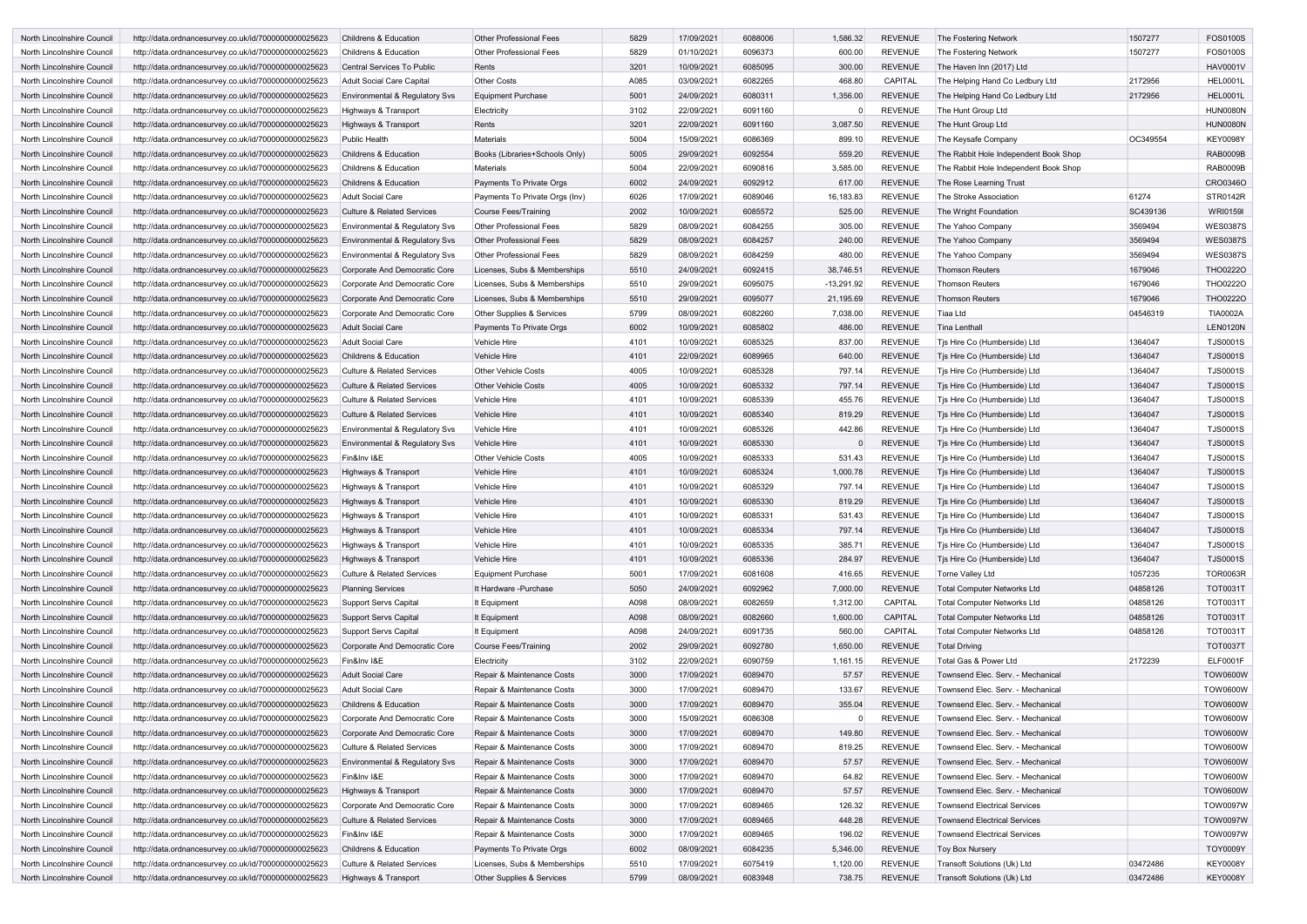| North Lincolnshire Council        | http://data.ordnancesurvey.co.uk/id/7000000000025623 | Environmental & Regulatory Svs        | Payments To Private Orgs    | 6002 | 29/09/2021 | 6095078 | 380,518.58  | <b>REVENUE</b> | Transwaste Recycling And Aggregates Ltd | 3863280  | <b>TRA0252A</b> |
|-----------------------------------|------------------------------------------------------|---------------------------------------|-----------------------------|------|------------|---------|-------------|----------------|-----------------------------------------|----------|-----------------|
| North Lincolnshire Council        | http://data.ordnancesurvey.co.uk/id/7000000000025623 | Environmental & Regulatory Svs        | Payments To Private Orgs    | 6002 | 01/10/2021 | 6091083 | 2,922.50    | <b>REVENUE</b> | Transwaste Recycling And Aggregates Ltd | 3863280  | <b>TRA0252A</b> |
| North Lincolnshire Council        | http://data.ordnancesurvey.co.uk/id/7000000000025623 | <b>Childrens &amp; Education</b>      | <b>Client Related Costs</b> | 5534 | 01/10/2021 | 6096489 | 1,000.00    | <b>REVENUE</b> | <b>Trent Valley Gliding Club</b>        |          | <b>TRE0901E</b> |
| North Lincolnshire Council        | http://data.ordnancesurvey.co.uk/id/7000000000025623 | Central Services To Public            | Repair & Maintenance Costs  | 3000 | 03/09/2021 | 6082252 |             | <b>REVENUE</b> | <b>Trent Valley Refrigeration Ltd</b>   | 04394681 | <b>TRE0071E</b> |
| North Lincolnshire Council        | http://data.ordnancesurvey.co.uk/id/7000000000025623 | Corporate And Democratic Core         | Repair & Maintenance Costs  | 3000 | 03/09/2021 | 6082252 | 67.80       | <b>REVENUE</b> | <b>Trent Valley Refrigeration Ltd</b>   | 04394681 | <b>TRE0071E</b> |
| North Lincolnshire Council        | http://data.ordnancesurvey.co.uk/id/7000000000025623 | <b>Culture &amp; Related Services</b> | Repair & Maintenance Costs  | 3000 | 03/09/2021 | 6082252 | 284.86      | <b>REVENUE</b> | <b>Trent Valley Refrigeration Ltd</b>   | 04394681 | <b>TRE0071E</b> |
| North Lincolnshire Council        | http://data.ordnancesurvey.co.uk/id/7000000000025623 | Environmental & Regulatory Svs        | Repair & Maintenance Costs  | 3000 | 03/09/2021 | 6082252 | 114.48      | <b>REVENUE</b> | <b>Trent Valley Refrigeration Ltd</b>   | 04394681 | <b>TRE0071E</b> |
| North Lincolnshire Council        | http://data.ordnancesurvey.co.uk/id/7000000000025623 | Non Distributed Costs                 | Repair & Maintenance Costs  | 3000 | 03/09/2021 | 6082252 | 73.36       | <b>REVENUE</b> | <b>Trent Valley Refrigeration Ltd</b>   | 04394681 | <b>TRE0071E</b> |
| North Lincolnshire Council        | http://data.ordnancesurvey.co.uk/id/7000000000025623 | <b>Culture &amp; Related Services</b> | Materials                   | 5004 | 17/09/2021 | 6086218 | 997.96      | <b>REVENUE</b> | Tudor (Uk) Ltd                          | 08693251 | <b>TUD0080D</b> |
| North Lincolnshire Council        | http://data.ordnancesurvey.co.uk/id/7000000000025623 | <b>Culture &amp; Related Services</b> | Materials                   | 5004 | 17/09/2021 | 6086220 | 337.50      | <b>REVENUE</b> | Tudor (Uk) Ltd                          | 08693251 | <b>TUD0080D</b> |
| North Lincolnshire Council        | http://data.ordnancesurvey.co.uk/id/7000000000025623 | Environmental & Regulatory Svs        | Equipment Purchase          | 5001 | 10/09/2021 | 6085403 | 12,800.00   | <b>REVENUE</b> | Tunstall Healthcare (Uk) Ltd            | 1332249  | <b>TUN0021N</b> |
| North Lincolnshire Council        | http://data.ordnancesurvey.co.uk/id/7000000000025623 | Environmental & Regulatory Svs        | Equipment Purchase          | 5001 | 10/09/2021 | 6085452 | 1,852.40    | <b>REVENUE</b> | Tunstall Healthcare (Uk) Ltd            | 1332249  | <b>TUN0021N</b> |
| North Lincolnshire Council        | http://data.ordnancesurvey.co.uk/id/7000000000025623 | Environmental & Regulatory Svs        | Equipment Purchase          | 5001 | 10/09/2021 | 6085455 | 545.00      | <b>REVENUE</b> | Tunstall Healthcare (Uk) Ltd            | 1332249  | <b>TUN0021N</b> |
| North Lincolnshire Council        | http://data.ordnancesurvey.co.uk/id/7000000000025623 | Environmental & Regulatory Svs        | Equipment Purchase          | 5001 | 10/09/2021 | 6085458 | 2,900.00    | <b>REVENUE</b> | Tunstall Healthcare (Uk) Ltd            | 1332249  | <b>TUN0021N</b> |
| North Lincolnshire Council        | http://data.ordnancesurvey.co.uk/id/7000000000025623 | Environmental & Regulatory Svs        | <b>Equipment Purchase</b>   | 5001 | 01/10/2021 | 6095285 | 3,000.00    | <b>REVENUE</b> | Tunstall Healthcare (Uk) Ltd            | 1332249  | <b>TUN0021N</b> |
| <b>North Lincolnshire Council</b> | http://data.ordnancesurvey.co.uk/id/7000000000025623 | Environmental & Regulatory Svs        | Equipment Purchase          | 5001 | 01/10/2021 | 6095286 | $-1,875.00$ | <b>REVENUE</b> | Tunstall Healthcare (Uk) Ltd            | 1332249  | <b>TUN0021N</b> |
| North Lincolnshire Council        | http://data.ordnancesurvey.co.uk/id/7000000000025623 | Adult Social Care                     | Provisions                  | 5201 | 10/09/2021 | 6085167 | 372.98      | <b>REVENUE</b> | <b>Turner Price Ltd</b>                 | 02732141 | <b>TUR0245R</b> |
| North Lincolnshire Council        | http://data.ordnancesurvey.co.uk/id/7000000000025623 | Adult Social Care                     | Provisions                  | 5201 | 29/09/2021 | 6085172 | 498.91      | <b>REVENUE</b> | Turner Price Ltd                        | 02732141 | <b>TUR0245R</b> |
| North Lincolnshire Council        | http://data.ordnancesurvey.co.uk/id/7000000000025623 | Adult Social Care                     | Provisions                  | 5201 | 29/09/2021 | 6088002 | 378.77      | REVENUE        | <b>Turner Price Ltd</b>                 | 02732141 | <b>TUR0245R</b> |
| North Lincolnshire Council        | http://data.ordnancesurvey.co.uk/id/7000000000025623 | Adult Social Care                     | Provisions                  | 5201 | 29/09/2021 | 6093938 | 375.64      | <b>REVENUE</b> | Turner Price Ltd                        | 02732141 | <b>TUR0245R</b> |
| North Lincolnshire Council        | http://data.ordnancesurvey.co.uk/id/7000000000025623 | Corporate And Democratic Core         | <b>Other Premises Costs</b> | 3390 | 24/09/2021 | 6092889 | 400.55      | <b>REVENUE</b> | <b>Turner Price Ltd</b>                 | 02732141 | <b>TUR0245R</b> |
| North Lincolnshire Council        | http://data.ordnancesurvey.co.uk/id/7000000000025623 | <b>Culture &amp; Related Services</b> | Provisions                  | 5201 | 08/09/2021 | 6084121 | 412.88      | <b>REVENUE</b> | <b>Turner Price Ltd</b>                 | 02732141 | <b>TUR0245R</b> |
| North Lincolnshire Council        | http://data.ordnancesurvey.co.uk/id/7000000000025623 | <b>Culture &amp; Related Services</b> | Provisions                  | 5201 | 10/09/2021 | 6085586 | 377.98      | <b>REVENUE</b> | <b>Turner Price Ltd</b>                 | 02732141 | <b>TUR0245R</b> |
| North Lincolnshire Council        | http://data.ordnancesurvey.co.uk/id/7000000000025623 | <b>Culture &amp; Related Services</b> | Provisions                  | 5201 | 10/09/2021 | 6085587 | 449.24      | <b>REVENUE</b> | <b>Turner Price Ltd</b>                 | 02732141 | <b>TUR0245R</b> |
| North Lincolnshire Council        | http://data.ordnancesurvey.co.uk/id/7000000000025623 | <b>Culture &amp; Related Services</b> | Provisions                  | 5201 | 10/09/2021 | 6085588 | 475.87      | <b>REVENUE</b> | <b>Turner Price Ltd</b>                 | 02732141 | <b>TUR0245R</b> |
| North Lincolnshire Council        | http://data.ordnancesurvey.co.uk/id/7000000000025623 | <b>Culture &amp; Related Services</b> | Provisions                  | 5201 | 22/09/2021 | 6090949 | 532.60      | <b>REVENUE</b> | Turner Price Ltd                        | 02732141 | <b>TUR0245R</b> |
| North Lincolnshire Council        |                                                      | <b>Culture &amp; Related Services</b> | Provisions                  | 5201 | 29/09/2021 | 6091727 | 342.27      | <b>REVENUE</b> | <b>Turner Price Ltd</b>                 | 02732141 | <b>TUR0245R</b> |
|                                   | http://data.ordnancesurvey.co.uk/id/7000000000025623 |                                       |                             |      |            | 6094969 | 395.96      | <b>REVENUE</b> |                                         |          | <b>TUR0245R</b> |
| North Lincolnshire Council        | http://data.ordnancesurvey.co.uk/id/7000000000025623 | <b>Culture &amp; Related Services</b> | Provisions                  | 5201 | 29/09/2021 |         |             |                | Turner Price Ltd                        | 02732141 |                 |
| North Lincolnshire Council        | http://data.ordnancesurvey.co.uk/id/7000000000025623 | <b>Culture &amp; Related Services</b> | Provisions                  | 5201 | 29/09/2021 | 6094970 | 258.05      | <b>REVENUE</b> | Turner Price Ltd                        | 02732141 | <b>TUR0245R</b> |
| North Lincolnshire Council        | http://data.ordnancesurvey.co.uk/id/7000000000025623 | <b>Culture &amp; Related Services</b> | Provisions                  | 5201 | 29/09/2021 | 6094971 | 591.54      | <b>REVENUE</b> | Turner Price Ltd                        | 02732141 | <b>TUR0245R</b> |
| North Lincolnshire Council        | http://data.ordnancesurvey.co.uk/id/7000000000025623 | <b>Culture &amp; Related Services</b> | Provisions                  | 5201 | 29/09/2021 | 6094990 | 280.30      | <b>REVENUE</b> | Turner Price Ltd                        | 02732141 | <b>TUR0245R</b> |
| North Lincolnshire Council        | http://data.ordnancesurvey.co.uk/id/7000000000025623 | Fin&Inv I&E                           | Provisions                  | 5201 | 03/09/2021 | 6082373 | 290.73      | <b>REVENUE</b> | <b>Turner Price Ltd</b>                 | 02732141 | <b>TUR0245R</b> |
| North Lincolnshire Council        | http://data.ordnancesurvey.co.uk/id/7000000000025623 | Fin&Inv I&E                           | Provisions                  | 5201 | 03/09/2021 | 6082381 | 417.39      | <b>REVENUE</b> | <b>Turner Price Ltd</b>                 | 02732141 | <b>TUR0245R</b> |
| North Lincolnshire Council        | http://data.ordnancesurvey.co.uk/id/7000000000025623 | Fin&Inv I&E                           | Provisions                  | 5201 | 03/09/2021 | 6082382 | 292.50      | <b>REVENUE</b> | Turner Price Ltd                        | 02732141 | <b>TUR0245R</b> |
| North Lincolnshire Council        | http://data.ordnancesurvey.co.uk/id/7000000000025623 | Fin&Inv I&E                           | Provisions                  | 5201 | 03/09/2021 | 6082389 | $-253.80$   | <b>REVENUE</b> | Turner Price Ltd                        | 02732141 | <b>TUR0245R</b> |
| North Lincolnshire Council        | http://data.ordnancesurvey.co.uk/id/7000000000025623 | Fin&Inv I&E                           | Provisions                  | 5201 | 03/09/2021 | 6082415 | 250.25      | <b>REVENUE</b> | Turner Price Ltd                        | 02732141 | <b>TUR0245R</b> |
| North Lincolnshire Council        | http://data.ordnancesurvey.co.uk/id/7000000000025623 | Fin&Inv I&E                           | Provisions                  | 5201 | 08/09/2021 | 6084044 | 260.12      | <b>REVENUE</b> | Turner Price Ltd                        | 02732141 | <b>TUR0245R</b> |
| North Lincolnshire Council        | http://data.ordnancesurvey.co.uk/id/7000000000025623 | Fin&Inv I&E                           | Provisions                  | 5201 | 08/09/2021 | 6084045 | 253.44      | <b>REVENUE</b> | Turner Price Ltd                        | 02732141 | <b>TUR0245R</b> |
| North Lincolnshire Council        | http://data.ordnancesurvey.co.uk/id/7000000000025623 | Fin&Inv I&E                           | Provisions                  | 5201 | 08/09/2021 | 6084049 | 370.15      | <b>REVENUE</b> | Turner Price Ltd                        | 02732141 | <b>TUR0245R</b> |
| North Lincolnshire Council        | http://data.ordnancesurvey.co.uk/id/7000000000025623 | Fin&Inv I&E                           | Provisions                  | 5201 | 08/09/2021 | 6084054 | 409.35      | <b>REVENUE</b> | Turner Price Ltd                        | 02732141 | <b>TUR0245R</b> |
| North Lincolnshire Council        | http://data.ordnancesurvey.co.uk/id/7000000000025623 | Fin&Inv I&E                           | Provisions                  | 5201 | 10/09/2021 | 6085614 | 366.55      | <b>REVENUE</b> | Turner Price Ltd                        | 02732141 | <b>TUR0245R</b> |
| <b>North Lincolnshire Council</b> | http://data.ordnancesurvey.co.uk/id/7000000000025623 | Fin&Inv I&E                           | Provisions                  | 5201 | 10/09/2021 | 6085617 | 523.58      | <b>REVENUE</b> | Turner Price Ltd                        | 02732141 | <b>TUR0245R</b> |
| North Lincolnshire Council        | http://data.ordnancesurvey.co.uk/id/7000000000025623 | Fin&Inv I&E                           | Provisions                  | 5201 | 15/09/2021 | 6087576 | 377.10      | <b>REVENUE</b> | Turner Price Ltd                        | 02732141 | <b>TUR0245R</b> |
| North Lincolnshire Council        | http://data.ordnancesurvey.co.uk/id/7000000000025623 | Fin&Inv I&E                           | Provisions                  | 5201 | 15/09/2021 | 6087577 | 378.20      | <b>REVENUE</b> | Turner Price Ltd                        | 02732141 | <b>TUR0245R</b> |
| North Lincolnshire Council        | http://data.ordnancesurvey.co.uk/id/7000000000025623 | Fin&Inv I&E                           | Provisions                  | 5201 | 17/09/2021 | 6088958 | 261.55      | <b>REVENUE</b> | Turner Price Ltd                        | 02732141 | <b>TUR0245R</b> |
| North Lincolnshire Council        | http://data.ordnancesurvey.co.uk/id/7000000000025623 | Fin&Inv I&E                           | Provisions                  | 5201 | 17/09/2021 | 6088959 | 294.53      | <b>REVENUE</b> | Turner Price Ltd                        | 02732141 | <b>TUR0245R</b> |
| North Lincolnshire Council        | http://data.ordnancesurvey.co.uk/id/7000000000025623 | Fin&Inv I&E                           | Provisions                  | 5201 | 17/09/2021 | 6088968 | 339.82      | <b>REVENUE</b> | Turner Price Ltd                        | 02732141 | <b>TUR0245R</b> |
| North Lincolnshire Council        | http://data.ordnancesurvey.co.uk/id/7000000000025623 | Fin&Inv I&E                           | Provisions                  | 5201 | 17/09/2021 | 6088971 | 311.09      | <b>REVENUE</b> | Turner Price Ltd                        | 02732141 | <b>TUR0245R</b> |
| North Lincolnshire Council        | http://data.ordnancesurvey.co.uk/id/7000000000025623 | Fin&Inv I&E                           | Provisions                  | 5201 | 17/09/2021 | 6088973 | 299.78      | <b>REVENUE</b> | Turner Price Ltd                        | 02732141 | <b>TUR0245R</b> |
| North Lincolnshire Council        | http://data.ordnancesurvey.co.uk/id/7000000000025623 | Fin&Inv I&E                           | Provisions                  | 5201 | 17/09/2021 | 6088978 | 397.69      | <b>REVENUE</b> | Turner Price Ltd                        | 02732141 | <b>TUR0245R</b> |
| North Lincolnshire Council        | http://data.ordnancesurvey.co.uk/id/7000000000025623 | Fin&Inv I&E                           | Provisions                  | 5201 | 17/09/2021 | 6088983 | 259.24      | <b>REVENUE</b> | Turner Price Ltd                        | 02732141 | <b>TUR0245R</b> |
| North Lincolnshire Council        | http://data.ordnancesurvey.co.uk/id/7000000000025623 | Fin&Inv I&E                           | Provisions                  | 5201 | 17/09/2021 | 6088996 | 254.33      | <b>REVENUE</b> | Turner Price Ltd                        | 02732141 | <b>TUR0245R</b> |
| North Lincolnshire Council        | http://data.ordnancesurvey.co.uk/id/7000000000025623 | Fin&Inv I&E                           | Provisions                  | 5201 | 17/09/2021 | 6088998 | 296.81      | <b>REVENUE</b> | Turner Price Ltd                        | 02732141 | <b>TUR0245R</b> |
| North Lincolnshire Council        | http://data.ordnancesurvey.co.uk/id/7000000000025623 | Fin&Inv I&E                           | Provisions                  | 5201 | 17/09/2021 | 6089003 | 321.66      | <b>REVENUE</b> | Turner Price Ltd                        | 02732141 | <b>TUR0245R</b> |
| North Lincolnshire Council        | http://data.ordnancesurvey.co.uk/id/7000000000025623 | Fin&Inv I&E                           | Provisions                  | 5201 | 17/09/2021 | 6089005 | 257.37      | <b>REVENUE</b> | Turner Price Ltd                        | 02732141 | <b>TUR0245R</b> |
| North Lincolnshire Council        | http://data.ordnancesurvey.co.uk/id/7000000000025623 | Fin&Inv I&E                           | Provisions                  | 5201 | 17/09/2021 | 6089008 | 371.28      | <b>REVENUE</b> | Turner Price Ltd                        | 02732141 | <b>TUR0245R</b> |
| North Lincolnshire Council        | http://data.ordnancesurvey.co.uk/id/7000000000025623 | Fin&Inv I&E                           | Provisions                  | 5201 | 17/09/2021 | 6089013 | 260.40      | <b>REVENUE</b> | Turner Price Ltd                        | 02732141 | <b>TUR0245R</b> |
| North Lincolnshire Council        | http://data.ordnancesurvey.co.uk/id/7000000000025623 | Fin&Inv I&E                           | Provisions                  | 5201 | 22/09/2021 | 6091657 | 249.50      | <b>REVENUE</b> | Turner Price Ltd                        | 02732141 | <b>TUR0245R</b> |
| North Lincolnshire Council        | http://data.ordnancesurvey.co.uk/id/7000000000025623 | Fin&Inv I&E                           | Provisions                  | 5201 | 22/09/2021 | 6091662 | 271.01      | <b>REVENUE</b> | Turner Price Ltd                        | 02732141 | <b>TUR0245R</b> |
|                                   |                                                      |                                       |                             |      |            |         |             |                |                                         |          |                 |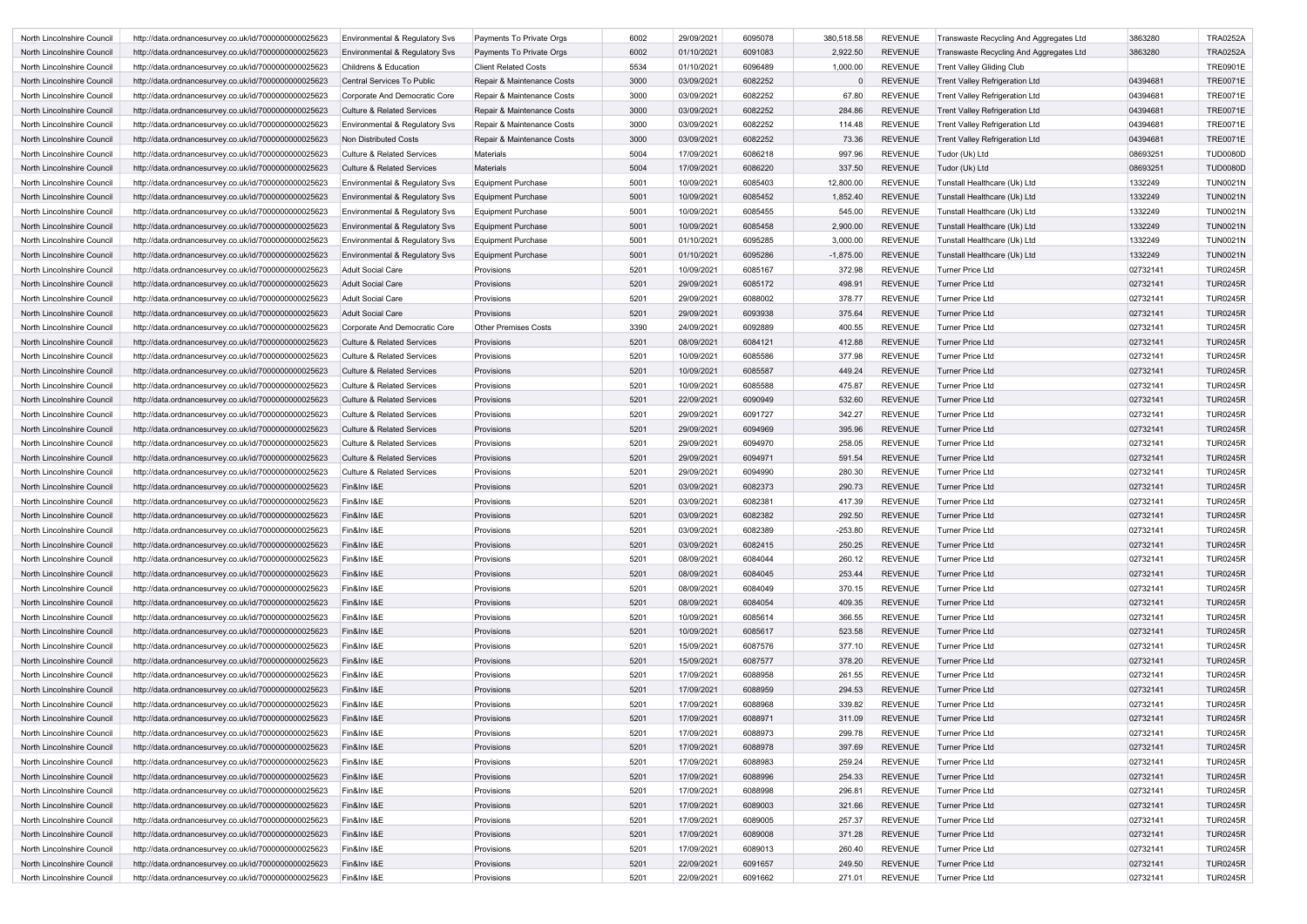| North Lincolnshire Council        | http://data.ordnancesurvey.co.uk/id/7000000000025623 | Fin&Inv I&E                               | Provisions                     | 5201 | 22/09/2021 | 6091668 | 562.51       | <b>REVENUE</b> | <b>Turner Price Ltd</b>            | 02732141 | <b>TUR0245R</b> |
|-----------------------------------|------------------------------------------------------|-------------------------------------------|--------------------------------|------|------------|---------|--------------|----------------|------------------------------------|----------|-----------------|
| North Lincolnshire Council        | http://data.ordnancesurvey.co.uk/id/7000000000025623 | Fin&Inv I&E                               | Provisions                     | 5201 | 22/09/2021 | 6091671 | 423.18       | <b>REVENUE</b> | <b>Turner Price Ltd</b>            | 02732141 | <b>TUR0245R</b> |
| North Lincolnshire Council        | http://data.ordnancesurvey.co.uk/id/7000000000025623 | Fin&Inv I&E                               | Provisions                     | 5201 | 22/09/2021 | 6091673 | 291.16       | <b>REVENUE</b> | <b>Turner Price Ltd</b>            | 02732141 | <b>TUR0245R</b> |
| North Lincolnshire Council        | http://data.ordnancesurvey.co.uk/id/7000000000025623 | Fin&Inv I&E                               | Provisions                     | 5201 | 22/09/2021 | 6091681 | 305.37       | <b>REVENUE</b> | Turner Price Ltd                   | 02732141 | <b>TUR0245R</b> |
| North Lincolnshire Council        | http://data.ordnancesurvey.co.uk/id/7000000000025623 | Fin&Inv I&E                               | Provisions                     | 5201 | 22/09/2021 | 6091695 | 270.50       | <b>REVENUE</b> | <b>Turner Price Ltd</b>            | 02732141 | <b>TUR0245R</b> |
| North Lincolnshire Council        | http://data.ordnancesurvey.co.uk/id/7000000000025623 | Fin&Inv I&E                               | Provisions                     | 5201 | 22/09/2021 | 6091700 | 259.63       | <b>REVENUE</b> | Turner Price Ltd                   | 02732141 | <b>TUR0245R</b> |
| North Lincolnshire Council        | http://data.ordnancesurvey.co.uk/id/7000000000025623 | Fin&Inv I&E                               | Provisions                     | 5201 | 22/09/2021 | 6091702 | 559.63       | <b>REVENUE</b> | <b>Turner Price Ltd</b>            | 02732141 | <b>TUR0245R</b> |
| North Lincolnshire Council        | http://data.ordnancesurvey.co.uk/id/7000000000025623 | Fin&Inv I&E                               | Provisions                     | 5201 | 22/09/2021 | 6091704 | 482.13       | <b>REVENUE</b> | Turner Price Ltd                   | 02732141 | <b>TUR0245R</b> |
| North Lincolnshire Council        | http://data.ordnancesurvey.co.uk/id/7000000000025623 | Fin&Inv I&E                               | Provisions                     | 5201 | 22/09/2021 | 6091715 | 274.18       | <b>REVENUE</b> | Turner Price Ltd                   | 02732141 | <b>TUR0245R</b> |
| North Lincolnshire Council        | http://data.ordnancesurvey.co.uk/id/7000000000025623 | Fin&Inv I&E                               | Provisions                     | 5201 | 24/09/2021 | 6092211 | 332.22       | <b>REVENUE</b> | <b>Turner Price Ltd</b>            | 02732141 | <b>TUR0245R</b> |
| North Lincolnshire Council        | http://data.ordnancesurvey.co.uk/id/7000000000025623 | Fin&Inv I&E                               | Provisions                     | 5201 | 24/09/2021 | 6092483 | 345.56       | <b>REVENUE</b> | <b>Turner Price Ltd</b>            | 02732141 | <b>TUR0245R</b> |
|                                   |                                                      | Fin&Inv I&E                               | Provisions                     | 5201 | 24/09/2021 | 6092485 | 339.55       | <b>REVENUE</b> | <b>Turner Price Ltd</b>            | 02732141 | <b>TUR0245R</b> |
| North Lincolnshire Council        | http://data.ordnancesurvey.co.uk/id/7000000000025623 |                                           |                                |      |            |         |              |                |                                    |          |                 |
| North Lincolnshire Council        | http://data.ordnancesurvey.co.uk/id/7000000000025623 | Fin&Inv I&E                               | Provisions                     | 5201 | 24/09/2021 | 6092488 | 265.74       | <b>REVENUE</b> | <b>Turner Price Ltd</b>            | 02732141 | <b>TUR0245R</b> |
| North Lincolnshire Council        | http://data.ordnancesurvey.co.uk/id/7000000000025623 | Fin&Inv I&E                               | Provisions                     | 5201 | 24/09/2021 | 6092490 | 249.86       | <b>REVENUE</b> | Turner Price Ltd                   | 02732141 | <b>TUR0245R</b> |
| <b>North Lincolnshire Council</b> | http://data.ordnancesurvey.co.uk/id/7000000000025623 | Fin&Inv I&E                               | Provisions                     | 5201 | 29/09/2021 | 6094850 | 278.84       | <b>REVENUE</b> | <b>Turner Price Ltd</b>            | 02732141 | <b>TUR0245R</b> |
| North Lincolnshire Council        | http://data.ordnancesurvey.co.uk/id/7000000000025623 | Fin&Inv I&E                               | Provisions                     | 5201 | 29/09/2021 | 6094857 | 246.02       | <b>REVENUE</b> | Turner Price Ltd                   | 02732141 | <b>TUR0245R</b> |
| North Lincolnshire Council        | http://data.ordnancesurvey.co.uk/id/7000000000025623 | Fin&Inv I&E                               | Provisions                     | 5201 | 29/09/2021 | 6094863 | 272.07       | <b>REVENUE</b> | <b>Turner Price Ltd</b>            | 02732141 | <b>TUR0245R</b> |
| North Lincolnshire Council        | http://data.ordnancesurvey.co.uk/id/7000000000025623 | Fin&Inv I&E                               | Provisions                     | 5201 | 29/09/2021 | 6094878 | 259.53       | <b>REVENUE</b> | Turner Price Ltd                   | 02732141 | <b>TUR0245R</b> |
| North Lincolnshire Council        | http://data.ordnancesurvey.co.uk/id/7000000000025623 | Fin&Inv I&E                               | Provisions                     | 5201 | 29/09/2021 | 6094895 | 258.14       | <b>REVENUE</b> | Turner Price Ltd                   | 02732141 | <b>TUR0245R</b> |
| North Lincolnshire Council        | http://data.ordnancesurvey.co.uk/id/7000000000025623 | Fin&Inv I&E                               | Provisions                     | 5201 | 29/09/2021 | 6094897 | 274.67       | <b>REVENUE</b> | Turner Price Ltd                   | 02732141 | <b>TUR0245R</b> |
| North Lincolnshire Council        | http://data.ordnancesurvey.co.uk/id/7000000000025623 | Fin&Inv I&E                               | Provisions                     | 5201 | 01/10/2021 | 6096636 | 318.24       | <b>REVENUE</b> | <b>Turner Price Ltd</b>            | 02732141 | <b>TUR0245R</b> |
| North Lincolnshire Council        | http://data.ordnancesurvey.co.uk/id/7000000000025623 | Fin&Inv I&E                               | Provisions                     | 5201 | 01/10/2021 | 6096642 | 334.60       | <b>REVENUE</b> | <b>Turner Price Ltd</b>            | 02732141 | <b>TUR0245R</b> |
| North Lincolnshire Council        | http://data.ordnancesurvey.co.uk/id/7000000000025623 | <b>Culture &amp; Related Services</b>     | Other Supplies & Services      | 5799 | 08/09/2021 | 6084119 | 1,113.00     | <b>REVENUE</b> | Tv Licensing                       |          | <b>TVL0001L</b> |
| North Lincolnshire Council        | http://data.ordnancesurvey.co.uk/id/7000000000025623 | <b>Housing Services</b>                   | Other Supplies & Services      | 5799 | 08/09/2021 | 6083821 | 4,096.53     | <b>REVENUE</b> | <b>Tvt Investments Limited</b>     |          | <b>LAN0021N</b> |
|                                   |                                                      |                                           |                                |      |            | 6083823 |              | <b>REVENUE</b> |                                    |          | <b>LAN0021N</b> |
| North Lincolnshire Council        | http://data.ordnancesurvey.co.uk/id/7000000000025623 | <b>Housing Services</b>                   | Other Supplies & Services      | 5799 | 08/09/2021 |         | 835.71       |                | <b>Tvt Investments Limited</b>     |          |                 |
| North Lincolnshire Council        | http://data.ordnancesurvey.co.uk/id/7000000000025623 | <b>Housing Services</b>                   | Other Supplies & Services      | 5799 | 08/09/2021 | 6083823 | <sup>0</sup> | <b>REVENUE</b> | <b>Tvt Investments Limited</b>     |          | <b>LAN0021N</b> |
| North Lincolnshire Council        | http://data.ordnancesurvey.co.uk/id/7000000000025623 | <b>Housing Services</b>                   | Other Supplies & Services      | 5799 | 24/09/2021 | 6092404 | 5,483.28     | <b>REVENUE</b> | Tyt Investments Limited            |          | <b>LAN0021N</b> |
| North Lincolnshire Council        | http://data.ordnancesurvey.co.uk/id/7000000000025623 | <b>Culture &amp; Related Services</b>     | Fuel                           | 4001 | 01/09/2021 | 6078783 | 713.67       | REVENUE        | <b>Uk Fuels Ltd</b>                | 2212080  | <b>UKF0001F</b> |
| North Lincolnshire Council        | http://data.ordnancesurvey.co.uk/id/7000000000025623 | <b>Culture &amp; Related Services</b>     | Fuel                           | 4001 | 15/09/2021 | 6084706 | 635.73       | <b>REVENUE</b> | <b>Uk Fuels Ltd</b>                | 2212080  | <b>UKF0001F</b> |
| North Lincolnshire Council        | http://data.ordnancesurvey.co.uk/id/7000000000025623 | Highways & Transport                      | Fuel                           | 4001 | 15/09/2021 | 6084706 | 67.09        | <b>REVENUE</b> | Uk Fuels Ltd                       | 2212080  | <b>UKF0001F</b> |
| North Lincolnshire Council        | http://data.ordnancesurvey.co.uk/id/7000000000025623 | <b>Planning Services</b>                  | Payments To Private Orgs       | 6002 | 24/09/2021 | 6092821 | 27,450.00    | <b>REVENUE</b> | Uk Red Security & Fire Systems Ltd | 05616212 | <b>RED1099D</b> |
| North Lincolnshire Council        | http://data.ordnancesurvey.co.uk/id/7000000000025623 | <b>Childrens &amp; Education</b>          | <b>Client Related Costs</b>    | 5534 | 01/10/2021 | 6096374 | 7,000.00     | <b>REVENUE</b> | Uk Stem Ltd                        |          | <b>UKS0120S</b> |
| North Lincolnshire Council        | http://data.ordnancesurvey.co.uk/id/7000000000025623 | <b>Childrens &amp; Education</b>          | <b>Materials</b>               | 5004 | 17/09/2021 | 6089334 | 1,680.00     | <b>REVENUE</b> | Uk Stem Ltd                        |          | <b>UKS0120S</b> |
| North Lincolnshire Council        | http://data.ordnancesurvey.co.uk/id/7000000000025623 | Childrens & Education                     | <b>Client Related Costs</b>    | 5534 | 13/07/2021 | 6085098 | $-856.00$    | <b>REVENUE</b> | Ulceby Out Of School Club          |          | <b>ULC0008C</b> |
| North Lincolnshire Council        | http://data.ordnancesurvey.co.uk/id/7000000000025623 | <b>Culture &amp; Related Services</b>     | Other Supplies & Services      | 5799 | 29/09/2021 | 6095249 | 1,928.00     | <b>REVENUE</b> | <b>Ulceby Parish Council</b>       |          | <b>ULC0001C</b> |
| North Lincolnshire Council        | http://data.ordnancesurvey.co.uk/id/7000000000025623 | Highways & Transport                      | Other Supplies & Services      | 5799 | 29/09/2021 | 6095248 | 274.00       | REVENUE        | <b>Ulceby Parish Council</b>       |          | <b>ULC0001C</b> |
| North Lincolnshire Council        | http://data.ordnancesurvey.co.uk/id/7000000000025623 | <b>Culture &amp; Related Services</b>     | Books (Libraries+Schools Only) | 5005 | 15/09/2021 | 6087745 | 388.80       | <b>REVENUE</b> | Ulverscroft Large Print Books Ltd  | 1068776  | <b>ULV0001V</b> |
| North Lincolnshire Council        | http://data.ordnancesurvey.co.uk/id/7000000000025623 | <b>Culture &amp; Related Services</b>     | Books (Libraries+Schools Only) | 5005 | 29/09/2021 | 6094908 | 488.36       | <b>REVENUE</b> | Ulverscroft Large Print Books Ltd  | 1068776  | <b>ULV0001V</b> |
| North Lincolnshire Council        | http://data.ordnancesurvey.co.uk/id/7000000000025623 | Corporate And Democratic Core             | Fees & Charges Income          | 9002 | 08/09/2021 | 6084163 | $-227.43$    | <b>REVENUE</b> | Unison                             |          | <b>UNI00031</b> |
|                                   |                                                      |                                           | <b>Materials</b>               | 5004 |            | 6087638 |              | <b>REVENUE</b> | Univar Limited                     | 24134696 | UNI0291I        |
| North Lincolnshire Council        | http://data.ordnancesurvey.co.uk/id/7000000000025623 | <b>Culture &amp; Related Services</b>     |                                |      | 15/09/2021 |         | 692.80       |                |                                    |          |                 |
| North Lincolnshire Council        | http://data.ordnancesurvey.co.uk/id/7000000000025623 | <b>Culture &amp; Related Services</b>     | <b>Materials</b>               | 5004 | 29/09/2021 | 6094962 | 856.60       | <b>REVENUE</b> | <b>Univar Limited</b>              | 24134696 | UNI0291I        |
| North Lincolnshire Council        | http://data.ordnancesurvey.co.uk/id/7000000000025623 | Environmental & Regulatory Svs            | Materials                      | 5004 | 10/09/2021 | 6085348 | 377.01       | <b>REVENUE</b> | Universal Hose Ltd T/A Hydraquip   | 4937556  | <b>UNI0098I</b> |
| North Lincolnshire Council        | http://data.ordnancesurvey.co.uk/id/7000000000025623 | Environmental & Regulatory Svs            | <b>Other Vehicle Costs</b>     | 4005 | 29/09/2021 | 6093703 | 231.49       | <b>REVENUE</b> | Universal Hose Ltd T/A Hydraquip   | 4937556  | <b>UNI00981</b> |
| North Lincolnshire Council        | http://data.ordnancesurvey.co.uk/id/7000000000025623 | Highways & Transport                      | <b>Materials</b>               | 5004 | 10/09/2021 | 6085347 | 269.31       | <b>REVENUE</b> | Universal Hose Ltd T/A Hydraquip   | 4937556  | <b>UNI00981</b> |
| North Lincolnshire Council        | http://data.ordnancesurvey.co.uk/id/7000000000025623 | Highways & Transport                      | <b>Materials</b>               | 5004 | 10/09/2021 | 6085353 | 408.37       | <b>REVENUE</b> | Universal Hose Ltd T/A Hydraquip   | 4937556  | <b>UNI00981</b> |
| North Lincolnshire Council        | http://data.ordnancesurvey.co.uk/id/7000000000025623 | Childrens & Education                     | <b>Course Fees/Training</b>    | 2002 | 10/09/2021 | 6085750 | 3,420.00     | <b>REVENUE</b> | University Of Birmingham           |          | <b>UNI0140I</b> |
| North Lincolnshire Council        | http://data.ordnancesurvey.co.uk/id/7000000000025623 | Childrens & Education                     | <b>Course Fees/Training</b>    | 2002 | 10/09/2021 | 6085751 | 3,300.00     | <b>REVENUE</b> | University Of Birmingham           |          | <b>UNI0140I</b> |
| North Lincolnshire Council        | http://data.ordnancesurvey.co.uk/id/7000000000025623 | Highways & Transport                      | Other Supplies & Services      | 5799 | 17/09/2021 | 6080548 | 8,973.50     | <b>REVENUE</b> | Vaisala Tmi Ltd                    |          | <b>VAL0013L</b> |
| North Lincolnshire Council        | http://data.ordnancesurvey.co.uk/id/7000000000025623 | <b>Housing Services</b>                   | Other Supplies & Services      | 5799 | 08/09/2021 | 6083929 |              | <b>REVENUE</b> | Valley Carpets And Flooring        |          | <b>VAL0064L</b> |
| North Lincolnshire Council        | http://data.ordnancesurvey.co.uk/id/7000000000025623 | <b>Housing Services</b>                   | Other Supplies & Services      | 5799 | 08/09/2021 | 6083929 | 845.00       | <b>REVENUE</b> | Valley Carpets And Flooring        |          | <b>VAL0064L</b> |
| North Lincolnshire Council        | http://data.ordnancesurvey.co.uk/id/7000000000025623 | <b>Adult Social Care</b>                  | Gen Office Exp (Incl Postage)  | 5603 | 15/09/2021 | 6082541 | 733.70       | <b>REVENUE</b> | Valtech Ltd                        | 3127414  | <b>VAL0046L</b> |
| North Lincolnshire Council        | http://data.ordnancesurvey.co.uk/id/7000000000025623 | <b>Adult Social Care</b>                  | Gen Office Exp (Incl Postage)  | 5603 | 08/10/2021 | 6096311 | 619.15       | <b>REVENUE</b> | Valtech Ltd                        | 3127414  | <b>VAL0046L</b> |
| North Lincolnshire Council        | http://data.ordnancesurvey.co.uk/id/7000000000025623 | Fin&Inv I&E                               | <b>Equipment Hire/Rent</b>     | 5002 | 10/09/2021 | 6085619 | 401.67       | <b>REVENUE</b> | <b>Vending Enterprises</b>         | 00978024 | <b>VEN0002N</b> |
|                                   |                                                      |                                           |                                | 5002 | 10/09/2021 | 6085620 |              | <b>REVENUE</b> |                                    | 00978024 | <b>VEN0002N</b> |
| North Lincolnshire Council        | http://data.ordnancesurvey.co.uk/id/7000000000025623 | Fin&Inv I&E                               | <b>Equipment Hire/Rent</b>     |      |            |         | 401.67       |                | <b>Vending Enterprises</b>         |          |                 |
| North Lincolnshire Council        | http://data.ordnancesurvey.co.uk/id/7000000000025623 | Environmental & Regulatory Svs            | <b>Other Premises Costs</b>    | 3390 | 08/09/2021 | 6082514 | 630.25       | REVENUE        | Veolia Es (Uk) Ltd                 | 2481991  | <b>CLE0001E</b> |
| North Lincolnshire Council        | http://data.ordnancesurvey.co.uk/id/7000000000025623 | Environmental & Regulatory Svs            | <b>Other Premises Costs</b>    | 3390 | 08/09/2021 | 6082515 | 625.00       | <b>REVENUE</b> | Veolia Es (Uk) Ltd                 | 2481991  | <b>CLE0001E</b> |
| North Lincolnshire Council        | http://data.ordnancesurvey.co.uk/id/7000000000025623 | Environmental & Regulatory Svs            | <b>Other Premises Costs</b>    | 3390 | 08/09/2021 | 6082516 | 643.75       | REVENUE        | Veolia Es (Uk) Ltd                 | 2481991  | <b>CLE0001E</b> |
| North Lincolnshire Council        | http://data.ordnancesurvey.co.uk/id/7000000000025623 | Environmental & Regulatory Svs            | <b>Other Premises Costs</b>    | 3390 | 08/09/2021 | 6082517 | 643.75       | <b>REVENUE</b> | Veolia Es (Uk) Ltd                 | 2481991  | CLE0001E        |
| North Lincolnshire Council        | http://data.ordnancesurvey.co.uk/id/7000000000025623 | <b>Environmental &amp; Regulatory Svs</b> | <b>Other Premises Costs</b>    | 3390 | 08/09/2021 | 6082518 | 639.25       | REVENUE        | Veolia Es (Uk) Ltd                 | 2481991  | <b>CLE0001E</b> |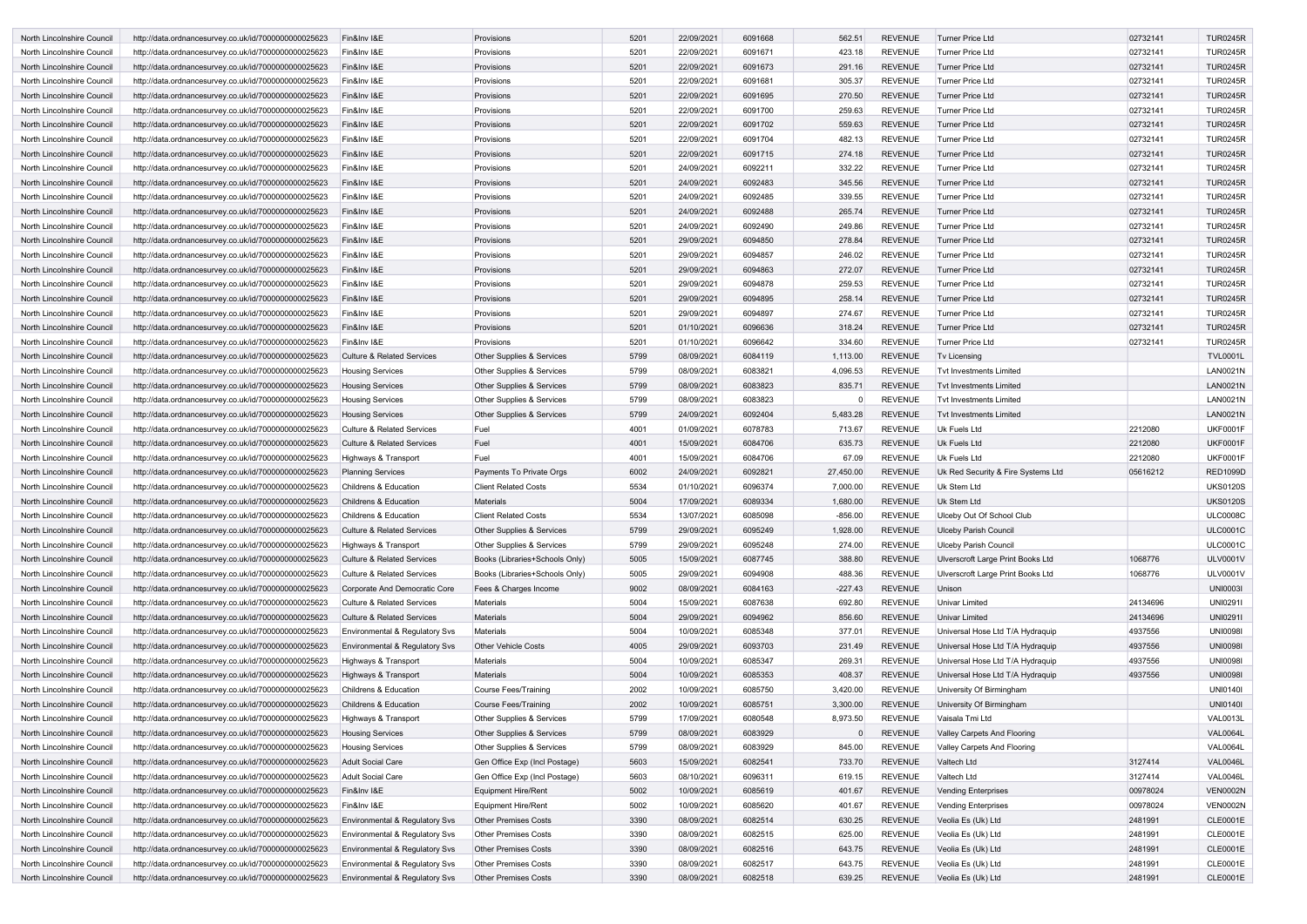| North Lincolnshire Council        | http://data.ordnancesurvey.co.uk/id/7000000000025623 | Environmental & Regulatory Sys        | <b>Other Premises Costs</b>    | 3390 | 08/09/2021 | 6082519 | 643.75      | REVENUE        | Veolia Es (Uk) Ltd                  | 2481991   | CLE0001E        |
|-----------------------------------|------------------------------------------------------|---------------------------------------|--------------------------------|------|------------|---------|-------------|----------------|-------------------------------------|-----------|-----------------|
| North Lincolnshire Council        | http://data.ordnancesurvey.co.uk/id/7000000000025623 | Environmental & Regulatory Svs        | <b>Other Premises Costs</b>    | 3390 | 08/09/2021 | 6082520 | 643.75      | <b>REVENUE</b> | Veolia Es (Uk) Ltd                  | 2481991   | <b>CLE0001E</b> |
| North Lincolnshire Council        | http://data.ordnancesurvey.co.uk/id/7000000000025623 | Environmental & Regulatory Svs        | <b>Other Premises Costs</b>    | 3390 | 08/09/2021 | 6082521 | 314.00      | REVENUE        | Veolia Es (Uk) Ltd                  | 2481991   | CLE0001E        |
| North Lincolnshire Council        | http://data.ordnancesurvey.co.uk/id/7000000000025623 | Environmental & Regulatory Svs        | <b>Other Premises Costs</b>    | 3390 | 08/09/2021 | 6082522 | 643.75      | <b>REVENUE</b> | Veolia Es (Uk) Ltd                  | 2481991   | <b>CLE0001E</b> |
| North Lincolnshire Council        | http://data.ordnancesurvey.co.uk/id/7000000000025623 | Environmental & Regulatory Svs        | <b>Other Premises Costs</b>    | 3390 | 08/09/2021 | 6082523 | 407.00      | <b>REVENUE</b> | Veolia Es (Uk) Ltd                  | 2481991   | CLE0001E        |
| North Lincolnshire Council        | http://data.ordnancesurvey.co.uk/id/7000000000025623 | Environmental & Regulatory Svs        | <b>Other Premises Costs</b>    | 3390 | 08/09/2021 | 6082524 | 643.75      | <b>REVENUE</b> | Veolia Es (Uk) Ltd                  | 2481991   | <b>CLE0001E</b> |
| North Lincolnshire Council        | http://data.ordnancesurvey.co.uk/id/7000000000025623 | Environmental & Regulatory Svs        | <b>Other Premises Costs</b>    | 3390 | 08/09/2021 | 6082525 | 376.50      | <b>REVENUE</b> | Veolia Es (Uk) Ltd                  | 2481991   | CLE0001E        |
| North Lincolnshire Council        | http://data.ordnancesurvey.co.uk/id/7000000000025623 | Environmental & Regulatory Svs        | <b>Other Premises Costs</b>    | 3390 | 08/09/2021 | 6082528 | 3,380.00    | <b>REVENUE</b> | Veolia Es (Uk) Ltd                  | 2481991   | <b>CLE0001E</b> |
| North Lincolnshire Council        | http://data.ordnancesurvey.co.uk/id/7000000000025623 | Environmental & Regulatory Svs        | <b>Other Premises Costs</b>    | 3390 | 08/09/2021 | 6084294 | 3,380.00    | <b>REVENUE</b> | Veolia Es (Uk) Ltd                  | 2481991   | CLE0001E        |
| North Lincolnshire Council        | http://data.ordnancesurvey.co.uk/id/7000000000025623 | Environmental & Regulatory Svs        | <b>Other Premises Costs</b>    | 3390 | 01/10/2021 | 6091079 | 643.75      | <b>REVENUE</b> | Veolia Es (Uk) Ltd                  | 2481991   | <b>CLE0001E</b> |
| North Lincolnshire Council        | http://data.ordnancesurvey.co.uk/id/7000000000025623 | <b>Culture &amp; Related Services</b> | <b>Heating Fuels</b>           | 3104 | 17/09/2021 | 6089093 | 2,726.55    | <b>REVENUE</b> | Verdenergy (Yorkshire) Ltd          | 09563853  | <b>VER0165R</b> |
| North Lincolnshire Council        | http://data.ordnancesurvey.co.uk/id/7000000000025623 | <b>Culture &amp; Related Services</b> | Equipment Hire/Rent            | 5002 | 29/09/2021 | 6090645 | 458.50      | <b>REVENUE</b> | Verifone Services Uk & Ireland Ltd  | 2747866   | <b>VER0006R</b> |
| North Lincolnshire Council        | http://data.ordnancesurvey.co.uk/id/7000000000025623 | Highways & Transport                  | <b>Other Vehicle Costs</b>     | 4005 | 10/09/2021 | 6085357 | 1,469.71    | REVENUE        | Versalift Distributers (Uk)Ltd      |           | <b>VER0023R</b> |
| North Lincolnshire Council        | http://data.ordnancesurvey.co.uk/id/7000000000025623 | Highways & Transport                  | <b>Other Vehicle Costs</b>     | 4005 | 29/09/2021 | 6093704 | 308.00      | <b>REVENUE</b> | Versalift Distributers (Uk)Ltd      |           | <b>VER0023R</b> |
| North Lincolnshire Council        | http://data.ordnancesurvey.co.uk/id/7000000000025623 | Highways & Transport                  | <b>Other Vehicle Costs</b>     | 4005 | 29/09/2021 | 6093705 | 324.46      | <b>REVENUE</b> | Versalift Distributers (Uk)Ltd      |           | <b>VER0023R</b> |
| North Lincolnshire Council        | http://data.ordnancesurvey.co.uk/id/7000000000025623 | Highways & Transport                  | <b>Other Vehicle Costs</b>     | 4005 | 29/09/2021 | 6093706 | 322.52      | <b>REVENUE</b> | Versalift Distributers (Uk)Ltd      |           | <b>VER0023R</b> |
| North Lincolnshire Council        | http://data.ordnancesurvey.co.uk/id/7000000000025623 | Corporate And Democratic Core         | It Software-Maintenance        | 5053 | 29/09/2021 | 6091057 | 1,530.00    | <b>REVENUE</b> | Victoria Forms                      |           | <b>VIC0051C</b> |
| North Lincolnshire Council        | http://data.ordnancesurvey.co.uk/id/7000000000025623 | Adult Social Care Capital             | <b>Other Costs</b>             | A085 | 29/09/2021 | 6094521 | 1,570.00    | <b>CAPITAL</b> | Vida Global                         |           | <b>LEC0005C</b> |
| North Lincolnshire Council        | http://data.ordnancesurvey.co.uk/id/7000000000025623 | Adult Social Care Capital             | <b>Other Costs</b>             | A085 | 29/09/2021 | 6094525 | 1,575.00    | CAPITAL        | Vida Global                         |           | <b>LEC0005C</b> |
| <b>North Lincolnshire Council</b> | http://data.ordnancesurvey.co.uk/id/7000000000025623 | <b>Culture &amp; Related Services</b> | Repair & Maintenance Costs     | 3000 | 03/09/2021 | 6082241 | 3,623.40    | <b>REVENUE</b> | Videcom Security Ltd                | 427189924 | <b>VID0021D</b> |
| North Lincolnshire Council        | http://data.ordnancesurvey.co.uk/id/7000000000025623 | Environmental & Regulatory Svs        | <b>Other Premises Costs</b>    | 3390 | 01/10/2021 | 6096343 | 707.45      | <b>REVENUE</b> | Videcom Security Ltd                | 427189924 | <b>VID0021D</b> |
| North Lincolnshire Council        | http://data.ordnancesurvey.co.uk/id/7000000000025623 | Environmental & Regulatory Svs        | Other Supplies & Services      | 5799 | 22/09/2021 | 6091020 | 13,575.17   | <b>REVENUE</b> | <b>Videcom Security Ltd</b>         | 427189924 | <b>VID0021D</b> |
| North Lincolnshire Council        | http://data.ordnancesurvey.co.uk/id/7000000000025623 | Environmental & Regulatory Svs        | Clothing, Uniforms & Laundry   | 5301 | 01/10/2021 | 6084343 | $-1,413.60$ | REVENUE        | Viking Hardware Ltd                 | 03016279  | <b>VIK0007K</b> |
| North Lincolnshire Council        | http://data.ordnancesurvey.co.uk/id/7000000000025623 | Environmental & Regulatory Svs        | Clothing, Uniforms & Laundry   | 5301 | 01/10/2021 | 6092965 | 1,413.60    | <b>REVENUE</b> | Viking Hardware Ltd                 | 03016279  | <b>VIK0007K</b> |
| North Lincolnshire Council        | http://data.ordnancesurvey.co.uk/id/7000000000025623 | Environmental & Regulatory Svs        | Equipment Purchase             | 5001 | 06/10/2021 | 6095079 | 221.23      | <b>REVENUE</b> | Viking Hardware Ltd                 | 03016279  | <b>VIK0007K</b> |
| North Lincolnshire Council        | http://data.ordnancesurvey.co.uk/id/7000000000025623 | Environmental & Regulatory Svs        | Equipment Purchase             | 5001 | 29/09/2021 | 6095073 | 1,221.10    | <b>REVENUE</b> | Vip System Ltd                      |           | <b>VIP0036P</b> |
| North Lincolnshire Council        | http://data.ordnancesurvey.co.uk/id/7000000000025623 | <b>Childrens &amp; Education</b>      | Home To School Transport       | 4201 | 08/09/2021 | 6084143 | 783.00      | <b>REVENUE</b> | V.I.P. Taxis                        |           | <b>VIP0004P</b> |
| North Lincolnshire Council        | http://data.ordnancesurvey.co.uk/id/7000000000025623 | Adult Social Care                     | Payments To Health Providers   | 6019 | 10/09/2021 | 6085749 | 74,826.70   | <b>REVENUE</b> | Virgin Care Services                | 07557877  | <b>VIR0064R</b> |
| North Lincolnshire Council        | http://data.ordnancesurvey.co.uk/id/7000000000025623 | Adult Social Care                     | Pay - Agency                   | 0131 | 08/09/2021 | 6084189 | 1,064.99    | <b>REVENUE</b> | <b>Vision Rehabilitation</b>        | 9144893   | <b>VIS0163S</b> |
| North Lincolnshire Council        | http://data.ordnancesurvey.co.uk/id/7000000000025623 | Adult Social Care                     | Pay - Agency                   | 0131 | 08/09/2021 | 6084206 | 1,068.75    | <b>REVENUE</b> | <b>Vision Rehabilitation</b>        | 9144893   | <b>VIS0163S</b> |
| North Lincolnshire Council        | http://data.ordnancesurvey.co.uk/id/7000000000025623 | Adult Social Care                     | Pay - Agency                   | 0131 | 22/09/2021 | 6085778 | 1,049.06    | <b>REVENUE</b> | <b>Vision Rehabilitation</b>        | 9144893   | <b>VIS0163S</b> |
| North Lincolnshire Council        | http://data.ordnancesurvey.co.uk/id/7000000000025623 | Adult Social Care                     | Pay - Agency                   | 0131 | 01/10/2021 | 6095287 | 720.00      | <b>REVENUE</b> | <b>Vision Rehabilitation</b>        | 9144893   | <b>VIS0163S</b> |
| North Lincolnshire Council        | http://data.ordnancesurvey.co.uk/id/7000000000025623 | <b>Adult Social Care</b>              | Pay - Agency                   | 0131 | 01/10/2021 | 6095310 | 1,117.55    | REVENUE        | <b>Vision Rehabilitation</b>        | 9144893   | <b>VIS0163S</b> |
| North Lincolnshire Council        | http://data.ordnancesurvey.co.uk/id/7000000000025623 | Adult Social Care                     | Pay - Agency                   | 0131 | 06/10/2021 | 6095311 | 1,079.16    | <b>REVENUE</b> | Vision Rehabilitation               | 9144893   | <b>VIS0163S</b> |
| North Lincolnshire Council        | http://data.ordnancesurvey.co.uk/id/7000000000025623 | <b>Public Health</b>                  | Pay - Agency                   | 0131 | 10/09/2021 | 6085720 | 450.00      | <b>REVENUE</b> | <b>Vivid Resourcing</b>             | 08067630  | VIV006V         |
| <b>North Lincolnshire Council</b> | http://data.ordnancesurvey.co.uk/id/7000000000025623 | <b>Public Health</b>                  | Pay - Agency                   | 0131 | 10/09/2021 | 6085721 | 540.00      | <b>REVENUE</b> | <b>Vivid Resourcing</b>             | 08067630  | VIV006V         |
| North Lincolnshire Council        | http://data.ordnancesurvey.co.uk/id/7000000000025623 | <b>Public Health</b>                  | Pay - Agency                   | 0131 | 10/09/2021 | 6085722 | 630.00      | <b>REVENUE</b> | <b>Vivid Resourcing</b>             | 08067630  | VIV006V         |
| North Lincolnshire Council        | http://data.ordnancesurvey.co.uk/id/7000000000025623 | <b>Public Health</b>                  | Pay - Agency                   | 0131 | 10/09/2021 | 6085723 | 450.00      | <b>REVENUE</b> | <b>Vivid Resourcing</b>             | 08067630  | <b>VIV006V</b>  |
| North Lincolnshire Council        | http://data.ordnancesurvey.co.uk/id/7000000000025623 | <b>Public Health</b>                  | Pay - Agency                   | 0131 | 15/09/2021 | 6085718 | 450.00      | <b>REVENUE</b> | <b>Vivid Resourcing</b>             | 08067630  | VIV006V         |
| North Lincolnshire Council        | http://data.ordnancesurvey.co.uk/id/7000000000025623 | <b>Childrens &amp; Education</b>      | <b>Client Related Costs</b>    | 5534 | 01/10/2021 | 6096554 | 716.28      | <b>REVENUE</b> | Vodafone Ltd                        | 1471587   | <b>VOD0060D</b> |
| North Lincolnshire Council        | http://data.ordnancesurvey.co.uk/id/7000000000025623 | <b>Public Health</b>                  | It Hardware - Purchase         | 5050 | 29/09/2021 | 6094666 | 534.50      | <b>REVENUE</b> | Vodafone Ltd                        | 1471587   | <b>VOD0060D</b> |
| North Lincolnshire Council        | http://data.ordnancesurvey.co.uk/id/7000000000025623 | Childrens & Education                 | <b>Client Related Costs</b>    | 5534 | 17/09/2021 | 6087972 | 721.36      | <b>REVENUE</b> | Vodafone Uk                         | 1471587   | <b>VOD0016D</b> |
| North Lincolnshire Council        | http://data.ordnancesurvey.co.uk/id/7000000000025623 | Corporate And Democratic Core         | Telephone Rent/Calls           | 5403 | 03/09/2021 | 6082132 | 7,455.51    | <b>REVENUE</b> | Vodafone Uk                         | 1471587   | VOD0016D        |
| North Lincolnshire Council        | http://data.ordnancesurvey.co.uk/id/7000000000025623 | Corporate And Democratic Core         | Telephone Rent/Calls           | 5403 | 29/09/2021 | 6094615 | 6,096.38    | <b>REVENUE</b> | Vodafone Uk                         | 1471587   | <b>VOD0016D</b> |
| North Lincolnshire Council        | http://data.ordnancesurvey.co.uk/id/7000000000025623 | Environmental & Regulatory Svs        | <b>Other Premises Costs</b>    | 3390 | 17/09/2021 | 6089159 | 1,052.02    | <b>REVENUE</b> | Waterlogic Gb Limited               | 2418453   | ANG0018G        |
| North Lincolnshire Council        | http://data.ordnancesurvey.co.uk/id/7000000000025623 | Highways & Transport Capital          | <b>Other Costs</b>             | A085 | 10/09/2021 | 6085602 | 810.36      | <b>CAPITAL</b> | Waterman Infrastucture & Env. Ltd   | 3269195   | <b>WAT0630T</b> |
| North Lincolnshire Council        | http://data.ordnancesurvey.co.uk/id/7000000000025623 | <b>Culture &amp; Related Services</b> | Repair & Maintenance Costs     | 3000 | 17/09/2021 | 6088818 | 210.00      | <b>REVENUE</b> | Water Saving Techniques Ltd         | SC377805  | <b>FES0004S</b> |
| North Lincolnshire Council        | http://data.ordnancesurvey.co.uk/id/7000000000025623 | <b>Public Health</b>                  | Payments To Private Orgs       | 6002 | 08/09/2021 | 6084123 | 7,250.00    | <b>REVENUE</b> | We Are With You                     | 2580377   | ADD0031D        |
| North Lincolnshire Council        | http://data.ordnancesurvey.co.uk/id/7000000000025623 | <b>Public Health</b>                  | Payments To Private Orgs       | 6002 | 10/09/2021 | 6085683 | 7,250.00    | <b>REVENUE</b> | We Are With You                     | 2580377   | ADD0031D        |
| North Lincolnshire Council        | http://data.ordnancesurvey.co.uk/id/7000000000025623 | Childrens & Education                 | Advertising & Publicity        | 5610 | 15/09/2021 | 6085396 | 630.00      | <b>REVENUE</b> | Webcetera Uk Ltd                    | 11241212  | WEB0184B        |
| North Lincolnshire Council        | http://data.ordnancesurvey.co.uk/id/7000000000025623 | Childrens & Education                 | Payments To Private Orgs       | 6002 | 22/09/2021 | 6085658 | 59,367.66   | <b>REVENUE</b> | Welfare Call (Lac) Ltd              | 6835794   | WEL0424L        |
| North Lincolnshire Council        | http://data.ordnancesurvey.co.uk/id/7000000000025623 | Childrens & Education                 | Materials                      | 5004 | 22/09/2021 | 6090813 | 890.00      | <b>REVENUE</b> | <b>Westcliff Community Works</b>    | 07656435  | <b>WES0103S</b> |
| North Lincolnshire Council        | http://data.ordnancesurvey.co.uk/id/7000000000025623 | <b>Planning Services</b>              | Other Supplies & Services      | 5799 | 29/09/2021 | 6093811 | 1,444.22    | <b>REVENUE</b> | <b>Westcliff Community Works</b>    | 07656435  | <b>WES0103S</b> |
| North Lincolnshire Council        | http://data.ordnancesurvey.co.uk/id/7000000000025623 | <b>Culture &amp; Related Services</b> | Other Supplies & Services      | 5799 | 29/09/2021 | 6095250 | 795.00      | <b>REVENUE</b> | West Halton & Coleby Parish Council |           | <b>WES0002S</b> |
| North Lincolnshire Council        | http://data.ordnancesurvey.co.uk/id/7000000000025623 | <b>Culture &amp; Related Services</b> | Fuel                           | 4001 | 17/09/2021 | 6085379 | 259.53      | <b>REVENUE</b> | Wex Europe Services Limited         | 082824241 | <b>WEX0001X</b> |
| North Lincolnshire Council        | http://data.ordnancesurvey.co.uk/id/7000000000025623 | <b>Culture &amp; Related Services</b> | Books (Libraries+Schools Only) | 5005 | 01/09/2021 | 6081582 | 388.44      | <b>REVENUE</b> | W F Howes Ltd                       | 366219    | <b>WFH0001H</b> |
| North Lincolnshire Council        | http://data.ordnancesurvey.co.uk/id/7000000000025623 | <b>Culture &amp; Related Services</b> | Equipment Purchase             | 5001 | 22/10/2021 | 6086174 | 292.54      | <b>REVENUE</b> | <b>Wilkes Catering Supplies Ltd</b> | 03538699  | <b>WIL0984L</b> |
| North Lincolnshire Council        | http://data.ordnancesurvey.co.uk/id/7000000000025623 | Fin&Inv I&E                           | Equipment Purchase             | 5001 | 22/10/2021 | 6087593 | $-281.92$   | <b>REVENUE</b> | <b>Wilkes Catering Supplies Ltd</b> | 03538699  | <b>WIL0984L</b> |
| North Lincolnshire Council        | http://data.ordnancesurvey.co.uk/id/7000000000025623 | Childrens & Education                 | Payments To Private Orgs       | 6002 | 03/09/2021 | 6082491 | 16,715.00   | <b>REVENUE</b> | William Henry Smith School          | 529132    | <b>WIL0326L</b> |
|                                   |                                                      |                                       |                                |      |            |         |             |                |                                     |           |                 |